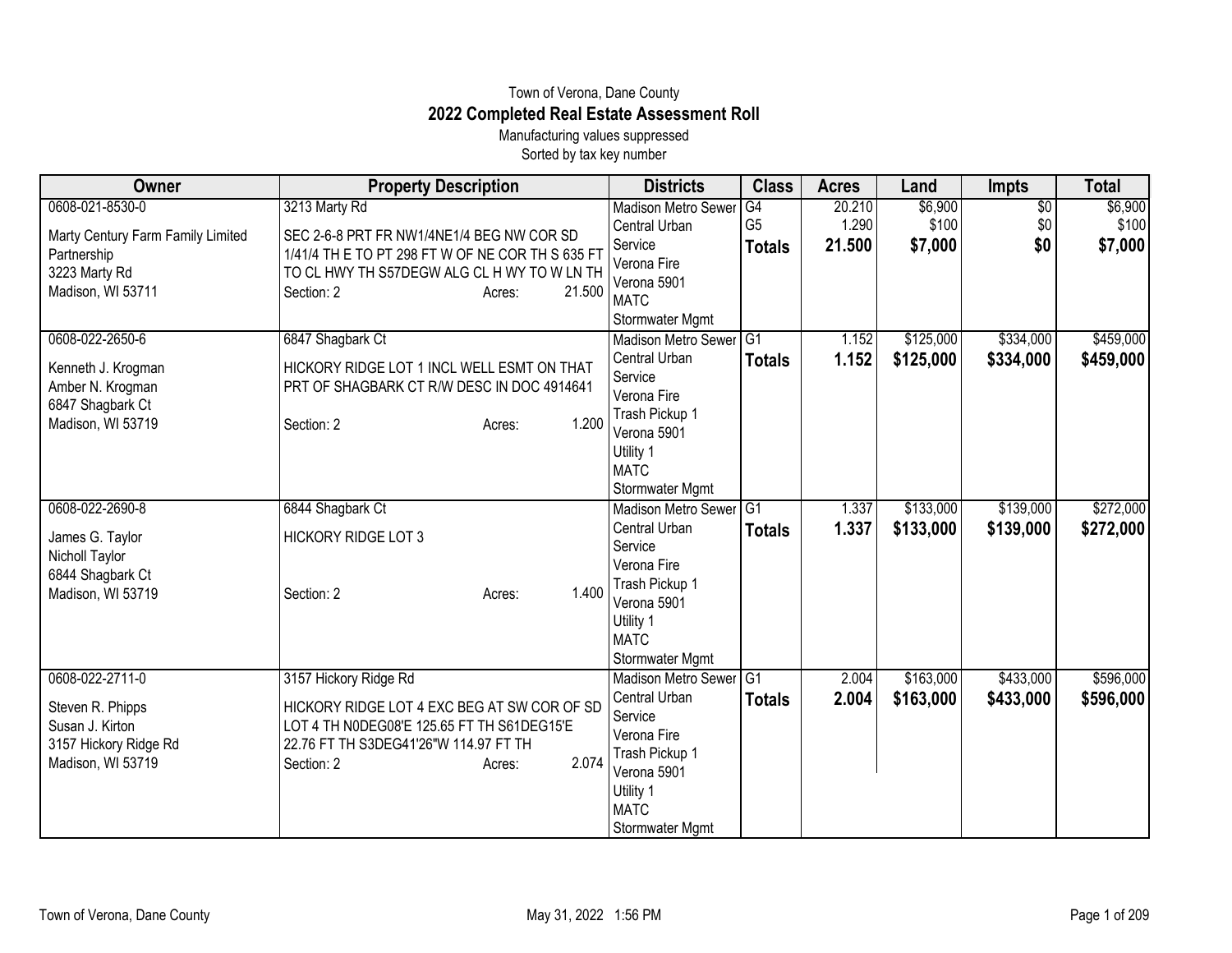| Owner                             | <b>Property Description</b>                     |                 | <b>Districts</b>                          | <b>Class</b>   | <b>Acres</b> | Land      | <b>Impts</b>    | <b>Total</b> |
|-----------------------------------|-------------------------------------------------|-----------------|-------------------------------------------|----------------|--------------|-----------|-----------------|--------------|
| 0608-022-2825-5                   | 3160 Hickory Ridge Rd                           |                 | <b>Madison Metro Sewer</b>                | G <sub>1</sub> | 1.064        | \$121,000 | \$268,500       | \$389,500    |
| Gretchen J. Colletti              | <b>HICKORY RIDGE LOT 6</b>                      |                 | Central Urban                             | <b>Totals</b>  | 1.064        | \$121,000 | \$268,500       | \$389,500    |
| 3160 Hickory Ridge Rd             |                                                 |                 | Service                                   |                |              |           |                 |              |
| Madison, WI 53719                 |                                                 |                 | Verona Fire                               |                |              |           |                 |              |
|                                   | Section: 2                                      | 1.000<br>Acres: | Trash Pickup 1                            |                |              |           |                 |              |
|                                   |                                                 |                 | Verona 5901                               |                |              |           |                 |              |
|                                   |                                                 |                 | Utility 1                                 |                |              |           |                 |              |
|                                   |                                                 |                 | <b>MATC</b>                               |                |              |           |                 |              |
| 0608-022-2845-1                   | 3156 Hickory Ridge Rd                           |                 | Stormwater Mgmt<br>Madison Metro Sewer G1 |                | 0.747        | \$117,500 | \$290,000       | \$407,500    |
|                                   |                                                 |                 | Central Urban                             |                | 0.747        |           |                 |              |
| Brandon T. Murray                 | HICKORY RIDGE LOT 7                             |                 | Service                                   | <b>Totals</b>  |              | \$117,500 | \$290,000       | \$407,500    |
| Stephanie L. Murray               |                                                 |                 | Verona Fire                               |                |              |           |                 |              |
| 3156 Hickory Ridge Rd             |                                                 |                 | Trash Pickup 1                            |                |              |           |                 |              |
| Madison, WI 53719                 | Section: 2                                      | 0.800<br>Acres: | Verona 5901                               |                |              |           |                 |              |
|                                   |                                                 |                 | Utility 1                                 |                |              |           |                 |              |
|                                   |                                                 |                 | <b>MATC</b>                               |                |              |           |                 |              |
|                                   |                                                 |                 | Stormwater Mgmt                           |                |              |           |                 |              |
| 0608-022-2930-7                   | 3152 Hickory Ridge Rd                           |                 | Madison Metro Sewer G1                    |                | 0.841        | \$99,000  | \$269,500       | \$368,500    |
| Phyllis J. Rauch                  | <b>HICKORY RIDGE LOT 8</b>                      |                 | Central Urban                             | <b>Totals</b>  | 0.841        | \$99,000  | \$269,500       | \$368,500    |
| 3152 Hickory Ridge Rd             |                                                 |                 | Service                                   |                |              |           |                 |              |
| Madison, WI 53719                 |                                                 |                 | Verona Fire                               |                |              |           |                 |              |
|                                   | Section: 2                                      | 1.000<br>Acres: | Trash Pickup 1                            |                |              |           |                 |              |
|                                   |                                                 |                 | Verona 5901                               |                |              |           |                 |              |
|                                   |                                                 |                 | Utility 1<br><b>MATC</b>                  |                |              |           |                 |              |
|                                   |                                                 |                 | Stormwater Mgmt                           |                |              |           |                 |              |
| 0608-022-8001-0                   | 3213 Marty Rd                                   |                 | <b>Madison Metro Sewer</b>                | G4             | 19.000       | \$6,500   | $\overline{50}$ | \$6,500      |
|                                   |                                                 |                 | Central Urban                             | G <sub>5</sub> | 12.703       | \$11,900  | \$0             | \$11,900     |
| Marty Century Farm Family Limited | SEC 2-6-8 N 1320 FT FR NE1/4 NW1/4 & LANDS LYG  |                 | Service                                   | G5M            | 1.500        | \$2,800   | \$0             | \$2,800      |
| Partnership                       | NE OF 2 HWYS DESCR AS COM IN HWY C/L 463 N OF   |                 | Verona Fire                               | G7             | 2.000        | \$150,000 | \$36,500        | \$186,500    |
| 3223 Marty Rd                     | SD 1/41/4 SE COR TH SWLY 285 FT ALG SD C/L TH N |                 | Verona 5901                               | <b>Totals</b>  | 35.203       | \$171,200 | \$36,500        | \$207,700    |
| Madison, WI 53711                 | Section: 2                                      | 0.000<br>Acres: | Utility 1                                 |                |              |           |                 |              |
|                                   |                                                 |                 | <b>MATC</b>                               |                |              |           |                 |              |
|                                   |                                                 |                 | Stormwater Mgmt                           |                |              |           |                 |              |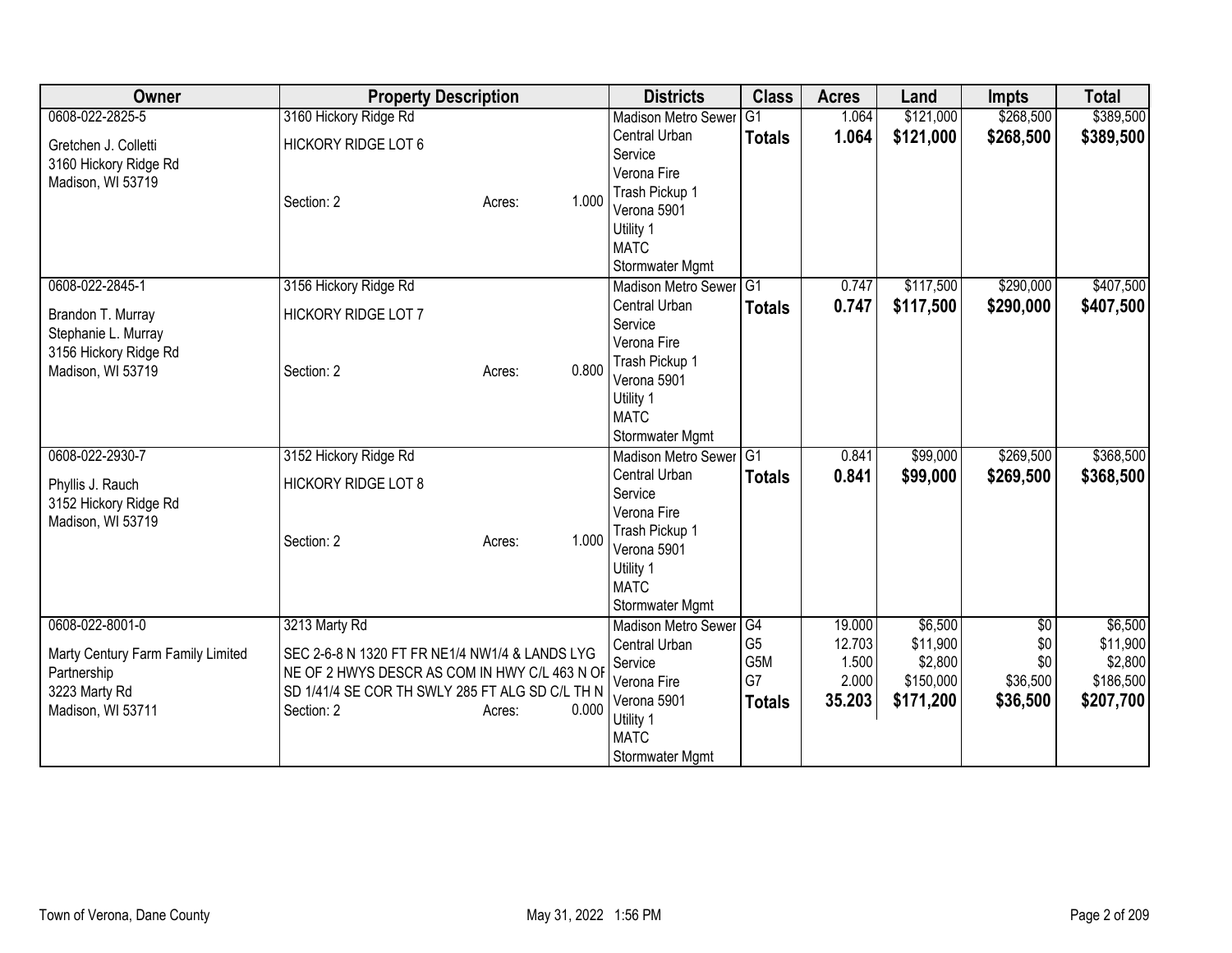| Owner                                  | <b>Property Description</b>                     | <b>Districts</b>           | <b>Class</b>   | <b>Acres</b> | Land     | <b>Impts</b>    | <b>Total</b> |
|----------------------------------------|-------------------------------------------------|----------------------------|----------------|--------------|----------|-----------------|--------------|
| 0608-022-8030-4                        | 3223 Marty Rd                                   | <b>Madison Metro Sewer</b> | G <sub>1</sub> | 0.827        | \$97,500 | \$190,500       | \$288,000    |
| Marty Living Tr, Ronald R & Margaret A | LOT 1 CSM 4332 CS18/245&247 R5554/48-50-4/18/84 | Central Urban              | <b>Totals</b>  | 0.827        | \$97,500 | \$190,500       | \$288,000    |
| 3223 Marty Rd                          | DESCR AS SEC 2-6-8 PRT NE1/4NW1/4 (0.806        | Service                    |                |              |          |                 |              |
| Madison, WI 53719                      | ACRES)                                          | Verona Fire                |                |              |          |                 |              |
|                                        | Section: 2<br>0.806<br>Acres:                   | Trash Pickup 1             |                |              |          |                 |              |
|                                        |                                                 | Verona 5901                |                |              |          |                 |              |
|                                        |                                                 | Utility 1<br><b>MATC</b>   |                |              |          |                 |              |
|                                        |                                                 | Stormwater Mgmt            |                |              |          |                 |              |
| 0608-022-8050-0                        | Marty Rd                                        | Madison Metro Sewer G1     |                | 0.302        | \$23,000 | $\overline{50}$ | \$23,000     |
|                                        |                                                 | Central Urban              |                | 0.302        |          | \$0             |              |
| Dorothy A. Marty                       | SEC 2-6-8 PRT NE1/4NW1/4 DESCR AS COM AT N1/4   | Service                    | <b>Totals</b>  |              | \$23,000 |                 | \$23,000     |
| c/o Patricia A. Ehly                   | COR OF SEC 2 TH S88DEG31'30"W 227.00 FT TH      | Verona Fire                |                |              |          |                 |              |
| 6370 Demarco Trl                       | S01DEG51'20"W 268.65 FT TO POB TH               | Trash Pickup 1             |                |              |          |                 |              |
| Verona, WI 53593                       | 0.000<br>Section: 2<br>Acres:                   | Verona 5901                |                |              |          |                 |              |
|                                        |                                                 | Utility 1                  |                |              |          |                 |              |
|                                        |                                                 | <b>MATC</b>                |                |              |          |                 |              |
|                                        |                                                 | Stormwater Mgmt            |                |              |          |                 |              |
| 0608-022-8055-0                        | 3219 Marty Rd                                   | Madison Metro Sewer G1     |                | 0.291        | \$45,500 | \$187,000       | \$232,500    |
| Ebm Enterprise, LLC                    | SEC 2-6-8 PRT FR NE1/4NW1/4 DESCR AS BEG AT     | Central Urban              | <b>Totals</b>  | 0.291        | \$45,500 | \$187,000       | \$232,500    |
| 6370 Demarco Trl                       | PT IN C/L OF N&S TOWN RD 1540 FT E (MEAS ALG N  | Service                    |                |              |          |                 |              |
| Verona, WI 53593                       | LN OF SD SEC 2) & 370 FT S (MEAS ALG SD C/L)    | Verona Fire                |                |              |          |                 |              |
|                                        | 0.000<br>Section: 2<br>Acres:                   | Trash Pickup 1             |                |              |          |                 |              |
|                                        |                                                 | Verona 5901                |                |              |          |                 |              |
|                                        |                                                 | Utility 1<br><b>MATC</b>   |                |              |          |                 |              |
|                                        |                                                 | Stormwater Mgmt            |                |              |          |                 |              |
| 0608-022-8060-0                        | Marty Rd                                        | Madison Metro Sewer        | G1             | 0.101        | \$2,500  | \$0             | \$2,500      |
|                                        |                                                 | Central Urban              | <b>Totals</b>  | 0.101        | \$2,500  | \$0             | \$2,500      |
| Dorothy A. Marty                       | SEC 2-6-8 PRT FR NE1/4NW1/4 DESCR AS BEG IN     | Service                    |                |              |          |                 |              |
| c/o Patricia A. Ehly                   | C/L OF N&S RD AT PT 1540 FT W (MEAS ALG N LN    | Verona Fire                |                |              |          |                 |              |
| 6370 Demarco Trl                       | OF SD SEC 2) & 462 FT S (MEAS ALG SD C/L) FROM  | Trash Pickup 1             |                |              |          |                 |              |
| Verona, WI 53593                       | Section: 2<br>0.000<br>Acres:                   | Verona 5901                |                |              |          |                 |              |
|                                        |                                                 | Utility 1                  |                |              |          |                 |              |
|                                        |                                                 | <b>MATC</b>                |                |              |          |                 |              |
|                                        |                                                 | Stormwater Mgmt            |                |              |          |                 |              |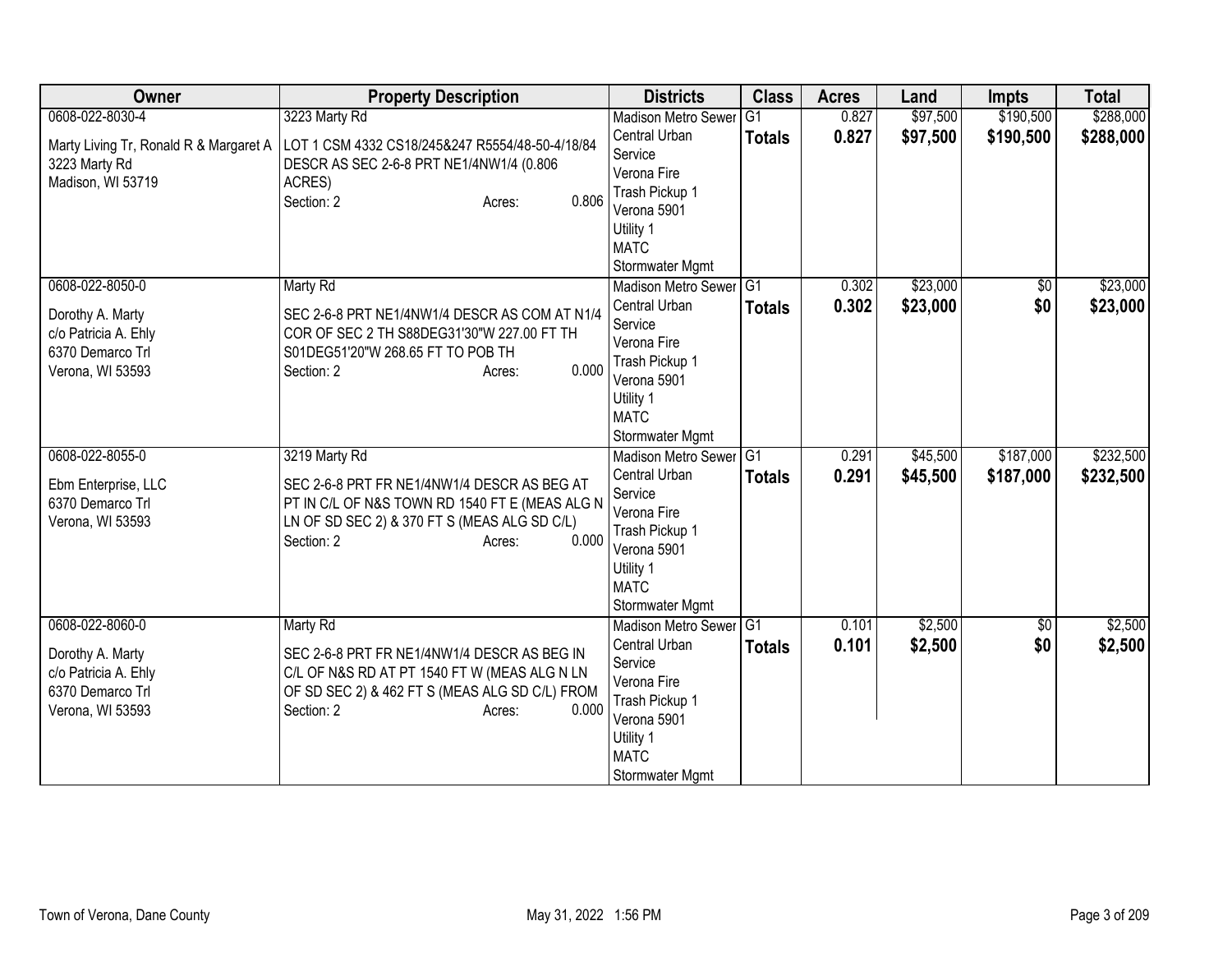| Owner                                                                                  | <b>Property Description</b>                                                                                                                                               | <b>Districts</b>                                                                                                        | <b>Class</b>                    | <b>Acres</b>    | Land                | Impts           | <b>Total</b>        |
|----------------------------------------------------------------------------------------|---------------------------------------------------------------------------------------------------------------------------------------------------------------------------|-------------------------------------------------------------------------------------------------------------------------|---------------------------------|-----------------|---------------------|-----------------|---------------------|
| 0608-022-8220-4                                                                        | Raymond Rd                                                                                                                                                                | <b>Madison Metro Sewer</b>                                                                                              | $\overline{G1}$                 | 8.225           | \$249,000           | $\overline{50}$ | \$249,000           |
| Michael H. Carpenter<br>7710 Raymond Rd<br>Madison, WI 53719                           | SEC 2-6-8 PRT NW1/4 COM SEC W1/4 COR TH N<br>1675.69 FT TH N88DEGE 928.9 FT TO POB AT NE<br>COR HICKORY RIDGE PLAT TH CONT N88DEGE<br>8.225<br>Section: 2<br>Acres:       | Central Urban<br>Service<br>Verona Fire<br>Verona 5901<br><b>MATC</b>                                                   | <b>Totals</b>                   | 8.225           | \$249,000           | \$0             | \$249,000           |
| 0608-022-8315-0                                                                        | 7514 Raymond Rd                                                                                                                                                           | Stormwater Mgmt<br><b>Madison Metro Sewer</b>                                                                           | IG1                             | 1.477           | \$139,500           | \$174,000       | \$313,500           |
| Mary A. Dailey<br>7510 Raymond Rd<br>Madison, WI 53719                                 | LOT 1 CSM 8021 CS42/305-307<br>R31352/46&48-11/16/95 F/K/A LOT 1 CSM 2921 INCL &<br>DESCR AS SEC 2-6-8 PRT NE1/4NW1/4 & PRT SE<br>1.477<br>Section: 2<br>Acres:           | Central Urban<br>Service<br>Verona Fire<br>Trash Pickup 1<br>Verona 5901<br>Utility 1<br><b>MATC</b><br>Stormwater Mgmt | <b>Totals</b>                   | 1.477           | \$139,500           | \$174,000       | \$313,500           |
| 0608-022-8321-2                                                                        | 7510 Raymond Rd                                                                                                                                                           | <b>Madison Metro Sewer</b>                                                                                              | G <sub>1</sub>                  | 2.250           | \$171,000           | \$249,500       | \$420,500           |
| Robert J. Vohs<br>7510 Raymond Rd<br>Madison, WI 53719                                 | LOT 2 CSM 2921 CS11/303&304 DESCR AS SEC 2-6-8<br>PRT SE1/4NW1/ 4 2.225 ACRES ALSO PRT<br>NE1/4NW1/4 SEC 2-6-8 COM AT N 1/4 COR SD SEC 2<br>2.250<br>Section: 2<br>Acres: | Central Urban<br>Service<br>Verona Fire<br>Trash Pickup 1<br>Verona 5901<br>Utility 1<br><b>MATC</b><br>Stormwater Mgmt | <b>Totals</b>                   | 2.250           | \$171,000           | \$249,500       | \$420,500           |
| 0608-022-8450-0                                                                        | 3213 Marty Rd                                                                                                                                                             | <b>Madison Metro Sewer</b>                                                                                              | IG <sub>1</sub>                 | 0.728           | \$86,000            | \$183,000       | \$269,000           |
| Marty Century Farm Family, LLP<br>3223 Marty Rd<br>Madison, WI 53719                   | LOT 1 CSM 11145 CS67/116&117-8/6/2004 DESCR AS<br>SEC 2-6-8 PRT NE1/4NW1/4 (0.728 ACRES EXCL R/W<br>0.728<br>Section: 2<br>Acres:                                         | Central Urban<br>Service<br>Verona Fire<br>Trash Pickup 1<br>Verona 5901<br>Utility 1<br><b>MATC</b><br>Stormwater Mgmt | <b>Totals</b>                   | 0.728           | \$86,000            | \$183,000       | \$269,000           |
| 0608-022-8500-5                                                                        | 3213 Marty Rd                                                                                                                                                             | <b>Madison Metro Sewer</b>                                                                                              | G4                              | 35.970          | \$11,200            | $\overline{50}$ | \$11,200            |
| Marty Century Farm Family Limited<br>Partnership<br>3223 Marty Rd<br>Madison, WI 53711 | SEC 2-6-8 N 1320 FT OF NW1/4 NW1/4 607/305<br>38.990<br>Section: 2<br>Acres:                                                                                              | Central Urban<br>Service<br>Verona Fire<br>Verona 5901<br><b>MATC</b>                                                   | G <sub>5</sub><br><b>Totals</b> | 3.020<br>38.990 | \$1,100<br>\$12,300 | \$0<br>\$0      | \$1,100<br>\$12,300 |
|                                                                                        |                                                                                                                                                                           | Stormwater Mgmt                                                                                                         |                                 |                 |                     |                 |                     |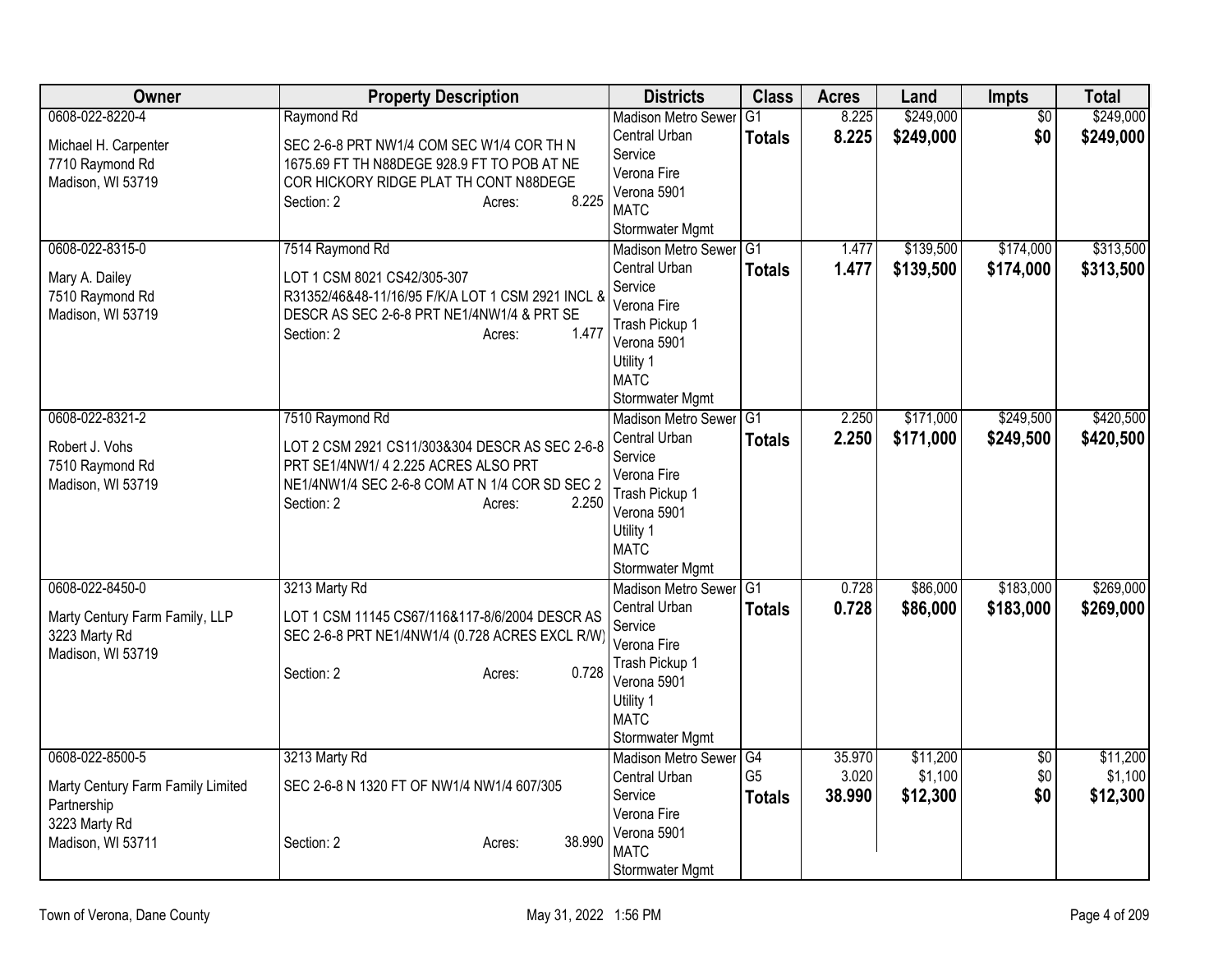| Owner                 | <b>Property Description</b>                    | <b>Districts</b>              | <b>Class</b>   | <b>Acres</b> | Land      | <b>Impts</b> | <b>Total</b> |
|-----------------------|------------------------------------------------|-------------------------------|----------------|--------------|-----------|--------------|--------------|
| 0608-022-8711-0       | 3169 Hickory Ridge Rd                          | <b>Madison Metro Sewer</b>    | G <sub>1</sub> | 2.675        | \$184,500 | \$347,000    | \$531,500    |
| Robert Sands          | LOT 1 CSM 13277 CS85/288-289 05/03/2012 F/K/A  | Central Urban                 | <b>Totals</b>  | 2.675        | \$184,500 | \$347,000    | \$531,500    |
| Mary R. Sands         | HICKORY RIDGE LOT 5 & SEC 2-6-8 PRT NW1/4      | Service                       |                |              |           |              |              |
| 3169 Hickory Ridge Rd | (2.675 A)                                      | Verona Fire                   |                |              |           |              |              |
| Madison, WI 53719     | 2.675<br>Section: 2<br>Acres:                  | Trash Pickup 1                |                |              |           |              |              |
|                       |                                                | Verona 5901                   |                |              |           |              |              |
|                       |                                                | Utility 1                     |                |              |           |              |              |
|                       |                                                | <b>MATC</b>                   |                |              |           |              |              |
|                       |                                                | Stormwater Mgmt               |                |              |           |              |              |
| 0608-022-9000-8       | 7710 Raymond Rd                                | Madison Metro Sewer           | G1             | 7.530        | \$243,000 | \$230,500    | \$473,500    |
| Michael H. Carpenter  | SEC 2-6-8 PRT S1/2 NW1/4 BEG AT NE COR LOT 8   | Central Urban                 | <b>Totals</b>  | 7.530        | \$243,000 | \$230,500    | \$473,500    |
| 7710 Raymond Rd       | HICKORY RIDGE TH N88DEG21'20"E 464.02 FT TH    | Service                       |                |              |           |              |              |
| Madison, WI 53719     | S34DEG04'40"E 295.18 FT TO NWLY R/W RAYMOND    | Verona Fire                   |                |              |           |              |              |
|                       | Section: 2<br>7.530<br>Acres:                  | Trash Pickup 1<br>Verona 5901 |                |              |           |              |              |
|                       |                                                | Utility 1                     |                |              |           |              |              |
|                       |                                                | <b>MATC</b>                   |                |              |           |              |              |
|                       |                                                | Stormwater Mgmt               |                |              |           |              |              |
| 0608-022-9065-1       | 3136 Hickory Ridge Rd                          | Madison Metro Sewer           | G1             | 0.629        | \$74,000  | \$339,500    | \$413,500    |
|                       |                                                | Central Urban                 | <b>Totals</b>  | 0.629        | \$74,000  | \$339,500    | \$413,500    |
| Kristen M. Heller     | LOT 2 CSM 5031 CS22/253&254 R8751/8-9/8/86     | Service                       |                |              |           |              |              |
| 3136 Hickory Ridge Rd | DESCR AS SEC 2-6-8 PRT SW1/4NW1/4 27,415 SQ FT | Verona Fire                   |                |              |           |              |              |
| Madison, WI 53719     |                                                | Trash Pickup 1                |                |              |           |              |              |
|                       | 0.629<br>Section: 2<br>Acres:                  | Verona 5901                   |                |              |           |              |              |
|                       |                                                | Utility 1                     |                |              |           |              |              |
|                       |                                                | <b>MATC</b>                   |                |              |           |              |              |
|                       |                                                | Stormwater Mgmt               |                |              |           |              |              |
| 0608-022-9075-9       | 3128 Hickory Ridge Rd                          | Madison Metro Sewer G1        |                | 2.215        | \$170,000 | \$464,500    | \$634,500    |
| <b>Wayne Crokus</b>   | LOT 1 CSM 5031 CS22/253&254 R8751/8-9/8/86     | Central Urban                 | G4             | 1.000        | \$300     | \$0          | \$300        |
| Katherine Crokus      | DESCR AS SEC 2-6-8 PRT SW1/4NW1/4 140,049 SQ   | Service                       | <b>Totals</b>  | 3.215        | \$170,300 | \$464,500    | \$634,800    |
| 3128 Hickory Ridge Rd | FT.                                            | Verona Fire                   |                |              |           |              |              |
| Madison, WI 53719     | 3.220<br>Section: 2<br>Acres:                  | Trash Pickup 1                |                |              |           |              |              |
|                       |                                                | Verona 5901                   |                |              |           |              |              |
|                       |                                                | Utility 1                     |                |              |           |              |              |
|                       |                                                | <b>MATC</b>                   |                |              |           |              |              |
|                       |                                                | Stormwater Mgmt               |                |              |           |              |              |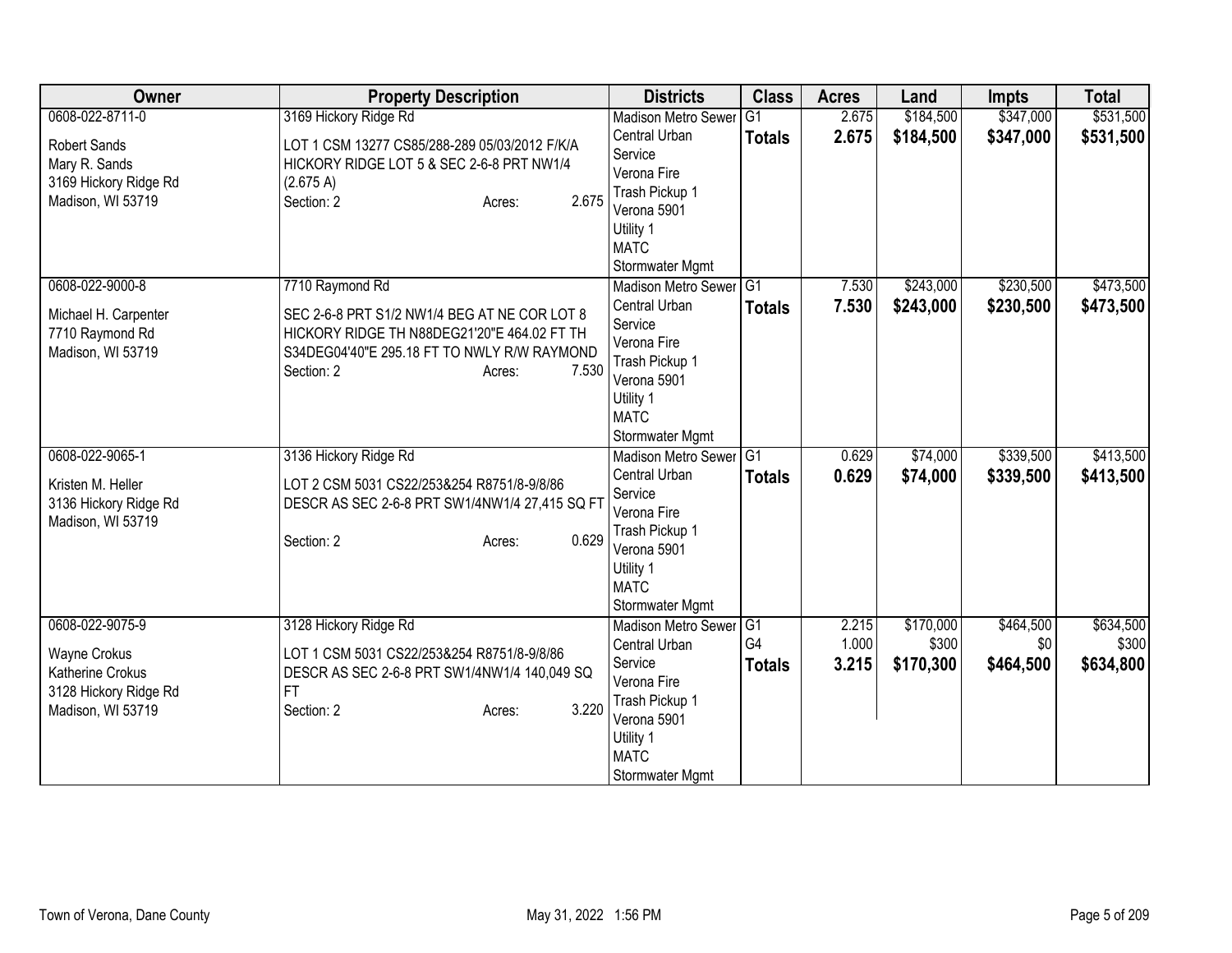| Owner                                                                                                | <b>Property Description</b>                                                                                                                                                                          | <b>Districts</b>                                                                                                                                  | <b>Class</b>                            | <b>Acres</b>              | Land                            | <b>Impts</b>                  | <b>Total</b>                    |
|------------------------------------------------------------------------------------------------------|------------------------------------------------------------------------------------------------------------------------------------------------------------------------------------------------------|---------------------------------------------------------------------------------------------------------------------------------------------------|-----------------------------------------|---------------------------|---------------------------------|-------------------------------|---------------------------------|
| 0608-022-9115-0                                                                                      | 6853 Shagbark Ct                                                                                                                                                                                     | <b>Madison Metro Sewer</b>                                                                                                                        | G1                                      | 2.220                     | \$170,000                       | \$198,000                     | \$368,000                       |
| Mary A. Emmerton<br>6853 Shagbark Ct<br>Madison, WI 53719                                            | LOT 1 CSM 15452 CS111/106&108-7/20/2020 F/K/ A<br>HICKORY RIDGE LOT 2 & ALSO INCL & DESCR AS<br>SEC 2-6-8 PRT NW1/4NW1/4 & PRT SW1/4NW1/4 (2.22<br>2.220<br>Section: 2<br>Acres:                     | Central Urban<br>Service<br>Verona Fire<br>Trash Pickup 1<br>Verona 5901                                                                          | <b>Totals</b>                           | 2.220                     | \$170,000                       | \$198,000                     | \$368,000                       |
|                                                                                                      |                                                                                                                                                                                                      | Utility 1<br><b>MATC</b><br>Stormwater Mgmt                                                                                                       |                                         |                           |                                 |                               |                                 |
| 0608-022-9165-0<br>Linda M. Rikkers<br>Frederick T. Rikkers<br>6852 Shagbark Ct<br>Madison, WI 53719 | 6852 Shagbark Ct<br>LOT 2 CSM 15452 CS111/106&108-7/20/2020 F/K/ A<br>HICKORY RIDGE LOT 2 & ALSO INCL & DESCR AS<br>SEC 2-6-8 PRT NW1/4NW1/4 & PRT SW1/4NW1/4 (3.77<br>Section: 2<br>3.770<br>Acres: | Madison Metro Sewer G1<br>Central Urban<br>Service<br>Verona Fire<br>Trash Pickup 1<br>Verona 5901<br>Utility 1<br><b>MATC</b><br>Stormwater Mgmt | <b>Totals</b>                           | 3.770<br>3.770            | \$207,500<br>\$207,500          | \$484,500<br>\$484,500        | \$692,000<br>\$692,000          |
| 0608-022-9205-1<br>Sheila Power<br>1301 Whitney Way<br>Madison, WI 53711                             | Shagbark Ct<br>SEC 2-6-8 PRT SW1/4NW1/4 DESCR AS COM SEC<br>W1/4 COR TH NODEG08'E 2.6 FT ALG W LN OF SD SE<br>2 TO C/L RAYMOND RD TH N58DEG17'E 291.31 FT<br>1.500<br>Section: 2<br>Acres:           | <b>Madison Metro Sewer</b><br>Central Urban<br>Service<br>Verona Fire<br>Verona 5901<br><b>MATC</b><br>Stormwater Mgmt                            | $\overline{G1}$<br><b>Totals</b>        | 1.500<br>1.500            | \$140,500<br>\$140,500          | $\overline{50}$<br>\$0        | \$140,500<br>\$140,500          |
| 0608-031-8000-9<br>Venkat K. Rao<br>Nalini Rao<br>8145 Mid Town Rd<br>Madison, WI 53717              | 6893 Mid Town Rd<br>SEC 3-6-8 PRT E1/2 NE1/4 BEG SEC NE COR TH<br>S00DEG08'52"W 1219.99 FT TH S88DEG53'45"W<br>485.88 FT TH N00DEG09'36"E 215.00 FT TH<br>15.030<br>Section: 3<br>Acres:             | Central Urban<br>Service<br>Verona Fire<br>Verona 5901<br><b>MATC</b><br>Stormwater Mgmt                                                          | G4<br>G <sub>5</sub> M<br><b>Totals</b> | 12.030<br>3.000<br>15.030 | \$4,100<br>\$9,800<br>\$13,900  | $\overline{50}$<br>\$0<br>\$0 | \$4,100<br>\$9,800<br>\$13,900  |
| 0608-031-8050-9<br>Venkat K. Rao<br>Nalini Rao<br>8145 Mid Town Rd<br>Madison, WI 53717              | 8145 Mid Town Rd<br>LOT 1 CSM 3587 CS14/211&212-11/20/80 DESCR AS<br>SEC 3-6-8 PRT NE1/4NE1/4 5.265 ACRES ALSO<br><b>ACCESS ESMT</b><br>5.260<br>Section: 3<br>Acres:                                | <b>Central Urban</b><br>Service<br>Verona Fire<br>Trash Pickup 1<br>Verona 5901<br>Utility 1<br><b>MATC</b><br>Stormwater Mgmt                    | G1<br>G4<br><b>Totals</b>               | 4.570<br>0.695<br>5.265   | \$216,000<br>\$200<br>\$216,200 | \$227,500<br>\$0<br>\$227,500 | \$443,500<br>\$200<br>\$443,700 |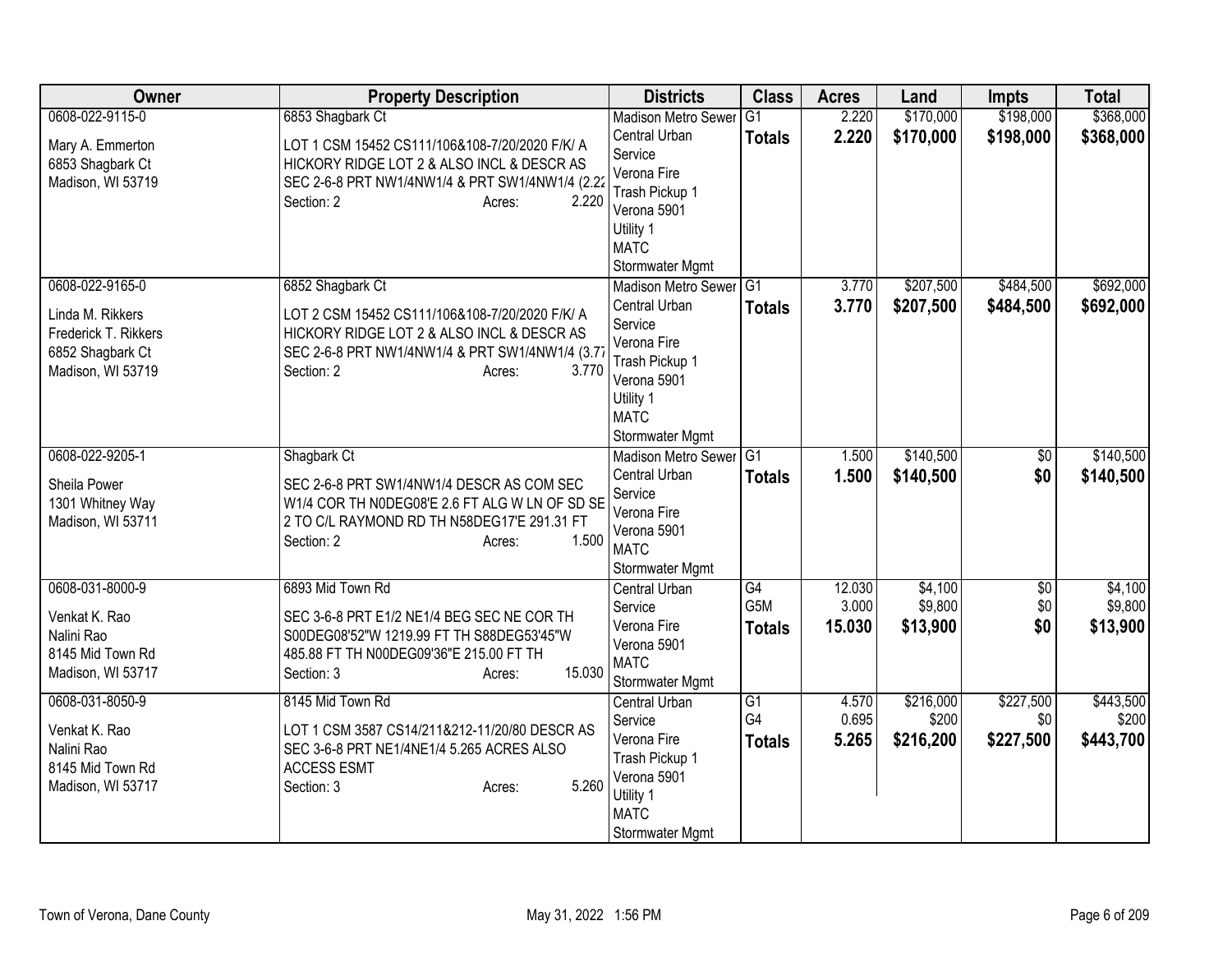| Owner                                                                            | <b>Property Description</b>                                                                                                                                                     | <b>Districts</b>                                                                                       | <b>Class</b>    | <b>Acres</b> | Land      | <b>Impts</b> | <b>Total</b> |
|----------------------------------------------------------------------------------|---------------------------------------------------------------------------------------------------------------------------------------------------------------------------------|--------------------------------------------------------------------------------------------------------|-----------------|--------------|-----------|--------------|--------------|
| 0608-031-8140-0                                                                  | 3185 Jeffy Trl                                                                                                                                                                  | <b>Central Urban</b>                                                                                   | $\overline{G1}$ | 4.010        | \$211,000 | \$44,500     | \$255,500    |
| Anthony H. Hylbert<br>3185 Jeffy Trl<br>Madison, WI 53719                        | LOT 2 CSM 4367 CS19/9,10,11 R5764/50-6/12/84<br>DESCR AS SEC 3-6-8 PRT NE1/4NE1/4 174,690 SQ<br>FT SUBJ TO ELEC ESMT IN R6919/48<br>4.010<br>Section: 3<br>Acres:               | Service<br>Verona Fire<br>Verona 5901<br><b>MATC</b><br>Stormwater Mgmt                                | <b>Totals</b>   | 4.010        | \$211,000 | \$44,500     | \$255,500    |
| 0608-031-8160-6                                                                  | 3185 Jeffy Trl                                                                                                                                                                  | <b>Central Urban</b>                                                                                   | $\overline{G1}$ | 4.085        | \$211,500 | \$137,500    | \$349,000    |
| Anthony H. Hylbert<br>3185 Jeffy Trl<br>Madison, WI 53719                        | LOT 3 CSM 4367 CS19/9,10,11 R5764/50-6/12/84<br>DESCR AS SEC 3-6-8 PRT NE1/4NE1/4 177,957 SQ FT<br>4.080<br>Section: 3<br>Acres:                                                | Service<br>Verona Fire<br>Trash Pickup 1<br>Verona 5901<br>Utility 1<br><b>MATC</b><br>Stormwater Mgmt | <b>Totals</b>   | 4.085        | \$211,500 | \$137,500    | \$349,000    |
| 0608-031-8200-7                                                                  | 3173 Jeffy Trl                                                                                                                                                                  | <b>Central Urban</b>                                                                                   | $\overline{G1}$ | 4.292        | \$213,500 | \$430,000    | \$643,500    |
| Thomas A. Farin<br>Charlotte Farin<br>3173 Jeffy Trl<br>Madison, WI 53719        | LOT 4 CSM 4367 CS19/9,10,11 R5764/50-6/12/84<br>DESCR AS SEC 3-6-8 PRT NE1/4NE1/4 EXC RD R/W<br>IN DOC #4263829<br>0.000<br>Section: 3<br>Acres:                                | Service<br>Verona Fire<br>Trash Pickup 1<br>Verona 5901<br>Utility 1<br><b>MATC</b><br>Stormwater Mgmt | <b>Totals</b>   | 4.292        | \$213,500 | \$430,000    | \$643,500    |
| 0608-031-8530-8                                                                  | 8301 Mid Town Rd                                                                                                                                                                | Verona Fire                                                                                            | G1              | 1.383        | \$121,500 | \$205,000    | \$326,500    |
| Ervin J. Leister<br>510 Kari Krest<br>Barneveld, WI 53507                        | LOT 1 CSM 952 CS4/199&200-10/5/72 DESCR AS SEC<br>3-6-8 PRT NW1/4NE1/4 EXC FOR HWY IN DOC<br>#5340575<br>0.000<br>Section: 3<br>Acres:                                          | Trash Pickup 3<br>Verona 5901<br><b>MATC</b><br>Stormwater Mgmt                                        | <b>Totals</b>   | 1.383        | \$121,500 | \$205,000    | \$326,500    |
| 0608-031-8550-4                                                                  | 8309 Mid Town Rd                                                                                                                                                                | Verona Fire                                                                                            | G1              | 0.834        | \$88,500  | \$339,500    | \$428,000    |
| Scott G. Foate<br>Dawn M. Foate<br>8163 Windy Oak Ln<br>Verona, WI 53593         | LOT 2 CSM 952 CS4/199&200-10/5/72 DESCR AS SEC<br>3-6-8 PRT NW1/4NE1/4<br>0.860<br>Section: 3<br>Acres:                                                                         | Trash Pickup 2<br>Verona 5901<br><b>MATC</b><br>Stormwater Mgmt                                        | <b>Totals</b>   | 0.834        | \$88,500  | \$339,500    | \$428,000    |
| 0608-031-8570-0                                                                  | 8415 Mid Town Rd                                                                                                                                                                | Verona Fire                                                                                            | $\overline{G1}$ | 1.205        | \$95,500  | \$124,500    | \$220,000    |
| Timothy P. Goihl<br>Kathleen M. Stanek<br>7527 Fallen Oak Dr<br>Verona, WI 53593 | SEC 3-6-8 PRT NW1/4 NE1/4 COM S1/4 COR SEC<br>34-7-8 TH E 272.50 FT TO POB TH CONT E 304.62 FT<br>TH S02DEG27'10"W 214.50 FT TH W 304.62 FT TH<br>0.000<br>Section: 3<br>Acres: | Trash Pickup 1<br>Verona 5901<br>Utility 1<br><b>MATC</b><br>Stormwater Mgmt                           | <b>Totals</b>   | 1.205        | \$95,500  | \$124,500    | \$220,000    |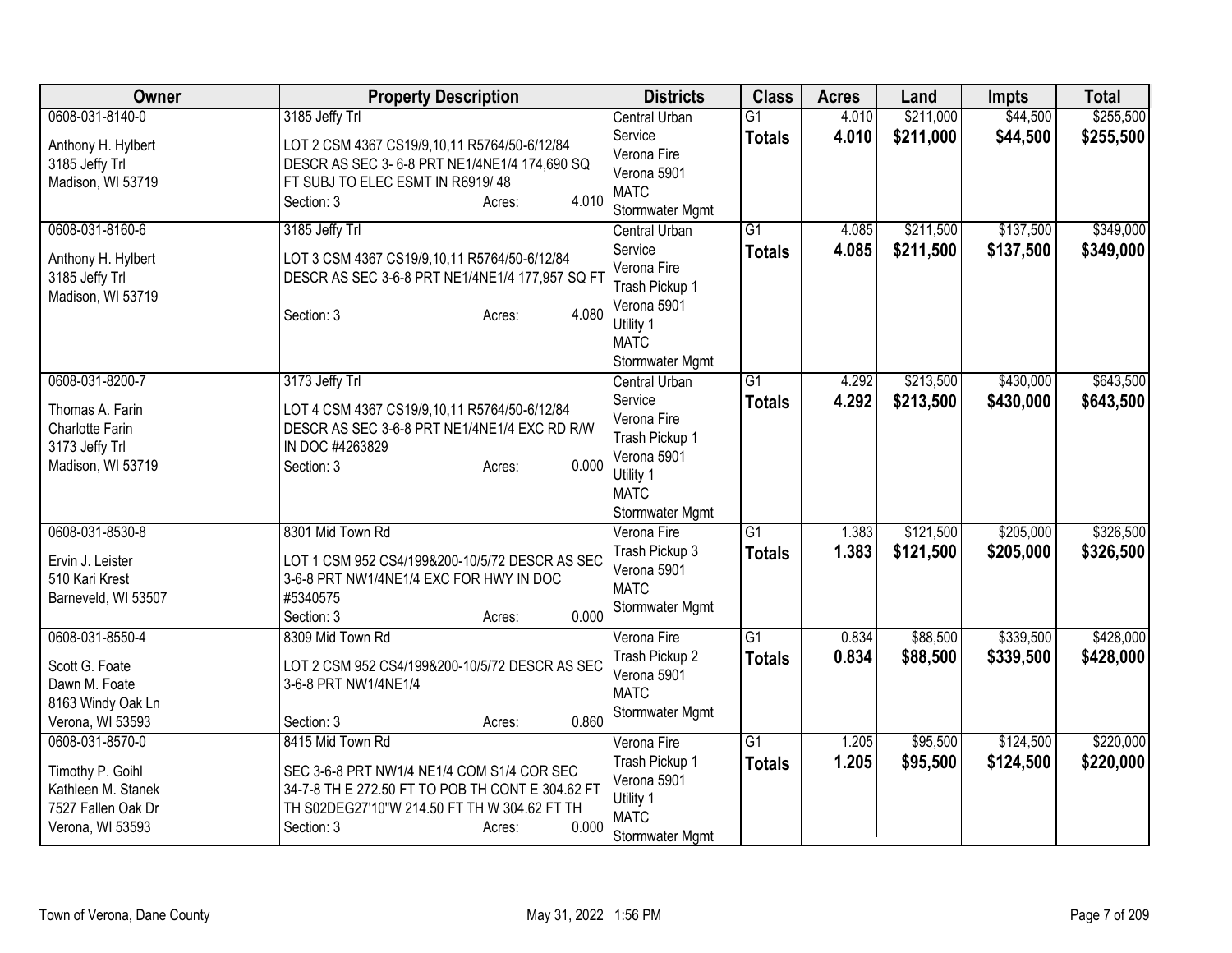| Owner                          | <b>Property Description</b>                                | <b>Districts</b>               | <b>Class</b>           | <b>Acres</b>    | Land            | Impts           | <b>Total</b>    |
|--------------------------------|------------------------------------------------------------|--------------------------------|------------------------|-----------------|-----------------|-----------------|-----------------|
| 0608-031-8600-3                | 8465 Mid Town Rd                                           | Verona Fire                    | $\overline{G1}$        | 0.760           | \$71,500        | $\overline{50}$ | \$71,500        |
| Robert L. Courter              | SEC 3-6-8 PRT NW1/4NE1/4 COM SEC N1/4 COR TH               | Verona 5901                    | <b>Totals</b>          | 0.760           | \$71,500        | \$0             | \$71,500        |
| 603 Lone Oak Ln                | N88DEGE 54.61 FT TH S 213.47 FT TH N88DEGE TO              | <b>MATC</b>                    |                        |                 |                 |                 |                 |
| Verona, WI 53593               | PT 272.5 FT E OF OLD CTH M C/L TH N TO SEC LN              | Stormwater Mgmt                |                        |                 |                 |                 |                 |
|                                | 0.000<br>Section: 3<br>Acres:                              |                                |                        |                 |                 |                 |                 |
| 0608-031-9210-0                | Flagstone Dr                                               | Verona Fire                    | $\overline{X4}$        | 0.417           | \$0             | \$0             | \$0             |
| Madison, City of               | SEC 3-6-8 PRT SW1/4NE1/4 DESCR AS COM AT N1/4              | Verona 5901                    | <b>Totals</b>          | 0.417           | \$0             | \$0             | \$0             |
| 210 Martin Luther King Blvd    | COR OF SD SEC 3 TH S00DEG10'11"W 2366.63 FT                | <b>MATC</b>                    |                        |                 |                 |                 |                 |
| Madison, WI 53703              | ALG N-S 1/4 LN OF SD SEC 3 TH S89DEG23'35"E                | Stormwater Mgmt                |                        |                 |                 |                 |                 |
|                                | 0.410<br>Section: 3<br>Acres:                              |                                |                        |                 |                 |                 |                 |
| 0608-034-8000-6                | 8220 Raymond Rd                                            | Verona Fire                    | $\overline{\text{X3}}$ | 11.203          | \$0             | \$0             | $\overline{50}$ |
| Dane County                    | LOT 1 CSM 5016 CS22/225,226 R8653/58-8/20/86               | Verona 5901                    | <b>Totals</b>          | 11.203          | \$0             | \$0             | \$0             |
| 210 Martin Luther King Jr Blvd | DESCR AS SEC 3-6-8 PRT NE1/4SE1/4 11.2026                  | <b>MATC</b><br>Stormwater Mgmt |                        |                 |                 |                 |                 |
| Madison, WI 53703-3342         | ACRES SUBJ TO STEWARDSHIP GRANT IN DOC                     |                                |                        |                 |                 |                 |                 |
|                                | 11.203<br>Section: 3<br>Acres:                             |                                |                        |                 |                 |                 |                 |
| 0608-034-8502-0                | County Rd M                                                | Verona Fire                    | $\overline{\text{X3}}$ | 36.308          | $\overline{50}$ | $\overline{50}$ | $\overline{50}$ |
| Dane County                    | SEC 3-6-8 PRT SW1/4NE1/4 & PRT NW1/4SE1/4                  | Verona 5901<br><b>MATC</b>     | <b>Totals</b>          | 36.308          | \$0             | \$0             | \$0             |
| 210 Martin Luther King Jr Blvd | DESCR AS COM AT N1/4 COR SD SEC 3 TH                       | Stormwater Mgmt                |                        |                 |                 |                 |                 |
| Madison, WI 53703-3342         | N88DEG53'11"E 54.44 FT TO S1/4 COR SEC 34-7-8              |                                |                        |                 |                 |                 |                 |
|                                | Section: 3<br>0.000<br>Acres:                              |                                |                        |                 |                 |                 |                 |
| 0608-034-8741-0                | 8248 Raymond Rd                                            | Verona Fire                    | $\overline{G1}$        | 3.865           | \$209,000       | \$214,500       | \$423,500       |
| Robert Cape                    | SEC 3-6-8 PRT NW1/4 SE1/4 COM 1320 FT N OF S1/4            | Trash Pickup 1                 | <b>Totals</b>          | 3.865           | \$209,000       | \$214,500       | \$423,500       |
| Amy W. Armstrong               | COR SEC TH N 175 FT TH E 1202.98 FT TH                     | Verona 5901<br>Utility 1       |                        |                 |                 |                 |                 |
| 8248 Raymond Rd                | S38DEGW 222 FT TH W 1064.75 FT TO POB EXC PRT              | <b>MATC</b>                    |                        |                 |                 |                 |                 |
| Madison, WI 53719-5055         | Section: 3<br>0.000<br>Acres:                              | Stormwater Mgmt                |                        |                 |                 |                 |                 |
| 0608-034-8890-0                | 8236 Raymond Rd                                            | Verona Fire                    | $\overline{G1}$        | 2.000           | \$163,000       | \$235,500       | \$398,500       |
| Kenton P. Grosse               | SEC 3-6-8 PRT NW1/4 SE1/4 COM 1495 FT N & 731.9            | Trash Pickup 1                 | <b>Totals</b>          | 2.000           | \$163,000       | \$235,500       | \$398,500       |
| 8236 Raymond Rd                | FT E OF S1/4 COR SEC TH E 471 FT N38 DEG E                 | Verona 5901                    |                        |                 |                 |                 |                 |
| Madison, WI 53719              | 206.95 FT W 598.6 FT S 162.8 FT TO POB                     | Utility 1                      |                        |                 |                 |                 |                 |
|                                | 2.000<br>Section: 3<br>Acres:                              | <b>MATC</b>                    |                        |                 |                 |                 |                 |
| 0608-034-9002-0                |                                                            | Stormwater Mgmt                | $\overline{G1}$        |                 | \$169,500       | \$502,500       | \$672,000       |
|                                | 8251 Raymond Rd                                            | Verona Fire<br>Trash Pickup 1  | G4                     | 2.200<br>14.225 | \$4,900         | \$0             | \$4,900         |
| Arif A. Qureshi                | SEC 3-6-8 PRT SW1/4SE1/4 & PRT NW1/4SE1/4                  | Verona 5901                    | G <sub>5</sub> M       | 2.300           | \$4,000         | \$0             | \$4,000         |
| 8251 Raymond Rd                | DESCR AS COM AT S1/4 COR OF SD SEC 3 TH                    | Utility 1                      | <b>Totals</b>          | 18.725          | \$178,400       | \$502,500       | \$680,900       |
| Madison, WI 53719              | S89DEG29'04"E 225.00 FT TH N0DEG31'21"E 33.00 FT<br>18.725 | <b>MATC</b>                    |                        |                 |                 |                 |                 |
|                                | Section: 3<br>Acres:                                       | Stormwater Mgmt                |                        |                 |                 |                 |                 |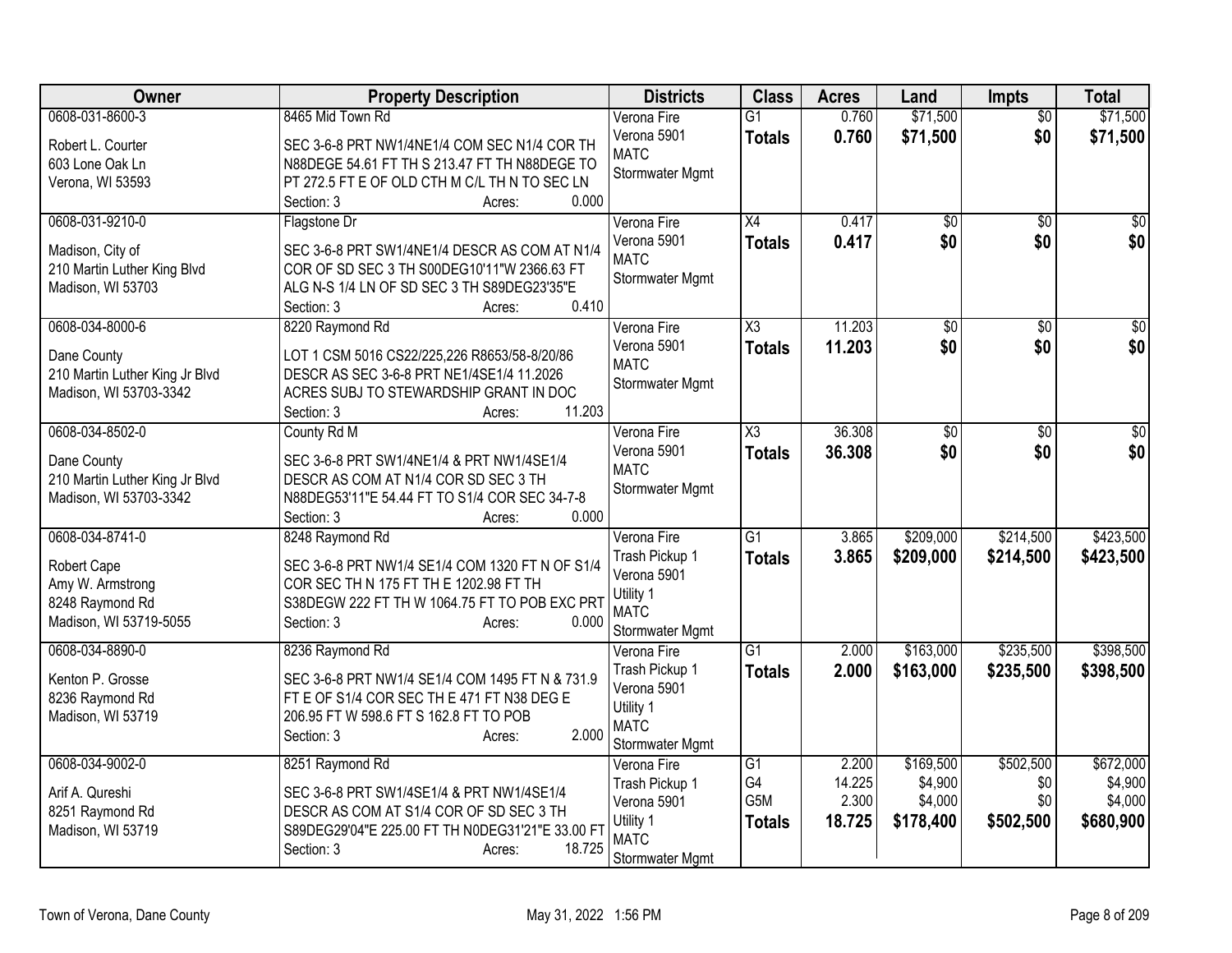| Owner                             | <b>Property Description</b>                     | <b>Districts</b>               | <b>Class</b>          | <b>Acres</b> | Land      | Impts           | <b>Total</b> |
|-----------------------------------|-------------------------------------------------|--------------------------------|-----------------------|--------------|-----------|-----------------|--------------|
| 0608-034-9031-7                   | Raymond Rd                                      | Verona Fire                    | $\overline{G1}$       | 2.149        | \$168,000 | $\overline{50}$ | \$168,000    |
| Jason M. Ellefson                 | LOT 1 CSM 7745 CS40/288&289                     | Verona 5901                    | G4                    | 6.983        | \$2,400   | \$0             | \$2,400      |
| 603 Basswood Ave                  | R29364/27&28-2/16/95 DESCR AS SEC 3-6-8 PRT     | <b>MATC</b>                    | <b>Totals</b>         | 9.132        | \$170,400 | \$0             | \$170,400    |
| Verona, WI 53593                  | SW1/4SE1/4 EXC ROAD R/W IN DOC 5341447          | Stormwater Mgmt                |                       |              |           |                 |              |
|                                   | 0.000<br>Section: 3<br>Acres:                   |                                |                       |              |           |                 |              |
| 0608-034-9082-6                   | 8300 Raymond Rd                                 | Verona Fire                    | $\overline{G1}$       | 3.190        | \$198,000 | \$246,000       | \$444,000    |
| Marie H. Bigley                   | LOT 2 CSM 7745 CS40/288&289-2/16/95 DESCR AS    | Trash Pickup 1                 | <b>Totals</b>         | 3.190        | \$198,000 | \$246,000       | \$444,000    |
| 8300 Raymond Rd                   | SEC 3-6-8 PRT SW1/4SE1/4 (3.330 ACRES EXCL R/W) | Verona 5901                    |                       |              |           |                 |              |
| Madison, WI 53719-5055            | EXC R/W IN DOC 5330790                          | Utility 1                      |                       |              |           |                 |              |
|                                   | 3.330<br>Section: 3<br>Acres:                   | <b>MATC</b>                    |                       |              |           |                 |              |
| 0608-042-8501-0                   | 10051 Mid Town Rd                               | Stormwater Mgmt<br>Verona Fire | $\overline{G4}$       | 36.817       | \$12,200  | $\overline{30}$ | \$12,200     |
|                                   |                                                 | Trash Pickup 1                 | G7                    | 3.000        | \$159,000 | \$309,000       | \$468,000    |
| Dreger Living Tr, Guy J & Laura S | SEC 4-6-8 FR NW1/4NW1/4 EXC TH PRT ANNEXED      | Verona 5901                    | <b>Totals</b>         | 39.817       | \$171,200 | \$309,000       | \$480,200    |
| 10051 Mid Town Rd                 | TO CITY OF MADISON IN DOC 3120067 & ALSO INCL   | Utility 1                      |                       |              |           |                 |              |
| Verona, WI 53593                  | ADDL LANDS DESCR AS SEC 4-6-8 PRT NE1/4NW1/4    | <b>MATC</b>                    |                       |              |           |                 |              |
|                                   | Section: 4<br>0.000<br>Acres:                   | Stormwater Mgmt                |                       |              |           |                 |              |
| 0608-042-8731-0                   | 3147 Woods Rd                                   | Verona Fire                    | $\overline{G1}$       | 1.530        | \$142,000 | \$189,500       | \$331,500    |
| Gale H. Kubehl                    | LOT 2 CSM 2680 CS10/326-328 DESCR AS SEC 4-6-8  | Trash Pickup 1                 | G4                    | 6.000        | \$2,100   | \$0             | \$2,100      |
| 3147 Woods Rd                     | PRT E1/2 NW1/4 EXC PRT ANNEXED TO CITY OF       | Verona 5901                    | <b>Totals</b>         | 7.530        | \$144,100 | \$189,500       | \$333,600    |
| Verona, WI 53593                  | MADISON IN DOC #3421152 SUBJ TO DRIVEWAY        | Utility 1                      |                       |              |           |                 |              |
|                                   | 7.530<br>Section: 4<br>Acres:                   | <b>MATC</b>                    |                       |              |           |                 |              |
|                                   |                                                 | Stormwater Mgmt                |                       |              |           |                 |              |
| 0608-042-9000-4                   | 7351 Midtown Rd                                 | Verona Fire                    | G4                    | 27.560       | \$8,300   | $\overline{60}$ | \$8,300      |
| Dreger Living Tr, Guy J & Laura S | SEC 4-6-8 FR SW1/4NW1/4                         | Verona 5901                    | G <sub>5</sub><br>G5M | 2.370        | \$2,300   | \$0<br>\$0      | \$2,300      |
| 10051 Mid Town Rd                 |                                                 | <b>MATC</b><br>Stormwater Mgmt |                       | 7.600        | \$24,800  | \$0             | \$24,800     |
| Verona, WI 53593                  |                                                 |                                | <b>Totals</b>         | 37.530       | \$35,400  |                 | \$35,400     |
|                                   | Section: 4<br>38.100<br>Acres:                  |                                |                       |              |           |                 |              |
| 0608-042-9631-0                   | 3139 Woods Rd                                   | Verona Fire                    | $\overline{G1}$       | 7.530        | \$243,000 | \$468,500       | \$711,500    |
| Mary J. Giudice-Bowler            | LOT 1 CSM 2680 CS10/326-328 DESCR AS SEC 4-6-8  | Trash Pickup 1                 | <b>Totals</b>         | 7.530        | \$243,000 | \$468,500       | \$711,500    |
| Ross Bowler                       | PRT E1/2 NW1/4 EXC PRT ANNEXED TO CITY OF       | Verona 5901                    |                       |              |           |                 |              |
| 3139 Woods Rd                     | MADISON IN DOC #3421152 SUBJ TO DRIVEWAY        | Utility 1<br><b>MATC</b>       |                       |              |           |                 |              |
| Verona, WI 53593                  | 7.530<br>Section: 4<br>Acres:                   | Stormwater Mgmt                |                       |              |           |                 |              |
| 0608-042-9661-0                   | 3135 Woods Rd                                   | Verona Fire                    | $\overline{G1}$       | 5.000        | \$220,000 | \$273,000       | \$493,000    |
|                                   |                                                 | Trash Pickup 1                 | <b>Totals</b>         | 5.000        | \$220,000 | \$273,000       | \$493,000    |
| Sandra Kuehn Wittmayer            | SEC 4-6-8 PRT SE1/4NW1/4 COM 840.2 FT N OF SE   | Verona 5901                    |                       |              |           |                 |              |
| 3135 Woods Rd                     | COR TH N 168 FT W 1296 FT S 168 FT E 1296 FT TO | Utility 1                      |                       |              |           |                 |              |
| Verona, WI 53593                  | POB EXC PRT ANNEXED TO CITY OF MADISON IN       | <b>MATC</b>                    |                       |              |           |                 |              |
|                                   | 5.000<br>Section: 4<br>Acres:                   | Stormwater Mgmt                |                       |              |           |                 |              |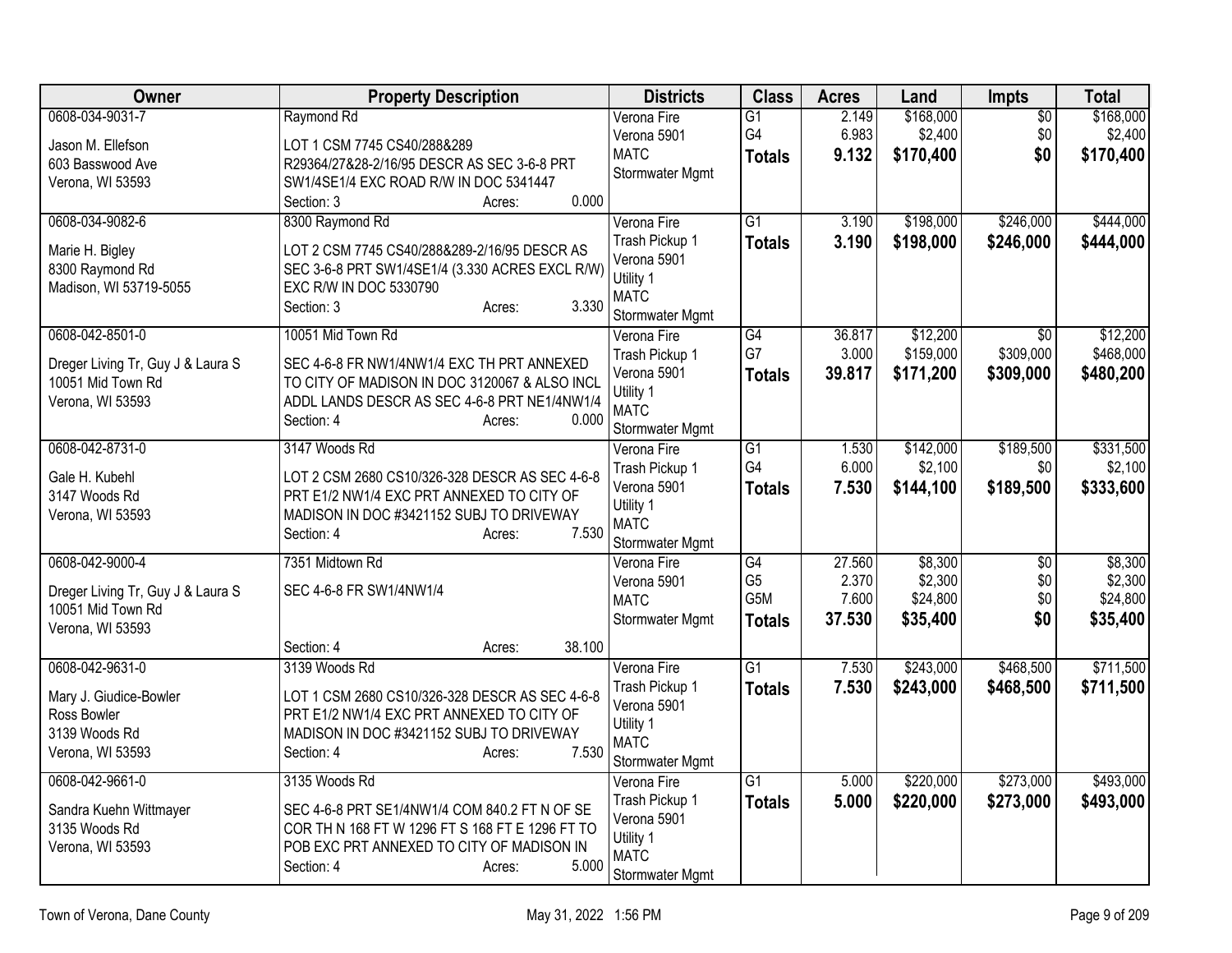| Owner                          | <b>Property Description</b>                     | <b>Districts</b>              | <b>Class</b>                      | <b>Acres</b>   | Land                  | <b>Impts</b>     | <b>Total</b>          |
|--------------------------------|-------------------------------------------------|-------------------------------|-----------------------------------|----------------|-----------------------|------------------|-----------------------|
| 0608-042-9671-0                | 3131 Woods Rd                                   | Verona Fire                   | $\overline{G1}$                   | 5.000          | \$220,000             | \$460,000        | \$680,000             |
| Martin D. Gochnour             | SEC 4-6-8 PRT SE1/4NW1/4 BEG 672.22 FT N OF SE  | Trash Pickup 1                | <b>Totals</b>                     | 5.000          | \$220,000             | \$460,000        | \$680,000             |
| Peggy A. Gochnour              | COR TH N 168.05 FT N88DEG31'W 1296 FT TH S      | Verona 5901                   |                                   |                |                       |                  |                       |
| 3131 Woods Rd                  | 168.05 FT S88DEG31'E 1296 FT TO POB EXC PRT     | Utility 1                     |                                   |                |                       |                  |                       |
| Verona, WI 53593               | 5.000<br>Section: 4<br>Acres:                   | <b>MATC</b>                   |                                   |                |                       |                  |                       |
|                                |                                                 | Stormwater Mgmt               |                                   |                |                       |                  |                       |
| 0608-042-9691-0                | 3121 Woods Rd                                   | Verona Fire                   | $\overline{G1}$<br>G <sub>5</sub> | 2.000<br>3.480 | \$163,000<br>\$11,300 | \$352,000<br>\$0 | \$515,000<br>\$11,300 |
| David A. Penwell               | SEC 4-6-8 PRT SE1/4 NW1/4 BEG 499.2 FT N OF SEC | Trash Pickup 1<br>Verona 5901 |                                   | 5.480          |                       |                  |                       |
| Colleen M. Penwell             | CTR TH N 173 FT N88DEGW 1296 FT S 173 FT        | Utility 1                     | <b>Totals</b>                     |                | \$174,300             | \$352,000        | \$526,300             |
| 3121 Woods Rd                  | S88DEGE 1296 FT TO POB EXC PRT ANNEXED TO       | <b>MATC</b>                   |                                   |                |                       |                  |                       |
| Verona, WI 53593               | 5.150<br>Section: 4<br>Acres:                   | Stormwater Mgmt               |                                   |                |                       |                  |                       |
| 0608-042-9711-0                | 3105 Woods Rd                                   | Verona Fire                   | $\overline{G1}$                   | 1.500          | \$140,500             | \$168,000        | \$308,500             |
|                                |                                                 | Trash Pickup 1                | G4                                | 10.000         | \$3,400               | \$0              | \$3,400               |
| Diane R. Kammer                | SEC 4-6-8 S1/2 SE1/4 NW1/4 EXC N 173 FT & ALSO  | Verona 5901                   | G5M                               | 3.250          | \$5,800               | \$0              | \$5,800               |
| 3105 Woods Rd                  | EXC PRT ANNEXED TO CITY OF MADISON IN DOC       | Utility 1                     | <b>Totals</b>                     | 14.750         | \$149,700             | \$168,000        | \$317,700             |
| Verona, WI 53593               | #3421152<br>14.000                              | <b>MATC</b>                   |                                   |                |                       |                  |                       |
|                                | Section: 4<br>Acres:                            | Stormwater Mgmt               |                                   |                |                       |                  |                       |
| 0608-043-8503-7                | 3010 Shady Oak Ln                               | Verona Fire                   | G1                                | 39.900         | \$534,000             | \$1,672,000      | \$2,206,000           |
| Kenneth S. Keryluk             | SEC 4-6-8 PRT W1/2 SW1/4 DESCR AS BEG AT W1/4   | Trash Pickup 1                | <b>Totals</b>                     | 39.900         | \$534,000             | \$1,672,000      | \$2,206,000           |
| Melissa E. Wee                 | COR OF SD SEC 4 TH S88DEG20'34"E 1298.57 FT TH  | Verona 5901                   |                                   |                |                       |                  |                       |
| 3010 Shady Oak Ln              | S00DEG28'59"W 1155.60 FT TH W 575.17 FT TH      | Utility 1                     |                                   |                |                       |                  |                       |
| Verona, WI 53593               | 39.900<br>Section: 4<br>Acres:                  | <b>MATC</b>                   |                                   |                |                       |                  |                       |
|                                |                                                 | Stormwater Mgmt               |                                   |                |                       |                  |                       |
| 0608-043-9435-0                | 2958 Shady Oak Ln                               | Verona Fire                   | $\overline{G4}$                   | 24.600         | \$8,400               | $\overline{50}$  | \$8,400               |
| Jay Griffin                    | LOT 1 CSM 13174 CS84/296&298-10/11/2011 F/K/A   | Verona 5901                   | G7                                | 2.000          | \$150,000             | \$17,000         | \$167,000             |
| Heath Family Gst Tr, Charles V | LOTS 1 & 2 CSM 12342 CS76/286&288-12/17/2007    | <b>MATC</b>                   | <b>Totals</b>                     | 26.600         | \$158,400             | \$17,000         | \$175,400             |
| PO Box 980127                  | DESCR AS SEC 4-6-8 PRT W1/2 SW1/4 & SEC 9-6-8   | Stormwater Mgmt               |                                   |                |                       |                  |                       |
| Park City, UT 84098            | 26.603<br>Section: 4<br>Acres:                  |                               |                                   |                |                       |                  |                       |
| 0608-043-9470-0                | 3006 Shady Oak Ln                               | Verona Fire                   | $\overline{G1}$                   | 12.969         | \$291,500             | \$866,000        | \$1,157,500           |
| Rudy Jackson                   | LOT 2 CSM 13174 CS84/296&298-10/11/2011 F/K/A   | Trash Pickup 1                | <b>Totals</b>                     | 12.969         | \$291,500             | \$866,000        | \$1,157,500           |
| Meeghan Lautner                | LOTS 1 & 2 CSM 12342 CS76/286&288-12/17/2007    | Verona 5901                   |                                   |                |                       |                  |                       |
| 3006 Shady Oak Ln              | DESCR AS SEC 4-6-8 PRT W1/2 SW1/4 & SEC 9-6-8   | Utility 1                     |                                   |                |                       |                  |                       |
| Verona, WI 53593               | 12.968<br>Section: 4<br>Acres:                  | <b>MATC</b>                   |                                   |                |                       |                  |                       |
|                                |                                                 | Stormwater Mgmt               |                                   |                |                       |                  |                       |
| 0608-043-9501-0                | Woods Rd                                        | Verona Fire                   | $\overline{G6}$                   | 39.733         | \$258,500             | $\overline{50}$  | \$258,500             |
| County of Dane                 | SEC 4-6-8 SE1/4SW1/4 EXC PRT ANNEXED TO CITY    | Verona 5901                   | <b>Totals</b>                     | 39.733         | \$258,500             | \$0              | \$258,500             |
| 210 Martin Luther King Blvd 11 | OF MADISON IN DOC #3421152                      | <b>MATC</b>                   |                                   |                |                       |                  |                       |
| Madison, WI 53703              |                                                 | Stormwater Mgmt               |                                   |                |                       |                  |                       |
|                                | 40.000<br>Section: 4<br>Acres:                  |                               |                                   |                |                       |                  |                       |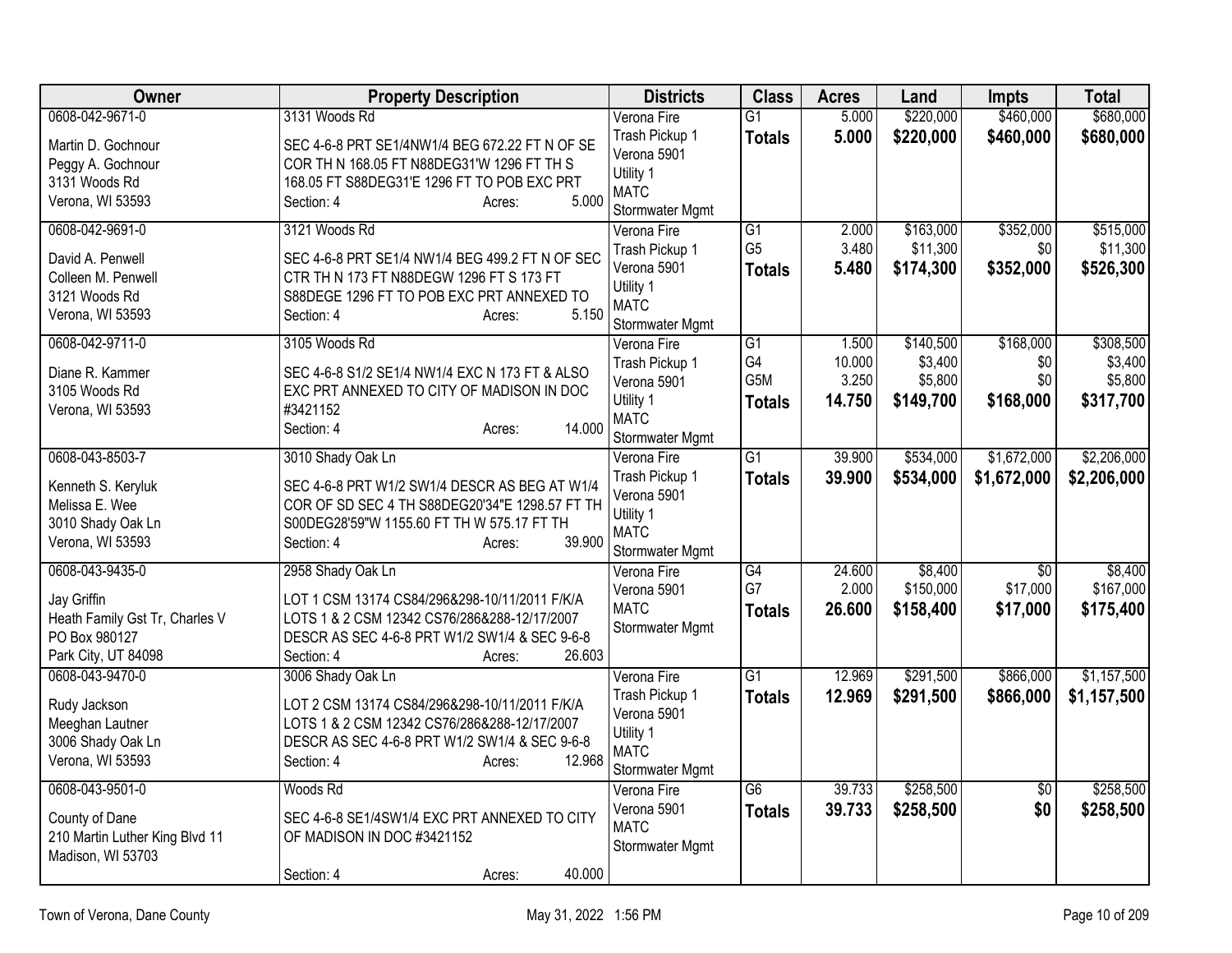| Owner                                                                                                       | <b>Property Description</b>                                                                                                                                                                      | <b>Districts</b>                                                             | <b>Class</b>                            | <b>Acres</b>                                 | Land                                                   | <b>Impts</b>                              | <b>Total</b>                                |
|-------------------------------------------------------------------------------------------------------------|--------------------------------------------------------------------------------------------------------------------------------------------------------------------------------------------------|------------------------------------------------------------------------------|-----------------------------------------|----------------------------------------------|--------------------------------------------------------|-------------------------------------------|---------------------------------------------|
| 0608-044-9190-3                                                                                             | 7214 County Highway Pd                                                                                                                                                                           | Verona Fire                                                                  | $\overline{G1}$                         | 14.170                                       | \$469,000                                              | \$2,000                                   | \$471,000                                   |
| <b>Timothy Obrien</b><br>Rebecca Obrien<br>9417 Ashworth Dr<br>Verona, WI 53593                             | SEC 4-6-8 S 660 FT OF W 990 FT OF SW1/4 SE1/4<br>EXC TO C OF VERONA FOR RD R/W IN DOC<br>#5438703<br>0.000<br>Section: 4<br>Acres:                                                               | Trash Pickup 1<br>Verona 5901<br>Utility 1<br><b>MATC</b><br>Stormwater Mgmt | <b>Totals</b>                           | 14.170                                       | \$469,000                                              | \$2,000                                   | \$471,000                                   |
| 0608-044-9350-9                                                                                             | 7194 County Highway Pd                                                                                                                                                                           | Verona Fire                                                                  | $\overline{G1}$                         | 4.460                                        | \$215,000                                              | \$143,000                                 | \$358,000                                   |
| Witt Survivor's Tr, Virginia A<br>c/o Chirstina Schwartzlow<br>1907 Blue Mounds St<br>Black Earth, WI 53515 | SEC 4-6-8 PRT SW1/4 SE1/4 COM AT SE COR OF SD<br>SEC 4 IN C/L OF CTH PD TH N88DEG14'26"W 1305.92<br>FT ALG S LN OF SD SEC 4 TO POB TH CONT<br>4.770<br>Section: 4<br>Acres:                      | Trash Pickup 1<br>Verona 5901<br>Utility 1<br><b>MATC</b><br>Stormwater Mgmt | <b>Totals</b>                           | 4.460                                        | \$215,000                                              | \$143,000                                 | \$358,000                                   |
| 0608-051-8000-5                                                                                             |                                                                                                                                                                                                  | Verona Fire                                                                  | $\overline{G4}$                         | 9.860                                        | \$3,400                                                | \$0                                       | \$3,400                                     |
| Dreger Living Tr, Guy J & Laura S<br>10051 Mid Town Rd<br>Verona, WI 53593                                  | SEC 5-6-8 E 10 A FR NE1/4NE1/4 EXC TH PRT<br>ANNEXED TO CITY OF MADISON IN DOC 3120067                                                                                                           | Verona 5901<br><b>MATC</b><br>Stormwater Mgmt                                | Totals                                  | 9.860                                        | \$3,400                                                | \$0                                       | \$3,400                                     |
|                                                                                                             | 10.000<br>Section: 5<br>Acres:                                                                                                                                                                   |                                                                              |                                         |                                              |                                                        |                                           |                                             |
| 0608-051-8030-9<br>Susan M. Blake et al<br>10637 Mid Town Rd<br>Verona, WI 53593                            | 10345 Mid Town Rd<br>SEC 5-6-8 FR NE1/4NE1/4 EXC E 10 ACRES THF                                                                                                                                  | Verona Fire<br>Verona 5901<br><b>MATC</b><br>Stormwater Mgmt                 | G4<br>G <sub>5</sub><br>G5M<br>G7       | 16.500<br>10.693<br>2.000<br>0.900<br>30.093 | \$4,800<br>\$10,100<br>\$6,500<br>\$40,500<br>\$61,900 | $\overline{30}$<br>\$0<br>\$0<br>\$67,500 | \$4,800<br>\$10,100<br>\$6,500<br>\$108,000 |
|                                                                                                             | 31.600<br>Section: 5<br>Acres:                                                                                                                                                                   |                                                                              | <b>Totals</b>                           |                                              |                                                        | \$67,500                                  | \$129,400                                   |
| 0608-051-8504-0<br>Susan M. Blake et al<br>10637 Mid Town Rd<br>Verona, WI 53593                            | 7499 Midtown Rd<br>SEC 5-6-8 FR NW1/4NE1/4 EXC R163/486 EXC CSM<br>6447 EXC R19457/34 & ALSO EXC DOC #3137598 &<br>EXC DOC 3180463 & ALSO EXC DOC #3262324<br>31.100<br>Section: 5<br>Acres:     | Verona Fire<br>Verona 5901<br><b>MATC</b><br>Stormwater Mgmt                 | $\overline{G4}$<br>G7<br><b>Totals</b>  | 29.140<br>0.350<br>29.490                    | \$8,400<br>\$20,000<br>\$28,400                        | $\overline{50}$<br>\$0<br>\$0             | \$8,400<br>\$20,000<br>\$28,400             |
| 0608-051-8561-0                                                                                             | 10637 Mid Town Rd                                                                                                                                                                                | Verona Fire                                                                  | $\overline{G1}$                         | 5.800                                        | \$227,000                                              | \$354,500                                 | \$581,500                                   |
| Kurt R. Blake<br>Rhonda J. Blake<br>10637 Mid Town Rd<br>Verona, WI 53593                                   | SEC 5-6-8 PRT FR NW1/4NE1/4 DESCR AS COM N1/4<br>COR SEC 5 TH DUE E ALG SEC LN 435.00 FT TO POE<br>TH E 158.00 FT TH S 1042.33 FT TH W 324.00 FT TH<br>Section: 5<br>5.800<br>Acres:             | Trash Pickup 1<br>Verona 5901<br>Utility 1<br><b>MATC</b><br>Stormwater Mgmt | <b>Totals</b>                           | 5.800                                        | \$227,000                                              | \$354,500                                 | \$581,500                                   |
| 0608-051-8580-4<br>Susan M. Blake<br>10699 Mid Town Rd<br>Verona, WI 53593                                  | Mid Town Rd<br>SEC 5-6-8 PRT NW1/4NE1/4 DESCR AS COM AT N1/4<br>COR OF SD SEC 5 TH E 285.00 FT TO NE COR OF<br>CSM 6447 & POB TH E 150.0 FT TH S 512.50 FT TH W<br>1.765<br>Section: 5<br>Acres: | Verona Fire<br>Verona 5901<br><b>MATC</b><br>Stormwater Mgmt                 | G4<br>G <sub>5</sub> M<br><b>Totals</b> | 1.000<br>0.764<br>1.764                      | \$300<br>\$45,000<br>\$45,300                          | $\overline{50}$<br>\$0<br>\$0             | \$300<br>\$45,000<br>\$45,300               |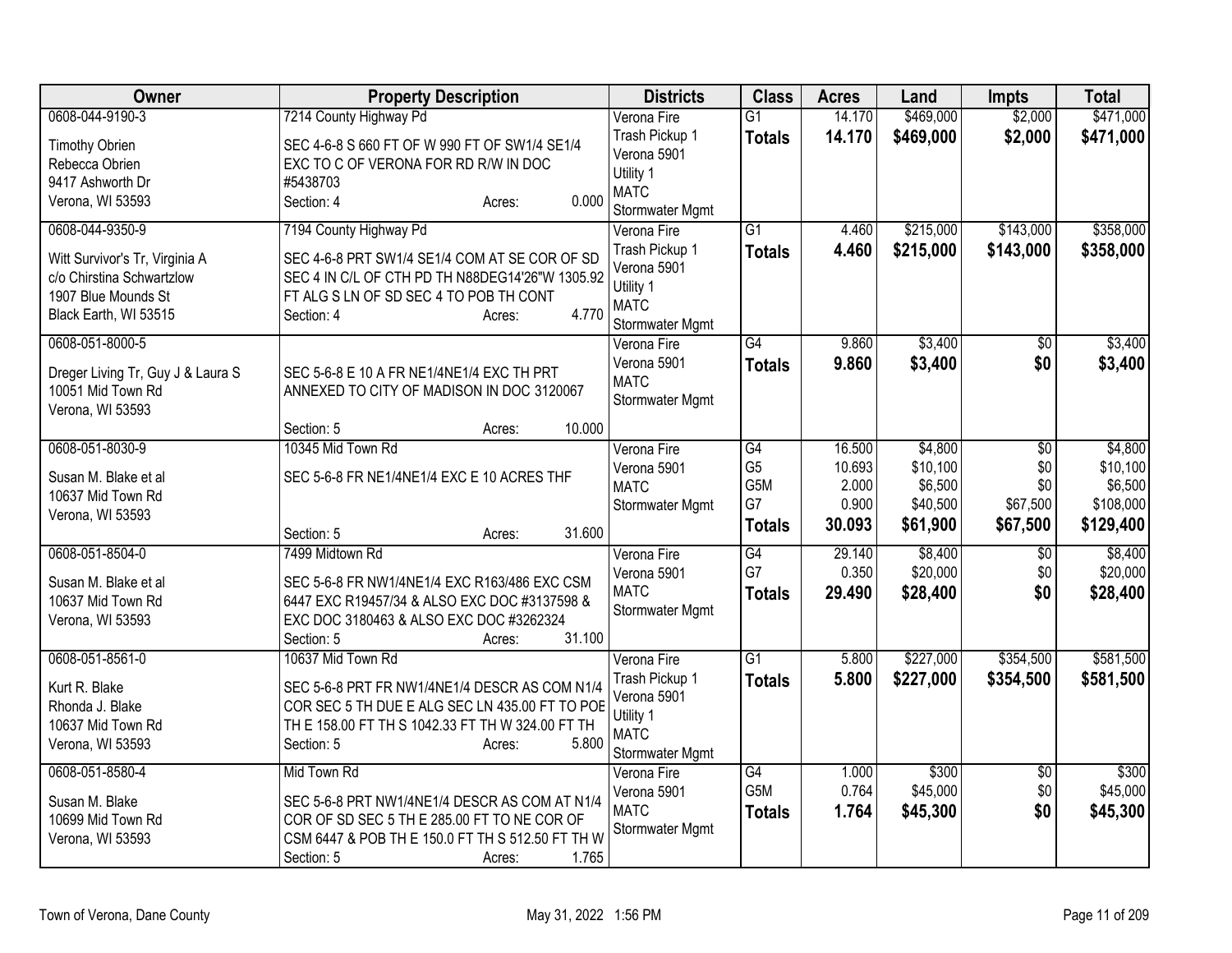| Owner                            | <b>Property Description</b>                                                                      | <b>Districts</b>              | <b>Class</b>    | <b>Acres</b> | Land      | <b>Impts</b>    | <b>Total</b> |
|----------------------------------|--------------------------------------------------------------------------------------------------|-------------------------------|-----------------|--------------|-----------|-----------------|--------------|
| 0608-051-8600-9                  | 10699 Mid Town Rd                                                                                | Verona Fire                   | $\overline{G1}$ | 2.131        | \$167,000 | \$208,500       | \$375,500    |
| Susan M. Blake                   | LOT 1 CSM 6447 CS31/213&214 R16169/35-6/25/91                                                    | Trash Pickup 1                | <b>Totals</b>   | 2.131        | \$167,000 | \$208,500       | \$375,500    |
| 10699 Mid Town Rd                | DESCR AS SEC 5-6-8 PRT NW1/4NE1/4 (2.131                                                         | Verona 5901                   |                 |              |           |                 |              |
| Verona, WI 53593                 | ACRES)                                                                                           | Utility 1<br><b>MATC</b>      |                 |              |           |                 |              |
|                                  | 2.131<br>Section: 5<br>Acres:                                                                    | Stormwater Mgmt               |                 |              |           |                 |              |
| 0608-051-8621-4                  | 10703 Mid Town Rd                                                                                | Verona Fire                   | $\overline{G1}$ | 1.100        | \$112,000 | \$250,000       | \$362,000    |
| Lance J. Bakken                  | SEC 5-6-8 PRT N1/2 BEG SEC N1/4 COR TH W 7 FT                                                    | Trash Pickup 1                | <b>Totals</b>   | 1.100        | \$112,000 | \$250,000       | \$362,000    |
| Laura L. Bakken                  | TH SELY TO PT 275 FT S1DEGW OF POB TH S 238.2                                                    | Verona 5901                   |                 |              |           |                 |              |
| 10703 Mid Town Rd                | FT TH E 100 FT TH N 513.2 FT TH W 100 FT TO POB                                                  | Utility 1                     |                 |              |           |                 |              |
| Verona, WI 53593                 | 1.100<br>Section: 5<br>Acres:                                                                    | <b>MATC</b>                   |                 |              |           |                 |              |
|                                  |                                                                                                  | Stormwater Mgmt               |                 |              |           |                 |              |
| 0608-051-9010-1                  | 3121 Nor-Del Hill Rd                                                                             | Verona Fire<br>Trash Pickup 1 | $\overline{G1}$ | 2.300        | \$155,500 | \$195,000       | \$350,500    |
| Thomas R. Mathies                | LOT 4 CSM 3205 CS12/285 & 286 F/N/A LOT 4 CSM                                                    | Verona 5901                   | <b>Totals</b>   | 2.300        | \$155,500 | \$195,000       | \$350,500    |
| 3121 Nor-Del Hill Rd             | 2532 CS10/89&90 & SEC 5-6-8 PRT SW1/4NE1/4 (2.3                                                  | Utility 1                     |                 |              |           |                 |              |
| Verona, WI 53593                 | ACRES)                                                                                           | <b>MATC</b>                   |                 |              |           |                 |              |
|                                  | 2.300<br>Section: 5<br>Acres:                                                                    | Stormwater Mgmt               |                 |              |           |                 |              |
| 0608-051-9045-0                  | 3126 Nor-Del Hill Rd                                                                             | Verona Fire                   | $\overline{G1}$ | 2.194        | \$169,000 | \$265,500       | \$434,500    |
| William F. Suick                 | LOT 2 CSM 1574 CS6/313 DESCR AS SEC 5-6-8 PRT                                                    | Trash Pickup 1                | <b>Totals</b>   | 2.194        | \$169,000 | \$265,500       | \$434,500    |
| Patricia Benz-Suick              | SW1/4NE1/4                                                                                       | Verona 5901                   |                 |              |           |                 |              |
| 3126 Nor-Del Hill Rd             |                                                                                                  | Utility 1                     |                 |              |           |                 |              |
| Verona, WI 53593                 | 2.240<br>Section: 5<br>Acres:                                                                    | <b>MATC</b>                   |                 |              |           |                 |              |
|                                  |                                                                                                  | Stormwater Mgmt               |                 |              |           |                 |              |
| 0608-051-9060-1                  | 3127 Nor-Del Hill Rd                                                                             | Verona Fire                   | $\overline{G1}$ | 2.100        | \$166,000 | \$187,000       | \$353,000    |
| Jan L. Westemeier                | LOT 3 CSM 3205 CS12/285&286-6/19/79 F/K/A LOT 3                                                  | Trash Pickup 1                | <b>Totals</b>   | 2.100        | \$166,000 | \$187,000       | \$353,000    |
| 3127 Nor-Del Hill Rd             | CSM 2532 CS10/89&90-8/19/77 DESCR AS SEC 5-6-8                                                   | Verona 5901<br>Utility 1      |                 |              |           |                 |              |
| Verona, WI 53593-9733            | PRT SW1/4NE1/4 CONT 2.1 ACRES                                                                    | <b>MATC</b>                   |                 |              |           |                 |              |
|                                  | 2.100<br>Section: 5<br>Acres:                                                                    | Stormwater Mgmt               |                 |              |           |                 |              |
| 0608-051-9100-2                  | Nor-Del Hill Rd                                                                                  | Verona Fire                   | $\overline{G1}$ | 1.500        | \$140,500 | $\overline{50}$ | \$140,500    |
|                                  |                                                                                                  | Verona 5901                   | <b>Totals</b>   | 1.500        | \$140,500 | \$0             | \$140,500    |
| Rhonda J. Blake<br>Kurt R. Blake | LOT 2 CSM 3205 CS12/285&286-6/19/79 F/K/A LOT 2<br>CSM 2532 CS10/89&90-8/19/77 & F/K/A PRT LOT 1 | <b>MATC</b>                   |                 |              |           |                 |              |
| 10637 Mid Town Rd                | CSM 362 CS2/127-8/4/70 DESCR AS SEC 5-6-8 PRT                                                    | Stormwater Mgmt               |                 |              |           |                 |              |
| Verona, WI 53593                 | 0.000<br>Section: 5<br>Acres:                                                                    |                               |                 |              |           |                 |              |
| 0608-051-9110-0                  | 3137 Nor-Del Hill Rd                                                                             | Verona Fire                   | $\overline{G1}$ | 2.000        | \$163,000 | \$212,000       | \$375,000    |
|                                  |                                                                                                  | Trash Pickup 1                | <b>Totals</b>   | 2.000        | \$163,000 | \$212,000       | \$375,000    |
| Steven Siehr                     | LOT 1 CSM 3205 CS12/285 & 286 DESCR AS LOT 1                                                     | Verona 5901                   |                 |              |           |                 |              |
| Barbara Siehr                    | CSM 2532 CS10/8 9&90 PRT LOT 1 CSM 362 CS2/127                                                   | Utility 1                     |                 |              |           |                 |              |
| 3137 Nor-Del Hill Rd             | & SEC 5-6-8 PRT SW1/4NE1/4 (2 ACRES)<br>3.500                                                    | <b>MATC</b>                   |                 |              |           |                 |              |
| Verona, WI 53593                 | Section: 5<br>Acres:                                                                             | Stormwater Mgmt               |                 |              |           |                 |              |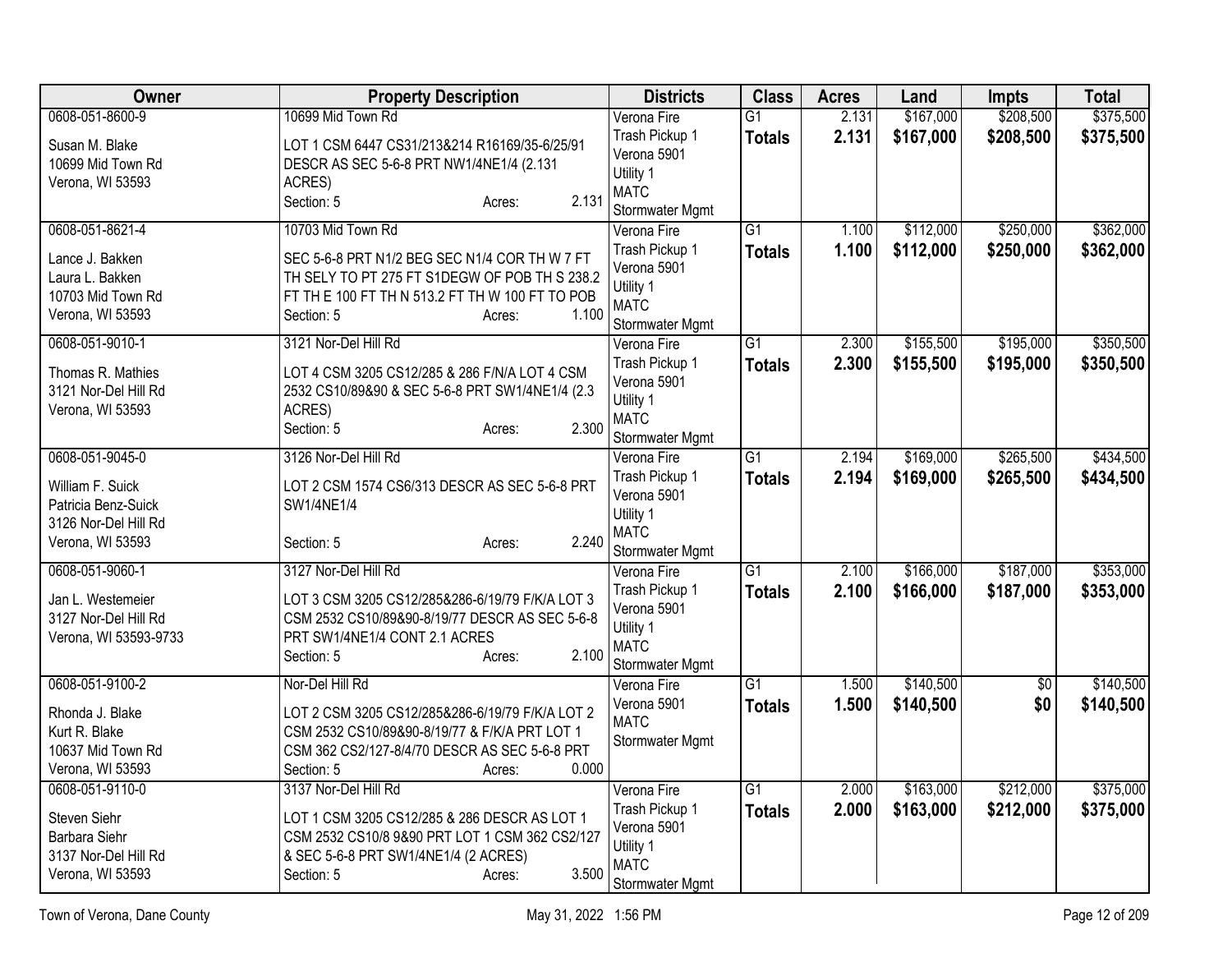| Owner                                                                                | <b>Property Description</b>                                                                                                                                                      | <b>Districts</b>                                                             | <b>Class</b>    | <b>Acres</b> | Land      | <b>Impts</b> | <b>Total</b> |
|--------------------------------------------------------------------------------------|----------------------------------------------------------------------------------------------------------------------------------------------------------------------------------|------------------------------------------------------------------------------|-----------------|--------------|-----------|--------------|--------------|
| 0608-051-9190-4                                                                      | 3132 Nor-Del Hill Rd                                                                                                                                                             | Verona Fire                                                                  | $\overline{G1}$ | 1.469        | \$139,000 | \$229,000    | \$368,000    |
| Lorraine E. Gedye<br>3132 Nor-Del Hill Rd<br>Verona, WI 53593                        | LOT 1 CSM 1574 CS6/313-11/19/74 DESCR AS SEC<br>5-6-8 PRT SW1/4NE1/4                                                                                                             | Trash Pickup 1<br>Verona 5901<br>Utility 1                                   | <b>Totals</b>   | 1.469        | \$139,000 | \$229,000    | \$368,000    |
|                                                                                      | 1.800<br>Section: 5<br>Acres:                                                                                                                                                    | <b>MATC</b><br>Stormwater Mgmt                                               |                 |              |           |              |              |
| 0608-051-9196-8                                                                      | 7500 Rolling Meadow Rd                                                                                                                                                           | Verona Fire                                                                  | $\overline{G1}$ | 1.170        | \$125,500 | \$237,500    | \$363,000    |
| Heathcliffe Riday<br>Jennifer D. Riday<br>7500 Rolling Meadow Rd<br>Verona, WI 53593 | LOT 2 CSM 4656 CS20/233&234 SEC 5-6-8 PRT SW1/4<br>NE1/4 50,682 SQ FT ALSO COM AT E 1/4 COR SD<br>SEC 5 TH S88DEG59'46"W 2265.21 FT TO CL SHADY<br>1.170<br>Section: 5<br>Acres: | Trash Pickup 1<br>Verona 5901<br>Utility 1<br><b>MATC</b><br>Stormwater Mgmt | <b>Totals</b>   | 1.170        | \$125,500 | \$237,500    | \$363,000    |
| 0608-051-9201-0                                                                      | 3106 Shady Oak Ln                                                                                                                                                                | Verona Fire                                                                  | $\overline{G1}$ | 2.498        | \$179,000 | \$122,500    | \$301,500    |
| Scott A. Callaghan<br>Kathryn S. Callaghan<br>3106 Shady Oak Ln<br>Verona, WI 53593  | SEC 5-6-8 PRT SW1/4NE1/4 COM 2266.6 FT W OF<br>SEC E1/4 COR TH N37DEG17'W 157.2 FT TH<br>N40DEGW 150 FT TO POB TH ALG CL TN RD ON CRV<br>2.498<br>Section: 5<br>Acres:           | Trash Pickup 1<br>Verona 5901<br>Utility 1<br><b>MATC</b><br>Stormwater Mgmt | <b>Totals</b>   | 2.498        | \$179,000 | \$122,500    | \$301,500    |
| 0608-051-9220-7                                                                      | 3111 Shady Oak Ln                                                                                                                                                                | Verona Fire                                                                  | $\overline{G1}$ | 2.000        | \$163,000 | \$275,000    | \$438,000    |
| <b>Matthew Switzler</b><br>3111 Shady Oak Ln<br>Verona, WI 53593                     | SEC 5-6-8 PRT SW1/4 NE1/4 BEG SEC CTR TH<br>N87DEGE 410.08 FT TO SHADY OAK LN C/L TH<br>N37DEGW 157.23 FT TH N45DEGW ALG CRV L/C<br>2.000<br>Section: 5<br>Acres:                | Trash Pickup 1<br>Verona 5901<br>Utility 1<br><b>MATC</b><br>Stormwater Mgmt | <b>Totals</b>   | 2.000        | \$163,000 | \$275,000    | \$438,000    |
| 0608-051-9290-3                                                                      | 7510 Rolling Meadow Rd                                                                                                                                                           | Verona Fire                                                                  | $\overline{G1}$ | 1.400        | \$136,000 | \$258,500    | \$394,500    |
| Legreid Rev Tr, Bradley a & Marcyline<br>M<br>7510 Rolling Meadow Rd                 | LOT 1 CSM 4656 CS20/233&234 SEC 5-6-8 PRT SW1/4<br>NE1/4 CONT 6 2,986 SQ FT EXCL RD R/W                                                                                          | Trash Pickup 1<br>Verona 5901<br>Utility 1                                   | <b>Totals</b>   | 1.400        | \$136,000 | \$258,500    | \$394,500    |
| Verona, WI 53593-8604                                                                | 1.400<br>Section: 5<br>Acres:                                                                                                                                                    | <b>MATC</b><br>Stormwater Mgmt                                               |                 |              |           |              |              |
| 0608-051-9300-0                                                                      | 7492 Shady Hill Dr                                                                                                                                                               | Verona Fire                                                                  | $\overline{G1}$ | 5.000        | \$220,000 | \$367,500    | \$587,500    |
| Eugene J. Esser<br>7492 Shady Hill Dr<br>Verona, WI 53593                            | SEC 5-6-8 PRT SW1/4 NE1/4 COM AT CTR SD SEC<br>TH N87DEGE 410.08 FT TO POB TH N87DEGE 41.4<br>FT TH N87DEGE 703.35 FT TH N 441.28 FT TH<br>5.000<br>Section: 5<br>Acres:         | Trash Pickup 1<br>Verona 5901<br>Utility 1<br><b>MATC</b><br>Stormwater Mgmt | <b>Totals</b>   | 5.000        | \$220,000 | \$367,500    | \$587,500    |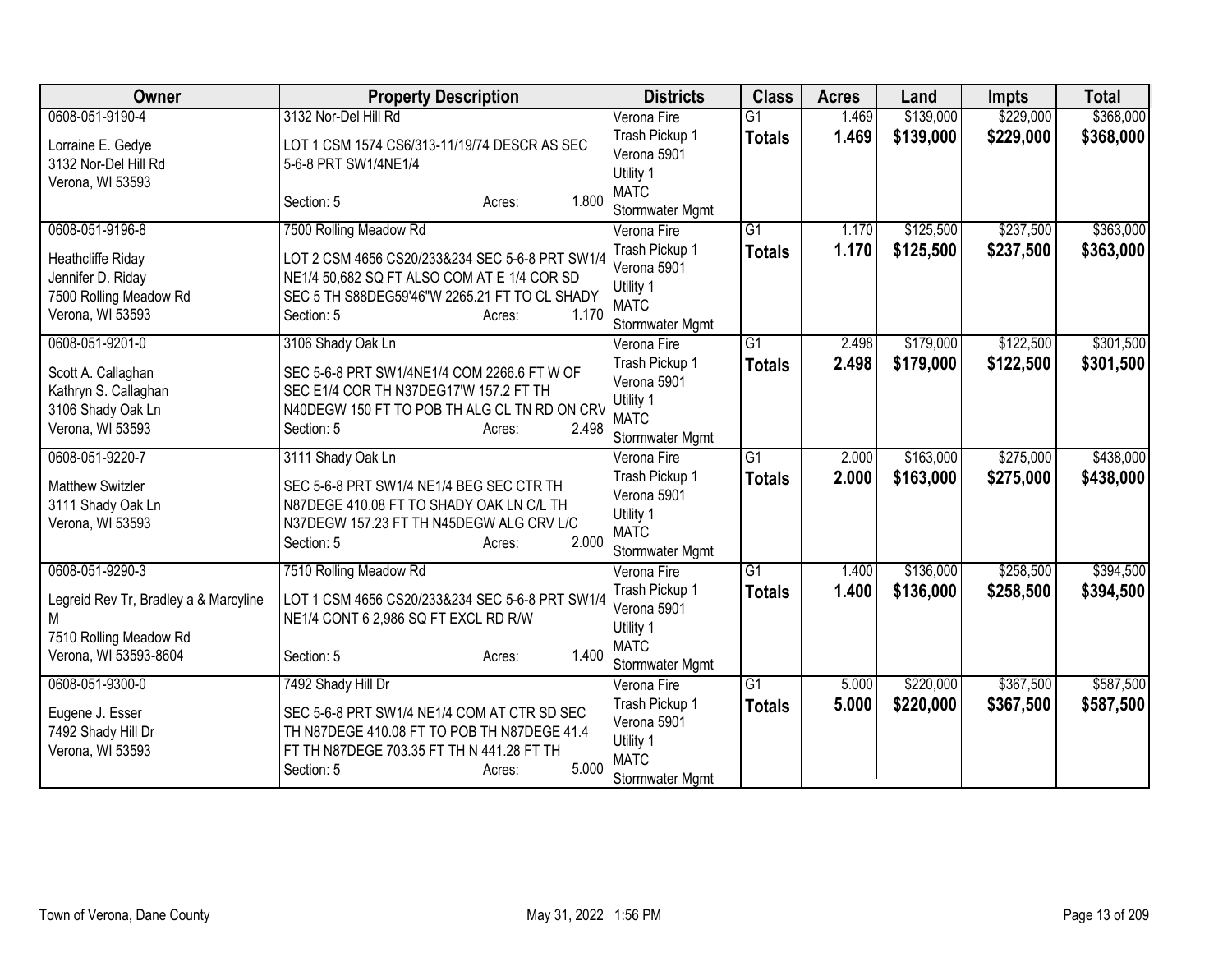| Owner                                      | <b>Property Description</b>                                                                    |                  | <b>Districts</b>           | <b>Class</b>    | <b>Acres</b> | Land            | Impts           | <b>Total</b>    |
|--------------------------------------------|------------------------------------------------------------------------------------------------|------------------|----------------------------|-----------------|--------------|-----------------|-----------------|-----------------|
| 0608-051-9360-8                            | 7459 Rolling Meadow Rd                                                                         |                  | Verona Fire                | $\overline{G1}$ | 2.500        | \$179,000       | \$224,500       | \$403,500       |
| Benjamin V. Simoni                         | LOT 1 CSM 1335 CS5/291-11/13/73 DESCR AS SEC                                                   |                  | Trash Pickup 1             | <b>Totals</b>   | 2.500        | \$179,000       | \$224,500       | \$403,500       |
| Jennifer A. Simoni                         | 5-6-8 PRT S1/2 NE1/4 2.5 ACRES                                                                 |                  | Verona 5901                |                 |              |                 |                 |                 |
| 7459 Rolling Meadow Rd                     |                                                                                                |                  | Utility 1<br><b>MATC</b>   |                 |              |                 |                 |                 |
| Verona, WI 53593                           | Section: 5                                                                                     | 2.500<br>Acres:  | Stormwater Mgmt            |                 |              |                 |                 |                 |
| 0608-051-9410-7                            |                                                                                                |                  | Verona Fire                | $\overline{X4}$ | 0.100        | $\overline{50}$ | $\overline{50}$ | $\overline{50}$ |
|                                            |                                                                                                |                  | Verona 5901                | <b>Totals</b>   | 0.100        | \$0             | \$0             | \$0             |
| Verona, Town of                            | 66 FT ROW DESCR AS SEC 5-6-8 PRT S1/2 NE1/4                                                    |                  | <b>MATC</b>                |                 |              |                 |                 |                 |
| 7669 County Highway Pd<br>Verona, WI 53593 | COM SEC E1/4 COR TH S88DEGW 571 FT TH N 325.9<br>FT TH S86DEGW 259.4 FT TO POB TH ALG CRV TO L |                  | Stormwater Mgmt            |                 |              |                 |                 |                 |
|                                            | Section: 5                                                                                     | 0.100<br>Acres:  |                            |                 |              |                 |                 |                 |
| 0608-051-9425-0                            | 7462 Rolling Meadow Rd                                                                         |                  | Verona Fire                | $\overline{G1}$ | 3.180        | \$198,000       | \$181,500       | \$379,500       |
|                                            |                                                                                                |                  | Trash Pickup 1             | <b>Totals</b>   | 3.180        | \$198,000       | \$181,500       | \$379,500       |
| Ryan R. Berndt                             | LOT 3 CSM 1573 CS6/312-11/19/74 DESCR AS SEC                                                   |                  | Verona 5901                |                 |              |                 |                 |                 |
| Sarah M. Berndt<br>7462 Rolling Meadow Rd  | 5-6-8 PRT S1/2 NE1/4                                                                           |                  | Utility 1                  |                 |              |                 |                 |                 |
| Verona, WI 53593                           | Section: 5                                                                                     | 3.180<br>Acres:  | <b>MATC</b>                |                 |              |                 |                 |                 |
|                                            |                                                                                                |                  | Stormwater Mgmt            |                 |              |                 |                 |                 |
| 0608-051-9435-8                            | 7474 Rolling Meadow Rd                                                                         |                  | Verona Fire                | $\overline{G1}$ | 2.780        | \$188,000       | \$188,000       | \$376,000       |
| Reed A. Bollig                             | LOT 2 CSM 1573 CS6/312-11/19/74 DESCR AS SEC                                                   |                  | Trash Pickup 1             | <b>Totals</b>   | 2.780        | \$188,000       | \$188,000       | \$376,000       |
| Janet K. Bollig                            | 5-6-8 PRT S1/2 NE1/4                                                                           |                  | Verona 5901<br>Utility 1   |                 |              |                 |                 |                 |
| 7474 Rolling Meadow Rd                     |                                                                                                |                  | <b>MATC</b>                |                 |              |                 |                 |                 |
| Verona, WI 53593                           | Section: 5                                                                                     | 2.780<br>Acres:  | Stormwater Mgmt            |                 |              |                 |                 |                 |
| 0608-051-9445-6                            | 7486 Rolling Meadow Rd                                                                         |                  | Verona Fire                | $\overline{G1}$ | 1.900        | \$158,500       | \$168,000       | \$326,500       |
|                                            |                                                                                                |                  | Trash Pickup 1             | <b>Totals</b>   | 1.900        | \$158,500       | \$168,000       | \$326,500       |
| Raphael L. Esser                           | LOT 1 CSM 1573 CS6/312-11/19/74 DESCR AS SEC<br>5-6-8 PRT S1/2 NE1/4                           |                  | Verona 5901                |                 |              |                 |                 |                 |
| Mary E. Esser<br>7486 Rolling Meadow Rd    |                                                                                                |                  | Utility 1                  |                 |              |                 |                 |                 |
| Verona, WI 53593                           | Section: 5                                                                                     | 1.900<br>Acres:  | <b>MATC</b>                |                 |              |                 |                 |                 |
|                                            |                                                                                                |                  | Stormwater Mgmt            |                 |              |                 |                 |                 |
| 0608-051-9500-8                            |                                                                                                |                  | Verona Fire                | G4              | 19.859       | \$5,700         | $\overline{50}$ | \$5,700         |
| Dreger Living Tr, Guy J & Laura S          | SEC 5-6-8 N1/2 SE1/4NE1/4                                                                      |                  | Verona 5901<br><b>MATC</b> | Totals          | 19.859       | \$5,700         | \$0             | \$5,700         |
| 10051 Mid Town Rd                          |                                                                                                |                  | Stormwater Mgmt            |                 |              |                 |                 |                 |
| Verona, WI 53593                           |                                                                                                |                  |                            |                 |              |                 |                 |                 |
|                                            | Section: 5                                                                                     | 20.000<br>Acres: |                            |                 |              |                 |                 |                 |
| 0608-051-9690-9                            | 7450 Rolling Meadow Rd                                                                         |                  | Verona Fire                | G1              | 1.190        | \$126,500       | \$236,500       | \$363,000       |
| Voll-Cottrell Rev Tr                       | LOT 1 CSM 4822 CS21/200 R7517/35-11/20/85 F/K/A                                                |                  | Trash Pickup 1             | <b>Totals</b>   | 1.190        | \$126,500       | \$236,500       | \$363,000       |
| 7450 Rolling Meadow Rd                     | LOTS 1 & 2 CSM 4724 CS21/29-8/8/85 F/K/A LOTS 1 &                                              |                  | Verona 5901<br>Utility 1   |                 |              |                 |                 |                 |
| Verona, WI 53593                           | 2 CSM 3451 CS13/309-3/31/80 F/K/A PRT LOT 4 CSM                                                |                  | <b>MATC</b>                |                 |              |                 |                 |                 |
|                                            | Section: 5                                                                                     | 1.190<br>Acres:  | Stormwater Mgmt            |                 |              |                 |                 |                 |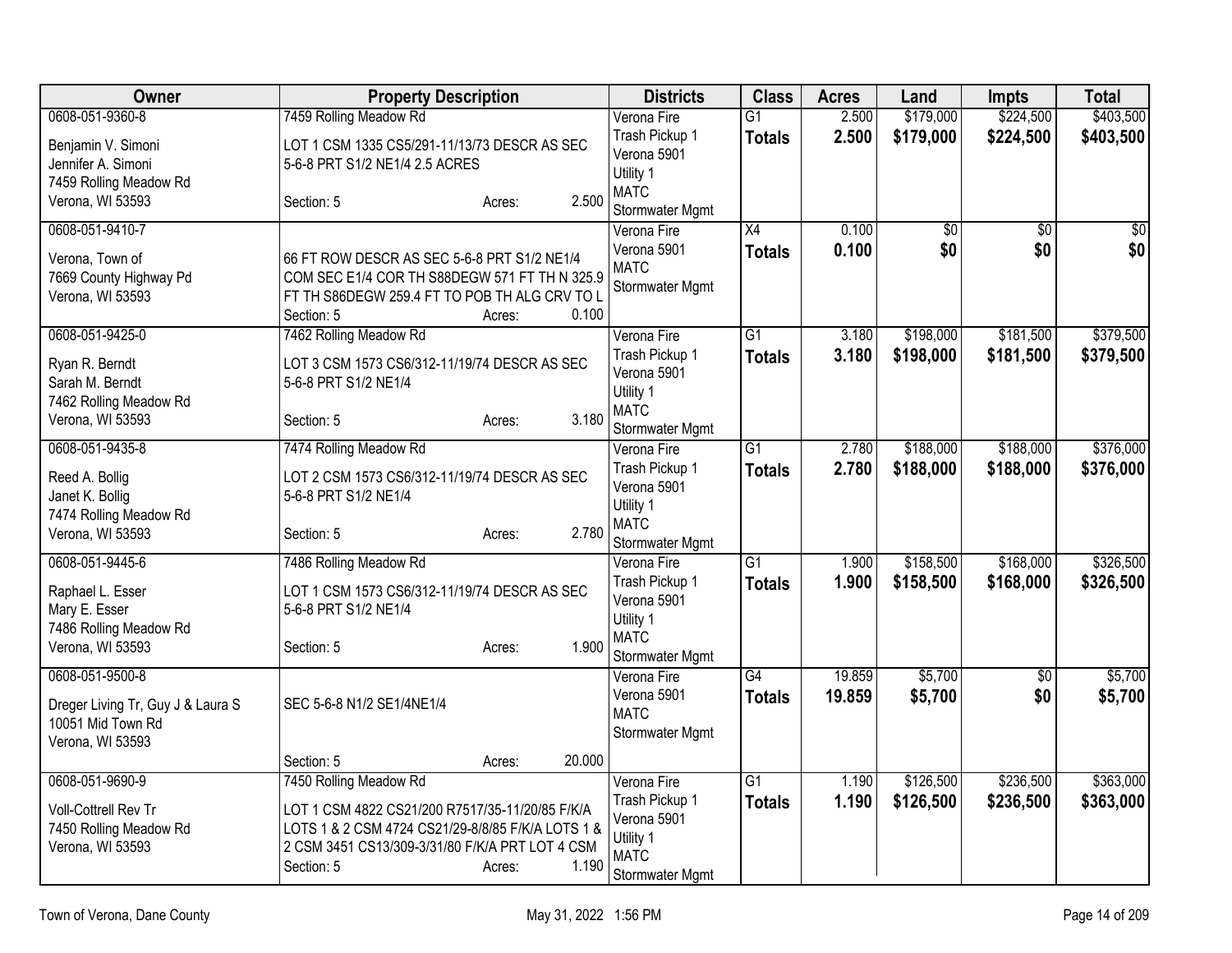| Owner                                      | <b>Property Description</b>                                                       | <b>Districts</b>               | <b>Class</b>    | <b>Acres</b> | Land            | <b>Impts</b>    | <b>Total</b>    |
|--------------------------------------------|-----------------------------------------------------------------------------------|--------------------------------|-----------------|--------------|-----------------|-----------------|-----------------|
| 0608-051-9715-9                            | 7440 Rolling Meadow Rd                                                            | Verona Fire                    | $\overline{G1}$ | 2.817        | \$189,000       | \$125,500       | \$314,500       |
| Farrell Living Tr, Kevin & Jody            | LOT 2 CSM 4822 CS21/200 R7517/35-11/20/85 F/K/A                                   | Trash Pickup 1                 | <b>Totals</b>   | 2.817        | \$189,000       | \$125,500       | \$314,500       |
| 7440 Rolling Meadow Rd                     | LOTS 1 & 2 CSM 4724 CS21/29-8/8/85 F/K/A LOTS 1 &                                 | Verona 5901                    |                 |              |                 |                 |                 |
| Madison, WI 53593                          | 2 CSM 3451 CS13/309-3/31/80 F/K/A PRT OF LOT 4                                    | Utility 1<br><b>MATC</b>       |                 |              |                 |                 |                 |
|                                            | 2.817<br>Section: 5<br>Acres:                                                     | Stormwater Mgmt                |                 |              |                 |                 |                 |
| 0608-051-9760-4                            | 7447 Rolling Meadow Rd                                                            | Verona Fire                    | $\overline{G1}$ | 2.001        | \$163,000       | \$268,000       | \$431,000       |
|                                            |                                                                                   | Trash Pickup 1                 | <b>Totals</b>   | 2.001        | \$163,000       | \$268,000       | \$431,000       |
| Frank Westphal                             | LOT 2 CSM 1335 CS5/291-11/13/73 DESCR AS SEC                                      | Verona 5901                    |                 |              |                 |                 |                 |
| Kari L. Westphal                           | 5-6-8 PRT S1/2 NE1/4                                                              | Utility 1                      |                 |              |                 |                 |                 |
| 7447 Rolling Meadow Rd<br>Verona, WI 53593 | 2.000<br>Section: 5<br>Acres:                                                     | <b>MATC</b>                    |                 |              |                 |                 |                 |
|                                            |                                                                                   | Stormwater Mgmt                |                 |              |                 |                 |                 |
| 0608-051-9795-0                            | 7433 Rolling Meadow Rd                                                            | Verona Fire                    | $\overline{G1}$ | 2.000        | \$163,000       | \$176,000       | \$339,000       |
| Kurt G. Arenz                              | LOT 1 CSM 12510 CS78/152-154 08-06-08 F/K/A PRT                                   | Trash Pickup 1                 | <b>Totals</b>   | 2.000        | \$163,000       | \$176,000       | \$339,000       |
| Julie A. Timm                              | LOT 4 CSM 1573 CS6/312 & LOT 3 CSM 1335 DESCR                                     | Verona 5901                    |                 |              |                 |                 |                 |
| 7433 Rolling Meadow Rd                     | AS SEC 05-06-08 PRT OF SE1/4 NE1/4 (2.000 ACRE)                                   | Utility 1                      |                 |              |                 |                 |                 |
| Verona, WI 53593                           | 2.000<br>Section: 5<br>Acres:                                                     | <b>MATC</b>                    |                 |              |                 |                 |                 |
| 0608-051-9810-0                            | Rolling Meadows Rd                                                                | Stormwater Mgmt<br>Verona Fire | $\overline{G1}$ | 1.514        | \$141,000       | $\overline{60}$ | \$141,000       |
|                                            |                                                                                   | Verona 5901                    | <b>Totals</b>   | 1.514        | \$141,000       | \$0             | \$141,000       |
| Jason Hansen                               | LOT 2 CSM 12510 CS78/152-154 08-06-08 F/K/A PRT                                   | <b>MATC</b>                    |                 |              |                 |                 |                 |
| Julie Hansen                               | LOT 4 CSM 1573 CS6/312 & LOT 3 CSM 1335 DESCR                                     | Stormwater Mgmt                |                 |              |                 |                 |                 |
| 1008 Zingg Dr                              | AS SEC 05-06-08 PRT OF SE1/4 NE1/4 (1.514 ACRE)                                   |                                |                 |              |                 |                 |                 |
| Verona, WI 53593                           | 1.514<br>Section: 5<br>Acres:                                                     |                                |                 |              |                 |                 |                 |
| 0608-051-9820-1                            |                                                                                   | Verona Fire                    | $\overline{X4}$ | 8.223        | $\overline{50}$ | $\overline{50}$ | $\overline{50}$ |
| City of Madison                            | SEC 5-6-8 PRT SE1/4NE1/4 COM SEC E1/4 COR TH N                                    | Verona 5901<br><b>MATC</b>     | <b>Totals</b>   | 8.223        | \$0             | \$0             | \$0             |
| PO Box 2983                                | 627.80 FT ALG E LN TH S88DEG02'W 571.00 FT TH S                                   | Stormwater Mgmt                |                 |              |                 |                 |                 |
| Madison, WI 53701                          | 631.44 FT TH N87DEG40'E 571.00 FT TO POB                                          |                                |                 |              |                 |                 |                 |
|                                            | 0.000<br>Section: 5<br>Acres:                                                     |                                |                 |              |                 |                 |                 |
| 0608-052-2501-0                            | 7594 Watch Hill Ct                                                                | Verona Fire                    | $\overline{G1}$ | 2.280        | \$230,500       | \$624,000       | \$854,500       |
| Jeffrey D. Wiles                           | THE WOODS AT WATCH HILL, A CONDOMINIUM                                            | Trash Pickup 1                 | <b>Totals</b>   | 2.280        | \$230,500       | \$624,000       | \$854,500       |
| Meghan M. Wiles                            | UNIT <sub>1</sub>                                                                 | Verona 5901                    |                 |              |                 |                 |                 |
| 7594 Watch Hill Ct                         |                                                                                   | Utility 1<br><b>MATC</b>       |                 |              |                 |                 |                 |
| Verona, WI 53593                           | 0.000<br>Section: 5<br>Acres:                                                     | Stormwater Mgmt                |                 |              |                 |                 |                 |
| 0608-052-2504-0                            | 7606 Watch Hill Ct                                                                | Verona Fire                    | $\overline{G1}$ | 2.300        | \$231,000       | \$608,500       | \$839,500       |
|                                            |                                                                                   | Trash Pickup 1                 | <b>Totals</b>   | 2.300        | \$231,000       | \$608,500       | \$839,500       |
|                                            | Hastreiter Jt Rev Tr, Brian W & Katherin   THE WOODS AT WATCH HILL, A CONDOMINIUM | Verona 5901                    |                 |              |                 |                 |                 |
| S                                          | UNIT <sub>2</sub>                                                                 | Utility 1                      |                 |              |                 |                 |                 |
| 7606 Watch Hill Ct                         |                                                                                   | <b>MATC</b>                    |                 |              |                 |                 |                 |
| Verona, WI 53593                           | 0.000<br>Section: 5<br>Acres:                                                     | Stormwater Mgmt                |                 |              |                 |                 |                 |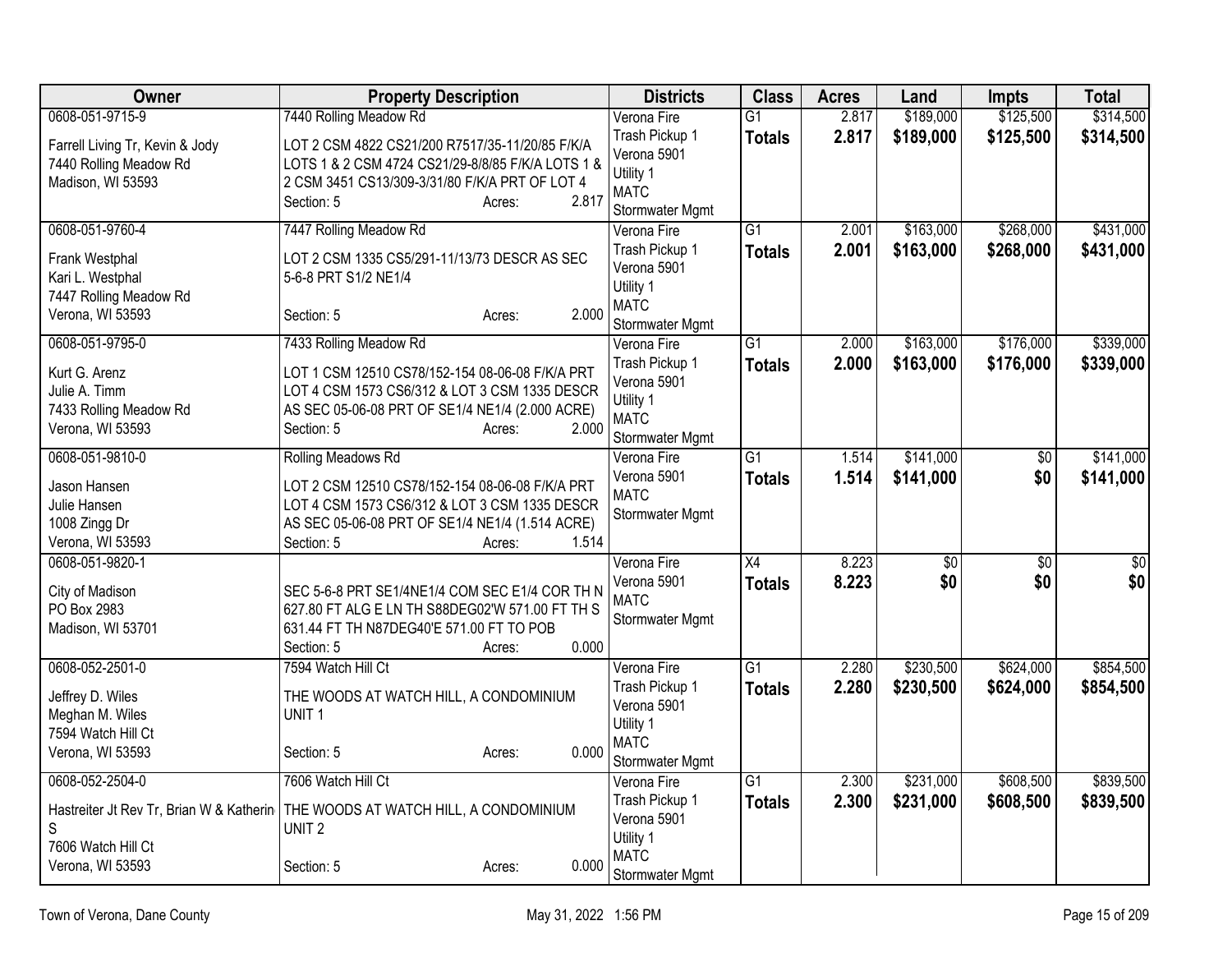| Owner                                                              | <b>Property Description</b>                                 | <b>Districts</b>                              | <b>Class</b>    | <b>Acres</b> | Land      | <b>Impts</b>    | <b>Total</b> |
|--------------------------------------------------------------------|-------------------------------------------------------------|-----------------------------------------------|-----------------|--------------|-----------|-----------------|--------------|
| 0608-052-2507-0                                                    | 3164 Woodhill Cir                                           | Verona Fire                                   | $\overline{G1}$ | 2.029        | \$225,500 | \$488,500       | \$714,000    |
| Michael R. Walters<br>Hilary M. Walters                            | THE WOODS AT WATCH HILL, A CONDOMINIUM<br>UNIT <sub>3</sub> | Trash Pickup 1<br>Verona 5901                 | <b>Totals</b>   | 2.029        | \$225,500 | \$488,500       | \$714,000    |
| 3164 Woodhill Cir                                                  |                                                             | Utility 1                                     |                 |              |           |                 |              |
| Verona, WI 53593                                                   | 0.000<br>Section: 5<br>Acres:                               | <b>MATC</b><br>Stormwater Mgmt                |                 |              |           |                 |              |
| 0608-052-2510-0                                                    | 3170 Woodhill Cir                                           | Verona Fire                                   | $\overline{G1}$ | 2.026        | \$225,500 | \$692,500       | \$918,000    |
| Luke Bauer<br>Mindy Bauer<br>3170 Woodhill Cir                     | THE WOODS AT WATCH HILL, A CONDOMINIUM<br>UNIT <sub>4</sub> | Verona 5901<br><b>MATC</b><br>Stormwater Mgmt | <b>Totals</b>   | 2.026        | \$225,500 | \$692,500       | \$918,000    |
| Verona, WI 53593                                                   | 0.000<br>Section: 5<br>Acres:                               |                                               |                 |              |           |                 |              |
| 0608-052-2513-0                                                    | 3176 Woodhill Cir                                           | Verona Fire                                   | $\overline{G1}$ | 2.032        | \$225,500 | \$575,000       | \$800,500    |
| Alexander T. Kripps<br>Jennifer L. Kripps<br>5410 Nobel Dr Apt 110 | THE WOODS AT WATCH HILL, A CONDOMINIUM<br>UNIT <sub>5</sub> | Verona 5901<br><b>MATC</b><br>Stormwater Mgmt | <b>Totals</b>   | 2.032        | \$225,500 | \$575,000       | \$800,500    |
| Fitchburg, WI 53711                                                | 0.000<br>Section: 5<br>Acres:                               |                                               |                 |              |           |                 |              |
| 0608-052-2516-0                                                    | 3182 Woodhill Cir                                           | Verona Fire                                   | $\overline{G1}$ | 2.071        | \$226,500 | \$1,042,000     | \$1,268,500  |
| Trevor J. Wiggins<br>Molly G. Wiggins                              | THE WOODS AT WATCH HILL, A CONDOMINIUM<br>UNIT <sub>6</sub> | Verona 5901<br><b>MATC</b><br>Stormwater Mgmt | <b>Totals</b>   | 2.071        | \$226,500 | \$1,042,000     | \$1,268,500  |
| 2618 Placid St<br>Fitchburg, WI 53711                              | 0.000<br>Section: 5<br>Acres:                               |                                               |                 |              |           |                 |              |
| 0608-052-2519-0                                                    | Woodhill Cir Unit 7                                         | Verona Fire                                   | $\overline{G1}$ | 3.131        | \$246,500 | $\overline{50}$ | \$246,500    |
| Trevor J. Wiggins<br>Molly G. Wiggins<br>2618 Placid St            | THE WOODS AT WATCH HILL, A CONDOMINIUM<br>UNIT <sub>7</sub> | Verona 5901<br><b>MATC</b><br>Stormwater Mgmt | <b>Totals</b>   | 3.131        | \$246,500 | \$0             | \$246,500    |
| Fitchburg, WI 53711                                                | 0.000<br>Section: 5<br>Acres:                               |                                               |                 |              |           |                 |              |
| 0608-052-2522-0                                                    | 3185 Woodhill Cir                                           | Verona Fire                                   | $\overline{G1}$ | 2.165        | \$228,500 | \$526,000       | \$754,500    |
| Adam G. Erickson<br>Jennifer L. Erickson                           | THE WOODS AT WATCH HILL, A CONDOMINIUM<br>UNIT <sub>8</sub> | Trash Pickup 1<br>Verona 5901<br>Utility 1    | <b>Totals</b>   | 2.165        | \$228,500 | \$526,000       | \$754,500    |
| 3185 Woodhill Cir<br>Verona, WI 53593                              | 0.000<br>Section: 5<br>Acres:                               | <b>MATC</b><br>Stormwater Mgmt                |                 |              |           |                 |              |
| 0608-052-2525-0                                                    | 3183 Woodhill Cir                                           | Verona Fire                                   | $\overline{G1}$ | 1.978        | \$223,000 | \$629,000       | \$852,000    |
| Matthew Pap<br>Hayley Pap<br>3183 Woodhill Cir                     | THE WOODS AT WATCH HILL, A CONDOMINIUM<br>UNIT <sub>9</sub> | Verona 5901<br><b>MATC</b><br>Stormwater Mgmt | <b>Totals</b>   | 1.978        | \$223,000 | \$629,000       | \$852,000    |
| Verona, WI 53593                                                   | 0.000<br>Section: 5<br>Acres:                               |                                               |                 |              |           |                 |              |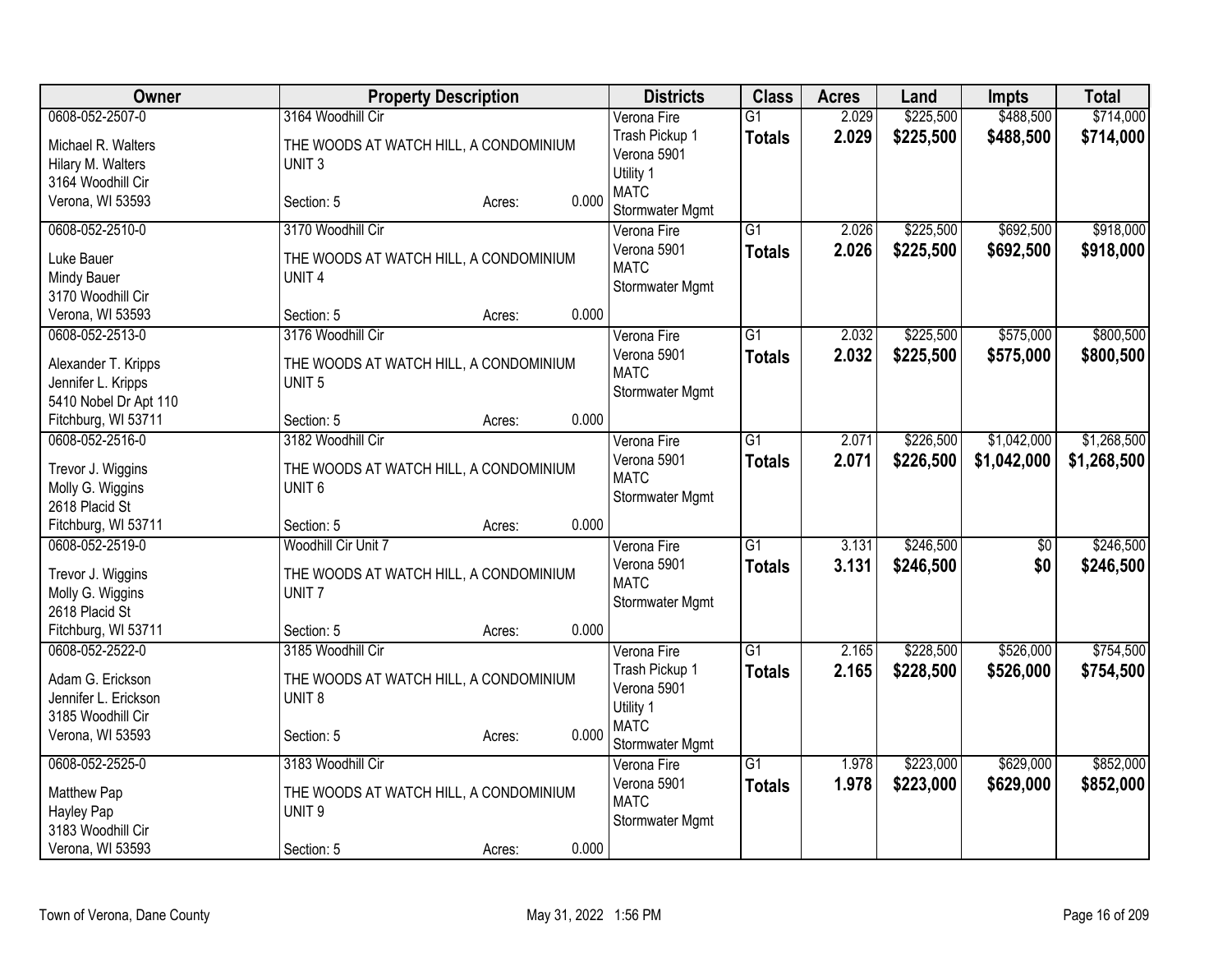| \$227,500<br>\$768,500<br>\$996,000<br>0608-052-2528-0<br>3173 Woodhill Cir<br>2.115<br>Verona Fire<br>$\overline{G1}$<br>Verona 5901<br>2.115<br>\$227,500<br>\$768,500<br>\$996,000<br><b>Totals</b><br>THE WOODS AT WATCH HILL, A CONDOMINIUM<br>Irtiza A. Akhter<br><b>MATC</b><br>Marny B. Smith<br><b>UNIT 10</b><br>Stormwater Mgmt<br>3707 Design pass<br>Madison, WI 53719<br>0.000<br>Section: 5<br>Acres:<br>\$854,500<br>0608-052-2531-0<br>3167 Woodhill Cir<br>$\overline{G1}$<br>2.064<br>\$226,500<br>\$628,000<br>Verona Fire<br>Trash Pickup 1<br>2.064<br>\$226,500<br>\$628,000<br>\$854,500<br><b>Totals</b><br>Robertson Rev Tr, Steven & Ann<br>THE WOODS AT WATCH HILL, A CONDOMINIUM<br>Verona 5901<br>3167 Woodhill Cir<br><b>UNIT 11</b><br>Utility 1<br>Verona, WI 53593<br><b>MATC</b><br>0.000<br>Section: 5<br>Acres:<br>Stormwater Mgmt<br>0608-052-2534-0<br>$\overline{G1}$<br>\$228,000<br>\$991,000<br>\$1,219,000<br>3159 Woodhill Cir<br>2.158<br>Verona Fire<br>Verona 5901<br>2.158<br>\$228,000<br>\$991,000<br>\$1,219,000<br><b>Totals</b><br>Lars-Oluf G. Nielsen<br>THE WOODS AT WATCH HILL, A CONDOMINIUM<br><b>MATC</b><br><b>UNIT 12</b><br>Candice A. Nielsen<br>Stormwater Mgmt<br>3159 Woodhill Cir<br>Verona, WI 53593<br>0.000<br>Section: 5<br>Acres:<br>\$736,500<br>0608-052-2537-0<br>7630 Watch Hill Ct<br>Verona Fire<br>$\overline{G1}$<br>\$224,500<br>\$512,000<br>1.997<br>1.997<br>\$224,500<br>\$512,000<br>Trash Pickup 1<br>\$736,500<br><b>Totals</b><br>Ryan Kipp<br>THE WOODS AT WATCH HILL, A CONDOMINIUM<br>Verona 5901<br>Michelle Kipp<br><b>UNIT 13</b><br>Utility 1<br>7630 Watch Hill Ct<br><b>MATC</b><br>0.000<br>Verona, WI 53593<br>Section: 5<br>Acres:<br>Stormwater Mgmt<br>7648 Watch Hill Ct<br>$\overline{G1}$<br>\$230,000<br>\$553,500<br>0608-052-2540-0<br>2.260<br>Verona Fire<br>2.260<br>Trash Pickup 1<br>\$230,000<br>\$553,500<br>\$783,500<br><b>Totals</b><br>Suraj K. Dave<br>THE WOODS AT WATCH HILL, A CONDOMINIUM<br>Verona 5901<br>Simran Arora<br>UNIT <sub>14</sub><br>Utility 1<br>7648 Watch Hill Ct<br><b>MATC</b><br>0.000<br>Verona, WI 53593<br>Section: 5<br>Acres:<br>Stormwater Mgmt<br>$\overline{G1}$<br>\$236,000<br>0608-052-2543-0<br>Watch Hill Ct Unit 15<br>2.543<br>$\overline{50}$<br>Verona Fire<br>Verona 5901<br>2.543<br>\$236,000<br>\$0<br>\$236,000<br><b>Totals</b><br>Paul C. Cannarella<br>THE WOODS AT WATCH HILL, A CONDOMINIUM<br><b>MATC</b><br>9708 Tawny Acorn Dr<br><b>UNIT 15</b> | Owner | <b>Property Description</b> | <b>Districts</b> | <b>Class</b> | <b>Acres</b> | Land | Impts | <b>Total</b> |
|----------------------------------------------------------------------------------------------------------------------------------------------------------------------------------------------------------------------------------------------------------------------------------------------------------------------------------------------------------------------------------------------------------------------------------------------------------------------------------------------------------------------------------------------------------------------------------------------------------------------------------------------------------------------------------------------------------------------------------------------------------------------------------------------------------------------------------------------------------------------------------------------------------------------------------------------------------------------------------------------------------------------------------------------------------------------------------------------------------------------------------------------------------------------------------------------------------------------------------------------------------------------------------------------------------------------------------------------------------------------------------------------------------------------------------------------------------------------------------------------------------------------------------------------------------------------------------------------------------------------------------------------------------------------------------------------------------------------------------------------------------------------------------------------------------------------------------------------------------------------------------------------------------------------------------------------------------------------------------------------------------------------------------------------------------------------------------------------------------------------------------------------------------------------------------------------------------------------------------------------------------------------------------------------------------------------------------------------------------------------------------------------------------------------------------------------------------------------------------------------------------------------------------|-------|-----------------------------|------------------|--------------|--------------|------|-------|--------------|
|                                                                                                                                                                                                                                                                                                                                                                                                                                                                                                                                                                                                                                                                                                                                                                                                                                                                                                                                                                                                                                                                                                                                                                                                                                                                                                                                                                                                                                                                                                                                                                                                                                                                                                                                                                                                                                                                                                                                                                                                                                                                                                                                                                                                                                                                                                                                                                                                                                                                                                                                  |       |                             |                  |              |              |      |       |              |
|                                                                                                                                                                                                                                                                                                                                                                                                                                                                                                                                                                                                                                                                                                                                                                                                                                                                                                                                                                                                                                                                                                                                                                                                                                                                                                                                                                                                                                                                                                                                                                                                                                                                                                                                                                                                                                                                                                                                                                                                                                                                                                                                                                                                                                                                                                                                                                                                                                                                                                                                  |       |                             |                  |              |              |      |       |              |
|                                                                                                                                                                                                                                                                                                                                                                                                                                                                                                                                                                                                                                                                                                                                                                                                                                                                                                                                                                                                                                                                                                                                                                                                                                                                                                                                                                                                                                                                                                                                                                                                                                                                                                                                                                                                                                                                                                                                                                                                                                                                                                                                                                                                                                                                                                                                                                                                                                                                                                                                  |       |                             |                  |              |              |      |       |              |
|                                                                                                                                                                                                                                                                                                                                                                                                                                                                                                                                                                                                                                                                                                                                                                                                                                                                                                                                                                                                                                                                                                                                                                                                                                                                                                                                                                                                                                                                                                                                                                                                                                                                                                                                                                                                                                                                                                                                                                                                                                                                                                                                                                                                                                                                                                                                                                                                                                                                                                                                  |       |                             |                  |              |              |      |       |              |
|                                                                                                                                                                                                                                                                                                                                                                                                                                                                                                                                                                                                                                                                                                                                                                                                                                                                                                                                                                                                                                                                                                                                                                                                                                                                                                                                                                                                                                                                                                                                                                                                                                                                                                                                                                                                                                                                                                                                                                                                                                                                                                                                                                                                                                                                                                                                                                                                                                                                                                                                  |       |                             |                  |              |              |      |       |              |
|                                                                                                                                                                                                                                                                                                                                                                                                                                                                                                                                                                                                                                                                                                                                                                                                                                                                                                                                                                                                                                                                                                                                                                                                                                                                                                                                                                                                                                                                                                                                                                                                                                                                                                                                                                                                                                                                                                                                                                                                                                                                                                                                                                                                                                                                                                                                                                                                                                                                                                                                  |       |                             |                  |              |              |      |       |              |
|                                                                                                                                                                                                                                                                                                                                                                                                                                                                                                                                                                                                                                                                                                                                                                                                                                                                                                                                                                                                                                                                                                                                                                                                                                                                                                                                                                                                                                                                                                                                                                                                                                                                                                                                                                                                                                                                                                                                                                                                                                                                                                                                                                                                                                                                                                                                                                                                                                                                                                                                  |       |                             |                  |              |              |      |       |              |
|                                                                                                                                                                                                                                                                                                                                                                                                                                                                                                                                                                                                                                                                                                                                                                                                                                                                                                                                                                                                                                                                                                                                                                                                                                                                                                                                                                                                                                                                                                                                                                                                                                                                                                                                                                                                                                                                                                                                                                                                                                                                                                                                                                                                                                                                                                                                                                                                                                                                                                                                  |       |                             |                  |              |              |      |       |              |
|                                                                                                                                                                                                                                                                                                                                                                                                                                                                                                                                                                                                                                                                                                                                                                                                                                                                                                                                                                                                                                                                                                                                                                                                                                                                                                                                                                                                                                                                                                                                                                                                                                                                                                                                                                                                                                                                                                                                                                                                                                                                                                                                                                                                                                                                                                                                                                                                                                                                                                                                  |       |                             |                  |              |              |      |       |              |
|                                                                                                                                                                                                                                                                                                                                                                                                                                                                                                                                                                                                                                                                                                                                                                                                                                                                                                                                                                                                                                                                                                                                                                                                                                                                                                                                                                                                                                                                                                                                                                                                                                                                                                                                                                                                                                                                                                                                                                                                                                                                                                                                                                                                                                                                                                                                                                                                                                                                                                                                  |       |                             |                  |              |              |      |       |              |
|                                                                                                                                                                                                                                                                                                                                                                                                                                                                                                                                                                                                                                                                                                                                                                                                                                                                                                                                                                                                                                                                                                                                                                                                                                                                                                                                                                                                                                                                                                                                                                                                                                                                                                                                                                                                                                                                                                                                                                                                                                                                                                                                                                                                                                                                                                                                                                                                                                                                                                                                  |       |                             |                  |              |              |      |       |              |
|                                                                                                                                                                                                                                                                                                                                                                                                                                                                                                                                                                                                                                                                                                                                                                                                                                                                                                                                                                                                                                                                                                                                                                                                                                                                                                                                                                                                                                                                                                                                                                                                                                                                                                                                                                                                                                                                                                                                                                                                                                                                                                                                                                                                                                                                                                                                                                                                                                                                                                                                  |       |                             |                  |              |              |      |       |              |
|                                                                                                                                                                                                                                                                                                                                                                                                                                                                                                                                                                                                                                                                                                                                                                                                                                                                                                                                                                                                                                                                                                                                                                                                                                                                                                                                                                                                                                                                                                                                                                                                                                                                                                                                                                                                                                                                                                                                                                                                                                                                                                                                                                                                                                                                                                                                                                                                                                                                                                                                  |       |                             |                  |              |              |      |       |              |
|                                                                                                                                                                                                                                                                                                                                                                                                                                                                                                                                                                                                                                                                                                                                                                                                                                                                                                                                                                                                                                                                                                                                                                                                                                                                                                                                                                                                                                                                                                                                                                                                                                                                                                                                                                                                                                                                                                                                                                                                                                                                                                                                                                                                                                                                                                                                                                                                                                                                                                                                  |       |                             |                  |              |              |      |       |              |
|                                                                                                                                                                                                                                                                                                                                                                                                                                                                                                                                                                                                                                                                                                                                                                                                                                                                                                                                                                                                                                                                                                                                                                                                                                                                                                                                                                                                                                                                                                                                                                                                                                                                                                                                                                                                                                                                                                                                                                                                                                                                                                                                                                                                                                                                                                                                                                                                                                                                                                                                  |       |                             |                  |              |              |      |       |              |
|                                                                                                                                                                                                                                                                                                                                                                                                                                                                                                                                                                                                                                                                                                                                                                                                                                                                                                                                                                                                                                                                                                                                                                                                                                                                                                                                                                                                                                                                                                                                                                                                                                                                                                                                                                                                                                                                                                                                                                                                                                                                                                                                                                                                                                                                                                                                                                                                                                                                                                                                  |       |                             |                  |              |              |      |       |              |
|                                                                                                                                                                                                                                                                                                                                                                                                                                                                                                                                                                                                                                                                                                                                                                                                                                                                                                                                                                                                                                                                                                                                                                                                                                                                                                                                                                                                                                                                                                                                                                                                                                                                                                                                                                                                                                                                                                                                                                                                                                                                                                                                                                                                                                                                                                                                                                                                                                                                                                                                  |       |                             |                  |              |              |      |       |              |
|                                                                                                                                                                                                                                                                                                                                                                                                                                                                                                                                                                                                                                                                                                                                                                                                                                                                                                                                                                                                                                                                                                                                                                                                                                                                                                                                                                                                                                                                                                                                                                                                                                                                                                                                                                                                                                                                                                                                                                                                                                                                                                                                                                                                                                                                                                                                                                                                                                                                                                                                  |       |                             |                  |              |              |      |       |              |
|                                                                                                                                                                                                                                                                                                                                                                                                                                                                                                                                                                                                                                                                                                                                                                                                                                                                                                                                                                                                                                                                                                                                                                                                                                                                                                                                                                                                                                                                                                                                                                                                                                                                                                                                                                                                                                                                                                                                                                                                                                                                                                                                                                                                                                                                                                                                                                                                                                                                                                                                  |       |                             |                  |              |              |      |       |              |
| \$783,500<br>\$236,000                                                                                                                                                                                                                                                                                                                                                                                                                                                                                                                                                                                                                                                                                                                                                                                                                                                                                                                                                                                                                                                                                                                                                                                                                                                                                                                                                                                                                                                                                                                                                                                                                                                                                                                                                                                                                                                                                                                                                                                                                                                                                                                                                                                                                                                                                                                                                                                                                                                                                                           |       |                             |                  |              |              |      |       |              |
|                                                                                                                                                                                                                                                                                                                                                                                                                                                                                                                                                                                                                                                                                                                                                                                                                                                                                                                                                                                                                                                                                                                                                                                                                                                                                                                                                                                                                                                                                                                                                                                                                                                                                                                                                                                                                                                                                                                                                                                                                                                                                                                                                                                                                                                                                                                                                                                                                                                                                                                                  |       |                             |                  |              |              |      |       |              |
|                                                                                                                                                                                                                                                                                                                                                                                                                                                                                                                                                                                                                                                                                                                                                                                                                                                                                                                                                                                                                                                                                                                                                                                                                                                                                                                                                                                                                                                                                                                                                                                                                                                                                                                                                                                                                                                                                                                                                                                                                                                                                                                                                                                                                                                                                                                                                                                                                                                                                                                                  |       |                             |                  |              |              |      |       |              |
|                                                                                                                                                                                                                                                                                                                                                                                                                                                                                                                                                                                                                                                                                                                                                                                                                                                                                                                                                                                                                                                                                                                                                                                                                                                                                                                                                                                                                                                                                                                                                                                                                                                                                                                                                                                                                                                                                                                                                                                                                                                                                                                                                                                                                                                                                                                                                                                                                                                                                                                                  |       |                             |                  |              |              |      |       |              |
|                                                                                                                                                                                                                                                                                                                                                                                                                                                                                                                                                                                                                                                                                                                                                                                                                                                                                                                                                                                                                                                                                                                                                                                                                                                                                                                                                                                                                                                                                                                                                                                                                                                                                                                                                                                                                                                                                                                                                                                                                                                                                                                                                                                                                                                                                                                                                                                                                                                                                                                                  |       |                             |                  |              |              |      |       |              |
|                                                                                                                                                                                                                                                                                                                                                                                                                                                                                                                                                                                                                                                                                                                                                                                                                                                                                                                                                                                                                                                                                                                                                                                                                                                                                                                                                                                                                                                                                                                                                                                                                                                                                                                                                                                                                                                                                                                                                                                                                                                                                                                                                                                                                                                                                                                                                                                                                                                                                                                                  |       |                             |                  |              |              |      |       |              |
|                                                                                                                                                                                                                                                                                                                                                                                                                                                                                                                                                                                                                                                                                                                                                                                                                                                                                                                                                                                                                                                                                                                                                                                                                                                                                                                                                                                                                                                                                                                                                                                                                                                                                                                                                                                                                                                                                                                                                                                                                                                                                                                                                                                                                                                                                                                                                                                                                                                                                                                                  |       |                             |                  |              |              |      |       |              |
|                                                                                                                                                                                                                                                                                                                                                                                                                                                                                                                                                                                                                                                                                                                                                                                                                                                                                                                                                                                                                                                                                                                                                                                                                                                                                                                                                                                                                                                                                                                                                                                                                                                                                                                                                                                                                                                                                                                                                                                                                                                                                                                                                                                                                                                                                                                                                                                                                                                                                                                                  |       |                             |                  |              |              |      |       |              |
|                                                                                                                                                                                                                                                                                                                                                                                                                                                                                                                                                                                                                                                                                                                                                                                                                                                                                                                                                                                                                                                                                                                                                                                                                                                                                                                                                                                                                                                                                                                                                                                                                                                                                                                                                                                                                                                                                                                                                                                                                                                                                                                                                                                                                                                                                                                                                                                                                                                                                                                                  |       |                             |                  |              |              |      |       |              |
|                                                                                                                                                                                                                                                                                                                                                                                                                                                                                                                                                                                                                                                                                                                                                                                                                                                                                                                                                                                                                                                                                                                                                                                                                                                                                                                                                                                                                                                                                                                                                                                                                                                                                                                                                                                                                                                                                                                                                                                                                                                                                                                                                                                                                                                                                                                                                                                                                                                                                                                                  |       |                             |                  |              |              |      |       |              |
|                                                                                                                                                                                                                                                                                                                                                                                                                                                                                                                                                                                                                                                                                                                                                                                                                                                                                                                                                                                                                                                                                                                                                                                                                                                                                                                                                                                                                                                                                                                                                                                                                                                                                                                                                                                                                                                                                                                                                                                                                                                                                                                                                                                                                                                                                                                                                                                                                                                                                                                                  |       |                             |                  |              |              |      |       |              |
| Verona, WI 53593                                                                                                                                                                                                                                                                                                                                                                                                                                                                                                                                                                                                                                                                                                                                                                                                                                                                                                                                                                                                                                                                                                                                                                                                                                                                                                                                                                                                                                                                                                                                                                                                                                                                                                                                                                                                                                                                                                                                                                                                                                                                                                                                                                                                                                                                                                                                                                                                                                                                                                                 |       |                             | Stormwater Mgmt  |              |              |      |       |              |
| 0.000<br>Section: 5<br>Acres:                                                                                                                                                                                                                                                                                                                                                                                                                                                                                                                                                                                                                                                                                                                                                                                                                                                                                                                                                                                                                                                                                                                                                                                                                                                                                                                                                                                                                                                                                                                                                                                                                                                                                                                                                                                                                                                                                                                                                                                                                                                                                                                                                                                                                                                                                                                                                                                                                                                                                                    |       |                             |                  |              |              |      |       |              |
| 0608-052-2546-0<br>7653 Watch Hill Ct<br>$\overline{G1}$<br>\$232,000<br>\$232,000<br>Verona Fire<br>2.338<br>$\overline{50}$                                                                                                                                                                                                                                                                                                                                                                                                                                                                                                                                                                                                                                                                                                                                                                                                                                                                                                                                                                                                                                                                                                                                                                                                                                                                                                                                                                                                                                                                                                                                                                                                                                                                                                                                                                                                                                                                                                                                                                                                                                                                                                                                                                                                                                                                                                                                                                                                    |       |                             |                  |              |              |      |       |              |
| Verona 5901<br>2.338<br>\$232,000<br>\$0<br>\$232,000<br><b>Totals</b>                                                                                                                                                                                                                                                                                                                                                                                                                                                                                                                                                                                                                                                                                                                                                                                                                                                                                                                                                                                                                                                                                                                                                                                                                                                                                                                                                                                                                                                                                                                                                                                                                                                                                                                                                                                                                                                                                                                                                                                                                                                                                                                                                                                                                                                                                                                                                                                                                                                           |       |                             |                  |              |              |      |       |              |
| Chad Chase<br>THE WOODS AT WATCH HILL, A CONDOMINIUM<br><b>MATC</b><br>Tere Chase<br>UNIT 16                                                                                                                                                                                                                                                                                                                                                                                                                                                                                                                                                                                                                                                                                                                                                                                                                                                                                                                                                                                                                                                                                                                                                                                                                                                                                                                                                                                                                                                                                                                                                                                                                                                                                                                                                                                                                                                                                                                                                                                                                                                                                                                                                                                                                                                                                                                                                                                                                                     |       |                             |                  |              |              |      |       |              |
| Stormwater Mgmt<br>9353 Vista Meadow Dr                                                                                                                                                                                                                                                                                                                                                                                                                                                                                                                                                                                                                                                                                                                                                                                                                                                                                                                                                                                                                                                                                                                                                                                                                                                                                                                                                                                                                                                                                                                                                                                                                                                                                                                                                                                                                                                                                                                                                                                                                                                                                                                                                                                                                                                                                                                                                                                                                                                                                          |       |                             |                  |              |              |      |       |              |
| 0.000<br>Verona, WI 53593<br>Section: 5<br>Acres:                                                                                                                                                                                                                                                                                                                                                                                                                                                                                                                                                                                                                                                                                                                                                                                                                                                                                                                                                                                                                                                                                                                                                                                                                                                                                                                                                                                                                                                                                                                                                                                                                                                                                                                                                                                                                                                                                                                                                                                                                                                                                                                                                                                                                                                                                                                                                                                                                                                                                |       |                             |                  |              |              |      |       |              |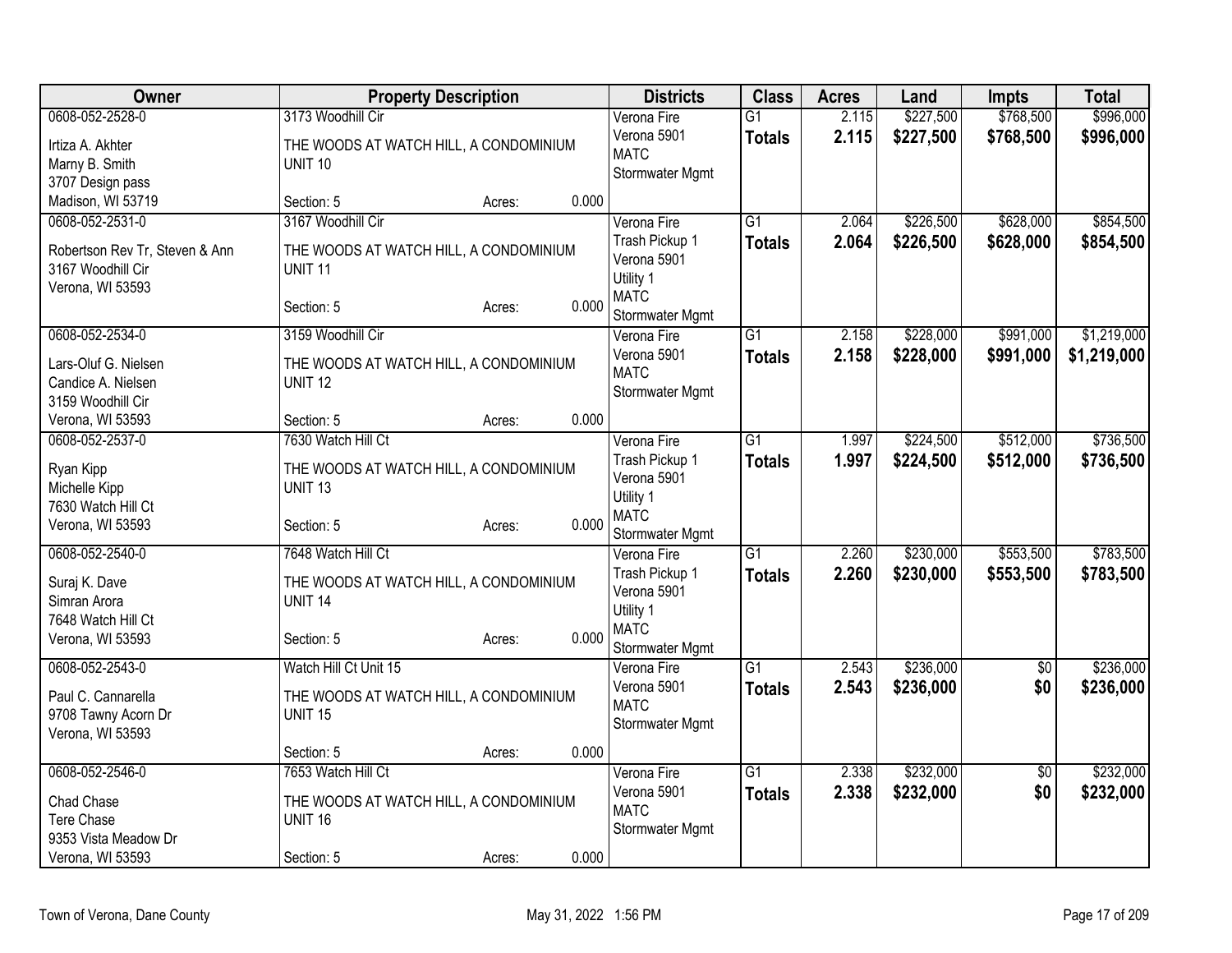| 0608-052-2549-0<br>7633 Watch Hill Ct<br>2.002<br>Verona Fire<br>$\overline{G1}$<br>Trash Pickup 1<br>2.002<br>\$225,000<br>\$722,500<br>\$947,500<br><b>Totals</b><br>THE WOODS AT WATCH HILL, A CONDOMINIUM<br>Tim Kovac<br>Verona 5901<br>Heidi Kovac<br><b>UNIT 17</b><br>Utility 1<br>7633 Watch Hill Ct 17<br><b>MATC</b><br>0.000<br>Verona, WI 53593<br>Section: 5<br>Acres:<br>Stormwater Mgmt<br>\$211,500<br>\$211,500<br>0608-052-2552-0<br>7621 Watch Hill Ct Unit 18<br>$\overline{G1}$<br>Verona Fire<br>1.864<br>$\sqrt{6}$<br>\$211,500<br>\$0<br>Verona 5901<br>1.864<br>\$211,500<br><b>Totals</b><br>Robert A. Zache<br>THE WOODS AT WATCH HILL, A CONDOMINIUM<br><b>MATC</b><br>Terese A. Zache<br>UNIT <sub>18</sub><br>Stormwater Mgmt<br>7615 Watch Hill Ct<br>0.000<br>Verona, WI 53593<br>Section: 5<br>Acres:<br>0608-052-2555-0<br>7615 Watch Hill Ct<br>$\overline{G1}$<br>\$216,000<br>\$599,500<br>Verona Fire<br>1.908<br>1.908<br>\$216,000<br>\$599,500<br>Verona 5901<br><b>Totals</b><br>\$815,500<br>Teresa Zache<br>THE WOODS AT WATCH HILL, A CONDOMINIUM<br><b>MATC</b><br>Robert A. Zache<br><b>UNIT 19</b><br>Stormwater Mgmt<br>7615 Watch Hill Ct<br>0.000<br>Verona, WI 53593<br>Section: 5<br>Acres:<br>7609 Watch Hill Ct<br>0608-052-2558-0<br>$\overline{G1}$<br>\$202,000<br>\$676,500<br>Verona Fire<br>1.771<br>Verona 5901<br>1.771<br>\$202,000<br>\$676,500<br>\$878,500<br><b>Totals</b><br><b>Tim Curless</b><br>THE WOODS AT WATCH HILL, A CONDOMINIUM<br><b>MATC</b><br><b>Ashley Curless</b><br><b>UNIT 20</b><br>Stormwater Mgmt<br>7609 Watch Hill Ct<br>0.000<br>Verona, WI 53593<br>Section: 5<br>Acres:<br>7603 Watch Hill Ct<br>\$203,000<br>\$633,000<br>0608-052-2561-0<br>$\overline{G1}$<br>Verona Fire<br>1.685<br>Trash Pickup 1<br>1.685<br>\$203,000<br>\$633,000<br>\$836,000<br><b>Totals</b><br>Samuel J. Waala<br>THE WOODS AT WATCH HILL, A CONDOMINIUM<br>Verona 5901<br>Margaret A. Waala<br><b>UNIT 21</b><br>Utility 1<br>7603 Watch Hill Ct<br><b>MATC</b><br>0.000<br>Verona, WI 53593<br>Section: 5<br>Acres:<br>Stormwater Mgmt<br>\$235,000<br>\$926,000<br>0608-052-5807-0<br>$\overline{G1}$<br>7598 Driftless Ridge Way<br>Verona Fire<br>1.500<br>Trash Pickup 1<br>1.500<br>\$235,000<br>\$926,000<br>\$1,161,000<br><b>Totals</b><br>DRIFTLESS RIDGE CONDO UNIT 7<br>Athanassios K. Tsiolis<br>Verona 5901<br>Marjorie H. Tsiolis<br>Utility 1<br>7598 Driftless Ridge Way<br><b>MATC</b><br>0.000<br>Verona, WI 53593<br>Section: 5<br>Acres:<br>Stormwater Mgmt<br>$\overline{G1}$<br>0608-052-5818-0<br>1.507<br>\$236,000<br>\$707,500<br>7606 Driftless Ridge Way<br>Verona Fire<br>Trash Pickup 1<br>1.507<br>\$236,000<br>\$707,500<br><b>Totals</b><br>DRIFTLESS RIDGE CONDO UNIT 8<br>Jacob T. Hoida<br>Verona 5901<br>Shannon E. Hoida<br>Utility 1<br>7606 Driftless Ridge Way<br><b>MATC</b><br>Verona, WI 53593<br>0.000<br>Section: 5<br>Acres: | Owner | <b>Property Description</b> | <b>Districts</b> | <b>Class</b> | <b>Acres</b> | Land      | Impts     | <b>Total</b> |
|-------------------------------------------------------------------------------------------------------------------------------------------------------------------------------------------------------------------------------------------------------------------------------------------------------------------------------------------------------------------------------------------------------------------------------------------------------------------------------------------------------------------------------------------------------------------------------------------------------------------------------------------------------------------------------------------------------------------------------------------------------------------------------------------------------------------------------------------------------------------------------------------------------------------------------------------------------------------------------------------------------------------------------------------------------------------------------------------------------------------------------------------------------------------------------------------------------------------------------------------------------------------------------------------------------------------------------------------------------------------------------------------------------------------------------------------------------------------------------------------------------------------------------------------------------------------------------------------------------------------------------------------------------------------------------------------------------------------------------------------------------------------------------------------------------------------------------------------------------------------------------------------------------------------------------------------------------------------------------------------------------------------------------------------------------------------------------------------------------------------------------------------------------------------------------------------------------------------------------------------------------------------------------------------------------------------------------------------------------------------------------------------------------------------------------------------------------------------------------------------------------------------------------------------------------------------------------------------------------------------------------------------------------------------------------------------------------------------------------------------------------------------------------------------------------------------------------------------------------------------------------------------------------------------------------------------------------------|-------|-----------------------------|------------------|--------------|--------------|-----------|-----------|--------------|
|                                                                                                                                                                                                                                                                                                                                                                                                                                                                                                                                                                                                                                                                                                                                                                                                                                                                                                                                                                                                                                                                                                                                                                                                                                                                                                                                                                                                                                                                                                                                                                                                                                                                                                                                                                                                                                                                                                                                                                                                                                                                                                                                                                                                                                                                                                                                                                                                                                                                                                                                                                                                                                                                                                                                                                                                                                                                                                                                                             |       |                             |                  |              |              | \$225,000 | \$722,500 | \$947,500    |
|                                                                                                                                                                                                                                                                                                                                                                                                                                                                                                                                                                                                                                                                                                                                                                                                                                                                                                                                                                                                                                                                                                                                                                                                                                                                                                                                                                                                                                                                                                                                                                                                                                                                                                                                                                                                                                                                                                                                                                                                                                                                                                                                                                                                                                                                                                                                                                                                                                                                                                                                                                                                                                                                                                                                                                                                                                                                                                                                                             |       |                             |                  |              |              |           |           |              |
|                                                                                                                                                                                                                                                                                                                                                                                                                                                                                                                                                                                                                                                                                                                                                                                                                                                                                                                                                                                                                                                                                                                                                                                                                                                                                                                                                                                                                                                                                                                                                                                                                                                                                                                                                                                                                                                                                                                                                                                                                                                                                                                                                                                                                                                                                                                                                                                                                                                                                                                                                                                                                                                                                                                                                                                                                                                                                                                                                             |       |                             |                  |              |              |           |           |              |
|                                                                                                                                                                                                                                                                                                                                                                                                                                                                                                                                                                                                                                                                                                                                                                                                                                                                                                                                                                                                                                                                                                                                                                                                                                                                                                                                                                                                                                                                                                                                                                                                                                                                                                                                                                                                                                                                                                                                                                                                                                                                                                                                                                                                                                                                                                                                                                                                                                                                                                                                                                                                                                                                                                                                                                                                                                                                                                                                                             |       |                             |                  |              |              |           |           |              |
|                                                                                                                                                                                                                                                                                                                                                                                                                                                                                                                                                                                                                                                                                                                                                                                                                                                                                                                                                                                                                                                                                                                                                                                                                                                                                                                                                                                                                                                                                                                                                                                                                                                                                                                                                                                                                                                                                                                                                                                                                                                                                                                                                                                                                                                                                                                                                                                                                                                                                                                                                                                                                                                                                                                                                                                                                                                                                                                                                             |       |                             |                  |              |              |           |           |              |
| \$815,500                                                                                                                                                                                                                                                                                                                                                                                                                                                                                                                                                                                                                                                                                                                                                                                                                                                                                                                                                                                                                                                                                                                                                                                                                                                                                                                                                                                                                                                                                                                                                                                                                                                                                                                                                                                                                                                                                                                                                                                                                                                                                                                                                                                                                                                                                                                                                                                                                                                                                                                                                                                                                                                                                                                                                                                                                                                                                                                                                   |       |                             |                  |              |              |           |           |              |
|                                                                                                                                                                                                                                                                                                                                                                                                                                                                                                                                                                                                                                                                                                                                                                                                                                                                                                                                                                                                                                                                                                                                                                                                                                                                                                                                                                                                                                                                                                                                                                                                                                                                                                                                                                                                                                                                                                                                                                                                                                                                                                                                                                                                                                                                                                                                                                                                                                                                                                                                                                                                                                                                                                                                                                                                                                                                                                                                                             |       |                             |                  |              |              |           |           |              |
|                                                                                                                                                                                                                                                                                                                                                                                                                                                                                                                                                                                                                                                                                                                                                                                                                                                                                                                                                                                                                                                                                                                                                                                                                                                                                                                                                                                                                                                                                                                                                                                                                                                                                                                                                                                                                                                                                                                                                                                                                                                                                                                                                                                                                                                                                                                                                                                                                                                                                                                                                                                                                                                                                                                                                                                                                                                                                                                                                             |       |                             |                  |              |              |           |           |              |
|                                                                                                                                                                                                                                                                                                                                                                                                                                                                                                                                                                                                                                                                                                                                                                                                                                                                                                                                                                                                                                                                                                                                                                                                                                                                                                                                                                                                                                                                                                                                                                                                                                                                                                                                                                                                                                                                                                                                                                                                                                                                                                                                                                                                                                                                                                                                                                                                                                                                                                                                                                                                                                                                                                                                                                                                                                                                                                                                                             |       |                             |                  |              |              |           |           |              |
|                                                                                                                                                                                                                                                                                                                                                                                                                                                                                                                                                                                                                                                                                                                                                                                                                                                                                                                                                                                                                                                                                                                                                                                                                                                                                                                                                                                                                                                                                                                                                                                                                                                                                                                                                                                                                                                                                                                                                                                                                                                                                                                                                                                                                                                                                                                                                                                                                                                                                                                                                                                                                                                                                                                                                                                                                                                                                                                                                             |       |                             |                  |              |              |           |           |              |
|                                                                                                                                                                                                                                                                                                                                                                                                                                                                                                                                                                                                                                                                                                                                                                                                                                                                                                                                                                                                                                                                                                                                                                                                                                                                                                                                                                                                                                                                                                                                                                                                                                                                                                                                                                                                                                                                                                                                                                                                                                                                                                                                                                                                                                                                                                                                                                                                                                                                                                                                                                                                                                                                                                                                                                                                                                                                                                                                                             |       |                             |                  |              |              |           |           |              |
| \$878,500<br>\$836,000<br>\$1,161,000<br>\$943,500                                                                                                                                                                                                                                                                                                                                                                                                                                                                                                                                                                                                                                                                                                                                                                                                                                                                                                                                                                                                                                                                                                                                                                                                                                                                                                                                                                                                                                                                                                                                                                                                                                                                                                                                                                                                                                                                                                                                                                                                                                                                                                                                                                                                                                                                                                                                                                                                                                                                                                                                                                                                                                                                                                                                                                                                                                                                                                          |       |                             |                  |              |              |           |           |              |
| \$943,500                                                                                                                                                                                                                                                                                                                                                                                                                                                                                                                                                                                                                                                                                                                                                                                                                                                                                                                                                                                                                                                                                                                                                                                                                                                                                                                                                                                                                                                                                                                                                                                                                                                                                                                                                                                                                                                                                                                                                                                                                                                                                                                                                                                                                                                                                                                                                                                                                                                                                                                                                                                                                                                                                                                                                                                                                                                                                                                                                   |       |                             |                  |              |              |           |           |              |
|                                                                                                                                                                                                                                                                                                                                                                                                                                                                                                                                                                                                                                                                                                                                                                                                                                                                                                                                                                                                                                                                                                                                                                                                                                                                                                                                                                                                                                                                                                                                                                                                                                                                                                                                                                                                                                                                                                                                                                                                                                                                                                                                                                                                                                                                                                                                                                                                                                                                                                                                                                                                                                                                                                                                                                                                                                                                                                                                                             |       |                             |                  |              |              |           |           |              |
|                                                                                                                                                                                                                                                                                                                                                                                                                                                                                                                                                                                                                                                                                                                                                                                                                                                                                                                                                                                                                                                                                                                                                                                                                                                                                                                                                                                                                                                                                                                                                                                                                                                                                                                                                                                                                                                                                                                                                                                                                                                                                                                                                                                                                                                                                                                                                                                                                                                                                                                                                                                                                                                                                                                                                                                                                                                                                                                                                             |       |                             |                  |              |              |           |           |              |
|                                                                                                                                                                                                                                                                                                                                                                                                                                                                                                                                                                                                                                                                                                                                                                                                                                                                                                                                                                                                                                                                                                                                                                                                                                                                                                                                                                                                                                                                                                                                                                                                                                                                                                                                                                                                                                                                                                                                                                                                                                                                                                                                                                                                                                                                                                                                                                                                                                                                                                                                                                                                                                                                                                                                                                                                                                                                                                                                                             |       |                             |                  |              |              |           |           |              |
|                                                                                                                                                                                                                                                                                                                                                                                                                                                                                                                                                                                                                                                                                                                                                                                                                                                                                                                                                                                                                                                                                                                                                                                                                                                                                                                                                                                                                                                                                                                                                                                                                                                                                                                                                                                                                                                                                                                                                                                                                                                                                                                                                                                                                                                                                                                                                                                                                                                                                                                                                                                                                                                                                                                                                                                                                                                                                                                                                             |       |                             |                  |              |              |           |           |              |
|                                                                                                                                                                                                                                                                                                                                                                                                                                                                                                                                                                                                                                                                                                                                                                                                                                                                                                                                                                                                                                                                                                                                                                                                                                                                                                                                                                                                                                                                                                                                                                                                                                                                                                                                                                                                                                                                                                                                                                                                                                                                                                                                                                                                                                                                                                                                                                                                                                                                                                                                                                                                                                                                                                                                                                                                                                                                                                                                                             |       |                             |                  |              |              |           |           |              |
|                                                                                                                                                                                                                                                                                                                                                                                                                                                                                                                                                                                                                                                                                                                                                                                                                                                                                                                                                                                                                                                                                                                                                                                                                                                                                                                                                                                                                                                                                                                                                                                                                                                                                                                                                                                                                                                                                                                                                                                                                                                                                                                                                                                                                                                                                                                                                                                                                                                                                                                                                                                                                                                                                                                                                                                                                                                                                                                                                             |       |                             |                  |              |              |           |           |              |
|                                                                                                                                                                                                                                                                                                                                                                                                                                                                                                                                                                                                                                                                                                                                                                                                                                                                                                                                                                                                                                                                                                                                                                                                                                                                                                                                                                                                                                                                                                                                                                                                                                                                                                                                                                                                                                                                                                                                                                                                                                                                                                                                                                                                                                                                                                                                                                                                                                                                                                                                                                                                                                                                                                                                                                                                                                                                                                                                                             |       |                             |                  |              |              |           |           |              |
|                                                                                                                                                                                                                                                                                                                                                                                                                                                                                                                                                                                                                                                                                                                                                                                                                                                                                                                                                                                                                                                                                                                                                                                                                                                                                                                                                                                                                                                                                                                                                                                                                                                                                                                                                                                                                                                                                                                                                                                                                                                                                                                                                                                                                                                                                                                                                                                                                                                                                                                                                                                                                                                                                                                                                                                                                                                                                                                                                             |       |                             |                  |              |              |           |           |              |
|                                                                                                                                                                                                                                                                                                                                                                                                                                                                                                                                                                                                                                                                                                                                                                                                                                                                                                                                                                                                                                                                                                                                                                                                                                                                                                                                                                                                                                                                                                                                                                                                                                                                                                                                                                                                                                                                                                                                                                                                                                                                                                                                                                                                                                                                                                                                                                                                                                                                                                                                                                                                                                                                                                                                                                                                                                                                                                                                                             |       |                             |                  |              |              |           |           |              |
|                                                                                                                                                                                                                                                                                                                                                                                                                                                                                                                                                                                                                                                                                                                                                                                                                                                                                                                                                                                                                                                                                                                                                                                                                                                                                                                                                                                                                                                                                                                                                                                                                                                                                                                                                                                                                                                                                                                                                                                                                                                                                                                                                                                                                                                                                                                                                                                                                                                                                                                                                                                                                                                                                                                                                                                                                                                                                                                                                             |       |                             |                  |              |              |           |           |              |
|                                                                                                                                                                                                                                                                                                                                                                                                                                                                                                                                                                                                                                                                                                                                                                                                                                                                                                                                                                                                                                                                                                                                                                                                                                                                                                                                                                                                                                                                                                                                                                                                                                                                                                                                                                                                                                                                                                                                                                                                                                                                                                                                                                                                                                                                                                                                                                                                                                                                                                                                                                                                                                                                                                                                                                                                                                                                                                                                                             |       |                             |                  |              |              |           |           |              |
|                                                                                                                                                                                                                                                                                                                                                                                                                                                                                                                                                                                                                                                                                                                                                                                                                                                                                                                                                                                                                                                                                                                                                                                                                                                                                                                                                                                                                                                                                                                                                                                                                                                                                                                                                                                                                                                                                                                                                                                                                                                                                                                                                                                                                                                                                                                                                                                                                                                                                                                                                                                                                                                                                                                                                                                                                                                                                                                                                             |       |                             |                  |              |              |           |           |              |
|                                                                                                                                                                                                                                                                                                                                                                                                                                                                                                                                                                                                                                                                                                                                                                                                                                                                                                                                                                                                                                                                                                                                                                                                                                                                                                                                                                                                                                                                                                                                                                                                                                                                                                                                                                                                                                                                                                                                                                                                                                                                                                                                                                                                                                                                                                                                                                                                                                                                                                                                                                                                                                                                                                                                                                                                                                                                                                                                                             |       |                             |                  |              |              |           |           |              |
|                                                                                                                                                                                                                                                                                                                                                                                                                                                                                                                                                                                                                                                                                                                                                                                                                                                                                                                                                                                                                                                                                                                                                                                                                                                                                                                                                                                                                                                                                                                                                                                                                                                                                                                                                                                                                                                                                                                                                                                                                                                                                                                                                                                                                                                                                                                                                                                                                                                                                                                                                                                                                                                                                                                                                                                                                                                                                                                                                             |       |                             |                  |              |              |           |           |              |
|                                                                                                                                                                                                                                                                                                                                                                                                                                                                                                                                                                                                                                                                                                                                                                                                                                                                                                                                                                                                                                                                                                                                                                                                                                                                                                                                                                                                                                                                                                                                                                                                                                                                                                                                                                                                                                                                                                                                                                                                                                                                                                                                                                                                                                                                                                                                                                                                                                                                                                                                                                                                                                                                                                                                                                                                                                                                                                                                                             |       |                             |                  |              |              |           |           |              |
|                                                                                                                                                                                                                                                                                                                                                                                                                                                                                                                                                                                                                                                                                                                                                                                                                                                                                                                                                                                                                                                                                                                                                                                                                                                                                                                                                                                                                                                                                                                                                                                                                                                                                                                                                                                                                                                                                                                                                                                                                                                                                                                                                                                                                                                                                                                                                                                                                                                                                                                                                                                                                                                                                                                                                                                                                                                                                                                                                             |       |                             |                  |              |              |           |           |              |
|                                                                                                                                                                                                                                                                                                                                                                                                                                                                                                                                                                                                                                                                                                                                                                                                                                                                                                                                                                                                                                                                                                                                                                                                                                                                                                                                                                                                                                                                                                                                                                                                                                                                                                                                                                                                                                                                                                                                                                                                                                                                                                                                                                                                                                                                                                                                                                                                                                                                                                                                                                                                                                                                                                                                                                                                                                                                                                                                                             |       |                             |                  |              |              |           |           |              |
|                                                                                                                                                                                                                                                                                                                                                                                                                                                                                                                                                                                                                                                                                                                                                                                                                                                                                                                                                                                                                                                                                                                                                                                                                                                                                                                                                                                                                                                                                                                                                                                                                                                                                                                                                                                                                                                                                                                                                                                                                                                                                                                                                                                                                                                                                                                                                                                                                                                                                                                                                                                                                                                                                                                                                                                                                                                                                                                                                             |       |                             |                  |              |              |           |           |              |
|                                                                                                                                                                                                                                                                                                                                                                                                                                                                                                                                                                                                                                                                                                                                                                                                                                                                                                                                                                                                                                                                                                                                                                                                                                                                                                                                                                                                                                                                                                                                                                                                                                                                                                                                                                                                                                                                                                                                                                                                                                                                                                                                                                                                                                                                                                                                                                                                                                                                                                                                                                                                                                                                                                                                                                                                                                                                                                                                                             |       |                             |                  |              |              |           |           |              |
|                                                                                                                                                                                                                                                                                                                                                                                                                                                                                                                                                                                                                                                                                                                                                                                                                                                                                                                                                                                                                                                                                                                                                                                                                                                                                                                                                                                                                                                                                                                                                                                                                                                                                                                                                                                                                                                                                                                                                                                                                                                                                                                                                                                                                                                                                                                                                                                                                                                                                                                                                                                                                                                                                                                                                                                                                                                                                                                                                             |       |                             |                  |              |              |           |           |              |
|                                                                                                                                                                                                                                                                                                                                                                                                                                                                                                                                                                                                                                                                                                                                                                                                                                                                                                                                                                                                                                                                                                                                                                                                                                                                                                                                                                                                                                                                                                                                                                                                                                                                                                                                                                                                                                                                                                                                                                                                                                                                                                                                                                                                                                                                                                                                                                                                                                                                                                                                                                                                                                                                                                                                                                                                                                                                                                                                                             |       |                             |                  |              |              |           |           |              |
|                                                                                                                                                                                                                                                                                                                                                                                                                                                                                                                                                                                                                                                                                                                                                                                                                                                                                                                                                                                                                                                                                                                                                                                                                                                                                                                                                                                                                                                                                                                                                                                                                                                                                                                                                                                                                                                                                                                                                                                                                                                                                                                                                                                                                                                                                                                                                                                                                                                                                                                                                                                                                                                                                                                                                                                                                                                                                                                                                             |       |                             |                  |              |              |           |           |              |
|                                                                                                                                                                                                                                                                                                                                                                                                                                                                                                                                                                                                                                                                                                                                                                                                                                                                                                                                                                                                                                                                                                                                                                                                                                                                                                                                                                                                                                                                                                                                                                                                                                                                                                                                                                                                                                                                                                                                                                                                                                                                                                                                                                                                                                                                                                                                                                                                                                                                                                                                                                                                                                                                                                                                                                                                                                                                                                                                                             |       |                             |                  |              |              |           |           |              |
|                                                                                                                                                                                                                                                                                                                                                                                                                                                                                                                                                                                                                                                                                                                                                                                                                                                                                                                                                                                                                                                                                                                                                                                                                                                                                                                                                                                                                                                                                                                                                                                                                                                                                                                                                                                                                                                                                                                                                                                                                                                                                                                                                                                                                                                                                                                                                                                                                                                                                                                                                                                                                                                                                                                                                                                                                                                                                                                                                             |       |                             |                  |              |              |           |           |              |
|                                                                                                                                                                                                                                                                                                                                                                                                                                                                                                                                                                                                                                                                                                                                                                                                                                                                                                                                                                                                                                                                                                                                                                                                                                                                                                                                                                                                                                                                                                                                                                                                                                                                                                                                                                                                                                                                                                                                                                                                                                                                                                                                                                                                                                                                                                                                                                                                                                                                                                                                                                                                                                                                                                                                                                                                                                                                                                                                                             |       |                             | Stormwater Mgmt  |              |              |           |           |              |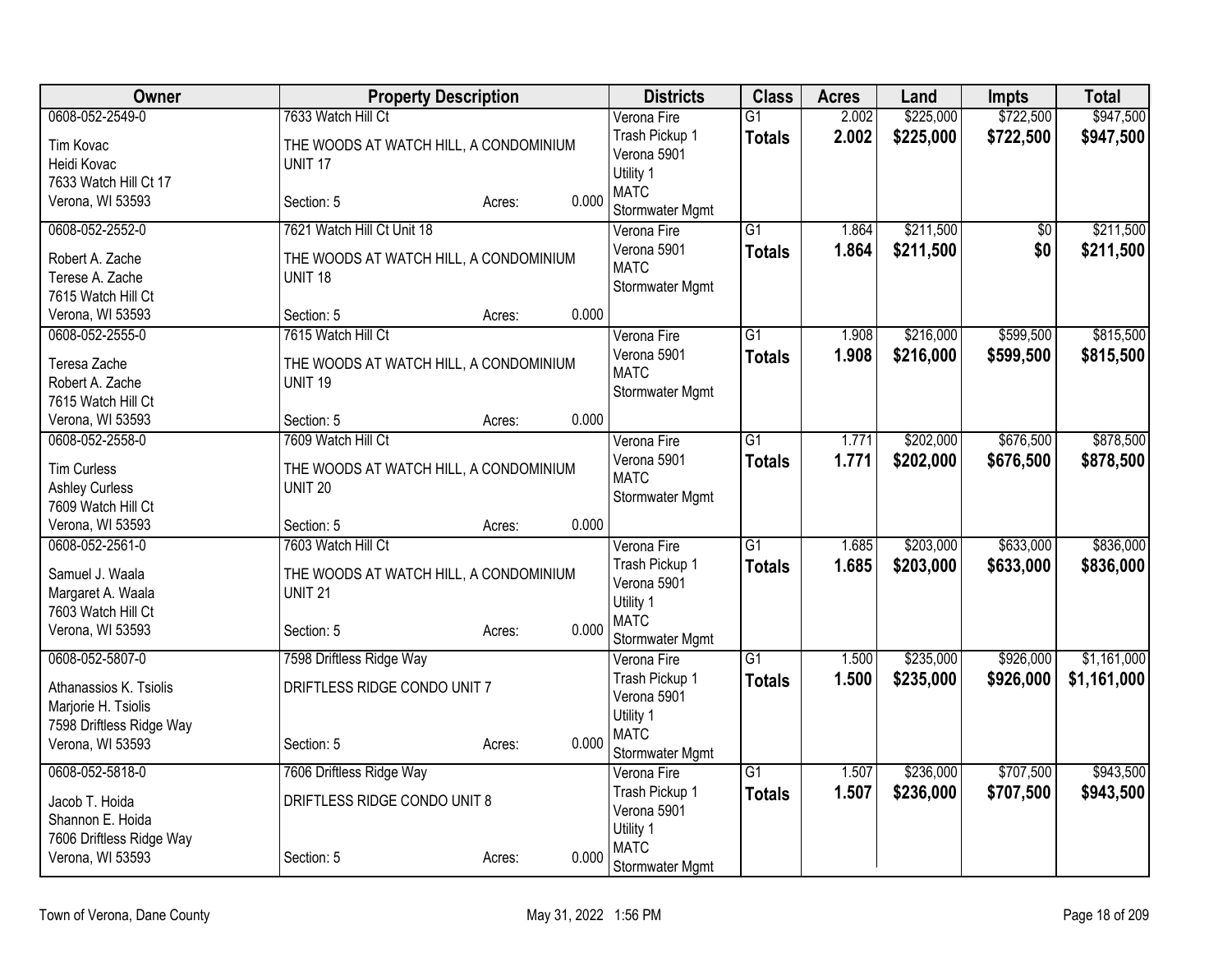| Owner                                  | <b>Property Description</b>     |                 | <b>Districts</b>         | <b>Class</b>    | <b>Acres</b> | Land      | <b>Impts</b>    | <b>Total</b> |
|----------------------------------------|---------------------------------|-----------------|--------------------------|-----------------|--------------|-----------|-----------------|--------------|
| 0608-052-5829-0                        | 7607 Driftless Ridge Way        |                 | Verona Fire              | $\overline{G1}$ | 1.500        | \$235,000 | \$832,500       | \$1,067,500  |
| Kenneth B. Geller                      | DRIFTLESS RIDGE CONDO UNIT 9    |                 | Trash Pickup 1           | <b>Totals</b>   | 1.500        | \$235,000 | \$832,500       | \$1,067,500  |
| Rachel A. Geller                       |                                 |                 | Verona 5901              |                 |              |           |                 |              |
| 7607 Driftless Ridge Way               |                                 |                 | Utility 1                |                 |              |           |                 |              |
| Verona, WI 53593                       | Section: 5                      | 0.000<br>Acres: | <b>MATC</b>              |                 |              |           |                 |              |
|                                        |                                 |                 | Stormwater Mgmt          |                 |              |           |                 |              |
| 0608-052-5840-0                        | 7593 Driftless Ridge Way        |                 | Verona Fire              | $\overline{G1}$ | 1.500        | \$235,000 | \$557,000       | \$792,000    |
| Dean Martin                            | DRIFTLESS RIDGE CONDO UNIT 10   |                 | Trash Pickup 1           | <b>Totals</b>   | 1.500        | \$235,000 | \$557,000       | \$792,000    |
| Kristi Martin                          |                                 |                 | Verona 5901              |                 |              |           |                 |              |
| 7593 Driftless Ridge Way               |                                 |                 | Utility 1                |                 |              |           |                 |              |
| Verona, WI 53593                       | Section: 5                      | 0.000<br>Acres: | <b>MATC</b>              |                 |              |           |                 |              |
|                                        |                                 |                 | Stormwater Mgmt          |                 |              |           |                 |              |
| 0608-052-6501-0                        | 7552 Driftless Ridge Way Unit 1 |                 | Verona Fire              | $\overline{G1}$ | 1.592        | \$215,000 | \$0             | \$215,000    |
| John Zimmerman                         | DRIFTLESS RIDGE CONDO UNIT 1    |                 | Trash Pickup 1           | <b>Totals</b>   | 1.592        | \$215,000 | \$0             | \$215,000    |
| Linda Zimmerman                        |                                 |                 | Verona 5901              |                 |              |           |                 |              |
| 157 Glen View Rd                       |                                 |                 | Utility 1<br><b>MATC</b> |                 |              |           |                 |              |
| Mount Horeb, WI 53572                  | Section: 5                      | 0.000<br>Acres: | Stormwater Mgmt          |                 |              |           |                 |              |
| 0608-052-6512-0                        | 7560 Driftless Ridge Way Unit 2 |                 | Verona Fire              | $\overline{G1}$ | 1.500        | \$235,000 | $\overline{50}$ | \$235,000    |
|                                        |                                 |                 | Trash Pickup 1           |                 | 1.500        | \$235,000 | \$0             | \$235,000    |
| Driftless Ridge, LLC                   | DRIFTLESS RIDGE CONDO UNIT 2    |                 | Verona 5901              | <b>Totals</b>   |              |           |                 |              |
| 1827 Locust Dr                         |                                 |                 | Utility 1                |                 |              |           |                 |              |
| Verona, WI 53593                       |                                 |                 | <b>MATC</b>              |                 |              |           |                 |              |
|                                        | Section: 5                      | 0.000<br>Acres: | Stormwater Mgmt          |                 |              |           |                 |              |
| 0608-052-6523-0                        | 7568 Driftless Ridge Way        |                 | Verona Fire              | $\overline{G1}$ | 1.500        | \$235,000 | \$595,500       | \$830,500    |
|                                        |                                 |                 | Trash Pickup 1           | <b>Totals</b>   | 1.500        | \$235,000 | \$595,500       | \$830,500    |
| Cameron C. Schienebeck                 | DRIFTLESS RIDGE CONDO UNIT 3    |                 | Verona 5901              |                 |              |           |                 |              |
| Ana C. Schienebeck                     |                                 |                 | Utility 1                |                 |              |           |                 |              |
| 7568 Driftless Ridge Way               |                                 |                 | <b>MATC</b>              |                 |              |           |                 |              |
| Verona, WI 53593                       | Section: 5                      | 0.000<br>Acres: | Stormwater Mgmt          |                 |              |           |                 |              |
| 0608-052-6534-0                        | 7576 Driftless Ridge Way Unit 4 |                 | Verona Fire              | $\overline{G1}$ | 1.654        | \$222,500 | \$0             | \$222,500    |
|                                        | DRIFTLESS RIDGE CONDO UNIT 4    |                 | Trash Pickup 1           | <b>Totals</b>   | 1.654        | \$222,500 | \$0             | \$222,500    |
| Driftless Ridge, LLC<br>1827 Locust Dr |                                 |                 | Verona 5901              |                 |              |           |                 |              |
| Verona, WI 53593                       |                                 |                 | Utility 1                |                 |              |           |                 |              |
|                                        | Section: 5                      | 0.000<br>Acres: | <b>MATC</b>              |                 |              |           |                 |              |
|                                        |                                 |                 | Stormwater Mgmt          |                 |              |           |                 |              |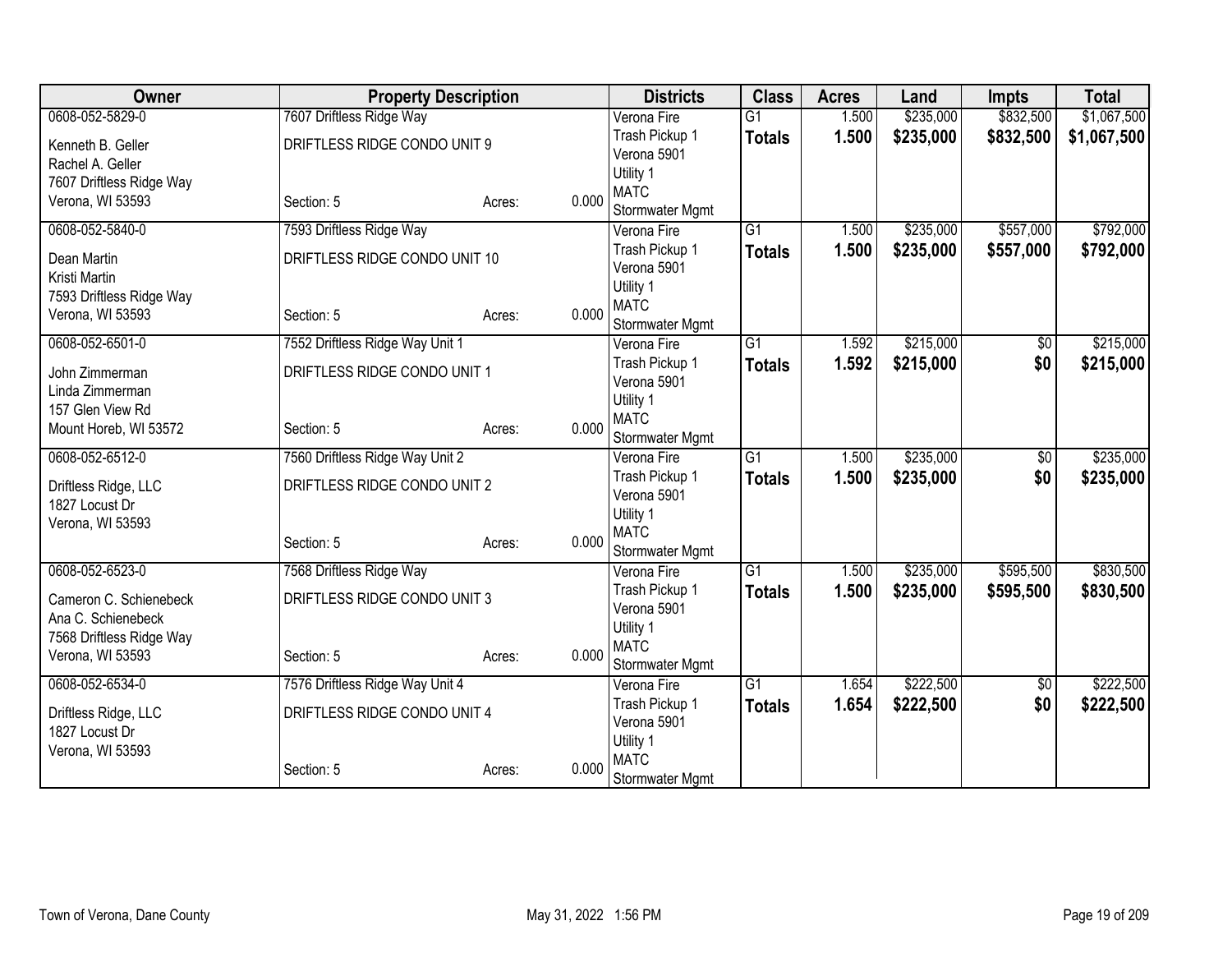| Owner                                     | <b>Property Description</b>                    |                 | <b>Districts</b>               | <b>Class</b>    | <b>Acres</b> | Land      | <b>Impts</b>    | <b>Total</b> |
|-------------------------------------------|------------------------------------------------|-----------------|--------------------------------|-----------------|--------------|-----------|-----------------|--------------|
| 0608-052-6545-0                           | 7584 Driftless Ridge Way Unit 5                |                 | Verona Fire                    | $\overline{G1}$ | 1.530        | \$222,000 | $\overline{50}$ | \$222,000    |
| Driftless Ridge, LLC                      | DRIFTLESS RIDGE CONDO UNIT 5                   |                 | Trash Pickup 1                 | <b>Totals</b>   | 1.530        | \$222,000 | \$0             | \$222,000    |
| 1827 Locust Dr                            |                                                |                 | Verona 5901                    |                 |              |           |                 |              |
| Verona, WI 53593                          |                                                |                 | Utility 1                      |                 |              |           |                 |              |
|                                           | Section: 5                                     | 0.000<br>Acres: | <b>MATC</b>                    |                 |              |           |                 |              |
| 0608-052-6556-0                           |                                                |                 | Stormwater Mgmt<br>Verona Fire | $\overline{G1}$ | 1.500        | \$235,000 | \$665,500       | \$900,500    |
|                                           | 7592 Driftless Ridge Way                       |                 | Trash Pickup 1                 |                 | 1.500        |           |                 |              |
| Lauren E. Koehler                         | DRIFTLESS RIDGE CONDO UNIT 6                   |                 | Verona 5901                    | <b>Totals</b>   |              | \$235,000 | \$665,500       | \$900,500    |
| John R. Koehler                           |                                                |                 | Utility 1                      |                 |              |           |                 |              |
| 7592 Driftless Ridge Way                  |                                                |                 | <b>MATC</b>                    |                 |              |           |                 |              |
| Verona, WI 53593                          | Section: 5                                     | 0.000<br>Acres: | Stormwater Mgmt                |                 |              |           |                 |              |
| 0608-052-6571-0                           | 7579 Driftless Ridge Way                       |                 | Verona Fire                    | $\overline{G1}$ | 1.727        | \$236,000 | \$694,500       | \$930,500    |
|                                           |                                                |                 | Trash Pickup 1                 | <b>Totals</b>   | 1.727        | \$236,000 | \$694,500       | \$930,500    |
| Wade R. Huseth                            | DRIFTLESS RIDGE CONDO UNIT 11                  |                 | Verona 5901                    |                 |              |           |                 |              |
| Amy J. Huseth<br>7579 Driftless Ridge Way |                                                |                 | Utility 1                      |                 |              |           |                 |              |
| Verona, WI 53593                          | Section: 5                                     | 0.000<br>Acres: | <b>MATC</b>                    |                 |              |           |                 |              |
|                                           |                                                |                 | Stormwater Mgmt                |                 |              |           |                 |              |
| 0608-052-6582-0                           | Driftless Ridge Way Unit 12                    |                 | Verona Fire                    | $\overline{G1}$ | 1.717        | \$229,000 | $\overline{50}$ | \$229,000    |
| Svetoslav Roussev                         | DRIFTLESS RIDGE CONDO UNIT 12                  |                 | Trash Pickup 1                 | <b>Totals</b>   | 1.717        | \$229,000 | \$0             | \$229,000    |
| Andrea Roussev                            |                                                |                 | Verona 5901                    |                 |              |           |                 |              |
| 406 Windy Peak Rd                         |                                                |                 | Utility 1<br><b>MATC</b>       |                 |              |           |                 |              |
| Verona, WI 53593                          | Section: 5                                     | 0.000<br>Acres: | Stormwater Mgmt                |                 |              |           |                 |              |
| 0608-052-6593-0                           | 7555 Driftless Ridge Way                       |                 | Verona Fire                    | $\overline{G1}$ | 1.715        | \$225,000 | $\sqrt{$0}$     | \$225,000    |
|                                           |                                                |                 | Trash Pickup 1                 | <b>Totals</b>   | 1.715        | \$225,000 | \$0             | \$225,000    |
| Amanda Barnett                            | DRIFTLESS RIDGE CONDO UNIT 13                  |                 | Verona 5901                    |                 |              |           |                 |              |
| Daniel Barnett                            |                                                |                 | Utility 1                      |                 |              |           |                 |              |
| 1359 Winchester pass                      |                                                | 0.000           | <b>MATC</b>                    |                 |              |           |                 |              |
| Winchester Pass, WI 53593                 | Section: 5                                     | Acres:          | Stormwater Mgmt                |                 |              |           |                 |              |
| 0608-052-8000-4                           | 10715 Mid Town Rd                              |                 | Verona Fire                    | $\overline{G1}$ | 1.100        | \$122,500 | \$104,500       | \$227,000    |
| Dennis J. Tuckwood                        | SEC 5-6-8 PRT NE1/4NW1/4 COM NE COR TH W 250.2 |                 | Trash Pickup 1                 | <b>Totals</b>   | 1.100        | \$122,500 | \$104,500       | \$227,000    |
| Gina M. Scalissi                          | FT TH S1DEG11 'W 513.2 FT TH E 250.2 FT TH N   |                 | Verona 5901                    |                 |              |           |                 |              |
| 10715 Mid Town Rd                         | 513.2 FT TO POB & ALSO COM SE C N1/4 COR TH W  |                 | Utility 1                      |                 |              |           |                 |              |
| Verona, WI 53593                          | Section: 5                                     | 1.100<br>Acres: | <b>MATC</b>                    |                 |              |           |                 |              |
|                                           |                                                |                 | Stormwater Mgmt                |                 |              |           |                 |              |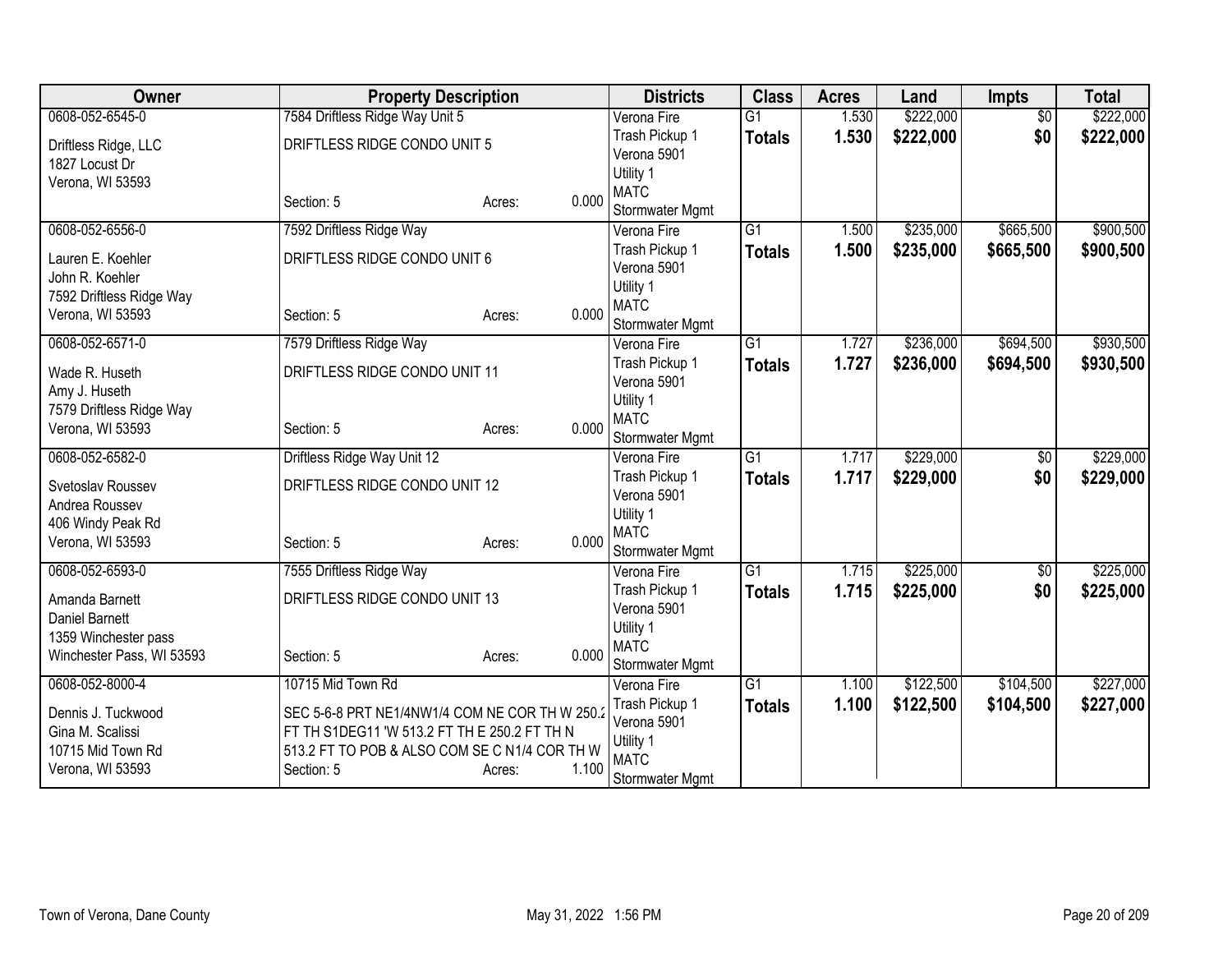| Owner                             | <b>Property Description</b>                     | <b>Districts</b>               | <b>Class</b>    | <b>Acres</b> | Land            | <b>Impts</b>    | <b>Total</b>    |
|-----------------------------------|-------------------------------------------------|--------------------------------|-----------------|--------------|-----------------|-----------------|-----------------|
| 0608-052-8020-0                   | 10787 Mid Town Rd                               | Verona Fire                    | $\overline{G1}$ | 1.170        | \$125,500       | \$270,000       | \$395,500       |
| Jean R. Oneil                     | SEC 5-6-8 PRT NE1/4NW1/4 BEG 150.2 FT W OF N1/4 | Trash Pickup 1                 | <b>Totals</b>   | 1.170        | \$125,500       | \$270,000       | \$395,500       |
| 10787 Mid Town Rd                 | COR TH W 100 FT TH S1DEG11'W 513.2 FT TH E 100  | Verona 5901                    |                 |              |                 |                 |                 |
| Verona, WI 53593                  | FT TH N1DEG11'E 513.2 FT TO POB 1.18A SUBJ TO   | Utility 1                      |                 |              |                 |                 |                 |
|                                   | 1.170<br>Section: 5<br>Acres:                   | <b>MATC</b>                    |                 |              |                 |                 |                 |
| 0608-052-8031-7                   | Mid Town Rd                                     | Stormwater Mgmt<br>Verona Fire | $\overline{X4}$ | 7.990        | $\overline{30}$ | $\overline{50}$ | $\overline{50}$ |
|                                   |                                                 | Verona 5901                    |                 | 7.990        | \$0             | \$0             | \$0             |
| Ice Age Trail Alliance, Inc       | LOT 4 CSM 8558 CS47/38-40 4/29/97 DESCR AS SEC  | <b>MATC</b>                    | <b>Totals</b>   |              |                 |                 |                 |
| 2110 Main St                      | 5-6-8 PRT NE1 /4NW1/4 & SE1/4NW1/4 & SEC 32-7-8 | Stormwater Mgmt                |                 |              |                 |                 |                 |
| Cross Plains, WI 53528            | PRT SE1/4SW1/4 (7.994 ACRE S) SUBJ TO           |                                |                 |              |                 |                 |                 |
|                                   | 7.990<br>Section: 5<br>Acres:                   |                                |                 |              |                 |                 |                 |
| 0608-052-8051-3                   | 10975 Mid Town Rd                               | Verona Fire                    | $\overline{G1}$ | 5.550        | \$225,000       | \$774,500       | \$999,500       |
| Kundert Living Tr                 | LOT 3 CSM 8558 CS47/38&40-4/29/97 DESCR AS SEC  | Trash Pickup 1                 | <b>Totals</b>   | 5.550        | \$225,000       | \$774,500       | \$999,500       |
| 10975 Mid Town Rd                 | 5-6-8 PRT NE1/4NW1/4 & SE1/4NW1/4 & SEC 32-7-8  | Verona 5901                    |                 |              |                 |                 |                 |
| Verona, WI 53593                  | PRT SE1/4SW1/4 (5.555 ACRES)                    | Utility 1<br><b>MATC</b>       |                 |              |                 |                 |                 |
|                                   | 5.550<br>Section: 5<br>Acres:                   |                                |                 |              |                 |                 |                 |
| 0608-052-8081-7                   | 3150 Shady Oak Ln                               | Stormwater Mgmt<br>Verona Fire | $\overline{G1}$ | 5.420        | \$224,000       | \$367,500       | \$591,500       |
|                                   |                                                 | Trash Pickup 1                 | <b>Totals</b>   | 5.420        | \$224,000       | \$367,500       | \$591,500       |
| John Neal                         | LOT 2 CSM 8558 CS47/38-40 4/29/97 DESCR AS SEC  | Verona 5901                    |                 |              |                 |                 |                 |
| <b>Bonnie Neal</b>                | 5-6-8 PRT NE1 /4NW1/4 & SE1/4NW1/4 & SEC 32-7-8 | Utility 1                      |                 |              |                 |                 |                 |
| 3150 Shady Oak Ln                 | PRT SE1/4SW1/4 (5.420 ACRE S INCL R/W)          | <b>MATC</b>                    |                 |              |                 |                 |                 |
| Verona, WI 53593                  | 5.420<br>Section: 5<br>Acres:                   | Stormwater Mgmt                |                 |              |                 |                 |                 |
| 0608-052-8110-1                   | 3212 Shady Oak Ln                               | Verona Fire                    | $\overline{G1}$ | 2.000        | \$163,000       | \$77,500        | \$240,500       |
| Karl F. Rentschler                | SEC 5-6-8 PRT FR N1/2 NW1/4 COM INTER N LN &    | Trash Pickup 1                 | <b>Totals</b>   | 2.000        | \$163,000       | \$77,500        | \$240,500       |
| 3212 Shady Oak Ln                 | CLN HWY TH E 28 0 FT S35 DEG 20 MIN E 301.3 FT  | Verona 5901                    |                 |              |                 |                 |                 |
| Verona, WI 53593                  | S54 DEG W 227.4 FT TO CLN HWY N35 DEG 40 MIN V  | Utility 1                      |                 |              |                 |                 |                 |
|                                   | Section: 5<br>2.000<br>Acres:                   | <b>MATC</b>                    |                 |              |                 |                 |                 |
|                                   |                                                 | Stormwater Mgmt                |                 |              |                 |                 |                 |
| 0608-052-8150-3                   | 3198 Shady Oak Ln                               | Verona Fire                    | $\overline{G1}$ | 5.000        | \$220,000       | \$196,000       | \$416,000       |
| Landucci Living Trust             | SEC 5-6-8 PRT NE1/4 NW1/4 COM SEC NW COR TH E   | Trash Pickup 1                 | <b>Totals</b>   | 5.000        | \$220,000       | \$196,000       | \$416,000       |
| 3198 Shady Oak Ln                 | 1148 FT TO INTER C/L HWY RNG SELY TH SELY ALG   | Verona 5901                    |                 |              |                 |                 |                 |
| Verona, WI 53593                  | C/L 464.63 FT TO POB TH S37DEG44'E 567.4 FT E   | Utility 1<br><b>MATC</b>       |                 |              |                 |                 |                 |
|                                   | Section: 5<br>5.000<br>Acres:                   | Stormwater Mgmt                |                 |              |                 |                 |                 |
| 0608-052-8190-5                   | 3191 Shady Oak Ln                               | Verona Fire                    | $\overline{G1}$ | 3.300        | \$200,000       | \$328,500       | \$528,500       |
|                                   |                                                 | Trash Pickup 1                 | <b>Totals</b>   | 3.300        | \$200,000       | \$328,500       | \$528,500       |
| Wixson Rev Tr, Russell T & Mary T | LOT 1 CSM 2491 CS10/19 DESCR AS SEC 5-6-8 PRT   | Verona 5901                    |                 |              |                 |                 |                 |
| 3191 Shady Oak Ln                 | N1/2 NW1/4 (4.06 ACRES INCL R/W)                | Utility 1                      |                 |              |                 |                 |                 |
| Verona, WI 53593                  |                                                 | <b>MATC</b>                    |                 |              |                 |                 |                 |
|                                   | 4.060<br>Section: 5<br>Acres:                   | Stormwater Mgmt                |                 |              |                 |                 |                 |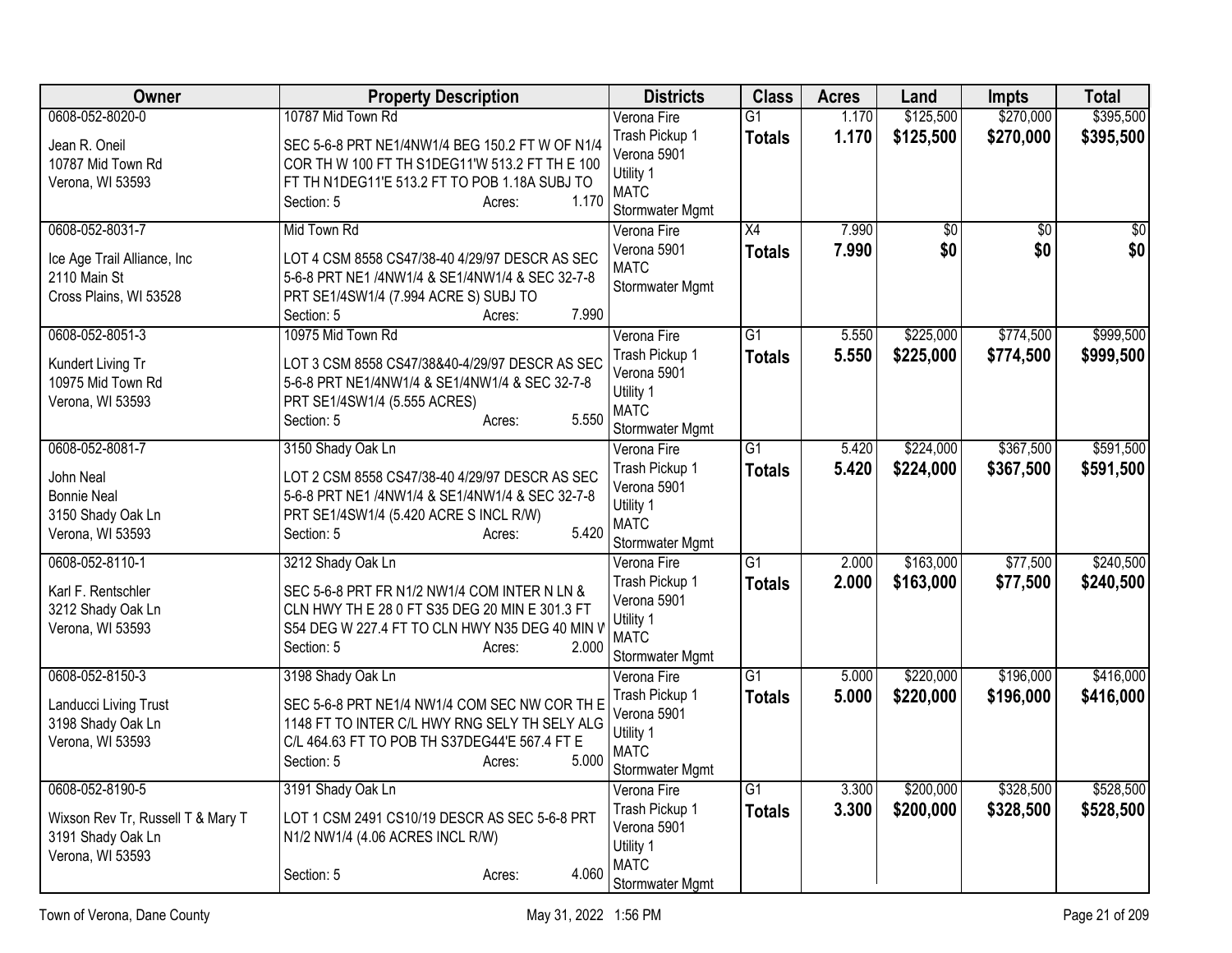| Owner                           | <b>Property Description</b>                     | <b>Districts</b>         | <b>Class</b>    | <b>Acres</b> | Land      | <b>Impts</b>    | <b>Total</b> |
|---------------------------------|-------------------------------------------------|--------------------------|-----------------|--------------|-----------|-----------------|--------------|
| 0608-052-8235-1                 | 3175 Shady Oak Ln                               | Verona Fire              | $\overline{G1}$ | 4.470        | \$215,000 | \$824,500       | \$1,039,500  |
| Kathleen M. Grimmer             | LOT 2 CSM 2491 CS10/19-7/19/77 F/K/A LOT 3 CSM  | Trash Pickup 1           | <b>Totals</b>   | 4.470        | \$215,000 | \$824,500       | \$1,039,500  |
| Joseph Chatham                  | 1077 CS4/368-2/23/73 & F/K/A LOT 1 CSM 967      | Verona 5901              |                 |              |           |                 |              |
| 3175 Shady Oak Ln               | CS4/220-10/23/72 & ALSO INCL & DESCR AS SEC     | Utility 1                |                 |              |           |                 |              |
| Verona, WI 53593                | 4.470<br>Section: 5<br>Acres:                   | <b>MATC</b>              |                 |              |           |                 |              |
|                                 |                                                 | Stormwater Mgmt          |                 |              |           |                 |              |
| 0608-052-8340-0                 | 3176 Shady Oak Ln                               | Verona Fire              | $\overline{G1}$ | 2.020        | \$167,500 | \$252,000       | \$419,500    |
| Kelsey J. Rueden                | LOT 1 CSM 15614 CS113/63&66-2/15/2021 DESCR AS  | Trash Pickup 1           | <b>Totals</b>   | 2.020        | \$167,500 | \$252,000       | \$419,500    |
| Athena S. Foster                | SEC 5-6-8 PRT NE1/4NW1/4 & PRT SE1/4NW1/4 (2.02 | Verona 5901              |                 |              |           |                 |              |
| 3176 Shady Oak Ln               | ACRES EXCL R/W)                                 | Utility 1                |                 |              |           |                 |              |
| Verona, WI 53593                | 2.020<br>Section: 5<br>Acres:                   | <b>MATC</b>              |                 |              |           |                 |              |
|                                 |                                                 | Stormwater Mgmt          |                 |              |           |                 |              |
| 0608-052-8365-0                 | Shady Oak Ln                                    | Verona Fire              | $\overline{G1}$ | 2.040        | \$168,500 | $\overline{50}$ | \$168,500    |
| Jp & Kw Rev Tr                  | LOT 2 CSM 15614 CS113/63&66-2/15/2021 DESCR AS  | Trash Pickup 1           | <b>Totals</b>   | 2.040        | \$168,500 | \$0             | \$168,500    |
| 5657 Nutone St                  | SEC 5-6-8 PRT NE1/4NW1/4 & PRT SE1/4NW1/4 (2.04 | Verona 5901              |                 |              |           |                 |              |
| Fitchburg, WI 53711             | ACRES EXCL R/W)                                 | Utility 1                |                 |              |           |                 |              |
|                                 | 2.040<br>Section: 5<br>Acres:                   | <b>MATC</b>              |                 |              |           |                 |              |
|                                 |                                                 | Stormwater Mgmt          |                 |              |           |                 |              |
| 0608-052-8440-2                 | 3195 Shady Oak Ln                               | Verona Fire              | $\overline{G1}$ | 1.660        | \$147,500 | \$259,000       | \$406,500    |
| Raymond T. Tidd                 | LOT 2 CSM 1077 CS4/368 DESCR AS SEC 5-6-8 PRT   | Trash Pickup 1           | <b>Totals</b>   | 1.660        | \$147,500 | \$259,000       | \$406,500    |
| Sonja L. Tidd                   | N1/2 NW1/4 SUBJ TO JT DRIVEWAY AGRMT IN         | Verona 5901              |                 |              |           |                 |              |
| 3195 Shady Oak Ln               | R12251/14                                       | Utility 1                |                 |              |           |                 |              |
| Verona, WI 53593                | 1.660<br>Section: 5<br>Acres:                   | <b>MATC</b>              |                 |              |           |                 |              |
|                                 |                                                 | Stormwater Mgmt          | $\overline{G1}$ |              |           |                 |              |
| 0608-052-8460-8                 | 3199 Shady Oak Ln                               | Verona Fire              |                 | 1.660        | \$147,500 | \$300,000       | \$447,500    |
| John H. Senseman                | LOT 1 CSM 1077 CS4/368 DESCR AS SEC 5-6-8 PRT   | Trash Pickup 1           | <b>Totals</b>   | 1.660        | \$147,500 | \$300,000       | \$447,500    |
| Elizabeth L. Senseman           | N1/2 NW1/4 SUBJ TO JT DRIVEWAY AGRMT IN         | Verona 5901              |                 |              |           |                 |              |
| 3199 Shady Oak Ln               | R12251/14                                       | Utility 1<br><b>MATC</b> |                 |              |           |                 |              |
| Verona, WI 53593                | 1.660<br>Section: 5<br>Acres:                   | Stormwater Mgmt          |                 |              |           |                 |              |
| 0608-052-8480-4                 | 3205 Shady Oak Ln                               | Verona Fire              | $\overline{G1}$ | 2.780        | \$188,000 | \$271,500       | \$459,500    |
|                                 |                                                 | Trash Pickup 1           |                 |              |           |                 |              |
| Blaser Living Tr, Louis & Marie | LOT 1 CSM 931 CS4/170-9/6/72 DESCR AS SEC 5-6-8 | Verona 5901              | <b>Totals</b>   | 2.780        | \$188,000 | \$271,500       | \$459,500    |
| 3205 Shady Oak Ln               | PRT N1/2 NW1/4                                  | Utility 1                |                 |              |           |                 |              |
| Verona, WI 53593                |                                                 | <b>MATC</b>              |                 |              |           |                 |              |
|                                 | 2.780<br>Section: 5<br>Acres:                   | Stormwater Mgmt          |                 |              |           |                 |              |
|                                 |                                                 |                          |                 |              |           |                 |              |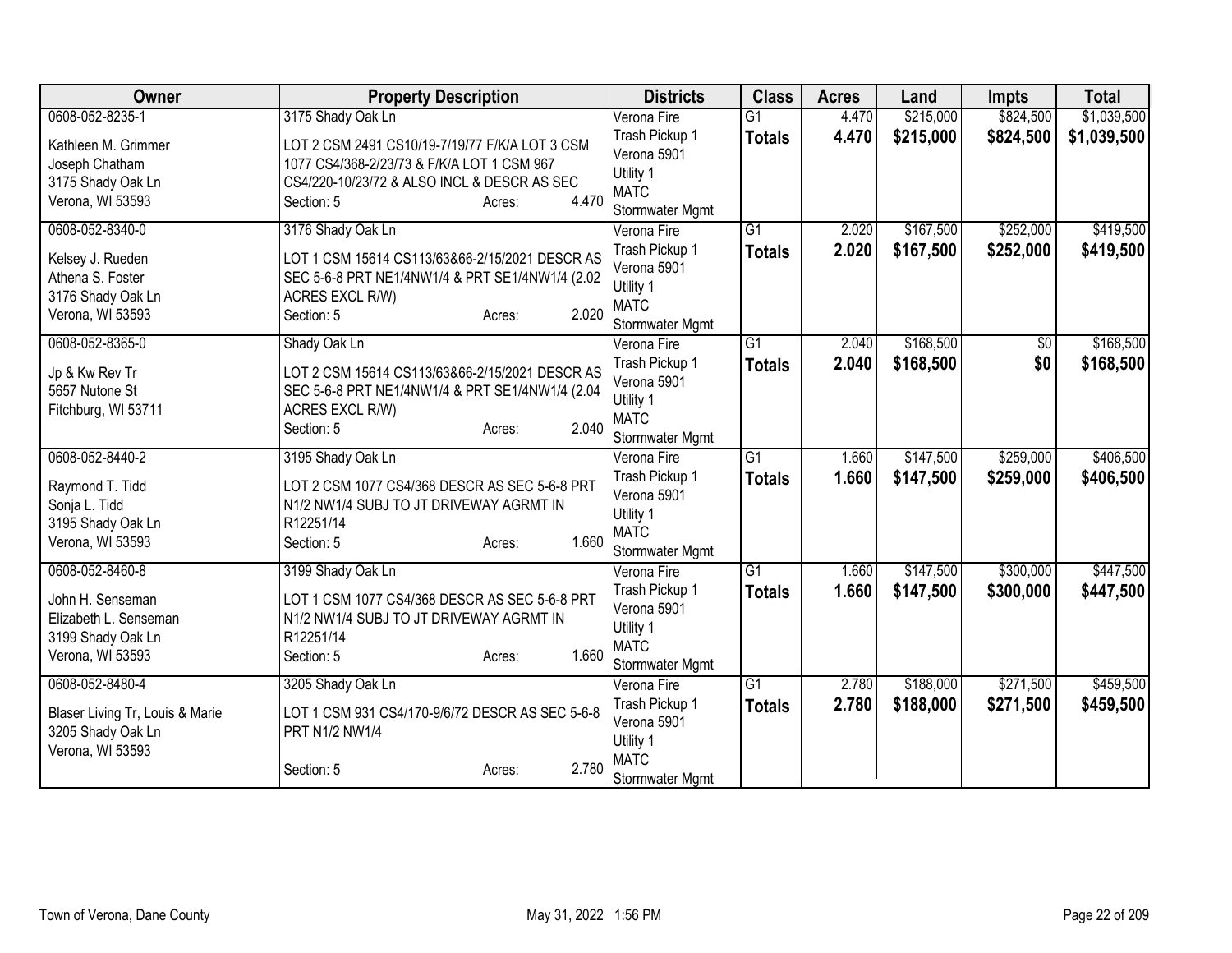| 0608-052-8520-5<br>\$197,000<br>Verona Fire<br>$\overline{G1}$<br>3.130<br>3.130<br>Trash Pickup 1<br>\$197,000<br>\$293,500<br>\$490,500<br><b>Totals</b><br>SEC 5-6-8 PRT N1/2 NW1/4 COM AT NW COR OF SD<br>Brian F. Brugger<br>Verona 5901<br>SEC 5 TH E 699.85 FT TO POB TH CONT E 451.15 FT<br>Rebecca C. Brugger<br>Utility 1<br>11123 Mid Town Rd<br>TH S34DEG29'40"E 313.55 FT TH W 646.3 FT TH<br><b>MATC</b><br>3.130<br>Verona, WI 53593<br>Section: 5<br>Acres:<br>Stormwater Mgmt<br>\$166,000<br>0608-052-8560-7<br>Mid Town Rd<br>$\overline{G1}$<br>2.100<br>$\sqrt{6}$<br>Verona Fire<br>\$0<br>2.100<br>\$166,000<br>\$166,000<br>Verona 5901<br><b>Totals</b><br>SEC 5-6-8 PRT NW1/4 NW1/4 COM AT NW COR SD<br>Brian F. Brugger<br><b>MATC</b><br>Rebecca C. Brugger<br>SEC TH E 352.94 FT TO POB TH E 346.91 FT TH<br>Stormwater Mgmt<br>11123 Mid Town Rd<br>S03DEG51'50"W 259.71 FT TH W 335.01 FT TH<br>2.100<br>Verona, WI 53593<br>Section: 5<br>Acres:<br>\$9,200<br>0608-052-9160-9<br>3131 Shady Oak Ln<br>Verona Fire<br>G4<br>27.000<br>$\overline{30}$<br>G7<br>\$237,500<br>3.000<br>\$159,000<br>Trash Pickup 1<br>SEC 5-6-8 PRT S1/2 NW1/4 W 802.35 FT OF S 968.49<br>Raphael W. Wagner<br>\$168,200<br>Verona 5901<br>30.000<br>\$237,500<br>\$405,700<br><b>Totals</b><br>FT THF & ALSO BEG 802.35 FT E OF SEC W1/4 COR<br>Sharon K. Wagner<br>Utility 1<br>3131 Shady Oak Ln<br>TH N 235.13 FT TH N88DEGE 1582.76 FT TH<br><b>MATC</b><br>30.000<br>Verona, WI 53593<br>Section: 5<br>Acres:<br>Stormwater Mgmt<br>0608-052-9501-6<br>3141 Nor-Del Hill Rd<br>$\overline{G1}$<br>\$211,000<br>\$546,000<br>4.043<br>Verona Fire<br>Trash Pickup 1<br>Totals<br>4.043<br>\$211,000<br>\$757,000<br>\$546,000<br>Scott D. Meister<br>LOT 1 CSM 8558 CS47/38&40-4/29/97 DESCR AS SEC<br>Verona 5901<br>5-6-8 PRT E1/2 NW1/4 & SEC 32-7-8 PRT SE1/4SW1/4<br>Lori A. Meister<br>Utility 1<br>3141 Nor-Del Hill Rd<br>(4.043 ACRES INCL R/W)<br><b>MATC</b><br>4.043<br>Section: 5<br>Verona, WI 53593<br>Acres:<br>Stormwater Mgmt<br>\$13,700<br>0608-053-8000-3<br>$\overline{G4}$<br>40.000<br>Shady Oak Ln<br>Verona Fire<br>$\overline{50}$<br>Verona 5901<br>\$13,700<br>\$0<br>40.000<br>\$13,700<br>Totals<br>SEC 5-6-8 NE1/4 SW1/4<br>Schwenn Rev Living Tr, Marvin O &<br><b>MATC</b><br>Dixie L<br>Stormwater Mgmt<br>7562 County Highway Pd<br>40.000<br>Verona, WI 53593<br>Section: 5<br>Acres:<br>\$13,700<br>0608-053-8500-8<br>Shady Oak Ln<br>Verona Fire<br>$\overline{G4}$<br>40.000<br>\$0<br>Verona 5901<br>40.000<br>\$13,700<br>\$0<br>\$13,700<br><b>Totals</b> | Owner             | <b>Property Description</b> | <b>Districts</b> | <b>Class</b> | <b>Acres</b> | Land | <b>Impts</b> | <b>Total</b> |
|--------------------------------------------------------------------------------------------------------------------------------------------------------------------------------------------------------------------------------------------------------------------------------------------------------------------------------------------------------------------------------------------------------------------------------------------------------------------------------------------------------------------------------------------------------------------------------------------------------------------------------------------------------------------------------------------------------------------------------------------------------------------------------------------------------------------------------------------------------------------------------------------------------------------------------------------------------------------------------------------------------------------------------------------------------------------------------------------------------------------------------------------------------------------------------------------------------------------------------------------------------------------------------------------------------------------------------------------------------------------------------------------------------------------------------------------------------------------------------------------------------------------------------------------------------------------------------------------------------------------------------------------------------------------------------------------------------------------------------------------------------------------------------------------------------------------------------------------------------------------------------------------------------------------------------------------------------------------------------------------------------------------------------------------------------------------------------------------------------------------------------------------------------------------------------------------------------------------------------------------------------------------------------------------------------------------------------------------------------------------------------------------------------------------------------------------------------------------------------------------------------------------------------------------------------------------------------------------------------------------------|-------------------|-----------------------------|------------------|--------------|--------------|------|--------------|--------------|
|                                                                                                                                                                                                                                                                                                                                                                                                                                                                                                                                                                                                                                                                                                                                                                                                                                                                                                                                                                                                                                                                                                                                                                                                                                                                                                                                                                                                                                                                                                                                                                                                                                                                                                                                                                                                                                                                                                                                                                                                                                                                                                                                                                                                                                                                                                                                                                                                                                                                                                                                                                                                                          |                   | 11123 Mid Town Rd           |                  |              |              |      | \$293,500    | \$490,500    |
|                                                                                                                                                                                                                                                                                                                                                                                                                                                                                                                                                                                                                                                                                                                                                                                                                                                                                                                                                                                                                                                                                                                                                                                                                                                                                                                                                                                                                                                                                                                                                                                                                                                                                                                                                                                                                                                                                                                                                                                                                                                                                                                                                                                                                                                                                                                                                                                                                                                                                                                                                                                                                          |                   |                             |                  |              |              |      |              |              |
| \$166,000                                                                                                                                                                                                                                                                                                                                                                                                                                                                                                                                                                                                                                                                                                                                                                                                                                                                                                                                                                                                                                                                                                                                                                                                                                                                                                                                                                                                                                                                                                                                                                                                                                                                                                                                                                                                                                                                                                                                                                                                                                                                                                                                                                                                                                                                                                                                                                                                                                                                                                                                                                                                                |                   |                             |                  |              |              |      |              |              |
|                                                                                                                                                                                                                                                                                                                                                                                                                                                                                                                                                                                                                                                                                                                                                                                                                                                                                                                                                                                                                                                                                                                                                                                                                                                                                                                                                                                                                                                                                                                                                                                                                                                                                                                                                                                                                                                                                                                                                                                                                                                                                                                                                                                                                                                                                                                                                                                                                                                                                                                                                                                                                          |                   |                             |                  |              |              |      |              |              |
|                                                                                                                                                                                                                                                                                                                                                                                                                                                                                                                                                                                                                                                                                                                                                                                                                                                                                                                                                                                                                                                                                                                                                                                                                                                                                                                                                                                                                                                                                                                                                                                                                                                                                                                                                                                                                                                                                                                                                                                                                                                                                                                                                                                                                                                                                                                                                                                                                                                                                                                                                                                                                          |                   |                             |                  |              |              |      |              |              |
| \$9,200<br>\$396,500<br>\$757,000<br>\$13,700<br>\$13,700                                                                                                                                                                                                                                                                                                                                                                                                                                                                                                                                                                                                                                                                                                                                                                                                                                                                                                                                                                                                                                                                                                                                                                                                                                                                                                                                                                                                                                                                                                                                                                                                                                                                                                                                                                                                                                                                                                                                                                                                                                                                                                                                                                                                                                                                                                                                                                                                                                                                                                                                                                |                   |                             |                  |              |              |      |              |              |
|                                                                                                                                                                                                                                                                                                                                                                                                                                                                                                                                                                                                                                                                                                                                                                                                                                                                                                                                                                                                                                                                                                                                                                                                                                                                                                                                                                                                                                                                                                                                                                                                                                                                                                                                                                                                                                                                                                                                                                                                                                                                                                                                                                                                                                                                                                                                                                                                                                                                                                                                                                                                                          |                   |                             |                  |              |              |      |              |              |
|                                                                                                                                                                                                                                                                                                                                                                                                                                                                                                                                                                                                                                                                                                                                                                                                                                                                                                                                                                                                                                                                                                                                                                                                                                                                                                                                                                                                                                                                                                                                                                                                                                                                                                                                                                                                                                                                                                                                                                                                                                                                                                                                                                                                                                                                                                                                                                                                                                                                                                                                                                                                                          |                   |                             |                  |              |              |      |              |              |
|                                                                                                                                                                                                                                                                                                                                                                                                                                                                                                                                                                                                                                                                                                                                                                                                                                                                                                                                                                                                                                                                                                                                                                                                                                                                                                                                                                                                                                                                                                                                                                                                                                                                                                                                                                                                                                                                                                                                                                                                                                                                                                                                                                                                                                                                                                                                                                                                                                                                                                                                                                                                                          |                   |                             |                  |              |              |      |              |              |
|                                                                                                                                                                                                                                                                                                                                                                                                                                                                                                                                                                                                                                                                                                                                                                                                                                                                                                                                                                                                                                                                                                                                                                                                                                                                                                                                                                                                                                                                                                                                                                                                                                                                                                                                                                                                                                                                                                                                                                                                                                                                                                                                                                                                                                                                                                                                                                                                                                                                                                                                                                                                                          |                   |                             |                  |              |              |      |              |              |
|                                                                                                                                                                                                                                                                                                                                                                                                                                                                                                                                                                                                                                                                                                                                                                                                                                                                                                                                                                                                                                                                                                                                                                                                                                                                                                                                                                                                                                                                                                                                                                                                                                                                                                                                                                                                                                                                                                                                                                                                                                                                                                                                                                                                                                                                                                                                                                                                                                                                                                                                                                                                                          |                   |                             |                  |              |              |      |              |              |
|                                                                                                                                                                                                                                                                                                                                                                                                                                                                                                                                                                                                                                                                                                                                                                                                                                                                                                                                                                                                                                                                                                                                                                                                                                                                                                                                                                                                                                                                                                                                                                                                                                                                                                                                                                                                                                                                                                                                                                                                                                                                                                                                                                                                                                                                                                                                                                                                                                                                                                                                                                                                                          |                   |                             |                  |              |              |      |              |              |
|                                                                                                                                                                                                                                                                                                                                                                                                                                                                                                                                                                                                                                                                                                                                                                                                                                                                                                                                                                                                                                                                                                                                                                                                                                                                                                                                                                                                                                                                                                                                                                                                                                                                                                                                                                                                                                                                                                                                                                                                                                                                                                                                                                                                                                                                                                                                                                                                                                                                                                                                                                                                                          |                   |                             |                  |              |              |      |              |              |
|                                                                                                                                                                                                                                                                                                                                                                                                                                                                                                                                                                                                                                                                                                                                                                                                                                                                                                                                                                                                                                                                                                                                                                                                                                                                                                                                                                                                                                                                                                                                                                                                                                                                                                                                                                                                                                                                                                                                                                                                                                                                                                                                                                                                                                                                                                                                                                                                                                                                                                                                                                                                                          |                   |                             |                  |              |              |      |              |              |
|                                                                                                                                                                                                                                                                                                                                                                                                                                                                                                                                                                                                                                                                                                                                                                                                                                                                                                                                                                                                                                                                                                                                                                                                                                                                                                                                                                                                                                                                                                                                                                                                                                                                                                                                                                                                                                                                                                                                                                                                                                                                                                                                                                                                                                                                                                                                                                                                                                                                                                                                                                                                                          |                   |                             |                  |              |              |      |              |              |
|                                                                                                                                                                                                                                                                                                                                                                                                                                                                                                                                                                                                                                                                                                                                                                                                                                                                                                                                                                                                                                                                                                                                                                                                                                                                                                                                                                                                                                                                                                                                                                                                                                                                                                                                                                                                                                                                                                                                                                                                                                                                                                                                                                                                                                                                                                                                                                                                                                                                                                                                                                                                                          |                   |                             |                  |              |              |      |              |              |
|                                                                                                                                                                                                                                                                                                                                                                                                                                                                                                                                                                                                                                                                                                                                                                                                                                                                                                                                                                                                                                                                                                                                                                                                                                                                                                                                                                                                                                                                                                                                                                                                                                                                                                                                                                                                                                                                                                                                                                                                                                                                                                                                                                                                                                                                                                                                                                                                                                                                                                                                                                                                                          |                   |                             |                  |              |              |      |              |              |
|                                                                                                                                                                                                                                                                                                                                                                                                                                                                                                                                                                                                                                                                                                                                                                                                                                                                                                                                                                                                                                                                                                                                                                                                                                                                                                                                                                                                                                                                                                                                                                                                                                                                                                                                                                                                                                                                                                                                                                                                                                                                                                                                                                                                                                                                                                                                                                                                                                                                                                                                                                                                                          |                   |                             |                  |              |              |      |              |              |
|                                                                                                                                                                                                                                                                                                                                                                                                                                                                                                                                                                                                                                                                                                                                                                                                                                                                                                                                                                                                                                                                                                                                                                                                                                                                                                                                                                                                                                                                                                                                                                                                                                                                                                                                                                                                                                                                                                                                                                                                                                                                                                                                                                                                                                                                                                                                                                                                                                                                                                                                                                                                                          |                   |                             |                  |              |              |      |              |              |
|                                                                                                                                                                                                                                                                                                                                                                                                                                                                                                                                                                                                                                                                                                                                                                                                                                                                                                                                                                                                                                                                                                                                                                                                                                                                                                                                                                                                                                                                                                                                                                                                                                                                                                                                                                                                                                                                                                                                                                                                                                                                                                                                                                                                                                                                                                                                                                                                                                                                                                                                                                                                                          |                   |                             |                  |              |              |      |              |              |
|                                                                                                                                                                                                                                                                                                                                                                                                                                                                                                                                                                                                                                                                                                                                                                                                                                                                                                                                                                                                                                                                                                                                                                                                                                                                                                                                                                                                                                                                                                                                                                                                                                                                                                                                                                                                                                                                                                                                                                                                                                                                                                                                                                                                                                                                                                                                                                                                                                                                                                                                                                                                                          |                   |                             |                  |              |              |      |              |              |
|                                                                                                                                                                                                                                                                                                                                                                                                                                                                                                                                                                                                                                                                                                                                                                                                                                                                                                                                                                                                                                                                                                                                                                                                                                                                                                                                                                                                                                                                                                                                                                                                                                                                                                                                                                                                                                                                                                                                                                                                                                                                                                                                                                                                                                                                                                                                                                                                                                                                                                                                                                                                                          |                   |                             |                  |              |              |      |              |              |
|                                                                                                                                                                                                                                                                                                                                                                                                                                                                                                                                                                                                                                                                                                                                                                                                                                                                                                                                                                                                                                                                                                                                                                                                                                                                                                                                                                                                                                                                                                                                                                                                                                                                                                                                                                                                                                                                                                                                                                                                                                                                                                                                                                                                                                                                                                                                                                                                                                                                                                                                                                                                                          |                   |                             |                  |              |              |      |              |              |
|                                                                                                                                                                                                                                                                                                                                                                                                                                                                                                                                                                                                                                                                                                                                                                                                                                                                                                                                                                                                                                                                                                                                                                                                                                                                                                                                                                                                                                                                                                                                                                                                                                                                                                                                                                                                                                                                                                                                                                                                                                                                                                                                                                                                                                                                                                                                                                                                                                                                                                                                                                                                                          |                   |                             |                  |              |              |      |              |              |
|                                                                                                                                                                                                                                                                                                                                                                                                                                                                                                                                                                                                                                                                                                                                                                                                                                                                                                                                                                                                                                                                                                                                                                                                                                                                                                                                                                                                                                                                                                                                                                                                                                                                                                                                                                                                                                                                                                                                                                                                                                                                                                                                                                                                                                                                                                                                                                                                                                                                                                                                                                                                                          |                   |                             |                  |              |              |      |              |              |
|                                                                                                                                                                                                                                                                                                                                                                                                                                                                                                                                                                                                                                                                                                                                                                                                                                                                                                                                                                                                                                                                                                                                                                                                                                                                                                                                                                                                                                                                                                                                                                                                                                                                                                                                                                                                                                                                                                                                                                                                                                                                                                                                                                                                                                                                                                                                                                                                                                                                                                                                                                                                                          |                   |                             |                  |              |              |      |              |              |
|                                                                                                                                                                                                                                                                                                                                                                                                                                                                                                                                                                                                                                                                                                                                                                                                                                                                                                                                                                                                                                                                                                                                                                                                                                                                                                                                                                                                                                                                                                                                                                                                                                                                                                                                                                                                                                                                                                                                                                                                                                                                                                                                                                                                                                                                                                                                                                                                                                                                                                                                                                                                                          |                   |                             |                  |              |              |      |              |              |
|                                                                                                                                                                                                                                                                                                                                                                                                                                                                                                                                                                                                                                                                                                                                                                                                                                                                                                                                                                                                                                                                                                                                                                                                                                                                                                                                                                                                                                                                                                                                                                                                                                                                                                                                                                                                                                                                                                                                                                                                                                                                                                                                                                                                                                                                                                                                                                                                                                                                                                                                                                                                                          |                   |                             |                  |              |              |      |              |              |
|                                                                                                                                                                                                                                                                                                                                                                                                                                                                                                                                                                                                                                                                                                                                                                                                                                                                                                                                                                                                                                                                                                                                                                                                                                                                                                                                                                                                                                                                                                                                                                                                                                                                                                                                                                                                                                                                                                                                                                                                                                                                                                                                                                                                                                                                                                                                                                                                                                                                                                                                                                                                                          |                   |                             |                  |              |              |      |              |              |
| <b>MATC</b>                                                                                                                                                                                                                                                                                                                                                                                                                                                                                                                                                                                                                                                                                                                                                                                                                                                                                                                                                                                                                                                                                                                                                                                                                                                                                                                                                                                                                                                                                                                                                                                                                                                                                                                                                                                                                                                                                                                                                                                                                                                                                                                                                                                                                                                                                                                                                                                                                                                                                                                                                                                                              | Raphael W. Wagner | SEC 5-6-8 NW1/4 SW1/4       |                  |              |              |      |              |              |
| Sharon K. Wagner<br>Stormwater Mgmt                                                                                                                                                                                                                                                                                                                                                                                                                                                                                                                                                                                                                                                                                                                                                                                                                                                                                                                                                                                                                                                                                                                                                                                                                                                                                                                                                                                                                                                                                                                                                                                                                                                                                                                                                                                                                                                                                                                                                                                                                                                                                                                                                                                                                                                                                                                                                                                                                                                                                                                                                                                      |                   |                             |                  |              |              |      |              |              |
| 3131 Shady Oak Ln                                                                                                                                                                                                                                                                                                                                                                                                                                                                                                                                                                                                                                                                                                                                                                                                                                                                                                                                                                                                                                                                                                                                                                                                                                                                                                                                                                                                                                                                                                                                                                                                                                                                                                                                                                                                                                                                                                                                                                                                                                                                                                                                                                                                                                                                                                                                                                                                                                                                                                                                                                                                        |                   |                             |                  |              |              |      |              |              |
| 40.000<br>Verona, WI 53593<br>Section: 5<br>Acres:                                                                                                                                                                                                                                                                                                                                                                                                                                                                                                                                                                                                                                                                                                                                                                                                                                                                                                                                                                                                                                                                                                                                                                                                                                                                                                                                                                                                                                                                                                                                                                                                                                                                                                                                                                                                                                                                                                                                                                                                                                                                                                                                                                                                                                                                                                                                                                                                                                                                                                                                                                       |                   |                             |                  |              |              |      |              |              |
| \$13,700<br>\$13,700<br>0608-053-9000-1<br>Verona Fire<br>$\overline{G4}$<br>40.000<br>\$0                                                                                                                                                                                                                                                                                                                                                                                                                                                                                                                                                                                                                                                                                                                                                                                                                                                                                                                                                                                                                                                                                                                                                                                                                                                                                                                                                                                                                                                                                                                                                                                                                                                                                                                                                                                                                                                                                                                                                                                                                                                                                                                                                                                                                                                                                                                                                                                                                                                                                                                               |                   |                             |                  |              |              |      |              |              |
| Verona 5901<br>\$0<br>40.000<br>\$13,700<br>\$13,700<br><b>Totals</b><br>SEC 5-6-8 SW1/4 SW1/4<br>Raphael W. Wagner                                                                                                                                                                                                                                                                                                                                                                                                                                                                                                                                                                                                                                                                                                                                                                                                                                                                                                                                                                                                                                                                                                                                                                                                                                                                                                                                                                                                                                                                                                                                                                                                                                                                                                                                                                                                                                                                                                                                                                                                                                                                                                                                                                                                                                                                                                                                                                                                                                                                                                      |                   |                             |                  |              |              |      |              |              |
| <b>MATC</b><br>Sharon K. Wagner                                                                                                                                                                                                                                                                                                                                                                                                                                                                                                                                                                                                                                                                                                                                                                                                                                                                                                                                                                                                                                                                                                                                                                                                                                                                                                                                                                                                                                                                                                                                                                                                                                                                                                                                                                                                                                                                                                                                                                                                                                                                                                                                                                                                                                                                                                                                                                                                                                                                                                                                                                                          |                   |                             |                  |              |              |      |              |              |
| Stormwater Mgmt<br>3131 Shady Oak Ln                                                                                                                                                                                                                                                                                                                                                                                                                                                                                                                                                                                                                                                                                                                                                                                                                                                                                                                                                                                                                                                                                                                                                                                                                                                                                                                                                                                                                                                                                                                                                                                                                                                                                                                                                                                                                                                                                                                                                                                                                                                                                                                                                                                                                                                                                                                                                                                                                                                                                                                                                                                     |                   |                             |                  |              |              |      |              |              |
| Verona, WI 53593<br>40.000<br>Section: 5<br>Acres:                                                                                                                                                                                                                                                                                                                                                                                                                                                                                                                                                                                                                                                                                                                                                                                                                                                                                                                                                                                                                                                                                                                                                                                                                                                                                                                                                                                                                                                                                                                                                                                                                                                                                                                                                                                                                                                                                                                                                                                                                                                                                                                                                                                                                                                                                                                                                                                                                                                                                                                                                                       |                   |                             |                  |              |              |      |              |              |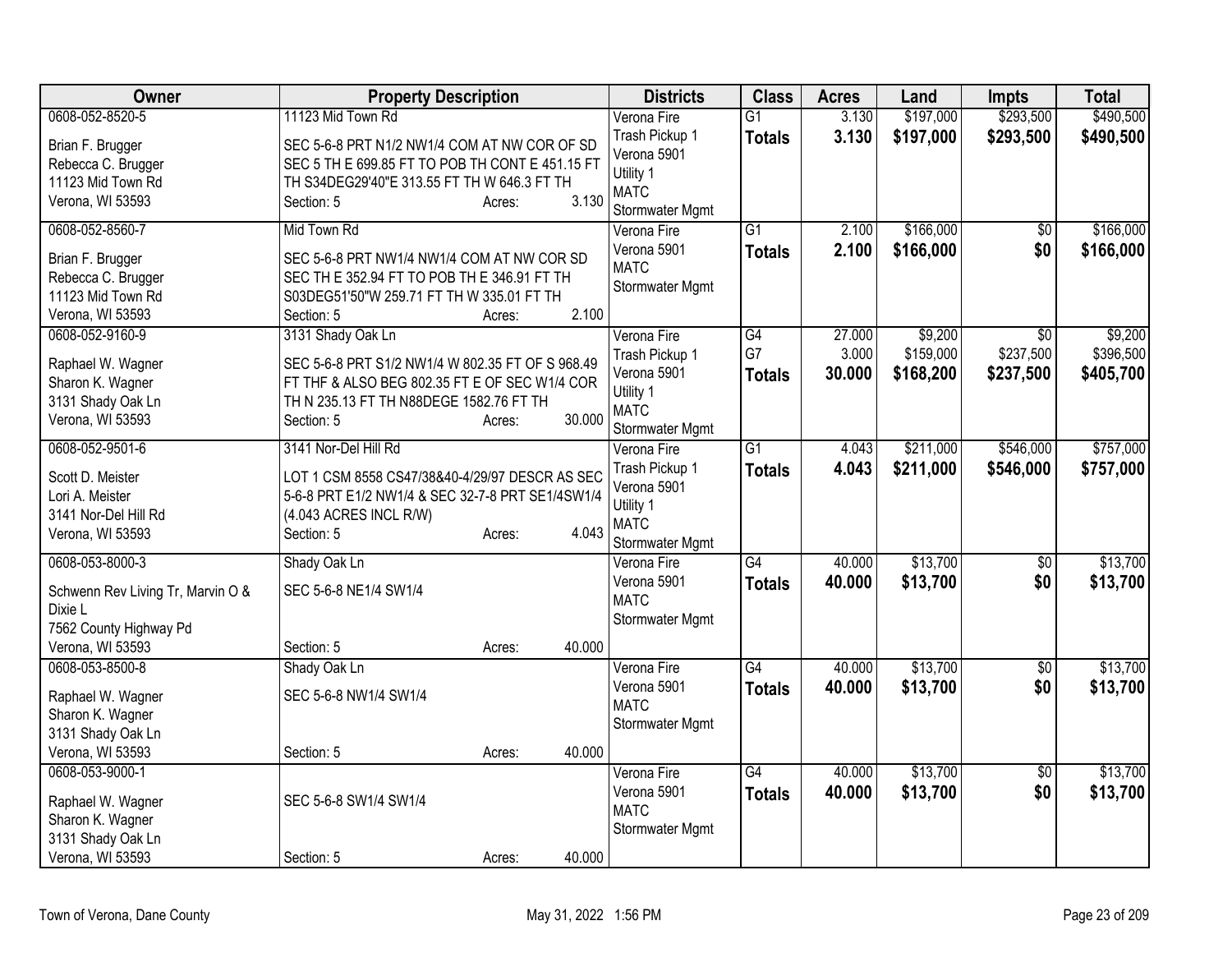| Owner                                       | <b>Property Description</b>                                                                    | <b>Districts</b>               | <b>Class</b>    | <b>Acres</b> | Land      | <b>Impts</b>    | <b>Total</b> |
|---------------------------------------------|------------------------------------------------------------------------------------------------|--------------------------------|-----------------|--------------|-----------|-----------------|--------------|
| 0608-053-9500-6                             |                                                                                                | Verona Fire                    | $\overline{G4}$ | 40.000       | \$13,700  | $\overline{60}$ | \$13,700     |
| Schwenn Rev Living Tr, Marvin O &           | SEC 5-6-8 SE1/4 SW1/4                                                                          | Verona 5901                    | <b>Totals</b>   | 40.000       | \$13,700  | \$0             | \$13,700     |
| Dixie L                                     |                                                                                                | <b>MATC</b>                    |                 |              |           |                 |              |
| 7562 County Highway Pd                      |                                                                                                | Stormwater Mgmt                |                 |              |           |                 |              |
| Verona, WI 53593                            | 40.000<br>Section: 5<br>Acres:                                                                 |                                |                 |              |           |                 |              |
| 0608-054-8000-2                             | 3014 Shady Oak Ln                                                                              | Verona Fire                    | $\overline{G1}$ | 10.000       | \$265,000 | \$170,000       | \$435,000    |
| Mohammad U. Anwar                           | SEC 5-6-8 PRT E1/2 SE1/4 COM E1/4 COR TH                                                       | Trash Pickup 1                 | <b>Totals</b>   | 10.000       | \$265,000 | \$170,000       | \$435,000    |
| 3014 Shady Oak Ln                           | S87DEG03'W 276.5 FT TH S0DEG24'W 1535.8 FT TO                                                  | Verona 5901                    |                 |              |           |                 |              |
| Verona, WI 53593                            | C/L OF SHADY OAK LN TH S75DEG19'E 284.9 FT ALG                                                 | Utility 1                      |                 |              |           |                 |              |
|                                             | 10.000<br>Section: 5<br>Acres:                                                                 | <b>MATC</b><br>Stormwater Mgmt |                 |              |           |                 |              |
| 0608-054-8030-6                             | 3020 Shady Oak Ln                                                                              | Verona Fire                    | $\overline{G1}$ | 9.970        | \$264,500 | \$251,500       | \$516,000    |
|                                             |                                                                                                | Trash Pickup 1                 | <b>Totals</b>   | 9.970        | \$264,500 | \$251,500       | \$516,000    |
| Herman P. Tucker                            | SEC 5-6-8 PRT SE1/4 COM 276.5 FT W OF E1/4 COR                                                 | Verona 5901                    |                 |              |           |                 |              |
| Jo C. Tucker                                | TH W 294.5 FT S 1443.8 FT S75DEGE 303.6 FT N                                                   | Utility 1                      |                 |              |           |                 |              |
| 3020 Shady Oak Ln                           | 1535.8 FT TO POB                                                                               | <b>MATC</b>                    |                 |              |           |                 |              |
| Verona, WI 53593                            | 18.270<br>Section: 5<br>Acres:                                                                 | Stormwater Mgmt                |                 |              |           |                 |              |
| 0608-054-8050-2                             | Shady Hill Dr                                                                                  | Verona Fire                    | $\overline{G1}$ | 2.500        | \$179,000 | \$0             | \$179,000    |
| Schutz Rev Tr, David A                      | LOT 1 CSM 2317 CS9/165-3/15/77 F/K/A LOT 3 CSM                                                 | Verona 5901                    | <b>Totals</b>   | 2.500        | \$179,000 | \$0             | \$179,000    |
| 7445 Oak Hill Ct                            | 1406 CS6/76&78-4/4/74 & F/K/A LOT 4 CSM 1936                                                   | <b>MATC</b>                    |                 |              |           |                 |              |
| Verona, WI 53593                            | CS8/60-3/3/76 F/K/A LOT 1 CSM 1406                                                             | Stormwater Mgmt                |                 |              |           |                 |              |
|                                             | 2.500<br>Section: 5<br>Acres:                                                                  |                                |                 |              |           |                 |              |
| 0608-054-8055-7                             | 7445 Oak Hill Ct                                                                               | Verona Fire                    | $\overline{G1}$ | 2.540        | \$180,500 | \$444,500       | \$625,000    |
| Schutz Rev Tr, David A                      | LOT 2 CSM 2317 CS9/165-3/15/77 F/K/A LOT 3 CSM                                                 | Trash Pickup 1                 | Totals          | 2.540        | \$180,500 | \$444,500       | \$625,000    |
| 7445 Oak Hill Ct                            | 1406 CS6/76&78-4/4/74 & F/K/A LOT 4 CSM 1936                                                   | Verona 5901                    |                 |              |           |                 |              |
| Verona, WI 53593                            | CS8/60-3/3/76 F/K/A LOT 1 CSM 1406                                                             | Utility 1                      |                 |              |           |                 |              |
|                                             | 2.540<br>Section: 5<br>Acres:                                                                  | <b>MATC</b>                    |                 |              |           |                 |              |
| 0608-054-8100-1                             | 7460 Oak Hill Ct                                                                               | Stormwater Mgmt                | $\overline{G1}$ | 2.504        | \$179,000 | \$275,500       | \$454,500    |
|                                             |                                                                                                | Verona Fire<br>Trash Pickup 1  |                 |              |           |                 |              |
| Howard H. Bailey                            | LOT 3 CSM 1936 CS8/60 PRT LOT 1 CSM 1406 CS6/76                                                | Verona 5901                    | <b>Totals</b>   | 2.504        | \$179,000 | \$275,500       | \$454,500    |
| Laurie J. Bailey                            | DESCR AS SEC 5-6-8 PRT N1/2 SE1/4 (2.504 ACRES)                                                | Utility 1                      |                 |              |           |                 |              |
| 7460 Oak Hill Ct                            |                                                                                                | <b>MATC</b>                    |                 |              |           |                 |              |
| Verona, WI 53593                            | 2.504<br>Section: 5<br>Acres:                                                                  | Stormwater Mgmt                |                 |              |           |                 |              |
| 0608-054-8160-9                             | 7459 Oak Hill Ct                                                                               | Verona Fire                    | $\overline{G1}$ | 2.526        | \$180,000 | \$287,500       | \$467,500    |
|                                             |                                                                                                | Trash Pickup 1                 | Totals          | 2.526        | \$180,000 | \$287,500       | \$467,500    |
| Meredith J. Stier<br>Jeffrey B. Christensen | LOT 4 CSM 2317 CS9/165-3/15/77 F/K/A LOT 3 CSM<br>1406 CS6/76&78-4/4/74 & F/K/A LOT 4 CSM 1936 | Verona 5901                    |                 |              |           |                 |              |
| 7459 Oak Hill Ct                            | CS8/60-3/3/76 F/K/A LOT 1 CSM 1406                                                             | Utility 1                      |                 |              |           |                 |              |
| Verona, WI 53593                            | 2.526<br>Section: 5<br>Acres:                                                                  | <b>MATC</b>                    |                 |              |           |                 |              |
|                                             |                                                                                                | Stormwater Mgmt                |                 |              |           |                 |              |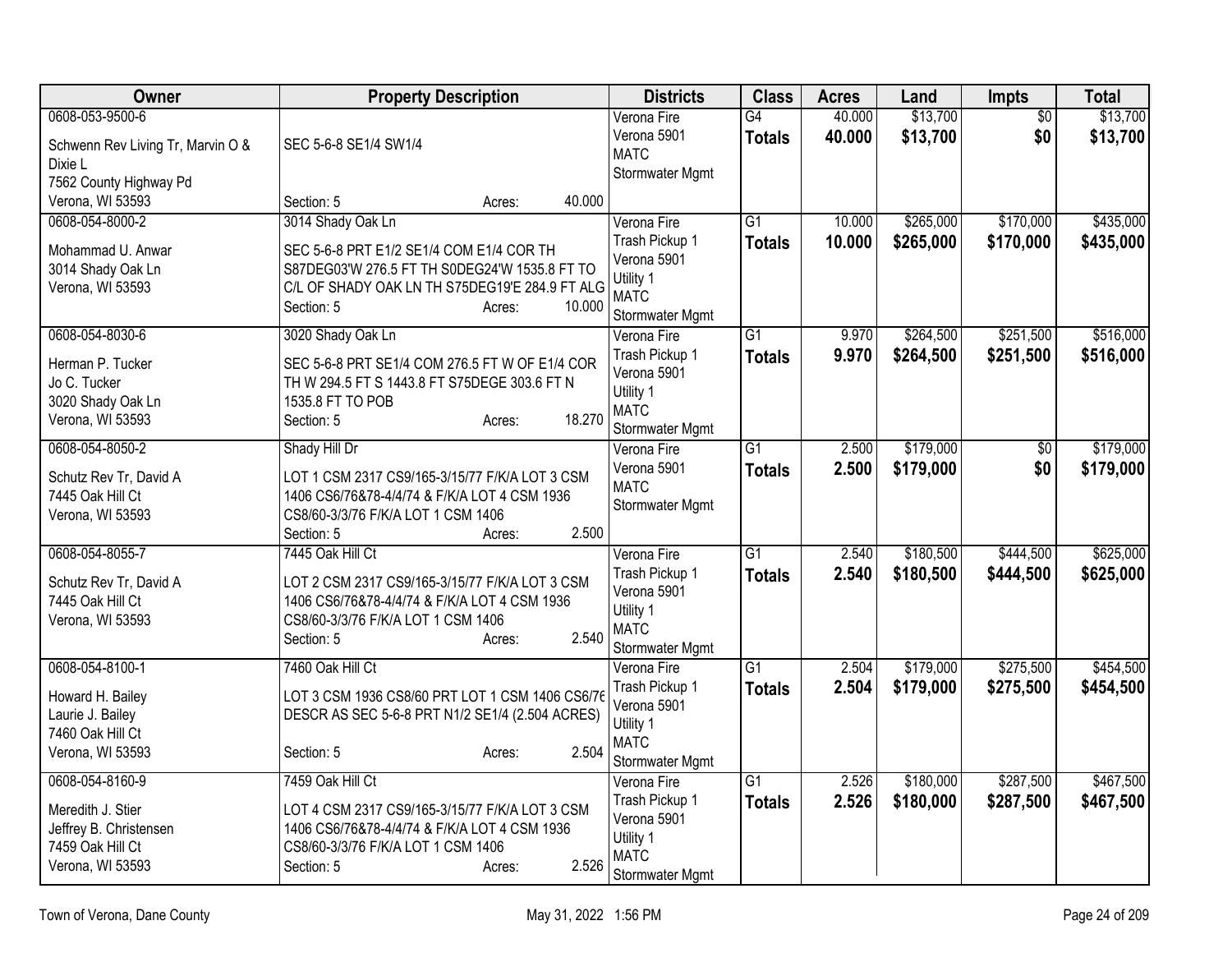| Owner                     | <b>Property Description</b>                       | <b>Districts</b>               | <b>Class</b>    | <b>Acres</b> | Land      | <b>Impts</b>    | <b>Total</b> |
|---------------------------|---------------------------------------------------|--------------------------------|-----------------|--------------|-----------|-----------------|--------------|
| 0608-054-8165-4           | Oak Hill Ct                                       | Verona Fire                    | $\overline{G1}$ | 2.513        | \$134,500 | $\overline{50}$ | \$134,500    |
| Voll Tr, Alfred & Kathe M | LOT 3 CSM 2317 CS9/165 DESCR AS PRT LOT 3 CSM     | Verona 5901                    | <b>Totals</b>   | 2.513        | \$134,500 | \$0             | \$134,500    |
| 2862 Cross Country Cir    | 1406 CS6/76&77 SEC 5-6-8 PRT N1/2 SE1/4 2.5134    | <b>MATC</b>                    |                 |              |           |                 |              |
| Verona, WI 53593          | <b>ACRES</b>                                      | Stormwater Mgmt                |                 |              |           |                 |              |
|                           | 2.513<br>Section: 5<br>Acres:                     |                                |                 |              |           |                 |              |
| 0608-054-8195-0           | 3034 Shady Oak Ln                                 | Verona Fire                    | $\overline{G1}$ | 2.026        | \$164,000 | \$196,000       | \$360,000    |
| Gregory R. Wilcoxrogers   | LOT 1 CSM 11904 CS73/86&88-9/1/2006 F/K/A LOT 4   | Trash Pickup 1                 | <b>Totals</b>   | 2.026        | \$164,000 | \$196,000       | \$360,000    |
| 3034 Shady Oak Ln         | CSM 1406 CS6/76&78-4/4/74 DESCR AS SEC 5-6-8      | Verona 5901                    |                 |              |           |                 |              |
| Verona, WI 53593          | PRT NE1/4SE1/4 (2.03 ACRES)                       | Utility 1                      |                 |              |           |                 |              |
|                           | 2.030<br>Section: 5<br>Acres:                     | <b>MATC</b>                    |                 |              |           |                 |              |
| 0608-054-8230-0           | Shady Oak Ln                                      | Stormwater Mgmt<br>Verona Fire | $\overline{G1}$ | 3.004        | \$195,000 | $\overline{50}$ | \$195,000    |
|                           |                                                   | Verona 5901                    | <b>Totals</b>   | 3.004        | \$195,000 | \$0             | \$195,000    |
| Brent J. Hoeft            | LOT 2 CSM 11904 CS73/86&88-9/1/2006 F/K/A LOT 4   | <b>MATC</b>                    |                 |              |           |                 |              |
| Anne V. Hoeft             | CSM 1406 CS6/76&78-4/4/74 DESCR AS SEC 5-6-8      | Stormwater Mgmt                |                 |              |           |                 |              |
| 5829 Timber Land Cir      | PRT NE1/4SE1/4 (3.00 ACRES)                       |                                |                 |              |           |                 |              |
| Fitchburg, WI 53711       | 3.000<br>Section: 5<br>Acres:                     |                                |                 |              |           |                 |              |
| 0608-054-8300-9           | 3030 Shady Oak Ln                                 | Verona Fire                    | $\overline{G1}$ | 7.000        | \$227,500 | \$193,000       | \$420,500    |
| James J. Owen             | SEC 5-6-8 PRT SE1/4 COM E1/4 COR TH W 571 FT &    | Trash Pickup 1                 | <b>Totals</b>   | 7.000        | \$227,500 | \$193,000       | \$420,500    |
| Caryl M. Wheeler          | S 429.8 FT TO POB TH W 313 FT S 934.3 FT S75 DEG  | Verona 5901                    |                 |              |           |                 |              |
| 3030 Shady Oak Ln         | E 323.2 FT N 1014 FT TO POB 833/416               | Utility 1<br><b>MATC</b>       |                 |              |           |                 |              |
| Verona, WI 53593          | 7.000<br>Section: 5<br>Acres:                     | Stormwater Mgmt                |                 |              |           |                 |              |
| 0608-054-8410-6           | 3050 Shady Oak Ln                                 | Verona Fire                    | $\overline{G1}$ | 2.520        | \$179,500 | \$150,000       | \$329,500    |
|                           |                                                   | Trash Pickup 1                 | <b>Totals</b>   | 2.520        | \$179,500 | \$150,000       | \$329,500    |
| Joseph A. Stoebner        | LOT 2 CSM 3419 CS13/246&247-2/7/80 F/K/A LOTS 1 8 | Verona 5901                    |                 |              |           |                 |              |
| Teri L. Stoebner          | 2 CSM 1915 CS8/29-1/28/76 F/K/A LOT 2 CSM 1406    | Utility 1                      |                 |              |           |                 |              |
| 3050 Shady Oak Ln         | CS6/76&78-4/4/74 DESCR AS SEC 5-6-8 PRT           | <b>MATC</b>                    |                 |              |           |                 |              |
| Verona, WI 53593          | 2.520<br>Section: 5<br>Acres:                     | Stormwater Mgmt                |                 |              |           |                 |              |
| 0608-054-8420-4           | 7475 Oak Hill Ct                                  | Verona Fire                    | $\overline{G1}$ | 2.500        | \$179,000 | \$359,500       | \$538,500    |
| Kevin J. Patterson        | LOT 1 CSM 3419 CS13/246&247 DESCR AS PRT CSM      | Trash Pickup 1                 | <b>Totals</b>   | 2.500        | \$179,000 | \$359,500       | \$538,500    |
| Andrea L. Buisker         | 1915 CS8/29 LOT S 1&2 & PRT LOT 2 CSM 1406 SEC    | Verona 5901                    |                 |              |           |                 |              |
| 7475 Oak Hill Ct          | 5-6-8 PRT NW1/4SE1/4 2.5 ACRE S                   | Utility 1                      |                 |              |           |                 |              |
| Verona, WI 53593          | 2.500<br>Section: 5<br>Acres:                     | <b>MATC</b>                    |                 |              |           |                 |              |
|                           |                                                   | Stormwater Mgmt                |                 |              |           |                 |              |
| 0608-054-8520-3           | 7474 Oak Hill Ct                                  | Verona Fire                    | $\overline{G1}$ | 2.500        | \$179,000 | \$285,500       | \$464,500    |
| John A. Cashman           | LOT 2 CSM 1936 CS8/60 PRT LOT 1 CSM 1406 CS6/76   | Trash Pickup 1                 | <b>Totals</b>   | 2.500        | \$179,000 | \$285,500       | \$464,500    |
| 7474 Oak Hill Ct          | DESCR AS SEC 5-6-8 PRT N1/2 SE1/4 2.5 ACRES       | Verona 5901                    |                 |              |           |                 |              |
| Verona, WI 53597          |                                                   | Utility 1<br><b>MATC</b>       |                 |              |           |                 |              |
|                           | 2.500<br>Section: 5<br>Acres:                     | <b>Stormwater Mgmt</b>         |                 |              |           |                 |              |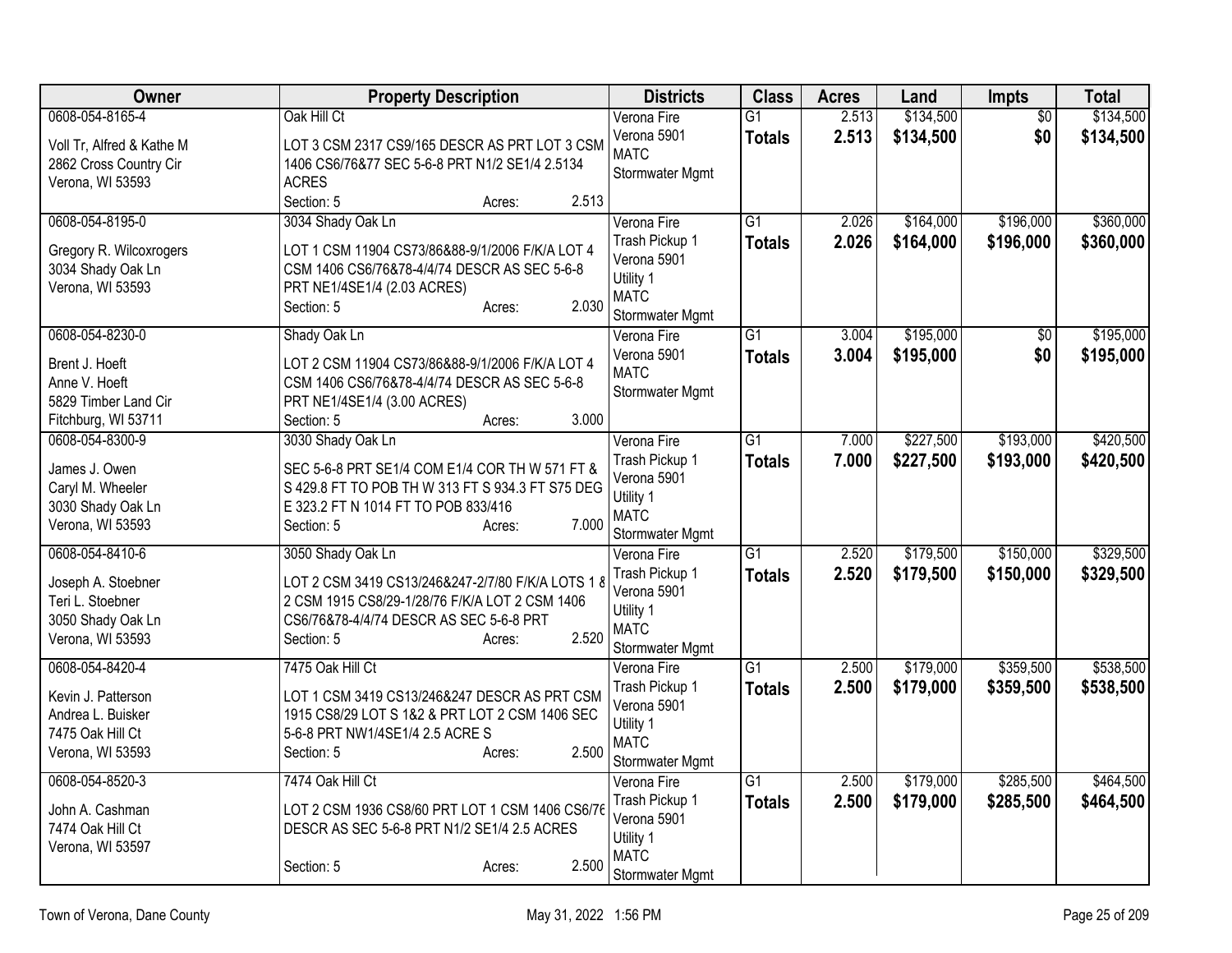| <b>Owner</b>                    |                                                                                                   | <b>Property Description</b> |       | <b>Districts</b> | <b>Class</b>    | <b>Acres</b> | Land      | <b>Impts</b>    | <b>Total</b> |
|---------------------------------|---------------------------------------------------------------------------------------------------|-----------------------------|-------|------------------|-----------------|--------------|-----------|-----------------|--------------|
| 0608-054-8551-0                 | Shady Oak Ln                                                                                      |                             |       | Verona Fire      | $\overline{G1}$ | 0.458        | \$29,500  | $\overline{50}$ | \$29,500     |
| Eugene J. Esser                 | PRT OF LOT 1 CSM 1936 CS8/60 F/K/A PRT OF LOT 1                                                   |                             |       | Verona 5901      | <b>Totals</b>   | 0.458        | \$29,500  | \$0             | \$29,500     |
| 7492 Shady Hill Dr              | CSM 1406 CS6/76 DESCR AS SEC 5-6-8 PRT N1/2                                                       |                             |       | <b>MATC</b>      |                 |              |           |                 |              |
| Verona, WI 53593                | SE1/4 BEG AT NE COR OF SD LOT 1 CSM 1936 TH                                                       |                             |       | Stormwater Mgmt  |                 |              |           |                 |              |
|                                 | Section: 5                                                                                        | Acres:                      | 0.000 |                  |                 |              |           |                 |              |
| 0608-054-8565-0                 | 7480 Oak Hill Ct                                                                                  |                             |       | Verona Fire      | $\overline{G1}$ | 2.040        | \$164,500 | \$207,000       | \$371,500    |
| Dana J. Ostrom                  |                                                                                                   |                             |       | Trash Pickup 1   | <b>Totals</b>   | 2.040        | \$164,500 | \$207,000       | \$371,500    |
| Jeanine A. Larsen               | LOT 1 CSM 1936 CS8/60-3/3/76 F/K/A LOT 1 CSM 1406<br>CS6/76&78-4/4/74 DESCR AS SEC 5-6-8 PRT N1/2 |                             |       | Verona 5901      |                 |              |           |                 |              |
| 7480 Oak Hill Ct                | SE1/4 EXC BEG AT NE COR OF SD LOT 1 CSM 1936                                                      |                             |       | Utility 1        |                 |              |           |                 |              |
| Verona, WI 53593                | Section: 5                                                                                        | Acres:                      | 0.000 | <b>MATC</b>      |                 |              |           |                 |              |
|                                 |                                                                                                   |                             |       | Stormwater Mgmt  |                 |              |           |                 |              |
| 0608-061-1501-0                 | 3184 Fox Hill Trl                                                                                 |                             |       | Verona Fire      | $\overline{G1}$ | 2.720        | \$203,500 | \$351,000       | \$554,500    |
| Felton Rev Tr, David G & Jane T | FOX HILL, A CONDOMINIUM UNIT 1                                                                    |                             |       | Verona 5901      | <b>Totals</b>   | 2.720        | \$203,500 | \$351,000       | \$554,500    |
| 3184 Fox Hill Tr                |                                                                                                   |                             |       | <b>MATC</b>      |                 |              |           |                 |              |
| Verona, WI 53593                |                                                                                                   |                             |       | Stormwater Mgmt  |                 |              |           |                 |              |
|                                 | Section: 6                                                                                        | Acres:                      | 0.000 |                  |                 |              |           |                 |              |
| 0608-061-1504-0                 | Fox Hill Trl                                                                                      |                             |       | Verona Fire      | $\overline{G1}$ | 2.060        | \$192,500 | $\sqrt{$0}$     | \$192,500    |
| Randall J. Kohlhardt            | FOX HILL, A CONDOMINIUM UNIT 2                                                                    |                             |       | Verona 5901      | <b>Totals</b>   | 2.060        | \$192,500 | \$0             | \$192,500    |
| 1210 N Westfield Rd             |                                                                                                   |                             |       | <b>MATC</b>      |                 |              |           |                 |              |
| Madison, WI 53717               |                                                                                                   |                             |       | Stormwater Mgmt  |                 |              |           |                 |              |
|                                 | Section: 6                                                                                        | Acres:                      | 0.000 |                  |                 |              |           |                 |              |
| 0608-061-1507-0                 | Fox Hill Trl Unit 3                                                                               |                             |       | Verona Fire      | $\overline{G1}$ | 1.800        | \$205,000 | \$0             | \$205,000    |
|                                 |                                                                                                   |                             |       | Verona 5901      | <b>Totals</b>   | 1.800        | \$205,000 | \$0             | \$205,000    |
| Amjad Nazzal                    | FOX HILL, A CONDOMINIUM UNIT 3                                                                    |                             |       | <b>MATC</b>      |                 |              |           |                 |              |
| Hana Nazzal                     |                                                                                                   |                             |       | Stormwater Mgmt  |                 |              |           |                 |              |
| 512 Burnt Sienna Dr             |                                                                                                   |                             |       |                  |                 |              |           |                 |              |
| Middleton, WI 53562             | Section: 6                                                                                        | Acres:                      | 0.000 |                  |                 |              |           |                 |              |
| 0608-061-1510-0                 | 3140 Fox Hill Trl                                                                                 |                             |       | Verona Fire      | $\overline{G1}$ | 1.800        | \$205,000 | \$607,000       | \$812,000    |
| Mark A. Thom                    | FOX HILL, A CONDOMINIUM UNIT 4                                                                    |                             |       | Verona 5901      | <b>Totals</b>   | 1.800        | \$205,000 | \$607,000       | \$812,000    |
| Jessica L. Thom                 |                                                                                                   |                             |       | <b>MATC</b>      |                 |              |           |                 |              |
| 3140 Fox Hill Tr                |                                                                                                   |                             |       | Stormwater Mgmt  |                 |              |           |                 |              |
| Verona, WI 53593                | Section: 6                                                                                        | Acres:                      | 0.000 |                  |                 |              |           |                 |              |
| 0608-061-1513-0                 | 3143 Fox Hill Trl                                                                                 |                             |       | Verona Fire      | $\overline{G1}$ | 1.650        | \$190,000 | \$718,000       | \$908,000    |
| Pellas Rev Tr, David & Jennifer | FOX HILL, A CONDOMINIUM UNIT 26                                                                   |                             |       | Verona 5901      | <b>Totals</b>   | 1.650        | \$190,000 | \$718,000       | \$908,000    |
| 3143 Fox Hill Tr                |                                                                                                   |                             |       | <b>MATC</b>      |                 |              |           |                 |              |
| Verona, WI 53593                |                                                                                                   |                             |       | Stormwater Mgmt  |                 |              |           |                 |              |
|                                 | Section: 6                                                                                        | Acres:                      | 0.000 |                  |                 |              |           |                 |              |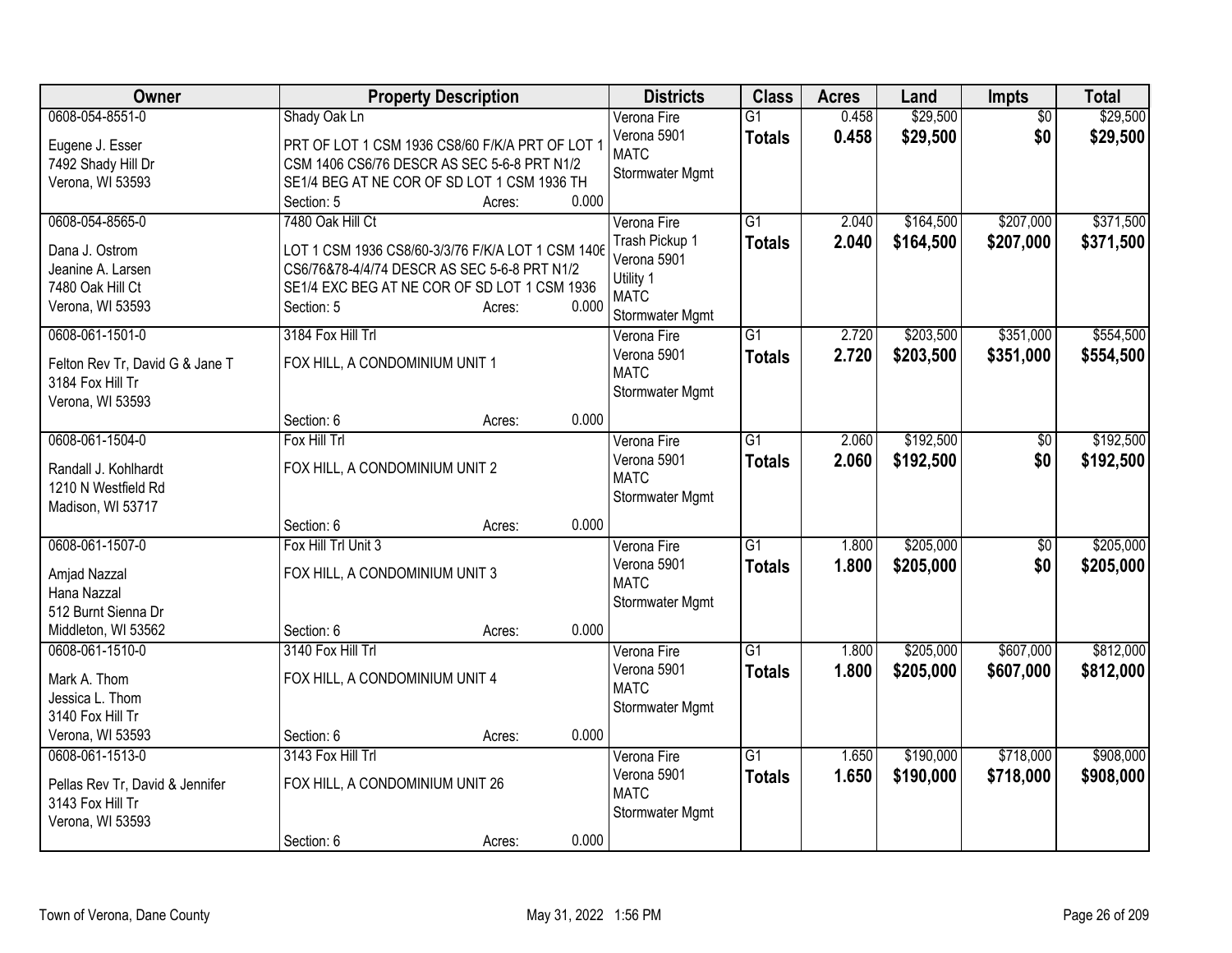| Owner                              |                                 | <b>Property Description</b> |       | <b>Districts</b> | <b>Class</b>    | <b>Acres</b> | Land      | <b>Impts</b>    | <b>Total</b> |
|------------------------------------|---------------------------------|-----------------------------|-------|------------------|-----------------|--------------|-----------|-----------------|--------------|
| 0608-061-1516-0                    | Fox Hill Trl Unit 27            |                             |       | Verona Fire      | $\overline{G1}$ | 1.670        | \$192,000 | $\overline{50}$ | \$192,000    |
| Mello Rev Living Tr, Gerard & June | FOX HILL, A CONDOMINIUM UNIT 27 |                             |       | Verona 5901      | <b>Totals</b>   | 1.670        | \$192,000 | \$0             | \$192,000    |
| 9506 Blue Heron Dr                 |                                 |                             |       | <b>MATC</b>      |                 |              |           |                 |              |
| Middleton, WI 53562                |                                 |                             |       | Stormwater Mgmt  |                 |              |           |                 |              |
|                                    | Section: 6                      | Acres:                      | 0.000 |                  |                 |              |           |                 |              |
| 0608-061-1519-0                    | Fox Hill Trl Unit 28            |                             |       | Verona Fire      | $\overline{G1}$ | 1.650        | \$190,000 | \$0             | \$190,000    |
| Wessell Rev Tr                     | FOX HILL, A CONDOMINIUM UNIT 28 |                             |       | Verona 5901      | <b>Totals</b>   | 1.650        | \$190,000 | \$0             | \$190,000    |
| 348 Sunshine Ln                    |                                 |                             |       | <b>MATC</b>      |                 |              |           |                 |              |
| Verona, WI 53593                   |                                 |                             |       | Stormwater Mgmt  |                 |              |           |                 |              |
|                                    | Section: 6                      | Acres:                      | 0.000 |                  |                 |              |           |                 |              |
| 0608-061-1522-0                    | 3181 Fox Hill Trl               |                             |       | Verona Fire      | $\overline{G1}$ | 1.620        | \$187,000 | \$571,500       | \$758,500    |
| Brent M. Schmaltz                  | FOX HILL, A CONDOMINIUM UNIT 29 |                             |       | Verona 5901      | <b>Totals</b>   | 1.620        | \$187,000 | \$571,500       | \$758,500    |
| Kimberly K. Jafferis               |                                 |                             |       | <b>MATC</b>      |                 |              |           |                 |              |
| 3037 Woods Edge Way                |                                 |                             |       | Stormwater Mgmt  |                 |              |           |                 |              |
| Fitchburg, WI 53711                | Section: 6                      | Acres:                      | 0.000 |                  |                 |              |           |                 |              |
| 0608-061-5501-0                    | 3108 Fox Hill Trl               |                             |       | Verona Fire      | $\overline{G1}$ | 1.950        | \$220,000 | \$878,000       | \$1,098,000  |
|                                    |                                 |                             |       | Verona 5901      | <b>Totals</b>   | 1.950        | \$220,000 | \$878,000       | \$1,098,000  |
| Robert W. Ehlers II                | FOX HILL, A CONDOMINIUM UNIT 15 |                             |       | <b>MATC</b>      |                 |              |           |                 |              |
| PO Box 46613<br>Madison, WI 53593  |                                 |                             |       | Stormwater Mgmt  |                 |              |           |                 |              |
|                                    | Section: 6                      | Acres:                      | 0.000 |                  |                 |              |           |                 |              |
| 0608-061-5504-0                    | 3104 Fox Hill Trl               |                             |       | Verona Fire      | $\overline{G1}$ | 1.900        | \$215,000 | \$522,000       | \$737,000    |
|                                    |                                 |                             |       | Verona 5901      | <b>Totals</b>   | 1.900        | \$215,000 | \$522,000       | \$737,000    |
| Ryan P. Hale                       | FOX HILL, A CONDOMINIUM UNIT 16 |                             |       | <b>MATC</b>      |                 |              |           |                 |              |
| Brenna Hale                        |                                 |                             |       | Stormwater Mgmt  |                 |              |           |                 |              |
| 3104 Fox Hill Trl                  |                                 |                             |       |                  |                 |              |           |                 |              |
| Verona, WI 53593                   | Section: 6                      | Acres:                      | 0.000 |                  |                 |              |           |                 |              |
| 0608-061-5507-0                    | 3102 Fox Hill Trl               |                             |       | Verona Fire      | $\overline{G1}$ | 1.780        | \$203,000 | \$63,000        | \$266,000    |
| Stephanie L. Ware                  | FOX HILL, A CONDOMINIUM UNIT 17 |                             |       | Verona 5901      | <b>Totals</b>   | 1.780        | \$203,000 | \$63,000        | \$266,000    |
| Jeffrey J. Ware II                 |                                 |                             |       | <b>MATC</b>      |                 |              |           |                 |              |
| 641 Bear Claw Way                  |                                 |                             |       | Stormwater Mgmt  |                 |              |           |                 |              |
| Middleton, WI 53562                | Section: 6                      | Acres:                      | 0.000 |                  |                 |              |           |                 |              |
| 0608-061-5510-0                    | 3103 Fox Hill Trl               |                             |       | Verona Fire      | $\overline{G1}$ | 1.890        | \$214,000 | \$730,500       | \$944,500    |
| Michael J. Harmelink               | FOX HILL, A CONDOMINIUM UNIT 18 |                             |       | Verona 5901      | <b>Totals</b>   | 1.890        | \$214,000 | \$730,500       | \$944,500    |
| Jennifer A. Harmelink              |                                 |                             |       | <b>MATC</b>      |                 |              |           |                 |              |
| 202 W Whispering Piines Way        |                                 |                             |       | Stormwater Mgmt  |                 |              |           |                 |              |
| Verona, WI 53593                   | Section: 6                      | Acres:                      | 0.000 |                  |                 |              |           |                 |              |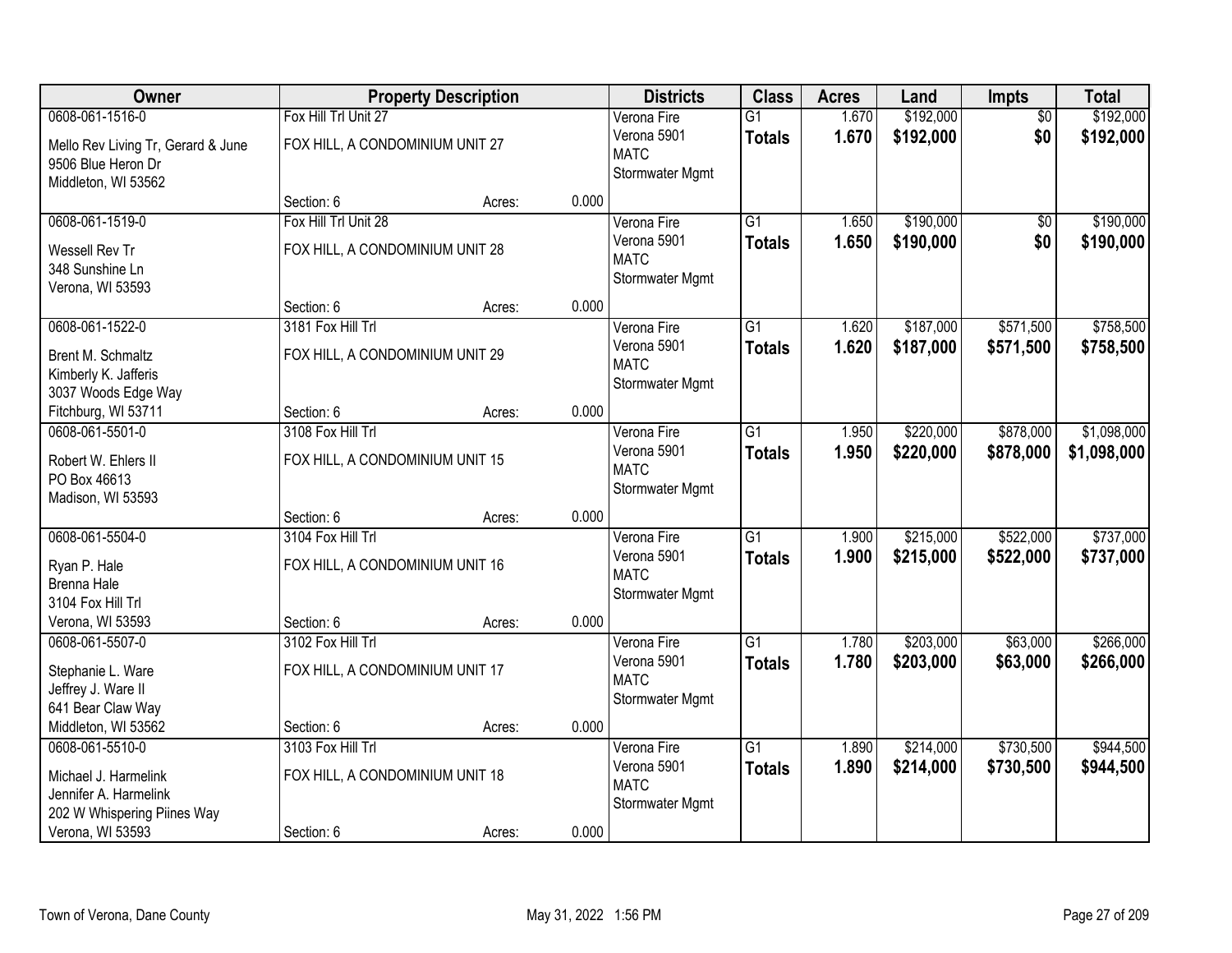| Owner                                     |                                 | <b>Property Description</b> |       | <b>Districts</b> | <b>Class</b>    | <b>Acres</b> | Land      | <b>Impts</b>    | <b>Total</b> |
|-------------------------------------------|---------------------------------|-----------------------------|-------|------------------|-----------------|--------------|-----------|-----------------|--------------|
| 0608-061-5513-0                           | 3107 Fox Hill Trl               |                             |       | Verona Fire      | $\overline{G1}$ | 1.900        | \$215,000 | \$469,500       | \$684,500    |
| Crittenden Living Tr                      | FOX HILL, A CONDOMINIUM UNIT 19 |                             |       | Verona 5901      | <b>Totals</b>   | 1.900        | \$215,000 | \$469,500       | \$684,500    |
| 3107 Fox Hill Trl                         |                                 |                             |       | <b>MATC</b>      |                 |              |           |                 |              |
| Verona, WI 53593                          |                                 |                             |       | Stormwater Mgmt  |                 |              |           |                 |              |
|                                           | Section: 6                      | Acres:                      | 0.000 |                  |                 |              |           |                 |              |
| 0608-061-6001-0                           | 3136 Fox Hill Trl               |                             |       | Verona Fire      | $\overline{G1}$ | 1.510        | \$176,000 | \$439,000       | \$615,000    |
| Robert R. Taylor                          | FOX HILL, A CONDOMINIUM UNIT 5  |                             |       | Verona 5901      | <b>Totals</b>   | 1.510        | \$176,000 | \$439,000       | \$615,000    |
| Lauren E. Taylor                          |                                 |                             |       | <b>MATC</b>      |                 |              |           |                 |              |
| 3136 Fox Hill Tr                          |                                 |                             |       | Stormwater Mgmt  |                 |              |           |                 |              |
| Verona, WI 53593                          | Section: 6                      | Acres:                      | 0.000 |                  |                 |              |           |                 |              |
| 0608-061-6004-0                           | 3132 Fox Hill Trl Unit 6        |                             |       | Verona Fire      | G1              | 1.570        | \$182,000 | \$0             | \$182,000    |
|                                           |                                 |                             |       | Verona 5901      | <b>Totals</b>   | 1.570        | \$182,000 | \$0             | \$182,000    |
| Melissa Ha                                | FOX HILL, A CONDOMINIUM UNIT 6  |                             |       | <b>MATC</b>      |                 |              |           |                 |              |
| Sung P. Ha                                |                                 |                             |       | Stormwater Mgmt  |                 |              |           |                 |              |
| 702 Lorillard Ct Apt 301<br>Mad, WI 53703 | Section: 6                      | Acres:                      | 0.000 |                  |                 |              |           |                 |              |
| 0608-061-6007-0                           | 3128 Fox Hill Trl               |                             |       | Verona Fire      | G1              | 1.530        | \$178,000 | \$0             | \$178,000    |
|                                           |                                 |                             |       | Verona 5901      |                 |              |           |                 |              |
| Benjamin Seffrood                         | FOX HILL, A CONDOMINIUM UNIT 7  |                             |       | <b>MATC</b>      | <b>Totals</b>   | 1.530        | \$178,000 | \$0             | \$178,000    |
| Erin Seffrood                             |                                 |                             |       | Stormwater Mgmt  |                 |              |           |                 |              |
| 10 Mammoth Cir                            |                                 |                             |       |                  |                 |              |           |                 |              |
| Madison, WI 53719                         | Section: 6                      | Acres:                      | 0.000 |                  |                 |              |           |                 |              |
| 0608-061-6010-0                           | 3124 Fox Hill Trl               |                             |       | Verona Fire      | $\overline{G1}$ | 1.550        | \$180,000 | \$347,000       | \$527,000    |
| James Mock                                | FOX HILL, A CONDOMINIUM UNIT 8  |                             |       | Verona 5901      | <b>Totals</b>   | 1.550        | \$180,000 | \$347,000       | \$527,000    |
| Elizabeth Mock                            |                                 |                             |       | <b>MATC</b>      |                 |              |           |                 |              |
| 8910 Snowberry Ln                         |                                 |                             |       | Stormwater Mgmt  |                 |              |           |                 |              |
| Verona, WI 53593                          | Section: 6                      | Acres:                      | 0.000 |                  |                 |              |           |                 |              |
| 0608-061-6013-0                           | 3120 Fox Hill Trl Unit 9        |                             |       | Verona Fire      | $\overline{G1}$ | 1.810        | \$206,000 | $\overline{60}$ | \$206,000    |
|                                           |                                 |                             |       | Verona 5901      | <b>Totals</b>   | 1.810        | \$206,000 | \$0             | \$206,000    |
| Larson Rev Tr, Mark D & Brenda E          | FOX HILL, A CONDOMINIUM UNIT 9  |                             |       | <b>MATC</b>      |                 |              |           |                 |              |
| 3401 Noll Valley Cir                      |                                 |                             |       | Stormwater Mgmt  |                 |              |           |                 |              |
| Verona, WI 53593                          | Section: 6                      | Acres:                      | 0.000 |                  |                 |              |           |                 |              |
| 0608-061-6016-0                           | 3118 Fox Hill Trl               |                             |       | Verona Fire      | $\overline{G1}$ | 2.220        | \$229,500 | \$662,500       | \$892,000    |
|                                           |                                 |                             |       | Verona 5901      | <b>Totals</b>   | 2.220        | \$229,500 | \$662,500       | \$892,000    |
| David B. Malone                           | FOX HILL, A CONDOMINIUM UNIT 10 |                             |       | <b>MATC</b>      |                 |              |           |                 |              |
| 3118 Fox Hill Trl                         |                                 |                             |       | Stormwater Mgmt  |                 |              |           |                 |              |
| Verona, WI 53593                          |                                 |                             |       |                  |                 |              |           |                 |              |
|                                           | Section: 6                      | Acres:                      | 0.000 |                  |                 |              |           |                 |              |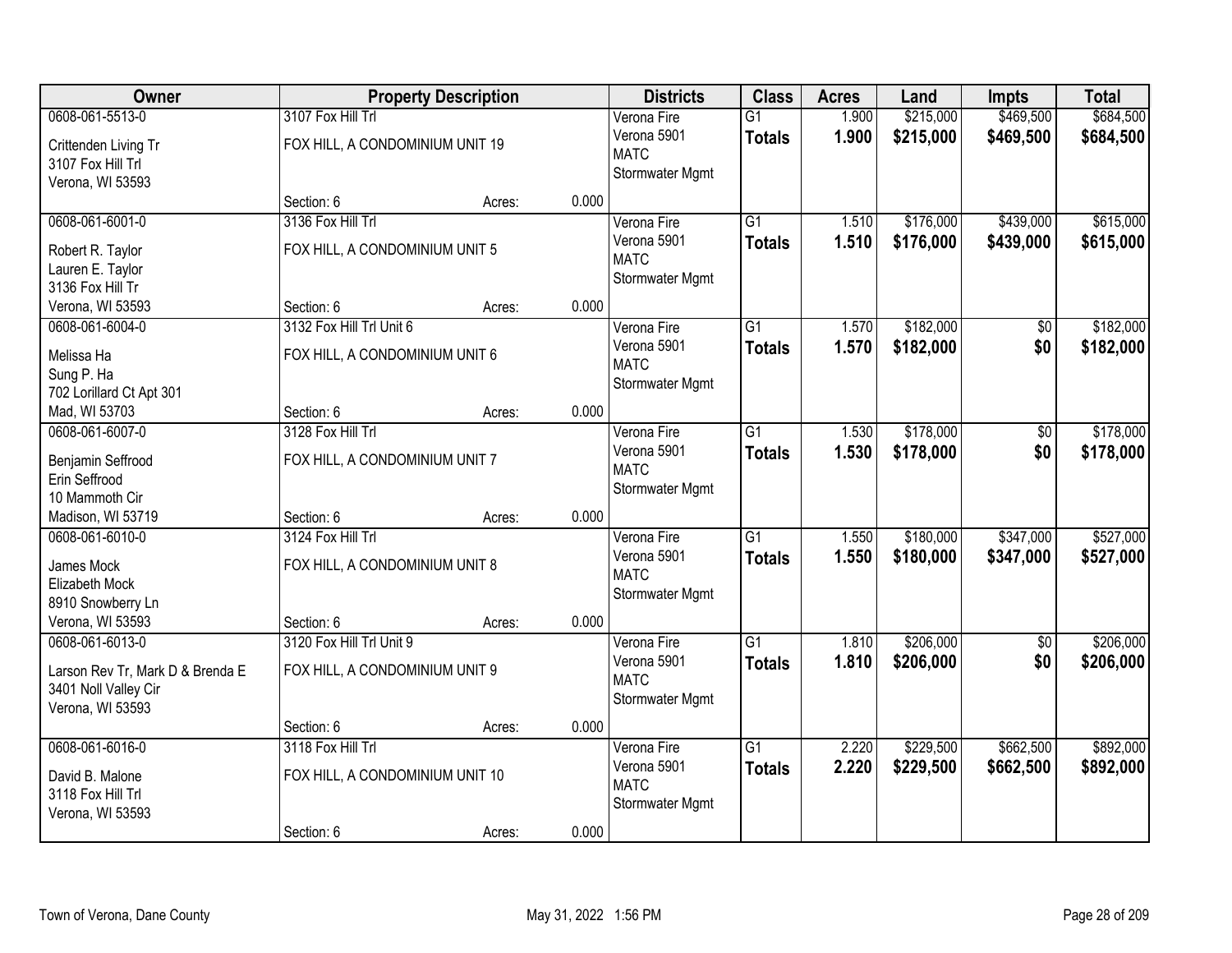| <b>Owner</b>                          |                                 | <b>Property Description</b> |       | <b>Districts</b> | <b>Class</b>    | <b>Acres</b> | Land      | <b>Impts</b>    | <b>Total</b> |
|---------------------------------------|---------------------------------|-----------------------------|-------|------------------|-----------------|--------------|-----------|-----------------|--------------|
| 0608-061-6019-0                       | 3116 Fox Hill Trl               |                             |       | Verona Fire      | $\overline{G1}$ | 1.520        | \$177,000 | \$59,500        | \$236,500    |
| Dillon Lull                           | FOX HILL, A CONDOMINIUM UNIT 11 |                             |       | Verona 5901      | <b>Totals</b>   | 1.520        | \$177,000 | \$59,500        | \$236,500    |
| Abigail Lull                          |                                 |                             |       | <b>MATC</b>      |                 |              |           |                 |              |
| 920 Blue Crane run                    |                                 |                             |       | Stormwater Mgmt  |                 |              |           |                 |              |
| Verona, WI 53593                      | Section: 6                      | Acres:                      | 0.000 |                  |                 |              |           |                 |              |
| 0608-061-6022-0                       | 3114 Fox Hill Trl               |                             |       | Verona Fire      | $\overline{G1}$ | 1.500        | \$175,000 | \$633,000       | \$808,000    |
|                                       |                                 |                             |       | Verona 5901      | <b>Totals</b>   | 1.500        | \$175,000 | \$633,000       | \$808,000    |
| Johnna Bledsoe                        | FOX HILL, A CONDOMINIUM UNIT 12 |                             |       | <b>MATC</b>      |                 |              |           |                 |              |
| Mark D. Bledsoe                       |                                 |                             |       | Stormwater Mgmt  |                 |              |           |                 |              |
| 890 Ashworth Dr                       |                                 |                             | 0.000 |                  |                 |              |           |                 |              |
| Oregon, WI 53575                      | Section: 6                      | Acres:                      |       |                  |                 |              |           |                 |              |
| 0608-061-6025-0                       | 3112 Fox Hill Trl               |                             |       | Verona Fire      | G1              | 1.520        | \$203,500 | \$686,000       | \$889,500    |
| Christopher M. Jones                  | FOX HILL, A CONDOMINIUM UNIT 13 |                             |       | Verona 5901      | <b>Totals</b>   | 1.520        | \$203,500 | \$686,000       | \$889,500    |
| Megan Jones                           |                                 |                             |       | <b>MATC</b>      |                 |              |           |                 |              |
| 3112 Fox Hill Trl                     |                                 |                             |       | Stormwater Mgmt  |                 |              |           |                 |              |
| Verona, WI 53593                      | Section: 6                      | Acres:                      | 0.000 |                  |                 |              |           |                 |              |
| 0608-061-6028-0                       | 3110 Fox Hill Trl               |                             |       | Verona Fire      | $\overline{G1}$ | 1.520        | \$203,500 | \$82,000        | \$285,500    |
| Veerman Jt Rev Tr                     | FOX HILL, A CONDOMINIUM UNIT 14 |                             |       | Verona 5901      | <b>Totals</b>   | 1.520        | \$203,500 | \$82,000        | \$285,500    |
| 7645 Hidden Savannah Ct               |                                 |                             |       | <b>MATC</b>      |                 |              |           |                 |              |
| Verona, WI 53593                      |                                 |                             |       | Stormwater Mgmt  |                 |              |           |                 |              |
|                                       | Section: 6                      | Acres:                      | 0.000 |                  |                 |              |           |                 |              |
| 0608-061-6031-0                       | 3109 Fox Hill Trl Unit 20       |                             |       | Verona Fire      | $\overline{G1}$ | 1.790        | \$234,500 | $\overline{50}$ | \$234,500    |
|                                       |                                 |                             |       | Verona 5901      |                 | 1.790        | \$234,500 | \$0             | \$234,500    |
| Ryan T. Strohm                        | FOX HILL, A CONDOMINIUM UNIT 20 |                             |       | <b>MATC</b>      | <b>Totals</b>   |              |           |                 |              |
| Michelle J. Strohm                    |                                 |                             |       | Stormwater Mgmt  |                 |              |           |                 |              |
| 1110 Feather Edge Dr                  |                                 |                             |       |                  |                 |              |           |                 |              |
| Verona, WI 53593                      | Section: 6                      | Acres:                      | 0.000 |                  |                 |              |           |                 |              |
| 0608-061-6034-0                       | 3111 Fox Hill Trl               |                             |       | Verona Fire      | $\overline{G1}$ | 1.830        | \$239,000 | $\overline{60}$ | \$239,000    |
| Tomasz M. Jaroszczyk                  | FOX HILL, A CONDOMINIUM UNIT 21 |                             |       | Verona 5901      | <b>Totals</b>   | 1.830        | \$239,000 | \$0             | \$239,000    |
| Lisa L. Littel                        |                                 |                             |       | <b>MATC</b>      |                 |              |           |                 |              |
| 203 Chad's Xing                       |                                 |                             |       | Stormwater Mgmt  |                 |              |           |                 |              |
| Verona, WI 53593                      | Section: 6                      | Acres:                      | 0.000 |                  |                 |              |           |                 |              |
| 0608-061-6037-0                       | 3113 Fox Hill Trl Unit 22       |                             |       | Verona Fire      | $\overline{G1}$ | 1.645        | \$189,500 | $\overline{50}$ | \$189,500    |
|                                       |                                 |                             |       | Verona 5901      | <b>Totals</b>   | 1.645        | \$189,500 | \$0             | \$189,500    |
| Froseth Living Tr, Scott C & Carrie C | FOX HILL, A CONDOMINIUM UNIT 22 |                             |       | <b>MATC</b>      |                 |              |           |                 |              |
| 5237 5237 Verona Rd Apt 3             |                                 |                             |       | Stormwater Mgmt  |                 |              |           |                 |              |
| Fitchburg, WI 53711                   |                                 |                             |       |                  |                 |              |           |                 |              |
|                                       | Section: 6                      | Acres:                      | 0.000 |                  |                 |              |           |                 |              |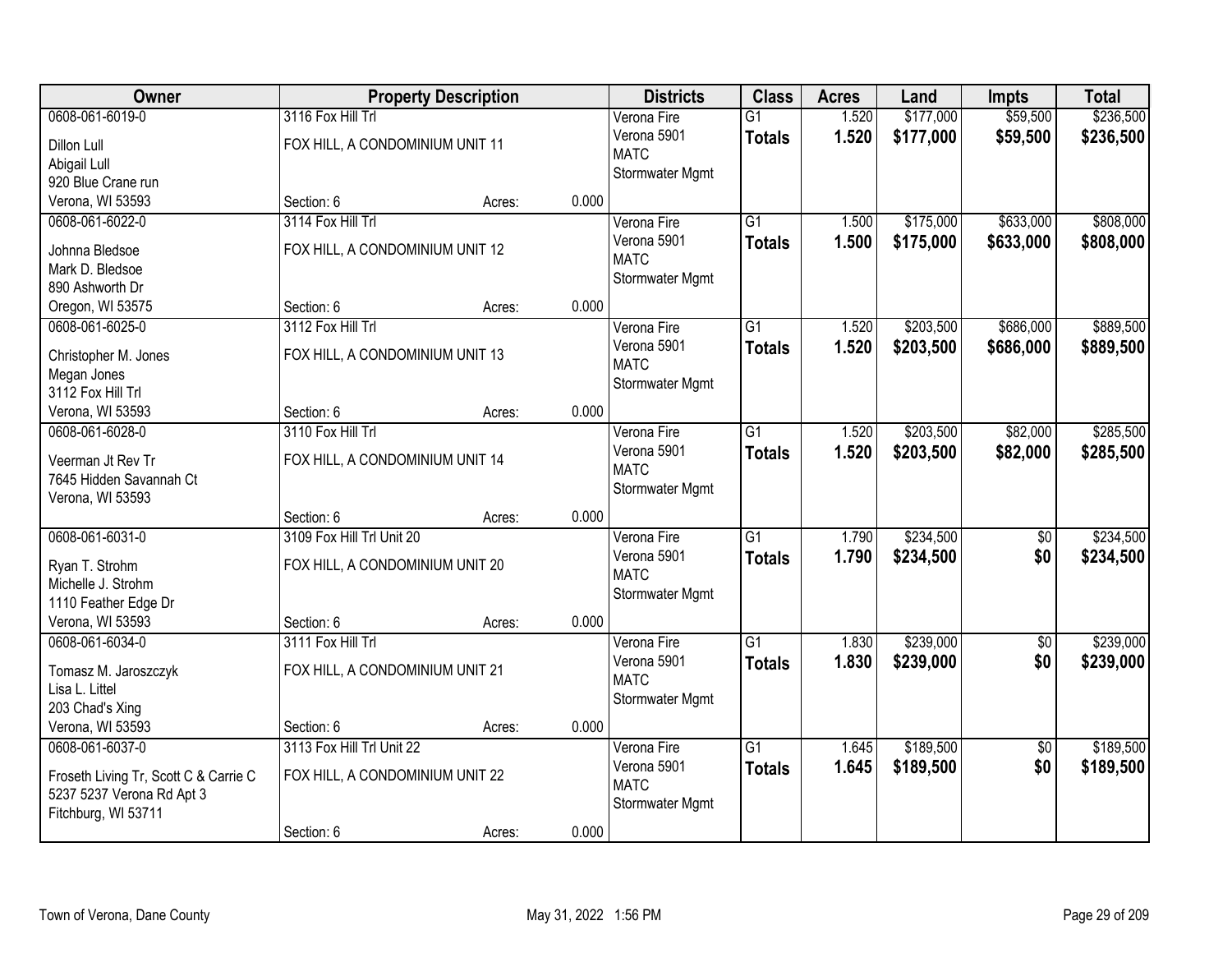| <b>Owner</b>             | <b>Property Description</b>                          | <b>Districts</b>           | <b>Class</b>    | <b>Acres</b> | Land      | <b>Impts</b> | <b>Total</b> |
|--------------------------|------------------------------------------------------|----------------------------|-----------------|--------------|-----------|--------------|--------------|
| 0608-061-6040-0          | 3131 Fox Hill Trl                                    | Verona Fire                | $\overline{G1}$ | 1.580        | \$183,000 | \$477,000    | \$660,000    |
| Mitchell Johnson         | FOX HILL, A CONDOMINIUM UNIT 23                      | Verona 5901                | <b>Totals</b>   | 1.580        | \$183,000 | \$477,000    | \$660,000    |
| Cynthia Johnson          |                                                      | <b>MATC</b>                |                 |              |           |              |              |
| 1244 Scenic Ridge Dr     |                                                      | Stormwater Mgmt            |                 |              |           |              |              |
| Verona, WI 53593         | 0.000<br>Section: 6<br>Acres:                        |                            |                 |              |           |              |              |
| 0608-061-6043-0          | 3135 Fox Hill Trl                                    | Verona Fire                | $\overline{G1}$ | 1.590        | \$184,000 | \$498,000    | \$682,000    |
|                          |                                                      | Verona 5901                | <b>Totals</b>   | 1.590        | \$184,000 | \$498,000    | \$682,000    |
| Lukens Living Tr, Lori E | FOX HILL, A CONDOMINIUM UNIT 24                      | <b>MATC</b>                |                 |              |           |              |              |
| 3135 Fox Hill Trl        |                                                      | Stormwater Mgmt            |                 |              |           |              |              |
| Verona, WI 53593         | 0.000                                                |                            |                 |              |           |              |              |
|                          | Section: 6<br>Acres:                                 |                            |                 |              |           |              |              |
| 0608-061-6046-0          | 3139 Fox Hill Trl Unit 25                            | Verona Fire                | $\overline{G1}$ | 1.620        | \$187,000 | \$0          | \$187,000    |
| Cullen Tr                | FOX HILL, A CONDOMINIUM UNIT 25                      | Verona 5901<br><b>MATC</b> | <b>Totals</b>   | 1.620        | \$187,000 | \$0          | \$187,000    |
| 3284 Mound View Rd       |                                                      |                            |                 |              |           |              |              |
| Verona, WI 53593         |                                                      | Stormwater Mgmt            |                 |              |           |              |              |
|                          | 0.000<br>Section: 6<br>Acres:                        |                            |                 |              |           |              |              |
| 0608-061-8000-3          | <b>Midtown Rd</b>                                    | Verona Fire                | $\overline{G1}$ | 1.000        | \$33,500  | \$0          | \$33,500     |
| Lawrence M. Brady        | SEC 31-7-8 PRT SE1/4SE1/4 & SEC 6-6-8 PRT            | Verona 5901                | <b>Totals</b>   | 1.000        | \$33,500  | \$0          | \$33,500     |
| Patricia L. Brady        | NE1/4NE1/4 BEG AT SE COR OF SE1/4 SD SEC 31 TH       | <b>MATC</b>                |                 |              |           |              |              |
| 3229 Mound View Rd       | N ALG E LN OF SEC 31 237.5 FT TH S83DEG30'W          | Stormwater Mgmt            |                 |              |           |              |              |
| Verona, WI 53593         | 1.000<br>Section: 6<br>Acres:                        |                            |                 |              |           |              |              |
| 0608-061-8255-0          | 11713 Mid Town Rd                                    | Verona Fire                | $\overline{G1}$ | 2.800        | \$188,500 | \$173,600    | \$362,100    |
|                          |                                                      | Trash Pickup 1             | G <sub>5</sub>  | 11.204       | \$138,000 | \$0          | \$138,000    |
| Spq Properties, LLC      | LOT 1 CSM 14442 CS99/130&132-2/16/2017 F/K/A         | Verona 5901                | <b>Totals</b>   | 14.004       | \$326,500 | \$173,600    | \$500,100    |
| 3225 Meadow Rd           | LOTS 1 & 3 CSM 13804 CS91/192&194-9/10/2014          | Utility 1                  |                 |              |           |              |              |
| Verona, WI 53593         | DESCR AS SEC 6-6-8 PRT NE1/4NE1/4, PRT               | <b>MATC</b>                |                 |              |           |              |              |
|                          | 14.004<br>Section: 6<br>Acres:                       | Stormwater Mgmt            |                 |              |           |              |              |
| 0608-061-8280-0          | 11691 Mid Town Rd                                    | Verona Fire                | $\overline{G1}$ | 3.476        | \$263,500 | \$211,500    | \$475,000    |
|                          |                                                      | Trash Pickup 1             | G <sub>5</sub>  | 1.640        | \$5,300   | \$0          | \$5,300      |
| Douglas P. Maxwell       | LOT 2 CSM 13804 CS91/192&194-9/10/2014 F/K/A         | Verona 5901                | <b>Totals</b>   | 5.116        | \$268,800 | \$211,500    | \$480,300    |
| Martha D. Maxwell        | LOTS 1 & 2 CSM 4067 CS17/84 R4279/78-3/8/83 F/K/A    | Utility 1                  |                 |              |           |              |              |
| 11691 Mid Town Rd        | PRT CSM 2286 CS9/115 & ALSO INCL & DESCR AS<br>5.116 | <b>MATC</b>                |                 |              |           |              |              |
| Verona, WI 53593         | Section: 6<br>Acres:                                 | Stormwater Mgmt            |                 |              |           |              |              |
| 0608-061-8360-0          | 11451 Mid Town Rd                                    | Verona Fire                | $\overline{G1}$ | 5.433        | \$291,000 | \$168,000    | \$459,000    |
| Paul D. Maxwell          | LOT 4 CSM 13804 CS91/192&194-9/10/2014 F/K/A         | Trash Pickup 1             | <b>Totals</b>   | 5.433        | \$291,000 | \$168,000    | \$459,000    |
| Brenda M. Maxwell        | LOTS 1 & 2 CSM 4067 CS17/84 R4279/78-3/8/83 F/K/A    | Verona 5901                |                 |              |           |              |              |
| 11451 Mid Town Rd        | PRT CSM 2286 CS9/115 & ALSO INCL & DESCR AS          | Utility 1                  |                 |              |           |              |              |
| Verona, WI 53593         | 5.433<br>Section: 6<br>Acres:                        | <b>MATC</b>                |                 |              |           |              |              |
|                          |                                                      | Stormwater Mgmt            |                 |              |           |              |              |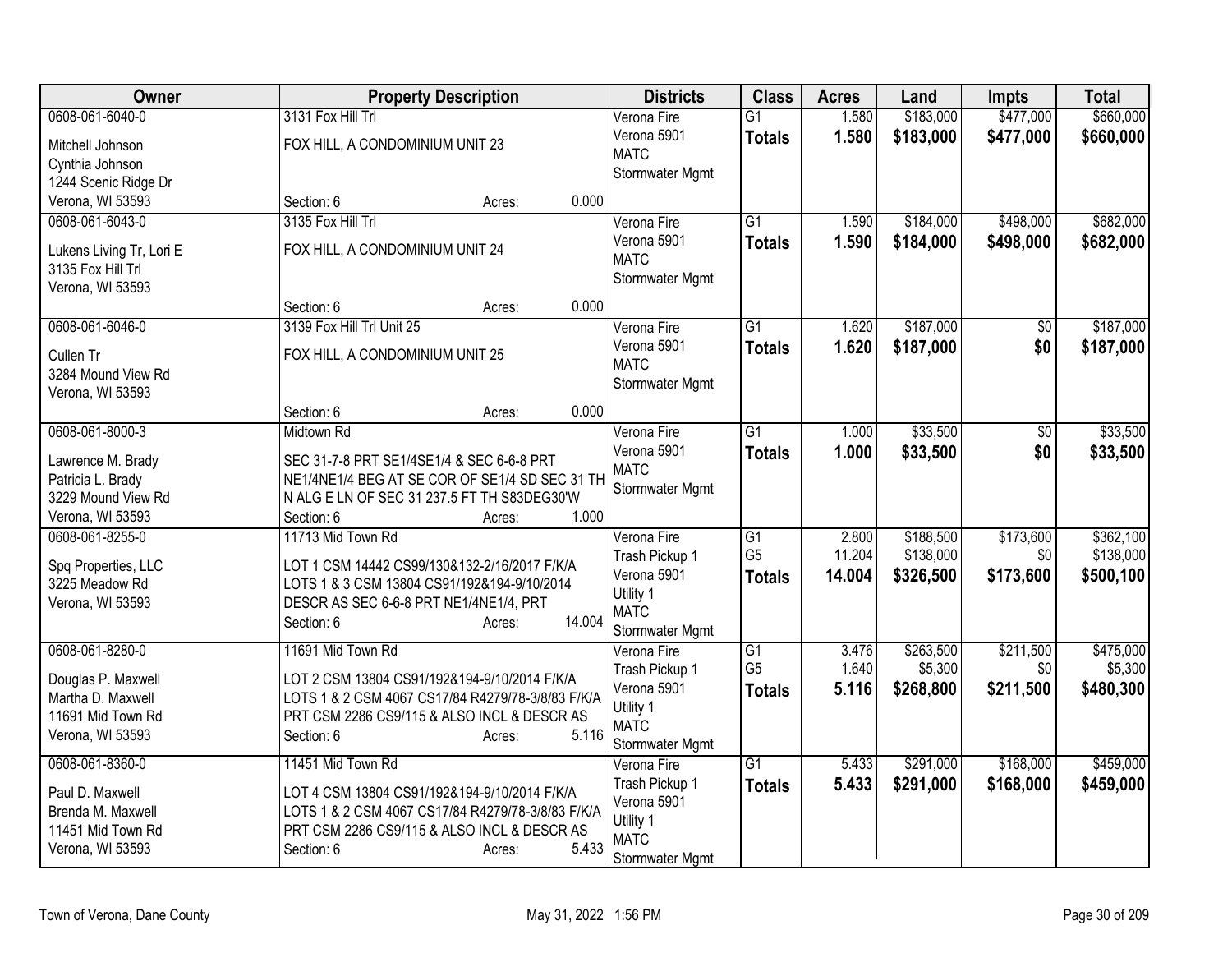| Owner                                 | <b>Property Description</b>                                                                       | <b>Districts</b>               | <b>Class</b>    | <b>Acres</b>    | Land            | <b>Impts</b>    | <b>Total</b>     |
|---------------------------------------|---------------------------------------------------------------------------------------------------|--------------------------------|-----------------|-----------------|-----------------|-----------------|------------------|
| 0608-061-8630-1                       | Timber Ln                                                                                         | Verona Fire                    | X4              | 2.000           | $\overline{60}$ | $\overline{50}$ | $\overline{\$0}$ |
| Town of Verona                        | CSM 5964 CS28/200 R13386/58-10/3/89 TIMBER LANE                                                   | Verona 5901<br><b>MATC</b>     | <b>Totals</b>   | 2.000           | \$0             | \$0             | \$0              |
| 7669 County Highway Pd                | R/W DESCR AS SEC 6-6-8 PRT NW1/4NE1/4 W 66 FT                                                     | Stormwater Mgmt                |                 |                 |                 |                 |                  |
| Verona, WI 53593                      | <b>THF</b>                                                                                        |                                |                 |                 |                 |                 |                  |
|                                       | Section: 6<br>2.000<br>Acres:                                                                     |                                |                 |                 |                 |                 |                  |
| 0608-061-8642-0                       | 11780 Mid Town Rd                                                                                 | Verona Fire                    | $\overline{G1}$ | 3.000           | \$253,500       | \$635,500       | \$889,000        |
| Wright Rev Living Tr, Andrew P & Sara | LOT 1 CSM 9942 CS58/40&41-2/2/2001 F/K/A PRT                                                      | Trash Pickup 1<br>Verona 5901  | G4              | 7.930<br>10.930 | \$2,700         | \$0             | \$2,700          |
| B                                     | LOTS 1 & 2 CSM 5964 CS28/200-10/3/89 DESCR AS                                                     | Utility 1                      | <b>Totals</b>   |                 | \$256,200       | \$635,500       | \$891,700        |
| 11780 Mid Town Rd                     | SEC 6-6-8 PRT NW1/4NE1/4 (10.93 ACRES EXCL R/W)                                                   | <b>MATC</b>                    |                 |                 |                 |                 |                  |
| Verona, WI 53593                      | Section: 6<br>10.930<br>Acres:                                                                    | Stormwater Mgmt                |                 |                 |                 |                 |                  |
| 0608-061-8654-0                       | 11566 Mid Town Rd                                                                                 | Verona Fire                    | $\overline{G1}$ | 5.525           | \$49,500        | $\overline{50}$ | \$49,500         |
| David A. Casimir                      | LOT 1 CSM 9156 CS51/243&245-12/30/98 F/K/A LOTS                                                   | Verona 5901                    | <b>Totals</b>   | 5.525           | \$49,500        | \$0             | \$49,500         |
| PO Box 930498                         | 1, 2 & 3 CSM 8479 CS46/161&162 F/K/A PRT LOT 2                                                    | <b>MATC</b>                    |                 |                 |                 |                 |                  |
| Verona, WI 53593                      | CSM 5964 DESCR AS SEC 6-6-8 PRT N1/2NE1/4 &                                                       | Stormwater Mgmt                |                 |                 |                 |                 |                  |
|                                       | 5.170<br>Section: 6<br>Acres:                                                                     |                                |                 |                 |                 |                 |                  |
| 0608-061-8666-0                       | 11674 Mid Town Rd                                                                                 | Verona Fire                    | $\overline{G1}$ | 1.210           | \$165,500       | \$682,000       | \$847,500        |
| Lawrence J. Zanoni                    | LOT 2 CSM 9156 CS51/243&245-12/30/98 F/K/A LOTS                                                   | Trash Pickup 1                 | G <sub>5</sub>  | 3.000           | \$9,800         | \$0             | \$9,800          |
| 11674 Mid Town Rd                     | 1, 2 & 3 CSM 8479 CS46/161&162 F/K/A PRT LOT 2                                                    | Verona 5901                    | <b>Totals</b>   | 4.210           | \$175,300       | \$682,000       | \$857,300        |
| Verona, WI 53593                      | CSM 5964 DESCR AS SEC 6-6-8 PRT N1/2NE1/4 EXC                                                     | Utility 1<br><b>MATC</b>       |                 |                 |                 |                 |                  |
|                                       | 4.210<br>Section: 6<br>Acres:                                                                     | Stormwater Mgmt                |                 |                 |                 |                 |                  |
| 0608-061-8677-6                       | 11714 Mid Town Rd                                                                                 | Verona Fire                    | $\overline{G1}$ | 4.010           | \$274,500       | \$633,500       | \$908,000        |
|                                       |                                                                                                   | Trash Pickup 1                 | <b>Totals</b>   | 4.010           | \$274,500       | \$633,500       | \$908,000        |
| Tracey A. Wood<br>David Dewald        | LOT 3 CSM 9156 CS51/243&245-12/30/98 F/K/A LOTS<br>1, 2 & 3 CSM 8479 CS46/161&162 F/K/A PRT LOT 2 | Verona 5901                    |                 |                 |                 |                 |                  |
| 11714 Mid Town Rd                     | CSM 5964 DESCR AS SEC 6-6-8 PRT N1/2NE1/4 (4.43                                                   | Utility 1                      |                 |                 |                 |                 |                  |
| Verona, WI 53593                      | Section: 6<br>4.010<br>Acres:                                                                     | <b>MATC</b>                    |                 |                 |                 |                 |                  |
| 0608-061-8689-2                       | 7886 Midtown Rd                                                                                   | Stormwater Mgmt<br>Verona Fire | $\overline{G1}$ | 7.815           | \$66,000        | \$0             | \$66,000         |
|                                       |                                                                                                   | Verona 5901                    | <b>Totals</b>   | 7.815           | \$66,000        | \$0             | \$66,000         |
| David A. Casimir                      | LOT 4 CSM 9156 CS51/243&245-12/30/98 F/K/A LOTS                                                   | <b>MATC</b>                    |                 |                 |                 |                 |                  |
| PO Box 930498                         | 1, 2 & 3 CSM 8479 CS46/161&162 F/K/A PRT LOT 2                                                    | Stormwater Mgmt                |                 |                 |                 |                 |                  |
| Verona, WI 53593                      | CSM 5964 DESCR AS SEC 6-6-8 PRT N1/2NE1/4<br>7.815<br>Section: 6<br>Acres:                        |                                |                 |                 |                 |                 |                  |
| 0608-061-8700-6                       | 11955 Mid Town Rd                                                                                 | Verona Fire                    | G1              | 2.490           | \$178,500       | \$210,000       | \$388,500        |
|                                       |                                                                                                   | Trash Pickup 1                 | <b>Totals</b>   | 2.490           | \$178,500       | \$210,000       | \$388,500        |
| Anthony Galba                         | LOT 1 CSM 615 CS3/129-8/13/1971 DESCR AS SEC                                                      | Verona 5901                    |                 |                 |                 |                 |                  |
| 11955 Mid Town Rd                     | 6-6-8 PRT NW1/4NE1/4 (2.49 ACRES INCL R/W)                                                        | Utility 1                      |                 |                 |                 |                 |                  |
| Verona, WI 53593                      | 2.490<br>Section: 6<br>Acres:                                                                     | <b>MATC</b>                    |                 |                 |                 |                 |                  |
|                                       |                                                                                                   | Stormwater Mgmt                |                 |                 |                 |                 |                  |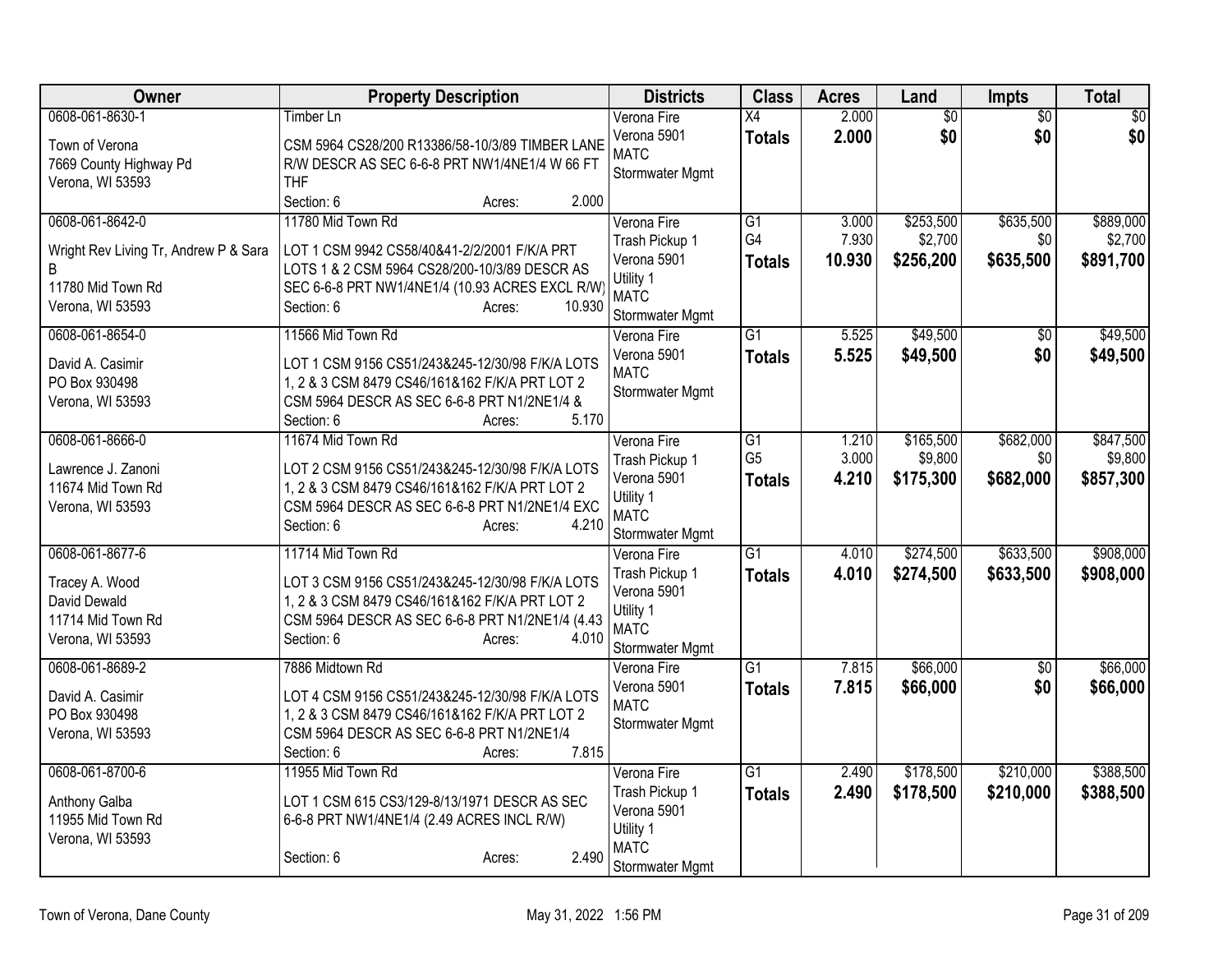| Owner                                                                      | <b>Property Description</b>                                                                                                                                                         | <b>Districts</b>                                                             | <b>Class</b>                     | <b>Acres</b>   | Land                   | <b>Impts</b>           | <b>Total</b>           |
|----------------------------------------------------------------------------|-------------------------------------------------------------------------------------------------------------------------------------------------------------------------------------|------------------------------------------------------------------------------|----------------------------------|----------------|------------------------|------------------------|------------------------|
| 0608-061-8730-0                                                            | 3158 Timber Ln                                                                                                                                                                      | Verona Fire                                                                  | $\overline{G1}$                  | 1.740          | \$151,000              | \$204,500              | \$355,500              |
| Joseph F. Wholean<br>Katie Wholean<br>3158 Timber Ln                       | LOT 1 CSM 605 CS3/117-8/4/71 DESCR AS SEC 6-6-8<br>PRT NW1/4NE1/4                                                                                                                   | Trash Pickup 1<br>Verona 5901<br>Utility 1                                   | <b>Totals</b>                    | 1.740          | \$151,000              | \$204,500              | \$355,500              |
| Verona, WI 53593                                                           | 0.000<br>Section: 6<br>Acres:                                                                                                                                                       | <b>MATC</b><br>Stormwater Mgmt                                               |                                  |                |                        |                        |                        |
| 0608-061-9031-4                                                            | 11785 Mid Town Rd                                                                                                                                                                   | Verona Fire                                                                  | $\overline{G1}$                  | 6.700          | \$235,500              | \$183,000              | \$418,500              |
| Willett Rev Living Tr, Mike & Sue<br>11785 Mid Town Rd<br>Verona, WI 53593 | LOT 2 CSM 3740 CS15/197 R2937/69-7/16/81 F/K/A<br>PRT LOT 1 CSM 3358 CS13/142 & LOT 1 CSM 3326<br>CS13/93 DESCR AS SEC 6-6-8 PRT W1/2 NE1/4 6.702<br>6.700<br>Section: 6<br>Acres:  | Trash Pickup 1<br>Verona 5901<br>Utility 1<br><b>MATC</b><br>Stormwater Mgmt | <b>Totals</b>                    | 6.700          | \$235,500              | \$183,000              | \$418,500              |
| 0608-061-9071-6                                                            | 11891 Mid Town Rd                                                                                                                                                                   | Verona Fire                                                                  | $\overline{G1}$                  | 3.298          | \$200,000              | \$306,500              | \$506,500              |
| Michael A. Acker<br>Kari L. Acker<br>11891 Mid Town Rd<br>Verona, WI 53593 | LOT 1 CSM 3740 CS15/197 R2937/69-7/16/81 F/K/A<br>PRT LOT 1 CSM 3358 CS13/142 & LOT 1 CSM 3326<br>CS13/93 DESCR AS SEC 6-6-8 P RT W1/2 NE1/4 3.298<br>3.298<br>Section: 6<br>Acres: | Trash Pickup 1<br>Verona 5901<br>Utility 1<br><b>MATC</b><br>Stormwater Mgmt | <b>Totals</b>                    | 3.298          | \$200,000              | \$306,500              | \$506,500              |
| 0608-061-9080-5                                                            | 3146 Timber Ln                                                                                                                                                                      | Verona Fire                                                                  | G1                               | 1.880          | \$157,500              | \$164,000              | \$321,500              |
| David A. Williams<br>2562 State Highway 92<br>Mount Horeb, WI 53572        | LOT 2 CSM 605 CS3/117-8/4/71 DESCR AS SEC 6-6-8<br>PRT W1/2 NE1/4<br>0.000<br>Section: 6<br>Acres:                                                                                  | Trash Pickup 1<br>Verona 5901<br>Utility 1<br><b>MATC</b>                    | <b>Totals</b>                    | 1.880          | \$157,500              | \$164,000              | \$321,500              |
|                                                                            |                                                                                                                                                                                     | Stormwater Mgmt                                                              |                                  |                |                        |                        |                        |
| 0608-061-9130-4<br>Fox M. Frisch<br>Dana R. Frisch<br>3142 Timber Ln       | 3142 Timber Ln<br>LOT 3 CSM 605 CS3/117-8/4/71 DESCR AS SEC 6-6-8<br>PRT SW1/4NE1/4                                                                                                 | Verona Fire<br>Trash Pickup 1<br>Verona 5901<br>Utility 1                    | $\overline{G1}$<br><b>Totals</b> | 2.010<br>2.010 | \$163,500<br>\$163,500 | \$167,500<br>\$167,500 | \$331,000<br>\$331,000 |
| Verona, WI 53593                                                           | 0.000<br>Section: 6<br>Acres:                                                                                                                                                       | <b>MATC</b><br>Stormwater Mgmt                                               |                                  |                |                        |                        |                        |
| 0608-061-9150-0                                                            | 3136 Timber Ln                                                                                                                                                                      | Verona Fire                                                                  | $\overline{G1}$                  | 2.000          | \$163,000              | \$337,500              | \$500,500              |
| Daniel Schrader<br>Alana Schrader<br>3136 Timber Ln                        | LOT 1 CSM 490 CS2/297-3/4/71 DESCR AS SEC 6-6-8<br>PRT SW1/4NE1/4 CONT 2 ACRES                                                                                                      | Trash Pickup 1<br>Verona 5901<br>Utility 1<br><b>MATC</b>                    | <b>Totals</b>                    | 2.000          | \$163,000              | \$337,500              | \$500,500              |
| Verona, WI 53593                                                           | 2.000<br>Section: 6<br>Acres:                                                                                                                                                       | Stormwater Mgmt                                                              |                                  |                |                        |                        |                        |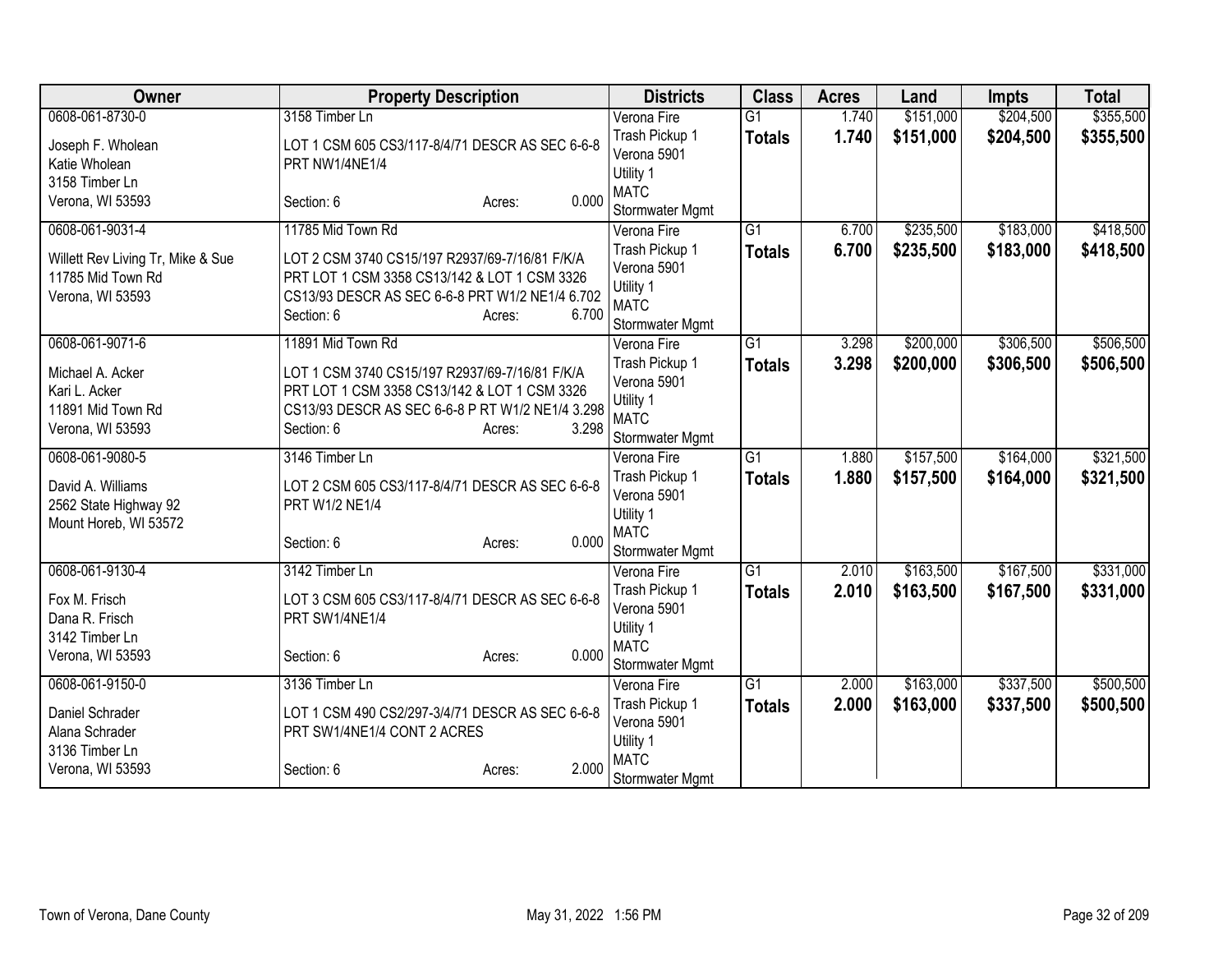| Owner                                      | <b>Property Description</b>                                                                    | <b>Districts</b>               | <b>Class</b>    | <b>Acres</b> | Land      | <b>Impts</b>    | <b>Total</b> |
|--------------------------------------------|------------------------------------------------------------------------------------------------|--------------------------------|-----------------|--------------|-----------|-----------------|--------------|
| 0608-061-9170-6                            | 3118 Timber Ln                                                                                 | Verona Fire                    | $\overline{G1}$ | 2.000        | \$163,000 | \$202,500       | \$365,500    |
| John P. Ferreri                            | LOT 1 CSM 563 CS3/69 DESCR AS SEC 6-6-8 PRT                                                    | Trash Pickup 1                 | <b>Totals</b>   | 2.000        | \$163,000 | \$202,500       | \$365,500    |
| Judith S. Ferreri                          | SW1/4NE1/4 COM S EC N1/4 COR TH S4DEGE 1699.1                                                  | Verona 5901                    |                 |              |           |                 |              |
| 3118 Timber Ln                             | FT TO POB TH S4DEGE 175 FT TH N 85DEGE 500 FT                                                  | Utility 1                      |                 |              |           |                 |              |
| Verona, WI 53593                           | 2.000<br>Section: 6<br>Acres:                                                                  | <b>MATC</b>                    |                 |              |           |                 |              |
| 0608-061-9190-2                            | 3114 Timber Ln                                                                                 | Stormwater Mgmt<br>Verona Fire | $\overline{G1}$ | 2.000        | \$163,000 | \$317,500       | \$480,500    |
|                                            |                                                                                                | Trash Pickup 1                 |                 | 2.000        |           |                 |              |
| Vadim V. Shershnev                         | SEC 6-6-8 PRT SW1/4NE1/4 COM 3160.8 FT N OF                                                    | Verona 5901                    | <b>Totals</b>   |              | \$163,000 | \$317,500       | \$480,500    |
| Marianna B. Shershnev                      | SEC S1/4 COR TH CON N4DEGW 175 FT TH N85DEG                                                    | Utility 1                      |                 |              |           |                 |              |
| 3114 Timber Ln                             | E 500 FT TH S4DEG E 175 FT TH S85DEGW 500 FT                                                   | <b>MATC</b>                    |                 |              |           |                 |              |
| Verona, WI 53593                           | 2.000<br>Section: 6<br>Acres:                                                                  | Stormwater Mgmt                |                 |              |           |                 |              |
| 0608-061-9200-9                            | 3110 Timber Ln                                                                                 | Verona Fire                    | $\overline{G1}$ | 2.000        | \$163,000 | \$269,000       | \$432,000    |
|                                            |                                                                                                | Trash Pickup 1                 | <b>Totals</b>   | 2.000        | \$163,000 | \$269,000       | \$432,000    |
| Ronald D. Fischer<br>3110 Timber Ln        | SEC 6-6-8 PRT OF SW1/4 NE1/4 COM AT S1/4 COR<br>SD SEC TH N4DEG 57MINW 2635.8 FT TH            | Verona 5901                    |                 |              |           |                 |              |
| Verona, WI 53593                           | N4DEG57MINW 350 FT TO POB TH N4DEG57MINW                                                       | Utility 1                      |                 |              |           |                 |              |
|                                            | 2.000<br>Section: 6<br>Acres:                                                                  | <b>MATC</b>                    |                 |              |           |                 |              |
|                                            |                                                                                                | Stormwater Mgmt                |                 |              |           |                 |              |
| 0608-061-9220-5                            | 3104 Timber Ln                                                                                 | Verona Fire                    | G1              | 2.000        | \$163,000 | \$250,500       | \$413,500    |
| Terry L. Frye                              | LOT 1 CSM 581 CS3/88-7/13/71 DESCR AS SEC 6-6-8                                                | Trash Pickup 1                 | <b>Totals</b>   | 2.000        | \$163,000 | \$250,500       | \$413,500    |
| Marcia K. Frye                             | PRT SW1/4 NE1/4 2 ACRES                                                                        | Verona 5901                    |                 |              |           |                 |              |
| 3104 Timber Ln                             |                                                                                                | Utility 1                      |                 |              |           |                 |              |
| Verona, WI 53593                           | 2.000<br>Section: 6<br>Acres:                                                                  | <b>MATC</b><br>Stormwater Mgmt |                 |              |           |                 |              |
| 0608-061-9265-0                            | 3092 Timber Ln                                                                                 | Verona Fire                    | $\overline{G1}$ | 2.090        | \$166,000 | \$336,500       | \$502,500    |
|                                            |                                                                                                | Trash Pickup 1                 |                 | 2.090        | \$166,000 | \$336,500       | \$502,500    |
| Jason F. Penn                              | LOT 1 CSM 14549 CS100/226&228-7/6/2017 DESCR                                                   | Verona 5901                    | <b>Totals</b>   |              |           |                 |              |
| Kim A. Guthrie                             | AS SEC 6-6-8 PRT SW1/4NE1/4 & PRT NW1/4SE1/4                                                   | Utility 1                      |                 |              |           |                 |              |
| 3092 Timber Ln                             | (2.09 ACRES M/L INCL R/W)                                                                      | <b>MATC</b>                    |                 |              |           |                 |              |
| Verona, WI 53593                           | 2.090<br>Section: 6<br>Acres:                                                                  | Stormwater Mgmt                |                 |              |           |                 |              |
| 0608-062-8071-0                            | <b>Timber Ln</b>                                                                               | Verona Fire                    | $\overline{G4}$ | 4.280        | \$1,500   | $\overline{50}$ | \$1,500      |
|                                            |                                                                                                | Verona 5901                    | G <sub>5</sub>  | 8.920        | \$9,000   | \$0             | \$9,000      |
| Jeffery A. Monson et al<br>7818 Paulson Rd | SEC 6-6-8 PRT NE1/4NW1/4 & PT NW1/4 NE1/4 LYG E<br>OF TIMBER LANE N 825 FT THF EXC CSM 12966 & | <b>MATC</b>                    | G7              | 1.000        | \$45,000  | \$2,000         | \$47,000     |
| Verona, WI 53593                           | ALSO EXC CSM 15328                                                                             | Stormwater Mgmt                | <b>Totals</b>   | 14.200       | \$55,500  | \$2,000         | \$57,500     |
|                                            | 0.000<br>Section: 6<br>Acres:                                                                  |                                |                 |              |           |                 |              |
| 0608-062-8170-0                            | 3185 Timber Ln                                                                                 | Verona Fire                    | $\overline{G1}$ | 3.616        | \$205,000 | \$333,500       | \$538,500    |
|                                            |                                                                                                | Trash Pickup 1                 | G4              | 1.600        | \$500     | \$0             | \$500        |
| Brian J. Monson                            | LOT 1 CSM 15328 CS109/280&282-1/21/2020 F/K/A                                                  | Verona 5901                    | G <sub>5</sub>  | 6.400        | \$6,500   | \$0             | \$6,500      |
| Katie L. Monson                            | LOT 1 CSM 12966 CS82/300&301-8/25/2010 & ALSO                                                  | Utility 1                      | <b>Totals</b>   | 11.616       | \$212,000 | \$333,500       | \$545,500    |
| 3185 Timber Ln                             | INCL & DESCR AS SEC 6-6-8 PRT NE1/4NW1/4 & PT                                                  | <b>MATC</b>                    |                 |              |           |                 |              |
| Verona, WI 53593                           | 11.616<br>Section: 6<br>Acres:                                                                 | Stormwater Mgmt                |                 |              |           |                 |              |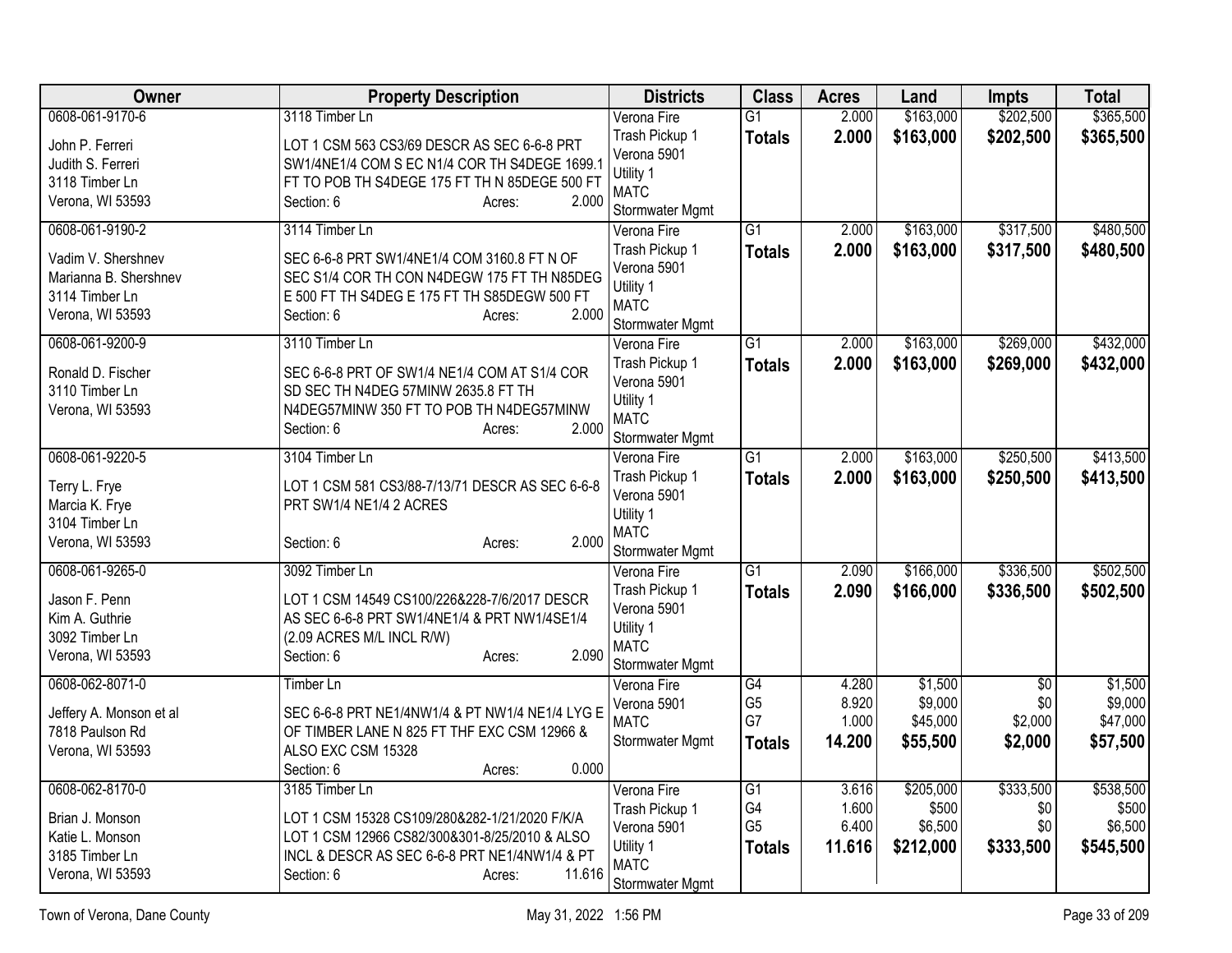| Owner                                                                                                                                                             | <b>Property Description</b>                                                                                                                                                               | <b>Districts</b>                                                                            | <b>Class</b>                          | <b>Acres</b>                       | Land                                       | Impts                                | <b>Total</b>                               |
|-------------------------------------------------------------------------------------------------------------------------------------------------------------------|-------------------------------------------------------------------------------------------------------------------------------------------------------------------------------------------|---------------------------------------------------------------------------------------------|---------------------------------------|------------------------------------|--------------------------------------------|--------------------------------------|--------------------------------------------|
| 0608-062-8391-0                                                                                                                                                   | 3165 Timber Ln                                                                                                                                                                            | Verona Fire                                                                                 | $\overline{G1}$                       | 15.694                             | \$293,000                                  | \$406,000                            | \$699,000                                  |
| Miller Living Tr<br>3165 Timber Ln<br>Verona, WI 53593                                                                                                            | SEC 6-6-8 PRT NW1/4NE1/4, NE1/4NW1/4,<br>NW1/4NW1/4, SW1/4NW1/4 & SE1/4NW1/4 DESCR AS<br>COM N1/4 COR SEC 6 TH S89DEG50'48"E 48.18 FT<br>0.000<br>Section: 6<br>Acres:                    | Trash Pickup 1<br>Verona 5901<br>Utility 1<br><b>MATC</b><br>Stormwater Mgmt                | <b>Totals</b>                         | 15.694                             | \$293,000                                  | \$406,000                            | \$699,000                                  |
| 0608-062-8501-6<br>Jeffery A. Monson et al<br>7818 Paulson Rd<br>Verona, WI 53593                                                                                 | SEC 6-6-8 PRT NW1/4NW1/4 N 825 FT THF<br>23.500<br>Section: 6<br>Acres:                                                                                                                   | Verona Fire<br>Verona 5901<br><b>MATC</b><br>Stormwater Mgmt                                | G4<br>G <sub>5</sub><br>G5M<br>Totals | 10.000<br>7.300<br>6.200<br>23.500 | \$3,400<br>\$6,600<br>\$20,300<br>\$30,300 | $\overline{50}$<br>\$0<br>\$0<br>\$0 | \$3,400<br>\$6,600<br>\$20,300<br>\$30,300 |
| 0608-062-9005-0<br>Stracka Primary Qualified Pers Res Tr,<br>John A<br>Alt Stracka Primary Qualified Pers Res<br>Tr, Mary E<br>3181 Timber Ln<br>Verona, WI 53593 | 3179 Timber Ln<br>LOT 1 CSM 7339 CS37/253&254<br>R26260/20&21-1/11/94 DESCR AS SEC 6-6-8 PRT<br>NW1/4NW1/4 & SW1/4NW1/4 SUBJ TO ACCESS ESMT<br>Section: 6<br>0.000<br>Acres:              | Verona Fire<br>Verona 5901<br><b>MATC</b><br>Stormwater Mgmt                                | $\overline{G1}$<br><b>Totals</b>      | 14.384<br>14.384                   | \$304,500<br>\$304,500                     | \$0<br>\$0                           | \$304,500<br>\$304,500                     |
| 0608-062-9041-0<br>Stracka Primary Qualified Pers Res Tr,<br>John A<br>Alt Stracka Primary Qualified Pers Res<br>Tr, Mary E<br>3181 Timber Ln<br>Verona, WI 53593 | 3181 Timber Ln<br>LOT 2 CSM 7339 CS37/253&254<br>R26260/20&21-1/11/94 DESCR AS SEC 6-6-8 PRT<br>NW1/4NW1/4 & SW1/4NW1/4 TOG W/ACCESS ESMT II<br>25.780<br>Section: 6<br>Acres:            | Verona Fire<br>Trash Pickup 1<br>Verona 5901<br>Utility 1<br><b>MATC</b><br>Stormwater Mgmt | G1<br><b>Totals</b>                   | 26.563<br>26.563                   | \$318,500<br>\$318,500                     | \$825,000<br>\$825,000               | \$1,143,500<br>\$1,143,500                 |
| 0608-062-9170-0<br>Stracka Primary Qualified Pers Res Tr,<br>John A<br>Alt Stracka Primary Qualified Pers Res<br>Tr, Mary E<br>3181 Timber Ln<br>Verona, WI 53593 | Coray Ln<br>PRT LOT 2 CSM 7339 DESCR AS COM AT W1/4 COR<br>SD SEC 6 TH N0DEG27'24"W 829.01 FT TO POB TH<br>N0DEG24"W 50.00 FT TH N70DEG45'25"E 421.01 FT<br>1.380<br>Section: 6<br>Acres: | Verona Fire<br>Verona 5901<br><b>MATC</b><br>Stormwater Mgmt                                | $\overline{G5}$<br><b>Totals</b>      | 1.857<br>1.857                     | \$6,000<br>\$6,000                         | $\overline{50}$<br>\$0               | \$6,000<br>\$6,000                         |
| 0608-062-9300-7<br>Mark A. Turben Jr<br>555 Edgerton Rd<br>Edgerton, WI 53534                                                                                     | <b>Timber Ln</b><br>SEC 6-6-8 FR SW1/4NW1/4 EXC R12849/97 & EXC<br><b>CSM 7339</b><br>2.690<br>Section: 6<br>Acres:                                                                       | Verona Fire<br>Verona 5901<br><b>MATC</b><br>Stormwater Mgmt                                | $\overline{G1}$<br><b>Totals</b>      | 2.860<br>2.860                     | \$2,000<br>\$2,000                         | $\overline{50}$<br>\$0               | \$2,000<br>\$2,000                         |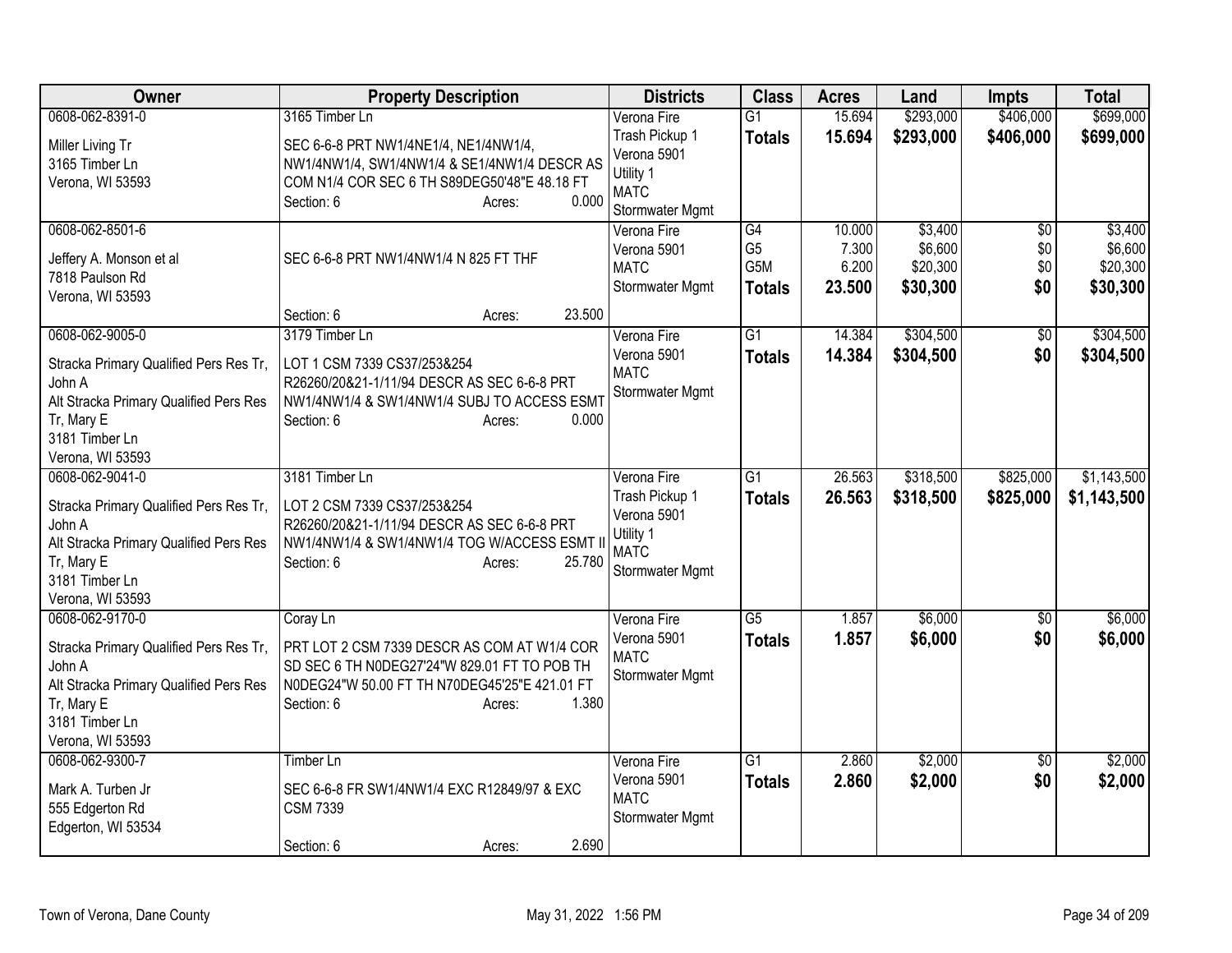| Owner                                                                                               | <b>Property Description</b>                                                                                                                                                               | <b>Districts</b>                                                                            | <b>Class</b>                     | <b>Acres</b>   | Land                   | <b>Impts</b>           | <b>Total</b>           |
|-----------------------------------------------------------------------------------------------------|-------------------------------------------------------------------------------------------------------------------------------------------------------------------------------------------|---------------------------------------------------------------------------------------------|----------------------------------|----------------|------------------------|------------------------|------------------------|
| 0608-062-9630-8                                                                                     | 3145 Timber Ln                                                                                                                                                                            | Verona Fire                                                                                 | $\overline{G1}$                  | 7.500          | \$234,500              | \$431,500              | \$666,000              |
| Jeffrey Becker<br>Katharine Mcclaren<br>3145 Timber Ln<br>Verona, WI 53593                          | LOT 1 CSM 6060 CS29/54 R13975/28-3/22/90 DESCR<br>AS SEC 6-6-8 PRT SE1/4NW1/4 (7.52 ACRES) SUBJ<br>TO DRIVEWAY ESMT IN DOC #3833603<br>7.500<br>Section: 6<br>Acres:                      | Trash Pickup 1<br>Verona 5901<br>Utility 1<br><b>MATC</b><br>Stormwater Mgmt                | <b>Totals</b>                    | 7.500          | \$234,500              | \$431,500              | \$666,000              |
| 0608-062-9655-0<br>Collin Switzky<br>3121 Timber Ln<br>Verona, WI 53593                             | <b>Timber Ln</b><br>LOT 1 CSM 14833 CS104/24&27-6/18/2018 DESCR AS<br>SEC 6-6-8 PRT SE1/4NW1/4 (2.00 ACRES EXCL R/W)                                                                      | Verona Fire<br>Verona 5901<br><b>MATC</b><br>Stormwater Mgmt                                | $\overline{G1}$<br><b>Totals</b> | 2.000<br>2.000 | \$163,000<br>\$163,000 | $\overline{50}$<br>\$0 | \$163,000<br>\$163,000 |
|                                                                                                     | Section: 6<br>2.000<br>Acres:                                                                                                                                                             |                                                                                             |                                  |                |                        |                        |                        |
| 0608-062-9685-0<br>Collin Switzky<br>3121 Timber Ln<br>Verona, WI 53593                             | 3121 Timber Ln<br>LOT 2 CSM 14833 CS104/24&27-6/18/2018 DESCR AS<br>SEC 6-6-8 PRT SE1/4NW1/4 (8.06 ACRES EXCL R/W)<br>8.060                                                               | Verona Fire<br>Verona 5901<br><b>MATC</b><br>Stormwater Mgmt                                | $\overline{G1}$<br><b>Totals</b> | 8.060<br>8.060 | \$247,500<br>\$247,500 | \$209,000<br>\$209,000 | \$456,500<br>\$456,500 |
| 0608-062-9710-1                                                                                     | Section: 6<br>Acres:<br>3099 Timber Ln                                                                                                                                                    | Verona Fire                                                                                 | $\overline{G1}$                  | 3.980          | \$201,000              | \$575,000              | \$776,000              |
| Randal L. Tews<br>Kim A. Tews<br>3099 Timber Ln<br>Verona, WI 53593                                 | LOT 1 CSM 7023 CS35/178-180 R21873/38-3/2/93<br>DESCR AS SEC 6-6-8 PRT NE1/4SW1/4 & PRT<br>SE1/4NW1/4 (3.98 ACRES)<br>3.980<br>Section: 6<br>Acres:                                       | Trash Pickup 1<br>Verona 5901<br>Utility 1<br><b>MATC</b><br>Stormwater Mgmt                | <b>Totals</b>                    | 3.980          | \$201,000              | \$575,000              | \$776,000              |
| 0608-062-9720-9                                                                                     | 3093 Timber Ln                                                                                                                                                                            | Verona Fire                                                                                 | $\overline{G1}$                  | 3.755          | \$207,000              | \$406,500              | \$613,500              |
| Robert A. Schnur<br>3093 Timber Ln<br>Verona, WI 53593                                              | LOT 2 CSM 7023 CS35/178&180-3/2/93 DESCR AS<br>SEC 6-6-8 PRT NE1/4SW1/4 & PRT SE1/4NW1/4 (3.81<br>ACRES) SUBJ TO JT DRIVEWAY ESMT IN R22592/25<br>3.796<br>Section: 6<br>Acres:           | Trash Pickup 1<br>Verona 5901<br>Utility 1<br><b>MATC</b><br>Stormwater Mgmt                | <b>Totals</b>                    | 3.755          | \$207,000              | \$406,500              | \$613,500              |
| 0608-062-9730-7                                                                                     | 3089 Timber Ln                                                                                                                                                                            | Verona Fire                                                                                 | $\overline{G1}$                  | 9.150          | \$247,000              | \$257,000              | \$504,000              |
| Paul M. Lichte<br>Michelle A. Lichte<br>3089 Timber Ln<br>Verona, WI 53593                          | LOT 3 CSM 7023 CS35/178-180 R21873/38-3/2/93<br>DESCR AS SEC 6-6-8 PRT NE1/4SW1/4 & PRT<br>SE1/4NW1/4 (9.15 ACRES) SUBJ TO JT DRIVEWAY<br>9.147<br>Section: 6<br>Acres:                   | Trash Pickup 1<br>Verona 5901<br>Utility 1<br><b>MATC</b><br>Stormwater Mgmt                | <b>Totals</b>                    | 9.150          | \$247,000              | \$257,000              | \$504,000              |
| 0608-062-9740-5<br>Randal S. Kittleson<br>Pamela S. Kittleson<br>3085 Timber Ln<br>Verona, WI 53593 | 3085 Timber Ln<br>LOT 4 CSM 7023 CS35/178-180 R21873/38-3/2/93<br>DESCR AS SEC 6-6-8 PRT NE1/4SW1/4 & PRT<br>SE1/4NW1/4 (6.49 ACRES) SUBJ TO JT DRIVEWAY<br>6.490<br>Section: 6<br>Acres: | Verona Fire<br>Trash Pickup 1<br>Verona 5901<br>Utility 1<br><b>MATC</b><br>Stormwater Mgmt | G1<br><b>Totals</b>              | 6.490<br>6.490 | \$233,500<br>\$233,500 | \$325,500<br>\$325,500 | \$559,000<br>\$559,000 |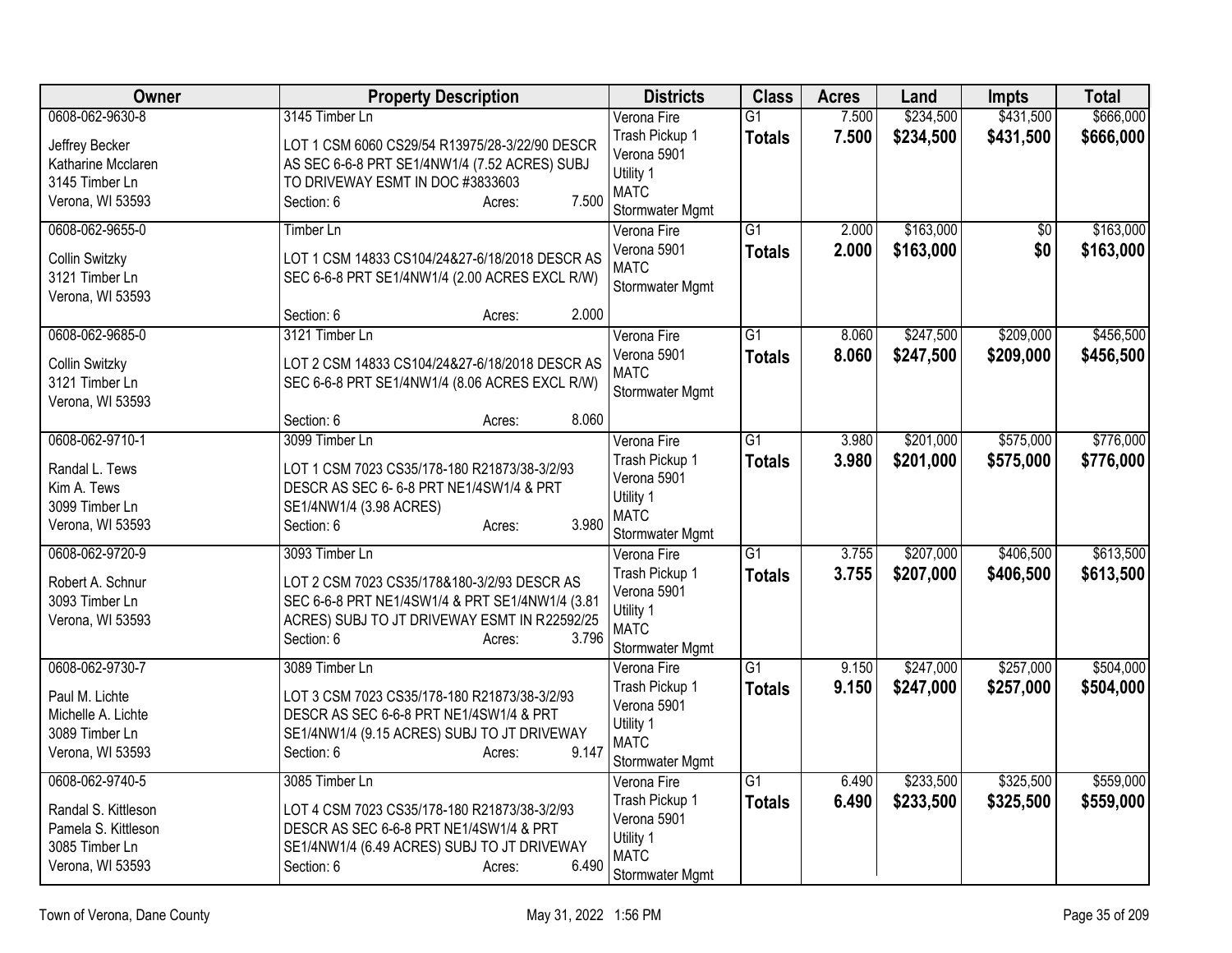| Owner                         | <b>Property Description</b>                       | <b>Districts</b>              | <b>Class</b>    | <b>Acres</b>    | Land                          | <b>Impts</b>     | <b>Total</b>     |
|-------------------------------|---------------------------------------------------|-------------------------------|-----------------|-----------------|-------------------------------|------------------|------------------|
| 0608-062-9970-7               | 3143 Timber Ln                                    | Verona Fire                   | $\overline{G1}$ | 1.750           | \$152,000                     | \$238,000        | \$390,000        |
| Mcclaren Tr, Katharine        | CSM 528 CS3/22-5/12/71 & ALSO INCL ADJ LANDS      | Trash Pickup 1                | <b>Totals</b>   | 1.750           | \$152,000                     | \$238,000        | \$390,000        |
| 3143 Timber Ln                | DESCR AS SEC 6-6-8 PRT SE1/4NW1/4 COM SEC         | Verona 5901                   |                 |                 |                               |                  |                  |
| Verona, WI 53593              | N1/4 COR TH S2DEGW 1381.27 FT TO POB TH CONT      | Utility 1                     |                 |                 |                               |                  |                  |
|                               | 1.687<br>Section: 6<br>Acres:                     | <b>MATC</b>                   |                 |                 |                               |                  |                  |
| 0608-063-8140-2               |                                                   | Stormwater Mgmt               | $\overline{G1}$ |                 |                               |                  |                  |
|                               | 3081 Timber Ln                                    | Verona Fire                   | W <sub>6</sub>  | 0.900<br>10.000 | \$106,000<br>(\$65,000)       | \$210,500<br>\$0 | \$316,500<br>\$0 |
| Jensen Tr, Arthur a           | LOT 1 CSM 4079 CS17/105 R4371/67-4/11/83 DESCR    | Trash Pickup 1<br>Verona 5901 |                 |                 |                               |                  |                  |
| c/o F/B/O Andrew Madar Jensen | AS SEC 6-6-8 PRT NE1/4SW1/4 12.295 ACRES SUBJ     | Utility 1                     | <b>Totals</b>   | 10.900          | \$106,000                     | \$210,500        | \$316,500        |
| 3071 Timber Ln                | TO ESMT FOR TIMBER RD ACROSS ELY 33 FT THF        | <b>MATC</b>                   |                 |                 |                               |                  |                  |
| Verona, WI 53593              | 10.900<br>Section: 6<br>Acres:                    | Stormwater Mgmt               |                 |                 |                               |                  |                  |
| 0608-063-8235-0               | 3029 Timber Ln                                    | Verona Fire                   | $\overline{G1}$ | 7.502           | \$242,500                     | \$1,708,000      | \$1,950,500      |
|                               |                                                   | Trash Pickup 1                | <b>Totals</b>   | 7.502           | \$242,500                     | \$1,708,000      | \$1,950,500      |
| Wesley D. Matthews            | LOT 1 CSM 13397 CS87/30&31-11/8/2012 F/K/A LOT 1  | Verona 5901                   |                 |                 |                               |                  |                  |
| 30 Hawks Landing Cir          | CSM 13267 CS85/256&258-4/17/2012 F/K/A LOTS 1 & 2 | Utility 1                     |                 |                 |                               |                  |                  |
| Verona, WI 53593              | CSM 11323 CS68/264&265-2/8/2005 DESCR AS SEC      | <b>MATC</b>                   |                 |                 |                               |                  |                  |
|                               | 7.502<br>Section: 6<br>Acres:                     | Stormwater Mgmt               |                 |                 |                               |                  |                  |
| 0608-063-8300-8               | 3031 Timber Ln                                    | Verona Fire                   | G1              | 5.020           | \$220,000                     | $\overline{60}$  | \$220,000        |
| Wesley D. Matthews            | SEC 6-6-8 PRT NE1/4SW1/4 COM SE COR SD 1/41/4     | Verona 5901                   | <b>Totals</b>   | 5.020           | \$220,000                     | \$0              | \$220,000        |
| 30 Hawks Landing              | TH W 850 FT TH N 66 FT TO POB TH CONT N 515.5     | <b>MATC</b>                   |                 |                 |                               |                  |                  |
| Verona, WI 53593              | FT TH E 425 FT TH S 516.1 FT TH W 425 FT TO POB   | Stormwater Mgmt               |                 |                 |                               |                  |                  |
|                               | 5.020<br>Section: 6<br>Acres:                     |                               |                 |                 |                               |                  |                  |
| 0608-063-8340-0               | 3043 Timber Ln                                    | Verona Fire                   | $\overline{G1}$ | 5.000           | \$220,000                     | \$105,000        | \$325,000        |
|                               |                                                   | Trash Pickup 1                | <b>Totals</b>   | 5.000           | \$220,000                     | \$105,000        | \$325,000        |
| Paul D. Egide                 | SEC 6-6-8 PRT NE1/4SW1/4 COM SE COR SD 1/41/4     | Verona 5901                   |                 |                 |                               |                  |                  |
| Jamie A. Egide                | TH N 67.6 FT T O POB TH W 425 FT TH N 515 FT TH   | Utility 1                     |                 |                 |                               |                  |                  |
| 3043 Timber Ln                | E 425 FT TO 1/41/4 E LN TH S 515 FT TO POB EXC    | <b>MATC</b>                   |                 |                 |                               |                  |                  |
| Verona, WI 53593              | 5.000<br>Section: 6<br>Acres:                     | Stormwater Mgmt               |                 |                 |                               |                  |                  |
| 0608-063-8370-4               | 3068 Timber Ln                                    | Verona Fire                   |                 |                 | Assessed with 0608-064-8590-7 |                  |                  |
| Warren D. Exo                 | SEC 6-6-8 PRT NE1/4SW1/4 BEG NE COR SD 1/41/4     | Verona 5901                   |                 |                 |                               |                  |                  |
| Susan F. Exo                  | TH S4DEG57'E 1000 FT ALG N&S1/4 LN TH             | <b>MATC</b>                   |                 |                 |                               |                  |                  |
| 3068 Timber Ln                | S85DEG5'W 30.4 FT M/L TO C/L OF TIMBER LA TH      | Stormwater Mgmt               |                 |                 |                               |                  |                  |
| Verona, WI 53719              | 0.000<br>Section: 6<br>Acres:                     |                               |                 |                 |                               |                  |                  |
| 0608-063-8450-0               | 3071 Timber Ln                                    | Verona Fire                   | G1              | 2.500           | \$179,000                     | \$306,000        | \$485,000        |
|                               |                                                   | Trash Pickup 1                | <b>Totals</b>   | 2.500           | \$179,000                     | \$306,000        | \$485,000        |
| James A. Jensen               | LOT 1 CSM 14818 CS103/296&299-6/1/2018 DESCR      | Verona 5901                   |                 |                 |                               |                  |                  |
| Marianne Madar                | AS SEC 6-6-8 PRT NE1/4SW1/4 (2.500 ACRES EXCL     | Utility 1                     |                 |                 |                               |                  |                  |
| 3071 Timber Ln                | R/W                                               | <b>MATC</b>                   |                 |                 |                               |                  |                  |
| Verona, WI 53593              | 2.500<br>Section: 6<br>Acres:                     | Stormwater Mgmt               |                 |                 |                               |                  |                  |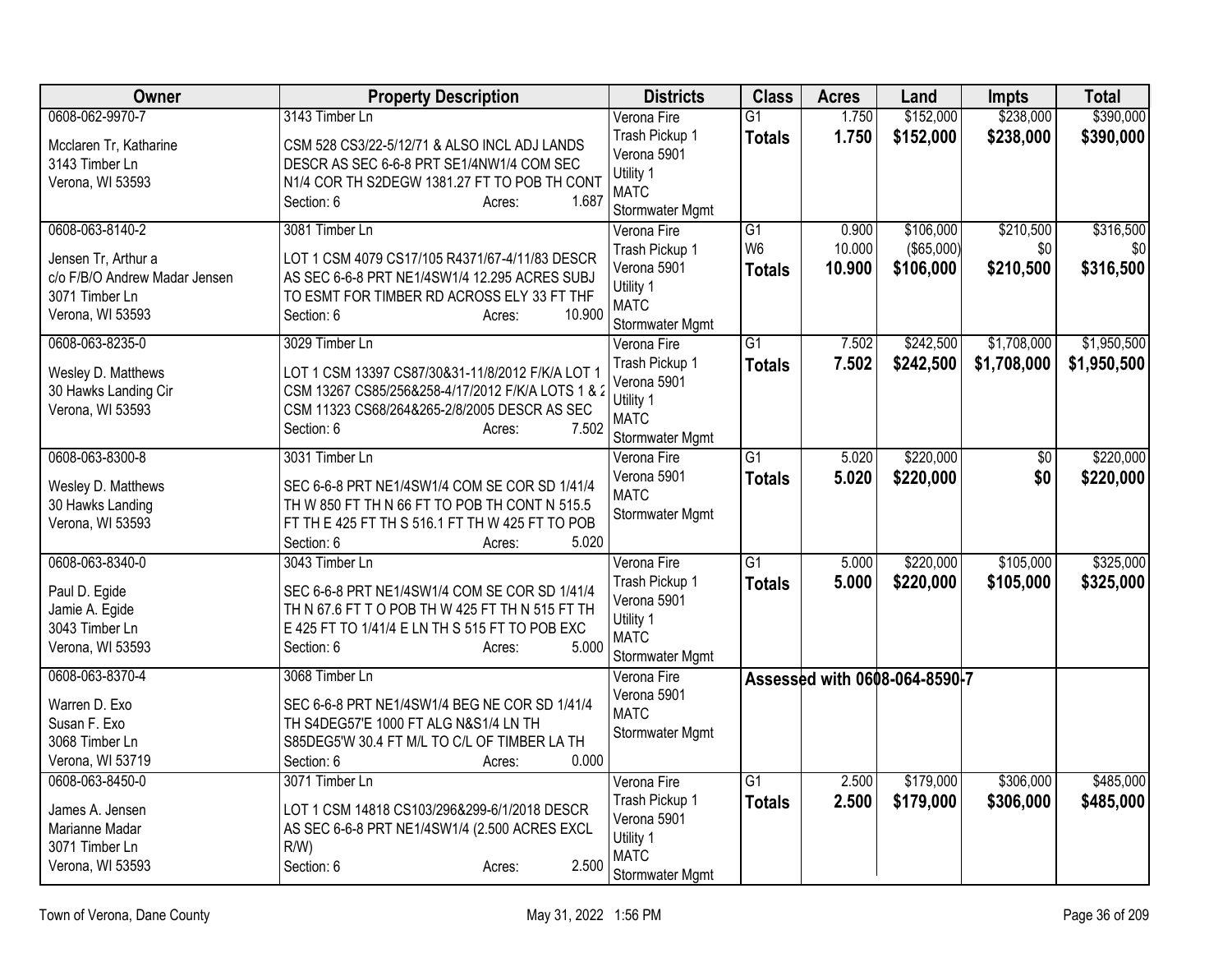| Owner                            | <b>Property Description</b>                     |        | <b>Districts</b>               | <b>Class</b>    | <b>Acres</b> | Land      | <b>Impts</b>    | <b>Total</b> |
|----------------------------------|-------------------------------------------------|--------|--------------------------------|-----------------|--------------|-----------|-----------------|--------------|
| 0608-063-8465-0                  | 3067 Timber Ln                                  |        | Verona Fire                    | $\overline{G1}$ | 2.393        | \$175,500 | \$658,500       | \$834,000    |
| John M. Jensen                   | LOT 2 CSM 14818 CS103/296&299-6/1/2018 DESCR    |        | Trash Pickup 1                 | <b>Totals</b>   | 2.393        | \$175,500 | \$658,500       | \$834,000    |
| Kathleen M. Jensen               | AS SEC 6-6-8 PRT NE1/4SW1/4 (2.393 ACRES EXCL   |        | Verona 5901                    |                 |              |           |                 |              |
| 3067 Timber Ln                   | R/W                                             |        | Utility 1                      |                 |              |           |                 |              |
| Verona, WI 53593                 | Section: 6<br>Acres:                            | 2.393  | <b>MATC</b><br>Stormwater Mgmt |                 |              |           |                 |              |
| 0608-063-8500-6                  | Paulson Rd                                      |        | Verona Fire                    | $\overline{G4}$ | 23.400       | \$8,000   | $\overline{50}$ | \$8,000      |
|                                  |                                                 |        | Verona 5901                    | G <sub>5</sub>  | 6.500        | \$3,300   | \$0             | \$3,300      |
| Stagecoach, LLC                  | R541/463 SEC 6-6-8 FR NW1/4 SW1/4               |        | <b>MATC</b>                    | G5M             | 4.900        | \$16,000  | \$0             | \$16,000     |
| PO Box 2719                      |                                                 |        | Stormwater Mgmt                | <b>Totals</b>   | 34.800       | \$27,300  | \$0             | \$27,300     |
| Madison, WI 53701                |                                                 |        |                                |                 |              |           |                 |              |
|                                  | Section: 6<br>Acres:                            | 34.800 |                                |                 |              |           |                 |              |
| 0608-063-9000-9                  | 7862 Paulson Rd                                 |        | Verona Fire                    | $\overline{G1}$ | 8.900        | \$255,000 | \$248,000       | \$503,000    |
| Paul C. Guerin                   | SEC 6-6-8 PRT SW1/4SW1/4 E 330 FT THF           |        | Trash Pickup 1<br>Verona 5901  | <b>Totals</b>   | 8.900        | \$255,000 | \$248,000       | \$503,000    |
| Jean A. Mescher                  |                                                 |        | Utility 1                      |                 |              |           |                 |              |
| 7862 Paulson Rd                  |                                                 |        | <b>MATC</b>                    |                 |              |           |                 |              |
| Verona, WI 53593                 | Section: 6<br>Acres:                            | 8.900  | Stormwater Mgmt                |                 |              |           |                 |              |
| 0608-063-9030-3                  | Paulson Rd                                      |        | Verona Fire                    | $\overline{G4}$ | 19.500       | \$6,700   | $\overline{60}$ | \$6,700      |
|                                  |                                                 |        | Verona 5901                    | G <sub>5</sub>  | 5.000        | \$5,000   | \$0\$           | \$5,000      |
| Stagecoach, LLC                  | R541/463 SEC 6-6-8 FR SW1/4 SW1/4 EXC R242/374  |        | <b>MATC</b>                    | <b>Totals</b>   | 24.500       | \$11,700  | \$0             | \$11,700     |
| PO Box 2719<br>Madison, WI 53701 |                                                 |        | Stormwater Mgmt                |                 |              |           |                 |              |
|                                  | Section: 6<br>Acres:                            | 24.500 |                                |                 |              |           |                 |              |
| 0608-063-9500-4                  | 3021 Timber Ln                                  |        | Verona Fire                    | $\overline{G1}$ | 10.550       | \$270,000 | \$228,000       | \$498,000    |
|                                  |                                                 |        | Trash Pickup 1                 | <b>Totals</b>   | 10.550       | \$270,000 | \$228,000       | \$498,000    |
| Paramjeet S. Chopra              | R638/297 SEC 6-6-8 PRT SE1/4 SW1/4 COM SEC S1/4 |        | Verona 5901                    |                 |              |           |                 |              |
| Suzanne R. Chopra                | COR TH N4DEG W 1253.2 FT TO POB TH S85DEGW      |        | Utility 1                      |                 |              |           |                 |              |
| 3021 Timber Ln                   | 671.15 FT TH S25DEGW 1295.1 FT TH N5DEGW        | 10.550 | <b>MATC</b>                    |                 |              |           |                 |              |
| Verona, WI 53593                 | Section: 6<br>Acres:                            |        | Stormwater Mgmt                |                 |              |           |                 |              |
| 0608-063-9740-4                  | 7826 Paulson Rd                                 |        | Verona Fire                    | $\overline{G1}$ | 6.000        | \$229,000 | \$332,000       | \$561,000    |
| Morgan Living Tr                 | LOT 3 CSM 1894 CS7/354 DESCR AS SEC 6-6-8 PRT   |        | Trash Pickup 1                 | <b>Totals</b>   | 6.000        | \$229,000 | \$332,000       | \$561,000    |
| 7826 Paulson Rd                  | SE1/4SW1/4 (5.988 ACRES)                        |        | Verona 5901                    |                 |              |           |                 |              |
| Verona, WI 53593                 |                                                 |        | Utility 1                      |                 |              |           |                 |              |
|                                  | Section: 6<br>Acres:                            | 6.000  | <b>MATC</b>                    |                 |              |           |                 |              |
| 0608-063-9810-9                  | 7818 Paulson Rd                                 |        | Stormwater Mgmt<br>Verona Fire | $\overline{G1}$ | 9.600        | \$261,500 | \$237,500       | \$499,000    |
|                                  |                                                 |        | Trash Pickup 1                 |                 | 9.600        | \$261,500 | \$237,500       | \$499,000    |
| Jeffery A. Monson                | LOT 2 CSM 1894 CS7/354-12/29/75 DESCR AS SEC    |        | Verona 5901                    | <b>Totals</b>   |              |           |                 |              |
| Julie A. Monson                  | 6-6-8 PRT SE1/4SW1/4 9.641 ACRES                |        | Utility 1                      |                 |              |           |                 |              |
| 7818 Paulson Rd                  |                                                 |        | <b>MATC</b>                    |                 |              |           |                 |              |
| Verona, WI 53593                 | Section: 6<br>Acres:                            | 9.600  | Stormwater Mgmt                |                 |              |           |                 |              |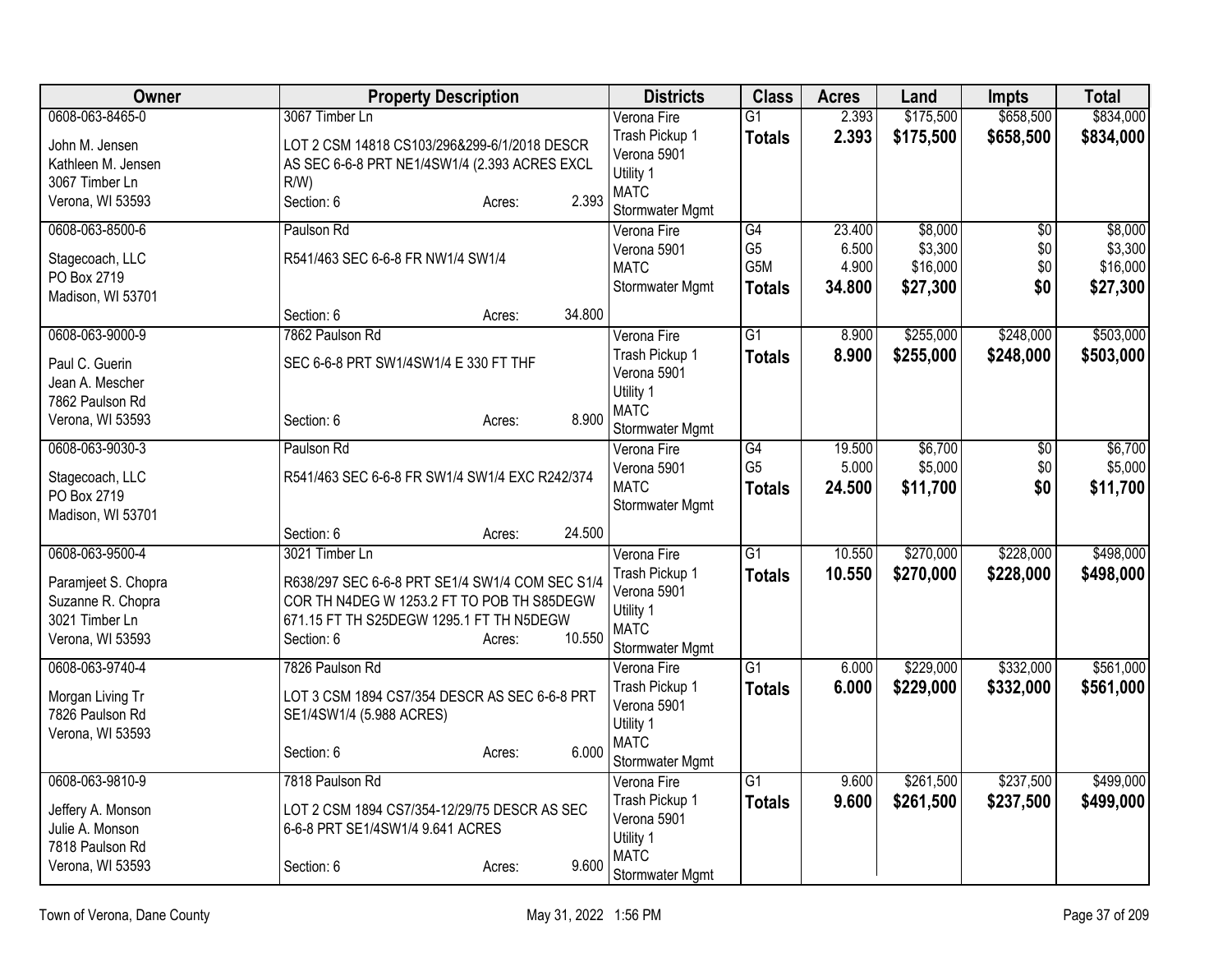| Owner                             | <b>Property Description</b>                     | <b>Districts</b>           | <b>Class</b>     | <b>Acres</b> | Land      | Impts           | <b>Total</b> |
|-----------------------------------|-------------------------------------------------|----------------------------|------------------|--------------|-----------|-----------------|--------------|
| 0608-063-9950-0                   | 2999 Timber Ln                                  | Verona Fire                | $\overline{G1}$  | 3.000        | \$195,000 | \$259,000       | \$454,000    |
| Cox Rev Tr, Larry & Karen         | LOT 1 CSM 10450 CS61/320&321-7/3/2002 F/K/A LOT | Trash Pickup 1             | G4               | 8.180        | \$2,800   | \$0             | \$2,800      |
| 2999 Timber Ln                    | 1 CSM 1894 CS7/354-12/29/75 DESCR AS SEC 6-6-8  | Verona 5901                | Totals           | 11.180       | \$197,800 | \$259,000       | \$456,800    |
| Verona, WI 53593                  | PRT SE1/4SW1/4 (11.550 ACRES INCL R/W)          | Utility 1                  |                  |              |           |                 |              |
|                                   | 11.550<br>Section: 6<br>Acres:                  | <b>MATC</b>                |                  |              |           |                 |              |
|                                   |                                                 | Stormwater Mgmt            |                  |              |           |                 |              |
| 0608-063-9980-0                   | 2987 Timber Ln                                  | Verona Fire                | $\overline{G1}$  | 2.058        | \$165,000 | \$236,000       | \$401,000    |
| Mark L. Randall                   | LOT 2 CSM 10450 CS61/320&321-7/3/2002 F/K/A LOT | Trash Pickup 1             | Totals           | 2.058        | \$165,000 | \$236,000       | \$401,000    |
| Jenny J. Randall                  | 1 CSM 1894 CS7/354-12/29/75 DESCR AS SEC 6-6-8  | Verona 5901                |                  |              |           |                 |              |
| 2987 Timber Ln                    | PRT SE1/4SW1/4 (2.416 ACRES INCL R/W)           | Utility 1                  |                  |              |           |                 |              |
| Verona, WI 53593                  | 2.416<br>Section: 6<br>Acres:                   | <b>MATC</b>                |                  |              |           |                 |              |
|                                   |                                                 | Stormwater Mgmt            |                  |              |           |                 |              |
| 0608-064-8000-0                   |                                                 | Verona Fire<br>Verona 5901 | $\overline{G4}$  | 40.000       | \$11,500  | \$0             | \$11,500     |
| Raphael W. Wagner                 | SEC 6-6-8 NE1/4 SE1/4                           | <b>MATC</b>                | <b>Totals</b>    | 40.000       | \$11,500  | \$0             | \$11,500     |
| Sharon K. Wagner                  |                                                 | Stormwater Mgmt            |                  |              |           |                 |              |
| 3131 Shady Oak Ln                 |                                                 |                            |                  |              |           |                 |              |
| Verona, WI 53593                  | 40.000<br>Section: 6<br>Acres:                  |                            |                  |              |           |                 |              |
| 0608-064-8500-5                   | <b>Timber Ln</b>                                | Verona Fire                | $\overline{G4}$  | 10.000       | \$3,400   | $\overline{50}$ | \$3,400      |
| Eberhardt Living Tr, John & Karen | SEC 6-6-8 NW1/4 SE1/4 EXC R688/106 & CSM 3016   | Verona 5901                | G <sub>5</sub> M | 20.800       | \$36,500  | \$0             | \$36,500     |
| 2996 Timber Ln                    |                                                 | <b>MATC</b>                | <b>Totals</b>    | 30.800       | \$39,900  | \$0             | \$39,900     |
| Verona, WI 53593                  |                                                 | Stormwater Mgmt            |                  |              |           |                 |              |
|                                   | 30.800<br>Section: 6<br>Acres:                  |                            |                  |              |           |                 |              |
| 0608-064-8590-7                   | 3068 Timber Ln                                  | Verona Fire                | $\overline{G1}$  | 8.660        | \$253,000 | \$170,000       | \$423,000    |
|                                   |                                                 | Trash Pickup 1             | Totals           | 8.660        | \$253,000 | \$170,000       | \$423,000    |
| Exo Jt Rev Tr, Warren & Susan     | SEC 6-6-8 PRT NW1/4SE1/4 BEG NW COR SD 1/41/4   | Verona 5901                |                  |              |           |                 |              |
| 3068 Timber Ln                    | TH N85DEG05'E 383 FT ALG E&W1/4 LN TH           | Utility 1                  |                  |              |           |                 |              |
| Verona, WI 53593                  | S4DEG57'E 1000.00 FT TH S85DEG5'W 383 FT TH     | <b>MATC</b>                |                  |              |           |                 |              |
|                                   | 8.660<br>Section: 6<br>Acres:                   | Stormwater Mgmt            |                  |              |           |                 |              |
| 0608-064-8720-9                   | 3026 Timber Ln                                  | Verona Fire                | $\overline{G1}$  | 2.000        | \$163,000 | \$272,000       | \$435,000    |
| Kenneth W. Clark                  | LOT 1 CSM 3016 CS11/455 DESCR AS SEC 6-6-8 PRT  | Trash Pickup 1             | <b>Totals</b>    | 2.000        | \$163,000 | \$272,000       | \$435,000    |
| 3026 Timber Ln                    | W1/2 SE1/4 CO NT 2 ACRES                        | Verona 5901                |                  |              |           |                 |              |
| Verona, WI 53593                  |                                                 | Utility 1                  |                  |              |           |                 |              |
|                                   | 2.000<br>Section: 6<br>Acres:                   | <b>MATC</b>                |                  |              |           |                 |              |
|                                   |                                                 | Stormwater Mgmt            |                  |              |           |                 |              |
| 0608-064-9000-8                   | 2996 Timber Ln                                  | Verona Fire                | G4               | 15.100       | \$5,200   | $\overline{50}$ | \$5,200      |
| Eberhardt Living Tr, John & Karen | SEC 6-6-8 SW1/4SE1/4 EXC CSM 3016 SUBJ TO       | Trash Pickup 1             | G <sub>5</sub>   | 14.700       | \$7,300   | \$0             | \$7,300      |
| 2996 Timber Ln                    | ACCESS ESMT OVER SLY 33 FT                      | Verona 5901                | G5M              | 8.200        | \$14,300  | \$0             | \$14,300     |
| Verona, WI 53593                  |                                                 | Utility 1                  | G7               | 2.000        | \$150,000 | \$181,500       | \$331,500    |
|                                   | 40.000<br>Section: 6<br>Acres:                  | <b>MATC</b>                | <b>Totals</b>    | 40.000       | \$176,800 | \$181,500       | \$358,300    |
|                                   |                                                 | Stormwater Mgmt            |                  |              |           |                 |              |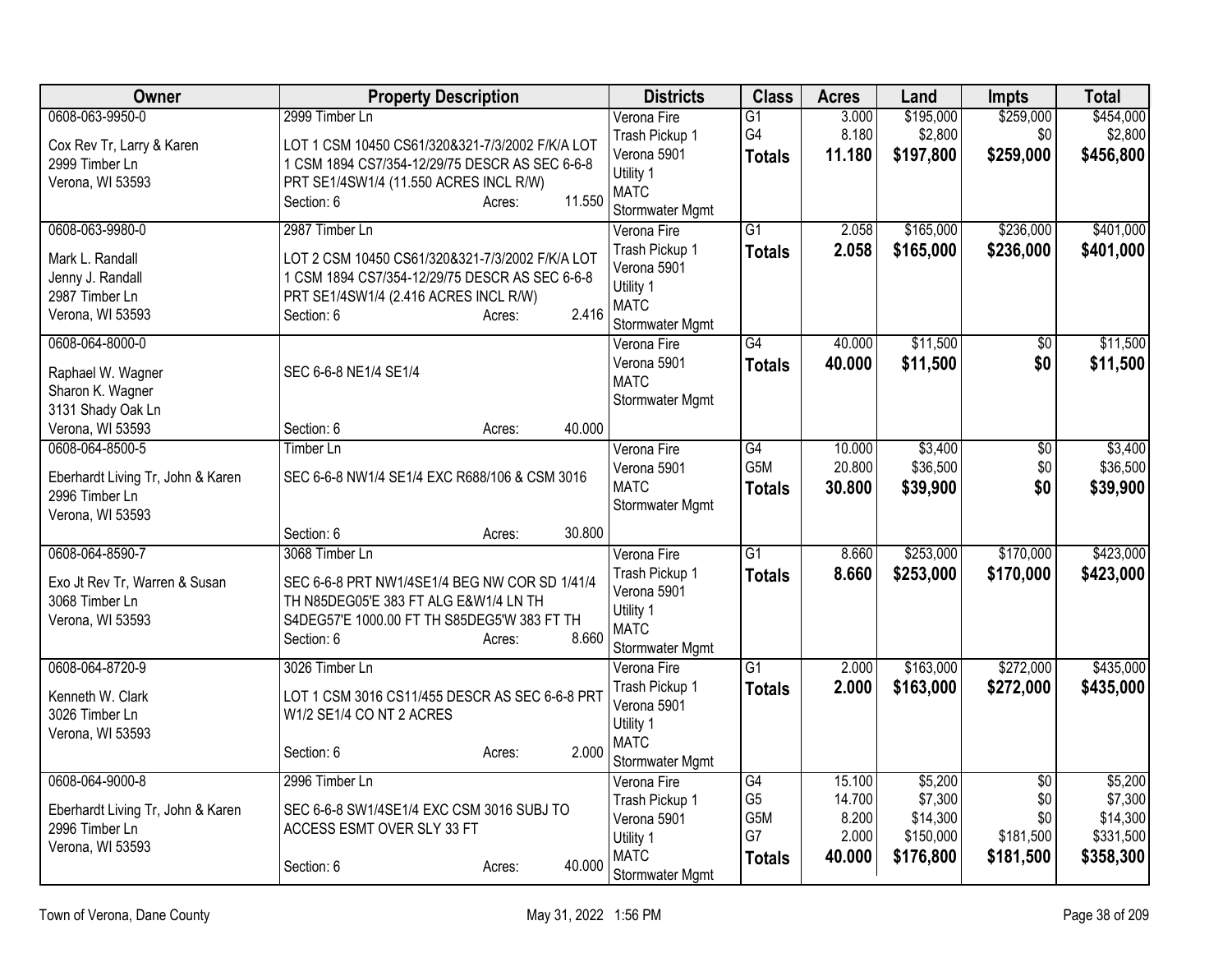| Owner                                                                                                 | <b>Property Description</b>                                                                                                                                                                  | <b>Districts</b>                                                               | <b>Class</b>                                               | <b>Acres</b>                       | Land                                   | Impts                                | <b>Total</b>                           |
|-------------------------------------------------------------------------------------------------------|----------------------------------------------------------------------------------------------------------------------------------------------------------------------------------------------|--------------------------------------------------------------------------------|------------------------------------------------------------|------------------------------------|----------------------------------------|--------------------------------------|----------------------------------------|
| 0608-064-9500-3<br>Raphael W. Wagner<br>Sharon K. Wagner<br>3131 Shady Oak Ln                         | SEC 6-6-8 SE1/4 SE1/4 ALSO ACCESS ESMT OVER<br>SLY 33 FT SW1/4SE1/4                                                                                                                          | Verona Fire<br>Verona 5901<br><b>MATC</b><br>Stormwater Mgmt                   | G4<br>G5M<br><b>Totals</b>                                 | 38.000<br>2.000<br>40.000          | \$10,900<br>\$6,500<br>\$17,400        | $\overline{50}$<br>\$0<br>\$0        | \$10,900<br>\$6,500<br>\$17,400        |
| Verona, WI 53593                                                                                      | 40.000<br>Section: 6<br>Acres:                                                                                                                                                               |                                                                                |                                                            |                                    |                                        |                                      |                                        |
| 0608-071-8001-0<br>Jewish Federation of Madison, Inc<br>6434 Enterprise Ln<br>Madison, WI 53719-1117  | SEC 7-6-8 NE1/4 NE1/4 EXC DOC #4597672                                                                                                                                                       | Verona Fire<br>Verona 5901<br><b>MATC</b><br>Stormwater Mgmt                   | G4<br><b>Totals</b>                                        | 40.000<br>40.000                   | \$13,700<br>\$13,700                   | $\overline{50}$<br>\$0               | \$13,700<br>\$13,700                   |
|                                                                                                       | 0.000<br>Section: 7<br>Acres:                                                                                                                                                                |                                                                                |                                                            |                                    |                                        |                                      |                                        |
| 0608-071-8501-5<br>Jewish Federation of Madison, Inc.<br>6434 Enterprise Ln<br>Madison, WI 53719-1117 | 7762 County Highway Pd<br>SEC 7-6-8 NW1/4NE1/4 EXC CSM 8965                                                                                                                                  | Verona Fire<br>Verona 5901<br><b>MATC</b><br>Stormwater Mgmt                   | $\overline{G4}$<br>X4<br><b>Totals</b>                     | 15.700<br>6.400<br>22.100          | \$4,500<br>\$0<br>\$4,500              | $\overline{50}$<br>\$0<br>\$0        | \$4,500<br>\$0<br>\$4,500              |
|                                                                                                       | 22.100<br>Section: 7<br>Acres:                                                                                                                                                               |                                                                                |                                                            |                                    |                                        |                                      |                                        |
| 0608-071-8600-5<br>Jewish Federation of Madison, Inc<br>6434 Enterprise Ln<br>Madison, WI 53719-1117  | <b>Timber Ln</b><br>LOT 1 CSM 8965 CS50/92-93 7/8/98 DESCR AS SEC<br>7-6-8 PRT NW1/4NE1/4 & SW1/4NE1/4 (4.464 ACRES<br>INCL R/W)                                                             | Verona Fire<br>Verona 5901<br><b>MATC</b><br>Stormwater Mgmt                   | $\overline{G5}$<br><b>Totals</b>                           | 4.460<br>4.460                     | \$4,500<br>\$4,500                     | \$0<br>\$0                           | \$4,500<br>\$4,500                     |
|                                                                                                       | 4.464<br>Section: 7<br>Acres:                                                                                                                                                                |                                                                                |                                                            |                                    |                                        |                                      |                                        |
| 0608-071-8700-4<br>Jewish Federation of Madison, Inc<br>6434 Enterprise Ln<br>Madison, WI 53719-1117  | Timber Ln<br>LOT 2 CSM 8965 CS50/92-93 7/8/98 DESCR AS SEC<br>7-6-8 PRT NW1/4NE1/4 & SW1/4NE1/4 (16.937 ACRES<br>INCL R/W)<br>16.937<br>Section: 7<br>Acres:                                 | Verona Fire<br>Verona 5901<br><b>MATC</b><br>Stormwater Mgmt                   | $\overline{G5}$<br>G <sub>5</sub> M<br>X4<br><b>Totals</b> | 1.940<br>15.000<br>2.000<br>18.940 | \$2,000<br>\$48,800<br>\$0<br>\$50,800 | $\overline{50}$<br>\$0<br>\$0<br>\$0 | \$2,000<br>\$48,800<br>\$0<br>\$50,800 |
| 0608-071-9001-8<br>Jewish Federation of Madison, Inc<br>6434 Enterprise Ln<br>Madison, WI 53719-1117  | Timber Ln<br>SEC 7-6-8 SW1/4NE1/4 EXC BEG SW COR TH N 231<br>FT TH E 165 FT TH S TO HWY C/L TH ALG SD C/L<br>SELY TO S LN SD 1/41/4 202.6 FT E OF POB TH W<br>0.000<br>Section: 7<br>Acres:  | Verona Fire<br>Trash Pickup 2<br>Verona 5901<br><b>MATC</b><br>Stormwater Mgmt | $\overline{G4}$<br>X4<br><b>Totals</b>                     | 26.300<br>8.128<br>34.428          | \$7,600<br>\$0<br>\$7,600              | $\overline{50}$<br>\$0<br>\$0        | \$7,600<br>\$0<br>\$7,600              |
| 0608-071-9230-1<br>Jewish Federation of Madison, Inc<br>6434 Enterprise Ln<br>Madison, WI 53719-1117  | Timber Ln<br>R489/509&510 & R1037/355 SEC 7-6-8 PRT SW1/4<br>NE1/4 COM AT SW COR TH N 231 FT E 165 FT S TO<br>CL HWY SELY ALG CL HWY TO PT ON S1LN 202.6 FT<br>0.800<br>Section: 7<br>Acres: | Verona Fire<br>Verona 5901<br><b>MATC</b><br>Stormwater Mgmt                   | $\overline{X4}$<br><b>Totals</b>                           | 0.800<br>0.800                     | $\overline{50}$<br>\$0                 | $\overline{30}$<br>\$0               | $\overline{50}$<br>\$0                 |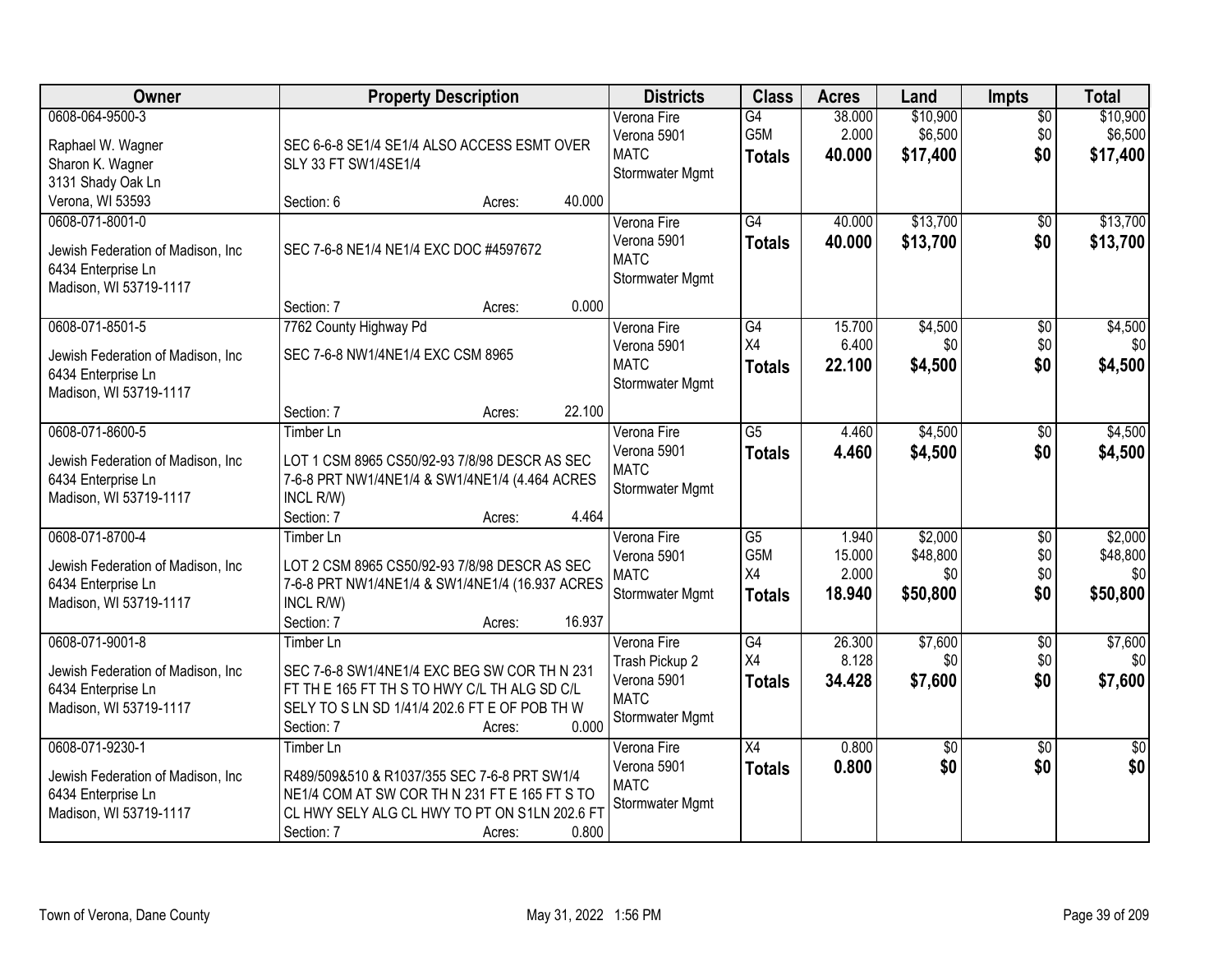| Owner                                                                                                | <b>Property Description</b>                                                                                                                                                         | <b>Districts</b>                                                                            | <b>Class</b>                                                    | <b>Acres</b>                                 | Land                                                      | <b>Impts</b>                                            | <b>Total</b>                                              |
|------------------------------------------------------------------------------------------------------|-------------------------------------------------------------------------------------------------------------------------------------------------------------------------------------|---------------------------------------------------------------------------------------------|-----------------------------------------------------------------|----------------------------------------------|-----------------------------------------------------------|---------------------------------------------------------|-----------------------------------------------------------|
| 0608-071-9501-0<br>Jewish Federation of Madison, Inc<br>6434 Enterprise Ln<br>Madison, WI 53719-1117 | County Rd PD<br>SEC 7-6-8 SE1/4 NE1/4 EXC PRT SELY OF HWY &<br>ALSO EXC DOC #4597672                                                                                                | Verona Fire<br>Verona 5901<br><b>MATC</b><br>Stormwater Mgmt                                | $\overline{G5}$<br>G <sub>6</sub><br><b>Totals</b>              | 17.000<br>18.000<br>35.000                   | \$13,900<br>\$117,000<br>\$130,900                        | $\overline{50}$<br>\$0<br>\$0                           | \$13,900<br>\$117,000<br>\$130,900                        |
|                                                                                                      | 0.000<br>Section: 7<br>Acres:                                                                                                                                                       |                                                                                             |                                                                 |                                              |                                                           |                                                         |                                                           |
| 0608-071-9760-0<br>Epic Systems Corp<br>1979 Milky Way<br>Verona, WI 53593                           | 7685 County Highway Pd<br>SEC 7-6-8 PRT SE1/4NE1/4 SLY OF HWY EXC TO<br>DANE CO FOR RD R/W IN DOC #2947679<br>5.000<br>Section: 7<br>Acres:                                         | Verona Fire<br>Verona 5901<br><b>MATC</b><br>Stormwater Mgmt                                | G2<br><b>Totals</b>                                             | 5.000<br>5.000                               | \$235,000<br>\$235,000                                    | \$122,000<br>\$122,000                                  | \$357,000<br>\$357,000                                    |
| 0608-072-8010-8<br>Joseph W. Homp<br>Michelle L. Homp<br>7807 Paulson Rd<br>Verona, WI 53593         | 7807 Paulson Rd<br>LOT 1 CSM 6548 CS32/101&102-10/8/91 DESCR AS<br>SEC 7-6-8 PRT NE1/4NW1/4 (91,188 SQ FT)<br>2.093<br>Section: 7                                                   | Verona Fire<br>Verona 5901<br><b>MATC</b><br>Stormwater Mgmt                                | $\overline{G1}$<br><b>Totals</b>                                | 2.093<br>2.093                               | \$166,000<br>\$166,000                                    | \$555,000<br>\$555,000                                  | \$721,000<br>\$721,000                                    |
| 0608-072-8020-6                                                                                      | Acres:<br>7811 Paulson Rd                                                                                                                                                           | Verona Fire                                                                                 | $\overline{G1}$                                                 | 2.093                                        | \$166,000                                                 | \$358,000                                               | \$524,000                                                 |
| Thomas N. Krupenkin<br>Elena V. Krupenkin<br>7811 Paulsen Rd<br>Verona, WI 53593                     | LOT 2 CSM 6548 CS32/101&102 R16883/48-10/8/91<br>DESCR AS SEC 7-6-8 PRT NE1/4NW1/4 (91,188 SQ<br>FT)<br>2.093<br>Section: 7<br>Acres:                                               | Trash Pickup 1<br>Verona 5901<br>Utility 1<br><b>MATC</b><br>Stormwater Mgmt                | <b>Totals</b>                                                   | 2.093                                        | \$166,000                                                 | \$358,000                                               | \$524,000                                                 |
| 0608-072-8041-1<br>Mescher Living Tr, Thomas & Lorraine<br>7823 Paulson Rd<br>Verona, WI 53593       | 7823 Paulson Rd<br>SEC 7-6-8 PRT NE1/4NW1/4 & NW1/4NW1/4 DESCR<br>AS BEG NW COR SEC 7 TH E ALG N LN SD NW1/4<br>2057.66 FT TO NW COR CSM 6548 TH<br>58.150<br>Section: 31<br>Acres: | Verona Fire<br>Trash Pickup 1<br>Verona 5901<br>Utility 1<br><b>MATC</b><br>Stormwater Mgmt | $\overline{G4}$<br>G <sub>5</sub><br>G5M<br>G7<br><b>Totals</b> | 9.000<br>27.150<br>20.000<br>2.000<br>58.150 | \$3,100<br>\$27,300<br>\$65,000<br>\$150,000<br>\$245,400 | $\overline{50}$<br>\$0<br>\$0<br>\$324,500<br>\$324,500 | \$3,100<br>\$27,300<br>\$65,000<br>\$474,500<br>\$569,900 |
| 0608-072-8340-9<br>Vance H. Mannetter<br>Jean M. Mannetter<br>2927 Timber Ln<br>Verona, WI 53593     | 2927 Timber Ln<br>SEC 7-6-8 PRT NE1/4NW1/4 S 790 FT OF E 350 FT<br><b>THF</b><br>6.350<br>Section: 7<br>Acres:                                                                      | Verona Fire<br>Trash Pickup 1<br>Verona 5901<br>Utility 1<br><b>MATC</b><br>Stormwater Mgmt | $\overline{G1}$<br>G <sub>5</sub><br><b>Totals</b>              | 3.490<br>2.860<br>6.350                      | \$203,000<br>\$2,800<br>\$205,800                         | \$124,000<br>\$0<br>\$124,000                           | \$327,000<br>\$2,800<br>\$329,800                         |
| 0608-072-9000-8<br>Creekland Partners, LLC<br>6907 University Ave Unit 197<br>Middleton, WI 53562    | County Rd PD<br>SEC 7-6-8 FR SW1/4 NW1/4 EXC RR & EXC SWLY OF<br><b>RR</b><br>22.700<br>Section: 7<br>Acres:                                                                        | Verona Fire<br>Verona 5901<br><b>MATC</b><br>Stormwater Mgmt                                | $\overline{G4}$<br>G <sub>5</sub><br><b>Totals</b>              | 8.000<br>14.700<br>22.700                    | \$2,700<br>\$14,800<br>\$17,500                           | \$0<br>\$0<br>\$0                                       | \$2,700<br>\$14,800<br>\$17,500                           |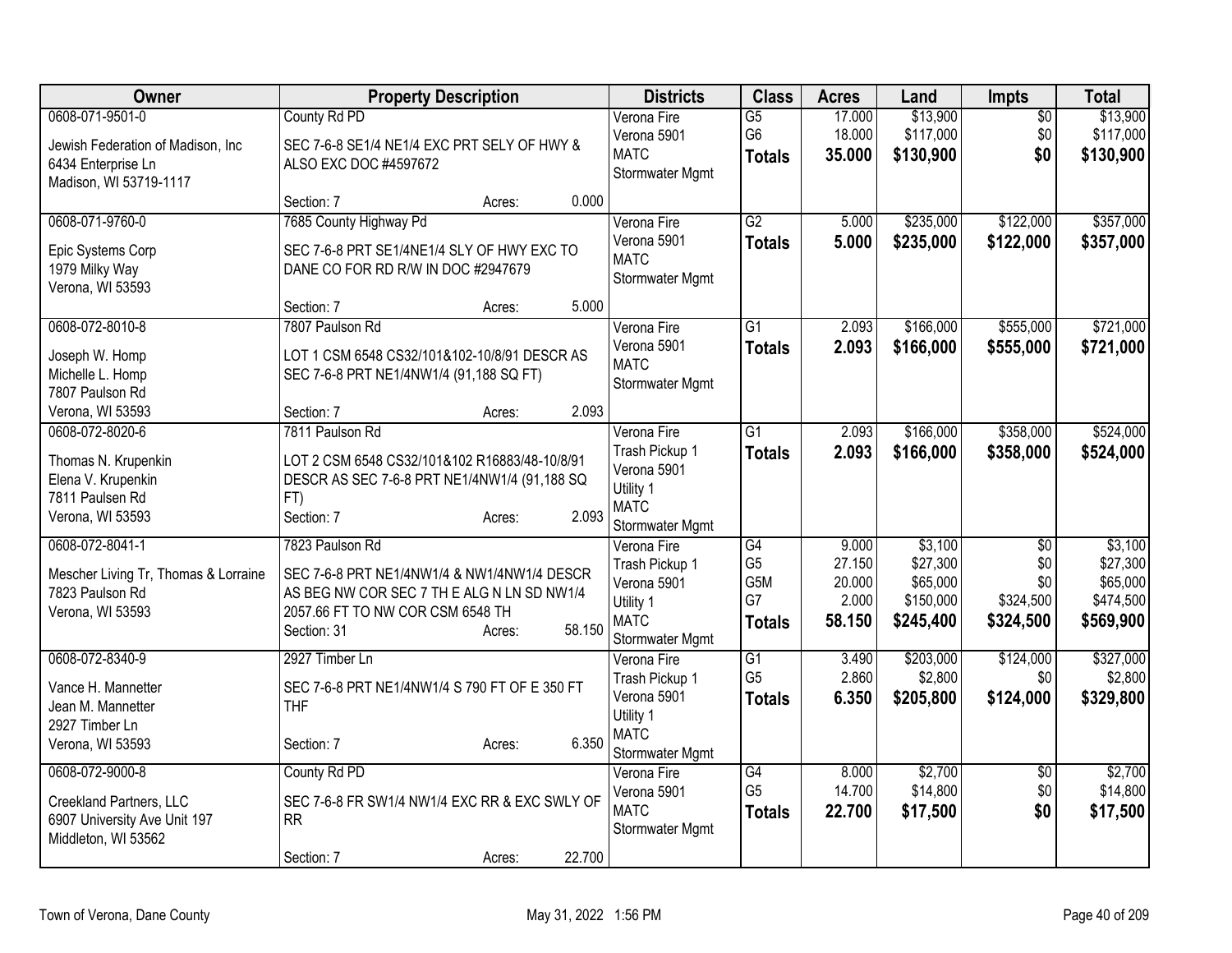| Owner                                                                                 | <b>Property Description</b>                                                                                                                                                                               | <b>Districts</b>                                                                            | <b>Class</b>                                                         | <b>Acres</b>                     | Land                                       | <b>Impts</b>                         | <b>Total</b>                                 |
|---------------------------------------------------------------------------------------|-----------------------------------------------------------------------------------------------------------------------------------------------------------------------------------------------------------|---------------------------------------------------------------------------------------------|----------------------------------------------------------------------|----------------------------------|--------------------------------------------|--------------------------------------|----------------------------------------------|
| 0608-072-9150-7<br>WI Dnr<br>PO Box 7921<br>Madison, WI 53701-7921                    | R/W THRU SW1/4NW1/4 NE1/4SW1/4 NW1/4SW1/4<br>SE1/4SW1/4 & SW1/4 SE1/4                                                                                                                                     | Verona Fire<br>Verona 5901<br><b>MATC</b><br>Stormwater Mgmt                                | $\overline{X2}$<br><b>Totals</b>                                     | 3.195<br>3.195                   | $\overline{60}$<br>\$0                     | $\overline{50}$<br>\$0               | $\overline{50}$<br>\$0                       |
|                                                                                       | 11.200<br>Section: 7<br>Acres:                                                                                                                                                                            |                                                                                             |                                                                      |                                  |                                            |                                      |                                              |
| 0608-072-9160-5<br>Richard C. Wieboldt<br>7912 County Highway Pd<br>Verona, WI 53593  | 7912 County Highway Pd<br>SEC 7-6-8 PRT SW1/4NW1/4 BEG SEC W1/4 COR TH<br>985.02 FT TH N46DEGW 1391.65 FT ALG SW R/W LN<br>C&NW RR TH S0DEG57MINE 966. 86 FT TO POB EXC<br>Section: 7<br>11.000<br>Acres: | Verona Fire<br>Trash Pickup 1<br>Verona 5901<br>Utility 1<br><b>MATC</b><br>Stormwater Mgmt | $\overline{G1}$<br><b>Totals</b>                                     | 11.000<br>11.000                 | \$274,000<br>\$274,000                     | \$196,500<br>\$196,500               | \$470,500<br>\$470,500                       |
| 0608-072-9500-3<br>Kurt R. Stein<br>2881 Timber Ln<br>Verona, WI 53593                | 2881 Timber Ln<br>LOT 2 CSM 3802 CS15/321&322 R3128/93&94 9/30/81<br>DESCR AS SEC 7-6-8 PRT SE1/4NW1/4 7.3 ACRES<br>INCL TIMBER LA R/W 7.08 ACRES EXCL SD R/W<br>7.080<br>Section: 7<br>Acres:            | Verona Fire<br>Trash Pickup 1<br>Verona 5901<br>Utility 1<br><b>MATC</b><br>Stormwater Mgmt | $\overline{G1}$<br>G <sub>5</sub><br>G <sub>6</sub><br><b>Totals</b> | 0.541<br>5.540<br>1.000<br>7.081 | \$64,000<br>\$5,500<br>\$6,500<br>\$76,000 | \$200,500<br>\$0<br>\$0<br>\$200,500 | \$264,500<br>\$5,500<br>\$6,500<br>\$276,500 |
| 0608-072-9600-2<br>Kurt R. Stein<br>2881 Timber Ln<br>Verona, WI 53593                | 2879 Timber Ln<br>LOT 1 CSM 3802 CS15/321&322 R3128/93&94-9/30/81<br>DESCR AS SEC 7-6-8 PRT SE1/4NW1/4 6.99 ACRES<br>6.990<br>Section: 7<br>Acres:                                                        | Verona Fire<br>Verona 5901<br><b>MATC</b><br>Stormwater Mgmt                                | $\overline{G5}$<br>G <sub>6</sub><br><b>Totals</b>                   | 5.990<br>1.000<br>6.990          | \$6,000<br>\$6,500<br>\$12,500             | \$0<br>\$0<br>\$0                    | \$6,000<br>\$6,500<br>\$12,500               |
| 0608-072-9780-5<br>John S. Mackesey<br>5914 Green Clover Ln<br>Fitchburg, WI 53711    | 2875 Timber Ln<br>SEC 7-6-8 PRT NW1/4 COM SEC CTR TH<br>S80DEG25'W ALG C/L CTH PD 643.98 FT TO POB TH<br>CONT S80DEG25'W ALG SD C/L 430.27 FT TH<br>14.600<br>Section: 7<br>Acres:                        | Verona Fire<br>Trash Pickup 1<br>Verona 5901<br>Utility 1<br><b>MATC</b><br>Stormwater Mgmt | $\overline{G1}$<br>G <sub>5</sub><br><b>Totals</b>                   | 2.000<br>12.600<br>14.600        | \$163,000<br>\$34,800<br>\$197,800         | \$67,500<br>\$0<br>\$67,500          | \$230,500<br>\$34,800<br>\$265,300           |
| 0608-072-9810-8<br>The Prairie Enthusiasts, Inc.<br>PO Box 1148<br>Madison, WI 53701  | Timber Ln<br>SEC 7-6-8 PRT SE1/4NW1/4 S 717 FT OF E 643.98 FT<br>THF EXC R2926/85 & ALSO EXC PRT SE1/4NW1/4<br>COM SEC N1/4 COR TH S 2488.7 FT TH<br>9.000<br>Section: 7<br>Acres:                        | Verona Fire<br>Verona 5901<br><b>MATC</b><br>Stormwater Mgmt                                | X4<br><b>Totals</b>                                                  | 9.000<br>9.000                   | $\overline{50}$<br>\$0                     | \$0<br>\$0                           | $\overline{\$0}$<br>\$0                      |
| 0608-072-9860-8<br>Campbell Irrev Tr, Dorothy A<br>2839 Timber Ln<br>Verona, WI 53593 | 2839 Timber Ln<br>SEC 7-6-8 PRT SE1/4NW1/4 COM SEC N1/4 COR TH S<br>2488.7 FT TO POB TH CONT S 33.49 FT TH<br>N83DEGW 36.89 FT TH S 2.95 FT TH S46DEGW<br>0.485<br>Section: 7<br>Acres:                   | Verona Fire<br>Trash Pickup 1<br>Verona 5901<br>Utility 1<br><b>MATC</b><br>Stormwater Mgmt | $\overline{G1}$<br><b>Totals</b>                                     | 0.485<br>0.485                   | \$57,000<br>\$57,000                       | \$83,000<br>\$83,000                 | \$140,000<br>\$140,000                       |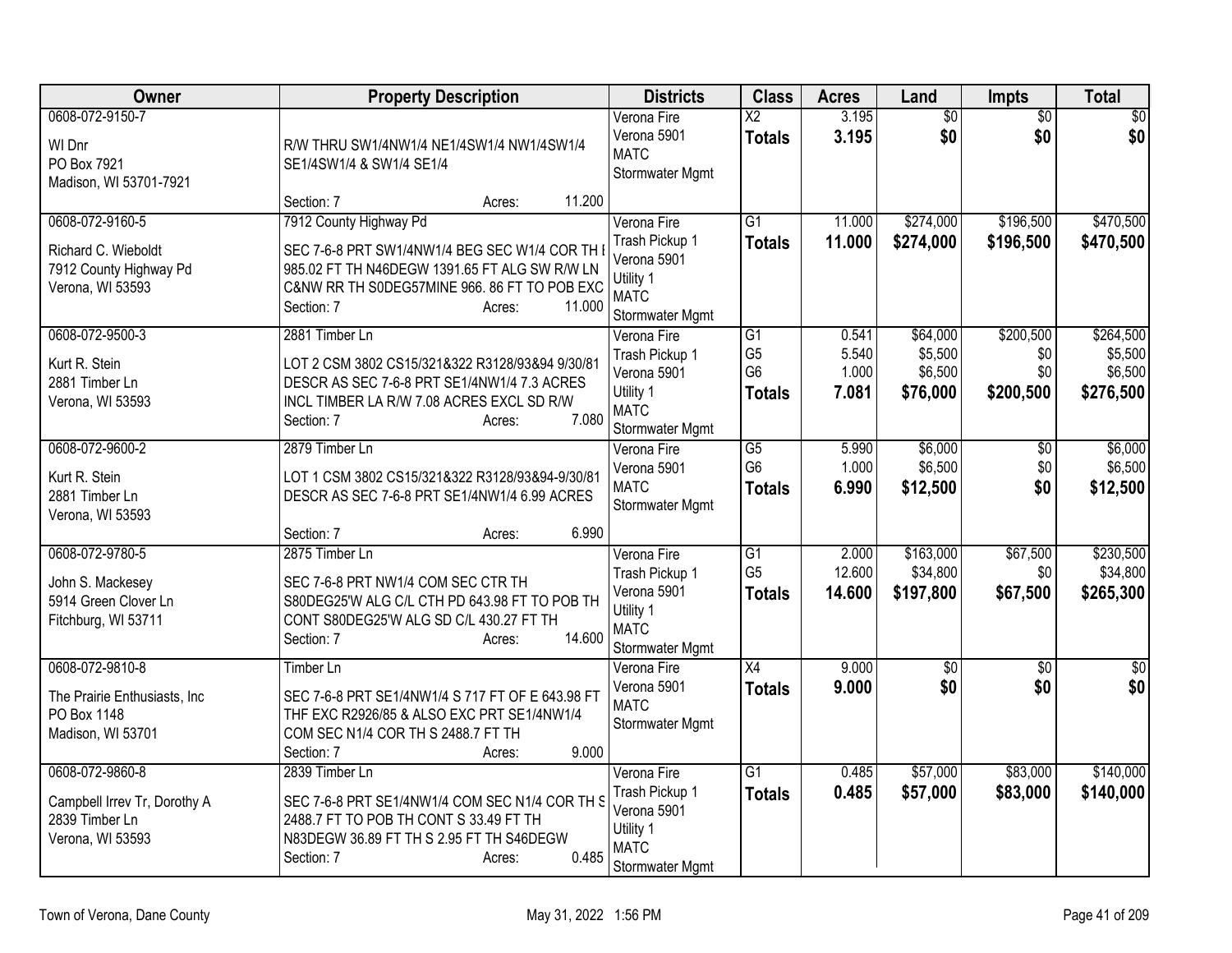| Owner                                 | <b>Property Description</b>                                        |        |        | <b>Districts</b>         | <b>Class</b>    | <b>Acres</b> | Land      | <b>Impts</b>    | <b>Total</b> |
|---------------------------------------|--------------------------------------------------------------------|--------|--------|--------------------------|-----------------|--------------|-----------|-----------------|--------------|
| 0608-072-9900-9                       | 2845 Timber Ln                                                     |        |        | Verona Fire              | $\overline{G1}$ | 0.551        | \$65,000  | \$202,500       | \$267,500    |
| Henderson Living Tr                   | SEC 7-6-8 PRT SE1/4NW1/4 COM SEC N1/4 COR TH S                     |        |        | Trash Pickup 1           | <b>Totals</b>   | 0.551        | \$65,000  | \$202,500       | \$267,500    |
| 2845 Timber Ln                        | 2488.7 FT TH N88DEG28'10"W 36.22 FT TO POB TH                      |        |        | Verona 5901<br>Utility 1 |                 |              |           |                 |              |
| Verona, WI 53593                      | CONT N88DEG28'10"W 200 FT TH N0DEG46'50"E                          |        |        | <b>MATC</b>              |                 |              |           |                 |              |
|                                       | Section: 7                                                         | Acres: | 0.551  | Stormwater Mgmt          |                 |              |           |                 |              |
| 0608-073-2006-5                       | 7909 Hamilton Meadows Rd                                           |        |        | Verona Fire              | $\overline{G1}$ | 7.300        | \$229,000 | \$378,000       | \$607,000    |
| George Sromek                         | HAMILTON FARM MEADOWS LOT 6                                        |        |        | Trash Pickup 1           | <b>Totals</b>   | 7.300        | \$229,000 | \$378,000       | \$607,000    |
| Marilyn D. Sromek                     |                                                                    |        |        | Verona 5901<br>Utility 1 |                 |              |           |                 |              |
| 7909 Hamilton Meadows Rd              |                                                                    |        |        | <b>MATC</b>              |                 |              |           |                 |              |
| Verona, WI 53593                      | Section: 7                                                         | Acres: | 7.300  | Stormwater Mgmt          |                 |              |           |                 |              |
| 0608-073-2107-3                       | 7901 Hamilton Meadows Rd                                           |        |        | Verona Fire              | $\overline{G1}$ | 7.000        | \$238,000 | \$259,500       | \$497,500    |
| Dale W. Nickels                       | HAMILTON FARM MEADOWS LOT 7                                        |        |        | Trash Pickup 1           | G <sub>5</sub>  | 7.000        | \$7,000   | \$0             | \$7,000      |
| Deborah L. Nickels                    |                                                                    |        |        | Verona 5901              | <b>Totals</b>   | 14.000       | \$245,000 | \$259,500       | \$504,500    |
| 7901 Hamilton Meadows Rd              |                                                                    |        |        | Utility 1<br><b>MATC</b> |                 |              |           |                 |              |
| Verona, WI 53593                      | Section: 7                                                         | Acres: | 14.000 | Stormwater Mgmt          |                 |              |           |                 |              |
| 0608-073-2208-1                       | Hamilton Meadows Rd                                                |        |        | Verona Fire              | $\overline{G1}$ | 4.400        | \$214,500 | $\overline{50}$ | \$214,500    |
|                                       |                                                                    |        |        | Verona 5901              | <b>Totals</b>   | 4.400        | \$214,500 | \$0             | \$214,500    |
| Dale W. Nickels<br>Deborah L. Nickels | HAMILTON FARM MEADOWS LOT 8 EXC TO DANE<br>COUNTY IN DOC #28065 92 |        |        | <b>MATC</b>              |                 |              |           |                 |              |
| 7901 Hamilton Meadows Rd              |                                                                    |        |        | Stormwater Mgmt          |                 |              |           |                 |              |
| Verona, WI 53593                      | Section: 7                                                         | Acres: | 4.400  |                          |                 |              |           |                 |              |
| 0608-073-2309-9                       | 7916 Hamilton Meadows Rd                                           |        |        | Verona Fire              | $\overline{G1}$ | 2.500        | \$179,000 | \$214,500       | \$393,500    |
| Mathew G. Frank                       | HAMILTON FARM MEADOWS LOT 9 EXC TO DANE                            |        |        | Trash Pickup 1           | <b>Totals</b>   | 2.500        | \$179,000 | \$214,500       | \$393,500    |
| 7916 Hamilton Meadows Rd              | <b>COUNTY IN DOC #2806591</b>                                      |        |        | Verona 5901              |                 |              |           |                 |              |
| Verona, WI 53593                      |                                                                    |        |        | Utility 1<br><b>MATC</b> |                 |              |           |                 |              |
|                                       | Section: 7                                                         | Acres: | 2.500  | Stormwater Mgmt          |                 |              |           |                 |              |
| 0608-073-2412-3                       |                                                                    |        |        | Verona Fire              | $\overline{G5}$ | 2.560        | \$2,500   | $\overline{50}$ | \$2,500      |
|                                       | HAMILTON FARM MEADOWS OUTLOT 2                                     |        |        | Verona 5901              | <b>Totals</b>   | 2.560        | \$2,500   | \$0             | \$2,500      |
| Dale W. Nickels<br>Deborah L. Nickels |                                                                    |        |        | <b>MATC</b>              |                 |              |           |                 |              |
| 7901 Hamilton Meadows Rd              |                                                                    |        |        | Stormwater Mgmt          |                 |              |           |                 |              |
| Verona, WI 53593                      | Section: 7                                                         | Acres: | 3.500  |                          |                 |              |           |                 |              |
| 0608-073-2513-1                       |                                                                    |        |        | Verona Fire              | $\overline{G5}$ | 3.330        | \$3,300   | $\overline{50}$ | \$3,300      |
| Dale W. Nickels                       | HAMILTON FARM MEADOWS OUTLOT 3 EXC TO                              |        |        | Verona 5901              | <b>Totals</b>   | 3.330        | \$3,300   | \$0             | \$3,300      |
| Deborah L. Nickels                    | DANE COUNTY IN DOC #28 06592                                       |        |        | <b>MATC</b>              |                 |              |           |                 |              |
| 7901 Hamilton Meadows Rd              |                                                                    |        |        | Stormwater Mgmt          |                 |              |           |                 |              |
| Verona, WI 53593                      | Section: 7                                                         | Acres: | 2.760  |                          |                 |              |           |                 |              |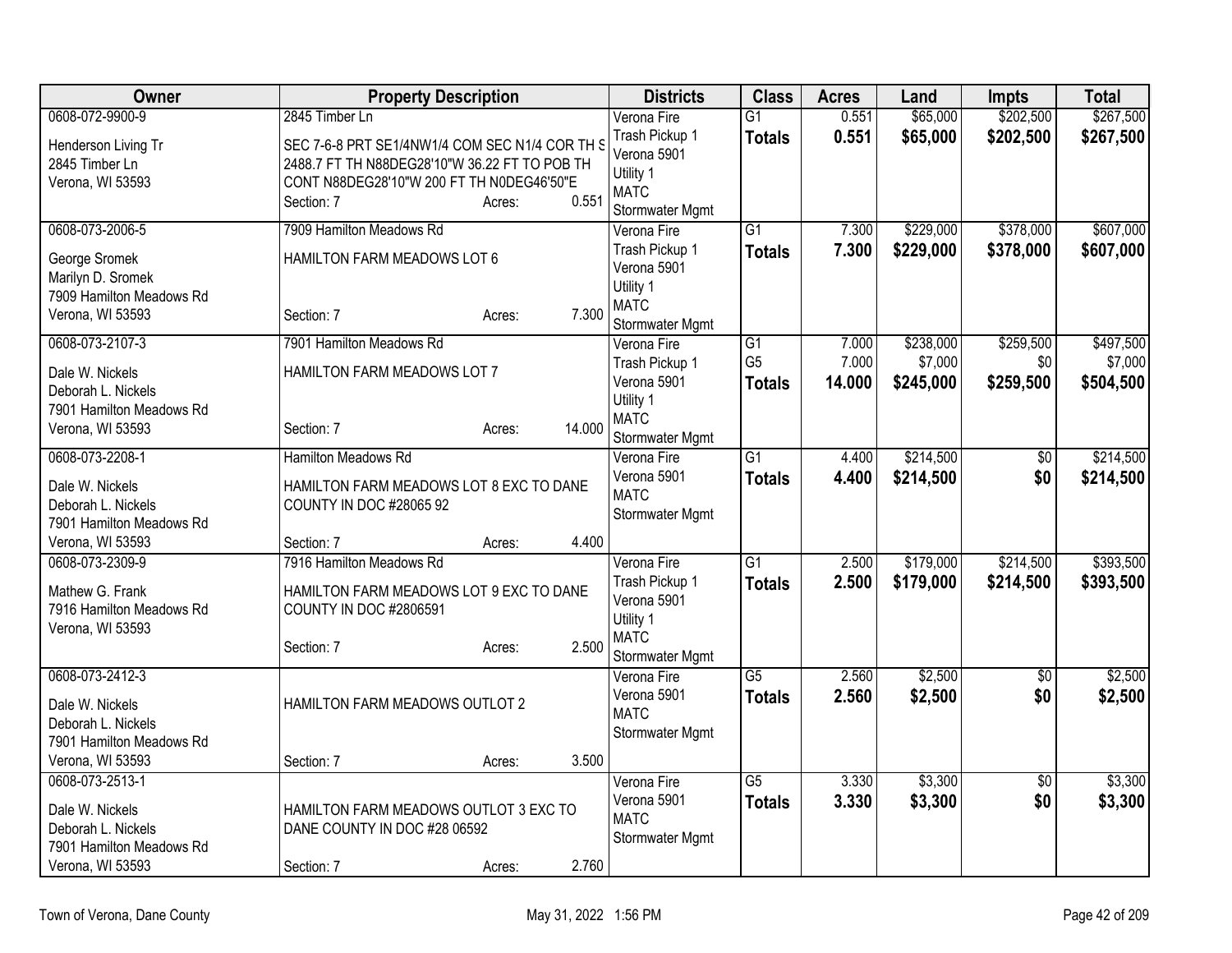| Owner                                                                                                                 | <b>Property Description</b>                                                                                                                                                                                  | <b>Districts</b>                                                                            | <b>Class</b>                                      | <b>Acres</b>                               | Land                                                   | <b>Impts</b>                                     | <b>Total</b>                                            |
|-----------------------------------------------------------------------------------------------------------------------|--------------------------------------------------------------------------------------------------------------------------------------------------------------------------------------------------------------|---------------------------------------------------------------------------------------------|---------------------------------------------------|--------------------------------------------|--------------------------------------------------------|--------------------------------------------------|---------------------------------------------------------|
| 0608-073-8130-2<br>WI Dnr<br>PO Box 7921<br>Madison, WI 53701-7921                                                    | SEC 7-6-8 PRT NE1/4SW1/4 A STRIP, BELT OR PIECE<br>OF LAND 50 FT IN WIDTH LYING NELY OF C/L C &<br>NW TRANS CO R/W AS LAID OUT THROUGH SD<br>1.950<br>Section: 7<br>Acres:                                   | Verona Fire<br>Verona 5901<br><b>MATC</b><br>Stormwater Mgmt                                | $\overline{X2}$<br><b>Totals</b>                  | 4.465<br>4.465                             | $\overline{50}$<br>\$0                                 | $\overline{50}$<br>\$0                           | $\sqrt{50}$<br>\$0                                      |
| 0608-073-8150-8<br>WI Dnr<br>PO Box 7921<br>Madison, WI 53701-7921                                                    | SEC 7-6-8 PRT NE1/4 SW1/4 NW OF HWY EXC RR<br>EXC NE OF RR<br>10.000<br>Section: 7<br>Acres:                                                                                                                 | Verona Fire<br>Verona 5901<br><b>MATC</b><br>Stormwater Mgmt                                | $\overline{X2}$<br><b>Totals</b>                  | 13.677<br>13.677                           | \$0<br>\$0                                             | $\sqrt{6}$<br>\$0                                | $\sqrt{50}$<br>\$0                                      |
| 0608-073-8320-2<br>Berglund Living Tr, Keith W<br>Berglund Living Tr, Carol A<br>2684 Berglund Dr<br>Verona, WI 53593 | SEC 7-6-8 PRT NE1/4SW1/4 SWLY OF RR & SELY OF<br><b>HWY EXC R5008/75</b><br>2.700<br>Section: 7<br>Acres:                                                                                                    | Verona Fire<br>Verona 5901<br><b>MATC</b><br>Stormwater Mgmt                                | $\overline{G5}$<br><b>Totals</b>                  | 0.723<br>0.723                             | \$800<br>\$800                                         | \$0<br>\$0                                       | \$800<br>\$800                                          |
| 0608-073-8360-4<br>WI Dnr<br>PO Box 7921<br>Madison, WI 53701-7921                                                    | SEC 7-6-8 PRT NE1/4SW1/4 A STRIP BELT OR PIECE<br>OF LAND 50 FT IN WIDTH LYING SWLY OF CL C &<br>NWN TRANS CO R/W AS LAID OUT FR A PT OF<br>1.950<br>Section: 7<br>Acres:                                    | Verona Fire<br>Verona 5901<br><b>MATC</b><br>Stormwater Mgmt                                | $\overline{\text{X2}}$<br><b>Totals</b>           | 1.950<br>1.950                             | $\overline{50}$<br>\$0                                 | \$0<br>\$0                                       | $\overline{30}$<br>\$0                                  |
| 0608-073-8390-0<br>Beverly J. Krell<br>2791 White Crossing Rd<br>Verona, WI 53593                                     | 2791 White Crossing Rd<br>LOT 2 CSM 10728 CS64/1&2-4/23/2003 DESCR AS<br>SEC 7-6-8 PRT NE1/4SW1/4 & PRT NW1/4SE1/4 (2.003<br>ACRES)<br>2.003<br>Section: 7<br>Acres:                                         | Verona Fire<br>Trash Pickup 1<br>Verona 5901<br>Utility 1<br><b>MATC</b><br>Stormwater Mgmt | $\overline{G1}$<br><b>Totals</b>                  | 2.003<br>2.003                             | \$163,000<br>\$163,000                                 | \$466,500<br>\$466,500                           | \$629,500<br>\$629,500                                  |
| 0608-073-8420-0<br>Eric Lindgren<br>Jamie Dunn<br>2817 White Crossing Rd<br>Verona, WI 53593                          | 2817 White Crossing Rd<br>LOT 1 CSM 12121 CS74/362&363-4/13/2007 F/K/A LOT<br>1 CSM 10728 CS64/1&2-4/23/2003 DESCR AS SEC<br>7-6-8 PRT NE1/4SW1/4 & PRT NW1/4SE1/4 (10.279<br>10.279<br>Section: 7<br>Acres: | Verona Fire<br>Trash Pickup 1<br>Verona 5901<br>Utility 1<br><b>MATC</b><br>Stormwater Mgmt | G2<br>G4<br>G <sub>5</sub><br>G7<br><b>Totals</b> | 1.500<br>2.280<br>5.500<br>1.000<br>10.280 | \$61,000<br>\$200<br>\$2,800<br>\$118,000<br>\$182,000 | \$65,500<br>\$0<br>\$0<br>\$200,000<br>\$265,500 | \$126,500<br>\$200<br>\$2,800<br>\$318,000<br>\$447,500 |
| 0608-073-8435-0<br>Eric Lindgren<br>2817 White Crossing Rd<br>Verona, WI 53593                                        | LOT 2 CSM 12121 CS74/362&363-4/13/2007 F/K/A LOT<br>1 CSM 10728 CS64/1&2-4/23/2003 DESCR AS SEC<br>7-6-8 PRT NE1/4SW1/4 & PRT NW1/4SE1/4 (2.173<br>2.173<br>Section: 7<br>Acres:                             | Verona Fire<br>Verona 5901<br><b>MATC</b><br>Stormwater Mgmt                                | $\overline{G4}$<br><b>Totals</b>                  | 2.173<br>2.173                             | \$200<br>\$200                                         | $\overline{50}$<br>\$0                           | \$200<br>\$200                                          |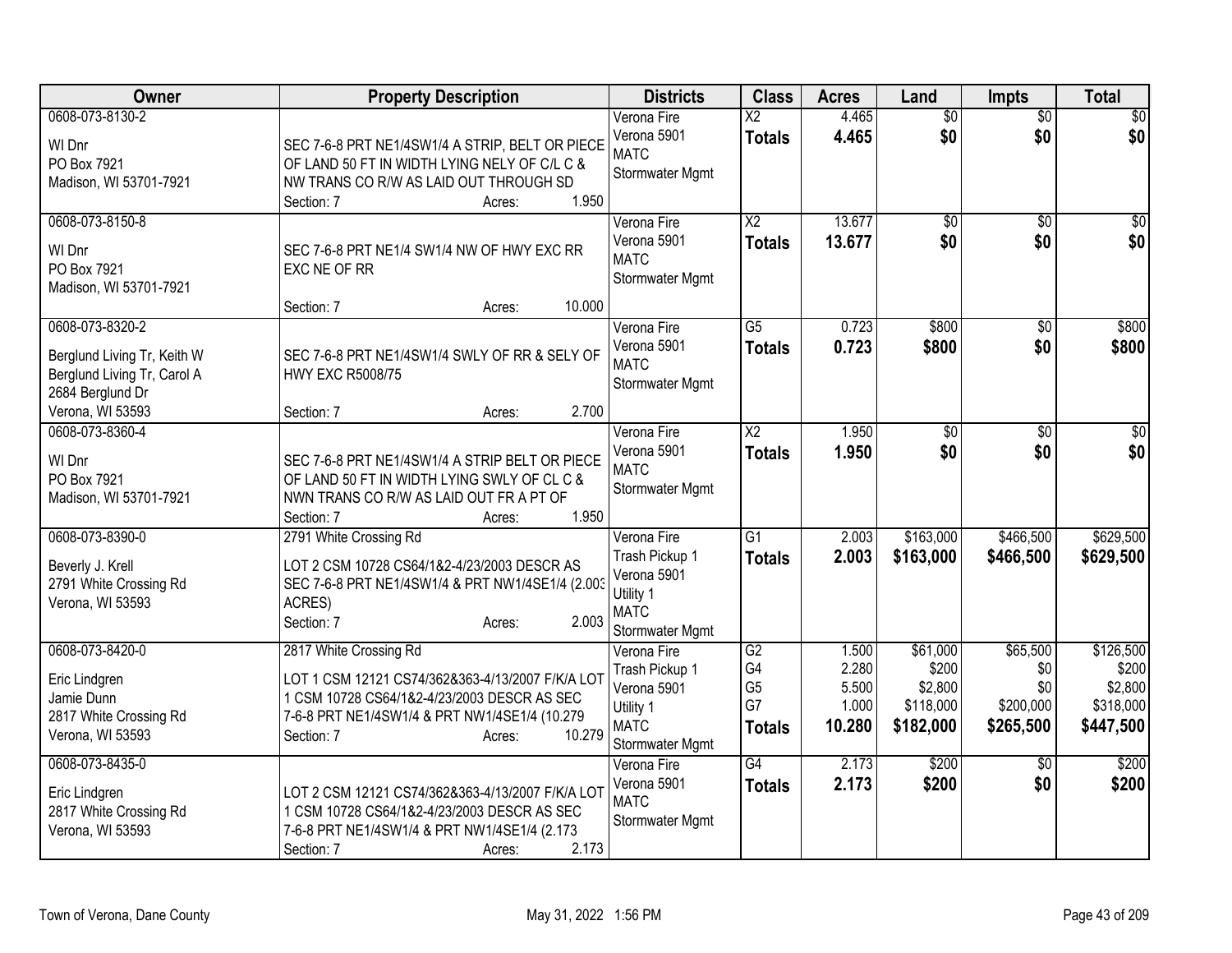| Owner                                                      | <b>Property Description</b>                      |        |        | <b>Districts</b>              | <b>Class</b>    | <b>Acres</b> | Land      | <b>Impts</b>    | Total     |
|------------------------------------------------------------|--------------------------------------------------|--------|--------|-------------------------------|-----------------|--------------|-----------|-----------------|-----------|
| 0608-073-8450-0                                            | 2793 White Crossing Rd                           |        |        | Verona Fire                   | $\overline{G4}$ | 2.140        | \$200     | $\overline{50}$ | \$200     |
| Krell Company, LLC                                         | LOT 3 CSM 12121 CS74/362&363-4/13/2007 F/K/A LOT |        |        | Verona 5901                   | <b>Totals</b>   | 2.140        | \$200     | \$0             | \$200     |
| 209 S Main St                                              | 1 CSM 10728 CS 64/1&2-4/23/2003 DESCR AS SEC     |        |        | <b>MATC</b>                   |                 |              |           |                 |           |
| Verona, WI 53593                                           | 7-6-8 PRT NE1/4SW1/4 & PRT NW1/4SE1/4 (2.136     |        |        | Stormwater Mgmt               |                 |              |           |                 |           |
|                                                            | Section: 7                                       | Acres: | 2.136  |                               |                 |              |           |                 |           |
| 0608-073-9001-0                                            | White Crossing Rd                                |        |        | Verona Fire                   | G4              | 30.910       | \$10,600  | \$0             | \$10,600  |
| Berglund Living Tr, Keith W                                | SEC 7-6-8 FR SW1/4SW1/4 EXC CSM 1129 EXC CSM     |        |        | Verona 5901                   | G <sub>5</sub>  | 3.320        | \$300     | \$0             | \$300     |
| Berglund Living Tr, Carol A                                | 12036                                            |        |        | <b>MATC</b>                   | Totals          | 34.230       | \$10,900  | \$0             | \$10,900  |
| 2684 Berglund Dr                                           |                                                  |        |        | Stormwater Mgmt               |                 |              |           |                 |           |
| Verona, WI 53593                                           | Section: 7                                       | Acres: | 0.000  |                               |                 |              |           |                 |           |
| 0608-073-9230-0                                            | 2693 White Crossing Rd                           |        |        | Verona Fire                   | $\overline{G1}$ | 2.269        | \$171,500 | \$163,500       | \$335,000 |
| Noah W. Weibel                                             | LOT 1 CSM 12036 CS74/115 & 116 12-28-06 DESCR    |        |        | Trash Pickup 1                | <b>Totals</b>   | 2.269        | \$171,500 | \$163,500       | \$335,000 |
| Amanda L. Weibel                                           | AS SEC 7-06-08 PRT OF SW1/4 SW1/4, SEC 18-06-08  |        |        | Verona 5901                   |                 |              |           |                 |           |
| 2693 White Crossing Rd                                     | PRT OF NW1/4 NW1/4 & SEC 12-06-07 PRT OF SE1/4   |        |        | Utility 1                     |                 |              |           |                 |           |
| Verona, WI 53593                                           | Section: 7                                       | Acres: | 2.269  | <b>MATC</b>                   |                 |              |           |                 |           |
|                                                            |                                                  |        |        | Stormwater Mgmt               |                 |              |           |                 |           |
| 0608-073-9280-9                                            | 2699 White Crossing Rd                           |        |        | Verona Fire                   | $\overline{G1}$ | 2.720        | \$186,000 | \$109,500       | \$295,500 |
| Chad Ogden                                                 | LOT 1 CSM 1129 CS5/3 DESCR AS SEC 7-6-8 PRT      |        |        | Trash Pickup 1<br>Verona 5901 | <b>Totals</b>   | 2.720        | \$186,000 | \$109,500       | \$295,500 |
| Stephanie R. Ogden                                         | SW1/4SW1/4 & PRT SEC 18 NW1/4NW1/4 (2.72         |        |        | Utility 1                     |                 |              |           |                 |           |
| 2699 White Crossing Rd                                     | ACRES)                                           |        |        | <b>MATC</b>                   |                 |              |           |                 |           |
| Verona, WI 53593                                           | Section: 7                                       | Acres: | 2.720  | Stormwater Mgmt               |                 |              |           |                 |           |
| 0608-073-9500-2                                            | <b>White Crossing Rd</b>                         |        |        | Verona Fire                   | $\overline{G4}$ | 30.000       | \$8,800   | $\sqrt{6}$      | \$8,800   |
|                                                            |                                                  |        |        | Verona 5901                   | G <sub>5</sub>  | 9.500        | \$4,000   | \$0             | \$4,000   |
| Berglund Living Tr, Keith W<br>Berglund Living Tr, Carol A | SEC 7-6-8 SE1/4SW1/4 EXC RR                      |        |        | <b>MATC</b>                   | <b>Totals</b>   | 39.500       | \$12,800  | \$0             | \$12,800  |
| 2684 Berglund Dr                                           |                                                  |        |        | Stormwater Mgmt               |                 |              |           |                 |           |
| Verona, WI 53593                                           | Section: 7                                       | Acres: | 39.500 |                               |                 |              |           |                 |           |
| 0608-074-1501-0                                            | 2778 Prairie Cir                                 |        |        | Verona Fire                   | $\overline{G1}$ | 3.440        | \$244,000 | \$535,000       | \$779,000 |
|                                                            |                                                  |        |        | Trash Pickup 1                | <b>Totals</b>   | 3.440        | \$244,000 | \$535,000       | \$779,000 |
| Jonathan M. Oostdyk                                        | PRAIRIE CIRCLE LOT 1                             |        |        | Verona 5901                   |                 |              |           |                 |           |
| Natalie J. Oostdyk                                         |                                                  |        |        | Utility 1                     |                 |              |           |                 |           |
| 2778 Prairie Cir                                           |                                                  |        | 3.440  | <b>MATC</b>                   |                 |              |           |                 |           |
| Verona, WI 53593                                           | Section: 7                                       | Acres: |        | Stormwater Mgmt               |                 |              |           |                 |           |
| 0608-074-1512-0                                            | Prairie Cir                                      |        |        | Verona Fire                   | G4              | 2.600        | \$900     | $\overline{30}$ | \$900     |
| Timothy P. Sweeney                                         | PRAIRIE CIRCLE LOT 2                             |        |        | Trash Pickup 1                | <b>Totals</b>   | 2.600        | \$900     | \$0             | \$900     |
| Linda A. Sweeney                                           |                                                  |        |        | Verona 5901                   |                 |              |           |                 |           |
| 2746 Prairie Cir                                           |                                                  |        |        | Utility 1                     |                 |              |           |                 |           |
| Verona, WI 53593                                           | Section: 7                                       | Acres: | 2.600  | <b>MATC</b>                   |                 |              |           |                 |           |
|                                                            |                                                  |        |        | Stormwater Mgmt               |                 |              |           |                 |           |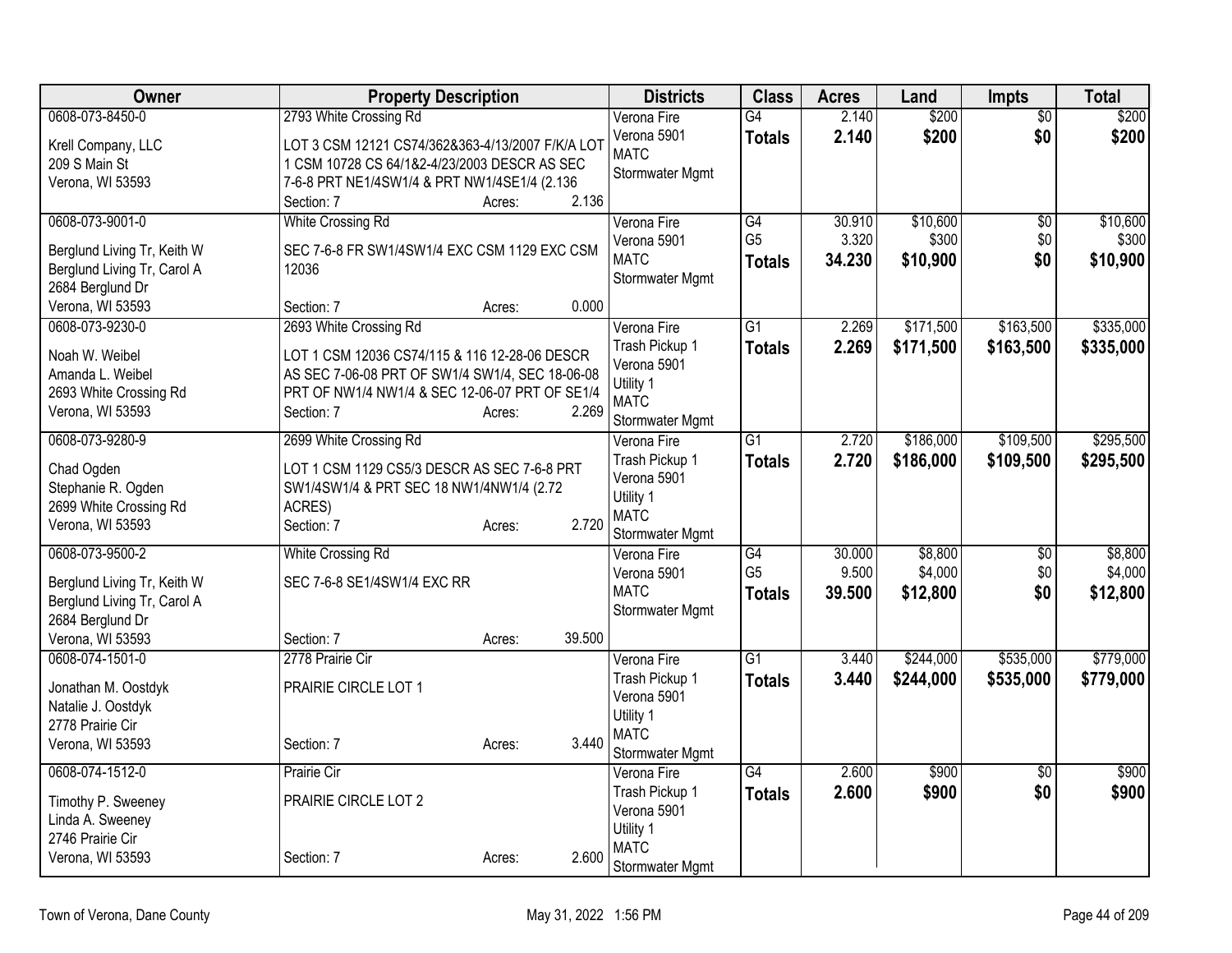| Owner                                | <b>Property Description</b> |        |        | <b>Districts</b>               | <b>Class</b>    | <b>Acres</b> | Land      | <b>Impts</b>    | Total     |
|--------------------------------------|-----------------------------|--------|--------|--------------------------------|-----------------|--------------|-----------|-----------------|-----------|
| 0608-074-1523-0                      | Prairie Cir                 |        |        | Verona Fire                    | G4              | 2.340        | \$800     | $\sqrt{6}$      | \$800     |
| Timothy P. Sweeney                   | PRAIRIE CIRCLE LOT 3        |        |        | Trash Pickup 1                 | <b>Totals</b>   | 2.340        | \$800     | \$0             | \$800     |
| Linda A. Sweeney                     |                             |        |        | Verona 5901                    |                 |              |           |                 |           |
| 2746 Prairie Cir                     |                             |        |        | Utility 1                      |                 |              |           |                 |           |
| Verona, WI 53593                     | Section: 7                  | Acres: | 2.340  | <b>MATC</b><br>Stormwater Mgmt |                 |              |           |                 |           |
| 0608-074-1543-0                      | 2773 Prairie Cir            |        |        | Verona Fire                    | $\overline{G1}$ | 2.010        | \$225,000 | \$548,000       | \$773,000 |
|                                      |                             |        |        | Verona 5901                    | <b>Totals</b>   | 2.010        | \$225,000 | \$548,000       | \$773,000 |
| Molly J. Einck                       | PRAIRIE CIRCLE LOT 13       |        |        | <b>MATC</b>                    |                 |              |           |                 |           |
| Jason M. Einck                       |                             |        |        | Stormwater Mgmt                |                 |              |           |                 |           |
| 334 S Cass Ave                       |                             |        |        |                                |                 |              |           |                 |           |
| Westmont, IL 60559                   | Section: 7                  | Acres: | 2.010  |                                |                 | 2.010        | \$700     |                 | \$700     |
| 0608-074-1554-0                      | 2777 Prairie Cir            |        |        | Verona Fire<br>Verona 5901     | G4              |              |           | $\overline{50}$ |           |
| Thomas S. Jonjak                     | PRAIRIE CIRCLE LOT 14       |        |        | <b>MATC</b>                    | <b>Totals</b>   | 2.010        | \$700     | \$0             | \$700     |
| Rebekah A. Jonjak                    |                             |        |        | Stormwater Mgmt                |                 |              |           |                 |           |
| 740 Ethan Ter                        |                             |        |        |                                |                 |              |           |                 |           |
| Verona, WI 53593                     | Section: 7                  | Acres: | 2.010  |                                |                 |              |           |                 |           |
| 0608-074-6014-0                      | 7678 Prairie Cir            |        |        | Verona Fire                    | G4              | 2.280        | \$800     | $\overline{50}$ | \$800     |
| Timothy P. Sweeney                   | PRAIRIE CIRCLE LOT 4        |        |        | Trash Pickup 1                 | <b>Totals</b>   | 2.280        | \$800     | \$0             | \$800     |
| Linda A. Sweeney                     |                             |        |        | Verona 5901                    |                 |              |           |                 |           |
| 2746 Prairie Cir                     |                             |        |        | Utility 1<br><b>MATC</b>       |                 |              |           |                 |           |
| Verona, WI 53593                     | Section: 7                  | Acres: | 2.280  | Stormwater Mgmt                |                 |              |           |                 |           |
| 0608-074-6025-0                      | 7684 Prairie Cir            |        |        | Verona Fire                    | G4              | 2.010        | \$700     | $\sqrt{6}$      | \$700     |
|                                      |                             |        |        | Trash Pickup 1                 | <b>Totals</b>   | 2.010        | \$700     | \$0             | \$700     |
| Timothy P. Sweeney                   | PRAIRIE CIRCLE LOT 5        |        |        | Verona 5901                    |                 |              |           |                 |           |
| Linda A. Sweeney<br>2746 Prairie Cir |                             |        |        | Utility 1                      |                 |              |           |                 |           |
| Verona, WI 53593                     | Section: 7                  |        | 2.010  | <b>MATC</b>                    |                 |              |           |                 |           |
|                                      |                             | Acres: |        | Stormwater Mgmt                |                 |              |           |                 |           |
| 0608-074-6036-0                      | 2758 Prairie Cir            |        |        | Verona Fire                    | $\overline{G4}$ | 2.010        | \$700     | \$0             | \$700     |
| Timothy P. Sweeney                   | PRAIRIE CIRCLE LOT 6        |        |        | Trash Pickup 1                 | <b>Totals</b>   | 2.010        | \$700     | \$0             | \$700     |
| Linda A. Sweeney                     |                             |        |        | Verona 5901                    |                 |              |           |                 |           |
| 2746 Prairie Cir                     |                             |        |        | Utility 1                      |                 |              |           |                 |           |
| Verona, WI 53593                     | Section: 7                  | Acres: | 2.010  | <b>MATC</b>                    |                 |              |           |                 |           |
| 0608-074-6047-0                      | 2752 Prairie Cir            |        |        | Stormwater Mgmt<br>Verona Fire | G4              | 11.840       | \$4,000   | $\overline{50}$ | \$4,000   |
|                                      |                             |        |        | Trash Pickup 1                 |                 | 11.840       | \$4,000   | \$0             | \$4,000   |
| Timothy P. Sweeney                   | PRAIRIE CIRCLE LOT 7        |        |        | Verona 5901                    | <b>Totals</b>   |              |           |                 |           |
| Linda A. Sweeney                     |                             |        |        | Utility 1                      |                 |              |           |                 |           |
| 2746 Prairie Cir                     |                             |        |        | <b>MATC</b>                    |                 |              |           |                 |           |
| Verona, WI 53593                     | Section: 7                  | Acres: | 11.840 | Stormwater Mgmt                |                 |              |           |                 |           |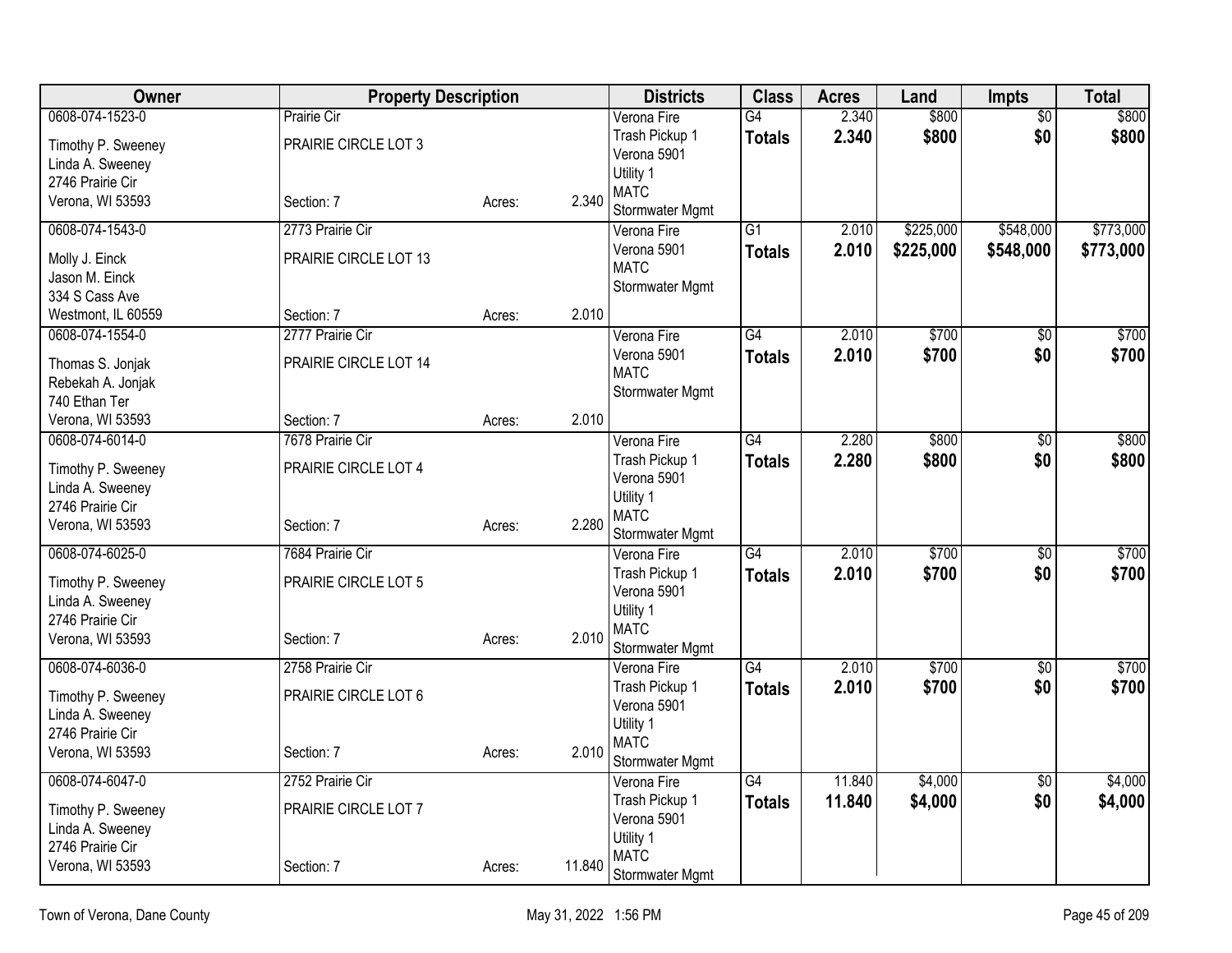| Owner                               | <b>Property Description</b>                    |        |        | <b>Districts</b>           | <b>Class</b>                      | <b>Acres</b>    | Land                | <b>Impts</b>           | <b>Total</b>        |
|-------------------------------------|------------------------------------------------|--------|--------|----------------------------|-----------------------------------|-----------------|---------------------|------------------------|---------------------|
| 0608-074-6058-0                     | 2746 Prairie Cir                               |        |        | Verona Fire                | $\overline{G1}$                   | 5.880           | \$259,500           | \$872,500              | \$1,132,000         |
| Timothy P. Sweeney                  | PRAIRIE CIRCLE LOT 8                           |        |        | Trash Pickup 1             | <b>Totals</b>                     | 5.880           | \$259,500           | \$872,500              | \$1,132,000         |
| Linda A. Sweeney                    |                                                |        |        | Verona 5901                |                                   |                 |                     |                        |                     |
| 2746 Prairie Cir                    |                                                |        |        | Utility 1                  |                                   |                 |                     |                        |                     |
| Verona, WI 53593                    | Section: 7                                     | Acres: | 5.880  | <b>MATC</b>                |                                   |                 |                     |                        |                     |
| 0608-074-6069-0                     | 2747 Prairie Cir                               |        |        | Stormwater Mgmt            | $\overline{G1}$                   | 2.070           | \$226,000           | \$250,000              | \$476,000           |
|                                     |                                                |        |        | Verona Fire<br>Verona 5901 |                                   | 2.070           | \$226,000           | \$250,000              |                     |
| Jonathan M. Baran                   | PRAIRIE CIRCLE LOT 9                           |        |        | <b>MATC</b>                | <b>Totals</b>                     |                 |                     |                        | \$476,000           |
| Amy M. Baran                        |                                                |        |        | Stormwater Mgmt            |                                   |                 |                     |                        |                     |
| 3906 Dallas Dr                      |                                                |        |        |                            |                                   |                 |                     |                        |                     |
| Madison, WI 53719                   | Section: 7                                     | Acres: | 2.070  |                            |                                   |                 |                     |                        |                     |
| 0608-074-6080-0                     | 2753 Prairie Cir                               |        |        | Verona Fire                | $\overline{G1}$                   | 2.180           | \$228,000           | $\overline{50}$        | \$228,000           |
| Hartwig Huemer                      | PRAIRIE CIRCLE LOT 10                          |        |        | Verona 5901                | <b>Totals</b>                     | 2.180           | \$228,000           | \$0                    | \$228,000           |
| Rachel Bouffler                     |                                                |        |        | <b>MATC</b>                |                                   |                 |                     |                        |                     |
| 1734 Black Cherry Ct                |                                                |        |        | Stormwater Mgmt            |                                   |                 |                     |                        |                     |
| Verona, WI 53597                    | Section: 7                                     | Acres: | 2.180  |                            |                                   |                 |                     |                        |                     |
| 0608-074-6091-0                     | Prairie Cir                                    |        |        | Verona Fire                | G4                                | 2.690           | \$900               | $\overline{50}$        | \$900               |
|                                     |                                                |        |        | Verona 5901                | <b>Totals</b>                     | 2.690           | \$900               | \$0                    | \$900               |
| Lisa R. Steinhauer                  | PRAIRIE CIRCLE LOT 11                          |        |        | <b>MATC</b>                |                                   |                 |                     |                        |                     |
| Brian R. Steinhauer                 |                                                |        |        | Stormwater Mgmt            |                                   |                 |                     |                        |                     |
| 2330 Jeffy Trl<br>Madison, WI 53719 | Section: 7                                     | Acres: | 2.690  |                            |                                   |                 |                     |                        |                     |
| 0608-074-6102-0                     | Prairie Cir                                    |        |        | Verona Fire                | $\overline{G4}$                   | 2.020           | \$700               | $\overline{30}$        | \$700               |
|                                     |                                                |        |        | Verona 5901                |                                   | 2.020           | \$700               | \$0                    | \$700               |
| David H. DiMaggio                   | PRAIRIE CIRCLE LOT 12                          |        |        | <b>MATC</b>                | <b>Totals</b>                     |                 |                     |                        |                     |
| 599 State Highway 78                |                                                |        |        | Stormwater Mgmt            |                                   |                 |                     |                        |                     |
| Mount Horeb, WI 53572               |                                                |        |        |                            |                                   |                 |                     |                        |                     |
|                                     | Section: 7                                     | Acres: | 2.020  |                            |                                   |                 |                     |                        |                     |
| 0608-074-6150-0                     | Prairie Cir                                    |        |        | Verona Fire                | G4                                | 5.000           | \$1,700             | $\overline{50}$        | \$1,700             |
| Timothy P. Sweeney et al            | PRAIRIE CIRCLE OUTLOT 1                        |        |        | Trash Pickup 1             | G <sub>5</sub>                    | 5.930           | \$3,000             | \$0                    | \$3,000             |
| 2746 Prairie Cir                    |                                                |        |        | Verona 5901                | <b>Totals</b>                     | 10.930          | \$4,700             | \$0                    | \$4,700             |
| Verona, WI 53593                    |                                                |        |        | Utility 1                  |                                   |                 |                     |                        |                     |
|                                     | Section: 7                                     | Acres: | 10.930 | <b>MATC</b>                |                                   |                 |                     |                        |                     |
|                                     |                                                |        |        | Stormwater Mgmt            |                                   |                 |                     |                        |                     |
| 0608-074-8000-8                     | 7685 County Highway Pd                         |        |        | Verona Fire                | $\overline{G4}$<br>G <sub>5</sub> | 15.000<br>5.000 | \$4,300<br>\$11,800 | $\overline{50}$<br>\$0 | \$4,300<br>\$11,800 |
| Epic Systems Corp                   | SEC 7-6-8 PRT NE1/4 SE1/4 E 880 FT OF N 990 FT |        |        | Verona 5901<br><b>MATC</b> |                                   |                 |                     |                        |                     |
| 1979 Milky Way                      |                                                |        |        |                            | <b>Totals</b>                     | 20.000          | \$16,100            | \$0                    | \$16,100            |
| Verona, WI 53593                    |                                                |        |        | Stormwater Mgmt            |                                   |                 |                     |                        |                     |
|                                     | Section: 7                                     | Acres: | 20.000 |                            |                                   |                 |                     |                        |                     |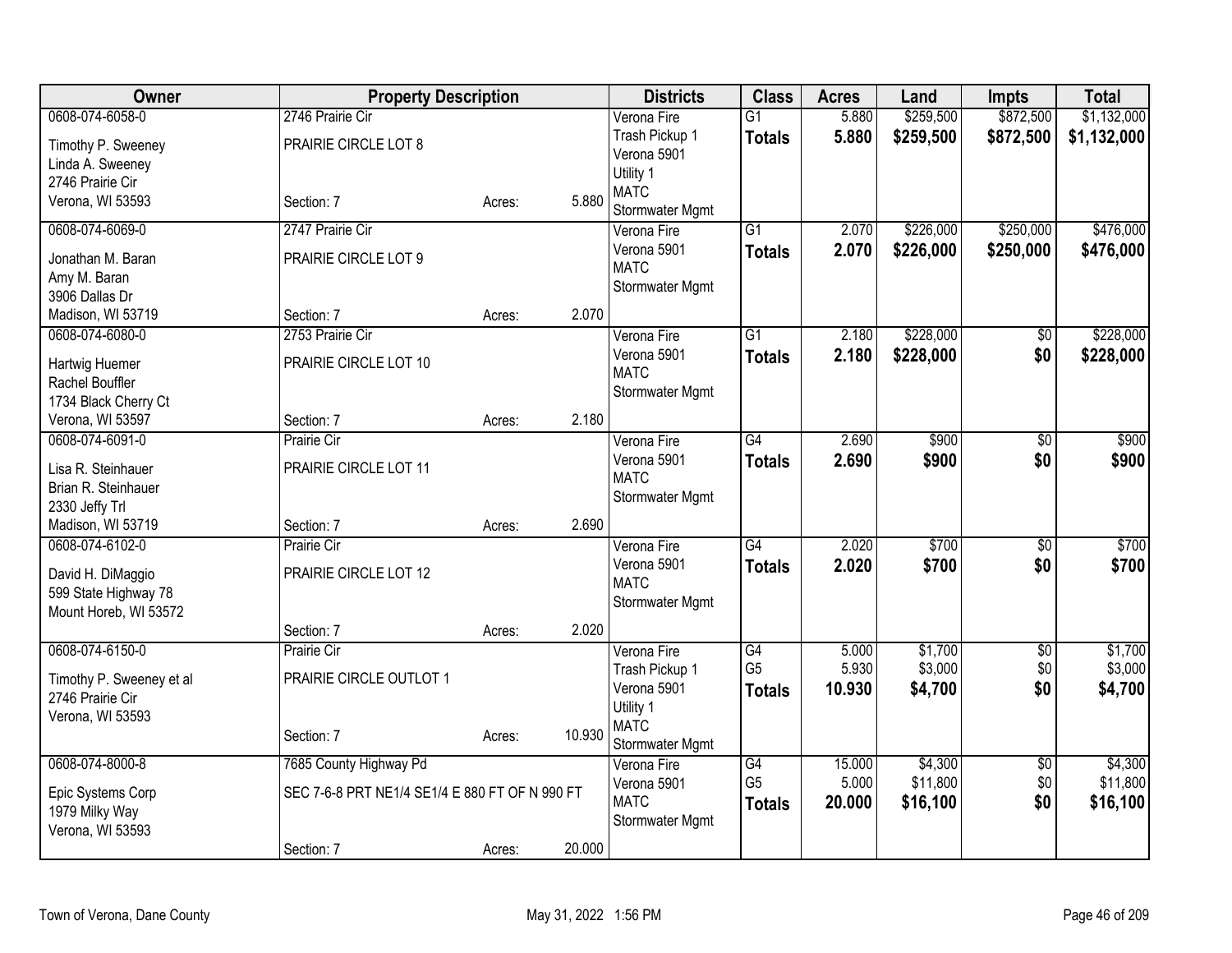| Owner                               | <b>Property Description</b>                      | <b>Districts</b>               | <b>Class</b>    | <b>Acres</b> | Land      | Impts           | <b>Total</b> |
|-------------------------------------|--------------------------------------------------|--------------------------------|-----------------|--------------|-----------|-----------------|--------------|
| 0608-074-8130-0                     | 2824 Prairie Cir                                 | Verona Fire                    | $\overline{G1}$ | 2.020        | \$163,500 | \$354,500       | \$518,000    |
| Roger S. Flores                     | LOT 1 CSM 12303 CS76/158&159-10/26/2007 F/K/A    | Trash Pickup 1                 | <b>Totals</b>   | 2.020        | \$163,500 | \$354,500       | \$518,000    |
| Grace M. Flores                     | LOT 1 CSM 9599 CS55/106-108 2/7/2000 & ALSO INCL | Verona 5901                    |                 |              |           |                 |              |
| 2824 Prairie Cir                    | & DESCR AS SEC 7-6-8 PRT NE1/4SE1/4 (2.022       | Utility 1                      |                 |              |           |                 |              |
| Verona, WI 53593                    | 2.022<br>Section: 7<br>Acres:                    | <b>MATC</b>                    |                 |              |           |                 |              |
|                                     |                                                  | Stormwater Mgmt                |                 |              |           |                 |              |
| 0608-074-8160-0                     | 2808 Prairie Cir                                 | Verona Fire                    | $\overline{G1}$ | 2.181        | \$169,000 | \$281,500       | \$450,500    |
| Glen S. Ausse                       | LOT 2 CSM 12303 CS76/158&159-10/26/2007 F/K/A    | Trash Pickup 1                 | <b>Totals</b>   | 2.181        | \$169,000 | \$281,500       | \$450,500    |
| 2808 Prairie Cir                    | LOT 1 CSM 9599 CS55/106-108 2/7/2000 & ALSO INCL | Verona 5901                    |                 |              |           |                 |              |
| Verona, WI 53593                    | & DESCR AS SEC 7-6-8 PRT NE1/4SE1/4 (2.181       | Utility 1<br><b>MATC</b>       |                 |              |           |                 |              |
|                                     | 2.181<br>Section: 7<br>Acres:                    | Stormwater Mgmt                |                 |              |           |                 |              |
| 0608-074-8190-0                     | 2804 Prairie Cir                                 | Verona Fire                    | $\overline{G1}$ | 2.020        | \$163,500 | \$415,000       | \$578,500    |
|                                     |                                                  | Trash Pickup 1                 | <b>Totals</b>   | 2.020        | \$163,500 | \$415,000       | \$578,500    |
| John C. Parker                      | LOT 3 CSM 12303 CS76/158&159-10/26/2007 F/K/A    | Verona 5901                    |                 |              |           |                 |              |
| Laura M. Parker                     | LOT 1 CSM 9599 CS55/106-108 2/7/2000 & ALSO INCL | Utility 1                      |                 |              |           |                 |              |
| 2804 Prairie Cir                    | & DESCR AS SEC 7-6-8 PRT NE1/4SE1/4 (2.024       | <b>MATC</b>                    |                 |              |           |                 |              |
| Verona, WI 53593                    | 2.024<br>Section: 7<br>Acres:                    | Stormwater Mgmt                |                 |              |           |                 |              |
| 0608-074-8220-0                     | 2794 Prairie Cir                                 | Verona Fire                    | $\overline{G1}$ | 2.039        | \$164,000 | \$278,500       | \$442,500    |
| Schmitz Rev Tr, Peter W & Colleen M | LOT 4 CSM 12303 CS76/158&159-10/26/2007 F/K/A    | Trash Pickup 1                 | <b>Totals</b>   | 2.039        | \$164,000 | \$278,500       | \$442,500    |
| 2794 Prairie Cir                    | LOT 1 CSM 9599 CS55/106-108 2/7/2000 & ALSO INCL | Verona 5901                    |                 |              |           |                 |              |
| Verona, WI 53593                    | & DESCR AS SEC 7-6-8 PRT NE1/4SE1/4 (2.039       | Utility 1                      |                 |              |           |                 |              |
|                                     | 2.039<br>Section: 7<br>Acres:                    | <b>MATC</b>                    |                 |              |           |                 |              |
|                                     |                                                  | Stormwater Mgmt                |                 |              |           |                 |              |
| 0608-074-8590-5                     | 2824 White Crossing Rd                           | Verona Fire                    | $\overline{G1}$ | 1.200        | \$89,000  | \$181,000       | \$270,000    |
| Zachary Franklin                    | SEC 7-6-8 PRT NW1/4SE1/4 COM AT NW COR SD        | Trash Pickup 1                 | <b>Totals</b>   | 1.200        | \$89,000  | \$181,000       | \$270,000    |
| Jacquelyn Konik-Franklin            | 1/41/4 TH S88DEG43'E 437.3 FT TO POB TH          | Verona 5901                    |                 |              |           |                 |              |
| 2824 White Crossing Rd              | S25DEG12'W 246.8 FT TH N87DEG34'W 211.3 FT TO    | Utility 1                      |                 |              |           |                 |              |
| Verona, WI 53593                    | 1.200<br>Section: 7<br>Acres:                    | <b>MATC</b><br>Stormwater Mgmt |                 |              |           |                 |              |
| 0608-074-8630-0                     |                                                  | Verona Fire                    | G4              | 3.470        | \$1,200   | $\overline{50}$ | \$1,200      |
|                                     |                                                  | Verona 5901                    | <b>Totals</b>   | 3.470        | \$1,200   | \$0             | \$1,200      |
| Peter J. Belsky                     | LOT 1 CSM 11672 CS71/198&200-2/14/2006 DESCR     | <b>MATC</b>                    |                 |              |           |                 |              |
| Lorna E. Belsky                     | AS SEC 7-6-8 PRT NW1/4SE1/4 (3.478 ACRES)        | Stormwater Mgmt                |                 |              |           |                 |              |
| 2816 White Crossing Rd              |                                                  |                                |                 |              |           |                 |              |
| Verona, WI 53593                    | 3.478<br>Section: 7<br>Acres:                    |                                |                 |              |           |                 |              |
| 0608-074-8645-0                     | 2816 White Crossing Rd                           | Verona Fire                    | $\overline{G1}$ | 6.140        | \$230,500 | \$296,500       | \$527,000    |
| Peter J. Belsky                     | LOT 2 CSM 11672 CS71/198&200-2/14/2006 DESCR     | Trash Pickup 1                 | <b>Totals</b>   | 6.140        | \$230,500 | \$296,500       | \$527,000    |
| Lorna E. Belsky                     | AS SEC 7-6-8 PRT NW1/4SE1/4 (6.140 ACRES)        | Verona 5901                    |                 |              |           |                 |              |
| 2816 White Crossing Rd              |                                                  | Utility 1                      |                 |              |           |                 |              |
| Verona, WI 53593                    | 6.140<br>Section: 7<br>Acres:                    | <b>MATC</b>                    |                 |              |           |                 |              |
|                                     |                                                  | Stormwater Mgmt                |                 |              |           |                 |              |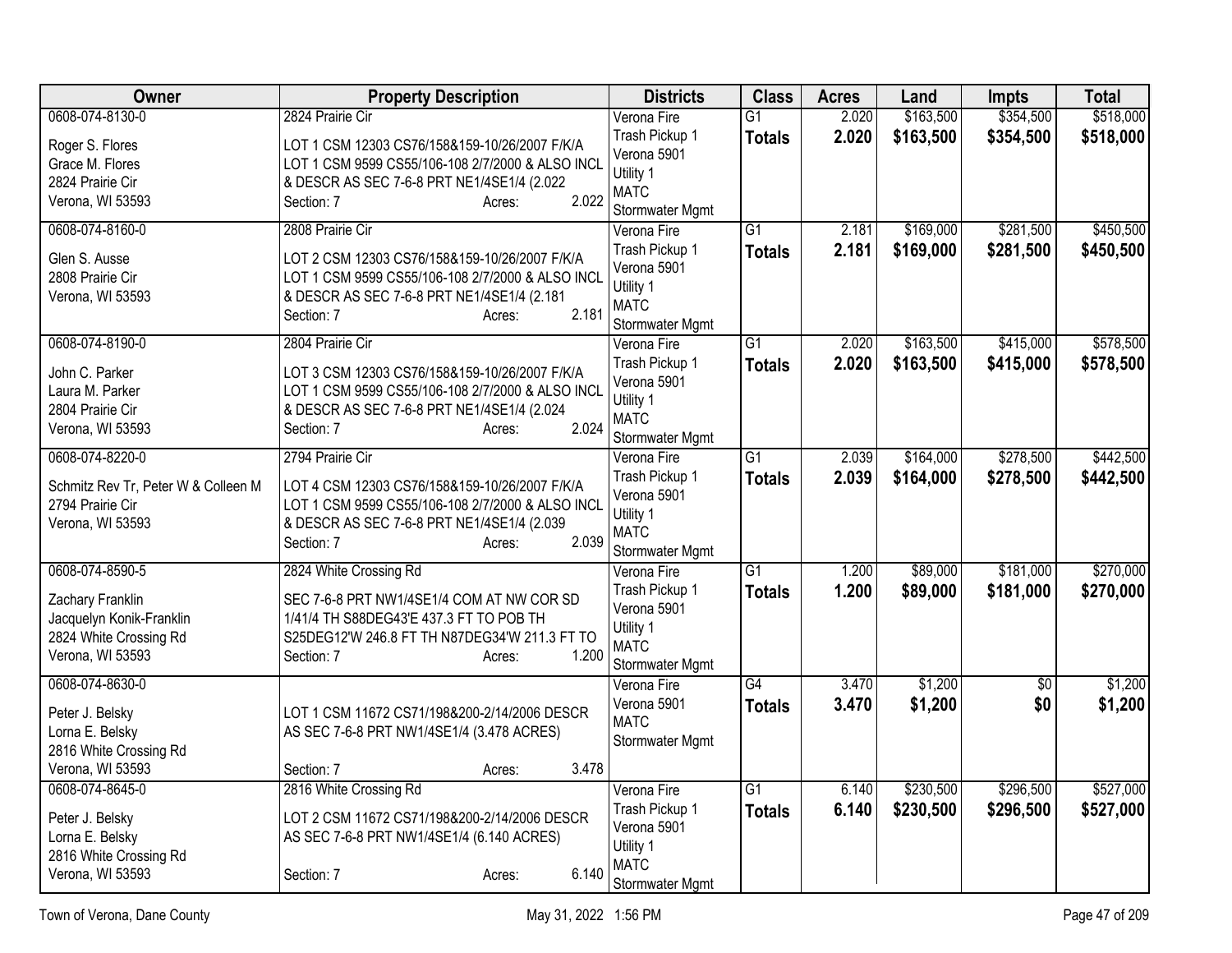| Owner                  | <b>Property Description</b>                           | <b>Districts</b>               | <b>Class</b>         | <b>Acres</b>    | Land                  | <b>Impts</b>     | <b>Total</b>          |
|------------------------|-------------------------------------------------------|--------------------------------|----------------------|-----------------|-----------------------|------------------|-----------------------|
| 0608-074-8660-0        | 2796 White Crossing Rd                                | Verona Fire<br>Trash Pickup 1  | G2<br>G4             | 2.000<br>6.000  | \$48,000<br>\$500     | \$91,000<br>\$0  | \$139,000<br>\$500    |
| Mandy M. Thomas        | SEC 7-6-8 PRT NE1/4SW1/4 & PRT W1/2 SE1/4 COM         | Verona 5901                    | G7                   | 2.000           | \$150,000             | \$138,500        | \$288,500             |
| 2796 White Crossing Rd | AT NW COR OF SE1/4 OF SD SEC 7 TH S0DEG21'E           | Utility 1                      | <b>Totals</b>        | 10.000          | \$198,500             | \$229,500        | \$428,000             |
| Verona, WI 53593       | ALG W LN OF SD SE1/4 199.1 FT TH S87DEG34'E<br>10.000 | <b>MATC</b>                    |                      |                 |                       |                  |                       |
|                        | Section: 7<br>Acres:                                  | Stormwater Mgmt                |                      |                 |                       |                  |                       |
| 0608-074-8910-0        | 2783 Prairie Cir                                      | Verona Fire                    | $\overline{G1}$      | 2.390           | \$175,500             | \$317,500        | \$493,000             |
| John A. Reed III       | LOT 1 CSM 14394 CS98/256&258-12/5/2016 F/K/A LOT      | Trash Pickup 1                 | <b>Totals</b>        | 2.390           | \$175,500             | \$317,500        | \$493,000             |
| Julie S. Reed          | 3 CSM 9599 CS55/106&108-2/7/2000 DESCR AS SEC         | Verona 5901                    |                      |                 |                       |                  |                       |
| 2783 Prairie Cir       | 7-6-8 PRT NE1/4SE1/4 & PRT NW1/4SE1/4 (2.39           | Utility 1                      |                      |                 |                       |                  |                       |
| Verona, WI 53593       | 2.390<br>Section: 7<br>Acres:                         | <b>MATC</b>                    |                      |                 |                       |                  |                       |
| 0608-074-8925-0        | 2787 Prairie Cir                                      | Stormwater Mgmt<br>Verona Fire | $\overline{G1}$      | 2.610           | \$182,500             | \$498,000        | \$680,500             |
|                        |                                                       | Verona 5901                    |                      | 2.610           |                       |                  |                       |
| Sunshine Five Rev Tr   | LOT 2 CSM 14394 CS98/256&258-12/5/2016 F/K/A LOT      | <b>MATC</b>                    | <b>Totals</b>        |                 | \$182,500             | \$498,000        | \$680,500             |
| 2787 Prairie Cir       | 3 CSM 9599 CS55/106&108-2/7/2000 DESCR AS SEC         | Stormwater Mgmt                |                      |                 |                       |                  |                       |
| Verona, WI 53593       | 7-6-8 PRT NE1/4SE1/4 & PRT NW1/4SE1/4 (2.61           |                                |                      |                 |                       |                  |                       |
|                        | 2.610<br>Section: 7<br>Acres:                         |                                |                      |                 |                       |                  |                       |
| 0608-074-8955-0        | Prairie Cir                                           | Verona Fire                    | $\overline{G4}$      | 2.630           | \$900                 | $\overline{50}$  | \$900                 |
| Wayne S. Weber         | LOT 1 CSM 14347 CS98/77&79-9/22/2016 F/K/A LOT 2      | Verona 5901                    | <b>Totals</b>        | 2.630           | \$900                 | \$0              | \$900                 |
| Tammy L. Heydle        | CSM 9599 CS55/106&108-2/7/2000 DESCR AS SEC           | <b>MATC</b>                    |                      |                 |                       |                  |                       |
| 2821 Prairie Cir       | 7-6-8 PRT NW1/4SE1/4 & PRT NE1/4SE1/4 (2.63           | Stormwater Mgmt                |                      |                 |                       |                  |                       |
| Verona, WI 53593       | 2.630<br>Section: 7<br>Acres:                         |                                |                      |                 |                       |                  |                       |
| 0608-074-8970-0        | 2821 Prairie Cir                                      | Verona Fire                    | $\overline{G1}$      | 2.610           | \$182,500             | \$359,500        | \$542,000             |
| Wayne S. Weber         | LOT 2 CSM 14347 CS98/77&79-9/22/2016 F/K/A LOT 2      | Trash Pickup 1                 | <b>Totals</b>        | 2.610           | \$182,500             | \$359,500        | \$542,000             |
| Tammy L. Heydle        | CSM 9599 CS55/106&108-2/7/2000 DESCR AS SEC           | Verona 5901                    |                      |                 |                       |                  |                       |
| 2821 Prairie Cir       | 7-6-8 PRT NW1/4SE1/4 & PRT NE1/4SE1/4 (2.61           | Utility 1                      |                      |                 |                       |                  |                       |
| Verona, WI 53593       | 2.610<br>Section: 7<br>Acres:                         | <b>MATC</b>                    |                      |                 |                       |                  |                       |
|                        |                                                       | Stormwater Mgmt                |                      |                 |                       |                  |                       |
| 0608-074-9060-4        | 2782 White Crossing Rd                                | Verona Fire                    | G4                   | 6.500           | \$500                 | $\overline{50}$  | \$500                 |
| Unbridled Spirits, LLC | SEC 7-6-8 PRT NE1/4SW1/4 & PRT W1/2 SE1/4 COM         | Trash Pickup 1                 | G <sub>5</sub><br>G7 | 10.000<br>3.500 | \$10,000<br>\$163,500 | \$0<br>\$273,000 | \$10,000<br>\$436,500 |
| 3070 Hidden View Trl   | SEC CTR TH S 199.1 FT TH S87DEGE 129.2 FT TO          | Verona 5901                    |                      |                 |                       |                  |                       |
| Verona, WI 53593       | C/L WHITE CROSSING RD TH S25DEGW ALG SD C/L           | Utility 1<br><b>MATC</b>       | <b>Totals</b>        | 20.000          | \$174,000             | \$273,000        | \$447,000             |
|                        | 20.000<br>Section: 7<br>Acres:                        | Stormwater Mgmt                |                      |                 |                       |                  |                       |
| 0608-074-9130-9        |                                                       | Verona Fire                    | $\overline{X2}$      | 2.090           | \$0                   | $\overline{50}$  | $\overline{50}$       |
|                        |                                                       | Verona 5901                    | <b>Totals</b>        | 2.090           | \$0                   | \$0              | \$0                   |
| WI Dnr                 | SEC 7-6-8 ALL THAT PRT FORMER RR R/W LYG NLY          | <b>MATC</b>                    |                      |                 |                       |                  |                       |
| PO Box 7921            | C/L OF SD R/W & SELY OF WHITE CROSSING RD IN          | Stormwater Mgmt                |                      |                 |                       |                  |                       |
| Madison, WI 53701-7921 | NE1/4SW1/4 & SW1/4SE1/4 AS IT BORDERS PROP            |                                |                      |                 |                       |                  |                       |
|                        | 4.000<br>Section: 7<br>Acres:                         |                                |                      |                 |                       |                  |                       |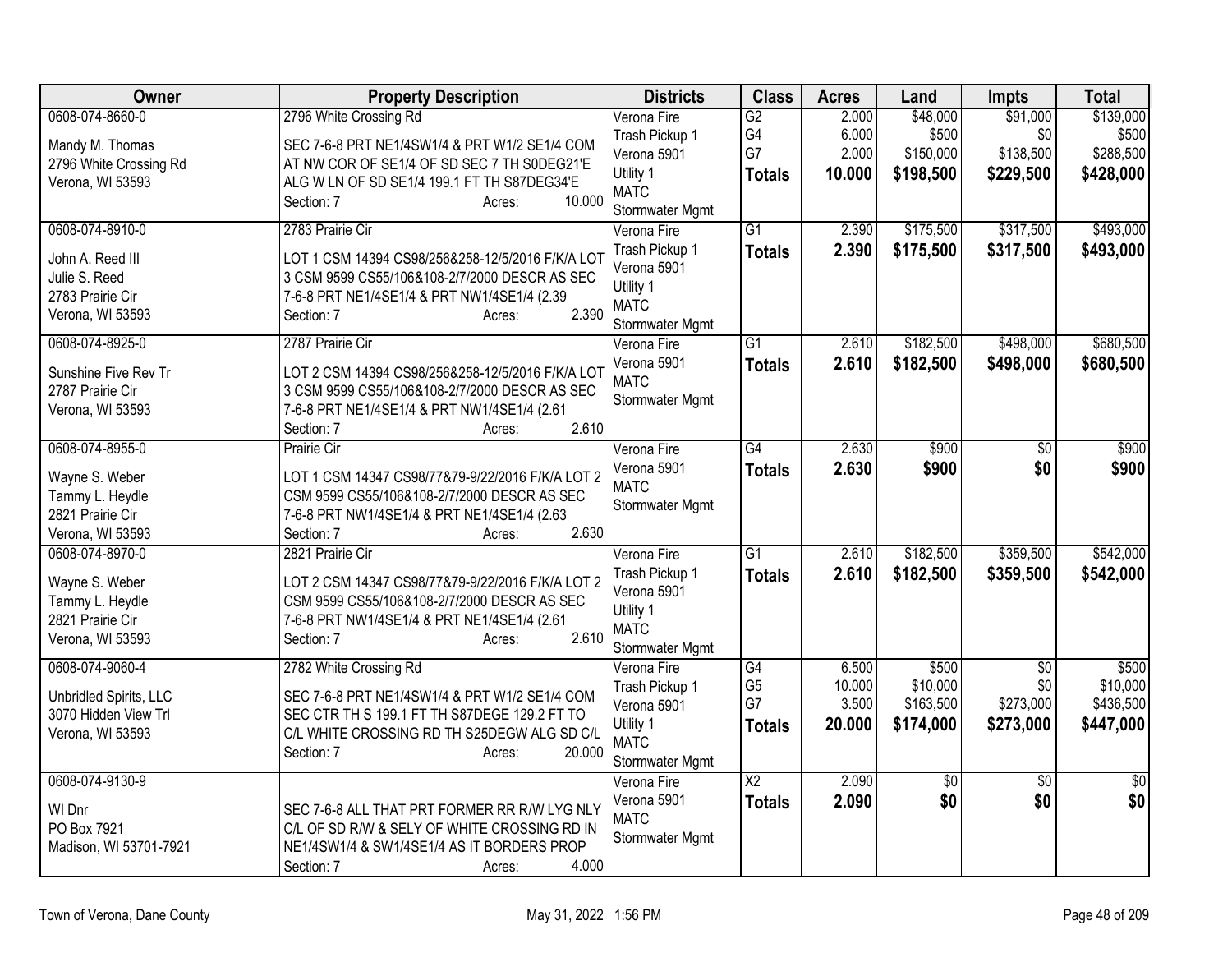| Owner                                                                                                   | <b>Property Description</b>                                                                                                                                                           | <b>Districts</b>                                                                            | <b>Class</b>                            | <b>Acres</b>              | Land                             | Impts                       | <b>Total</b>                     |
|---------------------------------------------------------------------------------------------------------|---------------------------------------------------------------------------------------------------------------------------------------------------------------------------------------|---------------------------------------------------------------------------------------------|-----------------------------------------|---------------------------|----------------------------------|-----------------------------|----------------------------------|
| 0608-074-9141-6<br>David H. DiMaggio et al<br>599 State Highway 78<br>Mount Horeb, WI 53572             | SEC 7-6-8 PRT SW1/4SE1/4 DESCR AS BEG S1/4 COF<br>SEC 7 TH N00D EG21'00"W 1190.48 FT TO S LN DNR<br>BIKE TRL TH S43DEG24'20"E 8 58.40 FT ALG SD S LN<br>8.010<br>Section: 7<br>Acres: | Verona Fire<br>Verona 5901<br><b>MATC</b><br>Stormwater Mgmt                                | $\overline{G5}$<br><b>Totals</b>        | 8.010<br>8.010            | \$2,000<br>\$2,000               | $\overline{50}$<br>\$0      | \$2,000<br>\$2,000               |
| 0608-074-9250-4<br>Timothy P. Sweeney<br>Linda A. Sweeney<br>2746 Prairie Cir<br>Verona, WI 53593       | SEC 7-6-8 PRT SW1/4SE1/4 DESCR AS BEG S1/4 COF<br>SEC 7 TH N45D EG47'06"E 812.83 FT TO S LN DNR<br>BIKE TRL TH S43DEG24'20"E 85 8.40 FT TH<br>8.010<br>Section: 7<br>Acres:           | Verona Fire<br>Verona 5901<br><b>MATC</b><br>Stormwater Mgmt                                | $\overline{G5}$<br><b>Totals</b>        | 8.010<br>8.010            | \$8,000<br>\$8,000               | $\overline{50}$<br>\$0      | \$8,000<br>\$8,000               |
| 0608-074-9360-1<br>WI Dnr<br>PO Box 7921<br>Madison, WI 53701-7921                                      | SEC 7-6-8 ALL THAT PRT FORMER RR R/W AS IT<br>CROSSES THE SW1/4 SE1/4 EXC NLY 50 FT LYG NLY<br>CL SD R/W AS IT BORDERS PROP DES CR IN<br>0.100<br>Section: 7<br>Acres:                | Verona Fire<br>Verona 5901<br><b>MATC</b><br>Stormwater Mgmt                                | $\overline{\text{X2}}$<br><b>Totals</b> | 2.167<br>2.167            | $\overline{50}$<br>\$0           | $\overline{50}$<br>\$0      | $\sqrt{50}$<br>\$0               |
| 0608-074-9500-1<br>Dale Ziegler<br>Annette Ziegler<br>2765 Country View Rd<br>Verona, WI 53593          | <b>Country View Rd</b><br>SEC 7-6-8 PRT E1/2 SE1/4 E 16.5 FT OF S 1336.5 FT<br>& S 16.5 FT OF W 660 FT OF E 676.5 FT THF<br>1.000<br>Section: 7<br>Acres:                             | Verona Fire<br>Verona 5901<br><b>MATC</b><br>Stormwater Mgmt                                | $\overline{G5}$<br><b>Totals</b>        | 1.000<br>1.000            | \$1,000<br>\$1,000               | \$0<br>\$0                  | \$1,000<br>\$1,000               |
| 0608-081-8001-0<br>Teddy C. Hall<br>Keri A. Smith<br>2947 Shady Oak Ln<br>Verona, WI 53593              | 2947 Shady Oak Ln<br>LOT 1 CSM 10097 CS59/83&84 7/6/01 DESCR AS SEC<br>8-6-8 PRT NE1/4NE1/4 (2.20 ACRES INCL R/W)<br>2.000<br>Section: 8<br>Acres:                                    | Verona Fire<br>Trash Pickup 1<br>Verona 5901<br>Utility 1<br><b>MATC</b><br>Stormwater Mgmt | $\overline{G1}$<br><b>Totals</b>        | 2.000<br>2.000            | \$163,000<br>\$163,000           | \$262,500<br>\$262,500      | \$425,500<br>\$425,500           |
| 0608-081-8100-0<br>Raymond L. Maurer<br>Shirley J. Maurer<br>7399 County Highway Pd<br>Verona, WI 53593 | 2905 Shady Oak Ln<br>SEC 8-6-8 NE1/4 NE1/4 EXC CSM 10097 & EXC TO<br>DANE COUNTY IN R14119/62<br>38.000<br>Section: 8<br>Acres:                                                       | Verona Fire<br>Verona 5901<br><b>MATC</b><br>Stormwater Mgmt                                | G2<br>G4<br><b>Totals</b>               | 8.000<br>30.000<br>38.000 | \$64,000<br>\$10,300<br>\$74,300 | \$21,500<br>\$0<br>\$21,500 | \$85,500<br>\$10,300<br>\$95,800 |
| 0608-081-8370-2<br>Dane County Hwy Dept<br>c/o County Clerk                                             | SEC 8-6-8 PRT NE1/4NE1/4 HWY R/W<br>0.100<br>Section: 8<br>Acres:                                                                                                                     | Verona Fire<br>Verona 5901<br><b>MATC</b><br>Stormwater Mgmt                                | $\overline{\chi_3}$<br><b>Totals</b>    | 0.100<br>0.100            | \$0<br>\$0                       | \$0<br>\$0                  | \$0<br>\$0                       |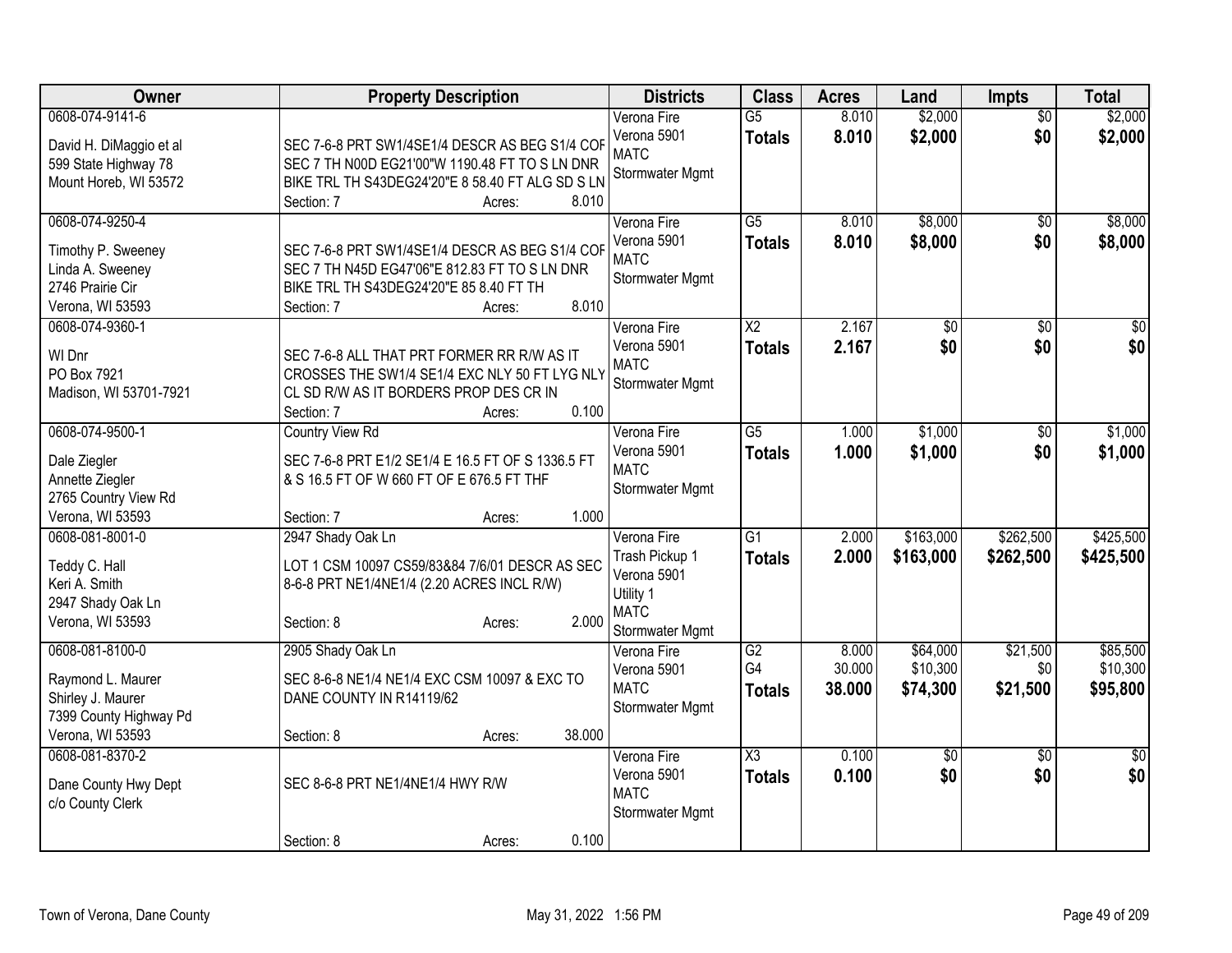| <b>Class</b><br>Owner<br><b>Property Description</b><br><b>Districts</b><br><b>Acres</b><br>Land                                      | <b>Impts</b>    | <b>Total</b> |
|---------------------------------------------------------------------------------------------------------------------------------------|-----------------|--------------|
| 0608-081-9502-0<br>\$6,800<br>7407 County Highway Pd<br>G4<br>20.000<br>Verona Fire                                                   | $\overline{50}$ | \$6,800      |
| G7<br>7.640<br>\$201,000<br>Trash Pickup 2<br>Raymond L. Maurer<br>SEC 8-6-8 SE1/4NE1/4 EXC D811/460 & R13677/91                      | \$272,500       | \$473,500    |
| Verona 5901<br>27.640<br>\$207,800<br><b>Totals</b><br>Shirley J. Maurer<br>SUBJ TO MINERAL CLAIM RIGHTS IN R8227/38 &                | \$272,500       | \$480,300    |
| <b>MATC</b><br>7399 County Highway Pd<br>ALSO EXC CSM 9782 SUBJ TO ACCESS ESMT IN                                                     |                 |              |
| Stormwater Mgmt<br>27.635<br>Verona, WI 53593<br>Section: 8<br>Acres:                                                                 |                 |              |
| 7395 County Highway Pd<br>G2<br>\$54,000<br>0608-081-9880-0<br>6.765<br>Verona Fire                                                   | \$229,000       | \$283,000    |
| 6.765<br>Verona 5901<br>\$54,000<br><b>Totals</b>                                                                                     | \$229,000       | \$283,000    |
| Taylor Maurer, LLC<br>LOT 1 CSM 9782 CS56/271&272-8/9/2000 DESCR AS<br><b>MATC</b>                                                    |                 |              |
| 385 Wynnwood Dr<br>SEC 8-6-8 PRT SE1/4NE1/4 (6.765 ACRES) TOG<br>Stormwater Mgmt<br>Verona, WI 53593<br>W/ACCESS ESMT IN DOC #3248995 |                 |              |
| 6.765<br>Section: 8<br>Acres:                                                                                                         |                 |              |
| 0608-081-9901-7<br>7391 County Highway Pd<br>$\overline{G3}$<br>Verona Fire<br>5.605<br>\$0                                           | \$0             | \$0          |
| Verona 5901<br>5.605<br>\$0<br><b>Totals</b>                                                                                          | \$0             | \$0          |
| SEC 8-6-8 PRT SE1/4NE1/4 S 685 FT OF N 1107.5 FT<br>Epic Systems Corp<br><b>MATC</b>                                                  |                 |              |
| 1979 Milky Way<br>OF E 420 FT & ALSO INCL COM NE COR SEC 8 TH<br>Stormwater Mgmt                                                      |                 |              |
| S0DEG21'00"W ALG E LN NE1/4 SEC 8 2438.70 FT TO<br>Verona, WI 53593                                                                   |                 |              |
| 5.605<br>Section: 8<br>Acres:                                                                                                         |                 |              |
| 0608-082-8000-8<br>7562 County Highway Pd<br>G4<br>37.890<br>\$10,900<br>Verona Fire                                                  | \$0             | \$10,900     |
| G <sub>5</sub><br>0.110<br>\$100<br>Verona 5901<br>SEC 8-6-8 NE1/4 NW1/4<br>Schwenn Rev Living Tr, Marvin O &                         | \$0             | \$100        |
| G7<br><b>MATC</b><br>2.000<br>\$35,500<br>Dixie L                                                                                     | \$26,000        | \$61,500     |
| Stormwater Mgmt<br>40.000<br>\$46,500<br><b>Totals</b><br>7562 County Highway Pd                                                      | \$26,000        | \$72,500     |
| 40.000<br>Verona, WI 53593<br>Section: 8<br>Acres:                                                                                    |                 |              |
| 0608-082-8501-0<br>\$9,800<br>G4<br>34.000<br>Verona Fire                                                                             | $\sqrt[6]{30}$  | \$9,800      |
| G <sub>5</sub> M<br>4.400<br>\$14,300<br>Verona 5901<br>Robert W. Bovy<br>SEC 8-6-8 NW1/4 NW1/4 EXC CSM 2525 & ALSO EXC               | \$0             | \$14,300     |
| <b>MATC</b><br>38.400<br>\$24,100<br><b>Totals</b><br>7648 County Highway PD<br>CSM 12942 & ALSO INCL ADDL LANDS DESCR AS             | \$0             | \$24,100     |
| Stormwater Mgmt<br>Verona, WI 53593<br>PRT OF FOLL DESCR IN NE1/4NE1/4: BEG AT NW                                                     |                 |              |
| 0.000<br>Section: 7<br>Acres:                                                                                                         |                 |              |
| 0608-082-9001-0<br>$\overline{G4}$<br>\$4,000<br>7648 County Rd PD<br>Verona Fire<br>11.690                                           | $\overline{30}$ | \$4,000      |
| G <sub>5</sub><br>1.050<br>\$1,000<br>Verona 5901                                                                                     | \$0             | \$1,000      |
| Robert W. Bovy<br>SEC 8-6-8 PRT SW1/4 NW1/4 N OF HWY EXC CSM<br>G7<br>0.250<br>\$29,500<br><b>MATC</b>                                | \$31,000        | \$60,500     |
| 7648 County Highway PD<br>2525 & ALSO EXC CSM 12942 TOG W/DRIVEWAY<br>12.990<br>\$34,500<br>Stormwater Mgmt<br><b>Totals</b>          | \$31,000        | \$65,500     |
| ESMT IN DOC #4676052<br>Verona, WI 53593                                                                                              |                 |              |
| 0.000<br>Section: 8<br>Acres:                                                                                                         |                 |              |
| 0608-082-9115-0<br>Verona Fire<br>$\overline{G1}$<br>\$217,000<br>7648 County Rd PD<br>4.670                                          | \$198,500       | \$415,500    |
| G4<br>3.280<br>\$1,100<br>Trash Pickup 1<br>LOT 1 CSM 12942 CS82/220&222-7/28/2010 F/K/A LOT<br>Robert W. Bovy                        | \$0             | \$1,100      |
| Verona 5901<br>7.950<br>\$218,100<br><b>Totals</b><br>7648 County Highway PD<br>1 CSM 2525 CS10/79-8/11/77 & ALSO INCL & DESCR        | \$198,500       | \$416,600    |
| Utility 1<br>AS SEC 8-6-8 PRT W1/2NW1/4 & SEC 7-6-8 PRT E1/2<br>Verona, WI 53593<br><b>MATC</b>                                       |                 |              |
| 7.950<br>Section: 8<br>Acres:<br>Stormwater Mgmt                                                                                      |                 |              |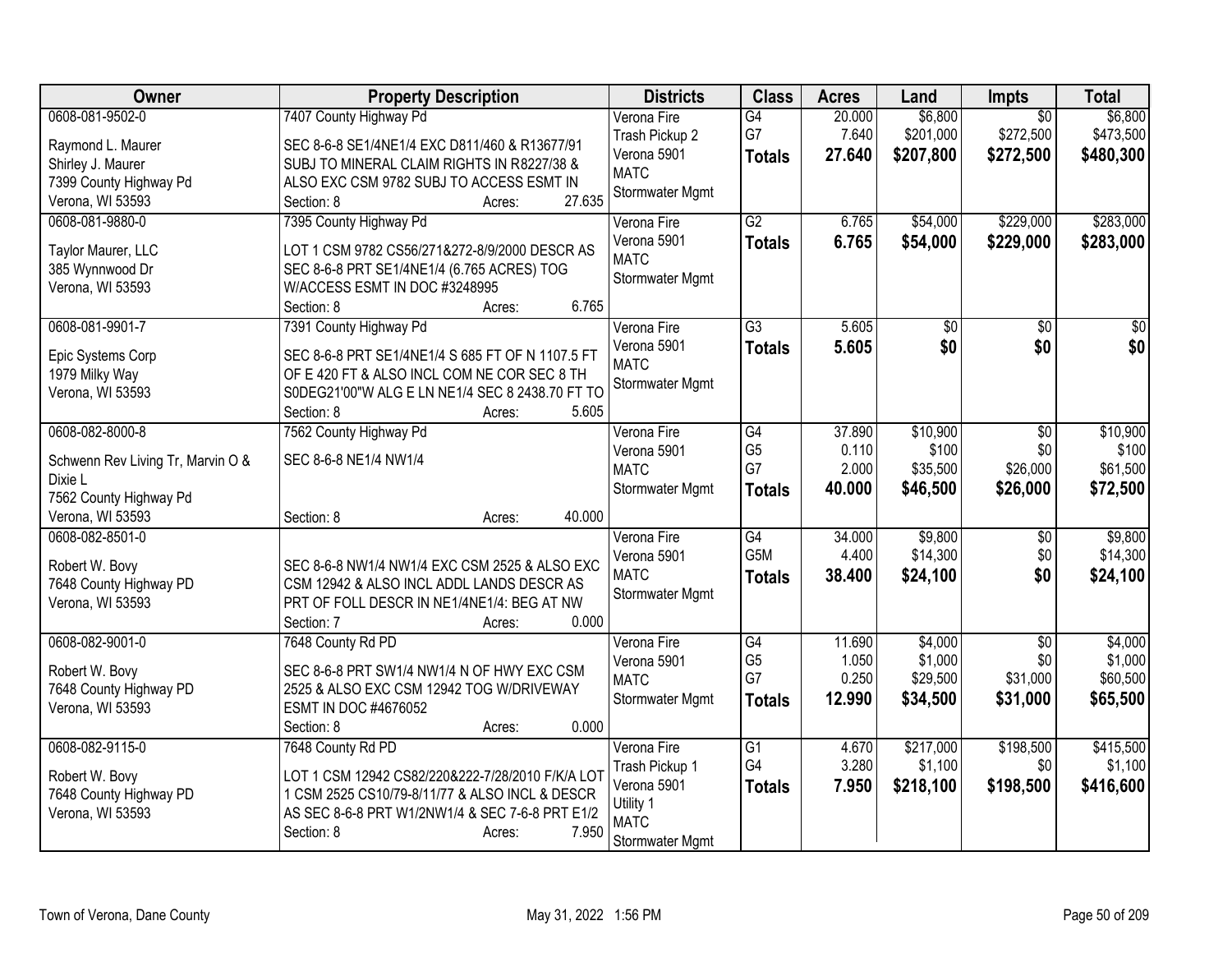| Owner                              | <b>Property Description</b>                               | <b>Districts</b>               | <b>Class</b>    | <b>Acres</b>   | Land            | <b>Impts</b>           | <b>Total</b>    |
|------------------------------------|-----------------------------------------------------------|--------------------------------|-----------------|----------------|-----------------|------------------------|-----------------|
| 0608-082-9280-0                    | 7669 County Highway Pd                                    | Verona Fire                    | X4              | 6.730          | $\overline{60}$ | $\overline{50}$        | $\overline{50}$ |
| Town O Verona                      | LOT 1 CSM 14299 CS97/218&220-7/21/2016 DESCR              | Verona 5901<br><b>MATC</b>     | <b>Totals</b>   | 6.730          | \$0             | \$0                    | \$0             |
| 7669 County Highway Pd             | AS SEC 8-6-8 PRT SW1/4NW1/4 (6.76 ACRES EXCL              | Stormwater Mgmt                |                 |                |                 |                        |                 |
| Verona, WI 53593                   | R/W                                                       |                                |                 |                |                 |                        |                 |
|                                    | 6.760<br>Section: 8<br>Acres:                             |                                |                 |                |                 |                        |                 |
| 0608-082-9320-0                    | County Rd PD                                              | Verona Fire                    | G4              | 10.870         | \$3,700         | \$0                    | \$3,700         |
| Epic Systems Corp                  | LOT 2 CSM 14299 CS97/218&220-7/21/2016 DESCR              | Verona 5901<br><b>MATC</b>     | <b>Totals</b>   | 10.870         | \$3,700         | \$0                    | \$3,700         |
| 1979 Milky Way                     | AS SEC 8-6-8 PRT SW1/4NW1/4 (10.88 ACRES EXCL             | Stormwater Mgmt                |                 |                |                 |                        |                 |
| Verona, WI 53593                   | R/W                                                       |                                |                 |                |                 |                        |                 |
|                                    | 10.880<br>Section: 8<br>Acres:                            |                                |                 |                |                 |                        |                 |
| 0608-082-9502-0                    | 7562 County Highway Pd                                    | Verona Fire                    | G4              | 6.256          | \$2,100         | $\sqrt{50}$            | \$2,100         |
| Schwenn Rev Living Tr, Marvin O &  | SEC 8-6-8 SE1/4NW1/4 EXC CSM 8060 & EXC TO                | Trash Pickup 1<br>Verona 5901  | G7              | 1.240<br>7.496 | \$125,500       | \$487,500              | \$613,000       |
| Dixie L                            | DANE CO IN DOC #2889172 FOR RD R/W SUBJ TO                | Utility 1                      | <b>Totals</b>   |                | \$127,600       | \$487,500              | \$615,100       |
| 7562 County Highway Pd             | DRIVEWAY AGRMT IN DOC #5400500 & ALSO EXC                 | <b>MATC</b>                    |                 |                |                 |                        |                 |
| Verona, WI 53593                   | 7.496<br>Section: 8<br>Acres:                             | Stormwater Mgmt                |                 |                |                 |                        |                 |
| 0608-082-9600-0                    | 7564 County Highway Pd                                    | Verona Fire                    | $\overline{G1}$ | 0.949          | \$112,000       | \$142,000              | \$254,000       |
| Mark A. Jambor                     | LOT 1 CSM 8060 CS43/77&78 R31689/72&73-1/2/96             | Trash Pickup 1                 | <b>Totals</b>   | 0.949          | \$112,000       | \$142,000              | \$254,000       |
| Mary E. Nelson                     | DESCR AS SEC 8-6-8 PRT SE1/4NW1/4 (0.949 ACRES            | Verona 5901                    |                 |                |                 |                        |                 |
| 7564 County Highway Pd             | INCL R/W) TOG W/DRIVEWAY AGRMT IN DOC                     | Utility 1                      |                 |                |                 |                        |                 |
| Verona, WI 53593                   | 0.949<br>Section: 8<br>Acres:                             | <b>MATC</b><br>Stormwater Mgmt |                 |                |                 |                        |                 |
| 0608-082-9715-0                    | County Rd PD                                              | Verona Fire                    | G4              | 29.034         | \$9,900         | $\overline{60}$        | \$9,900         |
|                                    |                                                           | Trash Pickup 1                 | G <sub>5</sub>  | 2.500          | \$200           | \$0                    | \$200           |
| Epic Systems Corp                  | LOT 1 CSM 15672 CS113/293&296-4/7/2021 DESCR              | Verona 5901                    | <b>Totals</b>   | 31.534         | \$10,100        | \$0                    | \$10,100        |
| 1979 Milky Way<br>Verona, WI 53593 | AS SEC 8-6-8 PRT SE1/4NW1/4 (31.534 ACRES EXCL<br>$R/W$ ) | Utility 1                      |                 |                |                 |                        |                 |
|                                    | 31.534<br>Section: 8<br>Acres:                            | <b>MATC</b>                    |                 |                |                 |                        |                 |
|                                    |                                                           | Stormwater Mgmt                |                 |                |                 |                        |                 |
| 0608-083-8501-1                    |                                                           | Verona Fire                    | G4              | 28.700         | \$9,100         | $\overline{50}$        | \$9,100         |
| Epic Systems Corp                  | SEC 8-6-8 NW1/4SW1/4 EXC W 25 FT OF N 1303.5 FT           | Verona 5901<br><b>MATC</b>     | <b>Totals</b>   | 28.700         | \$9,100         | \$0                    | \$9,100         |
| 1979 Milky Way                     | THF EXC DOC 2526242 (R24845/8)                            | Stormwater Mgmt                |                 |                |                 |                        |                 |
| Verona, WI 53593                   |                                                           |                                |                 |                |                 |                        |                 |
| 0608-083-8620-7                    | 31.000<br>Section: 8<br>Acres:                            |                                | $\overline{G5}$ | 0.750          | \$800           |                        | \$800           |
|                                    | 7685 County Highway Pd                                    | Verona Fire<br>Verona 5901     |                 | 0.750          | \$800           | $\overline{50}$<br>\$0 | \$800           |
| Epic Systems Corp                  | SEC 8-6-8 PRT NW1/4SW1/4 W 25 FT OF N 1303.5 FT           | <b>MATC</b>                    | <b>Totals</b>   |                |                 |                        |                 |
| 1979 Milky Way                     | <b>THF</b>                                                | Stormwater Mgmt                |                 |                |                 |                        |                 |
| Verona, WI 53593                   |                                                           |                                |                 |                |                 |                        |                 |
|                                    | 0.750<br>Section: 8<br>Acres:                             |                                |                 |                |                 |                        |                 |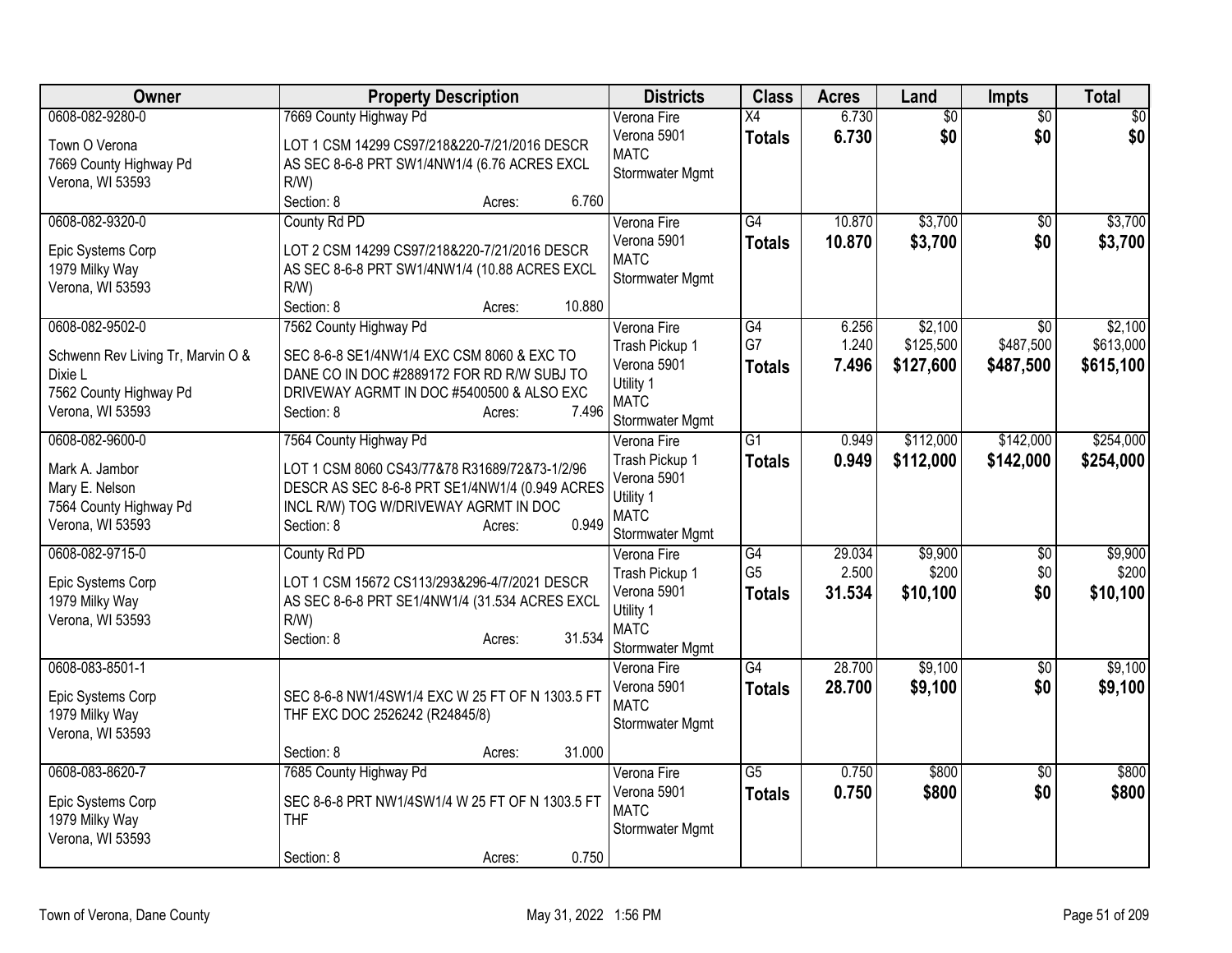| Owner                                                                               | <b>Property Description</b>                                                                                                                                                           | <b>Districts</b>                                                                            | <b>Class</b>                          | <b>Acres</b>              | Land                          | <b>Impts</b>                  | <b>Total</b>                  |
|-------------------------------------------------------------------------------------|---------------------------------------------------------------------------------------------------------------------------------------------------------------------------------------|---------------------------------------------------------------------------------------------|---------------------------------------|---------------------------|-------------------------------|-------------------------------|-------------------------------|
| 0608-083-8690-3                                                                     | 2765 Country Vw Rd                                                                                                                                                                    | Verona Fire                                                                                 | $\overline{G1}$                       | 9.000                     | \$256,000                     | \$356,000                     | \$612,000                     |
| Dale Ziegler<br>Annette Ziegler<br>2765 Country View Rd<br>Verona, WI 53593         | SEC 8-6-8 PRT NW1/4SW1/4 COM AT W1/4 COR SD<br>SEC 8 TH S0DEG04'06"E ALG W LN SD SEC 8 1303.50<br>FT TO POB TH N89DEG22'20"E 25.00 FT TH<br>9.000<br>Section: 8<br>Acres:             | Trash Pickup 1<br>Verona 5901<br>Utility 1<br><b>MATC</b><br>Stormwater Mgmt                | <b>Totals</b>                         | 9.000                     | \$256,000                     | \$356,000                     | \$612,000                     |
| 0608-083-9050-5<br>Epic Systems Corp<br>1979 Milky Way<br>Verona, WI 53593          | SEC 8-6-8 SW1/4 SW1/4 EXC R2158/77, CSM 2572 &<br>CSM 6126 & EXC R14772/68 SUBJ TO DRIVEWAY<br><b>AGRMT IN R17639/32</b><br>29.590<br>Section: 8<br>Acres:                            | Verona Fire<br>Verona 5901<br><b>MATC</b><br>Stormwater Mgmt                                | G4<br>G <sub>5</sub><br><b>Totals</b> | 24.800<br>2.050<br>26.850 | \$7,100<br>\$1,500<br>\$8,600 | $\overline{50}$<br>\$0<br>\$0 | \$7,100<br>\$1,500<br>\$8,600 |
| 0608-083-9330-6                                                                     | 2723 Country Vw Rd                                                                                                                                                                    | Verona Fire                                                                                 | $\overline{G1}$                       | 3.160                     | \$197,500                     | \$243,000                     | \$440,500                     |
| Epic Systems Corp<br>1979 Milky Way<br>Verona, WI 53593                             | LOT 1 CSM 6126 CS29/200&201-6/14/90 DESCR AS<br>SEC 8-6-8 PRT SW1/4SW1/4 (3.16 ACRES)<br>3.160<br>Section: 8<br>Acres:                                                                | Trash Pickup 1<br>Verona 5901<br>Utility 1<br><b>MATC</b><br>Stormwater Mgmt                | <b>Totals</b>                         | 3.160                     | \$197,500                     | \$243,000                     | \$440,500                     |
| 0608-083-9340-4                                                                     | 2729 Country Vw Rd                                                                                                                                                                    | Verona Fire                                                                                 | $\overline{G1}$                       | 2.640                     | \$183,500                     | \$228,500                     | \$412,000                     |
| Finley Living Tr, D & J<br>2729 Country View Rd<br>Verona, WI 53593                 | LOT 2 CSM 6126 CS29/200&201 R14315/25-6/14/90<br>DESCR AS SEC 8-6-8 PRT SW1/4SW1/4 (2.64 ACRES)<br>SUBJ TO DRIVEWAY AGRMT IN R17639/32<br>2.640<br>Section: 8<br>Acres:               | Trash Pickup 1<br>Verona 5901<br>Utility 1<br><b>MATC</b><br>Stormwater Mgmt                | <b>Totals</b>                         | 2.640                     | \$183,500                     | \$228,500                     | \$412,000                     |
| 0608-083-9350-2<br>Epic Systems Corp et al<br>1979 Milky Way<br>Verona, WI 53593    | 2755 Country Vw Rd<br>LOT 3 CSM 6126 CS29/200&201 R14315/25-6/14/90<br>DESCR AS SEC 8 -6-8 PRT SW1/4SW1/4 (2.61 ACRES<br>2.610<br>Section: 8<br>Acres:                                | Verona Fire<br>Trash Pickup 1<br>Verona 5901<br>Utility 1<br><b>MATC</b><br>Stormwater Mgmt | $\overline{G1}$<br><b>Totals</b>      | 2.603<br>2.603            | \$182,500<br>\$182,500        | \$201,500<br>\$201,500        | \$384,000<br>\$384,000        |
| 0608-083-9390-4                                                                     | 2705 Country Vw Rd                                                                                                                                                                    | Verona Fire                                                                                 | $\overline{G1}$                       | 1.000                     | \$118,000                     | \$229,000                     | \$347,000                     |
| Kathryn A. Collier<br>Thomas P. Collier<br>2705 Country View Rd<br>Verona, WI 53593 | SEC 8-6-8 PRT SW1/4SW1/4 COM SEC SW COR TH E<br>1332.2 FT TH N 105.2 FT TO POB TH N 208.8 FT TH<br>W 66 FT TH W 208.8 FT TH S 208.8 FT TH E 208.8 FT<br>1.000<br>Section: 8<br>Acres: | Trash Pickup 1<br>Verona 5901<br>Utility 1<br><b>MATC</b><br>Stormwater Mgmt                | <b>Totals</b>                         | 1.000                     | \$118,000                     | \$229,000                     | \$347,000                     |
| 0608-083-9450-1                                                                     | 2737 Country Vw Rd                                                                                                                                                                    | Verona Fire                                                                                 | $\overline{G1}$                       | 1.027                     | \$119,000                     | $\overline{60}$               | \$119,000                     |
| Epic Systems Corp<br>1979 Milky Way<br>Verona, WI 53593                             | SEC 8-6-8 PRT SW1/4 SW1/4 COM AT SW COR TH E<br>1332.2 FT TH N0DEG22'W 849.5 FT ALG THE E LN<br>SW1/4SW1/4 TO POB TH CONT N0DEG22'W 208.8 FT<br>1.000<br>Section: 8<br>Acres:         | Verona 5901<br><b>MATC</b><br>Stormwater Mgmt                                               | <b>Totals</b>                         | 1.027                     | \$119,000                     | \$0                           | \$119,000                     |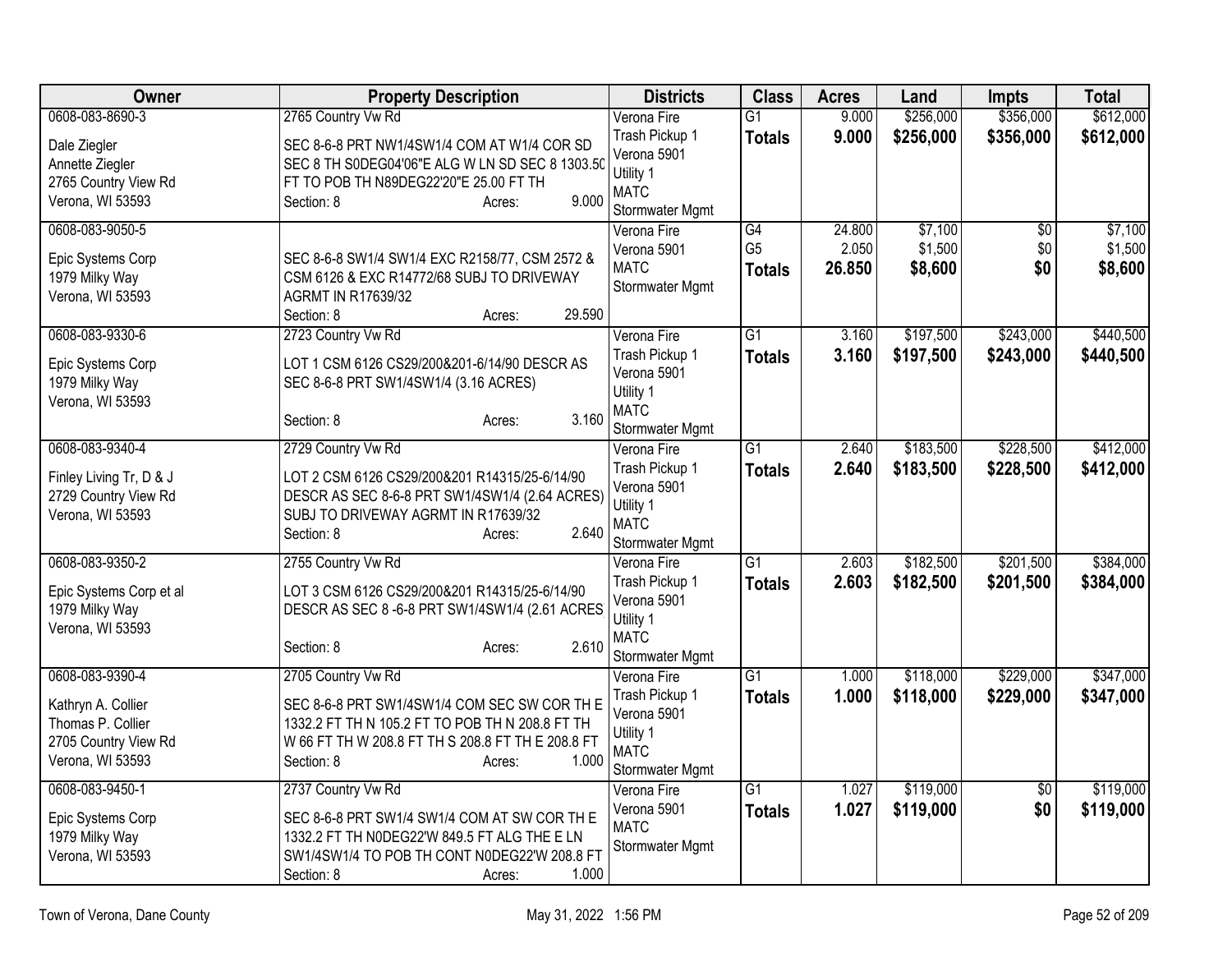| Owner                                                       | <b>Property Description</b>                      | <b>Districts</b>         | <b>Class</b>           | <b>Acres</b> | Land            | Impts           | <b>Total</b>    |
|-------------------------------------------------------------|--------------------------------------------------|--------------------------|------------------------|--------------|-----------------|-----------------|-----------------|
| 0608-084-8001-0                                             | Hula Dr                                          | Verona Fire              | G4                     | 13.000       | \$4,400         | $\overline{50}$ | \$4,400         |
| Raymond L. Maurer                                           | SEC 8-6-8 NE1/4 SE1/4 (AGRMT TO REMOVE SAND,     | Verona 5901              | G <sub>5</sub>         | 17.717       | \$48,500        | \$0             | \$48,500        |
| Shirley J. Maurer                                           | STONE & GRAVEL TO WINGRA STONE CO IN             | <b>MATC</b>              | <b>Totals</b>          | 30.717       | \$52,900        | \$0             | \$52,900        |
| 7399 County Highway Pd                                      | R7988/9) (STATEMENT OF MINERAL CLAIM BY          | Stormwater Mgmt          |                        |              |                 |                 |                 |
| Verona, WI 53593                                            | 30.717<br>Section: 8<br>Acres:                   |                          |                        |              |                 |                 |                 |
| 0608-091-8510-0                                             | 2945 Windswept Way                               | Verona Fire              | $\overline{G1}$        | 3.689        | \$206,000       | \$302,000       | \$508,000       |
| Christopher R. Etmanczyk                                    | LOT 1 CSM 7886 CS41/296&297-7/11/95 DESCR AS     | Trash Pickup 1           | <b>Totals</b>          | 3.689        | \$206,000       | \$302,000       | \$508,000       |
| Jessica Quandt                                              | SEC 9-6-8 PRT NW1/4NE1/4 EXC TO CITY OF          | Verona 5901              |                        |              |                 |                 |                 |
| 2945 Windswept Way                                          | VERONA FOR RD R/W IN DOC #5458516                | Utility 1                |                        |              |                 |                 |                 |
| Verona, WI 53593                                            | 0.000<br>Section: 9<br>Acres:                    | <b>MATC</b>              |                        |              |                 |                 |                 |
|                                                             |                                                  | Stormwater Mgmt          |                        |              |                 |                 |                 |
| 0608-091-8540-4                                             | 2946 Windswept Way                               | Verona Fire              | $\overline{G1}$        | 3.519        | \$203,500       | \$159,500       | \$363,000       |
| Justo Living Tr, Scott Nicholas                             | LOT 2 CSM 7886 CS41/296&297-7/11/95 DESCR AS     | Trash Pickup 1           | <b>Totals</b>          | 3.519        | \$203,500       | \$159,500       | \$363,000       |
| 2946 Windswept Way                                          | SEC 9-6-8 PRT NW1/4NE1/4 EXC TO C OF VERONA      | Verona 5901              |                        |              |                 |                 |                 |
| Verona, WI 53593                                            | FOR RD R/W IN DOC #5472628                       | Utility 1<br><b>MATC</b> |                        |              |                 |                 |                 |
|                                                             | 0.000<br>Section: 9<br>Acres:                    | Stormwater Mgmt          |                        |              |                 |                 |                 |
| 0608-091-8570-8                                             | 2960 Woods Rd                                    | Verona Fire              | $\overline{G1}$        | 1.382        | \$135,000       | \$182,000       | \$317,000       |
|                                                             |                                                  | Trash Pickup 1           | <b>Totals</b>          | 1.382        | \$135,000       | \$182,000       | \$317,000       |
| Emily E. Lone                                               | SEC 9-6-8 PRT NW1/4NE1/4 LYG N & NWLY OF C/L     | Verona 5901              |                        |              |                 |                 |                 |
| Matthew W. Nardi                                            | CTH PD EXC TO DANE COUNTY IN R14119/63 & EXC     | Utility 1                |                        |              |                 |                 |                 |
| 2960 Woods Rd                                               | TO CITY OF VERONA FOR RD R/W IN DOC #5448540     | <b>MATC</b>              |                        |              |                 |                 |                 |
| Verona, WI 53593                                            | Section: 9<br>0.000<br>Acres:                    | Stormwater Mgmt          |                        |              |                 |                 |                 |
| 0608-091-8620-7                                             |                                                  | Verona Fire              | $\overline{\text{X3}}$ | 0.373        | $\overline{50}$ | $\overline{50}$ | $\overline{50}$ |
| Dane County Hwy Dept                                        | SEC 9-6-8 PRT NW1/4NE1/4 HWY R/W                 | Verona 5901              | <b>Totals</b>          | 0.373        | \$0             | \$0             | \$0             |
| c/o County Clerk                                            |                                                  | <b>MATC</b>              |                        |              |                 |                 |                 |
|                                                             |                                                  | Stormwater Mgmt          |                        |              |                 |                 |                 |
|                                                             | 0.373<br>Section: 9<br>Acres:                    |                          |                        |              |                 |                 |                 |
| 0608-091-8670-7                                             | 7241 County Highway Pd                           | Verona Fire              | $\overline{G1}$        | 2.300        | \$172,500       | \$64,500        | \$237,000       |
|                                                             | SEC 9-6-8 W1/2 NW1/4 NE1/4 EXC COM 660 FT W &    | Trash Pickup 1           | G <sub>6</sub>         | 13.087       | \$85,000        | \$0             | \$85,000        |
| Mckenzie Legacy Tr, Mary Ann<br>1910 Hawks Ridge Dr Ste 322 | 619.7 FT N OF SE COR TH W 70 FT N 210 FT E 70 FT | Verona 5901              | <b>Totals</b>          | 15.387       | \$257,500       | \$64,500        | \$322,000       |
| Verona, WI 53593                                            | S 210 FT TO POB EXC TO DANE COUNTY HWY IN        | Utility 1                |                        |              |                 |                 |                 |
|                                                             | 0.000<br>Section: 9<br>Acres:                    | <b>MATC</b>              |                        |              |                 |                 |                 |
|                                                             |                                                  | Stormwater Mgmt          |                        |              |                 |                 |                 |
| 0608-091-8810-7                                             | 2933 Windswept Way                               | Verona Fire              | $\overline{G1}$        | 5.489        | \$224,500       | \$985,000       | \$1,209,500     |
| Reid K. Macguidwin                                          | LOT 3 CSM 7886 CS41/296&297-7/11/95 DESCR AS     | Trash Pickup 1           | <b>Totals</b>          | 5.489        | \$224,500       | \$985,000       | \$1,209,500     |
| 2933 Windswept Way                                          | SEC 9-6-8 PRT NW1/4NE1/4 (5.489 ACRES)           | Verona 5901              |                        |              |                 |                 |                 |
| Verona, WI 53593                                            |                                                  | Utility 1                |                        |              |                 |                 |                 |
|                                                             | 5.489<br>Section: 9<br>Acres:                    | <b>MATC</b>              |                        |              |                 |                 |                 |
|                                                             |                                                  | Stormwater Mgmt          |                        |              |                 |                 |                 |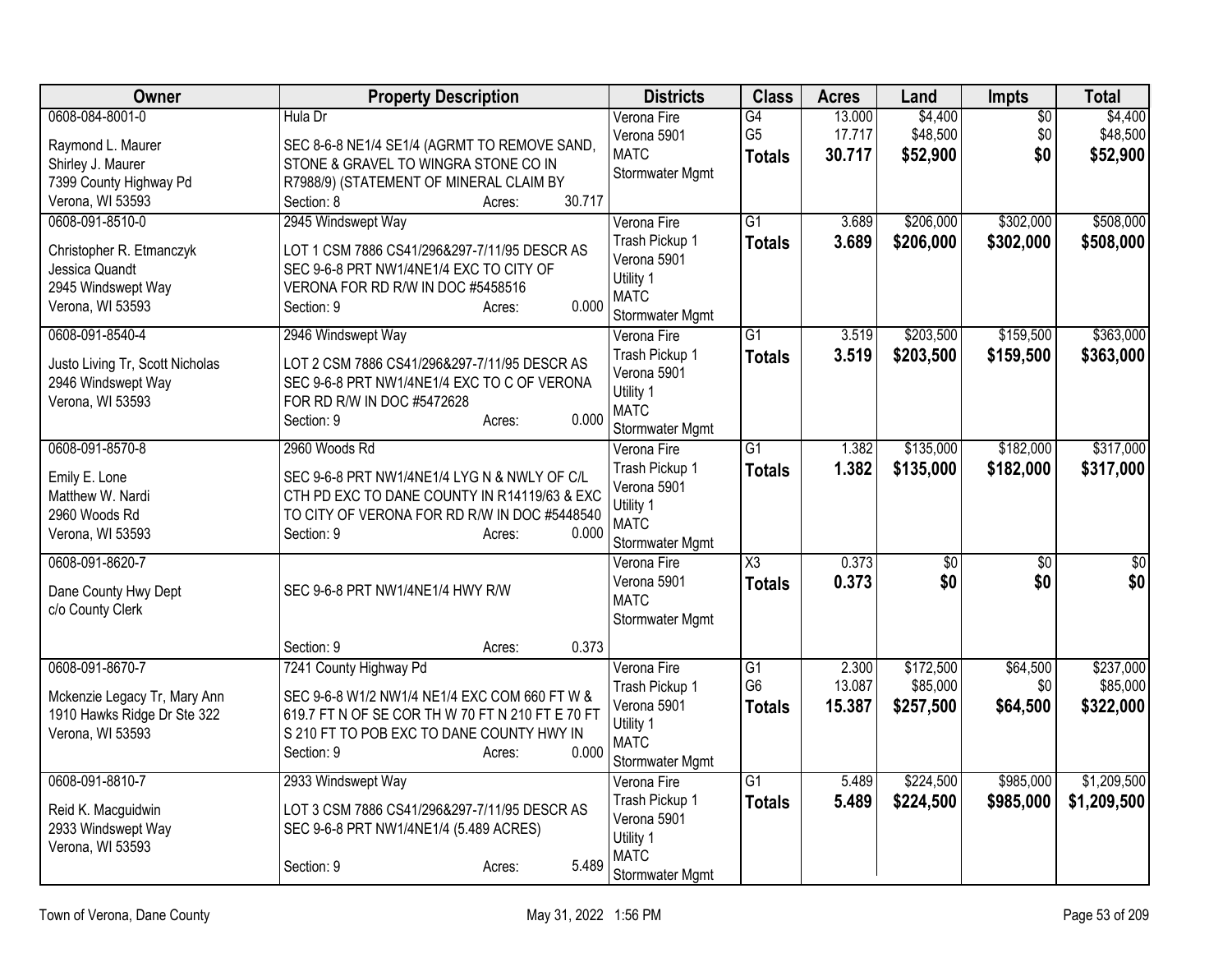| Owner                                                                                                               | <b>Property Description</b>                                                                                                                                                                                                 | <b>Districts</b>                                                            | <b>Class</b>                                             | <b>Acres</b>                       | Land                                    | Impts                        | <b>Total</b>                                    |
|---------------------------------------------------------------------------------------------------------------------|-----------------------------------------------------------------------------------------------------------------------------------------------------------------------------------------------------------------------------|-----------------------------------------------------------------------------|----------------------------------------------------------|------------------------------------|-----------------------------------------|------------------------------|-------------------------------------------------|
| 0608-091-8840-1<br>Reid K. Macguidwin<br>2933 Windswept Way<br>Verona, WI 53593                                     | 2933 Windswept Way<br>LOT 4 CSM 7886 CS41/296&297-7/11/95 DESCR AS<br>SEC 9-6-8 PRT NW1/4NE1/4 (5.007 ACRES)                                                                                                                | Verona Fire<br>Verona 5901<br><b>MATC</b><br>Stormwater Mgmt                | $\overline{G1}$<br><b>Totals</b>                         | 5.007<br>5.007                     | \$220,000<br>\$220,000                  | $\overline{50}$<br>\$0       | \$220,000<br>\$220,000                          |
| 0608-092-8002-0<br>Hexagon Finance Pan, LLC<br>125 W Wisconsin Ave Ste 200<br>Pewaukee, WI 53072<br>0608-092-8250-4 | 5.010<br>Section: 9<br>Acres:<br>County Rd PD<br>SEC 9-6-8 PRT N1/2 NW1/4 DESCR AS COM AT NW<br>COR OF SEC 9 TH S00DEG09'34"W ALG SEC LN 33.30<br>FT TO POB TH S88DEG24'37"E 1310.01 FT TH<br>0.000<br>Section: 9<br>Acres: | Verona Fire<br>Verona 5901<br><b>MATC</b><br>Stormwater Mgmt<br>Verona Fire | G4<br>G5M<br><b>Totals</b><br>X3                         | 52.804<br>5.000<br>57.804<br>0.692 | \$18,100<br>\$16,300<br>\$34,400<br>\$0 | \$0<br>\$0<br>\$0<br>\$0     | \$18,100<br>\$16,300<br>\$34,400<br>$\sqrt{50}$ |
| Dane County<br>c/o Dane County Parks                                                                                | SEC 9-6-8 CTH PD R/W IN NW1/4<br>0.692<br>Section: 9<br>Acres:                                                                                                                                                              | Verona 5901<br><b>MATC</b><br>Stormwater Mgmt                               | <b>Totals</b>                                            | 0.692                              | \$0                                     | \$0                          | \$0                                             |
| 0608-092-9130-0<br>Raymond L. Maurer<br>Shirley J. Maurer<br>7399 County Highway Pd<br>Verona, WI 53593             | County Rd PD<br>SEC 9-6-8 PRT SW1/4NW1/4 N 231 FT THF EXC<br>R13677/91 EXC PRT ANNEXED TO CITY OF VERONA<br>BY ORD. NO. 15-868 DOC #5208937 EXC TO CITY OF<br>Section: 9<br>0.000<br>Acres:                                 | Verona Fire<br>Verona 5901<br><b>MATC</b><br>Stormwater Mgmt                | $\overline{G2}$<br>G4<br>G <sub>5</sub><br><b>Totals</b> | 0.300<br>2.935<br>0.410<br>3.645   | \$8,000<br>\$1,000<br>\$500<br>\$9,500  | \$500<br>\$0<br>\$0<br>\$500 | \$8,500<br>\$1,000<br>\$500<br>\$10,000         |
| 0608-092-9152-0<br>Epic Systems Corp<br>1979 Milky Way<br>Verona, WI 53593                                          | Nine Mound Rd<br>SEC 9-6-8 SW1/4 NW1/4 EXC N 231 FT & ALSO INCL<br>PRCL DESC AS SEC 9-6-8 PRT SW1/4NW1/4 COM NW<br>COR SEC 9 TH S0DEG21'00"W ALG W LN SD NW1/4<br>0.000<br>Section: 9<br>Acres:                             | Verona Fire<br>Verona 5901<br><b>MATC</b><br>Stormwater Mgmt                | $\overline{G3}$<br><b>Totals</b>                         | 33.109<br>33.109                   | $\overline{50}$<br>\$0                  | \$0<br>\$0                   | $\sqrt{50}$<br>\$0                              |
| 0608-093-8120-0<br>Herbert P. Weiland<br>Not Provided<br>Not Provided, WI 99999                                     | SEC 9-6-8 PRT SE1/4 NW1/4 & PRT NE1/4 SW1/4<br>DESCR AS A STRIP OF LAND 160 RODS LONG AND 2<br>RODS WIDE AT THE SOUTH & RUNNING TO A PT AT<br>0.000<br>Section:<br>Acres:                                                   | Verona 5901<br><b>MATC</b><br>Stormwater Mgmt                               | $\overline{G5}$<br><b>Totals</b>                         | 0.900<br>0.900                     | \$100<br>\$100                          | $\overline{30}$<br>\$0       | \$100<br>\$100                                  |
| 0608-093-8510-0<br>Epic Systems Corp<br>1979 Milky Way<br>Verona, WI 53593                                          | 2789 Northern Lights Rd<br>SEC 9-6-8 NW1/4 SW1/4 EXC D844/3 EXC PRT<br>ANNEXED TO CITY OF VERONA BY ORD. NO. 15-868<br>DOC #5208937<br>0.000<br>Section: 9<br>Acres:                                                        | Verona Fire<br>Verona 5901<br><b>MATC</b><br>Stormwater Mgmt                | $\overline{G3}$<br><b>Totals</b>                         | 38.578<br>38.578                   | $\overline{50}$<br>\$0                  | $\overline{30}$<br>\$0       | $\sqrt{50}$<br>\$0                              |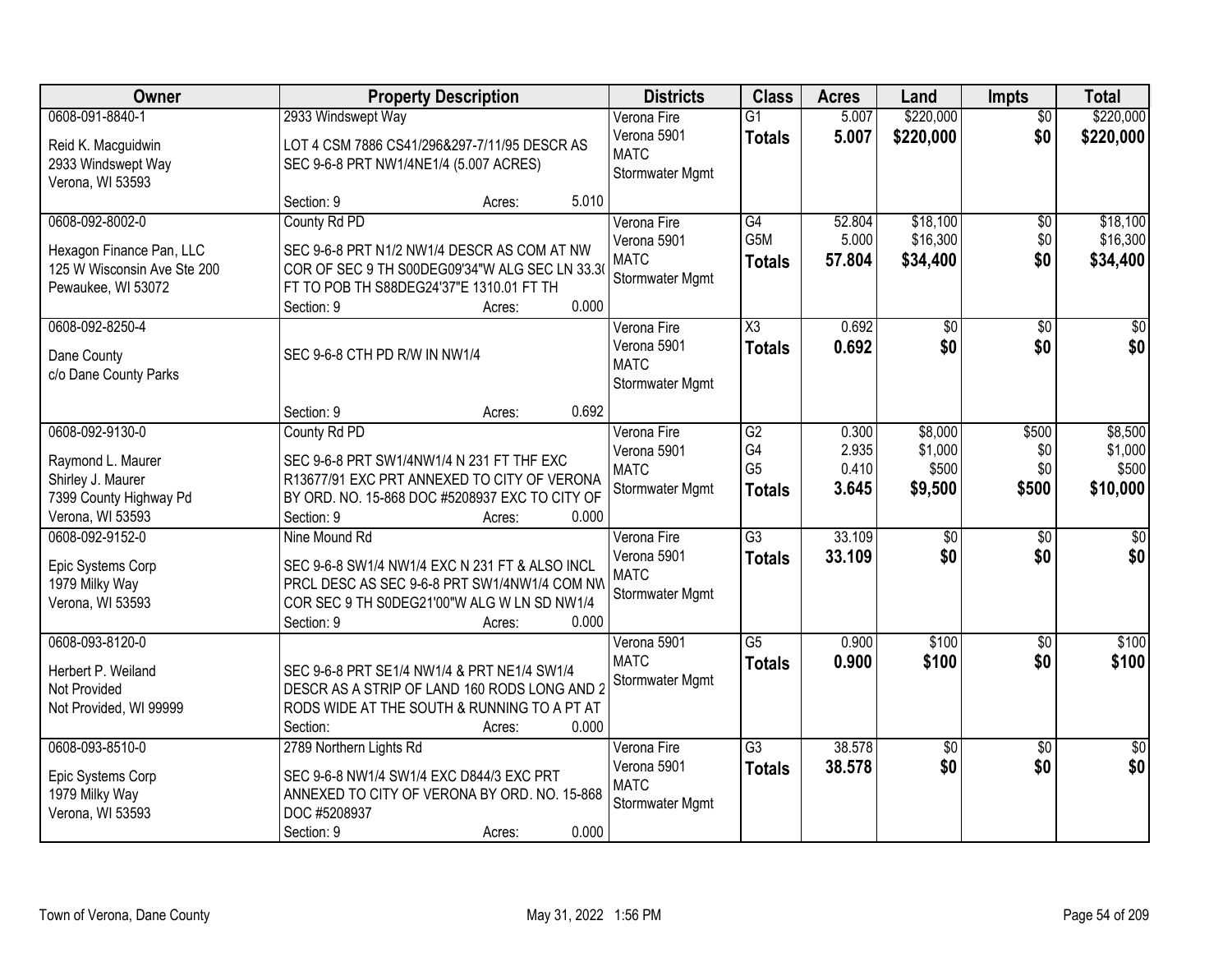| Owner                                       | <b>Property Description</b>                                                                     | <b>Districts</b>               | <b>Class</b>    | <b>Acres</b> | Land      | Impts           | <b>Total</b>    |
|---------------------------------------------|-------------------------------------------------------------------------------------------------|--------------------------------|-----------------|--------------|-----------|-----------------|-----------------|
| 0608-093-8901-0                             | Nine Mound Rd                                                                                   | Verona Fire                    | $\overline{G2}$ | 0.900        | \$106,000 | $\overline{50}$ | \$106,000       |
| Epic Systems Corp                           | SEC 9-6-8 PRT NW1/4SW1/4 COM SE COR SD 1/41/4                                                   | Verona 5901                    | <b>Totals</b>   | 0.900        | \$106,000 | \$0             | \$106,000       |
| 1979 Milky Way                              | ON C/L HWY TH N ALG SD C/L 177.5 FT TO POB TH W                                                 | <b>MATC</b><br>Stormwater Mgmt |                 |              |           |                 |                 |
| Verona, WI 53593                            | 200 FT TH N 217.8 FT TH E 200 FT TH S TO POB EXC                                                |                                |                 |              |           |                 |                 |
|                                             | Section: 9<br>0.000<br>Acres:                                                                   |                                |                 |              |           |                 |                 |
| 0608-093-9501-7                             | 2754 Hula Dr                                                                                    | Verona Fire                    | $\overline{G1}$ | 2.085        | \$165,500 | \$208,500       | \$374,000       |
| Scott A. Malmberg                           | LOT 1 CSM 7772 CS41/2-4 R29492/61&63-3/15/95                                                    | Trash Pickup 1                 | <b>Totals</b>   | 2.085        | \$165,500 | \$208,500       | \$374,000       |
| Kristine R. Malmberg                        | F/K/A LOT 3 CSM 1941 LOC SEC 9-6-8 PRT                                                          | Verona 5901<br>Utility 1       |                 |              |           |                 |                 |
| 2754 Hula Dr                                | SE1/4SW1/4 (2.085 ACRES)                                                                        | <b>MATC</b>                    |                 |              |           |                 |                 |
| Verona, WI 53593                            | 2.085<br>Section: 9<br>Acres:                                                                   | Stormwater Mgmt                |                 |              |           |                 |                 |
| 0608-093-9522-2                             | 2759 Hula Dr                                                                                    | Verona Fire                    | $\overline{G1}$ | 2.000        | \$163,000 | \$210,000       | \$373,000       |
|                                             |                                                                                                 | Trash Pickup 1                 | <b>Totals</b>   | 2.000        | \$163,000 | \$210,000       | \$373,000       |
| Nichols Living Tr, Hollis H<br>2759 Hula Dr | LOT 2 CSM 7772 CS41/3&5 R29492/61&63-3/15/95<br>F/K/A LOT 3 CSM 1941 CS8/67-3/9/76 DESCR AS SEC | Verona 5901                    |                 |              |           |                 |                 |
| Verona, WI 53593                            | 9-6-8 PRT SE1/4SW1/4 (2.000 ACRES)                                                              | Utility 1                      |                 |              |           |                 |                 |
|                                             | 2.000<br>Section: 9<br>Acres:                                                                   | <b>MATC</b>                    |                 |              |           |                 |                 |
|                                             |                                                                                                 | Stormwater Mgmt                |                 |              |           |                 |                 |
| 0608-093-9662-0                             | 2754 N Nine Mound Rd                                                                            | Verona Fire                    | $\overline{G1}$ | 3.514        | \$203,000 | \$229,500       | \$432,500       |
| Lary A. Wilson                              | LOT 1 CSM 7140 CS36/132&133 R23282/32-6/17/93                                                   | Trash Pickup 1<br>Verona 5901  | <b>Totals</b>   | 3.514        | \$203,000 | \$229,500       | \$432,500       |
| Theresa K. Wilson                           | F/K/A PRT LOT 1 CSM 3571 CS14/184-10/17/80                                                      | Utility 1                      |                 |              |           |                 |                 |
| 2754 N Nine Mound Ct                        | DESCR AS SEC 9-6-8 PRT SE1/4SW1/4 TOG W/                                                        | <b>MATC</b>                    |                 |              |           |                 |                 |
| Verona, WI 53593-9717                       | 3.514<br>Section: 9<br>Acres:                                                                   | Stormwater Mgmt                |                 |              |           |                 |                 |
| 0608-093-9667-0                             | Nine Mound Rd                                                                                   | Verona Fire                    | X4              | 0.086        | \$0       | \$0             | $\overline{50}$ |
| Verona, City of                             | PRT LOT 1 CSM 7140 CS36/132&133                                                                 | Trash Pickup 1                 | <b>Totals</b>   | 0.086        | \$0       | \$0             | \$0             |
| 111 Lincoln St                              | R23282/32-6/17/93 F/K/A PRT LOT 1 CSM 3571                                                      | Verona 5901                    |                 |              |           |                 |                 |
| Verona, WI 53593                            | CS14/184-10/17/80 DESCR AS SEC 9-6-8 PRT                                                        | Utility 1<br><b>MATC</b>       |                 |              |           |                 |                 |
|                                             | 0.086<br>Section: 9<br>Acres:                                                                   | Stormwater Mgmt                |                 |              |           |                 |                 |
| 0608-093-9670-3                             | 2730 N Nine Mound Rd                                                                            | Verona Fire                    | $\overline{G1}$ | 1.710        | \$150,000 | \$272,000       | \$422,000       |
|                                             |                                                                                                 | Trash Pickup 1                 | G4              | 1.950        | \$700     | \$0             | \$700           |
| Richard W. Grimm                            | LOT 2 CSM 7140 CS36/132&133 R23282/32-6/17/93                                                   | Verona 5901                    | <b>Totals</b>   | 3.660        | \$150,700 | \$272,000       | \$422,700       |
| Jill M. Grimm<br>2730 N Nine Mound Ct       | F/K/A PRT LOT 1 CSM 3571 CS14/184-10/17/80<br>DESCR AS SEC 9-6-8 PRT SE1/4SW1/4 EXC TO CITY     | Utility 1                      |                 |              |           |                 |                 |
| Verona, WI 53593                            | Section: 9<br>0.000<br>Acres:                                                                   | <b>MATC</b>                    |                 |              |           |                 |                 |
|                                             |                                                                                                 | Stormwater Mgmt                |                 |              |           |                 |                 |
| 0608-093-9691-0                             | 2700 N Nine Mound Rd                                                                            | Verona Fire                    | $\overline{G1}$ | 3.000        | \$195,000 | \$185,500       | \$380,500       |
| Kelsey L. Olson-Knudsen                     | LOT 2 CSM 3571 CS14/184-10/17/80 F/K/A LOT 2 CSM                                                | Trash Pickup 1                 | G4              | 4.500        | \$1,500   | \$0             | \$1,500         |
| 1256 Us Highway 14                          | 2593 CS10/184-9/23/77 DESCR AS SEC 9-6-8 PRT                                                    | Verona 5901<br>Utility 1       | <b>Totals</b>   | 7.500        | \$196,500 | \$185,500       | \$382,000       |
| Oregon, WI 53575                            | SE1/4SW1/4 EXC PRT ANNEXED TO CITY OF                                                           | <b>MATC</b>                    |                 |              |           |                 |                 |
|                                             | 7.500<br>Section: 9<br>Acres:                                                                   | Stormwater Mgmt                |                 |              |           |                 |                 |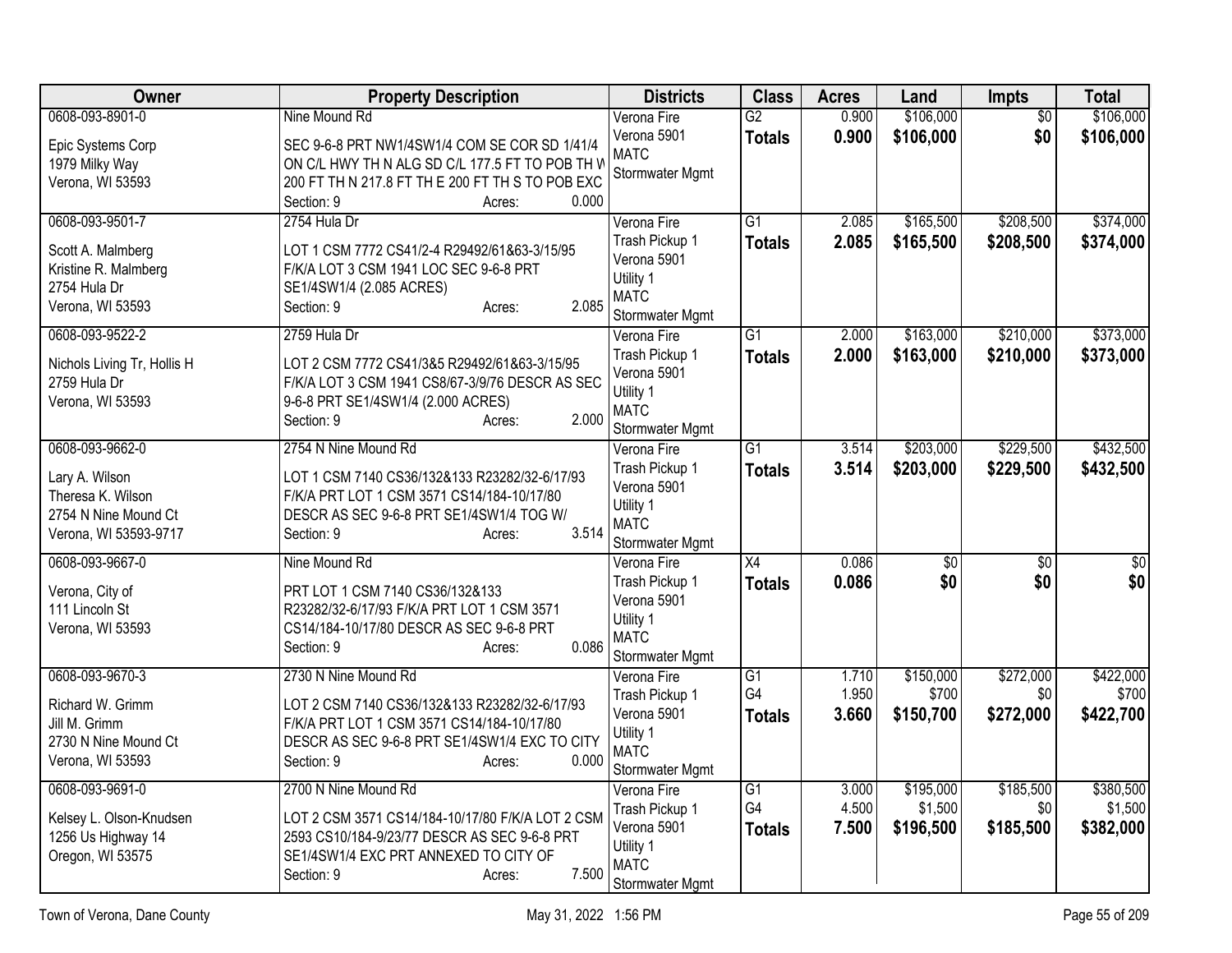| <b>Owner</b>                         | <b>Property Description</b>                                                          | <b>Districts</b>               | <b>Class</b>    | <b>Acres</b>   | Land                 | Impts      | <b>Total</b>         |
|--------------------------------------|--------------------------------------------------------------------------------------|--------------------------------|-----------------|----------------|----------------------|------------|----------------------|
| 0608-093-9755-1                      | 2755 Hula Dr                                                                         | Verona Fire                    | $\overline{G1}$ | 1.000          | \$118,000            | \$127,000  | \$245,000            |
| Edward G. Kroth                      | LOT 2 CSM 1941 CS8/67 DESCR AS SEC 9-6-8 PRT                                         | Trash Pickup 1                 | <b>Totals</b>   | 1.000          | \$118,000            | \$127,000  | \$245,000            |
| Patricia A. Kroth                    | E1/2 SE1/4SW1/4 (1 ACRE M/L)                                                         | Verona 5901                    |                 |                |                      |            |                      |
| 2755 Hula Dr                         |                                                                                      | Utility 1<br><b>MATC</b>       |                 |                |                      |            |                      |
| Verona, WI 53593                     | 1.000<br>Section: 9<br>Acres:                                                        | Stormwater Mgmt                |                 |                |                      |            |                      |
| 0608-093-9765-9                      | 2745 Hula Dr                                                                         | Verona Fire                    | $\overline{G1}$ | 1.000          | \$118,000            | \$179,500  | \$297,500            |
| Charles E. Johnson                   | LOT 1 CSM 1941 CS8/67-3/9/76 DESCR AS SEC 9-6-8                                      | Trash Pickup 1                 | <b>Totals</b>   | 1.000          | \$118,000            | \$179,500  | \$297,500            |
| Anne K. Goulding                     | PRT E1/2 SE1/4SW1/4 CONT 1 ACRE M/L                                                  | Verona 5901                    |                 |                |                      |            |                      |
| 2745 Hula Dr                         |                                                                                      | Utility 1<br><b>MATC</b>       |                 |                |                      |            |                      |
| Verona, WI 53593                     | 1.000<br>Section: 9<br>Acres:                                                        | Stormwater Mgmt                |                 |                |                      |            |                      |
| 0608-093-9775-7                      | 2727 Hula Dr                                                                         | Verona Fire                    | $\overline{G1}$ | 1.002          | \$118,000            | \$141,500  | \$259,500            |
| Brian R. Mccormick                   | LOT 2 CSM 469 CS2/268-1/13/71 DESCR AS SEC                                           | Trash Pickup 1                 | <b>Totals</b>   | 1.002          | \$118,000            | \$141,500  | \$259,500            |
| Jennifer L. Griffith                 | 9-6-8 PRT SE1/4SW1/4                                                                 | Verona 5901                    |                 |                |                      |            |                      |
| 2727 Hula Dr                         |                                                                                      | Utility 1                      |                 |                |                      |            |                      |
| Verona, WI 53593                     | 1.002<br>Section: 9<br>Acres:                                                        | <b>MATC</b><br>Stormwater Mgmt |                 |                |                      |            |                      |
| 0608-093-9785-5                      | 2721 Hula Dr                                                                         | Verona Fire                    | $\overline{G1}$ | 1.000          | \$118,000            | \$240,000  | \$358,000            |
|                                      |                                                                                      | Trash Pickup 1                 | <b>Totals</b>   | 1.000          | \$118,000            | \$240,000  | \$358,000            |
| Jeffrey A. Berg                      | LOT 1 CSM 469 CS2/268 DESCR AS SEC 9-6-8 PRT                                         | Verona 5901                    |                 |                |                      |            |                      |
| Julie A. Berg<br>2721 Hula Dr        | SE1/4SW1/4                                                                           | Utility 1                      |                 |                |                      |            |                      |
| Verona, WI 53593                     | 1.000<br>Section: 9<br>Acres:                                                        | <b>MATC</b>                    |                 |                |                      |            |                      |
|                                      |                                                                                      | Stormwater Mgmt                |                 |                |                      |            |                      |
| 0608-093-9795-3                      | 2715 Hula Dr                                                                         | Verona Fire                    | $\overline{G1}$ | 1.000          | \$118,000            | \$184,000  | \$302,000            |
| James E. Pelkey                      | SEC 9-6-8 PRT SE1/4 SW1/4 COM S 1/4 COR TH                                           | Trash Pickup 1                 | <b>Totals</b>   | 1.000          | \$118,000            | \$184,000  | \$302,000            |
| Cheryl L. Pelkey                     | N89DEG19'11"W 356.82 FT TH N 294 FT TO POB TH                                        | Verona 5901                    |                 |                |                      |            |                      |
| 2715 Hula Dr                         | N89DEG19'11"W 296.81 FT TH N0DEG0'8" E 147 FT                                        | Utility 1<br><b>MATC</b>       |                 |                |                      |            |                      |
| Verona, WI 53593                     | 1.000<br>Section: 9<br>Acres:                                                        | Stormwater Mgmt                |                 |                |                      |            |                      |
| 0608-093-9805-0                      | 2707 Hula Dr                                                                         | Verona Fire                    | $\overline{G1}$ | 0.917          | \$108,000            | \$173,500  | \$281,500            |
|                                      |                                                                                      | Trash Pickup 1                 | <b>Totals</b>   | 0.917          | \$108,000            | \$173,500  | \$281,500            |
| David R. Tormey<br>Jerrill L. Tormey | LOT 1 CSM 3166 CS12/222 F/K/A PRT LOT 1 CSM<br>1675 CS7/32 & DE SCR AS SEC 9-6-8 PRT | Verona 5901                    |                 |                |                      |            |                      |
| 2707 Hula Dr                         | SE1/4SW1/4 .917 ACRE TOG W/DRIVEWAY ESM T IN                                         | Utility 1                      |                 |                |                      |            |                      |
| Verona, WI 53593                     | 0.917<br>Section: 9<br>Acres:                                                        | <b>MATC</b>                    |                 |                |                      |            |                      |
|                                      |                                                                                      | Stormwater Mgmt                |                 |                |                      |            |                      |
| 0608-093-9820-1                      | Hula Dr                                                                              | Verona Fire<br>Verona 5901     | $\overline{G1}$ | 0.843<br>0.843 | \$89,500<br>\$89,500 | \$0<br>\$0 | \$89,500<br>\$89,500 |
| David R. Tormey                      | LOT 2 CSM 3166 CS12/222 F/K/A PRT LOT 1 CSM                                          | <b>MATC</b>                    | <b>Totals</b>   |                |                      |            |                      |
| Jerrill L. Tormey                    | 1675 CS7/32 & DE SCR AS SEC 9-6-8 PRT                                                | Stormwater Mgmt                |                 |                |                      |            |                      |
| 2707 Hula Dr                         | SE1/4SW1/4 .843 ACRE SUBJ TO DRIVEWAY E SMT II                                       |                                |                 |                |                      |            |                      |
| Verona, WI 53593                     | 0.843<br>Section: 9<br>Acres:                                                        |                                |                 |                |                      |            |                      |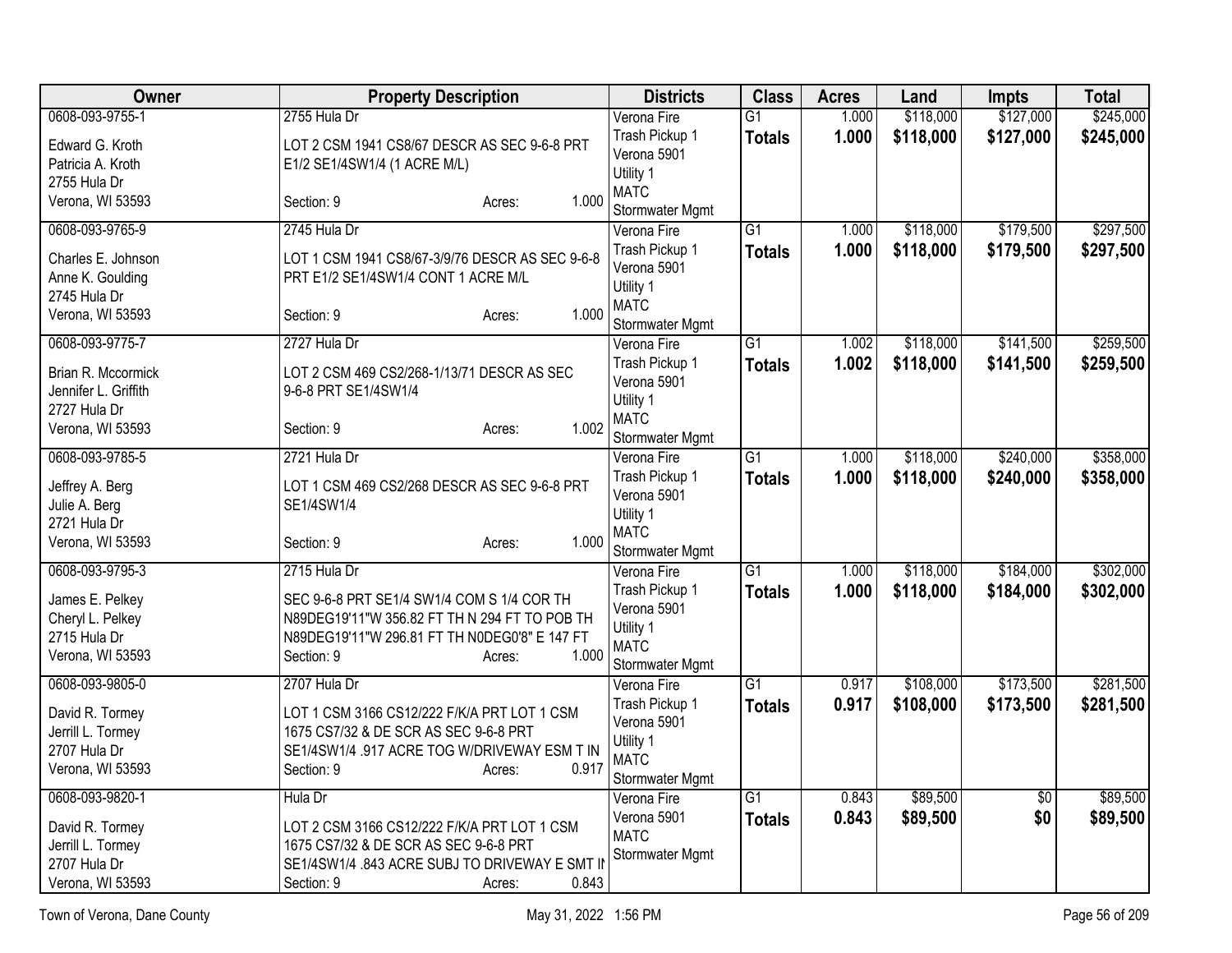| Owner                 | <b>Property Description</b>                   |                 | <b>Districts</b>         | <b>Class</b>    | <b>Acres</b> | Land      | <b>Impts</b> | <b>Total</b> |
|-----------------------|-----------------------------------------------|-----------------|--------------------------|-----------------|--------------|-----------|--------------|--------------|
| 0608-093-9850-5       | 2706 Hula Dr                                  |                 | Verona Fire              | $\overline{G1}$ | 1.000        | \$118,000 | \$286,500    | \$404,500    |
| Adam Ben-Zikri        | SEC 9-6-8 PRT SE1/4SW1/4 DESCR AS COM AT S1/4 |                 | Trash Pickup 1           | <b>Totals</b>   | 1.000        | \$118,000 | \$286,500    | \$404,500    |
| Brittany Ben-Zikri    | COR OF SD SEC 9 TH N89DEG19'11"W ALG S LN OF  |                 | Verona 5901              |                 |              |           |              |              |
| 2706 Hula Dr          | SW1/4 OF SD SEC 9 148.0 FT TO POB TH CONT ALG |                 | Utility 1                |                 |              |           |              |              |
| Verona, WI 53593      | Section: 9                                    | 1.000<br>Acres: | <b>MATC</b>              |                 |              |           |              |              |
|                       |                                               |                 | Stormwater Mgmt          |                 |              |           |              |              |
| 0608-093-9860-3       | 7264 Cross Country Rd                         |                 | Verona Fire              | $\overline{G1}$ | 0.998        | \$118,000 | \$190,500    | \$308,500    |
| Robert D. Funseth     | SEC 9-6-8 S 294 FT OF E 148 FT OF SE1/4 SW1/4 |                 | Trash Pickup 1           | <b>Totals</b>   | 0.998        | \$118,000 | \$190,500    | \$308,500    |
| Melinda L. Funseth    |                                               |                 | Verona 5901              |                 |              |           |              |              |
| 7264 Cross Country Rd |                                               |                 | Utility 1                |                 |              |           |              |              |
| Verona, WI 53593      | Section: 9                                    | 0.998<br>Acres: | <b>MATC</b>              |                 |              |           |              |              |
|                       |                                               |                 | Stormwater Mgmt          |                 |              |           |              |              |
| 0608-093-9910-2       | 2712 Hula Dr                                  |                 | Verona Fire              | $\overline{G1}$ | 1.000        | \$118,000 | \$133,500    | \$251,500    |
| Virgil R. Lund        | SEC 9-6-8 N 147 FT OF S 441 FT OF E 296 FT OF |                 | Trash Pickup 1           | <b>Totals</b>   | 1.000        | \$118,000 | \$133,500    | \$251,500    |
| 2712 Hula Dr          | SE1/4 SW1/4 80 7/286                          |                 | Verona 5901              |                 |              |           |              |              |
| Verona, WI 53593      |                                               |                 | Utility 1                |                 |              |           |              |              |
|                       | Section: 9                                    | 1.000<br>Acres: | <b>MATC</b>              |                 |              |           |              |              |
|                       |                                               |                 | Stormwater Mgmt          |                 |              |           |              |              |
| 0608-093-9920-0       | 2722 Hula Dr                                  |                 | Verona Fire              | $\overline{G1}$ | 1.000        | \$118,000 | \$157,000    | \$275,000    |
| Steven E. Running     | SEC 9-6-8 N 147 FT OF S 588 FT OF E 296 FT OF |                 | Trash Pickup 1           | <b>Totals</b>   | 1.000        | \$118,000 | \$157,000    | \$275,000    |
| Janeen H. Running     | SE1/4 SW1/4                                   |                 | Verona 5901              |                 |              |           |              |              |
| 2722 Hula Dr          |                                               |                 | Utility 1                |                 |              |           |              |              |
| Verona, WI 53593      | Section: 9                                    | 1.000<br>Acres: | <b>MATC</b>              |                 |              |           |              |              |
|                       |                                               |                 | Stormwater Mgmt          |                 |              |           |              |              |
| 0608-093-9930-8       | 2730 Hula Dr                                  |                 | Verona Fire              | $\overline{G1}$ | 1.000        | \$118,000 | \$208,500    | \$326,500    |
| Kisting Living Tr     | LOT 3 CSM 719 CS3/258-11/19/71 DESCR AS SEC   |                 | Trash Pickup 1           | <b>Totals</b>   | 1.000        | \$118,000 | \$208,500    | \$326,500    |
| 2730 Hula Dr          | 9-6-8 PRT SE1/4SW1/4                          |                 | Verona 5901              |                 |              |           |              |              |
| Verona, WI 53593      |                                               |                 | Utility 1<br><b>MATC</b> |                 |              |           |              |              |
|                       | Section: 9                                    | 1.000<br>Acres: |                          |                 |              |           |              |              |
|                       |                                               |                 | Stormwater Mgmt          | $\overline{G1}$ |              |           |              |              |
| 0608-093-9940-6       | 2742 Hula Dr                                  |                 | Verona Fire              |                 | 1.000        | \$118,000 | \$156,500    | \$274,500    |
| Mark A. Estervig      | LOT 2 CSM 719 CS3/258-11/19/71 DESCR AS SEC   |                 | Trash Pickup 1           | <b>Totals</b>   | 1.000        | \$118,000 | \$156,500    | \$274,500    |
| Judy F. Estervig      | 9-6-8 PRT SE1/4SW1/4                          |                 | Verona 5901<br>Utility 1 |                 |              |           |              |              |
| 2742 Hula Dr          |                                               |                 | <b>MATC</b>              |                 |              |           |              |              |
| Verona, WI 53593      | Section: 9                                    | 1.000<br>Acres: | Stormwater Mgmt          |                 |              |           |              |              |
|                       |                                               |                 |                          |                 |              |           |              |              |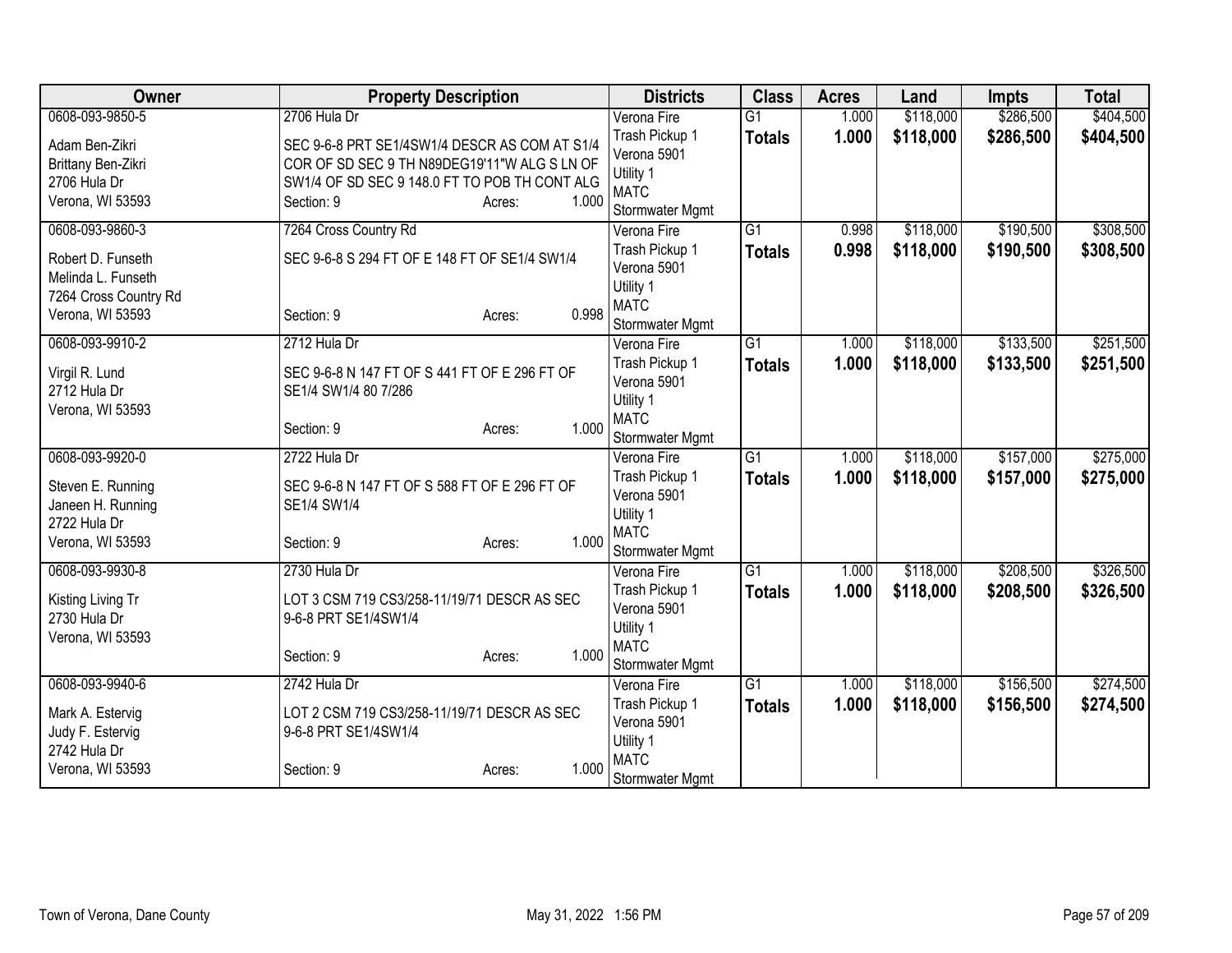| <b>Owner</b>                                                                              | <b>Property Description</b>                                                                                                                                                       | <b>Districts</b>                                                             | <b>Class</b>    | <b>Acres</b> | Land      | <b>Impts</b> | <b>Total</b> |
|-------------------------------------------------------------------------------------------|-----------------------------------------------------------------------------------------------------------------------------------------------------------------------------------|------------------------------------------------------------------------------|-----------------|--------------|-----------|--------------|--------------|
| 0608-093-9960-2                                                                           | 2748 Hula Dr                                                                                                                                                                      | Verona Fire                                                                  | $\overline{G1}$ | 1.000        | \$118,000 | \$175,000    | \$293,000    |
| Cecilia M. Schmitt<br>2748 Hula Dr<br>Verona, WI 53593                                    | LOT 1 CSM 719 CS3/258-11/19/71 DESCR AS SEC<br>9-6-8 PRT SE1/4SW1/4                                                                                                               | Trash Pickup 1<br>Verona 5901<br>Utility 1                                   | <b>Totals</b>   | 1.000        | \$118,000 | \$175,000    | \$293,000    |
|                                                                                           | 1.000<br>Section: 9<br>Acres:                                                                                                                                                     | <b>MATC</b><br>Stormwater Mgmt                                               |                 |              |           |              |              |
| 0608-094-8500-9                                                                           | 2818 Cross Country Cir                                                                                                                                                            | Verona Fire                                                                  | $\overline{G1}$ | 2.600        | \$182,000 | \$414,000    | \$596,000    |
| <b>Brian Reinholtz</b><br>Linda Reinholtz<br>2818 Cross Country Cir<br>Verona, WI 53593   | SEC 9-6-8 PRT NW1/4 SE1/4 COM NW COR SD 1/4 1/4<br>TH ELY 833 FT TO POB TH S4DEG25'E 223.45 FT TH<br>S80DEG58'E 82 FT TH S58DEG15'E 139.79 FT TH<br>2.600<br>Section: 9<br>Acres: | Trash Pickup 1<br>Verona 5901<br>Utility 1<br><b>MATC</b><br>Stormwater Mgmt | <b>Totals</b>   | 2.600        | \$182,000 | \$414,000    | \$596,000    |
| 0608-094-8535-8                                                                           | 2831 Cross Country Cir                                                                                                                                                            | Verona Fire                                                                  | $\overline{G1}$ | 1.500        | \$140,500 | \$183,000    | \$323,500    |
| Kenneth J. Gleason II<br>Melinda S. Gleason<br>2831 Cross Country Cir<br>Verona, WI 53593 | SEC 9-6-8 PRT NW1/4SE1/4 COM SW COR SD 1/41/4<br>TH NLY 264 FT TH E 533.7 FT TH N34DEGE 151.8 FT<br>TO NELY LN OF RD TH SELY ALG SD LN 102.37 FT<br>1.500<br>Section: 9<br>Acres: | Trash Pickup 1<br>Verona 5901<br>Utility 1<br><b>MATC</b><br>Stormwater Mgmt | <b>Totals</b>   | 1.500        | \$140,500 | \$183,000    | \$323,500    |
| 0608-094-8550-9                                                                           | 2824 Cross Country Cir                                                                                                                                                            | Verona Fire                                                                  | $\overline{G1}$ | 5.177        | \$217,500 | \$265,000    | \$482,500    |
| Smart Rev Tr, Avis H<br>2824 Cross Country Cir<br>Verona, WI 53593                        | SEC 9-6-8 PRT NW1/4 SE1/4 BEG AT NW COR SD<br>1/41/4 TH E 833 FT TH S 4DEG E 233.45 FT TH<br>N80DEG W 30 FT TH CONT ALG CURV TO LEFT RAD<br>5.136<br>Section: 9<br>Acres:         | Trash Pickup 1<br>Verona 5901<br>Utility 1<br><b>MATC</b><br>Stormwater Mgmt | <b>Totals</b>   | 5.177        | \$217,500 | \$265,000    | \$482,500    |
| 0608-094-8650-8                                                                           | 2838 Cross Country Cir                                                                                                                                                            | Verona Fire                                                                  | $\overline{G1}$ | 3.646        | \$195,000 | \$363,000    | \$558,000    |
| Gary R. Steuck<br>Laura M. Steuck<br>2838 Cross Country Cir<br>Verona, WI 53593           | SEC 9-6-8 PRT NW1/4SE1/4 COM AT SW COR SD<br>1/41/4 TH N 792 FT TO POB TH N 264 FT TH<br>N89DEGE 572.85 FT TH S61DEGE 88.35 FT TH S TO<br>3.600<br>Section: 9<br>Acres:           | Trash Pickup 1<br>Verona 5901<br>Utility 1<br><b>MATC</b><br>Stormwater Mgmt | <b>Totals</b>   | 3.646        | \$195,000 | \$363,000    | \$558,000    |
| 0608-094-8680-2                                                                           | 2852 Cross Country Cir                                                                                                                                                            | Verona Fire                                                                  | $\overline{G1}$ | 3.300        | \$200,000 | \$372,000    | \$572,000    |
| Tim R. Valentyn<br>Nancy A. Valentyn<br>2852 Cross Country Cir<br>Verona, WI 53593        | SEC 9-6-8 PRT NW1/4 SE1/4 N 264 FT OF S 792 FT<br>OF W 610 FT L YG W OF RD 3.3 ACRES (LOT 13<br>UNRECORDED PLAT OF CROSS COUNTRY<br>3.300<br>Section: 9<br>Acres:                 | Trash Pickup 1<br>Verona 5901<br>Utility 1<br><b>MATC</b><br>Stormwater Mgmt | <b>Totals</b>   | 3.300        | \$200,000 | \$372,000    | \$572,000    |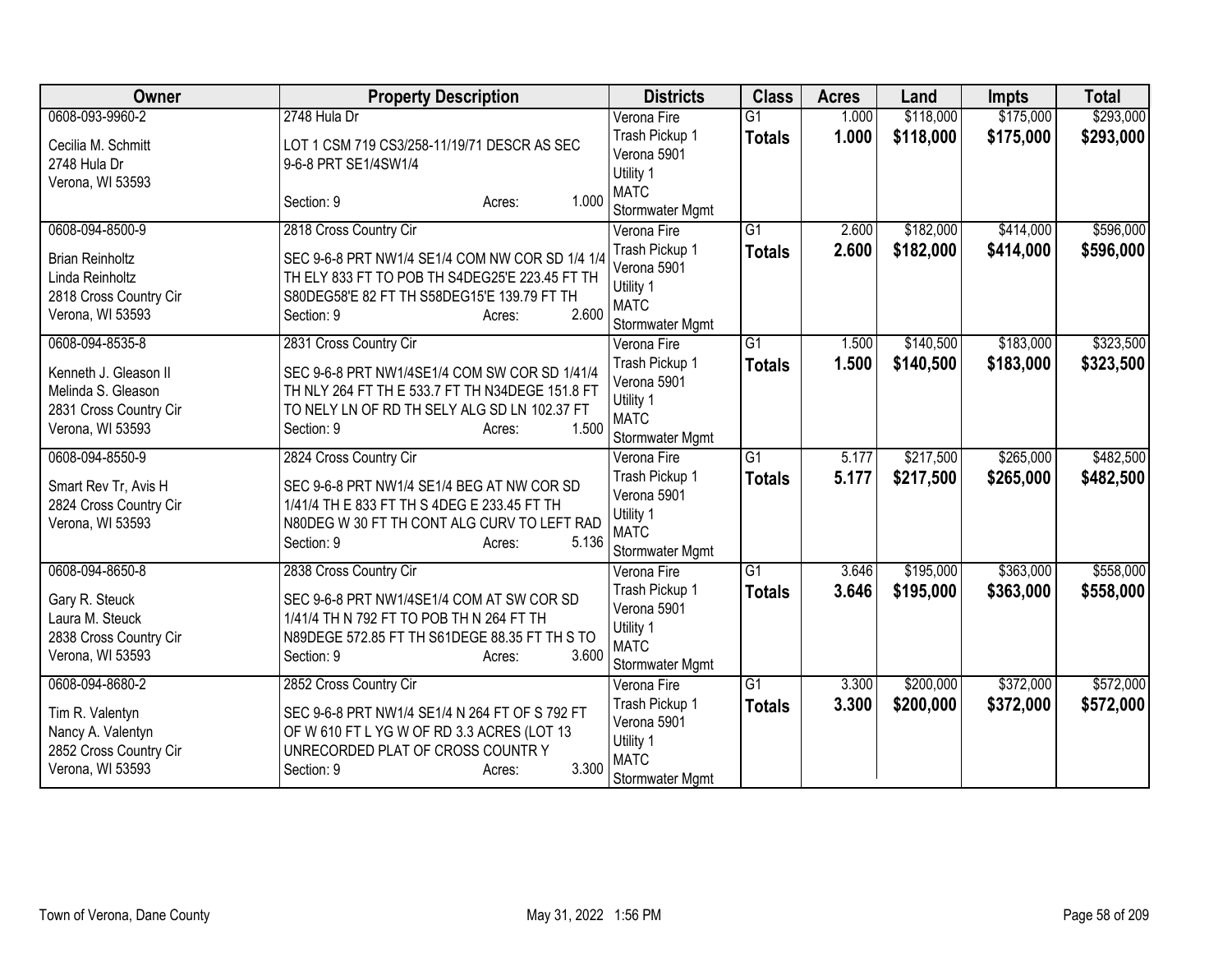| Owner                                                                                     | <b>Property Description</b>                                                                                                                                                          | <b>Districts</b>                                                                    | <b>Class</b>    | <b>Acres</b> | Land      | <b>Impts</b> | <b>Total</b> |
|-------------------------------------------------------------------------------------------|--------------------------------------------------------------------------------------------------------------------------------------------------------------------------------------|-------------------------------------------------------------------------------------|-----------------|--------------|-----------|--------------|--------------|
| 0608-094-8700-7                                                                           | 2862 Cross Country Cir                                                                                                                                                               | Verona Fire                                                                         | $\overline{G1}$ | 3.490        | \$203,000 | \$244,500    | \$447,500    |
| Voll Tr, Alfred & Kathe M<br>2862 Cross Country Cir<br>Verona, WI 53593                   | SEC 9-6-8 PRT NW1/4 SE1/4 COM AT SW COR SD<br>1/41/4 TH NLY 528 FT TO POB TH SLY 264 FT TH E<br>533.7 FT TH N 34 DEG E 85.8 FT TH NLY TO PT<br>3.490<br>Section: 9<br>Acres:         | Trash Pickup 1<br>Verona 5901<br>Utility 1<br><b>MATC</b><br>Stormwater Mgmt        | <b>Totals</b>   | 3.490        | \$203,000 | \$244,500    | \$447,500    |
| 0608-094-8730-1                                                                           | 2767 Cross Country Cir                                                                                                                                                               | Verona Fire                                                                         | $\overline{G1}$ | 3.700        | \$206,000 | \$204,000    | \$410,000    |
| Joseph M. Hodkiewicz<br>Monica L. Weiss<br>2767 Cross Country Cir<br>Verona, WI 53593     | LOT 1 CSM 519 CS3/10 DESCR AS SEC 9-6-8 PRT<br>NW1/4 SE1/4 A/K/A LOT 11 UNRECORDED PLAT OF<br><b>CROSS COUNTRY ESTATES</b><br>3.700<br>Section: 9<br>Acres:                          | Trash Pickup 1<br>Verona 5901<br>Utility 1<br><b>MATC</b><br>Stormwater Mgmt        | <b>Totals</b>   | 3.700        | \$206,000 | \$204,000    | \$410,000    |
| 0608-094-8805-1                                                                           | 2859 Cross Country Cir                                                                                                                                                               | Verona Fire                                                                         | $\overline{G1}$ | 1.528        | \$142,000 | \$195,500    | \$337,500    |
| Terence W. Schnapp<br>Eileen C. Schnapp<br>2859 Cross Country Cir<br>Verona, WI 53593     | R84/277-1/31/69 SEC 9-6-8 PRT NW1/4SE1/4 COM SW<br>COR SD 1/4 T H NLY 264 FT TH E 533.7 FT TH<br>N34DEGE 151.8 FT TO POB TH SE 102.37 FT TH<br>1.528<br>Section: 9<br>Acres:         | Trash Pickup 1<br>Verona 5901<br>Utility 1<br><b>MATC</b><br>Stormwater Mgmt        | <b>Totals</b>   | 1.528        | \$142,000 | \$195,500    | \$337,500    |
| 0608-094-8820-2                                                                           | 2772 Cross Country Cir                                                                                                                                                               | Verona Fire                                                                         | $\overline{G1}$ | 3.000        | \$195,000 | \$395,500    | \$590,500    |
| Karissa Huntington<br><b>Bryant Switzky</b><br>2772 Cross Country Cir<br>Verona, WI 53593 | SEC 9-6-8 PRT NW1/4SE1/4 COM SEC S1/4 COR TH N<br>1056 FT TH E 660.9 FT TH N3DEGW 284.3 FT TH S 20<br>FT TO POB TH ALG C/L HWY ALG CRV RAD 68.17 FT<br>3.000<br>Section: 9<br>Acres: | Trash Pickup 1<br>Verona 5901<br>Utility 1<br><b>MATC</b><br>Stormwater Mgmt        | <b>Totals</b>   | 3.000        | \$195,000 | \$395,500    | \$590,500    |
| 0608-094-8835-5                                                                           | 2779 Cross Country Cir                                                                                                                                                               | Verona Fire                                                                         | $\overline{G1}$ | 1.528        | \$142,000 | \$255,500    | \$397,500    |
| Peter Klicko<br>Kristi Klicko<br>2779 Cross Country Cir<br>Verona, WI 53593               | SEC 9-6-8 PRT NW1/4 SE1/4 COM SW COR SD 1/41/4<br>TH N 264 FT TH E 533.7 FT TH N34DEGE 151.8 FT<br>TH SE 102.37 FT TO POB TH N18DEGE 364.1 FT TH<br>1.528<br>Section: 9<br>Acres:    | Trash Pickup 1<br>Verona 5901<br>Utility 1<br><b>MATC</b><br>Stormwater Mgmt        | <b>Totals</b>   | 1.528        | \$142,000 | \$255,500    | \$397,500    |
| 0608-094-8900-5                                                                           | 2782 Cross Country Cir                                                                                                                                                               | Verona Fire                                                                         | G1              | 1.538        | \$142,000 | \$256,000    | \$398,000    |
| Anne M. Hebert<br>Geoffrey Hebert<br>2782 Cross Country Cir<br>Verona, WI 53593           | SEC 9-6-8 PRT NW1/4SE1/4 COM SE COR SD 1/4 1/4<br>TH NLY 264 FT ALG E LN OF SD 1/4 1/4 TO POB TH<br>CONT NLY 255 FT ALG SD E LN TH S85DEG47'W<br>1.538<br>Section: 9<br>Acres:       | Trash Pickup 1<br>Verona 5901<br>Utility 1<br><b>MATC</b><br><b>Stormwater Mgmt</b> | <b>Totals</b>   | 1.538        | \$142,000 | \$256,000    | \$398,000    |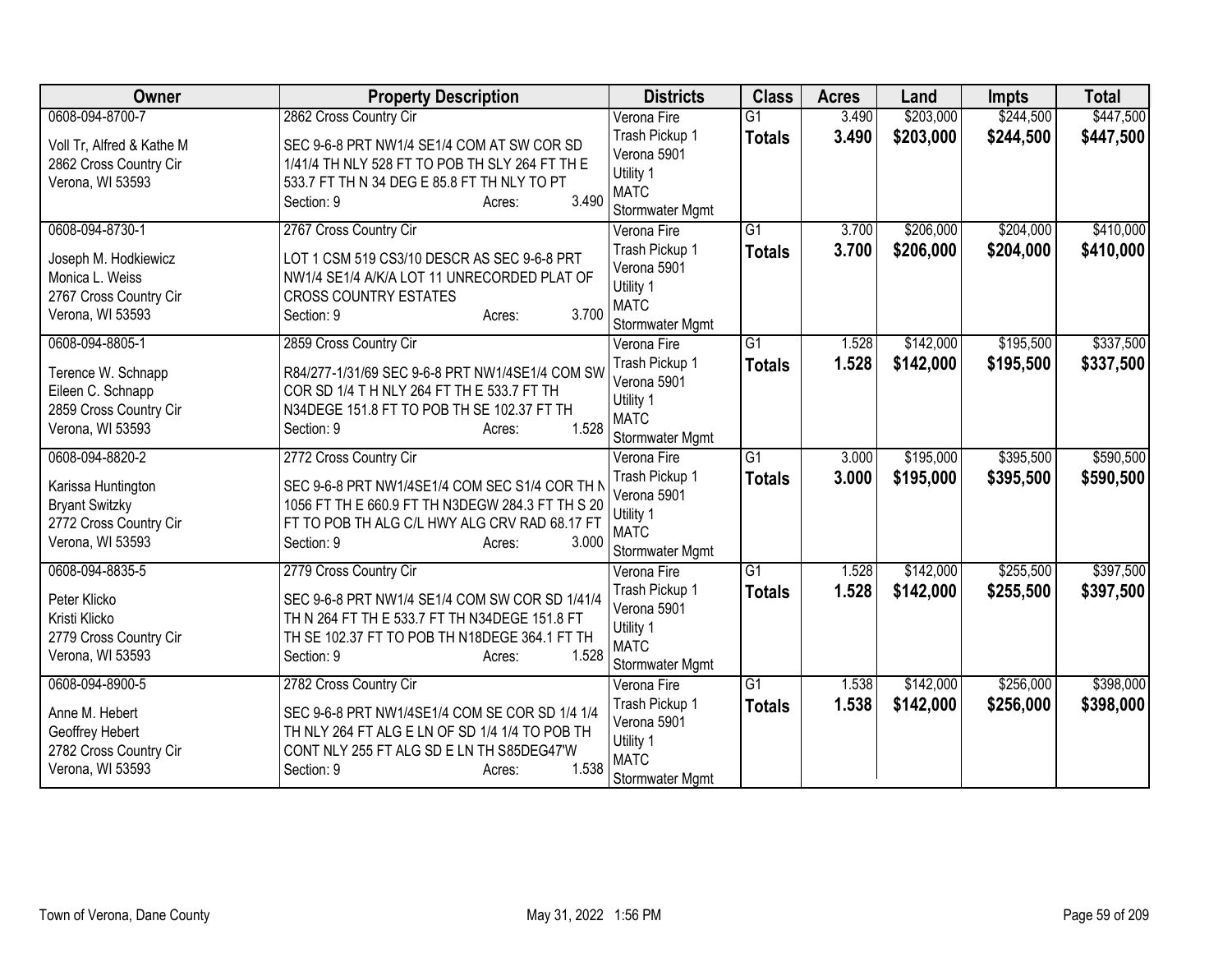| Owner                                                                                   | <b>Property Description</b>                                                                                                                                                            | <b>Districts</b>                                                             | <b>Class</b>    | <b>Acres</b> | Land      | <b>Impts</b> | <b>Total</b> |
|-----------------------------------------------------------------------------------------|----------------------------------------------------------------------------------------------------------------------------------------------------------------------------------------|------------------------------------------------------------------------------|-----------------|--------------|-----------|--------------|--------------|
| 0608-094-8930-9                                                                         | 2794 Cross Country Cir                                                                                                                                                                 | Verona Fire                                                                  | $\overline{G1}$ | 1.573        | \$144,000 | \$344,000    | \$488,000    |
| Joshua A. Symons<br>Erica J. Symons                                                     | SEC 9-6-8 PRT NW1/4 SE1/4 BEG 519 FT N OF SE<br>COR SD 1/41/4 TH S85DEGW 251.2 FT TO E LN RD                                                                                           | Trash Pickup 1<br>Verona 5901<br>Utility 1                                   | <b>Totals</b>   | 1.573        | \$144,000 | \$344,000    | \$488,000    |
| 2794 Cross Country Cir<br>Verona, WI 53593                                              | TH NLY ALG SD E LN 307.1 FT TH E 224.7 FT TO E<br>1.573<br>Section: 9<br>Acres:                                                                                                        | <b>MATC</b><br>Stormwater Mgmt                                               |                 |              |           |              |              |
| 0608-094-8950-5                                                                         | 2808 Cross Country Cir                                                                                                                                                                 | Verona Fire                                                                  | $\overline{G1}$ | 1.573        | \$144,000 | \$335,500    | \$479,500    |
| Erik Bluemner<br>Molly Bluemner<br>2808 Cross Country Cir<br>Verona, WI 53593           | SEC 9-6-8 PRT NW1/4SE1/4 COM NW COR SD 1/41/4<br>TH E 833 FT TH S4DEGE 223.45 FT TH S80DEG58'E<br>82.0 FT TH ON CRV TO R RAD 181.00 FT L/C<br>1.665<br>Section: 9<br>Acres:            | Trash Pickup 1<br>Verona 5901<br>Utility 1<br><b>MATC</b><br>Stormwater Mgmt | <b>Totals</b>   | 1.573        | \$144,000 | \$335,500    | \$479,500    |
| 0608-094-8985-4                                                                         | 2805 Cross Country Cir                                                                                                                                                                 | Verona Fire                                                                  | $\overline{G1}$ | 1.500        | \$140,500 | \$453,000    | \$593,500    |
| Craig A. Coshun<br>Pamela J. Coshun<br>2805 Cross Country Cir<br>Verona, WI 53593       | SEC 9-6-8 PRT NW1/4 SE1/4 COM SW. COR OF 1/41/4<br>TH NLY 264 FT TH E 533.7 FT TH N34DEG25' E 151.8<br>FT TH SELY 102.37 FT TH N18DEG43'E 364.1 FT TH<br>1.500<br>Section: 9<br>Acres: | Trash Pickup 1<br>Verona 5901<br>Utility 1<br><b>MATC</b><br>Stormwater Mgmt | <b>Totals</b>   | 1.500        | \$140,500 | \$453,000    | \$593,500    |
| 0608-094-9000-2                                                                         | 2752 Cross Country Cir                                                                                                                                                                 | Verona Fire                                                                  | $\overline{G1}$ | 3.620        | \$205,000 | \$440,500    | \$645,500    |
| Michael J. Franklin<br>Katy A. Franklin<br>2752 Cross Country Cir<br>Verona, WI 53593   | SEC 9-6-8 PRT SW1/4SE1/4 BEG NE COR 1/41/4 TH S<br>264 FT TH W 573.74 FT TH N20DEGW 56.1 FT TH ALG<br>CRV TO L RAD 558.66 FT L/C N9DEGW 202.35 FT TH<br>3.620<br>Section: 9<br>Acres:  | Trash Pickup 1<br>Verona 5901<br>Utility 1<br><b>MATC</b><br>Stormwater Mgmt | <b>Totals</b>   | 3.620        | \$205,000 | \$440,500    | \$645,500    |
| 0608-094-9070-8                                                                         | 2755 Cross Country Cir                                                                                                                                                                 | Verona Fire                                                                  | $\overline{G1}$ | 3.840        | \$208,500 | \$282,000    | \$490,500    |
| Edward C. Spoon<br>Paulette L. Spoon<br>2755 Cross Country Cir<br>Verona, WI 53593      | SEC 9-6-8 PRT SW1/4SE1/4 COM AT SEC S1/4 COR<br>TH N 1320 FT TO POB TH S 264 FT TH E 660.9 FT TH<br>N ALG W R/W LN OF CROSS CO UNTRY TRAIL TO N<br>3.840<br>Section: 9<br>Acres:       | Trash Pickup 1<br>Verona 5901<br>Utility 1<br><b>MATC</b><br>Stormwater Mgmt | <b>Totals</b>   | 3.840        | \$208,500 | \$282,000    | \$490,500    |
| 0608-094-9160-9                                                                         | 2741 Cross Country Cir                                                                                                                                                                 | Verona Fire                                                                  | G1              | 4.170        | \$212,000 | \$106,500    | \$318,500    |
| Luther J. Morton<br>Susan D. Morton<br>7707 N Brookline Dr Apt 219<br>Madison, WI 53719 | SEC 9-6-8 PRT SW1/4 SE1/4 COM AT S1/4 COR TH N<br>33 FT TO PT ON N LN CROSS COUNTRY ROAD TH N<br>759 FT TO POB TH N 264 FT TH E 660.9 FT TH S<br>4.170<br>Section: 9<br>Acres:         | Trash Pickup 1<br>Verona 5901<br>Utility 1<br><b>MATC</b><br>Stormwater Mgmt | <b>Totals</b>   | 4.170        | \$212,000 | \$106,500    | \$318,500    |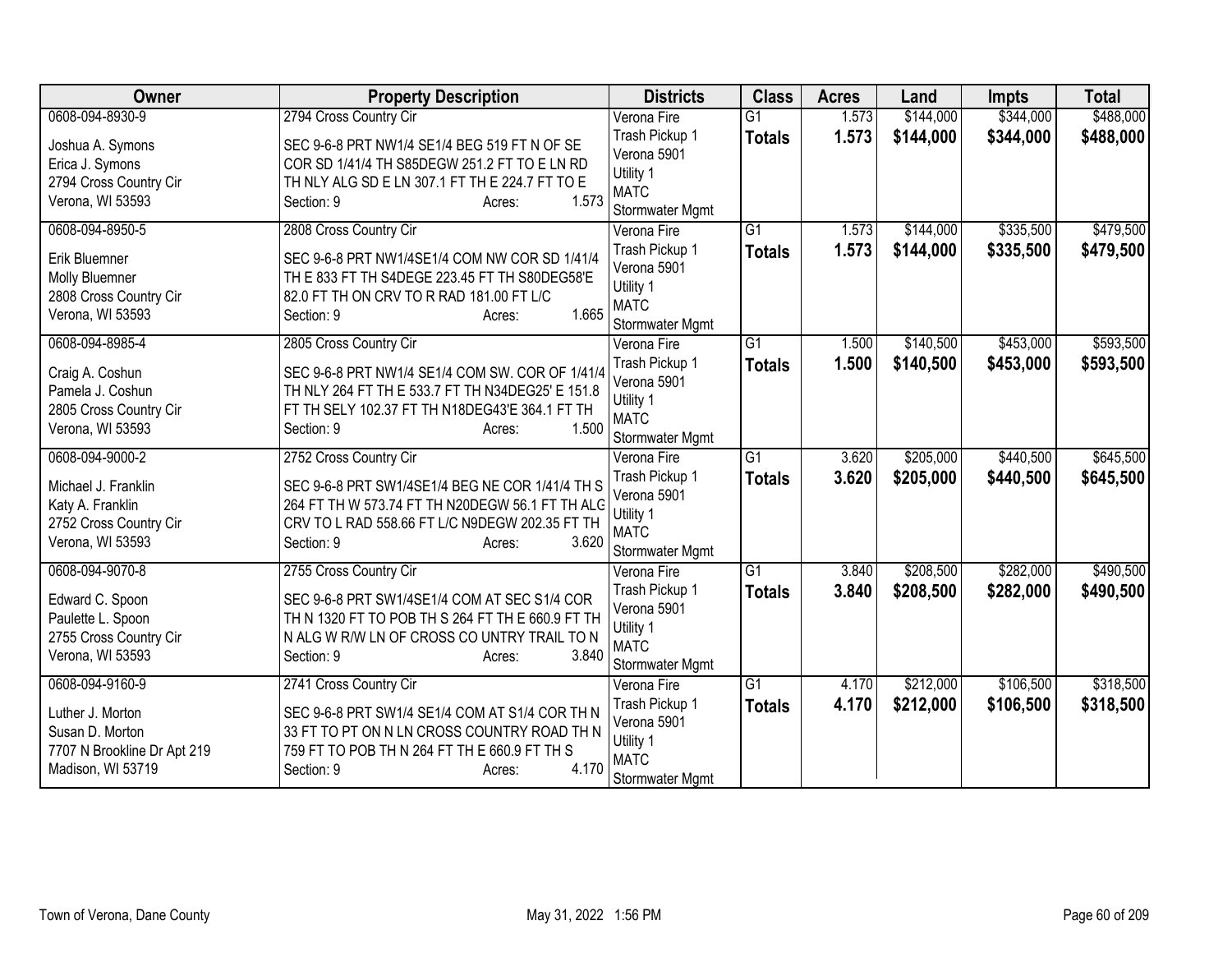| Owner                                                                                    | <b>Property Description</b>                                                                                                                                                          | <b>Districts</b>                                                             | <b>Class</b>    | <b>Acres</b> | Land      | <b>Impts</b> | <b>Total</b> |
|------------------------------------------------------------------------------------------|--------------------------------------------------------------------------------------------------------------------------------------------------------------------------------------|------------------------------------------------------------------------------|-----------------|--------------|-----------|--------------|--------------|
| 0608-094-9180-5                                                                          | 2727 Cross Country Cir                                                                                                                                                               | Verona Fire                                                                  | $\overline{G1}$ | 4.133        | \$211,500 | \$111,500    | \$323,000    |
| Howard H. Hodel<br>2727 Cross Country Cir<br>Verona, WI 53593                            | SEC 9-6-8 PRT SW1/4 SE1/4 COM AT S1/4 COR TH N<br>33 FT TH N 49 5 FT TO POB TH NLY 264 FT TH E<br>719.6 FT TH S 272.45 FT TH W 645.9 FT TO POB (LOT<br>Section: 9<br>4.133<br>Acres: | Trash Pickup 1<br>Verona 5901<br>Utility 1<br><b>MATC</b><br>Stormwater Mgmt | <b>Totals</b>   | 4.133        | \$211,500 | \$111,500    | \$323,000    |
| 0608-094-9200-0                                                                          | 7248 Cross Country Rd                                                                                                                                                                | Verona Fire                                                                  | $\overline{G1}$ | 3.636        | \$205,000 | \$271,000    | \$476,000    |
| Patrick W. Mc Peak<br>Shirley A. Mc Peak<br>7248 Cross Country Rd<br>Verona, WI 53593    | SEC 9-6-8 PRT SW1/4 SE1/4 COM S1/4 COR TH NLY<br>33 FT TO POB T H NLY 495 FT TH E 320 FT TH<br>S0DEG54MINE 495 FT TH W 320 FT T O POB (LOT 1<br>3.636<br>Section: 9<br>Acres:        | Trash Pickup 1<br>Verona 5901<br>Utility 1<br><b>MATC</b><br>Stormwater Mgmt | <b>Totals</b>   | 3.636        | \$205,000 | \$271,000    | \$476,000    |
| 0608-094-9280-4                                                                          | 2717 Cross Country Cir                                                                                                                                                               | Verona Fire                                                                  | $\overline{G1}$ | 3.900        | \$209,500 | \$168,000    | \$377,500    |
| Kenneth G. Kittelsen<br>Janet T. Kittelsen<br>2717 Cross Country Cir<br>Verona, WI 53593 | SEC 9-6-8 PRT SW1/4SE1/4 BEG 528 FT N OF AND<br>320 FT E OF S1/4 COR TH E 325.9 FT TH SLY ALG<br>WLY LN CROSS COUNTRY TRAIL 46 0 FT TH W 265<br>4.000<br>Section: 9<br>Acres:        | Trash Pickup 1<br>Verona 5901<br>Utility 1<br><b>MATC</b><br>Stormwater Mgmt | <b>Totals</b>   | 3.900        | \$209,500 | \$168,000    | \$377,500    |
| 0608-094-9310-7                                                                          | 2712 Cross Country Cir                                                                                                                                                               | Verona Fire                                                                  | $\overline{G1}$ | 3,400        | \$201,500 | \$178,500    | \$380,000    |
| Bernard P. Wedig<br>Constance I. Wedig<br>2712 Cross Country Cir<br>Verona, WI 53593     | PRT SW1/4 SE1/4 SEC 9-6-8 COM S1/4 COR TH E<br>985.04 FT TH N0D EG54MINW 33 FT TO POB TH<br>NODEG54MINW 495 FT TH W 272.15 FT TH SLY TO N<br>3.400<br>Section: 9<br>Acres:           | Trash Pickup 1<br>Verona 5901<br>Utility 1<br><b>MATC</b><br>Stormwater Mgmt | <b>Totals</b>   | 3.400        | \$201,500 | \$178,500    | \$380,000    |
| 0608-094-9340-1                                                                          | 7202 Cross Country Rd                                                                                                                                                                | Verona Fire                                                                  | $\overline{G1}$ | 3.641        | \$205,500 | \$262,000    | \$467,500    |
| Roberts Living Tr<br>7202 Cross Country Rd<br>Verona, WI 53593                           | SEC 9-6-8 PRT SW1/4SE1/4 COM SEC S1/4 COR TH E<br>1305.4 FT TH N 33 FT TO POB TH N 495 FT TH W<br>320.43 FT TH S 495 FT TH E ALG N LN CROSS<br>3.641<br>Section: 9<br>Acres:         | Trash Pickup 1<br>Verona 5901<br>Utility 1<br><b>MATC</b><br>Stormwater Mgmt | <b>Totals</b>   | 3.641        | \$205,500 | \$262,000    | \$467,500    |
| 0608-094-9430-2                                                                          | 2730 Cross Country Cir                                                                                                                                                               | Verona Fire                                                                  | G1              | 3.424        | \$202,000 | \$245,500    | \$447,500    |
| Aaron Hamill<br>Jessica Hamill<br>2730 Cross Country Cir<br>Verona, WI 53593             | SEC 9-6-8 PRT SW1/4 SE1/4 COM S1/4 COR TH E<br>1305.4 FT TH N 528 FT TO POB TH W 592.58 FT TH<br>NLY 272.85 FT TH E 521.1 FT TH S 264 FT TO POB<br>3.424<br>Section: 9<br>Acres:     | Trash Pickup 1<br>Verona 5901<br>Utility 1<br><b>MATC</b><br>Stormwater Mgmt | <b>Totals</b>   | 3.424        | \$202,000 | \$245,500    | \$447,500    |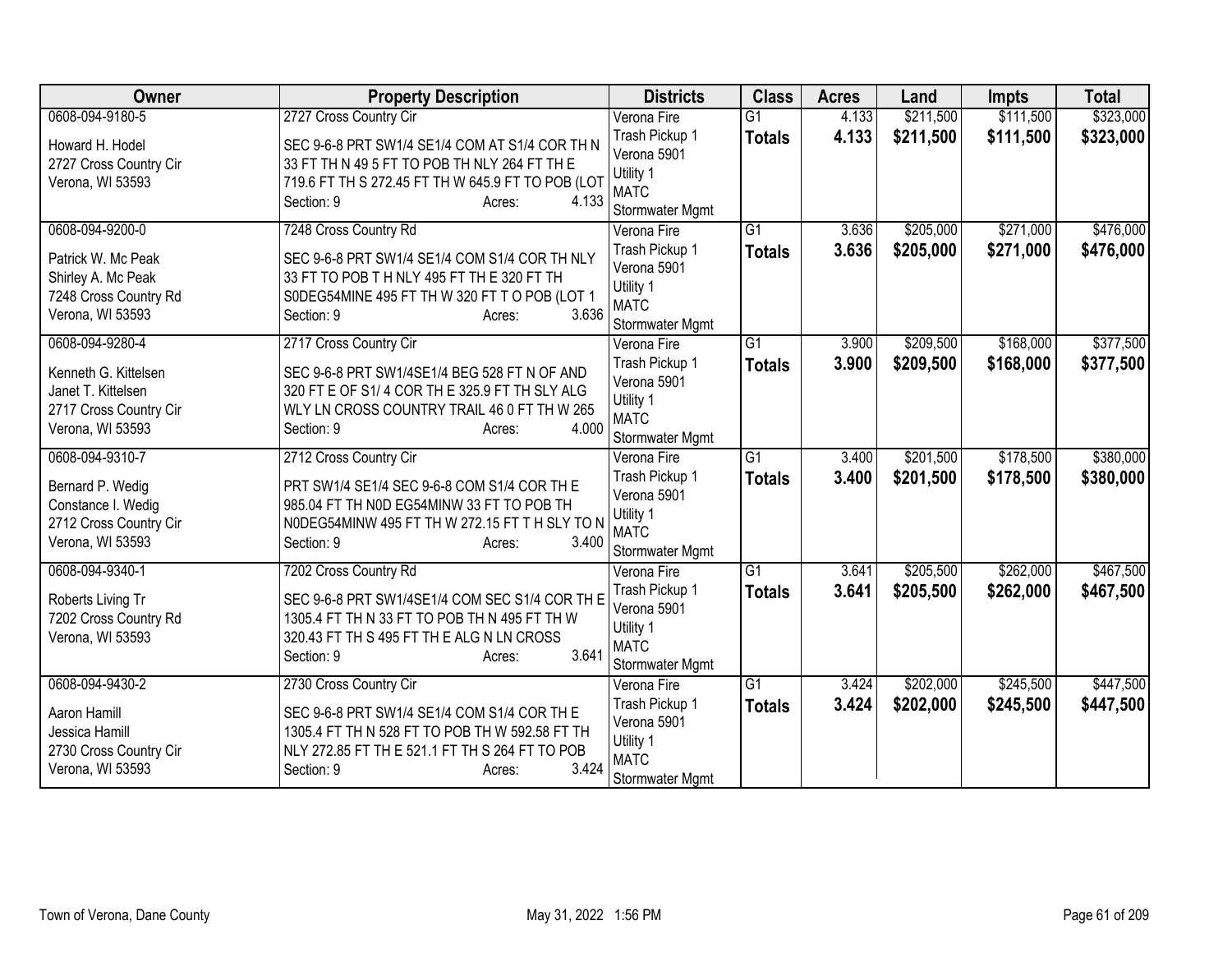| Owner                                                                                                       | <b>Property Description</b>                                                                                                                                                        | <b>Districts</b>                                                             | <b>Class</b>                    | <b>Acres</b>     | Land                     | <b>Impts</b>     | <b>Total</b>     |
|-------------------------------------------------------------------------------------------------------------|------------------------------------------------------------------------------------------------------------------------------------------------------------------------------------|------------------------------------------------------------------------------|---------------------------------|------------------|--------------------------|------------------|------------------|
| 0608-094-9450-8                                                                                             | 2744 Cross Country Cir                                                                                                                                                             | Verona Fire                                                                  | $\overline{G1}$                 | 3.300            | \$200,000                | \$222,000        | \$422,000        |
| Keel Living Tr, Stuart T & Judith A<br>2744 Cross Country Cir<br>Verona, WI 53593                           | SEC 9-6-8 PRT SW1/4 SE1/4 COM SE COR 1/41/4 TH<br>N0DEG58'W 792 FT TO POB TH N0DEG58'W 264 FT<br>TH W 573.74 FT TH SLY 271.70 FT TH E 521.1 FT TO<br>3.300<br>Section: 9<br>Acres: | Trash Pickup 1<br>Verona 5901<br>Utility 1<br><b>MATC</b><br>Stormwater Mgmt | <b>Totals</b>                   | 3.300            | \$200,000                | \$222,000        | \$422,000        |
| 0608-101-8000-4                                                                                             | 6931 McKee Rd                                                                                                                                                                      | Verona Fire                                                                  | G1                              | 3.000            | \$195,000                | \$171,500        | \$366,500        |
| Karen L. Godshall<br>6931 Mckee Rd<br>Madison, WI 53719-5029                                                | SEC 10-6-8 NE1/4NE1/4<br>40.000<br>Section: 10<br>Acres:                                                                                                                           | Trash Pickup 1<br>Verona 5901<br>Utility 1<br><b>MATC</b><br>Stormwater Mgmt | W <sub>6</sub><br><b>Totals</b> | 37.000<br>40.000 | (\$240,500)<br>\$195,000 | \$0<br>\$171,500 | \$0<br>\$366,500 |
| 0608-101-8500-9                                                                                             |                                                                                                                                                                                    | Verona Fire                                                                  | G1                              | 9.758            | \$263,000                | \$0              | \$263,000        |
| Wirtanen Family Tr<br>1180 Golf Blvd #1704<br>Clearwater, FL 33767                                          | LOT 2 CSM 3951 CS16/219&220 R3761/62-8/9/82<br>DESCR AS SEC 10-6-8 PRT NW1/4NE1/4 EXC TO<br>CITY OF VERONA FOR RD R/W IN DOC #5325010<br>0.000<br>Section: 10<br>Acres:            | Verona 5901<br><b>MATC</b><br>Stormwater Mgmt                                | <b>Totals</b>                   | 9.758            | \$263,000                | \$0              | \$263,000        |
| 0608-101-8570-5                                                                                             |                                                                                                                                                                                    | Verona Fire                                                                  | X4                              | 6.813            | \$0                      | \$0              | $\overline{\$0}$ |
| Wisconsin Power & Light Co<br>c/o Real Estate Dept<br>4902 N Biltmore Ln Ste 1000<br>Madison, WI 53718-2148 | LOT 1 CSM 3951 CS16/219&220 R3761/62-8/9/82<br>DESCR AS SEC 10-6-8 PRT NW1/4NE1/4 EXC DOC<br>5342796 FOR R/W<br>0.100<br>Section: 10<br>Acres:                                     | Verona 5901<br><b>MATC</b><br>Stormwater Mgmt                                | <b>Totals</b>                   | 6.813            | \$0                      | \$0              | \$0              |
| 0608-101-8600-8                                                                                             | 6991 County Highway Pd                                                                                                                                                             | Verona Fire                                                                  | X4                              | 0.102            | $\overline{60}$          | $\sqrt{6}$       | $\sqrt{50}$      |
| Wisconsin Power & Light Co<br>c/o Real Estate Dept<br>4902 N Biltmore Ln Ste 1000<br>Madison, WI 53718-2148 | SEC 10-6-8 E 60 FT OF W 227.15 FT OF N 150 FT OF<br>NW1/4 NE1/4 EXC DOC 5342796 FOR R/W<br>7.530<br>Section: 10<br>Acres:                                                          | Verona 5901<br><b>MATC</b><br>Stormwater Mgmt                                | <b>Totals</b>                   | 0.102            | \$0                      | \$0              | \$0              |
| 0608-101-8690-0                                                                                             | 2898 Stony Ridge Cir                                                                                                                                                               | Verona Fire                                                                  | $\overline{X4}$                 | 9.684            | $\overline{60}$          | $\overline{30}$  | $\sqrt{30}$      |
| West Madison Bible Church<br>PO Box 930308<br>Verona, WI 53593                                              | 10/19/84 WD LOT 3 CSM 3951 CS16/219&220<br>R3761/62-8/9/82 DESC R AS SEC 10-6-8 PRT<br>NW1/4NE1/4 EXC DOC 5337476 FOR R/W<br>10.000<br>Section: 10<br>Acres:                       | Verona 5901<br><b>MATC</b><br>Stormwater Mgmt                                | <b>Totals</b>                   | 9.684            | \$0                      | \$0              | \$0              |
| 0608-101-8720-3                                                                                             | 2920 County Rd M                                                                                                                                                                   | Verona Fire                                                                  | $\overline{G1}$                 | 9.444            | \$260,000                | $\overline{50}$  | \$260,000        |
| West Madison Bible Church<br>PO Box 930308<br>Verona, WI 53593                                              | LOT 4 CSM 3951 CS16/219&220 R3761/62-8/9/82<br>DESCR AS SEC 10-6-8 PRT NW1/4NE1/4 EXC DOC<br>5337476 FOR R/W<br>10.050<br>Section: 10<br>Acres:                                    | Verona 5901<br><b>MATC</b><br>Stormwater Mgmt                                | <b>Totals</b>                   | 9.444            | \$260,000                | \$0              | \$260,000        |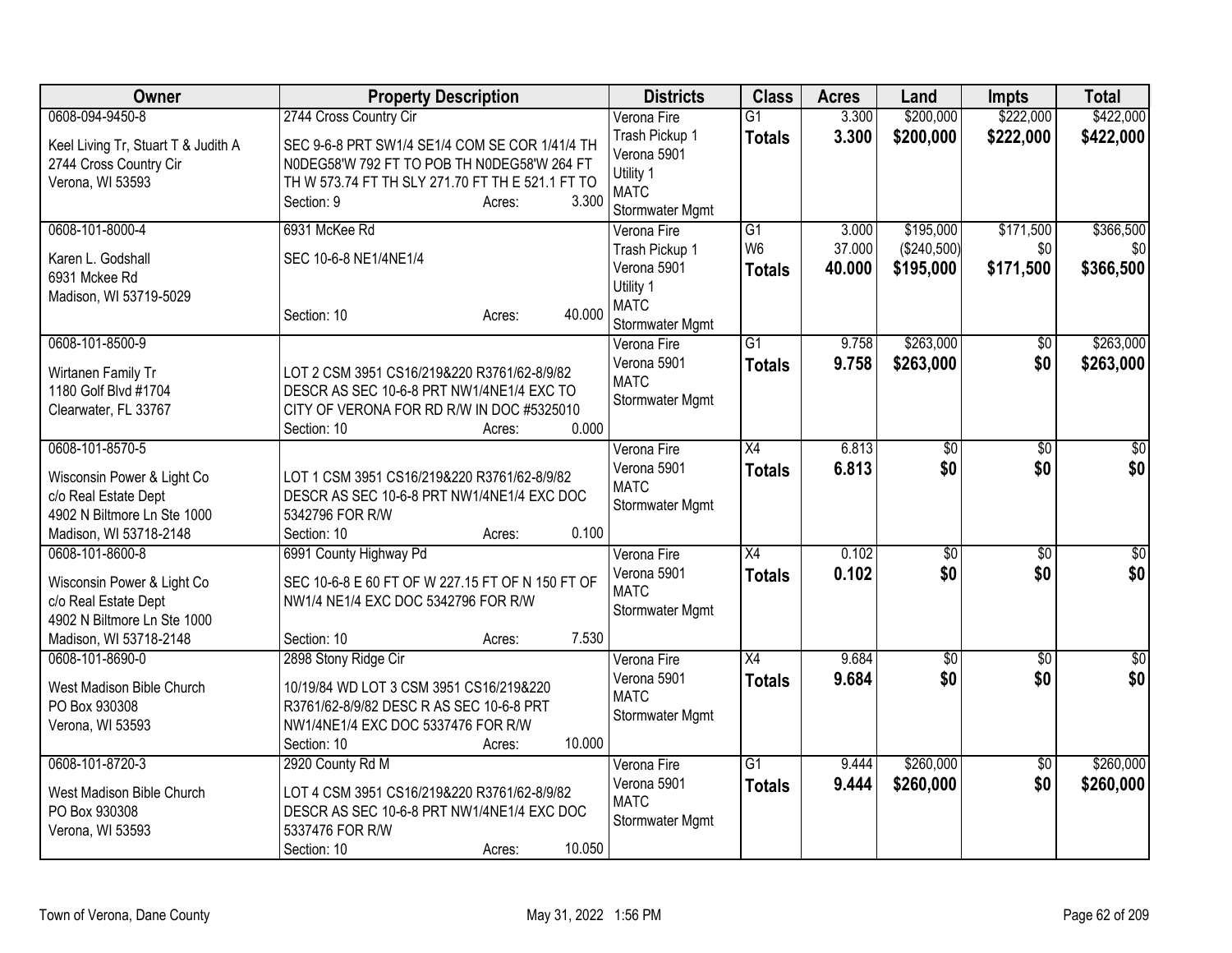| <b>Owner</b>                       | <b>Property Description</b>                       | <b>Districts</b>           | <b>Class</b>    | <b>Acres</b> | Land                          | <b>Impts</b> | <b>Total</b> |
|------------------------------------|---------------------------------------------------|----------------------------|-----------------|--------------|-------------------------------|--------------|--------------|
| 0608-101-9000-2                    | 6945 Rock Ridge Ct                                | Verona Fire                | $\overline{G1}$ | 1.510        | \$141,000                     | \$230,000    | \$371,000    |
| John A. Karcher                    | LOT 2 CSM 1341 CS5/300 DESCR AS SEC 10-6-8 PRT    | Trash Pickup 1             | <b>Totals</b>   | 1.510        | \$141,000                     | \$230,000    | \$371,000    |
| Judy A. Karcher                    | SW1/4NE1/4 (P RT LOT 3 CSM 999) 1.51 ACRES SUBJ   | Verona 5901                |                 |              |                               |              |              |
| 6945 Rock Ridge Ct                 | TO ACCESS ESMT IN DOC 4872514                     | Utility 1                  |                 |              |                               |              |              |
| Verona, WI 53593                   | 1.510<br>Section: 10<br>Acres:                    | <b>MATC</b>                |                 |              |                               |              |              |
|                                    |                                                   | Stormwater Mgmt            |                 |              |                               |              |              |
| 0608-101-9026-0                    | 6953 Rock Ridge Ct                                | Verona Fire                | $\overline{G1}$ | 1.674        | \$148,500                     | \$158,500    | \$307,000    |
| James P. Kinney                    | LOT 2 CSM 999 CS4/267 11-29-1972 DESCR AS SEC     | Trash Pickup 1             | <b>Totals</b>   | 1.674        | \$148,500                     | \$158,500    | \$307,000    |
| Heidi J. Deininger                 | 10-6-8 PRT SW1/4NE1/4 EXC BEG AT SE COR TH        | Verona 5901                |                 |              |                               |              |              |
| 6953 Rock Ridge Ct                 | N39DEG35'W 200.94 FT TH S50DEG25'W 11.50 FT TH    | Utility 1<br><b>MATC</b>   |                 |              |                               |              |              |
| Verona, WI 53593                   | 0.000<br>Section: 10<br>Acres:                    | Stormwater Mgmt            |                 |              |                               |              |              |
| 0608-101-9035-1                    | <b>Boulder Hill Ct</b>                            | Verona Fire                | $\overline{G1}$ | 0.945        | \$111,500                     | \$0          | \$111,500    |
|                                    |                                                   | Verona 5901                |                 |              |                               | \$0          |              |
| Schmitt Rev Tr, James L & Esther G | LOT 2 CSM 1405 CS6/75-4/2/74 F/K/A PRT LOT 1 CSM  | <b>MATC</b>                | <b>Totals</b>   | 0.945        | \$111,500                     |              | \$111,500    |
| 6947 Boulder Hill Ct               | 1222 CS5/129-8/2/73 F/K/A CSM 473 CS2/272-1/20/71 | Stormwater Mgmt            |                 |              |                               |              |              |
| Verona, WI 53593                   | & ALSO INCL & DESCR AS SEC 10-6-8 PRT             |                            |                 |              |                               |              |              |
|                                    | 0.000<br>Section: 10<br>Acres:                    |                            |                 |              |                               |              |              |
| 0608-101-9040-4                    | 6952 Rock Ridge Ct                                | Verona Fire                | $\overline{G1}$ | 1.600        | \$145,000                     | \$143,500    | \$288,500    |
| Michael K. Christopherson          | R632/170 LOT 1 CSM 1341 CS5/300 DESCR AS SEC      | Trash Pickup 1             | <b>Totals</b>   | 1.600        | \$145,000                     | \$143,500    | \$288,500    |
| Mary E. Christopherson             | 10-6-8 PRT SW1/4NE1/4 PRT LOT 3 CSM 999 COM       | Verona 5901                |                 |              |                               |              |              |
| 6952 Rock Ridge Ct                 | SEC N1/4 COR TH S 1318.97 FT TH S89DEGE 707 FT    | Utility 1                  |                 |              |                               |              |              |
| Verona, WI 53593                   | Section: 10<br>1.600<br>Acres:                    | <b>MATC</b>                |                 |              |                               |              |              |
|                                    |                                                   | Stormwater Mgmt            |                 |              |                               |              |              |
| 0608-101-9045-9                    | 6959 Rock Ridge Ct                                | Verona Fire                | $\overline{G1}$ | 1.400        | \$136,000                     | \$214,000    | \$350,000    |
| Kathryn Olsen                      | LOT 1 CSM 999 CS4/267-11/29/72 DESCR AS SEC       | Trash Pickup 1             | <b>Totals</b>   | 1.400        | \$136,000                     | \$214,000    | \$350,000    |
| 6959 Rock Ridge Ct                 | 10-6-8 PRT SW1/4NE1/4                             | Verona 5901                |                 |              |                               |              |              |
| Verona, WI 53593                   |                                                   | Utility 1                  |                 |              |                               |              |              |
|                                    | 1.400<br>Section: 10<br>Acres:                    | <b>MATC</b>                |                 |              |                               |              |              |
|                                    |                                                   | Stormwater Mgmt            |                 |              |                               |              |              |
| 0608-101-9055-7                    | 2864 Stony Ridge Cir                              | Verona Fire                | $\overline{G1}$ | 1.000        | \$118,000                     | \$248,500    | \$366,500    |
| Lee Dorn                           | LOT 1 CSM 1405 CS6/75-4/2/74 F/K/A PRT LOT 1 CSM  | Trash Pickup 1             | <b>Totals</b>   | 1.000        | \$118,000                     | \$248,500    | \$366,500    |
| Patricia E. Dorn                   | 1222 CS5/129-8/2/73 SEC 10-6-8 PRT SW1/4NE1/4     | Verona 5901                |                 |              |                               |              |              |
| 2864 Stony Ridge Cir               |                                                   | Utility 1                  |                 |              |                               |              |              |
| Verona, WI 53593                   | 1.000<br>Section: 10<br>Acres:                    | <b>MATC</b>                |                 |              |                               |              |              |
|                                    |                                                   | Stormwater Mgmt            |                 |              |                               |              |              |
| 0608-101-9065-0                    | Rock Ridge Ct                                     | Verona Fire                |                 |              | Assessed with 0608-101-9080-0 |              |              |
| Pulver Rev Tr, Lorlene V           | LOT 1 CSM 13357 CS86/246&247-9/7/2012 DESCR AS    | Verona 5901<br><b>MATC</b> |                 |              |                               |              |              |
| 6970 Rock Ridge Ct                 | SEC 10-6-8 PRT SW1/4NE1/4 EXC TO CITY OF          | Stormwater Mgmt            |                 |              |                               |              |              |
| Verona, WI 53593                   | VERONA FOR RD R/W IN DOC #5342789                 |                            |                 |              |                               |              |              |
|                                    | 0.000<br>Section: 10<br>Acres:                    |                            |                 |              |                               |              |              |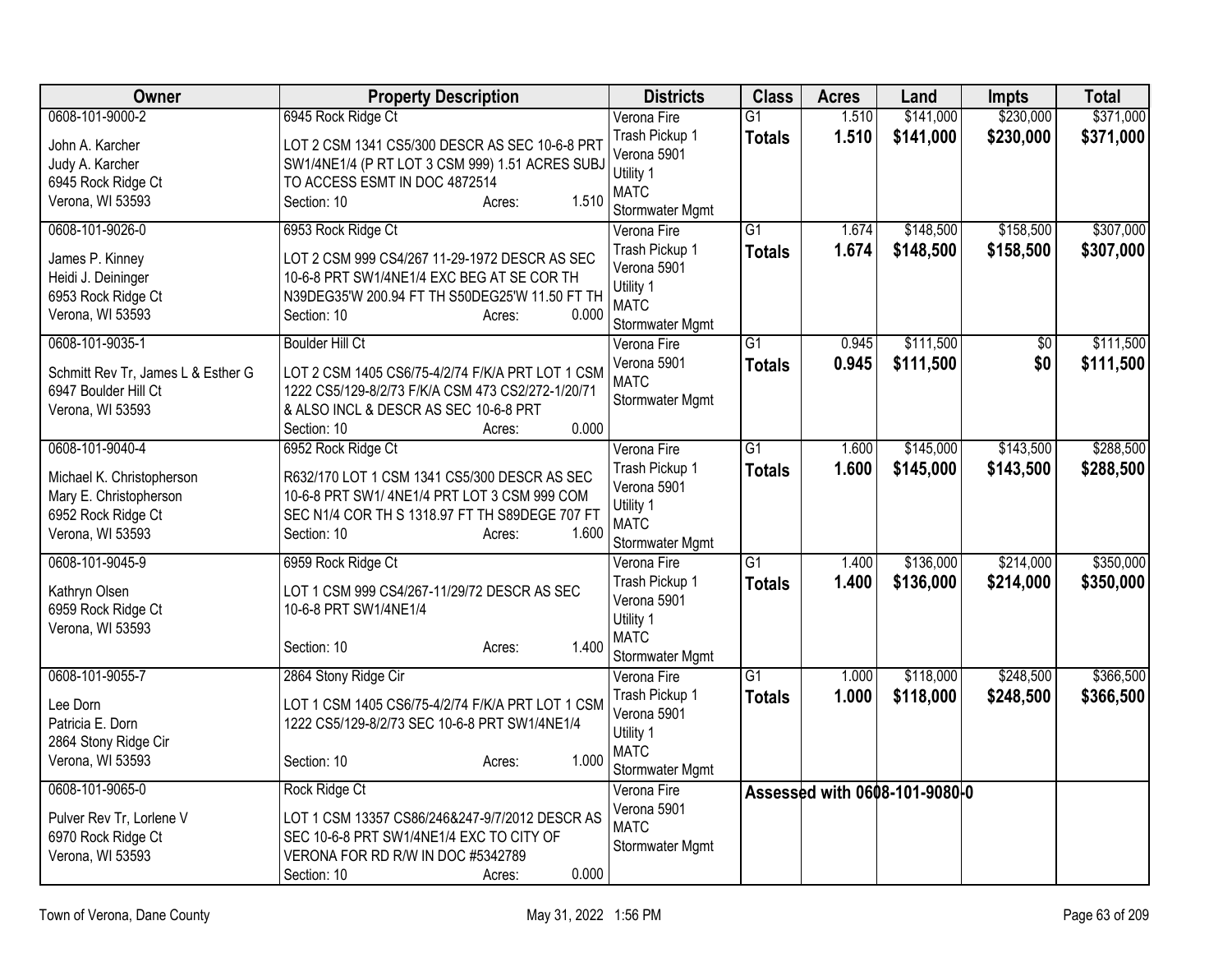| Owner                                                                                      | <b>Property Description</b>                                                                                                                                                                         |       | <b>Districts</b>                                                             | <b>Class</b>        | <b>Acres</b>   | Land                   | Impts                  | <b>Total</b>       |
|--------------------------------------------------------------------------------------------|-----------------------------------------------------------------------------------------------------------------------------------------------------------------------------------------------------|-------|------------------------------------------------------------------------------|---------------------|----------------|------------------------|------------------------|--------------------|
| 0608-101-9080-0                                                                            | 6970 Rock Ridge Ct                                                                                                                                                                                  |       | Verona Fire                                                                  | $\overline{G1}$     | 1.244          | \$129,000              | \$204,500              | \$333,500          |
| Pulver Rev Tr, Lorlene V<br>6970 Rock Ridge Ct<br>Verona, WI 53593                         | LOT 2 CSM 13357 CS86/246&247-9/7/2012 DESCR AS<br>SEC 10-6-8 PRT SW1/4NE1/4 (0.662 ACRES)                                                                                                           |       | Trash Pickup 1<br>Verona 5901<br>Utility 1<br><b>MATC</b>                    | <b>Totals</b>       | 1.244          | \$129,000              | \$204,500              | \$333,500          |
|                                                                                            | Section: 10<br>Acres:                                                                                                                                                                               | 0.662 | Stormwater Mgmt                                                              |                     |                |                        |                        |                    |
| 0608-101-9100-1                                                                            | 6988 Sandy Ridge Ct                                                                                                                                                                                 |       | Verona Fire                                                                  | $\overline{G1}$     | 1.127          | \$123,500              | \$232,000              | \$355,500          |
| Ryan B. Frommherz<br>Bethanie A. Frommherz<br>6988 Sandy Ridge Ct<br>Verona, WI 53593      | LOT 1 CSM 666 CS3/184-9/27/71 DESCR AS SEC<br>10-6-8 PRT SW1/4NE1/4 CONT 1.36 ACRES EXC HWY<br>DOC 5337475<br>Section: 10<br>Acres:                                                                 | 1.360 | Trash Pickup 1<br>Verona 5901<br>Utility 1<br><b>MATC</b><br>Stormwater Mgmt | <b>Totals</b>       | 1.127          | \$123,500              | \$232,000              | \$355,500          |
| 0608-101-9150-1                                                                            | 2877 Stony Ridge Cir                                                                                                                                                                                |       | Verona Fire                                                                  | $\overline{G1}$     | 1.775          | \$153,000              | \$221,000              | \$374,000          |
| Mark A. Kochanski<br>2877 Stony Ridge Cir<br>Verona, WI 53593                              | SEC 10-6-8 PRT SW1/4NE1/4 COM SEC N1/4 COR TH<br>S0DEG12'55"W 1585.41 FT ALG C/L CTH M & SD 1/4 V<br>LN TH S89DEG47'05"E 75.00 FT TO POB TH CONT<br>Section: 10<br>Acres:                           | 0.000 | Trash Pickup 1<br>Verona 5901<br>Utility 1<br><b>MATC</b><br>Stormwater Mgmt | <b>Totals</b>       | 1.775          | \$153,000              | \$221,000              | \$374,000          |
| 0608-101-9162-0                                                                            | Stony Ridge Cir                                                                                                                                                                                     |       | Verona Fire                                                                  | $\overline{G1}$     | 1.746          | \$151,500              | $\overline{50}$        | \$151,500          |
| Noah P. Miller<br>770 N Albany St<br>Spring Green, WI 53588                                | LOT 1 CSM 14776 CS103/122&124-4/20/2018 DESCR<br>AS SEC 10-6-8 PRT SW1/4NE1/4 (1.746 ACRES)                                                                                                         |       | Verona 5901<br><b>MATC</b><br>Stormwater Mgmt                                | <b>Totals</b>       | 1.746          | \$151,500              | \$0                    | \$151,500          |
|                                                                                            | Section: 10<br>Acres:                                                                                                                                                                               | 1.746 |                                                                              |                     |                |                        |                        |                    |
| 0608-101-9190-3<br>Verona, City of<br>410 Investment Ct<br>Verona, WI 53593                | <b>Stony Ridge Cir</b><br>SEC 10-6-8 PRT SW1/4NE1/4 COM SEC N1/4 COR TH<br>S0DEG12'55"W 1318.97 FT ALG C/L CTH M & W LN<br>NE1/4 SD SEC TH S89DEG31'02"E 50.00 FT TO E R/W<br>Section: 10<br>Acres: | 1.800 | Verona Fire<br>Verona 5901<br><b>MATC</b><br>Stormwater Mgmt                 | X4<br><b>Totals</b> | 1.800<br>1.800 | $\overline{50}$<br>\$0 | $\overline{50}$<br>\$0 | $\sqrt{50}$<br>\$0 |
| 0608-101-9210-8                                                                            | 2850 Stony Ridge Cir                                                                                                                                                                                |       | Verona Fire                                                                  | G1                  | 1.697          | \$149,500              | \$236,500              | \$386,000          |
| <b>Hillary Anderson</b><br>Steven J. Radeztsky<br>2850 Stony Ridge Cir<br>Verona, WI 53593 | LOT 1 CSM 978 CS4/242-11/10/72 DESCR AS SEC<br>10-6-8 PRT SW1/4NE1/4 EXC TO CITY OF VERONA<br>FOR RD R/W IN DOC #5333744<br>Section: 10<br>Acres:                                                   | 0.000 | Trash Pickup 1<br>Verona 5901<br>Utility 1<br><b>MATC</b><br>Stormwater Mgmt | <b>Totals</b>       | 1.697          | \$149,500              | \$236,500              | \$386,000          |
| 0608-101-9305-4                                                                            | <b>Boulder Hill Ct</b>                                                                                                                                                                              |       | Verona Fire                                                                  | $\overline{G1}$     | 1.227          | \$128,000              | $\overline{50}$        | \$128,000          |
| Schmitt Rev Tr, James L & Esther G<br>6947 Boulder Hill Ct<br>Verona, WI 53593             | LOT 2 CSM 978 CS4/242-11/10/72 DESCR AS SEC<br>10-6-8 PRT SW1/4NE1/4                                                                                                                                |       | Verona 5901<br><b>MATC</b><br>Stormwater Mgmt                                | Totals              | 1.227          | \$128,000              | \$0                    | \$128,000          |
|                                                                                            | Section: 10<br>Acres:                                                                                                                                                                               | 0.000 |                                                                              |                     |                |                        |                        |                    |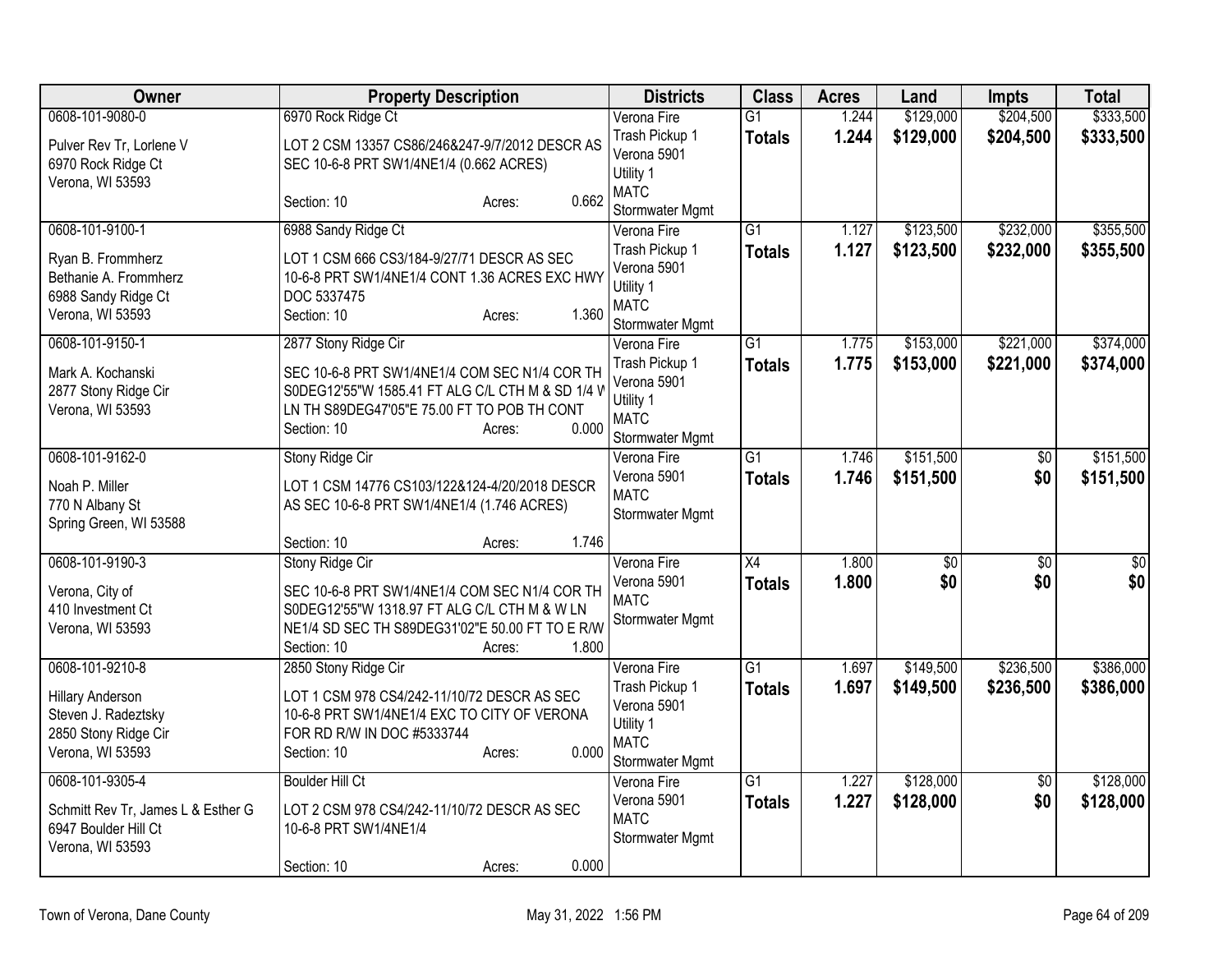| Owner                                                                                                | <b>Property Description</b>                                                                                                                                                   | <b>Districts</b>                                                             | <b>Class</b>                     | <b>Acres</b>   | Land                   | <b>Impts</b>           | <b>Total</b>           |
|------------------------------------------------------------------------------------------------------|-------------------------------------------------------------------------------------------------------------------------------------------------------------------------------|------------------------------------------------------------------------------|----------------------------------|----------------|------------------------|------------------------|------------------------|
| 0608-101-9410-6<br>Schmitt Rev Tr, James L & Esther G<br>6947 Boulder Hill Ct                        | 6947 Boulder Hill Ct<br>LOT 2 CSM 1222 CS5/129-8/2/73 F/K/A CSM 473<br>CS2/272-1/20/71 DESCR AS SEC 10-6-8 PRT                                                                | Verona Fire<br>Trash Pickup 1<br>Verona 5901                                 | $\overline{G1}$<br><b>Totals</b> | 2.560<br>2.560 | \$181,000<br>\$181,000 | \$233,000<br>\$233,000 | \$414,000<br>\$414,000 |
| Verona, WI 53593                                                                                     | SW1/4NE1/4 (2.56 ACRES)<br>6.660<br>Section: 10<br>Acres:                                                                                                                     | Utility 1<br><b>MATC</b><br>Stormwater Mgmt                                  |                                  |                |                        |                        |                        |
| 0608-101-9440-0                                                                                      | <b>Boulder Hill Ct</b>                                                                                                                                                        | Verona Fire                                                                  | $\overline{G1}$                  | 2.242          | \$170,500              | $\sqrt{6}$             | \$170,500              |
| Schmitt Rev Tr, James L & Esther G<br>6947 Boulder Hill Ct<br>Verona, WI 53593                       | LOT 3 CSM 1405 CS6/75-4/2/74 F/K/A PRT LOT 1 CSM<br>1222 CS5/129-8/2/73 F/K/A CSM 473 CS2/272-1/20/71<br>& ALSO INCL & DESCR AS SEC 10-6-8 PRT                                | Verona 5901<br><b>MATC</b><br>Stormwater Mgmt                                | <b>Totals</b>                    | 2.242          | \$170,500              | \$0                    | \$170,500              |
| 0608-101-9461-0                                                                                      | 0.000<br>Section: 10<br>Acres:<br>6949 Rock Ridge Ct                                                                                                                          | Verona Fire                                                                  | $\overline{G1}$                  | 1.576          | \$144,000              | \$205,000              | \$349,000              |
| Kinney Living Tr, Shirley M<br>6949 Rock Ridge Ct<br>Verona, WI 53593                                | LOT 3 CSM 1341 CS5/300-11/27/73 DESCR AS SEC<br>10-6-8 PRT SW1/4NE1/4 & ALSO INCL ADDL LANDS<br>DESCR AS PRT LOT 2 CSM 999 CS4/267-11/29/72<br>Section: 10<br>0.000<br>Acres: | Trash Pickup 1<br>Verona 5901<br>Utility 1<br><b>MATC</b><br>Stormwater Mgmt | <b>Totals</b>                    | 1.576          | \$144,000              | \$205,000              | \$349,000              |
| 0608-101-9500-7                                                                                      | McKee Rd                                                                                                                                                                      | Verona Fire                                                                  | W <sub>6</sub>                   | 40.000         | (\$260,000)            | \$0                    | $\overline{30}$        |
| Karen L. Godshall<br>6931 Mckee Rd<br>Madison, WI 53719-5029                                         | SEC 10-6-8 SE1/4NE1/4                                                                                                                                                         | Verona 5901<br><b>MATC</b><br>Stormwater Mgmt                                | <b>Totals</b>                    | 40.000         | \$0                    | \$0                    | \$0                    |
|                                                                                                      | 40.000<br>Section: 10<br>Acres:                                                                                                                                               |                                                                              |                                  |                |                        |                        |                        |
| 0608-102-8011-0<br>Gerald A. Endres<br>Linda K. Endres<br>7055 County Highway Pd<br>Verona, WI 53593 | LOT 3 CSM 3366 CS13/153&154-11/14/79 DESCR AS<br>SEC 10-6-8 PRT NE1/4NW1/4 EXC PRT ANNEXED TO<br>CITY OF MADISON IN DOC #3421152 EXC DOC<br>0.000<br>Section: 10<br>Acres:    | Verona Fire<br>Verona 5901<br><b>MATC</b><br>Stormwater Mgmt                 | $\overline{G4}$<br><b>Totals</b> | 6.806<br>6.806 | \$2,300<br>\$2,300     | $\sqrt{6}$<br>\$0      | \$2,300<br>\$2,300     |
| 0608-102-8051-0                                                                                      | McKee Rd                                                                                                                                                                      | Verona Fire                                                                  | $\overline{G4}$                  | 8.388          | \$2,900                | $\overline{50}$        | \$2,900                |
| Gerald A. Endres<br>Linda K. Endres<br>7055 County Highway Pd<br>Verona, WI 53593                    | LOT 2 CSM 3366 CS13/153&154-11/14/79 DESCR AS<br>SEC 10-6-8 PRT NE1/4NW1/4 EXC PRT ANNEXED TO<br>CITY OF MADISON IN DOC #3421152 EXC DOC<br>0.000<br>Section: 10<br>Acres:    | Verona 5901<br><b>MATC</b><br>Stormwater Mgmt                                | <b>Totals</b>                    | 8.388          | \$2,900                | \$0                    | \$2,900                |
| 0608-102-8091-0                                                                                      | 7055 County Highway Pd                                                                                                                                                        | Verona Fire                                                                  | $\overline{G1}$                  | 1.000          | \$118,000              | \$205,000              | \$323,000              |
| Gerald A. Endres<br>Linda K. Endres<br>7055 County Highway Pd<br>Verona, WI 53593                    | LOT 1 CSM 3366 CS13/153&154-11/14/79 DESCR AS<br>SEC 10-6-8 PRT NE1/4NW1/4 EXC PRT ANNEXED TO<br>CITY OF MADISON IN DOC #3421152 EXC DOC<br>0.000<br>Section: 10<br>Acres:    | Trash Pickup 1<br>Verona 5901<br>Utility 1<br><b>MATC</b><br>Stormwater Mgmt | G4<br><b>Totals</b>              | 7.542<br>8.542 | \$2,600<br>\$120,600   | \$0<br>\$205,000       | \$2,600<br>\$325,600   |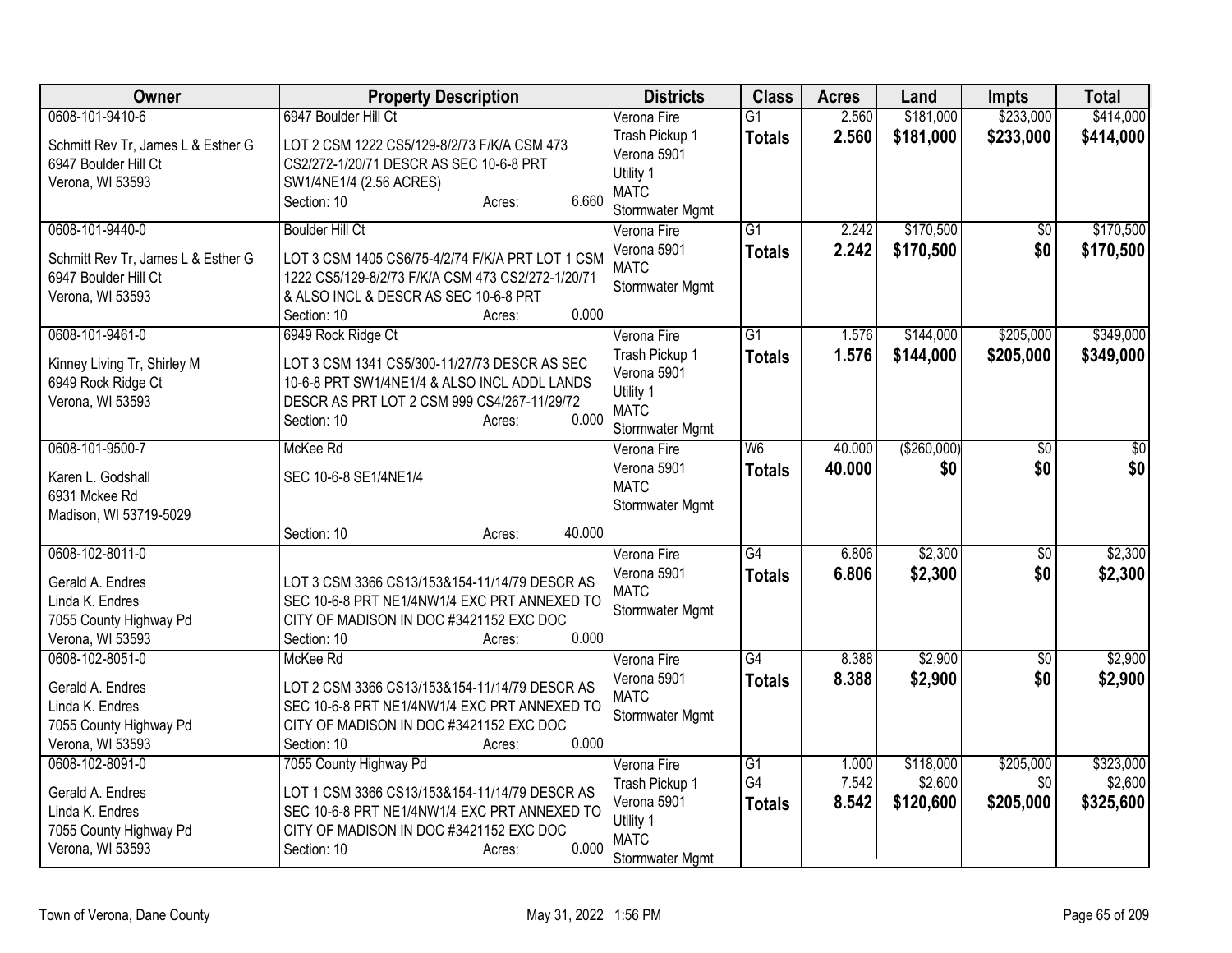| Owner                                                                                               | <b>Property Description</b>                                                                                                                                                                         | <b>Districts</b>                                                                                                    | <b>Class</b>                            | <b>Acres</b>              | Land                               | <b>Impts</b>                              | <b>Total</b>                       |
|-----------------------------------------------------------------------------------------------------|-----------------------------------------------------------------------------------------------------------------------------------------------------------------------------------------------------|---------------------------------------------------------------------------------------------------------------------|-----------------------------------------|---------------------------|------------------------------------|-------------------------------------------|------------------------------------|
| 0608-102-8220-7<br>Endres 4, LLC<br>7055 County Highway Pd<br>Verona, WI 53593                      | 2909 County Highway M<br>LOT 4 CSM 3366 CS13/153&154-11/14/79 DESCR AS<br>SEC 10-6-8 PRT NE1/4NW1/4 EXC DOC 5337477 FOR<br>R/W<br>9.600<br>Section: 10<br>Acres:                                    | Verona Fire<br>Trash Pickup 1<br>Verona 5901<br>Utility 1<br><b>MATC</b><br>Stormwater Mgmt                         | G4<br>G7<br><b>Totals</b>               | 9.799<br>2.500<br>12.299  | \$3,400<br>\$154,500<br>\$157,900  | $\overline{30}$<br>\$113,500<br>\$113,500 | \$3,400<br>\$268,000<br>\$271,400  |
| 0608-102-8501-0<br>Dreger Rev Tr, Dorothy L<br>200 W Verona Ave<br>Verona, WI 53593                 | 7085 County Highway Pd<br>SEC 10-6-8 NW1/4 NW1/4 EXC HWY & ALSO EXC RD<br>R/W IN DOC #5451679 & ALSO EXC TO CITY OF<br>VERONA FOR RD R/W IN DOC #5752029<br>36.479<br>Section: 10<br>Acres:         | Verona Fire<br>Trash Pickup 1<br>Verona 5901<br>Utility 1<br><b>MATC</b><br>Stormwater Mgmt                         | G4<br>G7<br><b>Totals</b>               | 35.479<br>1.000<br>36.479 | \$10,200<br>\$118,000<br>\$128,200 | $\overline{30}$<br>\$139,500<br>\$139,500 | \$10,200<br>\$257,500<br>\$267,700 |
| 0608-103-8011-9<br>Jelivann Waukesha, LLC<br>1041 Galway Ave<br>Waunakee, WI 53597                  | County Highway M<br>SEC 10-6-8 PRT NE1/4SW1/4 DESCR AS COM AT S1/4<br>COR OF SD SEC 10 TH N89DEG19'24"W 1326.70 FT<br>TH N00DEG33'28"E 2043.31 FT TO POB TH CONT<br>14.980<br>Section: 10<br>Acres: | Verona Urban<br>Service<br>Verona Fire<br>Verona 5901<br><b>MATC</b><br>Stormwater Mgmt                             | G4<br>G <sub>5</sub> M<br><b>Totals</b> | 12.485<br>2.500<br>14.985 | \$4,300<br>\$8,300<br>\$12,600     | \$0<br>\$0<br>\$0                         | \$4,300<br>\$8,300<br>\$12,600     |
| 0608-103-8450-8<br>Joseph C. Hunt<br>Melanie M. Hunt<br>2803 N County Highway M<br>Verona, WI 53593 | 2803 County Highway M<br>LOT 1 CSM 6580 CS32/174&175 R17074/60-11/5/91<br>DESCR AS SEC 10-6-8 PRT NE1/4SW1/4 EXC TO<br>CITY OF VERONA FOR RD R/W IN DOC #5325008<br>0.000<br>Section: 10<br>Acres:  | Verona Fire<br>Trash Pickup 1<br>Verona 5901<br>Utility 1<br><b>MATC</b><br>Stormwater Mgmt                         | $\overline{G1}$<br><b>Totals</b>        | 0.850<br>0.850            | \$100,500<br>\$100,500             | \$205,000<br>\$205,000                    | \$305,500<br>\$305,500             |
| 0608-103-8460-6<br>Mary Bechen<br>2801 N County Highway M<br>Verona, WI 53593                       | 2801 County Highway M<br>LOT 2 CSM 6580 CS32/174&175 R17074/60-11/5/91<br>DESCR AS SEC 10-6-8 PRT NE1/4SW1/4 (0.8598<br>ACRES)<br>0.859<br>Section: 10<br>Acres:                                    | Verona Fire<br>Trash Pickup 1<br>Verona 5901<br>Utility 1<br><b>MATC</b><br>Stormwater Mgmt                         | G1<br><b>Totals</b>                     | 0.859<br>0.859            | \$101,500<br>\$101,500             | \$114,500<br>\$114,500                    | \$216,000<br>\$216,000             |
| 0608-104-8070-7<br>Dane County<br>5201 Fen Oak Dr Rm 208<br>Madison, WI 53718                       | Prairie Oaks Dr<br>SEC 10-6-8 W1/2 NE1/4SE1/4<br>20.000<br>Section: 10<br>Acres:                                                                                                                    | Madison Metro Sewer   X3<br>Verona Urban<br>Service<br>Verona Fire<br>Verona 5901<br><b>MATC</b><br>Stormwater Mgmt | <b>Totals</b>                           | 20.000<br>20.000          | \$0<br>\$0                         | $\sqrt{$0}$<br>\$0                        | $\sqrt{50}$<br>\$0                 |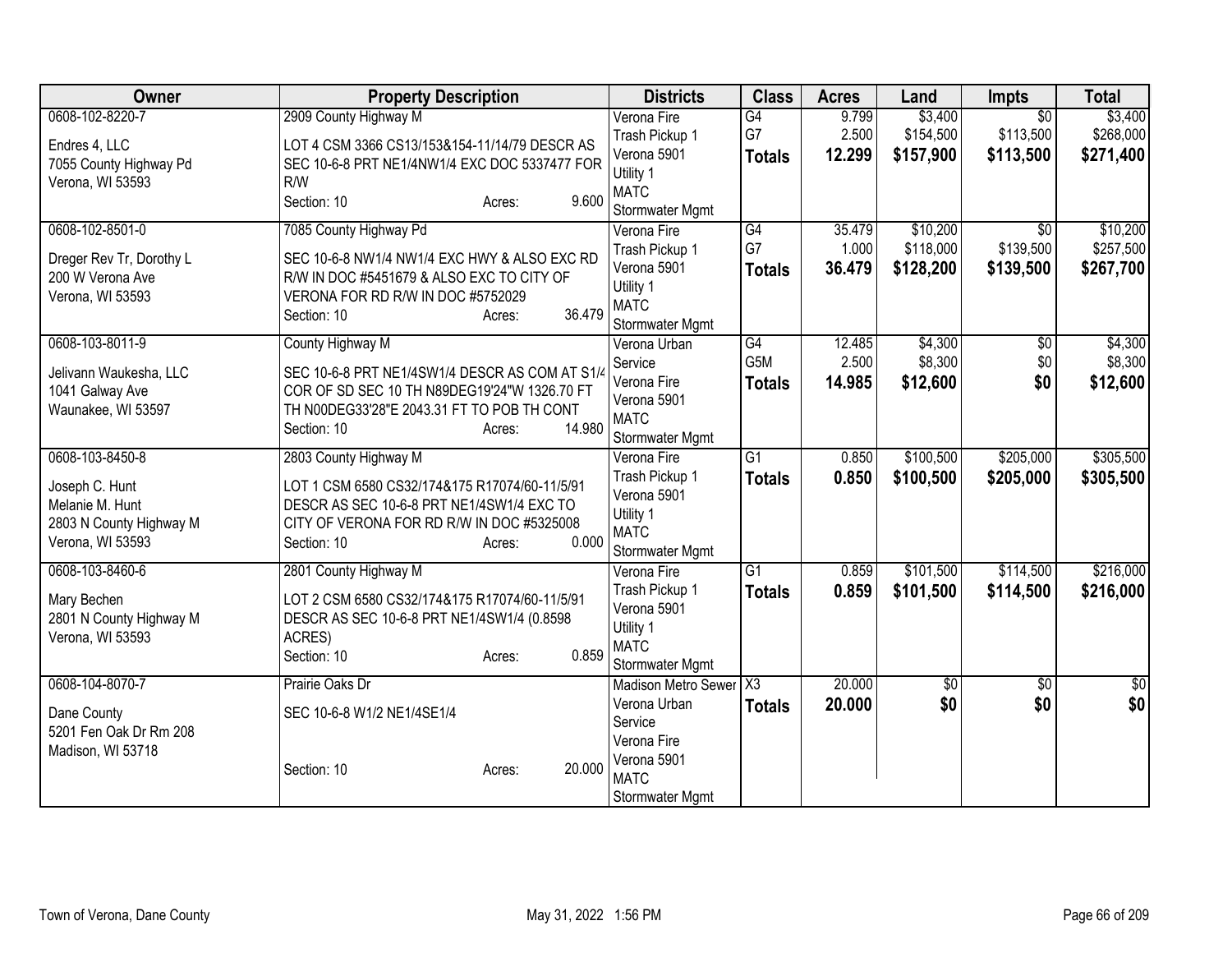| Owner                                                                        |                                                                                                                                             | <b>Property Description</b> |        | <b>Districts</b>                                                             | <b>Class</b>                     | <b>Acres</b>     | Land                   | <b>Impts</b>           | <b>Total</b>           |
|------------------------------------------------------------------------------|---------------------------------------------------------------------------------------------------------------------------------------------|-----------------------------|--------|------------------------------------------------------------------------------|----------------------------------|------------------|------------------------|------------------------|------------------------|
| 0608-112-8600-5                                                              | 6859 County Highway Pd                                                                                                                      |                             |        | Verona Fire                                                                  | $\overline{G1}$                  | 2.000            | \$163,000              | \$158,000              | \$321,000              |
| Philip F. Greenwell<br>Brian P. Greenwell<br>596 Prestige Ct                 | SEC 11-6-8 PRT NW1/4NW1/4 N 295.16 FT OF W<br>295.16 FT THF                                                                                 |                             |        | Trash Pickup 1<br>Verona 5901<br>Utility 1                                   | <b>Totals</b>                    | 2.000            | \$163,000              | \$158,000              | \$321,000              |
| Edgerton, WI 53534                                                           | Section: 11                                                                                                                                 | Acres:                      | 2.000  | <b>MATC</b><br>Stormwater Mgmt                                               |                                  |                  |                        |                        |                        |
| 0608-112-9560-2                                                              |                                                                                                                                             |                             |        | Verona Fire                                                                  | X3                               | 18.200           | $\overline{50}$        | $\overline{50}$        | $\sqrt{30}$            |
| Dane County<br>210 Martin Luther King Jr Blvd<br>Madison, WI 53703-3342      | SEC 11-6-8 SE1/4NW1/4 EXC PRT DESCR IN DOC<br>#2822440 & DOC #2 825189                                                                      |                             |        | Verona 5901<br><b>MATC</b><br>Stormwater Mgmt                                | <b>Totals</b>                    | 18.200           | \$0                    | \$0                    | \$0                    |
|                                                                              | Section: 11                                                                                                                                 | Acres:                      | 18.200 |                                                                              |                                  |                  |                        |                        |                        |
| 0608-113-8080-4<br>Dane County<br>c/o Dane County Parks                      | SEC 11-6-8 W 17 A NE1/4 SW1/4 R305/119                                                                                                      |                             |        | Verona Fire<br>Verona 5901<br><b>MATC</b><br>Stormwater Mgmt                 | X3<br>Totals                     | 17.000<br>17.000 | $\overline{50}$<br>\$0 | $\overline{60}$<br>\$0 | $\sqrt{50}$<br>\$0     |
|                                                                              | Section: 11                                                                                                                                 | Acres:                      | 17.000 |                                                                              |                                  |                  |                        |                        |                        |
| 0608-113-8500-5<br>Dane County<br>c/o Dane County Parks                      | SEC 11-6-8 NW1/4 SW1/4 EXC W 8.5 A R305/119                                                                                                 |                             |        | Verona Fire<br>Verona 5901<br><b>MATC</b><br>Stormwater Mgmt                 | X3<br><b>Totals</b>              | 31.500<br>31.500 | $\overline{50}$<br>\$0 | $\overline{50}$<br>\$0 | \$0<br>\$0             |
|                                                                              | Section: 11                                                                                                                                 | Acres:                      | 31.500 |                                                                              |                                  |                  |                        |                        |                        |
| 0608-113-9001-7                                                              | <b>Cross Country Rd</b>                                                                                                                     |                             |        | Verona Fire                                                                  | X3                               | 22.025           | $\overline{50}$        | $\overline{50}$        | \$0                    |
| Dane County<br>c/o Dane County Parks                                         | SEC 11-6-8 SW1/4SW1/4 EXC W 8.5 A & EXC CSM<br>8132                                                                                         |                             |        | Verona 5901<br><b>MATC</b><br>Stormwater Mgmt                                | <b>Totals</b>                    | 22.025           | \$0                    | \$0                    | \$0                    |
|                                                                              | Section: 11                                                                                                                                 | Acres:                      | 14.489 |                                                                              |                                  |                  |                        |                        |                        |
| 0608-113-9300-5                                                              | 6818 Cross Country Rd                                                                                                                       |                             |        | Verona Fire                                                                  | $\overline{G1}$                  | 5.990            | \$229,000              | \$317,000              | \$546,000              |
| John D. Paul<br>Deborah A. Paul<br>6818 Cross Country Rd<br>Verona, WI 53593 | LOT 1 CSM 8132 CS43/258&259 R32214/14&15-3/7/96<br>DESCR AS SEC 11-6-8 PRT SW1/4SW1/4 &<br>SE1/4SW1/4 (5.992 ACRES INCL R/W)<br>Section: 11 | Acres:                      | 5.990  | Trash Pickup 1<br>Verona 5901<br>Utility 1<br><b>MATC</b><br>Stormwater Mgmt | <b>Totals</b>                    | 5.990            | \$229,000              | \$317,000              | \$546,000              |
| 0608-113-9581-6<br>Dane County<br>c/o Dane County Parks                      | SEC 11-6-8 W 17 A SE1/4SW1/4 EXC CSM 8132                                                                                                   |                             |        | Verona Fire<br>Verona 5901<br><b>MATC</b><br>Stormwater Mgmt                 | $\overline{\text{X3}}$<br>Totals | 9.500<br>9.500   | $\overline{50}$<br>\$0 | $\overline{50}$<br>\$0 | $\overline{30}$<br>\$0 |
|                                                                              | Section: 11                                                                                                                                 | Acres:                      | 9.500  |                                                                              |                                  |                  |                        |                        |                        |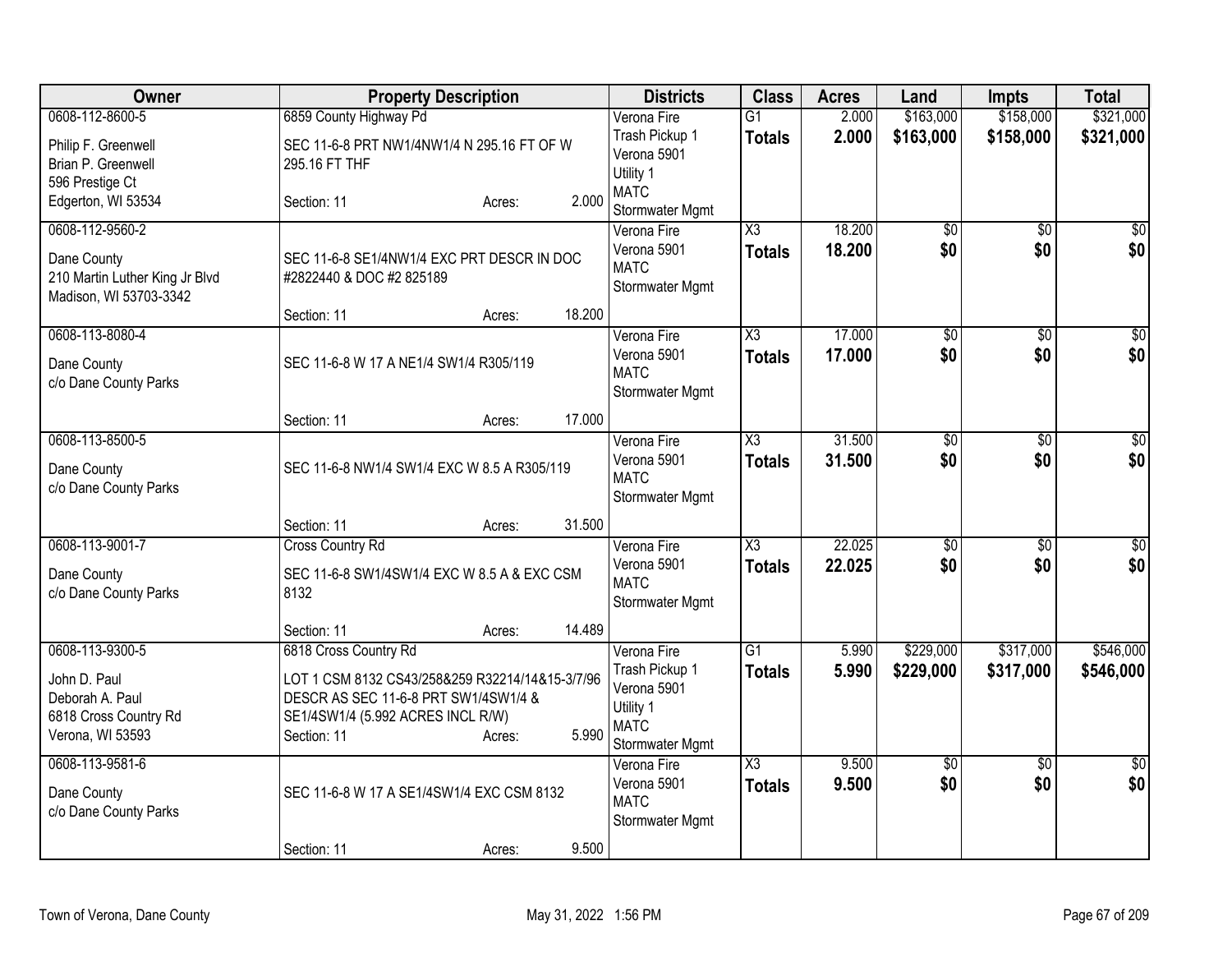| Owner                        | <b>Property Description</b>                     | <b>Districts</b>              | <b>Class</b>    | <b>Acres</b> | Land      | <b>Impts</b> | <b>Total</b> |
|------------------------------|-------------------------------------------------|-------------------------------|-----------------|--------------|-----------|--------------|--------------|
| 0608-113-9745-0              | 6800 Cross Country Rd                           | Verona Fire                   | $\overline{G1}$ | 2.973        | \$194,000 | \$370,500    | \$564,500    |
| Joe Geier                    | LOT 1 CSM 12680 CS80/42&45-5/5/2009 F/K/A LOT 2 | Trash Pickup 1                | <b>Totals</b>   | 2.973        | \$194,000 | \$370,500    | \$564,500    |
| <b>Tiffany Geier</b>         | CSM 8132 CS43/258&259 R32214/14&15-3/7/96       | Verona 5901                   |                 |              |           |              |              |
| 6800 Cross Country Rd        | DESCR AS SEC 11-6-8 PRT SW1/4SW1/4 &            | Utility 1                     |                 |              |           |              |              |
| Verona, WI 53593             | 2.973<br>Section: 11<br>Acres:                  | <b>MATC</b>                   |                 |              |           |              |              |
|                              |                                                 | Stormwater Mgmt               |                 |              |           |              |              |
| 0608-113-9765-0              | 6810 Cross Country Rd                           | Verona Fire                   | $\overline{G1}$ | 3.964        | \$210,500 | \$494,000    | \$704,500    |
| Gregory A. Thompson          | LOT 2 CSM 12680 CS80/42&45-5/5/2009 F/K/A LOT 2 | Trash Pickup 1<br>Verona 5901 | <b>Totals</b>   | 3.964        | \$210,500 | \$494,000    | \$704,500    |
| 6810 Cross Country Rd        | CSM 8132 CS43/258&259 R32214/14&15-3/7/96       | Utility 1                     |                 |              |           |              |              |
| Verona, WI 53593             | DESCR AS SEC 11-6-8 PRT SW1/4SW1/4 &            | <b>MATC</b>                   |                 |              |           |              |              |
|                              | 3.964<br>Section: 11<br>Acres:                  | Stormwater Mgmt               |                 |              |           |              |              |
| 0608-113-9790-0              | 6814 Cross Country Rd                           | Verona Fire                   | $\overline{G1}$ | 2.970        | \$194,000 | \$87,000     | \$281,000    |
|                              |                                                 | Trash Pickup 1                | <b>Totals</b>   | 2.970        | \$194,000 | \$87,000     | \$281,000    |
| Gregory A. Thompson          | LOT 3 CSM 12680 CS80/42&45-5/5/2009 F/K/A LOT 2 | Verona 5901                   |                 |              |           |              |              |
| 6810 Cross Country Rd        | CSM 8132 CS43/258&259-3/7/96 DESCR AS SEC       | Utility 1                     |                 |              |           |              |              |
| Verona, WI 53593             | 11-6-8 PRT SW1/4SW1/4 & SE1/4SW1/4 (2.973 ACRES | <b>MATC</b>                   |                 |              |           |              |              |
|                              | 2.973<br>Section: 11<br>Acres:                  | Stormwater Mgmt               |                 |              |           |              |              |
| 0608-114-9311-1              | 6700 Cross Country Rd                           | Verona Fire                   | $\overline{G1}$ | 3.510        | \$203,000 | \$206,500    | \$409,500    |
| James M. Robinson            | SEC 11-6-8 PRT SW1/4SE1/4 COM SEC SE COR TH W   | Trash Pickup 1                | <b>Totals</b>   | 3.510        | \$203,000 | \$206,500    | \$409,500    |
| Judy A. Robinson             | 1744.55 FT ALG S LN SE1/4 SD SEC TO POB TH CON  | Verona 5901                   |                 |              |           |              |              |
| 6700 Cross Country Rd        | W 384.62 FT ALG SD S LN TH N00DEG56'16"E 222.22 | Utility 1                     |                 |              |           |              |              |
| Verona, WI 53593             | Section: 11<br>3.510<br>Acres:                  | <b>MATC</b>                   |                 |              |           |              |              |
|                              |                                                 | Stormwater Mgmt               |                 |              |           |              |              |
| 0608-123-9831-1              | 6485 Nesbitt Rd                                 | <b>Madison Metro Sewer</b>    | G1              | 0.644        | \$79,500  | \$94,500     | \$174,000    |
| Lori A. Maier                | SEC 12-6-8 PRT SE1/4 SW1/4 & SEC 13-6-8 PRT     | Verona Fire                   | <b>Totals</b>   | 0.644        | \$79,500  | \$94,500     | \$174,000    |
| 3007 Arapaho Dr              | NE1/4NW1/4 COM SE COR W 30 A OF SE1/4SW1/4 TH   | Trash Pickup 1<br>Verona 5901 |                 |              |           |              |              |
| Madison, WI 53719            | N TO C/L HWY TO POB TH S 270 FT W 104 FT N TO   | Utility 1                     |                 |              |           |              |              |
|                              | 0.644<br>Section: 12<br>Acres:                  | <b>MATC</b>                   |                 |              |           |              |              |
|                              |                                                 | Stormwater Mgmt               |                 |              |           |              |              |
| 0608-124-8035-6              | 2804 Allegheny Dr                               | Madison Metro Sewer           | $\overline{G1}$ | 0.440        | \$79,500  | \$161,500    | \$241,000    |
|                              | SEC 12-6-8 PRT NE1/4SE1/4 COM AT PT 1216 FT     | Verona Fire                   | <b>Totals</b>   | 0.440        | \$79,500  | \$161,500    | \$241,000    |
| Stephen Feith<br>Megan Feith | N50DEGE FROM INTRS HWY & W LN E1/2 SE1/4 TH     | Trash Pickup 1                |                 |              |           |              |              |
| 2804 Allegheny Dr            | N40DEGW 232 FT TO POB TH N40DEGW 101 FT         | Verona 5901                   |                 |              |           |              |              |
| Madison, WI 53719            | 0.440<br>Section: 12<br>Acres:                  | Utility 1                     |                 |              |           |              |              |
|                              |                                                 | <b>MATC</b>                   |                 |              |           |              |              |
|                              |                                                 | Stormwater Mgmt               |                 |              |           |              |              |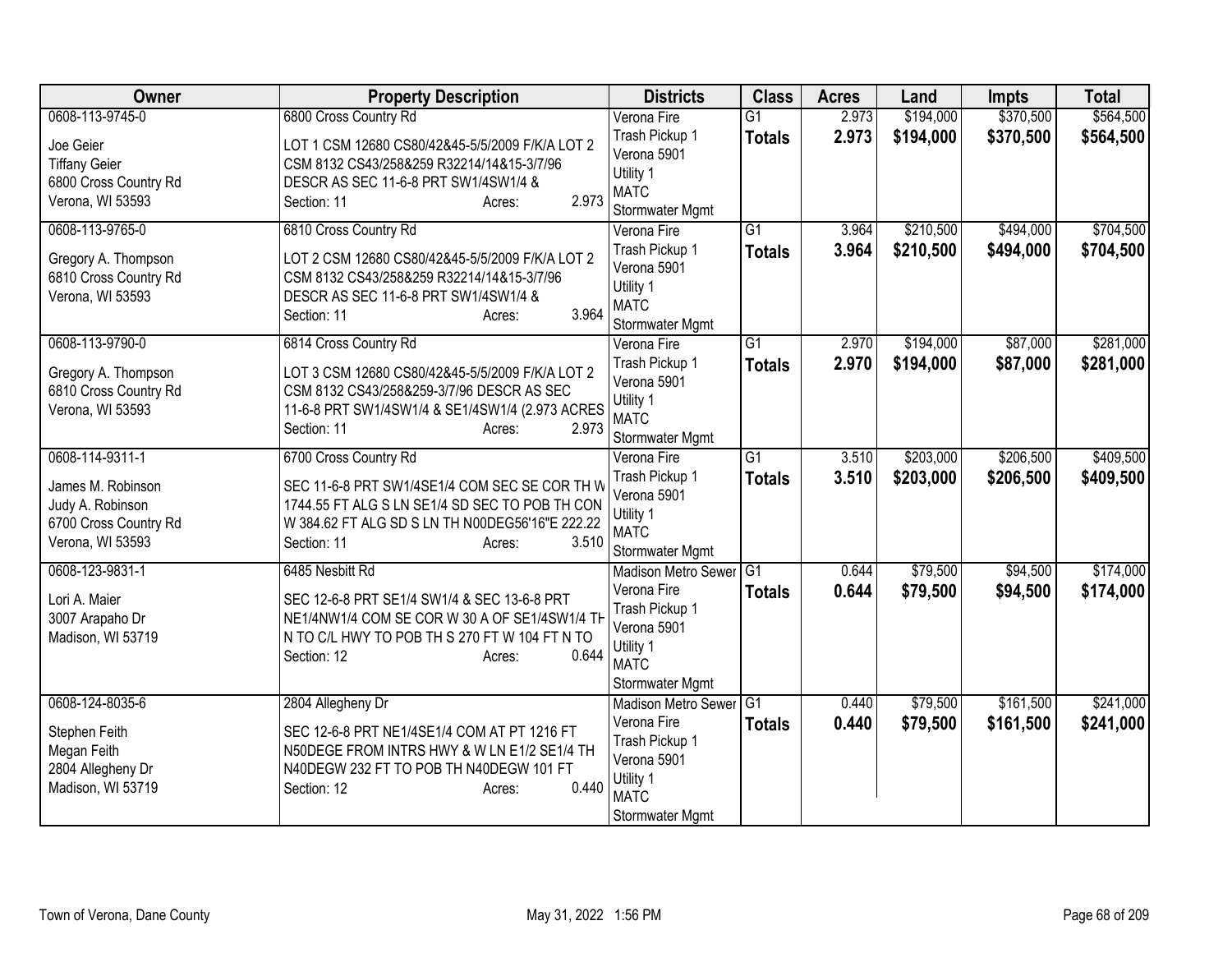| Owner                    | <b>Property Description</b>                      | <b>Districts</b>                          | <b>Class</b>    | <b>Acres</b> | Land      | <b>Impts</b> | <b>Total</b> |
|--------------------------|--------------------------------------------------|-------------------------------------------|-----------------|--------------|-----------|--------------|--------------|
| 0608-124-8045-4          | 2808 Allegheny Dr                                | <b>Madison Metro Sewer</b>                | $\overline{G1}$ | 0.436        | \$79,000  | \$122,500    | \$201,500    |
| June A. Harrington       | SEC 12-6-8 PRT E1/2 SE1/4 COM C/L STH 18 & INTRS | Verona Fire                               | <b>Totals</b>   | 0.436        | \$79,000  | \$122,500    | \$201,500    |
| 2808 Allegheny Dr        | W LN TH N50DEGE 1216 FT N40DEGW 333 FT TO        | Trash Pickup 1                            |                 |              |           |              |              |
| Madison, WI 53719        | POB TH N40DEGW 101 FT N50DEGE 190 FT             | Verona 5901                               |                 |              |           |              |              |
|                          | 0.436<br>Section: 12<br>Acres:                   | Utility 1                                 |                 |              |           |              |              |
|                          |                                                  | <b>MATC</b>                               |                 |              |           |              |              |
| 0608-124-8055-2          | 2812 Allegheny Dr                                | Stormwater Mgmt<br>Madison Metro Sewer G1 |                 | 0.436        | \$79,000  | \$89,500     | \$168,500    |
|                          |                                                  | Verona Fire                               |                 | 0.436        | \$79,000  | \$89,500     | \$168,500    |
| Bentz Family Tr, John    | SEC 12-6-8 PRT NE1/4 SE1/4 COM INTER W LN E1/2   | Trash Pickup 1                            | <b>Totals</b>   |              |           |              |              |
| 5013 Pebblebrook Dr      | SE1/4 & C/L HWY 18 TH ALG C/L N50DEGE 1406 FT    | Verona 5901                               |                 |              |           |              |              |
| Madison, WI 53716        | TH N40DEGW 434 FT TO POB TH S50DEGW 190 FT       | Utility 1                                 |                 |              |           |              |              |
|                          | 0.436<br>Section: 12<br>Acres:                   | <b>MATC</b>                               |                 |              |           |              |              |
|                          |                                                  | Stormwater Mgmt                           |                 |              |           |              |              |
| 0608-124-8065-0          | 2816 Allegheny Dr                                | <b>Madison Metro Sewer</b>                | $\overline{G1}$ | 0.436        | \$79,000  | \$128,500    | \$207,500    |
| Sara Olmstead            | SEC 12-6-8 PRT NE1/4SE1/4 COM INTERS NESBITT     | Verona Fire                               | <b>Totals</b>   | 0.436        | \$79,000  | \$128,500    | \$207,500    |
| Jeffrey Cybela           | RD CL & W LN E1 /2 SE1/4 TH N50DEGE 1406 FT TH   | Trash Pickup 1                            |                 |              |           |              |              |
| 2816 Allegheny Dr        | N40DEGW 534 FT TO POB TH S50D EGW 190 FT TH      | Verona 5901                               |                 |              |           |              |              |
| Verona, WI 53593         | 0.436<br>Section: 12<br>Acres:                   | Utility 1                                 |                 |              |           |              |              |
|                          |                                                  | <b>MATC</b>                               |                 |              |           |              |              |
|                          |                                                  | Stormwater Mgmt                           |                 |              |           |              |              |
| 0608-124-8070-3          | 2820 Allegheny Dr                                | Madison Metro Sewer G1<br>Verona Fire     |                 | 0.909        | \$112,000 | \$209,500    | \$321,500    |
| Whitley Rev Living Tr, J | SEC 12-6-8 PRT NE1/4SE1/4 COM N50DEGE 1406 FT    | Trash Pickup 2                            | <b>Totals</b>   | 0.909        | \$112,000 | \$209,500    | \$321,500    |
| 2820 Allegheny Dr        | FR INTERS NESBITT RD C/L & W LN E1/2 SE1/4 TH    | Verona 5901                               |                 |              |           |              |              |
| Madison, WI 53719        | N40DEGW 634 FT TO POB TH N40DEGW 126.6 FT TO     | Utility 1                                 |                 |              |           |              |              |
|                          | 0.909<br>Section: 12<br>Acres:                   | <b>MATC</b>                               |                 |              |           |              |              |
|                          |                                                  | Stormwater Mgmt                           |                 |              |           |              |              |
| 0608-124-8075-8          | 6376 Everest Dr                                  | <b>Madison Metro Sewer</b>                | IG1             | 0.499        | \$83,500  | \$138,000    | \$221,500    |
| Charles A. Meyers        | SEC 12-6-8 PRT NE1/4SE1/4 COM INTER W LN E1/2    | Verona Fire                               | <b>Totals</b>   | 0.499        | \$83,500  | \$138,000    | \$221,500    |
| Kim M. Meyers            | SE1/4 & C/L USH 18 TH NELY ALG C/L 1156 FT TH    | Trash Pickup 1                            |                 |              |           |              |              |
| 6376 Everest Dr          | N40DEGW 464 FT TO POB TH CONT N40DEGW 170        | Verona 5901                               |                 |              |           |              |              |
| Madison, WI 53719        | 0.499<br>Section: 12<br>Acres:                   | Utility 1                                 |                 |              |           |              |              |
|                          |                                                  | <b>MATC</b>                               |                 |              |           |              |              |
|                          |                                                  | Stormwater Mgmt                           |                 |              |           |              |              |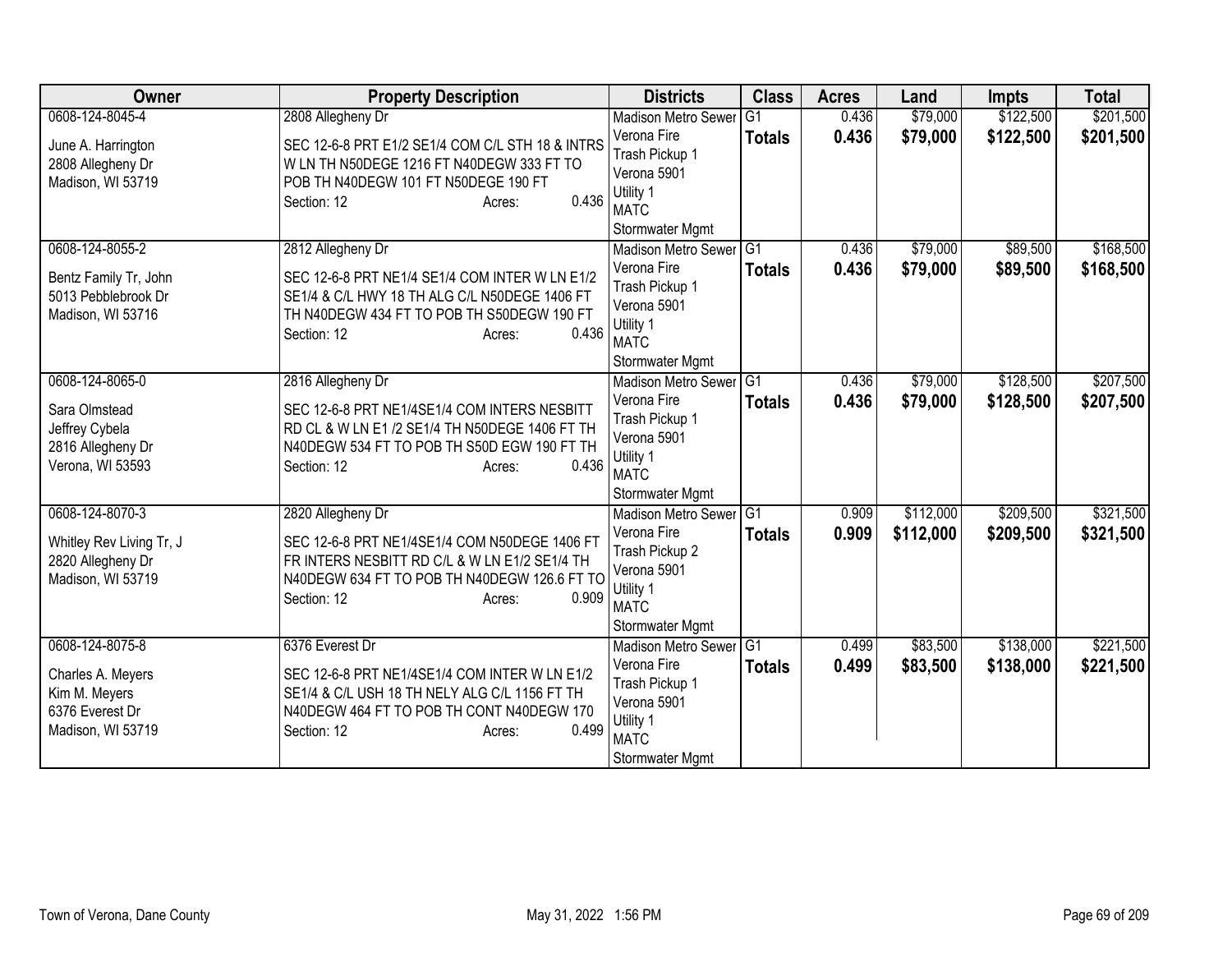| Owner                                                                         | <b>Property Description</b>                                                                                                                                                                       | <b>Districts</b>                                                                                                          | <b>Class</b>                     | <b>Acres</b>   | Land                 | <b>Impts</b>           | <b>Total</b>           |
|-------------------------------------------------------------------------------|---------------------------------------------------------------------------------------------------------------------------------------------------------------------------------------------------|---------------------------------------------------------------------------------------------------------------------------|----------------------------------|----------------|----------------------|------------------------|------------------------|
| 0608-124-8085-6                                                               | 2819 Allegheny Dr                                                                                                                                                                                 | <b>Madison Metro Sewer</b>                                                                                                | G2                               | 0.460          | \$107,500            | \$189,500              | \$297,000              |
| Andrew T. Stebnitz<br>915 Waban HI<br>Madison, WI 53711                       | SEC 12-6-8 PRT NE1/4SE1/4 COM C/L NESBITT RD &<br>W LN E1/2 SE1/4 TH N50DEGE 1156 FT TH N40DEGW<br>634 FT TO POB TH CONT N40DEGW 103 FT TH W<br>0.459<br>Section: 12<br>Acres:                    | Verona Fire<br>Trash Pickup 4<br>Verona 5901<br>Utility 1<br><b>MATC</b><br>Stormwater Mgmt                               | <b>Totals</b>                    | 0.460          | \$107,500            | \$189,500              | \$297,000              |
| 0608-124-8100-6                                                               | 2830 Allegheny Dr                                                                                                                                                                                 | <b>Madison Metro Sewer</b>                                                                                                | G <sub>1</sub>                   | 1.336          | \$133,000            | \$235,000              | \$368,000              |
| Richard Hermanson<br>Lisa Hermanson<br>2830 Allegheny Dr<br>Madison, WI 53719 | SEC 12-6-8 PRT NE1/4SE1/4 COM AT CL OLD USH 18<br>(NESBITT RD)& W LN OF E1/2 OF SE1/4 TH ALG CL<br>NELY 1406 FT TH N40DEGW 634 FT TH S50DEGW<br>1.336<br>Section: 12<br>Acres:                    | Verona Fire<br>Trash Pickup 1<br>Verona 5901<br>Utility 1<br><b>MATC</b><br>Stormwater Mgmt                               | <b>Totals</b>                    | 1.336          | \$133,000            | \$235,000              | \$368,000              |
| 0608-124-8150-6                                                               | 2821 Allegheny Dr                                                                                                                                                                                 | Madison Metro Sewer G1                                                                                                    |                                  | 1.308          | \$132,000            | \$381,500              | \$513,500              |
| O'Brien Tr, Michael W & Anne<br>2821 Allegheny Dr<br>Madison, WI 53719        | SEC 12-6-8 PRT NE1/4SE1/4 COM AT C/L OLD USH<br>18 (NESBITT RD) & W LN OF E1/2 OF SE1/4 TH ALG<br>SD W LN 605 FT TH N50DEGE 265.6 FT TH N40DEGW<br>1.308<br>Section: 12<br>Acres:                 | Verona Fire<br>Trash Pickup 1<br>Verona 5901<br>Utility 1<br><b>MATC</b>                                                  | <b>Totals</b>                    | 1.308          | \$132,000            | \$381,500              | \$513,500              |
|                                                                               |                                                                                                                                                                                                   | Stormwater Mgmt                                                                                                           |                                  |                |                      |                        |                        |
| 0608-124-8155-1<br>Andrew T. Stebnitz<br>915 Waban HI<br>Madison, WI 53711    | 2808 Andes Dr<br>SEC 12-6-8 PRT NE1/4SE1/4 COM INTER W LN OF<br>E1/2 SE1/4 & C/L STH 18 TH NLY ALG W LN 605 FT<br>TO C/L STR TH N50DEGE 453.4 FT TH N40DEGW 170<br>0.638<br>Section: 12<br>Acres: | <b>Madison Metro Sewer</b><br>Verona Fire<br>Trash Pickup 3<br>Verona 5901<br>Utility 1<br><b>MATC</b><br>Stormwater Mgmt | $\overline{G1}$<br><b>Totals</b> | 0.638<br>0.638 | \$93,000<br>\$93,000 | \$155,500<br>\$155,500 | \$248,500<br>\$248,500 |
| 0608-124-8165-9                                                               | 6380 Everest Dr                                                                                                                                                                                   | <b>Madison Metro Sewer</b>                                                                                                | G <sub>1</sub>                   | 0.254          | \$66,500             | \$94,000               | \$160,500              |
| Wealti Rev Living Tr, Mary Ann B<br>6380 Everest Dr<br>Madison, WI 53719      | LOT 2 CSM 1475 CS6/170&171-7/12/74 DESCR AS<br>SEC 12-6-8 PRT NE1/4SE1/4<br>0.254<br>Section: 12<br>Acres:                                                                                        | Verona Fire<br>Trash Pickup 1<br>Verona 5901<br>Utility 1<br><b>MATC</b><br>Stormwater Mgmt                               | <b>Totals</b>                    | 0.254          | \$66,500             | \$94,000               | \$160,500              |
| 0608-124-8170-2                                                               | 2809 Andes Dr                                                                                                                                                                                     | Madison Metro Sewer <sup>G2</sup>                                                                                         |                                  | 0.638          | \$126,500            | \$468,500              | \$595,000              |
| Andrew T. Stebnitz<br>915 Waban HI<br>Madison, WI 53711                       | SEC 12-6-8 PRT NE1/4SE1/4 BEG AT PT OF INTERS<br>OF W LN E1/2 SE1/4 & C/L USH 18 (NOW KNOWN AS<br>NESBITT RD) TH NLY ALG ABV MENTIONED W LN<br>0.638<br>Section: 12<br>Acres:                     | Verona Fire<br>Verona 5901<br>Utility 1<br><b>MATC</b><br>Stormwater Mgmt                                                 | <b>Totals</b>                    | 0.638          | \$126,500            | \$468,500              | \$595,000              |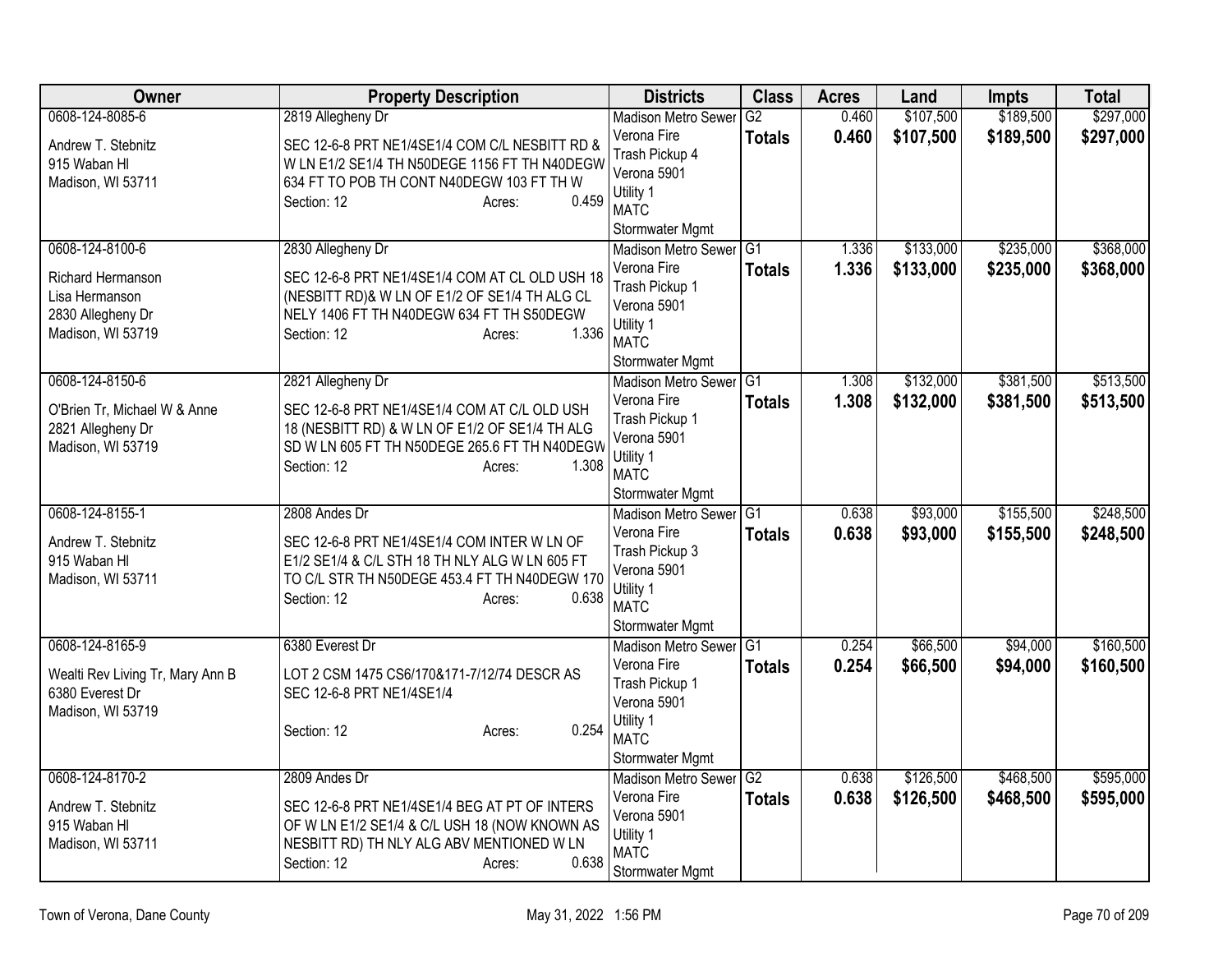| Owner                                                           | <b>Property Description</b>                      | <b>Districts</b>                      | <b>Class</b>    | <b>Acres</b> | Land      | <b>Impts</b> | <b>Total</b> |
|-----------------------------------------------------------------|--------------------------------------------------|---------------------------------------|-----------------|--------------|-----------|--------------|--------------|
| 0608-124-8175-7                                                 | 6384 Everest Dr                                  | <b>Madison Metro Sewer</b>            | $\overline{G1}$ | 0.253        | \$66,500  | \$137,000    | \$203,500    |
| Empire Property Management, LLC                                 | LOT 1 CSM 1475 CS6/170&171-7/12/74 DESCR AS      | Verona Fire                           | <b>Totals</b>   | 0.253        | \$66,500  | \$137,000    | \$203,500    |
| 6411 Demarco Trl                                                | SEC 12-6-8 PRT NE1/4SE1/4                        | Trash Pickup 2                        |                 |              |           |              |              |
| Verona, WI 53593                                                |                                                  | Verona 5901                           |                 |              |           |              |              |
|                                                                 | 0.254<br>Section: 12<br>Acres:                   | Utility 1                             |                 |              |           |              |              |
|                                                                 |                                                  | <b>MATC</b>                           |                 |              |           |              |              |
| 0608-124-8185-5                                                 |                                                  | Stormwater Mgmt                       |                 |              |           |              |              |
|                                                                 | 6386 Everest Dr                                  | Madison Metro Sewer G1<br>Verona Fire |                 | 0.425        | \$78,500  | \$121,000    | \$199,500    |
| Thomas M. Hartl                                                 | SEC 12-6-8 PRT NE1/4 SE1/4 COM INTER W LN E1/2   | Trash Pickup 1                        | <b>Totals</b>   | 0.425        | \$78,500  | \$121,000    | \$199,500    |
| Sandra K. Hartl                                                 | SE1/4 & C/L USH 18TH N ALG W LN 605 FT TO C/L ST | Verona 5901                           |                 |              |           |              |              |
| 6386 Everest Dr                                                 | TH N50DEGE 344.5 FT TO POB TH N40DEGW 170 FT     | Utility 1                             |                 |              |           |              |              |
| Madison, WI 53719                                               | Section: 12<br>0.425<br>Acres:                   | <b>MATC</b>                           |                 |              |           |              |              |
|                                                                 |                                                  | Stormwater Mgmt                       |                 |              |           |              |              |
| 0608-124-8195-3                                                 | 6390 Everest Dr                                  | <b>Madison Metro Sewer</b>            | $\overline{G1}$ | 0.308        | \$70,500  | \$155,000    | \$225,500    |
| Shevanthi Hettiarachchi                                         | SEC 12-6-8 PRT NE1/4 SE1/4 COM INTER W LN &      | Verona Fire                           | <b>Totals</b>   | 0.308        | \$70,500  | \$155,000    | \$225,500    |
| Manjula Hettiarachchi                                           | CLN HWY 18 OF E1/2 SE1/4 TH NLY ALG W LN 605 F   | Trash Pickup 1                        |                 |              |           |              |              |
| 6390 Everest Dr                                                 | TH N50DEG00'E 265.6 FT TO POB TH N40DEG00'W      | Verona 5901                           |                 |              |           |              |              |
| Madison, WI 53719                                               | 0.308<br>Section: 12<br>Acres:                   | Utility 1                             |                 |              |           |              |              |
|                                                                 |                                                  | <b>MATC</b>                           |                 |              |           |              |              |
|                                                                 |                                                  | Stormwater Mgmt                       |                 |              |           |              |              |
| 0608-124-8200-5                                                 | 6398 Everest Dr                                  | Madison Metro Sewer G1                |                 | 0.969        | \$46,500  | \$274,000    | \$320,500    |
| Mcfall Living Tr, Gary R                                        | SEC 12-6-8 PRT NE1/4 SE1/4 COM INTER W LN & C/L  | Verona Fire                           | <b>Totals</b>   | 0.969        | \$46,500  | \$274,000    | \$320,500    |
| Mcfall Living Tr, Victoria A                                    | HWY 18 OF E1/2 SE1/4 TH NLY ALG W LN 605 FT TO   | Trash Pickup 1<br>Verona 5901         |                 |              |           |              |              |
| 6398 Everest Dr                                                 | POB TH N50DEGE 265.6 FT TH N40DEGW 318 FT TO     | Utility 1                             |                 |              |           |              |              |
| Madison, WI 53719                                               | 0.969<br>Section: 12<br>Acres:                   | <b>MATC</b>                           |                 |              |           |              |              |
|                                                                 |                                                  | Stormwater Mgmt                       |                 |              |           |              |              |
| 0608-124-8205-0                                                 | 6393 Everest Dr                                  | <b>Madison Metro Sewer</b>            | G2              | 0.436        | \$103,000 | \$137,000    | \$240,000    |
|                                                                 | SEC 12-6-8 PRT NE1/4SE1/4 COM INTER W LN E1/2    | Verona Fire                           | <b>Totals</b>   | 0.436        | \$103,000 | \$137,000    | \$240,000    |
| All State Real Estate Consultants, LLC<br>8808 County Highway G | SE1/4 & CL NESBITT RD TH N50DEGE 464.8 FT TH     | Trash Pickup 4                        |                 |              |           |              |              |
| Mount Horeb, WI 53572                                           | N40DEGW 333 FT TO POB TH N40DEGW 101 FT          | Verona 5901                           |                 |              |           |              |              |
|                                                                 | 0.435<br>Section: 12<br>Acres:                   | Utility 1                             |                 |              |           |              |              |
|                                                                 |                                                  | <b>MATC</b>                           |                 |              |           |              |              |
|                                                                 |                                                  | Stormwater Mgmt                       |                 |              |           |              |              |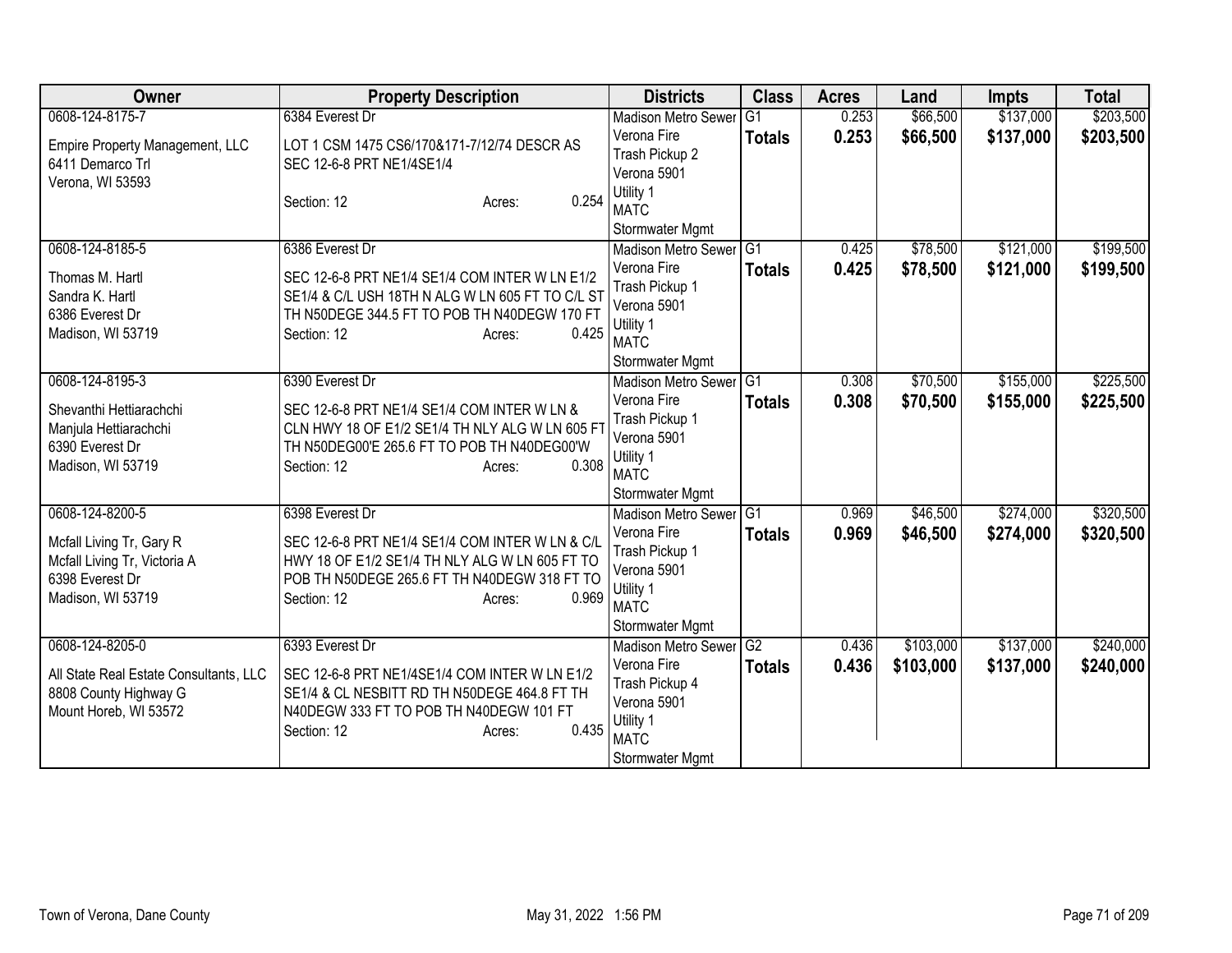| Owner                                                           | <b>Property Description</b>                                         | <b>Districts</b>                          | <b>Class</b>    | <b>Acres</b> | Land     | <b>Impts</b> | <b>Total</b> |
|-----------------------------------------------------------------|---------------------------------------------------------------------|-------------------------------------------|-----------------|--------------|----------|--------------|--------------|
| 0608-124-8210-3                                                 | 2785 Cortina Dr                                                     | <b>Madison Metro Sewer</b>                | G <sub>1</sub>  | 0.451        | \$80,500 | \$164,500    | \$245,000    |
| All State Real Estate Consultants, LLC<br>8808 County Highway G | LOT 4 CSM 1203 CS5/100 DESCR AS SEC 12-6-8 PRT<br><b>NE1/4SE1/4</b> | Verona Fire<br>Trash Pickup 2             | <b>Totals</b>   | 0.451        | \$80,500 | \$164,500    | \$245,000    |
| Mount Horeb, WI 53572                                           |                                                                     | Verona 5901                               |                 |              |          |              |              |
|                                                                 | 0.442<br>Section: 12<br>Acres:                                      | Utility 1<br><b>MATC</b>                  |                 |              |          |              |              |
|                                                                 |                                                                     | Stormwater Mgmt                           |                 |              |          |              |              |
| 0608-124-8215-8                                                 | 2780 Cortina Dr                                                     | Madison Metro Sewer G1                    |                 | 0.435        | \$79,000 | \$117,500    | \$196,500    |
| Bruce H. Eggers                                                 | SEC 12-6-8 PRT NE1/4 SE1/4 COM INTER W LN E1/2                      | Verona Fire                               | <b>Totals</b>   | 0.435        | \$79,000 | \$117,500    | \$196,500    |
| 2780 Cortina Dr                                                 | SE1/4 & CL USH 18 TH N50DEGE 464.8 FT ALG CL TH                     | Trash Pickup 1                            |                 |              |          |              |              |
| Madison, WI 53719                                               | N40DEGW 333 FT TO POB TH N50DEGE 187.8 FT TH                        | Verona 5901<br>Utility 1                  |                 |              |          |              |              |
|                                                                 | 0.435<br>Section: 12<br>Acres:                                      | <b>MATC</b>                               |                 |              |          |              |              |
|                                                                 |                                                                     | Stormwater Mgmt                           |                 |              |          |              |              |
| 0608-124-8225-6                                                 | 6389 Everest Dr                                                     | Madison Metro Sewer G1                    |                 | 0.500        | \$83,500 | \$116,500    | \$200,000    |
| Donald J. Hefty                                                 | SEC 12-6-8 PRT NE1/4 SE1/4 COM INTER W LN E1/2                      | Verona Fire                               | <b>Totals</b>   | 0.500        | \$83,500 | \$116,500    | \$200,000    |
| 6389 Everest Dr                                                 | SE1/4 & CLN H WY 18 TH NLY ALG W LN 605 FT TO                       | Trash Pickup 1                            |                 |              |          |              |              |
| Madison, WI 53719                                               | CLN STR TH N 50 DEG E 265.6 FT TO POB TH N 50                       | Verona 5901                               |                 |              |          |              |              |
|                                                                 | 0.500<br>Section: 12<br>Acres:                                      | Utility 1                                 |                 |              |          |              |              |
|                                                                 |                                                                     | <b>MATC</b>                               |                 |              |          |              |              |
| 0608-124-8230-9                                                 | 2771 Cortina Dr                                                     | Stormwater Mgmt<br>Madison Metro Sewer G1 |                 | 0.711        | \$98,000 | \$434,500    | \$532,500    |
|                                                                 |                                                                     | Verona Fire                               | <b>Totals</b>   | 0.711        | \$98,000 | \$434,500    | \$532,500    |
| David E. Mcmahan                                                | LOT 1 CSM 1203 CS5/100-7/6/73 DESCR AS SEC                          | Trash Pickup 4                            |                 |              |          |              |              |
| 2771 Cortina Dr                                                 | 12-6-8 PRT E1/2 SE1/4                                               | Verona 5901                               |                 |              |          |              |              |
| Madison, WI 53719                                               | 0.711<br>Section: 12<br>Acres:                                      | Utility 1                                 |                 |              |          |              |              |
|                                                                 |                                                                     | <b>MATC</b>                               |                 |              |          |              |              |
|                                                                 |                                                                     | Stormwater Mgmt                           |                 |              |          |              |              |
| 0608-124-8235-4                                                 | 6387 Everest Dr                                                     | Madison Metro Sewer                       | $\overline{G1}$ | 0.500        | \$83,500 | \$146,500    | \$230,000    |
| Colton S. Weinfurter                                            | SEC 12-6-8 PRT NE1/4 SE1/4 COM INTER W LN E 1/2                     | Verona Fire                               | <b>Totals</b>   | 0.500        | \$83,500 | \$146,500    | \$230,000    |
| Jeffrey S. Weinfurter                                           | SE1/4 & C/L USH 18 TH NLY ALG W LN 605 FT TO C/L                    | Trash Pickup 1<br>Verona 5901             |                 |              |          |              |              |
| 6387 Everest Dr                                                 | ST TH N50DEGE 359.5 FT TO POB TH N50DEGE 93.9                       | Utility 1                                 |                 |              |          |              |              |
| Madison, WI 53719                                               | Section: 12<br>0.500<br>Acres:                                      | <b>MATC</b>                               |                 |              |          |              |              |
|                                                                 |                                                                     | Stormwater Mgmt                           |                 |              |          |              |              |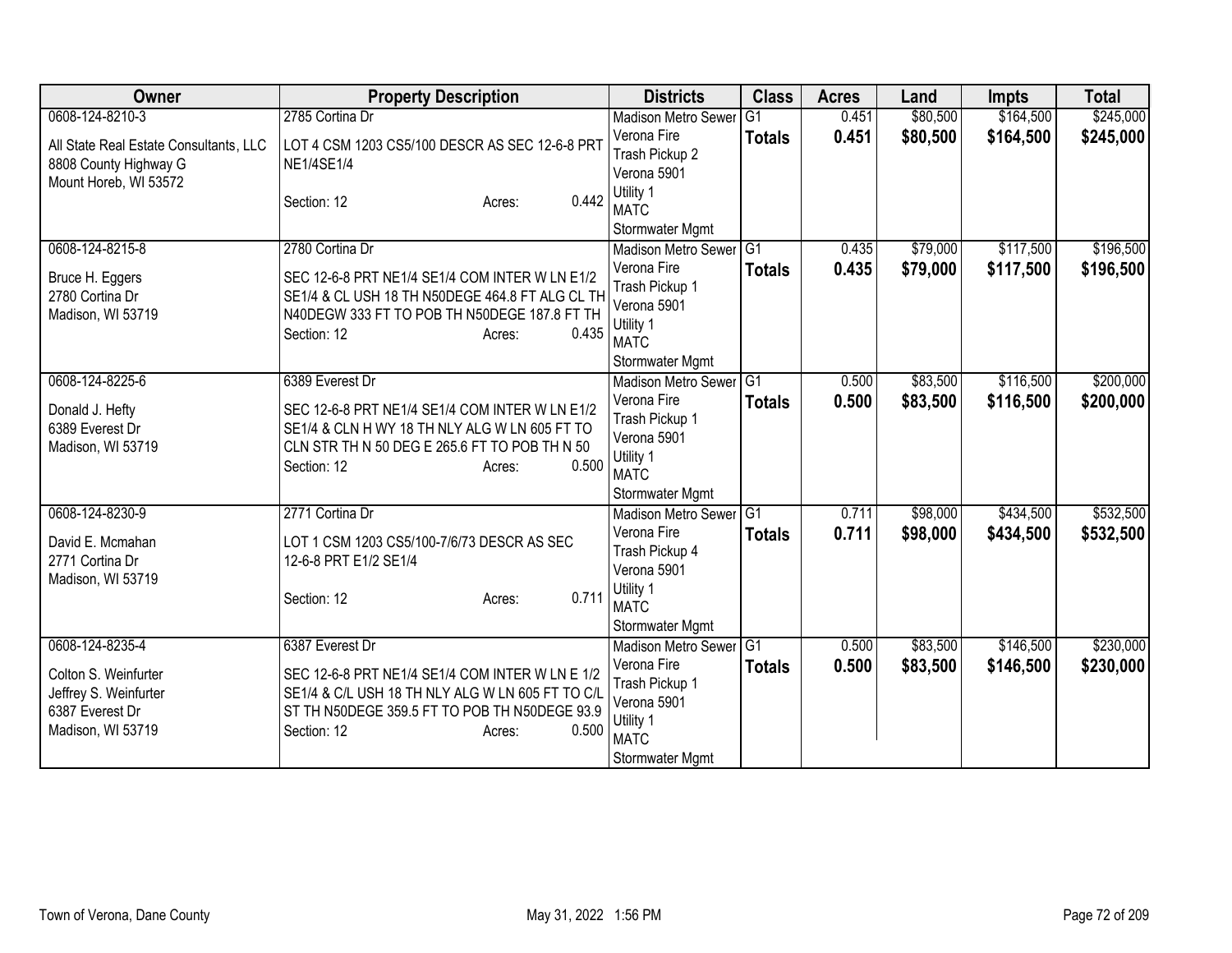| Owner                                                                                                 | <b>Property Description</b>                                                                                                                                                                        | <b>Districts</b>                                                                                                          | <b>Class</b>                     | <b>Acres</b>   | Land                 | <b>Impts</b>           | <b>Total</b>           |
|-------------------------------------------------------------------------------------------------------|----------------------------------------------------------------------------------------------------------------------------------------------------------------------------------------------------|---------------------------------------------------------------------------------------------------------------------------|----------------------------------|----------------|----------------------|------------------------|------------------------|
| 0608-124-8248-0                                                                                       | 6383 Everest Dr                                                                                                                                                                                    | <b>Madison Metro Sewer</b>                                                                                                | G1                               | 0.432          | \$79,000             | \$169,000              | \$248,000              |
| Philip Ghiloni<br>6381 Everest Dr<br>Madison, WI 53719                                                | LOT 1 CSM 14959 CS105/182&184-10/25/2018 DESCR<br>AS SEC 12-6-8 PRT NE1/4SE1/4 (0.430 ACRES)                                                                                                       | Verona Fire<br>Trash Pickup 2<br>Verona 5901<br>Utility 1                                                                 | <b>Totals</b>                    | 0.432          | \$79,000             | \$169,000              | \$248,000              |
|                                                                                                       | 0.430<br>Section: 12<br>Acres:                                                                                                                                                                     | <b>MATC</b><br>Stormwater Mgmt                                                                                            |                                  |                |                      |                        |                        |
| 0608-124-8250-5<br>Apic, LLC<br>211 N Heatherstone Dr<br>Sun Prairie, WI 53590                        | 6398 Nesbitt Rd<br>LOT 3 CSM 1203 CS5/100-7/6/73 DESCR AS SEC<br>12-6-8 PRT E1/2 SE1/4<br>0.344<br>Section: 12<br>Acres:                                                                           | <b>Madison Metro Sewer</b><br>Verona Fire<br>Trash Pickup 4<br>Verona 5901<br>Utility 1<br><b>MATC</b><br>Stormwater Mgmt | $\overline{G2}$<br><b>Totals</b> | 0.344<br>0.344 | \$76,500<br>\$76,500 | \$285,000<br>\$285,000 | \$361,500<br>\$361,500 |
| 0608-124-8255-0<br>Poole E. Le, Joyce<br>Poole Income Only Tr<br>6379 Everest Dr<br>Madison, WI 53719 | 6379 Everest Dr<br>SEC 12-6-8 PRT NE1/4SE1/4 COM INTER W LN E1/2<br>SE1/4 & C/L USH 18 TH ALG SD CL N50DEGE 1028.2<br>FT TH N40DEGW 232 FT TO POB TH N40DEGW 232<br>0.500<br>Section: 12<br>Acres: | <b>Madison Metro Sewer</b><br>Verona Fire<br>Trash Pickup 2<br>Verona 5901<br>Utility 1<br><b>MATC</b><br>Stormwater Mgmt | G <sub>1</sub><br><b>Totals</b>  | 0.500<br>0.500 | \$67,000<br>\$67,000 | \$127,000<br>\$127,000 | \$194,000<br>\$194,000 |
| 0608-124-8265-8<br>Stephen J. Dresen<br>2805 Allegheny Dr<br>Madison, WI 53719                        | 2805 Allegheny Dr<br>SEC 12-6-8 PRT NE1/4 SE1/4 COM CL USH 18 & W LN<br>E1/2 SE1/4 T H ALG CL N50DEGE 1156 FT TH<br>N40DEGW 349 FT TO POB TH CON N40 DEGW 85 FT<br>0.249<br>Section: 12<br>Acres:  | Madison Metro Sewer G1<br>Verona Fire<br>Trash Pickup 1<br>Verona 5901<br>Utility 1<br><b>MATC</b><br>Stormwater Mgmt     | <b>Totals</b>                    | 0.249<br>0.249 | \$66,500<br>\$66,500 | \$137,500<br>\$137,500 | \$204,000<br>\$204,000 |
| 0608-124-8270-1<br>William J. Johnson<br>6392 Nesbitt Rd<br>Madison, WI 53719                         | 6390 Nesbitt Rd<br>LOT 2 CSM 1203 CS5/100-7/6/73 DESCR AS SEC<br>12-6-8 PRT E1/2 SE1/4 EXC HWY IN R453/237<br>0.439<br>Section: 12<br>Acres:                                                       | <b>Madison Metro Sewer</b><br>Verona Fire<br>Trash Pickup 3<br>Verona 5901<br>Utility 1<br><b>MATC</b><br>Stormwater Mgmt | IG <sub>1</sub><br><b>Totals</b> | 0.439<br>0.439 | \$71,500<br>\$71,500 | \$156,000<br>\$156,000 | \$227,500<br>\$227,500 |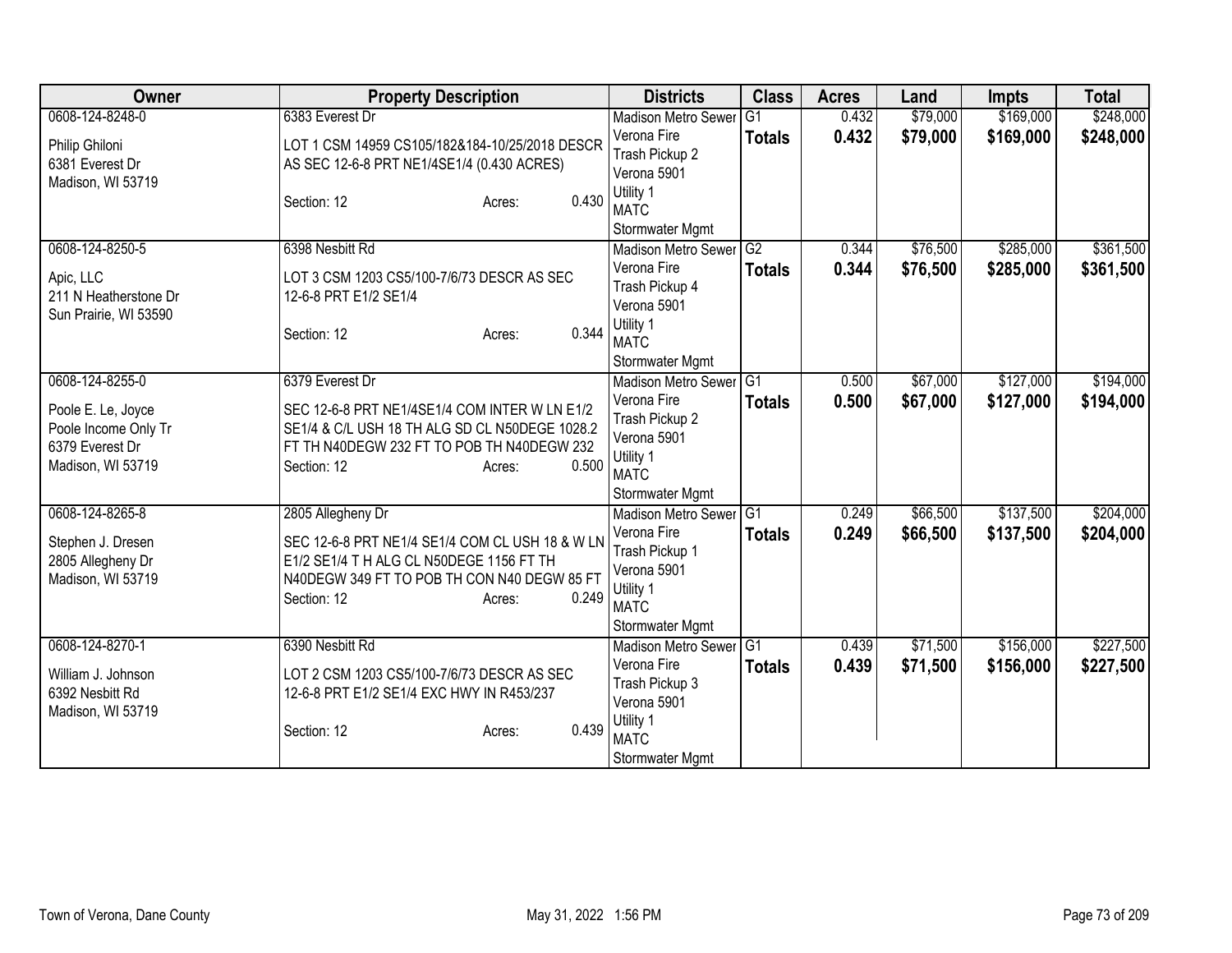| Owner                                                           | <b>Property Description</b>                                                                      | <b>Districts</b>              | <b>Class</b>  | <b>Acres</b> | Land      | Impts     | <b>Total</b> |
|-----------------------------------------------------------------|--------------------------------------------------------------------------------------------------|-------------------------------|---------------|--------------|-----------|-----------|--------------|
| 0608-124-8275-6                                                 | 2801 Allegheny Dr                                                                                | <b>Madison Metro Sewer</b>    | G1            | 0.337        | \$72,500  | \$111,500 | \$184,000    |
| Patrick C. Skemp                                                | SEC 12-6-8 PRT NE1/4SE1/4 COM INTERS W LN E1/2                                                   | Verona Fire                   | <b>Totals</b> | 0.337        | \$72,500  | \$111,500 | \$184,000    |
| 2801 Allegheny Dr                                               | SE1/4 & CL NE SBITT RD TH ALG SD CL N50DEGE                                                      | Trash Pickup 1                |               |              |           |           |              |
| Madison, WI 53719-1803                                          | 1156 FT TH N40DEGW 234 FT TO P OB TH N40DEGW                                                     | Verona 5901                   |               |              |           |           |              |
|                                                                 | 0.337<br>Section: 12<br>Acres:                                                                   | Utility 1<br><b>MATC</b>      |               |              |           |           |              |
|                                                                 |                                                                                                  | Stormwater Mgmt               |               |              |           |           |              |
| 0608-124-8285-4                                                 | 6382 Nesbitt Rd                                                                                  | Madison Metro Sewer G1        |               | 0.500        | \$75,500  | \$90,000  | \$165,500    |
|                                                                 |                                                                                                  | Verona Fire                   | <b>Totals</b> | 0.500        | \$75,500  | \$90,000  | \$165,500    |
| All State Real Estate Consultants, LLC<br>8808 County Highway G | SEC 12-6-8 PRT NE1/4 SE1/4 COM INTER W LN E1/2<br>SE1/4 & C/L HWY 18 TH N50DEGE ALG C/L 464.8 FT | Trash Pickup 1                |               |              |           |           |              |
| Mount Horeb, WI 53572                                           | TO POB TH N40DEGW 232 FT N50DEGE 93.9 FT TH                                                      | Verona 5901                   |               |              |           |           |              |
|                                                                 | 0.500<br>Section: 12<br>Acres:                                                                   | Utility 1                     |               |              |           |           |              |
|                                                                 |                                                                                                  | <b>MATC</b>                   |               |              |           |           |              |
|                                                                 |                                                                                                  | Stormwater Mgmt               |               |              |           |           |              |
| 0608-124-8295-2                                                 | 6380 Nesbitt Rd                                                                                  | <b>Madison Metro Sewer</b>    | TG1           | 0.500        | \$75,500  | \$152,000 | \$227,500    |
| Rachel Peterson                                                 | SEC 12-6-8 PRT NE1/4SE1/4 COM INTER W LN E1/2                                                    | Verona Fire                   | <b>Totals</b> | 0.500        | \$75,500  | \$152,000 | \$227,500    |
| 6380 Nesbitt Rd                                                 | SE1/4 & C/L NESBITT RD TH ALG C/L N50DEGE 652.6                                                  | Trash Pickup 1<br>Verona 5901 |               |              |           |           |              |
| Madison, WI 53719                                               | FT TO POB TH N40DEGW 232 FT TH S50DEGW 93.9                                                      | Utility 1                     |               |              |           |           |              |
|                                                                 | 0.500<br>Section: 12<br>Acres:                                                                   | <b>MATC</b>                   |               |              |           |           |              |
|                                                                 |                                                                                                  | Stormwater Mgmt               |               |              |           |           |              |
| 0608-124-8305-9                                                 | 6376 Nesbitt Rd                                                                                  | <b>Madison Metro Sewer</b>    | IG1           | 0.429        | \$71,000  | \$120,000 | \$191,000    |
|                                                                 | LOT 1 CSM 1606 CS6/358 DESCR AS SEC 12-6-8 PRT                                                   | Verona Fire                   | <b>Totals</b> | 0.429        | \$71,000  | \$120,000 | \$191,000    |
| Bret M. Wagner<br>Katie L. Wagner                               | NE1/4SE1/4 .429 ACRE SUBJ TO JT DRIVEWAY                                                         | Trash Pickup 2                |               |              |           |           |              |
| 2859 Charleston Dr                                              | AGRMT IN DOC 3485025                                                                             | Verona 5901                   |               |              |           |           |              |
| Fitchburg, WI 53711                                             | 0.429<br>Section: 12<br>Acres:                                                                   | Utility 1                     |               |              |           |           |              |
|                                                                 |                                                                                                  | <b>MATC</b>                   |               |              |           |           |              |
|                                                                 |                                                                                                  | Stormwater Mgmt               |               |              |           |           |              |
| 0608-124-8310-2                                                 | 6371 Nesbitt Rd                                                                                  | Madison Metro Sewer G2        |               | 3.990        | \$474,000 | \$354,500 | \$828,500    |
| Nationwide Limited Partnership                                  | SEC 12-6-8 PRT E1/2 SE1/4 COM 847.75 FT S50DEGW                                                  | Verona Fire<br>Verona 5901    | <b>Totals</b> | 3.990        | \$474,000 | \$354,500 | \$828,500    |
| PO Box 100                                                      | FR INTERS C/L OLD STH 18 & E LN SEC TH                                                           | Utility 1                     |               |              |           |           |              |
| Marathon, WI 54448-0130                                         | S50DEGW 300 FT S39DEGE 388.86 FT N54DEGE                                                         | <b>MATC</b>                   |               |              |           |           |              |
|                                                                 | 0.000<br>Section: 12<br>Acres:                                                                   | Stormwater Mgmt               |               |              |           |           |              |
| 0608-124-8326-0                                                 | 6361 Nesbitt Rd                                                                                  | Madison Metro Sewer G2        |               | 2.303        | \$322,500 | \$205,500 | \$528,000    |
|                                                                 |                                                                                                  | Verona Fire                   | <b>Totals</b> | 2.303        | \$322,500 | \$205,500 | \$528,000    |
| Mc Petre Properties, LLC<br>N18 W29609 Crooked Creek Rd         | SEC 12-6-8 PRT NE1/4SE1/4 DESCR AS COM AT SE<br>COR OF SD SEC 12 TH ALG E LN OF SD SE1/4         | Verona 5901                   |               |              |           |           |              |
| Pewaukee, WI 53072                                              | N00DEG26'27"E 2224.59 FT TO C/L OF NESBITT RD                                                    | Utility 1                     |               |              |           |           |              |
|                                                                 | 0.000<br>Section: 12<br>Acres:                                                                   | <b>MATC</b>                   |               |              |           |           |              |
|                                                                 |                                                                                                  | Stormwater Mgmt               |               |              |           |           |              |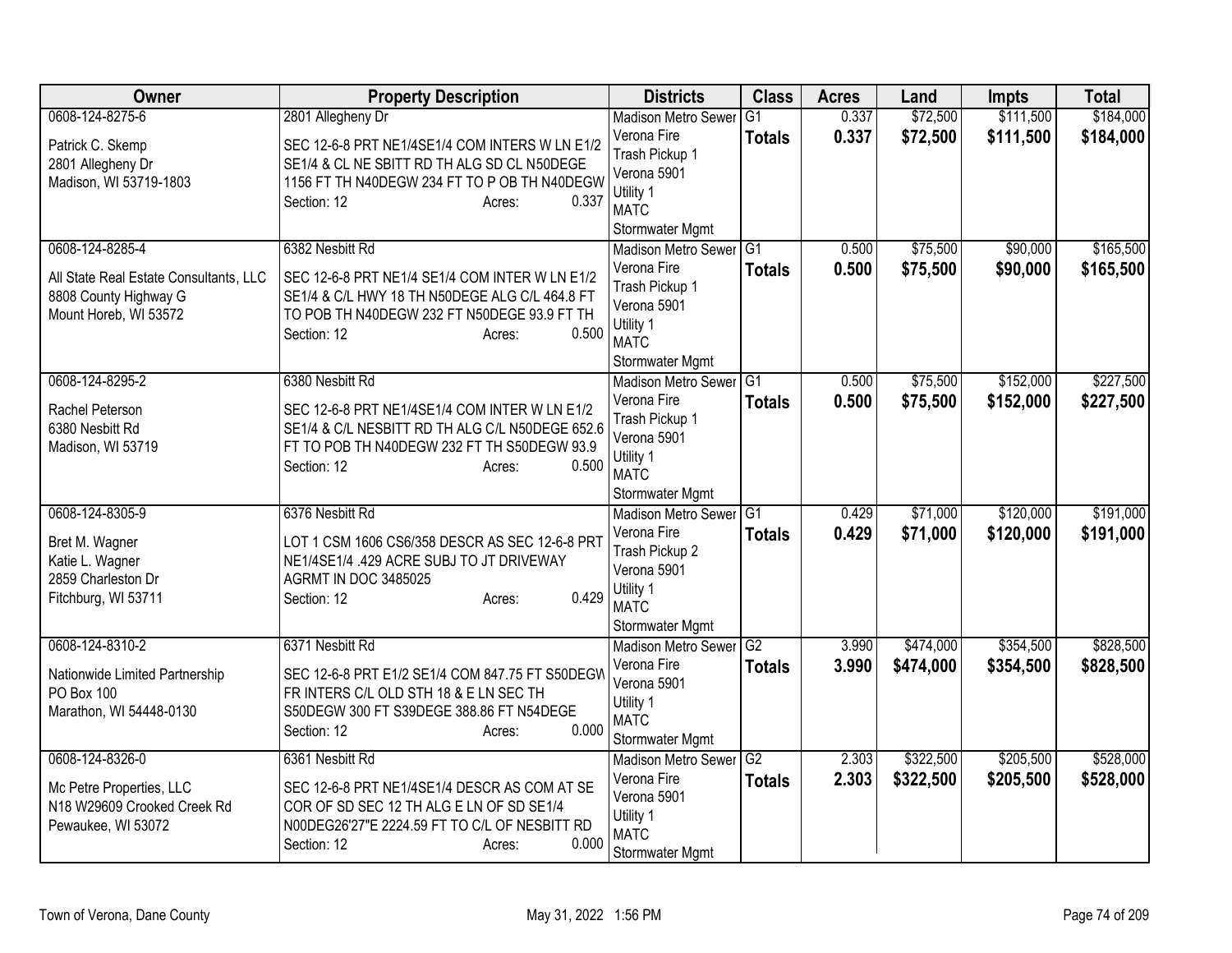| Owner                                  | <b>Property Description</b>                    | <b>Districts</b>                                     | <b>Class</b>    | <b>Acres</b> | Land            | <b>Impts</b>    | <b>Total</b>    |
|----------------------------------------|------------------------------------------------|------------------------------------------------------|-----------------|--------------|-----------------|-----------------|-----------------|
| 0608-124-8335-3                        | 6372 Nesbitt Rd                                | <b>Madison Metro Sewer</b>                           | G1              | 0.429        | \$71,000        | \$116,500       | \$187,500       |
| Javier O. Flores                       | LOT 2 CSM 1606 CS6/358-1/17/75 DESCR AS SEC    | Verona Fire                                          | <b>Totals</b>   | 0.429        | \$71,000        | \$116,500       | \$187,500       |
| 6370 Nesbitt Rd                        | 12-6-8 PRT NE1/4SE1/4 (0.429 ACRES) SUBJ TO JT | Trash Pickup 2                                       |                 |              |                 |                 |                 |
| Madison, WI 53719                      | DRIVEWAY AGRMT IN DOC 3485025                  | Verona 5901                                          |                 |              |                 |                 |                 |
|                                        | 0.429<br>Section: 12<br>Acres:                 | Utility 1                                            |                 |              |                 |                 |                 |
|                                        |                                                | <b>MATC</b>                                          |                 |              |                 |                 |                 |
| 0608-124-8345-1                        | 6368 Nesbitt Rd                                | Stormwater Mgmt<br>Madison Metro Sewer G1            |                 | 0.503        | \$75,500        | \$179,500       | \$255,000       |
|                                        |                                                | Verona Fire                                          |                 | 0.503        | \$75,500        | \$179,500       | \$255,000       |
| Sprecher Living Tr, Scott E & Tenneyce | SEC 12-6-8 PRT NE1/4SE1/4 COM INTER W LN E1/2  | Trash Pickup 1                                       | <b>Totals</b>   |              |                 |                 |                 |
|                                        | SE1/4 & CLN STH 18 TH ALG CLN N50DEGE 840.4 FT | Verona 5901                                          |                 |              |                 |                 |                 |
| 6368 Nesbitt Rd                        | TO POB TH N40DEGW 233.5 FT FT N50DEGE 93.9 FT  | Utility 1                                            |                 |              |                 |                 |                 |
| Madison, WI 53719                      | 0.503<br>Section: 12<br>Acres:                 | <b>MATC</b>                                          |                 |              |                 |                 |                 |
|                                        |                                                | Stormwater Mgmt                                      |                 |              |                 |                 |                 |
| 0608-124-8355-9                        | 6364 Nesbitt Rd                                | <b>Madison Metro Sewer</b>                           | IG <sub>1</sub> | 0.503        | \$75,500        | \$134,000       | \$209,500       |
|                                        |                                                | Verona Fire                                          | <b>Totals</b>   | 0.503        | \$75,500        | \$134,000       | \$209,500       |
| Joseph Maguire                         | SEC 12-6-8 PRT NE1/4 SE1/4 COM INTER W LN E1/2 | Trash Pickup 1                                       |                 |              |                 |                 |                 |
| 6364 Nesbitt Rd                        | SE1/4 & C/L USH 18 TH ALG C/L N50DEGE 934.3 FT | Verona 5901                                          |                 |              |                 |                 |                 |
| Madison, WI 53719                      | TO POB TH N50DEGE 93.9 FT N40DEGW 233.5 FT TH  | Utility 1                                            |                 |              |                 |                 |                 |
|                                        | 0.503<br>Section: 12<br>Acres:                 | <b>MATC</b>                                          |                 |              |                 |                 |                 |
|                                        |                                                | Stormwater Mgmt                                      |                 |              |                 |                 |                 |
| 0608-124-8365-7                        | 2795 Allegheny Dr                              | Madison Metro Sewer                                  | IG1             | 0.681        | \$96,000        | \$121,500       | \$217,500       |
| Everett J. White                       | SEC 12-6-8 PRT NE1/4SE1/4 COM INTER W LN E1/2  | Verona Fire                                          | <b>Totals</b>   | 0.681        | \$96,000        | \$121,500       | \$217,500       |
| Darlene R. White                       | SE1/4 & CLN STH 18 TH ALG CLN N50DEGE 1028.2   | Trash Pickup 1                                       |                 |              |                 |                 |                 |
| 2795 Allegheny Dr                      | FT TO POB TH N40DEGW 232 FT TH N50DEGE 127.8   | Verona 5901                                          |                 |              |                 |                 |                 |
| Madison, WI 53719                      | Section: 12<br>0.681<br>Acres:                 | Utility 1                                            |                 |              |                 |                 |                 |
|                                        |                                                | <b>MATC</b>                                          |                 |              |                 |                 |                 |
|                                        |                                                | Stormwater Mgmt                                      |                 |              |                 |                 |                 |
| 0608-124-8375-5                        |                                                | Madison Metro Sewer X4                               |                 | 0.100        | $\overline{60}$ | $\overline{50}$ | $\overline{50}$ |
| Verona, Town of                        | SEC 12-6-8 PRT NE1/4SE1/4 COM SEC SE COR TH    | Verona Fire                                          | <b>Totals</b>   | 0.100        | \$0             | \$0             | \$0             |
| 7669 County Highway Pd                 | S89DEGW 1309.43 FT TH N 1127.42 FT TH N51DEGE  | Verona 5901                                          |                 |              |                 |                 |                 |
| Verona, WI 53593                       | .45 FT TH N 42.99 FT TH N51DEGE ALG NW R/W LN  | Utility 1                                            |                 |              |                 |                 |                 |
|                                        | 0.100<br>Section: 12<br>Acres:                 | <b>MATC</b>                                          |                 |              |                 |                 |                 |
| 0608-124-8400-3                        | 2781 Fitchrona Rd                              | Stormwater Mgmt<br>Madison Metro Sewer <sup>G2</sup> |                 | 1.102        | \$187,000       | \$22,500        | \$209,500       |
|                                        |                                                | Verona Fire                                          |                 |              |                 |                 |                 |
| Nationwide Limited Partnership         | SEC 12-6-8 PRT NE1/4SE1/4 DESCR AS COM AT SE   | Verona 5901                                          | <b>Totals</b>   | 1.102        | \$187,000       | \$22,500        | \$209,500       |
| PO Box 100                             | COR OF SD SEC 12 TH N00DEG30'E ALG E LN OF SD  | Utility 1                                            |                 |              |                 |                 |                 |
| Marathon, WI 54448-0130                | SEC 12 1650.5 FT TO PT ON NLY R/W LN OF USH    | <b>MATC</b>                                          |                 |              |                 |                 |                 |
|                                        | 1.102<br>Section: 12<br>Acres:                 | Stormwater Mgmt                                      |                 |              |                 |                 |                 |
|                                        |                                                |                                                      |                 |              |                 |                 |                 |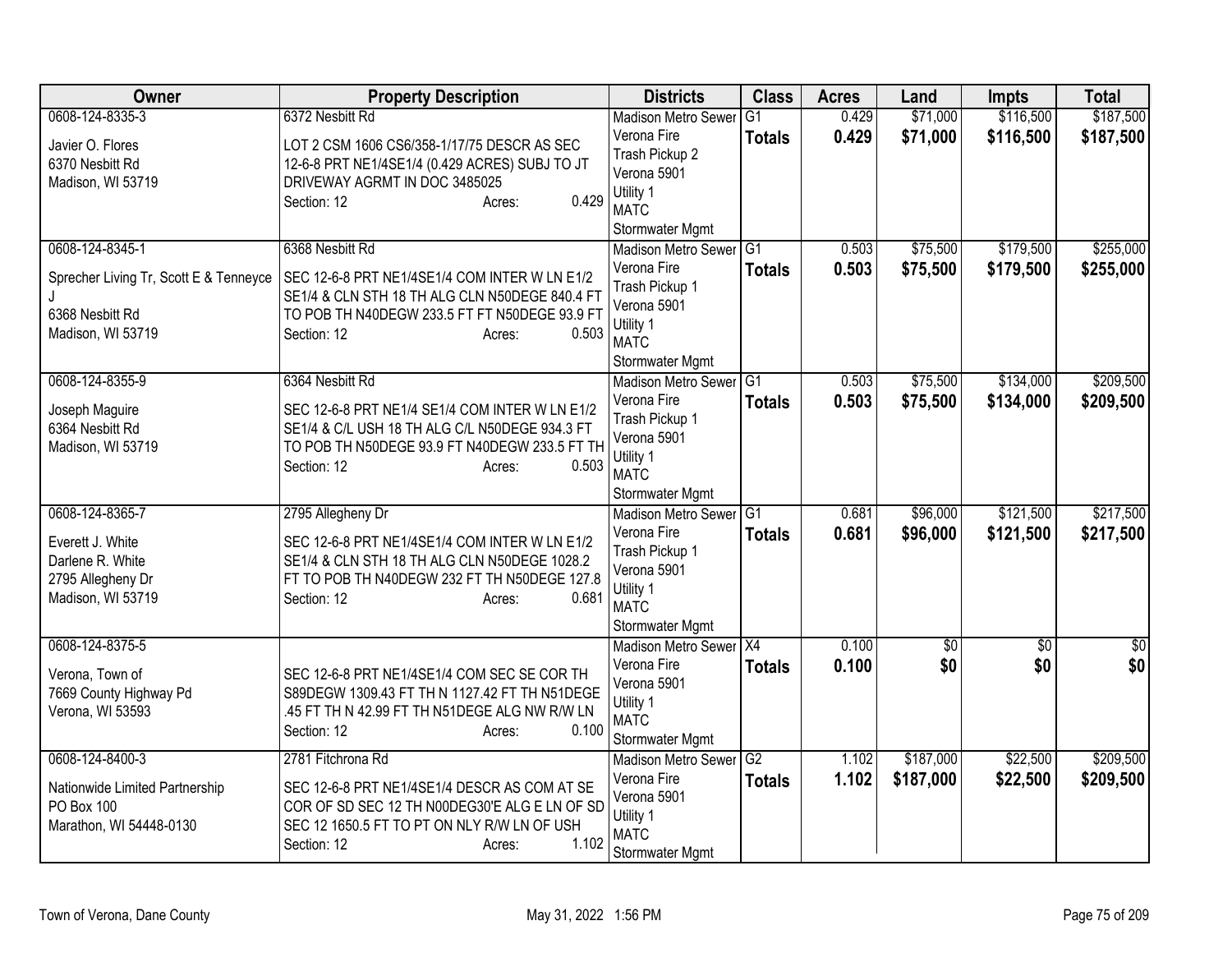| Owner                                  | <b>Property Description</b>                                                              | <b>Districts</b>              | <b>Class</b>  | <b>Acres</b> | Land      | <b>Impts</b> | <b>Total</b> |
|----------------------------------------|------------------------------------------------------------------------------------------|-------------------------------|---------------|--------------|-----------|--------------|--------------|
| 0608-124-8420-9                        | 2789 Fitchrona Rd                                                                        | <b>Madison Metro Sewer</b>    | G2            | 0.800        | \$140,000 | \$134,500    | \$274,500    |
| Iris Properties, LLC<br>1119 Carter Ct | SEC 12-6-8 PRT NE1/4SE1/4 BEG SE COR TH<br>N0DEG30'E ALG E LN SD SEC 12 1785.1 FT TO POB | Verona Fire<br>Trash Pickup 1 | <b>Totals</b> | 0.800        | \$140,000 | \$134,500    | \$274,500    |
| Verona, WI 53593                       | TH CONT N0DEG30'E ALG SD E LN 230.0 FT TH                                                | Verona 5901                   |               |              |           |              |              |
|                                        | 0.800<br>Section: 12<br>Acres:                                                           | Utility 1                     |               |              |           |              |              |
|                                        |                                                                                          | <b>MATC</b>                   |               |              |           |              |              |
|                                        |                                                                                          | Stormwater Mgmt               |               |              |           |              |              |
| 0608-124-8425-4                        | 6354 Nesbitt Rd                                                                          | Madison Metro Sewer G1        |               | 0.532        | \$77,000  | \$72,000     | \$149,000    |
| Jason R. Geiger                        | SEC 12-6-8 PRT NE1/4 SE1/4 COM C/L USH 18                                                | Verona Fire                   | <b>Totals</b> | 0.532        | \$77,000  | \$72,000     | \$149,000    |
| 720 Forest View Dr                     | N50DEGE 1216 FT FR INTER HWY & W LN E1/2 SE1/4                                           | Trash Pickup 1<br>Verona 5901 |               |              |           |              |              |
| Verona, WI 53593                       | TH N50DEGE 100 FT N40DEGW 232 FT S50DEGW 100                                             | Utility 1                     |               |              |           |              |              |
|                                        | 0.532<br>Section: 12<br>Acres:                                                           | <b>MATC</b>                   |               |              |           |              |              |
|                                        |                                                                                          | Stormwater Mgmt               |               |              |           |              |              |
| 0608-124-8435-2                        | 6350 Nesbitt Rd                                                                          | <b>Madison Metro Sewer</b>    | G1            | 0.479        | \$74,000  | \$135,500    | \$209,500    |
|                                        |                                                                                          | Verona Fire                   | <b>Totals</b> | 0.479        | \$74,000  | \$135,500    | \$209,500    |
| Wis-Properties, LLC                    | SEC 12-6-8 PRT NE1/4SE1/4 COM IN C/L STH 18                                              | Trash Pickup 2                |               |              |           |              |              |
| 720 Forest View Dr                     | N50DEGE 1316.0 FT FROM INTRS HWY & W LN E1/2                                             | Verona 5901                   |               |              |           |              |              |
| Verona, WI 53593                       | SE1/4 TH CONT ALG SD C/L N50DEGE 90.0 FT TH                                              | Utility 1                     |               |              |           |              |              |
|                                        | 0.479<br>Section: 12<br>Acres:                                                           | <b>MATC</b>                   |               |              |           |              |              |
|                                        |                                                                                          | Stormwater Mgmt               |               |              |           |              |              |
| 0608-124-8440-5                        | 6343 Nesbitt Rd                                                                          | <b>Madison Metro Sewer</b>    | G2            | 0.620        | \$108,500 | \$282,000    | \$390,500    |
| 6343 Nesbitt Road, LLC                 | SEC 12-6-8 PRT NE1/4SE1/4 COM SEC E1/4 COR TH                                            | Verona Fire                   | <b>Totals</b> | 0.620        | \$108,500 | \$282,000    | \$390,500    |
| 6343 Nesbitt                           | ALG E LN SD SEC S00DEG36'27"W 399.99 FT TO POB                                           | Verona 5901                   |               |              |           |              |              |
| Madison, WI 53719                      | TH CONT S00DEG36'27"W 208.46 FT TH                                                       | Utility 1                     |               |              |           |              |              |
|                                        | 0.000<br>Section: 12<br>Acres:                                                           | <b>MATC</b>                   |               |              |           |              |              |
|                                        |                                                                                          | Stormwater Mgmt               |               |              |           |              |              |
| 0608-124-9000-5                        | 6406 Nesbitt Rd                                                                          | Madison Metro Sewer G1        |               | 1.556        | \$100,000 | \$120,500    | \$220,500    |
| Nechkash Living Tr, Lavern J &         | SEC 12-6-8 PRT SW1/4 SE1/4 COM IN CLN HWY 18 &                                           | Verona Fire                   | <b>Totals</b> | 1.556        | \$100,000 | \$120,500    | \$220,500    |
| Gertrude E                             | ELN THN TO NE COR THW 330 FT S 396 FT TO                                                 | Trash Pickup 1                |               |              |           |              |              |
| 6406 Nesbitt Rd                        | HWY NELY ALG HWY TO POB EXC W 55 FT THF                                                  | Verona 5901                   |               |              |           |              |              |
| Madison, WI 53719                      | 0.444<br>Section: 12<br>Acres:                                                           | Utility 1<br><b>MATC</b>      |               |              |           |              |              |
|                                        |                                                                                          | Stormwater Mgmt               |               |              |           |              |              |
| 0608-124-9030-9                        | 6416 Nesbitt Rd                                                                          | Madison Metro Sewer G1        |               | 0.467        | \$81,500  | \$2,500      | \$84,000     |
|                                        |                                                                                          | Verona Fire                   | <b>Totals</b> | 0.467        | \$81,500  | \$2,500      | \$84,000     |
| Nechkash Living Tr, Lavern J &         | SEC 12-6-8 PRT SW1/4SE1/4 THE W 55 FT M/L OF                                             | Verona 5901                   |               |              |           |              |              |
| Gertrude E                             | PCL DESCR AS BEG INTERS E LN SD 1/41/4 & C/L                                             | Utility 1                     |               |              |           |              |              |
| 6406 Nesbitt Rd                        | NESBITT RD TH N TO NE COR TH W 330 FT TH S 396                                           | <b>MATC</b>                   |               |              |           |              |              |
| Madison, WI 53719                      | 1.362<br>Section: 12<br>Acres:                                                           | Stormwater Mgmt               |               |              |           |              |              |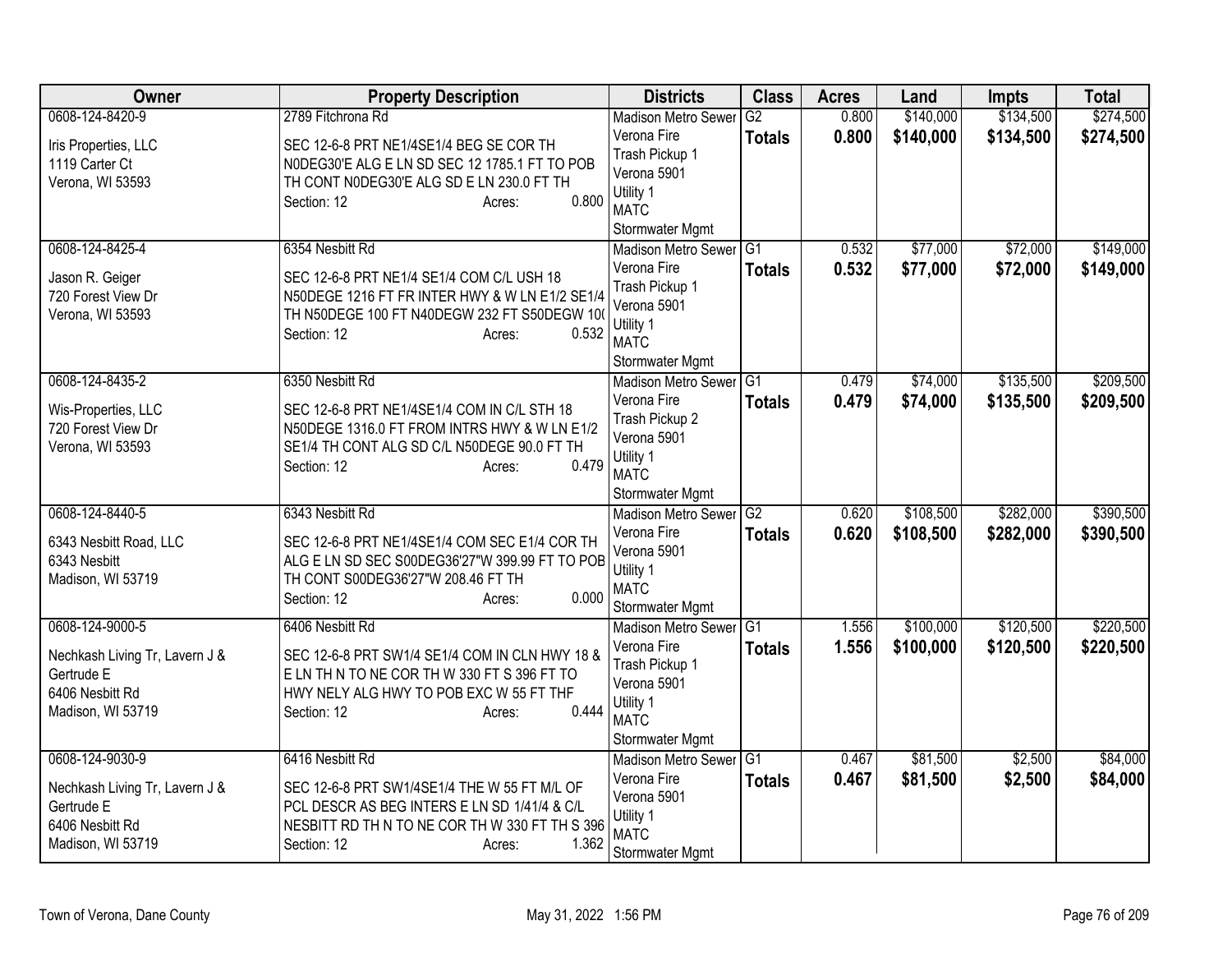| <b>Owner</b>                   | <b>Property Description</b>                      | <b>Districts</b>                                    | <b>Class</b>    | <b>Acres</b> | Land               | <b>Impts</b> | <b>Total</b>    |
|--------------------------------|--------------------------------------------------|-----------------------------------------------------|-----------------|--------------|--------------------|--------------|-----------------|
| 0608-124-9040-7                | 6420 Nesbitt Rd                                  | <b>Madison Metro Sewer</b>                          | $\overline{G1}$ | 2.662        | \$173,500          | \$97,000     | \$270,500       |
| Erich J. Kasten                | SEC 12-6-8 PRT SW1/4SE1/4 COM SEC SE COR TH N    | Verona Fire                                         | <b>Totals</b>   | 2.662        | \$173,500          | \$97,000     | \$270,500       |
| Angela R. Kasten               | 2218.9 FT TH S50DEGW 2144.31 FT TO POB TH ALG    | Trash Pickup 1                                      |                 |              |                    |              |                 |
| 6420 Nesbitt Rd                | CRV TO R RAD 2864.79 FT L/C S54DEGW 181.14 FT    | Verona 5901                                         |                 |              |                    |              |                 |
| Verona, WI 53593               | 2.452<br>Section: 12<br>Acres:                   | Utility 1                                           |                 |              |                    |              |                 |
|                                |                                                  | <b>MATC</b>                                         |                 |              |                    |              |                 |
|                                |                                                  | Stormwater Mgmt                                     |                 |              |                    |              |                 |
| 0608-124-9044-3                | <b>Nesbitt Rd</b>                                | Madison Metro Sewer   Assessed with 0608-124-9040-7 |                 |              |                    |              |                 |
| Erich J. Kasten                | SEC 12-6-8 PRT SW1/4SE1/4 COM SEC S1/4 COR TH    | Verona Fire                                         |                 |              |                    |              |                 |
| Angela R. Kasten               | N0DEG12'57"E 1315.89 FT TH N89DEG41'53"E 741.41  | Verona 5901                                         |                 |              |                    |              |                 |
| 6420 Nesbitt Rd                | FT TO POB TH N89DEG41'53"E 75.00 FT TO NW COR    | Utility 1                                           |                 |              |                    |              |                 |
| Verona, WI 53593               | 0.000<br>Section: 12<br>Acres:                   | <b>MATC</b>                                         |                 |              |                    |              |                 |
|                                |                                                  | Stormwater Mgmt                                     |                 |              |                    |              |                 |
| 0608-124-9230-1                | 6467 Nesbitt Rd                                  | Madison Metro Sewer <sup>G2</sup>                   |                 | 2.669        | \$355,000          | \$325,000    | \$680,000       |
| Barlie Fam 4, LLC              | LOT 2 CSM 13856 CS92/45-47 12/03/2014 F/K/A SEC  | Central Urban                                       | <b>Totals</b>   | 2.669        | \$355,000          | \$325,000    | \$680,000       |
| 2318 Hollister Ave             | 12-6-8 PRT SW1/4SE1/4 & PRT SE1/4SW1/4 & SEC     | Service                                             |                 |              |                    |              |                 |
| Madison, WI 53705              | 13-6-8 PRT NW1/4NE1/4 & PRT NE1/4NW1/4 COM AT    | Verona Fire                                         |                 |              |                    |              |                 |
|                                | 2.669<br>Section: 12<br>Acres:                   | Verona 5901                                         |                 |              |                    |              |                 |
|                                |                                                  | <b>MATC</b>                                         |                 |              |                    |              |                 |
|                                |                                                  | Stormwater Mgmt                                     |                 |              |                    |              |                 |
| 0608-124-9250-1                | 6433 Nesbitt Rd                                  | <b>Madison Metro Sewer</b>                          | G <sub>2</sub>  | 13.771       | \$1,693,000        | \$1,081,000  | \$2,774,000     |
| Barlie Fam 4, LLC              | LOT 1 CSM 13856 CS 92/45-47 12/03/2014 F/K/A SEC | Central Urban                                       | <b>Totals</b>   |              | 13.771 \$1,693,000 | \$1,081,000  | \$2,774,000     |
| 2318 Hollister Ave             | 12-6-8 PRT SW1/4SE1/4 & PRT SE1/4SW1/4 & SEC     | Service                                             |                 |              |                    |              |                 |
| Madison, WI 53705              | 13-6-8 PRTNW1/4NE1/4 & PRT NE1/4NW1/4 COM AT     | Verona Fire                                         |                 |              |                    |              |                 |
|                                | 13.771<br>Section: 12<br>Acres:                  | Verona 5901                                         |                 |              |                    |              |                 |
|                                |                                                  | <b>MATC</b>                                         |                 |              |                    |              |                 |
|                                |                                                  | Stormwater Mgmt                                     |                 |              |                    |              |                 |
| 0608-124-9340-4                |                                                  | Madison Metro Sewer X3                              |                 | 1.009        | $\overline{60}$    | \$0          | $\overline{50}$ |
| Dane County                    | SEC 12-6-8 PRT SW1/4SE1/4 LYG SLY OF RR          | Central Urban                                       | <b>Totals</b>   | 1.009        | \$0                | \$0          | \$0             |
| 210 Martin Luther King Jr Blvd |                                                  | Service                                             |                 |              |                    |              |                 |
| Madison, WI 53703-3342         |                                                  | Verona Fire                                         |                 |              |                    |              |                 |
|                                | 1.009<br>Section: 12<br>Acres:                   | Verona 5901                                         |                 |              |                    |              |                 |
|                                |                                                  | <b>MATC</b>                                         |                 |              |                    |              |                 |
|                                |                                                  | Stormwater Mgmt                                     |                 |              |                    |              |                 |
| 0608-124-9450-1                | 6399 Nesbitt Rd                                  | Madison Metro Sewer   Assessed with 0608-124-9570-6 |                 |              |                    |              |                 |
| Nationwide Limited Partnership | SEC 12-6-8 PRT SW1/4SE1/4 COM C/L NESBITT RD &   | Verona Fire                                         |                 |              |                    |              |                 |
| PO Box 100                     | W LN E1/2 SE1/4 TH S50DEGW 258 FT TH             | Verona 5901                                         |                 |              |                    |              |                 |
| Marathon, WI 54448-0130        | S36DEG26'E 336.5 FT TH N 436.5 FT TO POB         | Utility 1                                           |                 |              |                    |              |                 |
|                                | 0.000<br>Section: 12<br>Acres:                   | <b>MATC</b>                                         |                 |              |                    |              |                 |
|                                |                                                  | Stormwater Mgmt                                     |                 |              |                    |              |                 |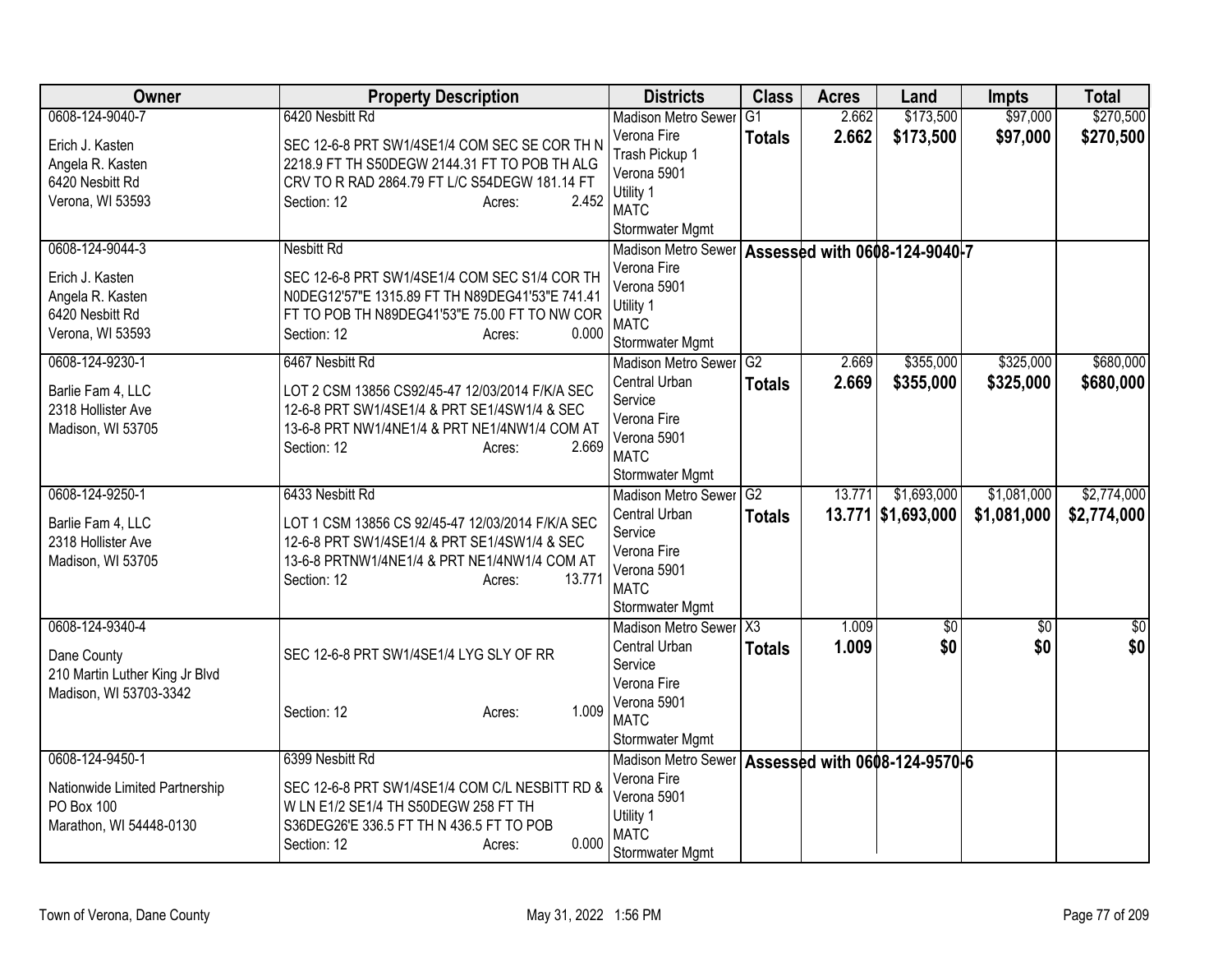| Owner                                                                                              | <b>Property Description</b>                                                                                                                                                                  | <b>Districts</b>                                                                                                   | <b>Class</b>  | <b>Acres</b>     | Land                   | <b>Impts</b>           | <b>Total</b>           |
|----------------------------------------------------------------------------------------------------|----------------------------------------------------------------------------------------------------------------------------------------------------------------------------------------------|--------------------------------------------------------------------------------------------------------------------|---------------|------------------|------------------------|------------------------|------------------------|
| 0608-124-9570-6                                                                                    | 6399 Nesbitt Rd                                                                                                                                                                              | <b>Madison Metro Sewer</b>                                                                                         | G2            | 6.247            | \$677,000              | \$57,500               | \$734,500              |
| Nationwide Limited Partnership<br>PO Box 100<br>Marathon, WI 54448-0130                            | SEC 12-6-8 PRT E1/2 SE1/4 COM INTERS W LN SD<br>1/21/4 & NESBITT RD C/L TH NELY ALG C/L N50DEGE<br>859 FT TH S39DEGE 185 FT TH N 50DEGE 235.45 FT<br>0.000<br>Section: 12<br>Acres:          | Verona Fire<br>Verona 5901<br>Utility 1<br><b>MATC</b><br>Stormwater Mgmt                                          | <b>Totals</b> | 6.247            | \$677,000              | \$57,500               | \$734,500              |
| 0608-124-9720-4<br>WI Dnr<br>PO Box 7921<br>Madison, WI 53701-7921                                 | SEC 12-6-8 RR R/W THRU SW1/4SE1/4 & SE1/4SE1/4<br>SUBJ TO SIGN ESMT IN DOC 5216942<br>4.900<br>Section: 12<br>Acres:                                                                         | Madison Metro Sewer X2<br>Central Urban<br>Service<br>Verona Fire<br>Verona 5901<br><b>MATC</b><br>Stormwater Mgmt | <b>Totals</b> | 4.900<br>4.900   | $\overline{60}$<br>\$0 | $\overline{50}$<br>\$0 | \$0<br>\$0             |
| 0608-124-9730-2<br>Dane County<br>210 Martin Luther King Jr Blvd                                   | 2741 Fitchrona Rd<br>SEC 12-6-8 PRT SE1/4SE1/4 SELY OF RR EXC<br>R35/322 & R36/242                                                                                                           | Madison Metro Sewer X3<br>Central Urban<br>Service<br>Verona Fire                                                  | <b>Totals</b> | 18.431<br>18.431 | \$0<br>\$0             | $\overline{50}$<br>\$0 | $\overline{50}$<br>\$0 |
| Madison, WI 53703-3342                                                                             | 11.500<br>Section: 12<br>Acres:                                                                                                                                                              | Verona 5901<br><b>MATC</b><br>Stormwater Mgmt                                                                      |               |                  |                        |                        |                        |
| 0608-124-9800-7                                                                                    | 2701 Fitchrona Rd                                                                                                                                                                            | <b>Madison Metro Sewer</b>                                                                                         | IG1           | 2.542            | \$178,000              | \$218,500              | \$396,500              |
| Larry J. Starczynski<br>Sherry L. Starczynski<br>2701 Fitchrona Rd<br>Madison, WI 53719            | SEC 12-6-8 PRT SE1/4 SE1/4 S 134.2 FT LYG E OF<br><b>GOOSE LAKE</b><br>2.542<br>Section: 12<br>Acres:                                                                                        | Verona Fire<br>Trash Pickup 1<br>Verona 5901<br>Utility 1<br><b>MATC</b><br>Stormwater Mgmt                        | <b>Totals</b> | 2.542            | \$178,000              | \$218,500              | \$396,500              |
| 0608-124-9960-4<br>Madison Metropolitan Sewerage District<br>1610 Moorland Rd<br>Madison, WI 53713 | 2745 Fitchrona Rd<br>SEC 12-6-8 PRT SE1/4 SE1/4 COM AT SE COR SD<br>SEC TH N 915 FT TO POB TH W 188.1 FT TH<br>N36DEGW 110.97 FT TH N53DEGE 313.27 FT TH S<br>1.000<br>Section: 12<br>Acres: | Madison Metro Sewer X4<br>Central Urban<br>Service<br>Verona Fire<br>Verona 5901<br><b>MATC</b><br>Stormwater Mgmt | <b>Totals</b> | 1.000<br>1.000   | $\sqrt{50}$<br>\$0     | $\overline{50}$<br>\$0 | $\frac{6}{3}$<br>\$0   |
| 0608-131-0500-9                                                                                    | 2657 Fitchrona Rd                                                                                                                                                                            | Madison Metro Sewer G1                                                                                             |               | 0.516            | \$88,500               | \$8,500                | \$97,000               |
| Benbow Family Tr<br>2657 Fitchrona Rd<br>Verona, WI 53593                                          | NORTONS WENDELLWOOD ADDN LOT 1                                                                                                                                                               | Verona Fire<br>Verona 5901<br>Utility 1                                                                            | <b>Totals</b> | 0.516            | \$88,500               | \$8,500                | \$97,000               |
|                                                                                                    | 0.516<br>Section: 13<br>Acres:                                                                                                                                                               | <b>MATC</b><br>Stormwater Mgmt                                                                                     |               |                  |                        |                        |                        |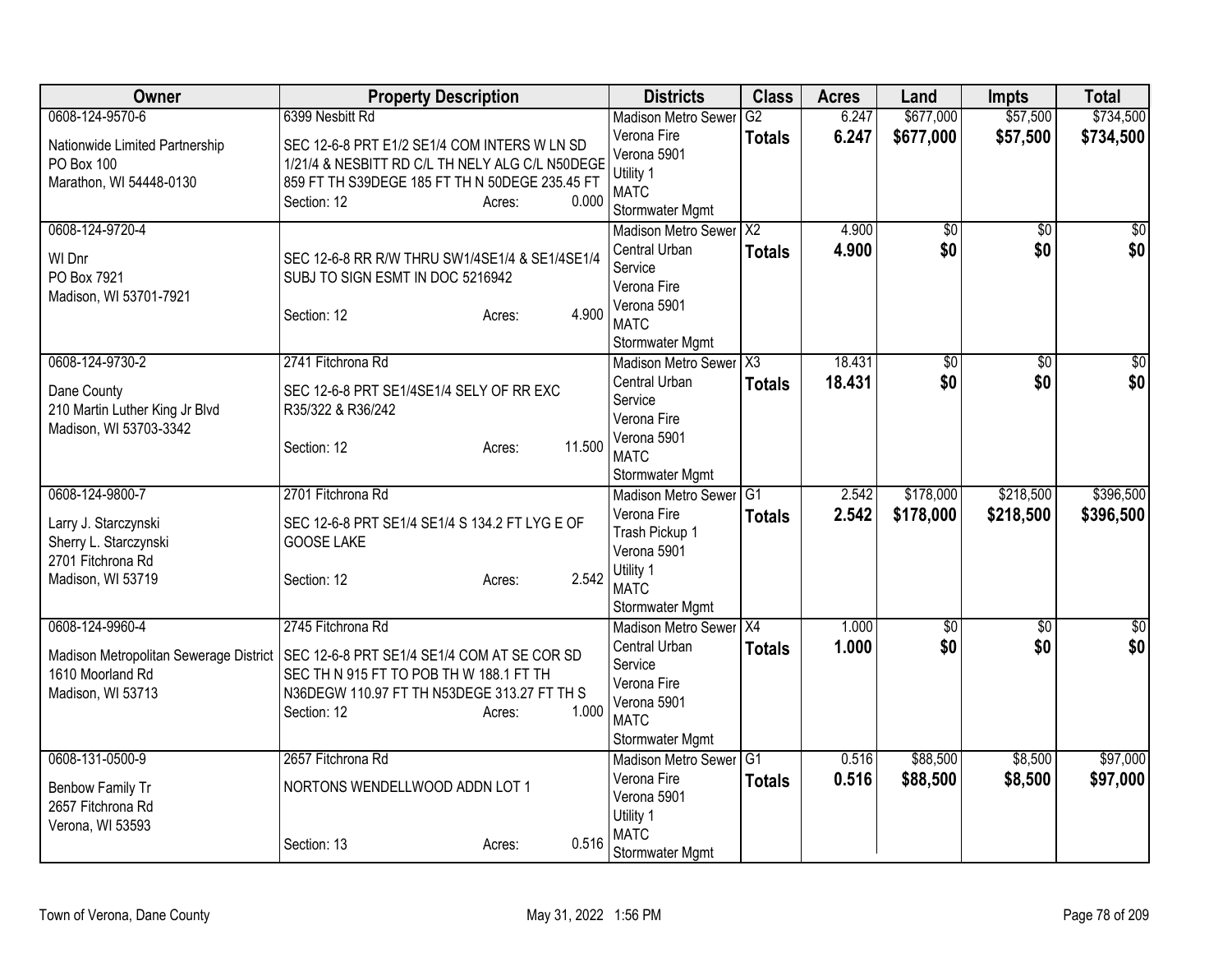| <b>Owner</b>         | <b>Property Description</b>               |       | <b>Districts</b>                                     | <b>Class</b>    | <b>Acres</b> | Land                          | <b>Impts</b> | <b>Total</b> |
|----------------------|-------------------------------------------|-------|------------------------------------------------------|-----------------|--------------|-------------------------------|--------------|--------------|
| 0608-131-0520-5      | 2653 Fitchrona Rd                         |       | <b>Madison Metro Sewer</b>                           | $\overline{G1}$ | 0.444        | \$80,000                      | \$284,500    | \$364,500    |
| Robert D. Kohlenberg | R798/171 NORTONS WENDELLWOOD ADD LOT 2    |       | Verona Fire                                          | <b>Totals</b>   | 0.444        | \$80,000                      | \$284,500    | \$364,500    |
| Norma K. Kohlenberg  |                                           |       | Trash Pickup 1                                       |                 |              |                               |              |              |
| 2653 Fitchrona Rd    |                                           |       | Verona 5901                                          |                 |              |                               |              |              |
| Verona, WI 53593     | Section: 13<br>Acres:                     | 0.444 | Utility 1<br><b>MATC</b>                             |                 |              |                               |              |              |
|                      |                                           |       | Stormwater Mgmt                                      |                 |              |                               |              |              |
| 0608-131-0540-1      | 6342 Pheasant Ln                          |       | Madison Metro Sewer G1                               |                 | 0.433        | \$83,500                      | \$151,500    | \$235,000    |
|                      |                                           |       | Verona Fire                                          | <b>Totals</b>   | 0.433        | \$83,500                      | \$151,500    | \$235,000    |
| Beyler Living Tr     | NORTONS WENDELLWOOD ADD LOT 3             |       | Trash Pickup 1                                       |                 |              |                               |              |              |
| 6342 Pheasant Ln     |                                           |       | Verona 5901                                          |                 |              |                               |              |              |
| Verona, WI 53593     | Section: 13                               | 0.433 | Utility 1                                            |                 |              |                               |              |              |
|                      | Acres:                                    |       | <b>MATC</b>                                          |                 |              |                               |              |              |
|                      |                                           |       | Stormwater Mgmt                                      |                 |              |                               |              |              |
| 0608-131-0560-7      |                                           |       | Madison Metro Sewer                                  |                 |              | Assessed with 0608-131-0580-3 |              |              |
| Little Living Tr     | NORTONS WENDELLWOOD ADDN LOT 4            |       | Verona Fire                                          |                 |              |                               |              |              |
| 6350 Pheasant Ln     |                                           |       | Verona 5901                                          |                 |              |                               |              |              |
| Verona, WI 53593     |                                           |       | Utility 1                                            |                 |              |                               |              |              |
|                      | Section: 13<br>Acres:                     | 0.000 | <b>MATC</b><br>Stormwater Mgmt                       |                 |              |                               |              |              |
| 0608-131-0580-3      | 6350 Pheasant Ln                          |       | <b>Madison Metro Sewer</b>                           | G <sub>1</sub>  | 0.853        | \$109,500                     | \$220,500    | \$330,000    |
|                      |                                           |       | Verona Fire                                          | <b>Totals</b>   | 0.853        | \$109,500                     | \$220,500    | \$330,000    |
| Little Living Tr     | NORTONS WENDELLWOOD ADDN LOT 5            |       | Trash Pickup 1                                       |                 |              |                               |              |              |
| 6350 Pheasant Ln     |                                           |       | Verona 5901                                          |                 |              |                               |              |              |
| Verona, WI 53593     |                                           |       | Utility 1                                            |                 |              |                               |              |              |
|                      | Section: 13<br>Acres:                     | 0.853 | <b>MATC</b>                                          |                 |              |                               |              |              |
|                      |                                           |       | Stormwater Mgmt                                      |                 |              |                               |              |              |
| 0608-131-0598-3      |                                           |       | <b>Madison Metro Sewer</b>                           |                 |              | Assessed with 0608-131-0580-3 |              |              |
| Little Living Tr     | NORTONS WENDELLWOOD ADDN PRT LOT 6 S 117. |       | Verona Fire                                          |                 |              |                               |              |              |
| 6350 Pheasant Ln     | FT OF E 9.94 FT                           |       | Verona 5901                                          |                 |              |                               |              |              |
| Verona, WI 53593     |                                           |       | Utility 1                                            |                 |              |                               |              |              |
|                      | Section: 13<br>Acres:                     | 0.000 | <b>MATC</b>                                          |                 |              |                               |              |              |
| 0608-131-0600-8      | 6354 Pheasant Ln                          |       | Stormwater Mgmt<br>Madison Metro Sewer <sup>G1</sup> |                 | 0.908        | \$112,500                     | \$241,500    | \$354,000    |
|                      |                                           |       | Verona Fire                                          |                 | 0.908        | \$112,500                     | \$241,500    | \$354,000    |
| Jamie A. Van Ooyen   | NORTONS WENDELLWOOD ADDN LOT 6 EXC S 117. |       | Trash Pickup 1                                       | Totals          |              |                               |              |              |
| Bernard J. Zolp      | FT OF E 9.94 FT THF                       |       | Verona 5901                                          |                 |              |                               |              |              |
| 6354 Pheasant Ln     |                                           |       | Utility 1                                            |                 |              |                               |              |              |
| Verona, WI 53593     | Section: 13<br>Acres:                     | 0.908 | <b>MATC</b>                                          |                 |              |                               |              |              |
|                      |                                           |       | Stormwater Mgmt                                      |                 |              |                               |              |              |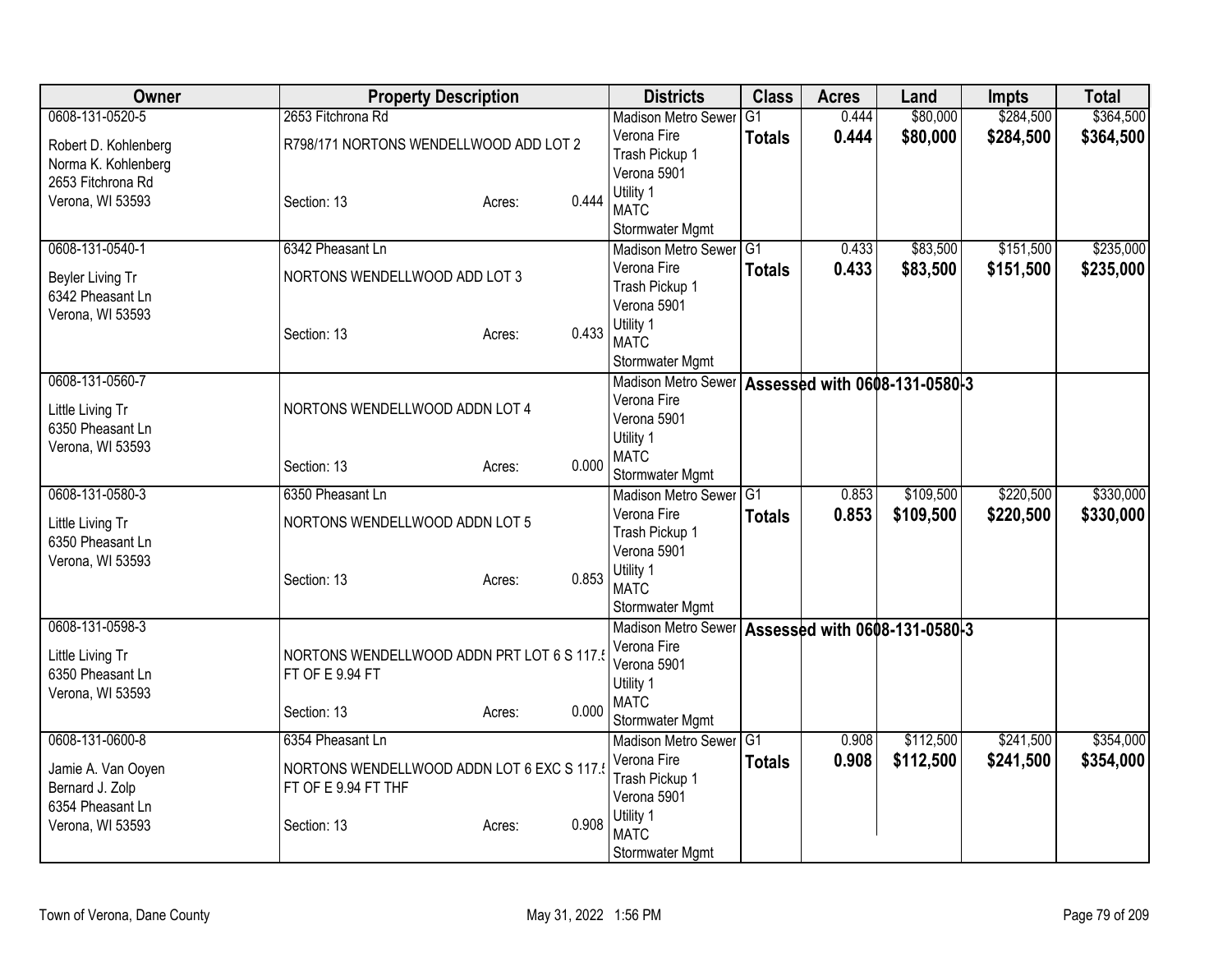| Owner                                                                       | <b>Property Description</b>                                                                              |                 | <b>Districts</b>                              | <b>Class</b>  | <b>Acres</b> | Land      | <b>Impts</b> | <b>Total</b> |
|-----------------------------------------------------------------------------|----------------------------------------------------------------------------------------------------------|-----------------|-----------------------------------------------|---------------|--------------|-----------|--------------|--------------|
| 0608-131-0640-0                                                             | 2657 Fitchrona Rd                                                                                        |                 | <b>Madison Metro Sewer</b>                    | lG1           | 0.946        | \$115,000 | \$225,000    | \$340,000    |
| Benbow Family Tr<br>2657 Fitchrona Rd<br>Verona, WI 53593                   | NORTONS WENDELLWOOD ADDN LOT 7                                                                           |                 | Verona Fire<br>Trash Pickup 1<br>Verona 5901  | <b>Totals</b> | 0.946        | \$115,000 | \$225,000    | \$340,000    |
|                                                                             | Section: 13                                                                                              | 0.946<br>Acres: | Utility 1<br><b>MATC</b>                      |               |              |           |              |              |
| 0608-131-1000-2                                                             | 6341 Pheasant Ln                                                                                         |                 | Stormwater Mgmt<br>Madison Metro Sewer G1     |               | 1.053        | \$120,500 | \$284,000    | \$404,500    |
|                                                                             |                                                                                                          |                 | Verona Fire                                   | <b>Totals</b> | 1.053        | \$120,500 | \$284,000    | \$404,500    |
| Tiffany M. Rahn<br>6341 Pheasant Ln<br>Verona, WI 53593                     | LOT 2 CSM 3041 CS12/30&31-11/14/78 F/K/A<br>WENDELLWOOD LOTS 1 & 2 DESCR AS SEC 13-6-8<br>PRT NE1/4NE1/4 |                 | Trash Pickup 1<br>Verona 5901                 |               |              |           |              |              |
|                                                                             | Section: 13                                                                                              | 1.053<br>Acres: | Utility 1<br><b>MATC</b>                      |               |              |           |              |              |
| 0608-131-1020-8                                                             | 6345 Pheasant Ln                                                                                         |                 | Stormwater Mgmt<br>Madison Metro Sewer G1     |               | 0.919        | \$113,000 | \$177,000    | \$290,000    |
|                                                                             |                                                                                                          |                 | Verona Fire                                   | <b>Totals</b> | 0.919        | \$113,000 | \$177,000    | \$290,000    |
| Sandra K. Lins et al<br>E11520 County Highway Z<br>Prairie Du Sac, WI 53578 | LOT 1 CSM 3041 CS12/30&31-11/14/78 F/K/A<br>WENDELLWOOD LOTS 1 & 2 DESCR AS SEC 13-6-8<br>PRT NE1/4NE1/4 |                 | Trash Pickup 1<br>Verona 5901                 |               |              |           |              |              |
|                                                                             | Section: 13                                                                                              | 0.919<br>Acres: | Utility 1<br><b>MATC</b>                      |               |              |           |              |              |
| 0608-131-1040-4                                                             | 6355 Pheasant Ln                                                                                         |                 | Stormwater Mgmt<br><b>Madison Metro Sewer</b> | IG1           | 0.971        | \$116,500 | \$173,500    | \$290,000    |
|                                                                             |                                                                                                          |                 | Verona Fire                                   | <b>Totals</b> | 0.971        | \$116,500 | \$173,500    | \$290,000    |
| Marissa A. Mariconda                                                        | WENDELLWOOD LOT 3                                                                                        |                 | Trash Pickup 1                                |               |              |           |              |              |
| Brad C. North                                                               |                                                                                                          |                 | Verona 5901                                   |               |              |           |              |              |
| 6355 Pheasant Ln<br>Verona, WI 53593                                        | Section: 13                                                                                              | 0.971<br>Acres: | Utility 1<br><b>MATC</b>                      |               |              |           |              |              |
|                                                                             |                                                                                                          |                 | Stormwater Mgmt                               |               |              |           |              |              |
| 0608-131-1060-0                                                             | 6359 Pheasant Ln                                                                                         |                 | Madison Metro Sewer<br>Verona Fire            | TG1           | 0.971        | \$116,500 | \$323,500    | \$440,000    |
| Rick L. North<br>Marie H. North                                             | WENDELLWOOD LOT 4                                                                                        |                 | Verona 5901                                   | <b>Totals</b> | 0.971        | \$116,500 | \$323,500    | \$440,000    |
| 6359 Pheasant Ln                                                            |                                                                                                          |                 | Utility 1<br><b>MATC</b>                      |               |              |           |              |              |
| Verona, WI 53593                                                            | Section: 13                                                                                              | 0.971<br>Acres: | Stormwater Mgmt                               |               |              |           |              |              |
| 0608-131-1080-6                                                             | 6369 Pheasant Ln                                                                                         |                 | Madison Metro Sewer G1                        |               | 0.975        | \$116,500 | \$169,500    | \$286,000    |
| David R. Austin                                                             | WENDELLWOOD LOT 5                                                                                        |                 | Verona Fire                                   | <b>Totals</b> | 0.975        | \$116,500 | \$169,500    | \$286,000    |
| Cassandra E. Surina                                                         |                                                                                                          |                 | Trash Pickup 1                                |               |              |           |              |              |
| 6369 Pheasant Ln                                                            |                                                                                                          |                 | Verona 5901<br>Utility 1                      |               |              |           |              |              |
| Verona, WI 53593                                                            | Section: 13                                                                                              | 0.972<br>Acres: | <b>MATC</b>                                   |               |              |           |              |              |
|                                                                             |                                                                                                          |                 | Stormwater Mgmt                               |               |              |           |              |              |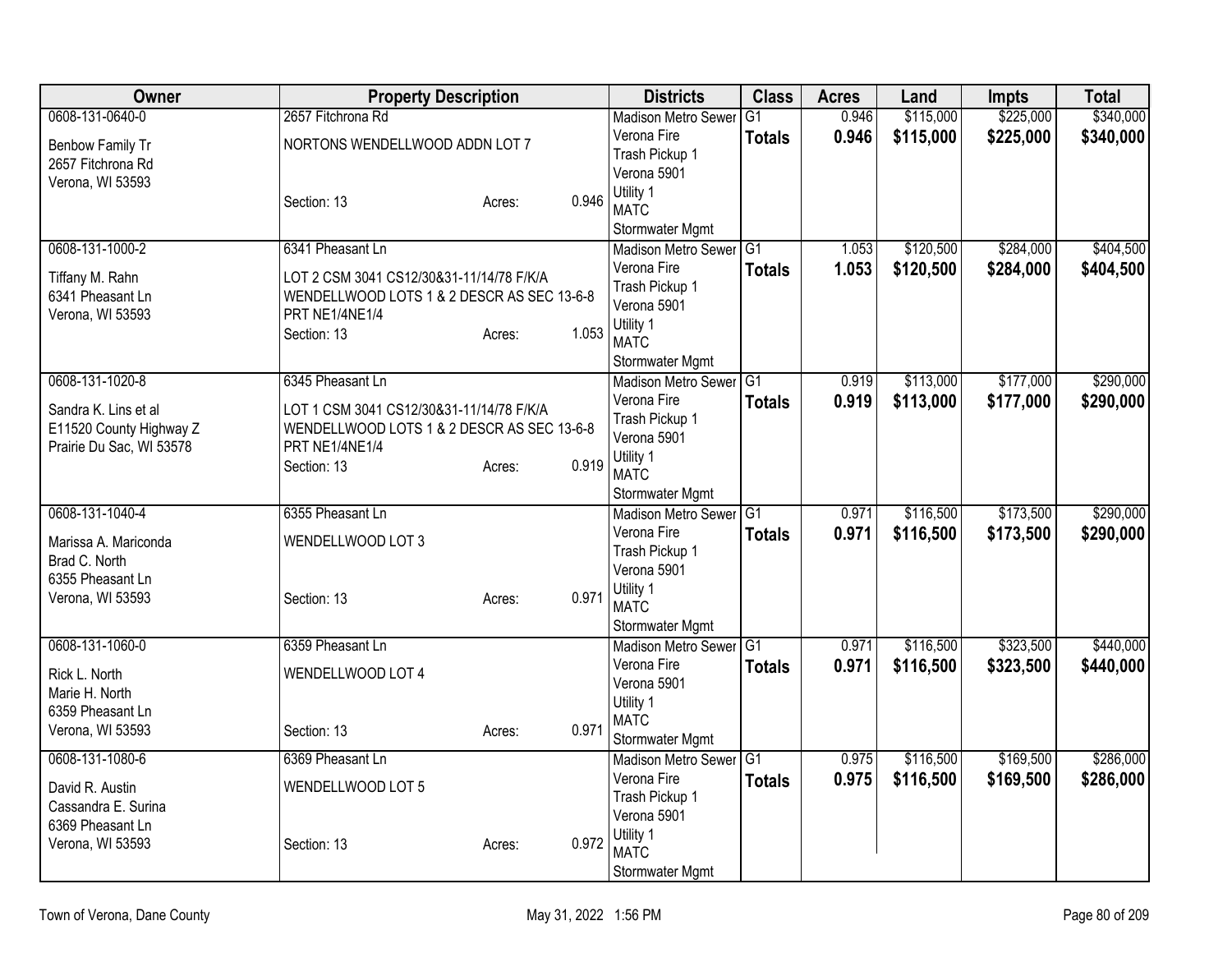| Owner                 | <b>Property Description</b>                     |                 | <b>Districts</b>                          | <b>Class</b>    | <b>Acres</b> | Land      | <b>Impts</b>    | <b>Total</b> |
|-----------------------|-------------------------------------------------|-----------------|-------------------------------------------|-----------------|--------------|-----------|-----------------|--------------|
| 0608-131-1100-1       | 6375 Pheasant Ln                                |                 | <b>Madison Metro Sewer</b>                | l G1            | 0.979        | \$117,000 | \$81,000        | \$198,000    |
| William M. Spira      | WENDELLWOOD LOT 6                               |                 | Verona Fire                               | <b>Totals</b>   | 0.979        | \$117,000 | \$81,000        | \$198,000    |
| Harriet A. Spira      |                                                 |                 | Trash Pickup 1                            |                 |              |           |                 |              |
| 6375 Pheasant Ln      |                                                 |                 | Verona 5901                               |                 |              |           |                 |              |
| Verona, WI 53593      | Section: 13                                     | 0.979<br>Acres: | Utility 1<br><b>MATC</b>                  |                 |              |           |                 |              |
|                       |                                                 |                 | Stormwater Mgmt                           |                 |              |           |                 |              |
| 0608-131-1120-7       | 6381 Pheasant Ln                                |                 | <b>Madison Metro Sewer</b>                | $\overline{G1}$ | 0.987        | \$117,500 | \$173,000       | \$290,500    |
| Rodney Hentschel      | WENDELLWOOD LOT 7                               |                 | Verona Fire                               | <b>Totals</b>   | 0.987        | \$117,500 | \$173,000       | \$290,500    |
| 6381 Pheasant Ln      |                                                 |                 | Trash Pickup 1                            |                 |              |           |                 |              |
| Verona, WI 53593-9257 |                                                 |                 | Verona 5901                               |                 |              |           |                 |              |
|                       | Section: 13                                     | 0.987<br>Acres: | Utility 1                                 |                 |              |           |                 |              |
|                       |                                                 |                 | <b>MATC</b>                               |                 |              |           |                 |              |
| 0608-131-1140-3       | 6389 Pheasant Ln                                |                 | Stormwater Mgmt<br>Madison Metro Sewer G1 |                 | 0.980        | \$117,000 | \$143,500       | \$260,500    |
|                       |                                                 |                 | Verona Fire                               |                 |              |           |                 |              |
| Rodney Hentschel      | WENDELLWOOD LOT 8                               |                 | Trash Pickup 2                            | <b>Totals</b>   | 0.980        | \$117,000 | \$143,500       | \$260,500    |
| 6381 Pheasant Ln      |                                                 |                 | Verona 5901                               |                 |              |           |                 |              |
| Verona, WI 53593-9257 |                                                 |                 | Utility 1                                 |                 |              |           |                 |              |
|                       | Section: 13                                     | 0.980<br>Acres: | <b>MATC</b>                               |                 |              |           |                 |              |
|                       |                                                 |                 | Stormwater Mgmt                           |                 |              |           |                 |              |
| 0608-131-1160-9       | 6395 Pheasant Ln                                |                 | Madison Metro Sewer G1                    |                 | 1.140        | \$124,500 | \$150,000       | \$274,500    |
| Douglas R. Storts     | WENDELLWOOD LOT 9 & OUTLOT A                    |                 | Verona Fire                               | <b>Totals</b>   | 1.140        | \$124,500 | \$150,000       | \$274,500    |
| Pamela S. Storts      |                                                 |                 | Trash Pickup 1                            |                 |              |           |                 |              |
| 6395 Pheasant Ln      |                                                 |                 | Verona 5901                               |                 |              |           |                 |              |
| Verona, WI 53593      | Section: 13                                     | 1.140<br>Acres: | Utility 1                                 |                 |              |           |                 |              |
|                       |                                                 |                 | <b>MATC</b>                               |                 |              |           |                 |              |
|                       |                                                 |                 | Stormwater Mgmt                           |                 |              |           |                 |              |
| 0608-131-1200-0       | Pheasant Ln                                     |                 | Madison Metro Sewer<br>Verona Fire        | TG1             | 0.069        | \$500     | $\overline{50}$ | \$500        |
| Daron A. Hill         | WENDELLWOOD 10 FT WIDE DRAIN STRIP OF LAND      |                 | Verona 5901                               | <b>Totals</b>   | 0.069        | \$500     | \$0             | \$500        |
| 4927 W Crystal        | LYG W OF LOT 10, N OF O L A & PHEASANT LA R/W & |                 | Utility 1                                 |                 |              |           |                 |              |
| Chicago, IL 60651     | S OF GOOSE LAKE                                 |                 | <b>MATC</b>                               |                 |              |           |                 |              |
|                       | Section: 13                                     | 0.070<br>Acres: | Stormwater Mgmt                           |                 |              |           |                 |              |
| 0608-131-1220-6       | 6402 Pheasant Ln                                |                 | Madison Metro Sewer G1                    |                 | 0.560        | \$101,000 | \$218,000       | \$319,000    |
|                       |                                                 |                 | Verona Fire                               | <b>Totals</b>   | 0.560        | \$101,000 | \$218,000       | \$319,000    |
| Hust Tr, Diane D      | WENDELLWOOD LOT 10                              |                 | Trash Pickup 1                            |                 |              |           |                 |              |
| 6402 Pheasant Ln      |                                                 |                 | Verona 5901                               |                 |              |           |                 |              |
| Verona, WI 53593      | Section: 13                                     | 0.560<br>Acres: | Utility 1                                 |                 |              |           |                 |              |
|                       |                                                 |                 | <b>MATC</b>                               |                 |              |           |                 |              |
|                       |                                                 |                 | Stormwater Mgmt                           |                 |              |           |                 |              |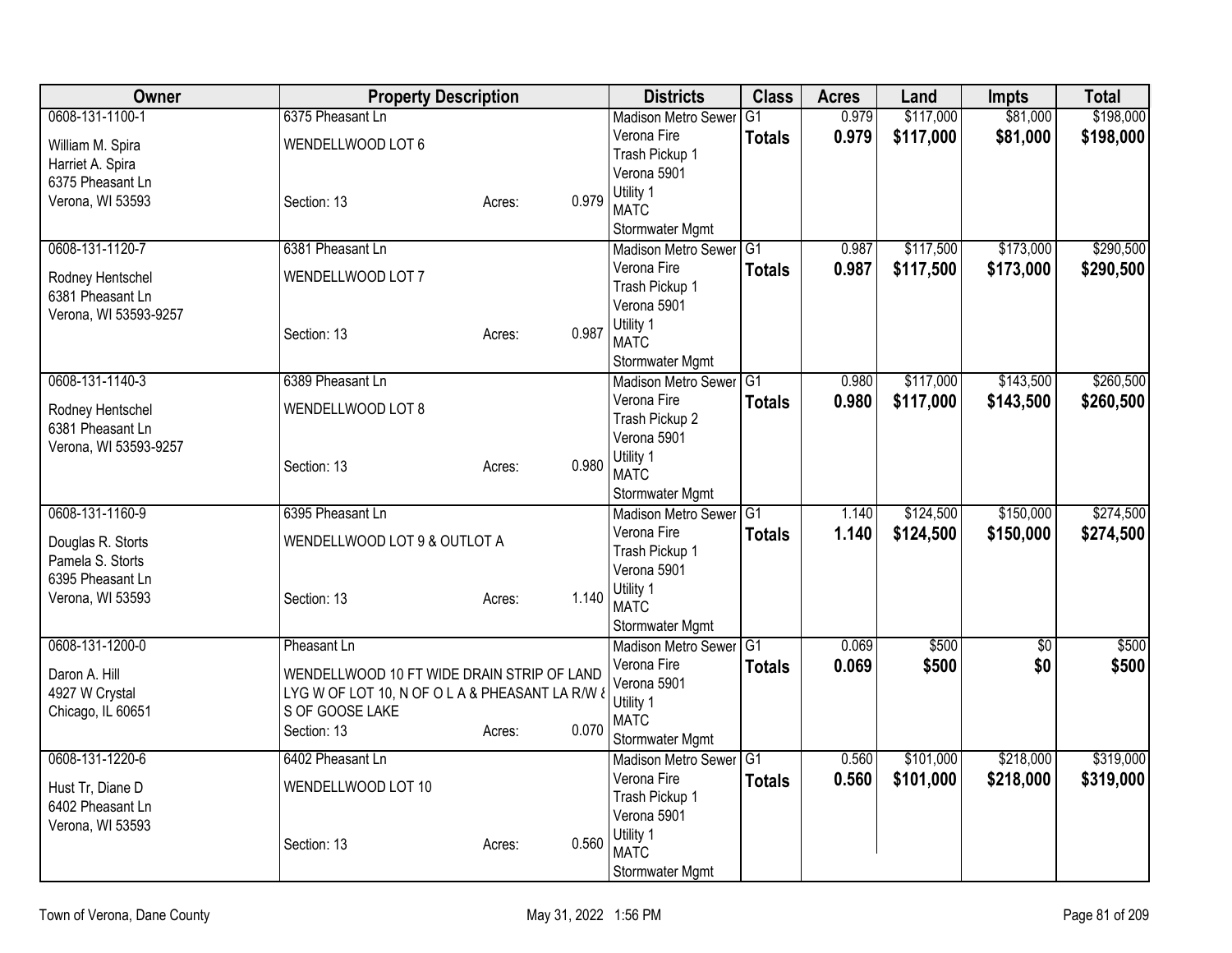| <b>Owner</b>            | <b>Property Description</b>              |                 | <b>Districts</b>                                  | <b>Class</b>    | <b>Acres</b> | Land      | <b>Impts</b> | <b>Total</b> |
|-------------------------|------------------------------------------|-----------------|---------------------------------------------------|-----------------|--------------|-----------|--------------|--------------|
| 0608-131-1240-2         | 6392 Pheasant Ln                         |                 | <b>Madison Metro Sewer</b>                        | IG <sub>1</sub> | 0.620        | \$105,000 | \$240,500    | \$345,500    |
| Kevin P. Keyes          | WENDELLWOOD LOT 11                       |                 | Verona Fire                                       | <b>Totals</b>   | 0.620        | \$105,000 | \$240,500    | \$345,500    |
| Julie A. Keyes          |                                          |                 | Trash Pickup 1                                    |                 |              |           |              |              |
| 6392 Pheasant Ln        |                                          |                 | Verona 5901                                       |                 |              |           |              |              |
| Verona, WI 53593        | Section: 13                              | 0.620<br>Acres: | Utility 1<br><b>MATC</b>                          |                 |              |           |              |              |
|                         |                                          |                 |                                                   |                 |              |           |              |              |
| 0608-131-1260-8         | 6386 Pheasant Ln                         |                 | Stormwater Mgmt<br>Madison Metro Sewer G1         |                 | 0.686        | \$109,000 | \$227,500    | \$336,500    |
|                         |                                          |                 | Verona Fire                                       | <b>Totals</b>   | 0.686        | \$109,000 | \$227,500    | \$336,500    |
| Timothy P. Keogh        | WENDELLWOOD LOT 12                       |                 | Trash Pickup 1                                    |                 |              |           |              |              |
| Katrina N. Duarte Keogh |                                          |                 | Verona 5901                                       |                 |              |           |              |              |
| 6386 Pheasant Ln        |                                          |                 | Utility 1                                         |                 |              |           |              |              |
| Verona, WI 53593        | Section: 13                              | 0.686<br>Acres: | <b>MATC</b>                                       |                 |              |           |              |              |
|                         |                                          |                 | Stormwater Mgmt                                   |                 |              |           |              |              |
| 0608-131-1280-4         | 6378 Goose Lake Dr                       |                 | Madison Metro Sewer G1                            |                 | 0.954        | \$127,000 | \$177,000    | \$304,000    |
| Lynn A. Dresen          | 4/30/84 QCD WENDELLWOOD LOT 13           |                 | Verona Fire                                       | <b>Totals</b>   | 0.954        | \$127,000 | \$177,000    | \$304,000    |
| 6378 Goose Lake Dr      |                                          |                 | Trash Pickup 1                                    |                 |              |           |              |              |
| Verona, WI 53593        |                                          |                 | Verona 5901                                       |                 |              |           |              |              |
|                         | Section: 13                              | 0.620<br>Acres: | Utility 1                                         |                 |              |           |              |              |
|                         |                                          |                 | <b>MATC</b>                                       |                 |              |           |              |              |
|                         |                                          |                 | Stormwater Mgmt                                   |                 |              |           |              |              |
| 0608-131-1300-9         | Goose Lake Dr                            |                 | Madison Metro Sewer Assessed with 0608-131-1280-4 |                 |              |           |              |              |
| Lynn A. Dresen          | WENDELLWOOD SW1/2 LOT 14                 |                 | Verona Fire<br>Verona 5901                        |                 |              |           |              |              |
| 6378 Goose Lake Dr      |                                          |                 | Utility 1                                         |                 |              |           |              |              |
| Verona, WI 53593        |                                          |                 | <b>MATC</b>                                       |                 |              |           |              |              |
|                         | Section: 13                              | 0.303<br>Acres: | Stormwater Mgmt                                   |                 |              |           |              |              |
| 0608-131-1320-5         | 6374 Goose Lake Dr                       |                 | Madison Metro Sewer G1                            |                 | 0.787        | \$116,000 | \$378,500    | \$494,500    |
|                         |                                          |                 | Verona Fire                                       | <b>Totals</b>   | 0.787        | \$116,000 | \$378,500    | \$494,500    |
| Robert E. Ryan          | WENDELLWOOD NE1/2 LOT 14 & ALL OF LOT 15 |                 | Trash Pickup 1                                    |                 |              |           |              |              |
| Brenda A. Ryan          |                                          |                 | Verona 5901                                       |                 |              |           |              |              |
| 6374 Goose Lake Dr      |                                          | 0.787           | Utility 1                                         |                 |              |           |              |              |
| Verona, WI 53593        | Section: 13                              | Acres:          | <b>MATC</b>                                       |                 |              |           |              |              |
|                         |                                          |                 | Stormwater Mgmt                                   |                 |              |           |              |              |
| 0608-131-1340-1         | 6372 Goose Lake Dr                       |                 | Madison Metro Sewer G1                            |                 | 0.694        | \$109,500 | \$184,500    | \$294,000    |
| Cindy L. Klund          | WENDELLWOOD LOT 16 R438/105              |                 | Verona Fire                                       | <b>Totals</b>   | 0.694        | \$109,500 | \$184,500    | \$294,000    |
| 1532 S La Canada Dr     |                                          |                 | Trash Pickup 1                                    |                 |              |           |              |              |
| Green Valley, AZ 85614  |                                          |                 | Verona 5901                                       |                 |              |           |              |              |
|                         | Section: 13                              | 0.694<br>Acres: | Utility 1                                         |                 |              |           |              |              |
|                         |                                          |                 | <b>MATC</b>                                       |                 |              |           |              |              |
|                         |                                          |                 | Stormwater Mgmt                                   |                 |              |           |              |              |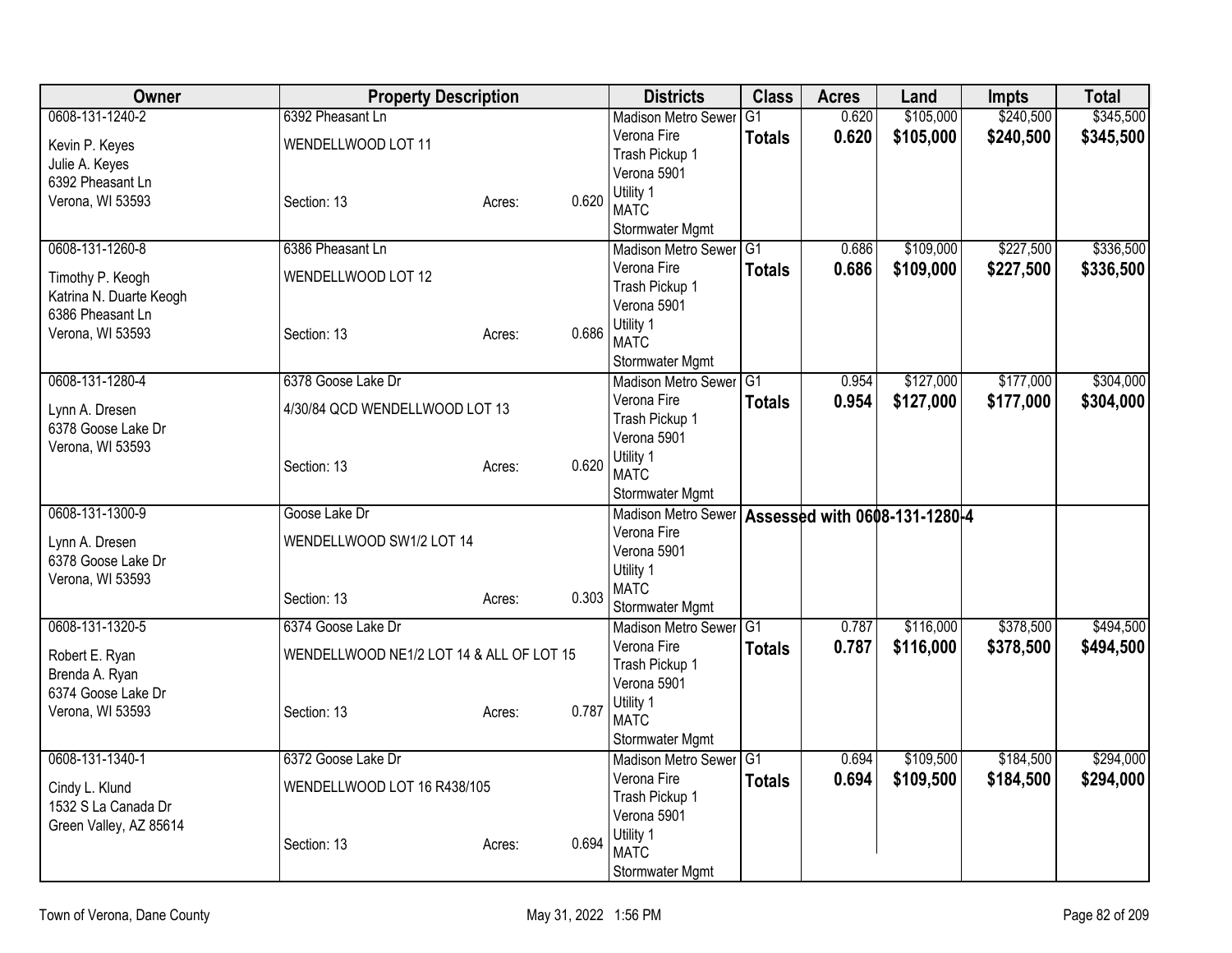| <b>Owner</b>                             | <b>Property Description</b>                 |        |       | <b>Districts</b>                             | <b>Class</b>   | <b>Acres</b> | Land      | <b>Impts</b>    | <b>Total</b> |
|------------------------------------------|---------------------------------------------|--------|-------|----------------------------------------------|----------------|--------------|-----------|-----------------|--------------|
| 0608-131-1360-7                          | 6370 Goose Lake Dr                          |        |       | <b>Madison Metro Sewer</b>                   | G1             | 0.505        | \$97,000  | \$200,500       | \$297,500    |
| Huong V. Nguyen<br>6370 Goose Lake Dr    | WENDELLWOOD LOT 17                          |        |       | Verona Fire<br>Trash Pickup 1<br>Verona 5901 | <b>Totals</b>  | 0.505        | \$97,000  | \$200,500       | \$297,500    |
| Verona, WI 53593                         | Section: 13                                 | Acres: | 0.505 | Utility 1<br><b>MATC</b><br>Stormwater Mgmt  |                |              |           |                 |              |
| 0608-131-1380-3                          | 6366 Goose Lake Dr                          |        |       | <b>Madison Metro Sewer</b>                   | IG1            | 0.795        | \$116,500 | \$189,500       | \$306,000    |
|                                          |                                             |        |       | Verona Fire                                  | <b>Totals</b>  | 0.795        | \$116,500 | \$189,500       | \$306,000    |
| Jerrold Rosenbaum<br>Ada Rosenbaum       | WENDELLWOOD LOT 18                          |        |       | Trash Pickup 1<br>Verona 5901                |                |              |           |                 |              |
| 6366 Goose Lake Dr<br>Verona, WI 53593   | Section: 13                                 | Acres: | 0.795 | Utility 1<br><b>MATC</b>                     |                |              |           |                 |              |
|                                          |                                             |        |       | Stormwater Mgmt                              |                |              |           |                 |              |
| 0608-131-1400-8                          | 6362 Goose Lake Dr                          |        |       | Madison Metro Sewer G1                       |                | 0.939        | \$126,000 | \$293,000       | \$419,000    |
| Stephen E. Sheets<br>6362 Goose Lake Dr  | WENDELLWOOD LOT 19                          |        |       | Verona Fire<br>Trash Pickup 1<br>Verona 5901 | <b>Totals</b>  | 0.939        | \$126,000 | \$293,000       | \$419,000    |
| Verona, WI 53593                         | Section: 13                                 | Acres: | 0.939 | Utility 1<br><b>MATC</b>                     |                |              |           |                 |              |
|                                          |                                             |        |       | Stormwater Mgmt                              |                |              |           |                 |              |
| 0608-131-1420-4                          | 6352 Goose Lake Dr                          |        |       | <b>Madison Metro Sewer</b><br>Verona Fire    | G <sub>1</sub> | 1.708        | \$165,000 | \$176,500       | \$341,500    |
| Todd E. Meurer                           | LOT 2 CSM 3830 CS16/2-11/12/81 DESCR AS     |        |       | Trash Pickup 1                               | <b>Totals</b>  | 1.708        | \$165,000 | \$176,500       | \$341,500    |
| Holly M. Dowling                         | WENDELLWOOD LOT 20 & PRT LOT 21 & VAC 12 FT |        |       | Verona 5901                                  |                |              |           |                 |              |
| 6352 Goose Lake Dr                       | WALK LYG ADJ NE LN SD LOT 20 SUBJ TO        |        |       | Utility 1                                    |                |              |           |                 |              |
| Verona, WI 53593                         | Section: 13                                 | Acres: | 0.981 | <b>MATC</b>                                  |                |              |           |                 |              |
|                                          |                                             |        |       | Stormwater Mgmt                              |                |              |           |                 |              |
| 0608-131-1460-6                          | Goose Lake Dr                               |        |       | Madison Metro Sewer G1                       |                | 0.499        | \$65,500  | $\overline{50}$ | \$65,500     |
| Todd E. Meurer                           | LOT 1 CSM 3830 CS16/2-11/12/81 DESCR AS     |        |       | Verona Fire                                  | <b>Totals</b>  | 0.499        | \$65,500  | \$0             | \$65,500     |
| Holly M. Dowling                         | WENDELLWOOD LOT 21 EXC COM SW COR SD LOT    |        |       | Verona 5901                                  |                |              |           |                 |              |
| 6352 Goose Lake Dr                       | TH N42DEGW 63.83 FT TO POB TH N17DEGW 263.1 |        |       | Utility 1<br><b>MATC</b>                     |                |              |           |                 |              |
| Verona, WI 53593                         | Section: 13                                 | Acres: | 0.499 | Stormwater Mgmt                              |                |              |           |                 |              |
| 0608-131-1480-2                          | 6348 Goose Lake Dr                          |        |       | Madison Metro Sewer                          | IG1            | 1.280        | \$130,500 | \$332,500       | \$463,000    |
|                                          |                                             |        |       | Verona Fire                                  | <b>Totals</b>  | 1.280        | \$130,500 | \$332,500       | \$463,000    |
| Matthew Herndon<br>Mercedes A. Sevillano | WENDELLWOOD LOT 22                          |        |       | Trash Pickup 1                               |                |              |           |                 |              |
| 6348 Goose Lake Dr                       |                                             |        |       | Verona 5901                                  |                |              |           |                 |              |
| Verona, WI 53593                         | Section: 13                                 | Acres: | 1.280 | Utility 1                                    |                |              |           |                 |              |
|                                          |                                             |        |       | <b>MATC</b><br>Stormwater Mgmt               |                |              |           |                 |              |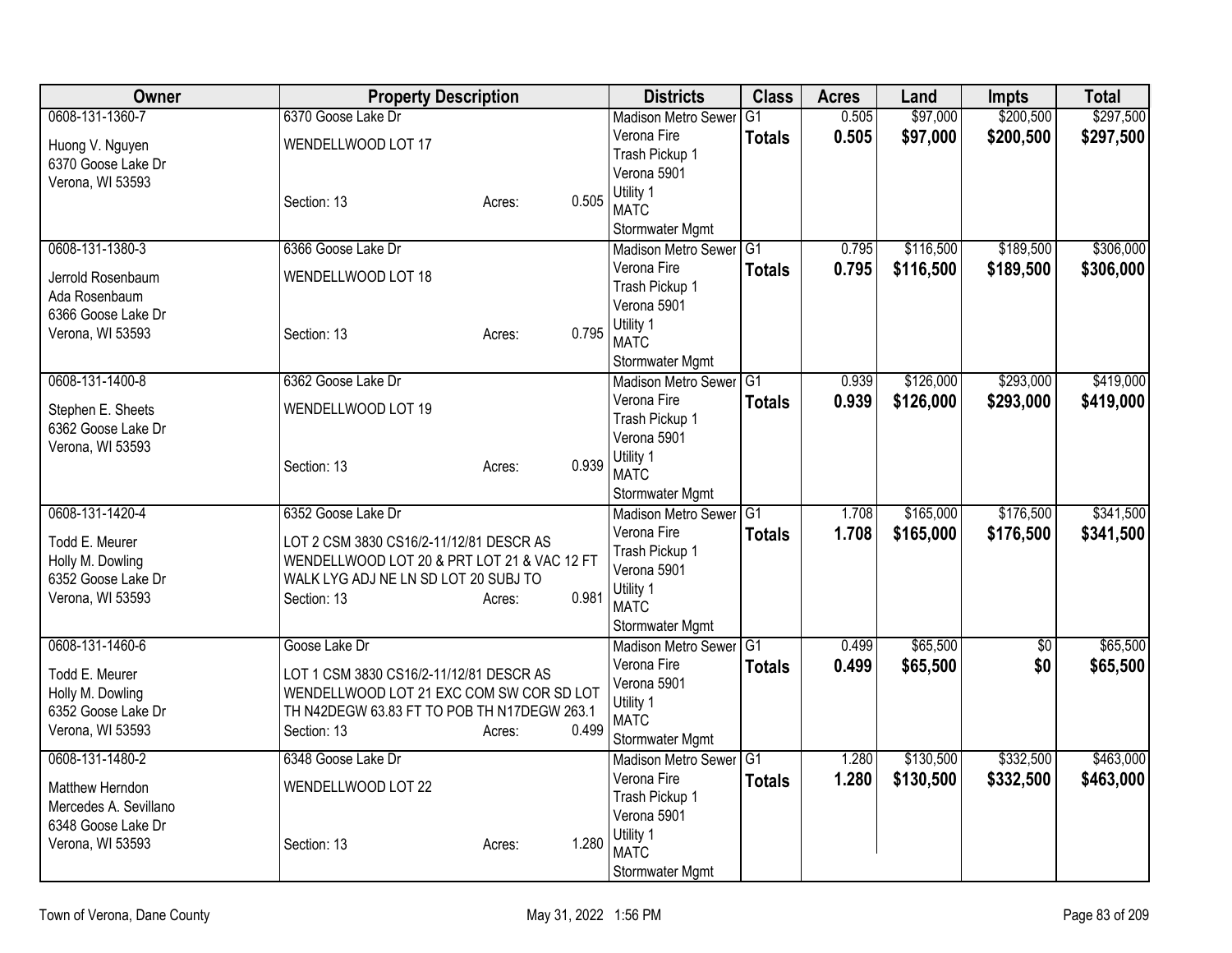| Owner                                 | <b>Property Description</b>                             | <b>Districts</b>                              | <b>Class</b>    | <b>Acres</b> | Land     | <b>Impts</b> | <b>Total</b> |
|---------------------------------------|---------------------------------------------------------|-----------------------------------------------|-----------------|--------------|----------|--------------|--------------|
| 0608-131-1495-5                       | 2687 Fitchrona Rd                                       | <b>Madison Metro Sewer</b>                    | $\overline{G1}$ | 0.635        | \$91,500 | \$181,500    | \$273,000    |
| Laura Daly                            | LOT 1 CSM 9344 CS53/68&70-6/24/99 F/K/A LOT 23          | Verona Fire                                   | <b>Totals</b>   | 0.635        | \$91,500 | \$181,500    | \$273,000    |
| 2687 Fitchrona Rd                     | WENELLWOOD & ALSO INCL & DESCR AS SEC 13-6-             | Trash Pickup 1                                |                 |              |          |              |              |
| Madison, WI 53719                     | PRT NE1/4NE1/4 (0.635 ACRES)                            | Verona 5901                                   |                 |              |          |              |              |
|                                       | 0.635<br>Section: 13<br>Acres:                          | Utility 1                                     |                 |              |          |              |              |
|                                       |                                                         | <b>MATC</b>                                   |                 |              |          |              |              |
|                                       |                                                         | Stormwater Mgmt                               |                 |              |          |              |              |
| 0608-131-1525-8                       | 6344 Goose Lake Dr                                      | Madison Metro Sewer G1                        |                 | 0.439        | \$83,500 | \$168,500    | \$252,000    |
| Kenneth E. Kaegi                      | LOT 2 CSM 9344 CS53/68&70-6/24/99 F/K/A LOT 23          | Verona Fire                                   | <b>Totals</b>   | 0.439        | \$83,500 | \$168,500    | \$252,000    |
| Teresa J. Kaegi                       | WENELLWOOD & ALSO INCL & DESCR AS SEC 13-6-             | Trash Pickup 1                                |                 |              |          |              |              |
| 6344 Goose Lake Dr                    | PRT NE1/4NE1/4 (.439 ACRES)                             | Verona 5901                                   |                 |              |          |              |              |
| Verona, WI 53593                      | 0.439<br>Section: 13<br>Acres:                          | Utility 1<br><b>MATC</b>                      |                 |              |          |              |              |
|                                       |                                                         |                                               |                 |              |          |              |              |
| 0608-131-1560-5                       | 6370 Pheasant Ln                                        | Stormwater Mgmt<br><b>Madison Metro Sewer</b> | TG1             | 0.495        | \$87,500 | \$173,500    | \$261,000    |
|                                       |                                                         | Verona Fire                                   |                 |              |          |              |              |
| Dale D. Stoffels                      | LOT 2 CSM 5546 CS25/190-192 R11471/7-5/26/88            | Trash Pickup 1                                | <b>Totals</b>   | 0.495        | \$87,500 | \$173,500    | \$261,000    |
| 6370 Pheasant Ln                      | DESCR AS PRT LO T 24 PLAT OF WENDELLWOOD                | Verona 5901                                   |                 |              |          |              |              |
| Verona, WI 53593                      | 0.4946 ACRE                                             | Utility 1                                     |                 |              |          |              |              |
|                                       | 0.495<br>Section: 13<br>Acres:                          | <b>MATC</b>                                   |                 |              |          |              |              |
|                                       |                                                         | Stormwater Mgmt                               |                 |              |          |              |              |
| 0608-131-1580-1                       | 6360 Pheasant Ln                                        | Madison Metro Sewer G1                        |                 | 0.619        | \$95,000 | \$94,000     | \$189,000    |
|                                       |                                                         | Verona Fire                                   | <b>Totals</b>   | 0.619        | \$95,000 | \$94,000     | \$189,000    |
| Robert R. Buzzell<br>6360 Pheasant Ln | LOT 1 CSM 5546 CS25/190-192 R11471/7-5/26/88            | Trash Pickup 1                                |                 |              |          |              |              |
| Verona, WI 53593                      | DESCR AS PRT LO T 24 PLAT OF WENDELLWOOD<br>0.6194 ACRE | Verona 5901                                   |                 |              |          |              |              |
|                                       | 0.619<br>Section: 13<br>Acres:                          | Utility 1                                     |                 |              |          |              |              |
|                                       |                                                         | <b>MATC</b>                                   |                 |              |          |              |              |
|                                       |                                                         | Stormwater Mgmt                               |                 |              |          |              |              |
| 0608-131-1600-6                       | 6371 Goose Lake Dr                                      | Madison Metro Sewer G1                        |                 | 0.453        | \$84,500 | \$168,000    | \$252,500    |
| Joseph Palzkill                       | LOT 2 CSM 3604 CS14/248 R2460/67-12/15/80 F/K/A         | Verona Fire                                   | <b>Totals</b>   | 0.453        | \$84,500 | \$168,000    | \$252,500    |
| Cynthia W. Palzkill                   | WENDELLWOOD PRT LOT 25 DESCR AS SEC 13-6-8              | Trash Pickup 1                                |                 |              |          |              |              |
| 6371 Goose Lake Dr                    | PRT NE1/4NE1/4 CONT 19478 SQ FT                         | Verona 5901                                   |                 |              |          |              |              |
| Verona, WI 53593                      | 0.453<br>Section: 13<br>Acres:                          | Utility 1                                     |                 |              |          |              |              |
|                                       |                                                         | <b>MATC</b>                                   |                 |              |          |              |              |
|                                       |                                                         | Stormwater Mgmt                               |                 |              |          |              |              |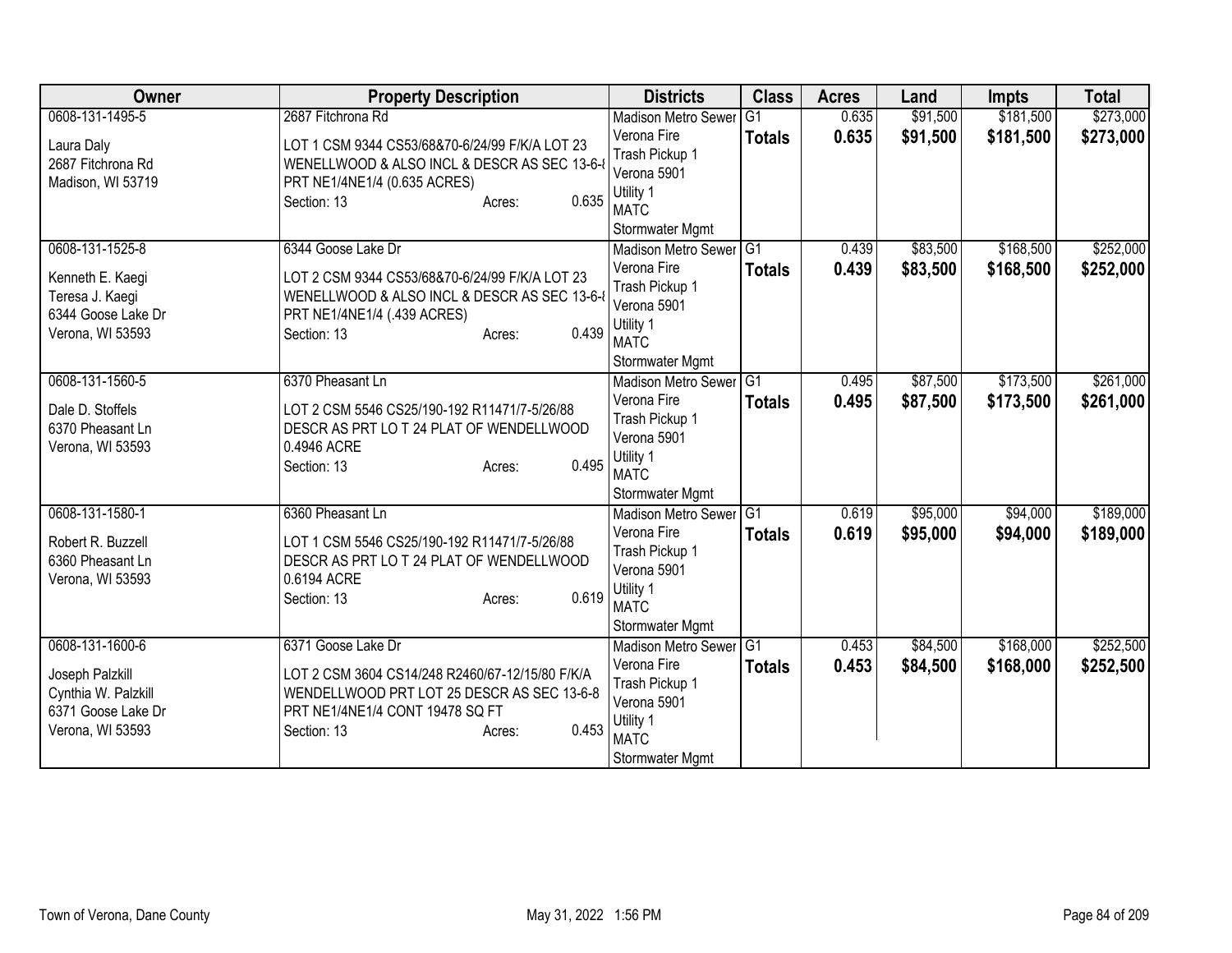| Owner                                | <b>Property Description</b>                                                             |                 | <b>Districts</b>                              | <b>Class</b>   | <b>Acres</b> | Land      | <b>Impts</b> | <b>Total</b> |
|--------------------------------------|-----------------------------------------------------------------------------------------|-----------------|-----------------------------------------------|----------------|--------------|-----------|--------------|--------------|
| 0608-131-1620-2                      | 6369 Goose Lake Dr                                                                      |                 | <b>Madison Metro Sewer</b>                    | G <sub>1</sub> | 0.337        | \$77,000  | \$224,000    | \$301,000    |
| Brian W. Benz                        | LOT 1 CSM 3604 CS14/248 R2460/67-12/15/80 DESCR                                         |                 | Verona Fire                                   | <b>Totals</b>  | 0.337        | \$77,000  | \$224,000    | \$301,000    |
| Tonya S. Benz                        | AS WENDELLWOOD PRT LOT 25                                                               |                 | Trash Pickup 1                                |                |              |           |              |              |
| 6369 Goose Lake Dr                   |                                                                                         |                 | Verona 5901                                   |                |              |           |              |              |
| Verona, WI 53593                     | Section: 13                                                                             | 0.337<br>Acres: | Utility 1                                     |                |              |           |              |              |
|                                      |                                                                                         |                 | <b>MATC</b>                                   |                |              |           |              |              |
| 0608-131-1640-8                      | 6359 Goose Lake Dr                                                                      |                 | Stormwater Mgmt<br><b>Madison Metro Sewer</b> | IG1            | 0.779        | \$105,000 | \$244,000    | \$349,000    |
|                                      |                                                                                         |                 | Verona Fire                                   | <b>Totals</b>  | 0.779        | \$105,000 | \$244,000    | \$349,000    |
| Melinda K. Kloppedal                 | WENDELLWOOD LOT 26                                                                      |                 | Trash Pickup 1                                |                |              |           |              |              |
| Eric J. Kloppedal                    |                                                                                         |                 | Verona 5901                                   |                |              |           |              |              |
| 6359 Goose Lake Dr                   |                                                                                         |                 | Utility 1                                     |                |              |           |              |              |
| Verona, WI 53593                     | Section: 13                                                                             | 0.779<br>Acres: | <b>MATC</b>                                   |                |              |           |              |              |
|                                      |                                                                                         |                 | Stormwater Mgmt                               |                |              |           |              |              |
| 0608-131-1680-0                      | 6353 Goose Lake Dr                                                                      |                 | <b>Madison Metro Sewer</b>                    | TG1            | 0.505        | \$88,000  | \$232,500    | \$320,500    |
| Golden K. Vu                         | WENDELLWOOD W 100 FT LOT 27                                                             |                 | Verona Fire                                   | <b>Totals</b>  | 0.505        | \$88,000  | \$232,500    | \$320,500    |
| Millie L. Vu                         |                                                                                         |                 | Trash Pickup 1                                |                |              |           |              |              |
| 6353 Goose Lake Dr                   |                                                                                         |                 | Verona 5901                                   |                |              |           |              |              |
| Verona, WI 53593                     | Section: 13                                                                             | 0.505<br>Acres: | Utility 1                                     |                |              |           |              |              |
|                                      |                                                                                         |                 | <b>MATC</b>                                   |                |              |           |              |              |
|                                      |                                                                                         |                 | Stormwater Mgmt                               |                |              |           |              |              |
| 0608-131-1700-5                      | 6347 Goose Lake Dr                                                                      |                 | Madison Metro Sewer G1                        |                | 0.505        | \$88,000  | \$109,500    | \$197,500    |
| John Ramos                           | WENDELLWOOD E 25 FT OF LOT 27 & WLY 75 FT LO                                            |                 | Verona Fire                                   | <b>Totals</b>  | 0.505        | \$88,000  | \$109,500    | \$197,500    |
| Melissa Smith-Ramos                  | 28                                                                                      |                 | Trash Pickup 1<br>Verona 5901                 |                |              |           |              |              |
| 6347 Goose Lake Dr                   |                                                                                         |                 | Utility 1                                     |                |              |           |              |              |
| Verona, WI 53593                     | Section: 13                                                                             | 0.505<br>Acres: | <b>MATC</b>                                   |                |              |           |              |              |
|                                      |                                                                                         |                 | Stormwater Mgmt                               |                |              |           |              |              |
| 0608-131-1720-1                      | 2669 Fitchrona Rd                                                                       |                 | <b>Madison Metro Sewer</b>                    | G1             | 0.757        | \$98,500  | \$171,000    | \$269,500    |
|                                      |                                                                                         |                 | Verona Fire                                   | <b>Totals</b>  | 0.757        | \$98,500  | \$171,000    | \$269,500    |
| Kenneth O. Koberle<br>Judith Koberle | WENDELLWOOD LOT 28 EXC WLY 75 FT THF & PCL                                              |                 | Trash Pickup 1                                |                |              |           |              |              |
| 2669 Fitchrona Rd                    | LAND (A/K/A OL 30) DESCR AS SEC 13-6-8 PRT<br>NE1/4NE1/4 COM SEC & WENDELLWOOD P LAT NE |                 | Verona 5901                                   |                |              |           |              |              |
| Madison, WI 53719                    | Section: 13                                                                             | 0.757<br>Acres: | Utility 1                                     |                |              |           |              |              |
|                                      |                                                                                         |                 | <b>MATC</b>                                   |                |              |           |              |              |
|                                      |                                                                                         |                 | Stormwater Mgmt                               |                |              |           |              |              |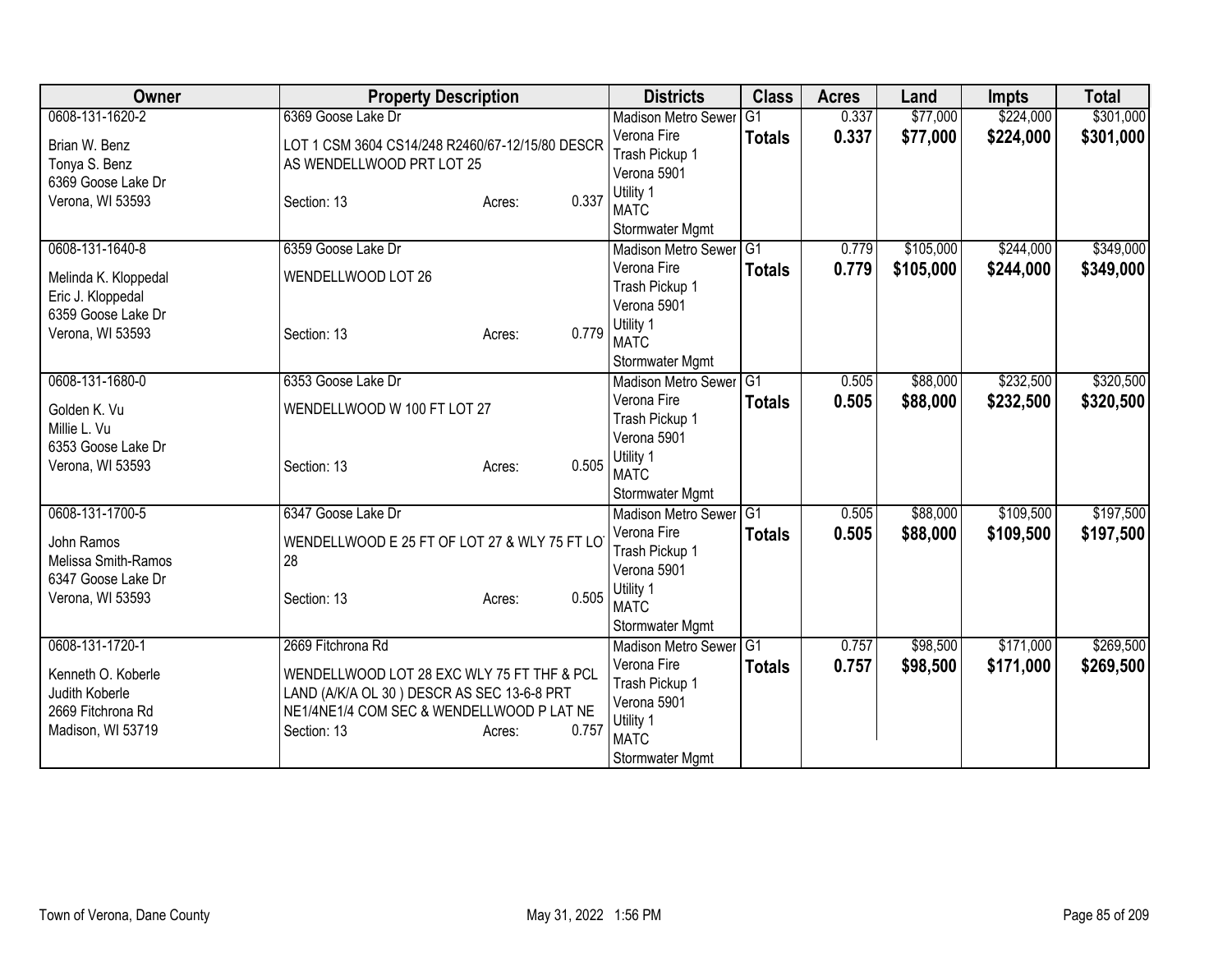| <b>Owner</b>                                                               | <b>Property Description</b>                                                             |                 | <b>Districts</b>                             | <b>Class</b>    | <b>Acres</b> | Land      | <b>Impts</b>    | <b>Total</b> |
|----------------------------------------------------------------------------|-----------------------------------------------------------------------------------------|-----------------|----------------------------------------------|-----------------|--------------|-----------|-----------------|--------------|
| 0608-131-4013-1                                                            | 6405 Demarco Trl                                                                        |                 | <b>Madison Metro Sewer</b>                   | $\overline{G1}$ | 1.080        | \$121,500 | \$231,500       | \$353,000    |
| Kathleen M. Kane<br>6405 Demarco Trl<br>Verona, WI 53593                   | PLEASANT ACRES TWO LOT 13                                                               |                 | Verona Fire<br>Trash Pickup 1<br>Verona 5901 | <b>Totals</b>   | 1.080        | \$121,500 | \$231,500       | \$353,000    |
|                                                                            | Section: 13                                                                             | 1.080<br>Acres: | Utility 1<br><b>MATC</b><br>Stormwater Mgmt  |                 |              |           |                 |              |
| 0608-131-4024-8                                                            | 6411 Demarco Trl                                                                        |                 | Madison Metro Sewer                          | $\overline{G1}$ | 1.130        | \$124,000 | \$318,000       | \$442,000    |
| Ronald D. Romens<br>Susan E. Romens<br>6411 Demarco Trl                    | PLEASANT ACRES TWO LOT 14                                                               |                 | Verona Fire<br>Trash Pickup 1<br>Verona 5901 | <b>Totals</b>   | 1.130        | \$124,000 | \$318,000       | \$442,000    |
| Verona, WI 53593                                                           | Section: 13                                                                             | 1.130<br>Acres: | Utility 1<br><b>MATC</b><br>Stormwater Mgmt  |                 |              |           |                 |              |
| 0608-131-4035-5                                                            | 6417 Demarco Trl                                                                        |                 | Madison Metro Sewer G1                       |                 | 1.780        | \$153,000 | \$481,000       | \$634,000    |
| Timothy A. Larson<br>Katherine A. Larson<br>6417 Demarco Trl               | PLEASANT ACRES TWO LOT 15 SUBJ TO VARIANCE<br><b>AGRMT IN DOC #2863250</b>              |                 | Verona Fire<br>Trash Pickup 1<br>Verona 5901 | <b>Totals</b>   | 1.780        | \$153,000 | \$481,000       | \$634,000    |
| Verona, WI 53593                                                           | Section: 13                                                                             | 1.780<br>Acres: | Utility 1<br><b>MATC</b><br>Stormwater Mgmt  |                 |              |           |                 |              |
| 0608-131-4046-2                                                            | 6423 Demarco Trl                                                                        |                 | Madison Metro Sewer G1                       |                 | 1.232        | \$128,500 | \$307,500       | \$436,000    |
| Michael F. Bassetti<br>Hannah Bassetti<br>6423 Demarco Trl                 | PLEASANT ACRES TWO LOT 16                                                               |                 | Verona Fire<br>Trash Pickup 1<br>Verona 5901 | Totals          | 1.232        | \$128,500 | \$307,500       | \$436,000    |
| Verona, WI 53593                                                           | Section: 13                                                                             | 1.232<br>Acres: | Utility 1<br><b>MATC</b><br>Stormwater Mgmt  |                 |              |           |                 |              |
| 0608-131-4055-0                                                            | 6429 Demarco Trl                                                                        |                 | Madison Metro Sewer G1                       |                 | 2.730        | \$196,000 | \$390,000       | \$586,000    |
| Terrien Living Tr, Mark L & Dawn J<br>6429 Demarco Trl<br>Verona, WI 53593 | PLEASANT ACRES TWO LOT 17 EXC ELY 6 FT THF<br>SUBJ TO PUBLIC WALK ACCESS TO OUTLOT 1    |                 | Verona Fire<br>Trash Pickup 1<br>Verona 5901 | <b>Totals</b>   | 2.730        | \$196,000 | \$390,000       | \$586,000    |
|                                                                            | Section: 13                                                                             | 2.730<br>Acres: | Utility 1<br><b>MATC</b><br>Stormwater Mgmt  |                 |              |           |                 |              |
| 0608-131-4064-0                                                            |                                                                                         |                 | Madison Metro Sewer X4                       |                 | 0.090        | \$0       | $\overline{50}$ | \$0          |
| Verona, Town of<br>7669 County Highway Pd<br>Verona, WI 53593              | PLEASANT ACRES TWO WLY 6 FT OF LOT 18 & ELY<br>FT OF LOT 17 SUBJ TO ESMT IN DOC 3678741 |                 | Verona Fire<br>Verona 5901<br><b>MATC</b>    | <b>Totals</b>   | 0.090        | \$0       | \$0             | \$0          |
|                                                                            | Section: 13                                                                             | 0.000<br>Acres: | Stormwater Mgmt                              |                 |              |           |                 |              |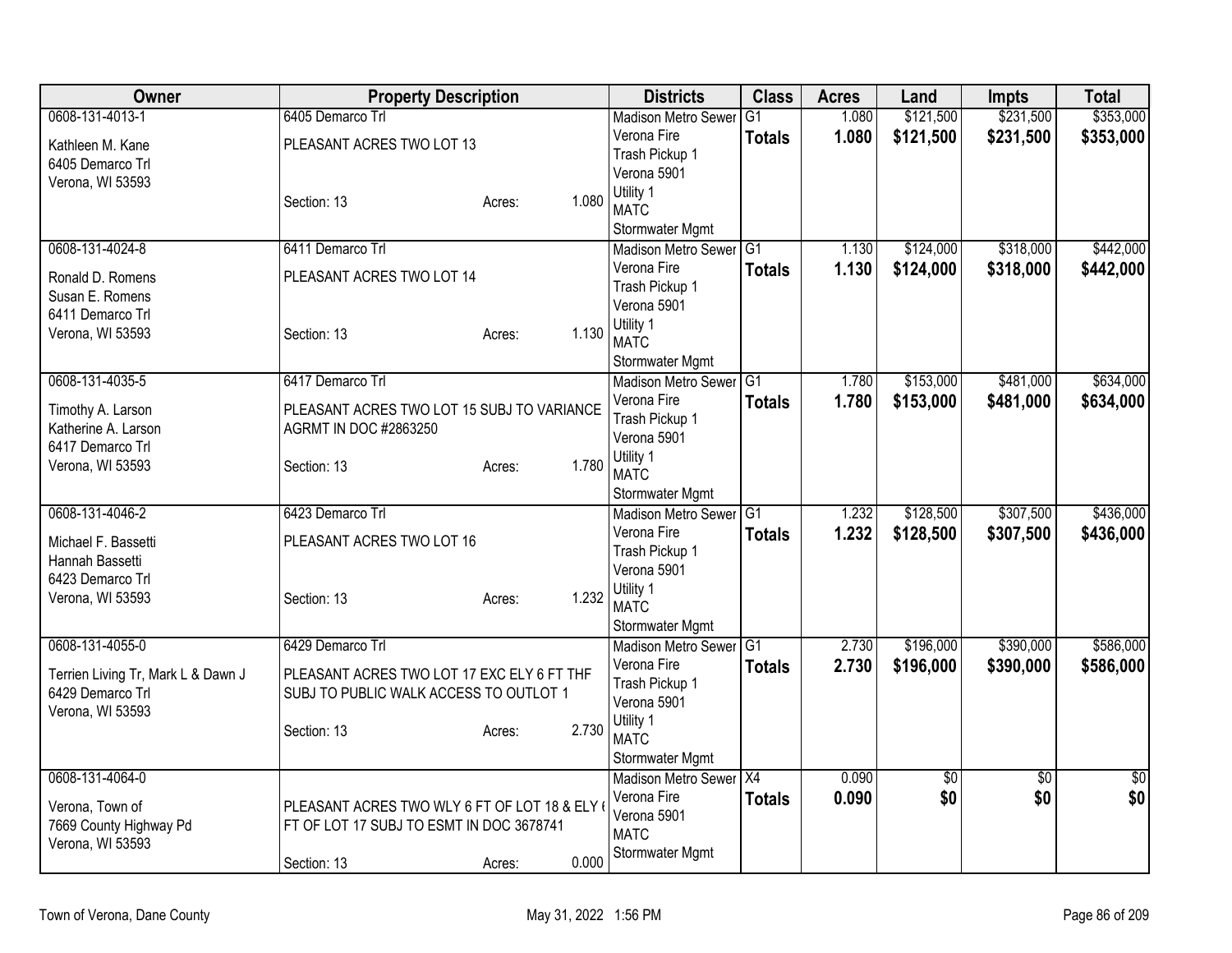| <b>Owner</b>                         | <b>Property Description</b>                                                          |        |       | <b>Districts</b>               | <b>Class</b>  | <b>Acres</b> | Land            | <b>Impts</b>    | <b>Total</b>    |
|--------------------------------------|--------------------------------------------------------------------------------------|--------|-------|--------------------------------|---------------|--------------|-----------------|-----------------|-----------------|
| 0608-131-4073-0                      | 6426 Demarco Trl                                                                     |        |       | <b>Madison Metro Sewer</b>     | G1            | 1.670        | \$148,000       | \$275,500       | \$423,500       |
| Brodie F. Birkel<br>Lauren R. Birkel | PLEASANT ACRES TWO LOT 18 EXC WLY 6 FT THF<br>SUBJ TO PUBLIC WALK ACCESS TO OUTLOT 1 |        |       | Verona Fire<br>Trash Pickup 1  | <b>Totals</b> | 1.670        | \$148,000       | \$275,500       | \$423,500       |
| 6426 Demarco Trl                     |                                                                                      |        |       | Verona 5901                    |               |              |                 |                 |                 |
| Verona, WI 53593                     | Section: 13                                                                          | Acres: | 1.670 | Utility 1<br><b>MATC</b>       |               |              |                 |                 |                 |
|                                      |                                                                                      |        |       | Stormwater Mgmt                |               |              |                 |                 |                 |
| 0608-131-4079-3                      | 6412 Demarco Trl                                                                     |        |       | Madison Metro Sewer G1         |               | 1.021        | \$119,000       | \$236,500       | \$355,500       |
| Wilbur K. Cox<br>Georgianne C. Cox   | PLEASANT ACRES TWO LOT 19                                                            |        |       | Verona Fire<br>Trash Pickup 1  | <b>Totals</b> | 1.021        | \$119,000       | \$236,500       | \$355,500       |
| 6412 Demarco Trl                     |                                                                                      |        |       | Verona 5901                    |               |              |                 |                 |                 |
| Verona, WI 53593                     | Section: 13                                                                          | Acres: | 1.021 | Utility 1<br><b>MATC</b>       |               |              |                 |                 |                 |
|                                      |                                                                                      |        |       | Stormwater Mgmt                |               |              |                 |                 |                 |
| 0608-131-4100-5                      |                                                                                      |        |       | Madison Metro Sewer X4         |               | 3.648        | $\overline{60}$ | $\overline{50}$ | $\overline{50}$ |
| Verona, Town of                      | PLEASANT ACRES TWO OUTLOT 1 SUBJ TO ESMT IN                                          |        |       | Verona Fire<br>Verona 5901     | <b>Totals</b> | 3.648        | \$0             | \$0             | \$0             |
| 7669 County Highway Pd               | DOC 3678741                                                                          |        |       | Utility 1                      |               |              |                 |                 |                 |
| Verona, WI 53593                     |                                                                                      |        |       | <b>MATC</b>                    |               |              |                 |                 |                 |
|                                      | Section: 13                                                                          | Acres: | 0.000 | Stormwater Mgmt                |               |              |                 |                 |                 |
| 0608-131-5400-0                      | 2592 Tonto Trl                                                                       |        |       | <b>Madison Metro Sewer</b>     | IG1           | 0.500        | \$87,500        | \$175,500       | \$263,000       |
| Geral G. Krause                      | R1060/625 LOUIS HOFFMAN ESTATES LOT 1                                                |        |       | Verona Fire                    | Totals        | 0.500        | \$87,500        | \$175,500       | \$263,000       |
| Carol A. Krause                      |                                                                                      |        |       | Trash Pickup 1                 |               |              |                 |                 |                 |
| 2592 Tonto Trl                       |                                                                                      |        |       | Verona 5901                    |               |              |                 |                 |                 |
| Verona, WI 53593                     | Section: 13                                                                          | Acres: | 0.500 | Utility 1                      |               |              |                 |                 |                 |
|                                      |                                                                                      |        |       | <b>MATC</b><br>Stormwater Mgmt |               |              |                 |                 |                 |
| 0608-131-5420-6                      | 2584 Tonto Trl                                                                       |        |       | Madison Metro Sewer G1         |               | 0.800        | \$106,000       | \$225,500       | \$331,500       |
|                                      |                                                                                      |        |       | Verona Fire                    | <b>Totals</b> | 0.800        | \$106,000       | \$225,500       | \$331,500       |
| Paul S. Kirsop                       | LOUIS HOFFMAN ESTATES LOT 2                                                          |        |       | Trash Pickup 1                 |               |              |                 |                 |                 |
| Mona L. Kirsop                       |                                                                                      |        |       | Verona 5901                    |               |              |                 |                 |                 |
| 2584 Tonto Trl<br>Verona, WI 53593   |                                                                                      |        | 0.800 | Utility 1                      |               |              |                 |                 |                 |
|                                      | Section: 13                                                                          | Acres: |       | <b>MATC</b>                    |               |              |                 |                 |                 |
|                                      |                                                                                      |        |       | Stormwater Mgmt                |               |              |                 |                 |                 |
| 0608-131-5440-2                      | 2576 Tonto Trl                                                                       |        |       | Madison Metro Sewer G1         |               | 1.000        | \$118,000       | \$210,500       | \$328,500       |
| Thomas L. Ellis                      | R947/328 LOUIS HOFFMAN ESTATES LOT 3                                                 |        |       | Verona Fire                    | <b>Totals</b> | 1.000        | \$118,000       | \$210,500       | \$328,500       |
| Gayle D. Ellis                       |                                                                                      |        |       | Trash Pickup 1                 |               |              |                 |                 |                 |
| 2576 Tonto Trl                       |                                                                                      |        |       | Verona 5901<br>Utility 1       |               |              |                 |                 |                 |
| Verona, WI 53593                     | Section: 13                                                                          | Acres: | 1.000 | <b>MATC</b>                    |               |              |                 |                 |                 |
|                                      |                                                                                      |        |       | Stormwater Mgmt                |               |              |                 |                 |                 |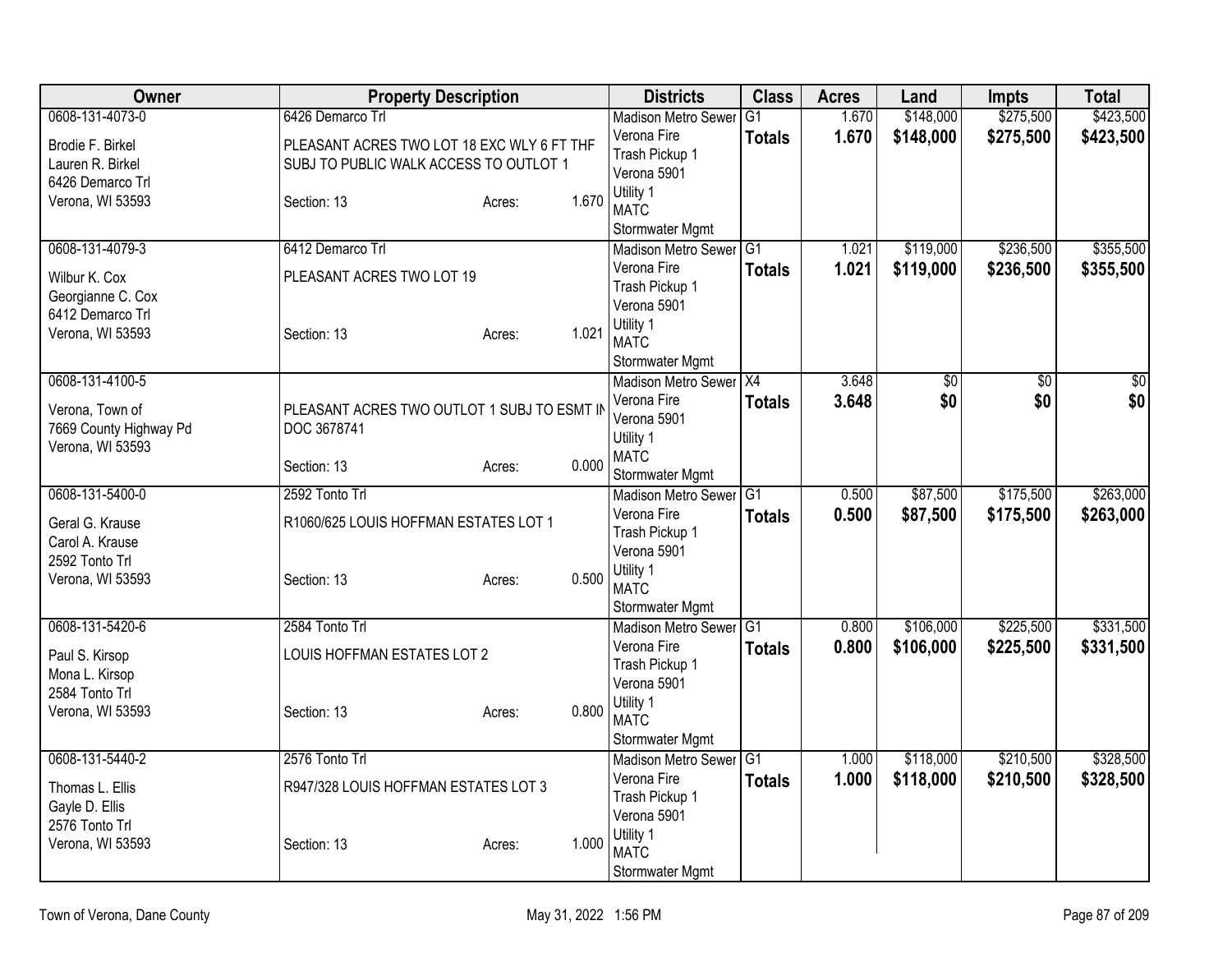| Owner                | <b>Property Description</b>         |        |       | <b>Districts</b>           | <b>Class</b>   | <b>Acres</b> | Land      | <b>Impts</b> | <b>Total</b> |
|----------------------|-------------------------------------|--------|-------|----------------------------|----------------|--------------|-----------|--------------|--------------|
| 0608-131-5460-8      | 2568 Tonto Trl                      |        |       | <b>Madison Metro Sewer</b> | G <sub>1</sub> | 0.478        | \$86,500  | \$137,500    | \$224,000    |
| Ariel T. Austin      | LOUIS HOFFMAN ESTATES LOT 4 TOG     |        |       | Verona Fire                | <b>Totals</b>  | 0.478        | \$86,500  | \$137,500    | \$224,000    |
| Bonnie J. Gorecki    | W/ENCROACHMENT ESMT IN DOC #3879599 |        |       | Trash Pickup 1             |                |              |           |              |              |
| 2568 Tonto Trl       |                                     |        |       | Verona 5901                |                |              |           |              |              |
| Verona, WI 53593     | Section: 13                         | Acres: | 0.700 | Utility 1                  |                |              |           |              |              |
|                      |                                     |        |       | <b>MATC</b>                |                |              |           |              |              |
|                      |                                     |        |       | Stormwater Mgmt            |                |              |           |              |              |
| 0608-131-5480-4      | 2560 Tonto Trl                      |        |       | Madison Metro Sewer G1     |                | 0.800        | \$106,000 | \$217,500    | \$323,500    |
| Brett W. Best        | LOUIS HOFFMAN ESTATES LOT 5         |        |       | Verona Fire                | <b>Totals</b>  | 0.800        | \$106,000 | \$217,500    | \$323,500    |
| Sarah A. Best        |                                     |        |       | Trash Pickup 1             |                |              |           |              |              |
| 2560 Tonto Trl       |                                     |        |       | Verona 5901                |                |              |           |              |              |
| Verona, WI 53593     | Section: 13                         | Acres: | 0.800 | Utility 1<br><b>MATC</b>   |                |              |           |              |              |
|                      |                                     |        |       | Stormwater Mgmt            |                |              |           |              |              |
| 0608-131-5500-9      | 2552 Tonto Trl                      |        |       | Madison Metro Sewer G1     |                | 0.866        | \$110,000 | \$340,000    | \$450,000    |
|                      |                                     |        |       | Verona Fire                | <b>Totals</b>  | 0.866        | \$110,000 | \$340,000    | \$450,000    |
| Alfred Bennin        | LOUIS HOFFMAN ESTATES LOT 6         |        |       | Trash Pickup 1             |                |              |           |              |              |
| Luann E. Bennin      |                                     |        |       | Verona 5901                |                |              |           |              |              |
| 2552 Tonto Trl       |                                     |        |       | Utility 1                  |                |              |           |              |              |
| Verona, WI 53593     | Section: 13                         | Acres: | 0.835 | <b>MATC</b>                |                |              |           |              |              |
|                      |                                     |        |       | Stormwater Mgmt            |                |              |           |              |              |
| 0608-131-5520-5      | 2544 Tonto Trl                      |        |       | Madison Metro Sewer G1     |                | 0.835        | \$108,000 | \$219,500    | \$327,500    |
| David Beermann       | LOUIS HOFFMAN ESTATES LOT 7         |        |       | Verona Fire                | <b>Totals</b>  | 0.835        | \$108,000 | \$219,500    | \$327,500    |
| Kimberly A. Beermann |                                     |        |       | Trash Pickup 1             |                |              |           |              |              |
| 2544 Tonto Trl       |                                     |        |       | Verona 5901                |                |              |           |              |              |
| Verona, WI 53593     | Section: 13                         | Acres: | 0.835 | Utility 1                  |                |              |           |              |              |
|                      |                                     |        |       | <b>MATC</b>                |                |              |           |              |              |
|                      |                                     |        |       | Stormwater Mgmt            |                |              |           |              |              |
| 0608-131-6000-2      | 2601 Tonto Trl                      |        |       | <b>Madison Metro Sewer</b> | G1             | 0.854        | \$109,500 | \$263,500    | \$373,000    |
| Ryan L. Witt         | PLEASANT ACRES LOT 1                |        |       | Verona Fire                | <b>Totals</b>  | 0.854        | \$109,500 | \$263,500    | \$373,000    |
| Paula M. Witt        |                                     |        |       | Trash Pickup 1             |                |              |           |              |              |
| 2601 Tonto Trl       |                                     |        |       | Verona 5901                |                |              |           |              |              |
| Verona, WI 53593     | Section: 13                         | Acres: | 1.950 | Utility 1<br><b>MATC</b>   |                |              |           |              |              |
|                      |                                     |        |       |                            |                |              |           |              |              |
|                      |                                     |        |       | Stormwater Mgmt            |                |              |           |              |              |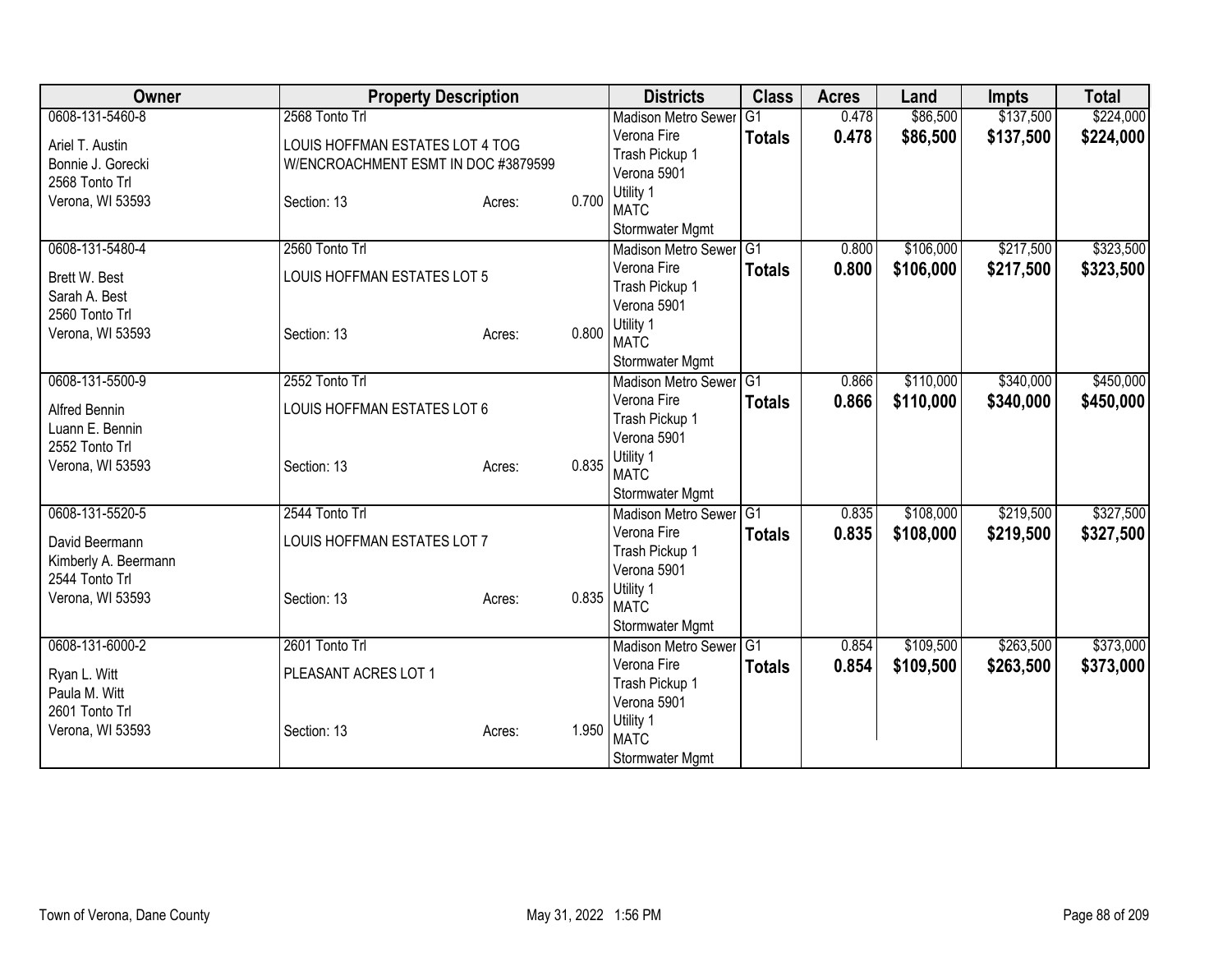| Owner                                    | <b>Property Description</b>   |        | <b>Districts</b>                          | <b>Class</b>   | <b>Acres</b> | Land      | <b>Impts</b> | <b>Total</b> |
|------------------------------------------|-------------------------------|--------|-------------------------------------------|----------------|--------------|-----------|--------------|--------------|
| 0608-131-6020-8                          | 6389 Demarco Trl              |        | <b>Madison Metro Sewer</b>                | G <sub>1</sub> | 0.872        | \$110,500 | \$282,500    | \$393,000    |
| Jess D. Reed                             | PLEASANT ACRES LOT 2          |        | Verona Fire                               | <b>Totals</b>  | 0.872        | \$110,500 | \$282,500    | \$393,000    |
| Betsy L. Hagens                          |                               |        | Trash Pickup 1                            |                |              |           |              |              |
| 6389 Demarco Trl                         |                               |        | Verona 5901                               |                |              |           |              |              |
| Verona, WI 53593                         | Section: 13                   | Acres: | Utility 1<br>0.895                        |                |              |           |              |              |
|                                          |                               |        | <b>MATC</b>                               |                |              |           |              |              |
| 0608-131-6040-4                          | 6396 Demarco Trl              |        | Stormwater Mgmt<br>Madison Metro Sewer G1 |                | 0.826        | \$107,500 | \$139,500    | \$247,000    |
|                                          |                               |        | Verona Fire                               |                | 0.826        |           |              |              |
| Taylor Johansen                          | PLEASANT ACRES LOT 3          |        | Trash Pickup 1                            | <b>Totals</b>  |              | \$107,500 | \$139,500    | \$247,000    |
| 6396 Demarco Trl                         |                               |        | Verona 5901                               |                |              |           |              |              |
| Verona, WI 53593                         |                               |        | Utility 1                                 |                |              |           |              |              |
|                                          | Section: 13                   | Acres: | 0.826<br><b>MATC</b>                      |                |              |           |              |              |
|                                          |                               |        | Stormwater Mgmt                           |                |              |           |              |              |
| 0608-131-6060-0                          | 6390 Demarco Trl              |        | <b>Madison Metro Sewer</b>                | IG1            | 0.860        | \$109,500 | \$177,500    | \$287,000    |
| Michael S. Kelly                         | PLEASANT ACRES LOT 4          |        | Verona Fire                               | <b>Totals</b>  | 0.860        | \$109,500 | \$177,500    | \$287,000    |
| 6390 Demarco Trl                         |                               |        | Trash Pickup 1                            |                |              |           |              |              |
| Verona, WI 53593                         |                               |        | Verona 5901                               |                |              |           |              |              |
|                                          | Section: 13                   | Acres: | Utility 1<br>0.860                        |                |              |           |              |              |
|                                          |                               |        | <b>MATC</b>                               |                |              |           |              |              |
|                                          |                               |        | Stormwater Mgmt                           |                |              |           |              |              |
| 0608-131-6080-6                          | 6384 Demarco Trl              |        | Madison Metro Sewer G1                    |                | 0.860        | \$109,500 | \$122,000    | \$231,500    |
| William Niederberger                     | PLEASANT ACRES LOT 5 R298/532 |        | Verona Fire<br>Trash Pickup 1             | <b>Totals</b>  | 0.860        | \$109,500 | \$122,000    | \$231,500    |
| Judith E. Niederberger                   |                               |        | Verona 5901                               |                |              |           |              |              |
| 6384 Demarco Trl                         |                               |        | Utility 1                                 |                |              |           |              |              |
| Verona, WI 53593                         | Section: 13                   | Acres: | 0.860<br><b>MATC</b>                      |                |              |           |              |              |
|                                          |                               |        | Stormwater Mgmt                           |                |              |           |              |              |
| 0608-131-6100-1                          | 6380 Demarco Trl              |        | Madison Metro Sewer G1                    |                | 1.028        | \$119,500 | \$183,500    | \$303,000    |
|                                          | PLEASANT ACRES LOT 6          |        | Verona Fire                               | <b>Totals</b>  | 1.028        | \$119,500 | \$183,500    | \$303,000    |
| Michael G. O'Brien<br>Theresa R. O'Brien |                               |        | Trash Pickup 1                            |                |              |           |              |              |
| 6380 Demarco Trl                         |                               |        | Verona 5901                               |                |              |           |              |              |
| Verona, WI 53593                         | Section: 13                   | Acres: | Utility 1<br>1.028                        |                |              |           |              |              |
|                                          |                               |        | <b>MATC</b>                               |                |              |           |              |              |
|                                          |                               |        | Stormwater Mgmt                           |                |              |           |              |              |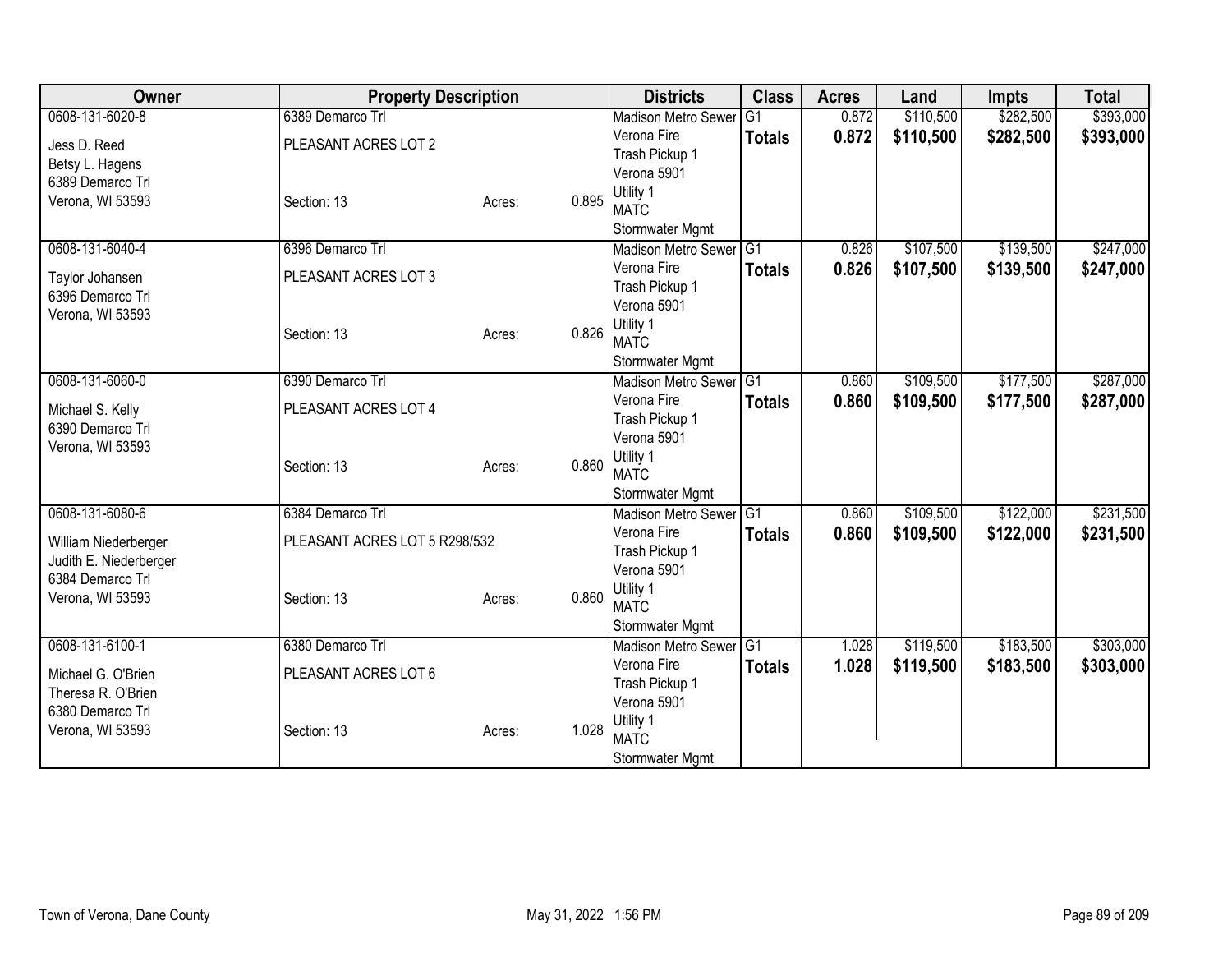| Owner                                | <b>Property Description</b> |        |       | <b>Districts</b>                          | <b>Class</b>   | <b>Acres</b> | Land      | <b>Impts</b> | <b>Total</b> |
|--------------------------------------|-----------------------------|--------|-------|-------------------------------------------|----------------|--------------|-----------|--------------|--------------|
| 0608-131-6120-7                      | 6374 Demarco Trl            |        |       | <b>Madison Metro Sewer</b>                | G <sub>1</sub> | 1.308        | \$132,000 | \$218,000    | \$350,000    |
| Andrea Dede                          | PLEASANT ACRES LOT 7        |        |       | Verona Fire                               | <b>Totals</b>  | 1.308        | \$132,000 | \$218,000    | \$350,000    |
| Zhaneta Dede                         |                             |        |       | Trash Pickup 1                            |                |              |           |              |              |
| 6374 Demarco Trl                     |                             |        |       | Verona 5901                               |                |              |           |              |              |
| Verona, WI 53593                     | Section: 13                 | Acres: | 1.074 | Utility 1                                 |                |              |           |              |              |
|                                      |                             |        |       | <b>MATC</b>                               |                |              |           |              |              |
| 0608-131-6140-3                      |                             |        |       | Stormwater Mgmt<br>Madison Metro Sewer G1 |                |              |           |              |              |
|                                      | 6370 Demarco Trl            |        |       | Verona Fire                               |                | 0.873        | \$110,500 | \$184,500    | \$295,000    |
| Marty Ehly Living Tr                 | PLEASANT ACRES LOT 8        |        |       | Trash Pickup 1                            | <b>Totals</b>  | 0.873        | \$110,500 | \$184,500    | \$295,000    |
| 6370 Demarco Trl                     |                             |        |       | Verona 5901                               |                |              |           |              |              |
| Verona, WI 53593                     |                             |        |       | Utility 1                                 |                |              |           |              |              |
|                                      | Section: 13                 | Acres: | 0.873 | <b>MATC</b>                               |                |              |           |              |              |
|                                      |                             |        |       | Stormwater Mgmt                           |                |              |           |              |              |
| 0608-131-6160-9                      | 6369 Demarco Trl            |        |       | Madison Metro Sewer                       | G1             | 0.776        | \$104,500 | \$183,500    | \$288,000    |
|                                      |                             |        |       | Verona Fire                               | <b>Totals</b>  | 0.776        | \$104,500 | \$183,500    | \$288,000    |
| Audrey L. Darga<br>6369 Demarco Trl  | PLEASANT ACRES LOT 9        |        |       | Trash Pickup 1                            |                |              |           |              |              |
| Verona, WI 53593                     |                             |        |       | Verona 5901                               |                |              |           |              |              |
|                                      | Section: 13                 | Acres: | 0.776 | Utility 1                                 |                |              |           |              |              |
|                                      |                             |        |       | <b>MATC</b>                               |                |              |           |              |              |
|                                      |                             |        |       | Stormwater Mgmt                           |                |              |           |              |              |
| 0608-131-6180-5                      | 6371 Demarco Trl            |        |       | Madison Metro Sewer G1                    |                | 0.866        | \$110,000 | \$190,000    | \$300,000    |
| Lilly-Powles Rev Tr, Jean M          | PLEASANT ACRES LOT 10       |        |       | Verona Fire                               | <b>Totals</b>  | 0.866        | \$110,000 | \$190,000    | \$300,000    |
| 6371 Demarco Trl                     |                             |        |       | Trash Pickup 1<br>Verona 5901             |                |              |           |              |              |
| Verona, WI 53593                     |                             |        |       | Utility 1                                 |                |              |           |              |              |
|                                      | Section: 13                 | Acres: | 0.866 | <b>MATC</b>                               |                |              |           |              |              |
|                                      |                             |        |       | Stormwater Mgmt                           |                |              |           |              |              |
| 0608-131-6200-0                      | 2608 Tonto Trl              |        |       | Madison Metro Sewer G1                    |                | 0.700        | \$100,000 | \$150,000    | \$250,000    |
|                                      |                             |        |       | Verona Fire                               | <b>Totals</b>  | 0.700        | \$100,000 | \$150,000    | \$250,000    |
| Susan E. Romens                      | PLEASANT ACRES LOT 11       |        |       | Trash Pickup 1                            |                |              |           |              |              |
| Ronald D. Romens<br>6411 Demarco Trl |                             |        |       | Verona 5901                               |                |              |           |              |              |
| Verona, WI 53593                     | Section: 13                 | Acres: | 0.700 | Utility 1                                 |                |              |           |              |              |
|                                      |                             |        |       | <b>MATC</b>                               |                |              |           |              |              |
|                                      |                             |        |       | Stormwater Mgmt                           |                |              |           |              |              |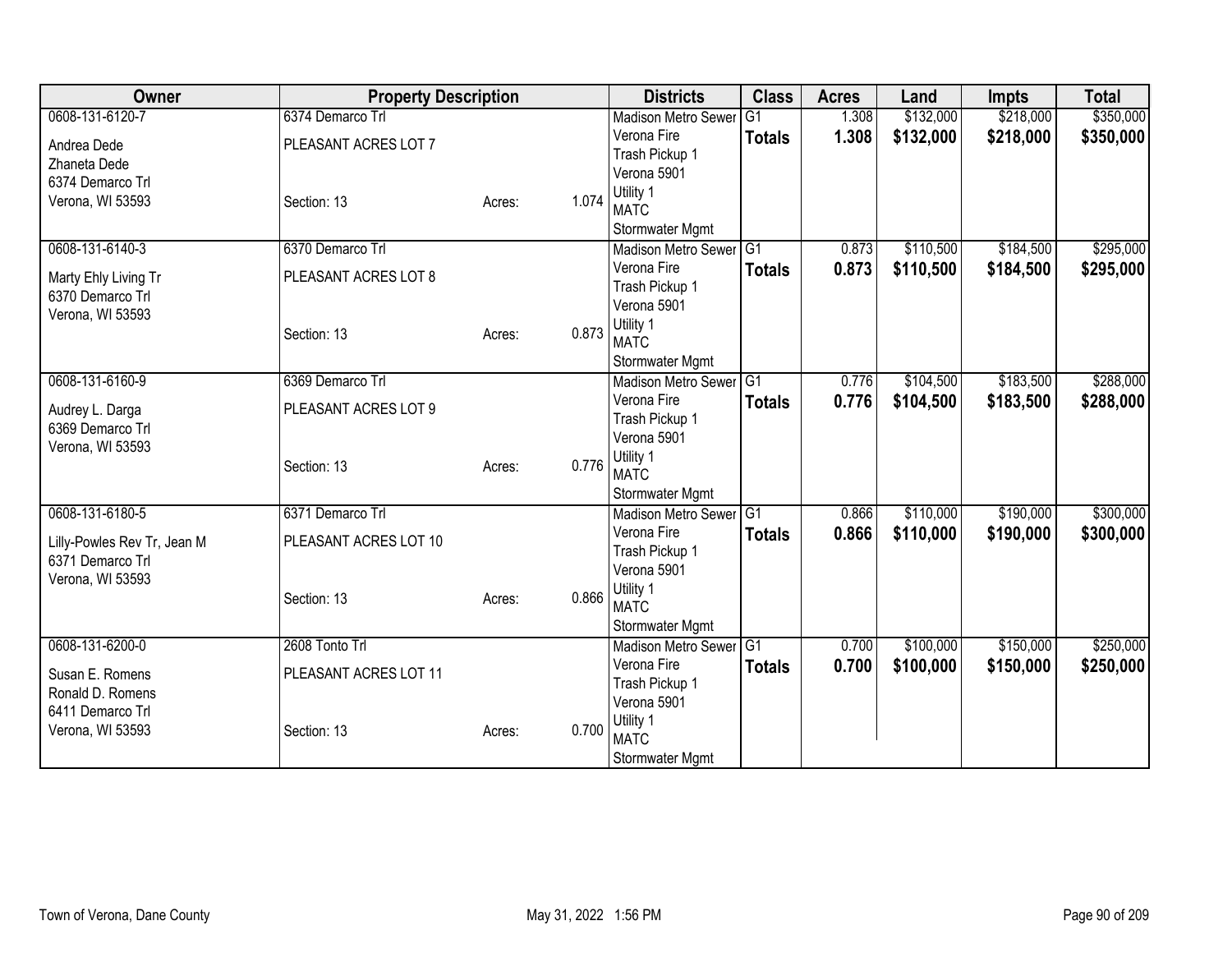| <b>Owner</b>                       | <b>Property Description</b>                    | <b>Districts</b>         | <b>Class</b>           | <b>Acres</b> | Land            | <b>Impts</b>    | <b>Total</b> |
|------------------------------------|------------------------------------------------|--------------------------|------------------------|--------------|-----------------|-----------------|--------------|
| 0608-131-6220-6                    | 2600 Tonto Trl                                 | Madison Metro Sewer      | G <sub>1</sub>         | 0.642        | \$76,000        | \$216,500       | \$292,500    |
| Aebly Revoc Living Tr              | PLEASANT ACRES LOT 12                          | Verona Fire              | <b>Totals</b>          | 0.642        | \$76,000        | \$216,500       | \$292,500    |
| 2600 Tonto Trl                     |                                                | Trash Pickup 1           |                        |              |                 |                 |              |
| Verona, WI 53593                   |                                                | Verona 5901              |                        |              |                 |                 |              |
|                                    | 0.674<br>Section: 13<br>Acres:                 | Utility 1                |                        |              |                 |                 |              |
|                                    |                                                | <b>MATC</b>              |                        |              |                 |                 |              |
|                                    |                                                | Stormwater Mgmt          |                        |              |                 |                 |              |
| 0608-131-8500-3                    | <b>USH 18 &amp; 151</b>                        | Madison Metro Sewer X3   |                        | 25.900       | $\overline{50}$ | $\overline{50}$ | $\sqrt{50}$  |
| Dane County                        | SEC 13-6-8 PRT NW1/4NE1/4 LYG SLY OF RR EXC    | Central Urban            | <b>Totals</b>          | 25.900       | \$0             | \$0             | \$0          |
| 210 Martin Luther King Jr Blvd     | R18703/1                                       | Service<br>Verona Fire   |                        |              |                 |                 |              |
| Madison, WI 53703-3342             |                                                | Verona 5901              |                        |              |                 |                 |              |
|                                    | 25.000<br>Section: 13<br>Acres:                | <b>MATC</b>              |                        |              |                 |                 |              |
|                                    |                                                | Stormwater Mgmt          |                        |              |                 |                 |              |
| 0608-131-9060-4                    |                                                | Madison Metro Sewer      | $\overline{\text{X3}}$ | 31.300       | $\overline{50}$ | \$0             | \$0          |
|                                    |                                                | Central Urban            | <b>Totals</b>          | 31,300       | \$0             | \$0             | \$0          |
| Dane County                        | SEC 13-6-8 SW1/4NE1/4 EXC R18703/1             | Service                  |                        |              |                 |                 |              |
| 210 Martin Luther King Jr Blvd     |                                                | Verona Fire              |                        |              |                 |                 |              |
| Madison, WI 53703-3342             |                                                | Verona 5901              |                        |              |                 |                 |              |
|                                    | 31.300<br>Section: 13<br>Acres:                | <b>MATC</b>              |                        |              |                 |                 |              |
|                                    |                                                | Stormwater Mgmt          |                        |              |                 |                 |              |
| 0608-131-9710-0                    | 2593 Tonto Trl                                 | Madison Metro Sewer G1   |                        | 1.302        | \$131,500       | \$428,000       | \$559,500    |
| Russell Swiggum                    | LOT 1 CSM 13729 CS90/251&252-6/6/2014 DESCR AS | Verona Fire              | <b>Totals</b>          | 1.302        | \$131,500       | \$428,000       | \$559,500    |
| Vicki Swiggum                      | SEC 13-6-8 PRT SE1/4NE1/4 (1.302 ACRES EXCL    | Trash Pickup 1           |                        |              |                 |                 |              |
| 2593 Tonto Trl                     | R/W                                            | Verona 5901              |                        |              |                 |                 |              |
| Verona, WI 53593                   | 1.302<br>Section: 13<br>Acres:                 | Utility 1                |                        |              |                 |                 |              |
|                                    |                                                | <b>MATC</b>              |                        |              |                 |                 |              |
|                                    |                                                | Stormwater Mgmt          |                        |              |                 |                 |              |
| 0608-131-9820-4                    | 2565 Tonto Trl                                 | Madison Metro Sewer      | $\overline{G1}$        | 1.900        | \$158,500       | \$228,500       | \$387,000    |
| Schellpfeffer Rev Tr, Jon & Vickie | R1068/690&749 LOT 1CSM 1622 CS6/386 & 387      | Verona Fire              | <b>Totals</b>          | 1.900        | \$158,500       | \$228,500       | \$387,000    |
| 2565 Tonto Trl                     | DESCR AS SEC 13-6-8 PRT SE1/4NE1/4 &           | Trash Pickup 1           |                        |              |                 |                 |              |
| Verona, WI 53593                   | NE1/4SE1/4 COM SEC E1/4 COR TH N 78.9 FT TH    | Verona 5901              |                        |              |                 |                 |              |
|                                    | 1.900<br>Section: 13<br>Acres:                 | Utility 1<br><b>MATC</b> |                        |              |                 |                 |              |
|                                    |                                                | <b>Stormwater Mgmt</b>   |                        |              |                 |                 |              |
|                                    |                                                |                          |                        |              |                 |                 |              |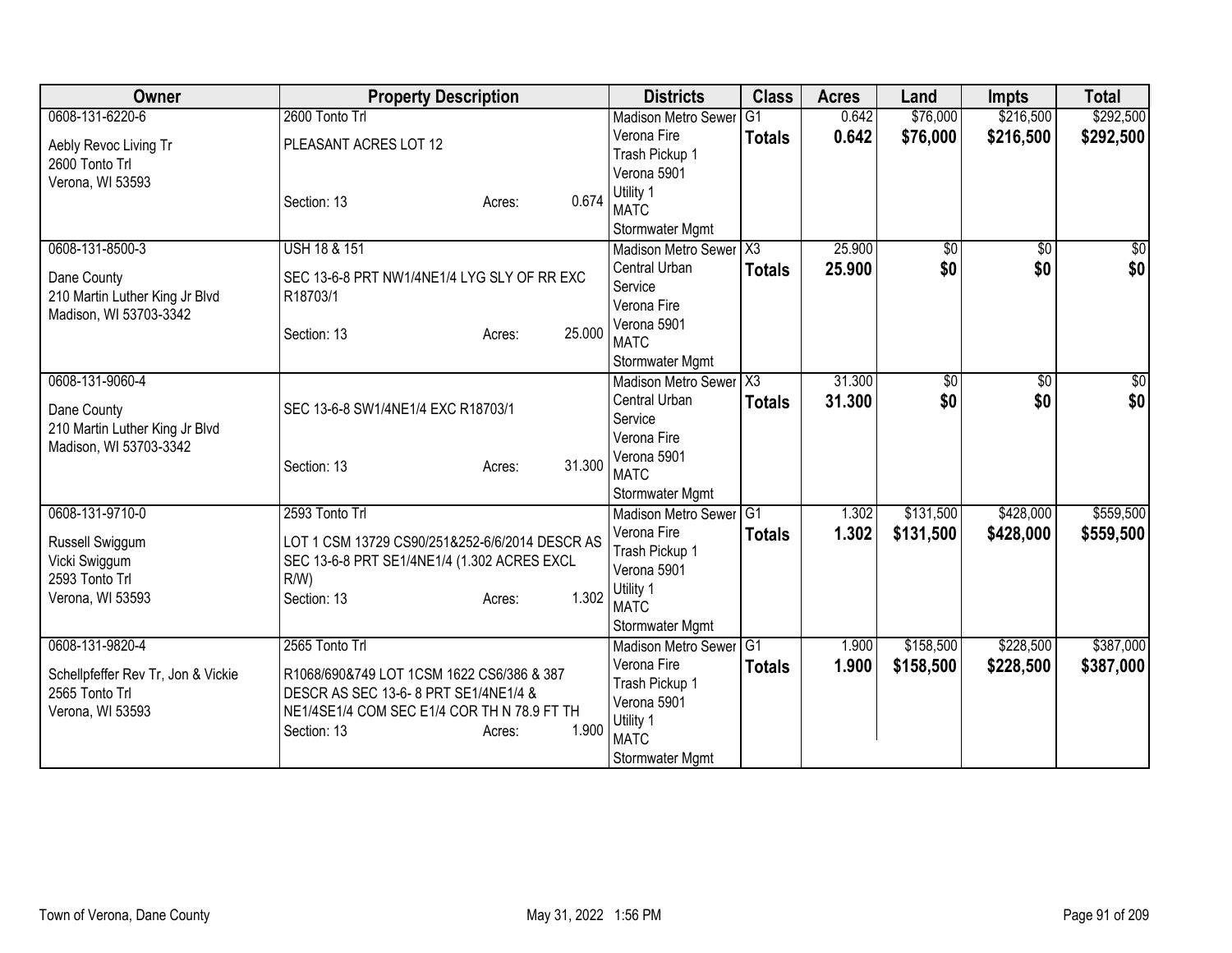| Owner                                                                                                     | <b>Property Description</b>                                                                                                                                                                       | <b>Districts</b>                                                                                                       | <b>Class</b>        | <b>Acres</b>   | Land                   | Impts                  | <b>Total</b>           |
|-----------------------------------------------------------------------------------------------------------|---------------------------------------------------------------------------------------------------------------------------------------------------------------------------------------------------|------------------------------------------------------------------------------------------------------------------------|---------------------|----------------|------------------------|------------------------|------------------------|
| 0608-131-9890-0<br>Verona, Town of<br>7669 County Highway Pd<br>Verona, WI 53593                          | R537/499 SEC 13-6-8 PRT SE1/4NE1/4 COM SEC NE<br>COR TH S 2495. 83 FT TO POB TH CON S 66 FT TH<br>S88DEGW 277.28 FT TH ALG CRV TO R RAD 500 FT<br>0.100<br>Section: 13<br>Acres:                  | <b>Madison Metro Sewer</b><br>Central Urban<br>Service<br>Verona Fire<br>Verona 5901<br><b>MATC</b><br>Stormwater Mgmt | X4<br><b>Totals</b> | 0.100<br>0.100 | $\overline{50}$<br>\$0 | $\overline{50}$<br>\$0 | $\overline{50}$<br>\$0 |
| 0608-131-9920-3<br>Dean F. Slaby<br>Melanie S. Slaby<br>2591 Fitchrona Rd<br>Verona, WI 53593             | 2591 Fitchrona Rd<br>LOT 1 CSM 1630 CS6/398 DESCR AS SEC 13-6-8 PRT<br>SE1/4NE1/4 SUBJ TO ENCROACHMENT ESMT IN<br>DOC #3879599<br>2.257<br>Section: 13<br>Acres:                                  | Madison Metro Sewer G1<br>Verona Fire<br>Trash Pickup 1<br>Verona 5901<br>Utility 1<br><b>MATC</b><br>Stormwater Mgmt  | <b>Totals</b>       | 2.257<br>2.257 | \$162,500<br>\$162,500 | \$170,000<br>\$170,000 | \$332,500<br>\$332,500 |
| 0608-131-9940-9<br>Thomas F. Weigand<br>2601 Fitchrona Rd<br>Verona, WI 53593                             | 2601 Fitchrona Rd<br>LOT 1 CSM 6981 CS35/77&78 R21411/53-1/4/93<br>DESCR AS SEC 13-6-8 PRT SE1/4NE1/4 (155,560 SQ<br>FT)<br>3.571<br>Section: 13<br>Acres:                                        | Madison Metro Sewer G1<br>Verona Fire<br>Trash Pickup 1<br>Verona 5901<br>Utility 1<br><b>MATC</b><br>Stormwater Mgmt  | <b>Totals</b>       | 3.571<br>3.571 | \$215,000<br>\$215,000 | \$412,000<br>\$412,000 | \$627,000<br>\$627,000 |
| 0608-131-9950-7<br>Michael E. Pitterle<br><b>Brenda Pitterle</b><br>2621 Fitchrona Rd<br>Verona, WI 53593 | 2621 Fitchrona Rd<br>LOT 2 CSM 6981 CS35/77&78 R21411/53-1/4/93<br>DESCR AS SEC 13-6-8 PRT SE1/4NE1/4 (81,729 SQ<br>FT) SUBJ TO & TOG W/JT DRIVEWAY ESMT IN DOC<br>1.876<br>Section: 13<br>Acres: | Madison Metro Sewer G1<br>Verona Fire<br>Trash Pickup 1<br>Verona 5901<br>Utility 1<br><b>MATC</b><br>Stormwater Mgmt  | <b>Totals</b>       | 1.876<br>1.876 | \$149,500<br>\$149,500 | \$233,000<br>\$233,000 | \$382,500<br>\$382,500 |
| 0608-131-9960-5<br>Schultz Jt Rev Tr<br>2625 Fitchrona Rd<br>Verona, WI 53593                             | 2625 Fitchrona Rd<br>LOT 3 CSM 6981 CS35/77&78 R21411/53-1/4/93<br>DESCR AS SEC 13-6-8 PRT SE1/4NE1/4 (81,883 SQ<br>FT) SUBJ TO & TOG W/JT DRIVEWAY ESMT IN DOC<br>Section: 13<br>1.880<br>Acres: | Madison Metro Sewer G1<br>Verona Fire<br>Trash Pickup 1<br>Verona 5901<br>Utility 1<br><b>MATC</b><br>Stormwater Mgmt  | <b>Totals</b>       | 1.880<br>1.880 | \$149,500<br>\$149,500 | \$542,500<br>\$542,500 | \$692,000<br>\$692,000 |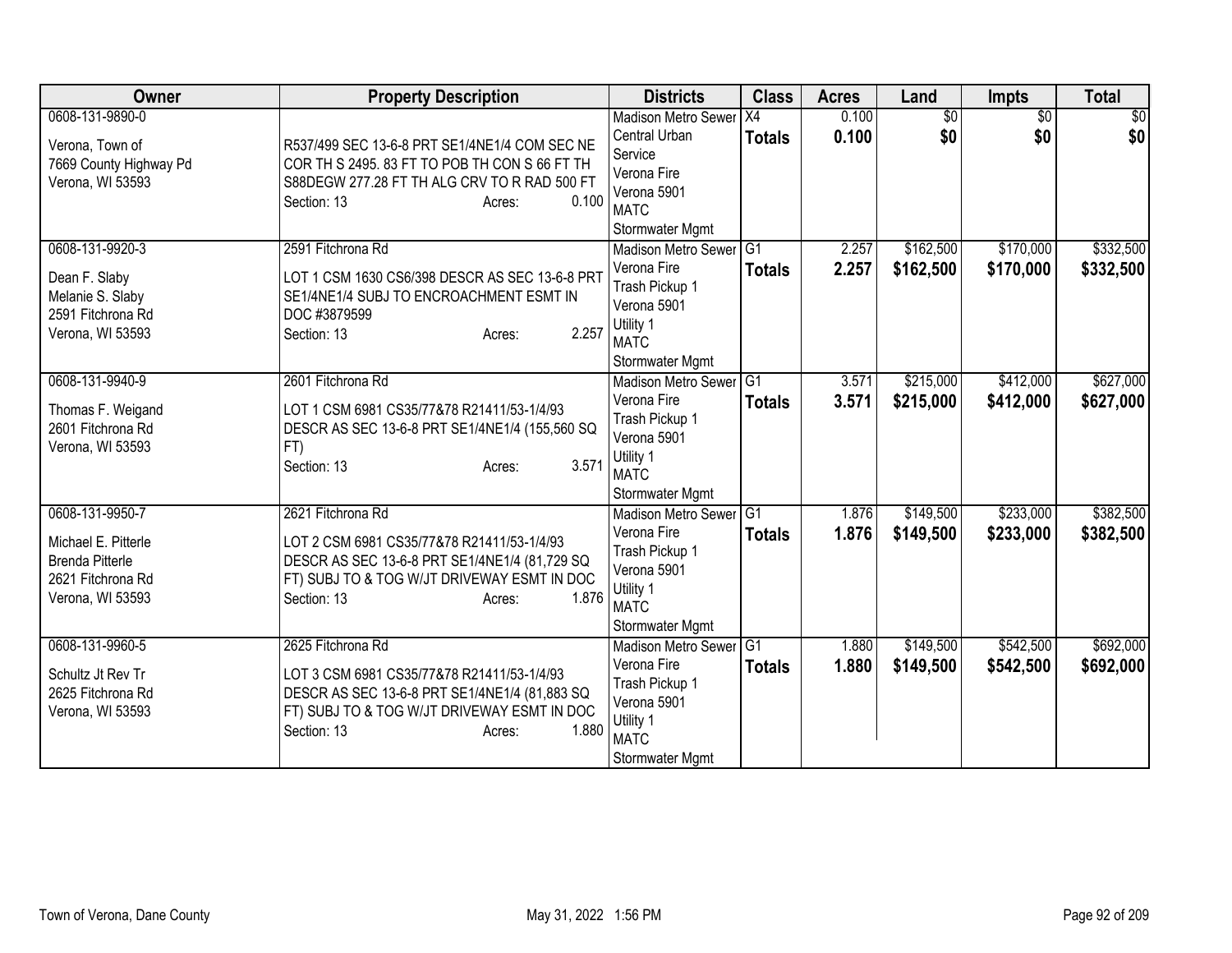| Owner                                                                                               | <b>Property Description</b>                                                                                                                                                                          | <b>Districts</b>                                                                                                       | <b>Class</b>                     | <b>Acres</b>              | Land                              | <b>Impts</b>                  | <b>Total</b>                |
|-----------------------------------------------------------------------------------------------------|------------------------------------------------------------------------------------------------------------------------------------------------------------------------------------------------------|------------------------------------------------------------------------------------------------------------------------|----------------------------------|---------------------------|-----------------------------------|-------------------------------|-----------------------------|
| 0608-132-8270-1<br>WI Dnr<br>PO Box 7921<br>Madison, WI 53701-7921                                  | SEC 13-6-8 RR R/W THRU NW1/4NE1/4; NE1/4NW1/4;<br>SW1/4NW1/4 & SE1/4NW1/4 EXC TO WI DOT IN DOC<br>#2814731<br>9.700<br>Section: 13<br>Acres:                                                         | <b>Madison Metro Sewer</b><br>Central Urban<br>Service<br>Verona Fire<br>Verona 5901<br><b>MATC</b><br>Stormwater Mgmt | $\overline{X2}$<br><b>Totals</b> | 9.700<br>9.700            | $\overline{50}$<br>\$0            | $\overline{50}$<br>\$0        | $\overline{30}$<br>\$0      |
| 0608-132-8340-6<br>Dane County<br>210 Martin Luther King Jr Blvd<br>Madison, WI 53703-3342          | SEC 13-6-8 E 309.3 FT OF NE1/4NW1/4 SLY OF RR<br>5.000<br>Section: 13<br>Acres:                                                                                                                      | Madison Metro Sewer X3<br>Central Urban<br>Service<br>Verona Fire<br>Verona 5901<br><b>MATC</b><br>Stormwater Mgmt     | <b>Totals</b>                    | 4.238<br>4.238            | $\overline{50}$<br>\$0            | \$0<br>\$0                    | $\overline{50}$<br>\$0      |
| 0608-132-8536-0<br>Dean A. Nesbitt<br>Sharon L. Nesbitt<br>4228 Maple Grove Dr<br>Madison, WI 53719 | 4228 Maple Grove Dr<br>LOT 1 CSM 4540 CS20/5&6 R6300/36-11/28/84 DESCR<br>AS SEC 13-6-8 PRT NW1/4NW1/4 EXC PRT ANNEXED<br>TO CITY OF MADISON IN DOC #3236776<br>0.900<br>Section: 13<br>Acres:       | Madison Metro Sewer G1<br>Verona Fire<br>Trash Pickup 1<br>Verona 5901<br>Utility 1<br><b>MATC</b><br>Stormwater Mgmt  | <b>Totals</b>                    | 0.900<br>0.900            | \$100,000<br>\$100,000            | \$74,000<br>\$74,000          | \$174,000<br>\$174,000      |
| 0608-132-8556-0<br>Zweifel L. Le, Gary et al<br>4234 Maple Grove Dr<br>Madison, WI 53719            | 4234 Maple Grove Dr<br>SEC 13-6-8 PRT NW1/4 NW1/4 COM 642 FT E & 521.2<br>FT S1DEGW OF NW COR TH S57DEGE 162.5 FT<br>S34DEGW 160 FT N52DEGW 121.01 FT N28DEGE<br>0.500<br>Section: 13<br>Acres:      | Madison Metro Sewer G1<br>Verona Fire<br>Trash Pickup 1<br>Verona 5901<br>Utility 1<br><b>MATC</b><br>Stormwater Mgmt  | <b>Totals</b>                    | 0.500<br>0.500            | \$75,500<br>\$75,500              | \$66,000<br>\$66,000          | \$141,500<br>\$141,500      |
| 0608-132-8584-0<br>Dean A. Nesbitt et al<br>4228 Maple Grove Dr<br>Madison, WI 53719                | Maple Grove Dr<br>SEC 13-6-8 PRT NW1/4 LYG W OF FOLL LN: COM AT<br>NW COR OF SD SEC 13 TH N89DEG24'16"E 927.81 FT<br>TH S33DEG40'10"W 41.80 FT TO SWLY LN OF CROSS<br>0.000<br>Section: 13<br>Acres: | Madison Metro Sewer G4<br>Verona Fire<br>Verona 5901<br><b>MATC</b><br>Stormwater Mgmt                                 | G <sub>5</sub><br><b>Totals</b>  | 16.310<br>2.890<br>19.200 | \$5,600<br>\$200<br>\$5,800       | $\overline{50}$<br>\$0<br>\$0 | \$5,600<br>\$200<br>\$5,800 |
| 0608-132-8790-0<br>Madison Verona Self Storage, LLC<br>2416 Amherst Rd<br>Middleton, WI 53562       | 4201 Maple Grove Dr<br>SEC 13-6-8 PRT NW1/4NW1/4 & PRT SW1/4NW1/4<br>DESCR AS COM AT NW COR OF SD SEC 13 TH<br>S00DEG22'49"W 1334.36 FT ALG W LN OF SD SEC 13<br>0.000<br>Section: 13<br>Acres:      | <b>Madison Metro Sewer</b><br>Verona Fire<br>Verona 5901<br><b>MATC</b><br>Stormwater Mgmt                             | G2<br><b>Totals</b>              | 12.600                    | \$1,249,000<br>12.600 \$1,249,000 | \$1,275,000<br>\$1,275,000    | \$2,524,000<br>\$2,524,000  |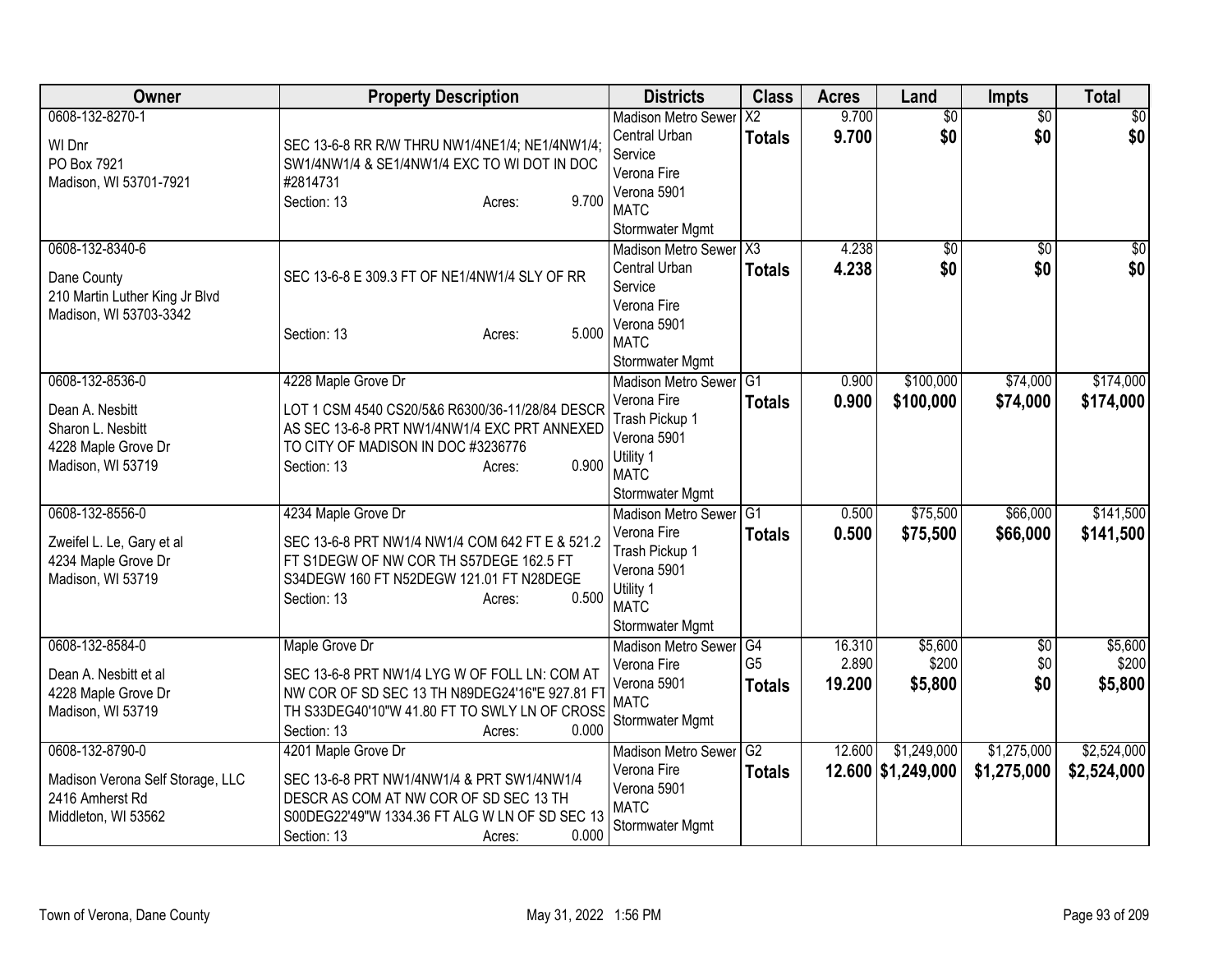| Owner                                                                                           | <b>Property Description</b>                                                                                                                                               | <b>Districts</b>                                                                                                   | <b>Class</b>                                       | <b>Acres</b>              | Land                          | <b>Impts</b>           | <b>Total</b>                  |
|-------------------------------------------------------------------------------------------------|---------------------------------------------------------------------------------------------------------------------------------------------------------------------------|--------------------------------------------------------------------------------------------------------------------|----------------------------------------------------|---------------------------|-------------------------------|------------------------|-------------------------------|
| 0608-132-8860-0<br>Madison, City of<br>PO Box 2983<br>Madison, WI 53701                         | SEC 13-6-8 PRT NW1/4NW1/4 DESCR AS COM AT NW<br>COR OF SD SEC 13 TH N89DEG24'16"E 1309.49 FT<br>ALG N LN OF NW1/4NW1/4 TO NE COR THF TH<br>0.650<br>Section: 13<br>Acres: | Madison Metro Sewer X4<br>Verona Fire<br>Verona 5901<br><b>MATC</b><br>Stormwater Mgmt                             | <b>Totals</b>                                      | 0.650<br>0.650            | $\overline{50}$<br>\$0        | $\overline{50}$<br>\$0 | $\overline{50}$<br>\$0        |
| 0608-132-8870-0<br>Madison, City of<br>PO Box 2983<br>Madison, WI 53701                         | SEC 13-6-8 PRT NW1/4NW1/4 DESCR AS COM AT NW<br>COR OF SD SEC 13 TH N89DEG24'16"E 1309.49 FT<br>ALG N LN OF NW1/4NW1/4 TO NE COR THF TH<br>0.000<br>Section: 13<br>Acres: | Madison Metro Sewer X4<br>Verona Fire<br>Verona 5901<br><b>MATC</b><br>Stormwater Mgmt                             | <b>Totals</b>                                      | 0.650<br>0.650            | $\overline{50}$<br>\$0        | \$0<br>\$0             | $\sqrt{50}$<br>\$0            |
| 0608-132-8900-0<br>Madison, City of<br>210 Martin Luther King Blvd<br>Madison, WI 53703         | SEC 13-6-8 PRT NW1/4 NW1/4 DESCR AS COM AT<br>THE NW COR OF SD SEC 13 TH N89DEG24'16"E<br>1309.24 FT ALG N LN OF SD SEC 13 TO NE COR OF<br>0.000<br>Section: 13<br>Acres: | Madison Metro Sewer   X4<br>Verona Fire<br>Verona 5901<br><b>MATC</b><br>Stormwater Mgmt                           | <b>Totals</b>                                      | 1.157<br>1.157            | $\overline{50}$<br>\$0        | $\overline{50}$<br>\$0 | $\overline{50}$<br>\$0        |
| 0608-132-9500-0<br>Dane County<br>210 Martin Luther King Jr Blvd<br>Madison, WI 53703-3342      | SEC 13-6-8 E 1/2 NW1/4 EXC RR & ALSO PRT SW1/4<br>NW1/4 EXC RR & ALSO INCL SEC 14-6-8 PRT<br>SE1/4NE1/4 ELY 165 FT LYG SLY OF MILITARY<br>67.600<br>Section: 13<br>Acres: | Madison Metro Sewer X3<br>Central Urban<br>Service<br>Verona Fire<br>Verona 5901<br><b>MATC</b><br>Stormwater Mgmt | <b>Totals</b>                                      | 59.280<br>59.280          | $\overline{50}$<br>\$0        | \$0<br>\$0             | $\overline{50}$<br>\$0        |
| 0608-133-8000-6<br>Grandview Properties, LLC<br>W5060 Round Grove Rd<br>Monroe, WI 53566        | SEC 13-6-8 NE1/4SW1/4<br>40.000<br>Section: 13<br>Acres:                                                                                                                  | Verona Fire<br>Verona 5901<br><b>MATC</b><br>Stormwater Mgmt                                                       | G4<br><b>Totals</b>                                | 40.000<br>40.000          | \$8,700<br>\$8,700            | $\overline{50}$<br>\$0 | \$8,700<br>\$8,700            |
| 0608-133-8500-1<br>Grandview Properties, LLC<br>W5060 Round Grove Rd<br>Monroe, WI 53566        | SEC 13-6-8 NW1/4SW1/4<br>40.000<br>Section: 13<br>Acres:                                                                                                                  | Verona Fire<br>Verona 5901<br><b>MATC</b><br>Stormwater Mgmt                                                       | $\overline{G4}$<br><b>Totals</b>                   | 40.000<br>40.000          | \$11,100<br>\$11,100          | $\overline{50}$<br>\$0 | \$11,100<br>\$11,100          |
| 0608-133-9001-0<br><b>Grandview Properties, LLC</b><br>W5060 Round Grove Rd<br>Monroe, WI 53566 | SEC 13-6-8 SW1/4SW1/4 EXC CSM 13848<br>0.000<br>Section: 13<br>Acres:                                                                                                     | Verona Fire<br>Verona 5901<br><b>MATC</b><br>Stormwater Mgmt                                                       | $\overline{G4}$<br>G <sub>5</sub><br><b>Totals</b> | 39.030<br>0.970<br>40.000 | \$11,200<br>\$100<br>\$11,300 | \$0<br>\$0<br>\$0      | \$11,200<br>\$100<br>\$11,300 |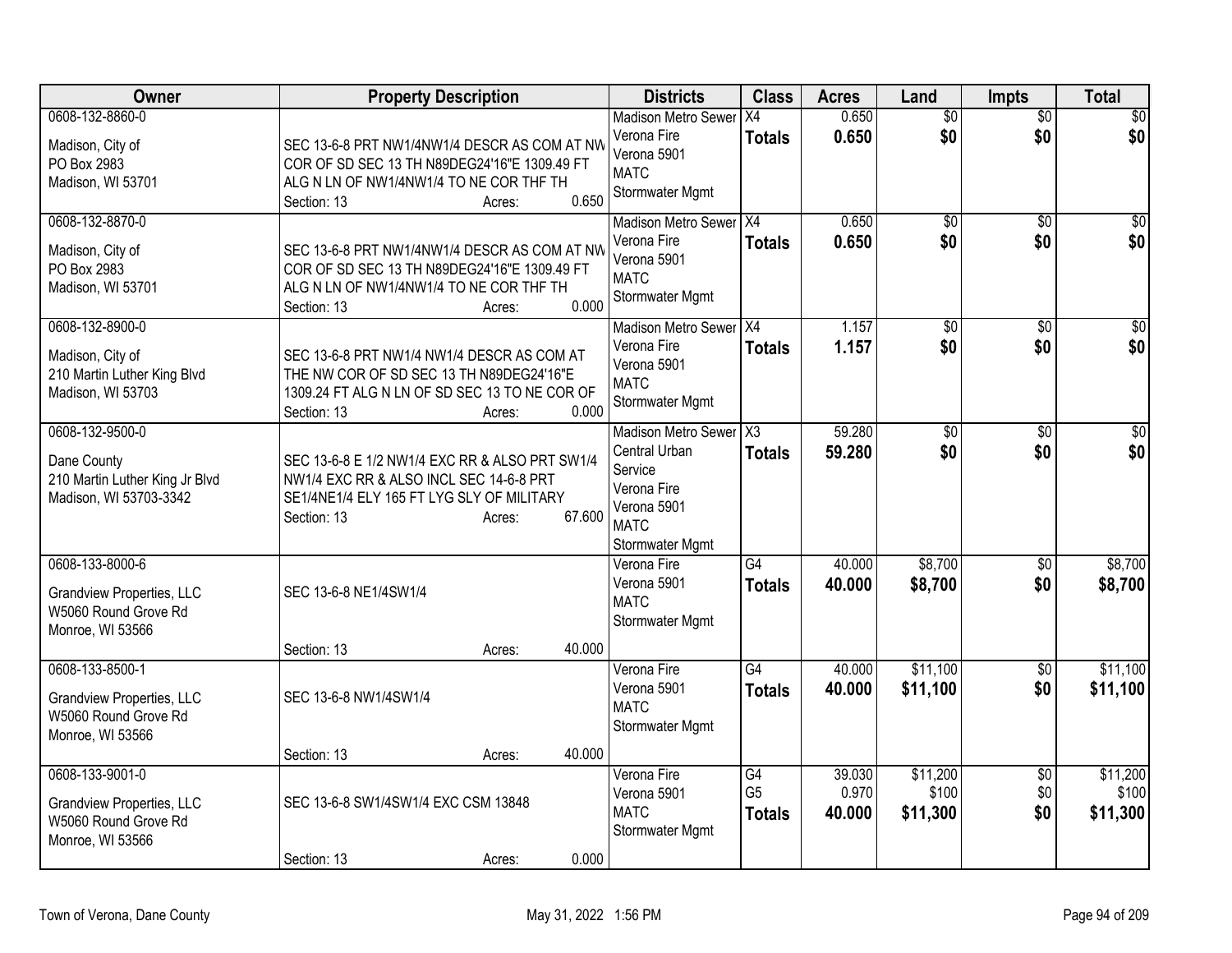| Owner                                                                                           | <b>Property Description</b>                                                                                                                                                                               | <b>Districts</b>                                                                                                          | <b>Class</b>                           | <b>Acres</b>              | Land                            | Impts                                   | <b>Total</b>                    |
|-------------------------------------------------------------------------------------------------|-----------------------------------------------------------------------------------------------------------------------------------------------------------------------------------------------------------|---------------------------------------------------------------------------------------------------------------------------|----------------------------------------|---------------------------|---------------------------------|-----------------------------------------|---------------------------------|
| 0608-133-9501-0<br><b>Grandview Properties, LLC</b><br>W5060 Round Grove Rd<br>Monroe, WI 53566 | SEC 13-6-8 SE1/4 SW1/4 EXC CSM 1548 & CSM 3973<br>& ALSO EXC CSM 13848                                                                                                                                    | Verona Fire<br>Verona 5901<br><b>MATC</b><br>Stormwater Mgmt                                                              | G4<br>G <sub>5</sub><br><b>Totals</b>  | 30.820<br>0.630<br>31.450 | \$8,900<br>\$100<br>\$9,000     | $\overline{50}$<br>\$0<br>\$0           | \$8,900<br>\$100<br>\$9,000     |
|                                                                                                 | 0.000<br>Section: 13<br>Acres:                                                                                                                                                                            |                                                                                                                           |                                        |                           |                                 |                                         |                                 |
| 0608-133-9770-3<br>Jared D. Ferko<br>Emily A. Ferko<br>6536 Grandview Rd<br>Verona, WI 53593    | 6536 Grandview Rd<br>LOT 1 CSM 1548 CS6/278 DESCR AS SEC 13-6-8 PRT<br>SE1/4SW1/4 (.584 ACRE)<br>0.580<br>Section: 13<br>Acres:                                                                           | Verona Fire<br>Trash Pickup 1<br>Verona 5901<br>Utility 1<br><b>MATC</b><br>Stormwater Mgmt                               | $\overline{G1}$<br><b>Totals</b>       | 0.580<br>0.580            | \$68,500<br>\$68,500            | \$282,000<br>\$282,000                  | \$350,500<br>\$350,500          |
| 0608-133-9810-0<br>Tmd, LLC<br>W5060 Round Grove Rd<br>Monroe, WI 53566                         | <b>Grandview Rd</b><br>LOT 1 CSM 13848 CS92/21&23-11/11/2014 F/K/A LOT<br>1 CSM 3973 CS16/259 R3857/9-9/17/82 & ALSO INCL 8<br>DESCR AS SEC 13-6-8 PRT SW1/4SW1/4 & PRT<br>7.193<br>Section: 13<br>Acres: | Verona Fire<br>Verona 5901<br><b>MATC</b><br>Stormwater Mgmt                                                              | $\overline{G4}$<br>G7<br><b>Totals</b> | 6.193<br>1.000<br>7.193   | \$1,800<br>\$45,000<br>\$46,800 | $\overline{30}$<br>\$13,000<br>\$13,000 | \$1,800<br>\$58,000<br>\$59,800 |
| 0608-134-8001-4<br>Hughes Rev Tr, Bruce L & Linda C<br>2585 Tonto Trl<br>Verona, WI 53593       | 2585 Tonto Trl<br>LOT 1 CSM 7731 CS40/250&251-2/10/95 F/K/A LOT 2<br>CSM 1622 CS6/386&387-2/27/75 DESCR AS SEC<br>13-6-8 PRT NE1/4SE1/4 & SE1/4NE1/4 (6.006 ACRES<br>6.006<br>Section: 13<br>Acres:       | <b>Madison Metro Sewer</b><br>Verona Fire<br>Trash Pickup 1<br>Verona 5901<br>Utility 1<br><b>MATC</b><br>Stormwater Mgmt | G1<br><b>Totals</b>                    | 6.006<br>6.006            | \$290,000<br>\$290,000          | \$538,500<br>\$538,500                  | \$828,500<br>\$828,500          |
| 0608-134-8100-4<br>Frostwood Farm VI, LLC<br>1325 Boundary Rd<br>Middleton, WI 53562            | LOT 2 CSM 7731 CS40/250&251-2/10/95 F/K/A LOT 2<br>CSM 1622 CS6/386&387-2/27/75 DESCR AS SEC<br>13-6-8 PRT NE1/4SE1/4 & SE1/4NE1/4 (39.830 ACRES<br>39.830<br>Section: 13<br>Acres:                       | Verona Fire<br>Verona 5901<br><b>MATC</b><br>Stormwater Mgmt                                                              | G4<br>G <sub>5</sub><br><b>Totals</b>  | 38.620<br>1.210<br>39.830 | \$11,100<br>\$100<br>\$11,200   | $\overline{50}$<br>\$0<br>\$0           | \$11,100<br>\$100<br>\$11,200   |
| 0608-134-8500-0<br>Amal Thorson Ltd Partnership<br>W222 S4233 Timm Dr<br>Waukesha, WI 53189     | <b>Grandview Rd</b><br>SEC 13-6-8 NW1/4 SE1/4                                                                                                                                                             | Verona Fire<br>Verona 5901<br><b>MATC</b><br>Stormwater Mgmt                                                              | G4<br>G <sub>5</sub><br><b>Totals</b>  | 34.000<br>4.655<br>38.655 | \$9,800<br>\$2,300<br>\$12,100  | $\overline{50}$<br>\$0<br>\$0           | \$9,800<br>\$2,300<br>\$12,100  |
| 0608-134-9001-2<br>Amal Thorson Ltd Partnership<br>W222 S4233 Timm Dr<br>Waukesha, WI 53189     | 40.000<br>Section: 13<br>Acres:<br>6444 Grandview Rd<br>SEC 13-6-8 SW1/4SE1/4 EXC CSM 2869 EXC CSM<br>7057<br>36.440<br>Section: 13<br>Acres:                                                             | Verona Fire<br>Verona 5901<br><b>MATC</b><br>Stormwater Mgmt                                                              | G4<br>G <sub>5</sub><br><b>Totals</b>  | 35.878<br>0.562<br>36.440 | \$10,300<br>\$100<br>\$10,400   | $\overline{50}$<br>\$0<br>\$0           | \$10,300<br>\$100<br>\$10,400   |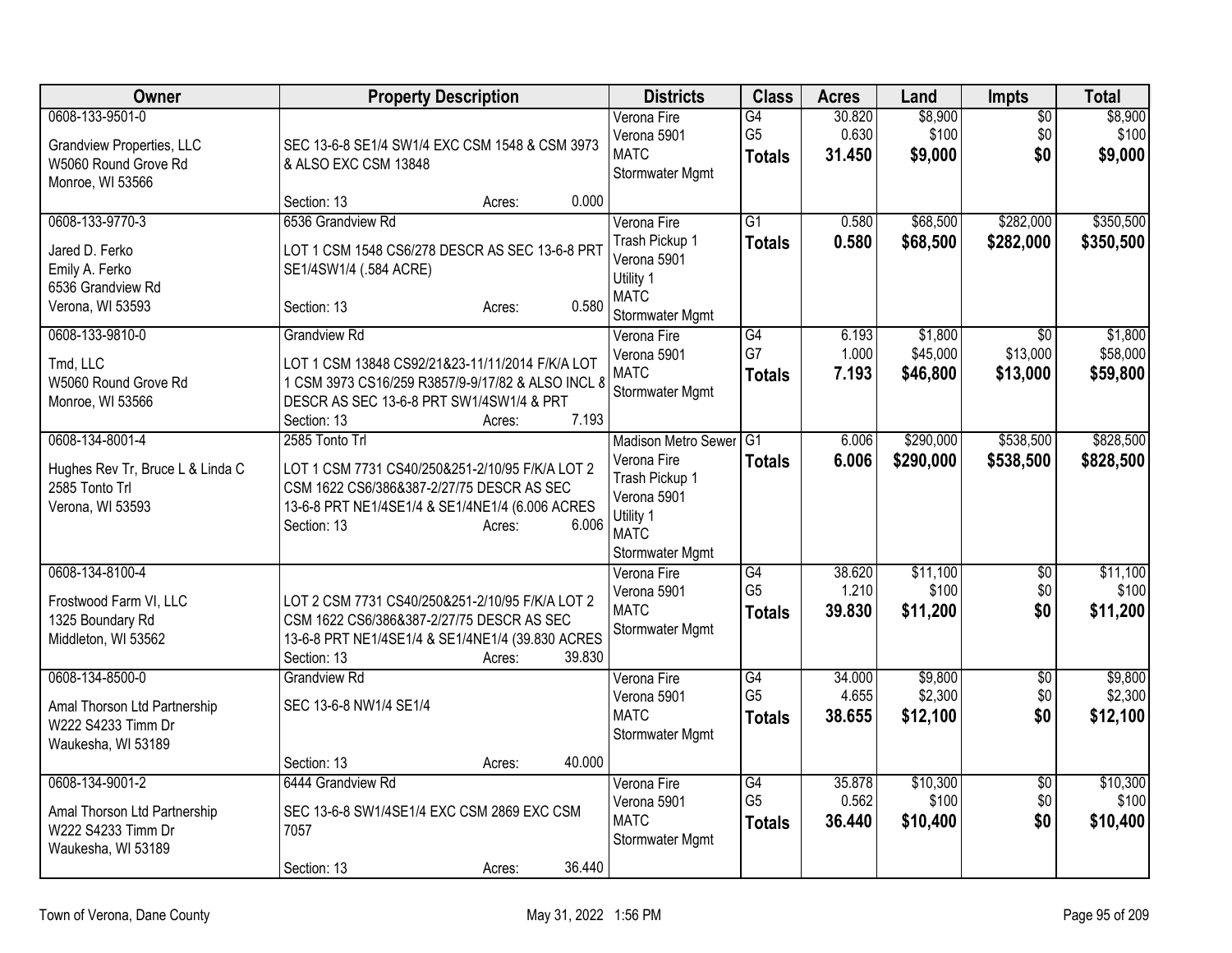| Owner                                                                         | <b>Property Description</b>                                                                                                                       | <b>Districts</b>                                                             | <b>Class</b>    | <b>Acres</b> | Land                          | <b>Impts</b>    | <b>Total</b> |
|-------------------------------------------------------------------------------|---------------------------------------------------------------------------------------------------------------------------------------------------|------------------------------------------------------------------------------|-----------------|--------------|-------------------------------|-----------------|--------------|
| 0608-134-9320-6                                                               | 6450 Grandview Rd                                                                                                                                 | Verona Fire                                                                  | $\overline{G1}$ | 1.200        | \$127,000                     | \$229,000       | \$356,000    |
| Bryan H. Clubb<br>Stephanie J. Clubb<br>6450 Grandview Rd                     | LOT 1 CSM 2869 CS11/229-6/27/78 DESCR AS SEC<br>13-6-8 PRT SW1/4SE1/4 EXC E 100 FT THF                                                            | Trash Pickup 1<br>Verona 5901<br>Utility 1                                   | <b>Totals</b>   | 1.200        | \$127,000                     | \$229,000       | \$356,000    |
| Verona, WI 53593                                                              | 1.150<br>Section: 13<br>Acres:                                                                                                                    | <b>MATC</b><br>Stormwater Mgmt                                               |                 |              |                               |                 |              |
| 0608-134-9330-4                                                               | <b>Grandview Rd</b>                                                                                                                               | Verona Fire                                                                  |                 |              | Assessed with 0608-134-9320-6 |                 |              |
| Bryan H. Clubb<br>Stephanie J. Clubb<br>6450 Grandview Rd<br>Verona, WI 53593 | PRT LOT 1 CSM 2869 CS11/229-6/27/78 DESCR AS<br>SEC 13-6-8 PRT SW1/4SE1/4 W 55.0 FT OF E 100.0 FT<br>OF SD LOT<br>0.000<br>Section: 13<br>Acres:  | Verona 5901<br><b>MATC</b><br>Stormwater Mgmt                                |                 |              |                               |                 |              |
| 0608-134-9340-2                                                               | <b>Grandview Rd</b>                                                                                                                               | Verona Fire                                                                  | $\overline{G1}$ | 0.215        | \$25,500                      | \$1,500         | \$27,000     |
| Bryan H. Clubb<br>Stephanie J. Clubb<br>6450 Grandview Rd<br>Verona, WI 53593 | PRT LOT 1 CSM 2869 CS11/229-6/27/78 DESCR AS<br>SEC 13-6-8 PRT SW1/4SE1/4 E 100.0 FT EXC W 55.0<br>FT OF SD LOT<br>0.220<br>Section: 13<br>Acres: | Verona 5901<br><b>MATC</b><br>Stormwater Mgmt                                | <b>Totals</b>   | 0.215        | \$25,500                      | \$1,500         | \$27,000     |
| 0608-134-9350-0                                                               | 6438 Grandview Rd                                                                                                                                 | Verona Fire                                                                  | $\overline{G1}$ | 2.142        | \$167,500                     | \$267,500       | \$435,000    |
| Myron L. Gingrich<br>Lonna Stoltzfus<br>6438 Grandview Rd<br>Verona, WI 53593 | LOT 1 CSM 7057 CS35/256&257 R22126/1-3/31/93<br>DESCR AS SEC 13-6-8 PRT SW1/4SE1/4 (2.142<br>ACRES)<br>2.142<br>Section: 13<br>Acres:             | Trash Pickup 1<br>Verona 5901<br>Utility 1<br><b>MATC</b><br>Stormwater Mgmt | <b>Totals</b>   | 2.142        | \$167,500                     | \$267,500       | \$435,000    |
| 0608-134-9785-0                                                               |                                                                                                                                                   | Verona Fire                                                                  | $\overline{G4}$ | 35.000       | \$10,100                      | $\sqrt{6}$      | \$10,100     |
| Jon O. Baldock<br>Denelda M. Baldock<br>4146 Schneider Dr<br>Oregon, WI 53575 | LOT 1 CSM 15531 CS112/107&110-10/26/2020 DESCR<br>AS SEC 13-6-8 PRT SE1/4SE1/4 (35.00 ACRES)<br>35.000<br>Section: 13<br>Acres:                   | Trash Pickup 1<br>Verona 5901<br>Utility 1<br><b>MATC</b><br>Stormwater Mgmt | <b>Totals</b>   | 35.000       | \$10,100                      | \$0             | \$10,100     |
| 0608-134-9815-0                                                               | 6394 Grandview Rd                                                                                                                                 | Verona Fire                                                                  | $\overline{G7}$ | 3.049        | \$135,500                     | \$237,000       | \$372,500    |
| Alan B. Miller<br>6394 Grandview Rd<br>Verona, WI 53593                       | LOT 2 CSM 15531 CS112/107&110-10/26/2020 DESCR<br>AS SEC 13-6-8 PRT SE1/4SE1/4 (3.049 ACRES)<br>3.049<br>Section: 13<br>Acres:                    | Trash Pickup 1<br>Verona 5901<br>Utility 1<br><b>MATC</b><br>Stormwater Mgmt | <b>Totals</b>   | 3.049        | \$135,500                     | \$237,000       | \$372,500    |
| 0608-141-8001-5                                                               |                                                                                                                                                   | Madison Metro Sewer                                                          | G4              | 5.330        | \$1,800                       | $\overline{50}$ | \$1,800      |
| Dean A. Nesbitt et al<br>4228 Maple Grove Dr<br>Madison, WI 53719             | SEC 14-6-8 E 5 A NE1/4NE1/4 EXC PRT ANNEXED TO<br>CITY OF MADISON IN DOC #2836173                                                                 | Verona Fire<br>Verona 5901<br><b>MATC</b><br>Stormwater Mgmt                 | <b>Totals</b>   | 5.330        | \$1,800                       | \$0             | \$1,800      |
|                                                                               | 4.950<br>Section: 14<br>Acres:                                                                                                                    |                                                                              |                 |              |                               |                 |              |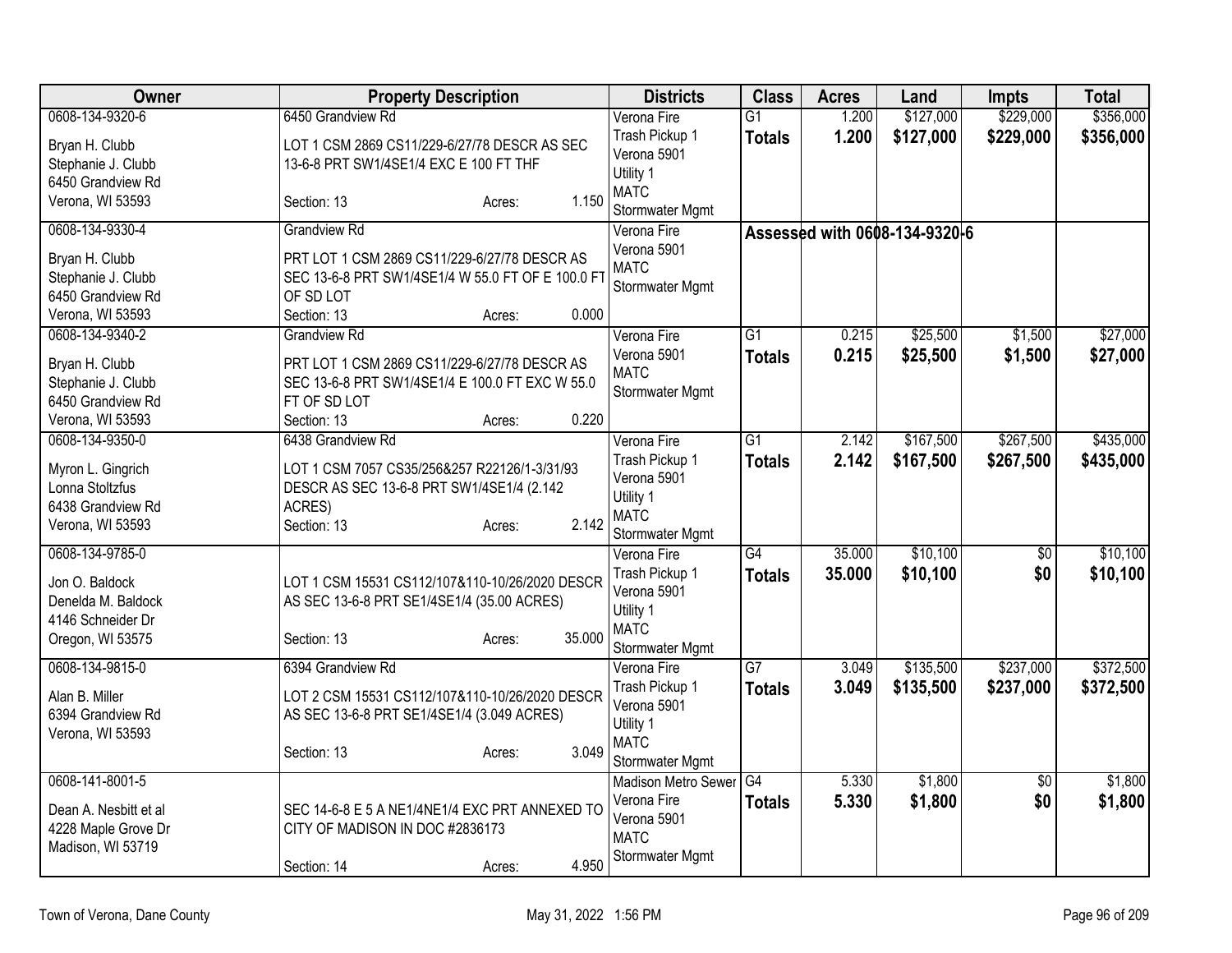| Owner                                                                                      | <b>Property Description</b>                                                                                                                                          | <b>Districts</b>                                                                                                  | <b>Class</b>                          | <b>Acres</b>            | Land                          | Impts                  | <b>Total</b>                  |
|--------------------------------------------------------------------------------------------|----------------------------------------------------------------------------------------------------------------------------------------------------------------------|-------------------------------------------------------------------------------------------------------------------|---------------------------------------|-------------------------|-------------------------------|------------------------|-------------------------------|
| 0608-141-8021-1<br>Dane County<br>210 Martin Luther King Jr Blvd<br>Madison, WI 53703-3342 | SEC 14-6-8 NE1/4NE1/4 EXC E 5 A & EXC PRT<br>ANNEXED TO CITY OF MADISON IN DOC #2836173<br>34.600<br>Section: 14<br>Acres:                                           | Verona Fire<br>Verona 5901<br><b>MATC</b><br>Stormwater Mgmt                                                      | X3<br><b>Totals</b>                   | 35.106<br>35.106        | $\overline{50}$<br>\$0        | $\overline{50}$<br>\$0 | $\overline{\$0}$<br>\$0       |
| 0608-141-8501-0<br>Dane County<br>210 Martin Luther King Jr Blvd<br>Madison, WI 53703-3342 | 4650 Maple Grove Dr<br>SEC 14-6-8 NW1/4NE1/4 EXC PRT ANNEXED TO CITY<br>OF MADISON IN DOC #2836173<br>39.700<br>Section: 14<br>Acres:                                | Verona Fire<br>Verona 5901<br><b>MATC</b><br>Stormwater Mgmt                                                      | X <sub>3</sub><br><b>Totals</b>       | 39.700<br>39,700        | $\overline{50}$<br>\$0        | \$0<br>\$0             | $\overline{\$0}$<br>\$0       |
| 0608-141-9002-0<br>Dane County<br>210 Martin Luther King Jr Blvd<br>Madison, WI 53703-3342 | 4654 Maple Grove Dr<br>SEC 14-6-8 SW1/4NE1/4 EXC R28479/67 EXC PRT<br>ANNEXED TO CITY OF VERONA IN DOC #4440134<br>0.000<br>Section: 14<br>Acres:                    | Madison Metro Sewer X3<br>Verona Urban<br>Service<br>Verona Fire<br>Verona 5901<br><b>MATC</b><br>Stormwater Mgmt | <b>Totals</b>                         | 28.764<br>28.764        | $\overline{50}$<br>\$0        | \$0<br>\$0             | $\overline{\$0}$<br>\$0       |
| 0608-141-9500-9<br>Dean A. Nesbitt et al<br>4228 Maple Grove Dr<br>Madison, WI 53719       | Maple Grove Dr<br>SEC 14-6-8 E 5 A SE1/4 NE1/4 EXC RR & HWY & EXC<br>R25435/6<br>4.000<br>Section: 14<br>Acres:                                                      | <b>Madison Metro Sewer</b><br>Verona Fire<br>Verona 5901<br><b>MATC</b><br>Stormwater Mgmt                        | G2<br>G <sub>5</sub><br><b>Totals</b> | 0.160<br>1.470<br>1.630 | \$1,200<br>\$1,500<br>\$2,700 | \$200<br>\$0<br>\$200  | \$1,400<br>\$1,500<br>\$2,900 |
| 0608-141-9521-4<br>Dane County<br>210 Martin Luther King Jr Blvd<br>Madison, WI 53703-3342 | 4654 Maple Grove Dr<br>SEC 14-6-8 SE1/4NE1/4 EXC RR & E 5 ACRES & ALSO<br>EXC R28479/67<br>30.000<br>Section: 14<br>Acres:                                           | Verona Fire<br>Verona 5901<br><b>MATC</b><br>Stormwater Mgmt                                                      | X3<br>Totals                          | 16.014<br>16.014        | $\overline{50}$<br>\$0        | $\overline{30}$<br>\$0 | \$0<br>\$0                    |
| 0608-141-9842-0<br>WI Dnr<br>PO Box 7921<br>Madison, WI 53701-7921                         | SEC 14-6-8 RR R/W THRU SE1/4NE1/4 & N1/2 SE1/4<br>EXC TO WI DOT IN DOC #2814731 & ALSO INCL<br>ADDL LANDS DESCR AS SEC 14-6-8 PRT<br>12.200<br>Section: 14<br>Acres: | Verona Fire<br>Verona 5901<br><b>MATC</b><br>Stormwater Mgmt                                                      | $\overline{X2}$<br><b>Totals</b>      | 3.866<br>3.866          | $\overline{50}$<br>\$0        | $\overline{50}$<br>\$0 | $\sqrt{50}$<br>\$0            |
| 0608-142-8001-4<br>Dane County<br>210 Martin Luther King Jr Blvd<br>Madison, WI 53703-3342 | SEC 14-6-8 NE1/4NW1/4 EXC PRT ANNEXED TO CITY<br>OF MADISON IN DOC #2836173<br>39.800<br>Section: 14<br>Acres:                                                       | Verona Fire<br>Verona 5901<br><b>MATC</b><br>Stormwater Mgmt                                                      | $\overline{\chi_3}$<br><b>Totals</b>  | 39.953<br>39.953        | $\overline{50}$<br>\$0        | $\overline{50}$<br>\$0 | $\sqrt{50}$<br>\$0            |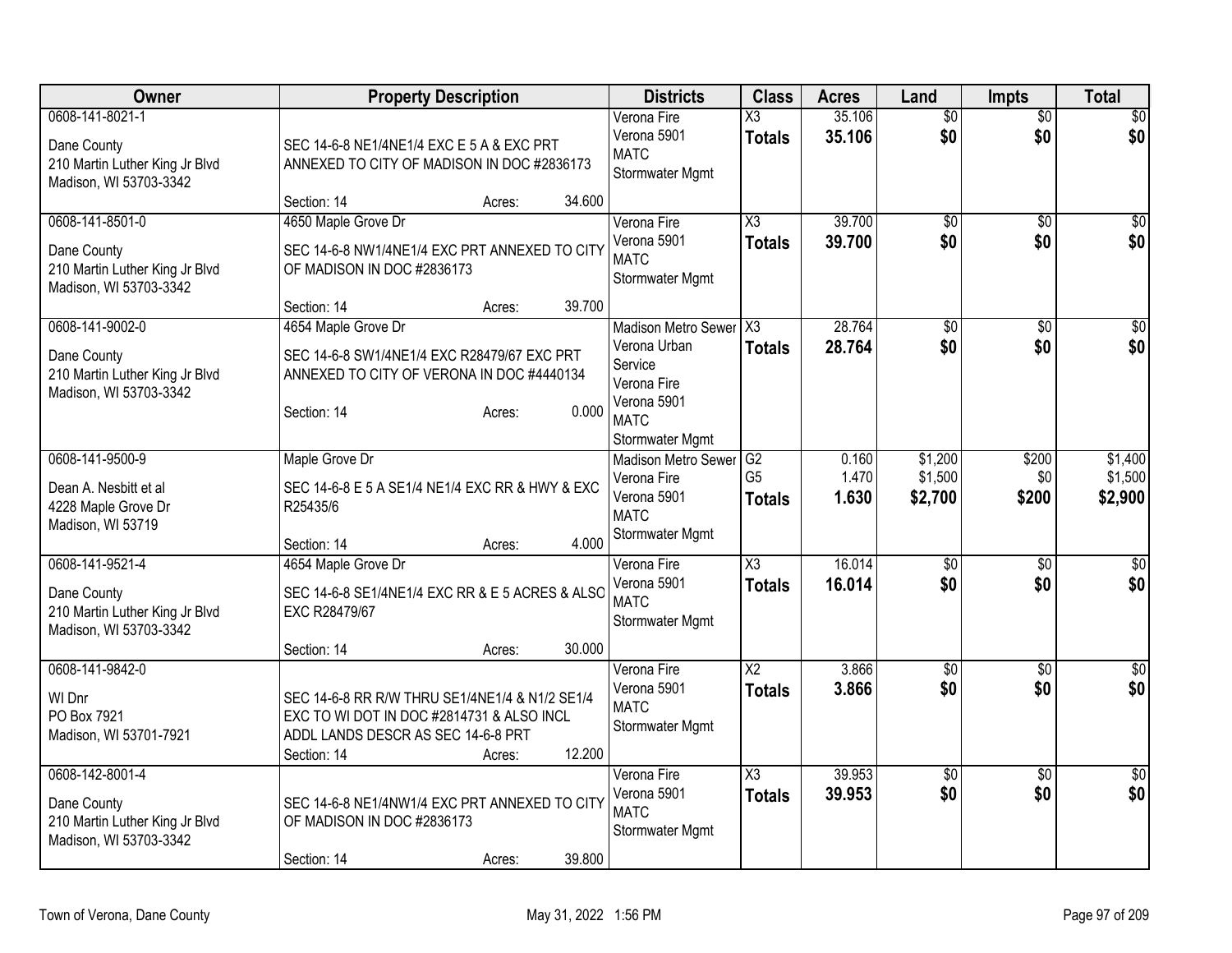| <b>Owner</b>                                                                                             | <b>Property Description</b>                                                                                                                                                                                  | <b>Districts</b>                                                                            | <b>Class</b>                     | <b>Acres</b>   | Land                   | <b>Impts</b>           | <b>Total</b>           |
|----------------------------------------------------------------------------------------------------------|--------------------------------------------------------------------------------------------------------------------------------------------------------------------------------------------------------------|---------------------------------------------------------------------------------------------|----------------------------------|----------------|------------------------|------------------------|------------------------|
| 0608-142-8505-0                                                                                          | 6811 Cross Country Rd                                                                                                                                                                                        | Verona Fire                                                                                 | $\overline{G1}$                  | 2.247          | \$171,000              | \$265,000              | \$436,000              |
| Jess J. Billmeyer<br>Erin E. Billmeyer<br>6811 Cross Country Rd<br>Verona, WI 53593                      | LOT 1 CSM 10050 CS58/315&316-5/23/2001 F/K/A PR1<br>OF LOT 4 CSM 2074 CS8/261&262 DESCR AS SEC<br>14-6-8 PRT NW1/4NW1/4 (2.276 ACRES INCL R/W)<br>2.250<br>Section: 14<br>Acres:                             | Trash Pickup 1<br>Verona 5901<br>Utility 1<br><b>MATC</b>                                   | <b>Totals</b>                    | 2.247          | \$171,000              | \$265,000              | \$436,000              |
|                                                                                                          |                                                                                                                                                                                                              | Stormwater Mgmt                                                                             |                                  |                |                        |                        |                        |
| 0608-142-8515-0<br>J K. Streiff<br>Sarah B. Streiff<br>6805 Cross Country Rd<br>Verona, WI 53593         | 6805 Cross Country Rd<br>LOT 2 CSM 10050 CS58/315&316-5/23/2001 F/K/A PR1<br>OF LOT 4 CSM 2074 CS8/261&262-6/25/76 DESCR AS<br>SEC 14-6-8 PRT NW1/4NW1/4 (2.277 ACRES INCL<br>2.250<br>Section: 14<br>Acres: | Verona Fire<br>Trash Pickup 1<br>Verona 5901<br>Utility 1<br><b>MATC</b><br>Stormwater Mgmt | $\overline{G1}$<br><b>Totals</b> | 2.248<br>2.248 | \$171,000<br>\$171,000 | \$340,000<br>\$340,000 | \$511,000<br>\$511,000 |
| 0608-142-8531-3<br>William C. Mcgilvray<br>Kim K. Mcgilvray<br>6847 Cross Country Rd<br>Verona, WI 53593 | 6847 Cross Country Rd<br>LOT 1 CSM 5263 CS24/46 R10197/80-6/18/87 F/K/A<br>LOTS 2 & 3 & PRT LOTS 1 & 4 CSM 2074<br>CS8/261&262-6/25/76 DESCR AS SEC 14-6-8 PRT<br>2.540<br>Section: 14<br>Acres:             | Verona Fire<br>Trash Pickup 1<br>Verona 5901<br>Utility 1<br><b>MATC</b><br>Stormwater Mgmt | $\overline{G1}$<br><b>Totals</b> | 2.540<br>2.540 | \$180,500<br>\$180,500 | \$416,500<br>\$416,500 | \$597,000<br>\$597,000 |
| 0608-142-8550-0<br>James B. Picha<br>Norma D. Picha<br>6841 Cross Country Rd<br>Verona, WI 53593-5003    | 6841 Cross Country Rd<br>LOT 2 CSM 5263 CS24/46 R10197/80-6/18/87 F/K/A<br>LOTS 2 & 3 & PRT LOTS 1 & 4 CSM 2074 DESCR AS<br>SEC 14-6-8 PRT NW1/4NW1/4 2 .54 ACRES<br>2.542<br>Section: 14<br>Acres:          | Verona Fire<br>Trash Pickup 1<br>Verona 5901<br>Utility 1<br><b>MATC</b><br>Stormwater Mgmt | $\overline{G1}$<br><b>Totals</b> | 2.542<br>2.542 | \$180,500<br>\$180,500 | \$200,500<br>\$200,500 | \$381,000<br>\$381,000 |
| 0608-142-8565-3<br>Paar Rev Tr, William & Elizabeth<br>6835 Cross Country Rd<br>Verona, WI 53593         | 6835 Cross Country Rd<br>LOT 3 CSM 5263 CS24/46 R10197/80-6/18/87 F/K/A<br>LOTS 2 & 3 & PRT LOTS 1 & 4 CSM 2074<br>CS8/261&262-6/25/76 DESCR AS SEC 14-6-8 PRT<br>2.544<br>Section: 14<br>Acres:             | Verona Fire<br>Trash Pickup 1<br>Verona 5901<br>Utility 1<br><b>MATC</b><br>Stormwater Mgmt | $\overline{G1}$<br><b>Totals</b> | 2.544<br>2.544 | \$180,500<br>\$180,500 | \$295,000<br>\$295,000 | \$475,500<br>\$475,500 |
| 0608-142-8580-4<br>Bonnie L. Kartman<br>6821 Cross Country Rd<br>Verona, WI 53593                        | 6821 Cross Country Rd<br>LOT 4 CSM 5263 CS24/46 R10197/80-6/18/87 F/K/A<br>LOTS 2 & 3 & PRT LOTS 1 & 4 CSM 2074 DESCR AS<br>SEC 14-6-8 PRT NW1/4NW1/4 2 .87 ACRES<br>2.879<br>Section: 14<br>Acres:          | Verona Fire<br>Trash Pickup 1<br>Verona 5901<br>Utility 1<br><b>MATC</b><br>Stormwater Mgmt | $\overline{G1}$<br><b>Totals</b> | 2.879<br>2.879 | \$191,000<br>\$191,000 | \$214,500<br>\$214,500 | \$405,500<br>\$405,500 |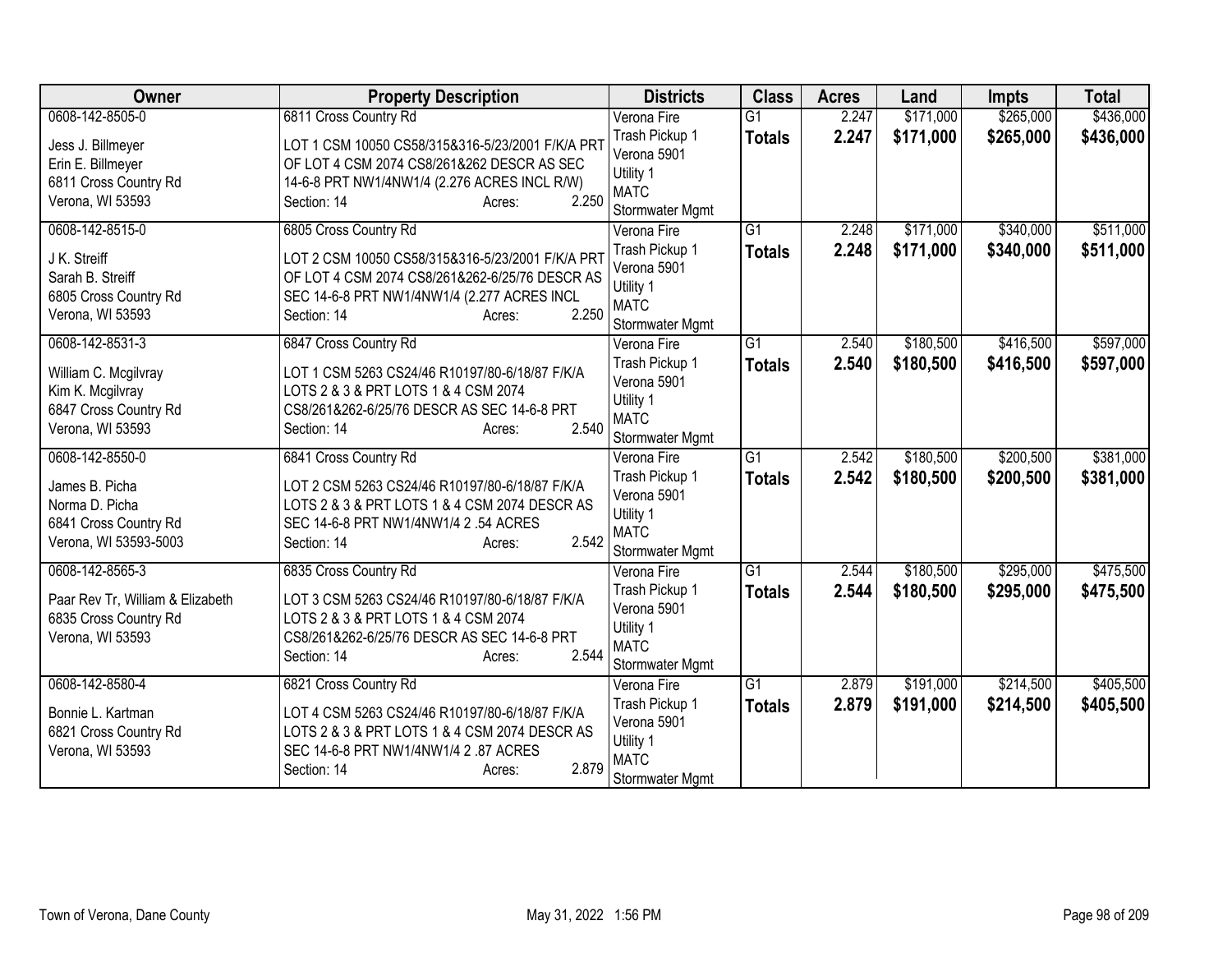| Owner                                                                                                   | <b>Property Description</b>                                                                                                                                                                                         | <b>Districts</b>                                                                                                  | <b>Class</b>                            | <b>Acres</b>     | Land                   | <b>Impts</b>           | <b>Total</b>           |
|---------------------------------------------------------------------------------------------------------|---------------------------------------------------------------------------------------------------------------------------------------------------------------------------------------------------------------------|-------------------------------------------------------------------------------------------------------------------|-----------------------------------------|------------------|------------------------|------------------------|------------------------|
| 0608-142-8610-0<br>Jason R. Geiger<br>720 Forest View Dr<br>Verona, WI 53593                            | 6861 Cross Country Rd<br>LOT 1 CSM 15184 CS108/11&13-7/16/2019 F/K/A LOT<br>1 CSM 2074 CS8/261&262-6/25/76 DESCR AS SEC<br>14-6-8 PRT NW1/4NW1/4 (2 ACRES) TOG W/SHARED<br>2.000<br>Section: 14                     | Verona Fire<br>Trash Pickup 1<br>Verona 5901<br>Utility 1<br><b>MATC</b>                                          | $\overline{G1}$<br><b>Totals</b>        | 2.000<br>2.000   | \$163,000<br>\$163,000 | \$174,000<br>\$174,000 | \$337,000<br>\$337,000 |
| 0608-142-8625-0<br>Lindsey K. Geiger<br>603 Acadia Way<br>Verona, WI 53593                              | Acres:<br>6861 Cross Country Rd<br>LOT 2 CSM 15184 CS108/11&13-7/16/2019 F/K/A LOT<br>1 CSM 2074 CS8/261&262-6/25/76 DESCR AS SEC<br>14-6-8 PRT NW1/4NW1/4 (2.90 ACRES) SUBJ TO &<br>2.900<br>Section: 14<br>Acres: | Stormwater Mgmt<br>Verona Fire<br>Trash Pickup 1<br>Verona 5901<br>Utility 1<br><b>MATC</b><br>Stormwater Mgmt    | $\overline{G1}$<br><b>Totals</b>        | 2.900<br>2.900   | \$192,000<br>\$192,000 | \$0<br>\$0             | \$192,000<br>\$192,000 |
| 0608-142-8690-1<br>Dane County<br>210 Martin Luther King Jr Blvd<br>Madison, WI 53703-3342              | 4654 Maple Grove Dr<br>SEC 14-6-8 S1/2 NW1/4 NW1/4 136/554<br>20.000<br>Section: 14<br>Acres:                                                                                                                       | Verona Fire<br>Verona 5901<br><b>MATC</b><br>Stormwater Mgmt                                                      | X3<br><b>Totals</b>                     | 20.000<br>20,000 | \$0<br>\$0             | \$0<br>\$0             | \$0<br>\$0             |
| 0608-142-9001-2<br>Dane County<br>210 Martin Luther King Jr Blvd<br>Madison, WI 53703-3342              | SEC 14-6-8 SW1/4 NW1/4 EXC CSM 5530 EXC<br>R11414/7<br>11.190<br>Section: 14<br>Acres:                                                                                                                              | Verona Fire<br>Verona 5901<br><b>MATC</b><br>Stormwater Mgmt                                                      | $\overline{\chi_3}$<br><b>Totals</b>    | 15.150<br>15.150 | \$0<br>\$0             | \$0<br>\$0             | $\sqrt{50}$<br>\$0     |
| 0608-142-9502-0<br>Dane County<br>210 Martin Luther King Jr Blvd<br>Madison, WI 53703-3342              | 1000 E Verona Ave<br>SEC 14-6-8 SE1/4 NW1/4 EXC HWY EXC CSM 5530<br>EXC CSM 12482 & ALSO EXC PRT ANNEXED TO CITY<br>OF VERONA IN DOC #4440134<br>0.000<br>Section: 14<br>Acres:                                     | Madison Metro Sewer<br>Verona Urban<br>Service<br>Verona Fire<br>Verona 5901<br><b>MATC</b><br>Stormwater Mgmt    | $\overline{\text{X3}}$<br><b>Totals</b> | 29.984<br>29.984 | $\sqrt{$0}$<br>\$0     | \$0<br>\$0             | \$0<br>\$0             |
| 0608-143-9830-8<br>Joseph S. Candinas<br>Margrit Candinas<br>7669 County Highway Pd<br>Verona, WI 53593 | 2435 Old PB<br>LOT 1 CSM 4109 CS17/160 R4513/92-5/25/83 DESCR<br>AS PRT SE1/4S W1/4 SEC 14 & PRT NE1/4NW1/4 SEC<br>23-6-8 5.09 ACRES<br>5.090<br>Section: 14<br>Acres:                                              | Madison Metro Sewer G2<br>Verona Urban<br>Service<br>Verona Fire<br>Verona 5901<br><b>MATC</b><br>Stormwater Mgmt | <b>Totals</b>                           | 5.090<br>5.090   | \$280,000<br>\$280,000 | \$197,500<br>\$197,500 | \$477,500<br>\$477,500 |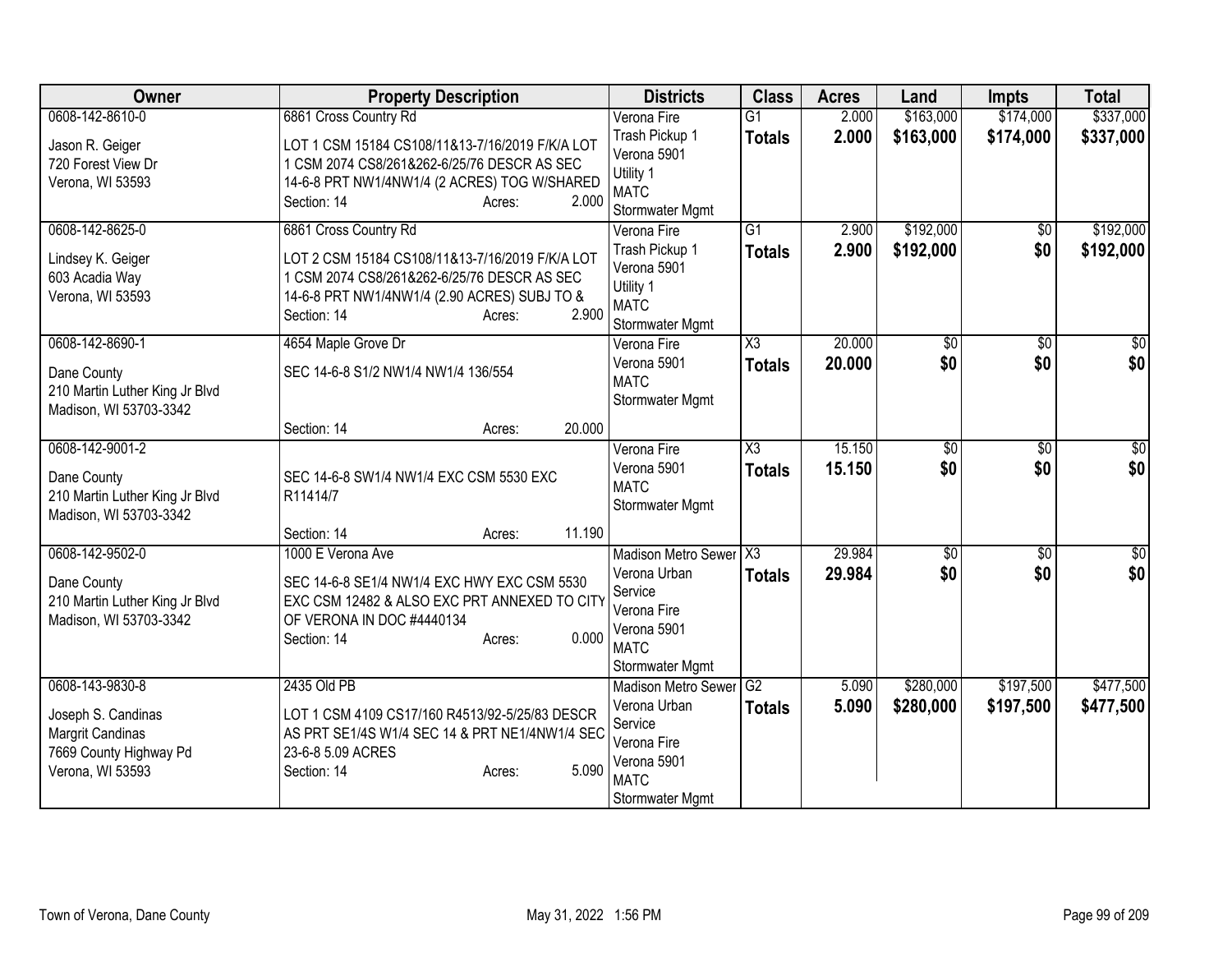| Owner                                                                                        | <b>Property Description</b>                                                                                                                                           |        | <b>Districts</b>                                             | <b>Class</b>                            | <b>Acres</b>            | Land                          | Impts                         | <b>Total</b>                  |
|----------------------------------------------------------------------------------------------|-----------------------------------------------------------------------------------------------------------------------------------------------------------------------|--------|--------------------------------------------------------------|-----------------------------------------|-------------------------|-------------------------------|-------------------------------|-------------------------------|
| 0608-144-8001-2<br>Dane County<br>210 Martin Luther King Jr Blvd<br>Madison, WI 53703-3342   | SEC 14-6-8 N1/2NE1/4SE1/4 EXC RR & ALSO EXC<br>R28479/67                                                                                                              |        | Verona Fire<br>Verona 5901<br><b>MATC</b><br>Stormwater Mgmt | $\overline{\text{X3}}$<br><b>Totals</b> | 11.152<br>11.152        | $\overline{50}$<br>\$0        | $\overline{30}$<br>\$0        | \$0<br>\$0                    |
|                                                                                              | Section: 14<br>Acres:                                                                                                                                                 | 11.400 |                                                              |                                         |                         |                               |                               |                               |
| 0608-144-8190-4<br>Slotten Rev Living Tr, Blanche B<br>6654 Grandview Rd<br>Verona, WI 53593 | SEC 14-6-8 SW1/4 NE1/4SE1/4 EXC CSM 2543 & CSM<br>4268                                                                                                                |        | Verona Fire<br>Verona 5901<br><b>MATC</b><br>Stormwater Mgmt | G4<br>G <sub>5</sub><br><b>Totals</b>   | 6.200<br>2.100<br>8.300 | \$1,800<br>\$2,000<br>\$3,800 | $\overline{50}$<br>\$0<br>\$0 | \$1,800<br>\$2,000<br>\$3,800 |
|                                                                                              | Section: 14<br>Acres:                                                                                                                                                 | 8.300  |                                                              |                                         |                         |                               |                               |                               |
| 0608-144-8330-4<br>One Hundred Ten, LLC<br>306 E Verona Rd<br>Verona, WI 53593               | SEC 14-6-8 PRT SE1/4NE1/4SE1/4 W 1/3 THF                                                                                                                              |        | Verona Fire<br>Verona 5901<br><b>MATC</b><br>Stormwater Mgmt | $\overline{G4}$<br><b>Totals</b>        | 3.330<br>3.330          | \$1,000<br>\$1,000            | $\overline{50}$<br>\$0        | \$1,000<br>\$1,000            |
|                                                                                              | Section: 14<br>Acres:                                                                                                                                                 | 3.330  |                                                              |                                         |                         |                               |                               |                               |
| 0608-144-8340-2<br>One Hundred Ten, LLC<br>306 E Verona Rd<br>Verona, WI 53593               | SEC 14-6-8 PRT SE1/4NE1/4SE1/4 E 1/3 OF W 2/3 THF                                                                                                                     |        | Verona Fire<br>Verona 5901<br><b>MATC</b><br>Stormwater Mgmt | G4<br><b>Totals</b>                     | 3.330<br>3.330          | \$1,000<br>\$1,000            | \$0<br>\$0                    | \$1,000<br>\$1,000            |
|                                                                                              | Section: 14<br>Acres:                                                                                                                                                 | 3.330  |                                                              |                                         |                         |                               |                               |                               |
| 0608-144-8360-8<br>One Hundred Ten, LLC<br>306 E Verona Rd<br>Verona, WI 53593               | SEC 14-6-8 PRT SE1/4NE1/4SE1/4 E 1/3 THF                                                                                                                              |        | Verona Fire<br>Verona 5901<br><b>MATC</b><br>Stormwater Mgmt | $\overline{G4}$<br><b>Totals</b>        | 3.330<br>3.330          | \$1,000<br>\$1,000            | \$0<br>\$0                    | \$1,000<br>\$1,000            |
|                                                                                              | Section: 14<br>Acres:                                                                                                                                                 | 3.330  |                                                              |                                         |                         |                               |                               |                               |
| 0608-144-8502-6<br>WI Dot<br>2101 Wright St<br>Madison, WI 53704                             | SEC 14-6-8 PRT SW1/4SE1/4, PRT NE1/4SE1/4, PRT<br>SE1/4NE1/4, PRT NW1/4SE1/4, PRT SW1/4NE1/4 &<br>ALSO INCL SEC 13-6-8 PRT NW1 /4NW1/4 & PRT<br>Section: 14<br>Acres: | 9.400  | Verona Fire<br>Verona 5901<br><b>MATC</b><br>Stormwater Mgmt | $\overline{X2}$<br><b>Totals</b>        | 9.400<br>9.400          | $\sqrt{50}$<br>\$0            | $\overline{50}$<br>\$0        | $\overline{50}$<br>\$0        |
| 0608-144-8701-0<br>Dane County<br>210 Martin Luther King Jr Blvd<br>Madison, WI 53703-3342   | SEC 14-6-8 NW1/4 SE1/4 EXC RR ALSO EXC S 4 A &<br>ALSO EXC R28479/67 & ALSO EXC PRT ANNEXED TO<br>CITY OF VERONA IN DOC #4440134<br>Section: 14<br>Acres:             | 0.000  | Verona Fire<br>Verona 5901<br><b>MATC</b><br>Stormwater Mgmt | X3<br><b>Totals</b>                     | 8.314<br>8.314          | $\sqrt{$0}$<br>\$0            | $\overline{50}$<br>\$0        | $\sqrt{50}$<br>\$0            |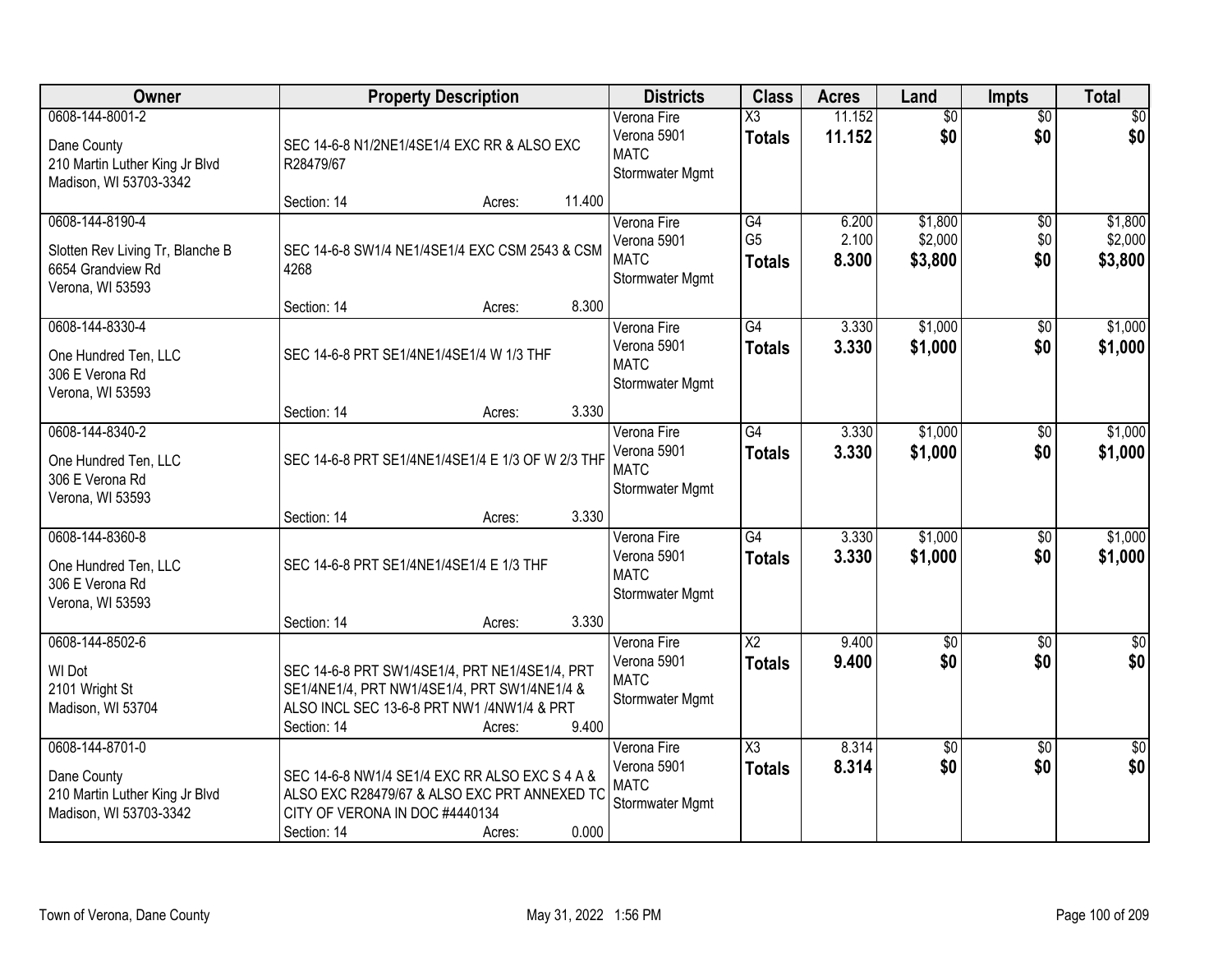| Owner                                   |                                                   | <b>Property Description</b> | <b>Districts</b>               | <b>Class</b>    | <b>Acres</b> | Land      | <b>Impts</b>    | <b>Total</b> |
|-----------------------------------------|---------------------------------------------------|-----------------------------|--------------------------------|-----------------|--------------|-----------|-----------------|--------------|
| 0608-144-8740-8                         | <b>USH 18 &amp; 151</b>                           |                             | Verona Fire                    | $\overline{G4}$ | 2.330        | \$500     | $\overline{50}$ | \$500        |
| Slotten Rev Living Tr, Blanche B        | SEC 14-6-8 S 4 A NW1/4SE1/4 EXC TO DOT IN         |                             | Verona 5901<br><b>MATC</b>     | <b>Totals</b>   | 2.330        | \$500     | \$0             | \$500        |
| 6654 Grandview Rd<br>Verona, WI 53593   | R26519/70                                         |                             | Stormwater Mgmt                |                 |              |           |                 |              |
|                                         | Section: 14                                       | Acres:                      | 4.000                          |                 |              |           |                 |              |
| 0608-144-9000-1                         | 6690 Grandview Rd                                 |                             | Verona Fire                    | G4              | 3.600        | \$1,200   | $\overline{50}$ | \$1,200      |
| Slotten Rev Living Tr, Blanche B        | SEC 14-6-8 SW1/4SE1/4 EXC CSM 4268 & EXC          |                             | Verona 5901                    | G <sub>5</sub>  | 8.316        | \$4,300   | \$0             | \$4,300      |
| 6654 Grandview Rd                       | R8675/60 & EXC TO DOT IN R26519/70                |                             | <b>MATC</b>                    | G7              | 1.440        | \$66,000  | \$50,000        | \$116,000    |
| Verona, WI 53593                        |                                                   |                             | Stormwater Mgmt                | <b>Totals</b>   | 13.356       | \$71,500  | \$50,000        | \$121,500    |
|                                         | Section: 14                                       | Acres:                      | 22.590                         |                 |              |           |                 |              |
| 0608-144-9281-2                         | <b>Grandview Rd</b>                               |                             | Verona Fire                    | $\overline{G1}$ | 16.420       | \$317,500 | \$0             | \$317,500    |
| Slotten Rev Living Tr, Blanche B        | LOT 1 CSM 4268 CS18/128-1/4/84 DESCR AS SEC       |                             | Verona 5901<br><b>MATC</b>     | <b>Totals</b>   | 16.420       | \$317,500 | \$0             | \$317,500    |
| 6654 Grandview Rd                       | 14-6-8 PRT SE1/4 16.419 ACRES INCL RD R/W ALSO    |                             | Stormwater Mgmt                |                 |              |           |                 |              |
| Verona, WI 53593                        | PRT S1/2 SE1/4 COM SEC S1/4 COR TH                |                             |                                |                 |              |           |                 |              |
| 0608-144-9510-4                         | Section: 14                                       | Acres:                      | 17.330<br>Verona Fire          | G4              | 6.500        | \$1,900   | \$0             | \$1,900      |
|                                         |                                                   |                             | Verona 5901                    | G <sub>5</sub>  | 0.160        | \$100     | \$0             | \$100        |
| One Hundred Ten, LLC                    | SEC 14-6-8 PRT SE1/4SE1/4 E 1/3 OF E 1/2          |                             | <b>MATC</b>                    | <b>Totals</b>   | 6.660        | \$2,000   | \$0             | \$2,000      |
| 306 E Verona Rd                         |                                                   |                             | Stormwater Mgmt                |                 |              |           |                 |              |
| Verona, WI 53593                        | Section: 14                                       | Acres:                      | 6.660                          |                 |              |           |                 |              |
| 0608-144-9530-0                         |                                                   |                             | Verona Fire                    | $\overline{G4}$ | 6.490        | \$1,900   | $\overline{30}$ | \$1,900      |
|                                         | SEC 14-6-8 PRT SE1/4SE1/4 E 1/3 OF W 2/3 OF E 1/2 |                             | Verona 5901                    | G <sub>5</sub>  | 0.170        | \$100     | \$0             | \$100        |
| One Hundred Ten, LLC<br>306 E Verona Rd |                                                   |                             | <b>MATC</b>                    | Totals          | 6.660        | \$2,000   | \$0             | \$2,000      |
| Verona, WI 53593                        |                                                   |                             | Stormwater Mgmt                |                 |              |           |                 |              |
|                                         | Section: 14                                       | Acres:                      | 6.660                          |                 |              |           |                 |              |
| 0608-144-9550-6                         |                                                   |                             | Verona Fire                    | G4              | 6.490        | \$1,900   | $\sqrt{6}$      | \$1,900      |
| One Hundred Ten, LLC                    | SEC 14-6-8 PRT SE1/4SE1/4 W 1/3 OF E 1/2          |                             | Verona 5901                    | G <sub>5</sub>  | 0.170        | \$100     | \$0             | \$100        |
| 306 E Verona Rd                         |                                                   |                             | <b>MATC</b><br>Stormwater Mgmt | <b>Totals</b>   | 6.660        | \$2,000   | \$0             | \$2,000      |
| Verona, WI 53593                        |                                                   |                             |                                |                 |              |           |                 |              |
|                                         | Section: 14                                       | Acres:                      | 6.660                          |                 |              |           |                 |              |
| 0608-144-9570-2                         |                                                   |                             | Verona Fire                    | $\overline{G1}$ | 7.730        | \$244,500 | $\overline{50}$ | \$244,500    |
| Renee A. Slotten                        | R1051/663 LOT 1 CSM 2543 CS10/105 DESCR AS SEC    |                             | Verona 5901<br><b>MATC</b>     | <b>Totals</b>   | 7.730        | \$244,500 | \$0             | \$244,500    |
| 665 Fairview Ter                        | 14-6-8 PRT E1 /2 SE1/4 COM SEC SE COR TH          |                             | Stormwater Mgmt                |                 |              |           |                 |              |
| Verona, WI 53593-1548                   | N88DEGW 1037.4 FT TH N33FT TO POB TH              |                             |                                |                 |              |           |                 |              |
|                                         | Section: 14                                       | Acres:                      | 7.730                          |                 |              |           |                 |              |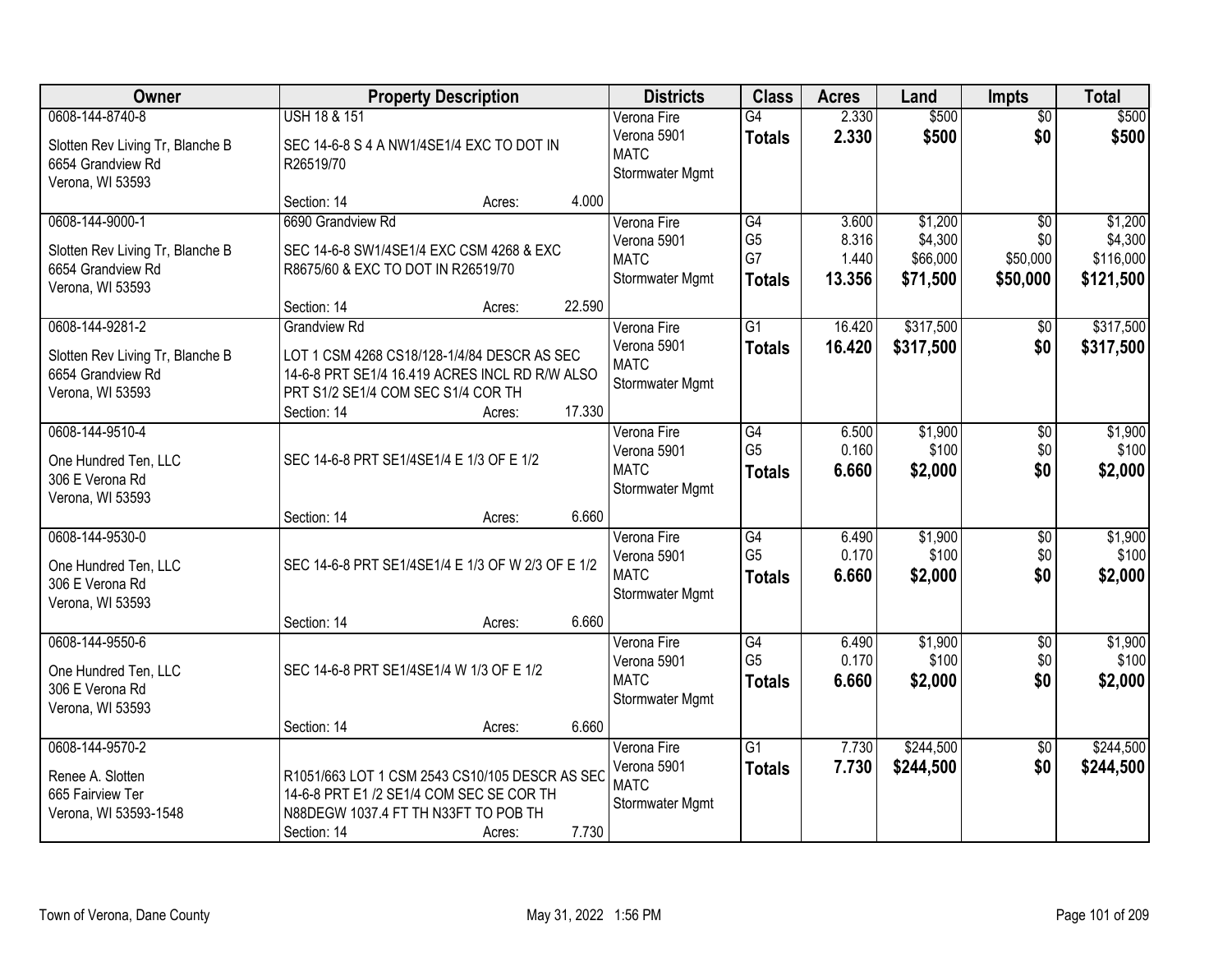| Owner                                                                                           | <b>Property Description</b>                                                                                                                                                                   | <b>Districts</b>                                                                            | <b>Class</b>                     | <b>Acres</b>     | Land                   | <b>Impts</b>           | <b>Total</b>           |
|-------------------------------------------------------------------------------------------------|-----------------------------------------------------------------------------------------------------------------------------------------------------------------------------------------------|---------------------------------------------------------------------------------------------|----------------------------------|------------------|------------------------|------------------------|------------------------|
| 0608-144-9610-3<br>Slotten Rev Living Tr, Blanche B<br>6654 Grandview Rd<br>Verona, WI 53593    | <b>Grandview Rd</b><br>SEC 14-6-8 W1/2 SE1/4SE1/4 EXC CSM 2543 & CSM<br>4268                                                                                                                  | Verona Fire<br>Verona 5901<br><b>MATC</b><br>Stormwater Mgmt                                | $\overline{G5}$<br><b>Totals</b> | 0.580<br>0.580   | \$500<br>\$500         | $\overline{50}$<br>\$0 | \$500<br>\$500         |
|                                                                                                 | 0.580<br>Section: 14<br>Acres:                                                                                                                                                                |                                                                                             |                                  |                  |                        |                        |                        |
| 0608-144-9700-4<br>Steven F. Tezak<br>Euvivia C. Tezak<br>6666 Grandview Rd<br>Verona, WI 53593 | 6666 Grandview Rd<br>LOT 4 CSM 2543 CS10/105 DESCR AS SEC 14-6-8<br>PRT SE1/4SE1/4 2.295 ACRES<br>2.295<br>Section: 14<br>Acres:                                                              | Verona Fire<br>Trash Pickup 1<br>Verona 5901<br>Utility 1<br><b>MATC</b><br>Stormwater Mgmt | G1<br><b>Totals</b>              | 2.295<br>2.295   | \$172,500<br>\$172,500 | \$359,500<br>\$359,500 | \$532,000<br>\$532,000 |
| 0608-144-9780-8<br>Slotten Rev Living Tr, Blanche B<br>6654 Grandview Rd<br>Verona, WI 53593    | 6654 Grandview Rd<br>LOT 3 CSM 2543 CS10/105-8/23/77 DESCR AS SEC<br>14-6-8 PRT SE1/4SE1/4 3.658 ACRES SUBJ TO JT<br>WELL AGRMT IN R9154/95<br>3.658<br>Section: 14<br>Acres:                 | Verona Fire<br>Trash Pickup 1<br>Verona 5901<br>Utility 1<br><b>MATC</b><br>Stormwater Mgmt | $\overline{G1}$<br><b>Totals</b> | 3.658<br>3.658   | \$205,500<br>\$205,500 | \$149,000<br>\$149,000 | \$354,500<br>\$354,500 |
| 0608-144-9800-3<br>Renee A. Slotten<br>665 Fairview Ter<br>Verona, WI 53593-1548                | 6638 Grandview Rd<br>LOT 2 CSM 2543 CS10/105 DESCR AS SEC 14-6-8<br>PRT SE1/4SE1/4 C OM SEC SE COR TH N88DEGW<br>653.4 FT TO POB TH CON N88DEGW 192 FT TH N<br>3.658<br>Section: 14<br>Acres: | Verona Fire<br>Verona 5901<br><b>MATC</b><br>Stormwater Mgmt                                | $\overline{G1}$<br><b>Totals</b> | 3.658<br>3.658   | \$205,500<br>\$205,500 | $\frac{1}{20}$<br>\$0  | \$205,500<br>\$205,500 |
| 0608-151-8001-0<br>Dane County<br>210 Martin Luther King Jr Blvd<br>Madison, WI 53703-3342      | 6873 Cross Country Rd<br>SEC 15-6-8 NE1/4 NE1/4 24/291 EXC DOC #4003671<br>EXC TO CITY OF VERONA FOR R/W ESMT DOC<br>4970946<br>0.000<br>Section: 15<br>Acres:                                | Verona Fire<br>Verona 5901<br><b>MATC</b><br>Stormwater Mgmt                                | X3<br><b>Totals</b>              | 39.331<br>39.331 | $\overline{50}$<br>\$0 | $\sqrt{6}$<br>\$0      | \$0<br>\$0             |
| 0608-151-9503-0<br>Dane County<br>210 Martin Luther King Jr Blvd<br>Madison, WI 53703-3342      | 495 Enterprise Dr<br>SEC 15-6-8 SE1/4 NE1/4 EXC R11414/7 & EXC DOC<br>#2879619 & EXC DOC #4003671<br>0.000<br>Section: 15<br>Acres:                                                           | Verona Fire<br>Verona 5901<br><b>MATC</b><br>Stormwater Mgmt                                | X3<br><b>Totals</b>              | 13.656<br>13.656 | $\overline{50}$<br>\$0 | $\overline{30}$<br>\$0 | $\sqrt{30}$<br>\$0     |
| 0608-151-9650-6<br>Verona, City of<br>111 Lincoln St<br>Verona, WI 53593                        | SEC 15-6-8 PRT SE1/4NE1/4 DESCR AS COM AT NE<br>COR OF SD SEC 1 5 TH S00DEG40'45"E 1889.48 FT<br>TO N LN OF VERONA COMMERCIAL P ARK TH<br>0.700<br>Section: 15<br>Acres:                      | Verona Fire<br>Verona 5901<br><b>MATC</b><br>Stormwater Mgmt                                | $\overline{X4}$<br><b>Totals</b> | 0.700<br>0.700   | $\overline{50}$<br>\$0 | $\overline{50}$<br>\$0 | $\overline{30}$<br>\$0 |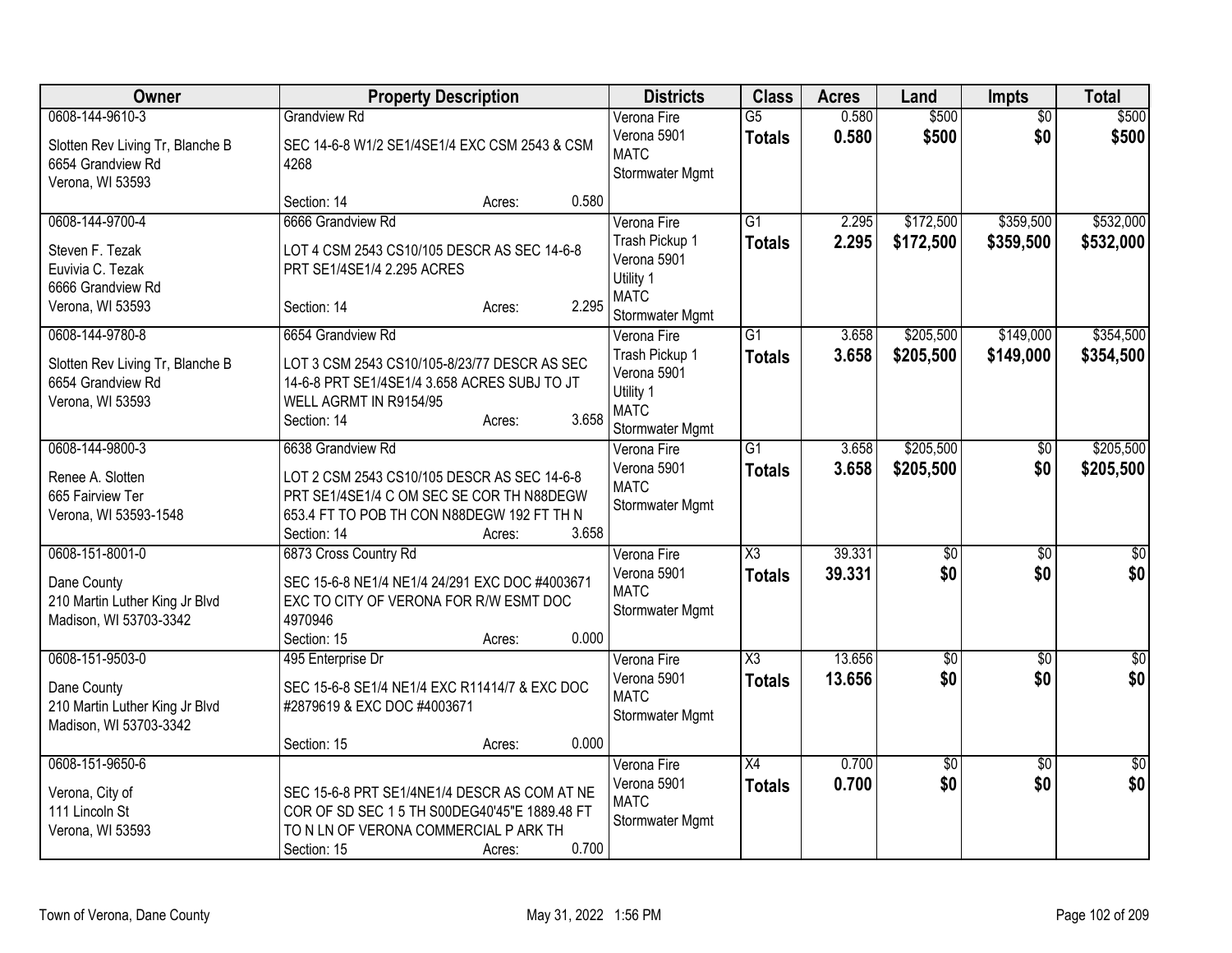| Owner                                         | <b>Property Description</b>                                                                 | <b>Districts</b>              | <b>Class</b>   | <b>Acres</b> | Land      | <b>Impts</b> | <b>Total</b> |
|-----------------------------------------------|---------------------------------------------------------------------------------------------|-------------------------------|----------------|--------------|-----------|--------------|--------------|
| 0608-161-8500-7                               | 7197 Cross Country Rd                                                                       | <b>Madison Metro Sewer</b>    | G <sub>1</sub> | 1.000        | \$118,000 | \$178,000    | \$296,000    |
| Jeffrey M. Beggan                             | SEC 16-6-8 E 145.37 FT OF W 1304.9 FT OF N 300 FT                                           | Verona Urban                  | <b>Totals</b>  | 1.000        | \$118,000 | \$178,000    | \$296,000    |
| Terry A. Beggan                               | OF NW1/4 N E1/4                                                                             | Service                       |                |              |           |              |              |
| 7197 Cross Country Rd                         |                                                                                             | Verona Fire                   |                |              |           |              |              |
| Verona, WI 53593                              | 1.000<br>Section: 16<br>Acres:                                                              | Trash Pickup 1                |                |              |           |              |              |
|                                               |                                                                                             | Verona 5901                   |                |              |           |              |              |
|                                               |                                                                                             | Utility 1                     |                |              |           |              |              |
|                                               |                                                                                             | <b>MATC</b>                   |                |              |           |              |              |
|                                               |                                                                                             | Stormwater Mgmt               |                |              |           |              |              |
| 0608-161-8520-3                               | 7205 Cross Country Rd                                                                       | Madison Metro Sewer           | G1             | 1.001        | \$118,000 | \$354,000    | \$472,000    |
| Ross Berning                                  | SEC 16-6-8 PRT NW1/4NE1/4 COM SEC N1/4 COR TH                                               | Verona Urban<br>Service       | <b>Totals</b>  | 1.001        | \$118,000 | \$354,000    | \$472,000    |
| Hillary O'Connell-Berning                     | E 1014.3 FT TO C/L CROSS COUNTRY RD & POB TH                                                | Verona Fire                   |                |              |           |              |              |
| 7205 Cross Country Rd                         | CONT ALG SD C/L E 145.37 FT TH S02DEG44'E                                                   | Trash Pickup 1                |                |              |           |              |              |
| Verona, WI 53593                              | 1.001<br>Section: 16<br>Acres:                                                              | Verona 5901                   |                |              |           |              |              |
|                                               |                                                                                             | Utility 1                     |                |              |           |              |              |
|                                               |                                                                                             | <b>MATC</b>                   |                |              |           |              |              |
|                                               |                                                                                             | Stormwater Mgmt               |                |              |           |              |              |
| 0608-161-8530-1                               | 7213 Cross Country Rd                                                                       | Madison Metro Sewer G1        |                | 1.001        | \$118,000 | \$201,000    | \$319,000    |
|                                               |                                                                                             | Verona Urban                  | <b>Totals</b>  | 1.001        | \$118,000 | \$201,000    | \$319,000    |
| Joseph G. Herr                                | SEC 16-6-8 PRT NW1/4 NE1/4 DESCR AS COM AT<br>N1/4 COR OF SEC 16 TH E 868.93 FT ALG N LN OF | Service                       |                |              |           |              |              |
| Lauren J. Meyer-Herr<br>7213 Cross Country Rd | SD SEC 16 & C/L OF CROSS COUNTRY RD TO POB                                                  | Verona Fire                   |                |              |           |              |              |
| Verona, WI 53593                              | 1.001<br>Section: 16<br>Acres:                                                              | Trash Pickup 1                |                |              |           |              |              |
|                                               |                                                                                             | Verona 5901                   |                |              |           |              |              |
|                                               |                                                                                             | Utility 1                     |                |              |           |              |              |
|                                               |                                                                                             | <b>MATC</b>                   |                |              |           |              |              |
|                                               |                                                                                             | Stormwater Mgmt               |                |              |           |              |              |
| 0608-161-8550-7                               | 7223 Cross Country Rd                                                                       | Madison Metro Sewer G1        |                | 1.124        | \$123,500 | \$174,000    | \$297,500    |
| Arlene J. King                                | SEC 16-6-8 PRT NW1/4NE1/4 COM SEC N1/4 COR TH                                               | Verona Urban                  | <b>Totals</b>  | 1.124        | \$123,500 | \$174,000    | \$297,500    |
| 7223 Cross Country Rd                         | E 655.25 FT TO POB TH CONT E 162.87 FT TH                                                   | Service                       |                |              |           |              |              |
| Verona, WI 53593                              | S2DEGE 301.76 FT TH N89DEGW 161.92 FT TH                                                    | Verona Fire<br>Trash Pickup 1 |                |              |           |              |              |
|                                               | 1.124<br>Section: 16<br>Acres:                                                              | Verona 5901                   |                |              |           |              |              |
|                                               |                                                                                             | Utility 1                     |                |              |           |              |              |
|                                               |                                                                                             | <b>MATC</b>                   |                |              |           |              |              |
|                                               |                                                                                             | Stormwater Mgmt               |                |              |           |              |              |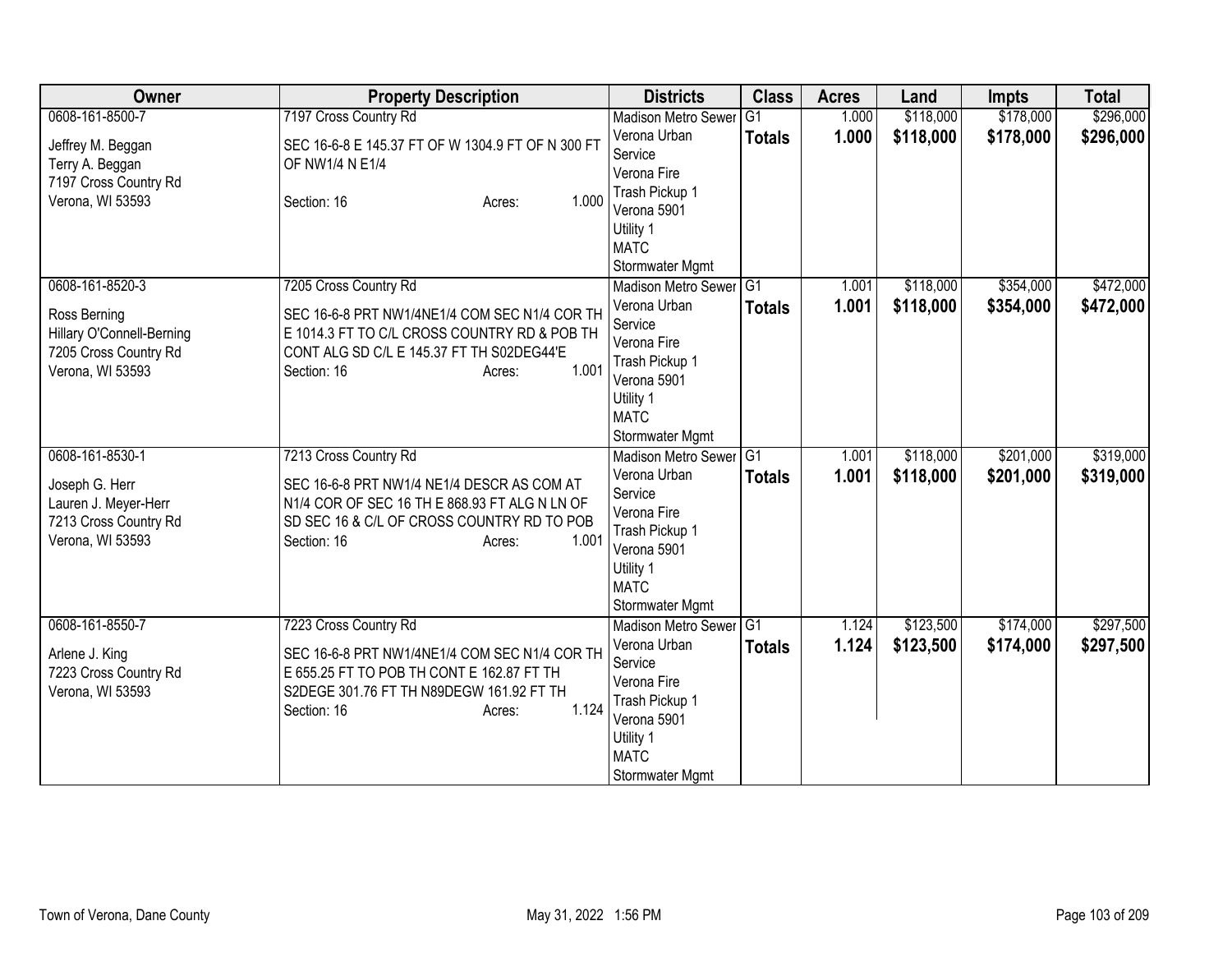| <b>Owner</b>          | <b>Property Description</b>                      | <b>Districts</b>           | <b>Class</b>    | <b>Acres</b> | Land      | <b>Impts</b> | <b>Total</b> |
|-----------------------|--------------------------------------------------|----------------------------|-----------------|--------------|-----------|--------------|--------------|
| 0608-161-8570-3       | 7229 Cross Country Rd                            | <b>Madison Metro Sewer</b> | G <sub>1</sub>  | 1.345        | \$133,500 | \$210,500    | \$344,000    |
| Roger J. Bong         | R2140/76-8/19/80 SEC 16-6-8 PRT NW1/4 NE1/4 E    | Verona Urban               | <b>Totals</b>   | 1.345        | \$133,500 | \$210,500    | \$344,000    |
| Cindy L. Bartholomew  | 195.37 FT OF W 655.04 FT OF N 300 FT THF         | Service                    |                 |              |           |              |              |
| 7229 Cross Country Rd |                                                  | Verona Fire                |                 |              |           |              |              |
| Verona, WI 53593      | 1.345<br>Section: 16<br>Acres:                   | Trash Pickup 1             |                 |              |           |              |              |
|                       |                                                  | Verona 5901                |                 |              |           |              |              |
|                       |                                                  | Utility 1                  |                 |              |           |              |              |
|                       |                                                  | <b>MATC</b>                |                 |              |           |              |              |
|                       |                                                  | Stormwater Mgmt            |                 |              |           |              |              |
| 0608-161-8581-0       | 7239 Cross Country Rd                            | Verona Fire                | $\overline{G1}$ | 5.551        | \$225,000 | \$255,500    | \$480,500    |
| Greene Living Tr      | LOT 2 CSM 5148 CS23/186&187 R9365/25-1/8/87      | Trash Pickup 1             | <b>Totals</b>   | 5.551        | \$225,000 | \$255,500    | \$480,500    |
| 7239 Cross Country Rd | DESCR AS SEC 16-6-8 PRT NW1/4NE1/4 5.551         | Verona 5901                |                 |              |           |              |              |
| Verona, WI 53593      | <b>ACRES</b>                                     | Utility 1                  |                 |              |           |              |              |
|                       | 5.551<br>Section: 16<br>Acres:                   | <b>MATC</b>                |                 |              |           |              |              |
|                       |                                                  | Stormwater Mgmt            |                 |              |           |              |              |
| 0608-161-8615-0       | 7247 Cross Country Rd                            | Verona Fire                | $\overline{G1}$ | 2.067        | \$165,000 | \$163,000    | \$328,000    |
| <b>Barton Lane</b>    | LOT 1 CSM 10842 CS64/316&317-8/28/2003 F/K/A PR1 | Trash Pickup 1             | <b>Totals</b>   | 2.067        | \$165,000 | \$163,000    | \$328,000    |
| Bonnie B. Lane        | OF LOT 1 CSM 5148 CS23/186&187 R9365/25-1/8/87   | Verona 5901                |                 |              |           |              |              |
| 7247 Cross Country Rd | DESCR AS SEC 16-6-8 PRT NW1/4NE1/4 (2.237        | Utility 1                  |                 |              |           |              |              |
| Verona, WI 53593      | 2.237<br>Section: 16<br>Acres:                   | <b>MATC</b>                |                 |              |           |              |              |
|                       |                                                  | Stormwater Mgmt            |                 |              |           |              |              |
| 0608-161-8640-0       | 7255 Cross Country Rd                            | Verona Fire                | $\overline{G1}$ | 2.598        | \$182,000 | \$439,500    | \$621,500    |
| Kenneth B. Crary      | LOT 2 CSM 10842 CS64/316&317-8/28/2003 F/K/A PR1 | Trash Pickup 1             | <b>Totals</b>   | 2.598        | \$182,000 | \$439,500    | \$621,500    |
| 7255 Cross Country Rd | OF LOT 1 CSM 5148 CS23/186&187 R9365/25-1/8/87   | Verona 5901                |                 |              |           |              |              |
| Verona, WI 53593      | DESCR AS SEC 16-6-8 PRT NW1/4NE1/4 (2.648)       | Utility 1                  |                 |              |           |              |              |
|                       | 2.648<br>Section: 16<br>Acres:                   | <b>MATC</b>                |                 |              |           |              |              |
|                       |                                                  | Stormwater Mgmt            |                 |              |           |              |              |
| 0608-161-8700-0       | 2646 Stardust Trl                                | Madison Metro Sewer G1     |                 | 1.095        | \$122,500 | \$486,500    | \$609,000    |
| Joseph S. Abbott      | LOT 1 CSM 11324 CS68/266&267-2/8/2005 F/K/A LOT  | Verona Urban               | <b>Totals</b>   | 1.095        | \$122,500 | \$486,500    | \$609,000    |
| Amy L. Abbott         | 3 CSM 2854 CS11/208&210-6/19/78 DESCR AS SEC     | Service                    |                 |              |           |              |              |
| 2646 Stardust Trl     | 16-6-8 PRT NW1/4NE1/4 (1.095 ACRES)              | Verona Fire                |                 |              |           |              |              |
| Verona, WI 53593      | 1.095<br>Section: 16<br>Acres:                   | Trash Pickup 1             |                 |              |           |              |              |
|                       |                                                  | Verona 5901                |                 |              |           |              |              |
|                       |                                                  | Utility 1                  |                 |              |           |              |              |
|                       |                                                  | <b>MATC</b>                |                 |              |           |              |              |
|                       |                                                  | Stormwater Mgmt            |                 |              |           |              |              |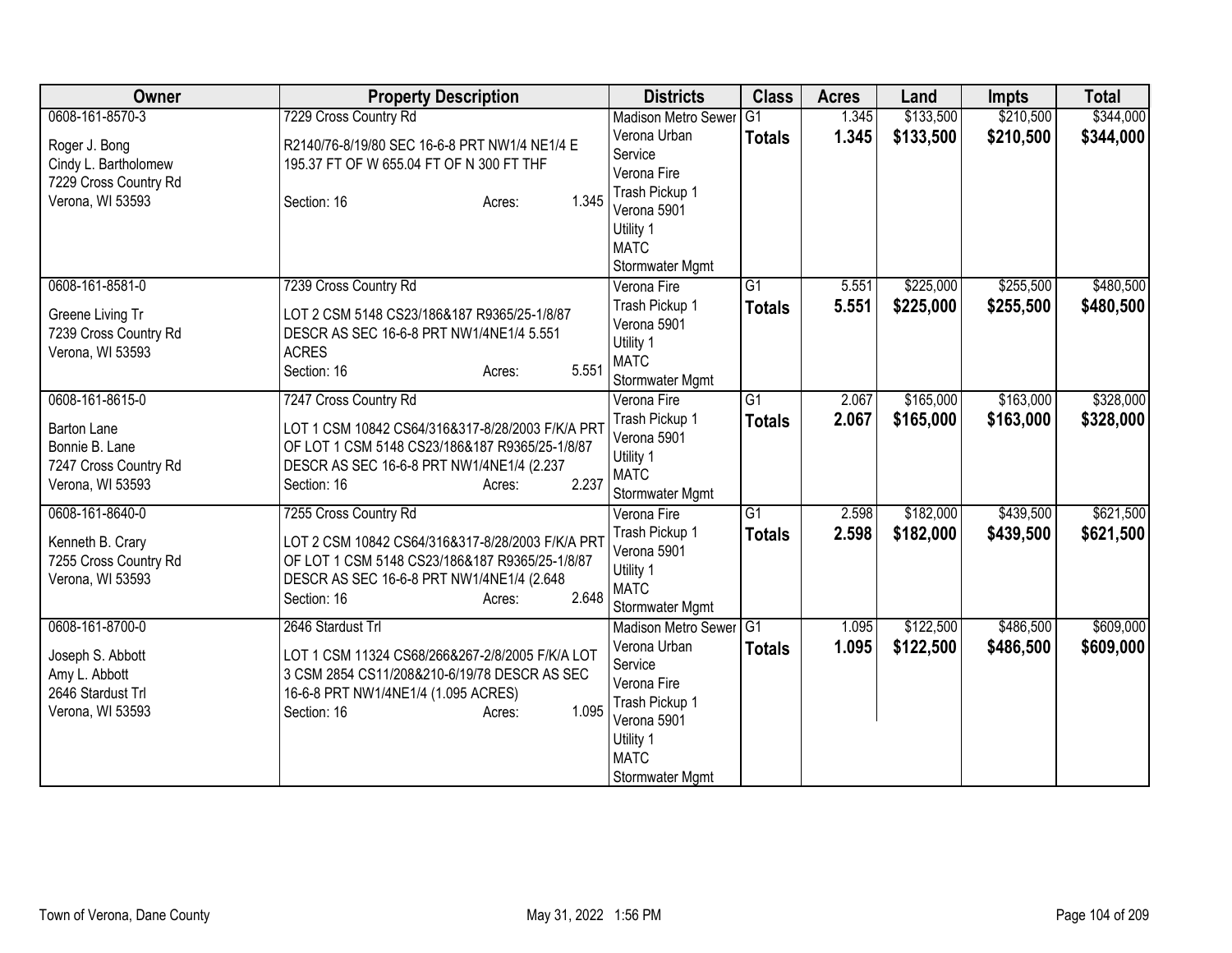| <b>Owner</b>          | <b>Property Description</b>                       | <b>Districts</b>           | <b>Class</b>  | <b>Acres</b> | Land      | <b>Impts</b> | <b>Total</b> |
|-----------------------|---------------------------------------------------|----------------------------|---------------|--------------|-----------|--------------|--------------|
| 0608-161-8725-0       | 2650 Stardust Trl                                 | <b>Madison Metro Sewer</b> | G1            | 1.375        | \$135,000 | \$234,500    | \$369,500    |
| Martin J. Hruska      | LOT 2 CSM 11324 CS68/266&267-2/8/2005 F/K/A LOT   | Verona Urban               | <b>Totals</b> | 1.375        | \$135,000 | \$234,500    | \$369,500    |
| Vicki G. Hruska       | 3 CSM 2854 CS11/208-210 DESCR AS SEC 16-6-8       | Service                    |               |              |           |              |              |
| 2650 Stardust Trl     | PRT NW1/4NE1/4 (1.375 ACRES)                      | Verona Fire                |               |              |           |              |              |
| Verona, WI 53593      | 1.375<br>Section: 16<br>Acres:                    | Trash Pickup 1             |               |              |           |              |              |
|                       |                                                   | Verona 5901                |               |              |           |              |              |
|                       |                                                   | Utility 1<br><b>MATC</b>   |               |              |           |              |              |
|                       |                                                   | Stormwater Mgmt            |               |              |           |              |              |
| 0608-161-8845-0       | 2660 Stardust Trl                                 | Madison Metro Sewer G1     |               | 1.720        | \$150,500 | \$421,500    | \$572,000    |
|                       |                                                   | Verona Urban               |               | 1.720        | \$150,500 | \$421,500    |              |
| Jeffrey G. Mazzara Jr | LOT 1 CSM 11435 CS69/248&249-6/27/2005 F/K/A LOT  | Service                    | <b>Totals</b> |              |           |              | \$572,000    |
| Elizabeth M. Mathews  | 2 CSM 2854 CS11/208&210-6/19/78 DESCR AS SEC      | Verona Fire                |               |              |           |              |              |
| 2660 Stardust Trl     | 16-6-8 PRT NW1/4 NE1/4 (1.72 ACRES)               | Trash Pickup 1             |               |              |           |              |              |
| Verona, WI 53593      | 1.720<br>Section: 16<br>Acres:                    | Verona 5901                |               |              |           |              |              |
|                       |                                                   | Utility 1                  |               |              |           |              |              |
|                       |                                                   | <b>MATC</b>                |               |              |           |              |              |
|                       |                                                   | Stormwater Mgmt            |               |              |           |              |              |
| 0608-161-8855-0       | Stardust Trl                                      | Madison Metro Sewer G1     |               | 0.730        | \$115,000 | \$0          | \$115,000    |
| Geoffrey Hebert       | LOT 2 CSM 11435 CS69/248-249 06-27-05 F/K/A LOT 2 | Verona Urban               | <b>Totals</b> | 0.730        | \$115,000 | \$0          | \$115,000    |
| Anne M. Hebert        | CSM 2854 CS11/208-210 DESCR AS SEC 16-06-08       | Service                    |               |              |           |              |              |
| 2670 Stardust Trl     | PRT OF NW1/4 NE1/4 (0.73 ACRE)                    | Verona Fire                |               |              |           |              |              |
| Verona, WI 53593      | 0.730<br>Section: 16<br>Acres:                    | Verona 5901                |               |              |           |              |              |
|                       |                                                   | <b>MATC</b>                |               |              |           |              |              |
|                       |                                                   | Stormwater Mgmt            |               |              |           |              |              |
| 0608-161-8870-0       | 2670 Stardust Trl                                 | Madison Metro Sewer G1     |               | 1.745        | \$151,500 | \$241,000    | \$392,500    |
| Geoffrey Hebert       | LOT 1 CSM 2854 CS11/208&210-6/19/78 DESCR AS      | Verona Urban<br>Service    | <b>Totals</b> | 1.745        | \$151,500 | \$241,000    | \$392,500    |
| Anne M. Hebert        | SEC 16-6-8 PRT NW1/4NE1/4 1.745 ACRES             | Verona Fire                |               |              |           |              |              |
| 2670 Stardust Trl     |                                                   | Trash Pickup 1             |               |              |           |              |              |
| Verona, WI 53593      | 1.745<br>Section: 16<br>Acres:                    | Verona 5901                |               |              |           |              |              |
|                       |                                                   | Utility 1                  |               |              |           |              |              |
|                       |                                                   | <b>MATC</b>                |               |              |           |              |              |
|                       |                                                   | Stormwater Mgmt            |               |              |           |              |              |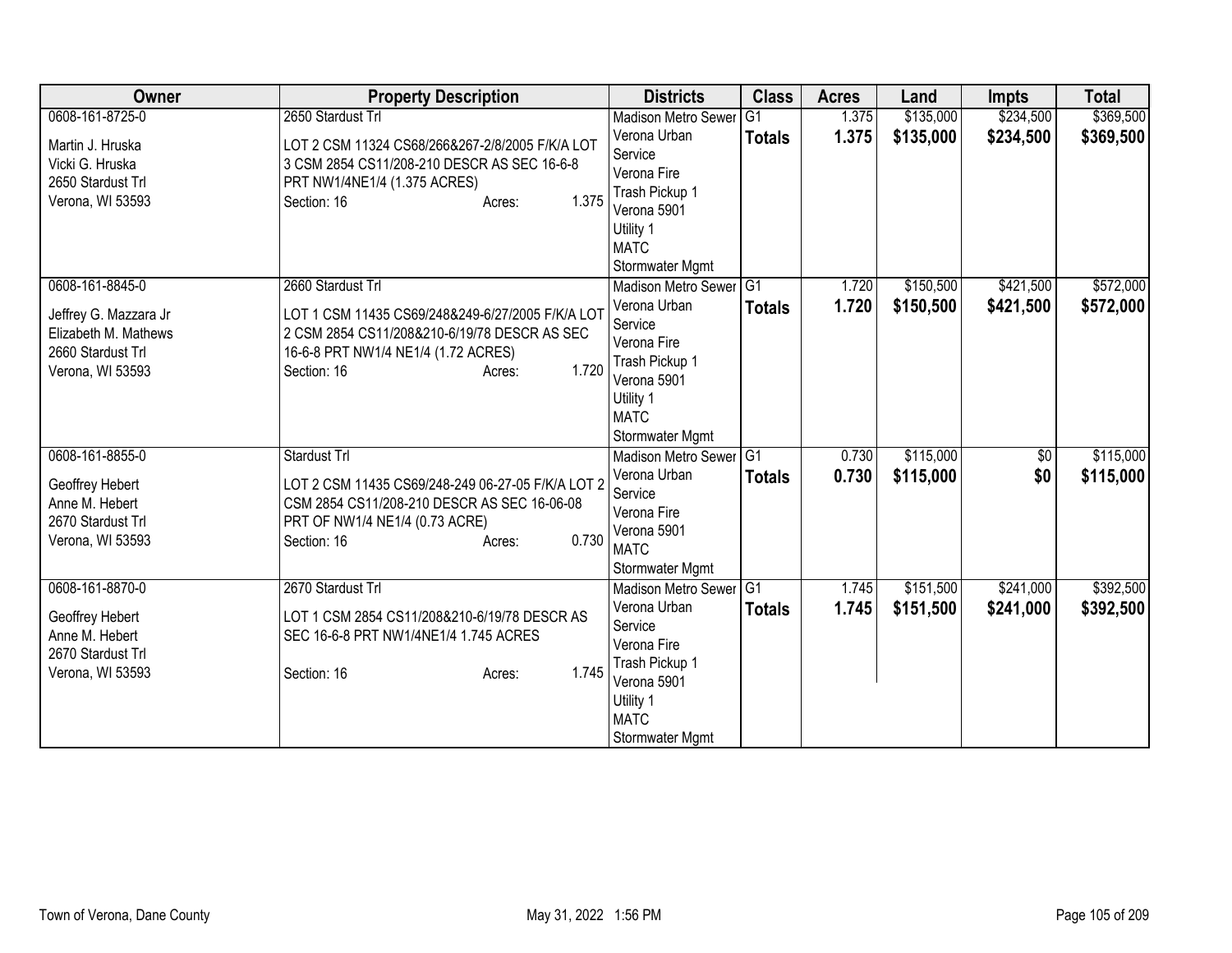| Owner                                                                                          | <b>Property Description</b>                                                                                                                                                            | <b>Districts</b>                                                                                                                                     | <b>Class</b>             | <b>Acres</b>   | Land                   | <b>Impts</b>           | <b>Total</b>           |
|------------------------------------------------------------------------------------------------|----------------------------------------------------------------------------------------------------------------------------------------------------------------------------------------|------------------------------------------------------------------------------------------------------------------------------------------------------|--------------------------|----------------|------------------------|------------------------|------------------------|
| 0608-161-8920-9                                                                                | 2661 Stardust Trl                                                                                                                                                                      | <b>Madison Metro Sewer</b><br>Verona Urban                                                                                                           | G <sub>1</sub><br>Totals | 1.229<br>1.229 | \$128,500<br>\$128,500 | \$287,000<br>\$287,000 | \$415,500<br>\$415,500 |
| Richard M. Mank<br>Deanna J. Mank<br>PO Box 2431<br>Cupertino, CA 95015                        | LOT 3 CSM 1028 CS4/302&303 DESCR AS SEC 16-6-8<br>PRTNW1/4NE1/4 ALSO THAT PORTION OF LAND IN<br>NE1/4 SD SEC LOT 2 CSM 1028 THAT LIES 3 FT N OF<br>Section: 16<br>1.230<br>Acres:      | Service<br>Verona Fire<br>Trash Pickup 1<br>Verona 5901<br>Utility 1<br><b>MATC</b>                                                                  |                          |                |                        |                        |                        |
| 0608-161-8935-2                                                                                | 2658 Stardust Trl                                                                                                                                                                      | Stormwater Mgmt<br><b>Madison Metro Sewer</b>                                                                                                        | G1                       | 1.446          | \$138,000              | \$244,500              | \$382,500              |
| John R. Schroeder III<br>Chrystina J. Schroeder<br>2658 Stardust Trl<br>Verona, WI 53593       | LOT 1 CSM 1131 CS5/5-4/30/73 DESCR AS SEC<br>16-6-8 PRT NW1/4NE1/4 & ALSO INCL OUTLOT 1 CSN<br>2854 CS11/208&210-6/19/78 DESCR AS SEC 16-6-8<br>1.446<br>Section: 16<br>Acres:         | Verona Urban<br>Service<br>Verona Fire<br>Trash Pickup 1<br>Verona 5901<br>Utility 1<br><b>MATC</b><br>Stormwater Mgmt                               | Totals                   | 1.446          | \$138,000              | \$244,500              | \$382,500              |
| 0608-161-8940-5<br>Michael D. Nass<br>Alexis P. Nass<br>2653 Stardust Trl<br>Verona, WI 53593  | 2653 Stardust Trl<br>LOT 2 CSM 1028 CS4/302&303-1/9/73 DESCR AS SEC<br>16-6-8 PRT NW1/4NE1/4 EXC R6841/50<br>1.280<br>Section: 16<br>Acres:                                            | <b>Madison Metro Sewer</b><br>Verona Urban<br>Service<br>Verona Fire<br>Trash Pickup 1<br>Verona 5901<br>Utility 1<br><b>MATC</b><br>Stormwater Mgmt | G1<br>Totals             | 1.280<br>1.280 | \$130,500<br>\$130,500 | \$199,000<br>\$199,000 | \$329,500<br>\$329,500 |
| 0608-161-8960-1<br>Caleb Singer<br>Caroline A. Bantug<br>2643 Stardust Trl<br>Verona, WI 53593 | 2643 Stardust Trl<br>LOT 1 CSM 1028 CS4/302&303-1/9/73 DESCR AS SEC<br>16-6-8 PRT NW1/4NE1/4<br>1.390<br>Section: 16<br>Acres:                                                         | <b>Madison Metro Sewer</b><br>Verona Urban<br>Service<br>Verona Fire<br>Trash Pickup 1<br>Verona 5901<br>Utility 1<br><b>MATC</b><br>Stormwater Mgmt | G1<br>Totals             | 1.390<br>1.390 | \$135,500<br>\$135,500 | \$202,500<br>\$202,500 | \$338,000<br>\$338,000 |
| 0608-161-9351-0<br>D Sommerfeld Property, LLC<br>335 N Nine Mound Rd<br>Verona, WI 53593       | 335 N Nine Mound Rd<br>LOT 1 CSM 9587 CS55/72&73 1/25/00 F/K/A PRT<br>OUTLOT 3 PLAT OF RAYWOOD & ALSO INCL &<br>DESCR AS SEC 16-6-8 PRT NW1/4SE1/4 &<br>Section: 16<br>1.160<br>Acres: | Madison Metro Sewer G2<br>Verona Fire<br>Verona 5901<br><b>MATC</b><br>Stormwater Mgmt                                                               | <b>Totals</b>            | 1.160<br>1.160 | \$194,000<br>\$194,000 | \$177,500<br>\$177,500 | \$371,500<br>\$371,500 |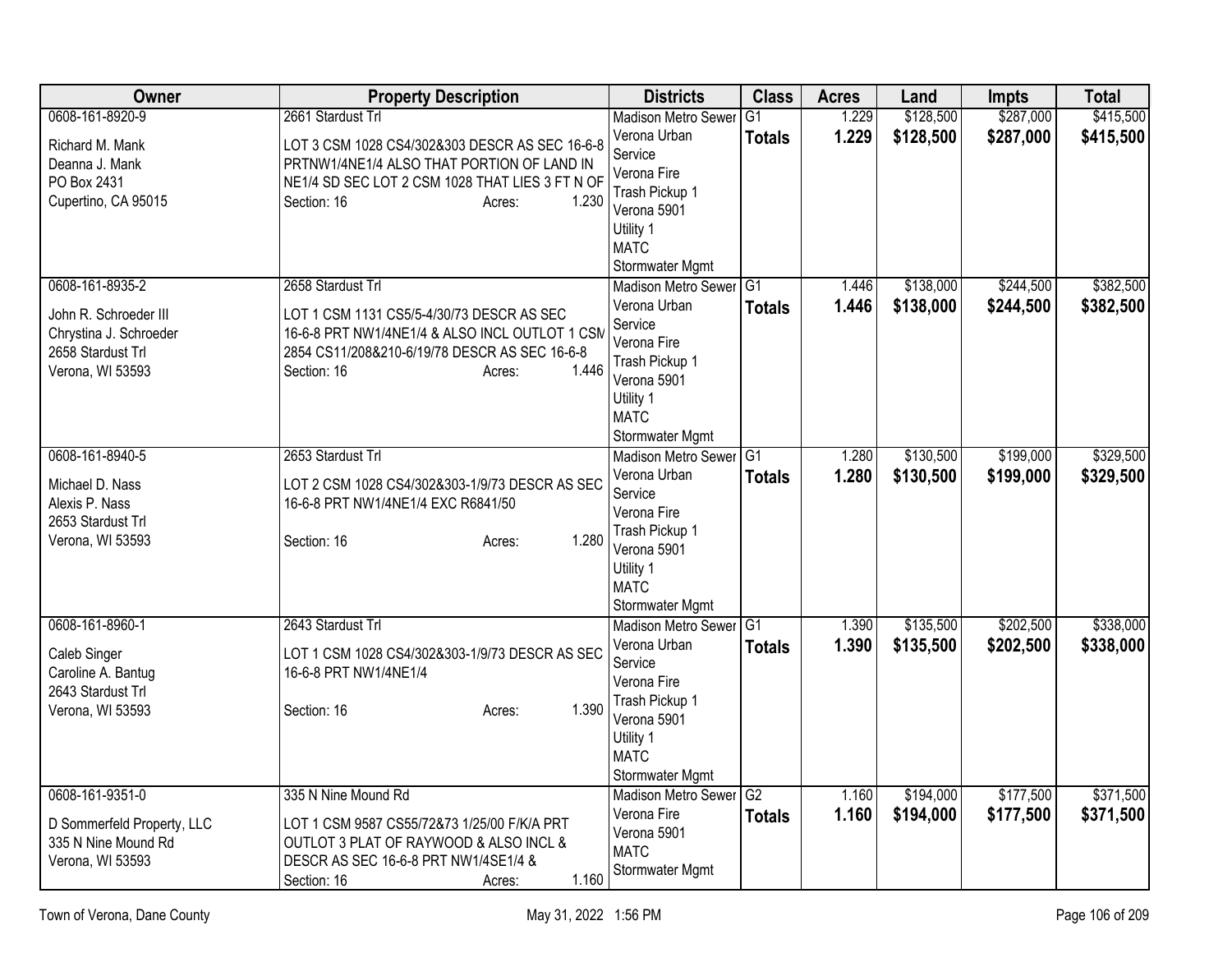| Owner                    | <b>Property Description</b>                    | <b>Districts</b>                      | <b>Class</b>    | <b>Acres</b> | Land      | <b>Impts</b> | <b>Total</b> |
|--------------------------|------------------------------------------------|---------------------------------------|-----------------|--------------|-----------|--------------|--------------|
| 0608-162-8002-0          | 7269 Cross Country Rd                          | <b>Madison Metro Sewer</b>            | $\overline{G1}$ | 3.489        | \$203,000 | \$275,000    | \$478,000    |
| Loren S. Mohr-Breitnauer | SEC 16-6-8 PRT NE1/4NW1/4 DESCR AS COM AT      | Verona Fire                           | <b>Totals</b>   | 3.489        | \$203,000 | \$275,000    | \$478,000    |
| 7269 Cross Country Rd    | N1/4 COR OF SD SEC 16 TH S01DEG34'00"E 663.44  | Trash Pickup 1                        |                 |              |           |              |              |
| Verona, WI 53593         | FT TH N89DEG02'16"W 174.26 FT TH N10DEG46'30"W | Verona 5901                           |                 |              |           |              |              |
|                          | 0.000<br>Section: 16<br>Acres:                 | Utility 1<br><b>MATC</b>              |                 |              |           |              |              |
|                          |                                                | Stormwater Mgmt                       |                 |              |           |              |              |
| 0608-162-8050-1          | 2668 N Nine Mound Rd                           | Verona Fire                           | $\overline{G1}$ | 2.049        | \$164,500 | \$273,000    | \$437,500    |
| Charles C. Luttinen      | LOT 2 CSM 6563 CS32/134&135 R16963/27-10/22/91 | Trash Pickup 1                        | <b>Totals</b>   | 2.049        | \$164,500 | \$273,000    | \$437,500    |
| Suzanne M. Luttinen      | F/K/A PRT LOT 1 CSM 2605 CS10/208&209-10/3/77  | Verona 5901                           |                 |              |           |              |              |
| 2668 N Nine Mound Rd     | DESCR AS SEC 16-6-8 PRT NW1/4 (89,235 SQ FT)   | Utility 1                             |                 |              |           |              |              |
| Verona, WI 53593         | 2.049<br>Section: 16<br>Acres:                 | <b>MATC</b>                           |                 |              |           |              |              |
| 0608-162-8060-9          | 7281 Cross Country Rd                          | <b>Stormwater Mgmt</b><br>Verona Fire | $\overline{G1}$ | 3.548        | \$204,000 | \$222,500    | \$426,500    |
|                          |                                                | Trash Pickup 1                        |                 | 3.548        | \$204,000 | \$222,500    |              |
| Carl W. Raemisch         | LOT 3 CSM 6563 CS32/134&135 R16963/27-10/22/91 | Verona 5901                           | <b>Totals</b>   |              |           |              | \$426,500    |
| Cathleen V. Raemisch     | DESCR AS SEC 16-6-8 PRT NW1/4 & ALSO PRT LOT   | Utility 1                             |                 |              |           |              |              |
| 7281 Cross Country Rd    | CSM 2605 (154,591 SQ FT)                       | <b>MATC</b>                           |                 |              |           |              |              |
| Verona, WI 53593         | 3.548<br>Section: 16<br>Acres:                 | Stormwater Mgmt                       |                 |              |           |              |              |
| 0608-162-8070-7          | 2666 N Nine Mound Rd                           | Verona Fire                           | $\overline{G1}$ | 3.461        | \$172,000 | \$293,000    | \$465,000    |
| Knute Olson              | LOT 4 CSM 6563 CS32/134&135 R16963/27-10/22/91 | Trash Pickup 1                        | <b>Totals</b>   | 3.461        | \$172,000 | \$293,000    | \$465,000    |
| Judith Olson             | F/K/A PRT LOT 1 CSM 2605 CS10/208&209-10/3/77  | Verona 5901                           |                 |              |           |              |              |
| 2666 N Nine Mound Rd     | DESCR AS SEC 16-6-8 PRT NW1/4 (150,780 SQ FT)  | Utility 1                             |                 |              |           |              |              |
| Verona, WI 53593         | 3.461<br>Section: 16<br>Acres:                 | <b>MATC</b><br>Stormwater Mgmt        |                 |              |           |              |              |
| 0608-162-8085-0          | 7301 Cross Country Rd                          | Verona Fire                           | $\overline{G1}$ | 1.260        | \$129,500 | \$225,000    | \$354,500    |
|                          |                                                | Trash Pickup 1                        | <b>Totals</b>   | 1.260        | \$129,500 | \$225,000    | \$354,500    |
| Adam Leko                | LOT 1 CSM 14537 CS100/177&179-6/19/2017 F/K/A  | Verona 5901                           |                 |              |           |              |              |
| Melinda Leko             | LOT 1 CSM 6563 CS32/134&135 R16963/27-10/22/91 | Utility 1                             |                 |              |           |              |              |
| 7301 Cross County Rd     | F/K/A PRT LOT 1 CSM 2605 CS10/208&209-10/3/77  | <b>MATC</b>                           |                 |              |           |              |              |
| Verona, WI 53593         | 1.260<br>Section: 16<br>Acres:                 | Stormwater Mgmt                       |                 |              |           |              |              |
| 0608-162-8100-0          | 7297 Cross Country Rd                          | Verona Fire                           | $\overline{G1}$ | 0.740        | \$116,500 | \$553,000    | \$669,500    |
| Eric D. Plumer           | LOT 2 CSM 14537 CS100/177&179-6/19/2017 F/K/A  | Trash Pickup 1                        | <b>Totals</b>   | 0.740        | \$116,500 | \$553,000    | \$669,500    |
| Allison K. Plumer        | LOT 1 CSM 6563 CS32/134&135 R16963/27-10/22/91 | Verona 5901                           |                 |              |           |              |              |
| 7297 Cross Country Rd    | F/K/A PRT LOT 1 CSM 2605 CS10/208&209-10/3/77  | Utility 1<br><b>MATC</b>              |                 |              |           |              |              |
| Verona, WI 53593         | 0.740<br>Section: 16<br>Acres:                 | Stormwater Mgmt                       |                 |              |           |              |              |
|                          |                                                |                                       |                 |              |           |              |              |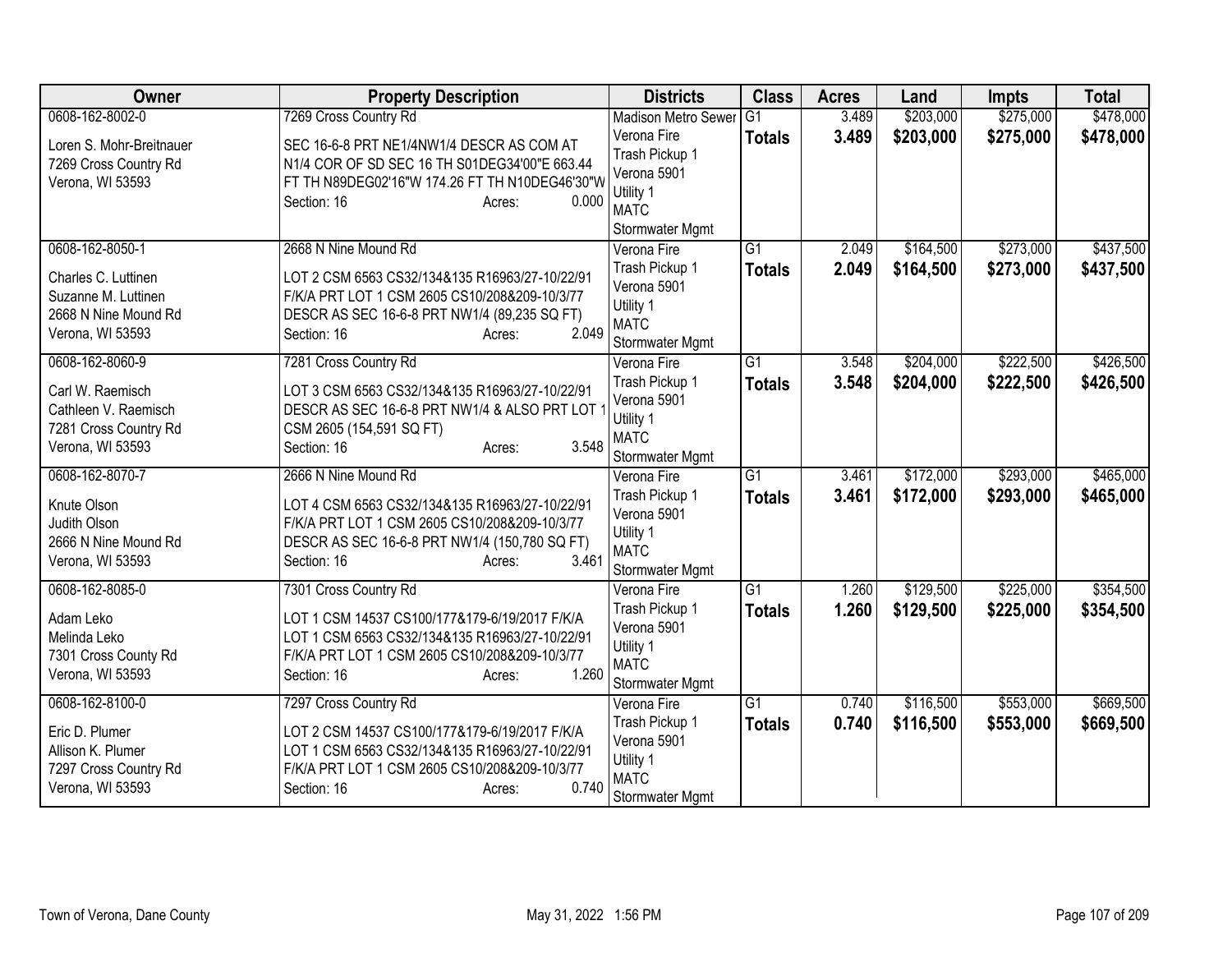| Owner                          | <b>Property Description</b>                     | <b>Districts</b>           | <b>Class</b>    | <b>Acres</b> | Land            | <b>Impts</b>    | <b>Total</b>  |
|--------------------------------|-------------------------------------------------|----------------------------|-----------------|--------------|-----------------|-----------------|---------------|
| 0608-162-8416-0                | 2650 N Nine Mound Rd                            | Verona Fire                | G2              | 2.800        | \$182,000       | \$487,500       | \$669,500     |
| Scott Krantz Investments, LLC  | PRT LOT 1 CSM 2605 CS10/208&209-10/3/77 DESCR   | Verona 5901                | <b>Totals</b>   | 2.800        | \$182,000       | \$487,500       | \$669,500     |
| 741 Westward Dr                | AS SEC 16-6-8 PRT NE1/4NW1/4 COM SEC N1/4 COR   | <b>MATC</b>                |                 |              |                 |                 |               |
| Verona, WI 53593               | TH N88DEG59'W 1161.91 FT TO NINE MOUND RD C/L   | Stormwater Mgmt            |                 |              |                 |                 |               |
|                                | 2.800<br>Section: 16<br>Acres:                  |                            |                 |              |                 |                 |               |
| 0608-162-8440-0                | Cross Country Rd                                | Verona Fire                | G1              | 0.003        | \$500           | \$0             | \$500         |
| Raymond M. Schroeder           | SEC 16-6-8 PRT NE1/4NW1/4 DESCR AS COM ATNW     | Verona 5901                | <b>Totals</b>   | 0.003        | \$500           | \$0             | \$500         |
| Nancy L. Schroeder             | COR PLAT OF RAYWOOD TH S89DEG02'16"E ALG N      | <b>MATC</b>                |                 |              |                 |                 |               |
| 740 Cabrillo Dr                | LN SD PLAT 174.26 FT TO POB TH N01DEG31'31"W    | Stormwater Mgmt            |                 |              |                 |                 |               |
| Verona, WI 53593               | 0.000<br>Section: 16<br>Acres:                  |                            |                 |              |                 |                 |               |
| 0608-163-9250-6                |                                                 | <b>Madison Metro Sewer</b> | $\overline{X2}$ | 3.420        | $\overline{50}$ | \$0             | $\sqrt{50}$   |
| WI Dot                         | SEC 16-6-8 HWY 18 & 151 R/W IN SW1/4 EXC PRT IN | Verona Urban               | <b>Totals</b>   | 3.420        | \$0             | \$0             | \$0           |
| 2101 Wright St                 | <b>CITY</b>                                     | Service                    |                 |              |                 |                 |               |
| Madison, WI 53704              |                                                 | Verona Fire                |                 |              |                 |                 |               |
|                                | 3.420<br>Section: 16<br>Acres:                  | Verona 5901                |                 |              |                 |                 |               |
|                                |                                                 | <b>MATC</b>                |                 |              |                 |                 |               |
|                                |                                                 | Stormwater Mgmt            |                 |              |                 |                 |               |
| 0608-164-8501-0                |                                                 | Verona Fire                | $\overline{X4}$ | 0.400        | $\overline{50}$ | $\overline{30}$ | $\frac{1}{2}$ |
| Verona, Town of                | SEC 16-6-8 PRT NW1/4SE1/4 COM AT NE COR         | Verona 5901<br><b>MATC</b> | <b>Totals</b>   | 0.400        | \$0             | \$0             | \$0           |
| 7669 County Highway Pd         | NW1/4SE1/4 SD SEC TH SLY ALG E LN SD 1/41/4 290 | Stormwater Mgmt            |                 |              |                 |                 |               |
| Verona, WI 53593               | FT TO NELY R/W LN BG PARA TO & 33 FT NELY FR    |                            |                 |              |                 |                 |               |
|                                | 0.400<br>Section: 16<br>Acres:                  |                            |                 |              |                 |                 |               |
| 0608-164-9709-1                |                                                 | Madison Metro Sewer X4     |                 | 0.090        | $\overline{50}$ | $\overline{50}$ | $\sqrt{50}$   |
| Verona, City of                | SEC 16-6-8 PRT SE1/4SE1/4 COM INTERS S ROW LN   | Verona Urban               | <b>Totals</b>   | 0.090        | \$0             | \$0             | \$0           |
| 111 Lincoln St                 | USH 18 & 151 & CL NINE MOUND RD EXT TH E ALG    | Service                    |                 |              |                 |                 |               |
| Verona, WI 53593               | SD S ROW LN 95 FT M/L TH SW 1 30 FT M/L TO W LN | Verona Fire                |                 |              |                 |                 |               |
|                                | Section: 16<br>0.090<br>Acres:                  | Verona 5901<br><b>MATC</b> |                 |              |                 |                 |               |
|                                |                                                 | Stormwater Mgmt            |                 |              |                 |                 |               |
| 0608-164-9711-7                |                                                 | <b>Madison Metro Sewer</b> | X3              | 0.100        | $\overline{50}$ | $\overline{30}$ | $\frac{1}{2}$ |
|                                |                                                 | Verona Urban               | <b>Totals</b>   | 0.100        | \$0             | \$0             | \$0           |
| Dane County                    | SEC 16-6-8 PRT SE1/4 SE1/4 COM 454 FT N OF SW   | Service                    |                 |              |                 |                 |               |
| 210 Martin Luther King Jr Blvd | COR THE 343 FTS 219.5 FT TO CLN HWY NWLY        | Verona Fire                |                 |              |                 |                 |               |
| Madison, WI 53703-3342         | ALG CLN 415.3 FT TO POB. 629/21 0 HIGHWAY       | Verona 5901                |                 |              |                 |                 |               |
|                                | 0.100<br>Section: 16<br>Acres:                  | <b>MATC</b>                |                 |              |                 |                 |               |
|                                |                                                 | Stormwater Mgmt            |                 |              |                 |                 |               |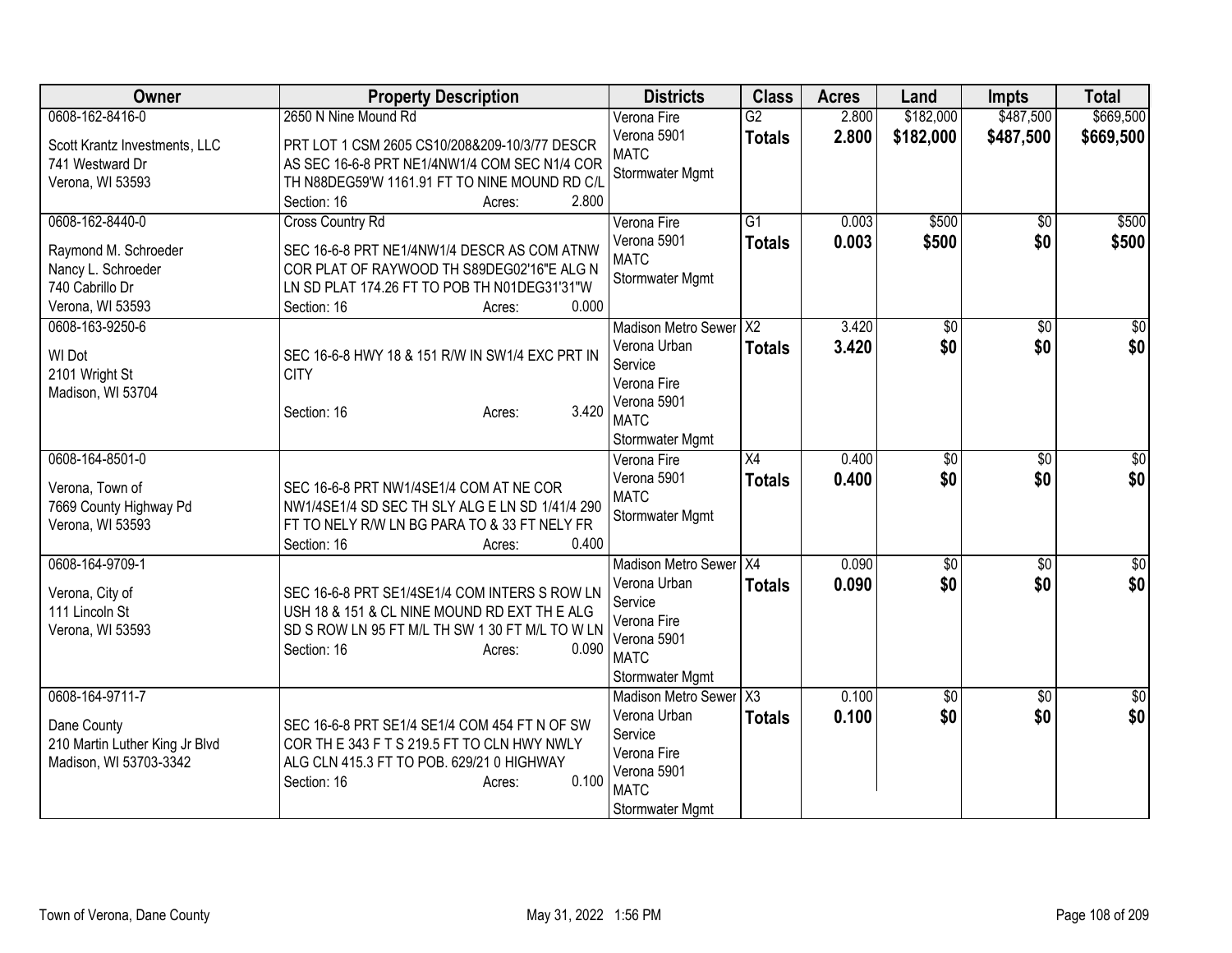| Owner                                                                         | <b>Property Description</b>                                                                                                                                                                        | <b>Districts</b>                                                                            | <b>Class</b>                          | <b>Acres</b>               | Land                            | <b>Impts</b>                  | <b>Total</b>                    |
|-------------------------------------------------------------------------------|----------------------------------------------------------------------------------------------------------------------------------------------------------------------------------------------------|---------------------------------------------------------------------------------------------|---------------------------------------|----------------------------|---------------------------------|-------------------------------|---------------------------------|
| 0608-172-8501-3<br>Epic Systems Corp<br>1979 Milky Way<br>Verona, WI 53593    | 2695 Country Vw Rd<br>PRT LOT 2 CSM 2572 CS10/151&152-9/9/77 DESCR<br>AS SEC 8-6-8 PRT SW1/4SW1/4 & SEC 17-6-8 PRT<br>NW1/4NW1/4 BEG NE COR SD LOT TH W ALG N LN<br>2.568<br>Section: 17<br>Acres: | Verona Fire<br>Trash Pickup 1<br>Verona 5901<br>Utility 1<br><b>MATC</b><br>Stormwater Mgmt | $\overline{G1}$<br><b>Totals</b>      | 2.568<br>2.568             | \$181,000<br>\$181,000          | \$220,500<br>\$220,500        | \$401,500<br>\$401,500          |
| 0608-172-8540-6<br>Epic Systems Corp<br>1979 Milky Way<br>Verona, WI 53593    | LOT 2 CSM 2572 CS10/151&152 DESCR AS SEC<br>17-6-8 PRT NW1/4NW1/4 & SEC 8-6-8 PRT<br>SW1/4SW1/4 EXC R13514/61 & EXC R13674/31<br>0.620<br>Section: 17<br>Acres:                                    | Verona Fire<br>Verona 5901<br><b>MATC</b><br>Stormwater Mgmt                                | $\overline{G4}$<br><b>Totals</b>      | 0.620<br>0.620             | \$200<br>\$200                  | $\overline{30}$<br>\$0        | \$200<br>\$200                  |
| 0608-172-8940-0<br>Epic Systems Corp<br>1979 Milky Way<br>Verona, WI 53593    | 2645 Country Vw Rd<br>LOT 1 CSM 14037 CS94/86&89-8/10/2015 DESCR AS<br>SEC 17-6-8 PRT NW1/4NW1/4 (4.812 ACRES EXCL<br>$R/W$ )<br>4.812<br>Section: 17<br>Acres:                                    | Verona Fire<br>Verona 5901<br><b>MATC</b><br>Stormwater Mgmt                                | G2<br>G4<br><b>Totals</b>             | 4.312<br>0.500<br>4.812    | \$214,000<br>\$100<br>\$214,100 | \$128,000<br>\$0<br>\$128,000 | \$342,000<br>\$100<br>\$342,100 |
| 0608-172-8955-0<br>Epic Systems Corp<br>1979 Milky Way<br>Verona, WI 53593    | 2645 Country Vw Rd<br>LOT 2 CSM 14037 CS94/86&89-8/10/2015 DESCR AS<br>SEC 17-6-8 PRT NW1/4NW1/4 (29.617 ACRES EXCL<br>$R/W$ )<br>29.617<br>Section: 17<br>Acres:                                  | Verona Fire<br>Verona 5901<br><b>MATC</b><br>Stormwater Mgmt                                | G4<br>G <sub>5</sub><br><b>Totals</b> | 19.500<br>10.117<br>29.617 | \$5,300<br>\$10,000<br>\$15,300 | $\overline{60}$<br>\$0<br>\$0 | \$5,300<br>\$10,000<br>\$15,300 |
| 0608-172-8971-5<br>Mark M. Geller<br>2681 Country View Rd<br>Verona, WI 53593 | 2681 Country Vw Rd<br>LOT 1 CSM 2572 CS10/151&152 DESCR AS SEC<br>17-6-8 PRT NW1/4NW1 /4 1.003 ACRES INCL R/W<br>ALSO PRT LOT 2 CSM 2572 COM AT SW CORLOT 1<br>2.012<br>Section: 17<br>Acres:      | Verona Fire<br>Trash Pickup 1<br>Verona 5901<br>Utility 1<br><b>MATC</b><br>Stormwater Mgmt | $\overline{G1}$<br><b>Totals</b>      | 2.012<br>2.012             | \$163,500<br>\$163,500          | \$259,000<br>\$259,000        | \$422,500<br>\$422,500          |
| 0608-172-9000-7<br>Epic Systems Corp<br>1979 Milky Way<br>Verona, WI 53593    | SEC 17-6-8 SW1/4 NW1/4 EXC RR<br>38.100                                                                                                                                                            | Verona Fire<br>Verona 5901<br><b>MATC</b><br>Stormwater Mgmt                                | G4<br>G <sub>5</sub><br><b>Totals</b> | 6.150<br>29.930<br>36.080  | \$1,300<br>\$30,000<br>\$31,300 | $\sqrt{6}$<br>\$0<br>\$0      | \$1,300<br>\$30,000<br>\$31,300 |
| 0608-172-9130-0<br>WI Dnr<br>PO Box 7921<br>Madison, WI 53701-7921            | Section: 17<br>Acres:<br>SEC 17-6-8 RR R/W THRU SW1/4NW1/4 N1/2 SW1/4 &<br>SW1/4SE1/4 SUBJ TO TRL ESMT IN DOC #4382567<br>SUBJ TO SIGN ESMT IN DOC 5216942<br>12.200<br>Section: 17<br>Acres:      | Verona Fire<br>Verona 5901<br><b>MATC</b><br>Stormwater Mgmt                                | $\overline{X2}$<br><b>Totals</b>      | 12.496<br>12.496           | $\overline{50}$<br>\$0          | $\overline{30}$<br>\$0        | \$0<br>\$0                      |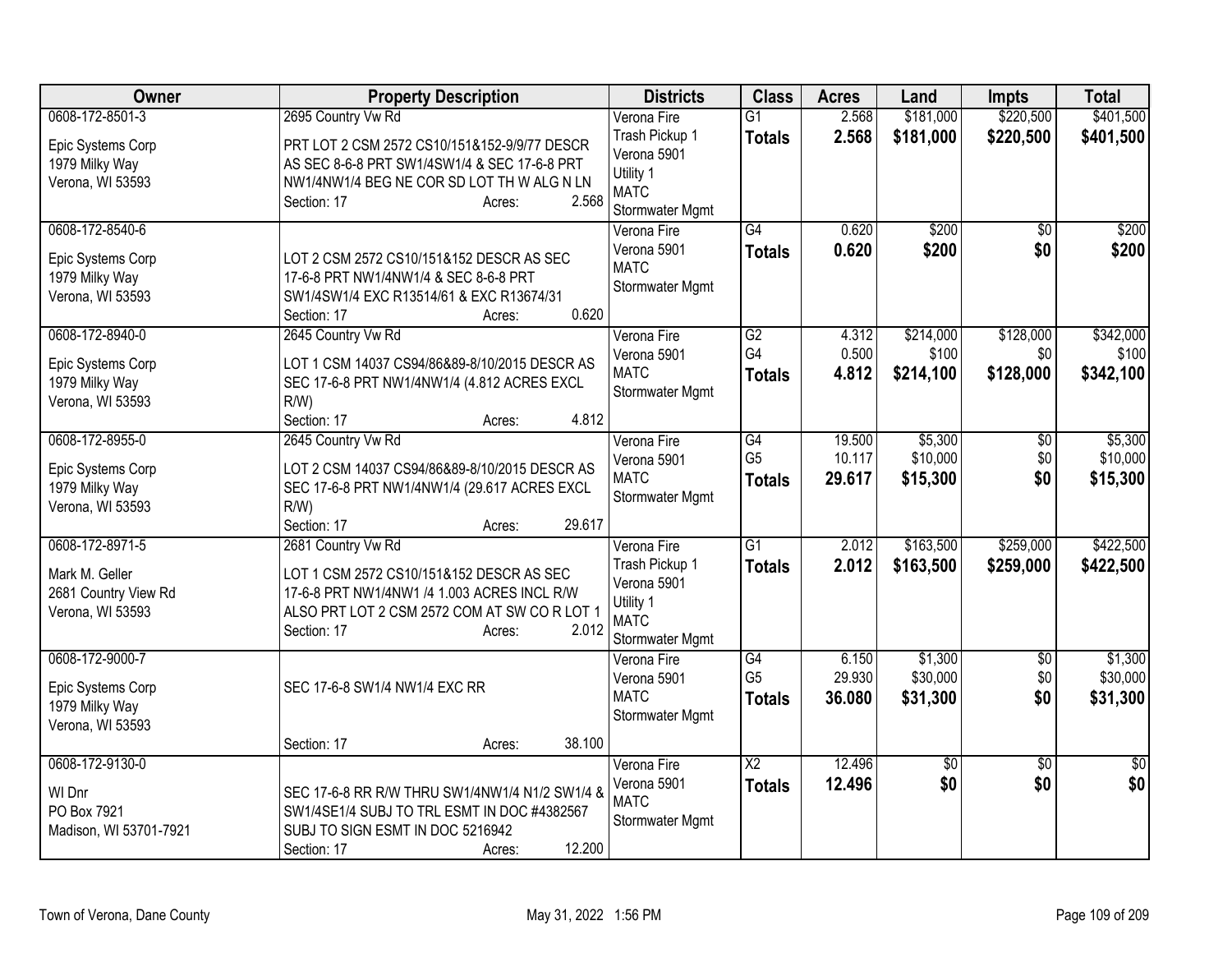| Owner                                                                      | <b>Property Description</b>                                                                                                                                                                                  | <b>Districts</b>                                                             | <b>Class</b>                          | <b>Acres</b>            | Land                        | <b>Impts</b>                  | <b>Total</b>                |
|----------------------------------------------------------------------------|--------------------------------------------------------------------------------------------------------------------------------------------------------------------------------------------------------------|------------------------------------------------------------------------------|---------------------------------------|-------------------------|-----------------------------|-------------------------------|-----------------------------|
| 0608-172-9510-0                                                            | 2610 Country Vw Rd                                                                                                                                                                                           | Verona Fire                                                                  | $\overline{G1}$                       | 14.311                  | \$304,000                   | $\overline{50}$               | \$304,000                   |
| Epic Systems Corp<br>1979 Milky Way<br>Verona, WI 53593                    | LOT 1 CSM 10849 CS64/335&338-9/5/2003 F/K/A LOTS<br>1, 2 & 3 CSM 10096 CS59/81&82-7/6/2001 DESCR AS<br>SEC 17-6-8 PRT SE1/4NW1/4 (14.311 ACRES INCL<br>14.311<br>Section: 17<br>Acres:                       | Trash Pickup 1<br>Verona 5901<br>Utility 1<br><b>MATC</b><br>Stormwater Mgmt | <b>Totals</b>                         | 14.311                  | \$304,000                   | \$0                           | \$304,000                   |
| 0608-172-9530-0                                                            | 2590 Country Vw Rd                                                                                                                                                                                           | Verona Fire                                                                  | $\overline{G4}$                       | 3.751                   | \$1,300                     | \$0                           | \$1,300                     |
| Epic Systems Corp<br>1979 Milky Way<br>Verona, WI 53593                    | LOT 2 CSM 10849 CS64/335&338-9/5/2003 F/K/A LOTS<br>1, 2 & 3 CSM 10096 CS59/81&82-7/6/01 DESCR AS<br>SEC 17-6-8 PRT SE1/4NW1/4 (5.751 ACRES INCL<br>5.751<br>Section: 17<br>Acres:                           | Verona 5901<br><b>MATC</b><br>Stormwater Mgmt                                | G7<br><b>Totals</b>                   | 2.000<br>5.751          | \$150,000<br>\$151,300      | \$69,500<br>\$69,500          | \$219,500<br>\$220,800      |
| 0608-172-9550-0                                                            | <b>Country View Rd</b>                                                                                                                                                                                       | Verona Fire                                                                  | $\overline{G4}$                       | 2.519                   | \$900                       | $\overline{50}$               | \$900                       |
| Epic Systems Corp<br>1979 Milky Way<br>Verona, WI 53593                    | LOT 3 CSM 10849 CS64/335&338-9/5/2003 F/K/A LOTS<br>1, 2 & 3 CSM 10096 CS59/81&82-7/6/01 DESCR AS<br>SEC 17-6-8 PRT SE1/4NW1/4 (4.519 ACRES INCL                                                             | Verona 5901<br><b>MATC</b><br>Stormwater Mgmt                                | G <sub>5</sub><br><b>Totals</b>       | 2.000<br>4.519          | \$2,000<br>\$2,900          | \$0<br>\$0                    | \$2,000<br>\$2,900          |
|                                                                            | 4.519<br>Section: 17<br>Acres:                                                                                                                                                                               |                                                                              |                                       |                         |                             |                               |                             |
| 0608-172-9570-0<br>Epic Systems Corp<br>1979 Milky Way<br>Verona, WI 53593 | <b>Country View Rd</b><br>LOT 4 CSM 10849 CS64/335&338-9/5/2003 F/K/A LOTS<br>1, 2 & 3 CSM 10096 CS59/81&82-7/6/01 DESCR AS<br>SEC 17-6-8 PRT SE1/4NW1/4 (4.331 ACRES INCL<br>4.331<br>Section: 17<br>Acres: | Verona Fire<br>Verona 5901<br><b>MATC</b><br>Stormwater Mgmt                 | G4<br>G <sub>5</sub><br><b>Totals</b> | 2.000<br>2.331<br>4.331 | \$700<br>\$2,300<br>\$3,000 | $\overline{50}$<br>\$0<br>\$0 | \$700<br>\$2,300<br>\$3,000 |
| 0608-172-9600-1                                                            | 2616 Country Vw Rd                                                                                                                                                                                           | Verona Fire                                                                  | G1                                    | 2.261                   | \$171,500                   | \$16,000                      | \$187,500                   |
| Epic Systems Corp<br>1979 Milky Way<br>Verona, WI 53593                    | LOT 1 CSM 6181 CS29/290&291 R14574/73-8/13/90<br>DESCR AS SEC 17-6-8 PRT SE1/4NW1/4 (2.261<br>ACRES)<br>2.261<br>Section: 17<br>Acres:                                                                       | Trash Pickup 2<br>Verona 5901<br><b>MATC</b><br>Stormwater Mgmt              | <b>Totals</b>                         | 2.261                   | \$171,500                   | \$16,000                      | \$187,500                   |
| 0608-172-9700-0                                                            | <b>Country View Rd</b>                                                                                                                                                                                       | Verona Fire                                                                  | $\overline{G5}$                       | 8.756                   | \$8,800                     | $\sqrt{6}$                    | \$8,800                     |
| Epic Systems Corp<br>1979 Milky Way<br>Verona, WI 53593                    | SEC 17-6-8 SE1/4NW1/4 EXC CSM 6181 & EXC CSM<br>10096                                                                                                                                                        | Verona 5901<br><b>MATC</b><br>Stormwater Mgmt                                | <b>Totals</b>                         | 8.756                   | \$8,800                     | \$0                           | \$8,800                     |
|                                                                            | 11.090<br>Section: 17<br>Acres:                                                                                                                                                                              |                                                                              |                                       |                         |                             |                               |                             |
| 0608-173-8070-0<br>Epic Systems Corp<br>1979 Milky Way<br>Verona, WI 53593 | <b>Country View Rd</b><br>SEC 17-6-8 NE1/4 SW1/4 EXC RR & ALSO EXC PRT<br>ANNEXED TO CITY OF VERONA IN ORD 11-797 DOC<br>#4748625<br>0.000<br>Section: 17<br>Acres:                                          | Verona Fire<br>Verona 5901<br><b>MATC</b><br>Stormwater Mgmt                 | $\overline{G5}$<br><b>Totals</b>      | 30.717<br>30.717        | \$30,800<br>\$30,800        | \$0<br>\$0                    | \$30,800<br>\$30,800        |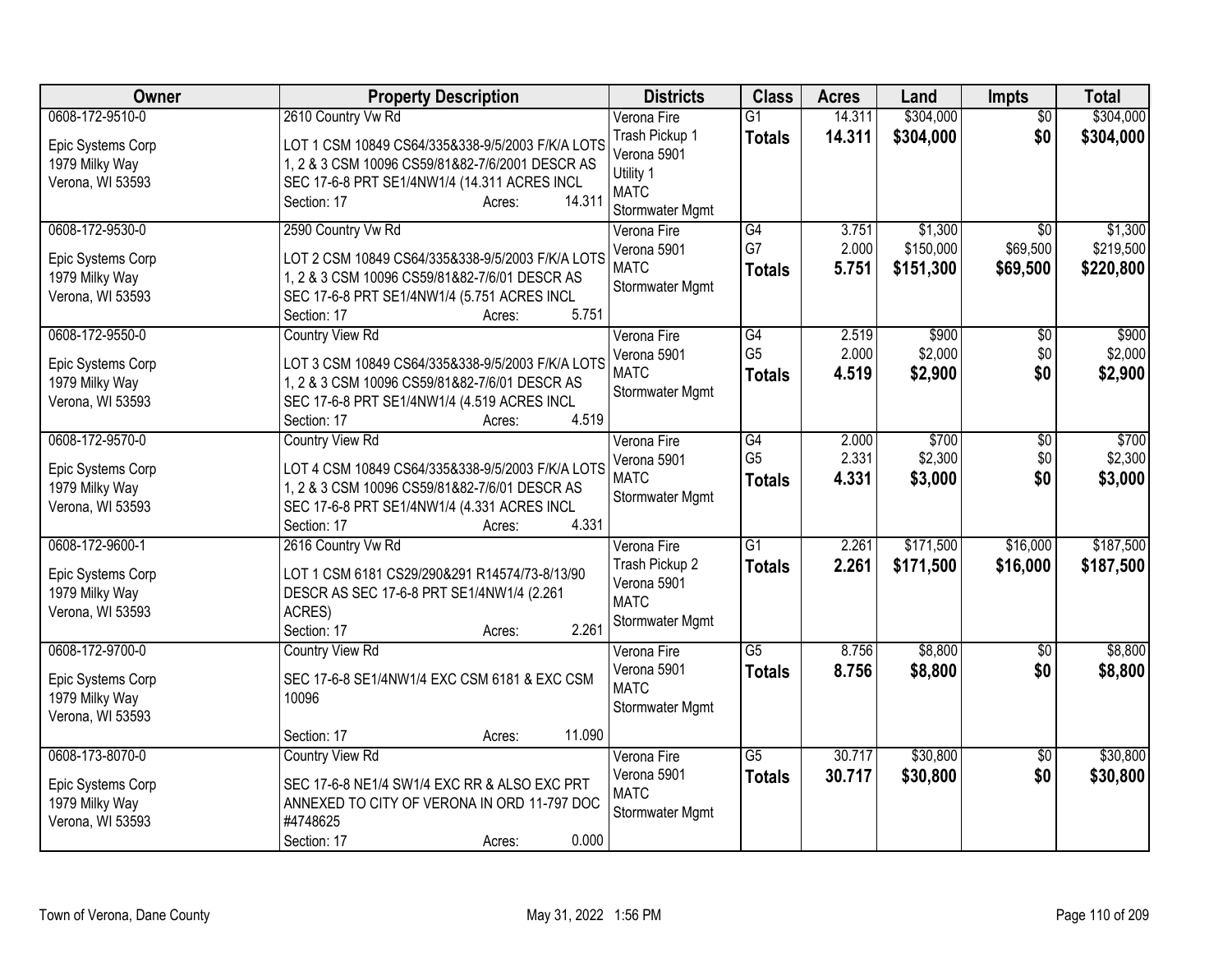| Owner                                                                                              | <b>Property Description</b>                                                                                                                                             |        |        | <b>Districts</b>                                                                            | <b>Class</b>                                       | <b>Acres</b>               | Land                              | <b>Impts</b>                  | <b>Total</b>                      |
|----------------------------------------------------------------------------------------------------|-------------------------------------------------------------------------------------------------------------------------------------------------------------------------|--------|--------|---------------------------------------------------------------------------------------------|----------------------------------------------------|----------------------------|-----------------------------------|-------------------------------|-----------------------------------|
| 0608-173-8500-3<br>Epic Systems Corp<br>1979 Milky Way<br>Verona, WI 53593                         | SEC 17-6-8 NW1/4 SW1/4 EXC RR                                                                                                                                           |        |        | Verona Fire<br>Verona 5901<br><b>MATC</b><br>Stormwater Mgmt                                | $\overline{G4}$<br>G <sub>5</sub><br><b>Totals</b> | 14.500<br>25.000<br>39.500 | \$5,000<br>\$25,000<br>\$30,000   | $\sqrt{$0}$<br>\$0<br>\$0     | \$5,000<br>\$25,000<br>\$30,000   |
|                                                                                                    | Section: 17                                                                                                                                                             | Acres: | 39.500 |                                                                                             |                                                    |                            |                                   |                               |                                   |
| 0608-173-9000-6<br>Epic Systems Corp<br>1979 Milky Way<br>Verona, WI 53593                         | SEC 17-6-8 N1/2 SW1/4 SW1/4                                                                                                                                             |        |        | Verona Fire<br>Verona 5901<br><b>MATC</b><br>Stormwater Mgmt                                | G4<br>G <sub>5</sub><br><b>Totals</b>              | 17.110<br>2.890<br>20.000  | \$4,900<br>\$3,000<br>\$7,900     | \$0<br>\$0<br>\$0             | \$4,900<br>\$3,000<br>\$7,900     |
|                                                                                                    | Section: 17                                                                                                                                                             | Acres: | 20.000 |                                                                                             |                                                    |                            |                                   |                               |                                   |
| 0608-173-9191-0<br>Steven J. Gust<br>Terri L. Gust<br>7643 Bobcat Ln<br>Verona, WI 53593           | 7643 Bobcat Ln<br>LOT 1 CSM 10093 CS59/75&76 7/3/01 DESCR AS SEC<br>17-6-8 PRT S1/2 SW1/4 SW1/4 (5.09 ACRES)<br>Section: 17                                             | Acres: | 5.090  | Verona Fire<br>Trash Pickup 1<br>Verona 5901<br>Utility 1<br><b>MATC</b><br>Stormwater Mgmt | $\overline{G1}$<br>G4<br><b>Totals</b>             | 2.090<br>3.000<br>5.090    | \$182,500<br>\$1,000<br>\$183,500 | \$170,000<br>\$0<br>\$170,000 | \$352,500<br>\$1,000<br>\$353,500 |
| 0608-173-9300-0<br>Kevin J. Luginbuhl<br>Dianne J. Luginbuhl<br>7617 Bobcat Ln<br>Verona, WI 53593 | 7617 Bobcat Ln<br>LOT 2 CSM 10093 CS59/75&76 7/3/01 DESCR AS SEC<br>17-6-8 PRT S1/2 SW1/4 SW1/4 (4.91 ACRES)<br>Section: 17                                             | Acres: | 4.910  | Verona Fire<br>Trash Pickup 1<br>Verona 5901<br>Utility 1<br><b>MATC</b><br>Stormwater Mgmt | G1<br>G4<br><b>Totals</b>                          | 2.910<br>2.000<br>4.910    | \$211,500<br>\$700<br>\$212,200   | \$249,000<br>\$0<br>\$249,000 | \$460,500<br>\$700<br>\$461,200   |
| 0608-173-9360-1<br>WI Dot<br>2101 Wright St<br>Madison, WI 53704                                   | SEC 17-6-8 PRT SW1/4 & SEC 20-6-8 PRT<br>NE1/4NW1/4 RD R/W<br>Section: 17                                                                                               | Acres: | 1.000  | Verona Fire<br>Verona 5901<br><b>MATC</b><br>Stormwater Mgmt                                | $\overline{X2}$<br><b>Totals</b>                   | 1.000<br>1.000             | $\overline{60}$<br>\$0            | \$0<br>\$0                    | $\sqrt{$0]}$<br>\$0               |
| 0608-173-9430-0<br>Epic Systems Corp<br>1979 Milky Way<br>Verona, WI 53593                         | <b>Bobcat Ln</b><br>SEC 17-6-8 S1/2 SW1/4 SW1/4 EXC HWY EXC CSM<br>4382 & EXC CSM 10093 (50% MINERAL RIGHTS<br>RETAINED BY FEDERAL LAND BANK OF ST PAUL)<br>Section: 17 | Acres: | 6.200  | Verona Fire<br>Verona 5901<br><b>MATC</b><br>Stormwater Mgmt                                | $\overline{G4}$<br><b>Totals</b>                   | 0.100<br>0.100             | \$100<br>\$100                    | $\overline{50}$<br>\$0        | \$100<br>\$100                    |
| 0608-173-9500-1<br>Dane County<br>210 Martin Luther King Jr Blvd<br>Madison, WI 53703-3342         | 7568 Bobcat Ln<br>SEC 17-6-8 SE1/4 SW1/4 EXC RR EXC CSM 4382 EXC<br>TO WI DOT IN R13870/95 & ALSO INCL PRT<br>ABANDONED RD R/W IN DOC #4873213 SUGAR<br>Section: 17     | Acres: | 35.000 | Verona Fire<br>Verona 5901<br><b>MATC</b><br>Stormwater Mgmt                                | $\overline{\text{X3}}$<br><b>Totals</b>            | 33.667<br>33.667           | $\overline{50}$<br>\$0            | $\overline{50}$<br>\$0        | \$0<br>\$0                        |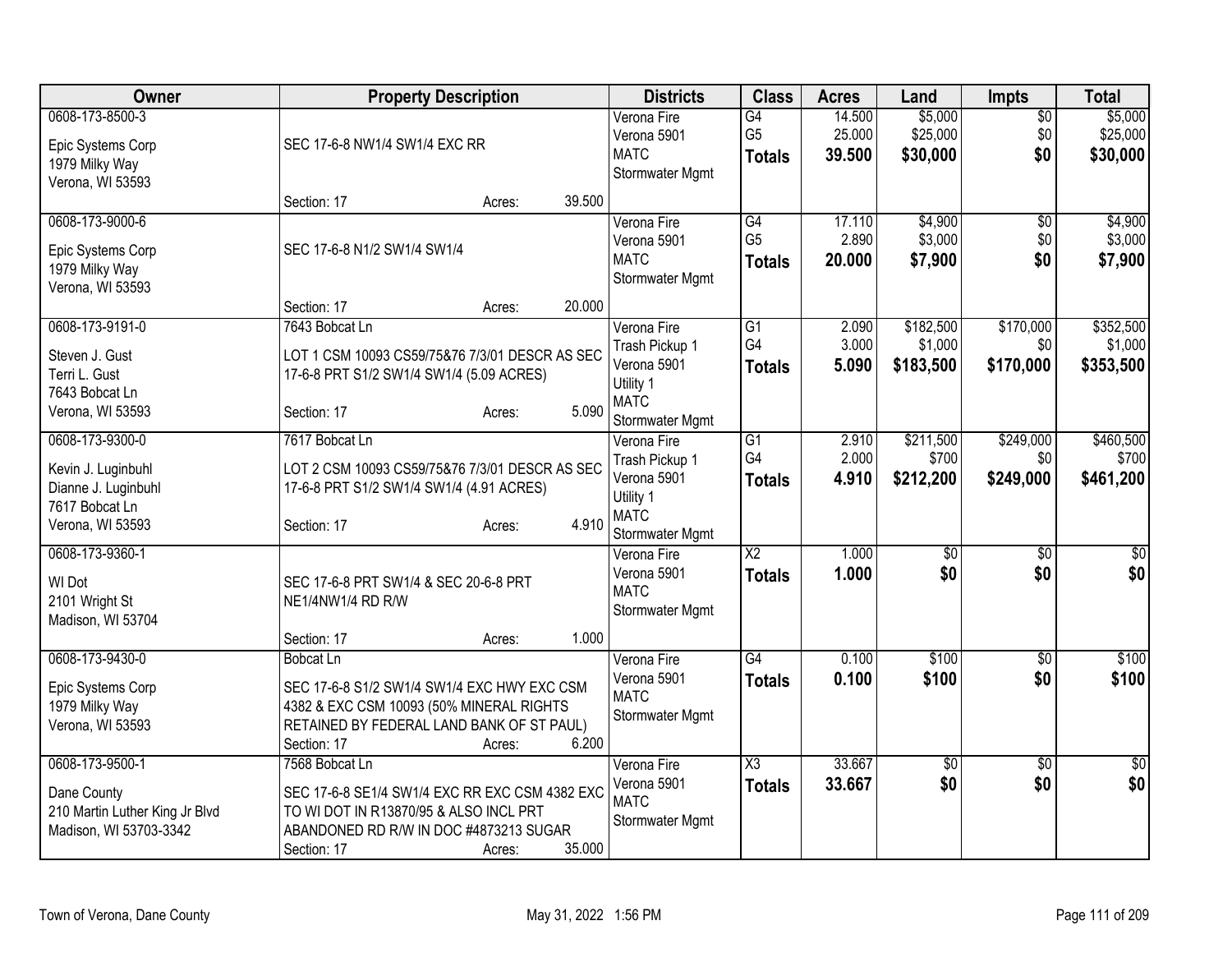| Owner                                 | <b>Property Description</b>                                                                       | <b>Districts</b>               | <b>Class</b>    | <b>Acres</b> | Land            | <b>Impts</b>    | <b>Total</b> |
|---------------------------------------|---------------------------------------------------------------------------------------------------|--------------------------------|-----------------|--------------|-----------------|-----------------|--------------|
| 0608-173-9701-0                       | 7595 Bobcat Ln                                                                                    | Verona Fire                    | $\overline{G1}$ | 2.779        | \$188,000       | \$680,500       | \$868,500    |
| Spencer Mccoy                         | LOT 1 CSM 9430 CS53/290&292-9/8/99 F/K/A LOT 1                                                    | Trash Pickup 1                 | <b>Totals</b>   | 2.779        | \$188,000       | \$680,500       | \$868,500    |
| Mercedes Mccoy                        | CSM 4382 CS19/34-6/20/84 & ALSO INCL & DESCR AS                                                   | Verona 5901                    |                 |              |                 |                 |              |
| 7595 Bobcat Ln                        | SEC 17-6-8 PRT S1/2 SW1/4 & SEC 20-6-8 PRT N1/2                                                   | Utility 1                      |                 |              |                 |                 |              |
| Verona, WI 53593                      | 2.779<br>Section: 17<br>Acres:                                                                    | <b>MATC</b>                    |                 |              |                 |                 |              |
| 0608-173-9751-0                       | 7589 Bobcat Ln                                                                                    | Stormwater Mgmt<br>Verona Fire | $\overline{G1}$ | 2.435        | \$177,000       | \$461,000       | \$638,000    |
|                                       |                                                                                                   | Trash Pickup 1                 | <b>Totals</b>   | 2.435        | \$177,000       | \$461,000       | \$638,000    |
| Joel G. Grant                         | LOT 2 CSM 9430 CS53/290-292 9/8/99 F/K/A LOT 1                                                    | Verona 5901                    |                 |              |                 |                 |              |
| Jamie L. Grant                        | CSM 4382 CS19/34 DESCR AS SEC 17-6-8 PRT S1/2                                                     | Utility 1                      |                 |              |                 |                 |              |
| 7589 Bobcat Ln                        | SW1/4 & SEC 20-6-8 PRT N1/2 NW1/4 (2.435 ACRES                                                    | <b>MATC</b>                    |                 |              |                 |                 |              |
| Verona, WI 53593                      | 2.435<br>Section: 17<br>Acres:                                                                    | Stormwater Mgmt                |                 |              |                 |                 |              |
| 0608-173-9801-0                       | 7571 Bobcat Ln                                                                                    | Verona Fire                    | $\overline{G1}$ | 2.440        | \$177,000       | \$386,500       | \$563,500    |
|                                       |                                                                                                   | Trash Pickup 1                 | <b>Totals</b>   | 2.440        | \$177,000       | \$386,500       | \$563,500    |
| Alexander J. Heinz                    | LOT 3 CSM 9430 CS53/290&292-9/8/99 F/K/A LOT 1                                                    | Verona 5901                    |                 |              |                 |                 |              |
| Brittney Bernardoni<br>7571 Bobcat Ln | CSM 4382 CS19/34-6/20/84 DESCR AS SEC 17-6-8<br>PRT S1/2 SW1/4 & SEC 20-6-8 PRT N1/2 NW1/4 (2.440 | Utility 1                      |                 |              |                 |                 |              |
| Verona, WI 53593                      | 2.440<br>Section: 17                                                                              | <b>MATC</b>                    |                 |              |                 |                 |              |
|                                       | Acres:                                                                                            | Stormwater Mgmt                |                 |              |                 |                 |              |
| 0608-174-8705-5                       | 2514 Country Vw Rd                                                                                | Verona Fire                    | $\overline{G1}$ | 3.340        | \$196,600       | $\overline{50}$ | \$196,600    |
| Epic Systems Corp                     | LOT 1 CSM 7850 CS41/211&212                                                                       | Verona 5901                    | <b>Totals</b>   | 3.340        | \$196,600       | \$0             | \$196,600    |
| 1979 Milky Way                        | R29944/26&27-5/31/95 SEC 17-6-8 PRT NW1/4SE1/4                                                    | <b>MATC</b>                    |                 |              |                 |                 |              |
| Verona, WI 53593                      | (3.34 ACRES INCL R/W)                                                                             | Stormwater Mgmt                |                 |              |                 |                 |              |
|                                       | 3.340<br>Section: 17<br>Acres:                                                                    |                                |                 |              |                 |                 |              |
| 0608-174-8735-9                       |                                                                                                   | Verona Fire                    | $\overline{X2}$ | 2.000        | $\overline{50}$ | $\overline{50}$ | $\sqrt{50}$  |
| WI Dot                                | SEC 17-6-8 PRT NW1/4SE1/4 IN FOLL DESCR COM                                                       | Verona 5901                    | <b>Totals</b>   | 2.000        | \$0             | \$0             | \$0          |
| 2101 Wright St                        | AT S1/4 COR SEC 17 TH N01DEG26'52"W 1327.42 FT                                                    | <b>MATC</b>                    |                 |              |                 |                 |              |
| Madison, WI 53704                     | ALG W LN SE1/4 SEC 17 TO POB TH CONT                                                              | Stormwater Mgmt                |                 |              |                 |                 |              |
|                                       | 2.000<br>Section: 17<br>Acres:                                                                    |                                |                 |              |                 |                 |              |
| 0608-174-9160-2                       |                                                                                                   | Verona Fire                    | $\overline{X2}$ | 11.554       | $\overline{50}$ | \$0             | $\sqrt{50}$  |
|                                       |                                                                                                   | Verona 5901                    | <b>Totals</b>   | 11.554       | \$0             | \$0             | \$0          |
| WI Dnr                                | SEC 17-6-8 PRT SW1/4SE1/4 LYG N OF USH 18&151,                                                    | <b>MATC</b>                    |                 |              |                 |                 |              |
| PO Box 7921                           | SWLY OF MILITARY RIDGE RECREATIONAL TRL & E                                                       | Stormwater Mgmt                |                 |              |                 |                 |              |
| Madison, WI 53701-7921                | OF COUNTRY VIEW RD & ALSO INCL PRT                                                                |                                |                 |              |                 |                 |              |
|                                       | 10.100<br>Section: 17<br>Acres:                                                                   |                                |                 |              |                 |                 |              |
| 0608-181-8000-8                       |                                                                                                   | Verona Fire                    | G4              | 5.000        | \$1,100         | \$0             | \$1,100      |
| Epic Systems Corp                     | SEC 18-6-8 PRT NE1/4 NE1/4 COM NE COR TH S 660                                                    | Verona 5901                    | <b>Totals</b>   | 5.000        | \$1,100         | \$0             | \$1,100      |
| 1979 Milky Way                        | FT NW 924 FT TO N LN E 660 FT TO POB                                                              | <b>MATC</b>                    |                 |              |                 |                 |              |
| Verona, WI 53593                      |                                                                                                   | Stormwater Mgmt                |                 |              |                 |                 |              |
|                                       | 5.000<br>Section: 18<br>Acres:                                                                    |                                |                 |              |                 |                 |              |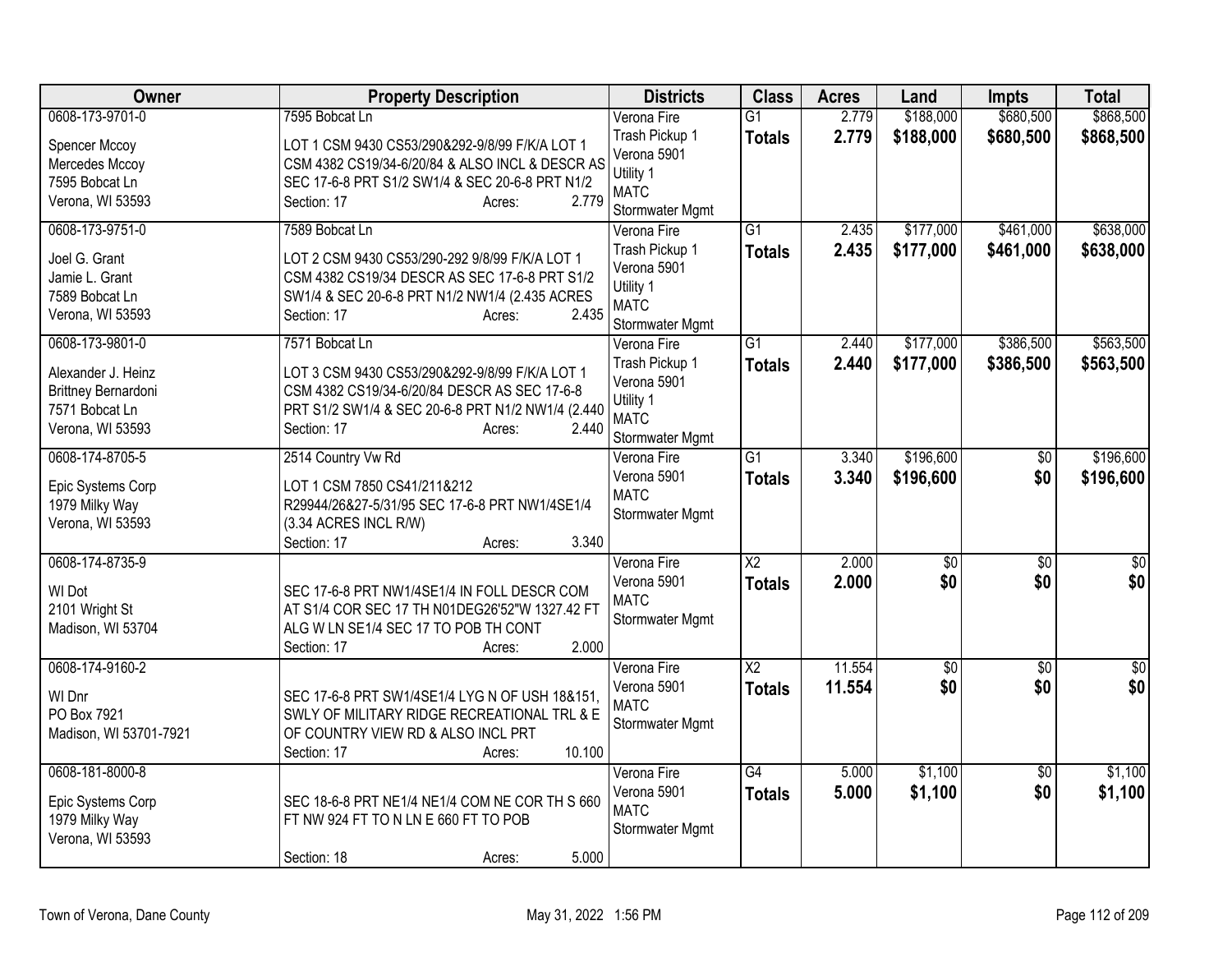| Owner                                                                                          | <b>Property Description</b>                                                                                                                                                |        | <b>Districts</b>                                                                            | <b>Class</b>                                             | <b>Acres</b>                       | Land                                       | <b>Impts</b>                                     | <b>Total</b>                               |
|------------------------------------------------------------------------------------------------|----------------------------------------------------------------------------------------------------------------------------------------------------------------------------|--------|---------------------------------------------------------------------------------------------|----------------------------------------------------------|------------------------------------|--------------------------------------------|--------------------------------------------------|--------------------------------------------|
| 0608-181-8060-6<br>Dale Ziegler<br>Annette Ziegler<br>2765 Country View Rd<br>Verona, WI 53593 | SEC 18-6-8 PRT NE1/4NE1/4 BEG 660 FT W OF NE<br>COR SD 1/41/4 TH W 660 FT TH S 660 FT TH E 330<br>FT TH S 660 FT TH E 990 FT TH N 660 FT TH NW TO<br>Section: 18<br>Acres: | 26.000 | Verona Fire<br>Verona 5901<br><b>MATC</b><br>Stormwater Mgmt                                | $\overline{G5}$<br><b>Totals</b>                         | 26.000<br>26.000                   | \$26,000<br>\$26,000                       | $\overline{50}$<br>\$0                           | \$26,000<br>\$26,000                       |
| 0608-181-8120-3<br>WI Dnr<br>PO Box 7921<br>Madison, WI 53701-7921                             | SEC 18-6-8 RR R/W THRU N1/2 NE1/4 & SE1/4NE1/4                                                                                                                             | 4.500  | Verona Fire<br>Verona 5901<br><b>MATC</b><br>Stormwater Mgmt                                | $\overline{\text{X2}}$<br><b>Totals</b>                  | 4.500<br>4.500                     | $\overline{50}$<br>\$0                     | $\overline{50}$<br>\$0                           | $\overline{50}$<br>\$0                     |
| 0608-181-8190-9<br>Epic Systems Corp<br>1979 Milky Way<br>Verona, WI 53593                     | Section: 18<br>Acres:<br>SEC 18-6-8 PRT NE1/4 NE1/4 W 330 FT OF S 660 FT<br><b>THF</b><br>Section: 18<br>Acres:                                                            | 5.000  | Verona Fire<br>Verona 5901<br><b>MATC</b><br>Stormwater Mgmt                                | $\overline{G5}$<br><b>Totals</b>                         | 5.000<br>5.000                     | \$5,000<br>\$5,000                         | \$0<br>\$0                                       | \$5,000<br>\$5,000                         |
| 0608-181-8500-3<br>Howard C. Gust<br>2624 Seven Springs Rd<br>Verona, WI 53593                 | 2624 Seven Springs Rd<br>SEC 18-6-8 NW1/2 NW1/4 NE1/4 20 ACRES<br>Section: 18<br>Acres:                                                                                    | 22.000 | Verona Fire<br>Trash Pickup 1<br>Verona 5901<br>Utility 1<br><b>MATC</b><br>Stormwater Mgmt | $\overline{G4}$<br>G <sub>5</sub><br>G7<br><b>Totals</b> | 11.090<br>6.910<br>2.000<br>20,000 | \$900<br>\$7,000<br>\$150,000<br>\$157,900 | $\overline{50}$<br>\$0<br>\$130,000<br>\$130,000 | \$900<br>\$7,000<br>\$280,000<br>\$287,900 |
| 0608-181-8760-9<br>Robert A. Hoffman<br>2608 White Crossing Rd<br>Verona, WI 53593             | SEC 18-6-8 SE1/2 NW1/4NE1/4<br>Section: 18<br>Acres:                                                                                                                       | 20.000 | Verona Fire<br>Verona 5901<br><b>MATC</b><br>Stormwater Mgmt                                | G4<br>G <sub>5</sub><br><b>Totals</b>                    | 9.910<br>10.090<br>20.000          | \$2,900<br>\$10,000<br>\$12,900            | \$0<br>\$0<br>\$0                                | \$2,900<br>\$10,000<br>\$12,900            |
| 0608-181-9000-6<br>Robert A. Hoffman<br>2608 White Crossing Rd<br>Verona, WI 53593             | SEC 18-6-8 PRT SW1/4NE1/4 N 3.5 A THF                                                                                                                                      | 3.500  | Verona Fire<br>Verona 5901<br><b>MATC</b><br>Stormwater Mgmt                                | $\overline{G4}$<br><b>Totals</b>                         | 3.500<br>3.500                     | \$300<br>\$300                             | \$0<br>\$0                                       | \$300<br>\$300                             |
| 0608-181-9040-8<br>Howard C. Gust<br>2624 Seven Springs Rd<br>Verona, WI 53593                 | Section: 18<br>Acres:<br>2624 Seven Springs Rd<br>SEC 18-6-8 SW1/4 NE1/4 EXC N 3.5 A THF 36.5<br><b>ACRES</b><br>Section: 18<br>Acres:                                     | 36.500 | Verona Fire<br>Verona 5901<br><b>MATC</b><br>Stormwater Mgmt                                | G4<br>G <sub>5</sub><br><b>Totals</b>                    | 35.590<br>0.910<br>36.500          | \$10,300<br>\$100<br>\$10,400              | \$0<br>\$0<br>\$0                                | \$10,300<br>\$100<br>\$10,400              |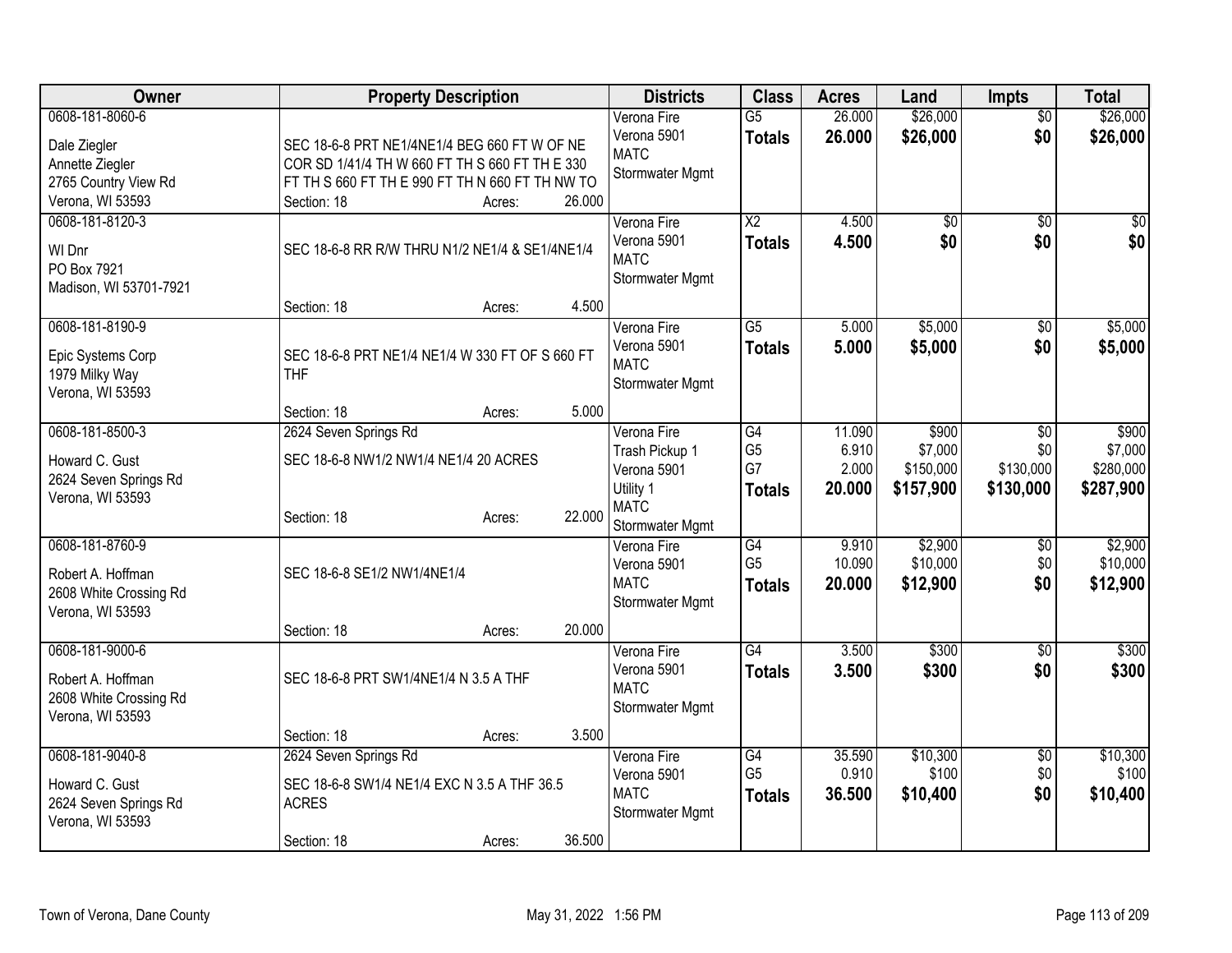| Owner                                                                                                                 |                                                                                                                                                 | <b>Property Description</b> |        | <b>Districts</b>                                             | <b>Class</b>                                       | <b>Acres</b>               | Land                            | Impts                         | <b>Total</b>                    |
|-----------------------------------------------------------------------------------------------------------------------|-------------------------------------------------------------------------------------------------------------------------------------------------|-----------------------------|--------|--------------------------------------------------------------|----------------------------------------------------|----------------------------|---------------------------------|-------------------------------|---------------------------------|
| 0608-181-9500-1<br>Epic Systems Corp<br>1979 Milky Way<br>Verona, WI 53593                                            | SEC 18-6-8 SE1/4 NE1/4 EXC RR                                                                                                                   |                             |        | Verona Fire<br>Verona 5901<br><b>MATC</b><br>Stormwater Mgmt | G4<br>G <sub>5</sub><br><b>Totals</b>              | 28.000<br>11.500<br>39.500 | \$7,500<br>\$11,500<br>\$19,000 | $\overline{50}$<br>\$0<br>\$0 | \$7,500<br>\$11,500<br>\$19,000 |
|                                                                                                                       | Section: 18                                                                                                                                     | Acres:                      | 39.500 |                                                              |                                                    |                            |                                 |                               |                                 |
| 0608-182-8000-7<br>Berglund Living Tr, Keith W<br>Berglund Living Tr, Carol A<br>2684 Berglund Dr<br>Verona, WI 53593 | SEC 18-6-8 NE1/4NW1/4 EXC COM SE COR TH N 495<br>FT TH SWLY TO S LN TO PT LYG 396 FT W OF POB<br>THE 396 FT TO POB<br>Section: 18               | Acres:                      | 37.800 | Verona Fire<br>Verona 5901<br><b>MATC</b><br>Stormwater Mgmt | G4<br><b>Totals</b>                                | 37.800<br>37.800           | \$10,900<br>\$10,900            | $\overline{50}$<br>\$0        | \$10,900<br>\$10,900            |
| 0608-182-8340-6<br>Howard C. Gust<br>2624 Seven Springs Rd<br>Verona, WI 53593                                        | SEC 18-6-8 PRT NE1/4 NW1/4 COM SE COR TH N 495<br>FT TH SWLY TO S LN TO PT 396 FT W OF POB TH E<br>396 FT TO POB 2.25 ACRES<br>Section: 18      | Acres:                      | 2.250  | Verona Fire<br>Verona 5901<br><b>MATC</b><br>Stormwater Mgmt | $\overline{G4}$<br>G <sub>5</sub><br><b>Totals</b> | 2.110<br>0.140<br>2.250    | \$600<br>\$100<br>\$700         | $\overline{50}$<br>\$0<br>\$0 | \$600<br>\$100<br>\$700         |
| 0608-182-8500-2<br>Ralph Gust<br>Not Provided<br>Not Provided, WI 99999                                               | SEC 18-6-8 PRT N1/2 NW1/4 NW1/4 THE E 21 FT &<br>THE N 21 FT E OF HWY 335/428 443/546<br>Section: 18                                            | Acres:                      | 0.700  | Verona Fire<br>Verona 5901<br><b>MATC</b><br>Stormwater Mgmt | $\overline{G5}$<br><b>Totals</b>                   | 0.670<br>0.670             | \$300<br>\$300                  | $\overline{50}$<br>\$0        | \$300<br>\$300                  |
| 0608-182-8510-0<br>Robert A. Hoffman<br>2608 White Crossing Rd<br>Verona, WI 53593                                    | SEC 18-6-8 N1/2 FR NW1/4 NW1/4 EXC PRT NW HWY<br>AND EXC N 21 F T E OF HWY & E 21 FT<br>Section: 18                                             | Acres:                      | 15.500 | Verona Fire<br>Verona 5901<br><b>MATC</b><br>Stormwater Mgmt | $\overline{G4}$<br>G <sub>5</sub><br><b>Totals</b> | 14.950<br>0.550<br>15.500  | \$4,300<br>\$100<br>\$4,400     | $\overline{50}$<br>\$0<br>\$0 | \$4,300<br>\$100<br>\$4,400     |
| 0608-182-8581-0<br>Berglund Living Tr, Keith W<br>Berglund Living Tr, Carol A<br>2684 Berglund Dr<br>Verona, WI 53593 | SEC 18-6-8 PRT NW1/4NW1/4 NWLY OF HWY COM<br>NW COR TH S 396 FT TH NELY TO N LN TH W 495 FT<br>TO POB EXC CSM 1129 EXC CSM 12036<br>Section: 18 | Acres:                      | 0.000  | Verona Fire<br>Verona 5901<br><b>MATC</b><br>Stormwater Mgmt | G4<br>G <sub>5</sub><br><b>Totals</b>              | 1.760<br>0.430<br>2.190    | \$500<br>\$100<br>\$600         | $\overline{50}$<br>\$0<br>\$0 | \$500<br>\$100<br>\$600         |
| 0608-182-8690-3<br>Robert A. Hoffman<br>2608 White Crossing Rd<br>Verona, WI 53593                                    | SEC 18-6-8 PRT S1/2 FR NW1/4NW1/4 W 7.25 A THF<br>Section: 18                                                                                   | Acres:                      | 7.250  | Verona Fire<br>Verona 5901<br><b>MATC</b><br>Stormwater Mgmt | $\overline{G4}$<br><b>Totals</b>                   | 7.250<br>7.250             | \$2,100<br>\$2,100              | $\overline{30}$<br>\$0        | \$2,100<br>\$2,100              |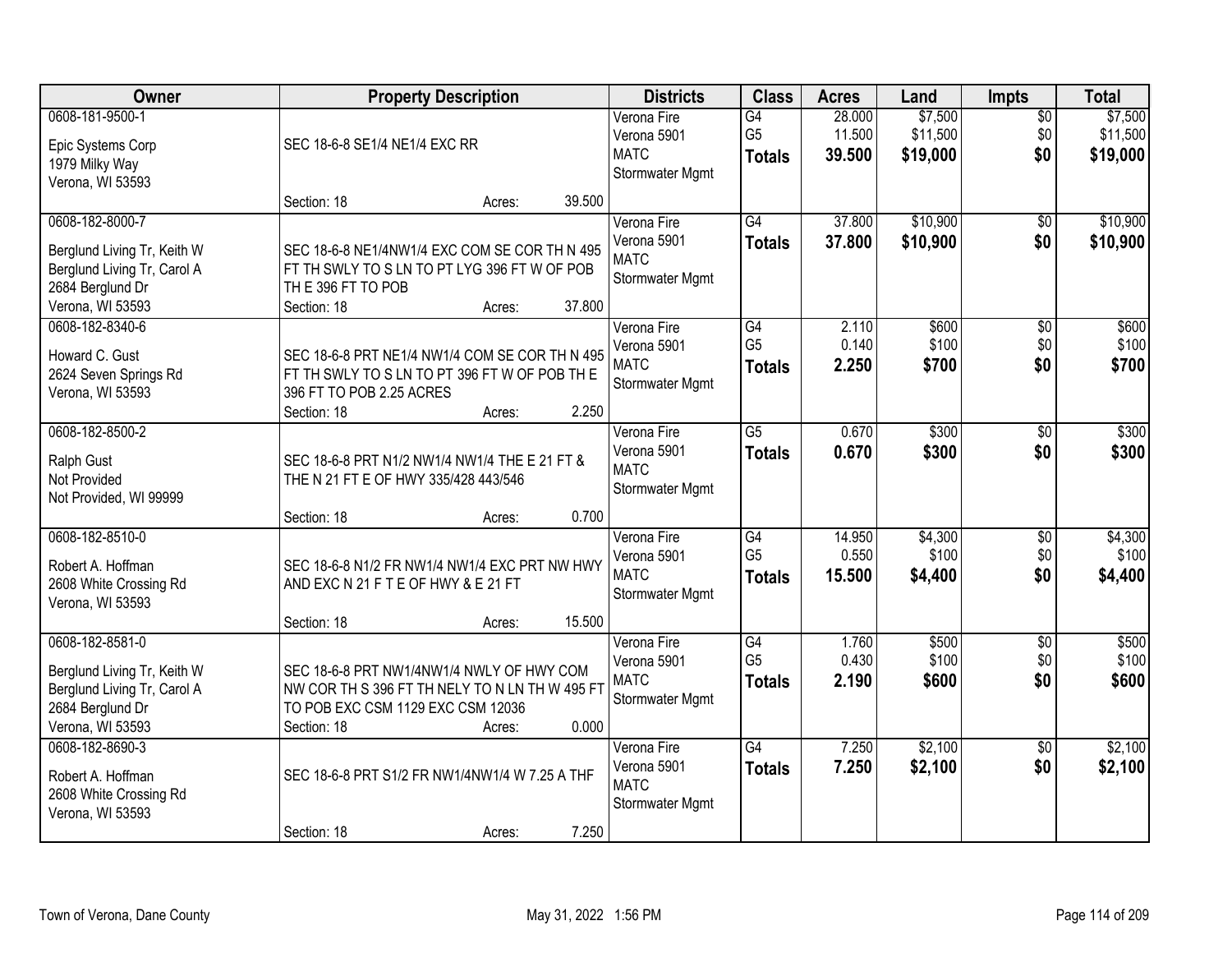| Owner                                                                                                   | <b>Property Description</b>                                                                                                                                                                         | <b>Districts</b>                                                                            | <b>Class</b>                     | <b>Acres</b>     | Land                   | Impts                  | <b>Total</b>           |
|---------------------------------------------------------------------------------------------------------|-----------------------------------------------------------------------------------------------------------------------------------------------------------------------------------------------------|---------------------------------------------------------------------------------------------|----------------------------------|------------------|------------------------|------------------------|------------------------|
| 0608-182-8790-2<br>Berglund Living Tr, Keith W<br>Berglund Living Tr, Carol A<br>2684 Berglund Dr       | SEC 18-6-8 PRT NW1/4NW1/4 S 40 RODS OF E 44<br>RODS 11 ACRES                                                                                                                                        | Verona Fire<br>Verona 5901<br><b>MATC</b><br>Stormwater Mgmt                                | G4<br><b>Totals</b>              | 11.000<br>11.000 | \$3,200<br>\$3,200     | \$0<br>\$0             | \$3,200<br>\$3,200     |
| Verona, WI 53593                                                                                        | 11.000<br>Section: 18<br>Acres:                                                                                                                                                                     |                                                                                             |                                  |                  |                        |                        |                        |
| 0608-182-9000-5<br>Robert A. Hoffman<br>2608 White Crossing Rd<br>Verona, WI 53593                      | SEC 18-6-8 FR SW1/4NW1/4<br>36.900                                                                                                                                                                  | Verona Fire<br>Verona 5901<br><b>MATC</b><br>Stormwater Mgmt                                | G4<br><b>Totals</b>              | 36.900<br>36.900 | \$10,600<br>\$10,600   | $\overline{50}$<br>\$0 | \$10,600<br>\$10,600   |
| 0608-182-9500-0                                                                                         | Section: 18<br>Acres:                                                                                                                                                                               | Verona Fire                                                                                 | $\overline{G4}$                  | 20.670           | \$6,000                | $\overline{50}$        | \$6,000                |
| Howard C. Gust<br>2624 Seven Springs Rd<br>Verona, WI 53593                                             | SEC 18-6-8 E 21.68 A SE1/4 NW1/4 ALSO PRT LOT 3<br>CSM 5928 DESCR AS PRT NE1/4SW1/4 N 7 FT THF                                                                                                      | Verona 5901<br><b>MATC</b><br>Stormwater Mgmt                                               | G <sub>5</sub><br><b>Totals</b>  | 1.010<br>21.680  | \$100<br>\$6,100       | \$0<br>\$0             | \$100<br>\$6,100       |
|                                                                                                         | 21.680<br>Section: 18<br>Acres:                                                                                                                                                                     |                                                                                             |                                  |                  |                        |                        |                        |
| 0608-182-9570-6<br>Robert A. Hoffman<br>2608 White Crossing Rd<br>Verona, WI 53593                      | SEC 18-6-8 PRT SE1/4NW1/4 W 18.32 A THF                                                                                                                                                             | Verona Fire<br>Verona 5901<br><b>MATC</b><br>Stormwater Mgmt                                | $\overline{G4}$<br><b>Totals</b> | 18.320<br>18.320 | \$5,300<br>\$5,300     | \$0<br>\$0             | \$5,300<br>\$5,300     |
|                                                                                                         | 18.320<br>Section: 18<br>Acres:                                                                                                                                                                     |                                                                                             |                                  |                  |                        |                        |                        |
| 0608-183-8020-2<br>Douglas W. Wolf<br>Karen D. Wolf<br>7822 Dairy Ridge Rd<br>Verona, WI 53593          | 7822 Dairy Ridge Rd<br>LOT 1 CSM 5928 CS28/120&121 R13261/64-9/1/89<br>F/K/A PRT LOT 1 CSM 3275 DESCR AS SEC 18-6-8<br>PRT NE1/4SW1/4 (3.31 ACRES)<br>3.310<br>Section: 18<br>Acres:                | Verona Fire<br>Trash Pickup 1<br>Verona 5901<br>Utility 1<br><b>MATC</b><br>Stormwater Mgmt | $\overline{G1}$<br><b>Totals</b> | 3.310<br>3.310   | \$200,000<br>\$200,000 | \$203,500<br>\$203,500 | \$403,500<br>\$403,500 |
| 0608-183-8030-0<br>Steve P. Heuer<br>Mona M. Cassis<br>7812 Dairy Ridge Rd<br>Verona, WI 53593          | 7812 Dairy Ridge Rd<br>LOT 2 CSM 5928 CS28/120&121 R13261/64-9/1/89<br>F/K/A PRT LOT 1 CSM 3275 DESCR AS SEC 18-6-8<br>PRT NE1/4SW1/4 (4.15 ACRES)<br>4.150<br>Section: 18<br>Acres:                | Verona Fire<br>Trash Pickup 1<br>Verona 5901<br>Utility 1<br><b>MATC</b><br>Stormwater Mgmt | $\overline{G1}$<br><b>Totals</b> | 4.150<br>4.150   | \$212,500<br>\$212,500 | \$195,000<br>\$195,000 | \$407,500<br>\$407,500 |
| 0608-183-8040-8<br>George A. Pleimling<br>Donna A. Pleimling<br>7800 Dairy Ridge Rd<br>Verona, WI 53593 | 7800 Dairy Ridge Rd<br>LOT 3 CSM 5928 CS28/120&121 R13261/64-9/1/89<br>F/K/A PRT LOT 1 CSM 3275 DESCR AS SEC 18-6-8<br>PRT NE1/4SW1/4 (3.42 ACRES) EX C N 7 FT IN<br>3.420<br>Section: 18<br>Acres: | Verona Fire<br>Trash Pickup 1<br>Verona 5901<br>Utility 1<br><b>MATC</b><br>Stormwater Mgmt | $\overline{G1}$<br><b>Totals</b> | 3.419<br>3.419   | \$201,500<br>\$201,500 | \$279,500<br>\$279,500 | \$481,000<br>\$481,000 |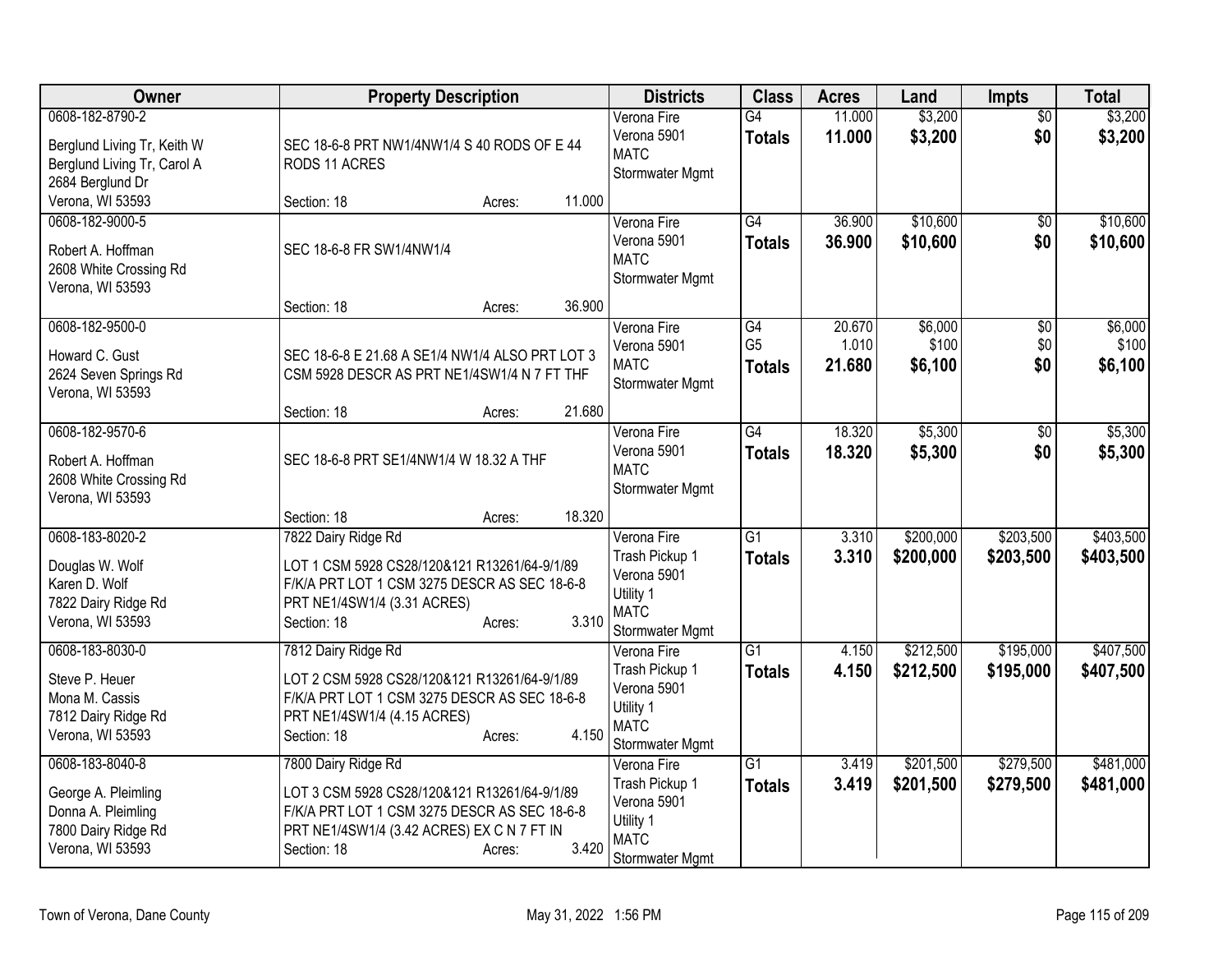| Owner                              | <b>Property Description</b>                     |        | <b>Districts</b>              | <b>Class</b>                      | <b>Acres</b>    | Land             | Impts                  | <b>Total</b>     |
|------------------------------------|-------------------------------------------------|--------|-------------------------------|-----------------------------------|-----------------|------------------|------------------------|------------------|
| 0608-183-8180-9                    | Dairy Ridge Rd                                  |        | Verona Fire                   | G4                                | 23.355          | \$6,700          | $\overline{50}$        | \$6,700          |
| Twin Rock,, LLC                    | SEC 18-6-8 NE1/4 SW1/4 EXC CSM 3275             |        | Verona 5901                   | G <sub>5</sub>                    | 1.000           | \$100            | \$0                    | \$100            |
| 7935 Almor Dr                      |                                                 |        | <b>MATC</b>                   | <b>Totals</b>                     | 24.355          | \$6,800          | \$0                    | \$6,800          |
| Verona, WI 53593                   |                                                 |        | Stormwater Mgmt               |                                   |                 |                  |                        |                  |
|                                    | Section: 18<br>Acres:                           | 26.400 |                               |                                   |                 |                  |                        |                  |
| 0608-183-8500-1                    | 7866 Dairy Ridge Rd                             |        | Verona Fire                   | $\overline{G1}$                   | 4.120           | \$212,000        | \$244,000              | \$456,000        |
| Chesmore Living Tr                 | LOT 3 CSM 4621 CS20/169&170 R6674/62&63-4/10/85 |        | Trash Pickup 1                | <b>Totals</b>                     | 4.120           | \$212,000        | \$244,000              | \$456,000        |
| 7866 Dairy Ridge Rd                | F/K/A LOT 3 CSM 4568 CS20/52&53-1/14/85 & PRT   |        | Verona 5901                   |                                   |                 |                  |                        |                  |
| Verona, WI 53593                   | LOT 3 CSM 3275 CS13/1&2-8/22/79 DESCR AS SEC    |        | Utility 1                     |                                   |                 |                  |                        |                  |
|                                    | Section: 18<br>Acres:                           | 4.120  | <b>MATC</b>                   |                                   |                 |                  |                        |                  |
|                                    |                                                 |        | Stormwater Mgmt               |                                   |                 |                  | \$222,000              |                  |
| 0608-183-8540-3                    | 7890 Dairy Ridge Rd                             |        | Verona Fire<br>Trash Pickup 1 | $\overline{G1}$                   | 4.050           | \$211,500        |                        | \$433,500        |
| Natalee Cruse                      | LOT 2 CSM 4621 CS20/169&170 R6674/62&63-4/10/85 |        | Verona 5901                   | <b>Totals</b>                     | 4.050           | \$211,500        | \$222,000              | \$433,500        |
| 7890 Dairy Ridge Rd                | F/K/A LOT 2 CSM 4568 CS20/52&53 & PRT LOT 3 CSM |        | Utility 1                     |                                   |                 |                  |                        |                  |
| Verona, WI 53593                   | 3275 CS13/1&2 DESCR AS SEC 18-6-8 PRT           |        | <b>MATC</b>                   |                                   |                 |                  |                        |                  |
|                                    | Section: 18<br>Acres:                           | 4.070  | Stormwater Mgmt               |                                   |                 |                  |                        |                  |
| 0608-183-8580-5                    | 7910 Dairy Ridge Rd                             |        | Verona Fire                   | $\overline{G1}$                   | 4.004           | \$211,000        | \$346,500              | \$557,500        |
|                                    |                                                 |        | Trash Pickup 1                | Totals                            | 4.004           | \$211,000        | \$346,500              | \$557,500        |
| Driftmier Living Tr, Catherine a   | LOT 1 CSM 4621 CS20/169&170 R6674/62&63-4/10/85 |        | Verona 5901                   |                                   |                 |                  |                        |                  |
| 7910 Dairy Ridge Rd                | F/K/A LOT 1 CSM 4568 CS20/52&53 & PRT LOT 3 CSM |        | Utility 1                     |                                   |                 |                  |                        |                  |
| Verona, WI 53593                   | 3275 CS13/1&2 DESCR AS SEC 18-6-8 PRT           |        | <b>MATC</b>                   |                                   |                 |                  |                        |                  |
|                                    | Section: 18<br>Acres:                           | 4.050  | Stormwater Mgmt               |                                   |                 |                  |                        |                  |
| 0608-183-8590-3                    | 7848 Dairy Ridge Rd                             |        | Verona Fire                   | G1                                | 5.160           | \$221,500        | \$206,000              | \$427,500        |
| Brandon L. James                   | LOT 2 CSM 3275 CS13/1&2-8/22/79 DESCR AS SEC    |        | Trash Pickup 1                | <b>Totals</b>                     | 5.160           | \$221,500        | \$206,000              | \$427,500        |
| Allison R. James                   | 18-6-8 PRT N1/2 SW1/4 (5.16 ACRES EXC RD R/W)   |        | Verona 5901                   |                                   |                 |                  |                        |                  |
| 7848 Dairy Ridge Rd                |                                                 |        | Utility 1                     |                                   |                 |                  |                        |                  |
| Verona, WI 53593                   | Section: 18<br>Acres:                           | 5.160  | <b>MATC</b>                   |                                   |                 |                  |                        |                  |
|                                    |                                                 |        | Stormwater Mgmt               |                                   |                 |                  |                        |                  |
| 0608-183-8681-0                    | Spring Rose Rd                                  |        | Verona Fire                   | $\overline{G4}$<br>G <sub>5</sub> | 21.000<br>1.260 | \$1,800<br>\$100 | $\overline{50}$<br>\$0 | \$1,800<br>\$100 |
| Twin Rock., LLC                    | SEC 18-6-8 FR NW1/4SW1/4 EXC CSM 3275 & EXC     |        | Trash Pickup 1<br>Verona 5901 |                                   | 22.260          |                  | \$0                    |                  |
| 7935 Almor Dr                      | CSM 4621 & EXC CSM 15601                        |        | Utility 1                     | <b>Totals</b>                     |                 | \$1,900          |                        | \$1,900          |
| Verona, WI 53593                   |                                                 |        | <b>MATC</b>                   |                                   |                 |                  |                        |                  |
|                                    | Section: 18<br>Acres:                           | 22.260 | Stormwater Mgmt               |                                   |                 |                  |                        |                  |
| 0608-183-8690-0                    | 2528 Spring Rose Rd                             |        | Verona Fire                   | $\overline{G5}$                   | 0.240           | $\overline{50}$  | $\overline{50}$        | $\overline{50}$  |
|                                    |                                                 |        | Trash Pickup 1                | G7                                | 1.800           | \$143,500        | \$325,500              | \$469,000        |
| <b>Paul Driftmier</b>              | LOT 1 CSM 15601 CS113/7&10-2/2/2021 DESCR AS    |        | Verona 5901                   | <b>Totals</b>                     | 2.040           | \$143,500        | \$325,500              | \$469,000        |
| <b>Catherine Driftmier</b>         | SEC 18-6-8 PRT NW1/4SW1/4 (2.040 ACRES)         |        | Utility 1                     |                                   |                 |                  |                        |                  |
| 7910 Dairy Rdg<br>Verona, WI 53593 |                                                 | 2.040  | <b>MATC</b>                   |                                   |                 |                  |                        |                  |
|                                    | Section: 18<br>Acres:                           |        | Stormwater Mgmt               |                                   |                 |                  |                        |                  |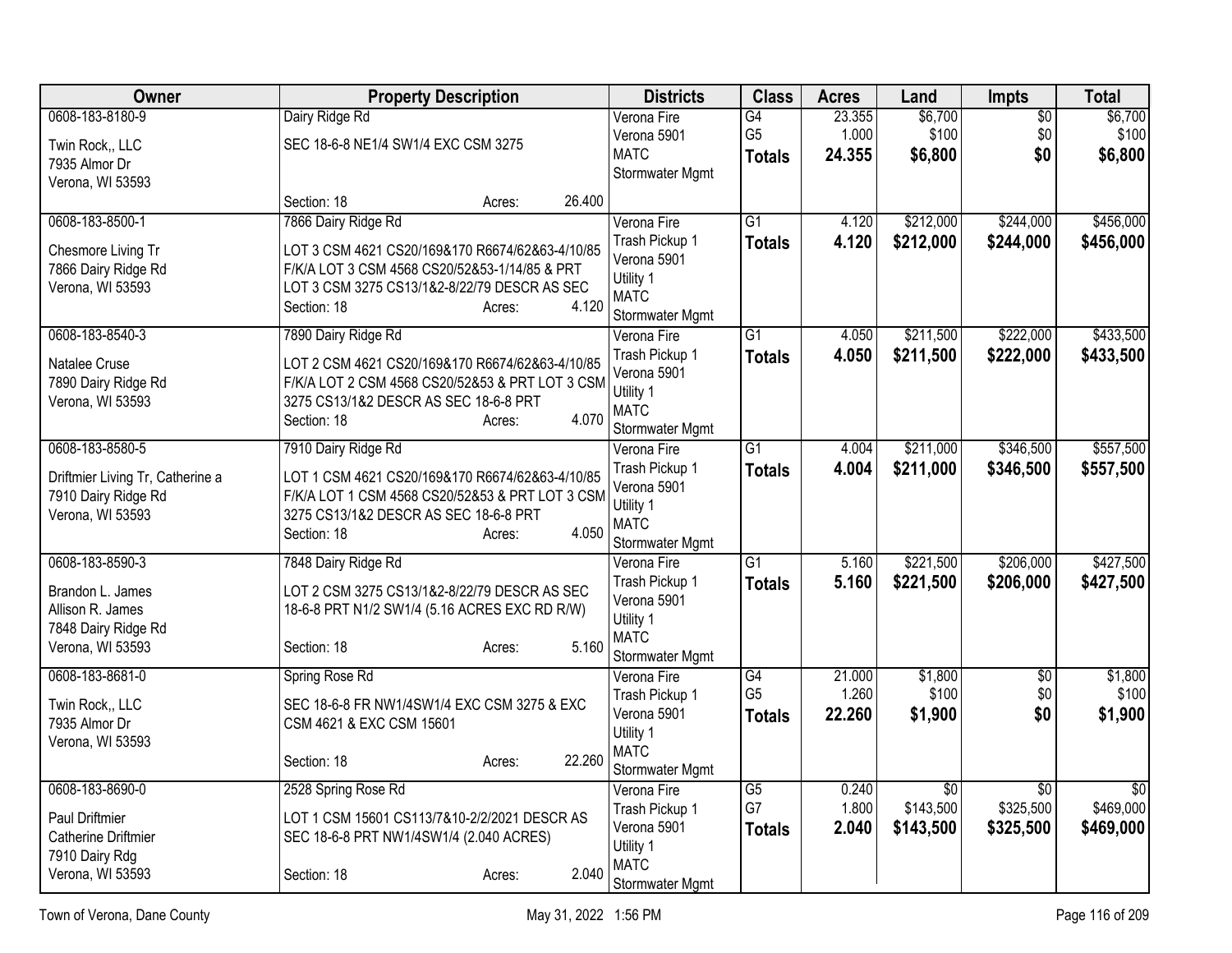| Owner                                                                                             |                                                                                                                                                       | <b>Property Description</b> |                  | <b>Districts</b>                                                                            | <b>Class</b>                                             | <b>Acres</b>                       | Land                                       | <b>Impts</b>                                     | <b>Total</b>                               |
|---------------------------------------------------------------------------------------------------|-------------------------------------------------------------------------------------------------------------------------------------------------------|-----------------------------|------------------|---------------------------------------------------------------------------------------------|----------------------------------------------------------|------------------------------------|--------------------------------------------|--------------------------------------------------|--------------------------------------------|
| 0608-183-9001-3<br>Thomas R. Gust<br>Kari A. Gust<br>2506 Spring Rose Rd<br>Verona, WI 53593      | 2506 Spring Rose Rd<br>SEC 18-6-8 FR SW1/4 SW1/4 EXC S 476 FT OF THE W<br>625 FT M/L EXC TO DOT IN R14096/24-26<br>Section: 18                        | Acres:                      | 26.140           | Verona Fire<br>Trash Pickup 1<br>Verona 5901<br>Utility 1<br><b>MATC</b><br>Stormwater Mgmt | $\overline{G4}$<br>G <sub>5</sub><br>G7<br><b>Totals</b> | 22.810<br>1.330<br>2.000<br>26.140 | \$5,100<br>\$100<br>\$150,000<br>\$155,200 | $\overline{50}$<br>\$0<br>\$174,000<br>\$174,000 | \$5,100<br>\$100<br>\$324,000<br>\$329,200 |
| 0608-183-9211-9<br>Thomas R. Gust<br>Kari A. Gust<br>2506 Spring Rose Rd<br>Verona, WI 53593      | THAT PRT FOLLOWING DESCRIPTION LOCATED IN<br>SEC 18-6-8 SW1/4SW1/4: SEC 19-6-8 PRT NW1/4<br>NW1/4 & SEC 18-6-8 PRT SW1/4SW1/4 DESCR AS<br>Section: 18 | Acres:                      | 4.540            | Verona Fire<br>Verona 5901<br><b>MATC</b><br>Stormwater Mgmt                                | $\overline{G4}$<br><b>Totals</b>                         | 4.540<br>4.540                     | \$1,300<br>\$1,300                         | \$0<br>\$0                                       | \$1,300<br>\$1,300                         |
| 0608-183-9250-2<br>WI Dot<br>2101 Wright St<br>Madison, WI 53704                                  | SEC 18-6-8 HWY 18 & 151 R/W IN SW1/4<br>Section: 18                                                                                                   | Acres:                      | 10.530           | Verona Fire<br>Verona 5901<br><b>MATC</b><br>Stormwater Mgmt                                | $\overline{X2}$<br><b>Totals</b>                         | 10.530<br>10.530                   | $\overline{50}$<br>\$0                     | $\overline{50}$<br>\$0                           | $\sqrt{50}$<br>\$0                         |
| 0608-183-9501-8<br>Thomas R. Gust<br>Kari A. Gust<br>2506 Spring Rose Rd                          | Spring Rose Rd<br>SEC 18-6-8 SE1/4 SW1/4 EXC TO DOT IN<br>R14096/24-26                                                                                |                             |                  | Verona Fire<br>Verona 5901<br><b>MATC</b><br>Stormwater Mgmt                                | $\overline{G4}$<br><b>Totals</b>                         | 35.857<br>35.857                   | \$10,300<br>\$10,300                       | $\overline{30}$<br>\$0                           | \$10,300<br>\$10,300                       |
| Verona, WI 53593<br>0608-184-8000-5<br><b>Gust Living Tr</b><br>701 Ashton Dr<br>Verona, WI 53593 | Section: 18<br>7728 Dairy Ridge Rd<br>SEC 18-6-8 NE1/4 SE1/4<br>Section: 18                                                                           | Acres:<br>Acres:            | 31.300<br>39.270 | Verona Fire<br>Trash Pickup 1<br>Verona 5901<br>Utility 1<br><b>MATC</b><br>Stormwater Mgmt | G4<br>G7<br><b>Totals</b>                                | 37.000<br>3.000<br>40.000          | \$10,200<br>\$159,000<br>\$169,200         | $\overline{50}$<br>\$157,500<br>\$157,500        | \$10,200<br>\$316,500<br>\$326,700         |
| 0608-184-8502-0<br>Howard C. Gust<br>2624 Seven Springs Rd<br>Verona, WI 53593                    | Dairy Ridge Rd<br>SEC 18-6-8 PRT NW1/4SE1/4 LYG N OF DAIRY RIDGE<br>RD EXC CSM 5693<br>Section: 18                                                    | Acres:                      | 14.800           | Verona Fire<br>Verona 5901<br><b>MATC</b><br>Stormwater Mgmt                                | $\overline{G4}$<br><b>Totals</b>                         | 14.800<br>14.800                   | \$4,300<br>\$4,300                         | \$0<br>\$0                                       | \$4,300<br>\$4,300                         |
| 0608-184-8680-0<br><b>Gust Living Tr</b><br>701 Ashton Dr<br>Verona, WI 53593                     | Dairy Ridge Rd<br>SEC 18-6-8 NW1/4SE1/4 EXC PRT LYG N OF DAIRY<br><b>RIDGE RD</b><br>Section: 18                                                      | Acres:                      | 20.300           | Verona Fire<br>Verona 5901<br><b>MATC</b><br>Stormwater Mgmt                                | $\overline{G4}$<br><b>Totals</b>                         | 21.700<br>21.700                   | \$6,300<br>\$6,300                         | $\overline{30}$<br>\$0                           | \$6,300<br>\$6,300                         |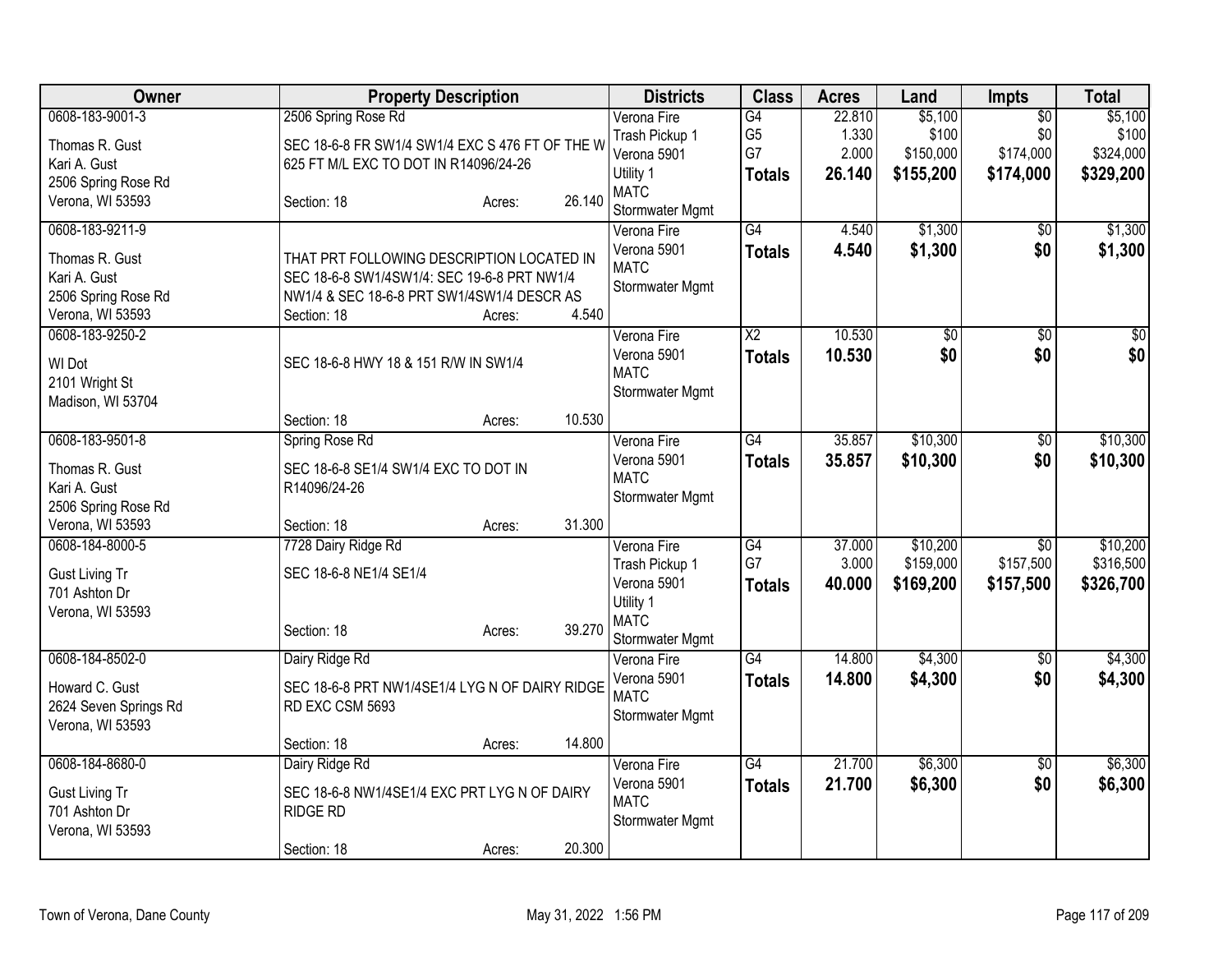| Owner                 | <b>Property Description</b>                     | <b>Districts</b>           | <b>Class</b>           | <b>Acres</b> | Land            | <b>Impts</b>    | <b>Total</b>    |
|-----------------------|-------------------------------------------------|----------------------------|------------------------|--------------|-----------------|-----------------|-----------------|
| 0608-184-8930-0       | 7734 Dairy Ridge Rd                             | Verona Fire                | $\overline{G1}$        | 2.271        | \$206,000       | \$151,500       | \$357,500       |
| Russell R. Gust       | LOT 1 CSM 5693 CS26/254&255 R12237/31-11/29/88  | Trash Pickup 1             | <b>Totals</b>          | 2.271        | \$206,000       | \$151,500       | \$357,500       |
| Mary L. Gust          | DESCR AS SEC 18-6-8 PRT NW1/4SE1/4 2.271 ACRES  | Verona 5901                |                        |              |                 |                 |                 |
| 7734 Dairy Ridge Rd   | SUBJ TO ACCESS ESMT                             | Utility 1<br><b>MATC</b>   |                        |              |                 |                 |                 |
| Verona, WI 53593      | 2.271<br>Section: 18<br>Acres:                  | Stormwater Mgmt            |                        |              |                 |                 |                 |
| 0608-184-9000-3       |                                                 | Verona Fire                | $\overline{G4}$        | 6.746        | \$1,900         | $\overline{50}$ | \$1,900         |
|                       |                                                 | Verona 5901                | <b>Totals</b>          | 6.746        | \$1,900         | \$0             | \$1,900         |
| <b>Gust Living Tr</b> | SEC 18-6-8 PRT SW1/4 SE1/4 N OF OLD USH 18      | <b>MATC</b>                |                        |              |                 |                 |                 |
| 701 Ashton Dr         |                                                 | Stormwater Mgmt            |                        |              |                 |                 |                 |
| Verona, WI 53593      | 5.400<br>Section: 18<br>Acres:                  |                            |                        |              |                 |                 |                 |
| 0608-184-9110-0       |                                                 | Verona Fire                | $\overline{G4}$        | 29.990       | \$8,600         | $\overline{50}$ | \$8,600         |
|                       |                                                 | Verona 5901                | <b>Totals</b>          | 29.990       | \$8,600         | \$0             | \$8,600         |
| <b>Gust Living Tr</b> | SEC 18-6-8 PRTSW1/4SE1/4 SLY OF OLD HWY CL      | <b>MATC</b>                |                        |              |                 |                 |                 |
| 701 Ashton Dr         | (50% MINERAL RIGH TS RETAINED BY FEDERAL        | Stormwater Mgmt            |                        |              |                 |                 |                 |
| Verona, WI 53593      | LAND BANK OF ST PAUL) EXC TO WI DOT IN          |                            |                        |              |                 |                 |                 |
|                       | 31.160<br>Section: 18<br>Acres:                 |                            |                        |              |                 |                 |                 |
| 0608-184-9500-8       | Dairy Ridge Rd                                  | Verona Fire                | $\overline{G4}$        | 17.721       | \$5,100         | $\overline{50}$ | \$5,100         |
| <b>Gust Living Tr</b> | SEC 18-6-8 PRT SE1/4 SE1/4 LYG N OF OLD USH 18  | Verona 5901<br><b>MATC</b> | <b>Totals</b>          | 17.721       | \$5,100         | \$0             | \$5,100         |
| 701 Ashton Dr         | EXC TO WI DOT IN R14096/27                      | Stormwater Mgmt            |                        |              |                 |                 |                 |
| Verona, WI 53593      |                                                 |                            |                        |              |                 |                 |                 |
|                       | 20.000<br>Section: 18<br>Acres:                 |                            |                        |              |                 |                 |                 |
| 0608-184-9670-3       | Dairy Ridge Rd                                  | Verona Fire                | G4                     | 13.345       | \$3,800         | \$0             | \$3,800         |
| <b>Gust Living Tr</b> | SEC 18-6-8 PRT SE1/4SE1/4 SLY OF OLD HWY CL     | Verona 5901                | <b>Totals</b>          | 13.345       | \$3,800         | \$0             | \$3,800         |
| 701 Ashton Dr         | (50% MINERAL RIG HTS RETAINED BY FEDERAL        | <b>MATC</b>                |                        |              |                 |                 |                 |
| Verona, WI 53593      | LAND BANK OF ST PAUL) EXC TO WI DOT IN          | Stormwater Mgmt            |                        |              |                 |                 |                 |
|                       | 5.300<br>Section: 18<br>Acres:                  |                            |                        |              |                 |                 |                 |
| 0608-184-9760-4       |                                                 | Verona Fire                | $\overline{\text{X2}}$ | 5.290        | $\overline{50}$ | $\overline{50}$ | $\overline{30}$ |
| WI Dot                | SEC 18-6-8 PRT SE1/4 HWY R/W                    | Verona 5901                | <b>Totals</b>          | 5.290        | \$0             | \$0             | \$0             |
| 2101 Wright St        |                                                 | <b>MATC</b>                |                        |              |                 |                 |                 |
| Madison, WI 53704     |                                                 | Stormwater Mgmt            |                        |              |                 |                 |                 |
|                       | 5.290<br>Section: 18<br>Acres:                  |                            |                        |              |                 |                 |                 |
| 0608-191-8001-5       |                                                 | Verona Fire                | G4                     | 28.060       | \$8,100         | \$0             | \$8,100         |
| Farm Land AAJ, LLC    | SEC 19-6-8 NE1/4NE1/4 EXC TO DOT IN R13672/71 & | Verona 5901                | G <sub>5</sub>         | 1.860        | \$100           | \$0             | \$100           |
| 7621 Marshview Rd     | R22143/21                                       | <b>MATC</b>                | <b>Totals</b>          | 29.920       | \$8,200         | \$0             | \$8,200         |
| Verona, WI 53593-8864 |                                                 | Stormwater Mgmt            |                        |              |                 |                 |                 |
|                       | 29.920<br>Section: 19<br>Acres:                 |                            |                        |              |                 |                 |                 |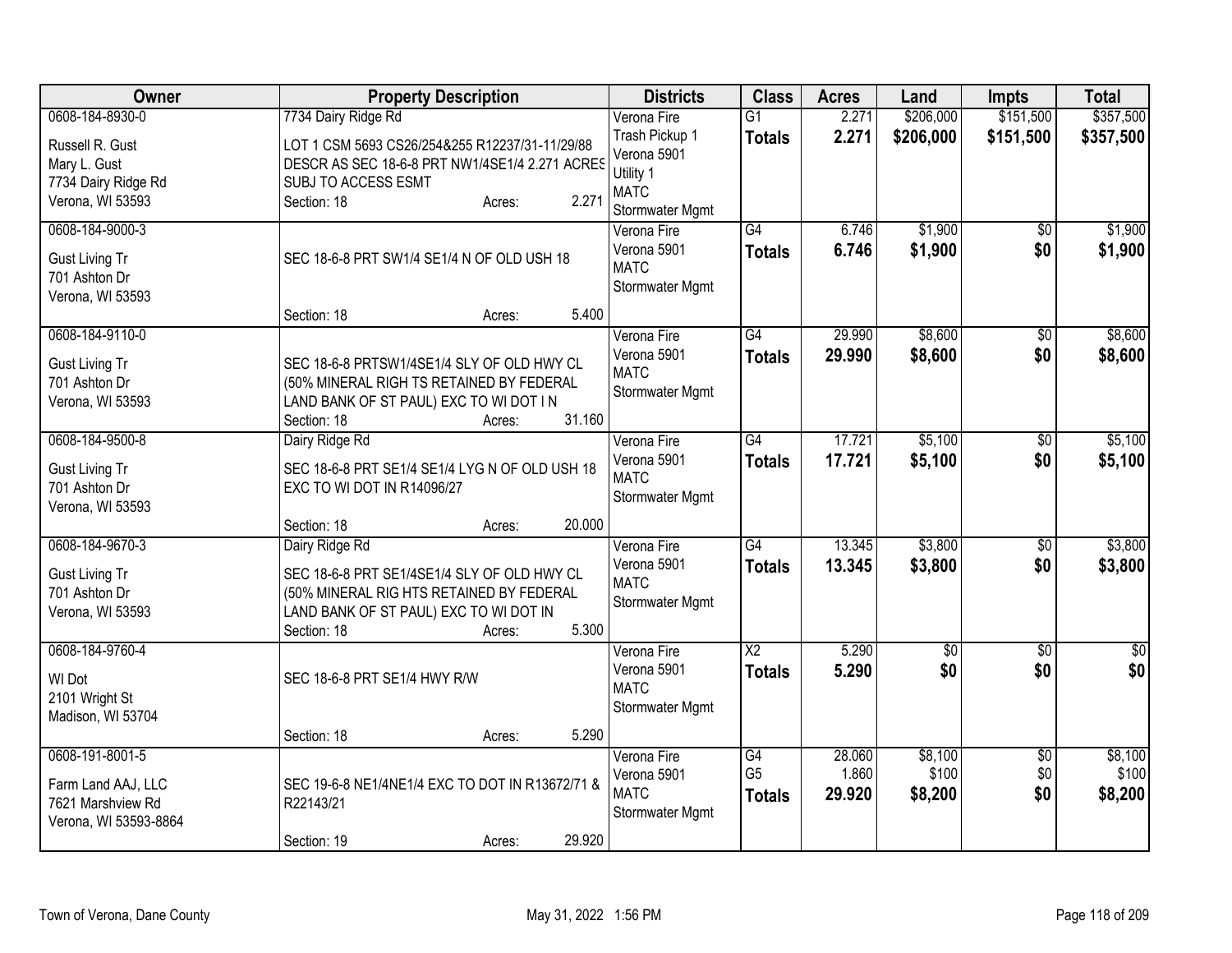| <b>Owner</b>                                                                                 | <b>Property Description</b>                                                                                                                                                                        | <b>Districts</b>                                                                            | <b>Class</b>                                       | <b>Acres</b>              | Land                              | Impts                                     | <b>Total</b>                      |
|----------------------------------------------------------------------------------------------|----------------------------------------------------------------------------------------------------------------------------------------------------------------------------------------------------|---------------------------------------------------------------------------------------------|----------------------------------------------------|---------------------------|-----------------------------------|-------------------------------------------|-----------------------------------|
| 0608-191-8495-9<br>WI Dot<br>2101 Wright St<br>Madison, WI 53704                             | SEC 19-6-8 HWY 18 & 151 R/W IN NE1/4                                                                                                                                                               | Verona Fire<br>Verona 5901<br><b>MATC</b><br>Stormwater Mgmt                                | $\overline{X2}$<br><b>Totals</b>                   | 0.970<br>0.970            | $\overline{60}$<br>\$0            | $\overline{50}$<br>\$0                    | $\overline{50}$<br>\$0            |
|                                                                                              | 0.970<br>Section: 19<br>Acres:                                                                                                                                                                     |                                                                                             |                                                    |                           |                                   |                                           |                                   |
| 0608-191-8501-0<br>Farm Land AAJ, LLC<br>7621 Marshview Rd<br>Verona, WI 53593-8864          | SEC 19-6-8 NW1/4NE1/4 EXC TO DOT IN R13672/71 &<br>R22143/21                                                                                                                                       | Verona Fire<br>Verona 5901<br><b>MATC</b><br>Stormwater Mgmt                                | $\overline{G4}$<br>G <sub>5</sub><br><b>Totals</b> | 35.010<br>1.020<br>36.030 | \$10,000<br>\$100<br>\$10,100     | $\overline{50}$<br>\$0<br>\$0             | \$10,000<br>\$100<br>\$10,100     |
|                                                                                              | 36.025<br>Section: 19<br>Acres:                                                                                                                                                                    |                                                                                             |                                                    |                           |                                   |                                           |                                   |
| 0608-191-9000-4<br>Anna M. Rhiner<br>304 Barbara St<br>Verona, WI 53593                      | SEC 19-6-8 SW1/4 NE1/4                                                                                                                                                                             | Verona Fire<br>Verona 5901<br><b>MATC</b><br>Stormwater Mgmt                                | G4<br>G <sub>5</sub><br><b>Totals</b>              | 39.960<br>0.040<br>40.000 | \$12,600<br>\$100<br>\$12,700     | $\overline{50}$<br>\$0<br>\$0             | \$12,600<br>\$100<br>\$12,700     |
|                                                                                              | 40.000<br>Section: 19<br>Acres:                                                                                                                                                                    |                                                                                             |                                                    |                           |                                   |                                           |                                   |
| 0608-191-9500-9<br>Anna M. Rhiner<br>304 Barbara St<br>Verona, WI 53593                      | 7692 County Highway G<br>SEC 19-6-8 SE1/4 NE1/4 EXC E 49.5 FT OF S 16.5 FT<br>EXC TO WI DOT IN R21889/4 (4.53 A)<br>35.370<br>Section: 19<br>Acres:                                                | Verona Fire<br>Trash Pickup 1<br>Verona 5901<br>Utility 1<br><b>MATC</b><br>Stormwater Mgmt | $\overline{G4}$<br>G7<br><b>Totals</b>             | 29.440<br>3.000<br>32.440 | \$5,400<br>\$159,000<br>\$164,400 | $\overline{50}$<br>\$208,500<br>\$208,500 | \$5,400<br>\$367,500<br>\$372,900 |
| 0608-192-8000-5<br>Thomas R. Gust<br>Kari A. Gust<br>2506 Spring Rose Rd<br>Verona, WI 53593 | SEC 19-6-8 NE1/4NW1/4 EXC TO DOT IN<br>R14096/24-26<br>37.500<br>Section: 19<br>Acres:                                                                                                             | Verona Fire<br>Verona 5901<br><b>MATC</b><br>Stormwater Mgmt                                | G2<br>G4<br><b>Totals</b>                          | 0.001<br>36.499<br>36.500 | \$100<br>\$10,500<br>\$10,600     | \$100<br>\$0<br>\$100                     | \$200<br>\$10,500<br>\$10,700     |
| 0608-192-8500-0<br>Thomas R. Gust<br>Kari A. Gust<br>2506 Spring Rose Rd<br>Verona, WI 53593 | SEC 19-6-8 FR NW1/4NW1/4 EXC BEG SW COR TH E<br>772 FT TH N1DEG W 1083 FT TH N25DEGW 103 FT<br>TH N6DEGW TO N LN SD 1/41/4 TH W TO NW COR TH<br>14.300<br>Section: 19<br>Acres:                    | Verona Fire<br>Verona 5901<br><b>MATC</b><br>Stormwater Mgmt                                | G4<br>G <sub>5</sub><br><b>Totals</b>              | 13.880<br>0.420<br>14.300 | \$4,000<br>\$100<br>\$4,100       | \$0<br>\$0<br>\$0                         | \$4,000<br>\$100<br>\$4,100       |
| 0608-192-8645-0<br>Grant Properties, LLC<br>7589 Bobcat Ln<br>Verona, WI 53593               | 2416 Spring Rose Rd<br>LOT 1 CSM 13482 CS88/1&3-4/2/2013 F/K/A LOT 1<br>CSM 11122 CS67/52&53-7/15/2004 & ALSO INCL &<br>DESCR AS SEC 19-6-8 PRT NW1/4NW1/4 (6.63<br>6.630<br>Section: 19<br>Acres: | Verona Fire<br>Verona 5901<br><b>MATC</b><br>Stormwater Mgmt                                | $\overline{G2}$<br><b>Totals</b>                   | 6.630<br>6.630            | \$365,000<br>\$365,000            | \$675,000<br>\$675,000                    | \$1,040,000<br>\$1,040,000        |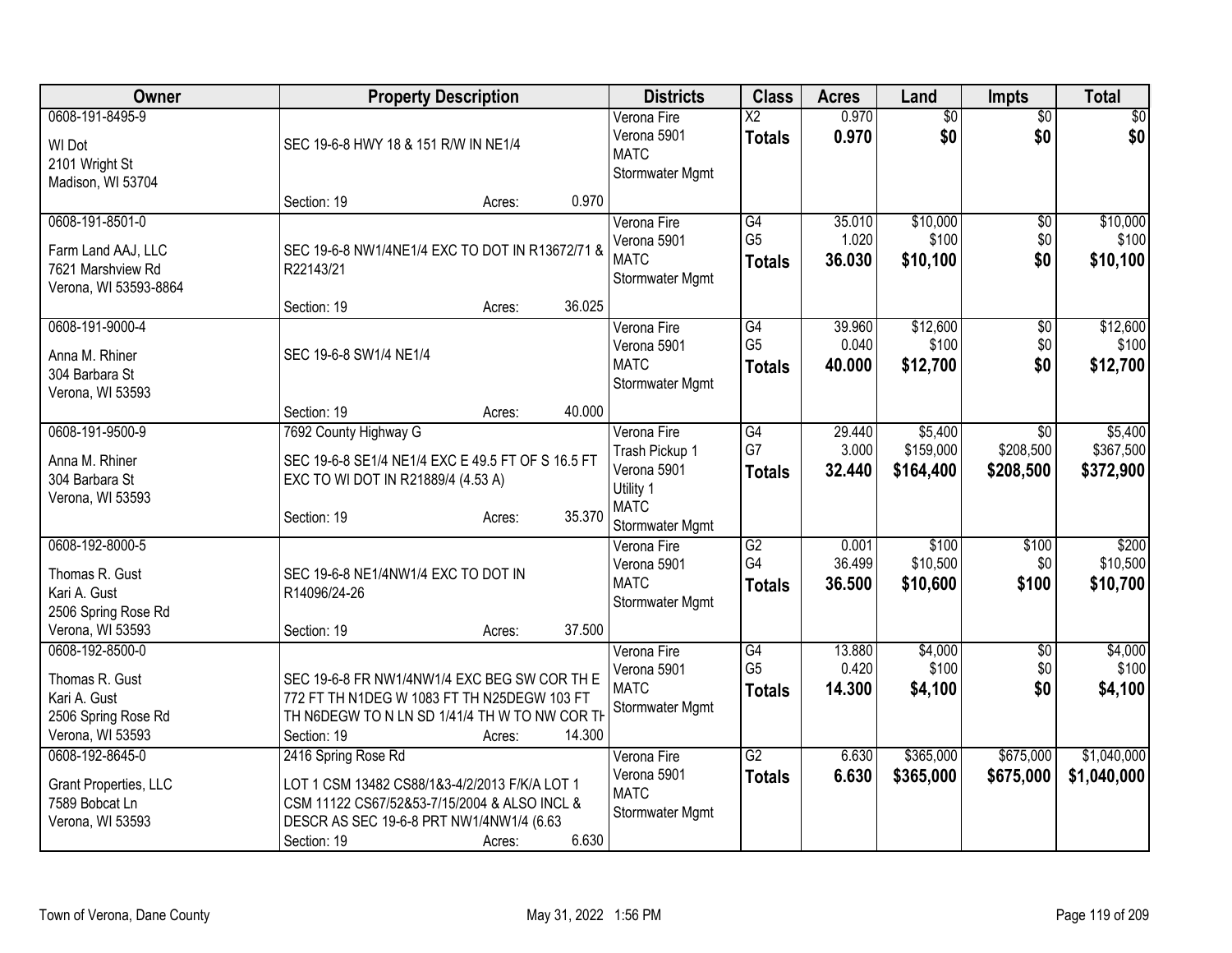| Owner                                                                                                | <b>Property Description</b>                                                                                                                             |                                      | <b>Districts</b>                                                                            | <b>Class</b>                          | <b>Acres</b>              | Land                          | <b>Impts</b>           | <b>Total</b>                  |
|------------------------------------------------------------------------------------------------------|---------------------------------------------------------------------------------------------------------------------------------------------------------|--------------------------------------|---------------------------------------------------------------------------------------------|---------------------------------------|---------------------------|-------------------------------|------------------------|-------------------------------|
| 0608-192-8675-0<br>Grant Properties, LLC<br>7589 Bobcat Ln<br>Verona, WI 53593                       | LOT 2 CSM 13482 CS88/1&3-4/2/2013 F/K/A LOT 1<br>CSM 11122 CS67/52&53-7/15/2004 & ALSO INCL &<br>DESCR AS SEC 19-6-8 PRT NW1/4NW1/4 (14.03              |                                      | Verona Fire<br>Verona 5901<br><b>MATC</b><br>Stormwater Mgmt                                | $\overline{G2}$<br><b>Totals</b>      | 13.730<br>13.730          | \$109,800<br>\$109,800        | $\overline{50}$<br>\$0 | \$109,800<br>\$109,800        |
| 0608-192-9001-2<br>Anna M. Rhiner<br>304 Barbara St<br>Verona, WI 53593                              | Section: 19<br>SEC 19-6-8 FR SW1/4 NW1/4 EXC CSM 8010<br>Section: 19                                                                                    | 14.030<br>Acres:<br>35.230<br>Acres: | Verona Fire<br>Verona 5901<br><b>MATC</b><br>Stormwater Mgmt                                | G4<br>G <sub>5</sub><br><b>Totals</b> | 34.390<br>0.840<br>35.230 | \$11,800<br>\$100<br>\$11,900 | \$0<br>\$0<br>\$0      | \$11,800<br>\$100<br>\$11,900 |
| 0608-192-9230-5<br>Scott E. Putney<br>Elizabeth H. Putney<br>2304 Spring Rose Rd<br>Verona, WI 53593 | 2304 Spring Rose Rd<br>LOT 1 CSM 8010 CS42/275&276<br>R31300/10&11-11/9/95 DESCR AS SE C 19-6-8 PRT<br>SW1/4NW1/4 (2.164 ACRES INCL R/W)<br>Section: 19 | 2.164<br>Acres:                      | Verona Fire<br>Trash Pickup 1<br>Verona 5901<br>Utility 1<br><b>MATC</b><br>Stormwater Mgmt | $\overline{G1}$<br><b>Totals</b>      | 2.164<br>2.164            | \$168,000<br>\$168,000        | \$175,500<br>\$175,500 | \$343,500<br>\$343,500        |
| 0608-192-9500-8<br>Anna M. Rhiner<br>304 Barbara St<br>Verona, WI 53593                              | SEC 19-6-8 SE1/4 NW1/4                                                                                                                                  |                                      | Verona Fire<br>Verona 5901<br><b>MATC</b><br>Stormwater Mgmt                                | $\overline{G4}$<br><b>Totals</b>      | 40.000<br>40.000          | \$13,700<br>\$13,700          | $\sqrt{$0}$<br>\$0     | \$13,700<br>\$13,700          |
| 0608-193-2010-0<br>Twin Rock., LLC<br>7935 Almor Dr<br>Verona, WI 53593                              | Section: 19<br>Prairie Vista Dr<br>TWIN ROCK LOT 1<br>Section: 19                                                                                       | 40.000<br>Acres:<br>2.240<br>Acres:  | Verona Fire<br>Verona 5901<br><b>MATC</b><br>Stormwater Mgmt                                | G1<br><b>Totals</b>                   | 2.242<br>2.242            | \$235,000<br>\$235,000        | $\overline{60}$<br>\$0 | \$235,000<br>\$235,000        |
| 0608-193-2021-0<br>Twin Rock., LLC<br>7935 Almor Dr<br>Verona, WI 53593                              | 7888 Dragonfly Ct<br>TWIN ROCK LOT 2<br>Section: 19                                                                                                     | 1.730<br>Acres:                      | Verona Fire<br>Verona 5901<br><b>MATC</b><br>Stormwater Mgmt                                | $\overline{G1}$<br><b>Totals</b>      | 1.727<br>1.727            | \$207,000<br>\$207,000        | $\sqrt[6]{}$<br>\$0    | \$207,000<br>\$207,000        |
| 0608-193-2032-0<br>Victory Homes-Madison, LLC<br>N118 W18531 Bunsen Dr<br>Germantown, WI 53022       | Dragonfly Ct<br>TWIN ROCK LOT 3<br>Section: 19                                                                                                          | 1.730<br>Acres:                      | Verona Fire<br>Verona 5901<br><b>MATC</b><br>Stormwater Mgmt                                | $\overline{G1}$<br><b>Totals</b>      | 1.727<br>1.727            | \$207,000<br>\$207,000        | $\overline{50}$<br>\$0 | \$207,000<br>\$207,000        |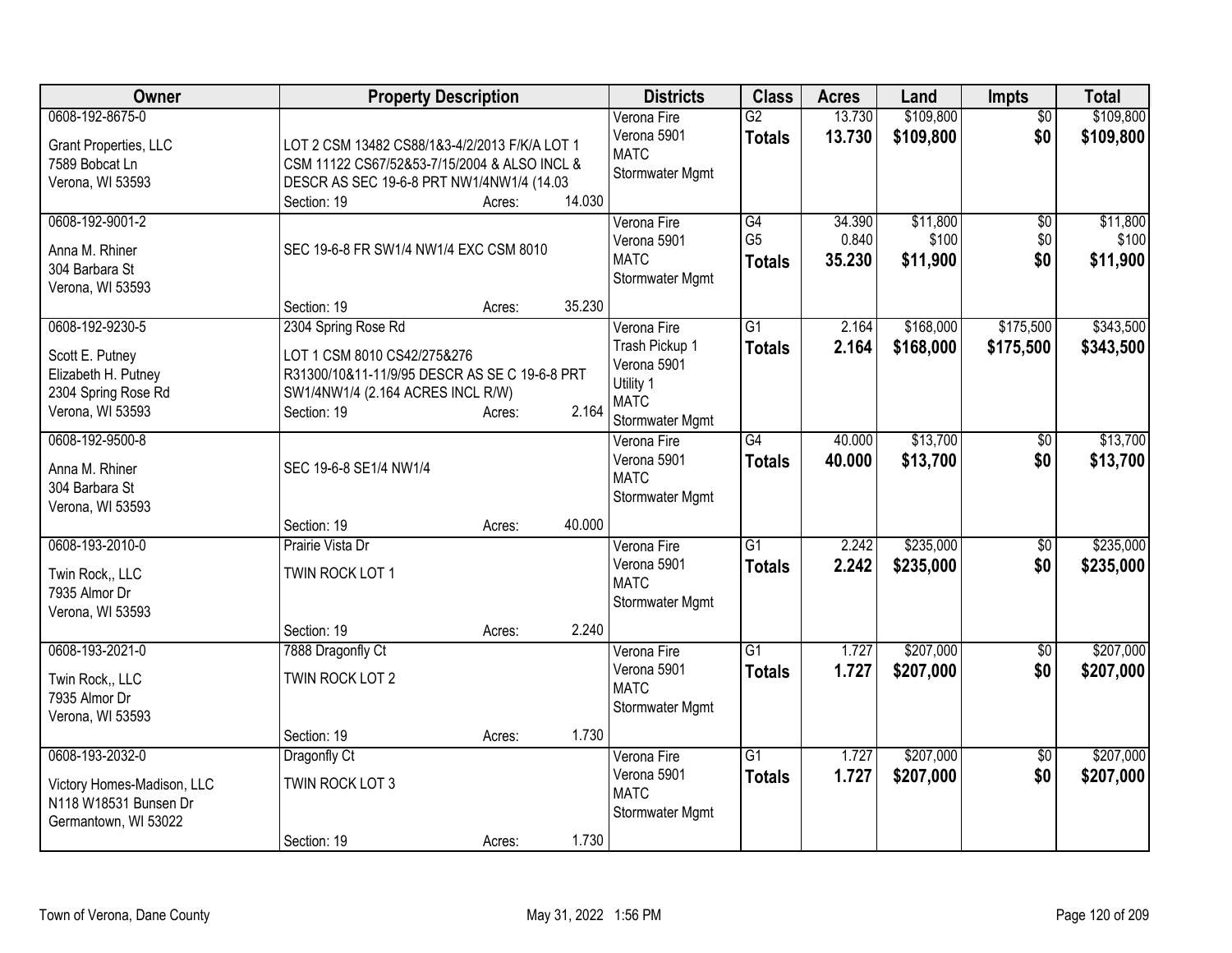| Owner                                               |                       | <b>Property Description</b> |       | <b>Districts</b>           | <b>Class</b>    | <b>Acres</b> | Land      | Impts           | <b>Total</b> |
|-----------------------------------------------------|-----------------------|-----------------------------|-------|----------------------------|-----------------|--------------|-----------|-----------------|--------------|
| 0608-193-2043-0                                     | Dragonfly Ct          |                             |       | Verona Fire                | $\overline{G1}$ | 1.661        | \$201,000 | $\overline{50}$ | \$201,000    |
| Brian P. Ohandley                                   | TWIN ROCK LOT 4       |                             |       | Verona 5901                | <b>Totals</b>   | 1.661        | \$201,000 | \$0             | \$201,000    |
| 1806 Saeman St                                      |                       |                             |       | <b>MATC</b>                |                 |              |           |                 |              |
| Cross Plains, WI 53528                              |                       |                             |       | Stormwater Mgmt            |                 |              |           |                 |              |
|                                                     | Section: 19           | Acres:                      | 1.660 |                            |                 |              |           |                 |              |
| 0608-193-2054-0                                     | Dragonfly Ct          |                             |       | Verona Fire                | $\overline{G1}$ | 1.937        | \$224,500 | \$0             | \$224,500    |
| Bret A. Saalsaa                                     | TWIN ROCK LOT 5       |                             |       | Verona 5901                | <b>Totals</b>   | 1.937        | \$224,500 | \$0             | \$224,500    |
| 7935 Almor Dr                                       |                       |                             |       | <b>MATC</b>                |                 |              |           |                 |              |
| Verona, WI 53593                                    |                       |                             |       | Stormwater Mgmt            |                 |              |           |                 |              |
|                                                     | Section: 19           | Acres:                      | 1.940 |                            |                 |              |           |                 |              |
| 0608-193-2065-0                                     | Dragonfly Ct          |                             |       | Verona Fire                | G1              | 1.570        | \$193,500 | $\overline{50}$ | \$193,500    |
| Olivia Genin                                        | TWIN ROCK LOT 6       |                             |       | Verona 5901                | <b>Totals</b>   | 1.570        | \$193,500 | \$0             | \$193,500    |
| Andrew Genin                                        |                       |                             |       | <b>MATC</b>                |                 |              |           |                 |              |
| 2579 Petersburg Cir                                 |                       |                             |       | Stormwater Mgmt            |                 |              |           |                 |              |
| Fitchburg, WI 53719                                 | Section: 19           | Acres:                      | 1.570 |                            |                 |              |           |                 |              |
| 0608-193-2076-0                                     | 7885 Dragonfly Ct     |                             |       | Verona Fire                | $\overline{G1}$ | 1.852        | \$217,500 | \$171,500       | \$389,000    |
|                                                     |                       |                             |       | Verona 5901                | <b>Totals</b>   | 1.852        | \$217,500 | \$171,500       | \$389,000    |
| Victory Homes-Madison, LLC<br>N118 W18531 Bunsen Dr | TWIN ROCK LOT 7       |                             |       | <b>MATC</b>                |                 |              |           |                 |              |
| Germantown, WI 53022                                |                       |                             |       | Stormwater Mgmt            |                 |              |           |                 |              |
|                                                     | Section: 19           | Acres:                      | 1.850 |                            |                 |              |           |                 |              |
| 0608-193-2087-0                                     | 2262 Prairie Vista Dr |                             |       | Verona Fire                | $\overline{G1}$ | 1.554        | \$192,000 | $\overline{50}$ | \$192,000    |
|                                                     |                       |                             |       | Verona 5901                | <b>Totals</b>   | 1.554        | \$192,000 | \$0             | \$192,000    |
| Greg D. Hoppe                                       | TWIN ROCK LOT 8       |                             |       | <b>MATC</b>                |                 |              |           |                 |              |
| Nikki R. Hoppe                                      |                       |                             |       | Stormwater Mgmt            |                 |              |           |                 |              |
| 306 Ridge View Trl                                  |                       |                             |       |                            |                 |              |           |                 |              |
| Verona, WI 53593-8352                               | Section: 19           | Acres:                      | 1.550 |                            | $\overline{G1}$ |              | \$204,000 |                 | \$204,000    |
| 0608-193-2098-0                                     | Twin Rock Rd          |                             |       | Verona Fire<br>Verona 5901 |                 | 1.696        |           | $\overline{60}$ |              |
| Twin Rock,, LLC                                     | TWIN ROCK LOT 9       |                             |       | <b>MATC</b>                | <b>Totals</b>   | 1.696        | \$204,000 | \$0             | \$204,000    |
| 7935 Almor Dr                                       |                       |                             |       | Stormwater Mgmt            |                 |              |           |                 |              |
| Verona, WI 53593                                    |                       |                             |       |                            |                 |              |           |                 |              |
|                                                     | Section: 19           | Acres:                      | 1.700 |                            |                 |              |           |                 |              |
| 0608-193-2109-0                                     | Twin Rock Rd          |                             |       | Verona Fire                | $\overline{G1}$ | 1.833        | \$216,000 | $\overline{50}$ | \$216,000    |
| Twin Rock,, LLC                                     | TWIN ROCK LOT 10      |                             |       | Verona 5901                | <b>Totals</b>   | 1.833        | \$216,000 | \$0             | \$216,000    |
| 7935 Almor Dr                                       |                       |                             |       | <b>MATC</b>                |                 |              |           |                 |              |
| Verona, WI 53593                                    |                       |                             |       | Stormwater Mgmt            |                 |              |           |                 |              |
|                                                     | Section: 19           | Acres:                      | 1.830 |                            |                 |              |           |                 |              |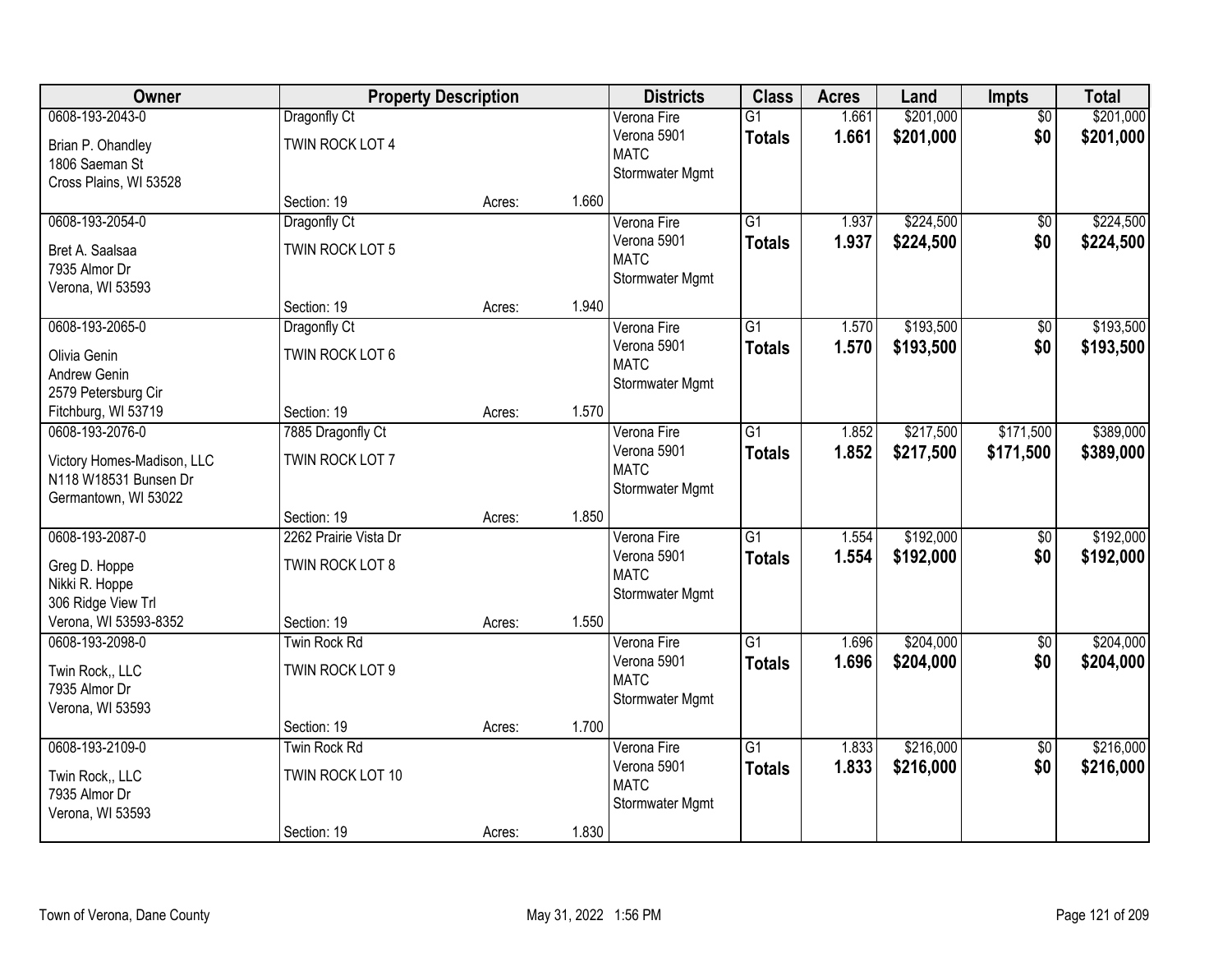| Owner                                  |                       | <b>Property Description</b> |       | <b>Districts</b> | <b>Class</b>    | <b>Acres</b> | Land      | Impts           | <b>Total</b> |
|----------------------------------------|-----------------------|-----------------------------|-------|------------------|-----------------|--------------|-----------|-----------------|--------------|
| 0608-193-2110-0                        | Twin Rock Rd          |                             |       | Verona Fire      | $\overline{G1}$ | 1.837        | \$216,000 | $\overline{50}$ | \$216,000    |
| Jessica A. Tyler                       | TWIN ROCK LOT 11      |                             |       | Verona 5901      | <b>Totals</b>   | 1.837        | \$216,000 | \$0             | \$216,000    |
| Melissa M. Hunt                        |                       |                             |       | <b>MATC</b>      |                 |              |           |                 |              |
| 642 Lone Oak Ln                        |                       |                             |       | Stormwater Mgmt  |                 |              |           |                 |              |
| Verona, WI 53593                       | Section: 19           | Acres:                      | 1.840 |                  |                 |              |           |                 |              |
| 0608-193-2121-0                        | Twin Rock Rd          |                             |       | Verona Fire      | $\overline{G1}$ | 1.602        | \$196,000 | $\overline{50}$ | \$196,000    |
| Gilbert Family Tr                      | TWIN ROCK LOT 12      |                             |       | Verona 5901      | <b>Totals</b>   | 1.602        | \$196,000 | \$0             | \$196,000    |
| 9614 Tiercel Dr                        |                       |                             |       | <b>MATC</b>      |                 |              |           |                 |              |
| Verona, WI 53593                       |                       |                             |       | Stormwater Mgmt  |                 |              |           |                 |              |
|                                        | Section: 19           | Acres:                      | 1.600 |                  |                 |              |           |                 |              |
| 0608-193-2132-0                        | 7860 Twin Rock Rd     |                             |       | Verona Fire      | $\overline{G1}$ | 1.593        | \$195,500 | $\overline{50}$ | \$195,500    |
| Patrick A. Swails                      | TWIN ROCK LOT 13      |                             |       | Verona 5901      | <b>Totals</b>   | 1.593        | \$195,500 | \$0             | \$195,500    |
| Nicole A. Swails                       |                       |                             |       | <b>MATC</b>      |                 |              |           |                 |              |
| 222 Blooming Leaf Way                  |                       |                             |       | Stormwater Mgmt  |                 |              |           |                 |              |
| Verona, WI 53593                       | Section: 19           | Acres:                      | 1.590 |                  |                 |              |           |                 |              |
| 0608-193-2143-0                        | 2259 Prairie Vista Dr |                             |       | Verona Fire      | G1              | 1.610        | \$197,000 | \$0             | \$197,000    |
|                                        |                       |                             |       | Verona 5901      | <b>Totals</b>   | 1.610        | \$197,000 | \$0             | \$197,000    |
| Cathy Goelzer                          | TWIN ROCK LOT 14      |                             |       | <b>MATC</b>      |                 |              |           |                 |              |
| Guy Schroeder                          |                       |                             |       | Stormwater Mgmt  |                 |              |           |                 |              |
| 9870 Hawks Nest Dr<br>Verona, WI 53593 | Section: 19           |                             | 1.160 |                  |                 |              |           |                 |              |
| 0608-193-2154-0                        | <b>Twin Rock Rd</b>   | Acres:                      |       | Verona Fire      | $\overline{G1}$ | 1.769        | \$210,500 | $\overline{50}$ | \$210,500    |
|                                        |                       |                             |       | Verona 5901      |                 |              |           |                 |              |
| Kurt Laning                            | TWIN ROCK LOT 15      |                             |       | <b>MATC</b>      | <b>Totals</b>   | 1.769        | \$210,500 | \$0             | \$210,500    |
| Carol Bier-Laning                      |                       |                             |       | Stormwater Mgmt  |                 |              |           |                 |              |
| 21473 N Prestwick Dr                   |                       |                             |       |                  |                 |              |           |                 |              |
| Barrington, IL 60010                   | Section: 19           | Acres:                      | 1.770 |                  |                 |              |           |                 |              |
| 0608-193-2165-0                        | Twin Rock Rd          |                             |       | Verona Fire      | $\overline{G1}$ | 1.783        | \$211,500 | $\sqrt{6}$      | \$211,500    |
| Joshua Kurzbuch                        | TWIN ROCK LOT 16      |                             |       | Verona 5901      | <b>Totals</b>   | 1.783        | \$211,500 | \$0             | \$211,500    |
| Sandra Kurzbuch                        |                       |                             |       | <b>MATC</b>      |                 |              |           |                 |              |
| 3101 Stratton Way                      |                       |                             |       | Stormwater Mgmt  |                 |              |           |                 |              |
| Madison, WI 53719                      | Section: 19           | Acres:                      | 1.780 |                  |                 |              |           |                 |              |
| 0608-193-2176-0                        | Twin Rock Rd          |                             |       | Verona Fire      | $\overline{G1}$ | 1.891        | \$220,500 | $\overline{50}$ | \$220,500    |
| Steven Gorski                          | TWIN ROCK LOT 17      |                             |       | Verona 5901      | <b>Totals</b>   | 1.891        | \$220,500 | \$0             | \$220,500    |
| Kassondra Gorski                       |                       |                             |       | <b>MATC</b>      |                 |              |           |                 |              |
| 2420 Jeffy Trl                         |                       |                             |       | Stormwater Mgmt  |                 |              |           |                 |              |
| Madison, WI 53719                      | Section: 19           | Acres:                      | 1.890 |                  |                 |              |           |                 |              |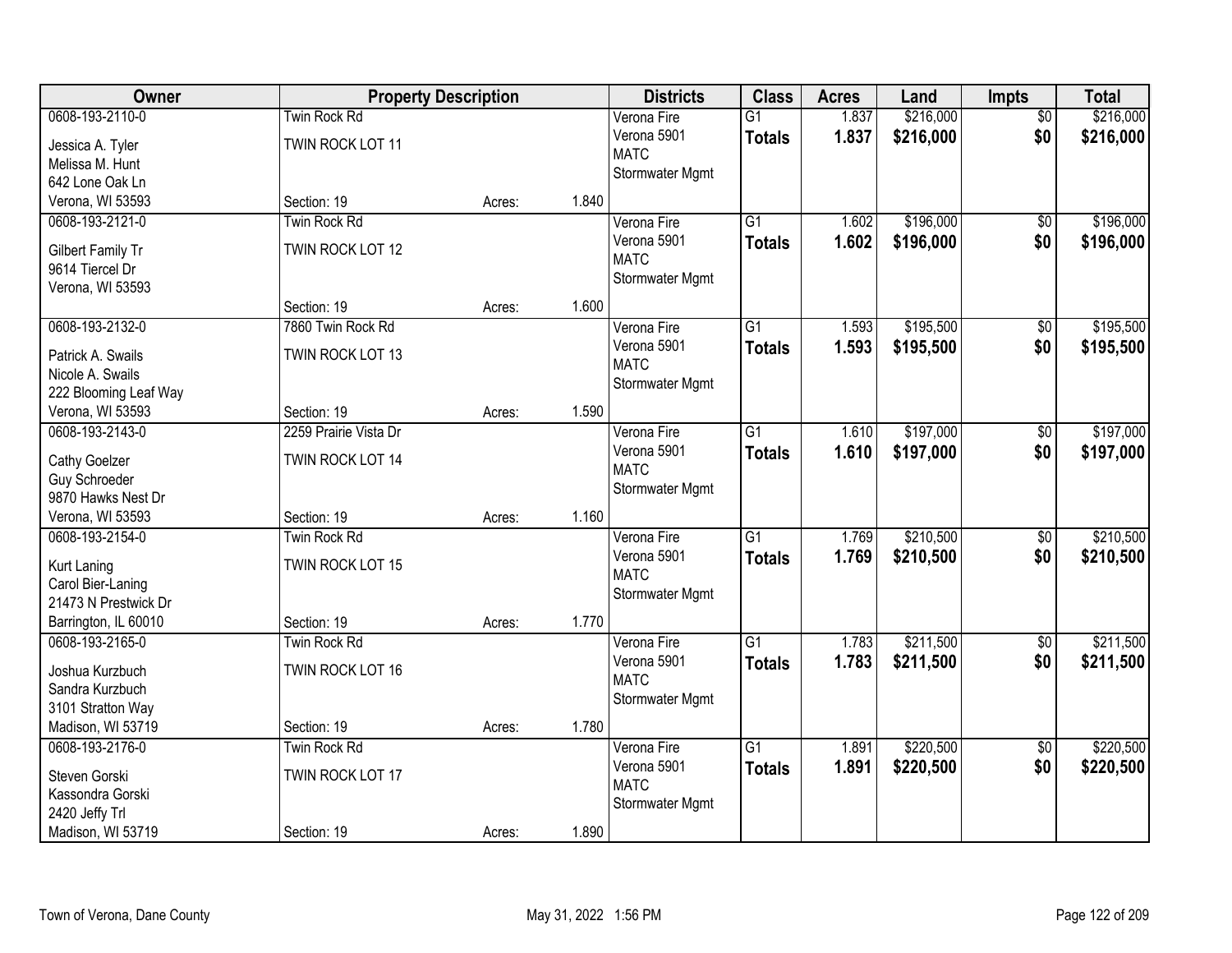| Owner                                                                                                 |                                                        | <b>Property Description</b> |       | <b>Districts</b>                                             | <b>Class</b>                     | <b>Acres</b>   | Land                   | Impts                  | <b>Total</b>           |
|-------------------------------------------------------------------------------------------------------|--------------------------------------------------------|-----------------------------|-------|--------------------------------------------------------------|----------------------------------|----------------|------------------------|------------------------|------------------------|
| 0608-193-2187-0<br>Zach Kirner<br>Kristy Kirner<br>5801 Schumann Dr                                   | <b>Twin Rock Rd</b><br>TWIN ROCK LOT 18                |                             |       | Verona Fire<br>Verona 5901<br><b>MATC</b><br>Stormwater Mgmt | $\overline{G1}$<br><b>Totals</b> | 1.732<br>1.732 | \$207,000<br>\$207,000 | $\overline{50}$<br>\$0 | \$207,000<br>\$207,000 |
| Fitchburg, WI 53711                                                                                   | Section: 19                                            | Acres:                      | 1.730 |                                                              |                                  |                |                        |                        |                        |
| 0608-193-2198-0<br>Deidre M. Stuffer<br>Jared J. Gabel<br>234 Blooming Leaf Way                       | 7875 Twin Rock Rd<br>TWIN ROCK LOT 19                  |                             |       | Verona Fire<br>Verona 5901<br><b>MATC</b><br>Stormwater Mgmt | $\overline{G1}$<br><b>Totals</b> | 1.528<br>1.528 | \$190,000<br>\$190,000 | $\overline{50}$<br>\$0 | \$190,000<br>\$190,000 |
| Verona, WI 53593                                                                                      | Section: 19                                            | Acres:                      | 1.530 |                                                              |                                  |                |                        |                        |                        |
| 0608-193-2209-0<br>Erin Bloom<br>Derek Bloom<br>300 Lythrum Ln                                        | Twin Rock Rd<br>TWIN ROCK LOT 20                       |                             |       | Verona Fire<br>Verona 5901<br><b>MATC</b><br>Stormwater Mgmt | $\overline{G1}$<br><b>Totals</b> | 1.501<br>1.501 | \$187,500<br>\$187,500 | $\overline{50}$<br>\$0 | \$187,500<br>\$187,500 |
| Medina, MN 55340                                                                                      | Section: 19                                            | Acres:                      | 1.500 |                                                              |                                  |                |                        |                        |                        |
| 0608-193-2210-0<br>Amy K. Smith<br>Daniel B. Smith<br>2489 S Paxton Dr                                | Twin Rock Rd<br>TWIN ROCK LOT 21                       |                             |       | Verona Fire<br>Verona 5901<br><b>MATC</b><br>Stormwater Mgmt | $\overline{G1}$<br><b>Totals</b> | 2.000<br>2.000 | \$230,000<br>\$230,000 | \$0<br>\$0             | \$230,000<br>\$230,000 |
| Warsaw, IN 46580                                                                                      | Section: 19                                            | Acres:                      | 2.000 |                                                              |                                  |                |                        |                        |                        |
| 0608-193-2221-0<br>Bethany Mccubbin<br>Dustin Mccubbin<br>7705 Crawling Stone Rd<br>Madison, WI 53719 | <b>Twin Rock Rd</b><br>TWIN ROCK LOT 22<br>Section: 19 | Acres:                      | 1.720 | Verona Fire<br>Verona 5901<br><b>MATC</b><br>Stormwater Mgmt | $\overline{G1}$<br><b>Totals</b> | 1.176<br>1.176 | \$160,000<br>\$160,000 | $\overline{50}$<br>\$0 | \$160,000<br>\$160,000 |
| 0608-193-2232-0<br>Twin Rock,, LLC<br>7935 Almor Dr<br>Verona, WI 53593                               | Twin Rock Rd<br>TWIN ROCK LOT 23<br>Section: 19        | Acres:                      | 1.710 | Verona Fire<br>Verona 5901<br><b>MATC</b><br>Stormwater Mgmt | $\overline{G1}$<br><b>Totals</b> | 1.713<br>1.713 | \$205,500<br>\$205,500 | $\sqrt{6}$<br>\$0      | \$205,500<br>\$205,500 |
| 0608-193-2243-0                                                                                       | Twin Rock Rd                                           |                             |       | Verona Fire                                                  | $\overline{G1}$                  | 1.710          | \$205,500              | $\overline{50}$        | \$205,500              |
| Twin Rock., LLC<br>7935 Almor Dr<br>Verona, WI 53593                                                  | TWIN ROCK LOT 24                                       |                             |       | Verona 5901<br><b>MATC</b><br>Stormwater Mgmt                | <b>Totals</b>                    | 1.710          | \$205,500              | \$0                    | \$205,500              |
|                                                                                                       | Section: 19                                            | Acres:                      | 1.770 |                                                              |                                  |                |                        |                        |                        |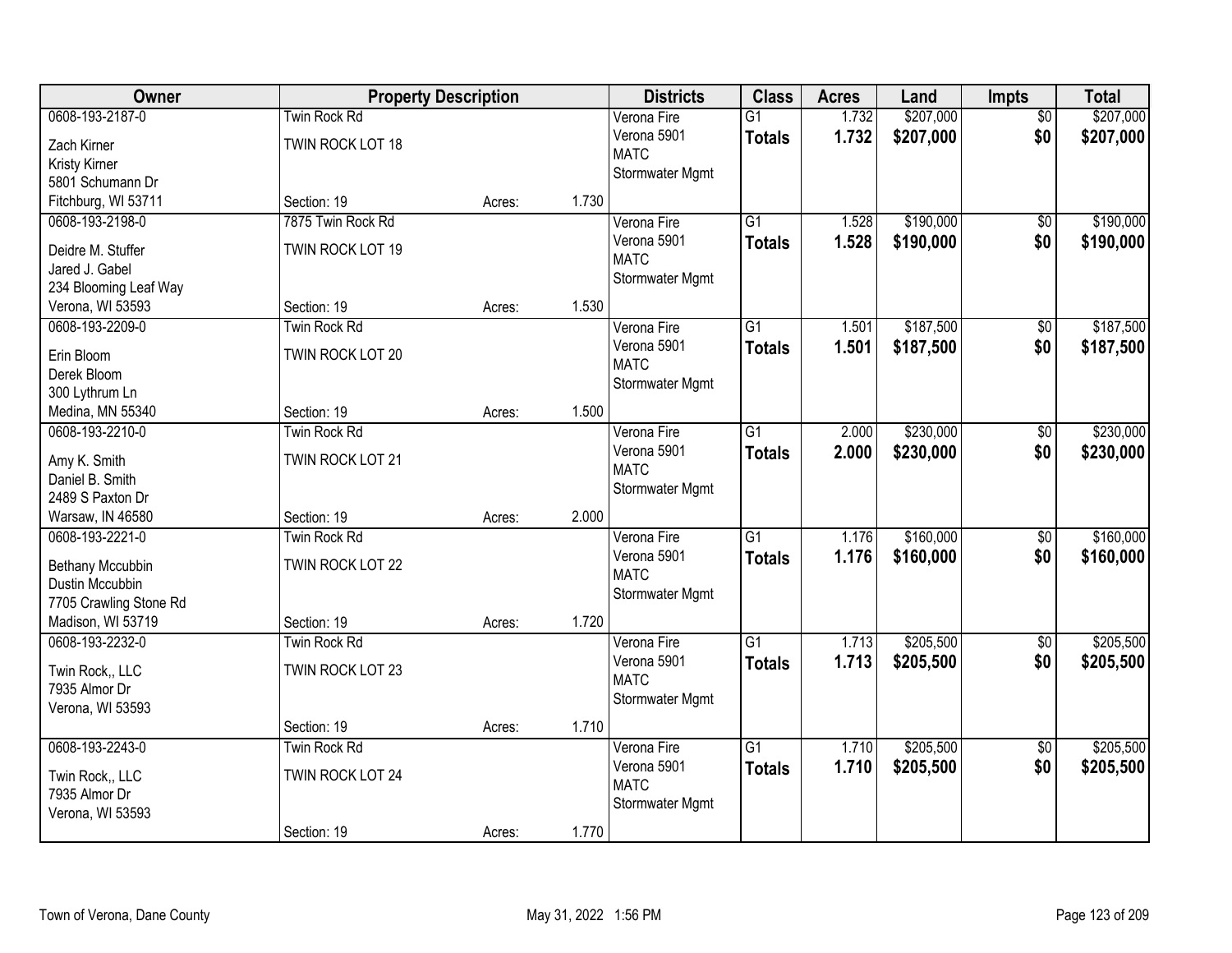| Owner                                                     | <b>Property Description</b> |        |        | <b>Districts</b> | <b>Class</b>    | <b>Acres</b> | Land      | Impts           | <b>Total</b> |
|-----------------------------------------------------------|-----------------------------|--------|--------|------------------|-----------------|--------------|-----------|-----------------|--------------|
| 0608-193-2254-0                                           | Twin Rock Rd                |        |        | Verona Fire      | $\overline{G1}$ | 1.704        | \$205,000 | $\overline{50}$ | \$205,000    |
| Twin Rock,, LLC                                           | TWIN ROCK LOT 25            |        |        | Verona 5901      | <b>Totals</b>   | 1.704        | \$205,000 | \$0             | \$205,000    |
| 7935 Almor Dr                                             |                             |        |        | <b>MATC</b>      |                 |              |           |                 |              |
| Verona, WI 53593                                          |                             |        |        | Stormwater Mgmt  |                 |              |           |                 |              |
|                                                           | Section: 19                 | Acres: | 1.700  |                  |                 |              |           |                 |              |
| 0608-193-2265-0                                           | Twin Rock Rd                |        |        | Verona Fire      | $\overline{G1}$ | 1.807        | \$213,500 | $\overline{50}$ | \$213,500    |
| Nickolas Harrison                                         | TWIN ROCK LOT 26            |        |        | Verona 5901      | <b>Totals</b>   | 1.807        | \$213,500 | \$0             | \$213,500    |
| Sarah Harrison                                            |                             |        |        | <b>MATC</b>      |                 |              |           |                 |              |
| 3702 Stonebridge Dr                                       |                             |        |        | Stormwater Mgmt  |                 |              |           |                 |              |
| Madison, WI 53717                                         | Section: 19                 | Acres: | 1.810  |                  |                 |              |           |                 |              |
| 0608-193-2276-0                                           | Twin Rock Rd                |        |        | Verona Fire      | $\overline{G1}$ | 2.155        | \$233,000 | $\overline{50}$ | \$233,000    |
| Twin Rock., LLC                                           | TWIN ROCK LOT 27            |        |        | Verona 5901      | <b>Totals</b>   | 2.155        | \$233,000 | \$0             | \$233,000    |
| 7935 Almor Dr                                             |                             |        |        | <b>MATC</b>      |                 |              |           |                 |              |
| Verona, WI 53593                                          |                             |        |        | Stormwater Mgmt  |                 |              |           |                 |              |
|                                                           | Section: 19                 | Acres: | 2.160  |                  |                 |              |           |                 |              |
| 0608-193-2287-0                                           | Prairie Vista Dr            |        |        | Verona Fire      | $\overline{G1}$ | 1.558        | \$100     | \$0             | \$100        |
| Twin Rock Homeowners Association, Ind                     | TWIN ROCK OUTLOT 1          |        |        | Verona 5901      | <b>Totals</b>   | 1.558        | \$100     | \$0             | \$100        |
| 7935 Almor Dr                                             |                             |        |        | <b>MATC</b>      |                 |              |           |                 |              |
| Verona, WI 53593                                          |                             |        |        | Stormwater Mgmt  |                 |              |           |                 |              |
|                                                           | Section: 19                 | Acres: | 1.560  |                  |                 |              |           |                 |              |
| 0608-193-2298-0                                           | Spring Rose Rd              |        |        | Verona Fire      | $\overline{G1}$ | 0.375        | \$100     | $\overline{50}$ | \$100        |
| Twin Rock Homeowners Association, In   TWIN ROCK OUTLOT 2 |                             |        |        | Verona 5901      | <b>Totals</b>   | 0.375        | \$100     | \$0             | \$100        |
| 7935 Almor Dr                                             |                             |        |        | <b>MATC</b>      |                 |              |           |                 |              |
| Verona, WI 53593                                          |                             |        |        | Stormwater Mgmt  |                 |              |           |                 |              |
|                                                           | Section: 19                 | Acres: | 0.380  |                  |                 |              |           |                 |              |
| 0608-193-2309-0                                           | Spring Rose Rd              |        |        | Verona Fire      | G1              | 0.767        | \$100     | $\overline{60}$ | \$100        |
| Twin Rock Homeowners Association, In   TWIN ROCK OUTLOT 3 |                             |        |        | Verona 5901      | <b>Totals</b>   | 0.767        | \$100     | \$0             | \$100        |
| 7935 Almor Dr                                             |                             |        |        | <b>MATC</b>      |                 |              |           |                 |              |
| Verona, WI 53593                                          |                             |        |        | Stormwater Mgmt  |                 |              |           |                 |              |
|                                                           | Section: 19                 | Acres: | 0.770  |                  |                 |              |           |                 |              |
| 0608-193-2310-0                                           | County Rd G                 |        |        | Verona Fire      | G1              | 16.853       | \$2,000   | $\overline{50}$ | \$2,000      |
| Twin Rock Homeowners Association, Ind                     | <b>TWIN ROCK OUTLOT 4</b>   |        |        | Verona 5901      | <b>Totals</b>   | 16.853       | \$2,000   | \$0             | \$2,000      |
| 7935 Almor Dr                                             |                             |        |        | <b>MATC</b>      |                 |              |           |                 |              |
| Verona, WI 53593                                          |                             |        |        | Stormwater Mgmt  |                 |              |           |                 |              |
|                                                           | Section: 19                 | Acres: | 16.850 |                  |                 |              |           |                 |              |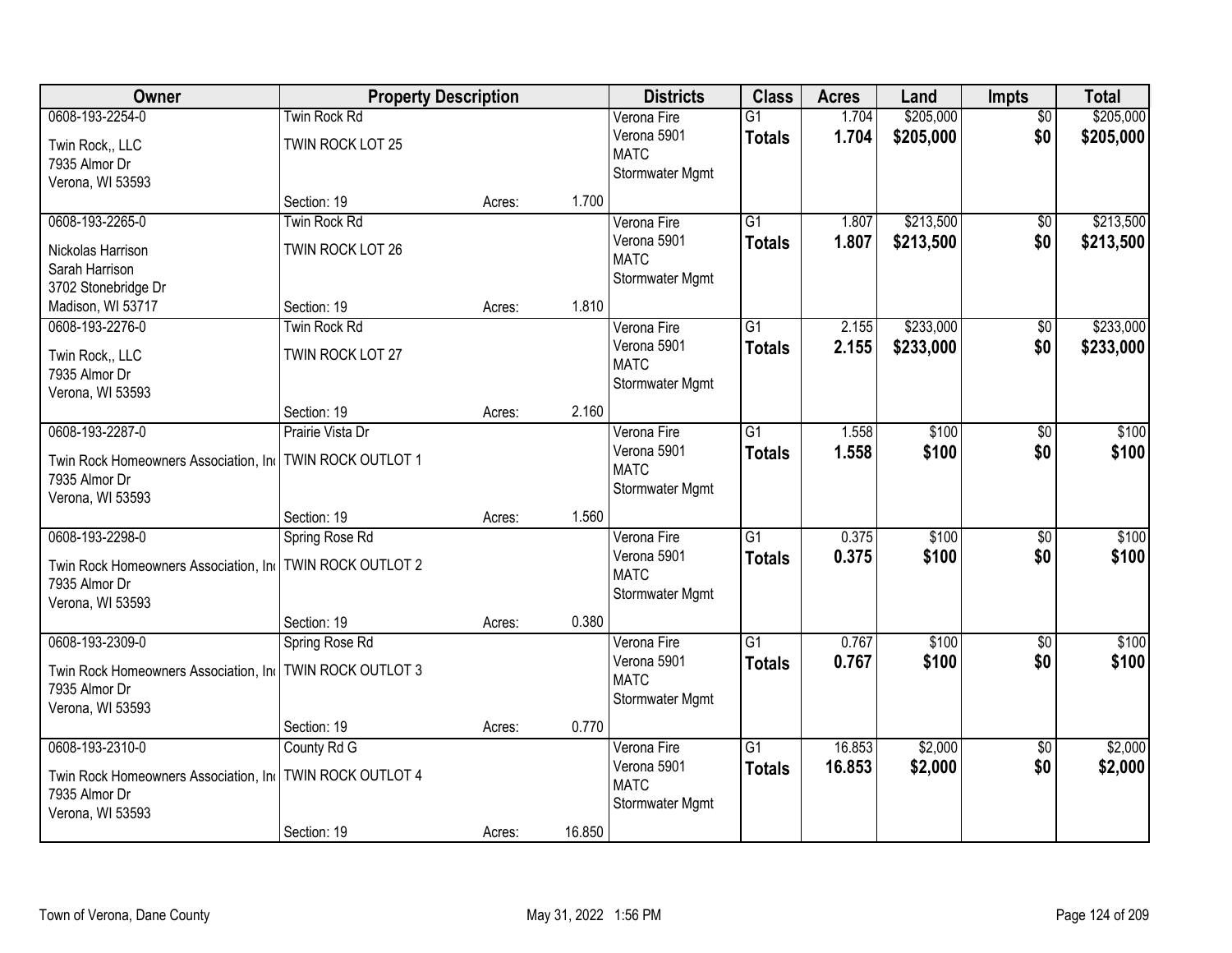| Owner                                 |                                                | <b>Property Description</b> |        | <b>Districts</b>         | <b>Class</b>    | <b>Acres</b> | Land      | <b>Impts</b>    | <b>Total</b> |
|---------------------------------------|------------------------------------------------|-----------------------------|--------|--------------------------|-----------------|--------------|-----------|-----------------|--------------|
| 0608-193-8000-4                       |                                                |                             |        | Verona Fire              | G4              | 39.880       | \$11,500  | $\overline{50}$ | \$11,500     |
| William J. Resop                      | SEC 19-6-8 NE1/4SW1/4                          |                             |        | Verona 5901              | G <sub>5</sub>  | 0.120        | \$100     | \$0             | \$100        |
| Maredith J. Resop                     |                                                |                             |        | <b>MATC</b>              | <b>Totals</b>   | 40.000       | \$11,600  | \$0             | \$11,600     |
| PO Box 930094                         |                                                |                             |        | Stormwater Mgmt          |                 |              |           |                 |              |
| Verona, WI 53593                      | Section: 19                                    | Acres:                      | 40.000 |                          |                 |              |           |                 |              |
| 0608-193-9330-3                       | County Rd G                                    |                             |        | Verona Fire              | $\overline{G4}$ | 1.710        | \$500     | $\overline{50}$ | \$500        |
| Justine Schmid                        | R3123/13-9/29/81 SEC 19-6-8 PRT FR SW1/4 SW1/4 |                             |        | Verona 5901              | G <sub>5</sub>  | 0.590        | \$100     | \$0             | \$100        |
| 408 Edward St                         | SELY OF HWY CL                                 |                             |        | <b>MATC</b>              | <b>Totals</b>   | 2.300        | \$600     | \$0             | \$600        |
| Verona, WI 53593                      |                                                |                             |        | Stormwater Mgmt          |                 |              |           |                 |              |
|                                       | Section: 19                                    | Acres:                      | 2.300  |                          |                 |              |           |                 |              |
| 0608-193-9500-7                       |                                                |                             |        | Verona Fire              | G4              | 36.657       | \$12,000  | \$0             | \$12,000     |
| William J. Resop                      | SEC 19-6-8 SE1/4SW1/4                          |                             |        | Verona 5901              | <b>Totals</b>   | 36.657       | \$12,000  | \$0             | \$12,000     |
| Maredith J. Resop                     |                                                |                             |        | <b>MATC</b>              |                 |              |           |                 |              |
| PO Box 930094                         |                                                |                             |        | Stormwater Mgmt          |                 |              |           |                 |              |
| Verona, WI 53593                      | Section: 19                                    | Acres:                      | 40.000 |                          |                 |              |           |                 |              |
| 0608-194-8010-1                       | 7692 County Highway G                          |                             |        | Verona Fire              | $\overline{G4}$ | 19.600       | \$1,600   | $\overline{50}$ | \$1,600      |
|                                       |                                                |                             |        | Verona 5901              | <b>Totals</b>   | 19.600       | \$1,600   | \$0             | \$1,600      |
| Anna M. Rhiner<br>304 Barbara St      | SEC 19-6-8 N1/2 NE1/4 SE1/4 EXC E 49.5 FT      |                             |        | <b>MATC</b>              |                 |              |           |                 |              |
| Verona, WI 53593                      |                                                |                             |        | Stormwater Mgmt          |                 |              |           |                 |              |
|                                       | Section: 19                                    | Acres:                      | 19.600 |                          |                 |              |           |                 |              |
| 0608-194-8355-5                       |                                                |                             |        | Verona Fire              | G4              | 3.900        | \$1,300   | \$0             | \$1,300      |
|                                       |                                                |                             |        | Verona 5901              | <b>Totals</b>   | 3.900        | \$1,300   | \$0             | \$1,300      |
| Mishpacha, LLC                        | SEC 19-6-8 PRT S1/2 NE1/4SE1/4 EXC R6505/2 &   |                             |        | <b>MATC</b>              |                 |              |           |                 |              |
| c/o Harvey L. Temkin                  | R29163/64 & EXC CSM 8957                       |                             |        | Stormwater Mgmt          |                 |              |           |                 |              |
| 2313 Sugar River Rd                   |                                                |                             |        |                          |                 |              |           |                 |              |
| Verona, WI 53593                      | Section: 19                                    | Acres:                      | 3.900  |                          |                 |              |           |                 |              |
| 0608-194-8510-6                       | 7728 County Highway G                          |                             |        | Verona Fire              | $\overline{G1}$ | 1.430        | \$137,500 | \$171,500       | \$309,000    |
| Piazza Rev Living Tr, Donna M         | R1060/491 LOT 1 CSM 1274 CS5/204 DESCR AS SEC  |                             |        | Trash Pickup 1           | <b>Totals</b>   | 1.430        | \$137,500 | \$171,500       | \$309,000    |
| 7728 County Hwy G                     | 19-6-8 PRT NW1 /4SE1/4 COM SEC W1/4 COR TH     |                             |        | Verona 5901              |                 |              |           |                 |              |
| Verona, WI 53593                      | N88DEGE 3459.07 FT TO POB TH S44 DEGE 346.89   |                             |        | Utility 1<br><b>MATC</b> |                 |              |           |                 |              |
|                                       | Section: 19                                    | Acres:                      | 1.430  | Stormwater Mgmt          |                 |              |           |                 |              |
| 0608-194-8540-0                       |                                                |                             |        | Verona Fire              | G4              | 35,810       | \$8,800   | \$0             | \$8,800      |
|                                       | SEC 19-6-8 NW1/4SE1/4 EXC CSM 1274             |                             |        | Verona 5901              | G <sub>5</sub>  | 2.690        | \$200     | \$0             | \$200        |
| William J. Resop<br>Maredith J. Resop |                                                |                             |        | <b>MATC</b>              | <b>Totals</b>   | 38.500       | \$9,000   | \$0             | \$9,000      |
| PO Box 930094                         |                                                |                             |        | Stormwater Mgmt          |                 |              |           |                 |              |
| Verona, WI 53593                      | Section: 19                                    | Acres:                      | 38.500 |                          |                 |              |           |                 |              |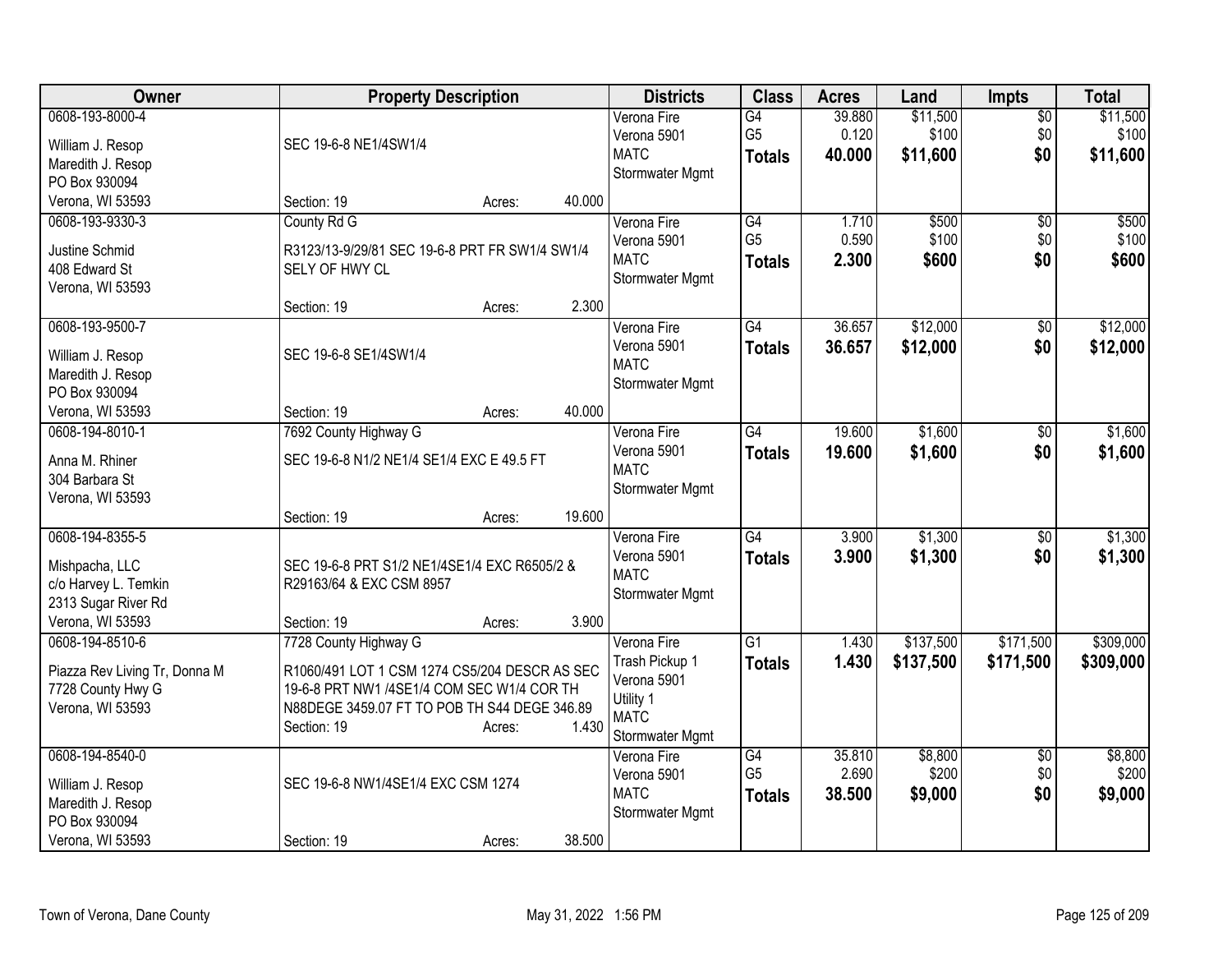| <b>Owner</b>            | <b>Property Description</b>                     |        |        | <b>Districts</b>           | <b>Class</b>           | <b>Acres</b> | Land            | <b>Impts</b>    | <b>Total</b> |
|-------------------------|-------------------------------------------------|--------|--------|----------------------------|------------------------|--------------|-----------------|-----------------|--------------|
| 0608-194-9000-1         | 2200 Brandancee Ln                              |        |        | Verona Fire                | G4                     | 34.000       | \$9,400         | $\overline{50}$ | \$9,400      |
| William J. Resop        | SEC 19-6-8 SW1/4SE1/4 EXC R833/382              |        |        | Verona 5901                | G <sub>5</sub>         | 1.270        | \$100           | \$0             | \$100        |
| Maredith J. Resop       |                                                 |        |        | <b>MATC</b>                | G7                     | 2.680        | \$67,000        | \$8,500         | \$75,500     |
| PO Box 930094           |                                                 |        |        | Stormwater Mgmt            | <b>Totals</b>          | 37.950       | \$76,500        | \$8,500         | \$85,000     |
| Verona, WI 53593        | Section: 19                                     | Acres: | 38.000 |                            |                        |              |                 |                 |              |
| 0608-194-9190-0         | 2206 Brandancee Ln                              |        |        | Verona Fire                | $\overline{G7}$        | 1.720        | \$141,000       | \$143,500       | \$284,500    |
|                         |                                                 |        |        | Trash Pickup 1             | <b>Totals</b>          | 1.720        | \$141,000       | \$143,500       | \$284,500    |
| Dana M. Resop           | LOT 1 CSM 15441 CS111/55&57-7/6/2020 DESCR AS   |        |        | Verona 5901                |                        |              |                 |                 |              |
| Brent K. Darley         | SEC 19-6-8 PRT SW1/4SE1/4 (1.72 ACRES)          |        |        | Utility 1                  |                        |              |                 |                 |              |
| 575 Toepfer Ave         |                                                 |        | 1.720  | <b>MATC</b>                |                        |              |                 |                 |              |
| Madison, WI 53711       | Section: 19                                     | Acres: |        | Stormwater Mgmt            |                        |              |                 |                 |              |
| 0608-194-9501-5         |                                                 |        |        | Verona Fire                | $\overline{G4}$        | 2.000        | \$700           | $\overline{50}$ | \$700        |
| Mishpacha, LLC          | SEC 19-6-8 PRT SE1/4SE1/4 & S1/2 NE1/4SE1/4 BEG |        |        | Verona 5901                | <b>Totals</b>          | 2.000        | \$700           | \$0             | \$700        |
| c/o Harvey L. Temkin    | ON E LN S1/2 NE1/4SE1/4 SD SEC 515 FT S NE COR  |        |        | <b>MATC</b>                |                        |              |                 |                 |              |
| 2313 Sugar River        | THF TH N83DEG03'W 200.7 F T TH N49DEG40'W 67.0  |        |        | Stormwater Mgmt            |                        |              |                 |                 |              |
| Verona, WI 53593-8741   | Section: 19                                     | Acres: | 2.000  |                            |                        |              |                 |                 |              |
| 0608-201-8140-4         |                                                 |        |        |                            | $\overline{X2}$        | 10.500       |                 |                 | $\sqrt{50}$  |
|                         |                                                 |        |        | Verona Fire<br>Verona 5901 |                        |              | $\overline{50}$ | $\overline{50}$ |              |
| WI Dot                  | SEC 20-6-8 HWY 18 & 151 R/W IN NE1/4            |        |        | <b>MATC</b>                | <b>Totals</b>          | 10.500       | \$0             | \$0             | \$0          |
| 2101 Wright St          |                                                 |        |        |                            |                        |              |                 |                 |              |
| Madison, WI 53704       |                                                 |        |        | Stormwater Mgmt            |                        |              |                 |                 |              |
|                         | Section: 20                                     | Acres: | 10.500 |                            |                        |              |                 |                 |              |
| 0608-201-8160-0         | <b>USH 18 &amp; 151</b>                         |        |        | Verona Fire                | X <sub>2</sub>         | 5.200        | $\overline{50}$ | $\overline{50}$ | \$0          |
| WI Dnr                  | SEC 20-6-8 RR R/W THRU NE1/4NE1/4 NW1/4NE1/4 &  |        |        | Verona 5901                | <b>Totals</b>          | 5.200        | \$0             | \$0             | \$0          |
| PO Box 7921             | SE1/4NE1/4                                      |        |        | <b>MATC</b>                |                        |              |                 |                 |              |
| Madison, WI 53701-7921  |                                                 |        |        | Stormwater Mgmt            |                        |              |                 |                 |              |
|                         | Section: 20                                     | Acres: | 5.200  |                            |                        |              |                 |                 |              |
| 0608-201-8503-5         | <b>USH 18 &amp; 151</b>                         |        |        | Verona Fire                | $\overline{\text{X2}}$ | 0.628        | \$0             | $\sqrt{6}$      | \$0          |
|                         |                                                 |        |        | Verona 5901                | <b>Totals</b>          | 0.628        | \$0             | \$0             | \$0          |
| WI Dot                  | SEC 20-6-8 NW1/4 NE1/4 EXC RR & HWY & EXC PRT   |        |        | <b>MATC</b>                |                        |              |                 |                 |              |
| 2101 Wright St          | DESCR IN R1396 3/16-18 & EXC CSM 7999 & EXC TO  |        |        | Stormwater Mgmt            |                        |              |                 |                 |              |
| Madison, WI 53704       | WI DNR IN DOC #2816839                          |        |        |                            |                        |              |                 |                 |              |
|                         | Section: 20                                     | Acres: | 29.500 |                            |                        |              |                 |                 |              |
| 0608-201-9000-1         |                                                 |        |        | Verona Fire                | G4                     | 22.000       | \$4,600         | \$0             | \$4,600      |
| Reinecke Tr, Kimberly A | SEC 20-6-8 SW1/4NE1/4                           |        |        | Verona 5901                | G <sub>5</sub>         | 18.000       | \$9,000         | \$0             | \$9,000      |
| 2356 Sugar River Rd     |                                                 |        |        | <b>MATC</b>                | Totals                 | 40.000       | \$13,600        | \$0             | \$13,600     |
| Verona, WI 53593        |                                                 |        |        | Stormwater Mgmt            |                        |              |                 |                 |              |
|                         | Section: 20                                     | Acres: | 40.000 |                            |                        |              |                 |                 |              |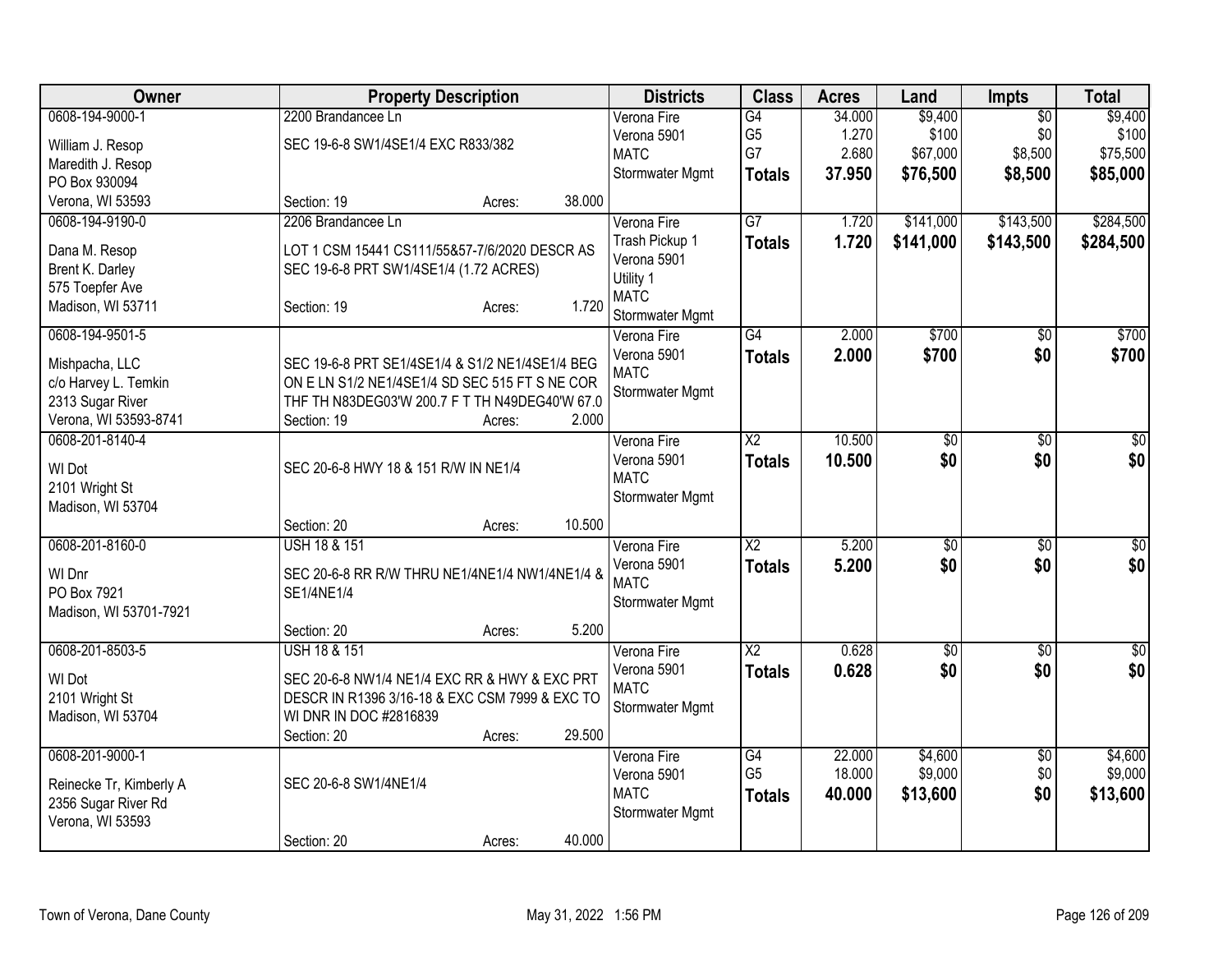| Owner                                      | <b>Property Description</b>                                                  | <b>Districts</b>               | <b>Class</b>           | <b>Acres</b>   | Land               | <b>Impts</b>           | <b>Total</b>       |
|--------------------------------------------|------------------------------------------------------------------------------|--------------------------------|------------------------|----------------|--------------------|------------------------|--------------------|
| 0608-201-9590-8                            | <b>Sugar River Rd</b>                                                        | Verona Fire                    | $\overline{G5}$        | 10.000         | \$5,000            | $\overline{50}$        | \$5,000            |
| Reinecke Tr, Kimberly A                    | SEC 20-6-8 W 10 A SE1/4NE1/4                                                 | Verona 5901<br><b>MATC</b>     | <b>Totals</b>          | 10.000         | \$5,000            | \$0                    | \$5,000            |
| 2356 Sugar River Rd<br>Verona, WI 53593    |                                                                              | Stormwater Mgmt                |                        |                |                    |                        |                    |
|                                            | 10.000<br>Section: 20<br>Acres:                                              |                                |                        |                |                    |                        |                    |
| 0608-202-8003-9                            |                                                                              | Verona Fire                    | $\overline{\text{X3}}$ | 0.361          | \$0                | $\sqrt{50}$            | \$0                |
| Dane County                                | SEC 20-6-8 NE1/4NW1/4 EXC CSM 3874 & EXC CSM                                 | Verona 5901                    | <b>Totals</b>          | 0.361          | \$0                | \$0                    | \$0                |
| 210 Martin Luther King Jr Blvd             | 4382 & EXC HWY EXC R12202/50 & EXC R12483/71                                 | <b>MATC</b><br>Stormwater Mgmt |                        |                |                    |                        |                    |
| Madison, WI 53703-3342                     | EXC TO WI DOT IN R13870/95 & R22143/31 & EXC                                 |                                |                        |                |                    |                        |                    |
| 0608-202-8070-8                            | 0.220<br>Section: 20<br>Acres:<br>7560 Marshview Rd                          | Verona Fire                    | G2                     | 0.332          | \$55,000           | \$61,500               | \$116,500          |
|                                            |                                                                              | Trash Pickup 1                 | <b>Totals</b>          | 0.332          | \$55,000           | \$61,500               | \$116,500          |
| <b>Audrey Handler</b><br>7560 Marshview Rd | LOT 1 CSM 3874 CS16/78-2/3/82 DESCR AS SEC                                   | Verona 5901                    |                        |                |                    |                        |                    |
| Verona, WI 53593                           | 20-6-8 PRT NE1/4NW1/4 CONT 0.459 ACRE EXC TO<br>WI DOT IN R13811/46          | Utility 1                      |                        |                |                    |                        |                    |
|                                            | 0.359<br>Section: 20<br>Acres:                                               | <b>MATC</b><br>Stormwater Mgmt |                        |                |                    |                        |                    |
| 0608-202-8080-6                            |                                                                              | Verona Fire                    | $\overline{X2}$        | 0.100          | $\overline{50}$    | $\overline{50}$        | \$0                |
| <b>WI Dot</b>                              | SEC 20-6-8 PRT NW1/4 HWY 18 & 151 R/W                                        | Verona 5901                    | <b>Totals</b>          | 0.100          | \$0                | \$0                    | \$0                |
| 2101 Wright St                             |                                                                              | <b>MATC</b>                    |                        |                |                    |                        |                    |
| Madison, WI 53704                          |                                                                              | Stormwater Mgmt                |                        |                |                    |                        |                    |
|                                            | 0.100<br>Section: 20<br>Acres:                                               |                                |                        |                |                    |                        |                    |
| 0608-202-8100-1                            | 7590 Marshview Rd                                                            | Verona Fire                    | $\overline{G1}$        | 15.020         | \$310,000          | \$380,500              | \$690,500          |
| Thomas J. Pellitteri                       | LOT 1 CSM 7685 CS40/132&133                                                  | Trash Pickup 1<br>Verona 5901  | <b>Totals</b>          | 15.020         | \$310,000          | \$380,500              | \$690,500          |
| Michele J. Pellitteri                      | R29064/61&62-12/21/94 DESCR AS S EC 20-6-8 PRT                               | Utility 1                      |                        |                |                    |                        |                    |
| PO Box 259431<br>Madison, WI 53725         | NE1/4NW1/4 & PT NW1/4NW1/4 (15.023 ACRES)<br>15.020<br>Section: 20<br>Acres: | <b>MATC</b>                    |                        |                |                    |                        |                    |
|                                            |                                                                              | Stormwater Mgmt                |                        |                |                    |                        |                    |
| 0608-202-8300-9                            | Marshview Rd                                                                 | Verona Fire<br>Verona 5901     | G4<br>G <sub>5</sub>   | 7.500<br>5.500 | \$2,600<br>\$5,500 | $\overline{60}$<br>\$0 | \$2,600<br>\$5,500 |
| River Land AAJ, LLC                        | LOT 1 CSM 8158 CS44/6&7 R32375/70&71-3/26/96                                 | <b>MATC</b>                    | <b>Totals</b>          | 13,000         | \$8,100            | \$0                    | \$8,100            |
| 7621 Marshview Rd<br>Verona, WI 53593-8864 | DESCR AS SEC 20 -6-8 PRT NE1/4NW1/4 (13.003<br>ACRES)                        | Stormwater Mgmt                |                        |                |                    |                        |                    |
|                                            | 13.000<br>Section: 20<br>Acres:                                              |                                |                        |                |                    |                        |                    |
| 0608-202-8645-3                            | 7616 Marshview Rd                                                            | Verona Fire                    | $\overline{G5}$        | 15.590         | \$15,500           | $\overline{30}$        | \$15,500           |
| Verona Area Soccer Club, Inc               | LOT 1 CSM 8836 CS49/100&101-3/5/98 F/K/A LOT 1                               | Verona 5901                    | <b>Totals</b>          | 15.590         | \$15,500           | \$0                    | \$15,500           |
| PO Box 930141                              | CSM 8159 DESC R AS SEC 20-6-8 PRT NW1/4NW1/4                                 | <b>MATC</b><br>Stormwater Mgmt |                        |                |                    |                        |                    |
| Verona, WI 53593                           | (15.592 ACRES)                                                               |                                |                        |                |                    |                        |                    |
|                                            | 15.592<br>Section: 20<br>Acres:                                              |                                |                        |                |                    |                        |                    |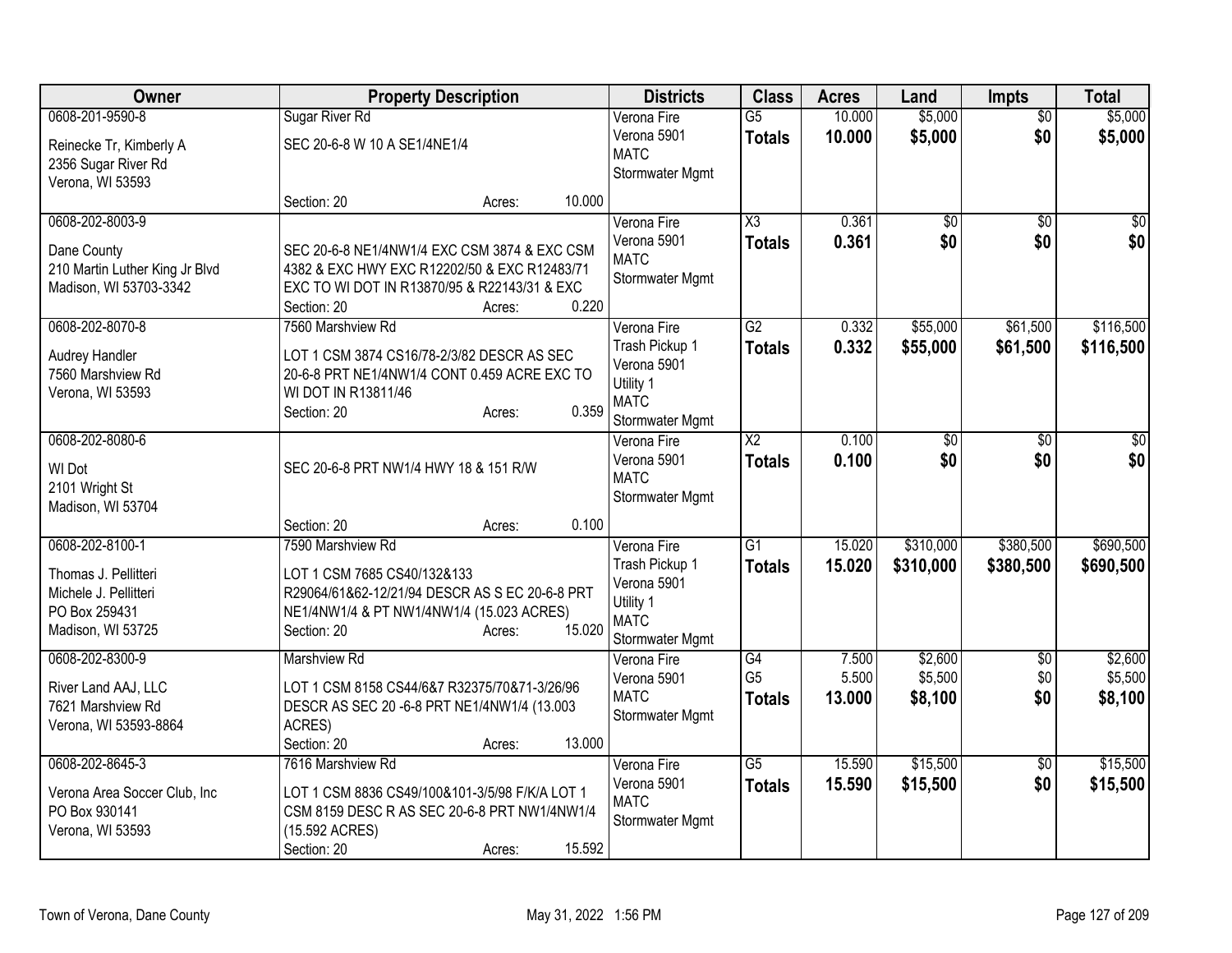| Owner                   | <b>Property Description</b>                    | <b>Districts</b>               | <b>Class</b>    | <b>Acres</b> | Land                          | <b>Impts</b>    | <b>Total</b> |
|-------------------------|------------------------------------------------|--------------------------------|-----------------|--------------|-------------------------------|-----------------|--------------|
| 0608-202-8835-3         | 7608 Marshview Rd                              | Verona Fire                    | $\overline{G1}$ | 7.500        | \$218,500                     | \$335,500       | \$554,000    |
| Robert W. Gilboy        | LOT 2 CSM 8836 CS49/100&101-3/5/98 F/K/A LOT 1 | Trash Pickup 1                 | <b>Totals</b>   | 7.500        | \$218,500                     | \$335,500       | \$554,000    |
| Kelly J. Gilboy         | CSM 8159 DESCR AS SEC 20-6-8 PRT NW1/4NW1/4    | Verona 5901                    |                 |              |                               |                 |              |
| 7608 Marshview Rd       | $(7.5 \text{ ACRES})$                          | Utility 1                      |                 |              |                               |                 |              |
| Verona, WI 53593        | 7.500<br>Section: 20<br>Acres:                 | <b>MATC</b>                    |                 |              |                               |                 |              |
|                         |                                                | Stormwater Mgmt                |                 |              |                               |                 |              |
| 0608-202-9010-8         | 2355 Sugar River Rd                            | Verona Fire                    | $\overline{G1}$ | 4.000        | \$211,000                     | \$268,000       | \$479,000    |
| Dean D. Disch           | LOT 1 CSM 6439 CS31/193-195 R16106/28-6/14/91  | Trash Pickup 1                 | G <sub>5</sub>  | 7.320        | \$7,300                       | \$0             | \$7,300      |
| Heidi G. Disch          | DESCR AS SEC 2 0-6-8 PRT SW1/4NW1/4 (11.324    | Verona 5901                    | Totals          | 11.320       | \$218,300                     | \$268,000       | \$486,300    |
| 2355 Sugar River Rd     | ACRES)                                         | Utility 1                      |                 |              |                               |                 |              |
| Verona, WI 53593        | 11.320<br>Section: 20<br>Acres:                | <b>MATC</b>                    |                 |              |                               |                 |              |
| 0608-202-9050-0         | 7621 Marshview Rd                              | Stormwater Mgmt<br>Verona Fire | $\overline{G4}$ | 21.000       | \$7,200                       | $\overline{50}$ | \$7,200      |
|                         |                                                | Trash Pickup 1                 | G <sub>5</sub>  | 12.280       | \$13,600                      | \$0             | \$13,600     |
| Arnold A. Jennerman     | SEC 20-6-8 PRT SW1/4NW1/4 & PRT NW1/4SW1/4 &   | Verona 5901                    | G7              | 2.000        | \$150,000                     | \$183,000       | \$333,000    |
| Margaret M. Steuck      | SEC 19-6-8 PRT SE1/4NE1/4 & PRT NE1/4SE1/4 COM | Utility 1                      |                 | 35.280       | \$170,800                     | \$183,000       | \$353,800    |
| 7621 Marshview Rd       | W1/4 COR SD SEC 20 TH N00DEG 39'57"E ALG W LN  | <b>MATC</b>                    | <b>Totals</b>   |              |                               |                 |              |
| Verona, WI 53593        | 35.280<br>Section: 20<br>Acres:                | Stormwater Mgmt                |                 |              |                               |                 |              |
| 0608-202-9341-8         | 2325 Sugar River Rd                            | Verona Fire                    | G4              | 6.496        | \$2,200                       | $\overline{50}$ | \$2,200      |
|                         |                                                | Verona 5901                    | G <sub>5</sub>  | 1.653        | \$1,800                       | \$0             | \$1,800      |
| Arnold A. Jennerman     | SEC 19-6-8 PRT NE1/4SE1/4 & SEC 20-6-8 PRT     | <b>MATC</b>                    | <b>Totals</b>   | 8.149        | \$4,000                       | \$0             | \$4,000      |
| Margaret M. Steuck      | SW1/4NW1/4 & NW1/4SW1/4 DESCR AS COM W1/4      | Stormwater Mgmt                |                 |              |                               |                 |              |
| 7621 Marshview Rd       | COR SEC 20 TH N00DEG39'57"E 16.50 F T TH       |                                |                 |              |                               |                 |              |
| Verona, WI 53593        | 8.140<br>Section: 20<br>Acres:                 |                                |                 |              |                               |                 |              |
| 0608-202-9375-8         | Sugar River Rd                                 | Verona Fire                    |                 |              | Assessed with 0608-203-8512-2 |                 |              |
| Mishpacha, LLC          | SEC 20-6-8 SW1/4 NW1/4 EXC R15862/25 EXC CSM   | Verona 5901                    |                 |              |                               |                 |              |
| c/o Harvey L. Temkin    | 6439 & EXC R29163/64                           | <b>MATC</b>                    |                 |              |                               |                 |              |
| 2313 Sugar River        |                                                | Stormwater Mgmt                |                 |              |                               |                 |              |
| Verona, WI 53593-8741   | 0.000<br>Section: 20<br>Acres:                 |                                |                 |              |                               |                 |              |
| 0608-202-9500-5         | 2356 Sugar River Rd                            | Verona Fire                    | G1              | 1.600        | \$137,000                     | \$359,500       | \$496,500    |
|                         | SEC 20-6-8 SE1/4NW1/4                          | Trash Pickup 1                 | G4              | 9.700        | \$2,800                       | \$0             | \$2,800      |
| Reinecke Tr, Kimberly A |                                                | Verona 5901                    | G <sub>5</sub>  | 28.700       | \$13,700                      | \$0             | \$13,700     |
| 2356 Sugar River Rd     |                                                | Utility 1                      | <b>Totals</b>   | 40.000       | \$153,500                     | \$359,500       | \$513,000    |
| Verona, WI 53593        | 40.000<br>Section: 20                          | <b>MATC</b>                    |                 |              |                               |                 |              |
|                         | Acres:                                         | Stormwater Mgmt                |                 |              |                               |                 |              |
| 0608-203-8060-9         | Sugar River Rd                                 | Verona Fire                    | $\overline{G5}$ | 3.941        | \$1,000                       | $\overline{50}$ | \$1,000      |
| Reinecke Tr, Kimberly A | SEC 20-6-8 PRT NE1/4SW1/4 NELY SUGAR RIVER RD  | Verona 5901                    | <b>Totals</b>   | 3.941        | \$1,000                       | \$0             | \$1,000      |
| 2356 Sugar River Rd     | EXC R15294/45                                  | <b>MATC</b>                    |                 |              |                               |                 |              |
| Verona, WI 53593        |                                                | Stormwater Mgmt                |                 |              |                               |                 |              |
|                         | 15.000<br>Section: 20<br>Acres:                |                                |                 |              |                               |                 |              |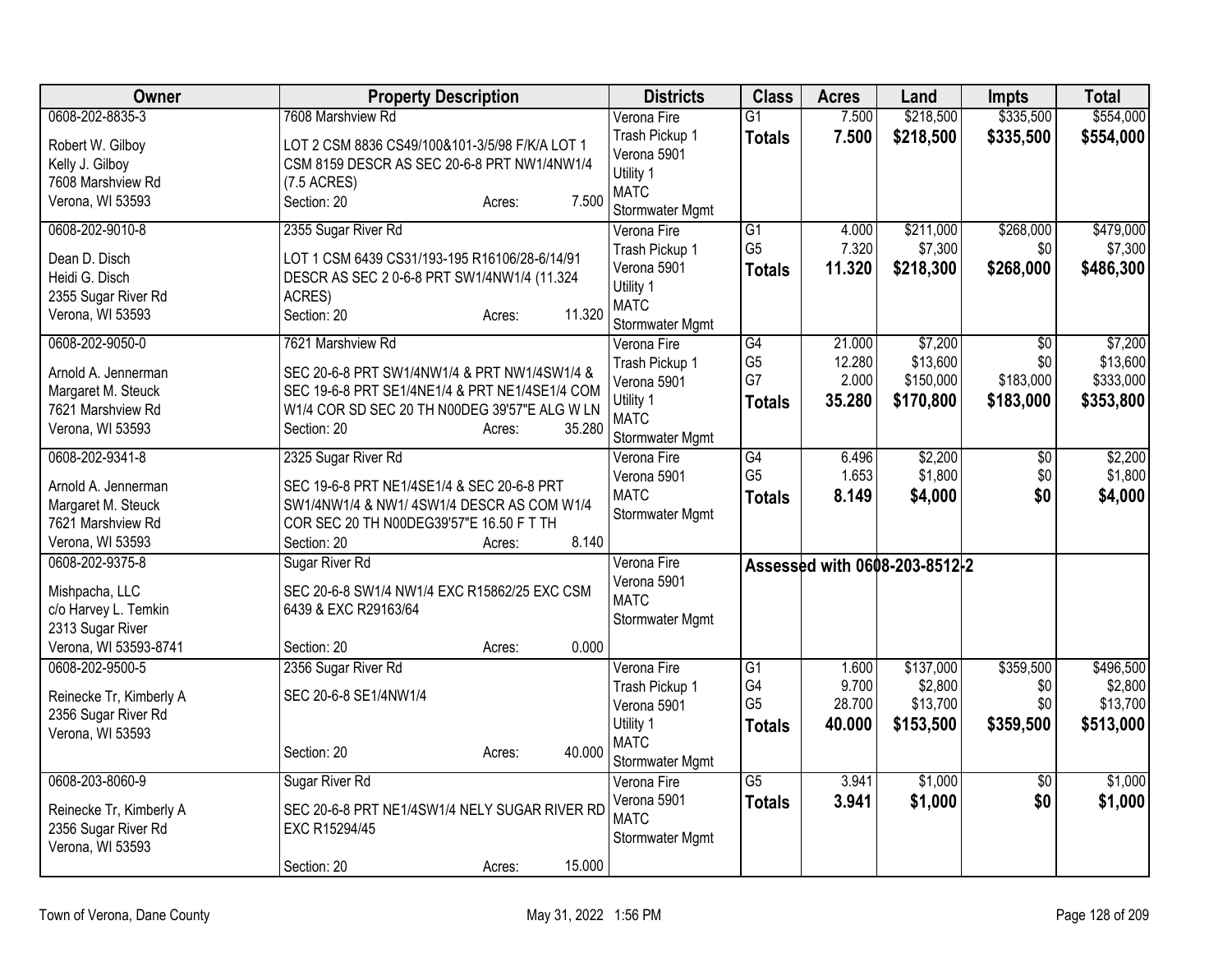| 0608-203-8130-4<br>2303 Sugar River Rd<br>\$273,000<br>\$308,000<br>Verona Fire<br>$\overline{G1}$<br>5.853                                                                | \$581,000        |
|----------------------------------------------------------------------------------------------------------------------------------------------------------------------------|------------------|
| Trash Pickup 1<br>5.853<br>\$273,000<br>\$308,000<br><b>Totals</b><br>Tindall Rev Tr, Lloyd & Cleo<br>LOT 1 CSM 6604 CS32/229&231 R17263/41-12/2/91                        | \$581,000        |
| Verona 5901<br>F/K/A LOT 1 CSM 6481 CS31/297&299 DESCR AS SEC<br>2303 Sugar River Rd                                                                                       |                  |
| Utility 1<br>Verona, WI 53593<br>20-6-8 PRT NE1/4SW1/4 & PRT NW1/4SW1/4 (254,973                                                                                           |                  |
| <b>MATC</b><br>Section: 20<br>5.853<br>Acres:<br>Stormwater Mgmt                                                                                                           |                  |
| \$227,500<br>0608-203-8150-0<br>2273 Sugar River Rd<br>$\overline{G1}$<br>2.524<br>\$180,000<br>Verona Fire                                                                | \$407,500        |
| 2.524<br>Trash Pickup 1<br><b>Totals</b><br>\$180,000<br>\$227,500                                                                                                         | \$407,500        |
| <b>Barnett Living Tr</b><br>LOT 2 CSM 6481 CS31/297-299 R16356/49-7/22/91<br>Verona 5901                                                                                   |                  |
| 2273 Sugar River Rd<br>DESCR AS SEC 20-6-8 PRT SE1/4NW1/4 &<br>Utility 1                                                                                                   |                  |
| Verona, WI 53593<br>NE1/4SW1/4 (2.524 ACRES)<br><b>MATC</b>                                                                                                                |                  |
| 2.524<br>Section: 20<br>Acres:<br>Stormwater Mgmt                                                                                                                          |                  |
| 0608-203-8190-2<br>2265 Sugar River Rd<br>$\overline{G1}$<br>\$471,000<br>Verona Fire<br>2.670<br>\$184,500                                                                | \$655,500        |
| G4<br>\$10,000<br>29.150<br>\$0<br>Trash Pickup 1<br>Michael P. Schmidt<br>SEC 20-6-8 PRT SW1/4 COM SEC S1/4 COR TH                                                        | \$10,000         |
| G <sub>5</sub><br>\$9,600<br>\$0<br>4.926<br>Verona 5901<br>S89DEG51'55"W 1315.40 FT TH N00DEG44'36"E<br>Kelly D. Schmidt                                                  | \$9,600          |
| Utility 1<br>\$471,000<br>36.746<br>\$204,100<br><b>Totals</b><br>2265 Sugar River Rd<br>660.08 FT TO POB TH S89DEG51'55"W 30.04 FT TH                                     | \$675,100        |
| <b>MATC</b><br>36.750<br>Verona, WI 53593<br>Section: 20<br>Acres:                                                                                                         |                  |
| Stormwater Mgmt                                                                                                                                                            |                  |
| G4<br>\$1,500<br>0608-203-8512-2<br>2313 Sugar River Rd<br>4.433<br>Verona Fire<br>$\overline{50}$                                                                         | \$1,500          |
| 4.433<br>\$1,500<br>\$0<br>Verona 5901<br><b>Totals</b><br>Mishpacha, LLC<br>SEC 20-6-8 PRT NW1/4SW1/4 BEG AT A PT 33.0 FT W<br><b>MATC</b>                                | \$1,500          |
| c/o Harvey L. Temkin<br>OF NE COR SD NW1/4SW1/4 TH S 453.0 FT PARA TO<br>Stormwater Mgmt                                                                                   |                  |
| 2313 Sugar River Rd<br>E LN SD NW1/4SW1/4 TH N87DEG25'W 391.0 FT TH                                                                                                        |                  |
| Verona, WI 53593<br>8.466<br>Section: 20<br>Acres:                                                                                                                         |                  |
| 0608-203-8722-8<br>$\overline{G4}$<br>20.822<br>\$7,100<br>$\overline{50}$<br>Verona Fire                                                                                  | \$7,100          |
| Verona 5901<br>20.822<br>\$7,100<br>\$0<br><b>Totals</b><br>Mishpacha, LLC<br>SEC 20-6-8 PRT NW1/4SW1/4 BEG AT SE COR SD                                                   | \$7,100          |
| <b>MATC</b><br>c/o Harvey L. Temkin<br>NW1/4SW1/4 TH N 1 323 FT M/L TO NE COR THF TH                                                                                       |                  |
| Stormwater Mgmt<br>2313 Sugar River Rd<br>W 33 FT ALG N LN THF TH S 453 FT PARA WITH SD E                                                                                  |                  |
| 22.950<br>Verona, WI 53593<br>Section: 20<br>Acres:                                                                                                                        |                  |
| 0608-203-9002-7<br>\$276,500<br>\$415,500<br>2313 Sugar River Rd<br>$\overline{G1}$<br>8.466<br>Verona Fire                                                                | \$692,000        |
| G4<br>10.930<br>\$3,700<br>Trash Pickup 1<br>\$0<br>Mishpacha, LLC<br>SEC 20-6-8 SW1/4SW1/4 EXC R17624/52 & EXC CSM                                                        | \$3,700          |
| Verona 5901<br>19.396<br>\$280,200<br>\$415,500<br><b>Totals</b><br>c/o Harvey L. Temkin<br>8957                                                                           | \$695,700        |
| Utility 1<br>2313 Sugar River                                                                                                                                              |                  |
| <b>MATC</b><br>19.400<br>Verona, WI 53593-8741<br>Section: 20<br>Acres:                                                                                                    |                  |
| Stormwater Mgmt                                                                                                                                                            |                  |
| 0608-203-9700-2<br>\$247,000<br>\$705,500<br>2191 Sugar River Rd<br>G1<br>8.000<br>Verona Fire<br>G4                                                                       | \$952,500        |
| \$3,500<br>10.300<br>\$0<br>Trash Pickup 1<br>SEC 20-6-8 PRT SE1/4SW1/4 BEG SEC S1/4 COR TH<br>Sweetwater V, LLC<br>G <sub>5</sub><br>1.041<br>\$100<br>\$0<br>Verona 5901 | \$3,500<br>\$100 |
| 150 E Gilman St Ste 1600<br>S89DEG51'55"W ALG S LN SD SW1/4 1315.40 FT TO<br>\$250,600<br>\$705,500<br>Utility 1<br>19.341<br><b>Totals</b>                                | \$956,100        |
| SW COR SE1/4SW1/4 TH N00DEG44'36"E ALG W LN<br>Madison, WI 53703<br><b>MATC</b>                                                                                            |                  |
| 19.341<br>Section: 20<br>Acres:<br>Stormwater Mgmt                                                                                                                         |                  |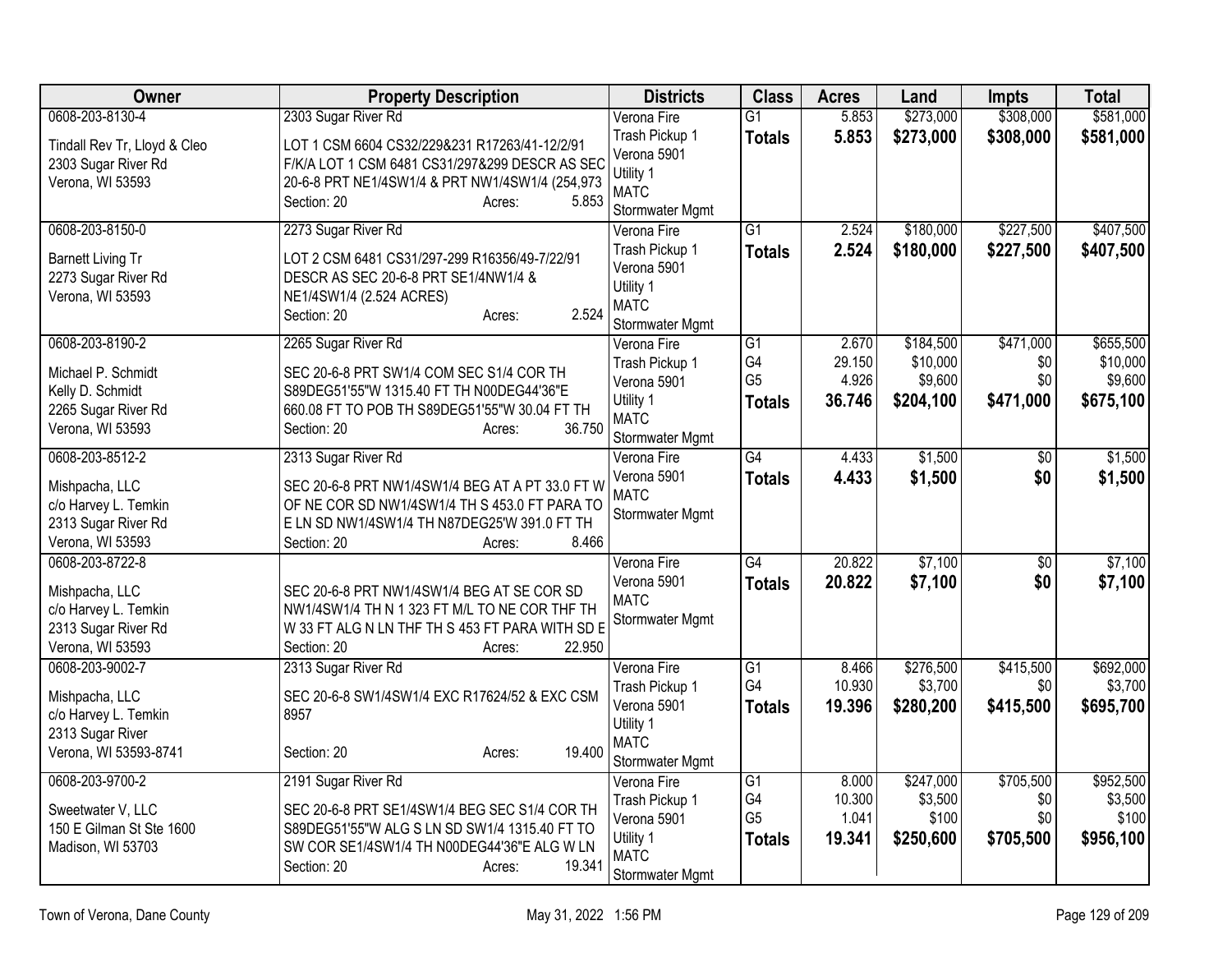| Owner                                                                                   | <b>Property Description</b>                                                                                                                                                                              | <b>Districts</b>                                                                            | <b>Class</b>                                | <b>Acres</b>                        | Land                                          | <b>Impts</b>                                     | <b>Total</b>                                  |
|-----------------------------------------------------------------------------------------|----------------------------------------------------------------------------------------------------------------------------------------------------------------------------------------------------------|---------------------------------------------------------------------------------------------|---------------------------------------------|-------------------------------------|-----------------------------------------------|--------------------------------------------------|-----------------------------------------------|
| 0608-204-8002-8<br>WI Dnr<br>PO Box 7921<br>Madison, WI 53701-7921                      | LOT 1 CSM 8689 CS48/41&43-9/4/97 DESCR AS SEC<br>21-6-8 PRT SW1 /4NW1/4, PRT NW1/4SW1/4 & ALSO<br>SEC 20-6-8 PRT NE1/4SE1/4, PR T SE1/4NE1/4, PRT<br>Section: 20<br>100.288<br>Acres:                    | Verona Fire<br>Verona 5901<br><b>MATC</b><br>Stormwater Mgmt                                | $\overline{\text{X2}}$<br><b>Totals</b>     | 100.288<br>100.288                  | $\overline{50}$<br>\$0                        | $\overline{50}$<br>\$0                           | $\sqrt{50}$<br>\$0                            |
| 0608-204-8510-3<br>Sugar River Rev Living Tr<br>2222 Sugar River Rd<br>Verona, WI 53593 | 2222 Sugar River Rd<br>SEC 20-6-8 PRT E1/2 SW1/4 & W1/2 SE1/4 BEG SEC<br>S1/4 COR TH N05DEG59'15"W ALG CL SUGAR RIVER<br>RD 1388.75 FT TO PT OF CRV TH NWLY ON CRV TO<br>64.230<br>Section: 20<br>Acres: | Verona Fire<br>Trash Pickup 1<br>Verona 5901<br>Utility 1<br><b>MATC</b><br>Stormwater Mgmt | G1<br>G <sub>5</sub><br><b>Totals</b>       | 6.230<br>56.000<br>62.230           | \$231,000<br>\$28,000<br>\$259,000            | \$314,500<br>\$0<br>\$314,500                    | \$545,500<br>\$28,000<br>\$573,500            |
| 0608-204-9160-5<br>Combs Living Tr<br>7454 Valley Rd<br>Verona, WI 53593                | 7454 Valley Rd<br>SEC 20-6-8 PRT S1/2 SE1/4 BEG SEC S1/4 COR TH<br>N1DEGE 992.32 FT TH N89DEGE 1866.14 FT<br>THS1DEGW 1016.09 FT TO 1/4 S LN T H W 1865.52 FT<br>43.000<br>Section: 20<br>Acres:         | Verona Fire<br>Trash Pickup 1<br>Verona 5901<br>Utility 1<br><b>MATC</b><br>Stormwater Mgmt | G4<br>G <sub>5</sub><br>G7<br><b>Totals</b> | 28.460<br>12.538<br>2.000<br>42.998 | \$7,400<br>\$11,600<br>\$150,000<br>\$169,000 | $\overline{50}$<br>\$0<br>\$172,000<br>\$172,000 | \$7,400<br>\$11,600<br>\$322,000<br>\$341,000 |
| 0608-204-9505-0<br>WI Dnr<br>PO Box 7921<br>Madison, WI 53701-7921                      | LOT 1 CSM 12117 CS74/347&349-4/11/2007<br>(RE-RECORDED 4/25/2007) F/K/A LOT 1 CSM 8686<br>CS48/32&34-9/4/97 DESCR AS SEC 21-6-8 PRT<br>94.750<br>Section: 20<br>Acres:                                   | Verona Fire<br>Verona 5901<br><b>MATC</b><br>Stormwater Mgmt                                | $\overline{X2}$<br><b>Totals</b>            | 94.750<br>94.750                    | \$0<br>\$0                                    | $\sqrt{6}$<br>\$0                                | $\sqrt{30}$<br>\$0                            |
| 0608-212-8011-0<br>WI Dot<br>2101 Wright St<br>Madison, WI 53704                        | SEC 21-6-8 PRT NE1/4NW1/4 HWY 18&151 R/W EXC<br>DOC #4374927<br>0.000<br>Section: 21<br>Acres:                                                                                                           | Verona Fire<br>Verona 5901<br><b>MATC</b><br>Stormwater Mgmt                                | $\overline{X2}$<br><b>Totals</b>            | 5.000<br>5.000                      | $\sqrt{$0}$<br>\$0                            | \$0<br>\$0                                       | $\sqrt{50}$<br>\$0                            |
| 0608-212-8725-0<br>WI Dnr<br>PO Box 7921<br>Madison, WI 53701-7921                      | LOT 1 CSM 12118 CS74/350&352-4/11/2007<br>(RE-RECORDED 4/25/2007) F/K/A LOT 1 CSM 8688<br>CS48/38&40-8/13/97 DESCR AS SEC 21-6-8 PRT<br>39.360<br>Section: 21<br>Acres:                                  | Verona Fire<br>Verona 5901<br><b>MATC</b><br>Stormwater Mgmt                                | $\overline{X2}$<br><b>Totals</b>            | 39.360<br>39.360                    | $\overline{50}$<br>\$0                        | $\overline{30}$<br>\$0                           | $\overline{30}$<br>\$0                        |
| 0608-212-9160-0<br>WI Dnr<br>PO Box 7921<br>Madison, WI 53701-7921                      | SEC 21-6-8 RR R/W THRU SW1/4NW1/4 & SE1/4NW1/4<br>EXC PRT ANNEXED TO CITY OF VERONA IN DOC<br>#4116416<br>0.000<br>Section: 21<br>Acres:                                                                 | Verona Fire<br>Verona 5901<br><b>MATC</b><br>Stormwater Mgmt                                | $\overline{X2}$<br><b>Totals</b>            | 3.552<br>3.552                      | $\overline{50}$<br>\$0                        | $\overline{50}$<br>\$0                           | \$0<br>\$0                                    |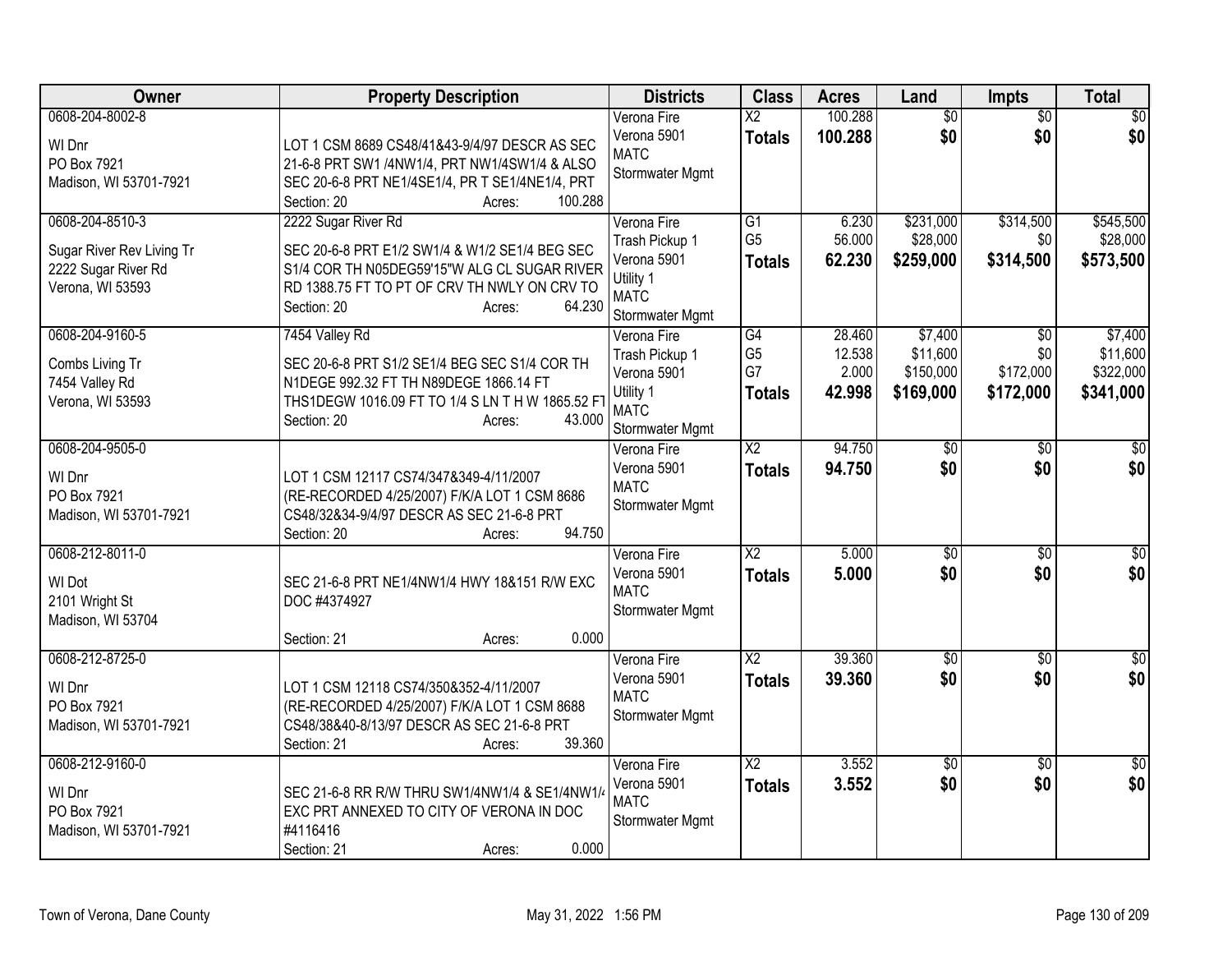| <b>Owner</b>                                   | <b>Property Description</b>                      | <b>Districts</b>           | <b>Class</b>   | <b>Acres</b> | Land      | <b>Impts</b>    | <b>Total</b> |
|------------------------------------------------|--------------------------------------------------|----------------------------|----------------|--------------|-----------|-----------------|--------------|
| 0608-213-9000-7                                |                                                  | Verona Fire                | G4             | 39.000       | \$13,300  | $\overline{30}$ | \$13,300     |
| Wingra Building Group                          | SEC 21-6-8 SW1/4SW1/4                            | Verona 5901                | G <sub>5</sub> | 1.000        | \$100     | \$0             | \$100        |
| Attn: Kevin C Stevens                          |                                                  | <b>MATC</b>                | <b>Totals</b>  | 40.000       | \$13,400  | \$0             | \$13,400     |
| 1808 W Beltline Hwy                            |                                                  | Stormwater Mgmt            |                |              |           |                 |              |
| Madison, WI 53713                              | 40.000<br>Section: 21<br>Acres:                  |                            |                |              |           |                 |              |
| 0608-213-9501-1                                | 7278 Valley Rd                                   | Verona Fire                | G4             | 32.340       | \$11,100  | $\overline{50}$ | \$11,100     |
|                                                | SEC 21-6-8 SE1/4SW1/4 EXC TO DOT IN R25482/18    | Verona 5901                | G <sub>5</sub> | 1.660        | \$100     | \$0             | \$100        |
| Wingra Building Group<br>Attn: Kevin C Stevens |                                                  | <b>MATC</b>                | G7             | 2.000        | \$150,000 | \$0             | \$150,000    |
| 1808 W Beltline Hwy                            |                                                  | Stormwater Mgmt            | <b>Totals</b>  | 36.000       | \$161,200 | \$0             | \$161,200    |
| Madison, WI 53713                              | 36.000<br>Section: 21<br>Acres:                  |                            |                |              |           |                 |              |
| 0608-214-9180-0                                |                                                  | Verona Fire                | G4             | 15.240       | \$5,200   | $\overline{50}$ | \$5,200      |
|                                                |                                                  | Verona 5901                | G <sub>5</sub> | 3.010        | \$3,000   | \$0             | \$3,000      |
| Wingra Building Group                          | SEC 21-6-8 SW1/4SE1/4 EXC TO DOT IN R25482/18 &  | <b>MATC</b>                | <b>Totals</b>  | 18.250       | \$8,200   | \$0             | \$8,200      |
| Attn: Kevin C Stevens                          | EXC ADDL LAND TO DOT IN R29336/54 & ALSO EXC     | Stormwater Mgmt            |                |              |           |                 |              |
| 1808 W Beltline Hwy                            | PRT LYG NLY OF USH 18-151                        |                            |                |              |           |                 |              |
| Madison, WI 53713                              | 0.000<br>Section: 21<br>Acres:                   |                            |                |              |           |                 |              |
| 0608-214-9501-0                                | <b>USH 18 &amp; 151</b>                          | Madison Metro Sewer G4     |                | 9.770        | \$3,300   | \$0             | \$3,300      |
| Judith A. Hoffman                              | SEC 21-6-8 PRT SE1/4SE1/4 LYG SELY OF STH 69 (22 | Verona Urban               | <b>Totals</b>  | 9.770        | \$3,300   | \$0             | \$3,300      |
| Duwayne J. Hoffman                             | ACRES) EXC TO DOT IN R25435/1                    | Service                    |                |              |           |                 |              |
| 2202 State Highway 69                          |                                                  | Verona Fire                |                |              |           |                 |              |
| Verona, WI 53593                               | 11.000<br>Section: 21<br>Acres:                  | Verona 5901<br><b>MATC</b> |                |              |           |                 |              |
|                                                |                                                  | Stormwater Mgmt            |                |              |           |                 |              |
| 0608-214-9710-0                                | State Highway 69                                 | Verona Fire                | G4             | 1.202        | \$400     | $\overline{50}$ | \$400        |
|                                                |                                                  | Verona 5901                | G5M            | 0.248        | \$500     | \$0             | \$500        |
| Wingra Building Group                          | SEC 21-6-8 SE1/4SE1/4 NWLY OF STH 69 C/L EXC TO  | <b>MATC</b>                | <b>Totals</b>  | 1.450        | \$900     | \$0             | \$900        |
| Attn: Kevin C Stevens                          | DOT IN R25482/18 & EXC ADDL LAND TO DOT IN       | Stormwater Mgmt            |                |              |           |                 |              |
| 1808 W Beltline Hwy                            | R29336/54 & EXC TO DOT IN DOC #4097179 & ALSO    |                            |                |              |           |                 |              |
| Madison, WI 53713                              | 0.000<br>Section: 21<br>Acres:                   |                            |                |              |           |                 |              |
| 0608-222-9001-5                                |                                                  | Madison Metro Sewer X4     |                | 0.100        | \$0       | $\overline{50}$ | $\sqrt{50}$  |
| Verona, City of                                | SEC 22-6-8 PRT W1/2 NW1/4 BEG 900 FT N OF SW     | Verona Urban               | <b>Totals</b>  | 0.100        | \$0       | \$0             | \$0          |
| 111 Lincoln St                                 | COR TH S63DEGE 1080 FT TO CL STH 69 NELY ALG     | Service                    |                |              |           |                 |              |
| Verona, WI 53593                               | HWY TO E LN N TO RR R/W TH SWL Y ALG SD R/W      | Verona Fire                |                |              |           |                 |              |
|                                                | 0.100<br>Section: 22<br>Acres:                   | Verona 5901                |                |              |           |                 |              |
|                                                |                                                  | <b>MATC</b>                |                |              |           |                 |              |
|                                                |                                                  | <b>Stormwater Mgmt</b>     |                |              |           |                 |              |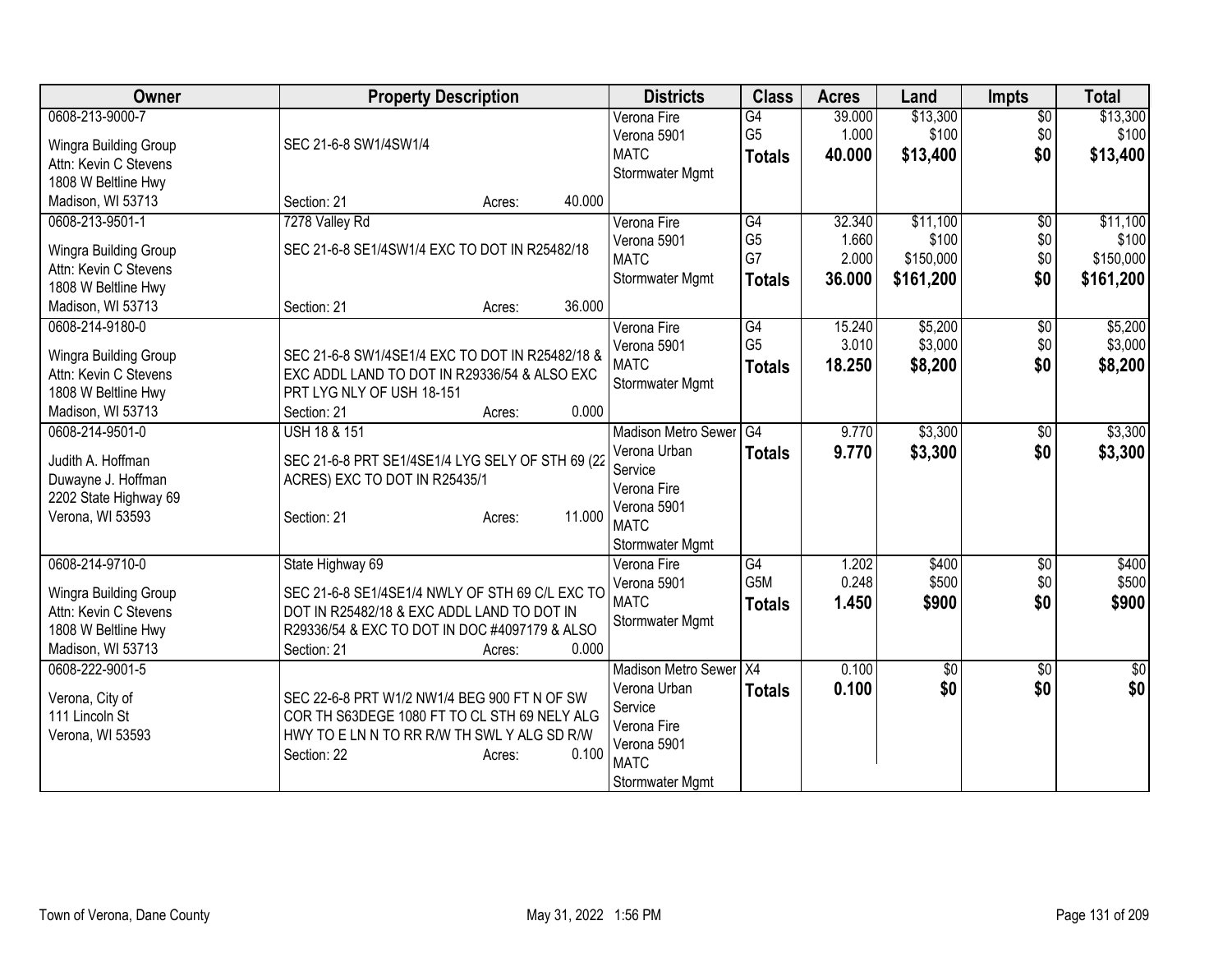| X4<br>$\overline{50}$<br>\$0<br>0.100<br>\$0<br>Verona 5901<br><b>Totals</b><br>SEC 22-6-8 PRT SW1/4 NW1/4 COM SE COR TH N 332<br>Mt Vernon Telephone Co, LLC<br><b>MATC</b><br>FT ON E LN TO POB TH W 410 FT TO CLN HWY NELY<br>525 Junction Rd<br>Stormwater Mgmt<br>Madison, WI 53719<br>ALG CLN 235.3 FT TH S71DEGE 289.6 FT TO E LN S<br>Section: 22<br>Acres:<br>0.100<br>0608-223-8875-0<br>$\overline{X4}$<br>0.393<br>Verona Fire<br>$\overline{50}$<br>$\overline{50}$<br>\$0<br>0.393<br>\$0<br>Verona 5901<br><b>Totals</b><br>Verona, City of<br>SEC 22-6-8 PRT NE1/4SW1/4 & NW1/4SW1/4 DESCR<br><b>MATC</b><br>AS COM S1/4 COR SEC 22 TH N00DEG26'06"E ALG<br>111 Lincoln St<br>Stormwater Mgmt<br>N-S 1/4 LN 1357.79 FT TH N88DEG 43'10"W 1182.28<br>Verona, WI 53593<br>0.393<br>Section: 22<br>Acres:<br>\$2,200<br>0608-223-9062-0<br>2202 State Highway 69<br>$\overline{G4}$<br>6.300<br>Verona Fire<br>\$0<br>7.200<br>\$400<br>G <sub>5</sub><br>\$0<br>Verona 5901<br>Judith A. Hoffman<br>SEC 22-6-8 SW1/4SW1/4 EXC N 25 FT OF E 650 FT<br>G7<br>2.200<br>\$27,000<br>\$19,500<br><b>MATC</b><br>THF EXC TO DOT IN R25435/1 & ALSO EXC PRT<br>Duwayne J. Hoffman<br>15.700<br>\$29,600<br>\$19,500<br>Stormwater Mgmt<br><b>Totals</b><br>2202 State Highway 69<br>ANNEXED TO CITY OF VERONA IN DOC #3226184<br>15.700<br>Verona, WI 53593<br>Section: 22<br>Acres:<br>0608-224-9900-5<br>\$171,000<br>\$17,500<br>6880 County Highway M<br>Madison Metro Sewer G1<br>2.250<br>Verona Urban<br>\$171,000<br>2.250<br>\$17,500<br><b>Totals</b><br>Lois J. Gust<br>LOT 1 CSM 7393 CS38/63&64-3/17/94 DESCR AS SEC<br>Service<br>22-6-8 PRT SE1/4SE1/4 (2.254 ACRES) SUBJ TO<br>585 Whalen Rd<br>Verona Fire<br>ACCESS ESMT IN DOC #3141381<br>Verona, WI 53593<br>Trash Pickup 1<br>2.250<br>Section: 22<br>Acres:<br>Verona 5901<br>Utility 1<br><b>MATC</b><br>Stormwater Mgmt<br>6878 County Highway M<br>\$77,000<br>\$146,500<br>0608-224-9920-1<br>Madison Metro Sewer<br>0.653<br>G1<br>Verona Urban<br>0.653<br>\$77,000<br>\$146,500<br><b>Totals</b><br>Lois J. Gust<br>LOT 2 CSM 7393 CS38/63&64 R26862/1&2-3/17/94<br>Service<br>585 Whalen Rd<br>DESCR AS SEC 22-6-8 PRT SE1/4SE1/4 (0.653<br>Verona Fire<br>ACRES)<br>Verona, WI 53593<br>Trash Pickup 1<br>0.653<br>Section: 22<br>Acres:<br>Verona 5901<br>Utility 1<br><b>MATC</b><br>Stormwater Mgmt<br>0608-231-8010-5<br>6655 Grandview Rd<br>$\overline{G4}$<br>\$2,800<br>9.670<br>$\overline{50}$<br>Verona Fire<br>G <sub>5</sub><br>0.250<br>\$100<br>\$0<br>Verona 5901<br>SEC 23-6-8 PRT NE1/4NE1/4 E 330 FT THF<br>One Hundred Ten, LLC<br><b>MATC</b><br>9.920<br>\$2,900<br>\$0<br><b>Totals</b><br>306 E Verona Rd<br>Stormwater Mgmt<br>Verona, WI 53593 | Owner           | <b>Property Description</b>    | <b>Districts</b> | <b>Class</b> | <b>Acres</b> | Land            | <b>Impts</b> | <b>Total</b>                             |
|-----------------------------------------------------------------------------------------------------------------------------------------------------------------------------------------------------------------------------------------------------------------------------------------------------------------------------------------------------------------------------------------------------------------------------------------------------------------------------------------------------------------------------------------------------------------------------------------------------------------------------------------------------------------------------------------------------------------------------------------------------------------------------------------------------------------------------------------------------------------------------------------------------------------------------------------------------------------------------------------------------------------------------------------------------------------------------------------------------------------------------------------------------------------------------------------------------------------------------------------------------------------------------------------------------------------------------------------------------------------------------------------------------------------------------------------------------------------------------------------------------------------------------------------------------------------------------------------------------------------------------------------------------------------------------------------------------------------------------------------------------------------------------------------------------------------------------------------------------------------------------------------------------------------------------------------------------------------------------------------------------------------------------------------------------------------------------------------------------------------------------------------------------------------------------------------------------------------------------------------------------------------------------------------------------------------------------------------------------------------------------------------------------------------------------------------------------------------------------------------------------------------------------------------------------------------------------------------------------------------------------------------------------------------------------------------------------------------------------------------------------------------|-----------------|--------------------------------|------------------|--------------|--------------|-----------------|--------------|------------------------------------------|
|                                                                                                                                                                                                                                                                                                                                                                                                                                                                                                                                                                                                                                                                                                                                                                                                                                                                                                                                                                                                                                                                                                                                                                                                                                                                                                                                                                                                                                                                                                                                                                                                                                                                                                                                                                                                                                                                                                                                                                                                                                                                                                                                                                                                                                                                                                                                                                                                                                                                                                                                                                                                                                                                                                                                                                 | 0608-222-9410-0 |                                | Verona Fire      |              | 0.100        | $\overline{50}$ |              | $\overline{50}$<br>\$0                   |
|                                                                                                                                                                                                                                                                                                                                                                                                                                                                                                                                                                                                                                                                                                                                                                                                                                                                                                                                                                                                                                                                                                                                                                                                                                                                                                                                                                                                                                                                                                                                                                                                                                                                                                                                                                                                                                                                                                                                                                                                                                                                                                                                                                                                                                                                                                                                                                                                                                                                                                                                                                                                                                                                                                                                                                 |                 |                                |                  |              |              |                 |              | $\overline{50}$<br>\$0                   |
|                                                                                                                                                                                                                                                                                                                                                                                                                                                                                                                                                                                                                                                                                                                                                                                                                                                                                                                                                                                                                                                                                                                                                                                                                                                                                                                                                                                                                                                                                                                                                                                                                                                                                                                                                                                                                                                                                                                                                                                                                                                                                                                                                                                                                                                                                                                                                                                                                                                                                                                                                                                                                                                                                                                                                                 |                 |                                |                  |              |              |                 |              | \$2,200<br>\$400<br>\$46,500<br>\$49,100 |
|                                                                                                                                                                                                                                                                                                                                                                                                                                                                                                                                                                                                                                                                                                                                                                                                                                                                                                                                                                                                                                                                                                                                                                                                                                                                                                                                                                                                                                                                                                                                                                                                                                                                                                                                                                                                                                                                                                                                                                                                                                                                                                                                                                                                                                                                                                                                                                                                                                                                                                                                                                                                                                                                                                                                                                 |                 |                                |                  |              |              |                 |              | \$188,500<br>\$188,500                   |
|                                                                                                                                                                                                                                                                                                                                                                                                                                                                                                                                                                                                                                                                                                                                                                                                                                                                                                                                                                                                                                                                                                                                                                                                                                                                                                                                                                                                                                                                                                                                                                                                                                                                                                                                                                                                                                                                                                                                                                                                                                                                                                                                                                                                                                                                                                                                                                                                                                                                                                                                                                                                                                                                                                                                                                 |                 |                                |                  |              |              |                 |              | \$223,500<br>\$223,500                   |
|                                                                                                                                                                                                                                                                                                                                                                                                                                                                                                                                                                                                                                                                                                                                                                                                                                                                                                                                                                                                                                                                                                                                                                                                                                                                                                                                                                                                                                                                                                                                                                                                                                                                                                                                                                                                                                                                                                                                                                                                                                                                                                                                                                                                                                                                                                                                                                                                                                                                                                                                                                                                                                                                                                                                                                 |                 | 9.921<br>Section: 23<br>Acres: |                  |              |              |                 |              | \$2,800<br>\$100<br>\$2,900              |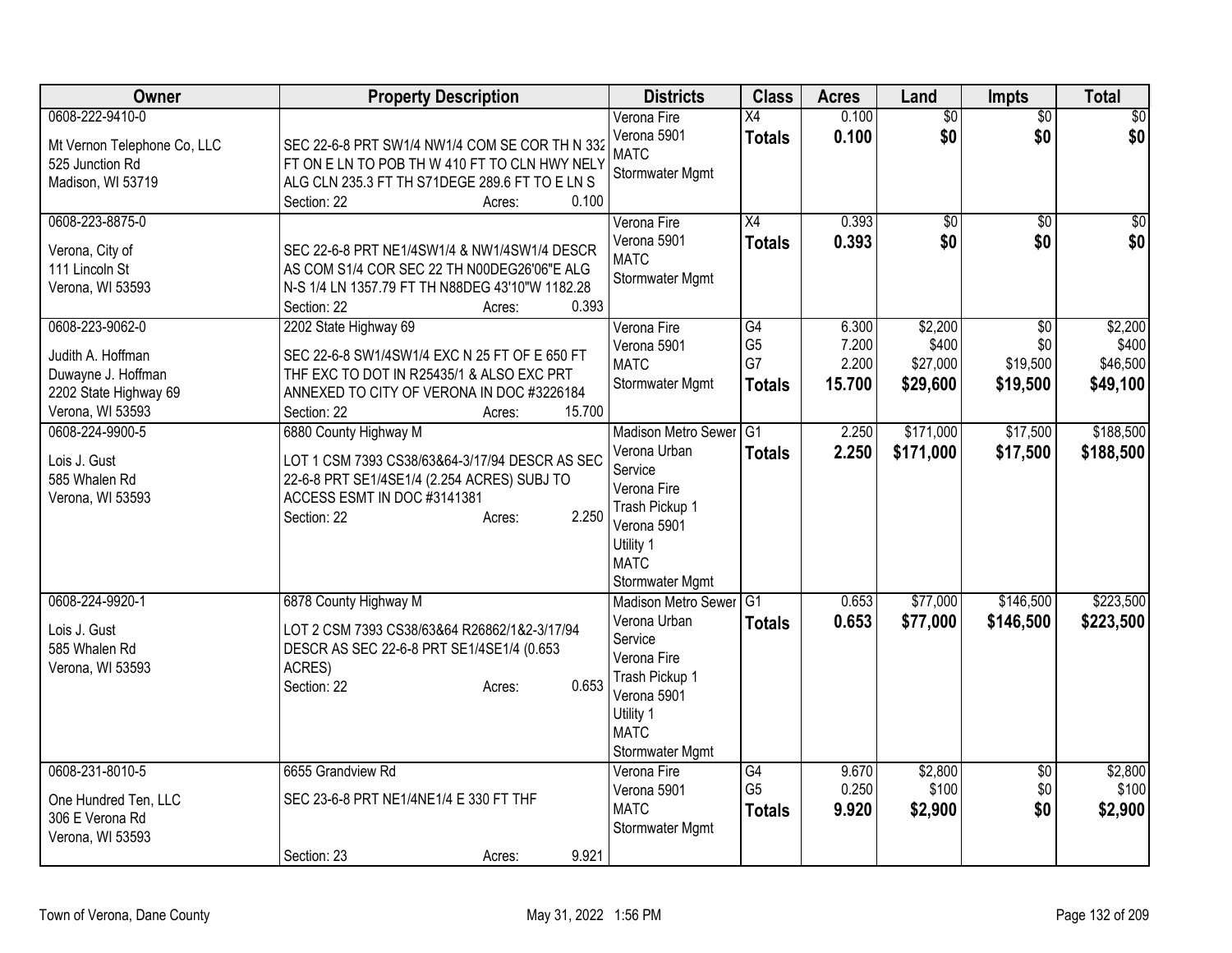| <b>Owner</b>                                                                                        | <b>Property Description</b>                                                                                                                                                      | <b>Districts</b>                                                                            | <b>Class</b>                          | <b>Acres</b>            | Land                          | <b>Impts</b>                  | <b>Total</b>                |
|-----------------------------------------------------------------------------------------------------|----------------------------------------------------------------------------------------------------------------------------------------------------------------------------------|---------------------------------------------------------------------------------------------|---------------------------------------|-------------------------|-------------------------------|-------------------------------|-----------------------------|
| 0608-231-8040-9<br>One Hundred Ten, LLC<br>306 E Verona Rd<br>Verona, WI 53593                      | SEC 23-6-8 PRT NE1/4NE1/4 W 310 FT OF THE E 640<br>FT EXC ANY PRT IN R852/256                                                                                                    | Verona Fire<br>Verona 5901<br><b>MATC</b><br>Stormwater Mgmt                                | G4<br>G <sub>5</sub><br><b>Totals</b> | 8.960<br>0.230<br>9.190 | \$3,100<br>\$100<br>\$3,200   | $\overline{50}$<br>\$0<br>\$0 | \$3,100<br>\$100<br>\$3,200 |
|                                                                                                     | 9.190<br>Section: 23<br>Acres:                                                                                                                                                   |                                                                                             |                                       |                         |                               |                               |                             |
| 0608-231-8060-5<br>J & A Properties #6641, LLC<br>306 E Verona St<br>Verona, WI 53593               | SEC 23-6-8 PRT NE1/4NE1/4 COM SEC NE COR TH<br>N89DEGW 775 FT TO POB TH S89DEGE 139 FT TH S<br>364.29 FT TH N89DEGW 291.5 FT TH N 184.29 FT TH<br>0.000<br>Section: 23<br>Acres: | Verona Fire<br>Verona 5901<br><b>MATC</b><br>Stormwater Mgmt                                |                                       |                         | Assessed with 0608-231-8070-3 |                               |                             |
| 0608-231-8070-3<br>J & A Properties #6641, LLC et al<br>306 E Verona St<br>Verona, WI 53593         | 6641 Grandview Rd<br>SEC 23-6-8 PRT NE1/4 NE1/4 BEG 775 FT W OF NE<br>COR TH W 152.5 FT S 180 FT E 134.4 FT N5DEGE<br>180.9 FT TO POB<br>2.432<br>Section: 23<br>Acres:          | Verona Fire<br>Trash Pickup 3<br>Verona 5901<br><b>MATC</b><br>Stormwater Mgmt              | $\overline{G1}$<br><b>Totals</b>      | 2.340<br>2.340          | \$174,000<br>\$174,000        | \$223,000<br>\$223,000        | \$397,000<br>\$397,000      |
| 0608-231-8090-9<br>One Hundred Ten, LLC<br>306 E Verona Rd<br>Verona, WI 53593                      | SEC 23-6-8 NE1/4NE1/4 EXC W 380 FT & EXC E 640<br>FT EXC R852/256 EXC R745/282                                                                                                   | Verona Fire<br>Verona 5901<br><b>MATC</b><br>Stormwater Mgmt                                | G4<br><b>Totals</b>                   | 6.310<br>6.310          | \$2,200<br>\$2,200            | \$0<br>\$0                    | \$2,200<br>\$2,200          |
|                                                                                                     | 6.310<br>Section: 23<br>Acres:                                                                                                                                                   |                                                                                             |                                       |                         |                               |                               |                             |
| 0608-231-8101-5<br>David Kaczmarski<br>Robin L. Kaczmarski<br>6655 Grandview Rd<br>Verona, WI 53593 | 6655 Grandview Rd<br>LOT 1 CSM 8626 CS47/207&208 7/7/97 DESCR AS<br>SEC 23-6-8 PRT N E1/4NE1/4 (2.153 ACRES INCL<br>$R/W$ )<br>2.153<br>Section: 23<br>Acres:                    | Verona Fire<br>Trash Pickup 1<br>Verona 5901<br>Utility 1<br><b>MATC</b><br>Stormwater Mgmt | $\overline{G1}$<br><b>Totals</b>      | 2.153<br>2.153          | \$168,000<br>\$168,000        | \$185,000<br>\$185,000        | \$353,000<br>\$353,000      |
| 0608-231-8110-4<br>One Hundred Ten, LLC<br>306 E Verona Rd<br>Verona, WI 53593                      | SEC 23-6-8 PRT NE1/4 NE1/4 W 190 FT THF<br>5.630<br>Section: 23<br>Acres:                                                                                                        | Verona Fire<br>Verona 5901<br><b>MATC</b><br>Stormwater Mgmt                                | G4<br>G <sub>5</sub><br><b>Totals</b> | 5.490<br>0.140<br>5.630 | \$1,900<br>\$100<br>\$2,000   | \$0<br>\$0<br>\$0             | \$1,900<br>\$100<br>\$2,000 |
| 0608-231-8370-0<br>One Hundred Ten, LLC<br>306 E Verona Rd<br>Verona, WI 53593                      | SEC 23-6-8 PRT NE1/4NE1/4 DESCR AS COM NE<br>COR SD SEC 23 TH N 89DEG29'54"W 1116.80 FT TO<br>POB TH S00DEG10'07"W 1306.64 FT T H<br>3.530<br>Section: 23<br>Acres:              | Verona Fire<br>Verona 5901<br><b>MATC</b><br>Stormwater Mgmt                                | G4<br><b>Totals</b>                   | 3.530<br>3.530          | \$1,000<br>\$1,000            | $\overline{50}$<br>\$0        | \$1,000<br>\$1,000          |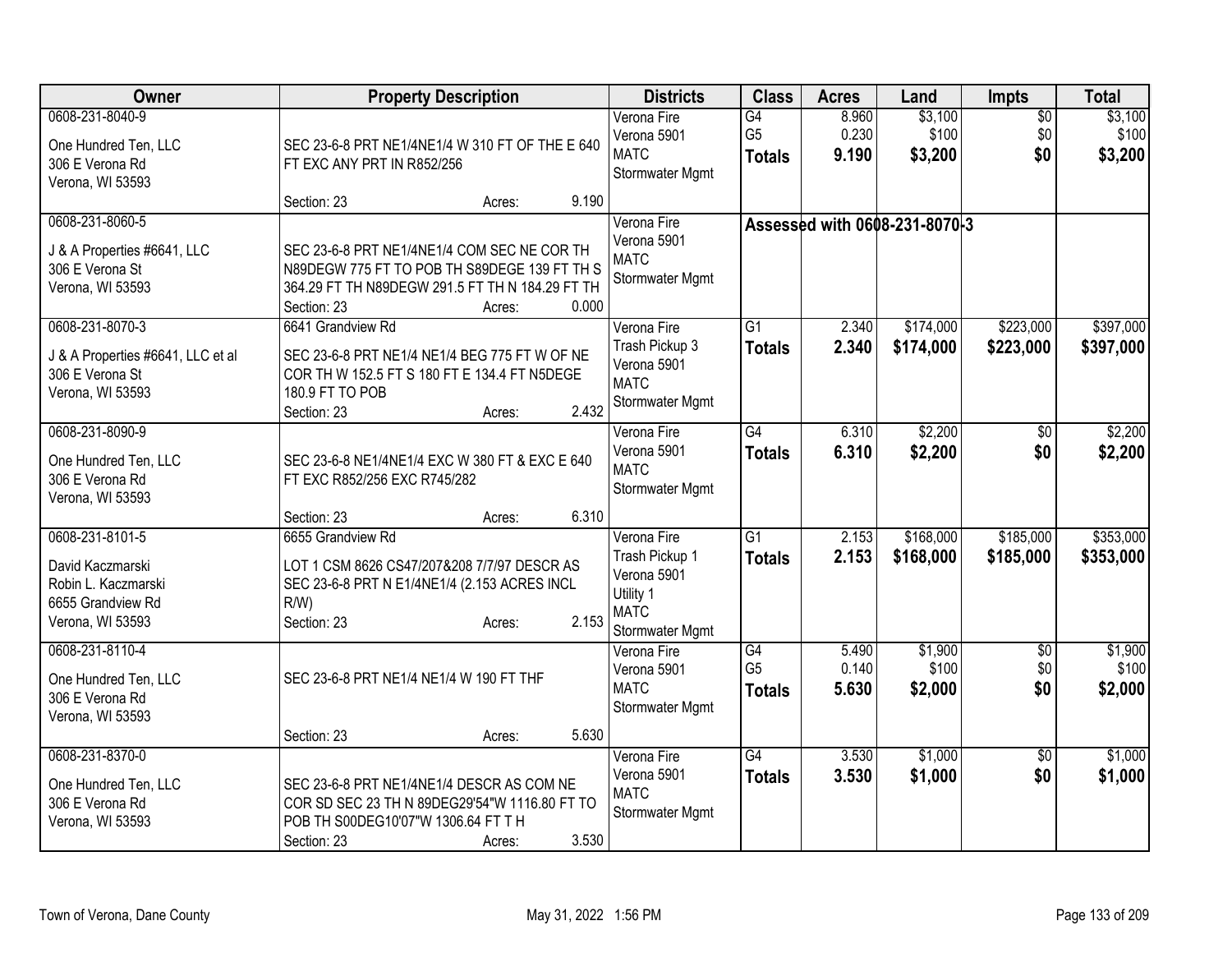| Owner                                                                                                                   | <b>Property Description</b>                                                                                                                                                                           | <b>Districts</b>                                                                            | <b>Class</b>                                                    | <b>Acres</b>                              | Land                                                | Impts                                                 | <b>Total</b>                                        |
|-------------------------------------------------------------------------------------------------------------------------|-------------------------------------------------------------------------------------------------------------------------------------------------------------------------------------------------------|---------------------------------------------------------------------------------------------|-----------------------------------------------------------------|-------------------------------------------|-----------------------------------------------------|-------------------------------------------------------|-----------------------------------------------------|
| 0608-231-8501-1<br>Three Couples, LLC<br>306 E Verona Rd<br>Verona, WI 53593                                            | SEC 23-6-8 NW1/4NE1/4 EXC CSM 3612 & EXC TO<br>DOT IN R27054/36                                                                                                                                       | Verona Fire<br>Verona 5901<br><b>MATC</b><br>Stormwater Mgmt                                | $\overline{G4}$<br>G <sub>5</sub> M<br><b>Totals</b>            | 7.000<br>14.000<br>21.000                 | \$1,500<br>\$45,500<br>\$47,000                     | $\overline{60}$<br>\$0<br>\$0                         | \$1,500<br>\$45,500<br>\$47,000                     |
|                                                                                                                         | 21.000<br>Section: 23<br>Acres:                                                                                                                                                                       |                                                                                             |                                                                 |                                           |                                                     |                                                       |                                                     |
| 0608-231-8510-0<br>Paul W. Beckfield<br>Denise L. Beckfield<br>547 Basswood Ave<br>Verona, WI 53593                     | 6681 Grandview Rd<br>LOT 1 CSM 3612 CS14/266 R2484/69-12/24/80 DESCR<br>AS SEC 23-6-8 PRT NW1/4NE1/4 COM SEC NE COR<br>TH N89DEGW 1435.2 FT TO POB TH CON N89DEGW<br>5.000<br>Section: 23<br>Acres:   | Verona Fire<br>Trash Pickup 1<br>Verona 5901<br>Utility 1<br><b>MATC</b><br>Stormwater Mgmt | $\overline{G1}$<br><b>Totals</b>                                | 5.000<br>5.000                            | \$220,000<br>\$220,000                              | \$115,000<br>\$115,000                                | \$335,000<br>\$335,000                              |
| 0608-231-9510-8<br>One Hundred Ten, LLC<br>306 E Verona Rd<br>Verona, WI 53593                                          | <b>Whalen Rd</b><br>SEC 23-6-8 PRT SE1/4NE1/4 E 1/4 THF<br>9.740<br>Section: 23<br>Acres:                                                                                                             | Verona Fire<br>Verona 5901<br><b>MATC</b><br>Stormwater Mgmt                                | $\overline{G4}$<br>G <sub>5</sub><br>G5M<br>G7<br><b>Totals</b> | 5.000<br>0.260<br>3.480<br>1.000<br>9.740 | \$1,700<br>\$100<br>\$6,000<br>\$29,500<br>\$37,300 | $\overline{50}$<br>\$0<br>\$0<br>\$11,000<br>\$11,000 | \$1,700<br>\$100<br>\$6,000<br>\$40,500<br>\$48,300 |
| 0608-231-9540-2<br>One Hundred Ten, LLC<br>306 E Verona Rd<br>Verona, WI 53593                                          | <b>Whalen Rd</b><br>SEC 23-6-8 PRT SE1/4NE1/4 W 1/2 OF E 1/2                                                                                                                                          | Verona Fire<br>Verona 5901<br><b>MATC</b><br>Stormwater Mgmt                                | G4<br>G <sub>5</sub><br><b>Totals</b>                           | 9.490<br>0.240<br>9.730                   | \$3,200<br>\$100<br>\$3,300                         | $\overline{50}$<br>\$0<br>\$0                         | \$3,200<br>\$100<br>\$3,300                         |
|                                                                                                                         | 9.730<br>Section: 23<br>Acres:                                                                                                                                                                        |                                                                                             |                                                                 |                                           |                                                     |                                                       |                                                     |
| 0608-231-9570-6<br>One Hundred Ten, LLC<br>306 E Verona Rd<br>Verona, WI 53593                                          | <b>Whalen Rd</b><br>SEC 23-6-8 PRT SE1/4NE1/4 E 1/2 W 1/2                                                                                                                                             | Verona Fire<br>Verona 5901<br><b>MATC</b><br>Stormwater Mgmt                                | G4<br>G <sub>5</sub><br><b>Totals</b>                           | 9.470<br>0.250<br>9.720                   | \$3,200<br>\$100<br>\$3,300                         | $\overline{60}$<br>\$0<br>\$0                         | \$3,200<br>\$100<br>\$3,300                         |
|                                                                                                                         | 9.720<br>Section: 23<br>Acres:                                                                                                                                                                        |                                                                                             |                                                                 |                                           |                                                     |                                                       |                                                     |
| 0608-231-9601-0<br>One Hundred Ten, LLC<br>306 E Verona Rd<br>Verona, WI 53593                                          | <b>Whalen Rd</b><br>SEC 23-6-8 PRT SE1/4NE1/4 W 1/4 THF EXC COM AT<br>E1/4 COR OF SD SEC 23 TH N88DEG45'10"W ALG<br>E-W 1/4 LN OF SD SEC 23 1291.89 FT TO SW COR OF<br>0.000<br>Section: 23<br>Acres: | Verona Fire<br>Verona 5901<br><b>MATC</b><br>Stormwater Mgmt                                | G4<br><b>Totals</b>                                             | 7.282<br>7.282                            | \$2,500<br>\$2,500                                  | $\sqrt[6]{}$<br>\$0                                   | \$2,500<br>\$2,500                                  |
| 0608-241-8001-0<br>Suddeth Living Tr, Robert F<br>c/o Robert Suddeth<br>1010 E Washington Ave 1003<br>Madison, WI 53703 | <b>Grandview Rd</b><br>SEC 24-6-8 NE1/4 NE1/4 EXC N 735.4FT OF W 95.9 FT<br>THF AS DESC IN DOC 4917953<br>0.000<br>Section: 24<br>Acres:                                                              | Verona Fire<br>Verona 5901<br><b>MATC</b><br>Stormwater Mgmt                                | G4<br>G <sub>5</sub><br><b>Totals</b>                           | 33.650<br>1.970<br>35.620                 | \$11,500<br>\$2,000<br>\$13,500                     | \$0<br>\$0<br>\$0                                     | \$11,500<br>\$2,000<br>\$13,500                     |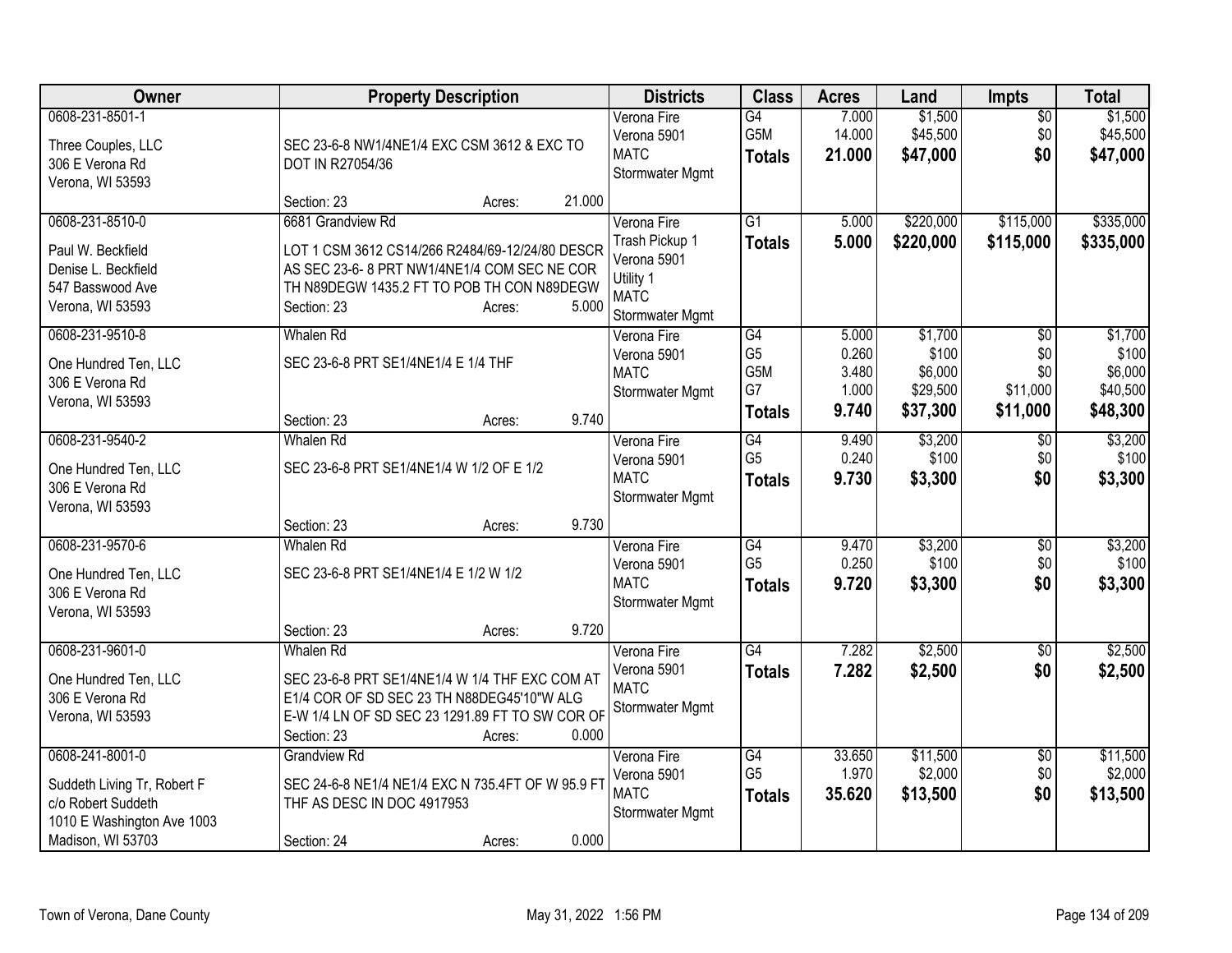| Owner                                            | <b>Property Description</b>                                                                     | <b>Districts</b>           | <b>Class</b>    | <b>Acres</b> | Land      | Impts           | <b>Total</b> |
|--------------------------------------------------|-------------------------------------------------------------------------------------------------|----------------------------|-----------------|--------------|-----------|-----------------|--------------|
| 0608-241-8920-0                                  | <b>Grandview Rd</b>                                                                             | Verona Fire                | G4              | 30.989       | \$10,600  | $\overline{50}$ | \$10,600     |
| Ziegler Jt Rev Tr, Leo A & Carol K               | LOT 1 CSM 15339 CS109/319&322-1/31/2020 DESCR                                                   | Trash Pickup 2             | <b>Totals</b>   | 30.989       | \$10,600  | \$0             | \$10,600     |
| 5031 Church Rd                                   | AS SEC 24-6-8 PRT NE1/4NE1/4 & PRT NW1/4NE1/4                                                   | Verona 5901                |                 |              |           |                 |              |
| Middleton, WI 53562                              | (30.989 ACRES EXCL R/W)                                                                         | <b>MATC</b>                |                 |              |           |                 |              |
|                                                  | 30.989<br>Section: 24<br>Acres:                                                                 | Stormwater Mgmt            |                 |              |           |                 |              |
| 0608-241-8960-0                                  | 6437 Grandview Rd                                                                               | Verona Fire                | $\overline{G4}$ | 5.743        | \$2,000   | $\overline{50}$ | \$2,000      |
| Doerfer Brothers, Inc                            | LOT 2 CSM 15339 CS109/319&322-1/31/2020 DESCR                                                   | Trash Pickup 2             | G7              | 3.000        | \$159,000 | \$218,500       | \$377,500    |
| 2271 Fitchrona Rd                                | AS SEC 24-6-8 PRT NE1/4NE1/4 & PRT NW1/4NE1/4                                                   | Verona 5901                | <b>Totals</b>   | 8.743        | \$161,000 | \$218,500       | \$379,500    |
| Verona, WI 53593                                 | (8.743 ACRES EXCL R/W)                                                                          | <b>MATC</b>                |                 |              |           |                 |              |
|                                                  | 8.743<br>Section: 24<br>Acres:                                                                  | Stormwater Mgmt            |                 |              |           |                 |              |
| 0608-241-9200-0                                  |                                                                                                 | Verona Fire                | G4              | 35.000       | \$12,000  | \$0             | \$12,000     |
| Ziegler Jt Rev Tr, Leo A & Carol K               | LOT 1 CSM 15367 CS110/81&85-3/6/2020 F/K/A LOT 2                                                | Verona 5901                | <b>Totals</b>   | 35.000       | \$12,000  | \$0             | \$12,000     |
| 5031 Church Rd                                   | CSM 8001 CS42/256&257-10/31/95 DESCR AS SEC                                                     | <b>MATC</b>                |                 |              |           |                 |              |
| Middleton, WI 53562                              | 24-6-8 PRT SW1/4NE1/4 (35.000 ACRES EXCL R/W)                                                   | Stormwater Mgmt            |                 |              |           |                 |              |
|                                                  | 35.000<br>Section: 24<br>Acres:                                                                 |                            |                 |              |           |                 |              |
| 0608-241-9240-0                                  | 6458 Whalen Rd                                                                                  | Verona Fire                | $\overline{G1}$ | 3.454        | \$131,500 | \$157,500       | \$289,000    |
|                                                  |                                                                                                 | Trash Pickup 1             | <b>Totals</b>   | 3.454        | \$131,500 | \$157,500       | \$289,000    |
| Doerfer Brothers, Inc et al<br>2271 Fitchrona Rd | LOT 2 CSM 15367 CS110/81&85-3/6/2020 F/K/A LOT 2<br>CSM 8001 CS42/256&257-10/31/95 DESCR AS SEC | Verona 5901                |                 |              |           |                 |              |
| Verona, WI 53593                                 | 24-6-8 PRT SW1/4NE1/4 (3.454 ACRES EXCL R/W)                                                    | Utility 1                  |                 |              |           |                 |              |
|                                                  | 3.454<br>Section: 24<br>Acres:                                                                  | <b>MATC</b>                |                 |              |           |                 |              |
|                                                  |                                                                                                 | Stormwater Mgmt            |                 |              |           |                 |              |
| 0608-241-9500-8                                  |                                                                                                 | Verona Fire                | G4              | 37.380       | \$12,800  | \$0             | \$12,800     |
| Ziegler Jt Rev Tr, Leo A & Carol K               | SEC 24-6-8 SE1/4NE1/4                                                                           | Verona 5901<br><b>MATC</b> | G <sub>5</sub>  | 2.620        | \$100     | \$0             | \$100        |
| 5031 Church Rd                                   |                                                                                                 | Stormwater Mgmt            | <b>Totals</b>   | 40.000       | \$12,900  | \$0             | \$12,900     |
| Middleton, WI 53562                              |                                                                                                 |                            |                 |              |           |                 |              |
|                                                  | 40.000<br>Section: 24<br>Acres:                                                                 |                            |                 |              |           |                 |              |
| 0608-242-8001-0                                  | <b>Grandview Rd</b>                                                                             | Verona Fire                | G4              | 36.980       | \$12,600  | \$0             | \$12,600     |
| Suddeth Living Tr, Robert F                      | SEC 24-6-8 NE1/4 NW1/4 EXC CSM 15583                                                            | Trash Pickup 1             | <b>Totals</b>   | 36.980       | \$12,600  | \$0             | \$12,600     |
| 6535 Grandview Rd                                |                                                                                                 | Verona 5901                |                 |              |           |                 |              |
| Verona, WI 53593                                 |                                                                                                 | Utility 1<br><b>MATC</b>   |                 |              |           |                 |              |
|                                                  | 0.000<br>Section: 24<br>Acres:                                                                  | Stormwater Mgmt            |                 |              |           |                 |              |
| 0608-242-8085-0                                  | 6535 Grandview Rd                                                                               | Verona Fire                | $\overline{G1}$ | 2.000        | \$163,000 | \$342,000       | \$505,000    |
|                                                  |                                                                                                 | Trash Pickup 1             | G4              | 1.020        | \$300     | \$0             | \$300        |
| Kevin Springborn                                 | LOT 1 CSM 15583 CS112/305&307-1/15/2021 DESCR                                                   | Verona 5901                | <b>Totals</b>   | 3.020        | \$163,300 | \$342,000       | \$505,300    |
| Miranda Cullins                                  | AS SEC 24-6-8 NE1/4 NW1/4 (3.02 ACRES EXCL R/W)                                                 | Utility 1                  |                 |              |           |                 |              |
| 6535 Grandview Rd                                |                                                                                                 | <b>MATC</b>                |                 |              |           |                 |              |
| Verona, WI 53593                                 | 3.020<br>Section: 24<br>Acres:                                                                  | Stormwater Mgmt            |                 |              |           |                 |              |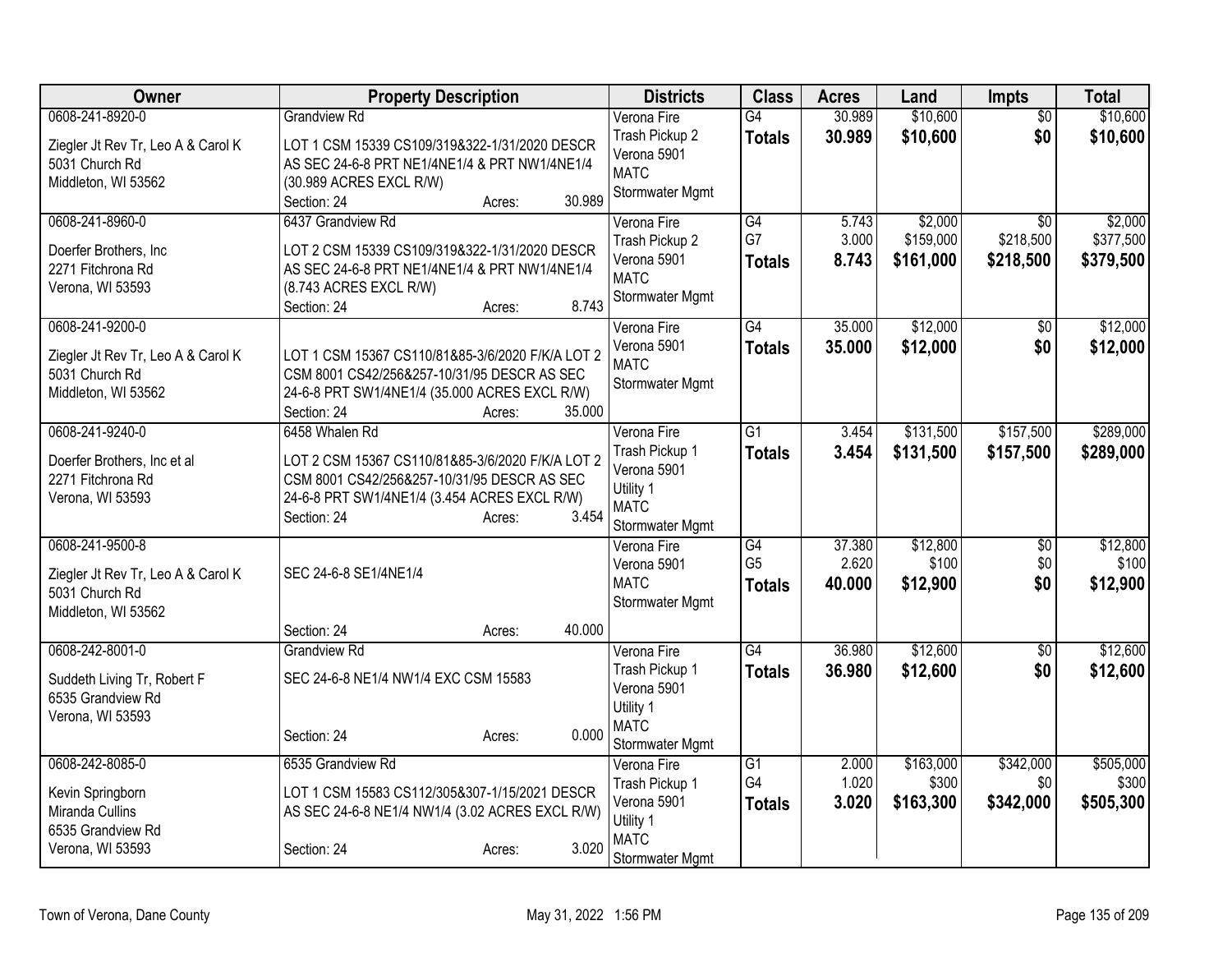| Owner                                                | <b>Property Description</b>                           | <b>Districts</b>              | <b>Class</b>                    | <b>Acres</b>    | Land              | <b>Impts</b>    | <b>Total</b>      |
|------------------------------------------------------|-------------------------------------------------------|-------------------------------|---------------------------------|-----------------|-------------------|-----------------|-------------------|
| 0608-242-8500-9                                      | <b>Grandview Rd</b>                                   | Verona Fire                   | G4                              | 37.780          | \$10,900          | $\overline{50}$ | \$10,900          |
| David L. Bischoff                                    | SEC 24-6-8 NW1/4NW1/4 EXC CSM 2864                    | Verona 5901<br><b>MATC</b>    | G <sub>5</sub><br><b>Totals</b> | 0.450<br>38.230 | \$200<br>\$11,100 | \$0<br>\$0      | \$200<br>\$11,100 |
| W5060 Round Grove Rd                                 |                                                       | Stormwater Mgmt               |                                 |                 |                   |                 |                   |
| Monroe, WI 53566                                     |                                                       |                               |                                 |                 |                   |                 |                   |
| 0608-242-8561-6                                      | 38.000<br>Section: 24<br>Acres:<br>6571 Grandview Rd  |                               | $\overline{G1}$                 | 0.700           | \$82,500          | \$95,500        | \$178,000         |
|                                                      |                                                       | Verona Fire<br>Trash Pickup 1 | <b>Totals</b>                   | 0.700           | \$82,500          | \$95,500        | \$178,000         |
| Theresa L. Marcel                                    | LOT 1 CSM 5770 CS27/131&132                           | Verona 5901                   |                                 |                 |                   |                 |                   |
| 1601 Reetz Rd                                        | R12526/47&48-2/23/89 F/K/A LOT 1 CSM 2864             | Utility 1                     |                                 |                 |                   |                 |                   |
| Madison, WI 53711                                    | CS11/223&224-6/23/78 DESCR AS SEC 24-6-8 PRT<br>0.710 | <b>MATC</b>                   |                                 |                 |                   |                 |                   |
|                                                      | Section: 24<br>Acres:                                 | Stormwater Mgmt               |                                 |                 |                   |                 |                   |
| 0608-242-8580-3                                      | 6583 Grandview Rd                                     | Verona Fire                   | $\overline{G1}$                 | 1.190           | \$126,500         | \$225,000       | \$351,500         |
| Robert Greathead                                     | LOT 2 CSM 5770 CS27/131&132                           | Trash Pickup 1                | <b>Totals</b>                   | 1.190           | \$126,500         | \$225,000       | \$351,500         |
| Krista Greathead                                     | R12526/47&48-2/23/89 F/K/A LOT 1 CSM 2864             | Verona 5901                   |                                 |                 |                   |                 |                   |
| 6583 Grandview Rd                                    | CS11/223&224-6/23/78 DESCR AS SEC 24-6-8 PRT          | Utility 1<br><b>MATC</b>      |                                 |                 |                   |                 |                   |
| Verona, WI 53593                                     | 1.190<br>Section: 24<br>Acres:                        | Stormwater Mgmt               |                                 |                 |                   |                 |                   |
| 0608-242-9000-2                                      | <b>Whalen Rd</b>                                      | Verona Fire                   | $\overline{G4}$                 | 38.140          | \$11,000          | $\overline{50}$ | \$11,000          |
| David L. Bischoff                                    | SEC 24-6-8 SW1/4NW1/4 EXC S 264 FT OF W 165 FT        | Verona 5901                   | G <sub>5</sub>                  | 0.127           | \$100             | \$0             | \$100             |
| W5060 Round Grove Rd                                 | <b>THF</b>                                            | <b>MATC</b>                   | <b>Totals</b>                   | 38.267          | \$11,100          | \$0             | \$11,100          |
| Monroe, WI 53566                                     |                                                       | Stormwater Mgmt               |                                 |                 |                   |                 |                   |
|                                                      | 39.000<br>Section: 24<br>Acres:                       |                               |                                 |                 |                   |                 |                   |
| 0608-242-9230-4                                      | 6592 Whalen Rd                                        | Verona Fire                   | $\overline{G1}$                 | 1.000           | \$118,000         | \$153,000       | \$271,000         |
| Hegge Living Tr, Paul & Judy                         | SEC 24-6-8 PRT SW1/4 NW1/4 BEG SW COR                 | Trash Pickup 1                | <b>Totals</b>                   | 1.000           | \$118,000         | \$153,000       | \$271,000         |
| 6592 Whalen Rd                                       | SW1/4NW1/4 SD SEC 24 SD PT BEING ON C/L OF            | Verona 5901                   |                                 |                 |                   |                 |                   |
| Verona, WI 53593                                     | TOWN RD TH N ALG W LN SD SEC 264.0 FT TH E            | Utility 1<br><b>MATC</b>      |                                 |                 |                   |                 |                   |
|                                                      | 1.000<br>Section: 24<br>Acres:                        | Stormwater Mgmt               |                                 |                 |                   |                 |                   |
| 0608-242-9501-6                                      |                                                       | Verona Fire                   | G4                              | 37.380          | \$12,800          | \$0             | \$12,800          |
|                                                      | SEC 24-6-8 SE1/4 NW1/4 EXC CSM 6235                   | Verona 5901                   | G <sub>5</sub>                  | 1.530           | \$100             | \$0             | \$100             |
| Ziegler Jt Rev Tr, Leo A & Carol K<br>5031 Church Rd |                                                       | <b>MATC</b>                   | <b>Totals</b>                   | 38.910          | \$12,900          | \$0             | \$12,900          |
| Middleton, WI 53562                                  |                                                       | Stormwater Mgmt               |                                 |                 |                   |                 |                   |
|                                                      | 38.910<br>Section: 24<br>Acres:                       |                               |                                 |                 |                   |                 |                   |
| 0608-242-9800-4                                      | 6512 Whalen Rd                                        | Verona Fire                   | $\overline{G1}$                 | 1.086           | \$122,000         | \$255,500       | \$377,500         |
| Howard F. Loomis Jr                                  | LOT 1 CSM 6235 CS30/96&97-10/16/90 DESCR AS           | Trash Pickup 1                | <b>Totals</b>                   | 1.086           | \$122,000         | \$255,500       | \$377,500         |
| 6512 Whalen Rd                                       | SEC 24-6-8 PRT SE1/4NW1/4 (1.086 ACRES)               | Verona 5901                   |                                 |                 |                   |                 |                   |
| Verona, WI 53593                                     |                                                       | Utility 1                     |                                 |                 |                   |                 |                   |
|                                                      | 1.086<br>Section: 24<br>Acres:                        | <b>MATC</b>                   |                                 |                 |                   |                 |                   |
|                                                      |                                                       | Stormwater Mgmt               |                                 |                 |                   |                 |                   |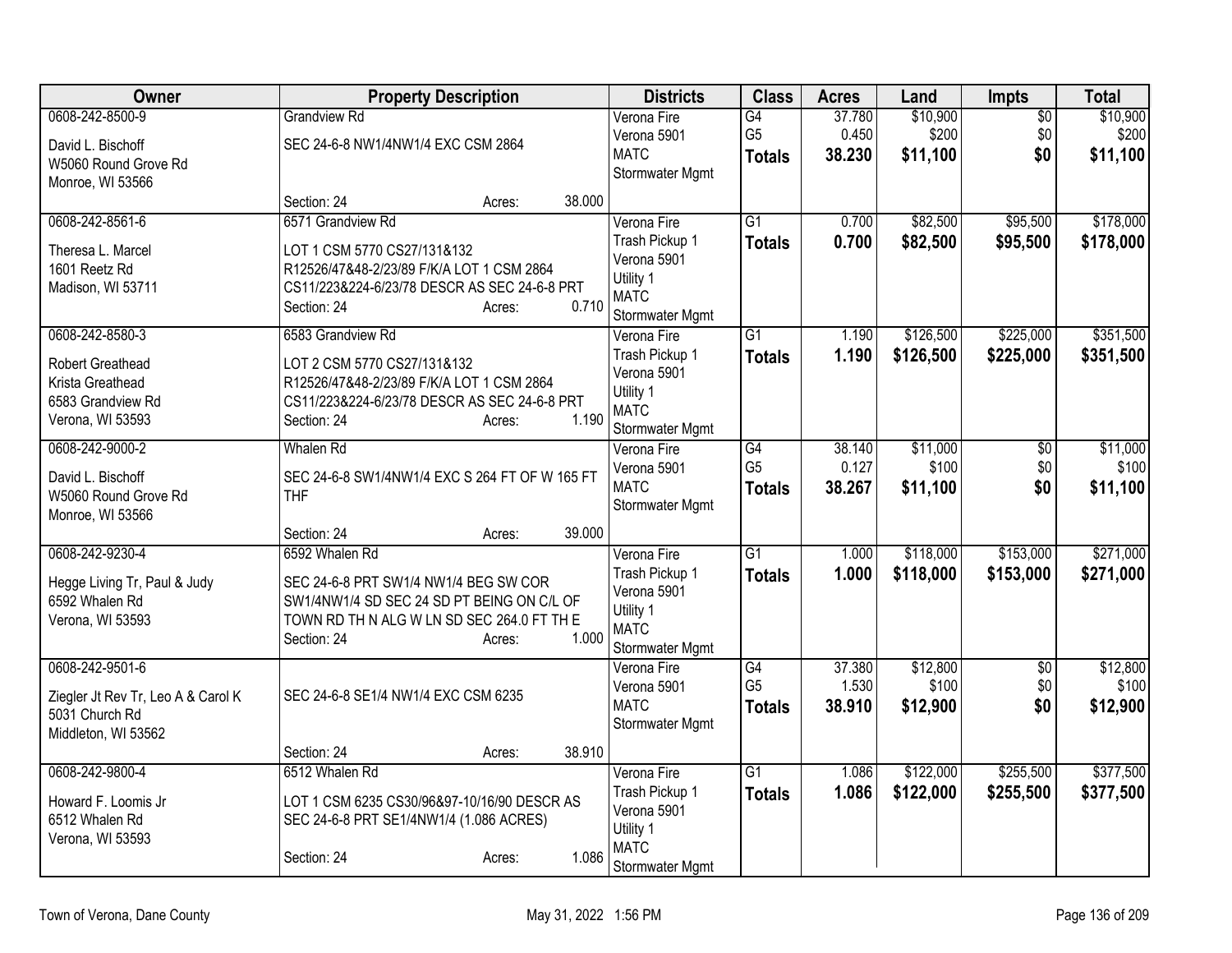| Owner                                                                                    | <b>Property Description</b>                                                                                                                                                       | <b>Districts</b>                                                             | <b>Class</b>                          | <b>Acres</b>              | Land                              | <b>Impts</b>                  | <b>Total</b>                      |
|------------------------------------------------------------------------------------------|-----------------------------------------------------------------------------------------------------------------------------------------------------------------------------------|------------------------------------------------------------------------------|---------------------------------------|---------------------------|-----------------------------------|-------------------------------|-----------------------------------|
| 0608-243-8000-3                                                                          | 6485 Whalen Rd                                                                                                                                                                    | Verona Fire                                                                  | $\overline{G1}$                       | 0.677                     | \$80,000                          | \$103,000                     | \$183,000                         |
| Ronald L. Hoffman<br>6485 Whalen Rd<br>Verona, WI 53593                                  | LOT 1 CSM 2885 CS11/250 DESCR AS SEC 24-6-8<br>PRT NE1/4SW1/4 (.677 ACRE)                                                                                                         | Trash Pickup 1<br>Verona 5901<br>Utility 1                                   | <b>Totals</b>                         | 0.677                     | \$80,000                          | \$103,000                     | \$183,000                         |
|                                                                                          | 0.677<br>Section: 24<br>Acres:                                                                                                                                                    | <b>MATC</b><br>Stormwater Mgmt                                               |                                       |                           |                                   |                               |                                   |
| 0608-243-8012-0                                                                          | 6509 Whalen Rd                                                                                                                                                                    | Verona Fire                                                                  | $\overline{G1}$                       | 2.880                     | \$191,000                         | \$242,000                     | \$433,000                         |
| Wuthrich Rev Tr, Nancy L<br>6509 Whalen Rd<br>Verona, WI 53593                           | LOT 1 CSM 8061 CS43/79&80 R31690/14&15-1/2/96<br>F/K/A CSM 3842 CS16/24&25-12/1/81 & SEC 24-6-8<br>PRT NE1/4SW1/4 (2.888 ACRES INCL R/W) & ALSO<br>0.000<br>Section: 24<br>Acres: | Trash Pickup 1<br>Verona 5901<br>Utility 1<br><b>MATC</b><br>Stormwater Mgmt | G4<br><b>Totals</b>                   | 1.600<br>4.480            | \$500<br>\$191,500                | \$0<br>\$242,000              | \$500<br>\$433,500                |
| 0608-243-8031-6                                                                          | 6497 Whalen Rd                                                                                                                                                                    | Verona Fire                                                                  | $\overline{G1}$                       | 3.200                     | \$198,000                         | \$327,500                     | \$525,500                         |
| Meyers 2011 Rev Tr, Greg E &<br>Evangeline Lim<br>2984 Cassidy Ct<br>Fitchburg, WI 53711 | LOT 2 CSM 8061 CS43/79&80 R31690/14&15-1/2/96<br>F/K/A CSM 3842 & SEC 24-6-8 PRT NE1/4SW1/4 (3.200<br>ACRES INCL R/W)<br>3.200<br>Section: 24<br>Acres:                           | Trash Pickup 1<br>Verona 5901<br>Utility 1<br><b>MATC</b><br>Stormwater Mgmt | <b>Totals</b>                         | 3.200                     | \$198,000                         | \$327,500                     | \$525,500                         |
| 0608-243-9500-6                                                                          | 6500 Shady Bend Rd                                                                                                                                                                | Verona Fire                                                                  | $\overline{G4}$                       | 36.160                    | \$10,400                          | $\overline{50}$               | \$10,400                          |
| Janeen M. Smith-Haley<br>6500 Shady Bend Rd<br>Verona, WI 53593                          | SEC 24-6-8 SE1/4 SW1/4 SUBJ TO INGRESS-EGRESS<br>ESMT IN R11405/65                                                                                                                | Trash Pickup 1<br>Verona 5901<br>Utility 1                                   | G <sub>5</sub><br>G7<br><b>Totals</b> | 0.840<br>3.000<br>40.000  | \$100<br>\$159,000<br>\$169,500   | \$0<br>\$141,000<br>\$141,000 | \$100<br>\$300,000<br>\$310,500   |
|                                                                                          | 40.000<br>Section: 24<br>Acres:                                                                                                                                                   | <b>MATC</b><br>Stormwater Mgmt                                               |                                       |                           |                                   |                               |                                   |
| 0608-244-8001-1                                                                          | 2271 Fitchrona Rd                                                                                                                                                                 | Verona Fire                                                                  | $\overline{G4}$                       | 25.050                    | \$8,600                           | $\overline{50}$               | \$8,600                           |
| Doerfer Brothers, Inc<br>2271 Fitchrona Rd<br>Verona, WI 53593                           | SEC 24-6-8 NE1/4 SE1/4 EXC CSM 6305 SUBJ TO<br>DRIVEWAY AGRMT IN R16604/19 & ALSO EXC HWY<br>IN DOC #4573276<br>0.000<br>Section: 24                                              | Verona 5901<br><b>MATC</b><br>Stormwater Mgmt                                | G <sub>5</sub><br>G7<br><b>Totals</b> | 1.000<br>10.000<br>36.050 | \$1,000<br>\$222,000<br>\$231,600 | \$0<br>\$601,000<br>\$601,000 | \$1,000<br>\$823,000<br>\$832,600 |
| 0608-244-8080-6                                                                          | Acres:<br>6391 Whalen Rd                                                                                                                                                          | Verona Fire                                                                  | G1                                    | 1.212                     | \$127,500                         | \$146,500                     | \$274,000                         |
| Doerfer Brothers, Inc.<br>2271 Fitchrona Rd<br>Verona, WI 53593                          | LOT 1 CSM 6305 CS30/260&261 R15349/32-1/28/91<br>DESCR AS SEC 24-6-8 PRT NE1/4SE1/4 (1.212<br>ACRES) SUBJ TO DRIVEWAY AGRMT IN R16604/19<br>1.212<br>Section: 24<br>Acres:        | Trash Pickup 1<br>Verona 5901<br>Utility 1<br><b>MATC</b><br>Stormwater Mgmt | <b>Totals</b>                         | 1.212                     | \$127,500                         | \$146,500                     | \$274,000                         |
| 0608-244-8501-6                                                                          | Whalen Rd                                                                                                                                                                         | Verona Fire                                                                  | $\overline{G4}$                       | 34.280                    | \$11,300                          | $\overline{30}$               | \$11,300                          |
| Doerfer Brothers, Inc<br>2271 Fitchrona Rd<br>Verona, WI 53593                           | SEC 24-6-8 NW1/4 SE1/4 EXC CSM 8001                                                                                                                                               | Verona 5901<br><b>MATC</b><br>Stormwater Mgmt                                | G <sub>5</sub><br>G7<br><b>Totals</b> | 0.830<br>3.000<br>38.110  | \$100<br>\$159,000<br>\$170,400   | \$0<br>\$31,500<br>\$31,500   | \$100<br>\$190,500<br>\$201,900   |
|                                                                                          | 38.680<br>Section: 24<br>Acres:                                                                                                                                                   |                                                                              |                                       |                           |                                   |                               |                                   |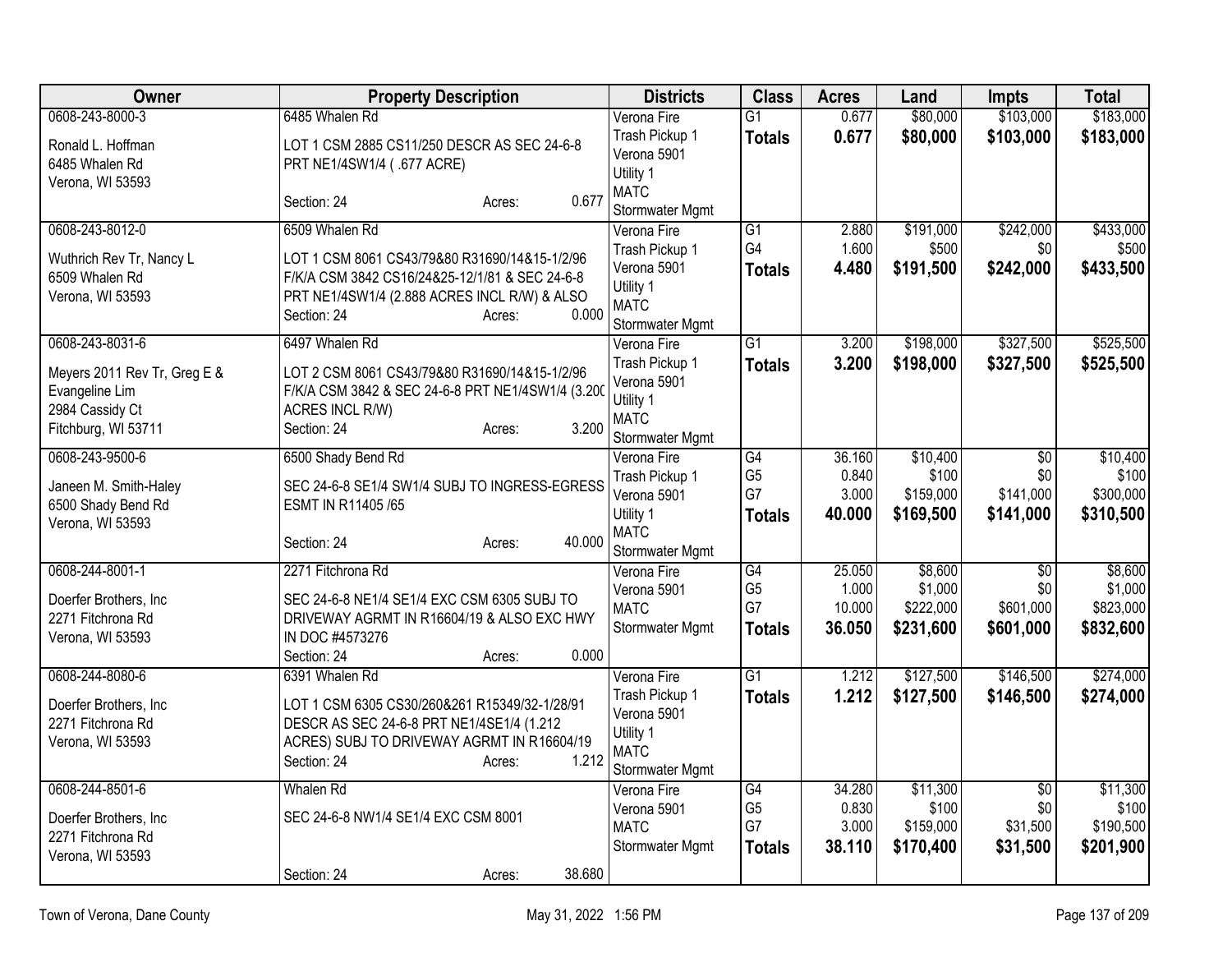| Owner                                 | <b>Property Description</b>                                                                | <b>Districts</b>              | <b>Class</b>          | <b>Acres</b>     | Land      | <b>Impts</b>    | <b>Total</b> |
|---------------------------------------|--------------------------------------------------------------------------------------------|-------------------------------|-----------------------|------------------|-----------|-----------------|--------------|
| 0608-244-8550-7                       | 6441 Whalen Rd                                                                             | Verona Fire                   | $\overline{G1}$       | 1.322            | \$99,500  | \$97,000        | \$196,500    |
| Gail J. Simmons                       | LOT 1 CSM 8001 CS42/256&257-10/31/95 DESCR AS                                              | Trash Pickup 1                | <b>Totals</b>         | 1.322            | \$99,500  | \$97,000        | \$196,500    |
| 739 Spruce St                         | SEC 24-6-8 PRT NW1/4SE1/4 & PRT SW1/4NE1/4                                                 | Verona 5901                   |                       |                  |           |                 |              |
| Verona, WI 53593                      | (1.322 ACRES INCL R/W)                                                                     | Utility 1<br><b>MATC</b>      |                       |                  |           |                 |              |
|                                       | 1.322<br>Section: 24<br>Acres:                                                             | Stormwater Mgmt               |                       |                  |           |                 |              |
| 0608-244-9001-9                       | 6462 Shady Bend Rd                                                                         | Verona Fire                   | $\overline{G1}$       | 2.500            | \$179,000 | \$207,000       | \$386,000    |
|                                       |                                                                                            | Trash Pickup 1                | G4                    | 17.500           | \$6,000   | \$0             | \$6,000      |
| John M. Cain                          | SEC 24-6-8 PRT SW1/4SE1/4 BEG AT SEC S1/4 COR<br>TH N01DEG10'28 "E 1314.00 FT TO NW COR SD | Verona 5901                   | <b>Totals</b>         | 20.000           | \$185,000 | \$207,000       | \$392,000    |
| Carolyn L. Cain<br>6462 Shady Bend Rd | SW1/4SE1/4 TH S89DEG53'04"E 1303. 30 FT TO NE                                              | Utility 1                     |                       |                  |           |                 |              |
| Verona, WI 53593                      | 20.000<br>Section: 24<br>Acres:                                                            | <b>MATC</b>                   |                       |                  |           |                 |              |
|                                       |                                                                                            | Stormwater Mgmt               |                       |                  |           |                 |              |
| 0608-244-9250-8                       | 6460 Shady Bend Rd                                                                         | Verona Fire                   | $\overline{G1}$<br>G4 | 2.500            | \$179,000 | \$246,000       | \$425,000    |
| Mark R. Cain                          | SEC 24-6-8 PRT SW1/4SE1/4 BEG SEC S1/4 COR TH                                              | Trash Pickup 1<br>Verona 5901 |                       | 17.500<br>20.000 | \$6,000   | \$0             | \$6,000      |
| Evelyn M. Cain                        | N45DEG24'54"E 931.90 FT TH N01DEG14'15"E 329.20                                            | Utility 1                     | <b>Totals</b>         |                  | \$185,000 | \$246,000       | \$431,000    |
| 6460 Shady Bend Rd                    | FT TH S89DEG53'04"E 651.94 FT TO E LN                                                      | <b>MATC</b>                   |                       |                  |           |                 |              |
| Verona, WI 53593                      | 20.000<br>Section: 24<br>Acres:                                                            | Stormwater Mgmt               |                       |                  |           |                 |              |
| 0608-244-9500-5                       | Fitchrona Rd                                                                               | Verona Fire                   | $\overline{G4}$       | 38.470           | \$13,200  | $\overline{50}$ | \$13,200     |
| Doerfer Brothers, Inc                 | SEC 24-6-8 SE1/4SE1/4                                                                      | Verona 5901                   | G <sub>5</sub>        | 1.530            | \$100     | \$0             | \$100        |
| 2271 Fitchrona Rd                     |                                                                                            | <b>MATC</b>                   | <b>Totals</b>         | 40.000           | \$13,300  | \$0             | \$13,300     |
| Verona, WI 53593                      |                                                                                            | Stormwater Mgmt               |                       |                  |           |                 |              |
|                                       | 40.000<br>Section: 24<br>Acres:                                                            |                               |                       |                  |           |                 |              |
| 0608-251-8000-3                       | 2113 Fitchrona Rd                                                                          | Verona Fire                   | G4                    | 34.990           | \$12,000  | $\overline{50}$ | \$12,000     |
| Hageman Living Rev Tr, John H &       | SEC 25-6-8 NE1/4 NE1/4                                                                     | Trash Pickup 1                | G <sub>5</sub>        | 1.010            | \$100     | \$0             | \$100        |
| Helen G                               |                                                                                            | Verona 5901                   | G7                    | 4.000            | \$168,000 | \$272,500       | \$440,500    |
| 2113 Fitchrona Rd                     |                                                                                            | Utility 1<br><b>MATC</b>      | Totals                | 40.000           | \$180,100 | \$272,500       | \$452,600    |
| Verona, WI 53593                      | 40.000<br>Section: 25<br>Acres:                                                            | Stormwater Mgmt               |                       |                  |           |                 |              |
| 0608-251-8502-0                       | 6454 Shady Bend Rd                                                                         | Verona Fire                   | $\overline{G1}$       | 5.617            | \$220,000 | \$424,000       | \$644,000    |
|                                       |                                                                                            | Trash Pickup 1                | <b>Totals</b>         | 5.617            | \$220,000 | \$424,000       | \$644,000    |
| Bret C. Ammons<br>Deborah H. Ammons   | LOT 2 CSM 5470 CS25/25&27 R11085/6-2/10/88<br>DESCR AS SEC 25-6-8 PRT NW1/4NE1/4 & PRT     | Verona 5901                   |                       |                  |           |                 |              |
| 6454 Shady Bend Rd                    | NE1/4NW1/4 6.014 ACRES EXC COM SE COR SD LOT                                               | Utility 1                     |                       |                  |           |                 |              |
| Verona, WI 53593                      | 5.620<br>Section: 25<br>Acres:                                                             | <b>MATC</b>                   |                       |                  |           |                 |              |
|                                       |                                                                                            | Stormwater Mgmt               |                       |                  |           |                 |              |
| 0608-251-8580-0                       | 6452 Shady Bend Rd                                                                         | Verona Fire                   | $\overline{G1}$       | 2.040            | \$164,500 | \$354,000       | \$518,500    |
| Stephen P. Block                      | LOT 1 CSM 12254 CS76/1&2-9/13/2007 F/K/A LOT 1                                             | Trash Pickup 1                | <b>Totals</b>         | 2.040            | \$164,500 | \$354,000       | \$518,500    |
| 6452 Shady Bend Rd                    | CSM 9126 CS51/162&163-12/9/98 F/K/A LOT 1 & PRT                                            | Verona 5901<br>Utility 1      |                       |                  |           |                 |              |
| Verona, WI 53593                      | LOT 2 CSM 5470 CS25/25&27-6/10/88 DESCR AS SEC                                             | <b>MATC</b>                   |                       |                  |           |                 |              |
|                                       | 2.040<br>Section: 25<br>Acres:                                                             | Stormwater Mgmt               |                       |                  |           |                 |              |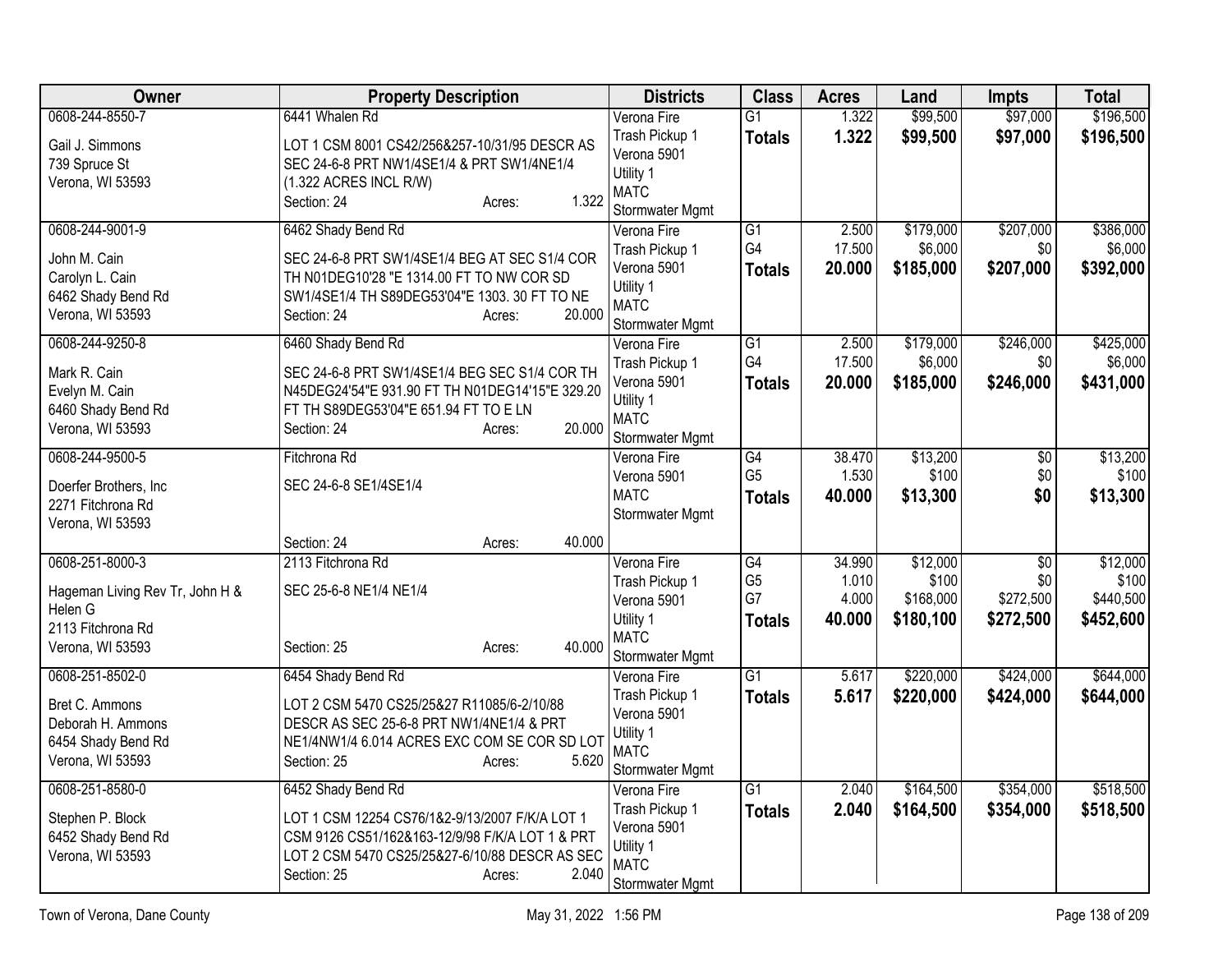| <b>Owner</b>                                                                           | <b>Property Description</b>                                                                                                                                                           | <b>Districts</b>                                                             | <b>Class</b>    | <b>Acres</b> | Land      | <b>Impts</b> | <b>Total</b> |
|----------------------------------------------------------------------------------------|---------------------------------------------------------------------------------------------------------------------------------------------------------------------------------------|------------------------------------------------------------------------------|-----------------|--------------|-----------|--------------|--------------|
| 0608-251-8595-0                                                                        | 6450 Shady Bend Rd                                                                                                                                                                    | Verona Fire                                                                  | $\overline{G1}$ | 2.040        | \$164,500 | \$407,500    | \$572,000    |
| Jeremy S. Behrendt<br>6450 Shady Bend Rd<br>Verona, WI 53593                           | LOT 2 CSM 12254 CS76/1&2-9/13/2007 F/K/A LOT 1<br>CSM 9126 CS51/162&163-12/9/98 F/K/A LOT 1 & PRT<br>LOT 2 CSM 5470 CS25/25&27-2/10/88 DESCR AS SEC<br>Section: 25<br>2.040<br>Acres: | Trash Pickup 1<br>Verona 5901<br>Utility 1<br><b>MATC</b><br>Stormwater Mgmt | <b>Totals</b>   | 2.040        | \$164,500 | \$407,500    | \$572,000    |
| 0608-251-8610-0                                                                        | 6456 Shady Bend Rd                                                                                                                                                                    | Verona Fire                                                                  | $\overline{G1}$ | 2.933        | \$193,000 | \$383,000    | \$576,000    |
| Colin T. Wildenborg<br>Sandra Z. Wildenborg<br>6456 Shady Bend Rd<br>Verona, WI 53593  | LOT 3 CSM 12254 CS76/1&2-9/13/2007 F/K/A LOT 1<br>CSM 9126 CS51/162&163-12/9/98 F/K/A LOT 1 & PRT<br>LOT 2 CSM 5470 CS25/25&27-6/10/88 DESCR AS SEC<br>Section: 25<br>2.933<br>Acres: | Trash Pickup 1<br>Verona 5901<br>Utility 1<br><b>MATC</b><br>Stormwater Mgmt | <b>Totals</b>   | 2.933        | \$193,000 | \$383,000    | \$576,000    |
| 0608-251-8650-7                                                                        | 6430 Shady Bend Rd                                                                                                                                                                    | Verona Fire                                                                  | $\overline{G1}$ | 2.245        | \$171,000 | \$314,500    | \$485,500    |
| Jeffrey S. Kaehny<br>6430 Shady Bend Rd<br>Verona, WI 53593                            | LOT 2 CSM 9126 CS51/162&163-12/9/98 F/K/A LOT 1<br>CSM 5470 CS25/25&27-2/10/98 & ALSO INCL &<br>DESCR AS SEC 25-6-8 PRT NW1/4NE1/4 (2.245<br>2.245<br>Section: 25<br>Acres:           | Trash Pickup 1<br>Verona 5901<br>Utility 1<br><b>MATC</b><br>Stormwater Mgmt | <b>Totals</b>   | 2.245        | \$171,000 | \$314,500    | \$485,500    |
| 0608-251-8665-0                                                                        | 6426 Shady Bend Rd                                                                                                                                                                    | Verona Fire                                                                  | $\overline{G1}$ | 2.477        | \$178,500 | \$593,500    | \$772,000    |
| Robert E. Fleissner<br>Kimberly L. Fleissner<br>6426 Shady Bend Rd<br>Verona, WI 53593 | LOT 3 CSM 9126 CS51/162&163-12/9/98 F/K/A LOT 1<br>CSM 5470 CS2 5/25-27 & ALSO INCL & DESCR AS<br>SEC 25-6-8 PRT NW1/4NE1/4 (2.477 ACRES INCL<br>2.477<br>Section: 25<br>Acres:       | Trash Pickup 1<br>Verona 5901<br>Utility 1<br><b>MATC</b><br>Stormwater Mgmt | <b>Totals</b>   | 2.477        | \$178,500 | \$593,500    | \$772,000    |
| 0608-251-8680-1                                                                        | 6422 Shady Bend Rd                                                                                                                                                                    | Verona Fire                                                                  | $\overline{G1}$ | 2.239        | \$170,500 | \$364,000    | \$534,500    |
| Dale E. Beske<br>Dorothy A. Gertsch<br>6422 Shady Bend Rd<br>Verona, WI 53593          | LOT 4 CSM 9126 CS51/162&163-12/9/98 F/K/A LOT 1<br>CSM 5470 CS2 5/25-27 & ALSO INCL & DESCR AS<br>SEC 25-6-8 PRT NW1/4NE1/4 (2. 239 ACRES INCL<br>2.239<br>Section: 25<br>Acres:      | Trash Pickup 1<br>Verona 5901<br>Utility 1<br><b>MATC</b><br>Stormwater Mgmt | <b>Totals</b>   | 2.239        | \$170,500 | \$364,000    | \$534,500    |
| 0608-251-8726-6                                                                        | 6418 Shady Bend Rd                                                                                                                                                                    | Verona Fire                                                                  | G1              | 5.160        | \$221,500 | \$195,000    | \$416,500    |
| Kevin M. Hageman<br>6418 Shady Bend Rd<br>Verona, WI 53593                             | LOT 1 CSM 8932 CS50/15&16-6/2/98 DESCR AS SEC<br>25-6-8 PRT NW1 /4NE1/4 (5.163 ACRES INCL R/W)                                                                                        | Trash Pickup 1<br>Verona 5901<br>Utility 1<br><b>MATC</b>                    | <b>Totals</b>   | 5.160        | \$221,500 | \$195,000    | \$416,500    |
|                                                                                        | 5.160<br>Section: 25<br>Acres:                                                                                                                                                        | Stormwater Mgmt                                                              |                 |              |           |              |              |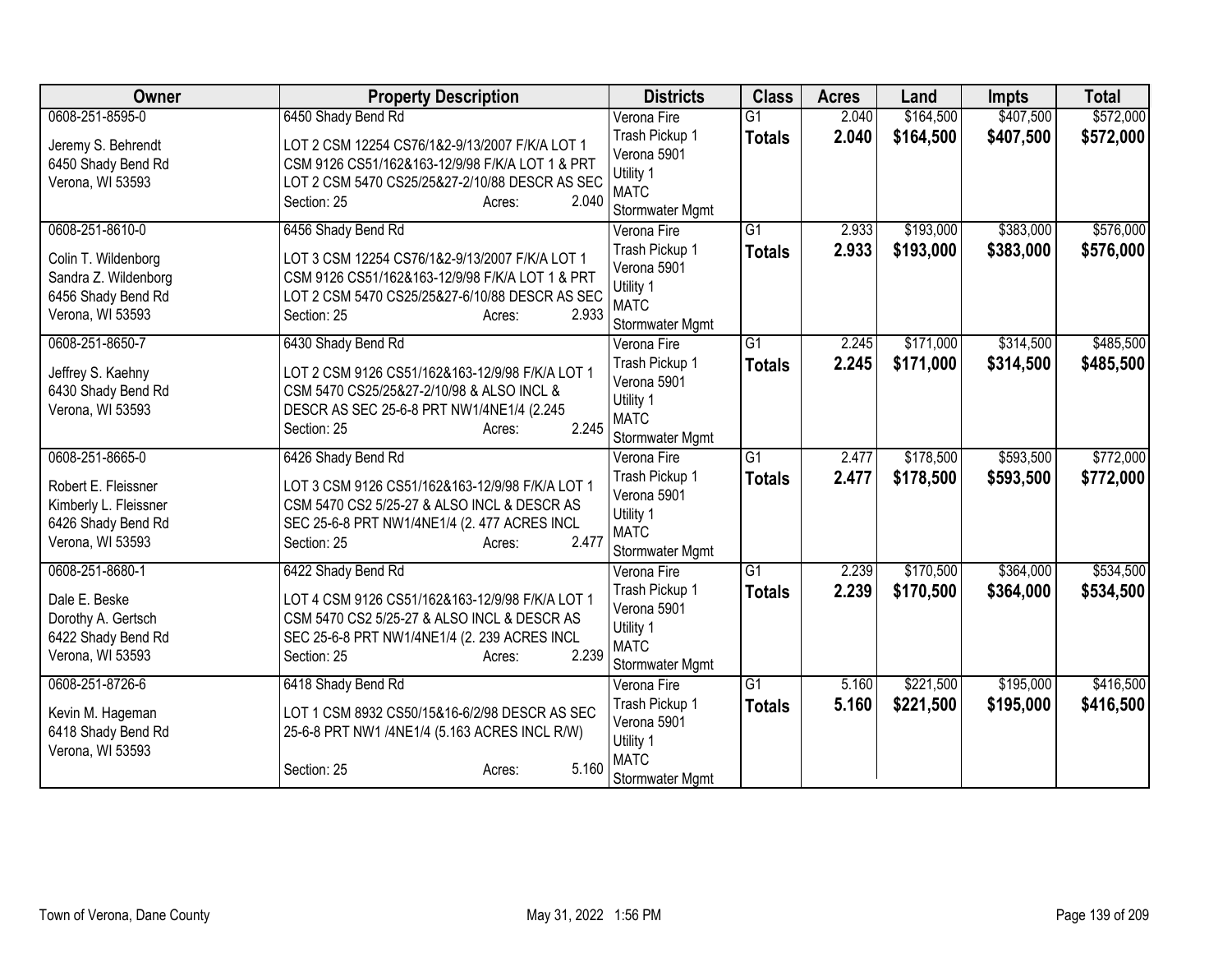| Owner                                                                                                     | <b>Property Description</b>                                                                                                                                                                              | <b>Districts</b>                                                                            | <b>Class</b>                          | <b>Acres</b>              | Land                        | <b>Impts</b>                  | <b>Total</b>                |
|-----------------------------------------------------------------------------------------------------------|----------------------------------------------------------------------------------------------------------------------------------------------------------------------------------------------------------|---------------------------------------------------------------------------------------------|---------------------------------------|---------------------------|-----------------------------|-------------------------------|-----------------------------|
| 0608-251-8745-3                                                                                           | 6414 Shady Bend Rd                                                                                                                                                                                       | Verona Fire                                                                                 | G1                                    | 2.478                     | \$178,500                   | \$201,000                     | \$379,500                   |
| Steven F. Droster<br>Theresa L. Droster<br>6414 Shady Bend Rd<br>Verona, WI 53593                         | LOT 1 CSM 8000 CS42/254&255<br>R31194/64&65-10/31/95 DESCR AS SEC 25-6-8 PRT<br>W1/2NE1/4 (2.478 ACRES INCL R/W) TOG<br>2.478<br>Section: 25<br>Acres:                                                   | Trash Pickup 1<br>Verona 5901<br>Utility 1<br><b>MATC</b><br>Stormwater Mgmt                | <b>Totals</b>                         | 2.478                     | \$178,500                   | \$201,000                     | \$379,500                   |
| 0608-251-8820-1<br>Hageman Living Rev Tr, John H &<br>Helen G<br>2113 Fitchrona Rd<br>Verona, WI 53593    | SEC 25-6-8 PRT NW1/4 NE1/4 THE S 5 A OF W1/2<br>AND S 15 A OF E1/2 EXC CSM 8000 & EXC CSM 8932<br>SUBJ TO ESMT IN R31617/32<br>12.940<br>Section: 25<br>Acres:                                           | Verona Fire<br>Verona 5901<br><b>MATC</b><br>Stormwater Mgmt                                | G4<br>G <sub>5</sub><br><b>Totals</b> | 11.820<br>0.180<br>12.000 | \$4,000<br>\$100<br>\$4,100 | $\overline{50}$<br>\$0<br>\$0 | \$4,000<br>\$100<br>\$4,100 |
| 0608-251-9002-0<br>Hageman Living Rev Tr, John H &<br>Helen G<br>2113 Fitchrona Rd<br>Verona, WI 53593    | County Highway M<br>SEC 25-6-8 SW1/4 NE1/4 NLY OF HWY EXC COM AT<br>SEC N1/4 COR TH S3DEG42'W 1317.0 FT TO POB OF<br>THIS EXCEPTION TH N87DEG33'E 488.2 FT TH<br>0.000<br>Section: 25<br>Acres:          | Verona Fire<br>Verona 5901<br><b>MATC</b><br>Stormwater Mgmt                                | $\overline{G4}$<br>Totals             | 13.185<br>13.185          | \$4,500<br>\$4,500          | $\overline{50}$<br>\$0        | \$4,500<br>\$4,500          |
| 0608-251-9080-5<br>David J. Severson II<br>Keith A. Severson<br>6456 County Highway M<br>Verona, WI 53593 | County Highway M<br>SEC 25-6-8 PRT W1/2 NE1/4 COM SEC N1/4 COR TH<br>S03DEG42'W 1317.0 FT TH N87DEG33'E 318.85 FT TC<br>POB TH CONT N87DEG33'E 169.35 FT TH S2DEG19'W<br>1.400<br>Section: 25<br>Acres:  | Verona Fire<br>Verona 5901<br><b>MATC</b><br>Stormwater Mgmt                                | $\overline{G1}$<br><b>Totals</b>      | 1.400<br>1.400            | \$68,000<br>\$68,000        | \$2,000<br>\$2,000            | \$70,000<br>\$70,000        |
| 0608-251-9085-0<br>Anthony J. Wang<br>Roberta L. Wang<br>6448 County Highway M<br>Verona, WI 53593        | 6448 County Highway M<br>SEC 25-6-8 PRT W1/2 NE1/4 COM SEC N1/4 COR TH<br>S03DEG42'W 131 7.0 FT TH N87DEG33'E 318.85 FT<br>TO POB TH CON N87DEG33'E 169. 35 FT TH<br>1.200<br>Section: 25<br>Acres:      | Verona Fire<br>Trash Pickup 1<br>Verona 5901<br>Utility 1<br><b>MATC</b><br>Stormwater Mgmt | $\overline{G1}$<br>Totals             | 0.804<br>0.804            | \$95,000<br>\$95,000        | \$179,000<br>\$179,000        | \$274,000<br>\$274,000      |
| 0608-251-9100-0<br>David J. Severson II<br>Keith A. Severson<br>6456 County Highway M<br>Verona, WI 53593 | 6456 County Highway M<br>SEC 25-6-8 PRT W1/2 NE1/4 COM SEC N1/4 COR TH<br>S3DEG42'W 1317 FT TH N87DEG33'E 149.5 FT TO<br>POB TH CONT N87DEG33'E 338.7 FT TH S2DEG19'W<br>2.000<br>Section: 25<br>Acres:  | Verona Fire<br>Trash Pickup 1<br>Verona 5901<br>Utility 1<br><b>MATC</b><br>Stormwater Mgmt | $\overline{G1}$<br><b>Totals</b>      | 2.000<br>2.000            | \$163,000<br>\$163,000      | \$117,000<br>\$117,000        | \$280,000<br>\$280,000      |
| 0608-251-9110-8<br>Paul F. Pagliaro<br>6382 Shady Bend Rd<br>Verona, WI 53593                             | 6382 Shady Bend Rd<br>SEC 25-6-8 PRT SW1/4 NE1/4 W 1 ACRE OF 5 ACRES<br>BDD AS FOLL: ON N BY N LN OF SD SW1/4NE1/4 OF<br>SD SEC 25; ON W BY N&S C/L OF SD SEC; ON S BY<br>1.000<br>Section: 25<br>Acres: | Verona Fire<br>Trash Pickup 1<br>Verona 5901<br>Utility 1<br><b>MATC</b><br>Stormwater Mgmt | $\overline{G1}$<br><b>Totals</b>      | 1.000<br>1.000            | \$118,000<br>\$118,000      | \$82,000<br>\$82,000          | \$200,000<br>\$200,000      |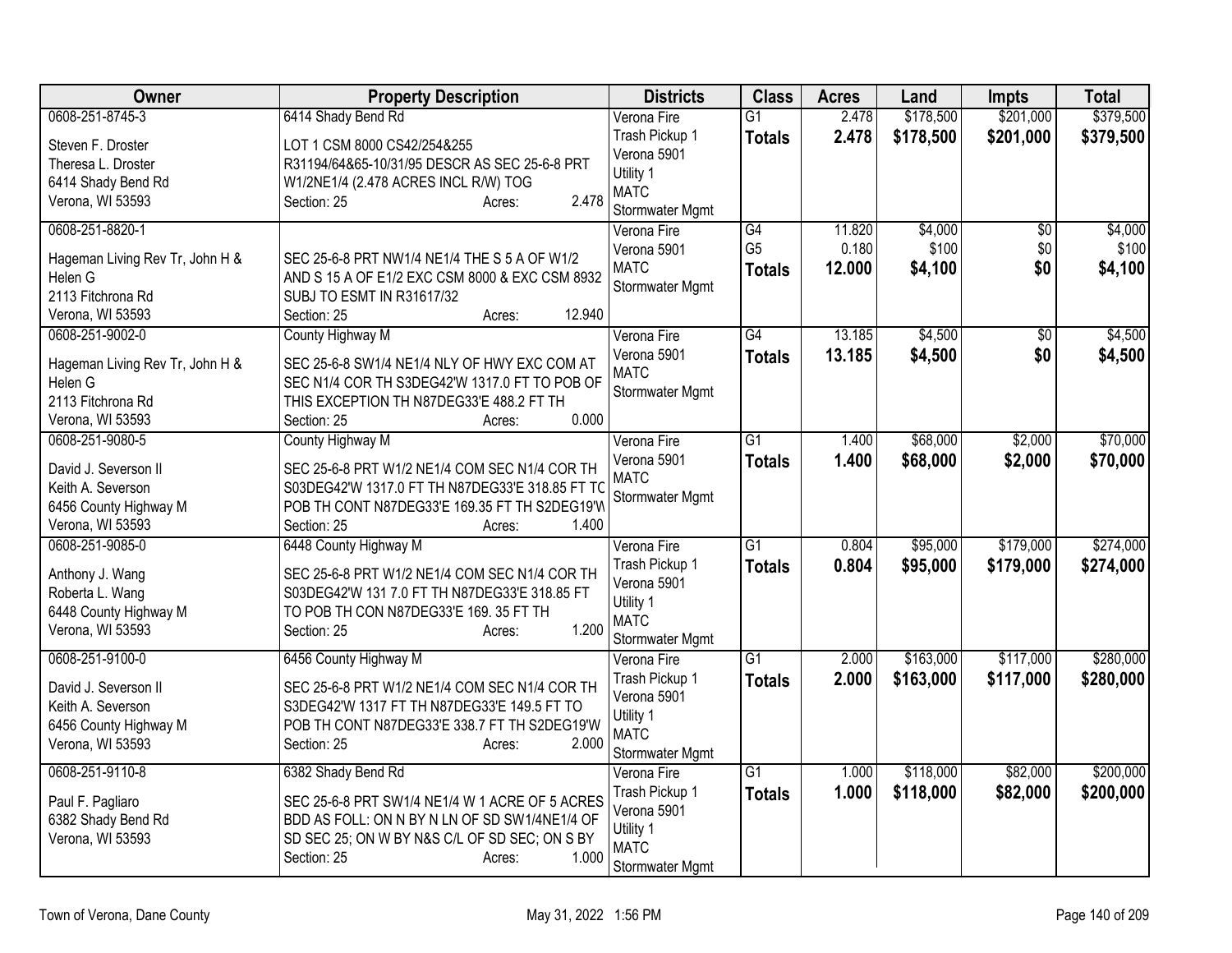| Owner                                      | <b>Property Description</b>                   |        |        | <b>Districts</b>           | <b>Class</b>    | <b>Acres</b> | Land      | <b>Impts</b>           | <b>Total</b> |
|--------------------------------------------|-----------------------------------------------|--------|--------|----------------------------|-----------------|--------------|-----------|------------------------|--------------|
| 0608-251-9160-8                            | 6435 County Highway M                         |        |        | Verona Fire                | $\overline{G4}$ | 10.460       | \$3,300   | $\overline{30}$        | \$3,300      |
| Fisher Survivors Tr, Glenn W               | SEC 25-6-8 PRT SW1/4NE1/4 THE W 748.4 FT S OF |        |        | Trash Pickup 1             | G7              | 1.000        | \$118,000 | \$229,500              | \$347,500    |
| 6435 County Highway M                      | <b>HWY</b>                                    |        |        | Verona 5901                | <b>Totals</b>   | 11.460       | \$121,300 | \$229,500              | \$350,800    |
| Verona, WI 53593                           |                                               |        |        | Utility 1                  |                 |              |           |                        |              |
|                                            | Section: 25                                   | Acres: | 13.000 | <b>MATC</b>                |                 |              |           |                        |              |
|                                            |                                               |        |        | Stormwater Mgmt            |                 |              |           |                        |              |
| 0608-251-9180-0                            | County Rd M                                   |        |        | Verona Fire<br>Verona 5901 | G4              | 2.160        | \$700     | $\overline{50}$<br>\$0 | \$700        |
| Hageman Living Rev Tr, John H &            | LOT 1 CSM 11364 CS69/34&35-4/4/2005 DESCR AS  |        |        | <b>MATC</b>                | <b>Totals</b>   | 2.160        | \$700     |                        | \$700        |
| Helen G                                    | SEC 25-6-8 PRT SW1/4NE1/4 (2.161 ACRES)       |        |        | Stormwater Mgmt            |                 |              |           |                        |              |
| 2113 Fitchrona Rd                          |                                               |        |        |                            |                 |              |           |                        |              |
| Verona, WI 53593                           | Section: 25                                   | Acres: | 2.161  |                            |                 |              |           |                        |              |
| 0608-251-9320-4                            | 6403 County Rd M                              |        |        | Verona Fire                | G4              | 2.000        | \$600     | $\overline{50}$        | \$600        |
| Hagemann Century Farm, LLC                 | SEC 25-6-8 PRT SW1/4 NE1/4 SLY OF HWY EXC W   |        |        | Verona 5901                | G <sub>5</sub>  | 0.480        | \$100     | \$0                    | \$100        |
| 1655 Fairhaven Blvd                        | 748.4 FT                                      |        |        | <b>MATC</b>                | G7              | 0.520        | \$16,500  | \$22,000               | \$38,500     |
| Elm Grove, WI 53122                        |                                               |        |        | Stormwater Mgmt            | <b>Totals</b>   | 3.000        | \$17,200  | \$22,000               | \$39,200     |
|                                            | Section: 25                                   | Acres: | 3.000  |                            |                 |              |           |                        |              |
| 0608-251-9500-6                            | County Highway M                              |        |        | Verona Fire                | G4              | 37.780       | \$12,900  | $\overline{50}$        | \$12,900     |
| Hageman Living Rev Tr, John H &            | SEC 25-6-8 PRT SE1/4 NE1/4 NLY OF HWY         |        |        | Verona 5901                | <b>Totals</b>   | 37.780       | \$12,900  | \$0                    | \$12,900     |
| Helen G                                    |                                               |        |        | <b>MATC</b>                |                 |              |           |                        |              |
| 2113 Fitchrona Rd                          |                                               |        |        | Stormwater Mgmt            |                 |              |           |                        |              |
| Verona, WI 53593                           | Section: 25                                   | Acres: | 39.600 |                            |                 |              |           |                        |              |
| 0608-251-9740-6                            | County Highway M                              |        |        | Verona Fire                | G4              | 0.280        | \$100     | $\overline{60}$        | \$100        |
|                                            |                                               |        |        | Verona 5901                | G <sub>5</sub>  | 0.120        | \$100     | \$0                    | \$100        |
| Hagemann Century Farm, LLC                 | SEC 25-6-8 PRT SE1/4 NE1/4 LYG SW OF HWY      |        |        | <b>MATC</b>                | Totals          | 0.400        | \$200     | \$0                    | \$200        |
| 1655 Fairhaven Blvd<br>Elm Grove, WI 53122 |                                               |        |        | Stormwater Mgmt            |                 |              |           |                        |              |
|                                            | Section: 25                                   | Acres: | 0.400  |                            |                 |              |           |                        |              |
| 0608-252-0001-7                            | 6511 Shady Bend Rd                            |        |        | Verona Fire                | G1              | 4.153        | \$212,500 | \$199,500              | \$412,000    |
|                                            |                                               |        |        | Trash Pickup 1             | <b>Totals</b>   | 4.153        | \$212,500 | \$199,500              | \$412,000    |
| Jerry D. Kavon                             | SHADY BEND LOT 1                              |        |        | Verona 5901                |                 |              |           |                        |              |
| Diane K. Hartwig                           |                                               |        |        | Utility 1                  |                 |              |           |                        |              |
| 6511 Shady Bend Rd                         |                                               |        |        | <b>MATC</b>                |                 |              |           |                        |              |
| Verona, WI 53593                           | Section: 25                                   | Acres: | 4.153  | Stormwater Mgmt            |                 |              |           |                        |              |
| 0608-252-0302-3                            | 6564 County Highway M                         |        |        | Verona Fire                | $\overline{G1}$ | 4.046        | \$211,500 | \$275,000              | \$486,500    |
| William K. Kuchenbecker                    | SHADY BEND LOT 2                              |        |        | Trash Pickup 1             | <b>Totals</b>   | 4.046        | \$211,500 | \$275,000              | \$486,500    |
| Sheila J. Kuchenbecker                     |                                               |        |        | Verona 5901                |                 |              |           |                        |              |
| 6564 County Highway M                      |                                               |        |        | Utility 1                  |                 |              |           |                        |              |
| Verona, WI 53593                           | Section: 25                                   | Acres: | 4.046  | <b>MATC</b>                |                 |              |           |                        |              |
|                                            |                                               |        |        | Stormwater Mgmt            |                 |              |           |                        |              |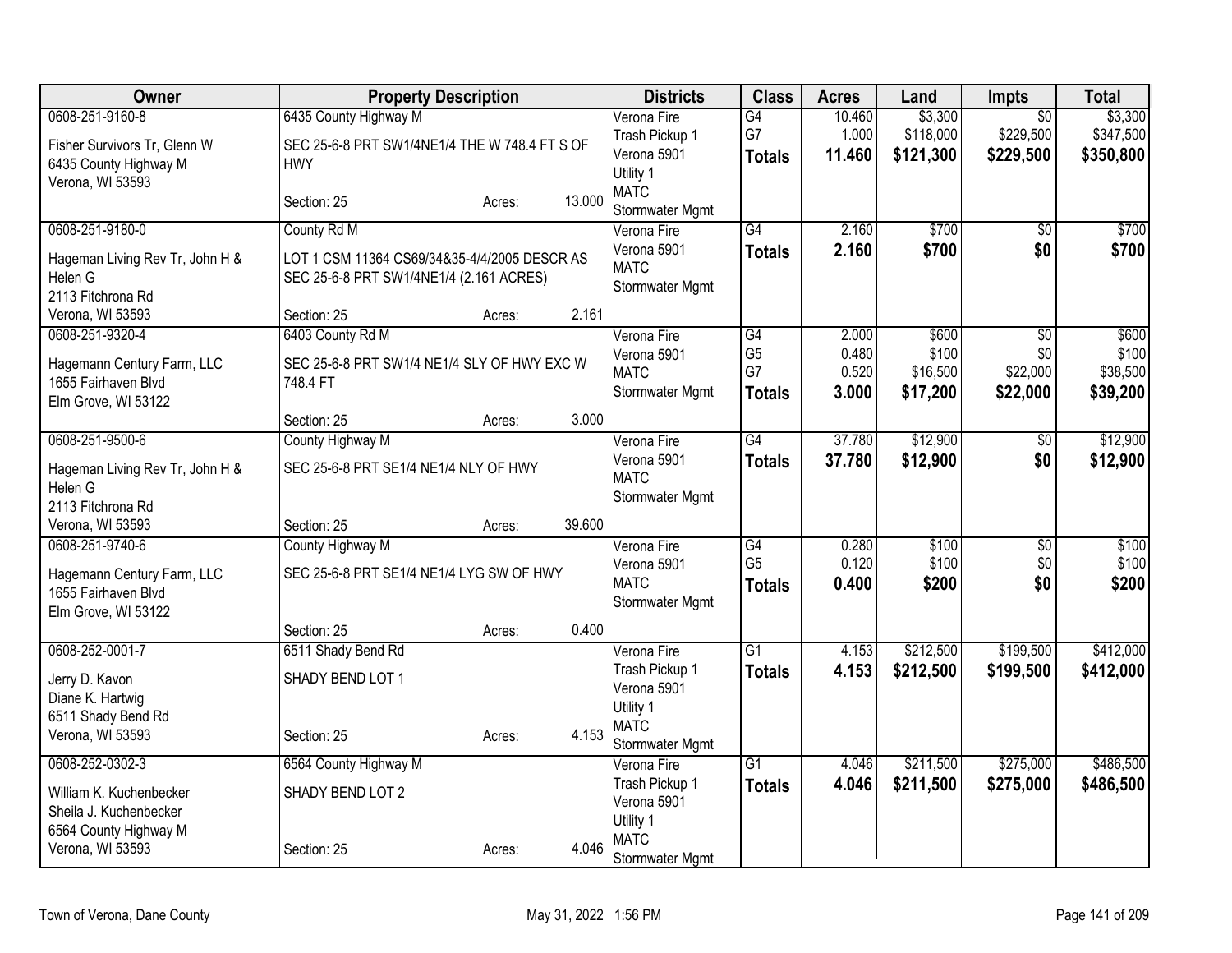| Owner                                      | <b>Property Description</b>                                                                    |                 | <b>Districts</b>              | <b>Class</b>    | <b>Acres</b> | Land      | <b>Impts</b> | <b>Total</b> |
|--------------------------------------------|------------------------------------------------------------------------------------------------|-----------------|-------------------------------|-----------------|--------------|-----------|--------------|--------------|
| 0608-252-0603-9                            | 6560 County Highway M                                                                          |                 | Verona Fire                   | $\overline{G1}$ | 4.046        | \$211,500 | \$151,500    | \$363,000    |
| Ramsden Family Tr, Ronald                  | SHADY BEND LOT 3                                                                               |                 | Trash Pickup 1                | <b>Totals</b>   | 4.046        | \$211,500 | \$151,500    | \$363,000    |
| 6560 County Highway M                      |                                                                                                |                 | Verona 5901                   |                 |              |           |              |              |
| Verona, WI 53593                           |                                                                                                |                 | Utility 1                     |                 |              |           |              |              |
|                                            | Section: 25                                                                                    | 4.046<br>Acres: | <b>MATC</b>                   |                 |              |           |              |              |
|                                            |                                                                                                |                 | Stormwater Mgmt               |                 |              |           |              |              |
| 0608-252-0904-5                            | 6415 Shady Bend Rd                                                                             |                 | Verona Fire                   | $\overline{G1}$ | 5.219        | \$222,000 | \$230,000    | \$452,000    |
| Nodorft Living Tr, Janet M & Randall A     | SHADY BEND LOT 4                                                                               |                 | Trash Pickup 1<br>Verona 5901 | <b>Totals</b>   | 5.219        | \$222,000 | \$230,000    | \$452,000    |
| 6415 Shady Bend Rd                         |                                                                                                |                 | Utility 1                     |                 |              |           |              |              |
| Verona, WI 53593                           |                                                                                                |                 | <b>MATC</b>                   |                 |              |           |              |              |
|                                            | Section: 25                                                                                    | 5.219<br>Acres: | Stormwater Mgmt               |                 |              |           |              |              |
| 0608-252-1205-9                            | 6429 Shady Bend Rd                                                                             |                 | Verona Fire                   | $\overline{G1}$ | 4.290        | \$213,500 | \$275,500    | \$489,000    |
|                                            |                                                                                                |                 | Trash Pickup 1                | <b>Totals</b>   | 4.290        | \$213,500 | \$275,500    | \$489,000    |
| Pailing Rev Tr, William & Julie            | SHADY BEND LOT 5                                                                               |                 | Verona 5901                   |                 |              |           |              |              |
| 6429 Shady Bend Rd                         |                                                                                                |                 | Utility 1                     |                 |              |           |              |              |
| Verona, WI 53593                           | Section: 25                                                                                    | 4.290           | <b>MATC</b>                   |                 |              |           |              |              |
|                                            |                                                                                                | Acres:          | Stormwater Mgmt               |                 |              |           |              |              |
| 0608-252-1506-5                            | 6485 Shady Bend Rd                                                                             |                 | Verona Fire                   | $\overline{G1}$ | 4.925        | \$219,500 | \$254,000    | \$473,500    |
| David A. Scidmore                          | SHADY BEND LOT 6                                                                               |                 | Trash Pickup 1                | <b>Totals</b>   | 4.925        | \$219,500 | \$254,000    | \$473,500    |
| Brenda K. Scidmore                         |                                                                                                |                 | Verona 5901                   |                 |              |           |              |              |
| 6485 Shady Bend Rd                         |                                                                                                |                 | Utility 1                     |                 |              |           |              |              |
| Verona, WI 53593                           | Section: 25                                                                                    | 4.925<br>Acres: | <b>MATC</b>                   |                 |              |           |              |              |
| 0608-252-8210-0                            |                                                                                                |                 | Stormwater Mgmt               | $\overline{G1}$ | 2.331        | \$130,000 | \$218,500    | \$348,500    |
|                                            | 6555 County Highway M                                                                          |                 | Verona Fire<br>Trash Pickup 1 |                 | 2.331        |           | \$218,500    |              |
| Susan I. Puccio                            | LOT 1 CSM 14812 CS103/272&273-5/24/2018 F/K/A                                                  |                 | Verona 5901                   | <b>Totals</b>   |              | \$130,000 |              | \$348,500    |
| Anthony R. Puccio                          | LOT 1 CSM 5469 CS25/22&24-2/10/88 F/K/A LOT 1                                                  |                 | Utility 1                     |                 |              |           |              |              |
| 6555 County Highway M                      | CSM 5290 CS24/94&95-7/10/87 DESCR AS SEC 25-6-8                                                |                 | <b>MATC</b>                   |                 |              |           |              |              |
| Verona, WI 53593                           | Section: 25                                                                                    | 2.331<br>Acres: | Stormwater Mgmt               |                 |              |           |              |              |
| 0608-252-8220-0                            | County Highway M                                                                               |                 | Verona Fire                   | G <sub>1</sub>  | 2.000        | \$122,500 | \$0          | \$122,500    |
|                                            |                                                                                                |                 | Trash Pickup 1                | <b>Totals</b>   | 2.000        | \$122,500 | \$0          | \$122,500    |
| Susan I. Puccio                            | LOT 2 CSM 14812 CS103/272&273-5/24/2018 F/K/A<br>LOT 1 CSM 5469 CS25/22&24-2/10/88 F/K/A LOT 1 |                 | Verona 5901                   |                 |              |           |              |              |
| Anthony R. Puccio<br>6555 County Highway M | CSM 5290 CS24/94&95-7/10/87 DESCR AS SEC 25-6-8                                                |                 | Utility 1                     |                 |              |           |              |              |
| Verona, WI 53593                           | Section: 25                                                                                    | 2.000<br>Acres: | <b>MATC</b>                   |                 |              |           |              |              |
|                                            |                                                                                                |                 | Stormwater Mgmt               |                 |              |           |              |              |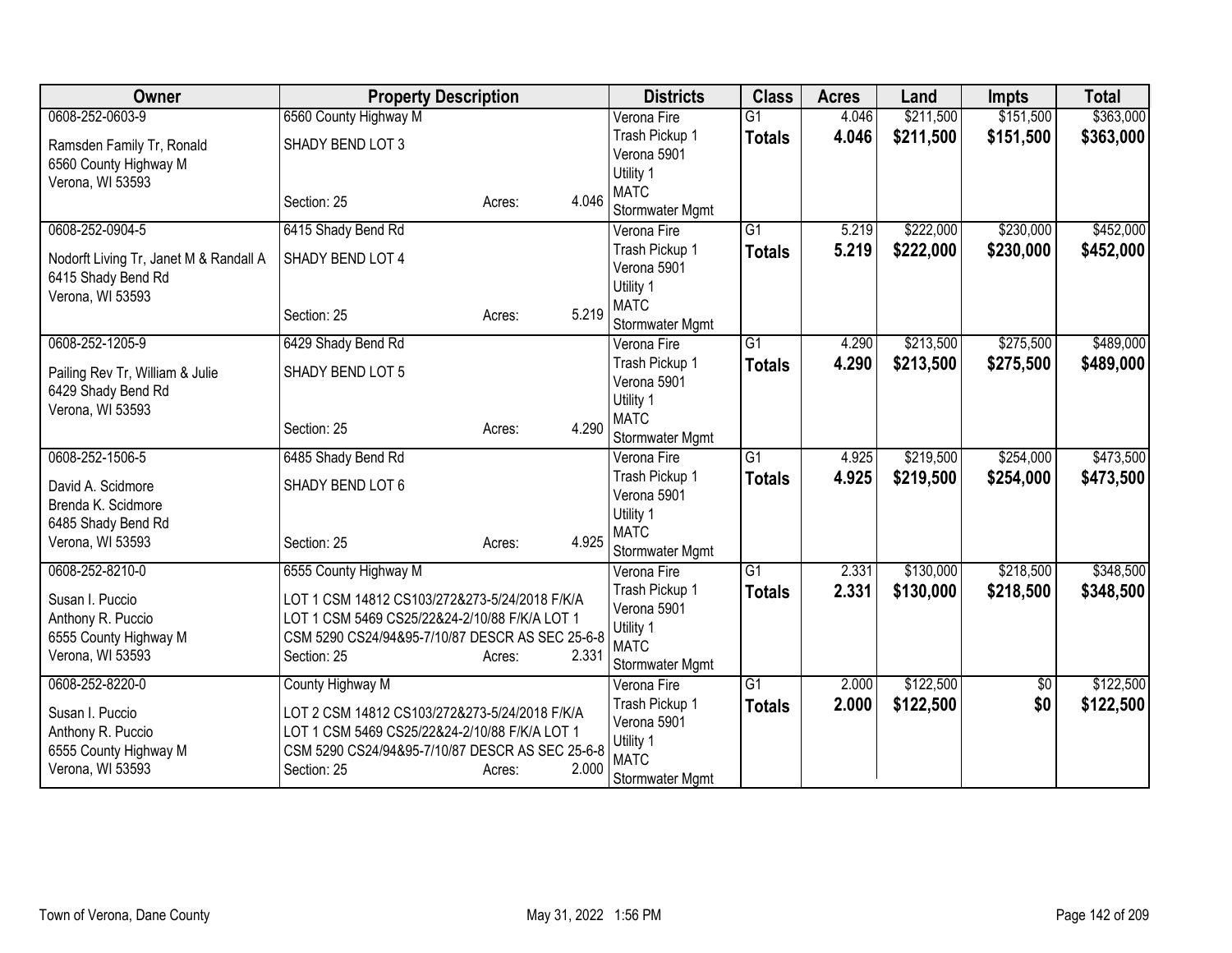| Owner                 | <b>Property Description</b>                      | <b>Districts</b>         | <b>Class</b>    | <b>Acres</b> | Land      | <b>Impts</b> | <b>Total</b> |
|-----------------------|--------------------------------------------------|--------------------------|-----------------|--------------|-----------|--------------|--------------|
| 0608-252-8280-4       | 6553 County Highway M                            | Verona Fire              | $\overline{G1}$ | 2.535        | \$135,000 | \$283,000    | \$418,000    |
| Robert J. Wozniak     | LOT 2 CSM 5469 CS25/22&24 R11085/3-2/10/88 F/K/A | Trash Pickup 1           | <b>Totals</b>   | 2.535        | \$135,000 | \$283,000    | \$418,000    |
| 6553 County Highway M | PRT LOT 1 CSM 5290 CS24/94&95-7/10/87 DESCR AS   | Verona 5901              |                 |              |           |              |              |
| Verona, WI 53593      | SEC 25-6-8 PRT NE1/4NW1/4 2.535 ACRES ALSO JT    | Utility 1                |                 |              |           |              |              |
|                       | Section: 25<br>2.535<br>Acres:                   | <b>MATC</b>              |                 |              |           |              |              |
|                       |                                                  | Stormwater Mgmt          |                 |              |           |              |              |
| 0608-252-8500-7       | 6537 Shady Bend Rd                               | Verona Fire              | $\overline{G1}$ | 2.500        | \$161,000 | \$178,000    | \$339,000    |
| John F. Mc Kinley     | SEC 25-6-8 PRT NW1/4NW1/4 LYG NE OF C/L CTH M    | Trash Pickup 1           | <b>Totals</b>   | 2.500        | \$161,000 | \$178,000    | \$339,000    |
| Carol L. Mc Kinley    | & SE OF C/L SHADY BEND LN                        | Verona 5901              |                 |              |           |              |              |
| 6537 Shady Bend Rd    |                                                  | Utility 1<br><b>MATC</b> |                 |              |           |              |              |
| Verona, WI 53593      | 2.500<br>Section: 25<br>Acres:                   | Stormwater Mgmt          |                 |              |           |              |              |
| 0608-252-9500-5       | 6476 County Highway M                            | Verona Fire              | $\overline{G1}$ | 0.743        | \$87,500  | \$102,500    | \$190,000    |
|                       |                                                  | Trash Pickup 1           | <b>Totals</b>   | 0.743        | \$87,500  | \$102,500    | \$190,000    |
| Timothy J. Nicholson  | SEC 25-6-8 PRT SE1/4NW1/4 LYG NE CTH M C/L       | Verona 5901              |                 |              |           |              |              |
| 6476 County Highway M |                                                  | Utility 1                |                 |              |           |              |              |
| Verona, WI 53593      |                                                  | <b>MATC</b>              |                 |              |           |              |              |
|                       | 0.743<br>Section: 25<br>Acres:                   | Stormwater Mgmt          |                 |              |           |              |              |
| 0608-252-9540-7       | 2105 Davis Hills Dr                              | Verona Fire              | $\overline{G1}$ | 2.110        | \$150,000 | \$163,500    | \$313,500    |
| Lyndsey Grander       | LOT 2 CSM 6185 CS29/297&298 R14578/90-8/14/90    | Trash Pickup 1           | <b>Totals</b>   | 2.110        | \$150,000 | \$163,500    | \$313,500    |
| Keaton Grander        | F/K/A LOT 1 CSM 3836 CS16/12&13-11/19/81 F/K/A   | Verona 5901              |                 |              |           |              |              |
| 2105 Davis Hills Dr   | CSM 3303 CS13/46&47-9/18/79 DESCR AS SEC 25-6-8  | Utility 1                |                 |              |           |              |              |
| Verona, WI 53593      | Section: 25<br>2.110<br>Acres:                   | <b>MATC</b>              |                 |              |           |              |              |
|                       |                                                  | Stormwater Mgmt          |                 |              |           |              |              |
| 0608-252-9560-3       | 2125 Davis Hills Dr                              | Verona Fire              | $\overline{G1}$ | 2.017        | \$163,500 | \$206,500    | \$370,000    |
| Christopher Gauthier  | LOT 1 CSM 6185 CS29/297&298 R14578/90-8/14/90    | Trash Pickup 1           | <b>Totals</b>   | 2.017        | \$163,500 | \$206,500    | \$370,000    |
| Joanne Gauthier       | F/K/A LOT 1 CSM 3836 F/K/A CSM 3303 DESCR AS     | Verona 5901<br>Utility 1 |                 |              |           |              |              |
| 2125 Davis Hills Dr   | SEC 25-6-8 PRT SE1/4NW1/4 (87,840 SQ FT)         | <b>MATC</b>              |                 |              |           |              |              |
| Verona, WI 53593      | 2.017<br>Section: 25<br>Acres:                   | Stormwater Mgmt          |                 |              |           |              |              |
| 0608-252-9585-4       | 2145 Davis Hills Dr                              | Verona Fire              | $\overline{G1}$ | 2.002        | \$163,000 | \$293,000    | \$456,000    |
|                       |                                                  | Trash Pickup 1           | <b>Totals</b>   | 2.002        | \$163,000 | \$293,000    | \$456,000    |
| <b>Maria Morris</b>   | LOT 1 CSM 7885 CS41/294&295                      | Verona 5901              |                 |              |           |              |              |
| <b>Nick Morris</b>    | R30260/27&28-7/11/95 DESCR AS SE C 25-6-8 PRT    | Utility 1                |                 |              |           |              |              |
| 2145 Davis Hills Dr   | SE1/4NW1/4 (2.002 ACRES)                         | <b>MATC</b>              |                 |              |           |              |              |
| Verona, WI 53593      | 2.002<br>Section: 25<br>Acres:                   | Stormwater Mgmt          |                 |              |           |              |              |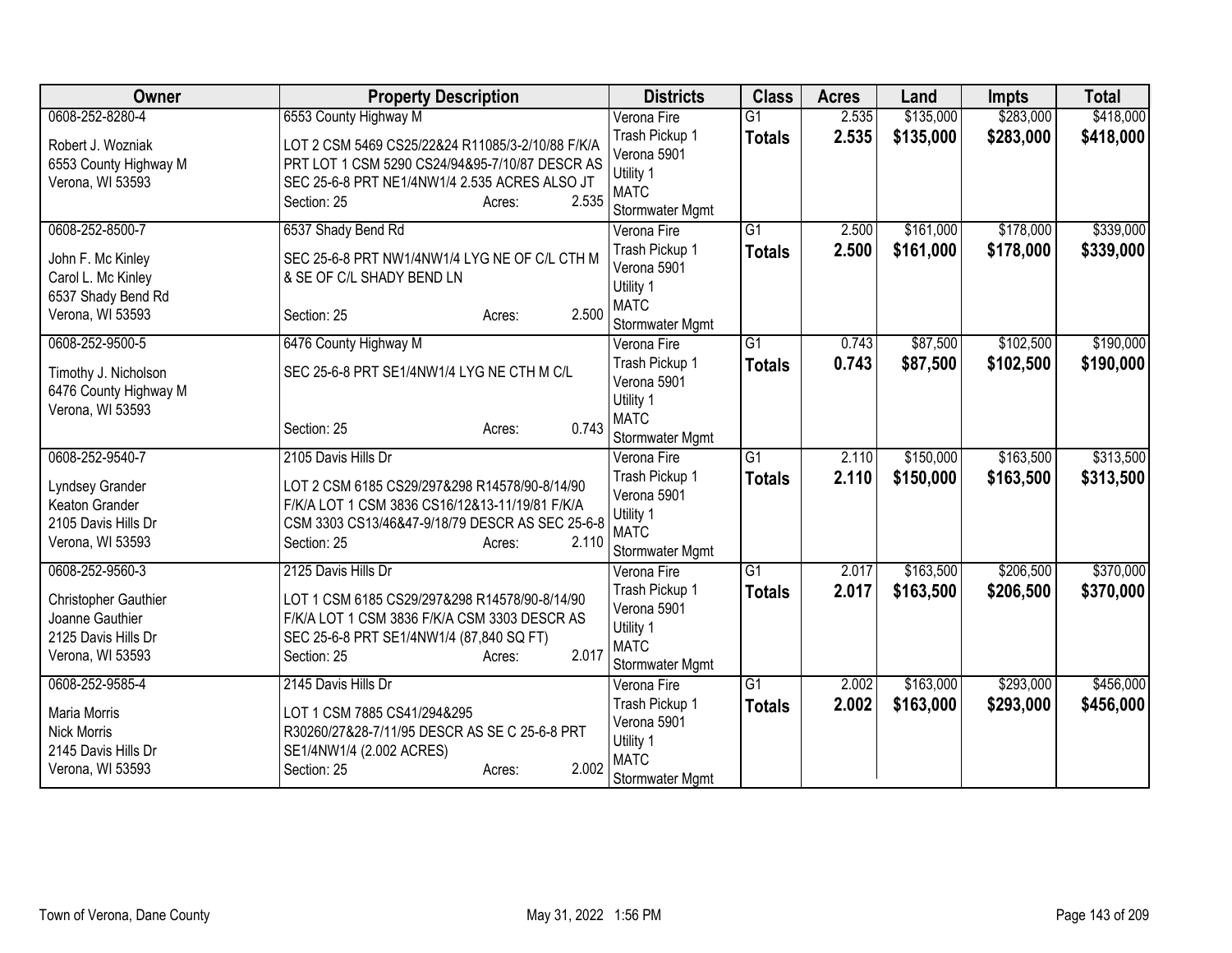| 2165 Davis Hills Dr<br>2.003<br>Verona Fire<br>$\overline{G1}$<br>Trash Pickup 1<br>2.003<br>\$163,000<br>\$310,000<br>\$473,000<br><b>Totals</b><br>LOT 2 CSM 7885 CS41/294&295<br>Douglas A. Wipperfurth<br>Verona 5901<br>Rita M. Wipperfurth<br>R30260/27&28-7/11/95 DESCR AS SE C 25-6-8 PRT<br>Utility 1<br>2165 Davis Hills Dr<br>SE1/4NW1/4 (2.003 ACRES)<br><b>MATC</b><br>2.003<br>Verona, WI 53593<br>Section: 25<br>Acres:<br>Stormwater Mgmt<br>0608-252-9686-0<br>$\overline{G5}$<br>Davis Hills Dr<br>\$100<br>Verona 5901<br>0.400<br>$\overline{50}$<br><b>MATC</b><br>0.400<br>\$100<br>\$0<br><b>Totals</b><br>SEC 25-6-8 PRT SE1/4 NW1/4 LYG SW OF C/L CTH M<br>Davis Trust<br>c/o Robert Davis E. Tre<br>EXC CSM 3303 & EXC R6153/70 & EXC CSM 7885 &<br>2120 Davis Hills Dr<br>ALSO EXC CSM 11171<br>0.000<br>Verona, WI 53593<br>Section: 25<br>Acres:<br>0608-252-9695-1<br>2157 Davis Hills Dr<br>$\overline{G1}$<br>\$172,000<br>\$199,500<br>Verona Fire<br>2.280<br>G4<br>1.813<br>\$600<br>\$0<br>Trash Pickup 1<br>Steven T. Waldo<br>LOT 3 CSM 7885 CS41/294&295<br>4.093<br>\$372,100<br>Verona 5901<br>\$172,600<br>\$199,500<br><b>Totals</b><br>Judith A. Panka-Waldo<br>R30260/27&28-7/11/95 DESCR AS SE C 25-6-8 PRT<br>Utility 1<br>2157 Davis Hills Dr<br>SE1/4NW1/4 (4.093 ACRES)<br><b>MATC</b><br>4.093<br>Verona, WI 53593<br>Section: 25<br>Acres:<br>Stormwater Mgmt<br>0608-252-9700-0<br>$\overline{G1}$<br>2.147<br>\$167,500<br>\$126,000<br>2120 Davis Hills Dr<br>Verona Fire<br>Trash Pickup 1<br>2.147<br><b>Totals</b><br>\$167,500<br>\$126,000<br>Davis Trust<br>LOT 1 CSM 11171 CS67/184&185-9/9/2004 F/K/A LOT<br>Verona 5901<br>c/o Robert Davis E. Tre<br>4 CSM 3836 CS16/12&13 R3238/56&57-11/19/81 F/K/A<br>Utility 1<br>LOT 4 CSM 3303 CS13/46&47 & ALSO INCL & DESCR<br>2120 Davis Hills Dr<br><b>MATC</b><br>Verona, WI 53593<br>Section: 25<br>2.146<br>Acres:<br>Stormwater Mgmt<br>0608-252-9715-0<br>G4<br>2.000<br>\$700<br>\$0<br>Verona Fire<br>G5M<br>2.450<br>\$8,000<br>\$0<br>Verona 5901<br>Davis Trust<br>LOT 2 CSM 11171 CS67/184&185-9/9/2004 F/K/A LOT<br><b>MATC</b><br>4.450<br>\$8,700<br>\$0<br><b>Totals</b><br>4 CSM 3836 CS16/12&13 R3238/56&57-11/19/81 F/K/A<br>c/o Robert Davis E. Tre<br>Stormwater Mgmt<br>LOT 4 CSM 3303 CS13/46&47 & ALSO INCL & DESCR<br>2120 Davis Hills Dr<br>Section: 25<br>4.454<br>Verona, WI 53593<br>Acres:<br>G4<br>\$1,400<br>0608-252-9775-4<br>4.098<br>Davis Hills Dr<br>Verona Fire<br>\$0<br>Verona 5901<br>4.098<br>\$1,400<br>\$0<br><b>Totals</b><br>LOT 4 CSM 7885 CS41/294&295<br>Davis Trust<br><b>MATC</b><br>c/o Robert Davis E. Tre<br>R30260/27&28-7/11/95 DESCR AS SE C 25-6-8 PRT<br>Stormwater Mgmt<br>2120 Davis Hills Dr<br>SE1/4NW1/4 (4.098 ACRES)<br>4.098<br>Verona, WI 53593<br>Section: 25<br>Acres:<br>$\overline{G1}$<br>\$163,000<br>\$387,000<br>0608-252-9830-0<br>2106 Davis Hills Dr<br>Verona Fire<br>2.000<br>Trash Pickup 1<br>\$387,000<br>2.000<br>\$163,000<br><b>Totals</b><br>Jason R. Decker<br>LOT 1 CSM 10489 CS62/75&76-7/31/2002 F/K/A LOT 3<br>Verona 5901<br>CSM 3836 CS16/12&13, R3238/56&57-11/19/81 F/K/A<br>Larissa A. Decker<br>Utility 1<br>LOT 3 CSM 3303 CS13/46&47-9/18/79 & ALSO INCL &<br>2106 Davis Hills Dr<br><b>MATC</b><br>Verona, WI 53593<br>Section: 25<br>0.000<br>Acres: | Owner           | <b>Property Description</b> | <b>Districts</b> | <b>Class</b> | <b>Acres</b> | Land      | <b>Impts</b> | <b>Total</b> |
|------------------------------------------------------------------------------------------------------------------------------------------------------------------------------------------------------------------------------------------------------------------------------------------------------------------------------------------------------------------------------------------------------------------------------------------------------------------------------------------------------------------------------------------------------------------------------------------------------------------------------------------------------------------------------------------------------------------------------------------------------------------------------------------------------------------------------------------------------------------------------------------------------------------------------------------------------------------------------------------------------------------------------------------------------------------------------------------------------------------------------------------------------------------------------------------------------------------------------------------------------------------------------------------------------------------------------------------------------------------------------------------------------------------------------------------------------------------------------------------------------------------------------------------------------------------------------------------------------------------------------------------------------------------------------------------------------------------------------------------------------------------------------------------------------------------------------------------------------------------------------------------------------------------------------------------------------------------------------------------------------------------------------------------------------------------------------------------------------------------------------------------------------------------------------------------------------------------------------------------------------------------------------------------------------------------------------------------------------------------------------------------------------------------------------------------------------------------------------------------------------------------------------------------------------------------------------------------------------------------------------------------------------------------------------------------------------------------------------------------------------------------------------------------------------------------------------------------------------------------------------------------------------------------------------------------------------------------------------------------------------------------------------------------------------------------------------------------------------------------------------------------------------------------------------------------------------------------------------------------------------------------------------------------------------------------------------------------------------------------------|-----------------|-----------------------------|------------------|--------------|--------------|-----------|--------------|--------------|
| \$293,500                                                                                                                                                                                                                                                                                                                                                                                                                                                                                                                                                                                                                                                                                                                                                                                                                                                                                                                                                                                                                                                                                                                                                                                                                                                                                                                                                                                                                                                                                                                                                                                                                                                                                                                                                                                                                                                                                                                                                                                                                                                                                                                                                                                                                                                                                                                                                                                                                                                                                                                                                                                                                                                                                                                                                                                                                                                                                                                                                                                                                                                                                                                                                                                                                                                                                                                                                              | 0608-252-9615-7 |                             |                  |              |              | \$163,000 | \$310,000    | \$473,000    |
| \$100<br>\$100 <br>\$371,500<br>\$600<br>\$293,500                                                                                                                                                                                                                                                                                                                                                                                                                                                                                                                                                                                                                                                                                                                                                                                                                                                                                                                                                                                                                                                                                                                                                                                                                                                                                                                                                                                                                                                                                                                                                                                                                                                                                                                                                                                                                                                                                                                                                                                                                                                                                                                                                                                                                                                                                                                                                                                                                                                                                                                                                                                                                                                                                                                                                                                                                                                                                                                                                                                                                                                                                                                                                                                                                                                                                                                     |                 |                             |                  |              |              |           |              |              |
|                                                                                                                                                                                                                                                                                                                                                                                                                                                                                                                                                                                                                                                                                                                                                                                                                                                                                                                                                                                                                                                                                                                                                                                                                                                                                                                                                                                                                                                                                                                                                                                                                                                                                                                                                                                                                                                                                                                                                                                                                                                                                                                                                                                                                                                                                                                                                                                                                                                                                                                                                                                                                                                                                                                                                                                                                                                                                                                                                                                                                                                                                                                                                                                                                                                                                                                                                                        |                 |                             |                  |              |              |           |              |              |
|                                                                                                                                                                                                                                                                                                                                                                                                                                                                                                                                                                                                                                                                                                                                                                                                                                                                                                                                                                                                                                                                                                                                                                                                                                                                                                                                                                                                                                                                                                                                                                                                                                                                                                                                                                                                                                                                                                                                                                                                                                                                                                                                                                                                                                                                                                                                                                                                                                                                                                                                                                                                                                                                                                                                                                                                                                                                                                                                                                                                                                                                                                                                                                                                                                                                                                                                                                        |                 |                             |                  |              |              |           |              |              |
|                                                                                                                                                                                                                                                                                                                                                                                                                                                                                                                                                                                                                                                                                                                                                                                                                                                                                                                                                                                                                                                                                                                                                                                                                                                                                                                                                                                                                                                                                                                                                                                                                                                                                                                                                                                                                                                                                                                                                                                                                                                                                                                                                                                                                                                                                                                                                                                                                                                                                                                                                                                                                                                                                                                                                                                                                                                                                                                                                                                                                                                                                                                                                                                                                                                                                                                                                                        |                 |                             |                  |              |              |           |              |              |
|                                                                                                                                                                                                                                                                                                                                                                                                                                                                                                                                                                                                                                                                                                                                                                                                                                                                                                                                                                                                                                                                                                                                                                                                                                                                                                                                                                                                                                                                                                                                                                                                                                                                                                                                                                                                                                                                                                                                                                                                                                                                                                                                                                                                                                                                                                                                                                                                                                                                                                                                                                                                                                                                                                                                                                                                                                                                                                                                                                                                                                                                                                                                                                                                                                                                                                                                                                        |                 |                             |                  |              |              |           |              |              |
|                                                                                                                                                                                                                                                                                                                                                                                                                                                                                                                                                                                                                                                                                                                                                                                                                                                                                                                                                                                                                                                                                                                                                                                                                                                                                                                                                                                                                                                                                                                                                                                                                                                                                                                                                                                                                                                                                                                                                                                                                                                                                                                                                                                                                                                                                                                                                                                                                                                                                                                                                                                                                                                                                                                                                                                                                                                                                                                                                                                                                                                                                                                                                                                                                                                                                                                                                                        |                 |                             |                  |              |              |           |              |              |
|                                                                                                                                                                                                                                                                                                                                                                                                                                                                                                                                                                                                                                                                                                                                                                                                                                                                                                                                                                                                                                                                                                                                                                                                                                                                                                                                                                                                                                                                                                                                                                                                                                                                                                                                                                                                                                                                                                                                                                                                                                                                                                                                                                                                                                                                                                                                                                                                                                                                                                                                                                                                                                                                                                                                                                                                                                                                                                                                                                                                                                                                                                                                                                                                                                                                                                                                                                        |                 |                             |                  |              |              |           |              |              |
|                                                                                                                                                                                                                                                                                                                                                                                                                                                                                                                                                                                                                                                                                                                                                                                                                                                                                                                                                                                                                                                                                                                                                                                                                                                                                                                                                                                                                                                                                                                                                                                                                                                                                                                                                                                                                                                                                                                                                                                                                                                                                                                                                                                                                                                                                                                                                                                                                                                                                                                                                                                                                                                                                                                                                                                                                                                                                                                                                                                                                                                                                                                                                                                                                                                                                                                                                                        |                 |                             |                  |              |              |           |              |              |
|                                                                                                                                                                                                                                                                                                                                                                                                                                                                                                                                                                                                                                                                                                                                                                                                                                                                                                                                                                                                                                                                                                                                                                                                                                                                                                                                                                                                                                                                                                                                                                                                                                                                                                                                                                                                                                                                                                                                                                                                                                                                                                                                                                                                                                                                                                                                                                                                                                                                                                                                                                                                                                                                                                                                                                                                                                                                                                                                                                                                                                                                                                                                                                                                                                                                                                                                                                        |                 |                             |                  |              |              |           |              |              |
|                                                                                                                                                                                                                                                                                                                                                                                                                                                                                                                                                                                                                                                                                                                                                                                                                                                                                                                                                                                                                                                                                                                                                                                                                                                                                                                                                                                                                                                                                                                                                                                                                                                                                                                                                                                                                                                                                                                                                                                                                                                                                                                                                                                                                                                                                                                                                                                                                                                                                                                                                                                                                                                                                                                                                                                                                                                                                                                                                                                                                                                                                                                                                                                                                                                                                                                                                                        |                 |                             |                  |              |              |           |              |              |
|                                                                                                                                                                                                                                                                                                                                                                                                                                                                                                                                                                                                                                                                                                                                                                                                                                                                                                                                                                                                                                                                                                                                                                                                                                                                                                                                                                                                                                                                                                                                                                                                                                                                                                                                                                                                                                                                                                                                                                                                                                                                                                                                                                                                                                                                                                                                                                                                                                                                                                                                                                                                                                                                                                                                                                                                                                                                                                                                                                                                                                                                                                                                                                                                                                                                                                                                                                        |                 |                             |                  |              |              |           |              |              |
|                                                                                                                                                                                                                                                                                                                                                                                                                                                                                                                                                                                                                                                                                                                                                                                                                                                                                                                                                                                                                                                                                                                                                                                                                                                                                                                                                                                                                                                                                                                                                                                                                                                                                                                                                                                                                                                                                                                                                                                                                                                                                                                                                                                                                                                                                                                                                                                                                                                                                                                                                                                                                                                                                                                                                                                                                                                                                                                                                                                                                                                                                                                                                                                                                                                                                                                                                                        |                 |                             |                  |              |              |           |              |              |
|                                                                                                                                                                                                                                                                                                                                                                                                                                                                                                                                                                                                                                                                                                                                                                                                                                                                                                                                                                                                                                                                                                                                                                                                                                                                                                                                                                                                                                                                                                                                                                                                                                                                                                                                                                                                                                                                                                                                                                                                                                                                                                                                                                                                                                                                                                                                                                                                                                                                                                                                                                                                                                                                                                                                                                                                                                                                                                                                                                                                                                                                                                                                                                                                                                                                                                                                                                        |                 |                             |                  |              |              |           |              |              |
|                                                                                                                                                                                                                                                                                                                                                                                                                                                                                                                                                                                                                                                                                                                                                                                                                                                                                                                                                                                                                                                                                                                                                                                                                                                                                                                                                                                                                                                                                                                                                                                                                                                                                                                                                                                                                                                                                                                                                                                                                                                                                                                                                                                                                                                                                                                                                                                                                                                                                                                                                                                                                                                                                                                                                                                                                                                                                                                                                                                                                                                                                                                                                                                                                                                                                                                                                                        |                 |                             |                  |              |              |           |              |              |
|                                                                                                                                                                                                                                                                                                                                                                                                                                                                                                                                                                                                                                                                                                                                                                                                                                                                                                                                                                                                                                                                                                                                                                                                                                                                                                                                                                                                                                                                                                                                                                                                                                                                                                                                                                                                                                                                                                                                                                                                                                                                                                                                                                                                                                                                                                                                                                                                                                                                                                                                                                                                                                                                                                                                                                                                                                                                                                                                                                                                                                                                                                                                                                                                                                                                                                                                                                        |                 |                             |                  |              |              |           |              |              |
|                                                                                                                                                                                                                                                                                                                                                                                                                                                                                                                                                                                                                                                                                                                                                                                                                                                                                                                                                                                                                                                                                                                                                                                                                                                                                                                                                                                                                                                                                                                                                                                                                                                                                                                                                                                                                                                                                                                                                                                                                                                                                                                                                                                                                                                                                                                                                                                                                                                                                                                                                                                                                                                                                                                                                                                                                                                                                                                                                                                                                                                                                                                                                                                                                                                                                                                                                                        |                 |                             |                  |              |              |           |              |              |
|                                                                                                                                                                                                                                                                                                                                                                                                                                                                                                                                                                                                                                                                                                                                                                                                                                                                                                                                                                                                                                                                                                                                                                                                                                                                                                                                                                                                                                                                                                                                                                                                                                                                                                                                                                                                                                                                                                                                                                                                                                                                                                                                                                                                                                                                                                                                                                                                                                                                                                                                                                                                                                                                                                                                                                                                                                                                                                                                                                                                                                                                                                                                                                                                                                                                                                                                                                        |                 |                             |                  |              |              |           |              |              |
| \$700<br>\$8,000<br>\$8,700<br>\$1,400                                                                                                                                                                                                                                                                                                                                                                                                                                                                                                                                                                                                                                                                                                                                                                                                                                                                                                                                                                                                                                                                                                                                                                                                                                                                                                                                                                                                                                                                                                                                                                                                                                                                                                                                                                                                                                                                                                                                                                                                                                                                                                                                                                                                                                                                                                                                                                                                                                                                                                                                                                                                                                                                                                                                                                                                                                                                                                                                                                                                                                                                                                                                                                                                                                                                                                                                 |                 |                             |                  |              |              |           |              |              |
|                                                                                                                                                                                                                                                                                                                                                                                                                                                                                                                                                                                                                                                                                                                                                                                                                                                                                                                                                                                                                                                                                                                                                                                                                                                                                                                                                                                                                                                                                                                                                                                                                                                                                                                                                                                                                                                                                                                                                                                                                                                                                                                                                                                                                                                                                                                                                                                                                                                                                                                                                                                                                                                                                                                                                                                                                                                                                                                                                                                                                                                                                                                                                                                                                                                                                                                                                                        |                 |                             |                  |              |              |           |              |              |
|                                                                                                                                                                                                                                                                                                                                                                                                                                                                                                                                                                                                                                                                                                                                                                                                                                                                                                                                                                                                                                                                                                                                                                                                                                                                                                                                                                                                                                                                                                                                                                                                                                                                                                                                                                                                                                                                                                                                                                                                                                                                                                                                                                                                                                                                                                                                                                                                                                                                                                                                                                                                                                                                                                                                                                                                                                                                                                                                                                                                                                                                                                                                                                                                                                                                                                                                                                        |                 |                             |                  |              |              |           |              |              |
|                                                                                                                                                                                                                                                                                                                                                                                                                                                                                                                                                                                                                                                                                                                                                                                                                                                                                                                                                                                                                                                                                                                                                                                                                                                                                                                                                                                                                                                                                                                                                                                                                                                                                                                                                                                                                                                                                                                                                                                                                                                                                                                                                                                                                                                                                                                                                                                                                                                                                                                                                                                                                                                                                                                                                                                                                                                                                                                                                                                                                                                                                                                                                                                                                                                                                                                                                                        |                 |                             |                  |              |              |           |              |              |
|                                                                                                                                                                                                                                                                                                                                                                                                                                                                                                                                                                                                                                                                                                                                                                                                                                                                                                                                                                                                                                                                                                                                                                                                                                                                                                                                                                                                                                                                                                                                                                                                                                                                                                                                                                                                                                                                                                                                                                                                                                                                                                                                                                                                                                                                                                                                                                                                                                                                                                                                                                                                                                                                                                                                                                                                                                                                                                                                                                                                                                                                                                                                                                                                                                                                                                                                                                        |                 |                             |                  |              |              |           |              |              |
|                                                                                                                                                                                                                                                                                                                                                                                                                                                                                                                                                                                                                                                                                                                                                                                                                                                                                                                                                                                                                                                                                                                                                                                                                                                                                                                                                                                                                                                                                                                                                                                                                                                                                                                                                                                                                                                                                                                                                                                                                                                                                                                                                                                                                                                                                                                                                                                                                                                                                                                                                                                                                                                                                                                                                                                                                                                                                                                                                                                                                                                                                                                                                                                                                                                                                                                                                                        |                 |                             |                  |              |              |           |              |              |
|                                                                                                                                                                                                                                                                                                                                                                                                                                                                                                                                                                                                                                                                                                                                                                                                                                                                                                                                                                                                                                                                                                                                                                                                                                                                                                                                                                                                                                                                                                                                                                                                                                                                                                                                                                                                                                                                                                                                                                                                                                                                                                                                                                                                                                                                                                                                                                                                                                                                                                                                                                                                                                                                                                                                                                                                                                                                                                                                                                                                                                                                                                                                                                                                                                                                                                                                                                        |                 |                             |                  |              |              |           |              |              |
|                                                                                                                                                                                                                                                                                                                                                                                                                                                                                                                                                                                                                                                                                                                                                                                                                                                                                                                                                                                                                                                                                                                                                                                                                                                                                                                                                                                                                                                                                                                                                                                                                                                                                                                                                                                                                                                                                                                                                                                                                                                                                                                                                                                                                                                                                                                                                                                                                                                                                                                                                                                                                                                                                                                                                                                                                                                                                                                                                                                                                                                                                                                                                                                                                                                                                                                                                                        |                 |                             |                  |              |              |           |              |              |
| \$1,400<br>\$550,000<br>\$550,000                                                                                                                                                                                                                                                                                                                                                                                                                                                                                                                                                                                                                                                                                                                                                                                                                                                                                                                                                                                                                                                                                                                                                                                                                                                                                                                                                                                                                                                                                                                                                                                                                                                                                                                                                                                                                                                                                                                                                                                                                                                                                                                                                                                                                                                                                                                                                                                                                                                                                                                                                                                                                                                                                                                                                                                                                                                                                                                                                                                                                                                                                                                                                                                                                                                                                                                                      |                 |                             |                  |              |              |           |              |              |
|                                                                                                                                                                                                                                                                                                                                                                                                                                                                                                                                                                                                                                                                                                                                                                                                                                                                                                                                                                                                                                                                                                                                                                                                                                                                                                                                                                                                                                                                                                                                                                                                                                                                                                                                                                                                                                                                                                                                                                                                                                                                                                                                                                                                                                                                                                                                                                                                                                                                                                                                                                                                                                                                                                                                                                                                                                                                                                                                                                                                                                                                                                                                                                                                                                                                                                                                                                        |                 |                             |                  |              |              |           |              |              |
|                                                                                                                                                                                                                                                                                                                                                                                                                                                                                                                                                                                                                                                                                                                                                                                                                                                                                                                                                                                                                                                                                                                                                                                                                                                                                                                                                                                                                                                                                                                                                                                                                                                                                                                                                                                                                                                                                                                                                                                                                                                                                                                                                                                                                                                                                                                                                                                                                                                                                                                                                                                                                                                                                                                                                                                                                                                                                                                                                                                                                                                                                                                                                                                                                                                                                                                                                                        |                 |                             |                  |              |              |           |              |              |
|                                                                                                                                                                                                                                                                                                                                                                                                                                                                                                                                                                                                                                                                                                                                                                                                                                                                                                                                                                                                                                                                                                                                                                                                                                                                                                                                                                                                                                                                                                                                                                                                                                                                                                                                                                                                                                                                                                                                                                                                                                                                                                                                                                                                                                                                                                                                                                                                                                                                                                                                                                                                                                                                                                                                                                                                                                                                                                                                                                                                                                                                                                                                                                                                                                                                                                                                                                        |                 |                             |                  |              |              |           |              |              |
|                                                                                                                                                                                                                                                                                                                                                                                                                                                                                                                                                                                                                                                                                                                                                                                                                                                                                                                                                                                                                                                                                                                                                                                                                                                                                                                                                                                                                                                                                                                                                                                                                                                                                                                                                                                                                                                                                                                                                                                                                                                                                                                                                                                                                                                                                                                                                                                                                                                                                                                                                                                                                                                                                                                                                                                                                                                                                                                                                                                                                                                                                                                                                                                                                                                                                                                                                                        |                 |                             |                  |              |              |           |              |              |
|                                                                                                                                                                                                                                                                                                                                                                                                                                                                                                                                                                                                                                                                                                                                                                                                                                                                                                                                                                                                                                                                                                                                                                                                                                                                                                                                                                                                                                                                                                                                                                                                                                                                                                                                                                                                                                                                                                                                                                                                                                                                                                                                                                                                                                                                                                                                                                                                                                                                                                                                                                                                                                                                                                                                                                                                                                                                                                                                                                                                                                                                                                                                                                                                                                                                                                                                                                        |                 |                             |                  |              |              |           |              |              |
|                                                                                                                                                                                                                                                                                                                                                                                                                                                                                                                                                                                                                                                                                                                                                                                                                                                                                                                                                                                                                                                                                                                                                                                                                                                                                                                                                                                                                                                                                                                                                                                                                                                                                                                                                                                                                                                                                                                                                                                                                                                                                                                                                                                                                                                                                                                                                                                                                                                                                                                                                                                                                                                                                                                                                                                                                                                                                                                                                                                                                                                                                                                                                                                                                                                                                                                                                                        |                 |                             |                  |              |              |           |              |              |
|                                                                                                                                                                                                                                                                                                                                                                                                                                                                                                                                                                                                                                                                                                                                                                                                                                                                                                                                                                                                                                                                                                                                                                                                                                                                                                                                                                                                                                                                                                                                                                                                                                                                                                                                                                                                                                                                                                                                                                                                                                                                                                                                                                                                                                                                                                                                                                                                                                                                                                                                                                                                                                                                                                                                                                                                                                                                                                                                                                                                                                                                                                                                                                                                                                                                                                                                                                        |                 |                             |                  |              |              |           |              |              |
|                                                                                                                                                                                                                                                                                                                                                                                                                                                                                                                                                                                                                                                                                                                                                                                                                                                                                                                                                                                                                                                                                                                                                                                                                                                                                                                                                                                                                                                                                                                                                                                                                                                                                                                                                                                                                                                                                                                                                                                                                                                                                                                                                                                                                                                                                                                                                                                                                                                                                                                                                                                                                                                                                                                                                                                                                                                                                                                                                                                                                                                                                                                                                                                                                                                                                                                                                                        |                 |                             |                  |              |              |           |              |              |
|                                                                                                                                                                                                                                                                                                                                                                                                                                                                                                                                                                                                                                                                                                                                                                                                                                                                                                                                                                                                                                                                                                                                                                                                                                                                                                                                                                                                                                                                                                                                                                                                                                                                                                                                                                                                                                                                                                                                                                                                                                                                                                                                                                                                                                                                                                                                                                                                                                                                                                                                                                                                                                                                                                                                                                                                                                                                                                                                                                                                                                                                                                                                                                                                                                                                                                                                                                        |                 |                             |                  |              |              |           |              |              |
|                                                                                                                                                                                                                                                                                                                                                                                                                                                                                                                                                                                                                                                                                                                                                                                                                                                                                                                                                                                                                                                                                                                                                                                                                                                                                                                                                                                                                                                                                                                                                                                                                                                                                                                                                                                                                                                                                                                                                                                                                                                                                                                                                                                                                                                                                                                                                                                                                                                                                                                                                                                                                                                                                                                                                                                                                                                                                                                                                                                                                                                                                                                                                                                                                                                                                                                                                                        |                 |                             | Stormwater Mgmt  |              |              |           |              |              |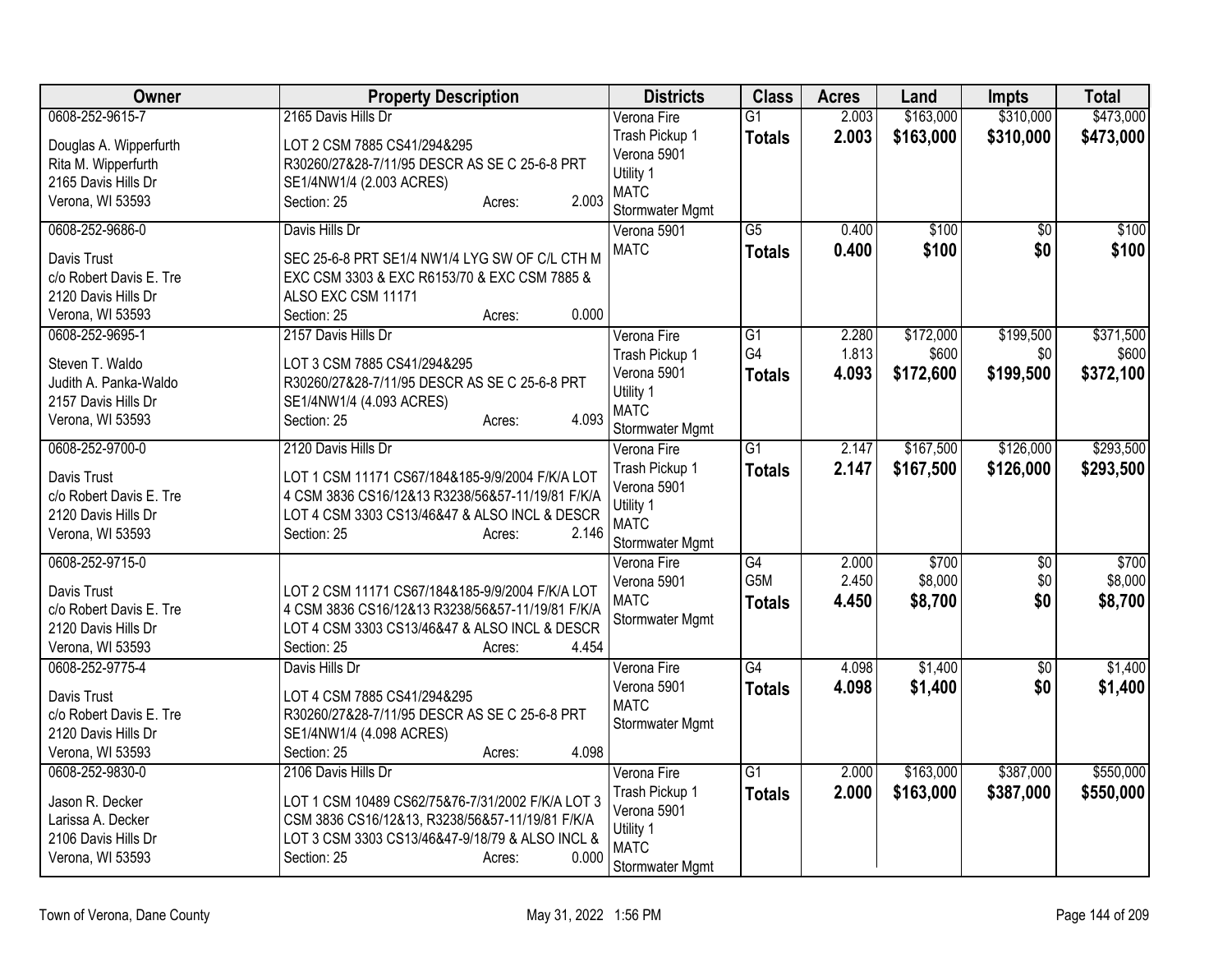| Owner                           | <b>Property Description</b>                      |                  | <b>Districts</b>           | <b>Class</b>           | <b>Acres</b>    | Land             | <b>Impts</b>       | <b>Total</b>     |
|---------------------------------|--------------------------------------------------|------------------|----------------------------|------------------------|-----------------|------------------|--------------------|------------------|
| 0608-252-9850-0                 | 2110 Davis Hills Dr                              |                  | Verona Fire                | $\overline{G1}$        | 5.535           | \$225,000        | \$333,000          | \$558,000        |
| Alejandro Arango-Escalante      | LOT 2 CSM 10489 CS62/75&76-7/31/2002 F/K/A LOT 3 |                  | Trash Pickup 1             | <b>Totals</b>          | 5.535           | \$225,000        | \$333,000          | \$558,000        |
| Erin Arango-Escalante           | CSM 3836 CS16/12&13-11/19/81 F/K/A LOT 3 CSM     |                  | Verona 5901                |                        |                 |                  |                    |                  |
| 2110 Davis Hill Dr              | 3303 CS13/46&47-9/18/79 & ALSO INCL & DESCR AS   |                  | Utility 1<br><b>MATC</b>   |                        |                 |                  |                    |                  |
| Verona, WI 53593                | Section: 25                                      | 0.000<br>Acres:  | Stormwater Mgmt            |                        |                 |                  |                    |                  |
| 0608-252-9900-1                 | 2100 Davis Hills Dr                              |                  | Verona Fire                | $\overline{G1}$        | 4.880           | \$164,000        | \$235,000          | \$399,000        |
| Klein Living Tr                 | LOT 2 CSM 3836 CS16/12&13 R3238/56&57-12/19/81   |                  | Trash Pickup 1             | <b>Totals</b>          | 4.880           | \$164,000        | \$235,000          | \$399,000        |
| 2100 Davis Hills Dr             | F/K/A LOT 2 CSM 3303 CS13/46&47 DESCR AS SEC     |                  | Verona 5901                |                        |                 |                  |                    |                  |
| Verona, WI 53593                | 25-6-8 PRT SE1/4NW1/4 (4.88 ACRES)               |                  | Utility 1<br><b>MATC</b>   |                        |                 |                  |                    |                  |
|                                 | Section: 25                                      | 4.880<br>Acres:  | Stormwater Mgmt            |                        |                 |                  |                    |                  |
| 0608-253-8000-1                 |                                                  |                  | Verona Fire                | $\overline{G4}$        | 39.360          | \$13,300         | \$0                | \$13,300         |
| Fisher Survivors Tr, Glenn W    | SEC 25-6-8 NE1/4 SW1/4                           |                  | Verona 5901                | <b>Totals</b>          | 39.360          | \$13,300         | \$0                | \$13,300         |
| 6435 County Highway M           |                                                  |                  | <b>MATC</b>                |                        |                 |                  |                    |                  |
| Verona, WI 53593                |                                                  |                  | Stormwater Mgmt            |                        |                 |                  |                    |                  |
|                                 | Section: 25                                      | 40.000<br>Acres: |                            |                        |                 |                  |                    |                  |
| 0608-253-9000-9                 | 6665 Wesner Rd                                   |                  | Verona Fire                | $\overline{\text{X3}}$ | 38.615          | $\overline{50}$  | \$0                | $\overline{50}$  |
| Dane County                     | SEC 25-6-8 SW1/4 SW1/4 73/462                    |                  | Verona 5901                | <b>Totals</b>          | 38.615          | \$0              | \$0                | \$0              |
| 210 Martin Luther King Jr Blvd  |                                                  |                  | <b>MATC</b>                |                        |                 |                  |                    |                  |
| Madison, WI 53703-3342          |                                                  |                  | Stormwater Mgmt            |                        |                 |                  |                    |                  |
|                                 | Section: 25                                      | 40.000<br>Acres: |                            |                        |                 |                  |                    |                  |
| 0608-253-9500-4                 |                                                  |                  | Verona Fire                | G4                     | 14.980          | \$2,500          | \$0                | \$2,500          |
| Fisher Survivors Tr, Glenn W    | SEC 25-6-8 SE1/4 SW1/4                           |                  | Verona 5901                | G5M                    | 24.000          | \$78,000         | \$0                | \$78,000         |
| 6435 County Highway M           |                                                  |                  | <b>MATC</b>                | <b>Totals</b>          | 38.980          | \$80,500         | \$0                | \$80,500         |
| Verona, WI 53593                |                                                  |                  | Stormwater Mgmt            |                        |                 |                  |                    |                  |
|                                 | Section: 25                                      | 40.000<br>Acres: |                            |                        |                 |                  |                    |                  |
| 0608-254-8000-0                 |                                                  |                  | Verona Fire                | G4<br>G <sub>5</sub>   | 5.830<br>1.170  | \$2,000          | $\overline{50}$    | \$2,000<br>\$100 |
| Hageman Living Rev Tr, John H & | SEC 25-6-8 PRT NE1/4 SE1/4 NLY OF HWY            |                  | Verona 5901<br><b>MATC</b> |                        | 7.000           | \$100            | \$0<br>\$0         |                  |
| Helen G                         |                                                  |                  | Stormwater Mgmt            | <b>Totals</b>          |                 | \$2,100          |                    | \$2,100          |
| 2113 Fitchrona Rd               |                                                  |                  |                            |                        |                 |                  |                    |                  |
| Verona, WI 53593                | Section: 25                                      | 7.000<br>Acres:  |                            |                        |                 |                  |                    |                  |
| 0608-254-8121-0                 |                                                  |                  | Verona Fire<br>Verona 5901 | G4<br>G <sub>5</sub>   | 21.710<br>1.070 | \$5,300<br>\$100 | $\sqrt{$0}$<br>\$0 | \$5,300<br>\$100 |
| Hagemann Century Farm, LLC      | SEC 25-6-8 PRT NE1/4 SE1/4 SWLY OF HWY EXC       |                  | <b>MATC</b>                | <b>Totals</b>          | 22.780          | \$5,400          | \$0                | \$5,400          |
| 1655 Fairhaven Blvd             | DOC #4408125, #4408126, #4408127 & #4408128      |                  | Stormwater Mgmt            |                        |                 |                  |                    |                  |
| Elm Grove, WI 53122             |                                                  | 0.000            |                            |                        |                 |                  |                    |                  |
|                                 | Section: 25                                      | Acres:           |                            |                        |                 |                  |                    |                  |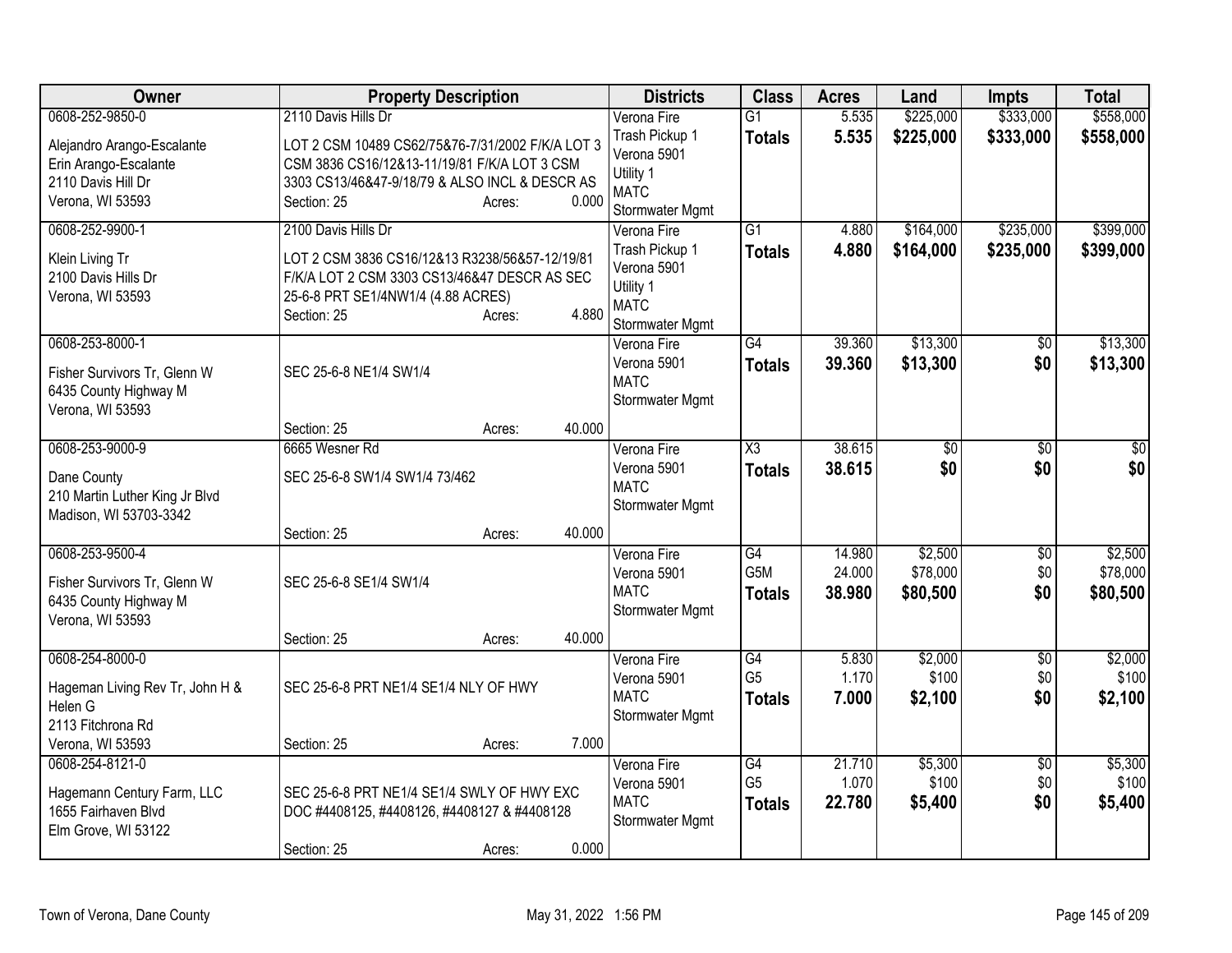| Owner                                                                                                       | <b>Property Description</b>                                                                                                                                                                 |        | <b>Districts</b>                                                                            | <b>Class</b>                                        | <b>Acres</b>                                | Land                                                    | <b>Impts</b>                                          | <b>Total</b>                                            |
|-------------------------------------------------------------------------------------------------------------|---------------------------------------------------------------------------------------------------------------------------------------------------------------------------------------------|--------|---------------------------------------------------------------------------------------------|-----------------------------------------------------|---------------------------------------------|---------------------------------------------------------|-------------------------------------------------------|---------------------------------------------------------|
| 0608-254-8501-0<br>Hagemann Century Farm, LLC<br>1655 Fairhaven Blvd<br>Elm Grove, WI 53122                 | 6403 County Highway M<br>SEC 25-6-8 NW1/4 SE1/4 EXC W 748.4 FT & ALSO EX<br>DOC #4408127 & #4408128                                                                                         |        | Verona Fire<br>Trash Pickup 1<br>Verona 5901<br>Utility 1                                   | G4<br>G7<br><b>Totals</b>                           | 9.120<br>1.480<br>10.600                    | \$3,100<br>\$133,500<br>\$136,600                       | $\overline{50}$<br>\$157,500<br>\$157,500             | \$3,100<br>\$291,000<br>\$294,100                       |
|                                                                                                             | Section: 25<br>Acres:                                                                                                                                                                       | 0.000  | <b>MATC</b><br>Stormwater Mgmt                                                              |                                                     |                                             |                                                         |                                                       |                                                         |
| 0608-254-8560-3<br>Fisher Survivors Tr, Glenn W<br>6435 County Highway M<br>Verona, WI 53593                | SEC 25-6-8 PRT NW1/4SE1/4 W 748.4 FT                                                                                                                                                        |        | Verona Fire<br>Verona 5901<br><b>MATC</b><br>Stormwater Mgmt                                | $\overline{G4}$<br><b>Totals</b>                    | 22.510<br>22.510                            | \$4,700<br>\$4,700                                      | $\sqrt{6}$<br>\$0                                     | \$4,700<br>\$4,700                                      |
|                                                                                                             | Section: 25<br>Acres:                                                                                                                                                                       | 23.000 |                                                                                             |                                                     |                                             |                                                         |                                                       |                                                         |
| 0608-254-9001-0<br>Sunset Moraine Farm, LLC<br>1655 Fairhaven Blvd<br>Elm Grove, WI 53122                   | County Highway M<br>SEC 25-6-8 PRT NE1/4SE1/4, PRT NW1/4SE1/4, PRT<br>SW1/4SE1/4 & PRT SE1/4SE1/4 DESCR AS BEG AT<br>S1/4 COR OF SEC 25 TH N 1320 FT M/L TO NW COR<br>Section: 25<br>Acres: | 48.000 | Verona Fire<br>Verona 5901<br><b>MATC</b><br>Stormwater Mgmt                                | $\overline{G2}$<br>G4<br>G5M<br>G7<br><b>Totals</b> | 0.100<br>40.750<br>7.000<br>0.250<br>48.100 | \$3,000<br>\$10,800<br>\$22,800<br>\$11,500<br>\$48,100 | $\overline{50}$<br>\$0<br>\$0<br>\$47,500<br>\$47,500 | \$3,000<br>\$10,800<br>\$22,800<br>\$59,000<br>\$95,600 |
| 0608-254-9501-0<br>Hkl Woods, LLC<br>1655 Fairhaven Blvd<br>Elm Grove, WI 53122                             | County Highway M<br>SEC 25-6-8 PRT E1/2 SE1/4 DESCR AS BEG AT SE<br>COR OF SEC 25 TH N 1320 FT M/L TO NE COR OF<br>SE1/4SE1/4 TH CONT N 194 FT TH W 1185 FT TH S<br>Section: 25<br>Acres:   | 41.000 | Verona Fire<br>Verona 5901<br><b>MATC</b><br>Stormwater Mgmt                                | G4<br>G <sub>5</sub> M<br><b>Totals</b>             | 25.100<br>15.480<br>40.580                  | \$5,300<br>\$50,300<br>\$55,600                         | $\overline{50}$<br>\$0<br>\$0                         | \$5,300<br>\$50,300<br>\$55,600                         |
| 0608-262-6101-2<br>Kevin Krause<br>Karen Krause<br>6735 Rolling Oaks Ln<br>Verona, WI 53593                 | 6735 Rolling Oaks Ln<br>ROLLING OAKS LOT 1<br>Section: 26<br>Acres:                                                                                                                         | 2.513  | Verona Fire<br>Trash Pickup 1<br>Verona 5901<br>Utility 1<br><b>MATC</b><br>Stormwater Mgmt | $\overline{G1}$<br><b>Totals</b>                    | 2.513<br>2.513                              | \$179,500<br>\$179,500                                  | \$394,500<br>\$394,500                                | \$574,000<br>\$574,000                                  |
| 0608-262-6152-1<br>Scott S. Watson<br>Margaret F. Hynes Watson<br>6743 Rolling Oaks Ln<br>Verona, WI 53593  | 6743 Rolling Oaks Ln<br>ROLLING OAKS LOT 2<br>Section: 26<br>Acres:                                                                                                                         | 2.854  | Verona Fire<br>Trash Pickup 1<br>Verona 5901<br>Utility 1<br><b>MATC</b><br>Stormwater Mgmt | $\overline{G1}$<br><b>Totals</b>                    | 2.854<br>2.854                              | \$190,500<br>\$190,500                                  | \$341,500<br>\$341,500                                | \$532,000<br>\$532,000                                  |
| 0608-262-6203-9<br>Robert S. Tredinnick<br>Lauren R. Tredinnick<br>6747 Rolling Oaks Ln<br>Verona, WI 53593 | 6747 Rolling Oaks Ln<br>ROLLING OAKS LOT 3<br>Section: 26<br>Acres:                                                                                                                         | 3.705  | Verona Fire<br>Trash Pickup 1<br>Verona 5901<br>Utility 1<br><b>MATC</b><br>Stormwater Mgmt | $\overline{G1}$<br><b>Totals</b>                    | 3.705<br>3.705                              | \$206,500<br>\$206,500                                  | \$426,000<br>\$426,000                                | \$632,500<br>\$632,500                                  |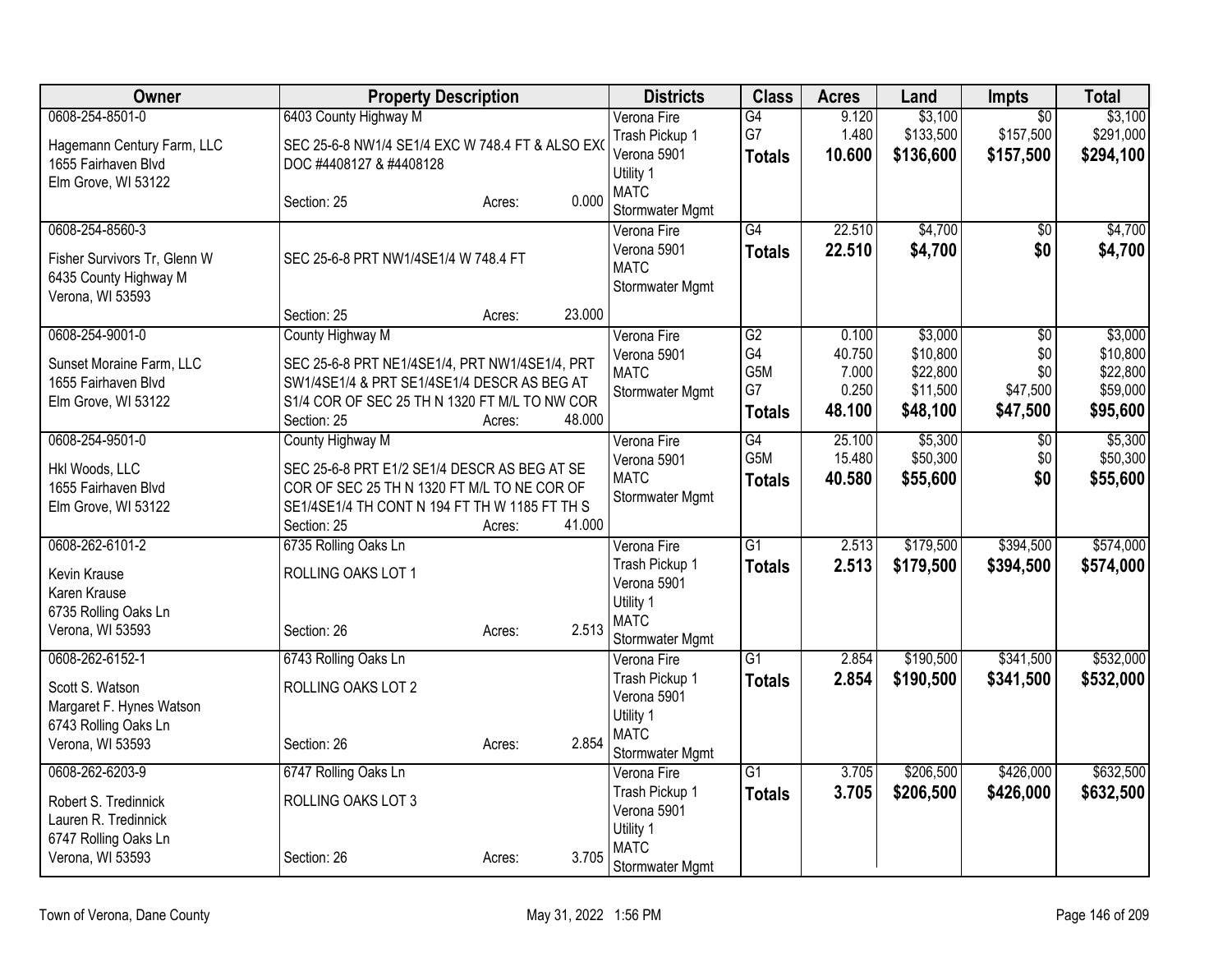| \$593,000<br>\$759,500<br>0608-262-6254-8<br>6750 Rolling Oaks Ln<br>2.110<br>\$166,500<br>Verona Fire<br>$\overline{G1}$<br>Trash Pickup 1<br>2.110<br>\$166,500<br>\$593,000<br>\$759,500<br><b>Totals</b><br>ROLLING OAKS LOT 4<br>James A. Kaeder<br>Verona 5901<br>Jill K. Kaeder<br>Utility 1<br>6750 Rolling Oaks Ln<br><b>MATC</b><br>2.110<br>Verona, WI 53593<br>Section: 26<br>Acres:<br>Stormwater Mgmt<br>0608-262-6318-0<br>6746 Rolling Oaks Ln<br>\$179,000<br>\$390,500<br>\$569,500<br>$\overline{G1}$<br>2.500<br>Verona Fire<br>2.500<br>\$179,000<br>\$390,500<br>Trash Pickup 1<br><b>Totals</b><br>Edward H. Kindschi<br>LOT 1 CSM 12168 CS75/111&113-6/5/2007 F/K/A<br>Verona 5901<br>Rashelle L. Kindschi<br>ROLLING OAKS LOTS 5 & 6 DESCR AS SEC 26-6-8<br>Utility 1<br>6746 Rolling Oaks Ln<br>PRT SE1/4NW1/4 (2.499 ACRES)<br><b>MATC</b><br>2.499<br>Verona, WI 53593<br>Section: 26<br>Acres:<br>Stormwater Mgmt<br>0608-262-6349-0<br>6742 Rolling Oaks Ln<br>$\overline{G1}$<br>2.391<br>\$175,500<br>\$400,000<br>Verona Fire<br>Trash Pickup 1<br>2.391<br><b>Totals</b><br>\$175,500<br>\$400,000<br>Lawrence J. Kinsman<br>LOT 2 CSM 12168 CS75/111&113-6/5/2007 F/K/A<br>Verona 5901<br>ROLLING OAKS LOTS 5 & 6 DESCR AS SEC 26-6-8<br>Lisa L. Belanger<br>Utility 1<br>6742 Rolling Oaks Ln<br>PRT SE1/4NW1/4 (2.391 ACRES)<br><b>MATC</b> |
|----------------------------------------------------------------------------------------------------------------------------------------------------------------------------------------------------------------------------------------------------------------------------------------------------------------------------------------------------------------------------------------------------------------------------------------------------------------------------------------------------------------------------------------------------------------------------------------------------------------------------------------------------------------------------------------------------------------------------------------------------------------------------------------------------------------------------------------------------------------------------------------------------------------------------------------------------------------------------------------------------------------------------------------------------------------------------------------------------------------------------------------------------------------------------------------------------------------------------------------------------------------------------------------------------------------------------------------------------------------------------------|
|                                                                                                                                                                                                                                                                                                                                                                                                                                                                                                                                                                                                                                                                                                                                                                                                                                                                                                                                                                                                                                                                                                                                                                                                                                                                                                                                                                                  |
|                                                                                                                                                                                                                                                                                                                                                                                                                                                                                                                                                                                                                                                                                                                                                                                                                                                                                                                                                                                                                                                                                                                                                                                                                                                                                                                                                                                  |
|                                                                                                                                                                                                                                                                                                                                                                                                                                                                                                                                                                                                                                                                                                                                                                                                                                                                                                                                                                                                                                                                                                                                                                                                                                                                                                                                                                                  |
|                                                                                                                                                                                                                                                                                                                                                                                                                                                                                                                                                                                                                                                                                                                                                                                                                                                                                                                                                                                                                                                                                                                                                                                                                                                                                                                                                                                  |
|                                                                                                                                                                                                                                                                                                                                                                                                                                                                                                                                                                                                                                                                                                                                                                                                                                                                                                                                                                                                                                                                                                                                                                                                                                                                                                                                                                                  |
| \$569,500<br>\$575,500<br>\$575,500                                                                                                                                                                                                                                                                                                                                                                                                                                                                                                                                                                                                                                                                                                                                                                                                                                                                                                                                                                                                                                                                                                                                                                                                                                                                                                                                              |
|                                                                                                                                                                                                                                                                                                                                                                                                                                                                                                                                                                                                                                                                                                                                                                                                                                                                                                                                                                                                                                                                                                                                                                                                                                                                                                                                                                                  |
|                                                                                                                                                                                                                                                                                                                                                                                                                                                                                                                                                                                                                                                                                                                                                                                                                                                                                                                                                                                                                                                                                                                                                                                                                                                                                                                                                                                  |
|                                                                                                                                                                                                                                                                                                                                                                                                                                                                                                                                                                                                                                                                                                                                                                                                                                                                                                                                                                                                                                                                                                                                                                                                                                                                                                                                                                                  |
|                                                                                                                                                                                                                                                                                                                                                                                                                                                                                                                                                                                                                                                                                                                                                                                                                                                                                                                                                                                                                                                                                                                                                                                                                                                                                                                                                                                  |
|                                                                                                                                                                                                                                                                                                                                                                                                                                                                                                                                                                                                                                                                                                                                                                                                                                                                                                                                                                                                                                                                                                                                                                                                                                                                                                                                                                                  |
|                                                                                                                                                                                                                                                                                                                                                                                                                                                                                                                                                                                                                                                                                                                                                                                                                                                                                                                                                                                                                                                                                                                                                                                                                                                                                                                                                                                  |
|                                                                                                                                                                                                                                                                                                                                                                                                                                                                                                                                                                                                                                                                                                                                                                                                                                                                                                                                                                                                                                                                                                                                                                                                                                                                                                                                                                                  |
|                                                                                                                                                                                                                                                                                                                                                                                                                                                                                                                                                                                                                                                                                                                                                                                                                                                                                                                                                                                                                                                                                                                                                                                                                                                                                                                                                                                  |
|                                                                                                                                                                                                                                                                                                                                                                                                                                                                                                                                                                                                                                                                                                                                                                                                                                                                                                                                                                                                                                                                                                                                                                                                                                                                                                                                                                                  |
| 2.391<br>Verona, WI 53593<br>Section: 26<br>Acres:                                                                                                                                                                                                                                                                                                                                                                                                                                                                                                                                                                                                                                                                                                                                                                                                                                                                                                                                                                                                                                                                                                                                                                                                                                                                                                                               |
| Stormwater Mgmt                                                                                                                                                                                                                                                                                                                                                                                                                                                                                                                                                                                                                                                                                                                                                                                                                                                                                                                                                                                                                                                                                                                                                                                                                                                                                                                                                                  |
| 0608-262-6407-3<br>6738 Rolling Oaks Ln<br>$\overline{G1}$<br>\$210,000<br>\$377,000<br>\$587,000<br>Verona Fire<br>3.923                                                                                                                                                                                                                                                                                                                                                                                                                                                                                                                                                                                                                                                                                                                                                                                                                                                                                                                                                                                                                                                                                                                                                                                                                                                        |
| Trash Pickup 1<br>3.923<br>\$210,000<br>\$377,000<br>\$587,000<br><b>Totals</b><br>ROLLING OAKS LOT 7<br>Stocker Living Tr, Cynthia R                                                                                                                                                                                                                                                                                                                                                                                                                                                                                                                                                                                                                                                                                                                                                                                                                                                                                                                                                                                                                                                                                                                                                                                                                                            |
| Verona 5901<br>6738 Rolling Oaks Ln                                                                                                                                                                                                                                                                                                                                                                                                                                                                                                                                                                                                                                                                                                                                                                                                                                                                                                                                                                                                                                                                                                                                                                                                                                                                                                                                              |
| Utility 1<br>Verona, WI 53593<br><b>MATC</b>                                                                                                                                                                                                                                                                                                                                                                                                                                                                                                                                                                                                                                                                                                                                                                                                                                                                                                                                                                                                                                                                                                                                                                                                                                                                                                                                     |
| 3.923<br>Section: 26<br>Acres:<br>Stormwater Mgmt                                                                                                                                                                                                                                                                                                                                                                                                                                                                                                                                                                                                                                                                                                                                                                                                                                                                                                                                                                                                                                                                                                                                                                                                                                                                                                                                |
| 0608-262-8125-0<br>$\overline{X4}$<br>0.520<br>\$0<br>$\overline{50}$<br>$\overline{50}$<br>Verona Fire                                                                                                                                                                                                                                                                                                                                                                                                                                                                                                                                                                                                                                                                                                                                                                                                                                                                                                                                                                                                                                                                                                                                                                                                                                                                          |
| \$0<br>\$0<br>0.520<br>\$0<br>Verona 5901<br><b>Totals</b>                                                                                                                                                                                                                                                                                                                                                                                                                                                                                                                                                                                                                                                                                                                                                                                                                                                                                                                                                                                                                                                                                                                                                                                                                                                                                                                       |
| SEC 26-6-8 PRT NE1/4NW1/4 COM SEC N1/4 COR TH<br>Ice Age Trail Alliance, Inc<br><b>MATC</b>                                                                                                                                                                                                                                                                                                                                                                                                                                                                                                                                                                                                                                                                                                                                                                                                                                                                                                                                                                                                                                                                                                                                                                                                                                                                                      |
| 2110 Main St<br>S89DEG22'02"W ALG N LN OF NW1/4 SD SEC 26<br>Stormwater Mgmt                                                                                                                                                                                                                                                                                                                                                                                                                                                                                                                                                                                                                                                                                                                                                                                                                                                                                                                                                                                                                                                                                                                                                                                                                                                                                                     |
| 1298.43 FT TH S00DEG13'11"E 79.8 7 FT TO POB TH<br>Cross Plains, WI 53528                                                                                                                                                                                                                                                                                                                                                                                                                                                                                                                                                                                                                                                                                                                                                                                                                                                                                                                                                                                                                                                                                                                                                                                                                                                                                                        |
| 0.520<br>Section: 26<br>Acres:                                                                                                                                                                                                                                                                                                                                                                                                                                                                                                                                                                                                                                                                                                                                                                                                                                                                                                                                                                                                                                                                                                                                                                                                                                                                                                                                                   |
| 0608-262-8181-2<br>2103 County Highway Pb<br>G2<br>\$109,000<br>\$68,500<br>\$177,500<br>Verona Fire<br>4.830                                                                                                                                                                                                                                                                                                                                                                                                                                                                                                                                                                                                                                                                                                                                                                                                                                                                                                                                                                                                                                                                                                                                                                                                                                                                    |
| G <sub>5</sub><br>8.000<br>\$8,000<br>\$0<br>\$8,000<br>Verona 5901<br>LOT 1 CSM 2227 CS9/20&21 DESCR AS SEC 26-6-8<br><b>Blackhawk Bowhunters</b>                                                                                                                                                                                                                                                                                                                                                                                                                                                                                                                                                                                                                                                                                                                                                                                                                                                                                                                                                                                                                                                                                                                                                                                                                               |
| <b>MATC</b><br>\$68,500<br>12.830<br>\$117,000<br>\$185,500<br><b>Totals</b><br>c/o Mike Runkel Treasurer<br>PRT NE1/4NW1/4 11.31 ACRES INCL R/W EXC                                                                                                                                                                                                                                                                                                                                                                                                                                                                                                                                                                                                                                                                                                                                                                                                                                                                                                                                                                                                                                                                                                                                                                                                                             |
| Stormwater Mgmt<br>R16706/1 & EXC 0.08A ADDL LAND TO D OT IN                                                                                                                                                                                                                                                                                                                                                                                                                                                                                                                                                                                                                                                                                                                                                                                                                                                                                                                                                                                                                                                                                                                                                                                                                                                                                                                     |
| 12.588<br>Section: 26<br>Acres:                                                                                                                                                                                                                                                                                                                                                                                                                                                                                                                                                                                                                                                                                                                                                                                                                                                                                                                                                                                                                                                                                                                                                                                                                                                                                                                                                  |
| 0608-262-8320-3<br>Verona Fire<br>Assessed with 0608-262-8181-2                                                                                                                                                                                                                                                                                                                                                                                                                                                                                                                                                                                                                                                                                                                                                                                                                                                                                                                                                                                                                                                                                                                                                                                                                                                                                                                  |
| Verona 5901<br>PRT LOT 3 CSM 2499 CS10/31-33 A/K/A PRT LOT 3<br>Blackhawk Bowhunters, Inc.                                                                                                                                                                                                                                                                                                                                                                                                                                                                                                                                                                                                                                                                                                                                                                                                                                                                                                                                                                                                                                                                                                                                                                                                                                                                                       |
| <b>MATC</b><br>CSM 2492 CS10/20&21 DESCR AS SEC 26-6-8 PRT<br>c/o Dave Corrigan                                                                                                                                                                                                                                                                                                                                                                                                                                                                                                                                                                                                                                                                                                                                                                                                                                                                                                                                                                                                                                                                                                                                                                                                                                                                                                  |
| Stormwater Mgmt<br>NE1/4NW1/4 COM SEC N1/4 COR TH S 1244.74 FT TH                                                                                                                                                                                                                                                                                                                                                                                                                                                                                                                                                                                                                                                                                                                                                                                                                                                                                                                                                                                                                                                                                                                                                                                                                                                                                                                |
| 0.000<br>Section: 26<br>Acres:                                                                                                                                                                                                                                                                                                                                                                                                                                                                                                                                                                                                                                                                                                                                                                                                                                                                                                                                                                                                                                                                                                                                                                                                                                                                                                                                                   |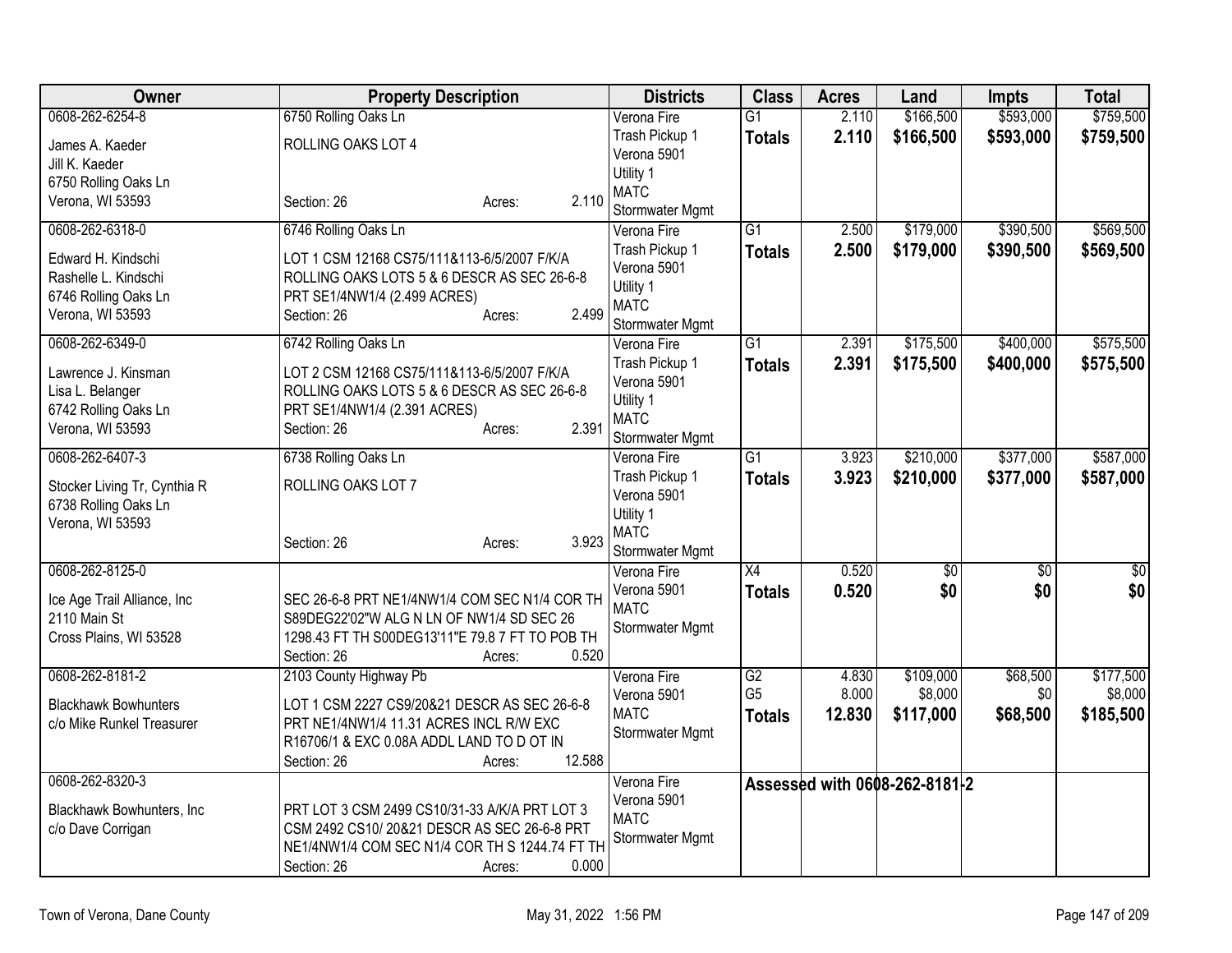| Owner                                                                                                        | <b>Property Description</b>                                                                                                                                                                                  | <b>Districts</b>                                                                            | <b>Class</b>                     | <b>Acres</b>            | Land                            | <b>Impts</b>                  | <b>Total</b>                    |
|--------------------------------------------------------------------------------------------------------------|--------------------------------------------------------------------------------------------------------------------------------------------------------------------------------------------------------------|---------------------------------------------------------------------------------------------|----------------------------------|-------------------------|---------------------------------|-------------------------------|---------------------------------|
| 0608-262-8380-1                                                                                              | 2139 County Highway Pb                                                                                                                                                                                       | Verona Fire                                                                                 | $\overline{G1}$                  | 5.130                   | \$221,000                       | \$229,000                     | \$450,000                       |
| Joseph R. Pertzborn<br>Michelle L. Pertzborn<br>2139 County Highway Pb<br>Verona, WI 53593                   | LOT 3 CSM 2499 CS10/31-33 F/K/A LOT 3 CSM 2492<br>CS10/20&21 DESCR AS SEC 26-6-8 PRT NE1/4NW1/4<br>EXC R8309/87 EXC 0.05A ADDL LAND TO DOT IN<br>5.130<br>Section: 26<br>Acres:                              | Trash Pickup 1<br>Verona 5901<br>Utility 1<br><b>MATC</b><br>Stormwater Mgmt                | <b>Totals</b>                    | 5.130                   | \$221,000                       | \$229,000                     | \$450,000                       |
| 0608-262-8510-3<br>Ice Age Trail Alliance, Inc<br>2110 Main St<br>Cross Plains, WI 53528                     | 2045 County Highway M<br>SEC 26-6-8 PRT NW1/4NW1/4 & PRT S1/2 NW1/4 COM<br>SEC N1/4 COR TH S89DEG22'02"W ALG N LN NW1/4<br>SD SEC 26 1298.43 FT TH S00DEG13'11"E 50.00 FT<br>13.510<br>Section: 26<br>Acres: | Verona Fire<br>Verona 5901<br><b>MATC</b><br>Stormwater Mgmt                                | $\overline{X4}$<br><b>Totals</b> | 22.810<br>22.810        | $\overline{50}$<br>\$0          | $\overline{50}$<br>\$0        | $\overline{50}$<br>\$0          |
| 0608-262-9250-0<br>Mark A. Kassel<br>Laura G. Kassel<br>2023 Range Trl<br>Verona, WI 53593                   | SEC 26-6-8 PRT SW1/4 NW1/4 DESCR AS BEG AT<br>W1/4 COR OF SD SEC 26 TH N00DEG49'04"E ALG W<br>LN OF SD NW1/4 69.32 FT TH S89DEG37'31"E 199.15<br>0.000<br>Section: 26<br>Acres:                              | Verona Fire<br>Verona 5901<br><b>MATC</b><br>Stormwater Mgmt                                |                                  |                         | Assessed with 0608-263-8610-1   |                               |                                 |
| 0608-262-9551-0<br>Michael T. Vande Ven<br>Alicia N. Vande Ven<br>2065 County Highway Pb<br>Verona, WI 53593 | 2065 County Highway Pb<br>LOT 1 CSM 12360 CS77/12&13-1/4/2008 F/K/A LOT 2<br>CSM 7759 CS40/323&324 R29457/24&25-3/7/95<br>DESCR AS SEC 26-6-8 PRT SE1/4NW1/4 (2.00<br>2.000<br>Section: 26<br>Acres:         | Verona Fire<br>Trash Pickup 1<br>Verona 5901<br>Utility 1<br><b>MATC</b><br>Stormwater Mgmt | $\overline{G1}$<br><b>Totals</b> | 2.001<br>2.001          | \$163,000<br>\$163,000          | \$496,000<br>\$496,000        | \$659,000<br>\$659,000          |
| 0608-262-9571-0<br>Berceau Living Tr<br>2059 County Highway Pb<br>Verona, WI 53593                           | 2059 County Highway Pb<br>LOT 2 CSM 12360 CS77/12&13-1/4/2008 F/K/A LOT 2<br>CSM 7759 CS40/323&324 R29457/24&25-3/7/95<br>DESCR AS SEC 26-6-8 PRT SE1/4NW1/4 (2.00<br>2.000<br>Section: 26<br>Acres:         | Verona Fire<br>Trash Pickup 1<br>Verona 5901<br>Utility 1<br><b>MATC</b><br>Stormwater Mgmt | $\overline{G1}$<br><b>Totals</b> | 2.001<br>2.001          | \$163,000<br>\$163,000          | \$360,500<br>\$360,500        | \$523,500<br>\$523,500          |
| 0608-262-9591-0<br>Jeffrey D. Robinson<br>Diane L. Robinson<br>2053 County Highway Pb<br>Verona, WI 53593    | 2053 County Highway Pb<br>LOT 3 CSM 12360 CS77/12&13 F/K/A LOT 2 CSM 7759<br>CS40/323&324 R29457/24&25-3/7/95 DESCR AS SEC<br>26-6-8 PRT SE1/4NW1/4 (2.00 ACRES) SUBJ TO &<br>Section: 26<br>2.000<br>Acres: | Verona Fire<br>Trash Pickup 1<br>Verona 5901<br>Utility 1<br><b>MATC</b><br>Stormwater Mgmt | $\overline{G1}$<br><b>Totals</b> | 2.000<br>2.000          | \$163,000<br>\$163,000          | \$267,500<br>\$267,500        | \$430,500<br>\$430,500          |
| 0608-263-8000-9<br><b>Philip Meinel</b><br>Katrina Meinel<br>2025 County Highway Pb<br>Verona, WI 53593      | 2025 County Highway Pb<br>SEC 26-6-8 PRT NE1/4SW1/4 DESCR AS COM AT SE<br>COR SD SW1/4 TH N ALG E LN SD SW1/4 2172.86 FT<br>TH W 33.0 FT TO WLY SIDE OF CTH PB TH CONT W<br>4.505<br>Section: 26<br>Acres:   | Verona Fire<br>Trash Pickup 1<br>Verona 5901<br>Utility 1<br><b>MATC</b><br>Stormwater Mgmt | G1<br>G4<br><b>Totals</b>        | 1.000<br>0.593<br>1.593 | \$118,000<br>\$100<br>\$118,100 | \$130,000<br>\$0<br>\$130,000 | \$248,000<br>\$100<br>\$248,100 |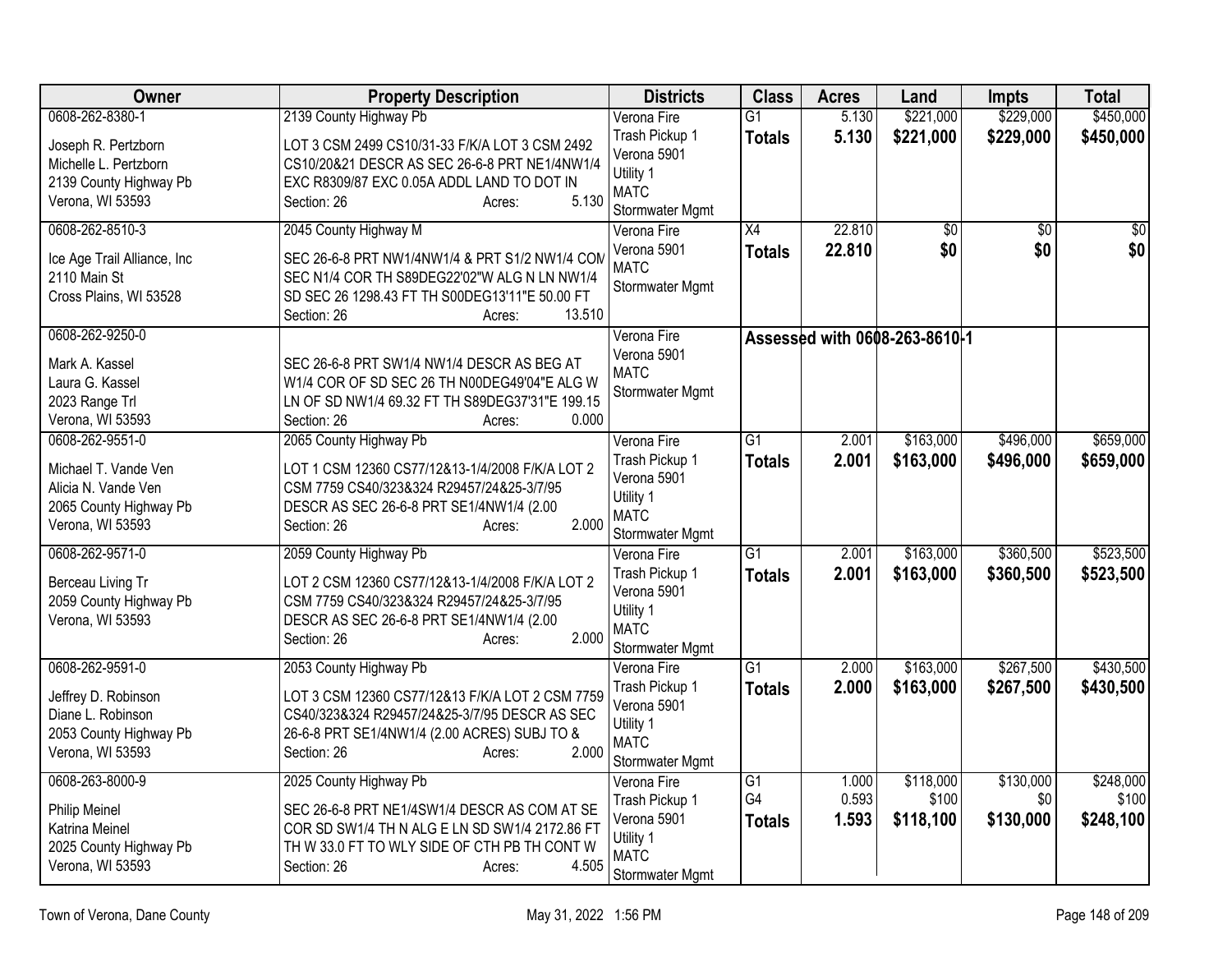| Owner                     | <b>Property Description</b>                                           | <b>Districts</b>              | <b>Class</b>    | <b>Acres</b> | Land      | Impts     | <b>Total</b> |
|---------------------------|-----------------------------------------------------------------------|-------------------------------|-----------------|--------------|-----------|-----------|--------------|
| 0608-263-8020-5           | 2025 County Highway Pb                                                | Verona Fire                   | $\overline{G1}$ | 0.200        | \$9,000   | \$12,500  | \$21,500     |
| <b>Philip Meinel</b>      | SEC 26-6-8 PRT NE1/4SW1/4 COM SEC S1/4 COR TH                         | Verona 5901                   | G4              | 1.775        | \$100     | \$0       | \$100        |
| Katrina Meinel            | N0DEG00'00"E 2623.32 FT ALG N-S 1/4 LN SD SEC                         | <b>MATC</b>                   | <b>Totals</b>   | 1.975        | \$9,100   | \$12,500  | \$21,600     |
| 2025 County Highway Pb    | TO CTR OF SD SEC 26 TH S89DEG20'55"W 180.39 FT                        | Stormwater Mgmt               |                 |              |           |           |              |
| Verona, WI 53593          | 0.000<br>Section: 26<br>Acres:                                        |                               |                 |              |           |           |              |
| 0608-263-8050-9           | 2003 County Highway Pb                                                | Verona Fire                   | $\overline{G1}$ | 25.859       | \$407,500 | \$107,500 | \$515,000    |
|                           |                                                                       | Trash Pickup 1                | <b>Totals</b>   | 25.859       | \$407,500 | \$107,500 | \$515,000    |
| William E. Enters         | SEC 26-6-8 PRT NE1/4SW1/4 COM SEC S1/4 COR TH                         | Verona 5901                   |                 |              |           |           |              |
| Elizabeth J. Enters       | N0DEG00'00"E 1347.05 FT ALG N-S 1/4 LN SD SEC                         | Utility 1                     |                 |              |           |           |              |
| 2003 County Highway Pb    | TH N89DEG20'45"W 642.69 FT ALG N LN CSM 1924<br>25.859<br>Section: 26 | <b>MATC</b>                   |                 |              |           |           |              |
| Verona, WI 53593          | Acres:                                                                | Stormwater Mgmt               |                 |              |           |           |              |
| 0608-263-8325-0           | 1997 County Highway Pb                                                | Verona Fire                   | $\overline{G1}$ | 2.970        | \$194,000 | \$269,500 | \$463,500    |
| Gail D. Brissette         | LOT 1 CSM 14662 CS102/4&6-11/27/2017 DESCR AS                         | Trash Pickup 1                | <b>Totals</b>   | 2.970        | \$194,000 | \$269,500 | \$463,500    |
| Thomas W. Brissette       | SEC 26-6-8 PRT NE1/4SW1/4 (2.97 ACRES) SUBJ TO                        | Verona 5901                   |                 |              |           |           |              |
| 1997 County Rd Pb         | & TOG W/JT DRIVEWAY ESMT IN DOC #5379427                              | Utility 1                     |                 |              |           |           |              |
| Verona, WI 53593          | 2.970<br>Section: 26<br>Acres:                                        | <b>MATC</b>                   |                 |              |           |           |              |
|                           |                                                                       | Stormwater Mgmt               |                 |              |           |           |              |
| 0608-263-8340-0           | 1995 County Highway Pb                                                | Verona Fire                   | $\overline{G1}$ | 2.000        | \$163,000 | \$64,000  | \$227,000    |
| Gille Living Tr, Michelle | LOT 2 CSM 14662 CS102/4&6-11/27/2017 DESCR AS                         | Trash Pickup 1                | <b>Totals</b>   | 2.000        | \$163,000 | \$64,000  | \$227,000    |
| Keehn Rev Tr, Douglas S   | SEC 26-6-8 PRT NE1/4SW1/4 (2.00 ACRES) TOG W/JT                       | Verona 5901                   |                 |              |           |           |              |
| 6128 Meadowsweet          | DRIVEWAY ESMT IN DOC #5379427                                         | Utility 1                     |                 |              |           |           |              |
| Mcfarland, WI 53558       | 2.000<br>Section: 26<br>Acres:                                        | <b>MATC</b>                   |                 |              |           |           |              |
|                           |                                                                       | Stormwater Mgmt               |                 |              |           |           |              |
| 0608-263-8355-0           | 1991 County Highway Pb                                                | Verona Fire                   | G1              | 2.330        | \$173,500 | \$588,000 | \$761,500    |
| Ram Venkatesh             | LOT 3 CSM 14662 CS102/4&6-11/27/2017 DESCR AS                         | Trash Pickup 1<br>Verona 5901 | <b>Totals</b>   | 2.330        | \$173,500 | \$588,000 | \$761,500    |
| Chetana Venkatesh         | SEC 26-6-8 PRT NE1/4SW1/4 (2.33 ACRES) SUBJ TO                        | Utility 1                     |                 |              |           |           |              |
| 9710 Trappers Trl         | & TOG W/JT DRIVEWAY ESMT IN DOC #5379427                              | <b>MATC</b>                   |                 |              |           |           |              |
| Middleton, WI 53562       | 2.330<br>Section: 26<br>Acres:                                        | Stormwater Mgmt               |                 |              |           |           |              |
| 0608-263-8575-5           | 2014 Range Trl                                                        | Verona Fire                   | $\overline{G1}$ | 2.300        | \$172,500 | \$377,500 | \$550,000    |
|                           |                                                                       | Trash Pickup 1                | <b>Totals</b>   | 2.300        | \$172,500 | \$377,500 | \$550,000    |
| Adam Fitzpatrick          | LOT 1 CSM 4980 CS22/154-7/10/86 DESCR AS SEC                          | Verona 5901                   |                 |              |           |           |              |
| Jennifer Kandler          | 26-6-8 PRT NW1/4SW1/4 2.30 ACRES                                      | Utility 1                     |                 |              |           |           |              |
| 2014 Range Trl            |                                                                       | <b>MATC</b>                   |                 |              |           |           |              |
| Verona, WI 53593          | 2.300<br>Section: 26<br>Acres:                                        | Stormwater Mgmt               |                 |              |           |           |              |
| 0608-263-8610-1           | 2023 Range Trl                                                        | Verona Fire                   | $\overline{G1}$ | 3.347        | \$200,500 | \$424,500 | \$625,000    |
|                           |                                                                       | Trash Pickup 1                | <b>Totals</b>   | 3.347        | \$200,500 | \$424,500 | \$625,000    |
| Mark A. Kassel            | SEC 26-6-8 PRT NW1/4SW1/4 N 668 FT LYG W OF CL                        | Verona 5901                   |                 |              |           |           |              |
| Laura G. Kassel           | <b>RANGE TRAIL</b>                                                    | Utility 1                     |                 |              |           |           |              |
| 2023 Range Trl            | 3.066                                                                 | <b>MATC</b>                   |                 |              |           |           |              |
| Verona, WI 53593          | Section: 26<br>Acres:                                                 | Stormwater Mgmt               |                 |              |           |           |              |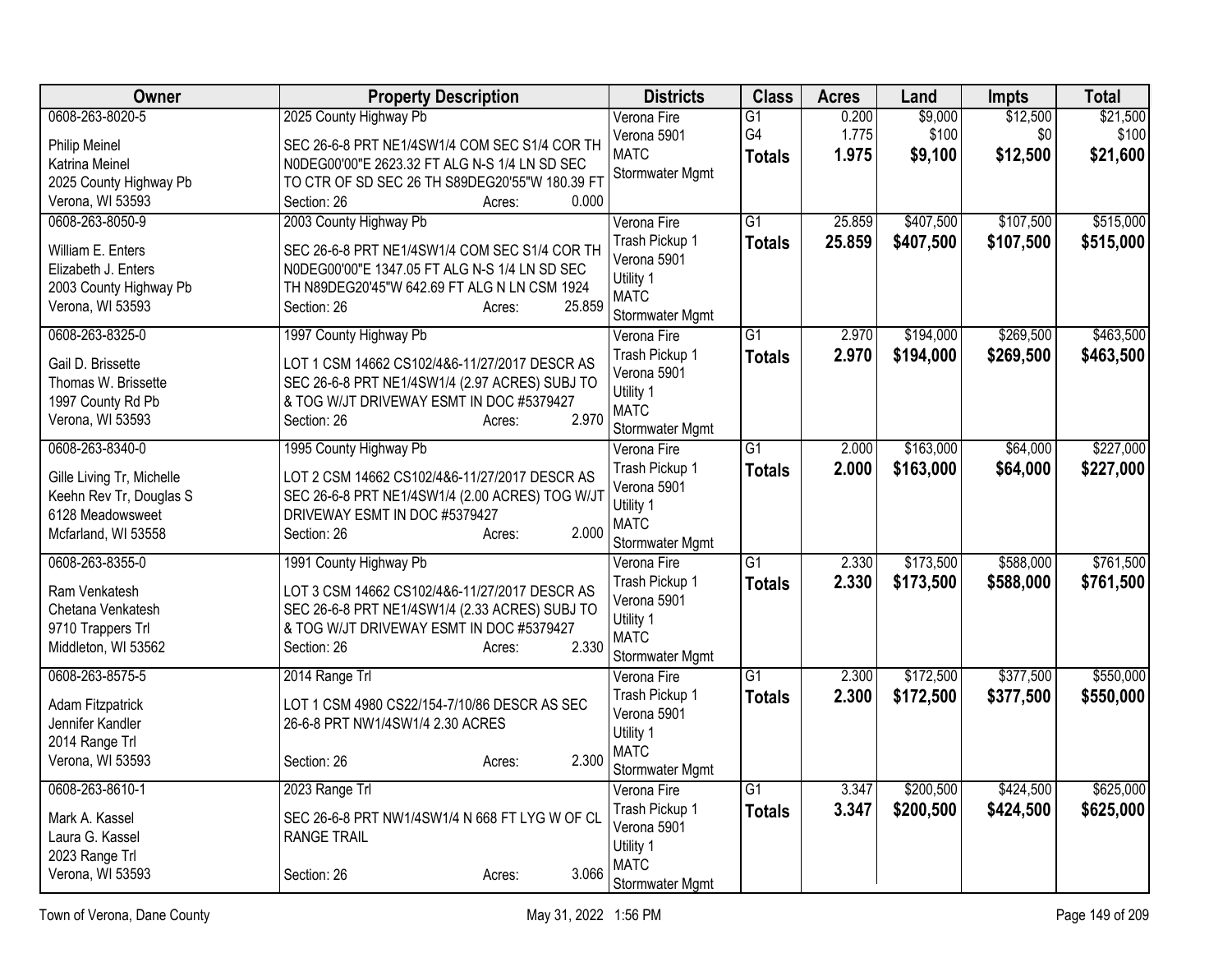| Owner                                                                                               | <b>Property Description</b>                                                                                                                                                                       | <b>Districts</b>                                                                            | <b>Class</b>                                                    | <b>Acres</b>                                | Land                                                     | <b>Impts</b>                                | <b>Total</b>                                             |
|-----------------------------------------------------------------------------------------------------|---------------------------------------------------------------------------------------------------------------------------------------------------------------------------------------------------|---------------------------------------------------------------------------------------------|-----------------------------------------------------------------|---------------------------------------------|----------------------------------------------------------|---------------------------------------------|----------------------------------------------------------|
| 0608-263-8690-5<br>Walker Living Tr, Robert H & Barbara J<br>2003 Range Trl<br>Verona, WI 53593     | SEC 26-6-8 PRT NW1/4 SW1/4 W OF HWY EXC N 668<br>FT 4/509                                                                                                                                         | Verona Fire<br>Verona 5901<br><b>MATC</b><br>Stormwater Mgmt                                | $\overline{G5}$<br><b>Totals</b>                                | 1.630<br>1.630                              | \$7,300<br>\$7,300                                       | $\overline{50}$<br>\$0                      | \$7,300<br>\$7,300                                       |
|                                                                                                     | 2.120<br>Section: 26<br>Acres:                                                                                                                                                                    |                                                                                             |                                                                 |                                             |                                                          |                                             |                                                          |
| 0608-263-8800-1<br>Jonathan Hardin<br>1996 Range Trl<br>Verona, WI 53593                            | 1996 Range Trl<br>LOT 1 CSM 8143 CS43/283&284<br>R32284/37&38-3/15/96 DESCR AS SEC 26-6-8 PRT<br>W1/2 SW1/4 (4.035 ACRES INCL R/W)<br>4.035<br>Section: 26<br>Acres:                              | Verona Fire<br>Trash Pickup 1<br>Verona 5901<br>Utility 1<br><b>MATC</b><br>Stormwater Mgmt | $\overline{G1}$<br><b>Totals</b>                                | 4.035<br>4.035                              | \$211,500<br>\$211,500                                   | \$549,500<br>\$549,500                      | \$761,000<br>\$761,000                                   |
| 0608-263-8821-0<br>Jacobs Tr, Margaret J<br>2000 Range Trl<br>Verona, WI 53593                      | 2000 Range Trl<br>LOT 1 CSM 10624 CS63/71&72-12/23/2002 F/K/A PRT<br>OF CSM 5328 CS24/166-8/13/87 & ALSO INCL &<br>DESCR AS SEC 26-6-8 PRT SW1/4 (22.227 ACRES<br>0.000<br>Section: 26<br>Acres:  | Verona Fire<br>Trash Pickup 1<br>Verona 5901<br>Utility 1<br><b>MATC</b><br>Stormwater Mgmt | $\overline{G1}$<br>G4<br>G <sub>5</sub><br>G5M<br><b>Totals</b> | 2.000<br>10.000<br>1.400<br>9.830<br>23.230 | \$163,000<br>\$2,900<br>\$1,500<br>\$32,000<br>\$199,400 | \$276,000<br>\$0<br>\$0<br>\$0<br>\$276,000 | \$439,000<br>\$2,900<br>\$1,500<br>\$32,000<br>\$475,400 |
| 0608-263-8840-0<br>Michael A. Jacobs<br>Tamara M. Holz<br>1964 Range Trl<br>Verona, WI 53593        | 1964 Range Trl<br>LOT 2 CSM 10624 CS63/71&72-12/23/2002 F/K/A PRT<br>OF CSM 5328 CS24/166 & ALSO INCL & DESCR AS<br>SEC 26-6-8 PRT SW1/4 (5.627 ACRES INCL R/W)<br>0.000<br>Section: 26<br>Acres: | Verona Fire<br>Trash Pickup 1<br>Verona 5901<br>Utility 1<br><b>MATC</b><br>Stormwater Mgmt | $\overline{G1}$<br><b>Totals</b>                                | 5.487<br>5.487                              | \$224,500<br>\$224,500                                   | \$332,000<br>\$332,000                      | \$556,500<br>\$556,500                                   |
| 0608-263-8860-0<br>Timothy E. Mcroberts<br>Darci L. Mcroberts<br>1960 Range Trl<br>Verona, WI 53593 | 1960 Range Trl<br>LOT 3 CSM 10624 CS63/71&72-12/23/2002 F/K/A PRT<br>OF CSM 5328 CS24/166 & ALSO INCL & DESCR AS<br>SEC 26-6-8 PRT SW1/4 (4.586 ACRES INCL R/W)<br>0.000<br>Section: 26<br>Acres: | Verona Fire<br>Trash Pickup 1<br>Verona 5901<br>Utility 1<br><b>MATC</b><br>Stormwater Mgmt | $\overline{G1}$<br><b>Totals</b>                                | 4.586<br>4.586                              | \$216,500<br>\$216,500                                   | \$404,000<br>\$404,000                      | \$620,500<br>\$620,500                                   |
| 0608-263-9145-0<br>Amber Liegman<br>1956 Range Trl<br>Verona, WI 53593                              | 1956 Range Trl<br>LOT 1 CSM 12509 CS78/150&151-8/4/2008 DESCR AS<br>SEC 26-6-8 PRT SW1/4SW1/4 (4.919 ACRES EXCL<br>$R/W$ )<br>4.919<br>Section: 26<br>Acres:                                      | Verona Fire<br>Trash Pickup 1<br>Verona 5901<br>Utility 1<br><b>MATC</b><br>Stormwater Mgmt | $\overline{G1}$<br><b>Totals</b>                                | 4.919<br>4.919                              | \$219,500<br>\$219,500                                   | \$111,500<br>\$111,500                      | \$331,000<br>\$331,000                                   |
| 0608-263-9160-0<br>Nathaniel D. Brazy<br>Tamara D. Jackson<br>1948 Range Trl<br>Verona, WI 53593    | 1948 Range Trl<br>LOT 2 CSM 12509 CS78/150&151-8/4/2008 DESCR AS<br>SEC 26-6-8 PRT SW1/4SW1/4 (4.704 ACRES EXCL<br>R/W) SUBJ TO & TOG W/JT DRIVEWAY AGRMT IN<br>4.704<br>Section: 26<br>Acres:    | Verona Fire<br>Trash Pickup 1<br>Verona 5901<br>Utility 1<br><b>MATC</b><br>Stormwater Mgmt | G1<br><b>Totals</b>                                             | 4.704<br>4.704                              | \$217,500<br>\$217,500                                   | \$655,000<br>\$655,000                      | \$872,500<br>\$872,500                                   |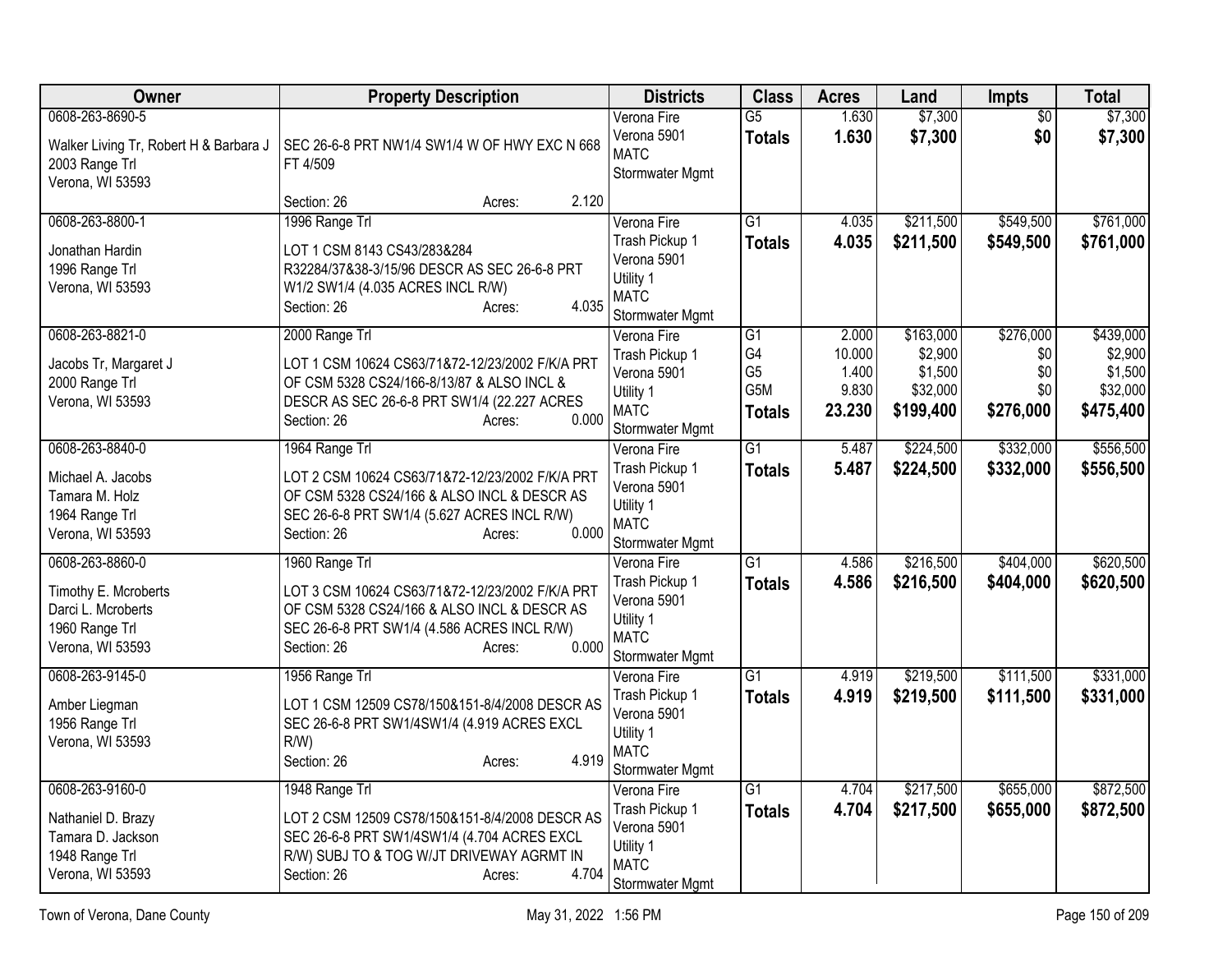| Owner                                                                                           | <b>Property Description</b>                                                                                                                                                                                     | <b>Districts</b>                                                                            | <b>Class</b>                     | <b>Acres</b>   | Land                   | <b>Impts</b>           | <b>Total</b>           |
|-------------------------------------------------------------------------------------------------|-----------------------------------------------------------------------------------------------------------------------------------------------------------------------------------------------------------------|---------------------------------------------------------------------------------------------|----------------------------------|----------------|------------------------|------------------------|------------------------|
| 0608-263-9175-0<br>Kyle J. Dziubla<br>Anna M. Dziubla                                           | 1942 Range Trl<br>LOT 3 CSM 12509 CS78/150&151-8/4/2008 DESCR AS<br>SEC 26-6-8 PRT SW1/4SW1/4 (4.911 ACRES EXCL                                                                                                 | Verona Fire<br>Trash Pickup 1<br>Verona 5901<br>Utility 1                                   | $\overline{G1}$<br><b>Totals</b> | 4.911<br>4.911 | \$219,000<br>\$219,000 | \$347,000<br>\$347,000 | \$566,000<br>\$566,000 |
| 1942 Range Trl<br>Verona, WI 53593                                                              | R/W) SUBJ TO & TOG W/JT DRIVEWAY AGRMT IN<br>4.911<br>Section: 26<br>Acres:                                                                                                                                     | <b>MATC</b><br>Stormwater Mgmt                                                              |                                  |                |                        |                        |                        |
| 0608-263-9190-8<br>Jean A. Bass<br>1920 Range Trl                                               | 1920 Range Trl<br>SEC 26-6-8 N1/2 SW1/4 SW1/4 SW1/4 5 ACRES M/L                                                                                                                                                 | Verona Fire<br>Trash Pickup 1<br>Verona 5901<br>Utility 1                                   | $\overline{G1}$<br><b>Totals</b> | 5.000<br>5.000 | \$220,000<br>\$220,000 | \$233,500<br>\$233,500 | \$453,500<br>\$453,500 |
| Verona, WI 53593                                                                                | 5.000<br>Section: 26<br>Acres:                                                                                                                                                                                  | <b>MATC</b><br><b>Stormwater Mgmt</b>                                                       |                                  |                |                        |                        |                        |
| 0608-263-9215-0<br>Jean D. Bass<br>1920 Range Trl<br>Verona, WI 53593                           | 1918 Range Trl<br>SEC 26-6-8 PRT SW1/4SW1/4 DESCR AS COM AT SW<br>COR OF SD SEC 26 TH N1DEG32'E ALG C/L OF<br>RANGE TRL 296.45 FT TO POB TH S89DEG58'E 78.61<br>0.200<br>Section: 26<br>Acres:                  | Verona Fire<br>Verona 5901<br><b>MATC</b><br>Stormwater Mgmt                                | $\overline{G1}$<br><b>Totals</b> | 0.200<br>0.200 | \$4,500<br>\$4,500     | $\overline{50}$<br>\$0 | \$4,500<br>\$4,500     |
| 0608-263-9250-0<br>Scott A. Sybert<br>Julie Bass-Devries<br>1918 Range Trl<br>Verona, WI 53593  | 1918 Range Trl<br>SEC 26-6-8 PRT SW1/4 SW1/4 DESCR AS BEG AT SW<br>COR OF SD SEC 26 TH N01DEG32'W ALG C/L OF<br>RANGE TRL 296.45 FT TH S89DEG58'E 78.61 FT TH<br>4.720<br>Section: 26<br>Acres:                 | Verona Fire<br>Trash Pickup 1<br>Verona 5901<br>Utility 1<br><b>MATC</b><br>Stormwater Mgmt | $\overline{G1}$<br><b>Totals</b> | 4.720<br>4.720 | \$217,500<br>\$217,500 | \$286,000<br>\$286,000 | \$503,500<br>\$503,500 |
| 0608-263-9311-0<br>Jean D. Bass<br>1920 Range Trl<br>Verona, WI 53593                           | Range Trl<br>SEC 26-6-8 PRT SW1/4SW1/4 COM AT SEC SW COR<br>TH N86DEG47'E 649.45 FT TO POB TH N01DEG34'W<br>660 FT TH S85DEG01'E 666.80 FT TH S02DEG27'E TO<br>Section: 26<br>0.000<br>Acres:                   | Verona Fire<br>Verona 5901<br><b>MATC</b><br>Stormwater Mgmt                                | $\overline{G1}$<br><b>Totals</b> | 9.223<br>9.223 | \$129,000<br>\$129,000 | \$0<br>\$0             | \$129,000<br>\$129,000 |
| 0608-263-9515-0<br><b>Rick Winch</b><br>Julie Winch<br>2646 Cambrian Cir<br>Fitchburg, WI 53711 | 1961 County Highway Pb<br>LOT 1 CSM 15702 CS114/95&97-5/10/2021 F/K/A LOT<br>1 CSM 1924 CS8/42&43-2/9/76 & ALSO INCL & DESCR<br>AS SEC 26-6-8 PRT SE1/4SW1/4 & PRT NE1/4SW1/4<br>3.489<br>Section: 26<br>Acres: | Verona Fire<br>Trash Pickup 1<br>Verona 5901<br>Utility 1<br><b>MATC</b><br>Stormwater Mgmt | $\overline{G1}$<br><b>Totals</b> | 3.489<br>3.489 | \$203,000<br>\$203,000 | \$160,000<br>\$160,000 | \$363,000<br>\$363,000 |
| 0608-263-9545-0<br><b>Rick Winch</b><br>Julie Winch<br>2646 Cambrian Cir<br>Fitchburg, WI 53711 | County Rd PB<br>LOT 2 CSM 15702 CS114/95&97-5/10/2021 F/K/A LOT<br>1 CSM 1924 CS8/42&43-2/9/76 & ALSO INCL & DESCR<br>AS SEC 26-6-8 PRT SE1/4SW1/4 & PRT NE1/4SW1/4<br>2.492<br>Section: 26<br>Acres:           | Verona Fire<br>Verona 5901<br>Utility 1<br><b>MATC</b><br>Stormwater Mgmt                   | $\overline{G1}$<br><b>Totals</b> | 2.492<br>2.492 | \$178,500<br>\$178,500 | $\overline{50}$<br>\$0 | \$178,500<br>\$178,500 |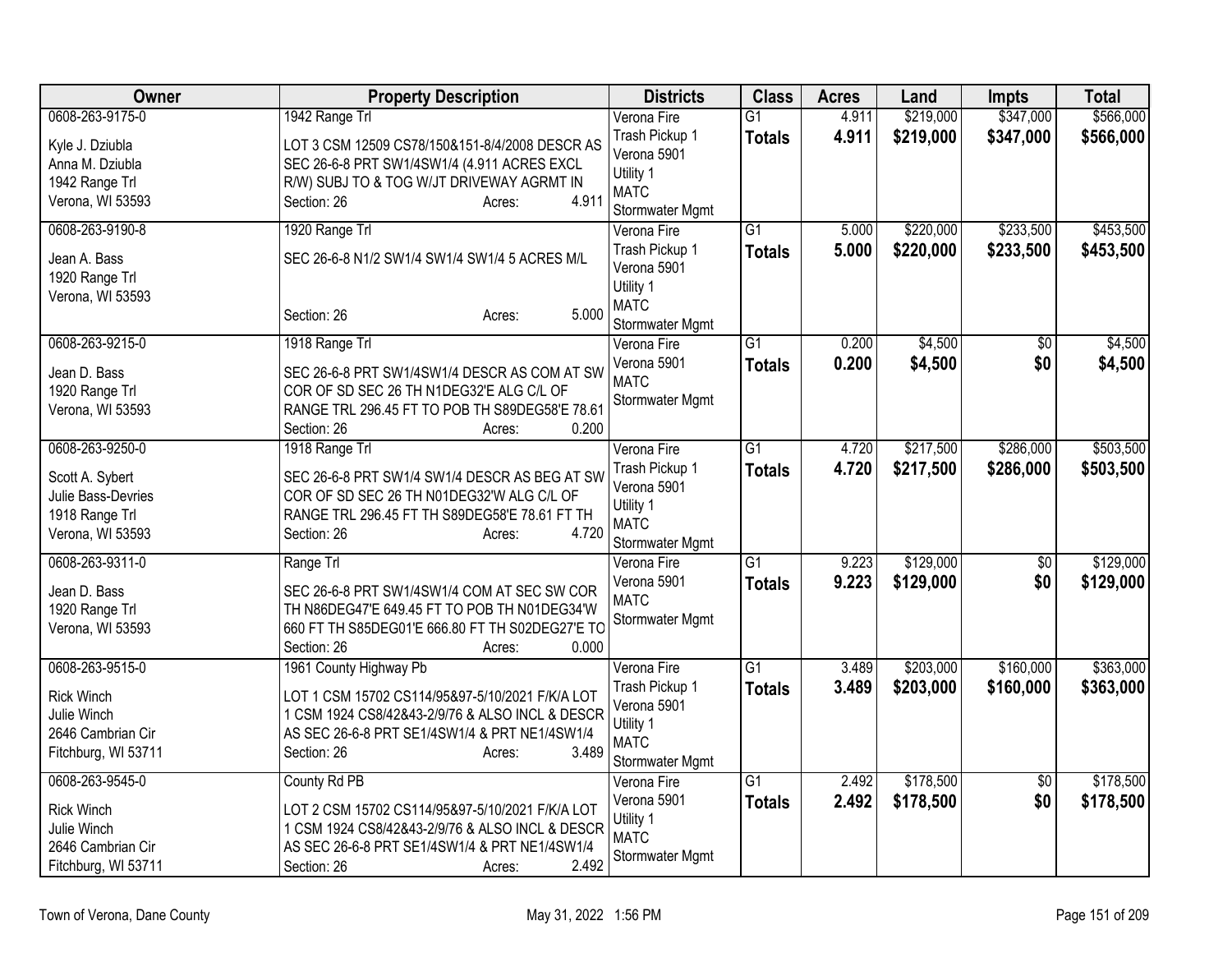| Owner                                                                                                           | <b>Property Description</b>                                                                                                                                                        | <b>Districts</b>                                                             | <b>Class</b>                                       | <b>Acres</b>            | Land                            | <b>Impts</b>                  | <b>Total</b>                    |
|-----------------------------------------------------------------------------------------------------------------|------------------------------------------------------------------------------------------------------------------------------------------------------------------------------------|------------------------------------------------------------------------------|----------------------------------------------------|-------------------------|---------------------------------|-------------------------------|---------------------------------|
| 0608-263-9591-3<br>Armstrong Rev Tr, Amy Bass<br>1957 County Highway Pb<br>Verona, WI 53593                     | 1957 County Highway Pb<br>LOT 1 CSM 5328 CS24/166 R10469/6-8/13/87 DESCR<br>AS SEC 26-6-8 PRT E1/2 SW1/4 CONT 7.02 ACRES<br>EXC R11672/82 & R11762/62 SUBJ TO DRIVEWAY             | Verona Fire<br>Trash Pickup 1<br>Verona 5901<br>Utility 1                    | $\overline{G1}$<br>G <sub>5</sub><br><b>Totals</b> | 6.120<br>0.900<br>7.020 | \$230,000<br>\$100<br>\$230,100 | \$185,500<br>\$0<br>\$185,500 | \$415,500<br>\$100<br>\$415,600 |
|                                                                                                                 | 7.023<br>Section: 26<br>Acres:                                                                                                                                                     | <b>MATC</b><br>Stormwater Mgmt                                               |                                                    |                         |                                 |                               |                                 |
| 0608-263-9690-0                                                                                                 | 1953 County Highway Pb                                                                                                                                                             | Verona Fire                                                                  | $\overline{G1}$                                    | 6.851                   | \$236,500                       | \$213,500                     | \$450,000                       |
| Bass Rev Living Tr, Roger & Rebecca<br>1953 County Highway Pb<br>Verona, WI 53593                               | LOT 1 CSM 12569 CS79/27&30-10/28/2008 DESCR AS<br>SEC 26-6-8 PRT SE1/4SW1/4 (6.85 ACRES) TOG<br>W/DRIVEWAY ESMT IN DOC #5727165<br>6.850<br>Section: 26<br>Acres:                  | Trash Pickup 1<br>Verona 5901<br>Utility 1<br><b>MATC</b><br>Stormwater Mgmt | <b>Totals</b>                                      | 6.851                   | \$236,500                       | \$213,500                     | \$450,000                       |
| 0608-263-9710-0                                                                                                 | County Rd PB                                                                                                                                                                       | Verona Fire                                                                  | $\overline{G1}$                                    | 10.515                  | \$269,500                       | \$0                           | \$269,500                       |
| Armstrong Rev Tr, Amy Bass<br>Bass Rev Living Tr, Roger & Rebecca<br>1953 County Highway Pb<br>Verona, WI 53593 | LOT 2 CSM 12569 CS79/27&30-10/28/2008 DESCR AS<br>SEC 26-6-8 PRT SE1/4SW1/4 (10.52 ACRES) TOG<br>W/DRIVEWAY ESMT IN DOC #5727165<br>10.520<br>Section: 26                          | Verona 5901<br><b>MATC</b><br>Stormwater Mgmt                                | <b>Totals</b>                                      | 10.515                  | \$269,500                       | \$0                           | \$269,500                       |
| 0608-264-8000-8                                                                                                 | Acres:                                                                                                                                                                             | Verona Fire                                                                  | $\overline{\text{X3}}$                             | 38.749                  | \$0                             | \$0                           | $\overline{\$0}$                |
| Dane County<br>210 Martin Luther King Jr Blvd<br>Madison, WI 53703-3342                                         | SEC 26-6-8 NE1/4 SE1/4 132/324                                                                                                                                                     | Verona 5901<br><b>MATC</b><br>Stormwater Mgmt                                | <b>Totals</b>                                      | 38.749                  | \$0                             | \$0                           | \$0                             |
|                                                                                                                 | 40.000<br>Section: 26<br>Acres:                                                                                                                                                    |                                                                              |                                                    |                         |                                 |                               |                                 |
| 0608-264-8500-3                                                                                                 | 6724 Wesner Rd                                                                                                                                                                     | Verona Fire                                                                  | $\overline{\chi_3}$                                | 34.521                  | $\sqrt{$0}$                     | \$0                           | $\frac{1}{6}$                   |
| Dane County<br>210 Martin Luther King Jr Blvd<br>Madison, WI 53703-3342                                         | SEC 26-6-8 NW1/4 SE1/4 EXC S 16.5 FT                                                                                                                                               | Verona 5901<br><b>MATC</b><br>Stormwater Mgmt                                | <b>Totals</b>                                      | 34.521                  | \$0                             | \$0                           | \$0                             |
|                                                                                                                 | 40.000<br>Section: 26<br>Acres:                                                                                                                                                    |                                                                              |                                                    |                         |                                 |                               |                                 |
| 0608-264-9021-0                                                                                                 | 6705 Wesner Rd                                                                                                                                                                     | Verona Fire                                                                  | $\overline{X4}$                                    | 6.548                   | $\overline{50}$                 | $\overline{50}$               | $\overline{50}$                 |
| Resurrection Lutheran Church, Inc<br>6705 Wesner Rd<br>Verona, WI 53593                                         | LOT 1 CSM 10831 CS64/286&287-8/6/2003 F/K/A LOT<br>1 CSM 6947 CS35/1&2 R21139/4-12/4/92 F/K/A PRT<br>CSM 6822 DESCR AS SEC 26-6-8 PRT SW1/4SE1/4<br>0.000<br>Section: 26<br>Acres: | Verona 5901<br><b>MATC</b><br>Stormwater Mgmt                                | <b>Totals</b>                                      | 6.548                   | \$0                             | \$0                           | \$0                             |
| 0608-264-9046-0                                                                                                 | 6679 Wesner Rd                                                                                                                                                                     | Verona Fire                                                                  | $\overline{\text{X3}}$                             | 4.954                   | $\overline{50}$                 | $\overline{50}$               | $\overline{50}$                 |
| Dane County<br>210 Martin Luther King Jr Blvd<br>Madison, WI 53703-3342                                         | LOT 2 CSM 10831 CS64/286&287-8/6/2003 F/K/A LOT<br>1 CSM 6947 CS35/1&2 R21139/4-12/4/92 F/K/A PRT<br>CSM 6822 DESCR AS SEC 26-6-8 PRT SW1/4SE1/4<br>0.000<br>Section: 26<br>Acres: | Verona 5901<br><b>MATC</b><br>Stormwater Mgmt                                | <b>Totals</b>                                      | 4.954                   | \$0                             | \$0                           | \$0                             |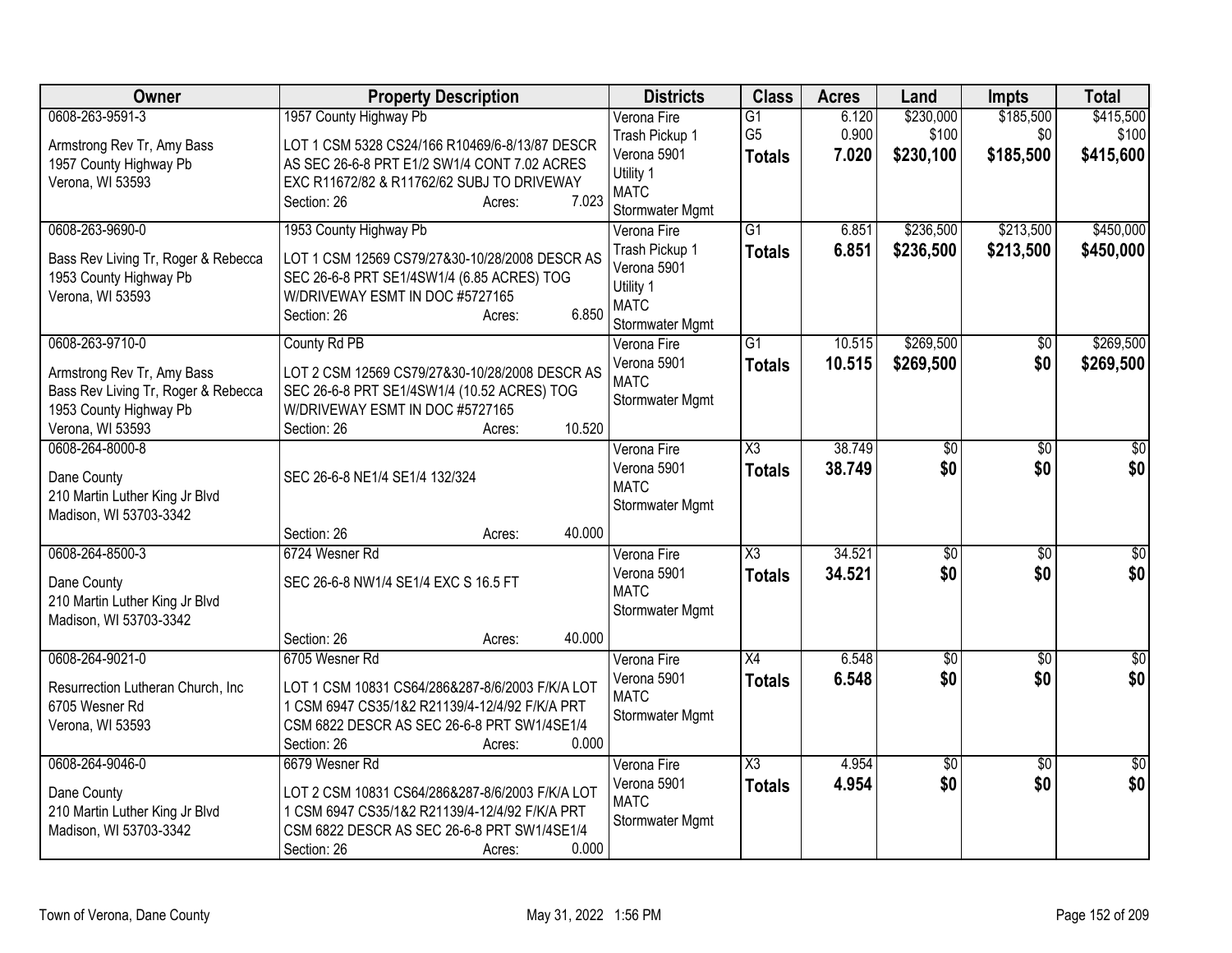| Owner                                     | <b>Property Description</b>                    |        |        | <b>Districts</b>               | <b>Class</b>         | <b>Acres</b>    | Land                 | <b>Impts</b>           | <b>Total</b>         |
|-------------------------------------------|------------------------------------------------|--------|--------|--------------------------------|----------------------|-----------------|----------------------|------------------------|----------------------|
| 0608-264-9061-0                           | County Highway Pb                              |        |        | Verona Fire                    | X3                   | 10.830          | $\overline{50}$      | $\overline{50}$        | $\overline{\$0}$     |
| Dane County                               | LOT 2 CSM 6947 CS35/1&2 R21139/4-12/4/92 F/K/A |        |        | Verona 5901<br><b>MATC</b>     | <b>Totals</b>        | 10.830          | \$0                  | \$0                    | \$0                  |
| 210 Martin Luther King Jr Blvd            | PRT CSM 6822 DESCR AS SEC 26-6-8 PRT           |        |        | Stormwater Mgmt                |                      |                 |                      |                        |                      |
| Madison, WI 53703-3342                    | SW1/4SE1/4 EXC BEG AT SE COR OF SD LOT 2 TH    |        |        |                                |                      |                 |                      |                        |                      |
|                                           | Section: 26                                    | Acres: | 0.000  |                                |                      |                 |                      |                        |                      |
| 0608-264-9071-0                           | 1926 County Highway Pb                         |        |        | Verona Fire                    | $\overline{G1}$      | 13.170          | \$293,500            | \$295,500              | \$589,000            |
| Michael P. Bowles                         | LOT 3 CSM 6947 CS35/1&2 R21139/4-12/4/92 F/K/A |        |        | Trash Pickup 1<br>Verona 5901  | <b>Totals</b>        | 13.170          | \$293,500            | \$295,500              | \$589,000            |
| Jill M. Bowles                            | PRT CSM 6822 DESCR AS SEC 26-6-8 PRT           |        |        | Utility 1                      |                      |                 |                      |                        |                      |
| 1926 County Highway Pb                    | SW1/4SE1/4 & ALSO INCL PRT LOT 2 CSM 6947      |        | 0.000  | <b>MATC</b>                    |                      |                 |                      |                        |                      |
| Verona, WI 53593                          | Section: 26                                    | Acres: |        | Stormwater Mgmt                |                      |                 |                      |                        |                      |
| 0608-264-9500-1                           |                                                |        |        | Verona Fire                    | X3                   | 38.994          | $\overline{50}$      | $\overline{30}$        | $\sqrt{50}$          |
| Dane County                               | SEC 26-6-8 SE1/4 SE1/4 73/462                  |        |        | Verona 5901                    | <b>Totals</b>        | 38.994          | \$0                  | \$0                    | \$0                  |
| 210 Martin Luther King Jr Blvd            |                                                |        |        | <b>MATC</b>                    |                      |                 |                      |                        |                      |
| Madison, WI 53703-3342                    |                                                |        |        | Stormwater Mgmt                |                      |                 |                      |                        |                      |
|                                           | Section: 26                                    | Acres: | 40.000 |                                |                      |                 |                      |                        |                      |
| 0608-271-9875-0                           |                                                |        |        | Verona Fire                    | W <sub>6</sub>       | 1.638           | (\$100)              | $\overline{50}$        | \$0                  |
| Walker Living Tr, Robert H & Barbara J    | SEC 27-6-8 SE1/4 NE1/4 EXC PRT ANNEXED TO CITY |        |        | Verona 5901<br><b>MATC</b>     | <b>Totals</b>        | 1.638           | \$0                  | \$0                    | \$0                  |
| 2003 Rangetrl                             | OF VERONA IN DOC #4116418                      |        |        | <b>Stormwater Mgmt</b>         |                      |                 |                      |                        |                      |
| Verona, WI 53593                          |                                                |        |        |                                |                      |                 |                      |                        |                      |
|                                           | Section: 27                                    | Acres: | 0.000  |                                |                      |                 |                      |                        |                      |
| 0608-272-8500-3                           | 2166 State Highway 69                          |        |        | Verona Fire<br>Trash Pickup 1  | G4<br>G <sub>5</sub> | 38.000<br>0.430 | \$10,800<br>\$100    | $\overline{50}$<br>\$0 | \$10,800<br>\$100    |
| Judith A. Hoffman                         | SEC 27-6-8 NW1/4NW1/4                          |        |        | Verona 5901                    | G7                   | 1.000           | \$118,000            | \$188,000              | \$306,000            |
| Duwayne J. Hoffman                        |                                                |        |        | Utility 1                      | <b>Totals</b>        | 39.430          | \$128,900            | \$188,000              | \$316,900            |
| 2202 State Highway 69<br>Verona, WI 53593 |                                                |        | 39.425 | <b>MATC</b>                    |                      |                 |                      |                        |                      |
|                                           | Section: 27                                    | Acres: |        | Stormwater Mgmt                |                      |                 |                      |                        |                      |
| 0608-272-9000-6                           |                                                |        |        | Verona Fire                    | G4                   | 40.000          | \$11,500             | \$0                    | \$11,500             |
| Judith A. Hoffman                         | SEC 27-6-8 SW1/4NW1/4                          |        |        | Verona 5901                    | <b>Totals</b>        | 40.000          | \$11,500             | \$0                    | \$11,500             |
| Duwayne J. Hoffman                        |                                                |        |        | <b>MATC</b><br>Stormwater Mgmt |                      |                 |                      |                        |                      |
| 2202 State Highway 69                     |                                                |        |        |                                |                      |                 |                      |                        |                      |
| Verona, WI 53593                          | Section: 27                                    | Acres: | 40.000 |                                |                      |                 |                      |                        |                      |
| 0608-273-8002-0                           | 1971 Locust Dr                                 |        |        | Verona Fire                    | G4                   | 24.860          | \$7,200              | $\overline{60}$        | \$7,200              |
| Herfel Living Tr                          | SEC 27-6-8 NE1/4SW1/4 EXC DOC 3665800 & ALSO   |        |        | Verona 5901<br><b>MATC</b>     | G <sub>5</sub><br>G7 | 6.600<br>4.000  | \$6,500<br>\$168,000 | \$0<br>\$126,000       | \$6,500<br>\$294,000 |
| 1955 Locust Dr                            | <b>EXC CSM 14051</b>                           |        |        | Stormwater Mgmt                | <b>Totals</b>        | 35.460          | \$181,700            | \$126,000              | \$307,700            |
| Verona, WI 53593                          |                                                |        |        |                                |                      |                 |                      |                        |                      |
|                                           | Section: 27                                    | Acres: | 35.460 |                                |                      |                 |                      |                        |                      |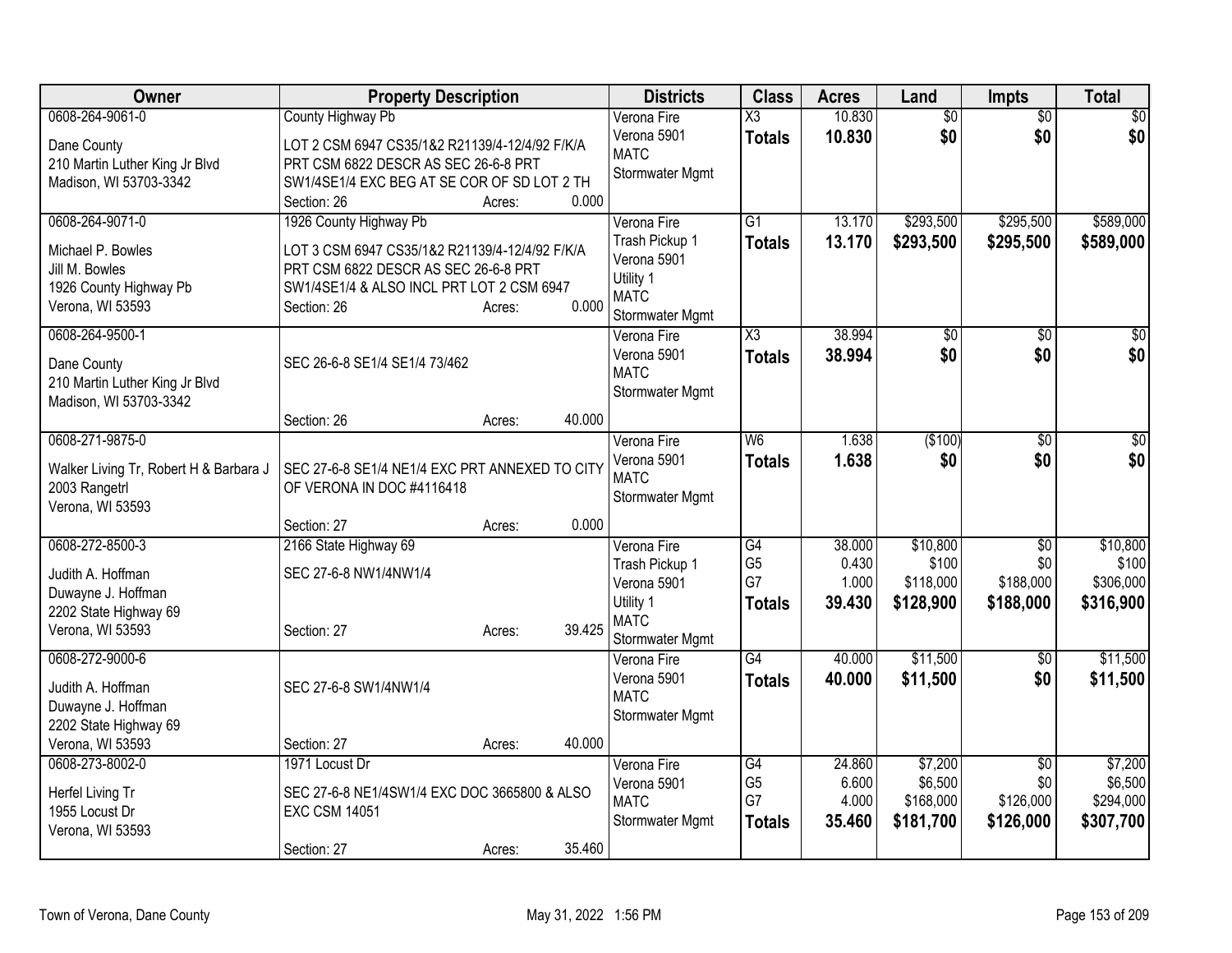| <b>Owner</b>                                                                                    | <b>Property Description</b>                                                                                                                                                                                                | <b>Districts</b>                                                                            | <b>Class</b>                                             | <b>Acres</b>                       | Land                                           | <b>Impts</b>                                     | <b>Total</b>                               |
|-------------------------------------------------------------------------------------------------|----------------------------------------------------------------------------------------------------------------------------------------------------------------------------------------------------------------------------|---------------------------------------------------------------------------------------------|----------------------------------------------------------|------------------------------------|------------------------------------------------|--------------------------------------------------|--------------------------------------------|
| 0608-273-8501-0<br>Herfel Living Tr<br>1955 Locust Dr<br>Verona, WI 53593                       | SEC 27-6-8 NW1/4SW1/4 EXC DOC 3665800 SUBJ TO<br>AFFIDAVIT OF ADVERSE POSSESSION IN DOC<br>3521610<br>0.000<br>Section: 27<br>Acres:                                                                                       | Verona Fire<br>Verona 5901<br><b>MATC</b><br>Stormwater Mgmt                                | $\overline{G4}$<br><b>Totals</b>                         | 32.480<br>32.480                   | \$9,400<br>\$9,400                             | $\overline{50}$<br>\$0                           | \$9,400<br>\$9,400                         |
| 0608-273-9001-0<br>Herfel Living Tr<br>1955 Locust Dr<br>Verona, WI 53593                       | SEC 27-6-8 SW1/4SW1/4 EXC DOC 3665800                                                                                                                                                                                      | Verona Fire<br>Verona 5901<br><b>MATC</b><br>Stormwater Mgmt                                | $\overline{G4}$<br><b>Totals</b>                         | 21.310<br>21.310                   | \$6,100<br>\$6,100                             | \$0<br>\$0                                       | \$6,100<br>\$6,100                         |
| 0608-273-9400-0<br>Herfel Living Tr<br>1955 Locust Dr<br>Verona, WI 53593                       | 0.000<br>Section: 27<br>Acres:<br>1955 Locust Dr<br>SEC 27-6-8 PRT SW1/4 DESCR AS COM SW COR SEO<br>27 TH E ALG SEC LN 720 FT TO POB TH<br>N0DEG48'40"W 1919.1 FT TH S64DEG30'E 695.2 FT<br>0.000<br>Section: 27<br>Acres: | Verona Fire<br>Trash Pickup 1<br>Verona 5901<br>Utility 1<br><b>MATC</b><br>Stormwater Mgmt | $\overline{G4}$<br>G <sub>5</sub><br>G7<br><b>Totals</b> | 36.000<br>2.000<br>1.000<br>39.000 | \$3,000<br>\$100<br>\$118,000<br>\$121,100     | $\overline{50}$<br>\$0<br>\$255,000<br>\$255,000 | \$3,000<br>\$100<br>\$373,000<br>\$376,100 |
| 0608-273-9501-0<br>Herfel Living Tr<br>1955 Locust Dr<br>Verona, WI 53593                       | 1955 Locust Dr<br>SEC 27-6-8 SE1/4SW1/4 EXC DOC 3665800                                                                                                                                                                    | Verona Fire<br>Verona 5901<br><b>MATC</b><br>Stormwater Mgmt                                | G4<br><b>Totals</b>                                      | 24.240<br>24.240                   | \$7,400<br>\$7,400                             | $\overline{50}$<br>\$0                           | \$7,400<br>\$7,400                         |
| 0608-274-8000-6<br>Walker Living Tr, Robert H & Barbara J<br>2003 Range Trl<br>Verona, WI 53593 | 0.000<br>Section: 27<br>Acres:<br>2003 Range Trl<br>SEC 27-6-8 NE1/4 SE1/4 845/190<br>40.000<br>Section: 27<br>Acres:                                                                                                      | Verona Fire<br>Trash Pickup 1<br>Verona 5901<br>Utility 1<br><b>MATC</b><br>Stormwater Mgmt | $\overline{G1}$<br>G4<br>W <sub>6</sub><br><b>Totals</b> | 1.000<br>1.430<br>38.000<br>40.430 | \$118,000<br>\$100<br>(\$123,500)<br>\$118,100 | \$142,500<br>\$0<br>\$0<br>\$142,500             | \$260,500<br>\$100<br>\$0<br>\$260,600     |
| 0608-274-8540-0<br>Verona Area School District<br>700 M Main St<br>Verona, WI 53593             | Locust Dr<br>LOT 1 CSM 14051 CS94/134&138-8/19/2015 DESCR<br>AS SEC 27-6-8 PRT SW1/4NE1/4, PRT NW1/4SE1/4 &<br>PRT NE1/4SW1/4 (18.057 ACRES EXCL R/W)<br>18.057<br>Section: 27<br>Acres:                                   | Verona Fire<br>Verona 5901<br><b>MATC</b><br>Stormwater Mgmt                                | $\overline{X4}$<br><b>Totals</b>                         | 18.057<br>18.057                   | $\sqrt{6}$<br>\$0                              | $\overline{30}$<br>\$0                           | $\overline{50}$<br>\$0                     |
| 0608-274-8700-0<br>Herfel Living Tr<br>1955 Locust Dr<br>Verona, WI 53593                       | Locust Dr<br>SEC 27-6-8 NW1/4SE1/4 EXC CSM 14051<br>22.552<br>Section: 27<br>Acres:                                                                                                                                        | Verona Fire<br>Verona 5901<br><b>MATC</b><br>Stormwater Mgmt                                | G4<br>G <sub>5</sub><br><b>Totals</b>                    | 21.302<br>1.250<br>22.552          | \$6,100<br>\$1,300<br>\$7,400                  | $\overline{30}$<br>\$0<br>\$0                    | \$6,100<br>\$1,300<br>\$7,400              |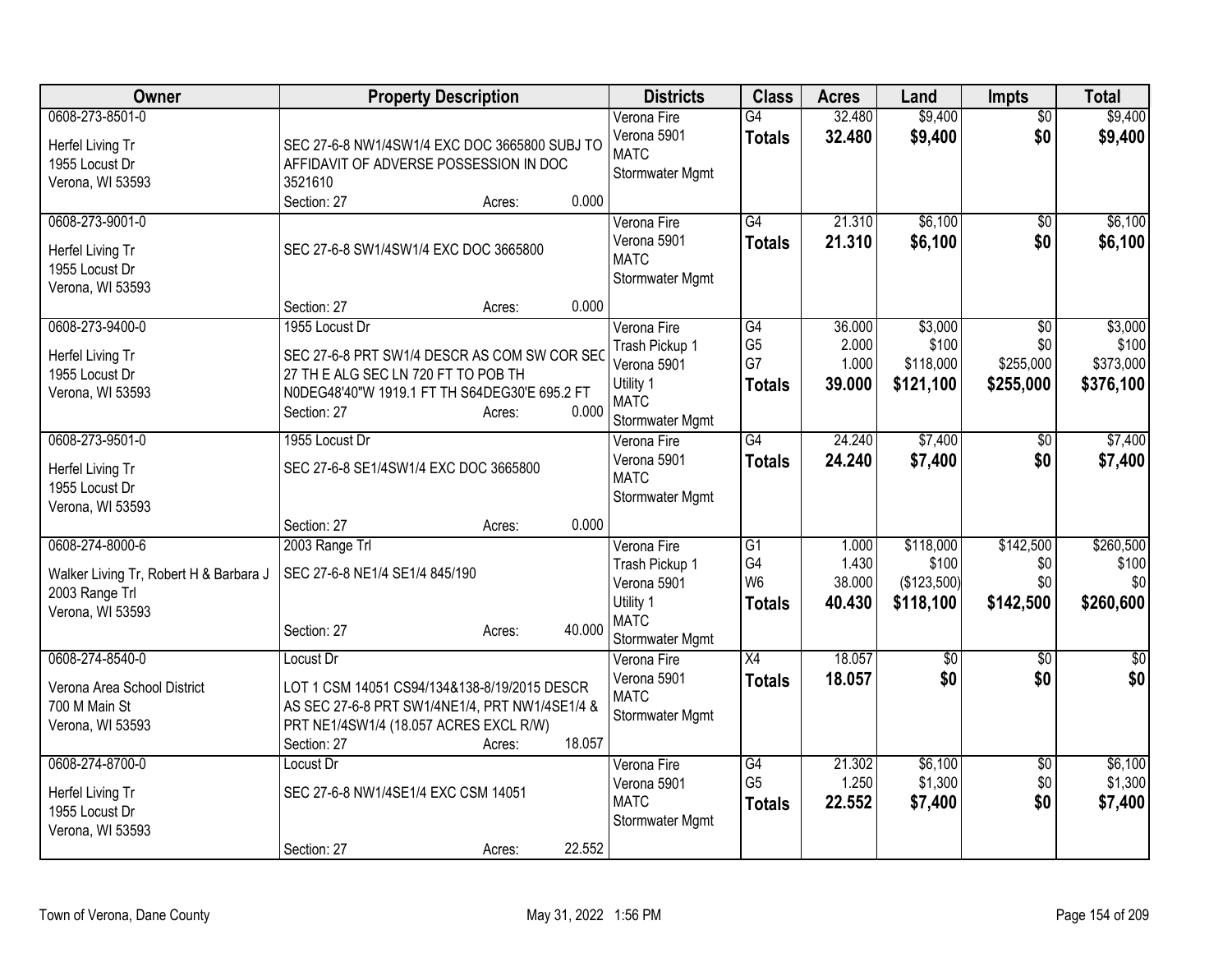| Owner                                                                            | <b>Property Description</b>                                                                                                                                                                     |        | <b>Districts</b>                                                                            | <b>Class</b>                          | <b>Acres</b>               | Land                             | Impts                                     | <b>Total</b>                       |
|----------------------------------------------------------------------------------|-------------------------------------------------------------------------------------------------------------------------------------------------------------------------------------------------|--------|---------------------------------------------------------------------------------------------|---------------------------------------|----------------------------|----------------------------------|-------------------------------------------|------------------------------------|
| 0608-274-9000-4<br>Herfel Living Tr<br>1955 Locust Dr<br>Verona, WI 53593        | SEC 27-6-8 SW1/4SE1/4                                                                                                                                                                           |        | Verona Fire<br>Verona 5901<br><b>MATC</b><br>Stormwater Mgmt                                | G4<br>G5M<br><b>Totals</b>            | 28.000<br>11.000<br>39.000 | \$7,000<br>\$35,800<br>\$42,800  | $\overline{50}$<br>\$0<br>\$0             | \$7,000<br>\$35,800<br>\$42,800    |
|                                                                                  | Section: 27<br>Acres:                                                                                                                                                                           | 40.000 |                                                                                             |                                       |                            |                                  |                                           |                                    |
| 0608-274-9500-9<br>Walker Tr<br>2003 Range Trl<br>Verona, WI 53593               | SEC 27-6-8 N1/2 SE1/4SE1/4                                                                                                                                                                      | 20.000 | Verona Fire<br>Verona 5901<br><b>MATC</b><br>Stormwater Mgmt                                | W <sub>6</sub><br><b>Totals</b>       | 20.000<br>20.000           | (\$130,000)<br>\$0               | $\overline{50}$<br>\$0                    | \$0<br>\$0                         |
| 0608-274-9690-0                                                                  | Section: 27<br>Acres:<br>1917 Range Trl                                                                                                                                                         |        | Verona Fire                                                                                 | $\overline{G1}$                       | 4.000                      | \$211,000                        | \$211,500                                 | \$422,500                          |
| Michael Kolpien et al<br>9813 Hill Creek Dr<br>Verona, WI 53592                  | SEC 27-6-8 S1/2 SE1/4 SE1/4<br>Section: 27<br>Acres:                                                                                                                                            | 20,000 | Trash Pickup 1<br>Verona 5901<br>Utility 1<br><b>MATC</b><br>Stormwater Mgmt                | G4<br>G5M<br><b>Totals</b>            | 10.000<br>6.000<br>20.000  | \$3,400<br>\$19,500<br>\$233,900 | \$0<br>\$0<br>\$211,500                   | \$3,400<br>\$19,500<br>\$445,400   |
| 0608-281-8000-7<br>Kirk A. Feller<br>Jan D. Feller<br>2100 State Highway 69      | 2100 State Highway 69<br>SEC 28-6-8 NE1/4NE1/4 EXC TO DOT IN R26965/14 &<br>R28194/39                                                                                                           |        | Verona Fire<br>Verona 5901<br><b>MATC</b><br>Stormwater Mgmt                                | G4<br>G7<br><b>Totals</b>             | 37.260<br>1.000<br>38.260  | \$10,900<br>\$53,000<br>\$63,900 | $\overline{50}$<br>\$55,000<br>\$55,000   | \$10,900<br>\$108,000<br>\$118,900 |
| Verona, WI 53593                                                                 | Section: 28<br>Acres:                                                                                                                                                                           | 38.260 |                                                                                             |                                       |                            |                                  |                                           |                                    |
| 0608-281-8510-0<br>Donna J. Dickinson<br>7222 Pine Row Rd<br>Verona, WI 53593    | Pine Row Rd<br>LOT 1 CSM 6436 CS31/186&187 R16085/4-6/12/91<br>DESCR AS SEC 28 -6-8 PRT NW1/4NE1/4 (21.024<br>ACRES) EXC TO DOT IN R26965/17<br>Section: 28<br>Acres:                           | 19.940 | Verona Fire<br>Verona 5901<br><b>MATC</b><br>Stormwater Mgmt                                | G4<br>G <sub>5</sub><br><b>Totals</b> | 19.380<br>0.560<br>19.940  | \$5,300<br>\$100<br>\$5,400      | $\overline{50}$<br>\$0<br>\$0             | \$5,300<br>\$100<br>\$5,400        |
| 0608-281-8760-0<br>Michael R. Edwards et al<br>7226 Pine row<br>Verona, WI 53593 | 7226 Pine Row Rd<br>LOT 1 CSM 13742 CS90/308&309-6/23/2014 F/K/A LOT<br>2 CSM 6436 CS31/186&187 R16085/4-6/12/91 & ALSO<br>INCL & F/K/A LOT 1 CSM 1850 CS7/285-11/5/75<br>Section: 28<br>Acres: | 5.038  | Verona Fire<br>Trash Pickup 1<br>Verona 5901<br>Utility 1<br><b>MATC</b><br>Stormwater Mgmt | G1<br><b>Totals</b>                   | 5.038<br>5.038             | \$220,500<br>\$220,500           | \$269,000<br>\$269,000                    | \$489,500<br>\$489,500             |
| 0608-281-8800-0<br>Sharon T. Edwards<br>7226 Pine row<br>Verona, WI 53593        | 7222 Pine Row Rd<br>LOT 1 CSM 15753 CS114/304&307-7/6/2021 F/K/A LOT<br>2 CSM 13742 CS90/308&309-6/23/2014 F/K/A LOT 2<br>CSM 6436 CS31/186&187-6/12/91 & ALSO INCL &<br>Section: 28<br>Acres:  | 4.150  | Verona Fire<br>Trash Pickup 1<br>Verona 5901<br>Utility 1<br><b>MATC</b><br>Stormwater Mgmt | G4<br>G7<br><b>Totals</b>             | 2.150<br>2.000<br>4.150    | \$500<br>\$163,000<br>\$163,500  | $\overline{50}$<br>\$182,000<br>\$182,000 | \$500<br>\$345,000<br>\$345,500    |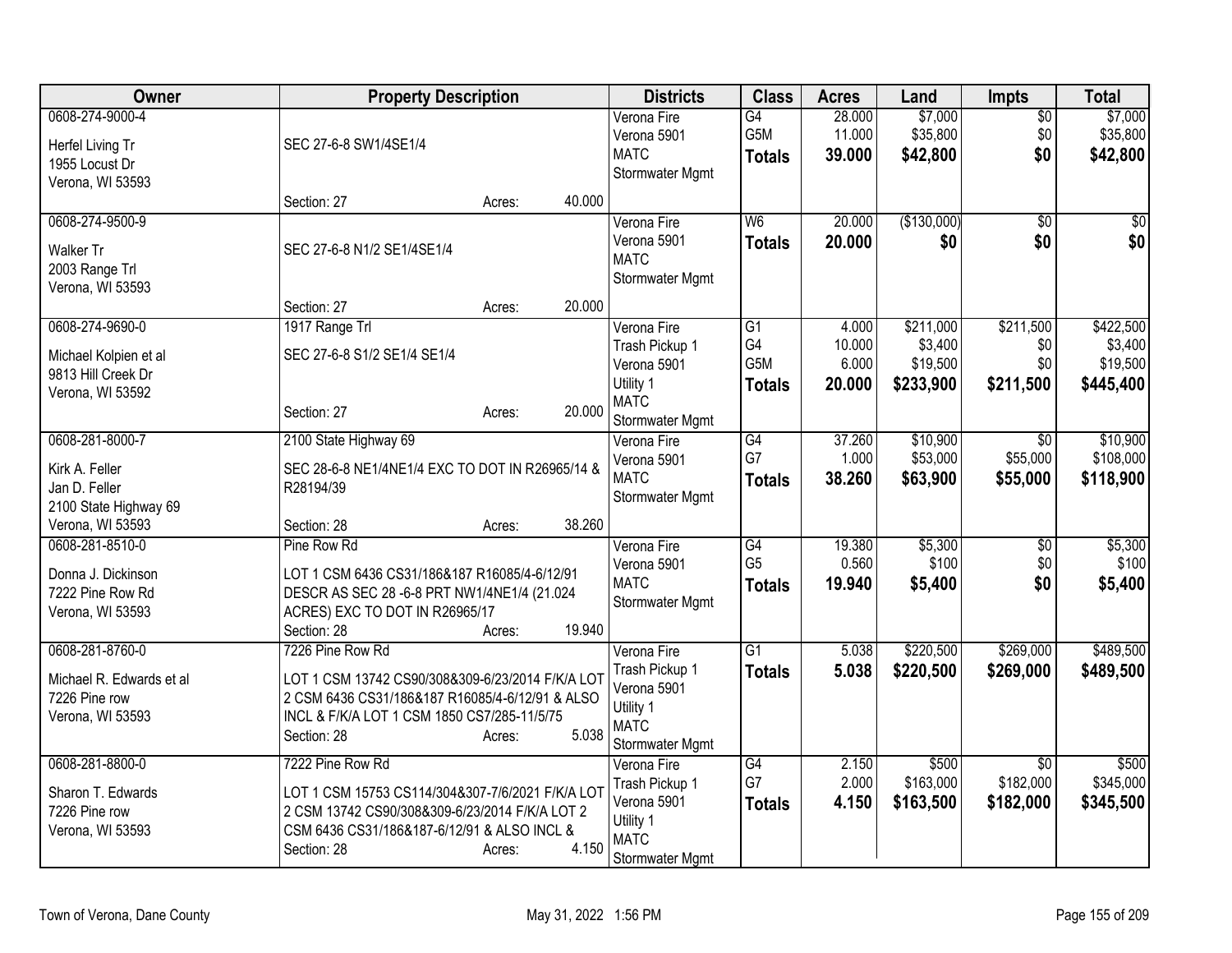| Owner                                                                                           | <b>Property Description</b>                                                                                                                                                     |        |        | <b>Districts</b>                                                                            | <b>Class</b>                                              | <b>Acres</b>                       | Land                                        | <b>Impts</b>                                     | <b>Total</b>                                |
|-------------------------------------------------------------------------------------------------|---------------------------------------------------------------------------------------------------------------------------------------------------------------------------------|--------|--------|---------------------------------------------------------------------------------------------|-----------------------------------------------------------|------------------------------------|---------------------------------------------|--------------------------------------------------|---------------------------------------------|
| 0608-281-8815-0<br>Donna J. Dickinson<br>7222 Pine Row Rd<br>Verona, WI 53593                   | Pine Row Rd<br>LOT 2 CSM 15753 CS114/304&307-7/6/2021 F/K/A LOT<br>2 CSM 13742 CS90/308&309-6/23/2014 F/K/A LOT 2<br>CSM 6436 CS31/186&187-6/12/91 & ALSO INCL &<br>Section: 28 | Acres: | 7.780  | Verona Fire<br>Trash Pickup 1<br>Verona 5901<br>Utility 1<br><b>MATC</b><br>Stormwater Mgmt | G4<br>G <sub>5</sub><br>G <sub>5</sub> M<br><b>Totals</b> | 5.875<br>0.905<br>1.000<br>7.780   | \$1,800<br>\$100<br>\$1,800<br>\$3,700      | $\overline{50}$<br>\$0<br>\$0<br>\$0             | \$1,800<br>\$100<br>\$1,800<br>\$3,700      |
| 0608-281-9000-5<br>Kirk A. Feller<br>Jan D. Feller<br>2100 State Highway 69<br>Verona, WI 53593 | SEC 28-6-8 SW1/4NE1/4 EXC TO DOT IN R26965/14 &<br>R28194/39 EXC TO DOT IN DOC 5637424<br>Section: 28                                                                           | Acres: | 40.000 | Verona Fire<br>Verona 5901<br><b>MATC</b><br>Stormwater Mgmt                                | $\overline{G4}$<br>G <sub>5</sub><br><b>Totals</b>        | 38.140<br>1.860<br>40.000          | \$13,000<br>\$100<br>\$13,100               | $\sqrt{6}$<br>\$0<br>\$0                         | \$13,000<br>\$100<br>\$13,100               |
| 0608-281-9500-0<br>Kirk A. Feller<br>Jan D. Feller<br>2100 State Highway 69<br>Verona, WI 53593 | 2100 State Highway 69<br>SEC 28-6-8 SE1/4NE1/4 EXC TO DOT IN R26965/14 &<br>R28194/39 EXC TO DOT IN DOC 5637424<br>Section: 28                                                  | Acres: | 40.010 | Verona Fire<br>Trash Pickup 1<br>Verona 5901<br>Utility 1<br><b>MATC</b><br>Stormwater Mgmt | $\overline{G4}$<br>G <sub>5</sub><br>G7<br><b>Totals</b>  | 38.020<br>0.990<br>1.000<br>40.010 | \$10,600<br>\$100<br>\$118,000<br>\$128,700 | $\overline{30}$<br>\$0<br>\$124,000<br>\$124,000 | \$10,600<br>\$100<br>\$242,000<br>\$252,700 |
| 0608-282-8000-6<br>Southwest Investments, LLC<br>930 10th Ave<br>New Glarus, WI 53574           | 7228 Pine Row Rd<br>SEC 28-6-8 NE1/4 NW1/4<br>Section: 28                                                                                                                       | Acres: | 40.000 | Verona Fire<br>Trash Pickup 1<br>Verona 5901<br>Utility 1<br><b>MATC</b><br>Stormwater Mgmt | $\overline{G4}$<br>G <sub>5</sub><br>G7<br><b>Totals</b>  | 36.480<br>1.020<br>2.500<br>40.000 | \$9,000<br>\$100<br>\$154,500<br>\$163,600  | $\overline{30}$<br>\$0<br>\$58,500<br>\$58,500   | \$9,000<br>\$100<br>\$213,000<br>\$222,100  |
| 0608-282-8500-1<br>Southwest Investments, LLC<br>930 10th Ave<br>New Glarus, WI 53574           | <b>Valley Rd</b><br>SEC 28-6-8 NW1/4 NW1/4<br>Section: 28                                                                                                                       | Acres: | 37.000 | Verona Fire<br>Verona 5901<br><b>MATC</b><br>Stormwater Mgmt                                | G4<br>G <sub>5</sub><br><b>Totals</b>                     | 38.210<br>1.000<br>39.210          | \$13,100<br>\$100<br>\$13,200               | $\overline{50}$<br>\$0<br>\$0                    | \$13,100<br>\$100<br>\$13,200               |
| 0608-282-9000-4<br>Southwest Investments, LLC<br>930 10th Ave<br>New Glarus, WI 53574           | <b>Valley Rd</b><br>SEC 28-6-8 SW1/4 NW1/4<br>Section: 28                                                                                                                       | Acres: | 40.000 | Verona Fire<br>Verona 5901<br><b>MATC</b><br>Stormwater Mgmt                                | $\overline{G4}$<br><b>Totals</b>                          | 40.000<br>40.000                   | \$13,700<br>\$13,700                        | \$0<br>\$0                                       | \$13,700<br>\$13,700                        |
| 0608-282-9500-9<br>Southwest Investments, LLC<br>930 10th Ave<br>New Glarus, WI 53574           | Pine Row Rd<br>SEC 28-6-8 SE1/4 NW1/4<br>Section: 28                                                                                                                            | Acres: | 40.000 | Verona Fire<br>Verona 5901<br><b>MATC</b><br>Stormwater Mgmt                                | $\overline{G4}$<br>G <sub>5</sub><br><b>Totals</b>        | 39.970<br>0.030<br>40.000          | \$12,600<br>\$100<br>\$12,700               | \$0<br>\$0<br>\$0                                | \$12,600<br>\$100<br>\$12,700               |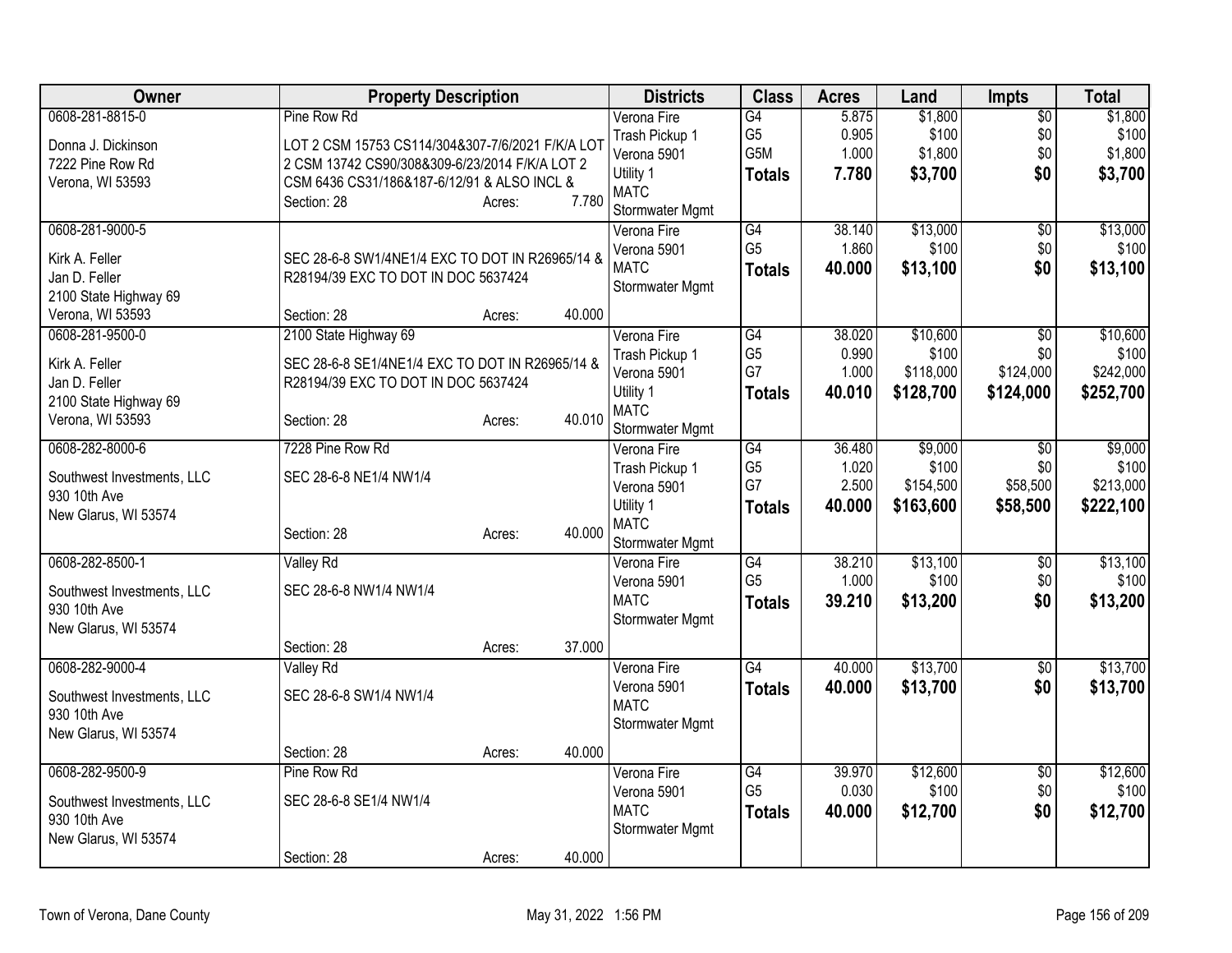| Owner                                                                                         | <b>Property Description</b>                                                                                                                                                       |                  | <b>Districts</b>                                                                            | <b>Class</b>                            | <b>Acres</b>     | Land                   | Impts                  | <b>Total</b>           |
|-----------------------------------------------------------------------------------------------|-----------------------------------------------------------------------------------------------------------------------------------------------------------------------------------|------------------|---------------------------------------------------------------------------------------------|-----------------------------------------|------------------|------------------------|------------------------|------------------------|
| 0608-283-8000-5<br>Dane County<br>5201 Fen Oak Dr Rm 208<br>Madison, WI 53718                 | <b>Riverside Rd</b><br>SEC 28-6-8 NE1/4SW1/4                                                                                                                                      |                  | Verona Fire<br>Verona 5901<br><b>MATC</b><br>Stormwater Mgmt                                | $\overline{\text{X3}}$<br><b>Totals</b> | 38.931<br>38.931 | $\overline{50}$<br>\$0 | $\overline{50}$<br>\$0 | $\sqrt{50}$<br>\$0     |
|                                                                                               | Section: 28                                                                                                                                                                       | 40.000<br>Acres: |                                                                                             |                                         |                  |                        |                        |                        |
| 0608-283-8500-0<br>Dane County<br>5201 Fen Oak Dr Rm 208<br>Madison, WI 53718                 | Riverside Rd<br>SEC 28-6-8 NW1/4SW1/4<br>Section: 28                                                                                                                              | 40.000<br>Acres: | Verona Fire<br>Verona 5901<br><b>MATC</b><br>Stormwater Mgmt                                | $\overline{\text{X3}}$<br><b>Totals</b> | 39.470<br>39.470 | $\overline{50}$<br>\$0 | \$0<br>\$0             | $\sqrt{50}$<br>\$0     |
| 0608-283-9000-3                                                                               | <b>Riverside Rd</b>                                                                                                                                                               |                  | Verona Fire                                                                                 | X3                                      | 40.000           | \$0                    | \$0                    | $\sqrt{50}$            |
| Dane County<br>5201 Fen Oak Dr Rm 208<br>Madison, WI 53718                                    | SEC 28-6-8 SW1/4SW1/4                                                                                                                                                             |                  | Verona 5901<br><b>MATC</b><br>Stormwater Mgmt                                               | <b>Totals</b>                           | 40.000           | \$0                    | \$0                    | \$0                    |
|                                                                                               | Section: 28                                                                                                                                                                       | 40.000<br>Acres: |                                                                                             |                                         |                  |                        |                        |                        |
| 0608-283-9500-8<br>Dane County<br>5201 Fen Oak Dr Rm 208<br>Madison, WI 53718                 | 7266 Riverside Rd<br>SEC 28-6-8 SE1/4 SW1/4<br>Section: 28                                                                                                                        | 40.000<br>Acres: | Verona Fire<br>Trash Pickup 1<br>Verona 5901<br>Utility 1<br><b>MATC</b><br>Stormwater Mgmt | $\overline{\text{X3}}$<br><b>Totals</b> | 40.000<br>40.000 | $\overline{50}$<br>\$0 | \$0<br>\$0             | $\sqrt{50}$<br>\$0     |
| 0608-284-8000-4                                                                               | 2020 Manhattan Dr                                                                                                                                                                 |                  | Verona Fire                                                                                 | G1                                      | 5.000            | \$220,000              | \$251,500              | \$471,500              |
| Steven A. Wilson<br>Marie F. Wilson<br>2020 Manhattan Dr<br>Verona, WI 53593                  | SEC 28-6-8 PRT NE1/4SE1/4 BEG SEC E1/4 COR TH<br>S1DEGE 330 FT TH S88DEGW 702.25 FT TH<br>N54DEGE 153.96 FT TH ALG CRV TO L RAD 50 FT<br>Section: 28                              | 5.000<br>Acres:  | Trash Pickup 1<br>Verona 5901<br>Utility 1<br><b>MATC</b><br>Stormwater Mgmt                | <b>Totals</b>                           | 5.000            | \$220,000              | \$251,500              | \$471,500              |
| 0608-284-8055-0                                                                               | Manhattan Dr                                                                                                                                                                      |                  | Verona Fire                                                                                 | $\overline{G5}$                         | 0.138            | \$100                  | $\overline{50}$        | \$100                  |
| Herman I. Schnoor<br>Berdella M. Schnoor<br>Not Provided<br>Not Provided, WI 99999            | SEC 28-6-8 NE1/4SE1/4 EXC 5908/93, 32353/18,<br>R310,211, 3135143, 4388/26, 3135144, 2827563 & EXC<br>CSM'S 5947, 5463, 4388, 2190 (THIS LEAVES NLY<br>Section: 28                | 0.000<br>Acres:  | Verona 5901<br><b>MATC</b><br>Stormwater Mgmt                                               | <b>Totals</b>                           | 0.138            | \$100                  | \$0                    | \$100                  |
| 0608-284-8080-8<br>Stephen C. Kitto<br>Lela C. Kitto<br>1975 Manhattan Dr<br>Verona, WI 53593 | 1975 Manhattan Dr<br>LOT 1 CSM 5463 CS25/9&10-1/29/88 DESCR AS SEC<br>28-6-8 PRT NE1/4SE1/4 TOG W/DRIVEWAY ESMT IN<br>DOC #2824262 EXC TO WI DOT FOR RD R/W IN DOC<br>Section: 28 | 0.000<br>Acres:  | Verona Fire<br>Trash Pickup 1<br>Verona 5901<br>Utility 1<br><b>MATC</b><br>Stormwater Mgmt | $\overline{G1}$<br><b>Totals</b>        | 4.833<br>4.833   | \$218,500<br>\$218,500 | \$277,000<br>\$277,000 | \$495,500<br>\$495,500 |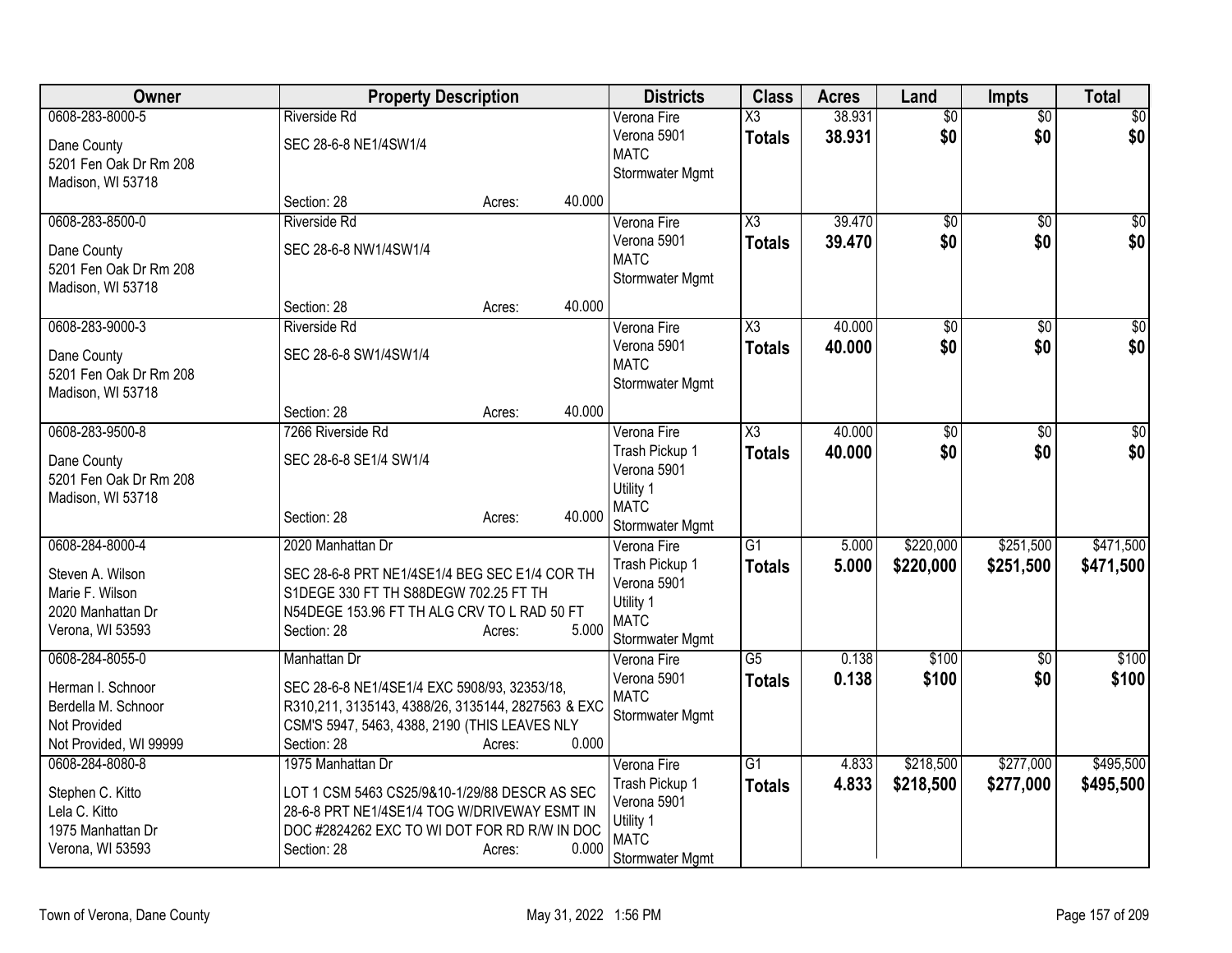| Owner                  | <b>Property Description</b>                      | <b>Districts</b>               | <b>Class</b>    | <b>Acres</b> | Land                          | Impts     | <b>Total</b> |
|------------------------|--------------------------------------------------|--------------------------------|-----------------|--------------|-------------------------------|-----------|--------------|
| 0608-284-8146-9        | 2021 Manhattan Dr                                | Verona Fire                    | $\overline{G1}$ | 1.331        | \$133,000                     | \$153,000 | \$286,000    |
| William G. Keen        | LOT 1 CSM 4388 CS19/44&45 R5840/27-7/2/84 DESCR  | Trash Pickup 1                 | <b>Totals</b>   | 1.331        | \$133,000                     | \$153,000 | \$286,000    |
| Lisa A. Keen           | AS SEC 28-6-8 PRT NE1/4SE1/4 1.331 ACRES EXC     | Verona 5901                    |                 |              |                               |           |              |
| 2021 Manhattan Dr      | R5908/93 & R12814/48                             | Utility 1                      |                 |              |                               |           |              |
| Verona, WI 53593       | 1.331<br>Section: 28<br>Acres:                   | <b>MATC</b><br>Stormwater Mgmt |                 |              |                               |           |              |
| 0608-284-8165-6        | 2015 Manhattan Dr                                | Verona Fire                    |                 |              |                               |           |              |
|                        |                                                  | Verona 5901                    |                 |              | Assessed with 0608-284-8176-3 |           |              |
| Guy R. Ambler          | SEC 28-6-8 PRT NE1/4SE1/4 BEG AT A PT 539.14 FT  | <b>MATC</b>                    |                 |              |                               |           |              |
| 2015 Manhattan Dr      | S & 1106.10 FT W OF SEC E1/4 COR SD POB ALSO     | Stormwater Mgmt                |                 |              |                               |           |              |
| Verona, WI 53593       | BEING WLY-MOST COR LOT 2 CSM 4388 TH             |                                |                 |              |                               |           |              |
|                        | 0.000<br>Section: 28<br>Acres:                   |                                |                 |              |                               |           |              |
| 0608-284-8176-3        | 2015 Manhattan Dr                                | Verona Fire                    | $\overline{G1}$ | 1.050        | \$125,000                     | \$117,000 | \$242,000    |
| Guy R. Ambler          | LOT 2 CSM 4388 CS19/44&45-7/2/84 DESCR AS SEC    | Trash Pickup 1                 | <b>Totals</b>   | 1.050        | \$125,000                     | \$117,000 | \$242,000    |
| 2015 Manhattan Dr      | 28-6-8 PRT NE1/4SE1/4 0.585 ACRES & ALSO INCL    | Verona 5901                    |                 |              |                               |           |              |
| Verona, WI 53593       | PRT LOT 1 CSM 4388 COM E1/4 COR SEC 28 TH S      | Utility 1<br><b>MATC</b>       |                 |              |                               |           |              |
|                        | 1.097<br>Section: 28<br>Acres:                   | Stormwater Mgmt                |                 |              |                               |           |              |
| 0608-284-8190-0        | 2009 Manhattan Dr                                | Verona Fire                    | $\overline{G1}$ | 0.820        | \$97,000                      | \$125,000 | \$222,000    |
|                        |                                                  | Trash Pickup 1                 | <b>Totals</b>   | 0.820        | \$97,000                      | \$125,000 | \$222,000    |
| Nubia D. Teran         | LOT 1 CSM 14629 CS101/205&209-10/5/2017 F/K/A    | Verona 5901                    |                 |              |                               |           |              |
| Josue Teran Osorio     | LOT 1 CSM 2190 CS8/433&436-10/5/76 & ALSO INCL & | Utility 1                      |                 |              |                               |           |              |
| 2009 Manhattan Dr      | DESCR AS SEC 28-6-8 PRT NE1/4SE1/4 (0.820        | <b>MATC</b>                    |                 |              |                               |           |              |
| Verona, WI 53593       | 0.820<br>Section: 28<br>Acres:                   | Stormwater Mgmt                |                 |              |                               |           |              |
| 0608-284-8220-0        | 1979 Manhattan Dr                                | Verona Fire                    | $\overline{G1}$ | 2.830        | \$189,500                     | \$258,500 | \$448,000    |
| <b>Molly Gallmeier</b> | LOT 2 CSM 14629 CS101/205&209-10/5/2017 F/K/A    | Trash Pickup 1                 | <b>Totals</b>   | 2.830        | \$189,500                     | \$258,500 | \$448,000    |
| 1979 Manhattan Dr      | LOT 1 CSM 2190 CS8/433&436-10/5/76 & ALSO INCL & | Verona 5901                    |                 |              |                               |           |              |
| Verona, WI 53593       | DESCR AS SEC 28-6-8 PRT NE1/4SE1/4 EXC TO WI     | Utility 1                      |                 |              |                               |           |              |
|                        | 2.830<br>Section: 28<br>Acres:                   | <b>MATC</b>                    |                 |              |                               |           |              |
|                        |                                                  | Stormwater Mgmt                |                 |              |                               |           |              |
| 0608-284-8240-4        | 1980 Manhattan Dr                                | Verona Fire                    | $\overline{G1}$ | 2.470        | \$89,000                      | \$353,500 | \$442,500    |
| Benjamin E. Shortreed  | LOT 2 CSM 2190 CS8/433&436-10/5/76 DESCR AS      | Trash Pickup 1                 | <b>Totals</b>   | 2.470        | \$89,000                      | \$353,500 | \$442,500    |
| Kara M. Flentje        | SEC 28-6-8 PRT NE1/4SE1/4 EXC TO WI DOT FOR RD   | Verona 5901                    |                 |              |                               |           |              |
| 1980 Manhattan Dr      | R/W IN DOC #5742846                              | Utility 1<br><b>MATC</b>       |                 |              |                               |           |              |
| Verona, WI 53593       | 0.000<br>Section: 28<br>Acres:                   | Stormwater Mgmt                |                 |              |                               |           |              |
| 0608-284-8295-9        | 1996 Manhattan Dr                                | Verona Fire                    | $\overline{G1}$ | 1.515        | \$141,000                     | \$115,000 | \$256,000    |
|                        |                                                  | Trash Pickup 1                 | <b>Totals</b>   | 1.515        | \$141,000                     | \$115,000 | \$256,000    |
| David M. Dresser       | SEC 28-6-8 PRT NE1/4 SE1/4 COM 1284 FT W & 1180  | Verona 5901                    |                 |              |                               |           |              |
| Shellie A. Dresser     | FT S & 512 F T E & 268 FT N OF E1/4 COR TH N 220 | Utility 1                      |                 |              |                               |           |              |
| 1996 Manhattan Dr      | FT E 300 FT S 220 FT W 3 00 FT TO POB R310/211   | <b>MATC</b>                    |                 |              |                               |           |              |
| Verona, WI 53593       | 1.515<br>Section: 28<br>Acres:                   | Stormwater Mgmt                |                 |              |                               |           |              |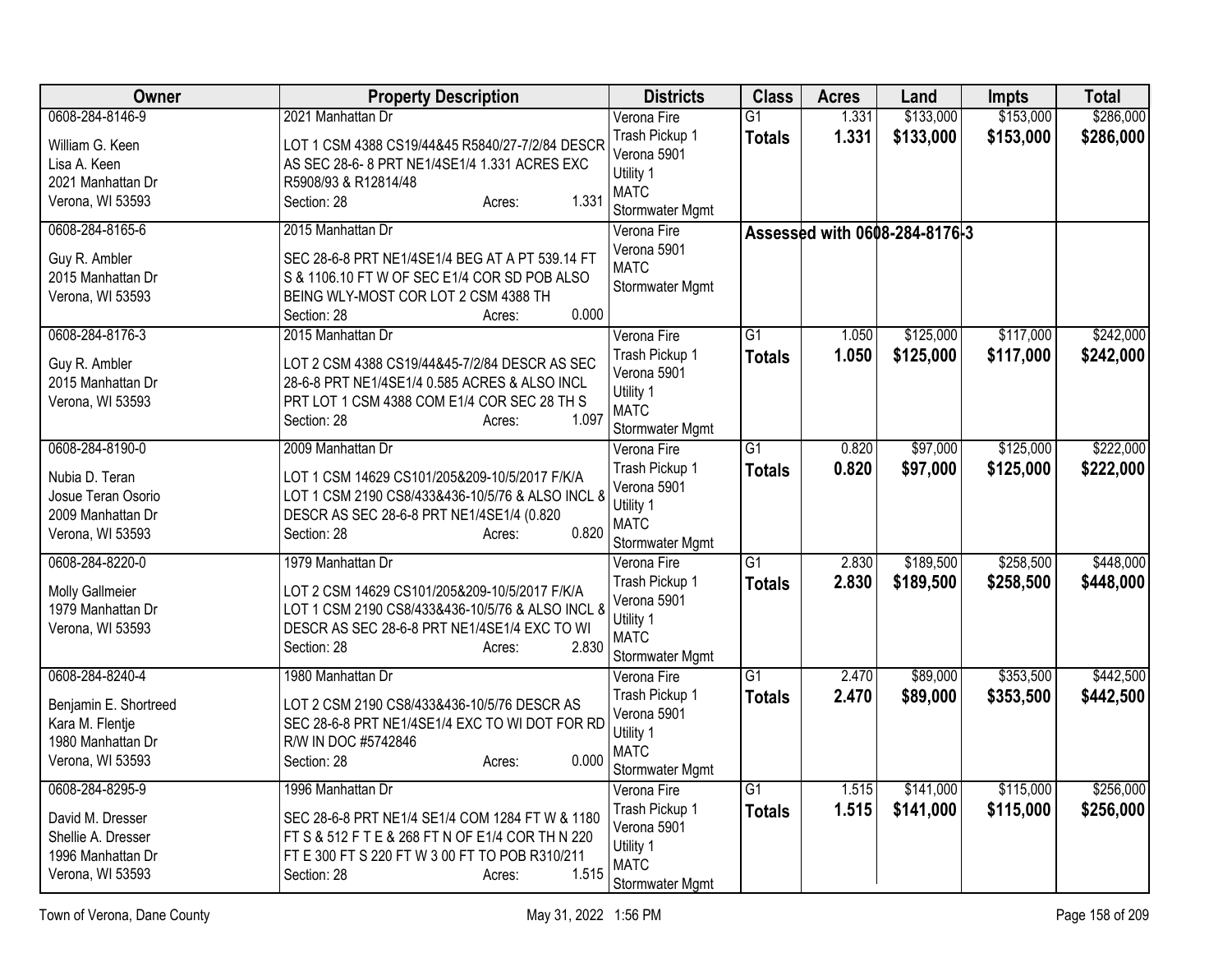| Owner                                                                                         | <b>Property Description</b>                                                                                                                                                    | <b>Districts</b>                                                             | <b>Class</b>    | <b>Acres</b> | Land                          | <b>Impts</b> | <b>Total</b> |
|-----------------------------------------------------------------------------------------------|--------------------------------------------------------------------------------------------------------------------------------------------------------------------------------|------------------------------------------------------------------------------|-----------------|--------------|-------------------------------|--------------|--------------|
| 0608-284-8305-6                                                                               | 1984 Manhattan Dr                                                                                                                                                              | Verona Fire                                                                  | G1              | 1.997        | \$163,000                     | \$195,000    | \$358,000    |
| Michael T. Saltow<br>1984 Manhattan Dr<br>Verona, WI 53593                                    | SEC 28-6-8 PRT NE1/4SE1/4 COM SEC E1/4 COR TH<br>S88DEG55'07"W 1284.16 FT TH S0DEG27'27"E<br>1120.20 FT TH N88DEG49'08"E 510.71 FT TO POB TH<br>2.182<br>Section: 28<br>Acres: | Trash Pickup 1<br>Verona 5901<br>Utility 1<br><b>MATC</b><br>Stormwater Mgmt | <b>Totals</b>   | 1.997        | \$163,000                     | \$195,000    | \$358,000    |
| 0608-284-8331-4                                                                               | 1982 Manhattan Dr                                                                                                                                                              | Verona Fire                                                                  | $\overline{G1}$ | 2.400        | \$176,000                     | \$134,000    | \$310,000    |
| Hellenbrand Rev Tr, Lawrence A &<br>Agnes E<br>5397 Blue Bill Park Dr 9<br>Waunakee, WI 53597 | S1/2 OF FOL DESCR PCL-SEC 28-6-8 PRT<br>NE1/4SE1/4 COMSEC E1/4 COR TH S1DEG15'01"E<br>848.75 FT TO POB TH CONT S1DEG15'01"E 464.12 FT<br>2.400<br>Section: 28<br>Acres:        | Trash Pickup 1<br>Verona 5901<br>Utility 1<br><b>MATC</b><br>Stormwater Mgmt | <b>Totals</b>   | 2.400        | \$176,000                     | \$134,000    | \$310,000    |
| 0608-284-8338-7                                                                               |                                                                                                                                                                                | Verona Fire                                                                  |                 |              | Assessed with 0608-284-8305-6 |              |              |
| Michael T. Saltow<br>1984 Manhattan Dr<br>Verona, WI 53593                                    | SEC 28-6-8 PRT SE1/4 DESCR AS COM AT E1/4 COR<br>OF SD SEC 28 TH S0DEG28'41"E ALG SD E SEC LN<br>849.52 FT TH N87DEG59'08"E 12.13 FT TH<br>0.000<br>Section: 28<br>Acres:      | Verona 5901<br><b>MATC</b><br>Stormwater Mgmt                                |                 |              |                               |              |              |
| 0608-284-8346-7                                                                               |                                                                                                                                                                                | Verona Fire                                                                  |                 |              | Assessed with 0608-284-8305-6 |              |              |
| Michael T. Saltow<br>1984 Manhattan Dr<br>Verona, WI 53593                                    | SEC 28-6-8 PRT NE1/4SE1/4 N1/2 OF FOL DESCR<br>PCL- COM SEC E1/4 COR TH S1DEGE 848.75 FT TO<br>POB TH CONT S1DEGE 464.12 FT TH S88DEGW<br>0.000<br>Section: 28<br>Acres:       | Verona 5901<br><b>MATC</b><br>Stormwater Mgmt                                |                 |              |                               |              |              |
| 0608-284-8352-9                                                                               |                                                                                                                                                                                | Verona Fire                                                                  |                 |              | Assessed with 0608-284-8400-0 |              |              |
| Michael Woodman<br>Jessica Woodman<br>1986 Manhattan Dr<br>Verona, WI 53593                   | SEC 28-6-8 PRT SE1/4 DESCR AS COM AT E1/4 COR<br>OF SD SEC 28 TH S0DEG28'41"E ALG SD E SEC LN<br>849.52 FT TH N87DEG59'08"E 12.13 FT TH<br>0.000<br>Section: 28<br>Acres:      | Verona 5901<br><b>MATC</b><br>Stormwater Mgmt                                |                 |              |                               |              |              |
| 0608-284-8400-0                                                                               | 1986 Manhattan Dr                                                                                                                                                              | Verona Fire                                                                  | $\overline{G1}$ | 1.936        | \$160,000                     | \$225,500    | \$385,500    |
| Michael Woodman<br>Jessica Woodman<br>1986 Manhattan Dr<br>Verona, WI 53593                   | SEC 28-6-8 PRT NE1/4SE1/4 COM SEC E1/4 COR TH<br>S1DEG15'01"E 848.75 FT TO POB TH CONT<br>S01DEG15'01"E 232.06 FT TH S88DEG49'08"W 374.09<br>Section: 28<br>2.100<br>Acres:    | Trash Pickup 1<br>Verona 5901<br>Utility 1<br><b>MATC</b><br>Stormwater Mgmt | <b>Totals</b>   | 1.936        | \$160,000                     | \$225,500    | \$385,500    |
| 0608-284-8430-4                                                                               | 2008 Manhattan Dr                                                                                                                                                              | Verona Fire                                                                  | $\overline{G1}$ | 2.000        | \$163,000                     | \$174,000    | \$337,000    |
| Mark A. Hildebrand<br>Tiffany R. Hildebrand<br>2008 Manhattan Dr                              | LOT 1 CSM 5947 CS28/162&164 R13335/55-9/20/89<br>DESCR AS SEC 28-6-8 PRT NE1/4SE1/4 (2.00 ACRES)                                                                               | Trash Pickup 1<br>Verona 5901<br>Utility 1<br><b>MATC</b>                    | <b>Totals</b>   | 2.000        | \$163,000                     | \$174,000    | \$337,000    |
| Verona, WI 53593                                                                              | 2.000<br>Section: 28<br>Acres:                                                                                                                                                 | Stormwater Mgmt                                                              |                 |              |                               |              |              |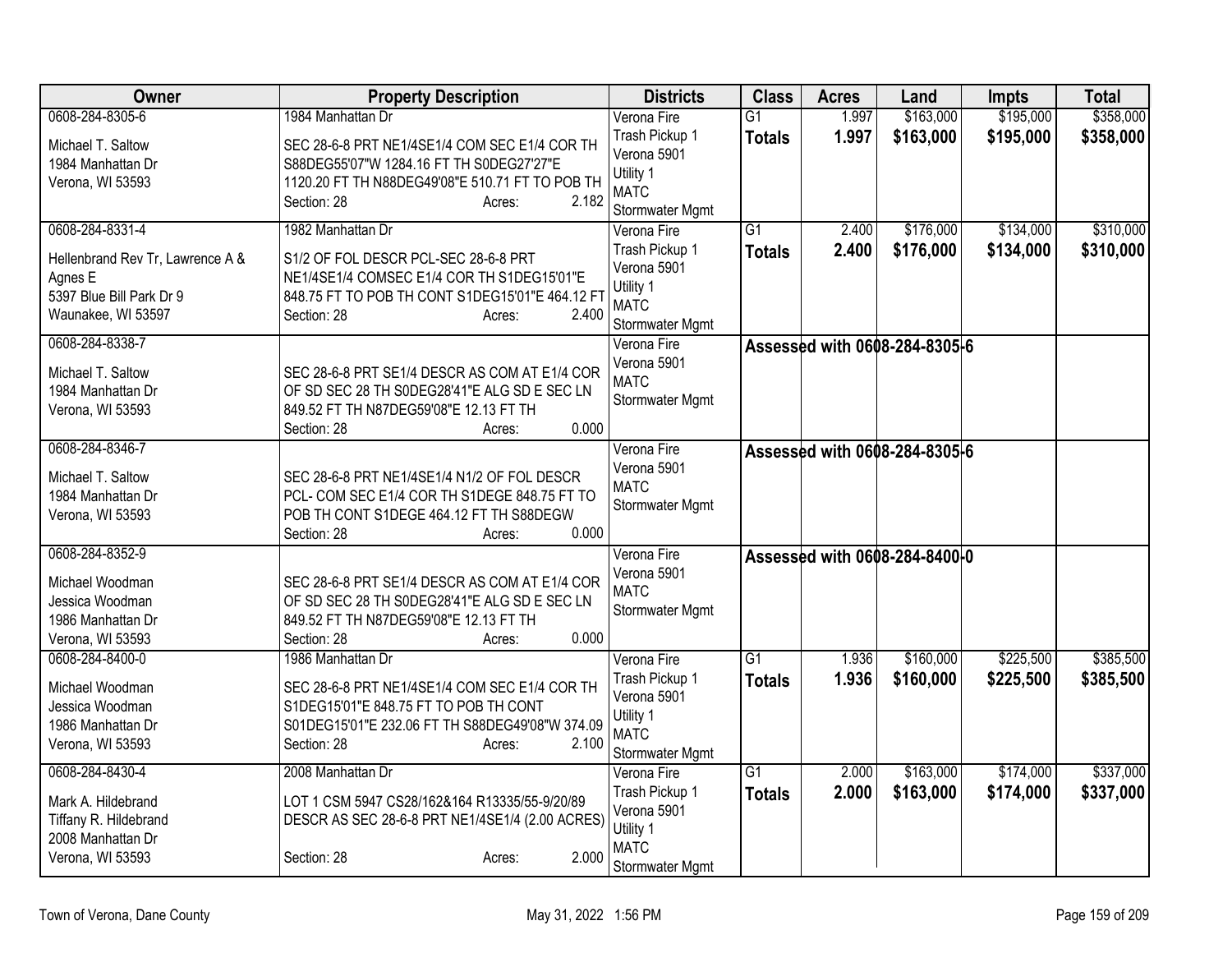| <b>Owner</b>                                                                        | <b>Property Description</b>                                                                                                                                     |                  | <b>Districts</b>                                                             | <b>Class</b>                    | <b>Acres</b>    | Land              | Impts           | <b>Total</b>      |
|-------------------------------------------------------------------------------------|-----------------------------------------------------------------------------------------------------------------------------------------------------------------|------------------|------------------------------------------------------------------------------|---------------------------------|-----------------|-------------------|-----------------|-------------------|
| 0608-284-8440-2                                                                     | 2014 Manhattan Dr                                                                                                                                               |                  | Verona Fire                                                                  | $\overline{G1}$                 | 6.210           | \$231,000         | \$266,500       | \$497,500         |
| Norbert Repka<br>2014 Manhattan Dr<br>Verona, WI 53593                              | LOT 2 CSM 5947 CS28/162&164 R13335/55-9/20/89<br>DESCR AS SEC 28-6-8 PRT NE1/4SE1/4 (6.21 ACRES)                                                                |                  | Trash Pickup 1<br>Verona 5901<br>Utility 1                                   | <b>Totals</b>                   | 6.210           | \$231,000         | \$266,500       | \$497,500         |
|                                                                                     | Section: 28                                                                                                                                                     | 6.210<br>Acres:  | <b>MATC</b><br>Stormwater Mgmt                                               |                                 |                 |                   |                 |                   |
| 0608-284-8500-9                                                                     |                                                                                                                                                                 |                  | Verona Fire                                                                  | $\overline{G4}$                 | 37.150          | \$8,900           | $\sqrt{6}$      | \$8,900           |
| Herfel Living Tr<br>1955 Locust Dr<br>Verona, WI 53593                              | SEC 28-6-8 NW1/4SE1/4 EXC S 320 FT OF N 789.3 FT<br>OF E 283 FT THF EXC TO STATE OF WIS DOT IN<br>R9772/61 (0.17 A) EXC TO DOT IN DOC 5637417<br>Section: 28    | 37.900<br>Acres: | Verona 5901<br><b>MATC</b><br>Stormwater Mgmt                                | G <sub>5</sub><br><b>Totals</b> | 0.750<br>37.900 | \$100<br>\$9,000  | \$0<br>\$0      | \$100<br>\$9,000  |
| 0608-284-8930-9                                                                     | 2005 State Highway 69                                                                                                                                           |                  | Verona Fire                                                                  | $\overline{G1}$                 | 2.078           | \$165,500         | \$104,000       | \$269,500         |
| Jeffrey W. Singer<br>Melissa D. Singer<br>2005 State Highway 69<br>Verona, WI 53593 | SEC 28-6-8 PRT NW1/4 SE1/4 THE S 320 FT OF N<br>789.3 FT OF E 283 FT EXC TO STATE OF WIS DOT IN<br>R9884/77 (0.15 A) & ALSO EXC TO WI DOT FOR RD<br>Section: 28 | 0.000<br>Acres:  | Trash Pickup 1<br>Verona 5901<br>Utility 1<br><b>MATC</b><br>Stormwater Mgmt | <b>Totals</b>                   | 2.078           | \$165,500         | \$104,000       | \$269,500         |
| 0608-284-9000-2                                                                     | State Highway 69                                                                                                                                                |                  | Verona Fire                                                                  | $\overline{G4}$                 | 37.700          | \$11,400          | $\overline{50}$ | \$11,400          |
| Herfel Living Tr<br>1955 Locust Dr<br>Verona, WI 53593                              | SEC 28-6-8 SW1/4SE1/4 EXC TO DOT IN DOC<br>5637417                                                                                                              |                  | Verona 5901<br><b>MATC</b><br>Stormwater Mgmt                                | G <sub>5</sub><br><b>Totals</b> | 2.300<br>40.000 | \$100<br>\$11,500 | \$0<br>\$0      | \$100<br>\$11,500 |
|                                                                                     | Section: 28                                                                                                                                                     | 40.000<br>Acres: |                                                                              |                                 |                 |                   |                 |                   |
| 0608-284-9500-7                                                                     | 1906 State Highway 69                                                                                                                                           |                  | Verona Fire                                                                  | $\overline{G5}$                 | 40.000          | \$75,000          | $\sqrt{6}$      | \$75,000          |
| Herfel Living Tr<br>1955 Locust Dr<br>Verona, WI 53593                              | SEC 28-6-8 SE1/4SE1/4 EXC TO DOT IN DOC 5637417                                                                                                                 |                  | Verona 5901<br><b>MATC</b><br>Stormwater Mgmt                                | <b>Totals</b>                   | 40.000          | \$75,000          | \$0             | \$75,000          |
|                                                                                     | Section: 28                                                                                                                                                     | 40.000<br>Acres: |                                                                              |                                 |                 |                   |                 |                   |
| 0608-291-8001-4                                                                     |                                                                                                                                                                 |                  | Verona Fire                                                                  | $\overline{G4}$                 | 60.720          | \$20,800          | \$0             | \$20,800          |
| Ziegler Jt Rev Tr, Leo A & Carol K<br>5031 Church Rd<br>Middleton, WI 53562         | SEC 29-6-8 PRT NE1/4 DESCR AS BEG NE COR SEC<br>29 TH W ALG SEC LN 785.48 FT TH S11DEG01'26"W<br>567.19 FT TH S49DEG10'46"W 681.57 FT TH<br>Section: 29         | 60.720<br>Acres: | Verona 5901<br><b>MATC</b><br>Stormwater Mgmt                                | <b>Totals</b>                   | 60.720          | \$20,800          | \$0             | \$20,800          |
| 0608-291-8100-4                                                                     |                                                                                                                                                                 |                  | Verona Fire                                                                  | G4                              | 8.020           | \$2,700           | $\overline{30}$ | \$2,700           |
| Oliver W. Himsel                                                                    | SEC 29-6-8 NE1/4 NE1/4 EXC .12 ACRE TO TN IN                                                                                                                    |                  | Verona 5901<br><b>MATC</b>                                                   | G <sub>5</sub><br><b>Totals</b> | 0.420<br>8.440  | \$100<br>\$2,800  | \$0<br>\$0      | \$100<br>\$2,800  |
| Ruth E. Himsel                                                                      | R2037/75 & R210 2/47 & EXC R31738/11                                                                                                                            |                  | Stormwater Mgmt                                                              |                                 |                 |                   |                 |                   |
| 7461 Valley Rd<br>Verona, WI 53593                                                  |                                                                                                                                                                 | 8.440            |                                                                              |                                 |                 |                   |                 |                   |
|                                                                                     | Section: 29                                                                                                                                                     | Acres:           |                                                                              |                                 |                 |                   |                 |                   |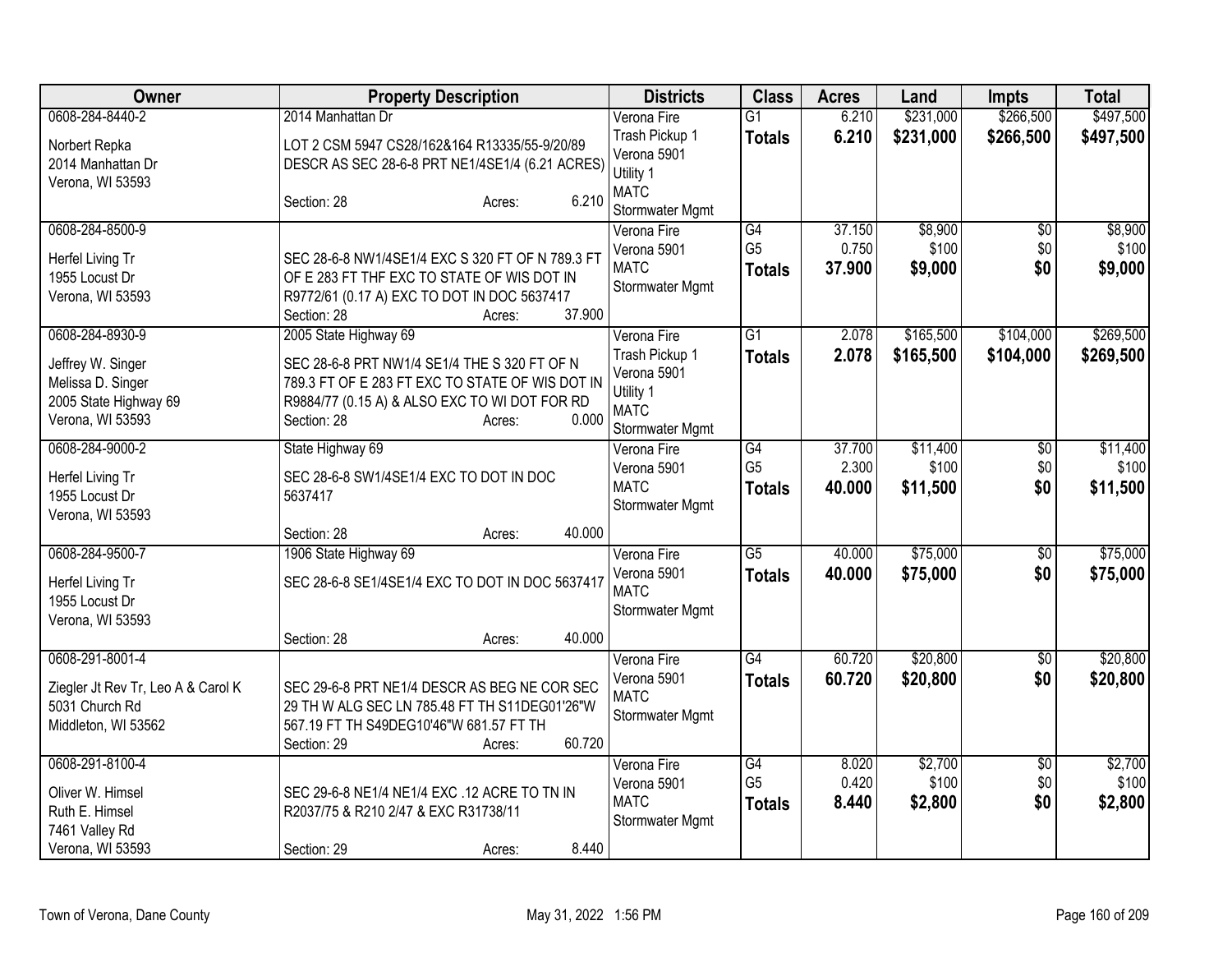| <b>Owner</b>        | <b>Property Description</b>                      | <b>Districts</b>           | <b>Class</b>    | <b>Acres</b> | Land      | Impts           | <b>Total</b> |
|---------------------|--------------------------------------------------|----------------------------|-----------------|--------------|-----------|-----------------|--------------|
| 0608-291-8502-8     | 7461 Valley Rd                                   | Verona Fire                | G4              | 32.860       | \$10,500  | $\overline{50}$ | \$10,500     |
| Oliver W. Himsel    | SEC 29-6-8 NW1/4NE1/4 EXC CSM 6025 & EXC         | Trash Pickup 2             | G7              | 3.000        | \$159,000 | \$221,000       | \$380,000    |
| Ruth E. Himsel      | R31738/11                                        | Verona 5901                | <b>Totals</b>   | 35.860       | \$169,500 | \$221,000       | \$390,500    |
| 7461 Valley Rd      |                                                  | <b>MATC</b>                |                 |              |           |                 |              |
| Verona, WI 53593    | 0.000<br>Section: 29<br>Acres:                   | Stormwater Mgmt            |                 |              |           |                 |              |
| 0608-291-9002-1     |                                                  | Verona Fire                | G4              | 31.180       | \$10,700  | $\overline{50}$ | \$10,700     |
| Oliver W. Himsel    | SEC 29-6-8 SW1/4NE1/4 EXC CSM 6025 & EXC         | Verona 5901                | G <sub>5</sub>  | 0.730        | \$100     | \$0             | \$100        |
| Ruth E. Himsel      | R31738/11                                        | <b>MATC</b>                | <b>Totals</b>   | 31.910       | \$10,800  | \$0             | \$10,800     |
| 7461 Valley Rd      |                                                  | Stormwater Mgmt            |                 |              |           |                 |              |
| Verona, WI 53593    | 31.910<br>Section: 29<br>Acres:                  |                            |                 |              |           |                 |              |
| 0608-291-9100-2     | 2080 Sugar River Rd                              | Verona Fire                | $\overline{G1}$ | 5.000        | \$177,000 | \$222,000       | \$399,000    |
| Jeffrey P. Himsel   | LOT 1 CSM 6025 CS28/328&329 R13830/70&71-2/6/90  | Trash Pickup 1             | G4              | 3.330        | \$1,100   | \$0             | \$1,100      |
| Linda R. Himsel     | DESCR AS SEC 29-6-8 PRT NW1/4NE1/4 & PRT         | Verona 5901                | <b>Totals</b>   | 8.330        | \$178,100 | \$222,000       | \$400,100    |
| 2080 Sugar River Rd | SW1/4NE1/4 CONT 8.329 ACRES INC L RD R/W         | Utility 1                  |                 |              |           |                 |              |
| Verona, WI 53593    | 8.330<br>Section: 29<br>Acres:                   | <b>MATC</b>                |                 |              |           |                 |              |
|                     |                                                  | Stormwater Mgmt            |                 |              |           |                 |              |
| 0608-291-9700-6     |                                                  | Verona Fire                | $\overline{G4}$ | 16.200       | \$5,500   | $\overline{50}$ | \$5,500      |
| Oliver W. Himsel    | SEC 29-6-8 SE1/4NE1/4 EXC R31738/11              | Verona 5901<br><b>MATC</b> | <b>Totals</b>   | 16.200       | \$5,500   | \$0             | \$5,500      |
| Ruth E. Himsel      |                                                  | Stormwater Mgmt            |                 |              |           |                 |              |
| 7461 Valley Rd      |                                                  |                            |                 |              |           |                 |              |
| Verona, WI 53593    | 16.200<br>Section: 29<br>Acres:                  |                            |                 |              |           |                 |              |
| 0608-292-8001-0     | 2157 Sugar River Rd                              | Verona Fire                | $\overline{G1}$ | 3.750        | \$207,000 | \$167,000       | \$374,000    |
| Daniel A. Luginbuhl | SEC 29-6-8 PRT NE1/4NW1/4 DESCR AS N 499.5 FT    | Trash Pickup 1             | <b>Totals</b>   | 3.750        | \$207,000 | \$167,000       | \$374,000    |
| Susan M. Luginbuhl  | OF E 327 FT THF                                  | Verona 5901                |                 |              |           |                 |              |
| 2157 Sugar River Rd |                                                  | Utility 1<br><b>MATC</b>   |                 |              |           |                 |              |
| Verona, WI 53593    | 3.750<br>Section: 29<br>Acres:                   | Stormwater Mgmt            |                 |              |           |                 |              |
| 0608-292-8030-8     | 2159 Sugar River Rd                              | Verona Fire                | $\overline{G1}$ | 1.400        | \$136,000 | \$140,500       | \$276,500    |
|                     |                                                  | Trash Pickup 1             | G4              | 3.820        | \$1,300   | \$0             | \$1,300      |
| Angela F. Skolaski  | SEC 29-6-8 PRT NE1/4NW1/4 N 350 FT OF W 650 FT   | Verona 5901                | <b>Totals</b>   | 5.220        | \$137,300 | \$140,500       | \$277,800    |
| 2159 Sugar River Rd | OF E 977 FT THF & ACCESS ESMT ACROSS N 25 FT     | Utility 1                  |                 |              |           |                 |              |
| Verona, WI 53593    | OF E 327 FT SD 1/41/4 DESC IN DOCS 1065067 &     | <b>MATC</b>                |                 |              |           |                 |              |
|                     | Section: 29<br>5.222<br>Acres:                   | Stormwater Mgmt            |                 |              |           |                 |              |
| 0608-292-8285-0     | 2101 Sugar River Rd                              | Verona Fire                | G4              | 25.615       | \$5,500   | $\overline{50}$ | \$5,500      |
| Carmon S. Wilson    | LOT 1 CSM 14176 CS96/57&58-2/19/2016 F/K/A LOT 1 | Trash Pickup 1             | G5M             | 7.560        | \$24,500  | \$0             | \$24,500     |
| 2101 Sugar River Rd | CSM 6180 CS29/288&289-8/13/90 & ALSO INCL &      | Verona 5901                | G7              | 2.250        | \$152,500 | \$263,000       | \$415,500    |
| Verona, WI 53593    | DESCR AS SEC 29-6-8 PRT NW1/4NW1/4, PRT          | Utility 1                  | <b>Totals</b>   | 35.425       | \$182,500 | \$263,000       | \$445,500    |
|                     | 35.425<br>Section: 29<br>Acres:                  | <b>MATC</b>                |                 |              |           |                 |              |
|                     |                                                  | Stormwater Mgmt            |                 |              |           |                 |              |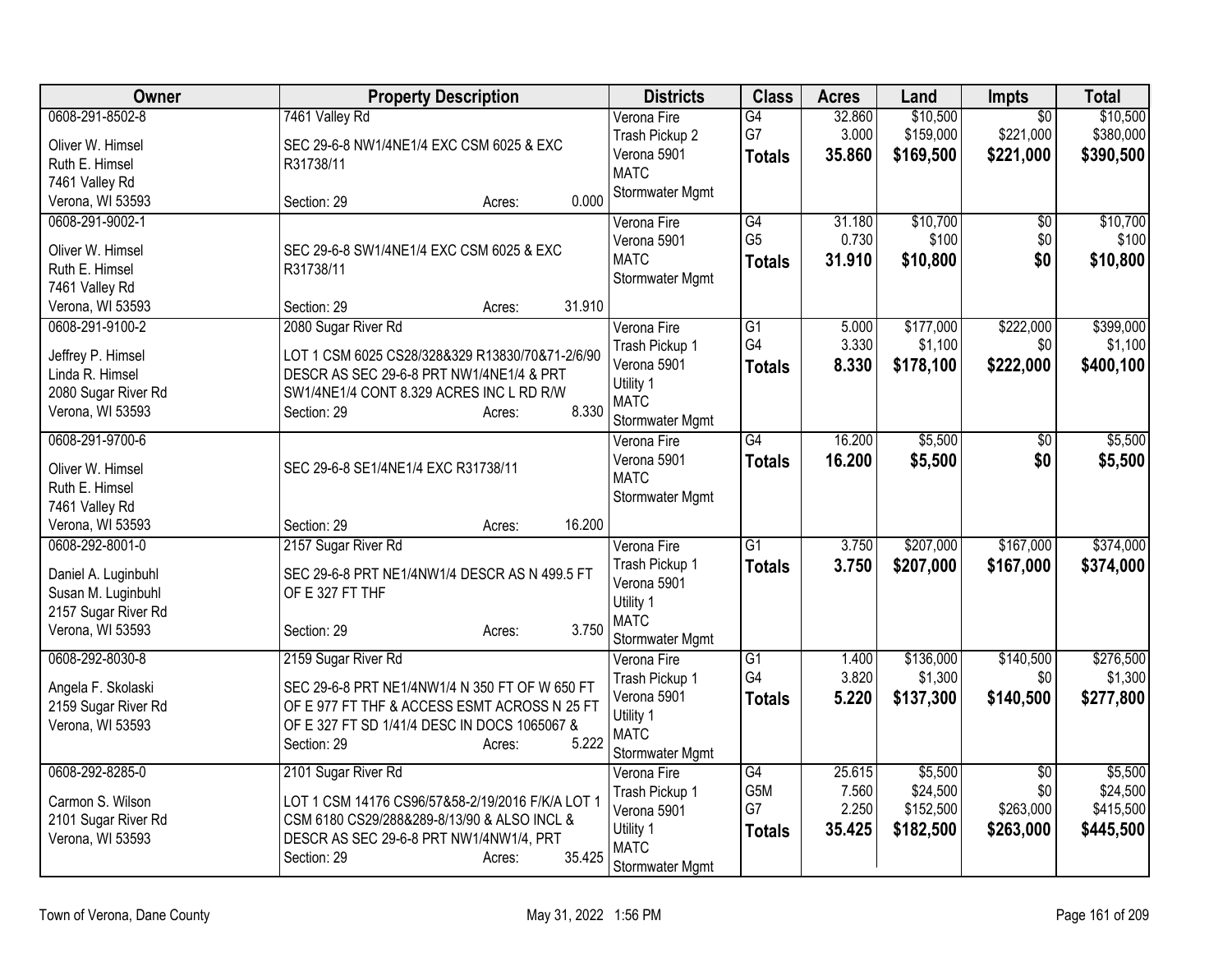| Owner                                   | <b>Property Description</b>                                          | <b>Districts</b>              | <b>Class</b>                      | <b>Acres</b>   | Land                          | Impts                  | <b>Total</b>     |
|-----------------------------------------|----------------------------------------------------------------------|-------------------------------|-----------------------------------|----------------|-------------------------------|------------------------|------------------|
| 0608-292-8400-0<br>Mark E. Mellenthin   | 2105 Sugar River Rd<br>LOT 1 CSM 12946 CS82/233-237 7/28/10 DESCR AS | Verona Fire<br>Trash Pickup 1 | G4<br>G <sub>5</sub>              | 3.000<br>1.800 | \$900<br>\$1,000              | $\overline{50}$<br>\$0 | \$900<br>\$1,000 |
| Cheryll L. Mellenthin                   | SEC 29-6-8 PRT NE1/4NW1/4 (7.796 ACRES EXCL                          | Verona 5901                   | G7                                | 3.000          | \$159,000                     | \$171,500              | \$330,500        |
| 2105 Sugar River Rd                     | R/W) ALSO INGRESS-EGRESS ESMT IN R16604/55                           | Utility 1                     | <b>Totals</b>                     | 7.800          | \$160,900                     | \$171,500              | \$332,400        |
| Verona, WI 53593                        | 7.796<br>Section: 29<br>Acres:                                       | <b>MATC</b>                   |                                   |                |                               |                        |                  |
|                                         |                                                                      | Stormwater Mgmt               |                                   |                |                               |                        |                  |
| 0608-292-8440-2                         | 2129 Sugar River Rd                                                  | Verona Fire                   | $\overline{G1}$                   | 0.500          | \$59,000                      | \$143,000              | \$202,000        |
| Brandon C. Bavery                       | SEC 29-6-8 PRT NE1/4 NW1/4 COM SEC N1/4 COR TH                       | Trash Pickup 1                | <b>Totals</b>                     | 0.500          | \$59,000                      | \$143,000              | \$202,000        |
| 2129 Sugar River Rd                     | S 574.5 FT ALG N-S1/4 LN TO POB TH CONT S 100                        | Verona 5901                   |                                   |                |                               |                        |                  |
| Verona, WI 53593                        | FT TH W 327 FT TH N 100 FT TH E 327 FT TO POB                        | Utility 1                     |                                   |                |                               |                        |                  |
|                                         | 0.500<br>Section: 29<br>Acres:                                       | <b>MATC</b>                   |                                   |                |                               |                        |                  |
|                                         |                                                                      | Stormwater Mgmt               |                                   |                |                               |                        |                  |
| 0608-292-8515-0                         |                                                                      | Verona Fire                   | $\overline{G4}$<br>G <sub>5</sub> | 36.810         | \$10,600                      | \$0                    | \$10,600         |
| Thomas J. Poast                         | SEC 29-6-8 PRT N1/2 NW1/4 DESCR AS BEG AT NW                         | Verona 5901                   |                                   | 1.340          | \$1,300                       | \$0                    | \$1,300          |
| Susan F. Poast                          | COR OF SEC 29 TH N89DEG16'47"E 1653.79 FT TO                         | <b>MATC</b>                   | Totals                            | 38.150         | \$11,900                      | \$0                    | \$11,900         |
| 1990 Hidden River Rd                    | LANDS DESCR IN DOC #1416194 TH S 350.00 FT TH                        | Stormwater Mgmt               |                                   |                |                               |                        |                  |
| Verona, WI 53593                        | 38.150<br>Section: 29<br>Acres:                                      |                               |                                   |                |                               |                        |                  |
| 0608-292-9700-5                         | Sugar River Rd                                                       | Verona Fire                   |                                   |                | Assessed with 0608-292-9780-9 |                        |                  |
|                                         | SEC 29-6-8 PRT SE1/4NW1/4 & PRT SW1/4NW1/4                           | Verona 5901                   |                                   |                |                               |                        |                  |
| Walter Iszczyszyn                       | DESCR AS COM W1/4 COR SEC 29 TH E ALG E-W 1/4                        | <b>MATC</b>                   |                                   |                |                               |                        |                  |
| Christine L. Iszczyszyn                 | LN 1599.60 FT TO POB TH W ALG SD E-W 1/4 LN                          | Stormwater Mgmt               |                                   |                |                               |                        |                  |
| 2033 Sugar River Rd<br>Verona, WI 53593 | 0.000<br>Section: 29                                                 |                               |                                   |                |                               |                        |                  |
| 0608-292-9780-9                         | Acres:                                                               | Verona Fire                   | $\overline{G1}$                   | 3.000          |                               | \$282,500              | \$477,500        |
|                                         | 2033 Sugar River Rd                                                  | Trash Pickup 1                | G4                                | 5.180          | \$195,000<br>\$400            | \$0                    | \$400            |
| Walter Iszczyszyn                       | SEC 29-6-8 PRT SE1/4 NW1/4 COM W1/4 COR TH E                         | Verona 5901                   | G <sub>5</sub>                    | 0.040          | \$100                         | \$0                    | \$100            |
| Christine L. Iszczyszyn                 | 1725.6 FT TO POB TH N1DEG54'E 369.3 FT TH                            | Utility 1                     |                                   | 8.220          |                               |                        |                  |
| 2033 Sugar River Rd                     | N89DEG37'E 373.75 FT TH S1DEG48'W 305.8 FT TH E                      | <b>MATC</b>                   | <b>Totals</b>                     |                | \$195,500                     | \$282,500              | \$478,000        |
| Verona, WI 53593                        | 8.960<br>Section: 29<br>Acres:                                       | Stormwater Mgmt               |                                   |                |                               |                        |                  |
| 0608-292-9925-0                         |                                                                      | Verona Fire                   | G4                                | 59.550         | \$17,900                      | $\overline{50}$        | \$17,900         |
|                                         |                                                                      | Verona 5901                   | G <sub>5</sub>                    | 0.500          | \$500                         | \$0                    | \$500            |
| Thomas J. Poast                         | SEC 29-6-8 PRT SW1/4NW1/4, PRT SE1/4NW1/4 &                          | <b>MATC</b>                   | <b>Totals</b>                     | 60.050         | \$18,400                      | \$0                    | \$18,400         |
| Susan F. Poast                          | PRT NE1/4NW1/4 DESCR AS BEG AT W1/4 COR OF                           | Stormwater Mgmt               |                                   |                |                               |                        |                  |
| 1990 Hidden River Rd                    | SEC 29 TH N1DEG02'E 755.17 FT TH N68DEG18'E                          |                               |                                   |                |                               |                        |                  |
| Verona, WI 53593                        | 60.050<br>Section: 29<br>Acres:                                      |                               |                                   |                |                               |                        |                  |
| 0608-293-8000-3                         | Sugar River Rd                                                       | Verona Fire                   | $\overline{G4}$                   | 31.410         | \$10,700                      | $\overline{50}$        | \$10,700         |
| Thomas J. Kretschman                    | SEC 29-6-8 NE1/4SW1/4 EXC R307/477 & ALSO EXC                        | Verona 5901                   | <b>Totals</b>                     | 31.410         | \$10,700                      | \$0                    | \$10,700         |
| 7550 Sugar Rdg                          | 365/341 & ALSO EXC CSM 389                                           | <b>MATC</b>                   |                                   |                |                               |                        |                  |
| Verona, WI 53593-8645                   |                                                                      | Stormwater Mgmt               |                                   |                |                               |                        |                  |
|                                         | 34.000<br>Section: 29<br>Acres:                                      |                               |                                   |                |                               |                        |                  |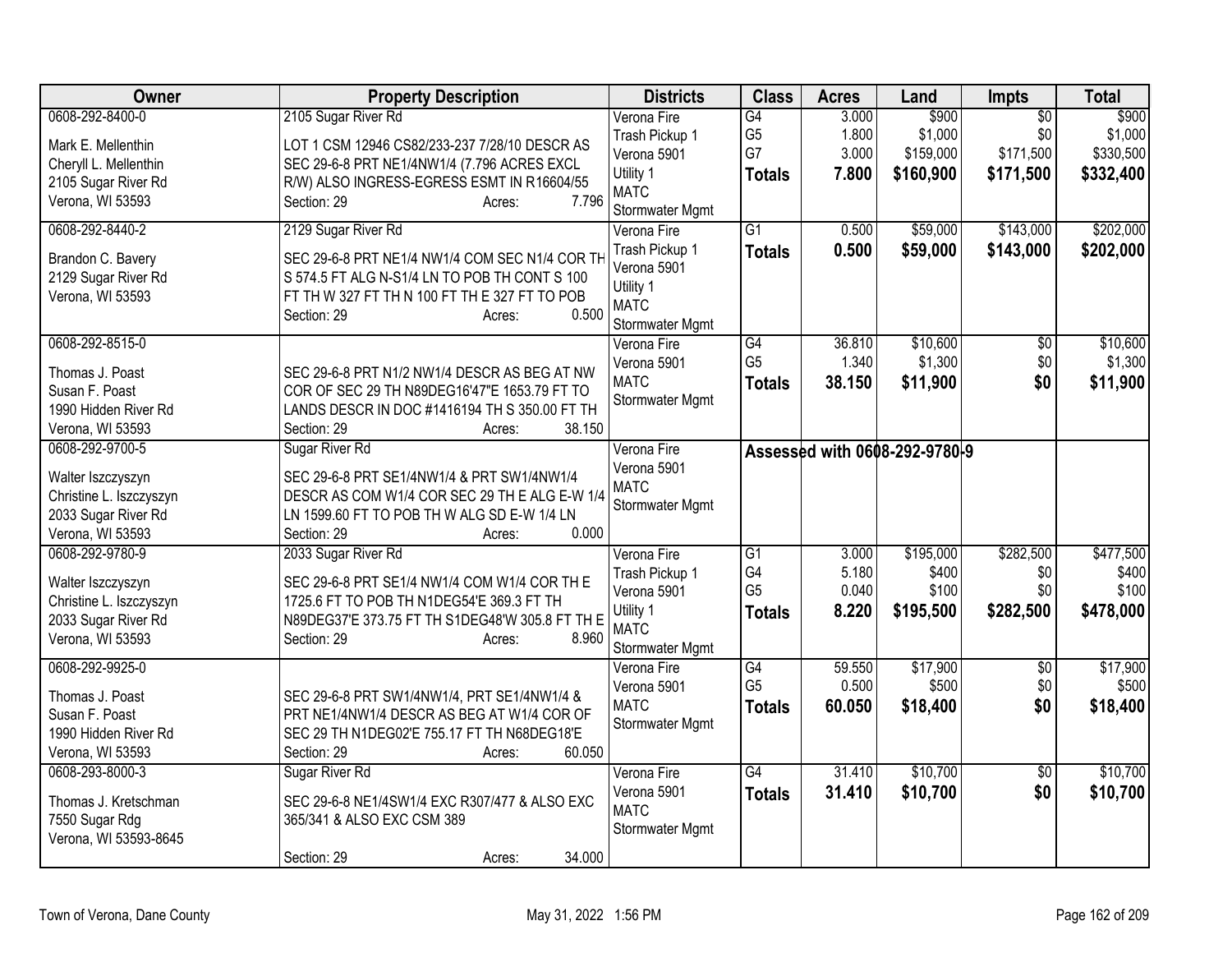| Owner                              | <b>Property Description</b>                     | <b>Districts</b>               | <b>Class</b>     | <b>Acres</b> | Land      | <b>Impts</b>    | <b>Total</b> |
|------------------------------------|-------------------------------------------------|--------------------------------|------------------|--------------|-----------|-----------------|--------------|
| 0608-293-8070-9                    | 2019 Sugar River Rd                             | Verona Fire                    | $\overline{G1}$  | 2.000        | \$60,500  | \$42,000        | \$102,500    |
| Thomas J. Kretschman               | SEC 29-6-8 PRT NE1/4SW1/4 COM SEC W1/4 COR TH   | Verona 5901                    | <b>Totals</b>    | 2.000        | \$60,500  | \$42,000        | \$102,500    |
| 7550 Sugar Rdg                     | E 1776.2 FT TO POB TH CONT E 205 FT TH S 100 FT | <b>MATC</b>                    |                  |              |           |                 |              |
| Verona, WI 53593-8645              | TH S37DEG10'E 160.1 FT TH ALG N R/W LN RD ON    | Stormwater Mgmt                |                  |              |           |                 |              |
|                                    | Section: 29<br>2.000<br>Acres:                  |                                |                  |              |           |                 |              |
| 0608-293-8140-4                    | 7550 Sugar Rdg                                  | Verona Fire                    | G1               | 3.224        | \$198,500 | \$250,000       | \$448,500    |
| Thomas J. Kretschman               | SEC 29-6-8 PRT NE1/4SW1/4 COM SEC W1/4 COR TH   | Trash Pickup 1                 | <b>Totals</b>    | 3.224        | \$198,500 | \$250,000       | \$448,500    |
| 7550 Sugar Rdg                     | E 1372 FT TH S 100 FT TO POB TH S 215.6 FT TH E | Verona 5901                    |                  |              |           |                 |              |
| Verona, WI 53593-8645              | 404.2 FT TH N 215.6 FT TH W 404.2 FT TO POB 2   | Utility 1<br><b>MATC</b>       |                  |              |           |                 |              |
|                                    | 3.224<br>Section: 29<br>Acres:                  | Stormwater Mgmt                |                  |              |           |                 |              |
| 0608-293-8465-2                    | 7535 Sugar Rdg                                  | Verona Fire                    | $\overline{G1}$  | 1.581        | \$144,000 | \$139,000       | \$283,000    |
|                                    |                                                 | Trash Pickup 1                 | <b>Totals</b>    | 1.581        | \$144,000 | \$139,000       | \$283,000    |
| Thomas J. Kretschman               | CSM 389 CS2/161-9/2/70 DESCR AS SEC 29-6-8 PRT  | Verona 5901                    |                  |              |           |                 |              |
| 7535 Sugar Rdg<br>Verona, WI 53593 | <b>NE1/4SW1/4</b>                               | Utility 1                      |                  |              |           |                 |              |
|                                    | 1.581<br>Section: 29<br>Acres:                  | <b>MATC</b>                    |                  |              |           |                 |              |
|                                    |                                                 | Stormwater Mgmt                |                  |              |           |                 |              |
| 0608-293-8500-8                    | 7550 Sugar Rdg                                  | Verona Fire                    | $\overline{G4}$  | 33.500       | \$7,900   | \$0             | \$7,900      |
| Thomas J. Kretschman               | SEC 29-6-8 NW1/4SW1/4                           | Verona 5901                    | G5M              | 4.500        | \$14,800  | \$0             | \$14,800     |
| 7550 Sugar Rdg                     |                                                 | <b>MATC</b><br>Stormwater Mgmt | G7               | 2.000        | \$150,000 | \$97,000        | \$247,000    |
| Verona, WI 53593-8645              |                                                 |                                | <b>Totals</b>    | 40.000       | \$172,700 | \$97,000        | \$269,700    |
|                                    | 40.000<br>Section: 29<br>Acres:                 |                                |                  |              |           |                 |              |
| 0608-293-9091-2                    |                                                 | Verona Fire                    | $\overline{G4}$  | 6.450        | \$1,900   | $\overline{60}$ | \$1,900      |
| James A. Winkelman et al           | LOT 1 CSM 8547 CS47/15&16 4/18/97 DESCR AS SEC  | Verona 5901                    | G <sub>5</sub> M | 7.000        | \$22,800  | \$0             | \$22,800     |
| N9229 Old Madison Rd               | 29-6-8 PRT SW1/4SW1/4 (13.454 ACRES INCL R/W)   | <b>MATC</b>                    | <b>Totals</b>    | 13.450       | \$24,700  | \$0             | \$24,700     |
| New Glarus, WI 53574               |                                                 | Stormwater Mgmt                |                  |              |           |                 |              |
|                                    | 13.450<br>Section: 29<br>Acres:                 |                                |                  |              |           |                 |              |
| 0608-293-9310-0                    |                                                 | Verona Fire                    | $\overline{G4}$  | 16.910       | \$4,500   | $\overline{50}$ | \$4,500      |
| Kyle W. Friedow                    | LOT 1 CSM 13024 CS 83/154-155 12/08/2010 DESCR  | Verona 5901                    | G <sub>5</sub> M | 0.300        | \$1,000   | \$0             | \$1,000      |
| Jill M. Friedow                    | AS SEC 29-6-8 PRT SW1/4SW1/4 (17.204 ACRES INCI | <b>MATC</b>                    | <b>Totals</b>    | 17.210       | \$5,500   | \$0             | \$5,500      |
| 532 S Owen Dr                      | $R/W$ )                                         | Stormwater Mgmt                |                  |              |           |                 |              |
| Madison, WI 53711                  | 17.204<br>Section: 29<br>Acres:                 |                                |                  |              |           |                 |              |
| 0608-293-9420-0                    | 7602 Riverside Rd                               | Verona Fire                    | $\overline{G1}$  | 3.820        | \$208,000 | \$283,500       | \$491,500    |
| Kasey M. Deiss                     | LOT 2 CSM 13024 CS 83/154&155-12/1/2010 DESCR   | Trash Pickup 1                 | G4               | 4.000        | \$1,400   | \$0             | \$1,400      |
| 7602 Riverside Rd                  | AS SEC 29-6-8 PRT SW1/4SW1/4 (7.975 ACRES INCL  | Verona 5901                    | <b>Totals</b>    | 7.820        | \$209,400 | \$283,500       | \$492,900    |
| Verona, WI 53593                   | R/W                                             | Utility 1                      |                  |              |           |                 |              |
|                                    | 7.975<br>Section: 29<br>Acres:                  | <b>MATC</b>                    |                  |              |           |                 |              |
|                                    |                                                 | <b>Stormwater Mgmt</b>         |                  |              |           |                 |              |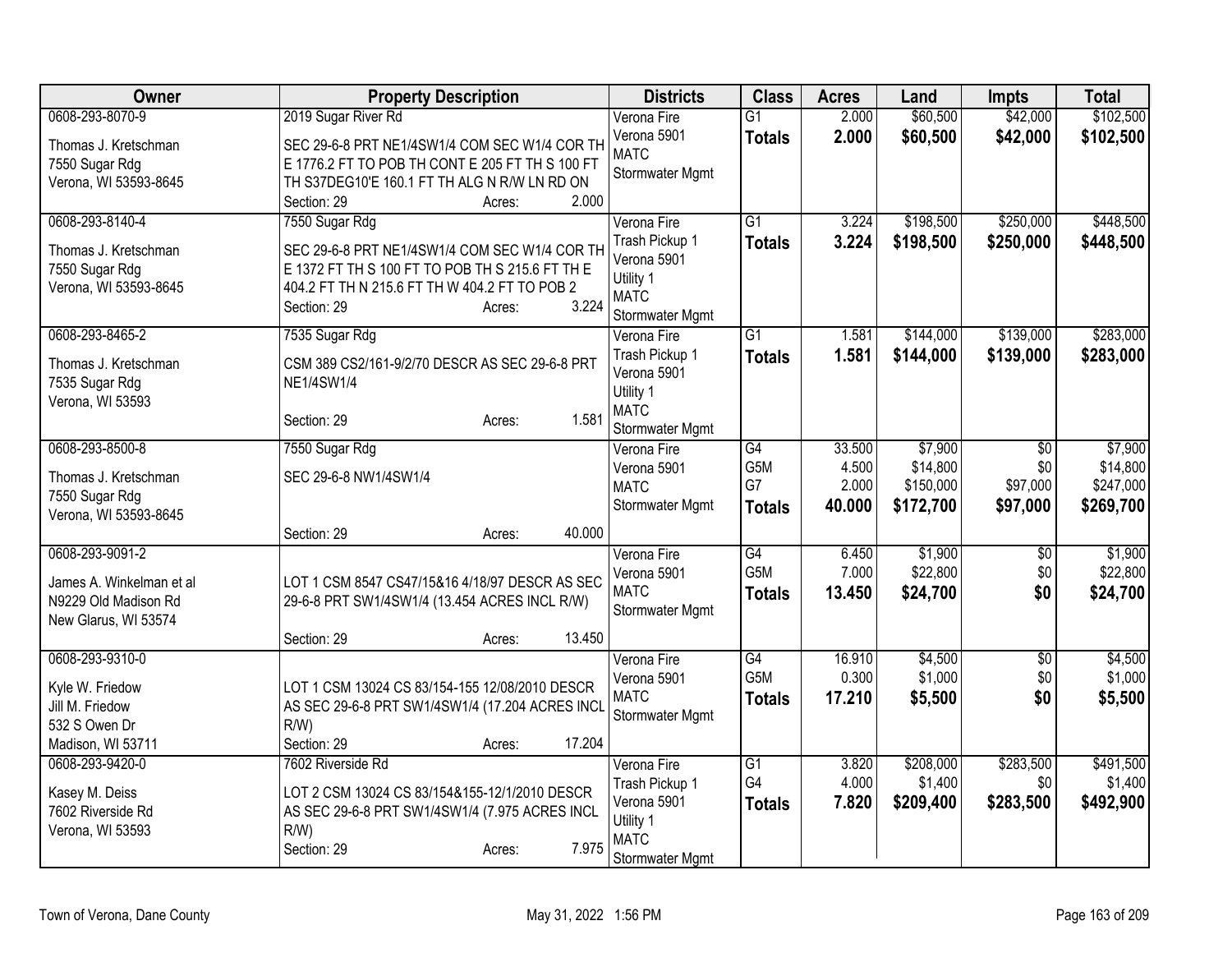| Owner                                                      | <b>Property Description</b>                                                  |        |        | <b>Districts</b>                                          | <b>Class</b>         | <b>Acres</b>   | Land             | <b>Impts</b>    | <b>Total</b>      |
|------------------------------------------------------------|------------------------------------------------------------------------------|--------|--------|-----------------------------------------------------------|----------------------|----------------|------------------|-----------------|-------------------|
| 0608-293-9500-6                                            | 1963 Sugar River Rd                                                          |        |        | Verona Fire                                               | $\overline{G1}$      | 1.954          | \$161,000        | \$105,000       | \$266,000         |
| Shiela M. Steensland<br>1 Bradbury Ct<br>Madison, WI 53719 | LOT 1 CSM 2429 CS9/327&328 DESCR AS SEC 29-6-8<br>PRT SE1/4SW1/4 1.954 ACRES |        |        | Trash Pickup 1<br>Verona 5901<br>Utility 1<br><b>MATC</b> | <b>Totals</b>        | 1.954          | \$161,000        | \$105,000       | \$266,000         |
|                                                            | Section: 29                                                                  | Acres: | 1.954  | Stormwater Mgmt                                           |                      |                |                  |                 |                   |
| 0608-293-9560-4                                            | <b>Riverside Rd</b>                                                          |        |        | Verona Fire                                               | $\overline{G4}$      | 34.230         | \$9,900          | $\overline{50}$ | \$9,900           |
| Thomas J. Poast                                            | SEC 29-6-8 SE1/4 SW1/4 EXC S 264 FT OF W 165 FT &                            |        |        | Verona 5901<br><b>MATC</b>                                | G <sub>5</sub><br>G7 | 1.580<br>0.060 | \$100<br>\$7,000 | \$0<br>\$4,000  | \$100<br>\$11,000 |
| Susan F. Poast                                             | <b>EXC CSM 2429</b>                                                          |        |        | Stormwater Mgmt                                           | <b>Totals</b>        | 35.870         | \$17,000         | \$4,000         | \$21,000          |
| 1990 Hidden River Rd                                       |                                                                              |        |        |                                                           |                      |                |                  |                 |                   |
| Verona, WI 53593                                           | Section: 29                                                                  | Acres: | 36.040 |                                                           |                      |                |                  |                 |                   |
| 0608-293-9750-0                                            | 7588 Riverside Rd                                                            |        |        | Verona Fire                                               | $\overline{G1}$      | 0.961          | \$113,500        | \$33,000        | \$146,500         |
| James L. Rissman                                           | SEC 29-6-8 PRT SE1/4SW1/4 S 264 FT OF W 165 FT                               |        |        | Trash Pickup 1<br>Verona 5901                             | <b>Totals</b>        | 0.961          | \$113,500        | \$33,000        | \$146,500         |
| Estelle F. Katz                                            | THF & ALSO SEC 29-6-8 PRT SW1/4 SW1/4 DESC AS                                |        |        | Utility 1                                                 |                      |                |                  |                 |                   |
| 7588 Riverside Rd                                          | COM SW SEC COR TH N89-26-00E 1310.03FT TO SE                                 |        |        | <b>MATC</b>                                               |                      |                |                  |                 |                   |
| Verona, WI 53593                                           | Section: 29                                                                  | Acres: | 0.000  | Stormwater Mgmt                                           |                      |                |                  |                 |                   |
| 0608-294-8000-2                                            | 1990 Hidden River Rd                                                         |        |        | Verona Fire                                               | $\overline{G4}$      | 38.400         | \$4,600          | $\overline{50}$ | \$4,600           |
| Thomas J. Poast                                            | SEC 29-6-8 NE1/4 SE1/4                                                       |        |        | Trash Pickup 1                                            | G7                   | 2.000          | \$150,000        | \$330,500       | \$480,500         |
| Susan F. Poast                                             |                                                                              |        |        | Verona 5901                                               | <b>Totals</b>        | 40.400         | \$154,600        | \$330,500       | \$485,100         |
| 1990 Hidden River Rd                                       |                                                                              |        |        | Utility 1                                                 |                      |                |                  |                 |                   |
| Verona, WI 53593                                           | Section: 29                                                                  | Acres: | 40.400 | <b>MATC</b><br>Stormwater Mgmt                            |                      |                |                  |                 |                   |
| 0608-294-8500-7                                            |                                                                              |        |        | Verona Fire                                               | G4                   | 38.830         | \$12,500         | \$0             | \$12,500          |
|                                                            | SEC 29-6-8 NW1/4 SE1/4                                                       |        |        | Verona 5901                                               | G <sub>5</sub>       | 0.970          | \$100            | \$0             | \$100             |
| Thomas J. Poast<br>Susan F. Poast                          |                                                                              |        |        | <b>MATC</b>                                               | <b>Totals</b>        | 39.800         | \$12,600         | \$0             | \$12,600          |
| 1990 Hidden River Rd                                       |                                                                              |        |        | Stormwater Mgmt                                           |                      |                |                  |                 |                   |
| Verona, WI 53593                                           | Section: 29                                                                  | Acres: | 39.800 |                                                           |                      |                |                  |                 |                   |
| 0608-294-9000-0                                            | Riverside Rd                                                                 |        |        | Verona Fire                                               | $\overline{G4}$      | 37.900         | \$12,500         | \$0             | \$12,500          |
| Thomas J. Poast                                            | SEC 29-6-8 SW1/4 SE1/4                                                       |        |        | Verona 5901                                               | G <sub>5</sub>       | 1.500          | \$100            | \$0             | \$100             |
| Susan F. Poast                                             |                                                                              |        |        | <b>MATC</b>                                               | <b>Totals</b>        | 39.400         | \$12,600         | \$0             | \$12,600          |
| 1990 Hidden River Rd                                       |                                                                              |        |        | Stormwater Mgmt                                           |                      |                |                  |                 |                   |
| Verona, WI 53593                                           | Section: 29                                                                  | Acres: | 39.400 |                                                           |                      |                |                  |                 |                   |
| 0608-294-9500-5                                            | 1928 Hidden River Rd                                                         |        |        | Verona Fire                                               | $\overline{G4}$      | 36.150         | \$10,500         | $\overline{50}$ | \$10,500          |
| Thomas J. Poast                                            | SEC 29-6-8 SE1/4 SE1/4                                                       |        |        | Verona 5901                                               | G <sub>5</sub>       | 2.750          | \$600            | \$0             | \$600             |
| Susan F. Poast                                             |                                                                              |        |        | <b>MATC</b>                                               | G7                   | 1.000          | \$118,000        | \$224,500       | \$342,500         |
| 1990 Hidden River Rd                                       |                                                                              |        |        | Stormwater Mgmt                                           | <b>Totals</b>        | 39.900         | \$129,100        | \$224,500       | \$353,600         |
| Verona, WI 53593                                           | Section: 29                                                                  | Acres: | 39.900 |                                                           |                      |                |                  |                 |                   |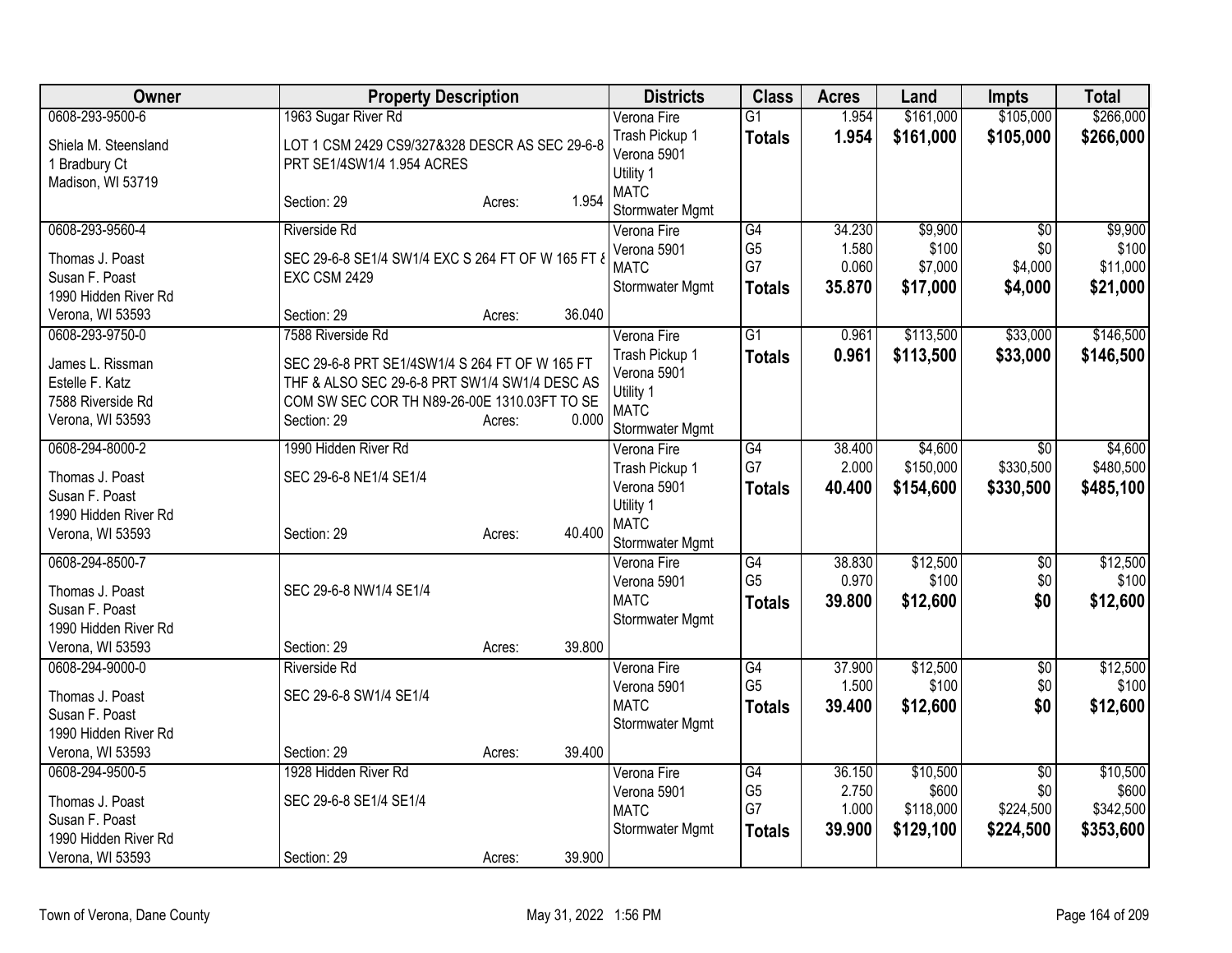| Owner                                 | <b>Property Description</b>                    | <b>Districts</b>           | <b>Class</b>     | <b>Acres</b> | Land      | <b>Impts</b>    | <b>Total</b> |
|---------------------------------------|------------------------------------------------|----------------------------|------------------|--------------|-----------|-----------------|--------------|
| 0608-301-8001-1                       | 2325 Sugar River Rd                            | Verona Fire                | G4               | 38.350       | \$13,100  | $\overline{30}$ | \$13,100     |
| Sugar River Investors I, LLC          | LOT 1 CSM 8957 CS50/72&76-6/26/98 DESCR AS SEC | Verona 5901                | <b>Totals</b>    | 38.350       | \$13,100  | \$0             | \$13,100     |
| 150 E Gilman St Ste 1600              | 19-6-8 PRT NE1/4SE1/4 & PRT SE1/4SE1/4 & ALSO  | <b>MATC</b>                |                  |              |           |                 |              |
| Madison, WI 53703                     | SEC 20-6-8 PRT NW1/4SW1/4 & PRT SW1/4SW1/4 &   | Stormwater Mgmt            |                  |              |           |                 |              |
|                                       | 38.350<br>Section: 19<br>Acres:                |                            |                  |              |           |                 |              |
| 0608-301-8125-2                       | 2325 Sugar River Rd                            | Verona Fire                | G1               | 3.000        | \$195,000 | \$486,500       | \$681,500    |
| Sugar River Investors I, LLC          | LOT 2 CSM 8957 CS50/72&76-6/26/98 DESCR AS SEC | Trash Pickup 1             | G4               | 8.700        | \$3,000   | \$0             | \$3,000      |
| 150 E Gilman St Ste 1600              | 19-6-8 PRT NE1/4SE1/4 & PRT SE1/4SE1/4 & ALSO  | Verona 5901                | G5M              | 27.800       | \$90,300  | \$0             | \$90,300     |
| Madison, WI 53703                     | SEC 20-6-8 PRT NW1/4SW1/4 & PRT SW1/4SW1/4 &   | Utility 1                  | <b>Totals</b>    | 39.500       | \$288,300 | \$486,500       | \$774,800    |
|                                       | 39.480<br>Section: 19<br>Acres:                | <b>MATC</b>                |                  |              |           |                 |              |
|                                       |                                                | Stormwater Mgmt            |                  |              |           |                 |              |
| 0608-301-8250-0                       |                                                | Verona Fire                | G5M              | 38.610       | \$67,500  | $\overline{50}$ | \$67,500     |
| Mishpacha Deux, LLC                   | LOT 3 CSM 8957 CS50/72&76-6/26/98 DESCR AS SEC | Verona 5901<br><b>MATC</b> | <b>Totals</b>    | 38.610       | \$67,500  | \$0             | \$67,500     |
| 2313 Sugar River Rd                   | 19-6-8 PRT NE1/4SE1/4 & PRT SE1/4SE1/4 & ALSO  | Stormwater Mgmt            |                  |              |           |                 |              |
| Verona, WI 53593                      | SEC 20-6-8 PRT NW1/4SW1/4 & PRT SW1/4SW1/4 &   |                            |                  |              |           |                 |              |
|                                       | 38.610<br>Section: 19<br>Acres:                |                            |                  |              |           |                 |              |
| 0608-301-8375-0                       |                                                | Verona Fire                | $\overline{G4}$  | 37.170       | \$12,700  | $\overline{50}$ | \$12,700     |
| Mishpacha Deux, LLC                   | LOT 4 CSM 8957 CS50/72&76-6/26/98 DESCR AS SEC | Verona 5901                | <b>Totals</b>    | 37.170       | \$12,700  | \$0             | \$12,700     |
| 2313 Sugar River Rd                   | 19-6-8 PRT NE1/4SE1/4 & PRT SE1/4SE1/4 & ALSO  | <b>MATC</b>                |                  |              |           |                 |              |
| Verona, WI 53593                      | SEC 20-6-8 PRT NW1/4SW1/4 & PRT SW1/4SW1/4 &   | Stormwater Mgmt            |                  |              |           |                 |              |
|                                       | 37.170<br>Section: 19<br>Acres:                |                            |                  |              |           |                 |              |
| 0608-301-8500-7                       |                                                | Verona Fire                | G4               | 23.000       | \$6,600   | $\overline{50}$ | \$6,600      |
| William J. Resop                      | SEC 30-6-8 NW1/4NE1/4                          | Verona 5901                | G <sub>5</sub> M | 17.000       | \$29,800  | \$0             | \$29,800     |
| Maredith J. Resop                     |                                                | <b>MATC</b>                | <b>Totals</b>    | 40.000       | \$36,400  | \$0             | \$36,400     |
| PO Box 930094                         |                                                | Stormwater Mgmt            |                  |              |           |                 |              |
| Verona, WI 53593                      | 40.000<br>Section: 30<br>Acres:                |                            |                  |              |           |                 |              |
| 0608-301-9000-0                       |                                                | Verona Fire                | $\overline{G4}$  | 3.000        | \$600     | \$0             | \$600        |
|                                       | SEC 30-6-8 SW1/4NE1/4                          | Verona 5901                | G <sub>5</sub> M | 37.000       | \$64,800  | \$0             | \$64,800     |
| William J. Resop<br>Maredith J. Resop |                                                | <b>MATC</b>                | <b>Totals</b>    | 40.000       | \$65,400  | \$0             | \$65,400     |
| PO Box 930094                         |                                                | Stormwater Mgmt            |                  |              |           |                 |              |
| Verona, WI 53593                      | 40.000<br>Section: 30<br>Acres:                |                            |                  |              |           |                 |              |
| 0608-302-8000-1                       |                                                | Verona Fire                | $\overline{G4}$  | 40.000       | \$11,500  | $\overline{50}$ | \$11,500     |
|                                       |                                                | Verona 5901                | <b>Totals</b>    | 40.000       | \$11,500  | \$0             | \$11,500     |
| William J. Resop                      | SEC 30-6-8 NE1/4NW1/4                          | <b>MATC</b>                |                  |              |           |                 |              |
| Maredith J. Resop                     |                                                | Stormwater Mgmt            |                  |              |           |                 |              |
| PO Box 930094                         | 40.000                                         |                            |                  |              |           |                 |              |
| Verona, WI 53593                      | Section: 30<br>Acres:                          |                            |                  |              |           |                 |              |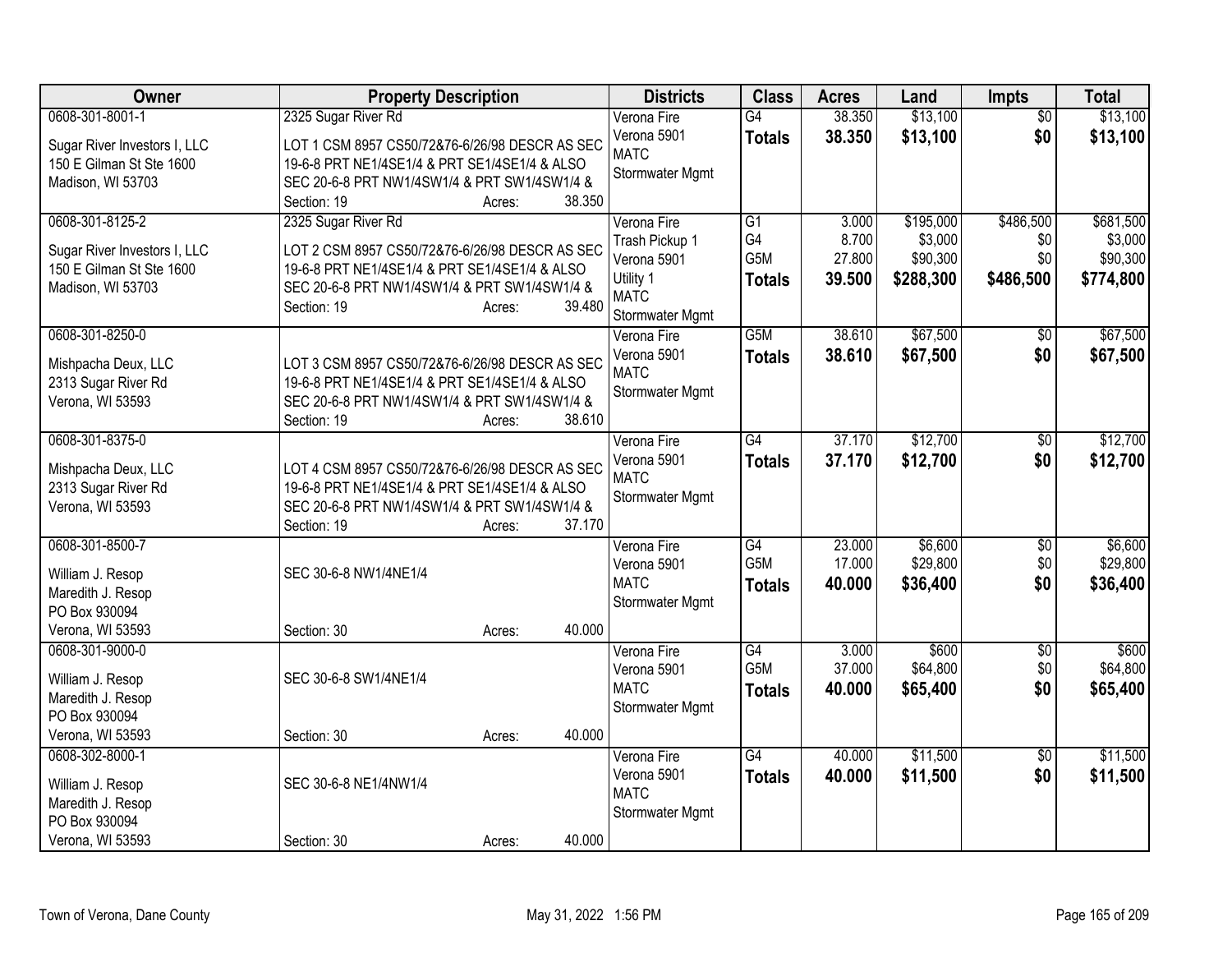| Owner                                       | <b>Property Description</b>                    |        |        | <b>Districts</b>               | <b>Class</b>     | <b>Acres</b> | Land      | Impts           | <b>Total</b> |
|---------------------------------------------|------------------------------------------------|--------|--------|--------------------------------|------------------|--------------|-----------|-----------------|--------------|
| 0608-302-8510-0                             | County Rd G                                    |        |        | Verona Fire                    | $\overline{G4}$  | 19.740       | \$2,600   | $\overline{50}$ | \$2,600      |
| Justine Schmid                              | SEC 30-6-8 FR NW1/4 NW1/4 EXC PRT NW OF HWY &  |        |        | Verona 5901                    | <b>Totals</b>    | 19.740       | \$2,600   | \$0             | \$2,600      |
| 408 Edward St                               | CSM 1326 & EXC CSM 15796                       |        |        | <b>MATC</b>                    |                  |              |           |                 |              |
| Verona, WI 53593                            |                                                |        |        | Stormwater Mgmt                |                  |              |           |                 |              |
|                                             | Section: 30                                    | Acres: | 0.000  |                                |                  |              |           |                 |              |
| 0608-302-8670-1                             | 2144 Schmid Ln                                 |        |        | Verona Fire                    | G1               | 1.197        | \$127,000 | \$77,000        | \$204,000    |
| Douglas R. Anderson                         | LOT 1 CSM 1326 CS5/280 DESCR AS SEC 30-6-8 PRT |        |        | Trash Pickup 1                 | <b>Totals</b>    | 1.197        | \$127,000 | \$77,000        | \$204,000    |
| Sharon K. Anderson                          | NW1/4NW1/4 CO M SEC N1/4 COR TH S88DEGW        |        |        | Verona 5901<br>Utility 1       |                  |              |           |                 |              |
| 2144 Schmid Ln                              | 1863.45 FT TH S52DEGW 570 FT TO PO B TH CON    |        |        | <b>MATC</b>                    |                  |              |           |                 |              |
| Verona, WI 53593                            | Section: 30                                    | Acres: | 1.197  | Stormwater Mgmt                |                  |              |           |                 |              |
| 0608-302-8750-0                             | 2109 Schmid Ln                                 |        |        | Verona Fire                    | G4               | 9.430        | \$1,700   | $\overline{50}$ | \$1,700      |
| William R. Schmid                           | LOT 1 CSM 15796 CS115/134-136 8/31/21 DESCR AS |        |        | Trash Pickup 1                 | G5M              | 6.500        | \$21,300  | \$0             | \$21,300     |
| Sara J. Schmid                              | FRM PRT LOT 1 CSM 9540 & PRT NW1/4NW1/4 SEC    |        |        | Verona 5901                    | G7               | 2.700        | \$156,500 | \$155,500       | \$312,000    |
| 2109 Schmid Ln                              | 30-6-8 PRT NW1/4NW1/4 & SW1/4NW1/4 (18.63      |        |        | Utility 1                      | <b>Totals</b>    | 18.630       | \$179,500 | \$155,500       | \$335,000    |
| Verona, WI 53593                            | Section: 30                                    | Acres: | 18.630 | <b>MATC</b>                    |                  |              |           |                 |              |
| 0608-302-9001-0                             | County Rd G                                    |        |        | Stormwater Mgmt<br>Verona Fire | $\overline{G4}$  | 30.800       | \$8,900   | $\sqrt[6]{3}$   | \$8,900      |
|                                             |                                                |        |        | Verona 5901                    | <b>Totals</b>    | 30.800       | \$8,900   | \$0             | \$8,900      |
| Justine Schmid                              | SEC 30-6-8 FR SW1/4 NW1/4 EXC CSM 9540         |        |        | <b>MATC</b>                    |                  |              |           |                 |              |
| 408 Edward St                               |                                                |        |        | Stormwater Mgmt                |                  |              |           |                 |              |
| Verona, WI 53593                            | Section: 30                                    | Acres: | 30.800 |                                |                  |              |           |                 |              |
| 0608-302-9500-4                             |                                                |        |        | Verona Fire                    | G4               | 40.000       | \$8,500   | $\overline{50}$ | \$8,500      |
|                                             |                                                |        |        | Verona 5901                    | <b>Totals</b>    | 40.000       | \$8,500   | \$0             | \$8,500      |
| William J. Resop                            | SEC 30-6-8 SE1/4NW1/4                          |        |        | <b>MATC</b>                    |                  |              |           |                 |              |
| Maredith J. Resop<br>PO Box 930094          |                                                |        |        | Stormwater Mgmt                |                  |              |           |                 |              |
| Verona, WI 53593                            | Section: 30                                    | Acres: | 40.000 |                                |                  |              |           |                 |              |
| 0608-303-8501-4                             |                                                |        |        | Verona Fire                    | $\overline{G4}$  | 11.600       | \$3,300   | \$0             | \$3,300      |
|                                             |                                                |        |        | Verona 5901                    | G <sub>5</sub> M | 6.000        | \$19,500  | \$0             | \$19,500     |
| R & J Acres, LLC                            | SEC 30-6-8 FR NW1/4SW1/4 EXC S 710 FT THF      |        |        | <b>MATC</b>                    | <b>Totals</b>    | 17.600       | \$22,800  | \$0             | \$22,800     |
| 8982 County Highway G<br>Mt Horeb, WI 53572 |                                                |        |        | Stormwater Mgmt                |                  |              |           |                 |              |
|                                             | Section: 30                                    | Acres: | 17.600 |                                |                  |              |           |                 |              |
| 0608-303-8685-3                             |                                                |        |        | Verona Fire                    | G4               | 15.000       | \$4,300   | $\overline{60}$ | \$4,300      |
|                                             | SEC 30-6-8 PRT FR NW1/4SW1/4 S 710 FT THF      |        |        | Verona 5901                    | G5M              | 5.900        | \$19,300  | \$0             | \$19,300     |
| R & J Acres, LLC<br>8982 County Highway G   |                                                |        |        | <b>MATC</b>                    | <b>Totals</b>    | 20.900       | \$23,600  | \$0             | \$23,600     |
| Mt Horeb, WI 53572                          |                                                |        |        | Stormwater Mgmt                |                  |              |           |                 |              |
|                                             | Section: 30                                    | Acres: | 20.900 |                                |                  |              |           |                 |              |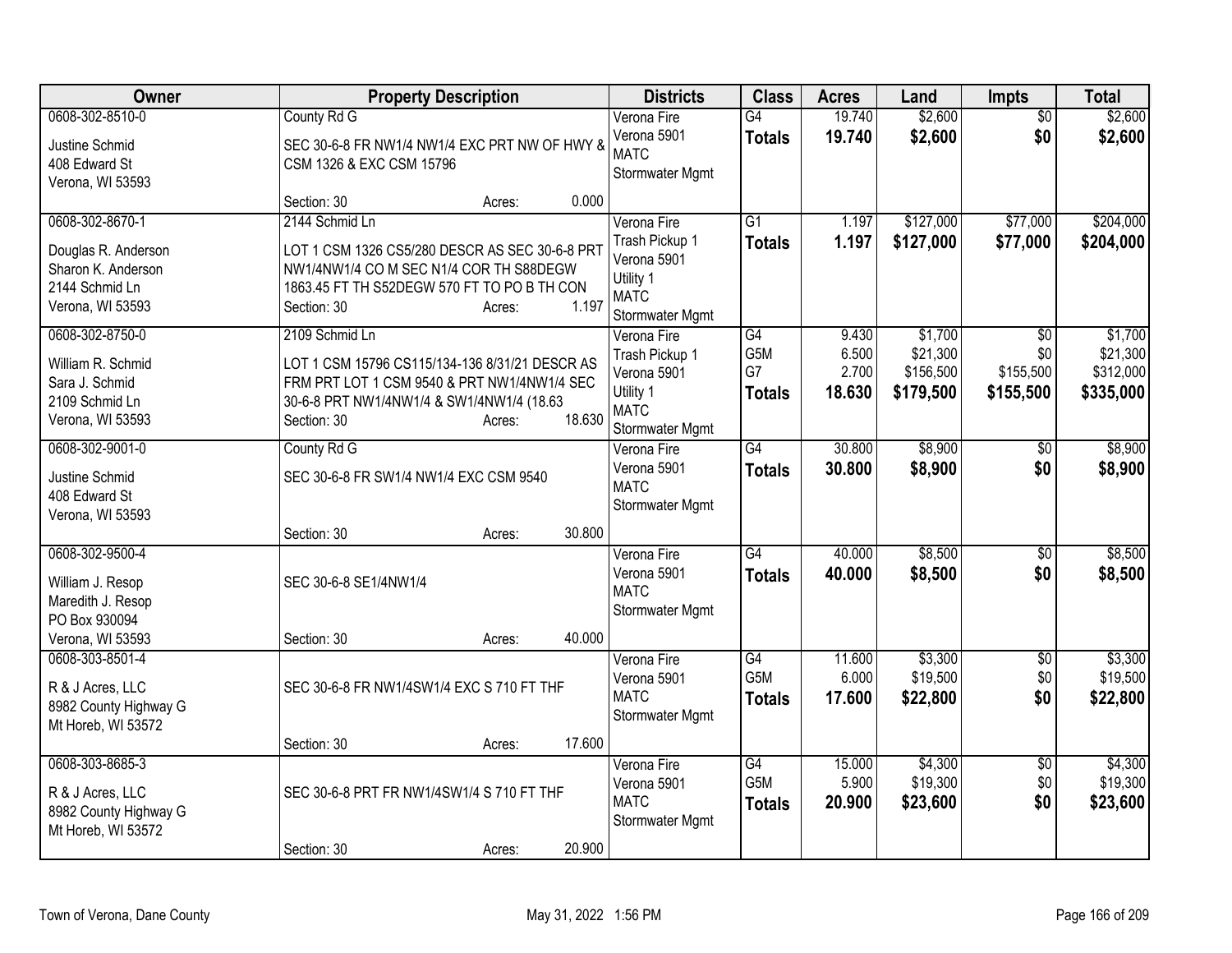| <b>Owner</b>                           | <b>Property Description</b>                                                                    | <b>Districts</b>               | <b>Class</b>     | <b>Acres</b> | Land      | <b>Impts</b>    | <b>Total</b> |
|----------------------------------------|------------------------------------------------------------------------------------------------|--------------------------------|------------------|--------------|-----------|-----------------|--------------|
| 0608-303-9000-8                        | Spring Rose Rd                                                                                 | Verona Fire                    | $\overline{G4}$  | 19.000       | \$5,500   | \$0             | \$5,500      |
| R & J Acres, LLC                       | SEC 30-6-8 FR SW1/4SW1/4 EXC CSM 1281                                                          | Verona 5901                    | G <sub>5</sub>   | 2.698        | \$200     | \$0             | \$200        |
| 8982 County Highway G                  |                                                                                                | <b>MATC</b>                    | G5M              | 17.000       | \$55,300  | \$0             | \$55,300     |
| Mt Horeb, WI 53572                     |                                                                                                | Stormwater Mgmt                | <b>Totals</b>    | 38.698       | \$61,000  | \$0             | \$61,000     |
|                                        | 39.000<br>Section: 30<br>Acres:                                                                |                                |                  |              |           |                 |              |
| 0608-303-9230-0                        | 7906 Riverside Rd                                                                              | Verona Fire                    | $\overline{G1}$  | 1.310        | \$132,000 | \$203,000       | \$335,000    |
| Scott T. Bradach                       | LOT 1 CSM 1281 CS5/215&216-9/14/73 DESCR AS                                                    | Trash Pickup 1                 | <b>Totals</b>    | 1.310        | \$132,000 | \$203,000       | \$335,000    |
| Anne J. Bradach                        | SEC 30-6-8 PRT SW1/4SW1/4 (1.305 ACRES INCL                                                    | Verona 5901                    |                  |              |           |                 |              |
| 7906 Riverside Rd                      | R/W                                                                                            | Utility 1<br><b>MATC</b>       |                  |              |           |                 |              |
| Verona, WI 53593                       | 1.305<br>Section: 30<br>Acres:                                                                 | Stormwater Mgmt                |                  |              |           |                 |              |
| 0608-303-9550-0                        | 7830 Riverside Rd                                                                              | Verona Fire                    | $\overline{G1}$  | 5.000        | \$220,000 | \$1,756,000     | \$1,976,000  |
|                                        |                                                                                                | Trash Pickup 1                 | G4               | 30.000       | \$10,300  | \$0             | \$10,300     |
| Gard Jt Rev Tr, Gregory G & Michelle L | SEC 30-6-8 PRT NE1/4SW1/4 & PRT SE1/4SW1/4                                                     | Verona 5901                    | G <sub>5</sub> M | 26.000       | \$84,500  | \$0             | \$84,500     |
| 7830 Riverside Rd                      | DESCR AS COM AT S1/4 COR OF SD SEC 30 TH                                                       | Utility 1                      | <b>Totals</b>    | 61.000       | \$314,800 | \$1,756,000     | \$2,070,800  |
| Verona, WI 53593                       | N88DEG56'42"W ALG S LN OF SEC 30 516.22 FT TO                                                  | <b>MATC</b>                    |                  |              |           |                 |              |
|                                        | 0.000<br>Section: 30<br>Acres:                                                                 | Stormwater Mgmt                |                  |              |           |                 |              |
| 0608-303-9815-0                        | 7790 Riverside Rd                                                                              | Verona Fire                    | $\overline{G1}$  | 1.500        | \$140,500 | \$34,000        | \$174,500    |
|                                        |                                                                                                | Trash Pickup 2                 | G4               | 1.155        | \$400     | \$0             | \$400        |
| Robin Hefty<br>7790 Riverside Rd       | LOT 1 CSM 15502 CS111/323&327-9/22/2020 F/K/A<br>LOT 1 CSM 10936 CS65/234&235-12/12/2003 DESCR | Verona 5901                    | <b>Totals</b>    | 2.655        | \$140,900 | \$34,000        | \$174,900    |
| Verona, WI 53593                       | AS SEC 30-6-8 PRT SE1/4SW1/4, PRT NE1/4SW1/4 &                                                 | Utility 1                      |                  |              |           |                 |              |
|                                        | 2.655<br>Section: 30<br>Acres:                                                                 | <b>MATC</b>                    |                  |              |           |                 |              |
|                                        |                                                                                                | Stormwater Mgmt                |                  |              |           |                 |              |
| 0608-303-9845-0                        | 7798 Riverside Rd                                                                              | Verona Fire                    | $\overline{G1}$  | 2.285        | \$112,000 | \$38,000        | \$150,000    |
| Robert Hefty                           | LOT 2 CSM 15502 CS111/323&327-9/22/2020 F/K/A                                                  | Trash Pickup 2                 | <b>Totals</b>    | 2.285        | \$112,000 | \$38,000        | \$150,000    |
| 7790 Riverside Dr                      | LOT 1 CSM 10936 CS65/234&235-12/12/2003 DESCR                                                  | Verona 5901                    |                  |              |           |                 |              |
| Verona, WI 53593                       | AS SEC 30-6-8 PRT SE1/4SW1/4, PRT NE1/4SW1/4 &                                                 | Utility 1                      |                  |              |           |                 |              |
|                                        | 2.285<br>Section: 30<br>Acres:                                                                 | <b>MATC</b>                    |                  |              |           |                 |              |
| 0608-303-9875-0                        | 7792 Riverside Rd                                                                              | Stormwater Mgmt<br>Verona Fire | $\overline{G4}$  | 35.615       | \$10,800  | $\overline{50}$ | \$10,800     |
|                                        |                                                                                                | Trash Pickup 2                 | G <sub>5</sub>   | 1.264        | \$100     | \$0             | \$100        |
| Robert Hefty                           | LOT 3 CSM 15502 CS111/323&327-9/22/2020 F/K/A                                                  | Verona 5901                    | G5M              | 14.000       | \$45,500  | \$0             | \$45,500     |
| Robin Hefty                            | LOT 1 CSM 10936 CS65/234&235-12/12/2003 DESCR                                                  | Utility 1                      | G7               | 1.000        | \$118,000 | \$59,000        | \$177,000    |
| 7790 Riverside Dr                      | AS SEC 30-6-8 PRT SE1/4SW1/4, PRT NE1/4SW1/4 &                                                 | <b>MATC</b>                    | <b>Totals</b>    | 51.879       | \$174,400 | \$59,000        | \$233,400    |
| Verona, WI 53593                       | 51.879<br>Section: 30<br>Acres:                                                                | Stormwater Mgmt                |                  |              |           |                 |              |
| 0608-304-8010-7                        | 7706 Riverside Rd                                                                              | Verona Fire                    | $\overline{G1}$  | 0.920        | \$108,500 | \$328,000       | \$436,500    |
|                                        |                                                                                                | Trash Pickup 1                 | G4               | 16.100       | \$5,500   | \$0             | \$5,500      |
| Joel J. Jones                          | PRT LOT 1 CSM 5767 DESCR AS SEC 30-6-8 PRT                                                     | Verona 5901                    | G5M              | 0.600        | \$2,000   | \$0             | \$2,000      |
| Megan C. Jones<br>7706 Riverside Rd    | NE1/4SE1/4 COM SEC E1/4 COR & POB TH<br>N88DEG46'37"W 598.25 FT TH S00DEG45'32"E               | Utility 1                      | <b>Totals</b>    | 17.620       | \$116,000 | \$328,000       | \$444,000    |
|                                        | 17.620                                                                                         | <b>MATC</b>                    |                  |              |           |                 |              |
| Verona, WI 53593                       | Section: 30<br>Acres:                                                                          | Stormwater Mgmt                |                  |              |           |                 |              |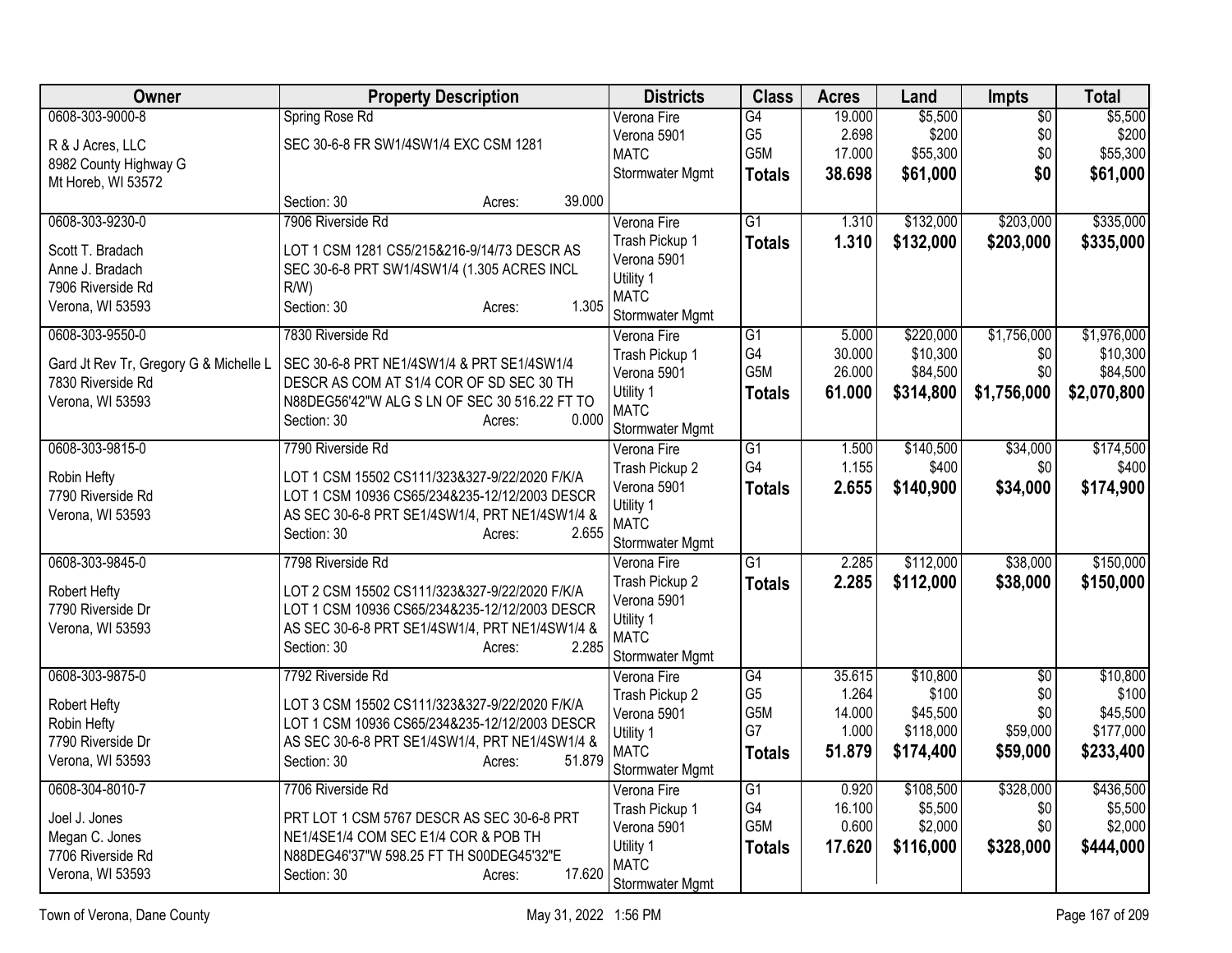| Owner                   | <b>Property Description</b>                     | <b>Districts</b> | <b>Class</b>     | <b>Acres</b> | Land      | <b>Impts</b>    | <b>Total</b> |
|-------------------------|-------------------------------------------------|------------------|------------------|--------------|-----------|-----------------|--------------|
| 0608-304-8070-5         | 7714 Riverside Rd                               | Verona Fire      | $\overline{G1}$  | 2.000        | \$163,000 | \$322,500       | \$485,500    |
| Linda L. Lambert        | LOT 2 CSM 7171 CS36/205&206 R23777/9-7/23/93    | Trash Pickup 1   | G4               | 14.200       | \$4,100   | \$0             | \$4,100      |
| James Abderholden       | DESCR AS SEC 30-6-8 PRT E1/2 SE1/4 (823,166 SQ  | Verona 5901      | G <sub>5</sub>   | 2.700        | \$200     | \$0             | \$200        |
| 7714 Riverside Rd       | FT)                                             | Utility 1        | <b>Totals</b>    | 18.900       | \$167,300 | \$322,500       | \$489,800    |
| Verona, WI 53593        | 18.900<br>Section: 30<br>Acres:                 | <b>MATC</b>      |                  |              |           |                 |              |
|                         |                                                 | Stormwater Mgmt  |                  |              |           |                 |              |
| 0608-304-9000-7         | 7732 Riverside Rd                               | Verona Fire      | $\overline{G4}$  | 37.000       | \$8,900   | $\overline{50}$ | \$8,900      |
| Mary R. Marks           | SEC 30-6-8 SW1/4 SE1/4                          | Trash Pickup 1   | G <sub>5</sub>   | 1.000        | \$100     | \$0             | \$100        |
| 7732 Riverside Rd       |                                                 | Verona 5901      | G5M              | 1.000        | \$1,800   | \$0             | \$1,800      |
| Verona, WI 53593        |                                                 | Utility 1        | G7               | 1.000        | \$118,000 | \$86,500        | \$204,500    |
|                         | 40.000<br>Section: 30<br>Acres:                 | <b>MATC</b>      | <b>Totals</b>    | 40.000       | \$128,800 | \$86,500        | \$215,300    |
|                         |                                                 | Stormwater Mgmt  |                  |              |           |                 |              |
| 0608-304-9501-1         |                                                 | Verona Fire      | $\overline{G1}$  | 6.690        | \$235,000 | $\sqrt[6]{30}$  | \$235,000    |
| Everson Tr, Ann Kristen | LOT 2 CSM 5767 CS27/123&124                     | Verona 5901      | G <sub>6</sub>   | 10.000       | \$65,000  | \$0             | \$65,000     |
| 225 Virginia Ave 1e     | R12518/40&41-2/21/89 DESCR AS SEC 30-6-8        | <b>MATC</b>      | <b>Totals</b>    | 16.690       | \$300,000 | \$0             | \$300,000    |
| San Mateo, CA 94402     | NE1/4SE1/4 &SE1/4SE1/4 & SEC 31-6-8 NE1/4NE1/4  | Stormwater Mgmt  |                  |              |           |                 |              |
|                         | 16.690<br>Section: 30<br>Acres:                 |                  |                  |              |           |                 |              |
| 0608-304-9580-6         | 7710 Riverside Rd                               | Verona Fire      | $\overline{G1}$  | 2.300        | \$172,500 | \$440,000       | \$612,500    |
|                         |                                                 | Trash Pickup 2   | G4               | 13.349       | \$4,600   | \$0             | \$4,600      |
| Manfred R. Enburg       | PRT LOT 1 CSM 5767 DESCR AS SEC 30-6-8 PRT      | Verona 5901      | G <sub>5</sub> M | 1.420        | \$4,500   | \$0             | \$4,500      |
| Debra P. Enburg         | E1/2 SE1/4 COM SE C E1/4 COR TH S00DEG45'32"E   | <b>MATC</b>      | <b>Totals</b>    | 17.069       | \$181,600 | \$440,000       | \$621,600    |
| 7710 Riverside Rd       | 1313.54 FT TH N89DEG35'19"W 412. 14 FT & POB TH | Stormwater Mgmt  |                  |              |           |                 |              |
| Verona, WI 53593        | 17.069<br>Section: 30<br>Acres:                 |                  |                  |              |           |                 |              |
| 0608-304-9710-8         | 7692 Riverside Rd                               | Verona Fire      | $\overline{G1}$  | 8.050        | \$247,500 | \$263,500       | \$511,000    |
| Jeffrey P. Kjelland     | LOT 1 CSM 7171 CS36/205&206 R23777/9-7/23/93    | Trash Pickup 1   | <b>Totals</b>    | 8.050        | \$247,500 | \$263,500       | \$511,000    |
| Jamie L. Kjelland       | DESCR AS SEC 30-6-8 PRT SE1/4SE1/4 (350,658 SQ  | Verona 5901      |                  |              |           |                 |              |
| 7692 Riverside Rd       | FT)                                             | Utility 1        |                  |              |           |                 |              |
| Verona, WI 53593        | 8.050<br>Section: 30<br>Acres:                  | <b>MATC</b>      |                  |              |           |                 |              |
|                         |                                                 | Stormwater Mgmt  |                  |              |           |                 |              |
| 0608-311-8002-8         | 1884 Fritz Rd                                   | Verona Fire      | $\overline{G1}$  | 17.660       | \$334,000 | \$285,500       | \$619,500    |
| Ravindra K. Kochhar     | LOT 3 CSM 5767 CS27/123&124                     | Trash Pickup 1   | <b>Totals</b>    | 17.660       | \$334,000 | \$285,500       | \$619,500    |
| Jyotsna Kochhar         | R12518/40&41-2/21/89 DESCR AS SE C 30-6-8       | Verona 5901      |                  |              |           |                 |              |
| 325 Meridian Ave Apt 6  | NE1/4SE1/4 &SE1/4SE1/4 & SEC 31-6-8 NE1/4NE1/4  | Utility 1        |                  |              |           |                 |              |
| Miami Beach, FL 33139   | 17.660<br>Section: 31<br>Acres:                 | <b>MATC</b>      |                  |              |           |                 |              |
|                         |                                                 | Stormwater Mgmt  |                  |              |           |                 |              |
| 0608-311-8200-8         | 1852 Fritz Rd                                   | Verona Fire      | $\overline{G1}$  | 18.670       | \$377,500 | \$285,500       | \$663,000    |
| Krist A. Boldt          | LOT 4 CSM 5767 CS27/123&124                     | Trash Pickup 1   | <b>Totals</b>    | 18.670       | \$377,500 | \$285,500       | \$663,000    |
| Renee E. Boldt          | R12518/40&41-2/21/89 DESCR AS SEC 30-6-8        | Verona 5901      |                  |              |           |                 |              |
| 1852 Fritz Rd           | NE1/4SE1/4 &SE1/4SE1/4 & SEC 31-6-8 NE1/4NE1/4  | Utility 1        |                  |              |           |                 |              |
| Verona, WI 53593        | 18.670<br>Section: 31<br>Acres:                 | <b>MATC</b>      |                  |              |           |                 |              |
|                         |                                                 | Stormwater Mgmt  |                  |              |           |                 |              |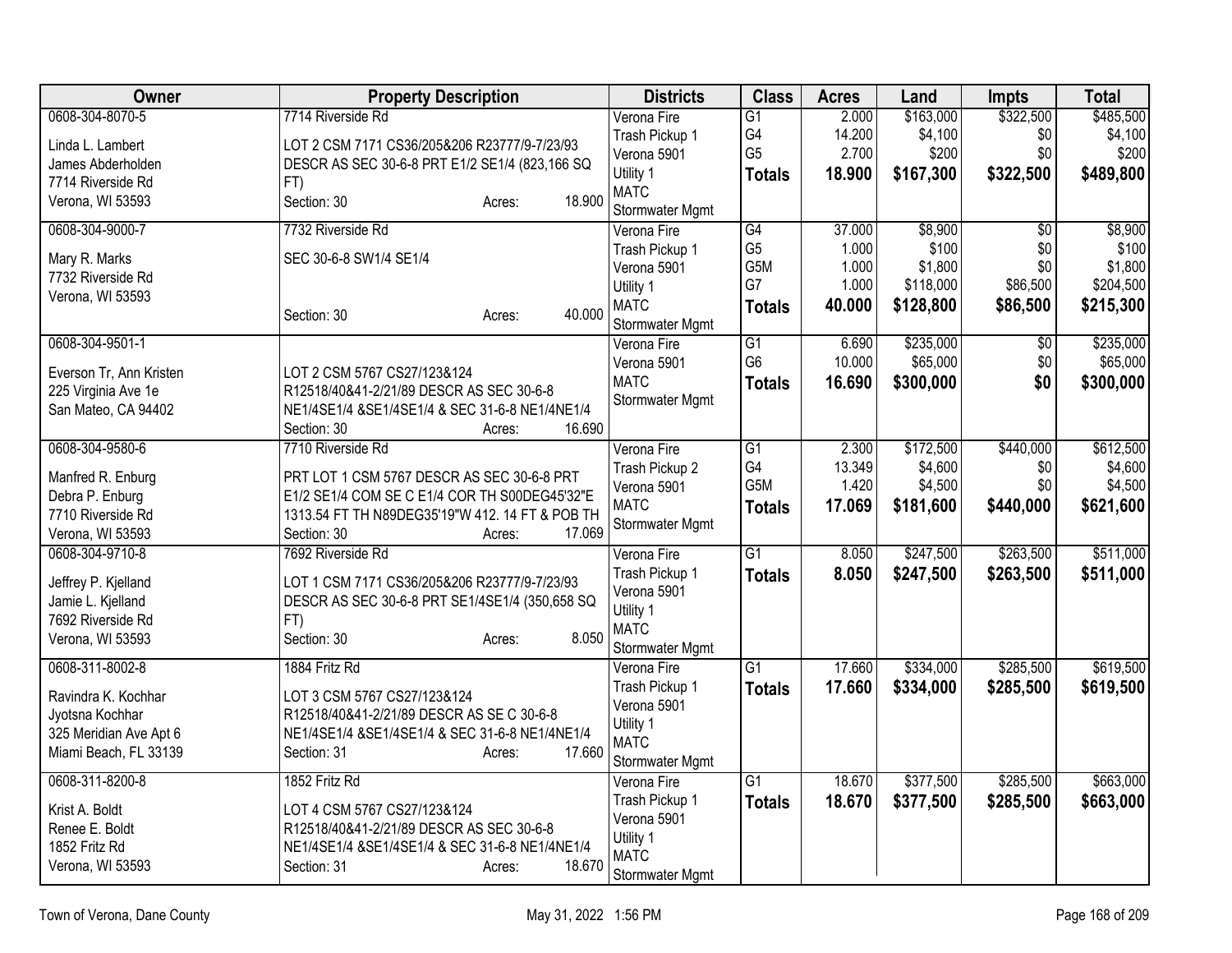| Owner                                | <b>Property Description</b>                    | <b>Districts</b>              | <b>Class</b>    | <b>Acres</b>    | Land                  | <b>Impts</b>                 | <b>Total</b>          |
|--------------------------------------|------------------------------------------------|-------------------------------|-----------------|-----------------|-----------------------|------------------------------|-----------------------|
| 0608-311-8238-4                      | 1848 Fritz Rd                                  | Verona Fire                   | $\overline{G1}$ | 0.750           | \$88,500              | \$149,500                    | \$238,000             |
| Robert E. Udelhoven                  | SEC 31-6-8 PRT NE1/4NE1/4 S 127 FT OF W 220 FT | Trash Pickup 1                | <b>Totals</b>   | 0.750           | \$88,500              | \$149,500                    | \$238,000             |
| Kevi R. Udelhoven                    | THF ALSO COM SEC E1/4 COR TH S88DEG50'48"W     | Verona 5901                   |                 |                 |                       |                              |                       |
| 1848 Fritz Rd                        | 1310.39 FT TH N00DEG12'38"E 1315.84 FT TO SW   | Utility 1                     |                 |                 |                       |                              |                       |
| Verona, WI 53593                     | 0.750<br>Section: 31<br>Acres:                 | <b>MATC</b>                   |                 |                 |                       |                              |                       |
|                                      |                                                | Stormwater Mgmt               |                 |                 |                       |                              |                       |
| 0608-311-8501-4                      | 7771 Riverside Rd                              | Verona Fire                   | G4<br>G7        | 32.219<br>3.000 | \$11,000<br>\$159,000 | $\overline{50}$<br>\$102,500 | \$11,000<br>\$261,500 |
| Sanborn Rev Tr, Edwin a & Virginia S | SEC 31-6-8 NW1/4NE1/4 EXC E 2 RODS EXC CSM     | Trash Pickup 1<br>Verona 5901 |                 |                 |                       |                              |                       |
| 7771 Riverside Rd                    | 8591                                           | Utility 1                     | <b>Totals</b>   | 35.219          | \$170,000             | \$102,500                    | \$272,500             |
| Verona, WI 53593                     |                                                | <b>MATC</b>                   |                 |                 |                       |                              |                       |
|                                      | 39.200<br>Section: 31<br>Acres:                | Stormwater Mgmt               |                 |                 |                       |                              |                       |
| 0608-311-8840-4                      |                                                | Verona Fire                   | $\overline{G4}$ | 2.000           | \$700                 | \$0                          | \$700                 |
|                                      |                                                | Verona 5901                   | <b>Totals</b>   | 2.000           | \$700                 | \$0                          | \$700                 |
| Robert J. Udelhoven                  | LOT 1 CSM 8591 CS47/123&124-6/4/97 DESCR AS    | <b>MATC</b>                   |                 |                 |                       |                              |                       |
| Kevi R. Udelhoven                    | SEC 31-6-8 PRT NW1/4NE1/4 & PRT SW1/4NE1/4 (2) | Stormwater Mgmt               |                 |                 |                       |                              |                       |
| 1848 Fritz Rd                        | ACRES)                                         |                               |                 |                 |                       |                              |                       |
| Verona, WI 53593                     | 2.000<br>Section: 31<br>Acres:                 |                               |                 |                 |                       |                              |                       |
| 0608-311-8875-3                      |                                                | Verona Fire                   | $\overline{G5}$ | 0.800           | \$100                 | \$0                          | \$100                 |
| Howard I. Zweifel                    | SEC 31-6-8 PRT W1/2 NE1/4 DESCR AS A STRIP OF  | Verona 5901<br><b>MATC</b>    | <b>Totals</b>   | 0.800           | \$100                 | \$0                          | \$100                 |
| Alicia K. Zweifel                    | LAND 33 FT WIDE OFF E SD OF W1/2 NE1/4 DESCR   | Stormwater Mgmt               |                 |                 |                       |                              |                       |
| 7783 Forest Dr                       | AS COM AT SE COR OF W1/2 NE1/4 TH N 2640 FT TH |                               |                 |                 |                       |                              |                       |
| Verona, WI 53593                     | Section: 31<br>0.800<br>Acres:                 |                               |                 |                 |                       |                              |                       |
| 0608-311-9035-7                      | Fritz Rd                                       | Verona Fire                   | G4              | 3.688           | \$1,100               | \$0                          | \$1,100               |
| Sanborn Rev Tr, Edwin a & Virginia S | SEC 31-6-8 SW1/4NE1/4 EXC E 2 RODS & EXC       | Verona 5901                   | <b>Totals</b>   | 3.688           | \$1,100               | \$0                          | \$1,100               |
| 7771 Riverside Rd                    | R10980/87 & EXC CSM 8591                       | <b>MATC</b>                   |                 |                 |                       |                              |                       |
| Verona, WI 53593                     |                                                | Stormwater Mgmt               |                 |                 |                       |                              |                       |
|                                      | 1.730<br>Section: 31<br>Acres:                 |                               |                 |                 |                       |                              |                       |
| 0608-311-9150-7                      | 1831 Fritz Rd                                  | Verona Fire                   | G1              | 6.400           | \$232,500             | \$544,500                    | \$777,000             |
| Jeffrey B. Groy                      | SEC 31-6-8 PRT SW1/4NE1/4 & PRT SE1/4NW1/4 COM | Trash Pickup 1                | G4              | 22.000          | \$7,500               | \$0                          | \$7,500               |
| Gail C. Groy                         | E1/4 COR SEC 31 TH S88DEG50'48"W 1343.39 FT TO | Verona 5901                   | G <sub>5</sub>  | 2.600           | \$2,500               | \$0                          | \$2,500               |
| 1831 Fritz Rd                        | PT ON WLY R/W FRITZ RD & POB TH CONT           | Utility 1                     | G5M             | 5.000           | \$16,300              | \$0                          | \$16,300              |
| Verona, WI 53593                     | 36.000<br>Section: 31<br>Acres:                | <b>MATC</b>                   | <b>Totals</b>   | 36.000          | \$258,800             | \$544,500                    | \$803,300             |
|                                      |                                                | Stormwater Mgmt               |                 |                 |                       |                              |                       |
| 0608-311-9500-3                      | 1839 Flint Ln                                  | Verona Fire                   | G1              | 20.000          | \$355,000             | \$419,000                    | \$774,000             |
| Stephen Rodrigues-Pavao              | SEC 31-6-8 E1/2 SE1/4NE1/4 SUBJ TO             | Trash Pickup 1                | <b>Totals</b>   | 20.000          | \$355,000             | \$419,000                    | \$774,000             |
| Andrea Rodrigues-Pavao               | CONSERVATION ESMT IN DOC 3089552               | Verona 5901                   |                 |                 |                       |                              |                       |
| 1839 Flint Ln                        |                                                | Utility 1<br><b>MATC</b>      |                 |                 |                       |                              |                       |
| Verona, WI 53593                     | 20.000<br>Section: 31<br>Acres:                |                               |                 |                 |                       |                              |                       |
|                                      |                                                | Stormwater Mgmt               |                 |                 |                       |                              |                       |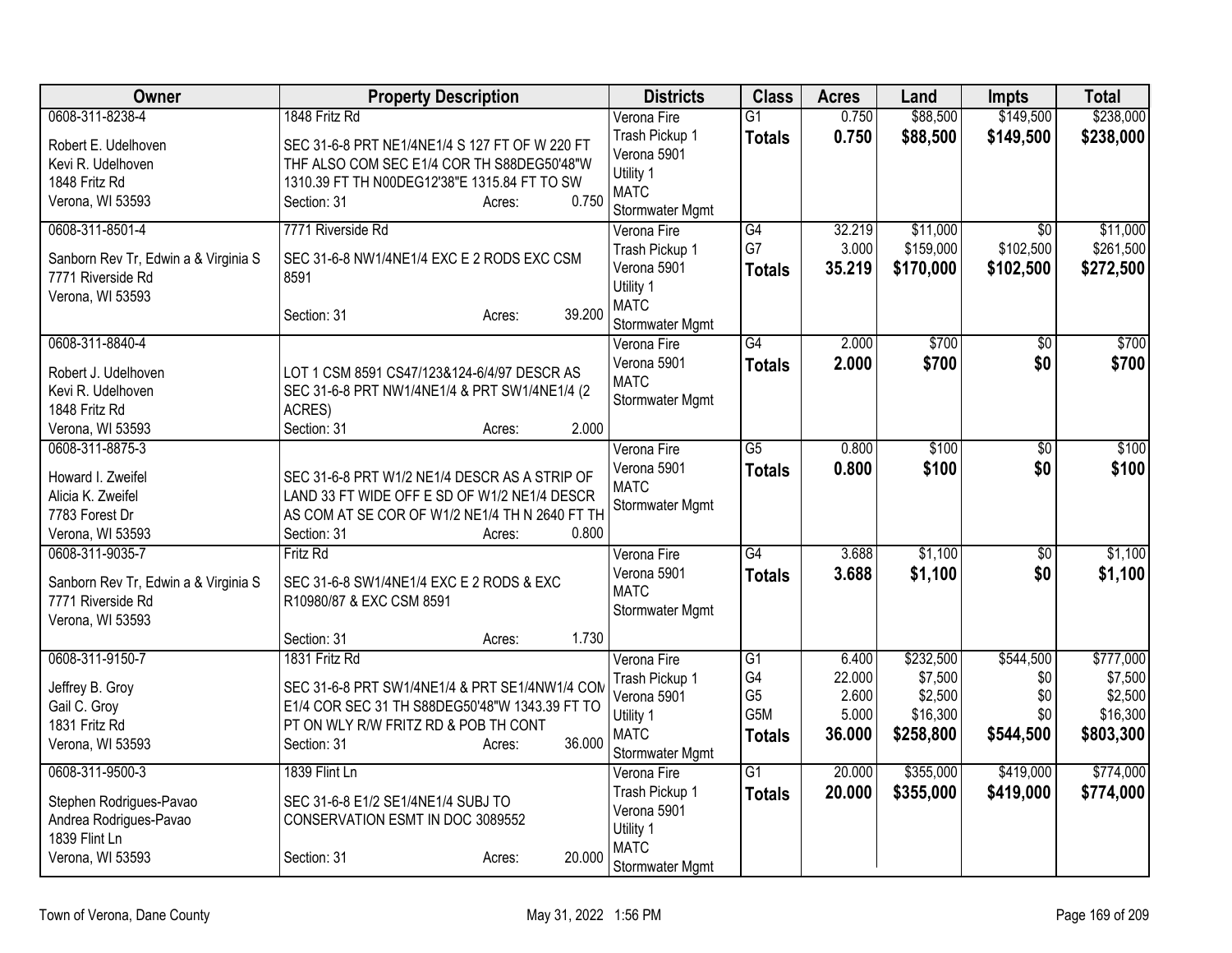| Owner                                                                                                     | <b>Property Description</b>                                                                                                                                        | <b>Districts</b>                                                                            | <b>Class</b>                            | <b>Acres</b>            | Land                    | Impts                  | <b>Total</b>            |
|-----------------------------------------------------------------------------------------------------------|--------------------------------------------------------------------------------------------------------------------------------------------------------------------|---------------------------------------------------------------------------------------------|-----------------------------------------|-------------------------|-------------------------|------------------------|-------------------------|
| 0608-311-9570-9<br>WI Dnr<br>PO Box 7921<br>Madison, WI 53701-7921                                        | Fritz Rd<br>SEC 31-6-8 W1/2 SE1/4 NE1/4 719/464                                                                                                                    | Verona Fire<br>Verona 5901<br><b>MATC</b><br>Stormwater Mgmt                                | $\overline{\text{X2}}$<br><b>Totals</b> | 20.000<br>20.000        | $\overline{60}$<br>\$0  | $\overline{50}$<br>\$0 | $\overline{\$0}$<br>\$0 |
|                                                                                                           | 20.000<br>Section: 31<br>Acres:                                                                                                                                    |                                                                                             |                                         |                         |                         |                        |                         |
| 0608-312-8001-0<br>Sanborn Rev Tr, Edwin a & Virginia S<br>7771 Riverside Rd<br>Verona, WI 53593          | SEC 31-6-8 NE1/4 NW1/4 EXC W 33 FT & ALSO EXC<br><b>CSM 9821</b>                                                                                                   | Verona Fire<br>Verona 5901<br><b>MATC</b><br>Stormwater Mgmt                                | G4<br><b>Totals</b>                     | 37.100<br>37.100        | \$10,700<br>\$10,700    | \$0<br>\$0             | \$10,700<br>\$10,700    |
|                                                                                                           | 37.100<br>Section: 31<br>Acres:                                                                                                                                    |                                                                                             |                                         |                         |                         |                        |                         |
| 0608-312-8080-0<br>Kohl Living Tr, William F<br>5150 Door Dr<br>Madison, WI 53705                         | LOT 1 CSM 9821 CS57/34&35-9/14/2000 DESCR AS<br>SEC 31-6-8 PRT NE1/4NW1/4 (2.00 ACRES)                                                                             | Verona Fire<br>Verona 5901<br><b>MATC</b><br>Stormwater Mgmt                                | $\overline{G4}$<br><b>Totals</b>        | 2.000<br>2.000          | \$600<br>\$600          | $\overline{50}$<br>\$0 | \$600<br>\$600          |
|                                                                                                           | 3.010<br>Section: 31<br>Acres:                                                                                                                                     |                                                                                             |                                         |                         |                         |                        |                         |
| 0608-312-8120-4<br>Sanborn Rev Tr, Edwin a & Virginia S<br>7771 Riverside Rd<br>Verona, WI 53593          | SEC 31-6-8 W 33 FT OF NE1/4 NW1/4                                                                                                                                  | Verona Fire<br>Verona 5901<br><b>MATC</b><br>Stormwater Mgmt                                | G4<br>G <sub>5</sub><br><b>Totals</b>   | 0.970<br>0.030<br>1.000 | \$300<br>\$100<br>\$400 | \$0<br>\$0<br>\$0      | \$300<br>\$100<br>\$400 |
|                                                                                                           | Section: 31<br>1.000<br>Acres:                                                                                                                                     |                                                                                             |                                         |                         |                         |                        |                         |
| 0608-312-8680-0<br>Daniel C. Miller<br>Haley M. Saalsaa<br>7891 Riverside Rd<br>Verona, WI 53593          | 7891 Riverside Rd<br>LOT 1 CSM 15213 CS108/123&126-8/20/2019 DESCR<br>AS SEC 31-6-8 PRT FR NW1/4NW1/4 (8.92 ACRES<br>INCL R/W)<br>8.920<br>Section: 31<br>Acres:   | Verona Fire<br>Trash Pickup 1<br>Verona 5901<br>Utility 1<br><b>MATC</b><br>Stormwater Mgmt | $\overline{G1}$<br><b>Totals</b>        | 8.920<br>8.920          | \$255,500<br>\$255,500  | \$196,500<br>\$196,500 | \$452,000<br>\$452,000  |
| 0608-312-8715-0<br>Patrick J. Saucerman<br>Laura A. Saucerman<br>112770 Felton Ln<br>Marshfield, WI 54449 | <b>Riverside Rd</b><br>LOT 2 CSM 15213 CS108/123&126-8/20/2019 DESCR<br>AS SEC 31-6-8 PRT FR NW1/4NW1/4 (4.22 ACRES<br>INCL R/W)<br>Section: 31<br>4.220<br>Acres: | Verona Fire<br>Trash Pickup 1<br>Verona 5901<br>Utility 1<br><b>MATC</b><br>Stormwater Mgmt | $\overline{G1}$<br><b>Totals</b>        | 4.220<br>4.220          | \$213,000<br>\$213,000  | $\overline{50}$<br>\$0 | \$213,000<br>\$213,000  |
| 0608-312-8750-0<br>James Jafolla<br>Lacey Jafolla<br>8413 Shale Dr<br>Madison, WI 53719                   | 1866 Spring Rose Rd<br>LOT 3 CSM 15213 CS108/123&126-8/20/2019 DESCR<br>AS SEC 31-6-8 PRT FR NW1/4NW1/4 (4.19 ACRES<br>INCL R/W)<br>4.190<br>Section: 31<br>Acres: | Verona Fire<br>Trash Pickup 1<br>Verona 5901<br>Utility 1<br><b>MATC</b><br>Stormwater Mgmt | $\overline{G1}$<br><b>Totals</b>        | 4.190<br>4.190          | \$212,500<br>\$212,500  | \$302,500<br>\$302,500 | \$515,000<br>\$515,000  |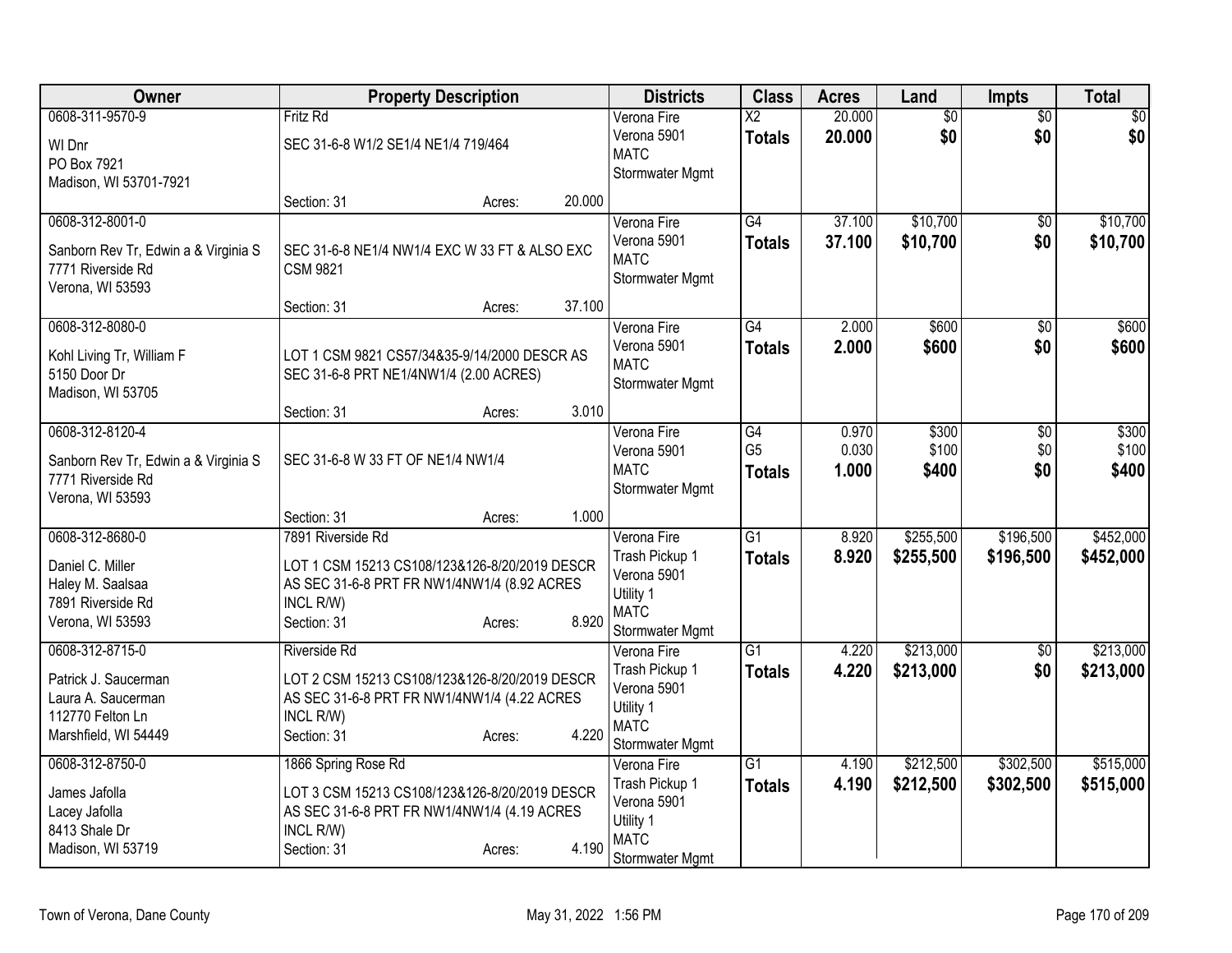| Owner                                                                                               | <b>Property Description</b>                                                                                                                                                                                   | <b>Districts</b>                                                                            | <b>Class</b>                                  | <b>Acres</b>                         | Land                                          | <b>Impts</b>                                   | <b>Total</b>                                  |
|-----------------------------------------------------------------------------------------------------|---------------------------------------------------------------------------------------------------------------------------------------------------------------------------------------------------------------|---------------------------------------------------------------------------------------------|-----------------------------------------------|--------------------------------------|-----------------------------------------------|------------------------------------------------|-----------------------------------------------|
| 0608-312-8785-0<br>Bret A. Saalsaa<br>7891 Riverside Rd<br>Verona, WI 53593                         | <b>Riverside Rd</b><br>LOT 4 CSM 15213 CS108/123&126-8/20/2019 DESCR<br>AS SEC 31-6-8 PRT FR NW1/4NW1/4 (21.68 ACRES<br>INCL R/W)                                                                             | Verona Fire<br>Trash Pickup 1<br>Verona 5901<br>Utility 1<br><b>MATC</b>                    | $\overline{G6}$<br><b>Totals</b>              | 21.680<br>21.680                     | \$141,000<br>\$141,000                        | $\overline{50}$<br>\$0                         | \$141,000<br>\$141,000                        |
| 0608-312-9000-7                                                                                     | 21.680<br>Section: 31<br>Acres:<br>1820 Spring Rose Rd                                                                                                                                                        | Stormwater Mgmt<br>Verona Fire                                                              | $\overline{G1}$                               | 1.421                                | \$137,000                                     | \$328,500                                      | \$465,500                                     |
| Peter G. Janssen<br>Audrey P. Janssen<br>1820 Spring Rose Rd<br>Verona, WI 53593                    | SEC 31-6-8 FR SW1/4 NW1/4<br>37.421<br>Section: 31<br>Acres:                                                                                                                                                  | Trash Pickup 1<br>Verona 5901<br>Utility 1<br><b>MATC</b><br>Stormwater Mgmt                | W <sub>6</sub><br><b>Totals</b>               | 36.000<br>37.421                     | (\$234,000)<br>\$137,000                      | \$0<br>\$328,500                               | \$0<br>\$465,500                              |
| 0608-312-9501-1<br>Sanborn Rev Tr, Edwin a & Virginia S<br>7771 Riverside Rd<br>Verona, WI 53593    | SEC 31-6-8 E 66 FT OF SE1/4 NW1/4 EXC R10980/87                                                                                                                                                               | Verona Fire<br>Verona 5901<br><b>MATC</b><br>Stormwater Mgmt                                | $\overline{G4}$<br><b>Totals</b>              | 0.260<br>0.260                       | \$100<br>\$100                                | \$0<br>\$0                                     | \$100<br>\$100                                |
|                                                                                                     | 0.260<br>Section: 31<br>Acres:                                                                                                                                                                                |                                                                                             |                                               |                                      |                                               |                                                |                                               |
| 0608-312-9510-0<br>Sanborn Rev Tr, Edwin a & Virginia S<br>7771 Riverside Rd<br>Verona, WI 53593    | SEC 31-6-8 SE1/4NW1/4 EXC E 66 FT                                                                                                                                                                             | Verona Fire<br>Verona 5901<br><b>MATC</b><br>Stormwater Mgmt                                | $\overline{G4}$<br>G <sub>5</sub> M<br>Totals | 28.000<br>10.000<br>38.000           | \$8,100<br>\$32,500<br>\$40,600               | $\overline{50}$<br>\$0<br>\$0                  | \$8,100<br>\$32,500<br>\$40,600               |
|                                                                                                     | 38.000<br>Section: 31<br>Acres:                                                                                                                                                                               |                                                                                             |                                               |                                      |                                               |                                                |                                               |
| 0608-313-8000-8<br>Howard I. Zweifel<br>Alicia K. Zweifel<br>7783 Forest Dr                         | -10/1/84 FJ SEC 31-6-8 E 396 FT OF NE1/4SW1/4                                                                                                                                                                 | Verona Fire<br>Verona 5901<br><b>MATC</b><br>Stormwater Mgmt                                | $\overline{G4}$<br><b>Totals</b>              | 12.000<br>12.000                     | \$3,500<br>\$3,500                            | $\overline{60}$<br>\$0                         | \$3,500<br>\$3,500                            |
| Verona, WI 53593                                                                                    | 12.000<br>Section: 31<br>Acres:                                                                                                                                                                               |                                                                                             |                                               |                                      |                                               |                                                |                                               |
| 0608-313-8510-1<br>John A. Rowley<br>Jennifer M. Rowley<br>1385 Himsel Rd<br>Verona, WI 53593       | 1748 Spring Rose Rd<br>SEC 31-6-8 PRT NW1/4SW1/4 & SW1/4SW1/4 BEG SE<br>W1/4 COR TH N88DEG50'48"E 1203.00 FT ALG N LN<br>SW1/4 SD SEC 31 TH S0DEG21'17"W 1669.32 FT TH<br>43.940<br>Section: 31<br>Acres:     | Verona Fire<br>Verona 5901<br><b>MATC</b><br>Stormwater Mgmt                                | G4<br>G5M<br>G7<br><b>Totals</b>              | 14.000<br>18.440<br>11.500<br>43.940 | \$4,800<br>\$60,000<br>\$153,000<br>\$217,800 | $\overline{50}$<br>\$0<br>\$32,500<br>\$32,500 | \$4,800<br>\$60,000<br>\$185,500<br>\$250,300 |
| 0608-313-9285-0<br>Rebecca P. Dillis<br>Robert M. Dillis<br>1710 Spring Rose Rd<br>Verona, WI 53593 | 1710 Spring Rose Rd<br>LOT 1 CSM 15709 CS114/119&124-5/12/2021 F/K/A<br>LOTS 2 & 3 CSM 12831 CS81/184&186-1/5/2010 F/K/A<br>LOT 1 CSM 4600 CS20/122&125-3/18/85 & ALSO INCL<br>8.440<br>Section: 31<br>Acres: | Verona Fire<br>Trash Pickup 1<br>Verona 5901<br>Utility 1<br><b>MATC</b><br>Stormwater Mgmt | $\overline{G1}$<br>G4<br><b>Totals</b>        | 3.020<br>5.420<br>8.440              | \$195,500<br>\$1,700<br>\$197,200             | \$406,500<br>\$0<br>\$406,500                  | \$602,000<br>\$1,700<br>\$603,700             |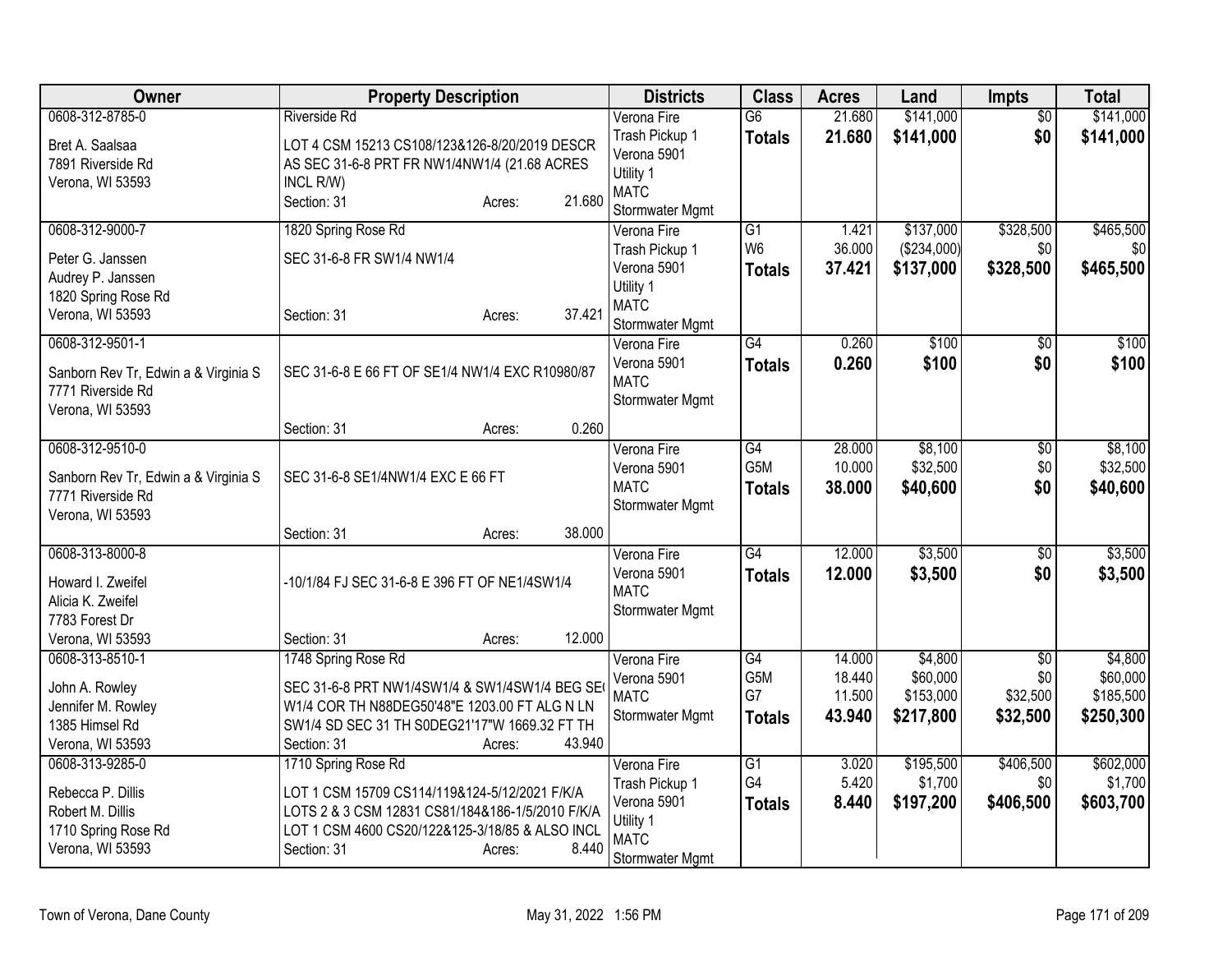| Owner                                | <b>Property Description</b>                                                                       | <b>Districts</b>         | <b>Class</b>    | <b>Acres</b> | Land            | <b>Impts</b>    | <b>Total</b> |
|--------------------------------------|---------------------------------------------------------------------------------------------------|--------------------------|-----------------|--------------|-----------------|-----------------|--------------|
| 0608-313-9410-0                      | 1718 Spring Rose Rd                                                                               | Verona Fire              | G1              | 3.080        | \$196,500       | \$339,500       | \$536,000    |
| Zbigniew Stanek                      | LOT 1 CSM 15817 CS115/207-212 10/01/2021 F/K/A                                                    | Verona 5901              | G4              | 4.130        | \$1,200         | \$0             | \$1,200      |
| Marta Stanek                         | LOT 1 CSM 12831 CS81/184&186-1/5/2010 & LOT 2                                                     | Utility 1                | <b>Totals</b>   | 7.210        | \$197,700       | \$339,500       | \$537,200    |
| 1718 Spring Rose Rd                  | CSM 15709 CS114/119&124-5/12/2021 (7.210 A)                                                       | <b>MATC</b>              |                 |              |                 |                 |              |
| Verona, WI 53593                     | 7.210<br>Section: 31<br>Acres:                                                                    | Stormwater Mgmt          |                 |              |                 |                 |              |
| 0608-313-9420-0                      | 1645 Fritz Rd                                                                                     | Verona Fire              | G4              | 34.000       | \$9,800         | $\overline{50}$ | \$9,800      |
|                                      |                                                                                                   | Verona 5901              | G5M             | 15.000       | \$48,800        | \$0             | \$48,800     |
| Richard M. Jaggi et al               | LOT 2 CSM 15817 CS115/207-212 10/01/2021 F/K/A                                                    | Utility 1                | G7              | 1.000        | \$118,000       | \$54,000        | \$172,000    |
| 1645 Fritz Rd<br>Verona, WI 53593    | LOT 2 CSM 15709 CS114/119&124-5/12/2021 F/K/A<br>LOTS 2 & 3 CSM 12831 CS81/184&186-1/5/2010 F/K/A | <b>MATC</b>              | Totals          | 50.000       | \$176,600       | \$54,000        | \$230,600    |
|                                      | 50.000<br>Section: 31<br>Acres:                                                                   | Stormwater Mgmt          |                 |              |                 |                 |              |
| 0608-313-9500-1                      | Forest Dr                                                                                         | Verona Fire              | G4              | 6.500        | \$1,900         | \$0             | \$1,900      |
|                                      |                                                                                                   | Verona 5901              | G <sub>5</sub>  | 1.750        | \$1,100         | \$0             | \$1,100      |
| Howard I. Zweifel                    | -10/1/84 FJ SEC 31-6-8 E 396 FT OF SE1/4SW1/4 EXC                                                 | <b>MATC</b>              | G7              | 3.750        | \$34,000        | \$52,000        | \$86,000     |
| Alicia K. Zweifel                    | S 33 FT ROW ON SLN                                                                                | Stormwater Mgmt          | <b>Totals</b>   | 12.000       | \$37,000        | \$52,000        | \$89,000     |
| 7783 Forest Dr                       |                                                                                                   |                          |                 |              |                 |                 |              |
| Verona, WI 53593                     | 12.000<br>Section: 31<br>Acres:                                                                   |                          |                 |              |                 |                 |              |
| 0608-313-9815-0                      | 1643 Fritz Rd                                                                                     | Verona Fire              | G4              | 11.830       | \$3,400         | \$0             | \$3,400      |
| Helen M. Jaggi et al                 | LOT 4 CSM 12831 CS81/184&186-1/5/2010 F/K/A LOT                                                   | Trash Pickup 1           | G <sub>5</sub>  | 0.410        | \$100           | \$0             | \$100        |
| 1645 Fritz Rd                        | 1 CSM 4600 CS20/122&125-3/18/85 & ALSO INCL &                                                     | Verona 5901              | G7              | 2.000        | \$150,000       | \$105,500       | \$255,500    |
| Verona, WI 53593                     | DESCR AS SEC 31-6-8 PRT NE1/4SW1/4, PRT                                                           | Utility 1<br><b>MATC</b> | <b>Totals</b>   | 14.240       | \$153,500       | \$105,500       | \$259,000    |
|                                      | 14.240<br>Section: 31<br>Acres:                                                                   | Stormwater Mgmt          |                 |              |                 |                 |              |
| 0608-313-9840-0                      | <b>Fritz Rd</b>                                                                                   | Verona Fire              | G4              | 0.190        | \$100           | \$0             | \$100        |
|                                      |                                                                                                   | Verona 5901              | G <sub>5</sub>  | 0.110        | \$100           | \$0             | \$100        |
| Harrison Est, Farres A               | SEC 31-6-8 PRT SE1/4 SW1/4 COM SE COR TH N 1.9                                                    | <b>MATC</b>              | <b>Totals</b>   | 0.300        | \$200           | \$0             | \$200        |
| 1627 Fritz Rd                        | FT NWLY 660 FT S 36.7 FT E TO POB                                                                 | Stormwater Mgmt          |                 |              |                 |                 |              |
| Verona, WI 53593                     |                                                                                                   |                          |                 |              |                 |                 |              |
|                                      | 0.300<br>Section: 31<br>Acres:                                                                    |                          |                 |              |                 |                 |              |
| 0608-314-8000-7                      |                                                                                                   | Verona Fire              | $\overline{X4}$ | 40.000       | $\overline{50}$ | $\sqrt[6]{}$    | $\sqrt{50}$  |
| Madison Metropolitan School District | SEC 31-6-8 NE1/4SE1/4 SUBJ TO CONSERVATION                                                        | Verona 5901              | <b>Totals</b>   | 40.000       | \$0             | \$0             | \$0          |
| 545 W Dayton St                      | ESMT IN 2981712                                                                                   | <b>MATC</b>              |                 |              |                 |                 |              |
| Madison, WI 53703-1995               |                                                                                                   | Stormwater Mgmt          |                 |              |                 |                 |              |
|                                      | 40.000<br>Section: 31<br>Acres:                                                                   |                          |                 |              |                 |                 |              |
| 0608-314-8501-0                      | <b>Fritz Rd</b>                                                                                   | Verona Fire              | G4              | 36.003       | \$10,400        | \$0             | \$10,400     |
| Howard I. Zweifel                    | SEC 31-6-8 NW1/4 SE1/4 EXC CSM 12459                                                              | Verona 5901              | G <sub>5</sub>  | 1.000        | \$100           | \$0             | \$100        |
| Alicia K. Zweifel                    |                                                                                                   | <b>MATC</b>              | <b>Totals</b>   | 37.003       | \$10,500        | \$0             | \$10,500     |
| 7783 Forest Dr                       |                                                                                                   | Stormwater Mgmt          |                 |              |                 |                 |              |
| Verona, WI 53593                     | 0.000<br>Section: 31<br>Acres:                                                                    |                          |                 |              |                 |                 |              |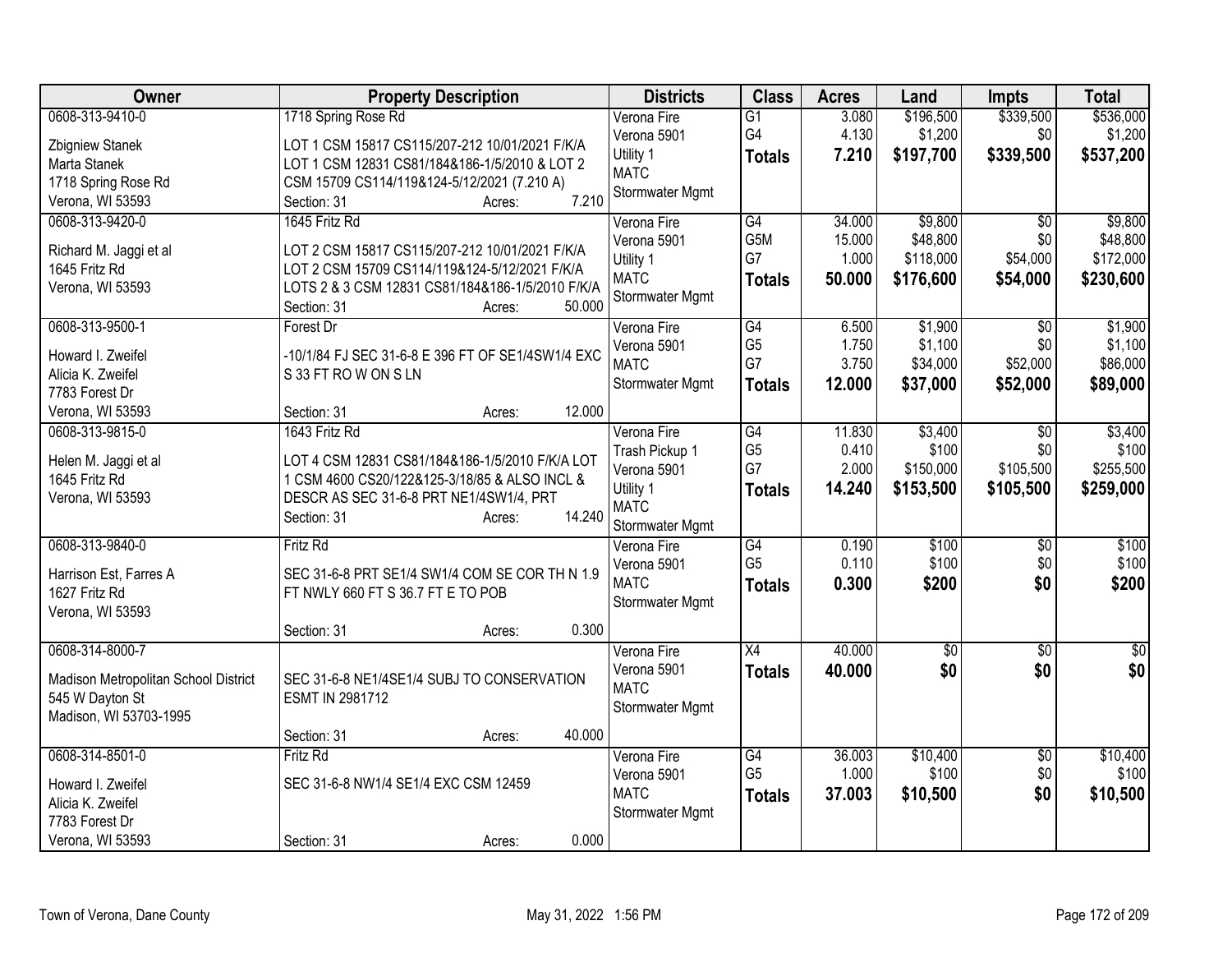| Owner                                 | <b>Property Description</b>                                                                     |        | <b>Districts</b>              | <b>Class</b>         | <b>Acres</b>    | Land                          | <b>Impts</b>           | <b>Total</b>       |
|---------------------------------------|-------------------------------------------------------------------------------------------------|--------|-------------------------------|----------------------|-----------------|-------------------------------|------------------------|--------------------|
| 0608-314-8860-0                       | 7741 Forest Dr                                                                                  |        | Verona Fire                   | G1                   | 3.038           | \$195,500                     | \$288,500              | \$484,000          |
| Brentt W. Zweifel                     | LOT 1 CSM 12459 CS78/6-7 05-13-08 DESCR AS SEC                                                  |        | Trash Pickup 1                | <b>Totals</b>        | 3.038           | \$195,500                     | \$288,500              | \$484,000          |
| Angela S. Zweifel                     | 31-09-12 PRT OF NW1/4 SE1/4 & PRT SW1/4 SE1/4                                                   |        | Verona 5901                   |                      |                 |                               |                        |                    |
| 7741 Forest Dr                        | (3.038 ACRE)                                                                                    |        | Utility 1                     |                      |                 |                               |                        |                    |
| Verona, WI 53593                      | Section: 31<br>Acres:                                                                           | 3.038  | <b>MATC</b>                   |                      |                 |                               |                        |                    |
|                                       | 7783 Forest Dr                                                                                  |        | Stormwater Mgmt               |                      |                 |                               |                        |                    |
| 0608-314-9002-0                       |                                                                                                 |        | Verona Fire<br>Trash Pickup 1 | G4<br>G <sub>5</sub> | 19.300<br>2.640 | \$5,600<br>\$2,800            | $\overline{50}$<br>\$0 | \$5,600<br>\$2,800 |
| Howard I. Zweifel                     | SEC 31-6-8 SW1/4SE1/4 EXC CSM 575, EXC CSM 906                                                  |        | Verona 5901                   | G5M                  | 4.800           | \$15,500                      | \$0                    | \$15,500           |
| Alicia K. Zweifel                     | & EXC S 33 FT OF W 231 FT FOR R/W & ALSO EXC                                                    |        | Utility 1                     | G7                   | 7.050           | \$195,500                     | \$175,000              | \$370,500          |
| 7783 Forest Dr                        | CSM 11605 & EXC CSM 12459                                                                       |        | <b>MATC</b>                   | <b>Totals</b>        | 33.790          | \$219,400                     | \$175,000              | \$394,400          |
| Verona, WI 53593                      | Section: 31<br>Acres:                                                                           | 0.000  | Stormwater Mgmt               |                      |                 |                               |                        |                    |
| 0608-314-9421-0                       | Fritz Rd                                                                                        |        | Verona Fire                   | G4                   | 2.710           | \$900                         | \$0                    | \$900              |
|                                       |                                                                                                 |        | Verona 5901                   | <b>Totals</b>        | 2.710           | \$900                         | \$0                    | \$900              |
| Brian H. Zweifel                      | LOT 1 CSM 11955 CS73/239&240-10/25/2006 F/K/A<br>LOT 1 CSM 11605 CS71/13&14-11/17/2005 DESCR AS |        | <b>MATC</b>                   |                      |                 |                               |                        |                    |
| 201 S Water St<br>Readstown, WI 54652 | SEC 31-6-8 PRT SW1/4SE1/4 (2.714 ACRES EXCL                                                     |        | Stormwater Mgmt               |                      |                 |                               |                        |                    |
|                                       | Section: 31<br>Acres:                                                                           | 2.714  |                               |                      |                 |                               |                        |                    |
| 0608-314-9440-3                       |                                                                                                 |        | Verona Fire                   |                      |                 | Assessed with 0608-314-9460-9 |                        |                    |
|                                       |                                                                                                 |        | Verona 5901                   |                      |                 |                               |                        |                    |
| Grace M. Krewson                      | LOT 1 CSM 906 CS4/142&143-7/28/72 DESCR AS SEC                                                  |        | <b>MATC</b>                   |                      |                 |                               |                        |                    |
| 1685 Fritz Rd                         | 31-6-8 PRT SW1/4SE1/4 (0.92 ACRES)                                                              |        | <b>Stormwater Mgmt</b>        |                      |                 |                               |                        |                    |
| Verona, WI 53593                      |                                                                                                 |        |                               |                      |                 |                               |                        |                    |
|                                       | Section: 31<br>Acres:                                                                           | 0.920  |                               |                      |                 |                               |                        |                    |
| 0608-314-9460-9                       | 1685 Fritz Rd                                                                                   |        | Verona Fire                   | $\overline{G1}$      | 1.920           | \$159,500                     | \$156,500              | \$316,000          |
| Grace M. Krewson                      | LOT 1 CSM 575 CS3/81-7/7/71 DESCR AS SEC 31-6-8                                                 |        | Trash Pickup 1<br>Verona 5901 | <b>Totals</b>        | 1.920           | \$159,500                     | \$156,500              | \$316,000          |
| 1685 Fritz Rd                         | PRT SW1/4 SE1/4 1 ACRE                                                                          |        | Utility 1                     |                      |                 |                               |                        |                    |
| Verona, WI 53593                      |                                                                                                 |        | <b>MATC</b>                   |                      |                 |                               |                        |                    |
|                                       | Section: 31<br>Acres:                                                                           | 1.000  | Stormwater Mgmt               |                      |                 |                               |                        |                    |
| 0608-314-9500-0                       | 1660 Fritz Rd                                                                                   |        | Verona Fire                   | X4                   | 40.000          | $\overline{50}$               | \$0                    | $\overline{50}$    |
|                                       |                                                                                                 |        | Verona 5901                   | <b>Totals</b>        | 40.000          | \$0                           | \$0                    | \$0                |
| Madison Metropolitan School District  | SEC 31-6-8 SE1/4SE1/4 SUBJ TO CONSERVATION                                                      |        | <b>MATC</b>                   |                      |                 |                               |                        |                    |
| 545 W Dayton St                       | ESMT IN 2981712                                                                                 |        | Stormwater Mgmt               |                      |                 |                               |                        |                    |
| Madison, WI 53703-1995                | Section: 31<br>Acres:                                                                           | 40.000 |                               |                      |                 |                               |                        |                    |
| 0608-321-8000-8                       | 1850 Hidden River Rd                                                                            |        | Verona Fire                   | G4                   | 37.000          | \$12,100                      | $\overline{50}$        | \$12,100           |
|                                       |                                                                                                 |        | Trash Pickup 1                | G <sub>5</sub>       | 0.200           | \$300                         | \$0                    | \$300              |
| Thomas W. Duerst et al                | SEC 32-6-8 NE1/4 NE1/4                                                                          |        | Verona 5901                   | G5M                  | 1.400           | \$4,500                       | \$0                    | \$4,500            |
| 7313 Schaller Rd                      |                                                                                                 |        | Utility 1                     | G7                   | 1.400           | \$131,000                     | \$21,500               | \$152,500          |
| Verona, WI 53593                      |                                                                                                 |        | <b>MATC</b>                   | <b>Totals</b>        | 40.000          | \$147,900                     | \$21,500               | \$169,400          |
|                                       | Section: 32<br>Acres:                                                                           | 40.000 | Stormwater Mgmt               |                      |                 |                               |                        |                    |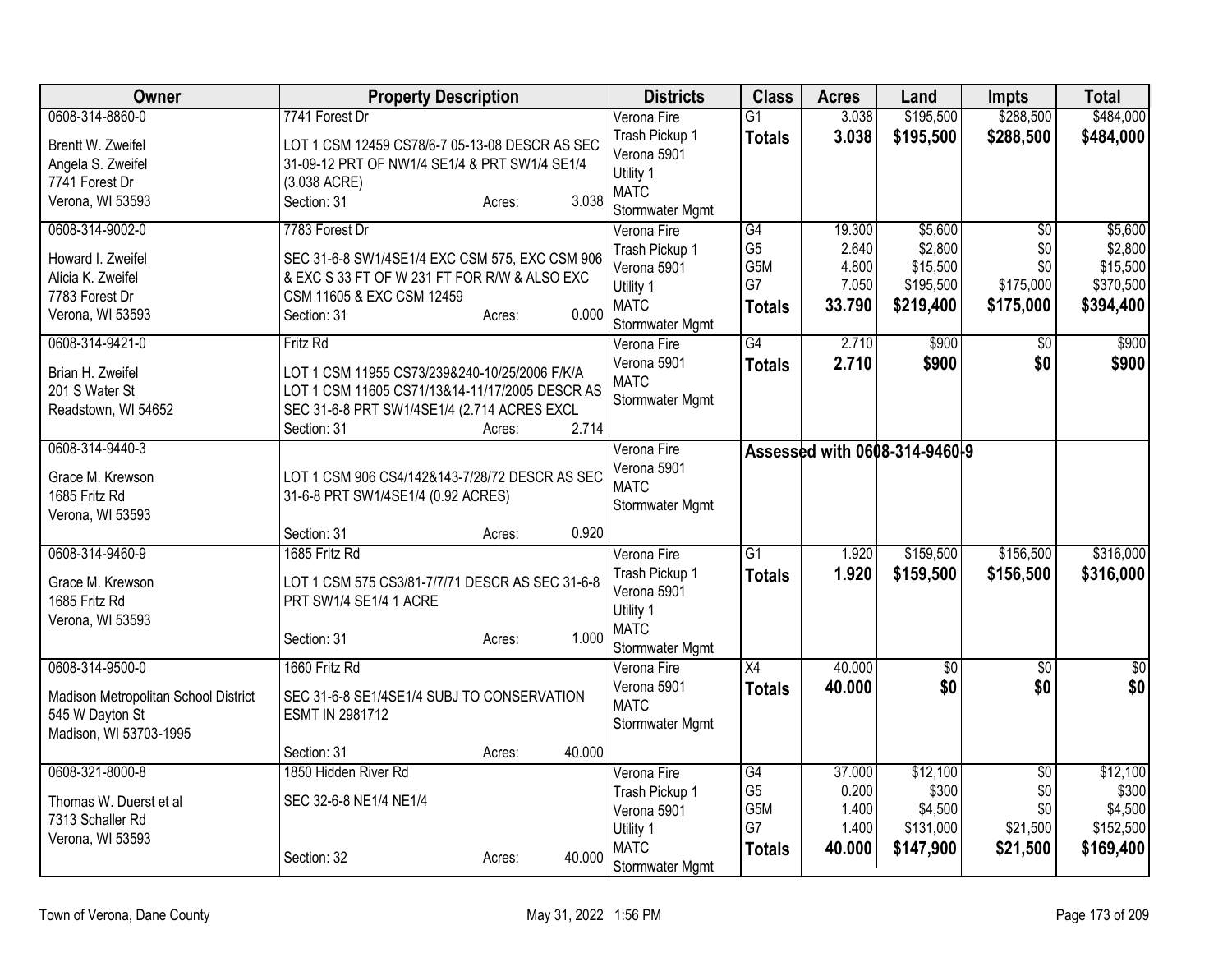| Owner                                                                                            | <b>Property Description</b>                                                                                                                     |        |        | <b>Districts</b>                                                             | <b>Class</b>                                       | <b>Acres</b>              | Land                            | <b>Impts</b>                  | <b>Total</b>                     |
|--------------------------------------------------------------------------------------------------|-------------------------------------------------------------------------------------------------------------------------------------------------|--------|--------|------------------------------------------------------------------------------|----------------------------------------------------|---------------------------|---------------------------------|-------------------------------|----------------------------------|
| 0608-321-8500-3<br>Thomas J. Poast<br>Susan F. Poast<br>1990 Hidden River Rd                     | SEC 32-6-8 NW1/4 NE1/4 EXC CSM 1583 CS6/322                                                                                                     |        |        | Verona Fire<br>Verona 5901<br><b>MATC</b><br>Stormwater Mgmt                 | $\overline{G4}$<br>G <sub>5</sub><br><b>Totals</b> | 34.980<br>2.020<br>37.000 | \$12,000<br>\$100<br>\$12,100   | $\overline{60}$<br>\$0<br>\$0 | \$12,000<br>\$100<br>\$12,100    |
| Verona, WI 53593                                                                                 | Section: 32                                                                                                                                     | Acres: | 37.000 |                                                                              |                                                    |                           |                                 |                               |                                  |
| 0608-321-8580-7<br><b>Andrew Dalsing</b><br>7513 Riverside Ave<br>Verona, WI 53593               | <b>Riverside Rd</b><br>LOT 3 CSM 1583 CS6/322-12/3/74 DESCR AS SEC<br>32-6-8 PRT NW1/4NE1/4 ALSO JT DRIVEWAY ESMT IN<br>R4122/41<br>Section: 32 | Acres: | 0.803  | Verona Fire<br>Verona 5901<br><b>MATC</b><br>Stormwater Mgmt                 | $\overline{G1}$<br><b>Totals</b>                   | 0.803<br>0.803            | \$95,000<br>\$95,000            | \$0<br>\$0                    | \$95,000<br>\$95,000             |
| 0608-321-8600-2                                                                                  | 7513 Riverside Rd                                                                                                                               |        |        | Verona Fire                                                                  | $\overline{G1}$                                    | 0.901                     | \$106,500                       | \$147,500                     | \$254,000                        |
| <b>Andrew Dalsing</b><br>7513 Riverside Ave<br>Verona, WI 53593                                  | LOT 2 CSM 1583 CS6/322-12/3/74 DESCR AS SEC<br>32-6-8 PRT NW1/4NE1/4 SUBJ TO JT DRIVEWAY<br><b>ESMT IN R4122/41</b><br>Section: 32              | Acres: | 0.729  | Trash Pickup 1<br>Verona 5901<br>Utility 1<br><b>MATC</b><br>Stormwater Mgmt | <b>Totals</b>                                      | 0.901                     | \$106,500                       | \$147,500                     | \$254,000                        |
| 0608-321-8610-0                                                                                  | 1894 Sugar River Rd                                                                                                                             |        |        | Verona Fire                                                                  | $\overline{G1}$                                    | 1.048                     | \$102,000                       | \$118,500                     | \$220,500                        |
| Thomas P. Beicher<br>1894 Sugar River Rd<br>Verona, WI 53593                                     | LOT 1 CSM 1583 CS6/322-12/3/74 DESCR AS SEC<br>32-6-8 PRT NW1/4NE1/4<br>Section: 32                                                             | Acres: | 1.048  | Trash Pickup 1<br>Verona 5901<br>Utility 1<br><b>MATC</b><br>Stormwater Mgmt | <b>Totals</b>                                      | 1.048                     | \$102,000                       | \$118,500                     | \$220,500                        |
| 0608-321-9000-6<br>Thomas J. Poast<br>Susan F. Poast<br>1990 Hidden River Rd<br>Verona, WI 53593 | SEC 32-6-8 SW1/4 NE1/4<br>Section: 32                                                                                                           | Acres: | 40.000 | Verona Fire<br>Verona 5901<br><b>MATC</b><br>Stormwater Mgmt                 | $\overline{G4}$<br><b>Totals</b>                   | 40.000<br>40.000          | \$13,200<br>\$13,200            | $\sqrt{6}$<br>\$0             | \$13,200<br>\$13,200             |
| 0608-321-9500-1                                                                                  | <b>Hidden River Rd</b>                                                                                                                          |        |        | Verona Fire                                                                  | $\overline{G4}$                                    | 36.000                    | \$12,300                        | $\overline{50}$               | \$12,300                         |
| Thomas W. Duerst et al<br>7313 Schaller Rd<br>Verona, WI 53593                                   | SEC 32-6-8 SE1/4 NE1/4                                                                                                                          |        |        | Verona 5901<br><b>MATC</b><br>Stormwater Mgmt                                | G5M<br>G7<br><b>Totals</b>                         | 3.930<br>0.070<br>40.000  | \$12,800<br>\$8,500<br>\$33,600 | \$0<br>\$8,000<br>\$8,000     | \$12,800<br>\$16,500<br>\$41,600 |
|                                                                                                  | Section: 32                                                                                                                                     | Acres: | 40.000 |                                                                              |                                                    |                           |                                 |                               |                                  |
| 0608-322-8000-7<br>Riverside Acres, LLC<br>312 Lincoln St<br>Verona, WI 53593                    | SEC 32-6-8 NE1/4 NW1/4                                                                                                                          |        |        | Verona Fire<br>Verona 5901<br><b>MATC</b><br>Stormwater Mgmt                 | $\overline{G4}$<br>G <sub>5</sub><br><b>Totals</b> | 37.870<br>2.140<br>40.010 | \$10,200<br>\$100<br>\$10,300   | $\overline{50}$<br>\$0<br>\$0 | \$10,200<br>\$100<br>\$10,300    |
|                                                                                                  | Section: 32                                                                                                                                     | Acres: | 40.010 |                                                                              |                                                    |                           |                                 |                               |                                  |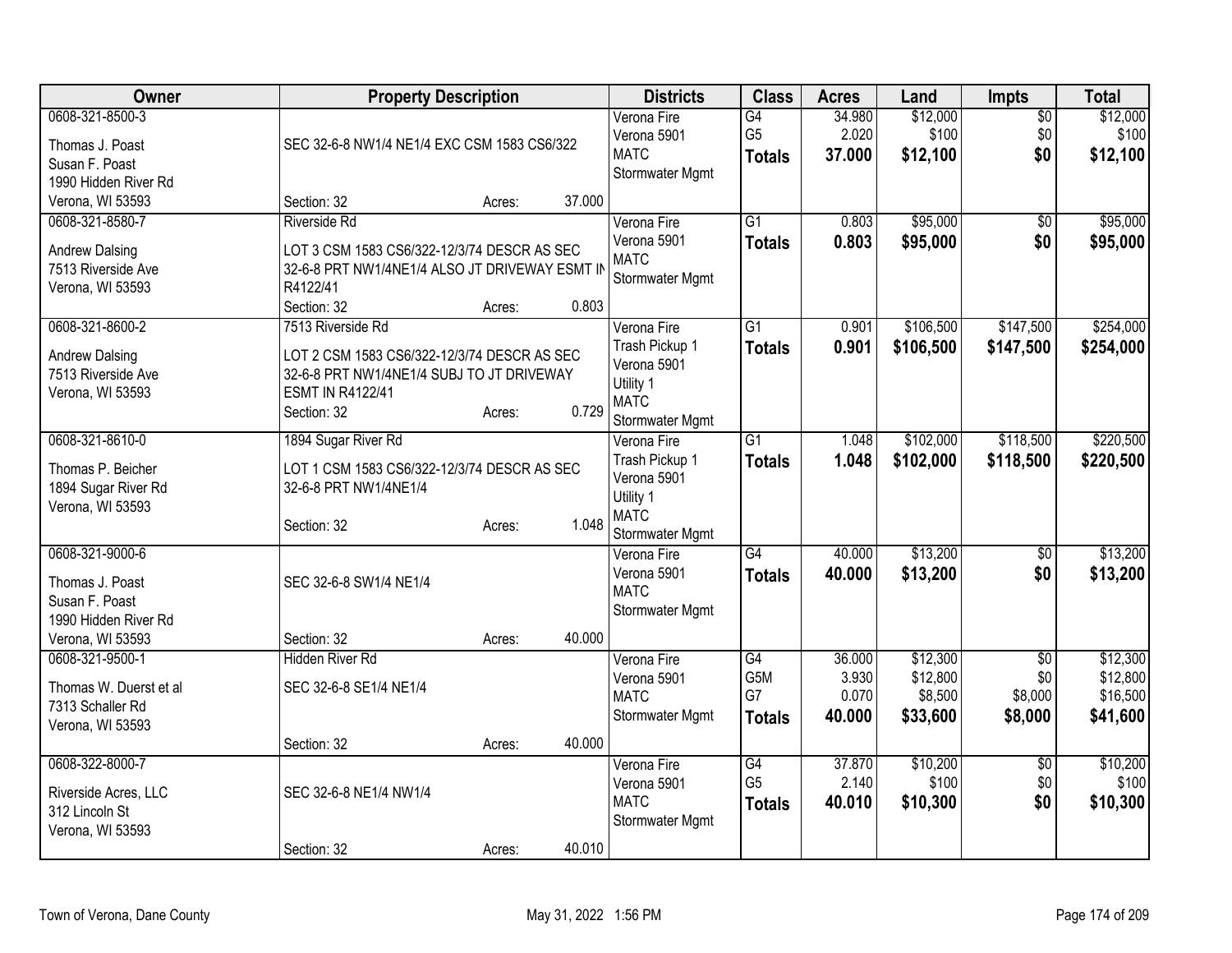| Owner                                                                                                | <b>Property Description</b>                                                                                                                                                                                                            | <b>Districts</b>                                                                            | <b>Class</b>                                             | <b>Acres</b>                       | Land                                      | Impts                                          | <b>Total</b>                                |
|------------------------------------------------------------------------------------------------------|----------------------------------------------------------------------------------------------------------------------------------------------------------------------------------------------------------------------------------------|---------------------------------------------------------------------------------------------|----------------------------------------------------------|------------------------------------|-------------------------------------------|------------------------------------------------|---------------------------------------------|
| 0608-322-8510-0<br>Robert J. Blasdel<br>Shari J. Blasdel<br>7607 Riverside Rd<br>Verona, WI 53593    | 7607 Riverside Rd<br>LOT 1 CSM 12846 CS81/234&235-1/27/2010 DESCR<br>AS SEC 32-6-8 PRT NW1/4 NW1/4 (3.931 ACRES INCL<br>$R/W$ )<br>3.610<br>Section: 32<br>Acres:                                                                      | Verona Fire<br>Trash Pickup 1<br>Verona 5901<br>Utility 1<br><b>MATC</b>                    | $\overline{G1}$<br>G4<br><b>Totals</b>                   | 1.010<br>1.600<br>2.610            | \$118,500<br>\$500<br>\$119,000           | \$158,500<br>\$0<br>\$158,500                  | \$277,000<br>\$500<br>\$277,500             |
| 0608-322-8550-0<br>Riverside Acres, LLC<br>312 Lincoln St<br>Verona, WI 53593                        | <b>Riverside Rd</b><br>SEC 32-6-8 NW1/4 NW1/4 EXC CSM 12846                                                                                                                                                                            | Stormwater Mgmt<br>Verona Fire<br>Verona 5901<br><b>MATC</b><br>Stormwater Mgmt             | G4<br>G <sub>5</sub><br><b>Totals</b>                    | 34.140<br>2.220<br>36.360          | \$6,400<br>\$100<br>\$6,500               | $\overline{50}$<br>\$0<br>\$0                  | \$6,400<br>\$100<br>\$6,500                 |
| 0608-322-9510-0<br>Richard B. Allison<br>1830 Sugar River Rd<br>Verona, WI 53593                     | 0.000<br>Section: 32<br>Acres:<br>1830 Sugar River Rd<br>LOT 1 CSM 13208 CS85/68&70-12/12/2011 F/K/A LOT<br>1 CSM 2136 CS8/360&361-8/25/76 & ALSO INCL &<br>DESCR AS SEC 32-6-8 PRT SE1/4NW1/4 & PRT<br>7.178<br>Section: 32<br>Acres: | Verona Fire<br>Trash Pickup 1<br>Verona 5901<br>Utility 1<br><b>MATC</b><br>Stormwater Mgmt | $\overline{G1}$<br>G4<br><b>Totals</b>                   | 2.500<br>4.670<br>7.170            | \$179,000<br>\$1,600<br>\$180,600         | \$263,000<br>\$0<br>\$263,000                  | \$442,000<br>\$1,600<br>\$443,600           |
| 0608-322-9550-0<br>Richard B. Allison<br>1830 Sugar River Rd<br>Verona, WI 53593                     | 1803 Sugar River Rd<br>LOT 2 CSM 13208 CS85/68&70-12/12/2011 F/K/A LOT<br>1 CSM 2136 CS8/360&361-8/25/76 & ALSO INCL &<br>DESCR AS SEC 32-6-8 PRT SE1/4NW1/4 & PRT<br>73.035<br>Section: 32<br>Acres:                                  | Verona Fire<br>Verona 5901<br><b>MATC</b><br>Stormwater Mgmt                                | $\overline{G4}$<br>G <sub>5</sub><br>G7<br><b>Totals</b> | 69.930<br>1.105<br>2.000<br>73.035 | \$21,100<br>\$100<br>\$61,000<br>\$82,200 | $\overline{50}$<br>\$0<br>\$41,000<br>\$41,000 | \$21,100<br>\$100<br>\$102,000<br>\$123,200 |
| 0608-323-8000-6<br>Allison Family Ltd Partnership<br>1830 Sugar River Rd<br>Verona, WI 53593         | SEC 32-6-8 NE1/4 SW1/4 EXC CSM 2137<br>40.000<br>Section: 32<br>Acres:                                                                                                                                                                 | Verona Fire<br>Verona 5901<br><b>MATC</b><br>Stormwater Mgmt                                | G4<br>G5M<br><b>Totals</b>                               | 33.100<br>5.000<br>38.100          | \$9,500<br>\$16,300<br>\$25,800           | \$0<br>\$0<br>\$0                              | \$9,500<br>\$16,300<br>\$25,800             |
| 0608-323-8500-1<br>Madison Metropolitan School District<br>545 W Dayton St<br>Madison, WI 53703-1995 | SEC 32-6-8 NW1/4SW1/4 SUBJ TO CONSERVATION<br>ESMT IN 2981712<br>40.000<br>Section: 32<br>Acres:                                                                                                                                       | Verona Fire<br>Verona 5901<br><b>MATC</b><br>Stormwater Mgmt                                | X4<br><b>Totals</b>                                      | 40.000<br>40.000                   | $\overline{50}$<br>\$0                    | $\overline{30}$<br>\$0                         | $\overline{50}$<br>\$0                      |
| 0608-323-9000-4<br>Madison Metropolitan School District<br>545 W Dayton St<br>Madison, WI 53703-1995 | SEC 32-6-8 SW1/4SW1/4 SUBJ TO CONSERVATION<br>ESMT IN 2981712<br>40.000<br>Section: 32<br>Acres:                                                                                                                                       | Verona Fire<br>Verona 5901<br><b>MATC</b><br>Stormwater Mgmt                                | X4<br><b>Totals</b>                                      | 40.000<br>40.000                   | $\sqrt{$0}$<br>\$0                        | $\overline{30}$<br>\$0                         | \$0<br>\$0                                  |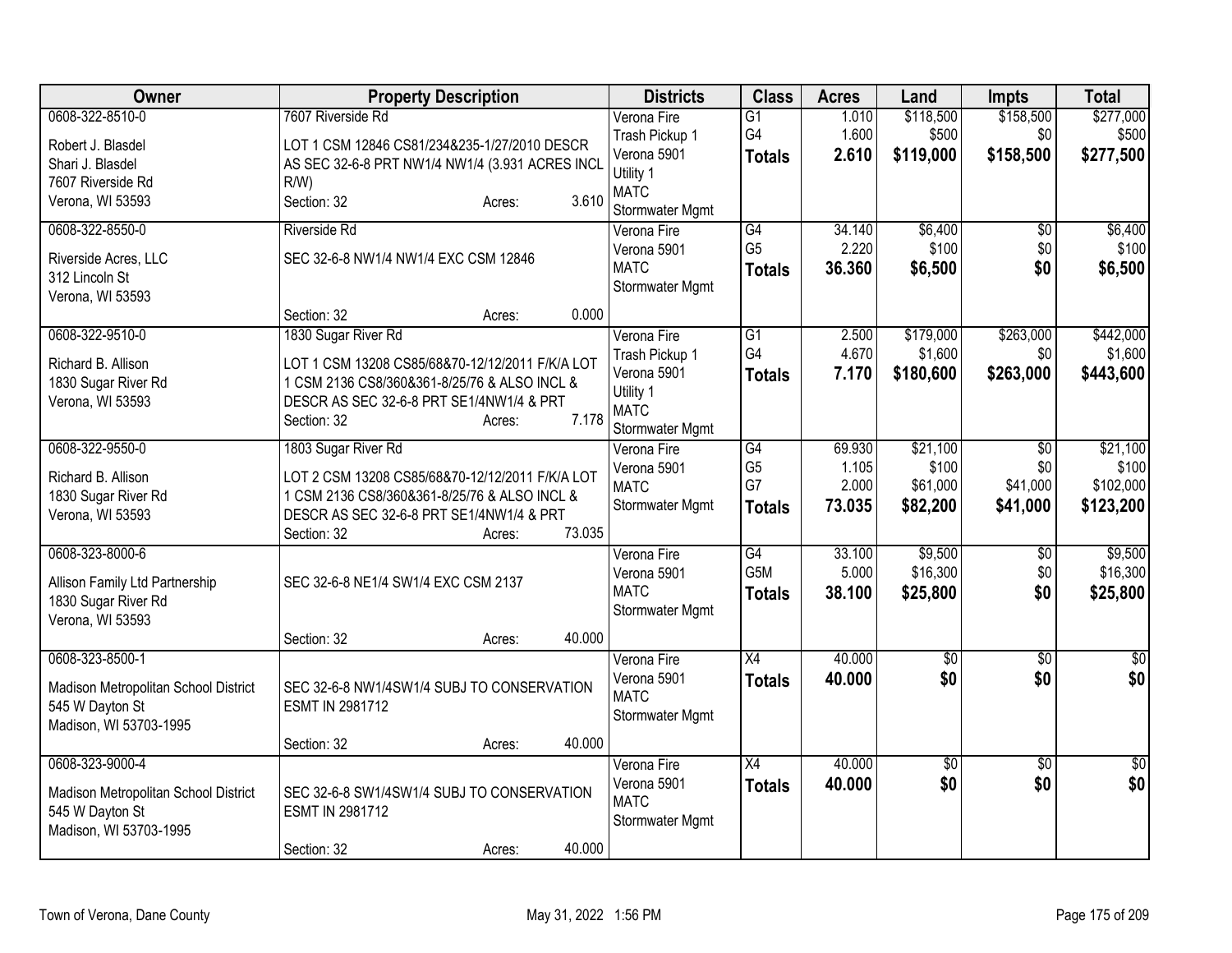| Owner                                                                                        | <b>Property Description</b>                                                                                                                                                            |        |        | <b>Districts</b>                                             | <b>Class</b>                            | <b>Acres</b>               | Land                             | Impts                         | <b>Total</b>                     |
|----------------------------------------------------------------------------------------------|----------------------------------------------------------------------------------------------------------------------------------------------------------------------------------------|--------|--------|--------------------------------------------------------------|-----------------------------------------|----------------------------|----------------------------------|-------------------------------|----------------------------------|
| 0608-323-9500-9<br>Allison Family Ltd Partnership<br>1830 Sugar River Rd<br>Verona, WI 53593 | Speedway Rd<br>LOT 1 CSM 2137 CS8/362 DESCR AS SEC 32-6-8 PRT<br>E1/2 SW1/4 40 .79 ACRES TOG WITH R/W                                                                                  |        |        | Verona Fire<br>Verona 5901<br><b>MATC</b><br>Stormwater Mgmt | G4<br>G5M<br><b>Totals</b>              | 30.790<br>10.000<br>40.790 | \$10,500<br>\$17,500<br>\$28,000 | $\overline{50}$<br>\$0<br>\$0 | \$10,500<br>\$17,500<br>\$28,000 |
|                                                                                              | Section: 32                                                                                                                                                                            | Acres: | 40.000 |                                                              |                                         |                            |                                  |                               |                                  |
| 0608-324-8000-5<br>Thomas W. Duerst et al<br>7313 Schaller Rd<br>Verona, WI 53593            | Schaller Rd<br>SEC 32-6-8 NE1/4 SE1/4                                                                                                                                                  |        |        | Verona Fire<br>Verona 5901<br><b>MATC</b><br>Stormwater Mgmt | $\overline{G4}$<br><b>Totals</b>        | 40.000<br>40.000           | \$11,500<br>\$11,500             | \$0<br>\$0                    | \$11,500<br>\$11,500             |
|                                                                                              | Section: 32                                                                                                                                                                            | Acres: | 40.000 |                                                              |                                         |                            |                                  |                               |                                  |
| 0608-324-8500-0<br>Thomas W. Duerst et al<br>7313 Schaller Rd<br>Verona, WI 53593            | Speedway Rd<br>SEC 32-6-8 NW1/4 SE1/4                                                                                                                                                  |        |        | Verona Fire<br>Verona 5901<br><b>MATC</b><br>Stormwater Mgmt | G4<br>G5M<br><b>Totals</b>              | 33.270<br>6.730<br>40.000  | \$9,600<br>\$21,800<br>\$31,400  | $\overline{50}$<br>\$0<br>\$0 | \$9,600<br>\$21,800<br>\$31,400  |
|                                                                                              | Section: 32                                                                                                                                                                            | Acres: | 40.000 |                                                              |                                         |                            |                                  |                               |                                  |
| 0608-324-9000-3<br>Thomas W. Duerst et al<br>7313 Schaller Rd<br>Verona, WI 53593            | SEC 32-6-8 SW1/4 SE1/4                                                                                                                                                                 |        |        | Verona Fire<br>Verona 5901<br><b>MATC</b><br>Stormwater Mgmt | G4<br>G5M<br><b>Totals</b>              | 24.900<br>15.100<br>40.000 | \$7,200<br>\$49,000<br>\$56,200  | \$0<br>\$0<br>\$0             | \$7,200<br>\$49,000<br>\$56,200  |
|                                                                                              | Section: 32                                                                                                                                                                            | Acres: | 40.000 |                                                              |                                         |                            |                                  |                               |                                  |
| 0608-324-9500-8<br>Thomas W. Duerst et al<br>7313 Schaller Rd<br>Verona, WI 53593            | SEC 32-6-8 SE1/4 SE1/4                                                                                                                                                                 |        |        | Verona Fire<br>Verona 5901<br><b>MATC</b><br>Stormwater Mgmt | G4<br>G <sub>5</sub> M<br><b>Totals</b> | 30.000<br>10.000<br>40.000 | \$8,600<br>\$32,500<br>\$41,100  | $\overline{50}$<br>\$0<br>\$0 | \$8,600<br>\$32,500<br>\$41,100  |
|                                                                                              | Section: 32                                                                                                                                                                            | Acres: | 40.000 |                                                              |                                         |                            |                                  |                               |                                  |
| 0608-331-8001-0<br>John R. Miller<br>1831 State Highway 69<br>Verona, WI 53593               | State Highway 69<br>SEC 33-6-8 NE1/4NE1/4 & ALSO INCL PRT VAC OAK<br>GROVE RD ADJ SD PRCL IN DOC #5202453 SUBJ TO<br>PUBL ACCESS ESMT IN DOC #5404530 TOG W/LAND<br>Section: 33        | Acres: | 34.870 | Verona Fire<br>Verona 5901<br><b>MATC</b><br>Stormwater Mgmt | G4<br>G5M<br><b>Totals</b>              | 30.870<br>4.000<br>34.870  | \$10,600<br>\$13,000<br>\$23,600 | $\overline{60}$<br>\$0<br>\$0 | \$10,600<br>\$13,000<br>\$23,600 |
| 0608-331-8501-0<br>Ziegler Dairy Farms, Inc, LLC<br>4985 Church Rd<br>Middleton, WI 53562    | 1855 State Highway 69<br>SEC 33-6-8 NW1/4 NE1/4 EXC W 493.3 FT OF N 176.1<br>FT, CSM, 426 & CSM 950 & ALSO INCL PRT VAC OAK<br>GROVE RD ADJ SD PRCL IN DOC #5202453 EXC<br>Section: 33 | Acres: | 0.000  | Verona Fire<br>Verona 5901<br><b>MATC</b><br>Stormwater Mgmt | G4<br><b>Totals</b>                     | 26.908<br>26.908           | \$9,200<br>\$9,200               | $\overline{50}$<br>\$0        | \$9,200<br>\$9,200               |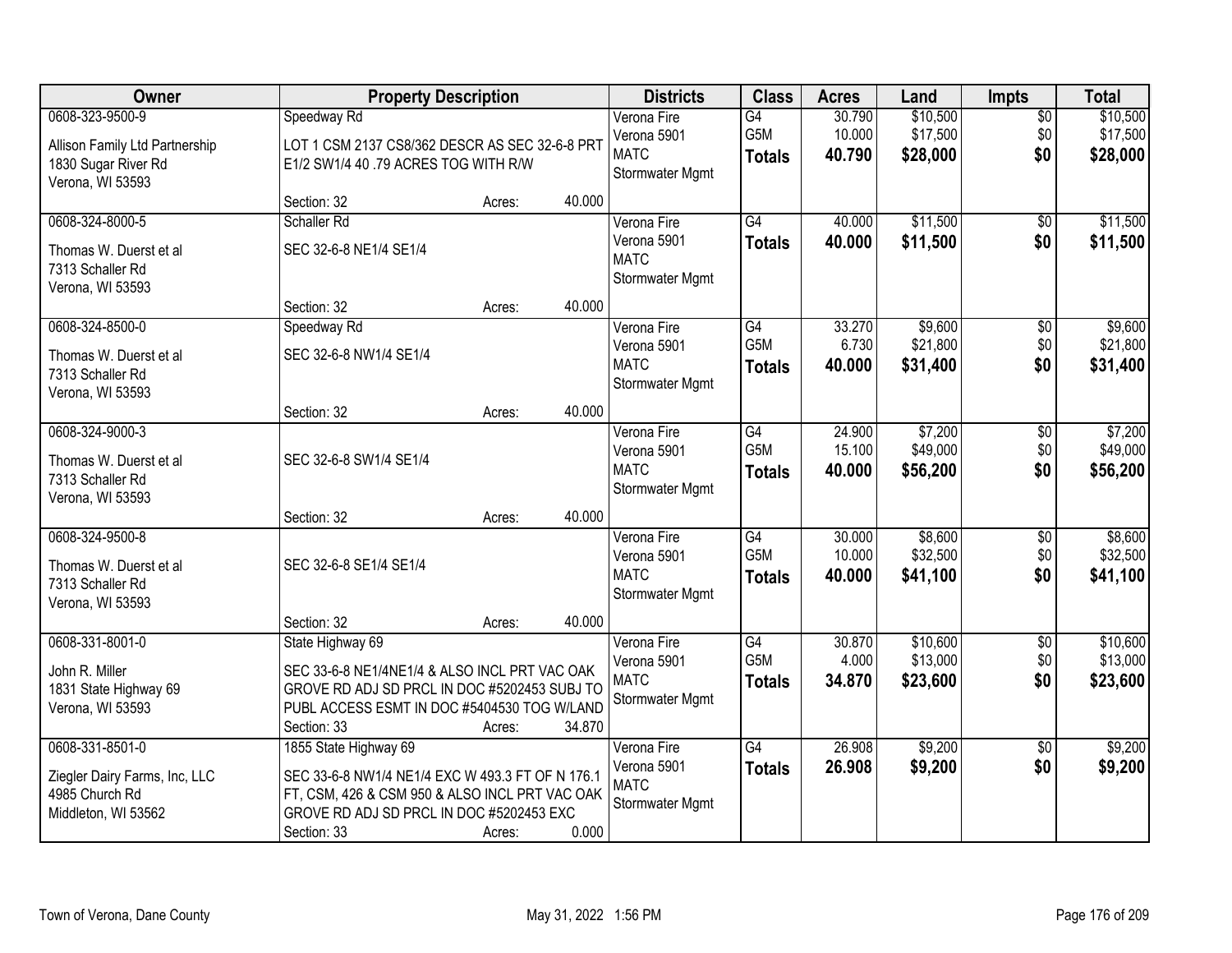| <b>Owner</b>                | <b>Property Description</b>                     | <b>Districts</b>               | <b>Class</b>    | <b>Acres</b> | Land     | <b>Impts</b> | <b>Total</b> |
|-----------------------------|-------------------------------------------------|--------------------------------|-----------------|--------------|----------|--------------|--------------|
| 0608-331-8544-9             | 7211 Riverside Rd                               | Verona Fire                    | $\overline{G1}$ | 1.000        | \$96,100 | \$117,500    | \$213,600    |
| Henry A. Topinka            | LOT 2 CSM 6139 CS29/227&228 R14368/91-6/27/90   | Trash Pickup 1                 | <b>Totals</b>   | 1.000        | \$96,100 | \$117,500    | \$213,600    |
| Darhl J. Topinka            | DESCR AS SEC 3 3-6-8 PRT NW1/4NE1/4 ALSO INCL   | Verona 5901                    |                 |              |          |              |              |
| 7211 Riverside Rd           | CSM 950 & CSM 426 (43,560 SQ FT)                | Utility 1                      |                 |              |          |              |              |
| Verona, WI 53593            | 1.000<br>Section: 33<br>Acres:                  | <b>MATC</b>                    |                 |              |          |              |              |
|                             |                                                 | Stormwater Mgmt                |                 |              |          |              |              |
| 0608-331-8560-9             | 7229 Riverside Rd                               | Verona Fire                    | $\overline{G1}$ | 1.064        | \$92,100 | \$110,000    | \$202,100    |
| Verona, LLC                 | LOT 1 CSM 6139 CS29/227&228 R14368/91-6/27/90   | Trash Pickup 1                 | <b>Totals</b>   | 1.064        | \$92,100 | \$110,000    | \$202,100    |
| S44 W36104 County Highway C | DESCR AS SEC 33-6-8 PRT NW1/4NE1/4 ALSO INCL    | Verona 5901                    |                 |              |          |              |              |
| Dousman, WI 53118           | CSM 950 & CSM 426 (46,333 SQ FT)                | Utility 1                      |                 |              |          |              |              |
|                             | 1.064<br>Section: 33<br>Acres:                  | <b>MATC</b><br>Stormwater Mgmt |                 |              |          |              |              |
| 0608-331-8580-5             | 7241 Riverside Rd                               | Verona Fire                    | G2              | 1.023        | \$71,500 | \$36,200     | \$107,700    |
|                             |                                                 | Trash Pickup 1                 |                 |              |          |              |              |
| Rowley's Garage, Inc        | SEC 33-6-8 PRT NW1/4 NE1/4 COM 320.2 FT E SEC   | Verona 5901                    | <b>Totals</b>   | 1.023        | \$71,500 | \$36,200     | \$107,700    |
| Jennifer M. Rowley          | N1/4 COR TH E 173.1 FT TH S 176.1 FT TH W 172.3 | Utility 1                      |                 |              |          |              |              |
| 7241 Riverside Rd           | FT TH N 176.1 FT TO POB 0.7 ACRES               | <b>MATC</b>                    |                 |              |          |              |              |
| Verona, WI 53593            | 0.574<br>Section: 33<br>Acres:                  | Stormwater Mgmt                |                 |              |          |              |              |
| 0608-331-8600-0             | 7247 Riverside Rd                               | Verona Fire                    | $\overline{G1}$ | 0.380        | \$51,000 | \$37,000     | \$88,000     |
|                             |                                                 | Trash Pickup 1                 | <b>Totals</b>   | 0.380        | \$51,000 | \$37,000     | \$88,000     |
| John A. Rowley              | SEC 33-6-8 PRT NW1/4 NE1/4 COM NW COR TH S      | Verona 5901                    |                 |              |          |              |              |
| Jennifer M. Rowley          | 176.1 FT TH E 209 FT TO POB TH E 286.6 FT TH N  | Utility 1                      |                 |              |          |              |              |
| 1385 Himsel Rd              | 176.1 FT TH W 284.2 FT TH S 176.1 FT TO POB EXC | <b>MATC</b>                    |                 |              |          |              |              |
| Verona, WI 53593            | 0.380<br>Section: 33<br>Acres:                  | Stormwater Mgmt                |                 |              |          |              |              |
| 0608-331-8610-8             | 7257 Riverside Rd                               | Verona Fire                    | $\overline{G1}$ | 0.844        | \$99,500 | \$103,500    | \$203,000    |
| Warren D. Robords           | SEC 33-6-8 PRT NW1/4 NE1/4 COM NW COR TH S      | Trash Pickup 1                 | <b>Totals</b>   | 0.844        | \$99,500 | \$103,500    | \$203,000    |
| Margaret M. Lewis           | 176.1 FT E 209 FT N 176 FT W 209 FT TO POB      | Verona 5901                    |                 |              |          |              |              |
| 555 Mahogany Way            |                                                 | Utility 1                      |                 |              |          |              |              |
| Verona, WI 53593            | 0.844<br>Section: 33<br>Acres:                  | <b>MATC</b>                    |                 |              |          |              |              |
|                             |                                                 | Stormwater Mgmt                |                 |              |          |              |              |
| 0608-331-9100-0             | State Highway 69                                | Verona Fire                    | $\overline{G4}$ | 23.573       | \$8,100  | \$0          | \$8,100      |
| Ziegler Dairy Farms, Inc    | SEC 33-6-8 SW1/4 NE1/4 & ALSO INCL PRT VAC OAK  | Trash Pickup 1                 | <b>Totals</b>   | 23.573       | \$8,100  | \$0          | \$8,100      |
| 4985 Church Rd              | GROVE RD ADJ SD PRCL IN DOC #5202453 EXC        | Verona 5901                    |                 |              |          |              |              |
| Middleton, WI 53562         | LANDS DESCR IN DOC #5404528 TOG W/ACCESS        | Utility 1                      |                 |              |          |              |              |
|                             | 23.573<br>Section: 33<br>Acres:                 | <b>MATC</b>                    |                 |              |          |              |              |
|                             |                                                 | Stormwater Mgmt                |                 |              |          |              |              |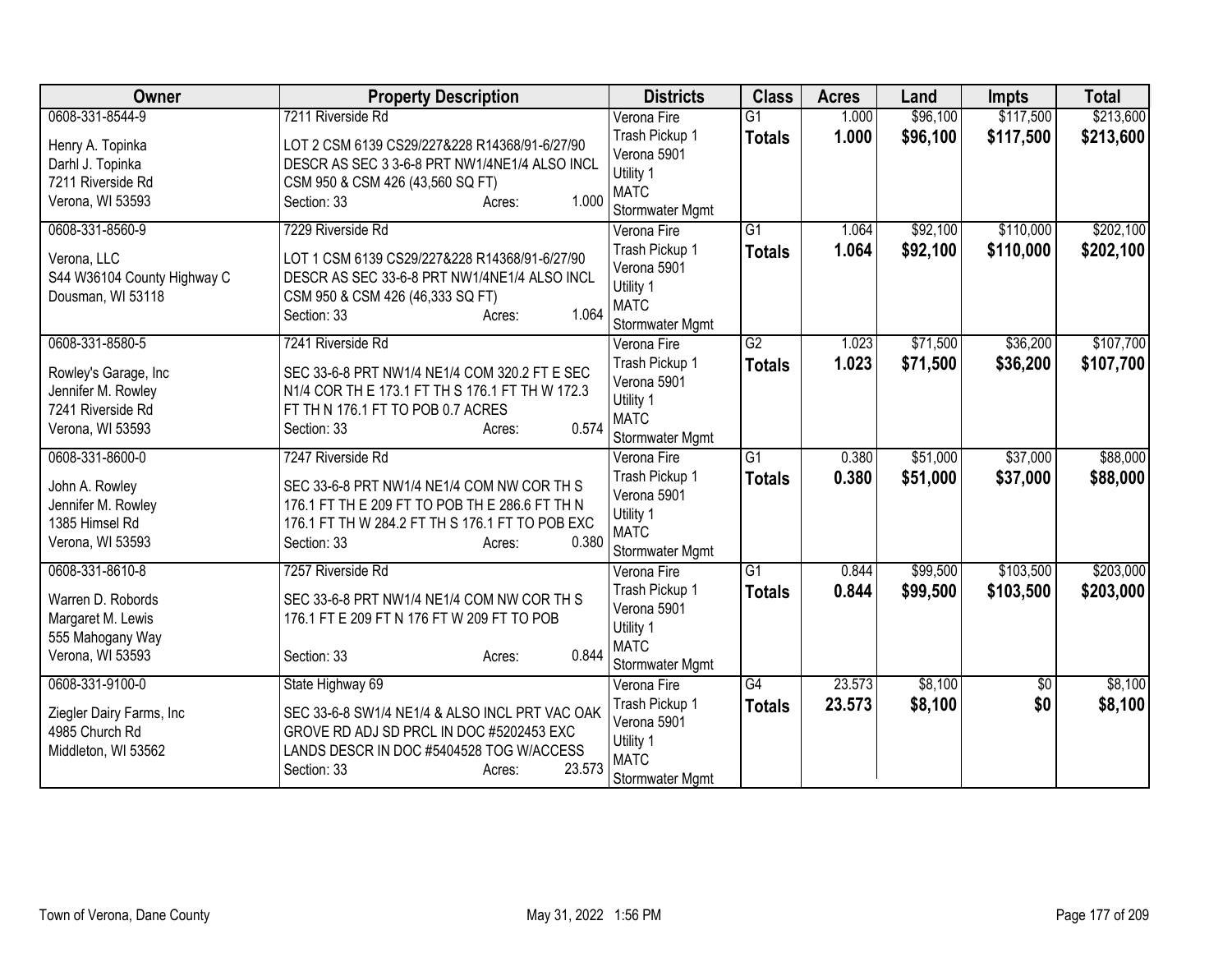| Owner                                 | <b>Property Description</b>                    |        |        | <b>Districts</b>         | <b>Class</b>    | <b>Acres</b> | Land      | <b>Impts</b>    | <b>Total</b> |
|---------------------------------------|------------------------------------------------|--------|--------|--------------------------|-----------------|--------------|-----------|-----------------|--------------|
| 0608-331-9501-0                       | 1831 State Highway 69                          |        |        | Verona Fire              | G4              | 29.330       | \$9,500   | $\overline{50}$ | \$9,500      |
| John R. Miller                        | SEC 33-6-8 SE1/4NE1/4 EXC CSM 2604 TOG W/LAND  |        |        | Trash Pickup 1           | G7              | 2.000        | \$150,000 | \$566,500       | \$716,500    |
| 1831 State Highway 69                 | USE AGRMT IN DOC #5404531 EXC TO WI DOT FOR    |        |        | Verona 5901              | <b>Totals</b>   | 31.330       | \$159,500 | \$566,500       | \$726,000    |
| Verona, WI 53593                      | RD R/W IN DOC #5697016                         |        |        | Utility 1                |                 |              |           |                 |              |
|                                       | Section: 33                                    | Acres: | 31.330 | <b>MATC</b>              |                 |              |           |                 |              |
|                                       |                                                |        |        | Stormwater Mgmt          |                 |              |           |                 |              |
| 0608-331-9525-0                       | 1816 State Highway 69                          |        |        | Verona Fire              | $\overline{G1}$ | 0.867        | \$118,000 | \$143,500       | \$261,500    |
| Andrew Milligan Sr                    | LOT 2 CSM 2604 CS10/207-9/30/77 DESCR AS SEC   |        |        | Trash Pickup 1           | <b>Totals</b>   | 0.867        | \$118,000 | \$143,500       | \$261,500    |
| Megan Milligan                        | 33-6-8 PRT SE1/4NE1/4 EXC TO WI DOT FOR RD R/W |        |        | Verona 5901              |                 |              |           |                 |              |
| 1816 State Highway 69                 | IN DOC #5625295                                |        |        | Utility 1<br><b>MATC</b> |                 |              |           |                 |              |
| Verona, WI 53593                      | Section: 33                                    | Acres: | 0.000  | Stormwater Mgmt          |                 |              |           |                 |              |
| 0608-331-9940-7                       | 1815 Locust Dr                                 |        |        | Verona Fire              | G <sub>1</sub>  | 2.856        | \$190,500 | \$204,000       | \$394,500    |
|                                       |                                                |        |        | Trash Pickup 1           | <b>Totals</b>   | 2.856        | \$190,500 | \$204,000       | \$394,500    |
| Brian J. Miller                       | LOT 1 CSM 2604 CS10/207-9/30/77 DESCR AS SEC   |        |        | Verona 5901              |                 |              |           |                 |              |
| 1815 Locust Dr                        | 33-6-8 PRT SE1/4NE1/4 EXC TO WI DOT FOR RD R/W |        |        | Utility 1                |                 |              |           |                 |              |
| Verona, WI 53593                      | IN DOC #5721234                                |        |        | <b>MATC</b>              |                 |              |           |                 |              |
|                                       | Section: 33                                    | Acres: | 0.000  | Stormwater Mgmt          |                 |              |           |                 |              |
| 0608-332-8000-5                       | 7309 Riverside Rd                              |        |        | Verona Fire              | G4              | 29.000       | \$9,100   | $\overline{50}$ | \$9,100      |
|                                       |                                                |        |        | Trash Pickup 1           | G <sub>5</sub>  | 8.000        | \$6,000   | \$0             | \$6,000      |
| Michael G. Duerst et al               | SEC 33-6-8 NE1/4 NW1/4                         |        |        | Verona 5901              | G7              | 3.000        | \$159,000 | \$295,000       | \$454,000    |
| 7309 Riverside Rd<br>Verona, WI 53593 |                                                |        |        | Utility 1                | <b>Totals</b>   | 40.000       | \$174,100 | \$295,000       | \$469,100    |
|                                       | Section: 33                                    | Acres: | 40.000 | <b>MATC</b>              |                 |              |           |                 |              |
|                                       |                                                |        |        | Stormwater Mgmt          |                 |              |           |                 |              |
| 0608-332-8500-0                       | <b>Riverside Rd</b>                            |        |        | Verona Fire              | $\overline{G4}$ | 33.000       | \$10,100  | $\overline{50}$ | \$10,100     |
| Michael G. Duerst et al               | SEC 33-6-8 NW1/4 NW1/4                         |        |        | Verona 5901              | G <sub>5</sub>  | 7.000        | \$6,000   | \$0             | \$6,000      |
| 7309 Riverside Rd                     |                                                |        |        | <b>MATC</b>              | <b>Totals</b>   | 40.000       | \$16,100  | \$0             | \$16,100     |
| Verona, WI 53593                      |                                                |        |        | Stormwater Mgmt          |                 |              |           |                 |              |
|                                       | Section: 33                                    | Acres: | 40.000 |                          |                 |              |           |                 |              |
| 0608-332-9000-3                       | <b>Riverside Rd</b>                            |        |        | Verona Fire              | $\overline{G4}$ | 40.000       | \$11,500  | $\overline{50}$ | \$11,500     |
| Michael G. Duerst et al               | SEC 33-6-8 SW1/4 NW1/4                         |        |        | Verona 5901              | <b>Totals</b>   | 40.000       | \$11,500  | \$0             | \$11,500     |
| 7309 Riverside Rd                     |                                                |        |        | <b>MATC</b>              |                 |              |           |                 |              |
| Verona, WI 53593                      |                                                |        |        | Stormwater Mgmt          |                 |              |           |                 |              |
|                                       | Section: 33                                    | Acres: | 40.000 |                          |                 |              |           |                 |              |
| 0608-332-9500-8                       | <b>Riverside Rd</b>                            |        |        | Verona Fire              | G4              | 40.000       | \$13,700  | $\overline{50}$ | \$13,700     |
| Ziegler Dairy Farms, Inc, LLC         | SEC 33-6-8 SE1/4 NW1/4 SUBJ TO PUBL HUNTING    |        |        | Verona 5901              | <b>Totals</b>   | 40.000       | \$13,700  | \$0             | \$13,700     |
| 4985 Church Rd                        | ESMT IN DOC #5404533                           |        |        | <b>MATC</b>              |                 |              |           |                 |              |
| Middleton, WI 53562                   |                                                |        |        | Stormwater Mgmt          |                 |              |           |                 |              |
|                                       | Section: 33                                    | Acres: | 40.000 |                          |                 |              |           |                 |              |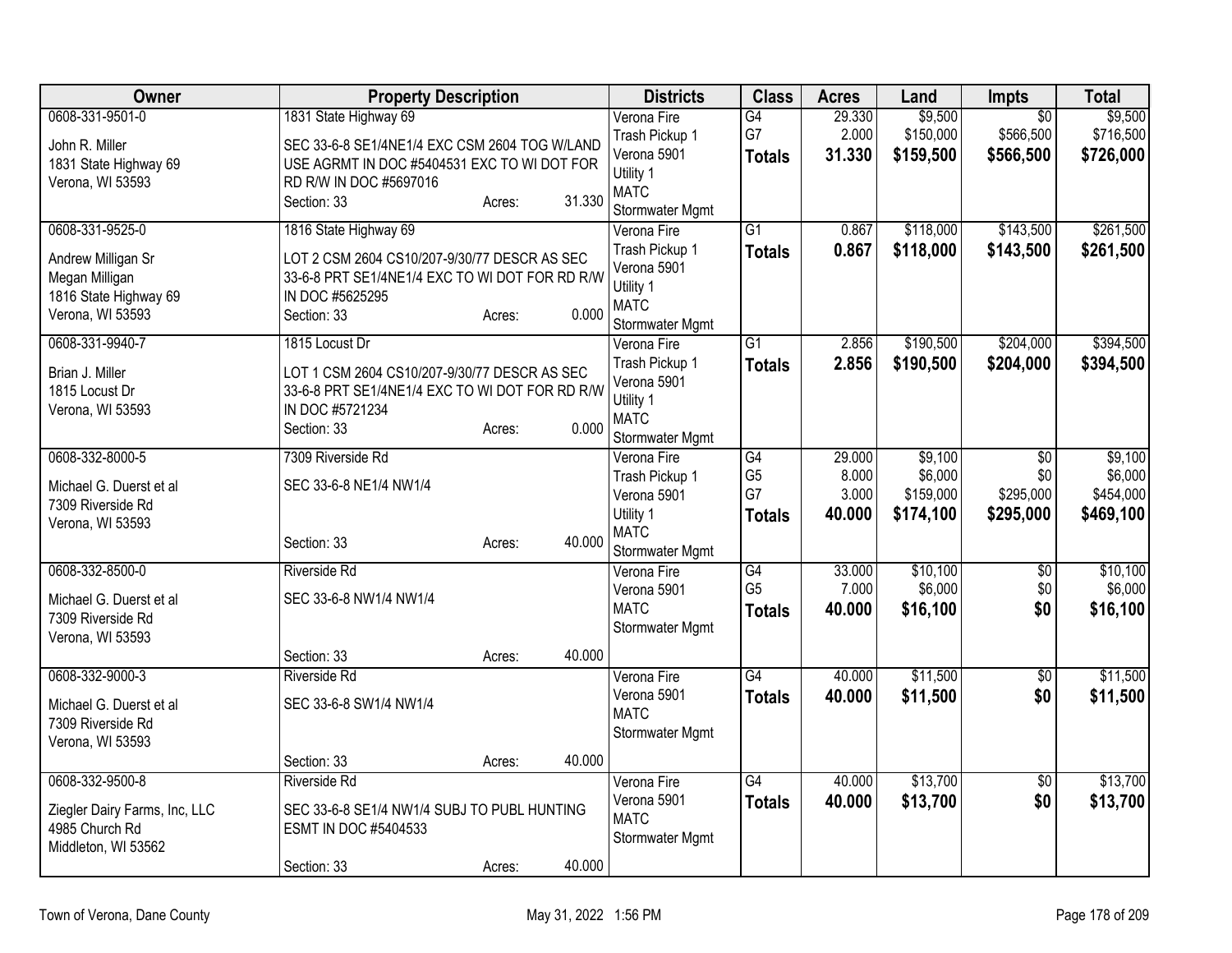| <b>Owner</b>                                                                               | <b>Property Description</b>                                                                                                                                                                                                                  | <b>Districts</b>                                             | <b>Class</b>                                         | <b>Acres</b>               | Land                             | Impts                         | <b>Total</b>                     |
|--------------------------------------------------------------------------------------------|----------------------------------------------------------------------------------------------------------------------------------------------------------------------------------------------------------------------------------------------|--------------------------------------------------------------|------------------------------------------------------|----------------------------|----------------------------------|-------------------------------|----------------------------------|
| 0608-333-8001-0<br>Ziegler Dairy Farms, Inc<br>4985 Church Rd<br>Middleton, WI 53562       | State Highway 69<br>SEC 33-6-8 NE1/4 SW1/4 EXC LANDS DESCR IN DOC<br>#5404528 & #5404529 SUBJ TO PUBL HUNTING<br>ESMT IN DOC #5404533                                                                                                        | Verona Fire<br>Verona 5901<br><b>MATC</b><br>Stormwater Mgmt | G4<br><b>Totals</b>                                  | 18.679<br>18.679           | \$6,400<br>\$6,400               | $\overline{50}$<br>\$0        | \$6,400<br>\$6,400               |
| 0608-333-8200-0<br>Dane County<br>210 Martin Luther King Jr Blvd<br>Madison, WI 53703-3342 | 18.679<br>Section: 33<br>Acres:<br>1855 State Highway 69<br>SEC 33-6-8 PRT NW1/4NE1/4, PRT SW1/4NE1/4, PRT<br>NW1/4SE1/4 & PRT NE1/4SW1/4 DESCR AS COM AT<br>N1/4 COR OF SD SEC 33 TH S02DEG07'45"W ALG W<br>60.748<br>Section: 33<br>Acres: | Verona Fire<br>Verona 5901<br><b>MATC</b><br>Stormwater Mgmt | $\overline{\chi_3}$<br><b>Totals</b>                 | 60.748<br>60.748           | \$0<br>\$0                       | $\overline{50}$<br>\$0        | \$0<br>\$0                       |
| 0608-333-8500-9<br>Thomas W. Duerst et al<br>7313 Schaller Rd<br>Verona, WI 53593          | SEC 33-6-8 NW1/4 SW1/4<br>40.000<br>Section: 33<br>Acres:                                                                                                                                                                                    | Verona Fire<br>Verona 5901<br><b>MATC</b><br>Stormwater Mgmt | $\overline{G4}$<br><b>Totals</b>                     | 40.000<br>40.000           | \$13,700<br>\$13,700             | $\overline{50}$<br>\$0        | \$13,700<br>\$13,700             |
| 0608-333-9000-2<br>Thomas W. Duerst et al<br>7313 Schaller Rd<br>Verona, WI 53593          | SEC 33-6-8 SW1/4 SW1/4                                                                                                                                                                                                                       | Verona Fire<br>Verona 5901<br><b>MATC</b><br>Stormwater Mgmt | $\overline{G4}$<br>G5M<br><b>Totals</b>              | 30.000<br>10.000<br>40.000 | \$8,000<br>\$32,500<br>\$40,500  | \$0<br>\$0<br>\$0             | \$8,000<br>\$32,500<br>\$40,500  |
| 0608-333-9500-7<br>Thomas W. Duerst et al<br>7313 Schaller Rd<br>Verona, WI 53593          | 40.000<br>Section: 33<br>Acres:<br>SEC 33-6-8 SE1/4 SW1/4<br>40.000<br>Section: 33<br>Acres:                                                                                                                                                 | Verona Fire<br>Verona 5901<br><b>MATC</b><br>Stormwater Mgmt | $\overline{G4}$<br>G <sub>5</sub> M<br><b>Totals</b> | 30.000<br>10.000<br>40.000 | \$10,300<br>\$32,500<br>\$42,800 | $\overline{50}$<br>\$0<br>\$0 | \$10,300<br>\$32,500<br>\$42,800 |
| 0608-334-8000-3<br>John R. Miller<br>1831 State Highway 69<br>Verona, WI 53593             | SEC 33-6-8 NE1/4SE1/4 EXC TO WI DOT IN DOC<br>#2802013 & EXC TO WI DOT FOR RD R/W IN DOC<br>#5697016<br>0.000<br>Section: 33<br>Acres:                                                                                                       | Verona Fire<br>Verona 5901<br><b>MATC</b><br>Stormwater Mgmt | $\overline{G4}$<br><b>Totals</b>                     | 40.000<br>40.000           | \$11,100<br>\$11,100             | $\overline{60}$<br>\$0        | \$11,100<br>\$11,100             |
| 0608-334-8560-0<br>Ziegler Dairy Farms, Inc<br>4985 Church Rd<br>Middleton, WI 53562       | State Highway 69<br>SEC 33-6-8 NW1/4 SE1/4 EXC LANDS DESCR IN DOC<br>#5404528 & #5404529 SUBJ TO PUBL HUNTING<br>ESMT IN DOC #5404533<br>25.360<br>Section: 33<br>Acres:                                                                     | Verona Fire<br>Verona 5901<br><b>MATC</b><br>Stormwater Mgmt | $\overline{G4}$<br><b>Totals</b>                     | 25.360<br>25.360           | \$7,300<br>\$7,300               | $\overline{50}$<br>\$0        | \$7,300<br>\$7,300               |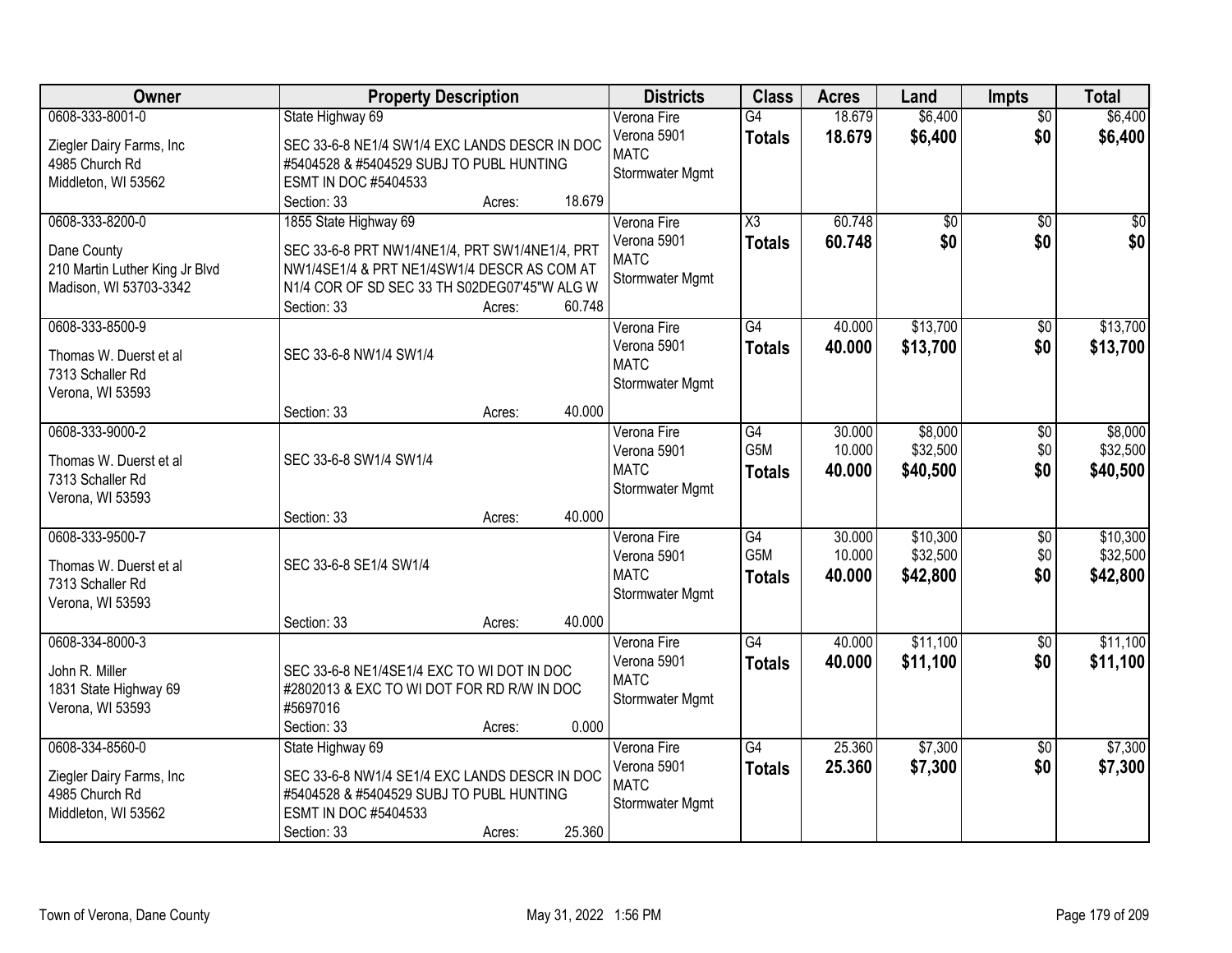| <b>Owner</b>                                                                                              | <b>Property Description</b>                                                                                                                                                                              | <b>Districts</b>                                                                            | <b>Class</b>                          | <b>Acres</b>              | Land                           | Impts                  | <b>Total</b>                   |
|-----------------------------------------------------------------------------------------------------------|----------------------------------------------------------------------------------------------------------------------------------------------------------------------------------------------------------|---------------------------------------------------------------------------------------------|---------------------------------------|---------------------------|--------------------------------|------------------------|--------------------------------|
| 0608-334-9000-1<br>John R. Miller<br>1831 State Highway 69<br>Verona, WI 53593                            | SEC 33-6-8 SW1/4SE1/4                                                                                                                                                                                    | Verona Fire<br>Verona 5901<br><b>MATC</b><br>Stormwater Mgmt                                | G4<br><b>Totals</b>                   | 40.000<br>40.000          | \$13,700<br>\$13,700           | $\overline{50}$<br>\$0 | \$13,700<br>\$13,700           |
|                                                                                                           | 40.000<br>Section: 33<br>Acres:                                                                                                                                                                          |                                                                                             |                                       |                           |                                |                        |                                |
| 0608-334-9500-6<br>John R. Miller<br>1831 State Highway 69<br>Verona, WI 53593                            | SEC 33-6-8 SE1/4SE1/4 EXC TO WI DOT FOR RD R/W<br>IN DOC #5697016 & #5730500<br>0.000<br>Section: 33<br>Acres:                                                                                           | Verona Fire<br>Verona 5901<br><b>MATC</b><br>Stormwater Mgmt                                | G4<br>G <sub>5</sub><br><b>Totals</b> | 35.000<br>5.000<br>40.000 | \$8,300<br>\$5,000<br>\$13,300 | \$0<br>\$0<br>\$0      | \$8,300<br>\$5,000<br>\$13,300 |
| 0608-341-8020-0<br>Joan Ballweg<br><b>Ted Ballweg</b><br>1885 Range Trl<br>Verona, WI 53593               | 1885 Range Trl<br>LOT 2 CSM 11731 CS72/5 & 6 04-19-06 F/K/A LOT 1<br>CSM 6106 CS29/158&159 R14196/48-5/17/90 DESCR<br>AS SEC 34-6-8 NE1/4NE1/4 & PRT NW1/4NE1/4 (4.834<br>Section: 34<br>4.334<br>Acres: | Verona Fire<br>Trash Pickup 1<br>Verona 5901<br>Utility 1<br><b>MATC</b><br>Stormwater Mgmt | $\overline{G1}$<br><b>Totals</b>      | 4.835<br>4.835            | \$218,500<br>\$218,500         | \$333,500<br>\$333,500 | \$552,000<br>\$552,000         |
| 0608-341-8100-3<br>David L. Michuda<br>Cynthia K. Michuda<br>1893 Range Trl<br>Verona, WI 53593           | 1893 Range Trl<br>LOT 2 CSM 6106 CS29/158&159 R14196/48-5/17/90<br>DESCR AS SEC 3 4-6-8 NE1/4NE1/4 & PRT<br>NW1/4NE1/4 (8.069 ACRES) SUBJ TO JT D RIVEWAY<br>8.070<br>Section: 34<br>Acres:              | Verona Fire<br>Trash Pickup 1<br>Verona 5901<br>Utility 1<br><b>MATC</b><br>Stormwater Mgmt | $\overline{G1}$<br><b>Totals</b>      | 8.069<br>8.069            | \$254,500<br>\$254,500         | \$313,500<br>\$313,500 | \$568,000<br>\$568,000         |
| 0608-341-8200-2<br>Robin R. Crooks<br>1899 Range Trl<br>Verona, WI 53593                                  | 1899 Range Trl<br>LOT 3 CSM 6106 CS29/158&159 R14196/48-5/17/90<br>DESCR AS SEC 34-6-8 NE1/4NE1/4 & PRT<br>NW1/4NE1/4 (9.031 ACRES) ALSO JT DRIVEWAY<br>9.031<br>Section: 34<br>Acres:                   | Verona Fire<br>Trash Pickup 1<br>Verona 5901<br>Utility 1<br><b>MATC</b><br>Stormwater Mgmt | $\overline{G1}$<br><b>Totals</b>      | 9.031<br>9.031            | \$256,500<br>\$256,500         | \$251,500<br>\$251,500 | \$508,000<br>\$508,000         |
| 0608-341-8300-1<br>D W M Living Tr<br>1897 Range Trl<br>Verona, WI 53593                                  | 1897 Range Trl<br>LOT 4 CSM 6106 CS29/158&159 R14196/48-5/17/90<br>DESCR AS SEC 34-6-8 NE1/4NE1/4 & PRT<br>NW1/4NE1/4 (8.082 ACRES) ALSO JT DRIVEWAY<br>8.982<br>Section: 34<br>Acres:                   | Verona Fire<br>Trash Pickup 1<br>Verona 5901<br>Utility 1<br><b>MATC</b><br>Stormwater Mgmt | $\overline{G1}$<br><b>Totals</b>      | 8.642<br>8.642            | \$253,000<br>\$253,000         | \$253,000<br>\$253,000 | \$506,000<br>\$506,000         |
| 0608-341-8315-0<br>Christopher P. Mcintosh<br>Deann M. Mcintosh<br>102 N Jefferson St<br>Verona, WI 53593 | Range Trl<br>LOT 1 CSM 14624 CS101/193&194-10/3/2017 F/K/A<br>LOT 1 CSM 11731 CS72/5&6-4/19/2006 F/K/A LOT 1<br>CSM 6106 CS29/158&159 R14196/48-5/17/90 DESCR<br>2.249<br>Section: 34<br>Acres:          | Verona Fire<br>Trash Pickup 1<br>Verona 5901<br>Utility 1<br><b>MATC</b><br>Stormwater Mgmt | G1<br><b>Totals</b>                   | 2.249<br>2.249            | \$171,000<br>\$171,000         | \$0<br>\$0             | \$171,000<br>\$171,000         |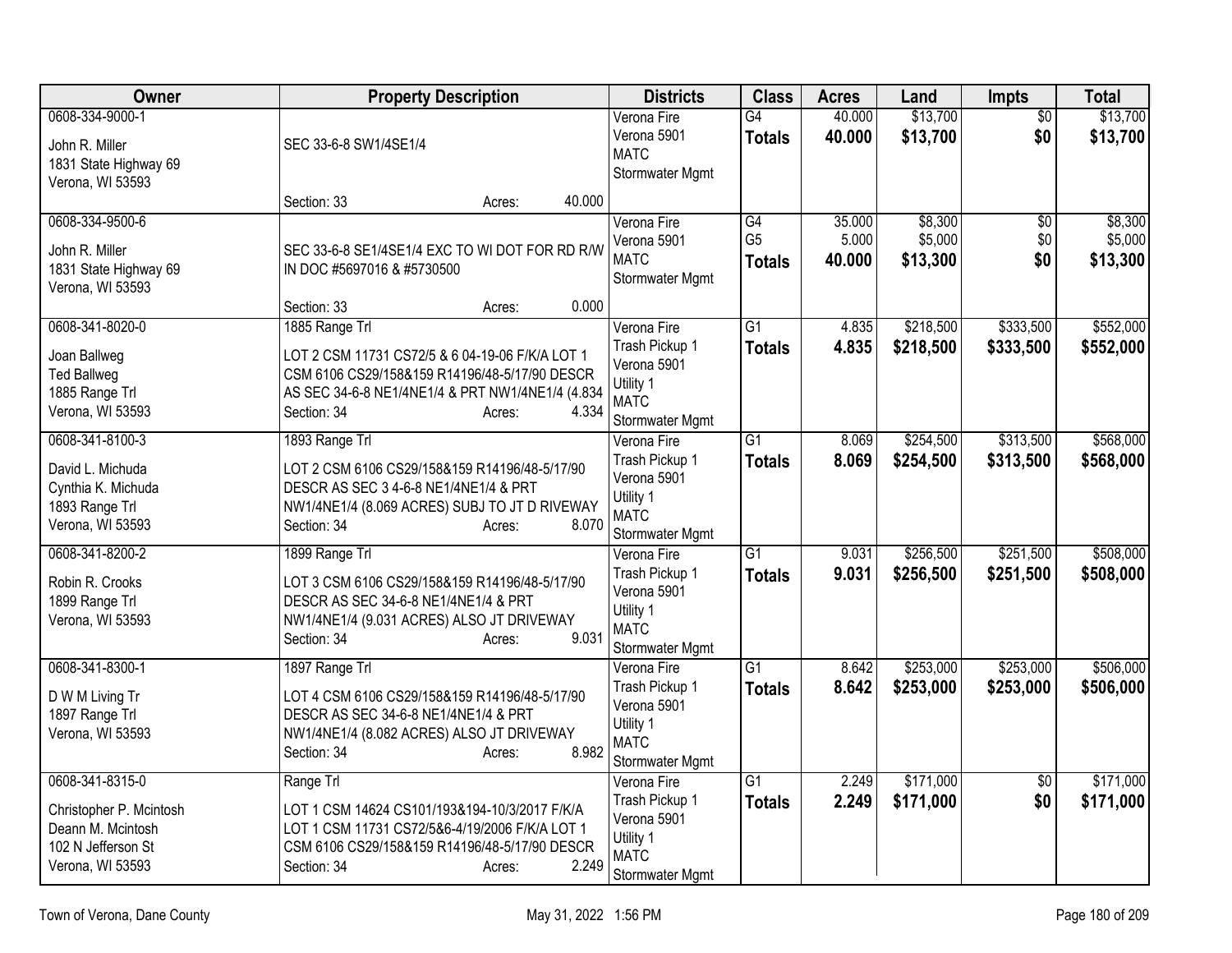| Owner                                        | <b>Property Description</b>                                 | <b>Districts</b>               | <b>Class</b>          | <b>Acres</b>   | Land             | Impts           | <b>Total</b>     |
|----------------------------------------------|-------------------------------------------------------------|--------------------------------|-----------------------|----------------|------------------|-----------------|------------------|
| 0608-341-8330-0                              | 1841 Range Trl                                              | Verona Fire                    | $\overline{G1}$       | 4.669          | \$217,000        | \$311,500       | \$528,500        |
| Wendy A. Pacetti                             | LOT 2 CSM 14624 CS101/193&194-10/3/2017 F/K/A               | Trash Pickup 1                 | <b>Totals</b>         | 4.669          | \$217,000        | \$311,500       | \$528,500        |
| 1841 Range Trl                               | LOT 1 CSM 11731 CS72/5&6-4/19/2006 F/K/A LOT 1              | Verona 5901                    |                       |                |                  |                 |                  |
| Verona, WI 53593                             | CSM 6106 CS29/158&159 R14196/48-5/17/90 DESCR               | Utility 1<br><b>MATC</b>       |                       |                |                  |                 |                  |
|                                              | 4.469<br>Section: 34<br>Acres:                              | Stormwater Mgmt                |                       |                |                  |                 |                  |
| 0608-341-8345-0                              | 1849 Range Trl                                              | Verona Fire                    | $\overline{G1}$       | 3.312          | \$160,000        | \$122,500       | \$282,500        |
| Paul W. Ludden                               | LOT 3 CSM 14624 CS101/193&194-10/3/2017 F/K/A               | Trash Pickup 1                 | <b>Totals</b>         | 3.312          | \$160,000        | \$122,500       | \$282,500        |
| Lindsey A. Ludden                            | LOT 1 CSM 11731 CS72/5&6-4/19/2006 F/K/A LOT 1              | Verona 5901                    |                       |                |                  |                 |                  |
| 2329 Jeffy Trl                               | CSM 6106 CS29/158&159-5/17/90 DESCR AS SEC                  | Utility 1                      |                       |                |                  |                 |                  |
| Madison, WI 53719                            | 3.312<br>Section: 34<br>Acres:                              | <b>MATC</b>                    |                       |                |                  |                 |                  |
| 0608-341-8510-7                              |                                                             | Stormwater Mgmt<br>Verona Fire | G4                    | 31.000         | \$8,100          | \$0             | \$8,100          |
|                                              |                                                             | Verona 5901                    | G <sub>5</sub> M      | 8.000          | \$26,000         | \$0             | \$26,000         |
| Locus Drive, LLC                             | SEC 34-6-8 NW1/4 NE1/4 EXC E 30.4 FT THF                    | <b>MATC</b>                    | <b>Totals</b>         | 39.000         | \$34,100         | \$0             | \$34,100         |
| c/o Christina Schwartzlow                    |                                                             | Stormwater Mgmt                |                       |                |                  |                 |                  |
| 1907 Blue Mounds St<br>Black Earth, WI 53515 | 39.000<br>Section: 34<br>Acres:                             |                                |                       |                |                  |                 |                  |
| 0608-341-9000-2                              | Sunset Dr                                                   | Verona Fire                    | G4                    | 31.010         | \$7,900          | \$0             | \$7,900          |
|                                              |                                                             | Verona 5901                    | G <sub>5</sub>        | 1.000          | \$100            | \$0             | \$100            |
| LB Land Investments, Inc                     | SEC 34-6-8 SW1/4 NE1/4                                      | <b>MATC</b>                    | G5M                   | 8.000          | \$26,000         | \$0             | \$26,000         |
| PO Box 620856<br>Middleton, WI 53562         |                                                             | Stormwater Mgmt                | <b>Totals</b>         | 40.010         | \$34,000         | \$0             | \$34,000         |
|                                              | 40.010<br>Section: 34<br>Acres:                             |                                |                       |                |                  |                 |                  |
| 0608-341-9500-7                              | 1787 Range Trl                                              | Verona Fire                    | G4                    | 31.310         | \$7,900          | $\overline{50}$ | \$7,900          |
|                                              |                                                             | Trash Pickup 1                 | G <sub>5</sub>        | 2.690          | \$1,300          | \$0             | \$1,300          |
| LB Land Investments, Inc<br>PO Box 620856    | SEC 34-6-8 SE1/4 NE1/4 EXC SELY OF RANGE TRAIL<br><b>CL</b> | Verona 5901                    | G7                    | 1.000          | \$118,000        | \$112,000       | \$230,000        |
| Middleton, WI 53562                          |                                                             | Utility 1                      | <b>Totals</b>         | 35.000         | \$127,200        | \$112,000       | \$239,200        |
|                                              | 35.000<br>Section: 34<br>Acres:                             | <b>MATC</b>                    |                       |                |                  |                 |                  |
| 0608-341-9830-8                              | 6860 Sunset Dr                                              | Stormwater Mgmt<br>Verona Fire | $\overline{G1}$       | 5.000          | \$220,000        | \$261,500       | \$481,500        |
|                                              |                                                             | Trash Pickup 1                 | <b>Totals</b>         | 5.000          | \$220,000        | \$261,500       | \$481,500        |
| <b>Matthew True</b>                          | SEC 34-6-8 PRT SE1/4 NE1/4 LYG S & E OF RANGE               | Verona 5901                    |                       |                |                  |                 |                  |
| Kathryn True                                 | TRAIL C/L & N OF SUNSET DR C/L 5 ACRES                      | Utility 1                      |                       |                |                  |                 |                  |
| 6860 Sunset Dr<br>Verona, WI 53593           | 5.000<br>Section: 34<br>Acres:                              | <b>MATC</b>                    |                       |                |                  |                 |                  |
|                                              |                                                             | Stormwater Mgmt                |                       |                |                  |                 |                  |
| 0608-342-8000-3                              | Locust Dr                                                   | Verona Fire                    | G4                    | 44.540         | \$13,600         | $\overline{50}$ | \$13,600         |
| Locus Drive, LLC                             | SEC 34-6-8 PRT N1/2 NW1/4 LYG SE OF LOCUST DR               | Verona 5901                    | G <sub>5</sub><br>G5M | 1.260<br>5.500 | \$100<br>\$9,800 | \$0<br>\$0      | \$100<br>\$9,800 |
| c/o Christina Schwartzlow                    | <b>CL</b>                                                   | <b>MATC</b><br>Stormwater Mgmt |                       | 51.300         | \$23,500         | \$0             | \$23,500         |
| 1907 Blue Mounds St                          |                                                             |                                | <b>Totals</b>         |                |                  |                 |                  |
| Black Earth, WI 53515                        | 52.000<br>Section: 34<br>Acres:                             |                                |                       |                |                  |                 |                  |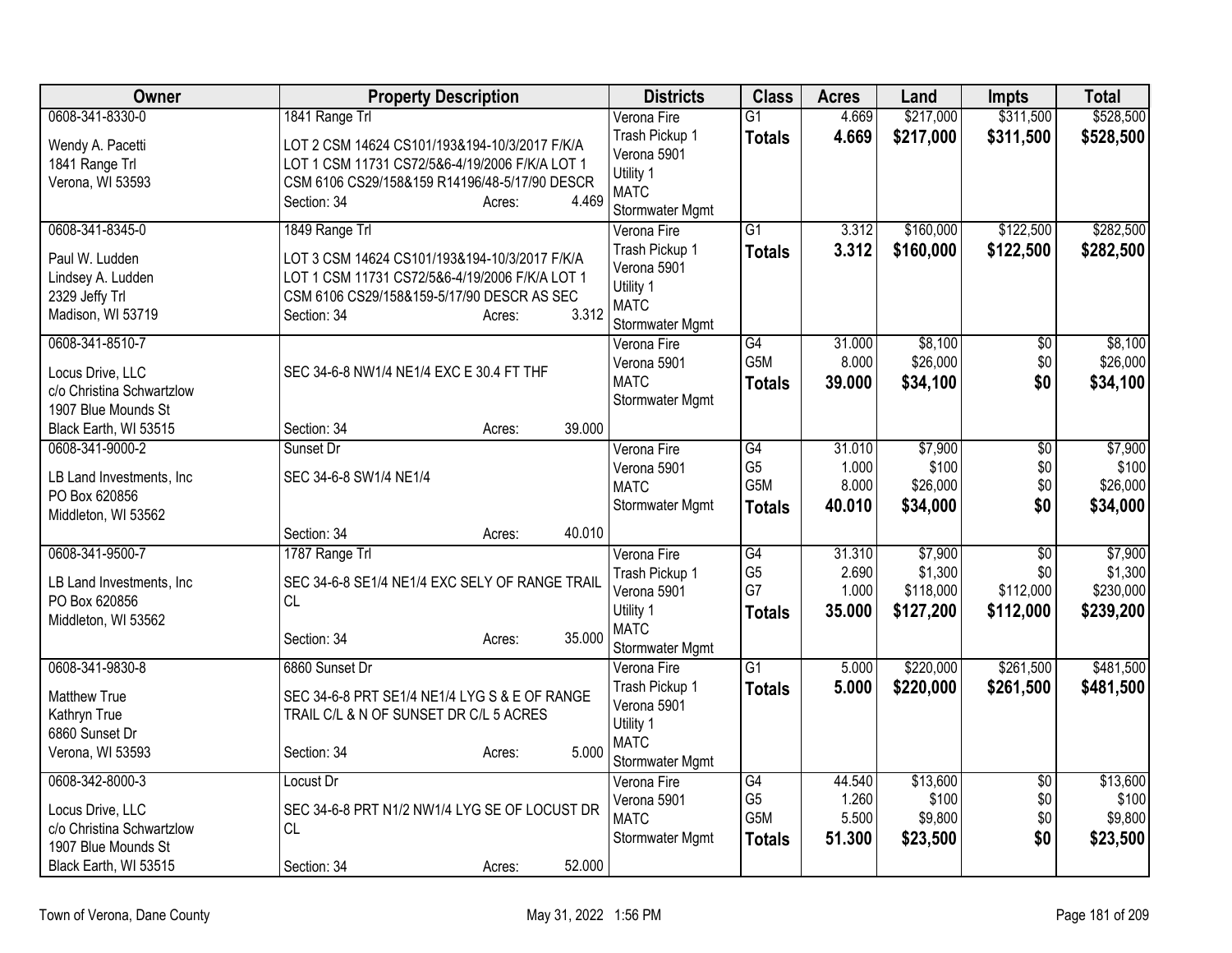| Owner                                 | <b>Property Description</b>                                                                    | <b>Districts</b>           | <b>Class</b>     | <b>Acres</b> | Land                          | <b>Impts</b>    | <b>Total</b> |
|---------------------------------------|------------------------------------------------------------------------------------------------|----------------------------|------------------|--------------|-------------------------------|-----------------|--------------|
| 0608-342-8120-8                       |                                                                                                | Verona Fire<br>Verona 5901 |                  |              | Assessed with 0608-342-8500-8 |                 |              |
| Roger H. Lambert<br>Louise C. Lambert | SEC 34-6-8 NE1/4 NW1/4 EXC R896/697                                                            | <b>MATC</b>                |                  |              |                               |                 |              |
| 1879 Locust Dr                        |                                                                                                | Stormwater Mgmt            |                  |              |                               |                 |              |
| Verona, WI 53593                      | 0.050<br>Section: 34<br>Acres:                                                                 |                            |                  |              |                               |                 |              |
| 0608-342-8500-8                       | 1879 Locust Dr                                                                                 | Verona Fire                | G4               | 16.600       | \$3,900                       | \$0             | \$3,900      |
| Roger H. Lambert                      | SEC 34-6-8 NW1/4 NW1/4 EXC CSM 889 & R896/697                                                  | Trash Pickup 1             | G <sub>5</sub>   | 0.550        | \$200                         | \$0             | \$200        |
| Louise C. Lambert                     |                                                                                                | Verona 5901                | G5M              | 4.800        | \$15,500                      | \$0             | \$15,500     |
| 1879 Locust Dr                        |                                                                                                | Utility 1                  | G7               | 3.000        | \$159,000                     | \$258,500       | \$417,500    |
| Verona, WI 53593                      | 24.400<br>Section: 34<br>Acres:                                                                | <b>MATC</b>                | <b>Totals</b>    | 24.950       | \$178,600                     | \$258,500       | \$437,100    |
|                                       |                                                                                                | Stormwater Mgmt            |                  |              |                               |                 |              |
| 0608-342-8710-4                       | 1843 Locust Dr                                                                                 | Verona Fire                | $\overline{G1}$  | 3.430        | \$171,500                     | \$115,000       | \$286,500    |
| Kay A. Johnson                        | LOT 1 CSM 889 CS4/119-7/5/72 DESCR AS SEC                                                      | Trash Pickup 1             | <b>Totals</b>    | 3.430        | \$171,500                     | \$115,000       | \$286,500    |
| 1843 Locust Dr                        | 34-6-8 PRT N1/2 NW1/4 (3.43 ACRES)                                                             | Verona 5901<br>Utility 1   |                  |              |                               |                 |              |
| Verona, WI 53593                      |                                                                                                | <b>MATC</b>                |                  |              |                               |                 |              |
|                                       | 3.430<br>Section: 34<br>Acres:                                                                 | Stormwater Mgmt            |                  |              |                               |                 |              |
| 0608-342-9000-1                       | 7072 Sunset Dr                                                                                 | Verona Fire                | $\overline{G4}$  | 20.000       | \$5,800                       | \$0             | \$5,800      |
| LB Land Investments, Inc.             | SEC 34-6-8 SW1/4 NW1/4 EXC R4090/44 & ALSO EXC                                                 | Verona 5901                | G <sub>5</sub>   | 5.330        | \$5,300                       | \$0             | \$5,300      |
| PO Box 620856                         | RD R/W IN DOC #4232503 & ALSO EXC TO WI DOT                                                    | <b>MATC</b>                | G5M              | 10.000       | \$32,500                      | \$0             | \$32,500     |
| Middleton, WI 53562                   | FOR RD R/W IN DOC #5638417                                                                     | Stormwater Mgmt            | <b>Totals</b>    | 35.330       | \$43,600                      | \$0             | \$43,600     |
|                                       | 0.000<br>Section: 34<br>Acres:                                                                 |                            |                  |              |                               |                 |              |
| 0608-342-9090-3                       | 1827 Locust Dr                                                                                 | Verona Fire                | $\overline{G1}$  | 1.700        | \$149,500                     | \$296,000       | \$445,500    |
| James T. Coons                        |                                                                                                | Trash Pickup 1             | Totals           | 1.700        | \$149,500                     | \$296,000       | \$445,500    |
| Nancy K. Coons                        | SEC 34-6-8 PRT W1/2 NW1/4 COM SEC NW COR TH S<br>ALG W LN SD SE C 1332.61 FT TO S LN CSM 889 & | Verona 5901                |                  |              |                               |                 |              |
| 1827 Locust Dr                        | POB TH N88DEG17MIN55SECE ALG SD S LN 415.17                                                    | Utility 1                  |                  |              |                               |                 |              |
| Verona, WI 53593                      | 1.700<br>Section: 34<br>Acres:                                                                 | <b>MATC</b>                |                  |              |                               |                 |              |
|                                       |                                                                                                | Stormwater Mgmt            |                  |              |                               |                 |              |
| 0608-342-9500-6                       |                                                                                                | Verona Fire                | G <sub>5</sub> M | 8.000        | \$26,000                      | \$0             | \$26,000     |
| LB Land Investments, Inc.             | SEC 34-6-8 E1/4 SE1/4NW1/4 EXC R174/84                                                         | Verona 5901                | <b>Totals</b>    | 8.000        | \$26,000                      | \$0             | \$26,000     |
| PO Box 620856                         |                                                                                                | <b>MATC</b>                |                  |              |                               |                 |              |
| Middleton, WI 53562                   |                                                                                                | Stormwater Mgmt            |                  |              |                               |                 |              |
|                                       | 8.000<br>Section: 34<br>Acres:                                                                 |                            |                  |              |                               |                 |              |
| 0608-342-9540-8                       | 7044 Sunset Dr                                                                                 | Verona Fire                | G2               | 17.380       | \$139,000                     | $\overline{50}$ | \$139,000    |
| LB Land Investments, Inc.             | SEC 34-6-8 SE1/4 NW1/4 EXC E 1/4 THF & ALSO EXC                                                | Verona 5901                | G4               | 4.880        | \$1,700                       | \$0             | \$1,700      |
| PO Box 620856                         | RD R/W IN DOC #4232503                                                                         | <b>MATC</b>                | G <sub>5</sub>   | 0.740        | \$100                         | \$0             | \$100        |
| Middleton, WI 53562                   |                                                                                                | Stormwater Mgmt            | G5M              | 7.000        | \$22,800                      | \$0             | \$22,800     |
|                                       | 0.000<br>Section: 34<br>Acres:                                                                 |                            | <b>Totals</b>    | 30.000       | \$163,600                     | \$0             | \$163,600    |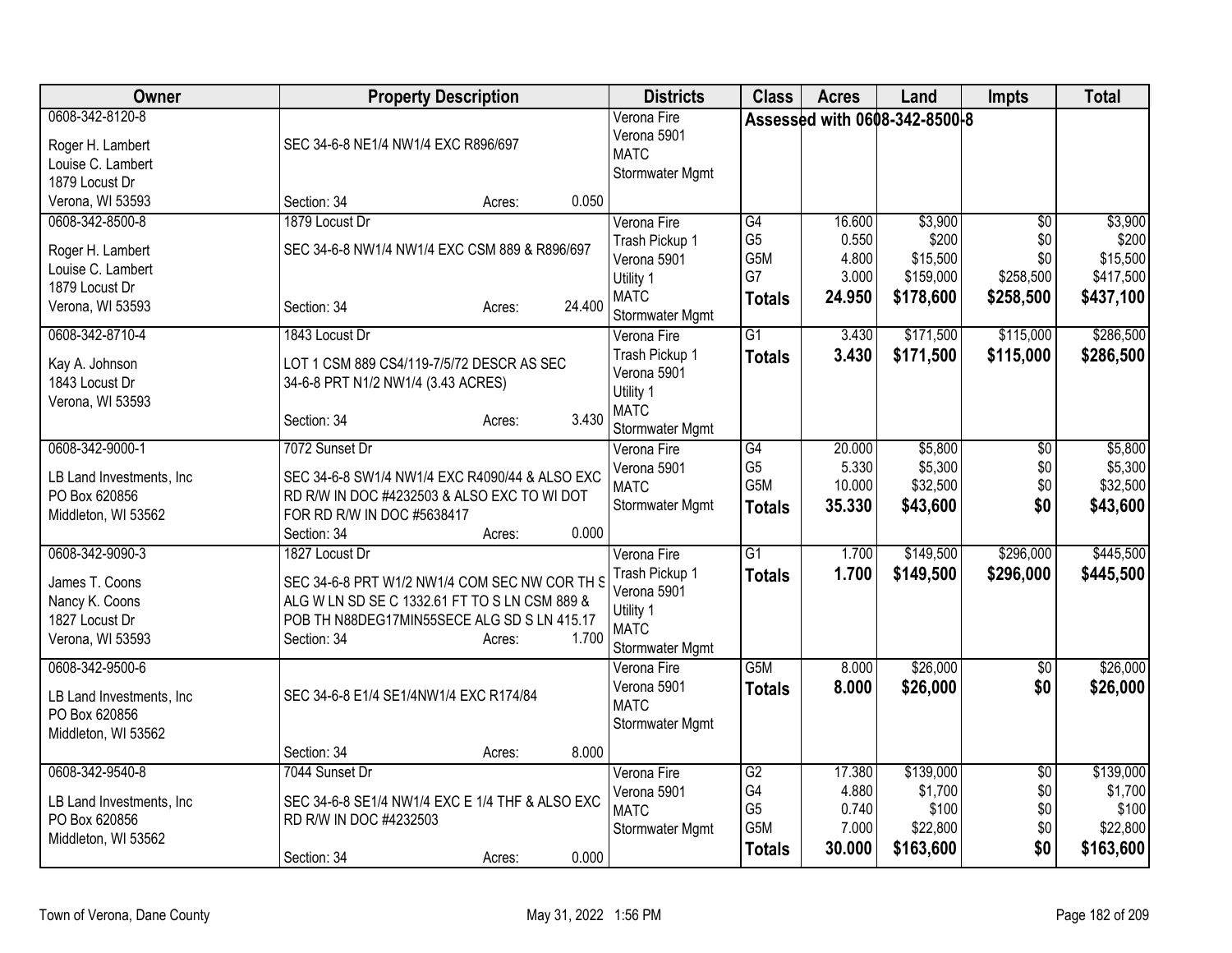| Owner                                                                                           | <b>Property Description</b>                                                                                                                                                                               | <b>Districts</b>                                                                            | <b>Class</b>                            | <b>Acres</b>       | Land                   | <b>Impts</b>           | <b>Total</b>            |
|-------------------------------------------------------------------------------------------------|-----------------------------------------------------------------------------------------------------------------------------------------------------------------------------------------------------------|---------------------------------------------------------------------------------------------|-----------------------------------------|--------------------|------------------------|------------------------|-------------------------|
| 0608-342-9850-3                                                                                 | 6990 Sunset Dr                                                                                                                                                                                            | Verona Fire                                                                                 | $\overline{G1}$                         | 2.000              | \$163,000              | \$150,000              | \$313,000               |
| LB Land Investments, Inc.<br>PO Box 620856<br>Middleton, WI 53562                               | SEC 34-6-8 PRT E1/2 SE1/4 NW1/4 COM SE COR SD<br>1/41/4 TH N 265.2 FT TH WLY 328.5 FT TH SLY 265.2<br>FT TH E 328.5 FT TO POB<br>2.000<br>Section: 34<br>Acres:                                           | Trash Pickup 1<br>Verona 5901<br>Utility 1<br><b>MATC</b><br>Stormwater Mgmt                | <b>Totals</b>                           | 2.000              | \$163,000              | \$150,000              | \$313,000               |
| 0608-343-8505-0<br>Dane County<br>210 Martin Luther King Jr Blvd<br>Madison, WI 53703-3342      | 1752 State Highway 69<br>SEC 34-6-8 PRT NE1/4SW1/4, PRT NW1/4SW1/4, PRT<br>SW1/4SW1/4, PRT SE1/4SW1/4, PRT SW1/4SE1/4, PR<br>NW1/4SE1/4 & SEC 3-5-8 PRT NE1/4NW1/4, PRT<br>0.000<br>Section: 34<br>Acres: | Verona Fire<br>Verona 5901<br><b>MATC</b><br>Stormwater Mgmt                                | $\overline{\text{X3}}$<br><b>Totals</b> | 153.924<br>153.924 | $\overline{30}$<br>\$0 | $\overline{30}$<br>\$0 | $\overline{\$0}$<br>\$0 |
| 0608-343-9580-0<br>The Bruce Company of Wisconsin, Inc.<br>PO Box 620330<br>Middleton, WI 53562 | State Highway 69<br>SEC 34-6-8 SE1/4 SW1/4 EXC DOC #4467036 EXC<br>DOC #4985060<br>0.000<br>Section: 34<br>Acres:                                                                                         | Verona Fire<br>Verona 5901<br><b>MATC</b><br>Stormwater Mgmt                                | $\overline{G4}$<br><b>Totals</b>        | 1.000<br>1.000     | \$300<br>\$300         | $\overline{30}$<br>\$0 | \$300<br>\$300          |
| 0608-344-8000-1                                                                                 | 6871 Sunset Dr                                                                                                                                                                                            | Verona Fire                                                                                 | $\overline{G1}$                         | 5.000              | \$220,000              | \$237,500              | \$457,500               |
| Amy E. O'Connor<br>Chad W. Frieburg<br>6871 Sunset Dr<br>Verona, WI 53593                       | LOT 1 CSM 5956 CS28/184&185 R13348/96-9/25/89<br>DESCR AS SEC 34-6-8 PRT NE1/4SE1/4 (5.00 ACRES)<br>5.000<br>Section: 34<br>Acres:                                                                        | Trash Pickup 1<br>Verona 5901<br>Utility 1<br><b>MATC</b><br>Stormwater Mgmt                | <b>Totals</b>                           | 5.000              | \$220,000              | \$237,500              | \$457,500               |
| 0608-344-8020-0                                                                                 | 1750 Range Trl                                                                                                                                                                                            | Verona Fire                                                                                 | $\overline{G1}$                         | 2.464              | \$178,000              | \$202,500              | \$380,500               |
| Charles G. Johnson<br>Elizabeth T. Johnson<br>1750 Range Trl<br>Verona, WI 53593                | LOT 1 CSM 11346 CS68/344-346 03-09-05 DESCR AS<br>SEC 34-06-08 PRT OF NE1/4 SE1/4 F/K/A LOT 2 CSM<br>5956 CS28/184&185 R13348/96-9/25/89 (2.76 ACRES)<br>2.760<br>Section: 34<br>Acres:                   | Trash Pickup 1<br>Verona 5901<br>Utility 1<br><b>MATC</b><br>Stormwater Mgmt                | <b>Totals</b>                           | 2.464              | \$178,000              | \$202,500              | \$380,500               |
| 0608-344-8030-0                                                                                 | 1728 Range Trl                                                                                                                                                                                            | Verona Fire                                                                                 | $\overline{G1}$                         | 3.437              | \$202,000              | \$341,500              | \$543,500               |
| Andrea M. Andree<br>1728 Range Trl<br>Verona, WI 53593                                          | LOT 2 CSM 11346 CS68/344&346-3/9/2005 F/K/A LOT<br>2 CSM 5956 CS28/184&185 R13348/96-9/25/89 DESCR<br>AS SEC 34-6-8 PRT NE1/4SE1/4 (3.69 ACRES)<br>3.690<br>Section: 34<br>Acres:                         | Trash Pickup 1<br>Verona 5901<br>Utility 1<br><b>MATC</b><br>Stormwater Mgmt                | <b>Totals</b>                           | 3.437              | \$202,000              | \$341,500              | \$543,500               |
| 0608-344-8340-0<br><b>Billmeyer Living Tr</b><br>1720 Range Trl<br>Verona, WI 53593             | 1720 Range Trl<br>LOT 1 CSM 1403 CS6/72 DESCR AS SEC 34-6-8 PRT<br>NE1/4SE1/4 4 ACRES<br>4.000<br>Section: 34<br>Acres:                                                                                   | Verona Fire<br>Trash Pickup 1<br>Verona 5901<br>Utility 1<br><b>MATC</b><br>Stormwater Mgmt | $\overline{G1}$<br><b>Totals</b>        | 4.000<br>4.000     | \$211,000<br>\$211,000 | \$242,000<br>\$242,000 | \$453,000<br>\$453,000  |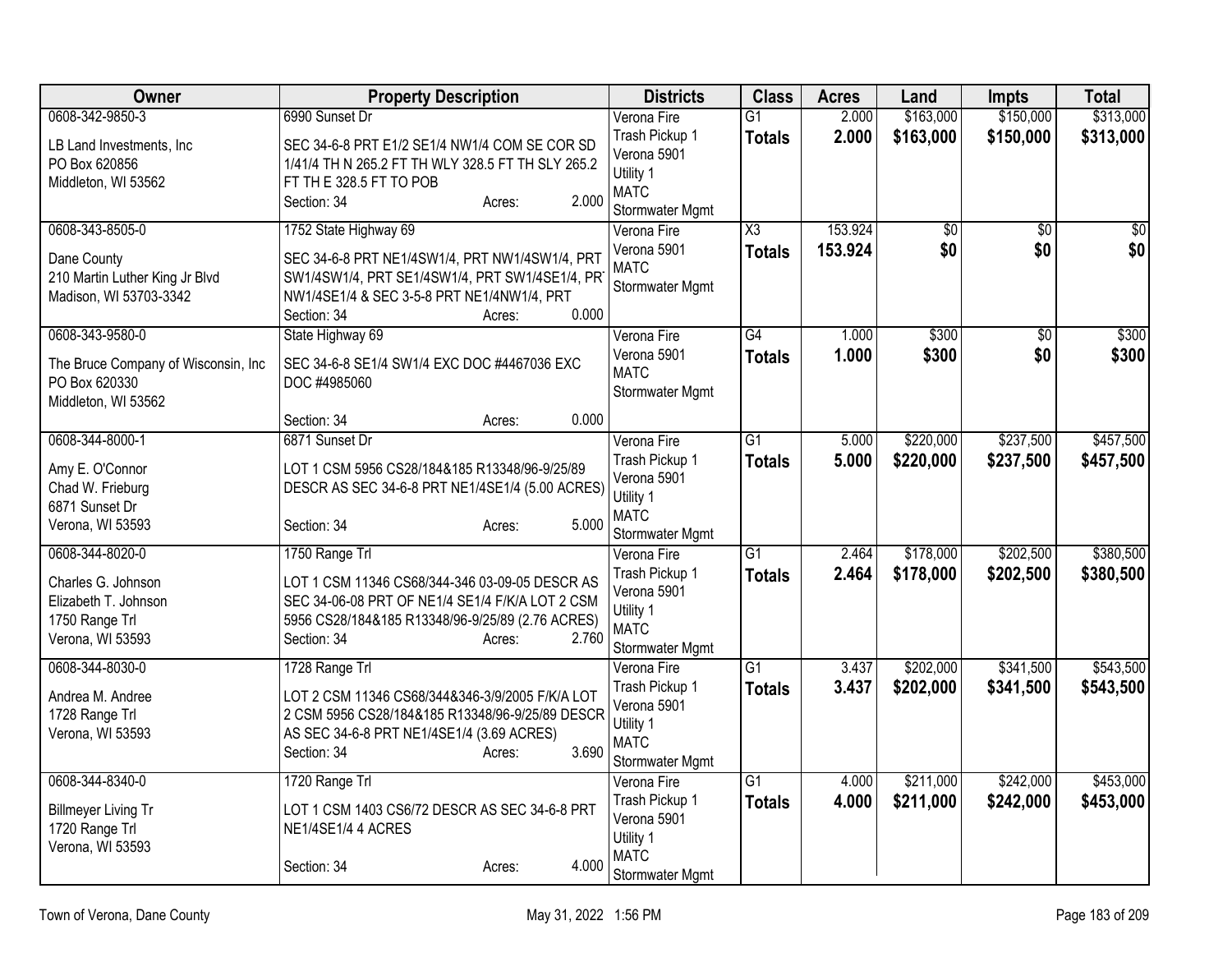| Owner                                | <b>Property Description</b>                               | <b>Districts</b>               | <b>Class</b>    | <b>Acres</b> | Land      | <b>Impts</b>    | <b>Total</b> |
|--------------------------------------|-----------------------------------------------------------|--------------------------------|-----------------|--------------|-----------|-----------------|--------------|
| 0608-344-8800-0                      | 6919 Sunset Dr                                            | Verona Fire                    | $\overline{G1}$ | 5.000        | \$220,000 | \$1,223,800     | \$1,443,800  |
| LB Land Investments, Inc             | SEC 34-6-8 PT NE1/4 SE1/4, NW1/4 SE1/4, SW1/4             | Trash Pickup 1                 | G4              | 35.000       | \$10,100  | \$0             | \$10,100     |
| PO Box 620856                        | SE1/4, NE1/4 SW1/4 INCL ALL OF LOT 1 CSM 7212             | Verona 5901                    | G <sub>5</sub>  | 2.340        | \$100     | \$0             | \$100        |
| Middleton, WI 53562                  | CS36/307&309-8/30/93 DESC AS COM AT E1/4 COR              | Utility 1                      | G5M             | 30.000       | \$97,500  | \$0             | \$97,500     |
|                                      | 72.340<br>Section: 34<br>Acres:                           | <b>MATC</b>                    | <b>Totals</b>   | 72.340       | \$327,700 | \$1,223,800     | \$1,551,500  |
| 0608-344-9401-0                      |                                                           | Stormwater Mgmt<br>Verona Fire | $\overline{G1}$ | 1.000        | \$5,500   | $\overline{50}$ | \$5,500      |
|                                      | Range Trl                                                 | Verona 5901                    | G4              | 31.521       | \$9,100   | \$0             | \$9,100      |
| The Bruce Company of Wisconsin, Inc  | SEC 34-6-8 SW1/4 SE1/4 EXC DOC #4467036 ALSO              | <b>MATC</b>                    | <b>Totals</b>   | 32.521       | \$14,600  | \$0             | \$14,600     |
| PO Box 620330                        | EXC DOC #4985060 SUBJ TO CONSERVATION ESMT                | Stormwater Mgmt                |                 |              |           |                 |              |
| Middleton, WI 53562                  | IN DOC #5031699                                           |                                |                 |              |           |                 |              |
|                                      | 0.000<br>Section: 34<br>Acres:                            |                                |                 |              |           |                 |              |
| 0608-344-9501-3                      | 1694 Range Trl                                            | Verona Fire                    | $\overline{G1}$ | 9.150        | \$257,500 | \$164,500       | \$422,000    |
| Gary P. Ishmael                      | LOT 1 CSM 7214 CS36/313-316 R24269/17&20-8/30/93          | Trash Pickup 1                 | <b>Totals</b>   | 9.150        | \$257,500 | \$164,500       | \$422,000    |
| 1694 Range Trl                       | DESCR AS SE C 34-6-8 PRT SE1/4 & SEC 35-6-8 PRT           | Verona 5901                    |                 |              |           |                 |              |
| Verona, WI 53593                     | SW1/4 & SEC 3-5-8 PRT NE1/4 CONT 9.15 ACRES               | Utility 1<br><b>MATC</b>       |                 |              |           |                 |              |
|                                      | 9.150<br>Section: 34<br>Acres:                            | Stormwater Mgmt                |                 |              |           |                 |              |
| 0608-344-9525-0                      | 1672 Range Trl                                            | Verona Fire                    | $\overline{G1}$ | 8.450        | \$251,000 | \$470,000       | \$721,000    |
|                                      |                                                           | Trash Pickup 1                 | <b>Totals</b>   | 8.450        | \$251,000 | \$470,000       | \$721,000    |
| Conrad D. Pun                        | LOT 1 CSM 12701 CS80/113&116-6/2/2009 F/K/A PRT           | Verona 5901                    |                 |              |           |                 |              |
| Amanda R. Pun                        | LOT 2 CSM 7214 CS36/313&316-8/30/93 DESCR AS              | Utility 1                      |                 |              |           |                 |              |
| 1672 Range Trl                       | SEC 34-6-8 PRT SE1/4 & SEC 35-6-8 PRT SW1/4               | <b>MATC</b>                    |                 |              |           |                 |              |
| Verona, WI 53593                     | 8.450<br>Section: 34<br>Acres:                            | Stormwater Mgmt                |                 |              |           |                 |              |
| 0608-344-9530-0                      | 1689 Black Cherry Ct                                      | Verona Fire                    | $\overline{G1}$ | 12.440       | \$287,000 | \$595,000       | \$882,000    |
| Jeffrey J. Phillips                  | LOT 2 CSM 12701 CS80/113&116-6/2/2009 F/K/A LOT           | Trash Pickup 1                 | <b>Totals</b>   | 12.440       | \$287,000 | \$595,000       | \$882,000    |
| Elizabeth E. Phillips                | 2 CSM 7214 CS36/313&316-8/30/93 DESCR AS SEC              | Verona 5901                    |                 |              |           |                 |              |
| 1689 Black Cherry Ct                 | 34-6-8 PRT SE1/4 & SEC 35-6-8 PRT SW1/4 (12.443           | Utility 1                      |                 |              |           |                 |              |
| Verona, WI 53593                     | 12.443<br>Section: 34<br>Acres:                           | <b>MATC</b>                    |                 |              |           |                 |              |
|                                      |                                                           | Stormwater Mgmt                |                 |              |           |                 |              |
| 0608-344-9535-0                      | 1630 Range Trl                                            | Verona Fire                    | $\overline{G1}$ | 8.580        | \$252,000 | \$389,000       | \$641,000    |
| Bartels Jt Rev Living Tr             | LOT 3 CSM 12701 CS80/113&116-6/2/2009 F/K/A PRT           | Trash Pickup 1                 | <b>Totals</b>   | 8.580        | \$252,000 | \$389,000       | \$641,000    |
| 1630 Range Trl                       | LOT 2 CSM 7214 CS36/313&316-8/30/93 DESCR AS              | Verona 5901<br>Utility 1       |                 |              |           |                 |              |
| Verona, WI 53593                     | SEC 34-6-8 PRT SE1/4 & SEC 35-6-8 PRT SW1/4               | <b>MATC</b>                    |                 |              |           |                 |              |
|                                      | 8.587<br>Section: 34<br>Acres:                            | Stormwater Mgmt                |                 |              |           |                 |              |
| 0608-344-9550-4                      | 1633 Range Trl                                            | Verona Fire                    | $\overline{G1}$ | 3.500        | \$111,000 | $\overline{30}$ | \$111,000    |
|                                      |                                                           | Verona 5901                    | G4              | 14.480       | \$4,200   | \$0             | \$4,200      |
| The Bruce Company of Wisconsin, Inc. | SEC 34-6-8 SE1/4 SE1/4 LYG W OF RANGE TRAIL C/L           | <b>MATC</b>                    | G <sub>5</sub>  | 1.020        | \$100     | \$0             | \$100        |
| PO Box 620330<br>Middleton, WI 53562 | EXC R250/490 SUBJ TO CONSERVATION ESMT IN<br>DOC #5031699 | Stormwater Mgmt                | <b>Totals</b>   | 19.000       | \$115,300 | \$0             | \$115,300    |
|                                      | 19.000<br>Section: 34<br>Acres:                           |                                |                 |              |           |                 |              |
|                                      |                                                           |                                |                 |              |           |                 |              |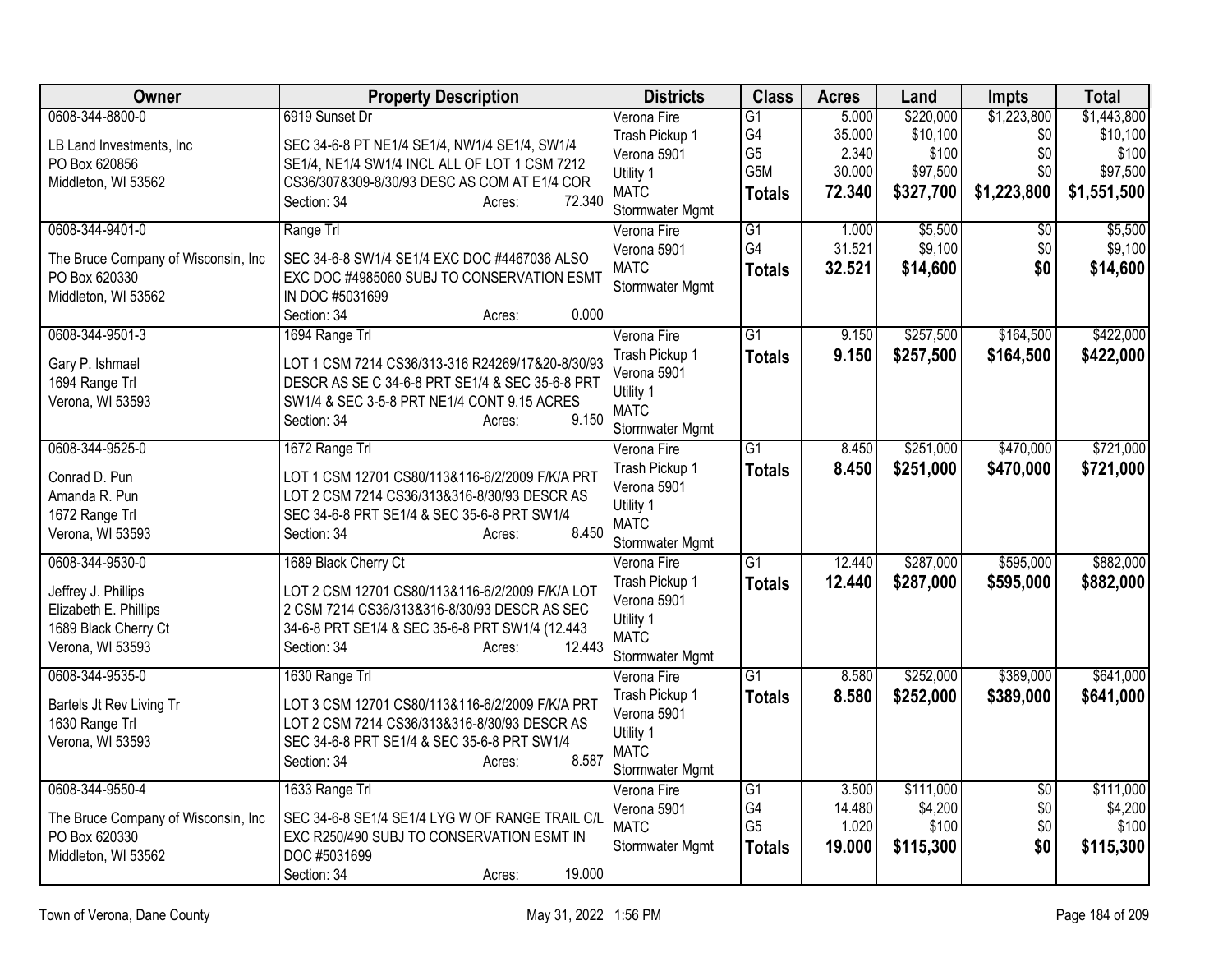| Owner                                                                                | <b>Property Description</b>                                                                                                                                                     | <b>Districts</b>                                                             | <b>Class</b>                    | <b>Acres</b>   | Land                          | <b>Impts</b>     | <b>Total</b>       |
|--------------------------------------------------------------------------------------|---------------------------------------------------------------------------------------------------------------------------------------------------------------------------------|------------------------------------------------------------------------------|---------------------------------|----------------|-------------------------------|------------------|--------------------|
| 0608-344-9760-0                                                                      | 1633 Range Trl                                                                                                                                                                  | Verona Fire                                                                  | $\overline{G1}$                 | 0.876          | \$118,000                     | \$413,000        | \$531,000          |
| The Bruce Company of Wisconsin, Inc<br>PO Box 620330<br>Middleton, WI 53562          | SEC 3-5-8 PRT NE1/4NE1/4 & NW1/4NE1/4 & SEC<br>34-6-8 PRT SW1/4SE1/4 & SE1/4SE1/4 DESCR AS BEO<br>INTERS CL RANGE TRL & N LN T MONTROSE TH<br>0.876<br>Section: 34<br>Acres:    | Trash Pickup 1<br>Verona 5901<br>Utility 1<br><b>MATC</b><br>Stormwater Mgmt | <b>Totals</b>                   | 0.876          | \$118,000                     | \$413,000        | \$531,000          |
| 0608-351-8000-2                                                                      | Wesner Rd                                                                                                                                                                       | Verona Fire                                                                  | $\overline{G4}$                 | 40.000         | \$11,500                      | $\overline{50}$  | \$11,500           |
| Two Half Empty Milk Cans, LLC<br>702 N Highpoint Rd<br>Madison, WI 53717             | SEC 35-6-8 NE1/4NE1/4 TOG W/ROAD ESMT IN DOC<br>#5450463                                                                                                                        | Verona 5901<br><b>MATC</b><br>Stormwater Mgmt                                | <b>Totals</b>                   | 40.000         | \$11,500                      | \$0              | \$11,500           |
|                                                                                      | 40.000<br>Section: 35<br>Acres:                                                                                                                                                 |                                                                              |                                 |                |                               |                  |                    |
| 0608-351-8500-7                                                                      | 6680 Red Stone Ln                                                                                                                                                               | Verona Fire                                                                  | $\overline{G1}$                 | 0.800          | \$94,500                      | \$177,000        | \$271,500          |
| James C. Schroeder<br>Sharon K. Schroeder<br>6680 Red Stone Ln<br>Verona, WI 53593   | CSM 461 CS2/257&258-12/21/70 DESCR AS SEC<br>35-6-8 PRT NE1/4 (4.35 ACRES) EXC TN RD IN<br>R1074/503<br>4.350<br>Section: 35<br>Acres:                                          | Trash Pickup 1<br>Verona 5901<br>Utility 1<br><b>MATC</b><br>Stormwater Mgmt | G <sub>4</sub><br><b>Totals</b> | 3.550<br>4.350 | \$700<br>\$95,200             | \$0<br>\$177,000 | \$700<br>\$272,200 |
| 0608-351-8530-1                                                                      |                                                                                                                                                                                 | Verona Fire                                                                  |                                 |                | Assessed with 0608-351-8535-6 |                  |                    |
| Bruce W. Belscamper<br>Judith E. Belscamper<br>6696 Red Stone Ln<br>Verona, WI 53593 | R1008/594 SEC 35-6-8 PRT NW1/4 NE1/4 COM SEC<br>N1/4 COR TH N87 DEGE 570 FT TO POB TH<br>N87DEGE 409 FT S1DEGE 377 FT TH S87DEG W 230<br>0.000<br>Section: 35<br>Acres:         | Verona 5901<br><b>MATC</b><br>Stormwater Mgmt                                |                                 |                |                               |                  |                    |
| 0608-351-8535-6                                                                      | 6696 Red Stone Ln                                                                                                                                                               | Verona Fire                                                                  | $\overline{G1}$                 | 5.317          | \$223,000                     | \$205,500        | \$428,500          |
| Bruce W. Belscamper<br>Judith E. Belscamper<br>6696 Red Stone Ln<br>Verona, WI 53593 | R214/527 SEC 35-6-8 PRT NE1/4 COM SEC N1/4 COR<br>TH N87DEGE 97 9 FT TH S1DEGE 377 FT TO POB TH<br>CON S1DEGE 190 FT TH S87DEGW 230 FT TH<br>5.580<br>Section: 35<br>Acres:     | Trash Pickup 1<br>Verona 5901<br>Utility 1<br><b>MATC</b><br>Stormwater Mgmt | <b>Totals</b>                   | 5.317          | \$223,000                     | \$205,500        | \$428,500          |
| 0608-351-8572-0                                                                      | 1900 County Highway Pb                                                                                                                                                          | Verona Fire                                                                  | $\overline{G1}$                 | 2.515          | \$179,500                     | \$195,000        | \$374,500          |
| <b>Barrett Stamm</b><br>1900 County Highway Pb<br>Verona, WI 53593                   | LOT 1 CSM 14755 CS103/46&47-4/2/2018 F/K/A LOTS<br>1 & 2 CSM 10291 CS60/222&223-1/11/2002 DESCR AS<br>SEC 35-6-8 PRT NW1/4NE1/4 (2.515 ACRES)<br>2.515<br>Section: 35<br>Acres: | Trash Pickup 1<br>Verona 5901<br>Utility 1<br><b>MATC</b><br>Stormwater Mgmt | Totals                          | 2.515          | \$179,500                     | \$195,000        | \$374,500          |
| 0608-351-8609-0                                                                      | 6712 Red Stone Ln                                                                                                                                                               | Verona Fire                                                                  | $\overline{G1}$                 | 2.002          | \$163,000                     | \$161,000        | \$324,000          |
| Norman Stamm et al<br>6712 Red Stone Ln<br>Verona, WI 53593                          | LOT 2 CSM 14755 CS103/46&47-4/2/2018 F/K/A LOTS<br>1 & 2 CSM 10291 CS60/222&223-1/11/2002 DESCR AS<br>SEC 35-6-8 PRT NW1/4NE1/4 (2.002 ACRES)<br>2.002<br>Section: 35<br>Acres: | Trash Pickup 1<br>Verona 5901<br>Utility 1<br><b>MATC</b><br>Stormwater Mgmt | <b>Totals</b>                   | 2.002          | \$163,000                     | \$161,000        | \$324,000          |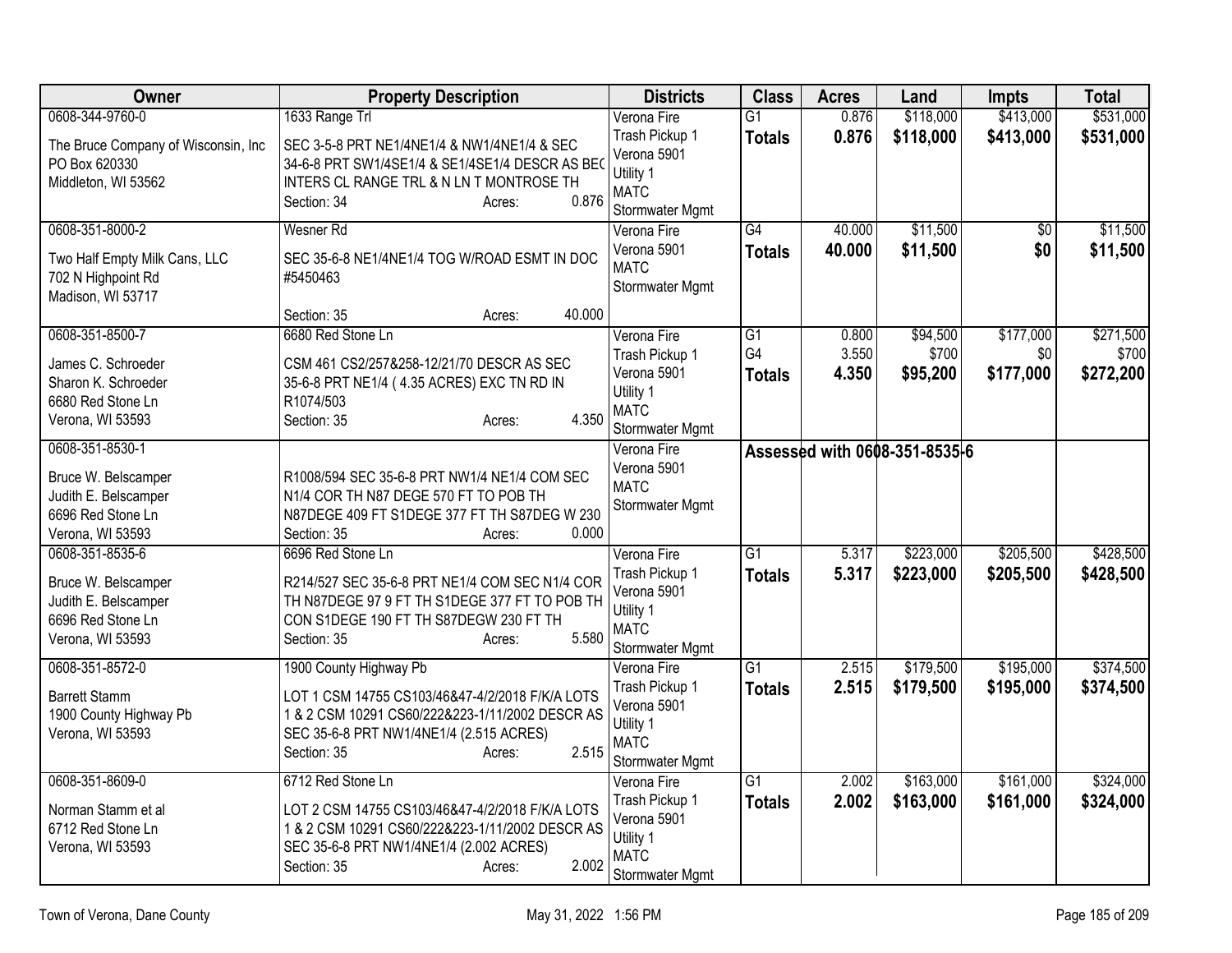| <b>Owner</b>                             | <b>Property Description</b>                                                                     | <b>Districts</b>              | <b>Class</b>         | <b>Acres</b>   | Land                 | <b>Impts</b>     | <b>Total</b>         |
|------------------------------------------|-------------------------------------------------------------------------------------------------|-------------------------------|----------------------|----------------|----------------------|------------------|----------------------|
| 0608-351-8646-0                          | 6724 Red Stone Ln                                                                               | Verona Fire                   | $\overline{G1}$      | 2.002          | \$163,000            | $\overline{50}$  | \$163,000            |
| <b>Brock Jones</b>                       | LOT 3 CSM 14755 CS103/46&47-4/2/2018 F/K/A LOTS                                                 | Trash Pickup 1                | <b>Totals</b>        | 2.002          | \$163,000            | \$0              | \$163,000            |
| 131 Jenna Dr Apt 210                     | 1 & 2 CSM 10291 CS60/222&223-1/11/2002 DESCR AS                                                 | Verona 5901                   |                      |                |                      |                  |                      |
| Verona, WI 53593                         | SEC 35-6-8 PRT NW1/4NE1/4 (2.002 ACRES)                                                         | Utility 1<br><b>MATC</b>      |                      |                |                      |                  |                      |
|                                          | 2.002<br>Section: 35<br>Acres:                                                                  | Stormwater Mgmt               |                      |                |                      |                  |                      |
| 0608-351-8690-8                          | 1828 County Rd PB                                                                               | Verona Fire                   | $\overline{G4}$      | 15.280         | \$5,200              | $\overline{30}$  | \$5,200              |
| Robert C. Rego                           | SEC 35-6-8 PRT NW1/4NE1/4 LYG E OF HWY EXC                                                      | Verona 5901                   | G <sub>5</sub>       | 3.220          | \$3,300              | \$0              | \$3,300              |
| Sandra M. Rego                           | R273/35, R214/527, R1008/594, EXC CSM 461 & EXC                                                 | <b>MATC</b>                   | G7                   | 0.500          | \$29,500             | \$17,000         | \$46,500             |
| 1828 County Highway Pb                   | RD IN R1074/503                                                                                 | Stormwater Mgmt               | <b>Totals</b>        | 19.000         | \$38,000             | \$17,000         | \$55,000             |
| Verona, WI 53593                         | 19.000<br>Section: 35<br>Acres:                                                                 |                               |                      |                |                      |                  |                      |
| 0608-351-9000-0                          | 1828 County Highway Pb                                                                          | Verona Fire                   | G4                   | 29.228         | \$8,400              | $\overline{30}$  | \$8,400              |
|                                          |                                                                                                 | Trash Pickup 1                | G7                   | 1.500          | \$134,000            | \$314,500        | \$448,500            |
| Robert C. Rego                           | R856/596 SEC 35-6-8 SW1/4 NE1/4 EXC PRT W OF<br>HWY ALSO EXC E 505 FT OF W 967.9 FT OF S 529 FT | Verona 5901                   | <b>Totals</b>        | 30.728         | \$142,400            | \$314,500        | \$456,900            |
| Sandra M. Rego<br>1828 County Highway Pb |                                                                                                 | Utility 1                     |                      |                |                      |                  |                      |
| Verona, WI 53593                         | 34.200<br>Section: 35<br>Acres:                                                                 | <b>MATC</b>                   |                      |                |                      |                  |                      |
|                                          |                                                                                                 | Stormwater Mgmt               |                      |                |                      |                  |                      |
| 0608-351-9300-7                          | 6700 Sunset Dr                                                                                  | Verona Fire                   | $\overline{G1}$      | 3.716          | \$206,500            | \$194,500        | \$401,000            |
| John H. Wright                           | SEC 35-6-8 PRT NE1/4 COM SEC S1/4 COR TH                                                        | Trash Pickup 1                | <b>Totals</b>        | 3.716          | \$206,500            | \$194,500        | \$401,000            |
| Sarah Lamson-Wright                      | N0DEG33'W 2619.35 F T TH N88DEG30'E 767.95 FT                                                   | Verona 5901<br>Utility 1      |                      |                |                      |                  |                      |
| PO Box 930256                            | ALG CL SUNSET DR TO POB TH N3DEG44 'E 529.11                                                    | <b>MATC</b>                   |                      |                |                      |                  |                      |
| Verona, WI 53593-0256                    | 3.716<br>Section: 35<br>Acres:                                                                  | Stormwater Mgmt               |                      |                |                      |                  |                      |
| 0608-351-9330-1                          | 6686 Sunset Dr                                                                                  | Verona Fire                   | $\overline{G1}$      | 2.430          | \$177,000            | \$155,500        | \$332,500            |
| Robert T. Ganch                          | SEC 35-6-8 PRT NE1/4 COM 2619.35 FT N OF SEC                                                    | Trash Pickup 1                | <b>Totals</b>        | 2.430          | \$177,000            | \$155,500        | \$332,500            |
| Judith S. Ganch                          | S1/4 COR TH E 767.95 FT ALG C/L TN RD TO POB TH                                                 | Verona 5901                   |                      |                |                      |                  |                      |
| 6686 Sunset Dr                           | N3DEGE 529.11 FT TH N88DEGE 200 FT TH S3DEGW                                                    | Utility 1                     |                      |                |                      |                  |                      |
| Verona, WI 53593                         | Section: 35<br>2.430<br>Acres:                                                                  | <b>MATC</b>                   |                      |                |                      |                  |                      |
|                                          |                                                                                                 | Stormwater Mgmt               |                      |                |                      |                  |                      |
| 0608-351-9500-5                          | 6622 Sunset Dr                                                                                  | Verona Fire                   | $\overline{G4}$      | 31.150         | \$10,400             | $\overline{30}$  | \$10,400             |
| Two Half Empty Milk Cans, LLC            | SEC 35-6-8 SE1/4NE1/4 TOG W/ROAD ESMT IN DOC                                                    | Trash Pickup 1<br>Verona 5901 | G <sub>5</sub><br>G7 | 5.860<br>3.000 | \$4,900<br>\$159,000 | \$0<br>\$307,500 | \$4,900<br>\$466,500 |
| 702 N Highpoint Rd                       | #5450463                                                                                        | Utility 1                     |                      | 40.010         | \$174,300            | \$307,500        | \$481,800            |
| Madison, WI 53717                        |                                                                                                 | <b>MATC</b>                   | <b>Totals</b>        |                |                      |                  |                      |
|                                          | 40.010<br>Section: 35<br>Acres:                                                                 | Stormwater Mgmt               |                      |                |                      |                  |                      |
| 0608-352-8001-0                          | 1913 County Highway Pb                                                                          | Verona Fire                   | $\overline{G1}$      | 10.164         | \$266,500            | \$289,000        | \$555,500            |
|                                          |                                                                                                 | Trash Pickup 1                | <b>Totals</b>        | 10.164         | \$266,500            | \$289,000        | \$555,500            |
| Winkelman Rev Living Tr, James A &       | SEC 35-6-8 PRT NE1/4NW1/4 & SEC 26-6-8 PRT<br>SE1/4SW1/4 COM SE COR SE1/4NW1/4 SEC 35 TH W      | Verona 5901                   |                      |                |                      |                  |                      |
| Sally R<br>1913 County Highway Pb        | 1307 FT TH N 1855 FT TH E 611.58 FT TH N2DEGW                                                   | Utility 1                     |                      |                |                      |                  |                      |
| Verona, WI 53593                         | 10.164<br>Section: 35<br>Acres:                                                                 | <b>MATC</b>                   |                      |                |                      |                  |                      |
|                                          |                                                                                                 | Stormwater Mgmt               |                      |                |                      |                  |                      |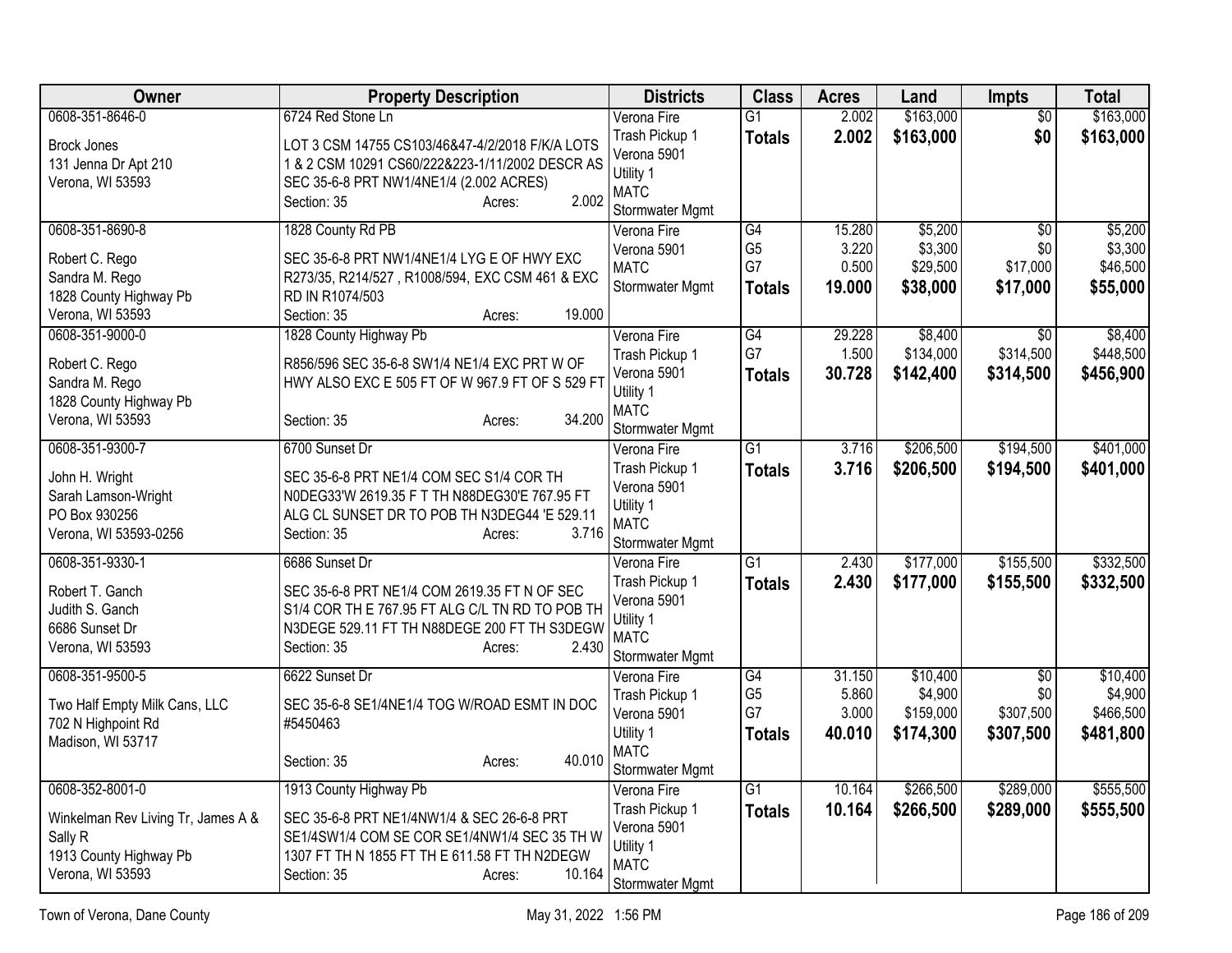| Owner                                                                                                 | <b>Property Description</b>                                                                                                                                                                                  | <b>Districts</b>                                                                            | <b>Class</b>                     | <b>Acres</b>   | Land                   | <b>Impts</b>           | <b>Total</b>           |
|-------------------------------------------------------------------------------------------------------|--------------------------------------------------------------------------------------------------------------------------------------------------------------------------------------------------------------|---------------------------------------------------------------------------------------------|----------------------------------|----------------|------------------------|------------------------|------------------------|
| 0608-352-8160-0                                                                                       | 1917 County Highway Pb                                                                                                                                                                                       | Verona Fire                                                                                 | $\overline{G1}$                  | 8.015          | \$247,000              | \$182,500              | \$429,500              |
| Michael R. Rasmussen<br>Janet A. Rasmussen<br>1917 County Highway Pb<br>Verona, WI 53593              | LOT 1 CSM 10915 CS65/175&176-11/13/2003 F/K/A<br>LOT 1 & PRT LOT 2 CSM 4624 CS20/176-4/12/85 &<br>ALSO INCL & DESCR AS SEC 26-6-8 PRT SE1/4SW1/4<br>8.015<br>Section: 26<br>Acres:                           | Trash Pickup 1<br>Verona 5901<br>Utility 1<br><b>MATC</b>                                   | <b>Totals</b>                    | 8.015          | \$247,000              | \$182,500              | \$429,500              |
|                                                                                                       |                                                                                                                                                                                                              | Stormwater Mgmt                                                                             |                                  |                |                        |                        |                        |
| 0608-352-8185-0<br>Robert M. Phillips<br>Megan C. Brown<br>1915 County Highway Pb<br>Verona, WI 53593 | 1915 County Highway Pb<br>LOT 2 CSM 10915 CS65/175&176-11/13/2003 F/K/A<br>LOT 1 & PRT LOT 2 CSM 4624 CS20/176-4/12/85 &<br>ALSO INCL & DESCR AS SEC 26-6-8 PRT SE1/4SW1/4<br>Section: 26<br>8.416<br>Acres: | Verona Fire<br>Trash Pickup 1<br>Verona 5901<br>Utility 1<br><b>MATC</b><br>Stormwater Mgmt | $\overline{G1}$<br><b>Totals</b> | 8.416<br>8.416 | \$250,500<br>\$250,500 | \$418,500<br>\$418,500 | \$669,000<br>\$669,000 |
| 0608-352-8200-9<br>Virginia M. Wildgruber<br>6782 Horseshoe Bend Rd<br>Verona, WI 53593               | 6782 Horseshoe Bend Rd<br>SEC 35-6-8 PRT E1/2 NW1/4 COM SE COR TH W 1307<br>FT N1DEGW 560 FT N88DEGE 16 FT N1DEGW 918.9<br>FT TO POB TH N1DEGW 360 FT N88DEGE 73.2 FT<br>2.313<br>Section: 35<br>Acres:      | Verona Fire<br>Trash Pickup 1<br>Verona 5901<br>Utility 1<br><b>MATC</b><br>Stormwater Mgmt | $\overline{G1}$<br><b>Totals</b> | 2.313<br>2.313 | \$173,000<br>\$173,000 | \$172,500<br>\$172,500 | \$345,500<br>\$345,500 |
| 0608-352-8225-0<br>David R. Neperud<br>Brenda L. Bragg<br>6772 Horseshoe Bend Rd<br>Verona, WI 53593  | 6772 Horseshoe Bend Rd<br>LOT 1 CSM 6508 CS32/9&10 R16560/60-8/21/91<br>DESCR AS SEC 35-6 -8 PRT NE1/4NW1/4 & PRT LOTS<br>1 & 2 CSM 4624 (2.00 ACRES) SUB J TO DRIVEWAY<br>2.000<br>Section: 35<br>Acres:    | Verona Fire<br>Trash Pickup 1<br>Verona 5901<br>Utility 1<br><b>MATC</b><br>Stormwater Mgmt | $\overline{G1}$<br><b>Totals</b> | 2.000<br>2.000 | \$163,000<br>\$163,000 | \$182,500<br>\$182,500 | \$345,500<br>\$345,500 |
| 0608-352-8245-6<br>Peter Balestracci<br>Lindsey Balestracci<br>6770 Horseshoe Bnd<br>Verona, WI 53593 | 6770 Horseshoe Bend Rd<br>LOT 2 CSM 6508 CS32/9&10-8/21/91 F/K/A PRT LOTS<br>1 & 2 CSM 4624 CS20/176-4/12/85 DESCR AS SEC<br>35-6-8 PRT NE1/4NW1/4 (1.635 ACRES) SUBJ TO<br>1.635<br>Section: 35<br>Acres:   | Verona Fire<br>Trash Pickup 1<br>Verona 5901<br>Utility 1<br><b>MATC</b><br>Stormwater Mgmt | $\overline{G1}$<br><b>Totals</b> | 1.635<br>1.635 | \$146,500<br>\$146,500 | \$232,500<br>\$232,500 | \$379,000<br>\$379,000 |
| 0608-352-8410-5<br>Troy R. Enloe<br>6746 Horseshoe Bnd<br>Verona, WI 53593                            | 6746 Horseshoe Bend Rd<br>LOT 1 CSM 6055 CS29/44&45-3/19/90 DESCR AS SEC<br>35-6-8 PRT NE1/4NW1/4 (80,710 SQ FT)<br>1.852<br>Section: 35<br>Acres:                                                           | Verona Fire<br>Trash Pickup 1<br>Verona 5901<br>Utility 1<br><b>MATC</b><br>Stormwater Mgmt | $\overline{G1}$<br><b>Totals</b> | 1.852<br>1.852 | \$156,500<br>\$156,500 | \$192,500<br>\$192,500 | \$349,000<br>\$349,000 |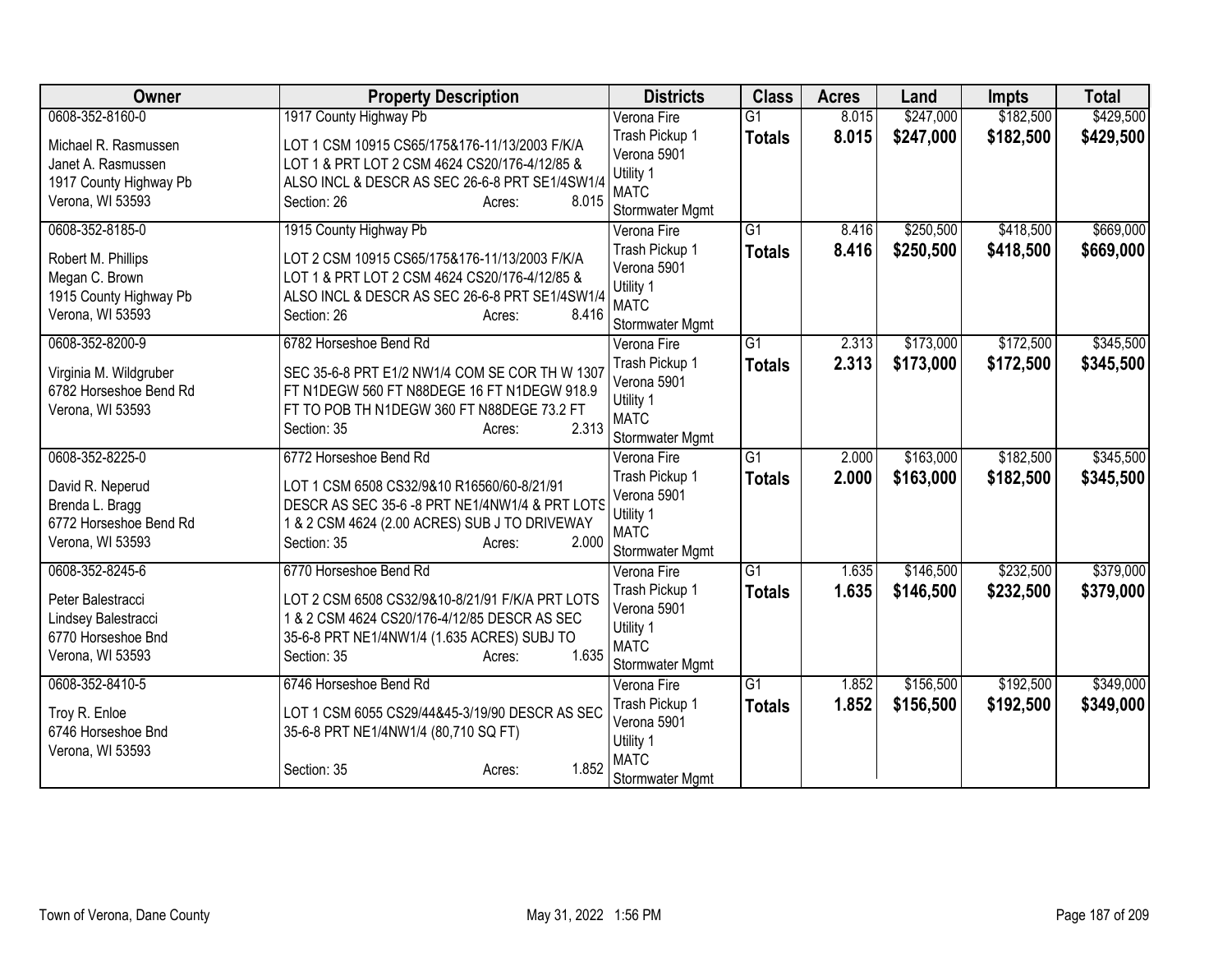| Owner                                      | <b>Property Description</b>                                                      | <b>Districts</b>               | <b>Class</b>    | <b>Acres</b> | Land                          | <b>Impts</b>    | <b>Total</b>     |
|--------------------------------------------|----------------------------------------------------------------------------------|--------------------------------|-----------------|--------------|-------------------------------|-----------------|------------------|
| 0608-352-8415-0                            | 6760 Horseshoe Bend Rd                                                           | Verona Fire                    | $\overline{G1}$ | 1.609        | \$145,500                     | \$129,000       | \$274,500        |
| James D. Sniff                             | SEC 35-6-8 PRT E1/2 NW1/4 COM SE COR SE1/4                                       | Trash Pickup 1                 | <b>Totals</b>   | 1.609        | \$145,500                     | \$129,000       | \$274,500        |
| Jeanie R. Sniff                            | NW1/4 TH S88DEG46'30"W 1307 FT N1DEG31'W 560                                     | Verona 5901<br>Utility 1       |                 |              |                               |                 |                  |
| 6760 Horseshoe Bend Rd                     | FT N88DEG46'30"E 16 FT N1DEG31'W 1278.96 FT TH                                   | <b>MATC</b>                    |                 |              |                               |                 |                  |
| Verona, WI 53593                           | 1.609<br>Section: 35<br>Acres:                                                   | Stormwater Mgmt                |                 |              |                               |                 |                  |
| 0608-352-8420-3                            | 6724 Horseshoe Bend Rd                                                           | Verona Fire                    | $\overline{G1}$ | 1.839        | \$156,000                     | \$258,500       | \$414,500        |
| Katie J. Uhalt                             | LOT 2 CSM 6055 CS29/44&45-3/19/90 DESCR AS SEC                                   | Trash Pickup 1                 | <b>Totals</b>   | 1.839        | \$156,000                     | \$258,500       | \$414,500        |
| 6724 Horseshoe Bend Rd                     | 35-6-8 PRT NE1/4NW1/4 (80,140 SQ FT)                                             | Verona 5901                    |                 |              |                               |                 |                  |
| Verona, WI 53593                           |                                                                                  | Utility 1                      |                 |              |                               |                 |                  |
|                                            | 1.839<br>Section: 35<br>Acres:                                                   | <b>MATC</b><br>Stormwater Mgmt |                 |              |                               |                 |                  |
| 0608-352-8430-1                            | 1871 County Highway Pb                                                           | Verona Fire                    | $\overline{G1}$ | 3.976        | \$189,500                     | \$162,500       | \$352,000        |
|                                            |                                                                                  | Trash Pickup 1                 | <b>Totals</b>   | 3.976        | \$189,500                     | \$162,500       | \$352,000        |
| Larry R. Evans                             | SEC 35-6-8 PRT NE1/4 NW1/4 BEG 1855 FT N &                                       | Verona 5901                    |                 |              |                               |                 |                  |
| Erika Heninger                             | 611.58 FT E OF SW COR SE1/4NW1/4 TH N88DEGE                                      | Utility 1                      |                 |              |                               |                 |                  |
| 1871 County Highway Pb<br>Verona, WI 53593 | 625.58 FT TH N1DEGW 285.7 FT TH S 87DEGW 626.3<br>3.976<br>Section: 35<br>Acres: | <b>MATC</b>                    |                 |              |                               |                 |                  |
|                                            |                                                                                  | Stormwater Mgmt                |                 |              |                               |                 |                  |
| 0608-352-8501-5                            |                                                                                  | Verona Fire                    | X3              | 36.451       | $\overline{50}$               | $\overline{30}$ | $\overline{50}$  |
| Dane County Parks Commission               | SEC 35-6-8 NW1/4 NW1/4 EXC R15257/9                                              | Verona 5901                    | <b>Totals</b>   | 36.451       | \$0                           | \$0             | \$0              |
| 210 Martin Luther King Jr Blvd             |                                                                                  | <b>MATC</b><br>Stormwater Mgmt |                 |              |                               |                 |                  |
| Madison, WI 53703-3342                     |                                                                                  |                                |                 |              |                               |                 |                  |
|                                            | 39.300<br>Section: 35<br>Acres:                                                  |                                |                 |              |                               |                 |                  |
| 0608-352-8650-5                            | Range Trl                                                                        | Verona Fire                    |                 |              | Assessed with 0608-341-8300-1 |                 |                  |
| D W M Living Tr                            | SEC 35-6-8 PRT NW1/4NW1/4 COM AT SEC NW COR                                      | Verona 5901<br><b>MATC</b>     |                 |              |                               |                 |                  |
| 1897 Range Trl                             | TH S00DEG43'36"W ALG W LN NW1/4 SD SEC 35                                        | Stormwater Mgmt                |                 |              |                               |                 |                  |
| Verona, WI 53593                           | 158.49 FT TO WLY R/W OF RANGE TRL & POB TH                                       |                                |                 |              |                               |                 |                  |
|                                            | 0.000<br>Section: 35<br>Acres:                                                   |                                |                 |              |                               |                 |                  |
| 0608-352-9000-9                            | 1828 Range Trl                                                                   | Verona Fire                    | X3              | 37.429       | \$0                           | \$0             | $\overline{\$0}$ |
| Dane County Parks Commission               | SEC 35-6-8 SW1/4 NW1/4 200/331                                                   | Verona 5901<br><b>MATC</b>     | <b>Totals</b>   | 37.429       | \$0                           | \$0             | \$0              |
| 210 Martin Luther King Jr Blvd             |                                                                                  | Stormwater Mgmt                |                 |              |                               |                 |                  |
| Madison, WI 53703-3342                     |                                                                                  |                                |                 |              |                               |                 |                  |
|                                            | 40.000<br>Section: 35<br>Acres:                                                  |                                |                 |              |                               |                 |                  |
| 0608-352-9501-0                            | 6747 Horseshoe Bend Rd                                                           | Verona Fire<br>Trash Pickup 1  | $\overline{G1}$ | 2.002        | \$163,000                     | \$389,000       | \$552,000        |
| Paul D. Quinn                              | LOT 1 CSM 12366 CS77/27&28 F/K/A LOT 3 CSM 3892                                  | Verona 5901                    | <b>Totals</b>   | 2.002        | \$163,000                     | \$389,000       | \$552,000        |
| Jennifer D. Quinn                          | CS16/111 R3434/13-3/3/82 DESCR AS SEC 35-6-8                                     | Utility 1                      |                 |              |                               |                 |                  |
| 6747 Horseshoe Bend Rd                     | PRT E1/2 NW1/4 (2.002 ACRES)                                                     | <b>MATC</b>                    |                 |              |                               |                 |                  |
| Verona, WI 53593                           | 2.002<br>Section: 35<br>Acres:                                                   | Stormwater Mgmt                |                 |              |                               |                 |                  |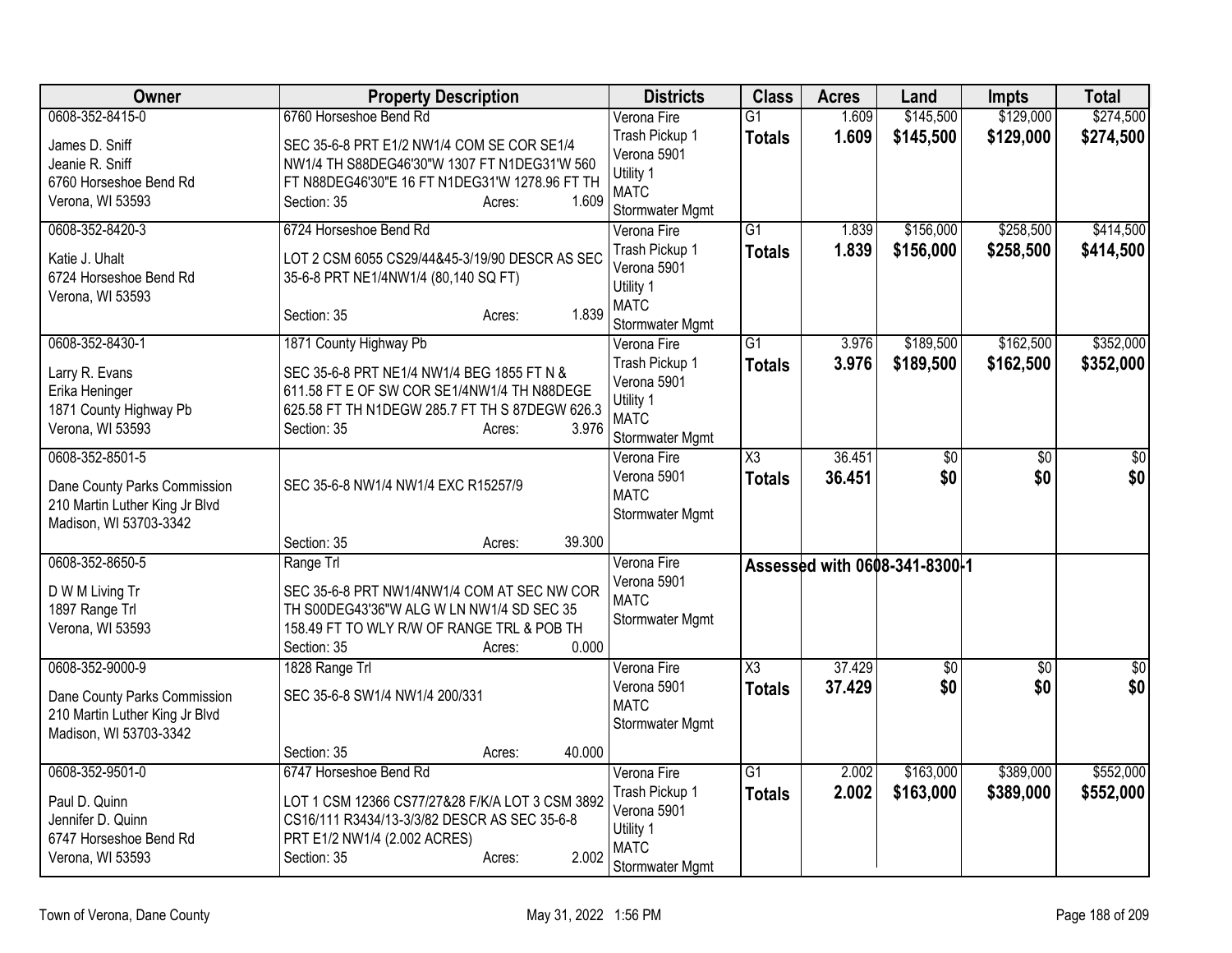| Owner                                | <b>Property Description</b>                                        | <b>Districts</b>               | <b>Class</b>    | <b>Acres</b> | Land      | <b>Impts</b> | <b>Total</b> |
|--------------------------------------|--------------------------------------------------------------------|--------------------------------|-----------------|--------------|-----------|--------------|--------------|
| 0608-352-9520-0                      | 6797 Horseshoe Bend Rd                                             | Verona Fire                    | $\overline{G1}$ | 2.189        | \$169,000 | \$478,000    | \$647,000    |
| Matthew A. Hostetler                 | LOT 2 CSM 12366 CS77/27&28-1/9/2008 F/K/A LOT 3                    | Verona 5901                    | <b>Totals</b>   | 2.189        | \$169,000 | \$478,000    | \$647,000    |
| Kelsey M. Hostetler                  | CSM 3892 CS16/111-3/3/82 DESCR AS SEC 35-6-8                       | <b>MATC</b>                    |                 |              |           |              |              |
| 6797 Horseshoe Bnd                   | PRT E1/2 NW1/4 (2.189 ACRES)                                       | Stormwater Mgmt                |                 |              |           |              |              |
| Verona, WI 53717                     | 2.189<br>Section: 35<br>Acres:                                     |                                |                 |              |           |              |              |
| 0608-352-9540-6                      | 6765 Horseshoe Bend Rd                                             | Verona Fire                    | $\overline{G1}$ | 2.140        | \$167,500 | \$402,500    | \$570,000    |
| Trea J. Behrendt                     | LOT 2 CSM 3892 CS16/111-3/3/82 DESCR AS SEC                        | Trash Pickup 1                 | <b>Totals</b>   | 2.140        | \$167,500 | \$402,500    | \$570,000    |
| 6765 Horseshoe Bend Rd               | 35-6-8 PRT E1/2 NW1/4                                              | Verona 5901                    |                 |              |           |              |              |
| Verona, WI 53593                     |                                                                    | Utility 1                      |                 |              |           |              |              |
|                                      | 2.140<br>Section: 35<br>Acres:                                     | <b>MATC</b>                    |                 |              |           |              |              |
|                                      |                                                                    | Stormwater Mgmt                |                 |              |           |              |              |
| 0608-352-9555-9                      | 6813 Horseshoe Bend Rd                                             | Verona Fire                    | $\overline{G1}$ | 2.240        | \$170,500 | \$403,500    | \$574,000    |
| Mark A. Franklin                     | LOT 1 CSM 3892 CS16/111 R3434/13-3/3/82 DESCR                      | Trash Pickup 1<br>Verona 5901  | <b>Totals</b>   | 2.240        | \$170,500 | \$403,500    | \$574,000    |
| Janet Franklin                       | AS SEC 35-6-8 PRT E1/2 NW1/4                                       | Utility 1                      |                 |              |           |              |              |
| 6813 Horseshoe Bnd                   |                                                                    | <b>MATC</b>                    |                 |              |           |              |              |
| Verona, WI 53593                     | 2.240<br>Section: 35<br>Acres:                                     | Stormwater Mgmt                |                 |              |           |              |              |
| 0608-352-9590-6                      | 6792 Horseshoe Bend Rd                                             | Verona Fire                    | $\overline{G1}$ | 1.535        | \$142,000 | \$235,500    | \$377,500    |
|                                      |                                                                    | Trash Pickup 1                 | <b>Totals</b>   | 1.535        | \$142,000 | \$235,500    | \$377,500    |
| Jason R. Pinnow                      | SEC 35-6-8 PRT E1/2 NW1/4 COM SE COR                               | Verona 5901                    |                 |              |           |              |              |
| Erin K. Pinnow<br>6792 Horseshoe Bnd | SE1/4NW1/4 TH S88DEGW 1307 FT TH N1DEGW 560                        | Utility 1                      |                 |              |           |              |              |
| Verona, WI 53593                     | FT TH N88DEGE 16 FT TH N1DEGW 638.96 FT TO<br>1.535<br>Section: 35 | <b>MATC</b>                    |                 |              |           |              |              |
|                                      | Acres:                                                             | Stormwater Mgmt                |                 |              |           |              |              |
| 0608-352-9640-5                      | 6796 Horseshoe Bend Rd                                             | Verona Fire                    | $\overline{G1}$ | 1.713        | \$150,000 | \$132,500    | \$282,500    |
| Naomi R. Gusowski                    | SEC 35-6-8 PRT SE1/4NW1/4 DESCR AS COM AT SE                       | Trash Pickup 1                 | <b>Totals</b>   | 1.713        | \$150,000 | \$132,500    | \$282,500    |
| 6796 Horseshoe Bend Rd               | COR OF SE1/4NW1/4 OF SD SEC 35 TH                                  | Verona 5901                    |                 |              |           |              |              |
| Verona, WI 53593                     | S88DEG46'30"W 1307 FT TH N1DEG31'W 560.0 FT TH                     | Utility 1                      |                 |              |           |              |              |
|                                      | 1.469<br>Section: 35<br>Acres:                                     | <b>MATC</b><br>Stormwater Mgmt |                 |              |           |              |              |
| 0608-352-9670-9                      | 6806 Horseshoe Bend Rd                                             | Verona Fire                    | $\overline{G1}$ | 1.509        | \$141,000 | \$137,000    | \$278,000    |
|                                      |                                                                    | Trash Pickup 1                 | <b>Totals</b>   | 1.509        | \$141,000 | \$137,000    | \$278,000    |
| Junck Rev Tr, Thomas & Linda         | SEC 35-6-8 PRT SE1/4 NW1/4 COM SE COR SE1/4                        | Verona 5901                    |                 |              |           |              |              |
| 6806 Horseshoe Bend Rd               | NW1/4 TH S88DEG46'30"W 1307 FT TH N1DEG31' W                       | Utility 1                      |                 |              |           |              |              |
| Verona, WI 53593                     | 560 FT TH N88DEG46'30"E 16 FT TH N1DEG31'W                         | <b>MATC</b>                    |                 |              |           |              |              |
|                                      | 1.509<br>Section: 35<br>Acres:                                     | Stormwater Mgmt                |                 |              |           |              |              |
| 0608-352-9690-5                      | 6810 Horseshoe Bend Rd                                             | Verona Fire                    | $\overline{G1}$ | 2.530        | \$180,000 | \$13,500     | \$193,500    |
| Junck Rev Tr, Thomas & Linda         | LOT 1 CSM 3891 CS16/110-3/3/82 DESCR AS SEC                        | Verona 5901                    | <b>Totals</b>   | 2.530        | \$180,000 | \$13,500     | \$193,500    |
| 6806 Horseshoe Bend Rd               | 35-6-8 PRT E1/2 NW1/4 ALSO COM AT SE COR OF                        | <b>MATC</b>                    |                 |              |           |              |              |
| Verona, WI 53593                     | SE1/4NW1/4 SD SEC 35 TH S88DEG46'30"W 1307 FT                      | Stormwater Mgmt                |                 |              |           |              |              |
|                                      | 2.530<br>Section: 35<br>Acres:                                     |                                |                 |              |           |              |              |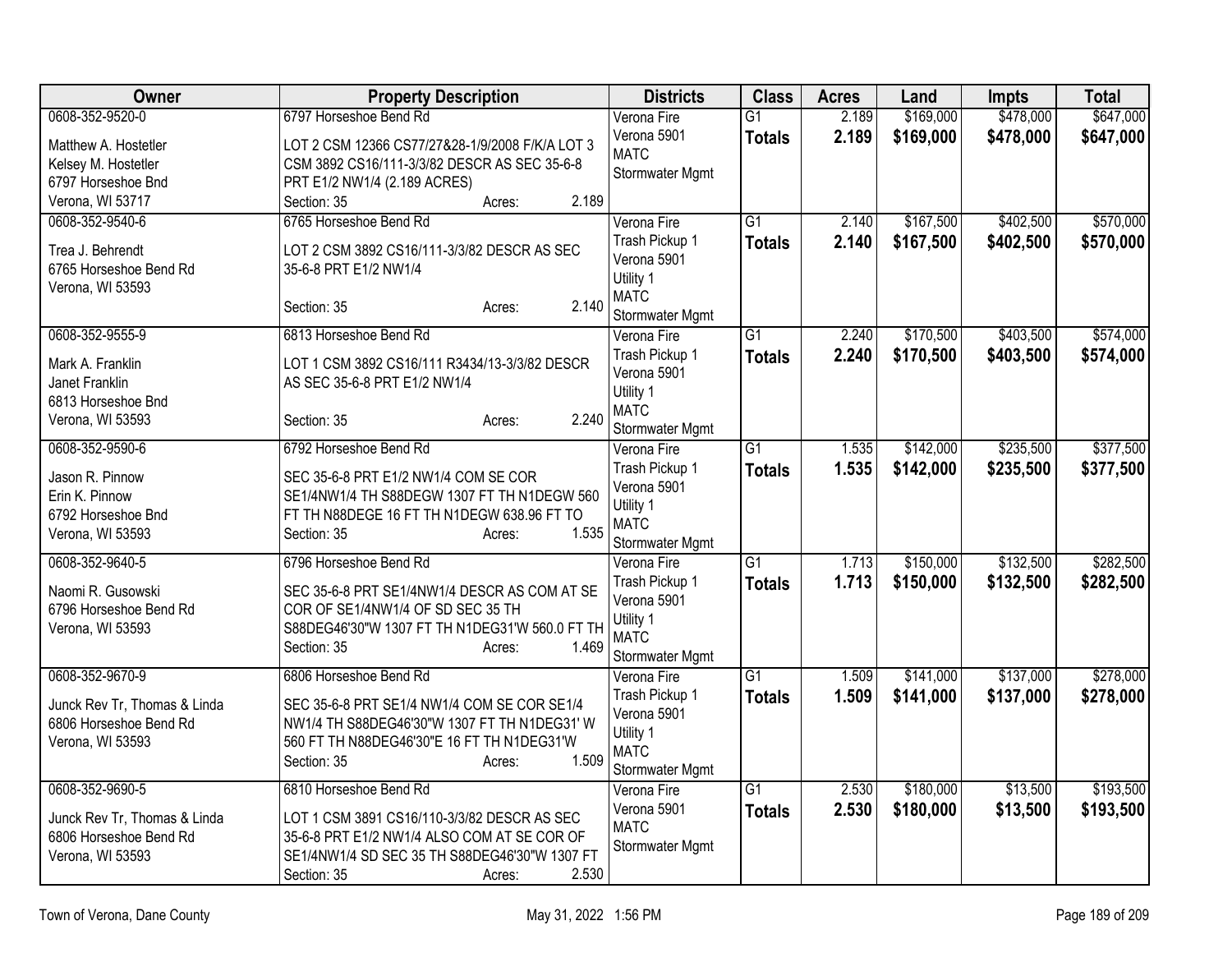| Owner                                       | <b>Property Description</b>                                                       | <b>Districts</b>               | <b>Class</b>    | <b>Acres</b> | Land      | <b>Impts</b> | <b>Total</b> |
|---------------------------------------------|-----------------------------------------------------------------------------------|--------------------------------|-----------------|--------------|-----------|--------------|--------------|
| 0608-352-9701-1                             | 6770 Sunset Dr                                                                    | Verona Fire                    | $\overline{G1}$ | 4.311        | \$214,000 | \$156,500    | \$370,500    |
| David E. Walford                            | LOT 1 CSM 7806 CS41/83&84 R29693/17&18-4/19/95                                    | Trash Pickup 1                 | <b>Totals</b>   | 4.311        | \$214,000 | \$156,500    | \$370,500    |
| 6770 Sunset Dr                              | F/K/A LOT 1 C SM 5128 DESCR AS SEC 35-6-8 PRT                                     | Verona 5901                    |                 |              |           |              |              |
| Verona, WI 53593                            | SE1/4NW1/4 (4.311 ACRES INCL R/W) TOG W/ESMT                                      | Utility 1                      |                 |              |           |              |              |
|                                             | 4.311<br>Section: 35<br>Acres:                                                    | <b>MATC</b>                    |                 |              |           |              |              |
| 0608-352-9732-4                             | 6766 Sunset Dr                                                                    | Stormwater Mgmt                | $\overline{G1}$ | 2.156        | \$168,000 | \$372,500    | \$540,500    |
|                                             |                                                                                   | Verona Fire<br>Trash Pickup 1  |                 | 2.156        |           |              |              |
| Defoe Tr, Donna B                           | LOT 2 CSM 7806 CS41/83&84 R29693/17&18-4/19/95                                    | Verona 5901                    | <b>Totals</b>   |              | \$168,000 | \$372,500    | \$540,500    |
| 6766 Sunset Dr                              | F/K/A LOT 1 CSM 5128 DESCR AS SEC 35-6-8 PRT                                      | Utility 1                      |                 |              |           |              |              |
| Verona, WI 53593                            | SE1/4NW1/4 (2.156 ACRES INCL R/W) SUBJ TO ESMT                                    | <b>MATC</b>                    |                 |              |           |              |              |
|                                             | 2.156<br>Section: 35<br>Acres:                                                    | Stormwater Mgmt                |                 |              |           |              |              |
| 0608-352-9800-1                             | 6760 Sunset Dr                                                                    | Verona Fire                    | $\overline{G1}$ | 2.144        | \$167,500 | \$266,500    | \$434,000    |
|                                             |                                                                                   | Trash Pickup 1                 | <b>Totals</b>   | 2.144        | \$167,500 | \$266,500    | \$434,000    |
| Timothy G. Cluff                            | LOT 2 CSM 5128 CS23/140 R9241/16-12/17/86 DESCR                                   | Verona 5901                    |                 |              |           |              |              |
| Rio Mayoleth-Cluff<br>6760 Sunset Dr        | AS SEC 35-6-8 PRT SE1/4NW1/4 (2.144 ACRES)                                        | Utility 1                      |                 |              |           |              |              |
| Verona, WI 53593                            | 2.144<br>Section: 35<br>Acres:                                                    | <b>MATC</b>                    |                 |              |           |              |              |
|                                             |                                                                                   | Stormwater Mgmt                |                 |              |           |              |              |
| 0608-352-9821-6                             | 6742 Sunset Dr                                                                    | Verona Fire                    | $\overline{G1}$ | 2.870        | \$189,500 | \$339,500    | \$529,000    |
| Gerald F. Neviaser                          | LOT 1 CSM 7576 CS39/199&200 R28388/35&36-9/8/94                                   | Trash Pickup 1                 | <b>Totals</b>   | 2.870        | \$189,500 | \$339,500    | \$529,000    |
| Elizabeth J. Neviaser                       | DESCR AS SEC 35-6-8 PRT SE1/4NW1/4 (2.87                                          | Verona 5901                    |                 |              |           |              |              |
| 6742 Sunset Dr                              | ACRES) SUBJ TO & TOG W/DRIVEWAY AGRMT IN                                          | Utility 1                      |                 |              |           |              |              |
| Verona, WI 53593                            | 2.870<br>Section: 35<br>Acres:                                                    | <b>MATC</b>                    |                 |              |           |              |              |
| 0608-352-9831-4                             | 6738 Sunset Dr                                                                    | Stormwater Mgmt<br>Verona Fire | $\overline{G1}$ | 2.130        | \$167,000 | \$395,500    | \$562,500    |
|                                             |                                                                                   | Trash Pickup 1                 |                 | 2.130        | \$167,000 | \$395,500    | \$562,500    |
| Benjamin M. Yankee                          | LOT 2 CSM 7576 CS39/199&200 R28388/35&36-9/8/94                                   | Verona 5901                    | <b>Totals</b>   |              |           |              |              |
| Shondra L. Yankee                           | DESCR AS SEC 35-6-8 PRT SE1/4NW1/4 (2.13                                          | Utility 1                      |                 |              |           |              |              |
| 6738 Sunset Dr                              | ACRES) SUBJ TO & TOG W/DRIVEWAY AGRMT IN                                          | <b>MATC</b>                    |                 |              |           |              |              |
| Verona, WI 53593                            | 2.130<br>Section: 35<br>Acres:                                                    | Stormwater Mgmt                |                 |              |           |              |              |
| 0608-352-9848-0                             | Sunset Dr                                                                         | Verona Fire                    | $\overline{G1}$ | 0.140        | \$4,000   | \$0          | \$4,000      |
|                                             |                                                                                   | Verona 5901                    | <b>Totals</b>   | 0.140        | \$4,000   | \$0          | \$4,000      |
| Gerald F. Neviaser<br>Elizabeth J. Neviaser | PRT OF LOT 3 CSM 7576 CS39/199&200<br>R28388/35&36-9/8/94 DESCR AS SEC 35-6-8 PRT | <b>MATC</b>                    |                 |              |           |              |              |
| 6742 Sunset Dr                              | SE1/4NW1/4 BEG AT NW COR OF SD LOT 3 TH                                           | Stormwater Mgmt                |                 |              |           |              |              |
| Verona, WI 53593                            | 0.000<br>Section: 35<br>Acres:                                                    |                                |                 |              |           |              |              |
| 0608-352-9858-0                             | 6734 Sunset Dr                                                                    | Verona Fire                    | G1              | 2.181        | \$169,000 | \$263,000    | \$432,000    |
|                                             |                                                                                   | Trash Pickup 1                 | <b>Totals</b>   | 2.181        | \$169,000 | \$263,000    | \$432,000    |
| Brian D. Lowis                              | LOT 3 CSM 7576 CS39/199&200-9/8/94 DESCR AS                                       | Verona 5901                    |                 |              |           |              |              |
| Annie E. Lowis                              | SEC 35-6-8 PRT SE1/4NW1/4 TOG W/DRIVEWAY                                          | Utility 1                      |                 |              |           |              |              |
| 6734 Sunset Dr                              | AGRMT IN DOC #3523451 EXC BEG AT NW COR OF                                        | <b>MATC</b>                    |                 |              |           |              |              |
| Verona, WI 53593                            | 0.000<br>Section: 35<br>Acres:                                                    | Stormwater Mgmt                |                 |              |           |              |              |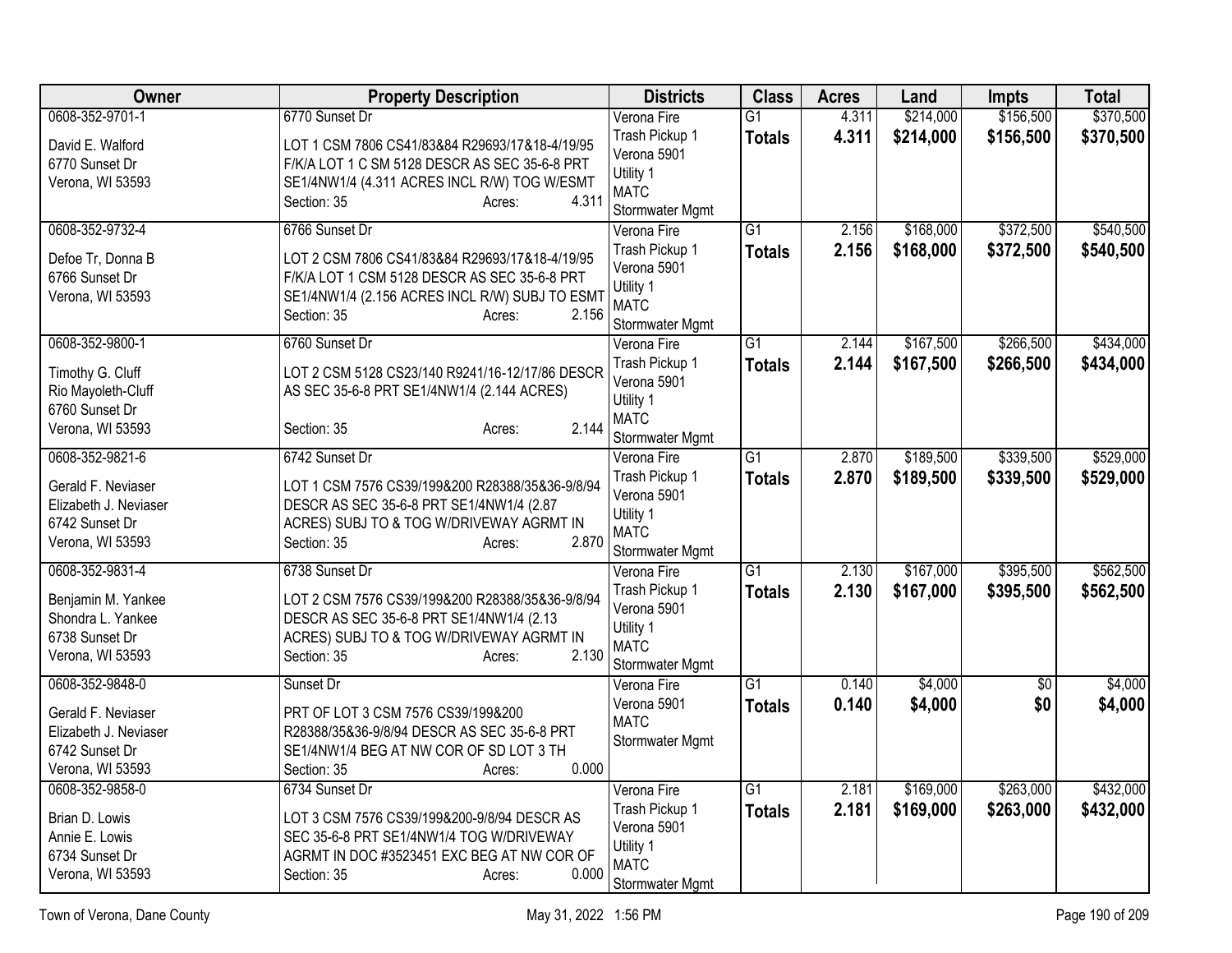| <b>Owner</b>                | <b>Property Description</b>                       | <b>Districts</b>               | <b>Class</b>    | <b>Acres</b> | Land      | <b>Impts</b> | <b>Total</b> |
|-----------------------------|---------------------------------------------------|--------------------------------|-----------------|--------------|-----------|--------------|--------------|
| 0608-352-9926-0             | 6814 Horseshoe Bend Rd                            | Verona Fire                    | $\overline{G1}$ | 3.702        | \$206,000 | \$302,000    | \$508,000    |
| Johnnie J. Brooks           | LOT 1 CSM 9307 CS52/311&312-5/25/99 F/K/A LOTS 1  | Trash Pickup 1                 | <b>Totals</b>   | 3.702        | \$206,000 | \$302,000    | \$508,000    |
| 6814 Horseshoe Bend Rd      | 2 & 3 CSM 8827 CS49/82&83-2/26/98 F/K/A LOT 2 CSM | Verona 5901                    |                 |              |           |              |              |
| Verona, WI 53593            | 3891 CS16/110-3/3/82 DESCR AS SEC 35-6-8 PRT      | Utility 1                      |                 |              |           |              |              |
|                             | 3.702<br>Section: 35<br>Acres:                    | <b>MATC</b><br>Stormwater Mgmt |                 |              |           |              |              |
| 0608-352-9942-0             | 6818 Horseshoe Bend Rd                            | Verona Fire                    | $\overline{G1}$ | 2.946        | \$193,500 | \$149,000    | \$342,500    |
|                             |                                                   | Trash Pickup 1                 | <b>Totals</b>   | 2.946        | \$193,500 | \$149,000    | \$342,500    |
| Joanna Rugg                 | LOT 2 CSM 9307 CS52/311&312 5/25/99 F/K/A CSM     | Verona 5901                    |                 |              |           |              |              |
| Caleb Rugg                  | 8827 F/K/A LOT 2 CSM 3891 DESCR AS SEC 35-6-8     | Utility 1                      |                 |              |           |              |              |
| 6818 Horseshoe Bend Rd      | PRT SE1/4NW1/4 (2.946 ACRES) TOG W/DRIVEWAY       | <b>MATC</b>                    |                 |              |           |              |              |
| Verona, WI 53593            | 2.946<br>Section: 35<br>Acres:                    | Stormwater Mgmt                |                 |              |           |              |              |
| 0608-353-3855-7             | 1711 Black Cherry Ct                              | Verona Fire                    | $\overline{G1}$ | 8.630        | \$252,500 | \$564,500    | \$817,000    |
| Swaminath Rajagopalan       | BLACK CHERRY SUBDIVISION LOT 5                    | Trash Pickup 1                 | <b>Totals</b>   | 8.630        | \$252,500 | \$564,500    | \$817,000    |
| Vijaya G. Kandhadai         |                                                   | Verona 5901                    |                 |              |           |              |              |
| 1711 Black Cherry Ct        |                                                   | Utility 1                      |                 |              |           |              |              |
| Verona, WI 53593            | 8.630<br>Section: 35<br>Acres:                    | <b>MATC</b>                    |                 |              |           |              |              |
| 0608-353-3906-5             | 1741 Black Cherry Ct                              | Stormwater Mgmt<br>Verona Fire | $\overline{G1}$ | 8.320        | \$250,000 | \$501,000    | \$751,000    |
|                             |                                                   | Trash Pickup 1                 | <b>Totals</b>   | 8.320        | \$250,000 | \$501,000    | \$751,000    |
| Jigar Patel                 | BLACK CHERRY SUBDIVISION LOT 6                    | Verona 5901                    |                 |              |           |              |              |
| <b>Tina Patel</b>           |                                                   | Utility 1                      |                 |              |           |              |              |
| 1741 Black Cherry Ct        |                                                   | <b>MATC</b>                    |                 |              |           |              |              |
| Verona, WI 53593            | 8.320<br>Section: 35<br>Acres:                    | Stormwater Mgmt                |                 |              |           |              |              |
| 0608-353-4006-0             | 1710 Black Cherry Ct                              | Verona Fire                    | $\overline{G1}$ | 2.651        | \$184,000 | \$482,500    | \$666,500    |
| David Z. Paster             | LOT 1 CSM 10051 CS58/317&318-5/23/2001 F/K/A      | Trash Pickup 1                 | <b>Totals</b>   | 2.651        | \$184,000 | \$482,500    | \$666,500    |
| Luiza M. Paster             | LOTS 1 & 2 BLACK CHERRY SUBD DESCR AS SEC         | Verona 5901                    |                 |              |           |              |              |
| 1710 Black Cherry Ct        | 35-6-8 PRT S1/2 SW1/4 (2.65 ACRES)                | Utility 1                      |                 |              |           |              |              |
| Verona, WI 53593            | 2.650<br>Section: 35<br>Acres:                    | <b>MATC</b><br>Stormwater Mgmt |                 |              |           |              |              |
| 0608-353-4047-0             | 1700 Black Cherry Ct                              | Verona Fire                    | $\overline{G1}$ | 15.178       | \$311,500 | \$998,500    | \$1,310,000  |
|                             |                                                   | Trash Pickup 1                 | <b>Totals</b>   | 15.178       | \$311,500 | \$998,500    | \$1,310,000  |
| Rasmussen Rev Tr, Richard W | LOT 2 CSM 10051 CS58/317&318-5/23/2001 F/K/A      | Verona 5901                    |                 |              |           |              |              |
| c/o Carla Maier             | LOTS 1 & 2 BLACK CHERRY SUBD DESCR AS SEC         | Utility 1                      |                 |              |           |              |              |
| 8582 Us Highway 18 & 151    | 35-6-8 PRT S1/2 SW1/4 (15.18 ACRES)               | <b>MATC</b>                    |                 |              |           |              |              |
| Verona, WI 53593            | 15.180<br>Section: 35<br>Acres:                   | Stormwater Mgmt                |                 |              |           |              |              |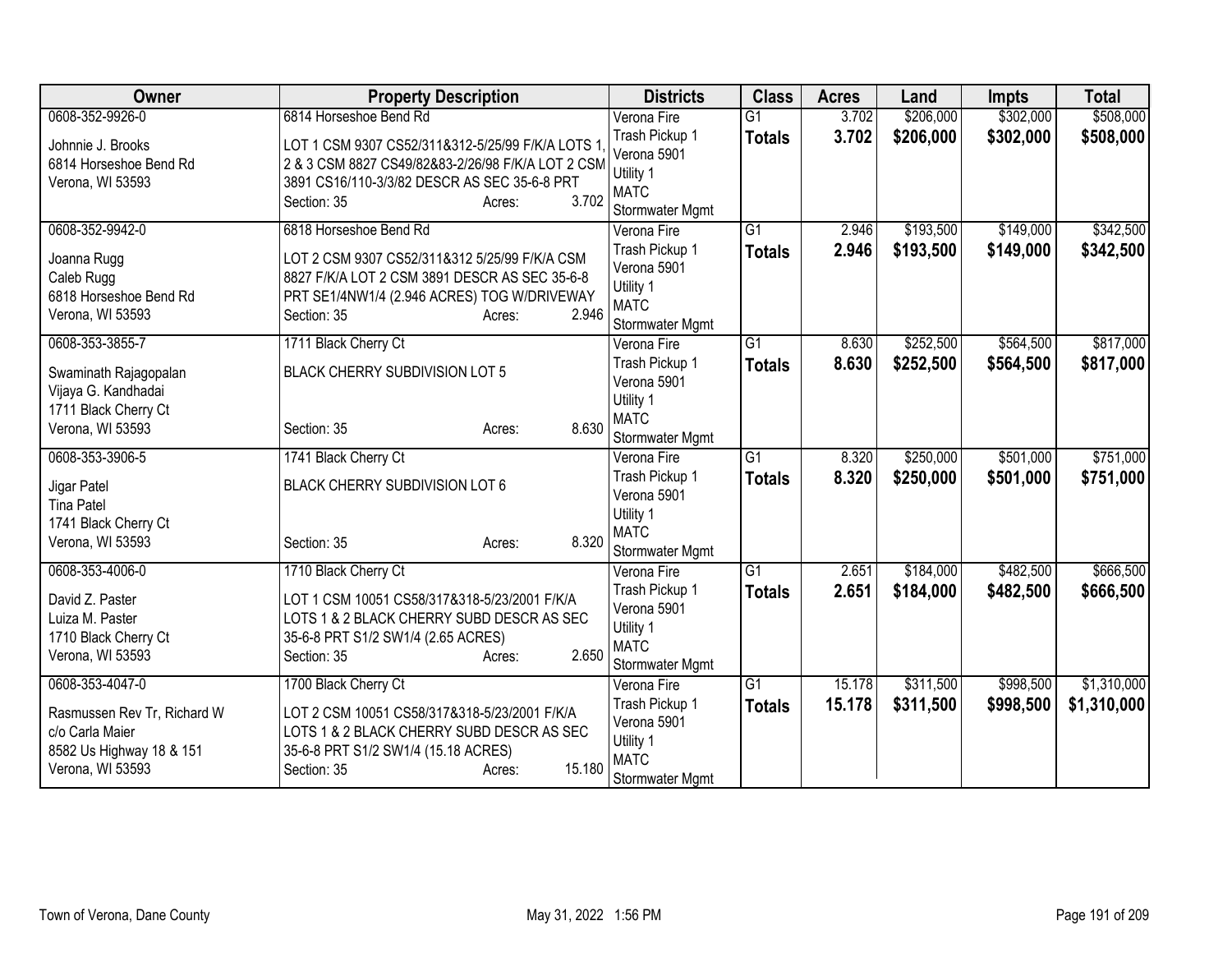| Owner                                                                              | <b>Property Description</b>                                                                                                                                                             | <b>Districts</b>                                                             | <b>Class</b>                                 | <b>Acres</b>                       | Land                                        | Impts                          | <b>Total</b>                                |
|------------------------------------------------------------------------------------|-----------------------------------------------------------------------------------------------------------------------------------------------------------------------------------------|------------------------------------------------------------------------------|----------------------------------------------|------------------------------------|---------------------------------------------|--------------------------------|---------------------------------------------|
| 0608-353-4103-4                                                                    | 1690 Black Cherry Ct                                                                                                                                                                    | Verona Fire                                                                  | $\overline{G1}$                              | 9.160                              | \$257,500                                   | \$334,000                      | \$591,500                                   |
| Timothy P. Tofte<br>Julie P. Tofte<br>1690 Black Cherry Ct                         | BLACK CHERRY SUBDIVISION LOT 3 SUBJ TO & TOG<br>W/DRIVEWAY ESMT S IN R28595/16                                                                                                          | Trash Pickup 1<br>Verona 5901<br>Utility 1                                   | <b>Totals</b>                                | 9.160                              | \$257,500                                   | \$334,000                      | \$591,500                                   |
| Verona, WI 53593                                                                   | 9.160<br>Section: 35<br>Acres:                                                                                                                                                          | <b>MATC</b><br>Stormwater Mgmt                                               |                                              |                                    |                                             |                                |                                             |
| 0608-353-4154-3                                                                    | 1685 Black Cherry Ct                                                                                                                                                                    | Verona Fire                                                                  | $\overline{G1}$                              | 9.140                              | \$257,500                                   | \$671,000                      | \$928,500                                   |
| Robert Szymanski<br>1685 Black Cherry Ct<br>Verona, WI 53593                       | BLACK CHERRY SUBDIVISION LOT 4 TOG<br>W/DRIVEWAY ESMT IN R28595/16<br>9.140                                                                                                             | Trash Pickup 1<br>Verona 5901<br>Utility 1<br><b>MATC</b>                    | <b>Totals</b>                                | 9.140                              | \$257,500                                   | \$671,000                      | \$928,500                                   |
|                                                                                    | Section: 35<br>Acres:                                                                                                                                                                   | Stormwater Mgmt                                                              |                                              |                                    |                                             |                                |                                             |
| 0608-353-8015-0                                                                    | 6735 Sunset Dr                                                                                                                                                                          | Verona Fire                                                                  | $\overline{G1}$                              | 2.216                              | \$170,000                                   | \$191,500                      | \$361,500                                   |
| Kent Katzenmeyer<br><b>Betty Katzenmeyer</b><br>6735 Sunset Dr<br>Verona, WI 53593 | LOT 1 CSM 13919 CS92/279&281-3/10/2015 F/K/A LOT<br>1 CSM 12447 CS77/295&296-4/28/2008 & ALSO F/K/A<br>LOT 2 CSM 11293 CS68/172&173-1/6/2005 DESCR AS<br>2.216<br>Section: 35<br>Acres: | Trash Pickup 1<br>Verona 5901<br>Utility 1<br><b>MATC</b><br>Stormwater Mgmt | <b>Totals</b>                                | 2.216                              | \$170,000                                   | \$191,500                      | \$361,500                                   |
| 0608-353-8035-0                                                                    | 1755 County Highway Pb                                                                                                                                                                  | Verona Fire                                                                  | G2                                           | 1.442                              | \$104,500                                   | \$67,000                       | \$171,500                                   |
| Kent Katzenmeyer<br>Betty Katzenmeyer<br>6735 Sunset Dr<br>Verona, WI 53593        | LOT 2 CSM 13919 CS92/279&281-3/10/2015 F/K/A LOT<br>1 CSM 12447 CS77/295&296-4/28/2008 & ALSO F/K/A<br>LOT 2 CSM 11293 CS68/172&173-1/6/2005 DESCR AS<br>1.442<br>Section: 35<br>Acres: | Verona 5901<br><b>MATC</b><br>Stormwater Mgmt                                | <b>Totals</b>                                | 1.442                              | \$104,500                                   | \$67,000                       | \$171,500                                   |
| 0608-353-8055-0                                                                    | 6759 Sunset Dr                                                                                                                                                                          | Verona Fire                                                                  | G1                                           | 2.500                              | \$179,000                                   | \$377,000                      | \$556,000                                   |
| Daniel A. Mcgrath<br>Kaye L. Mcgrath<br>6759 Sunset Dr<br>Verona, WI 53593         | LOT 3 CSM 13919 CS92/279&281-3/10/2015 F/K/A LOT<br>1 CSM 12447 CS77/295&296-4/28/2008 & ALSO F/K/A<br>LOTS 1 & 2 CSM 11293 CS68/172&173-1/6/2005<br>39.409<br>Section: 35<br>Acres:    | Trash Pickup 1<br>Verona 5901<br>Utility 1<br><b>MATC</b><br>Stormwater Mgmt | G4<br>G <sub>5</sub><br>G5M<br><b>Totals</b> | 23.689<br>6.470<br>6.750<br>39.409 | \$5,000<br>\$6,500<br>\$11,800<br>\$202,300 | \$0<br>\$0<br>\$0<br>\$377,000 | \$5,000<br>\$6,500<br>\$11,800<br>\$579,300 |
| 0608-353-8110-0                                                                    | 6801 Sunset Dr                                                                                                                                                                          | Verona Fire                                                                  | $\overline{G1}$                              | 8.965                              | \$255,500                                   | \$524,500                      | \$780,000                                   |
| Alan D. Halverson<br>Kristin Halverson<br>6801 Sunset Dr<br>Verona, WI 53593       | LOT 3 CSM 14036 CS94/84&85-8/10/2015 DESCR AS<br>SEC 35-6-8 PRT N1/2 SW1/4 (8.965 ACRES EXCL R/W<br>SUBJ TO & TOG W/DRIVEWAY ESMT IN DOC<br>Section: 35<br>8.965<br>Acres:              | Trash Pickup 1<br>Verona 5901<br>Utility 1<br><b>MATC</b><br>Stormwater Mgmt | <b>Totals</b>                                | 8.965                              | \$255,500                                   | \$524,500                      | \$780,000                                   |
| 0608-353-8540-0                                                                    | 1734 Black Cherry Ct                                                                                                                                                                    | Verona Fire                                                                  | G1                                           | 3.014                              | \$195,000                                   | \$462,500                      | \$657,500                                   |
| Peggy J. Sanderson<br>1734 Black Cherry Ct<br>Verona, WI 53593                     | LOT 1 CSM 14036 CS94/84&85-8/10/2015 DESCR AS<br>SEC 35-6-8 PRT N1/2 SW1/4 (8.014 ACRES EXCL R/W                                                                                        | Trash Pickup 1<br>Verona 5901<br>Utility 1<br><b>MATC</b>                    | G4<br><b>Totals</b>                          | 5.000<br>8.014                     | \$1,700<br>\$196,700                        | \$0<br>\$462,500               | \$1,700<br>\$659,200                        |
|                                                                                    | 8.014<br>Section: 35<br>Acres:                                                                                                                                                          | Stormwater Mgmt                                                              |                                              |                                    |                                             |                                |                                             |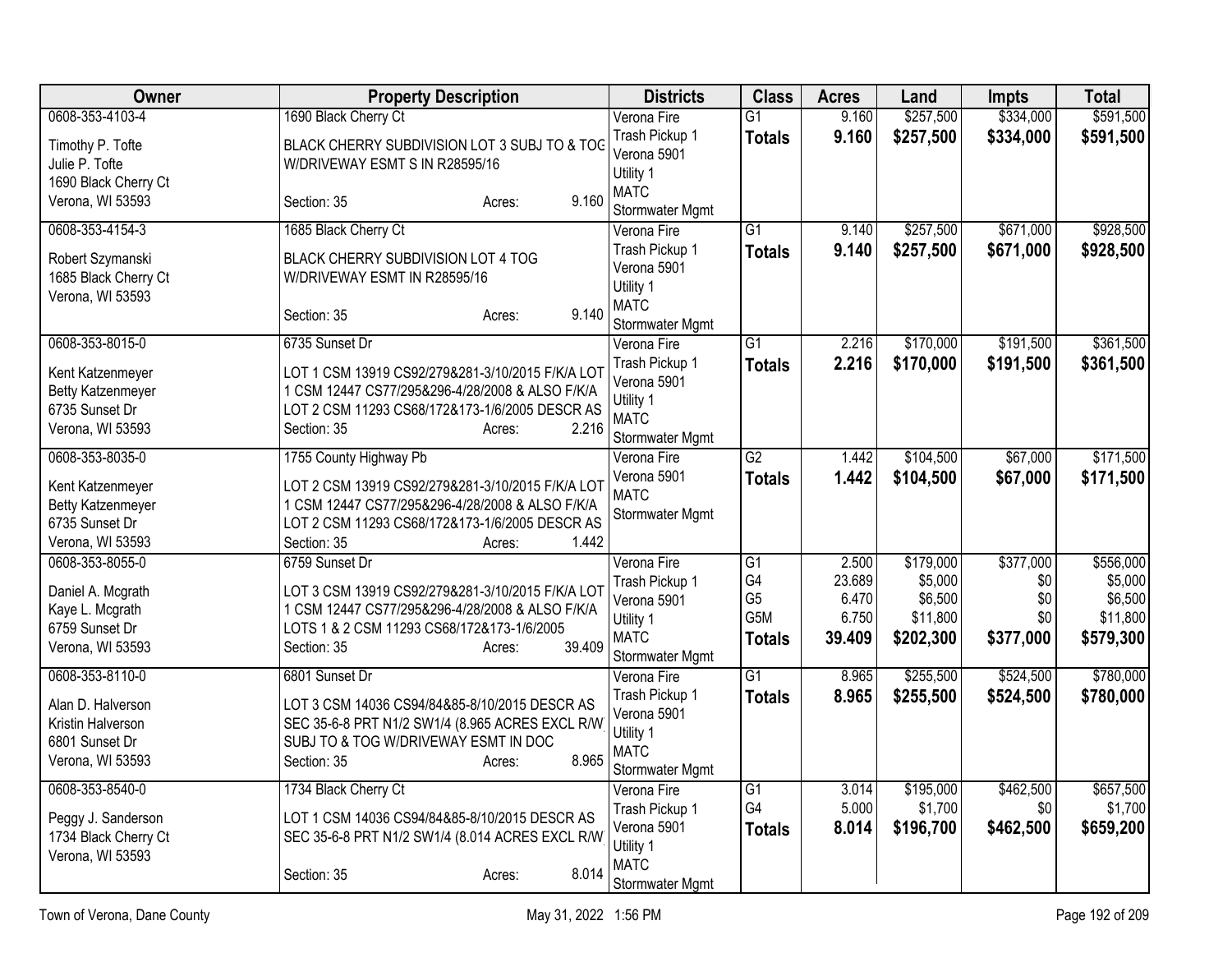| Owner                  | <b>Property Description</b>                      | <b>Districts</b>              | <b>Class</b>    | <b>Acres</b> | Land      | <b>Impts</b> | <b>Total</b> |
|------------------------|--------------------------------------------------|-------------------------------|-----------------|--------------|-----------|--------------|--------------|
| 0608-353-8600-0        | 6803 Sunset Dr                                   | Verona Fire                   | $\overline{G1}$ | 5.256        | \$222,500 | \$233,000    | \$455,500    |
| Bradley R. Nellis      | LOT 2 CSM 14036 CS94/84&85-8/10/2015 DESCR AS    | Trash Pickup 1                | G4              | 3.250        | \$1,100   | \$0          | \$1,100      |
| Stacey J. Burkart      | SEC 35-6-8 PRT N1/2 SW1/4 (8.506 ACRES EXCL R/W  | Verona 5901                   | <b>Totals</b>   | 8.506        | \$223,600 | \$233,000    | \$456,600    |
| 6803 Sunset Dr         | SUBJ TO & TOG W/DRIVEWAY ESMT IN DOC             | Utility 1<br><b>MATC</b>      |                 |              |           |              |              |
| Verona, WI 53593       | 8.506<br>Section: 35<br>Acres:                   | Stormwater Mgmt               |                 |              |           |              |              |
| 0608-353-8640-0        | 1718 Black Cherry Ct                             | Verona Fire                   | $\overline{G1}$ | 8.081        | \$247,500 | \$805,000    | \$1,052,500  |
|                        |                                                  | Trash Pickup 1                | <b>Totals</b>   | 8.081        | \$247,500 | \$805,000    | \$1,052,500  |
| Codde Rose Living Tr   | LOT 4 CSM 14036 CS94/84&85-8/10/2015 DESCR AS    | Verona 5901                   |                 |              |           |              |              |
| 1718 Black Cherry Ct   | SEC 35-6-8 PRT N1/2 SW1/4 (8.081 ACRES EXCL R/W  | Utility 1                     |                 |              |           |              |              |
| Verona, WI 53593       |                                                  | <b>MATC</b>                   |                 |              |           |              |              |
|                        | 8.081<br>Section: 35<br>Acres:                   | Stormwater Mgmt               |                 |              |           |              |              |
| 0608-353-9841-1        | 1659 County Highway Pb                           | Verona Fire                   | $\overline{G1}$ | 2.010        | \$163,500 | \$107,500    | \$271,000    |
| Dale J. Drews          | LOT 1 CSM 7565 CS39/169&170                      | Trash Pickup 1                | <b>Totals</b>   | 2.010        | \$163,500 | \$107,500    | \$271,000    |
| Detra D. Drews         | R28296/25&26-8/29/94 DESCR AS SEC 35-6-8 PRT     | Verona 5901                   |                 |              |           |              |              |
| 1659 County Highway Pb | SE1/4SW1/4 (2.009 ACRES) SUBJ TO & TOG           | Utility 1                     |                 |              |           |              |              |
| Verona, WI 53593       | 2.010<br>Section: 35<br>Acres:                   | <b>MATC</b>                   |                 |              |           |              |              |
| 0608-353-9862-6        |                                                  | Stormwater Mgmt               | $\overline{G1}$ | 0.702        | \$83,000  | \$172,500    | \$255,500    |
|                        | 1649 County Highway Pb                           | Verona Fire<br>Trash Pickup 1 |                 | 0.702        |           |              |              |
| Bradley W. Canard      | LOT 2 CSM 7565 CS39/169&170                      | Verona 5901                   | <b>Totals</b>   |              | \$83,000  | \$172,500    | \$255,500    |
| Joy A. Noltze          | R28296/25&26-8/29/94 DESCR AS SEC 35-6-8 PRT     | Utility 1                     |                 |              |           |              |              |
| 1649 County Highway Pb | SE1/4SW1/4 (0.702 ACRES) TOG W/DRIVEWAY ESMT     | <b>MATC</b>                   |                 |              |           |              |              |
| Verona, WI 53593       | 0.702<br>Section: 35<br>Acres:                   | Stormwater Mgmt               |                 |              |           |              |              |
| 0608-353-9910-7        | 1669 County Highway Pb                           | Verona Fire                   | $\overline{G1}$ | 1.000        | \$118,000 | \$106,000    | \$224,000    |
| Kristin Klemme         | SEC 35-6-8 PRT SE1/4 SW1/4 THE N 165 FT OF S 495 | Trash Pickup 1                | <b>Totals</b>   | 1.000        | \$118,000 | \$106,000    | \$224,000    |
| 1669 County Highway Pb | FT OF E 264 FT R232/285                          | Verona 5901                   |                 |              |           |              |              |
| Verona, WI 53593       |                                                  | Utility 1                     |                 |              |           |              |              |
|                        | 1.000<br>Section: 35<br>Acres:                   | <b>MATC</b>                   |                 |              |           |              |              |
|                        |                                                  | Stormwater Mgmt               |                 |              |           |              |              |
| 0608-354-8000-9        | 6625 Sunset Dr                                   | Verona Fire                   | G1              | 4.000        | \$211,000 | \$191,000    | \$402,000    |
| David J. Severson      | SEC 35-6-8 PRT NE1/4SE1/4 DESCR AS BEG AT E1/4   | Trash Pickup 1                | <b>Totals</b>   | 4.000        | \$211,000 | \$191,000    | \$402,000    |
| Susan A. Severson      | COR SD SEC 35 TH S88DEG30'W 645.00 FT ALG C/L    | Verona 5901<br>Utility 1      |                 |              |           |              |              |
| 6625 Sunset Dr         | SUNSET DR TH S00DEG23'E 270.00 FT TH             | <b>MATC</b>                   |                 |              |           |              |              |
| Verona, WI 53593       | 4.000<br>Section: 35<br>Acres:                   | Stormwater Mgmt               |                 |              |           |              |              |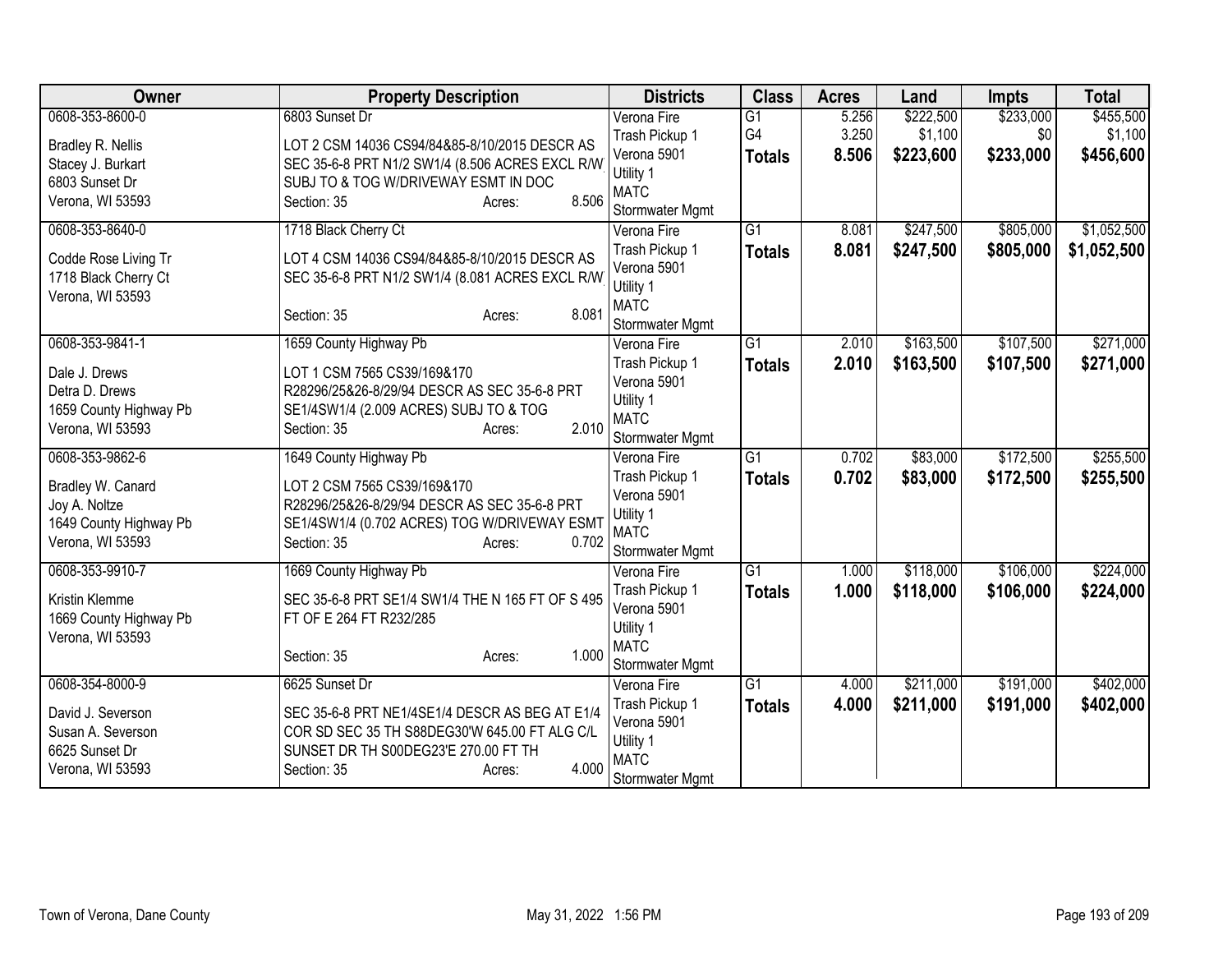| Owner               | <b>Property Description</b>                    | <b>Districts</b>              | <b>Class</b>    | <b>Acres</b> | Land      | <b>Impts</b> | <b>Total</b> |
|---------------------|------------------------------------------------|-------------------------------|-----------------|--------------|-----------|--------------|--------------|
| 0608-354-8060-7     | 6645 Sunset Dr                                 | Verona Fire                   | $\overline{G1}$ | 8.000        | \$247,000 | \$208,000    | \$455,000    |
| Donald E. Zantow    | SEC 35-6-8 N 8 ACRES W1/2 NE1/4SE1/4           | Trash Pickup 1                | <b>Totals</b>   | 8.000        | \$247,000 | \$208,000    | \$455,000    |
| Karen L. Zantow     |                                                | Verona 5901                   |                 |              |           |              |              |
| 6645 Sunset Dr      |                                                | Utility 1                     |                 |              |           |              |              |
| Verona, WI 53593    | 8.000<br>Section: 35<br>Acres:                 | <b>MATC</b>                   |                 |              |           |              |              |
|                     |                                                | Stormwater Mgmt               |                 |              |           |              |              |
| 0608-354-8180-2     | 6635 Sunset Dr                                 | Verona Fire                   | $\overline{G1}$ | 1.700        | \$149,500 | \$206,000    | \$355,500    |
| David A. Luchsinger | SEC 35-6-8 PRT NE1/4SE1/4 COM SEC E1/4 COR TH  | Trash Pickup 1                | G4              | 25.000       | \$7,200   | \$0          | \$7,200      |
| Susan B. Luchsinger | S0DEG15'E 270.00 FT ALG E LN SD SEC 35 TO POB  | Verona 5901                   | <b>Totals</b>   | 26.700       | \$156,700 | \$206,000    | \$362,700    |
| 6635 Sunset Dr      | TH S88DEG30'W 645.00 FT TH S0DEG23'E 258.00 FT | Utility 1                     |                 |              |           |              |              |
| Verona, WI 53593    | 26.700<br>Section: 35<br>Acres:                | <b>MATC</b>                   |                 |              |           |              |              |
|                     |                                                | Stormwater Mgmt               |                 |              |           |              |              |
| 0608-354-8501-3     | 6677 Sunset Dr                                 | Verona Fire                   | $\overline{G1}$ | 2.877        | \$191,000 | \$136,500    | \$327,500    |
| Jerome M. Mathson   | LOT 2 CSM 8613 CS47/173&174-6/30/97 DESCR AS   | Trash Pickup 1                | <b>Totals</b>   | 2.877        | \$191,000 | \$136,500    | \$327,500    |
| 6677 Sunset Dr      | SEC 35-6-8 PRT NW1/4SE1/4 (2.877 ACRES INCL    | Verona 5901                   |                 |              |           |              |              |
| Verona, WI 53593    | R/W) TOG W/JT DRIVEWAY ESMT AGRMT IN DOC       | Utility 1                     |                 |              |           |              |              |
|                     | 2.877<br>Section: 35<br>Acres:                 | <b>MATC</b>                   |                 |              |           |              |              |
| 0608-354-8531-7     | 6681 Sunset Dr                                 | Stormwater Mgmt               | $\overline{G1}$ | 3.165        | \$197,500 | \$232,500    | \$430,000    |
|                     |                                                | Verona Fire                   |                 |              |           |              |              |
| Luis C. Solorzano   | LOT 1 CSM 8613 CS47/173&174-6/30/97 DESCR AS   | Trash Pickup 1<br>Verona 5901 | <b>Totals</b>   | 3.165        | \$197,500 | \$232,500    | \$430,000    |
| Sol A. Rodriguez    | SEC 35-6-8 PRT NW1/4SE1/4 (3.165 ACRES INCL    | Utility 1                     |                 |              |           |              |              |
| 6681 Sunset Dr      | R/W) SUBJ TO JT DRIVEWAY ESMT AGRMT IN DOC     | <b>MATC</b>                   |                 |              |           |              |              |
| Verona, WI 53593    | Section: 35<br>3.165<br>Acres:                 | Stormwater Mgmt               |                 |              |           |              |              |
| 0608-354-8600-3     | 6725 Sunset Dr                                 | Verona Fire                   | $\overline{G1}$ | 3.823        | \$208,000 | \$191,500    | \$399,500    |
|                     |                                                | Trash Pickup 1                |                 | 3.823        | \$208,000 | \$191,500    |              |
| Andrew L. Nansel    | LOT 1 CSM 7293 CS37/146&147-11/22/93 DESCR AS  | Verona 5901                   | <b>Totals</b>   |              |           |              | \$399,500    |
| Kimberley J. Nansel | SEC 35-6-8 PRT NW1/4SE1/4 (166,537 SQ FT)      | Utility 1                     |                 |              |           |              |              |
| 6725 Sunset Dr      |                                                | <b>MATC</b>                   |                 |              |           |              |              |
| Verona, WI 53593    | 3.823<br>Section: 35<br>Acres:                 | Stormwater Mgmt               |                 |              |           |              |              |
| 0608-354-8610-1     | 6713 Sunset Dr                                 | Verona Fire                   | G1              | 3.152        | \$158,000 | \$143,500    | \$301,500    |
|                     |                                                | Trash Pickup 1                | <b>Totals</b>   | 3.152        | \$158,000 | \$143,500    | \$301,500    |
| Jimmy J. Butler     | LOT 2 CSM 7293 CS37/146&147 R25534/23-11/22/93 | Verona 5901                   |                 |              |           |              |              |
| Lisa M. Butler      | DESCR AS SEC 35-6-8 PRT NW1/4SE1/4 (137,284 SQ | Utility 1                     |                 |              |           |              |              |
| 6713 Sunset Dr      | FT)                                            | <b>MATC</b>                   |                 |              |           |              |              |
| Verona, WI 53593    | 3.152<br>Section: 35<br>Acres:                 | Stormwater Mgmt               |                 |              |           |              |              |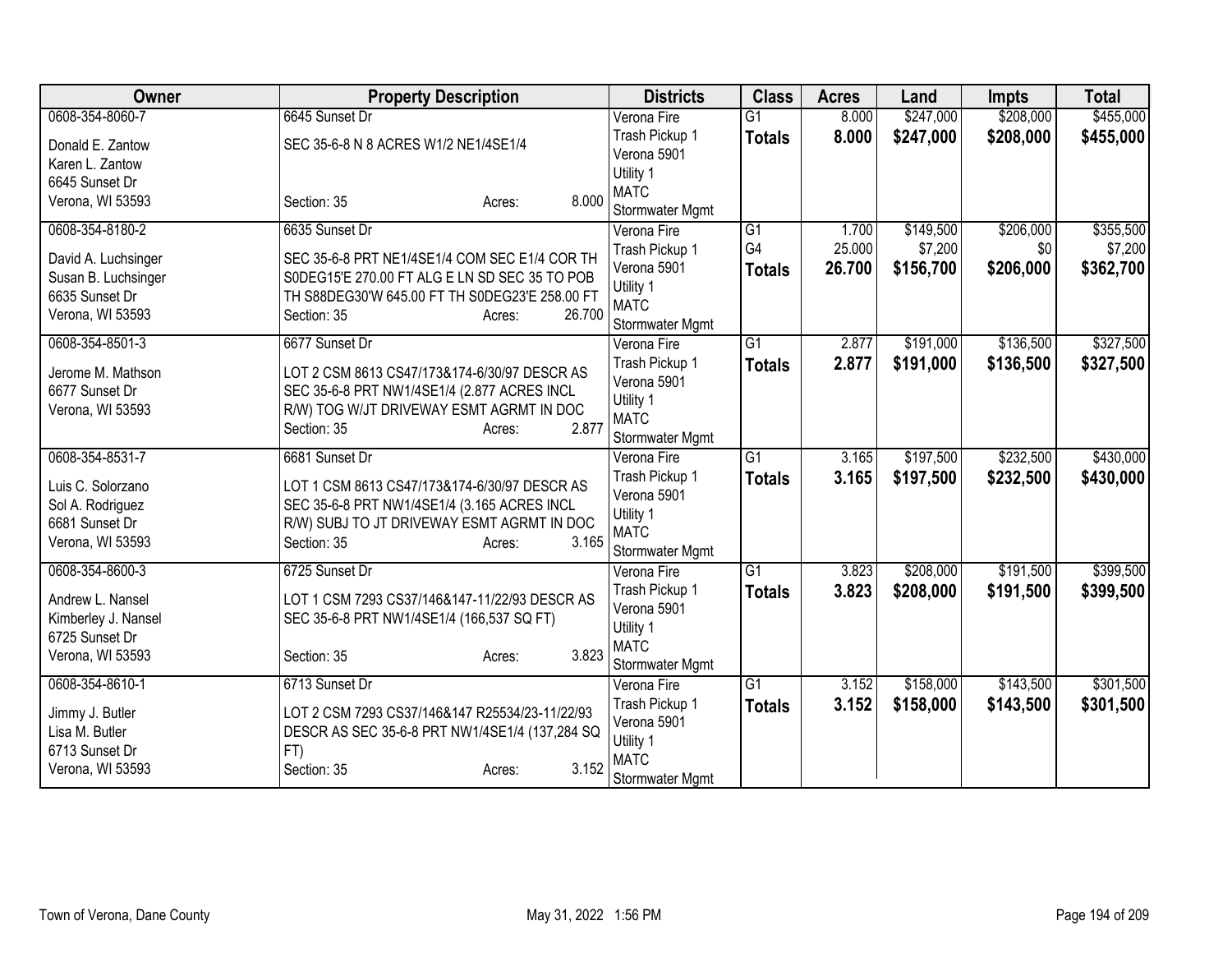| Owner                             | <b>Property Description</b>                       | <b>Districts</b>           | <b>Class</b>    | <b>Acres</b> | Land                          | <b>Impts</b> | <b>Total</b> |
|-----------------------------------|---------------------------------------------------|----------------------------|-----------------|--------------|-------------------------------|--------------|--------------|
| 0608-354-8620-9                   | 6697 Sunset Dr                                    | Verona Fire                | $\overline{G1}$ | 2.685        | \$185,000                     | \$171,000    | \$356,000    |
| Michael Klahr                     | LOT 3 CSM 7293 CS37/146&147-11/22/93 DESCR AS     | Trash Pickup 1             | <b>Totals</b>   | 2.685        | \$185,000                     | \$171,000    | \$356,000    |
| Heidi Klahr                       | SEC 35-6-8 PRT NW1/4SE1/4 (116,944 SQ FT)         | Verona 5901                |                 |              |                               |              |              |
| 6697 Sunset Dr                    |                                                   | Utility 1<br><b>MATC</b>   |                 |              |                               |              |              |
| Verona, WI 53593                  | 2.685<br>Section: 35<br>Acres:                    | Stormwater Mgmt            |                 |              |                               |              |              |
| 0608-354-8630-7                   | 6693 Sunset Dr                                    | Verona Fire                | $\overline{G1}$ | 3.688        | \$165,000                     | \$320,000    | \$485,000    |
|                                   |                                                   | Trash Pickup 1             | <b>Totals</b>   | 3.688        | \$165,000                     | \$320,000    | \$485,000    |
| Kevin Fox                         | LOT 4 CSM 7293 CS37/146&147-11/22/93 DESCR AS     | Verona 5901                |                 |              |                               |              |              |
| Sarah M. Fox                      | SEC 35-6-8 PRT NW1/4SE1/4 (160,628 SQ FT)         | Utility 1                  |                 |              |                               |              |              |
| 6693 Sunset Dr                    |                                                   | <b>MATC</b>                |                 |              |                               |              |              |
| Verona, WI 53593                  | 3.688<br>Section: 35<br>Acres:                    | Stormwater Mgmt            |                 |              |                               |              |              |
| 0608-354-8690-5                   | 1732 County Highway Pb                            | Verona Fire                | $\overline{G1}$ | 7.159        | \$239,500                     | \$135,500    | \$375,000    |
| Jeanne L. Scurlock-Pelletter      | SEC 35-6-8 PRT NW1/4SE1/4 COM AT S1/4 COR TH      | Trash Pickup 1             | <b>Totals</b>   | 7.159        | \$239,500                     | \$135,500    | \$375,000    |
| 1732 County Highway Pb            | N0DEG33MINW 1670.28 FT TH N88DEG51MINE 85 FT      | Verona 5901                |                 |              |                               |              |              |
| Verona, WI 53593                  | & POB TH NODEG24MINE 316 FT TH N87DEG30MINE       | Utility 1                  |                 |              |                               |              |              |
|                                   | 7.159<br>Section: 35<br>Acres:                    | <b>MATC</b>                |                 |              |                               |              |              |
|                                   |                                                   | Stormwater Mgmt            |                 |              |                               |              |              |
| 0608-354-8720-8                   | 1716 County Highway Pb                            | Verona Fire                | G1              | 6.420        | \$233,000                     | \$155,500    | \$388,500    |
| Gary Ruppert                      | SEC 35-6-8 PRT NW1/4 SE1/4 COM SEC S1/4 COR TH    | Trash Pickup 1             | <b>Totals</b>   | 6.420        | \$233,000                     | \$155,500    | \$388,500    |
| Diane L. Ruppert                  | N 1476.65 FT ALG C/L CTH PB TO POB TH CONT N      | Verona 5901                |                 |              |                               |              |              |
| 1716 County Highway Pb            | 160.63 FT TH N89DEGE 850.63 FT TH S11DEGE         | Utility 1                  |                 |              |                               |              |              |
| Verona, WI 53593                  | 0.000<br>Section: 35<br>Acres:                    | <b>MATC</b>                |                 |              |                               |              |              |
| 0608-354-8740-4                   |                                                   | Stormwater Mgmt            |                 |              |                               |              |              |
|                                   | 1716 County Highway Pb                            | Verona Fire<br>Verona 5901 |                 |              | Assessed with 0608-354-8720-8 |              |              |
| Gary Ruppert                      | SEC 35-6-8 PRT NW1/4 SE1/4 COM SEC S1/4 COR TH    | <b>MATC</b>                |                 |              |                               |              |              |
| Diane L. Ruppert                  | N 1315.95 FT ALG C/L CTH PB TO POB TH N 160.7 FT  | Stormwater Mgmt            |                 |              |                               |              |              |
| 1716 County Highway Pb            | TH E 880.78 FT TH S11DEGE 159.45 FT TH S88DEGW    |                            |                 |              |                               |              |              |
| Verona, WI 53593                  | 6.420<br>Section: 35<br>Acres:                    |                            |                 |              |                               |              |              |
| 0608-354-8840-3                   | 1722 County Highway Pb                            | Verona Fire                | $\overline{G1}$ | 4.053        | \$211,500                     | \$240,000    | \$451,500    |
| Krull Rev Living Tr, Tom & Dottie | SEC 35-6-8 PRT NW1/4 SE1/4 DESCR AS COM AT        | Trash Pickup 1             | <b>Totals</b>   | 4.053        | \$211,500                     | \$240,000    | \$451,500    |
| 4640 Stonewood Dr                 | S1/4 COR OF SD SEC 35 TH N0DEG33'W 1637.28 FT     | Verona 5901                |                 |              |                               |              |              |
| Middleton, WI 53562               | ALG C/L OF CTH PB TH N88DEG46'E 82 FT TO ELY      | Utility 1                  |                 |              |                               |              |              |
|                                   | 3.500<br>Section: 35<br>Acres:                    | <b>MATC</b>                |                 |              |                               |              |              |
| 0608-354-9000-7                   | <b>Purcell Rd</b>                                 | Stormwater Mgmt            | $\overline{G6}$ | 18.000       | \$117,000                     |              | \$117,000    |
|                                   |                                                   | Verona Fire<br>Verona 5901 |                 |              |                               | \$0          |              |
| Linda L. Lalor                    | SEC 35-6-8 E1/2 SW1/4 SE1/4 EXC E 196 FT OF S 504 | <b>MATC</b>                | <b>Totals</b>   | 18.000       | \$117,000                     | \$0          | \$117,000    |
| 3158 Zuercher Ct                  | FT.                                               | Stormwater Mgmt            |                 |              |                               |              |              |
| Madison, WI 53711                 |                                                   |                            |                 |              |                               |              |              |
|                                   | 18.000<br>Section: 35<br>Acres:                   |                            |                 |              |                               |              |              |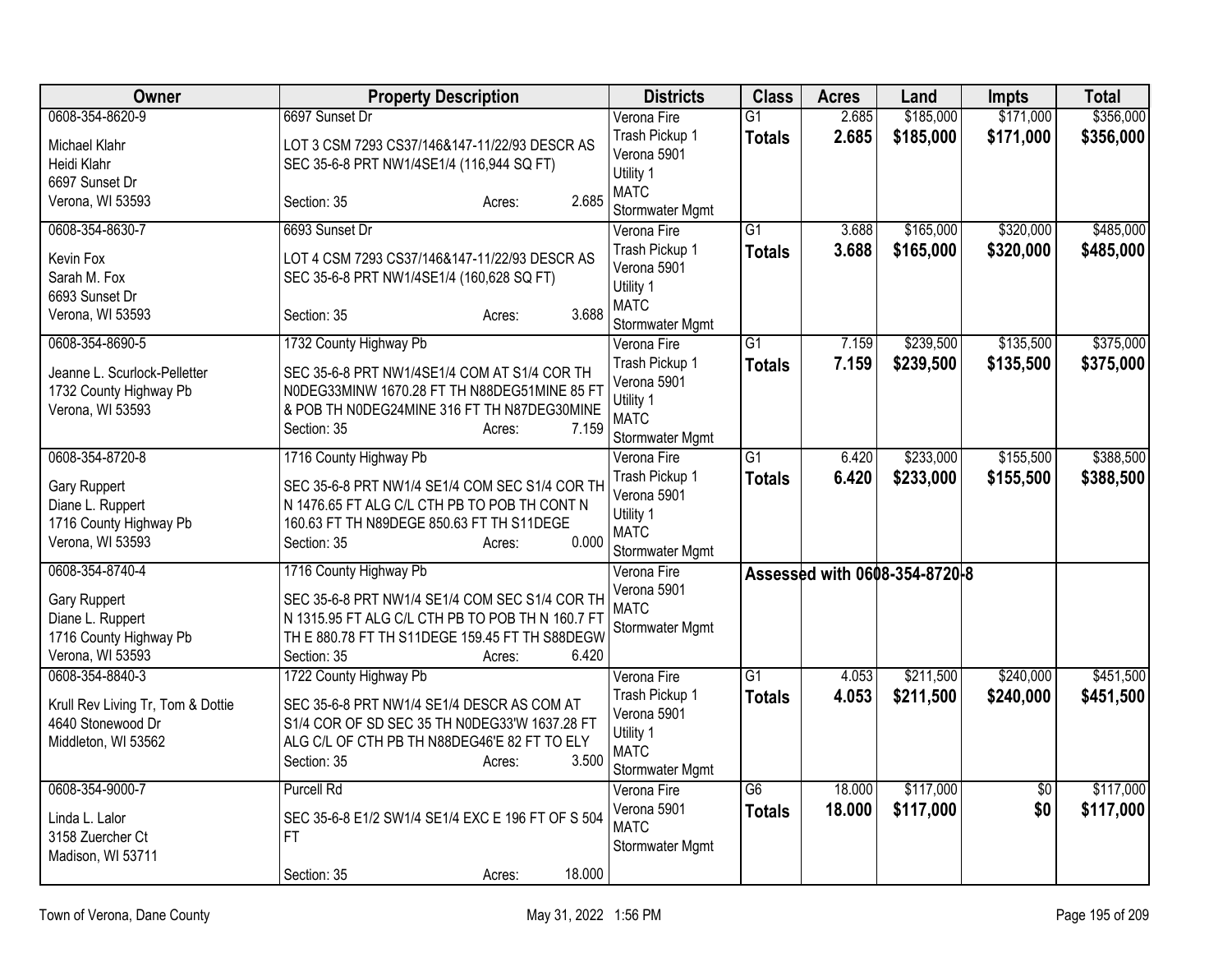| Owner                                                                              | <b>Property Description</b>                                                                                                                                       |                  | <b>Districts</b>                                                             | <b>Class</b>    | <b>Acres</b> | Land      | <b>Impts</b>    | <b>Total</b> |
|------------------------------------------------------------------------------------|-------------------------------------------------------------------------------------------------------------------------------------------------------------------|------------------|------------------------------------------------------------------------------|-----------------|--------------|-----------|-----------------|--------------|
| 0608-354-9070-3                                                                    | 1694 County Highway Pb                                                                                                                                            |                  | Verona Fire                                                                  | $\overline{G1}$ | 8.631        | \$252,500 | \$342,500       | \$595,000    |
| Christopher C. Tackett<br>1694 County Highway Pb<br>Verona, WI 53593               | R981/249 SEC 35-6-8 N 10 ACRES OF W1/2 SW1/4<br>SE1/4 EXC HWY IN D730/411                                                                                         |                  | Trash Pickup 1<br>Verona 5901<br>Utility 1                                   | <b>Totals</b>   | 8.631        | \$252,500 | \$342,500       | \$595,000    |
|                                                                                    | Section: 35                                                                                                                                                       | 10.000<br>Acres: | <b>MATC</b><br>Stormwater Mgmt                                               |                 |              |           |                 |              |
| 0608-354-9200-5                                                                    | 6720 Purcell Rd                                                                                                                                                   |                  | Verona Fire                                                                  | $\overline{G1}$ | 6.152        | \$230,500 | \$204,500       | \$435,000    |
| Michael Blankenheim<br>Stephanie Blankenheim<br>6720 Purcell Rd                    | LOT 1 CSM 5703 CS26/279&280-12/13/88 DESCR AS<br>SEC 35-6-8 PRT SW1/4SE1/4 6.152 ACRES                                                                            |                  | Trash Pickup 1<br>Verona 5901<br>Utility 1                                   | <b>Totals</b>   | 6.152        | \$230,500 | \$204,500       | \$435,000    |
| Belleville, WI 53508                                                               | Section: 35                                                                                                                                                       | 6.152<br>Acres:  | <b>MATC</b><br>Stormwater Mgmt                                               |                 |              |           |                 |              |
| 0608-354-9360-2                                                                    | 6666 Purcell Rd                                                                                                                                                   |                  | Verona Fire                                                                  | $\overline{G1}$ | 4.000        | \$211,000 | \$117,500       | \$328,500    |
| Lalor Rev Tr, Joseph R & Teresa M<br>6076 Purcell Rd<br>Oregon, WI 53575           | SEC 35-6-8 PRT S1/2 SE1/4 COM SW COR SE1/4<br>SE1/4 TH W 196 FT N 504 FT E 346 FT S 504 FT W<br>150 FT TO POB 4 ACRES<br>Section: 35                              | 4.000<br>Acres:  | Trash Pickup 1<br>Verona 5901<br>Utility 1<br><b>MATC</b><br>Stormwater Mgmt | <b>Totals</b>   | 4.000        | \$211,000 | \$117,500       | \$328,500    |
| 0608-354-9501-1                                                                    | 6660 Purcell Rd                                                                                                                                                   |                  | Verona Fire                                                                  | $\overline{G1}$ | 5.076        | \$220,500 | \$470,000       | \$690,500    |
| Benjamin Rev Tr, Dale S & Jean M<br>6660 Purcell Rd<br>Belleville, WI 53508        | LOT 1 CSM 7716 CS40/215&216-1/20/95 DESCR AS<br>SEC 35-6-8 PRT SE1/4SE1/4 (5.076 ACRES INCL R/W)                                                                  |                  | Trash Pickup 1<br>Verona 5901<br>Utility 1<br><b>MATC</b>                    | <b>Totals</b>   | 5.076        | \$220,500 | \$470,000       | \$690,500    |
|                                                                                    | Section: 35                                                                                                                                                       | 5.076<br>Acres:  | Stormwater Mgmt                                                              |                 |              |           |                 |              |
| 0608-354-9571-0                                                                    | <b>Purcell Rd</b>                                                                                                                                                 |                  | Verona Fire                                                                  | $\overline{G1}$ | 8.000        | \$247,000 | $\overline{50}$ | \$247,000    |
| Adam Buckingham<br>Emily Buckingham<br>4413 Rolla Ln<br>Madison, WI 53711          | LOT 1 CSM 15208 CS108/103&105-8/14/2019 F/K/A<br>LOTS 1 & 2 CSM 14756 CS103/48&50-4/3/2018 F/K/A<br>LOTS 2 & 4 CSM 7716 CS40/215&216-1/20/95 DESCR<br>Section: 35 | 8.000<br>Acres:  | Verona 5901<br><b>MATC</b><br>Stormwater Mgmt                                | <b>Totals</b>   | 8.000        | \$247,000 | \$0             | \$247,000    |
| 0608-354-9582-0                                                                    | 6636 Purcell Rd                                                                                                                                                   |                  | Verona Fire                                                                  | $\overline{G1}$ | 14.820       | \$308,500 | \$802,000       | \$1,110,500  |
| Bruce D. Holoubek<br>Coreyne B. Woodman<br>6636 Purcell Rd<br>Belleville, WI 53508 | LOT2 CSM 15208 CS108/103&105-8/14/2019 F/K/A<br>LOTS 1 & 2 CSM 14756 CS103/48&50-4/3/2018 F/K/A<br>LOTS 2 & 4 CSM 7716 CS40/215&216<br>Section: 35                | 14.820<br>Acres: | Verona 5901<br><b>MATC</b><br>Stormwater Mgmt                                | <b>Totals</b>   | 14.820       | \$308,500 | \$802,000       | \$1,110,500  |
| 0608-354-9603-8                                                                    | 6640 Purcell Rd                                                                                                                                                   |                  | Verona Fire                                                                  | $\overline{G1}$ | 3.440        | \$202,000 | \$269,000       | \$471,000    |
| Michael J. Peters<br>Sara M. Peters<br>6640 Purcell Rd<br>Belleville, WI 53508     | LOT 3 CSM 7716 CS40/215&216<br>R29232/67&68-1/20/95 DESCR AS SEC 35-6-8 PRT<br>SE1/4SE1/4 (3.445 ACRES INCL R/W)<br>Section: 35                                   | 3.440<br>Acres:  | Trash Pickup 1<br>Verona 5901<br>Utility 1<br><b>MATC</b><br>Stormwater Mgmt | <b>Totals</b>   | 3.440        | \$202,000 | \$269,000       | \$471,000    |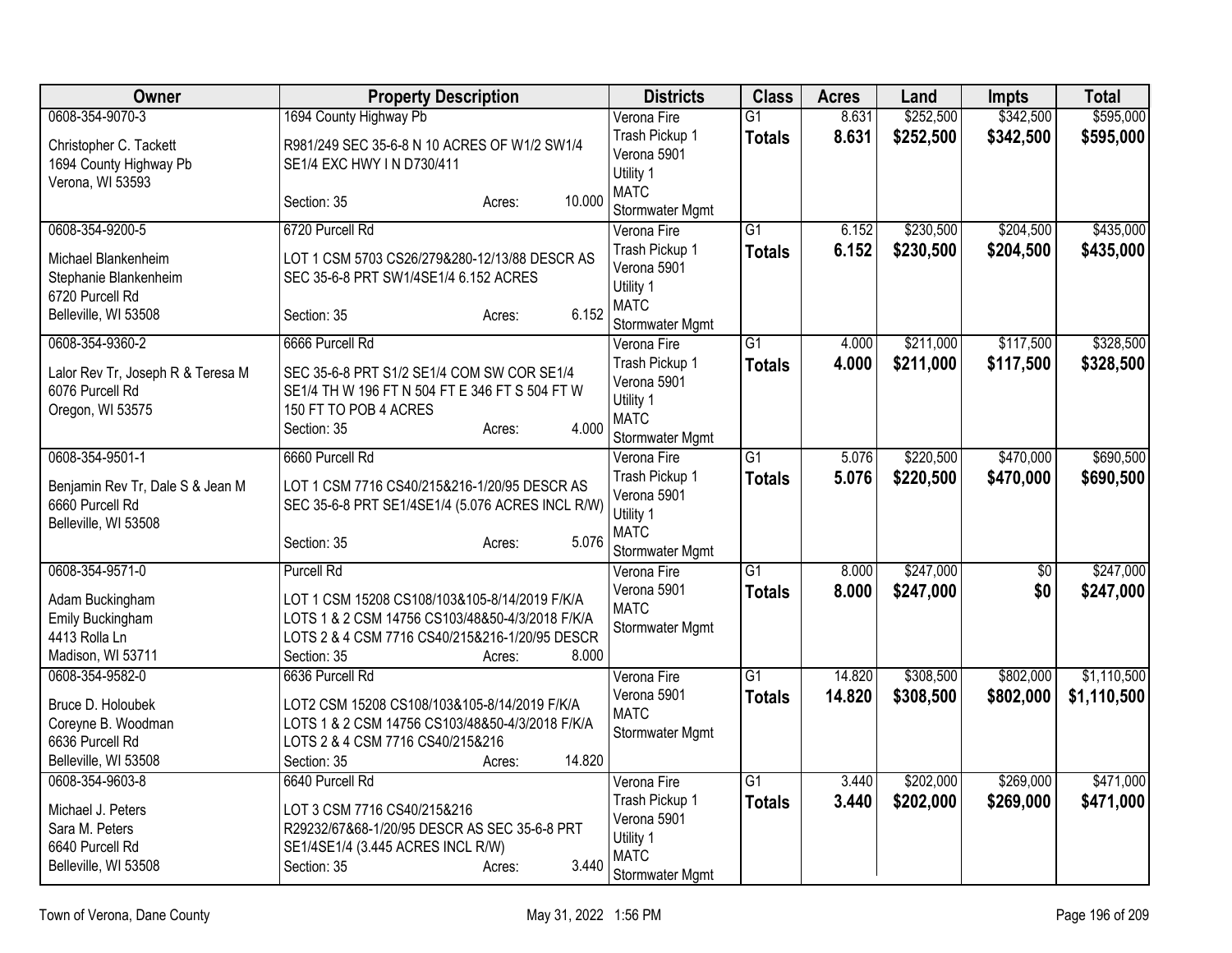| Owner                                                                      | <b>Property Description</b>                                                                                         |        |       | <b>Districts</b>                                                             | <b>Class</b>    | <b>Acres</b> | Land      | <b>Impts</b>    | <b>Total</b> |
|----------------------------------------------------------------------------|---------------------------------------------------------------------------------------------------------------------|--------|-------|------------------------------------------------------------------------------|-----------------|--------------|-----------|-----------------|--------------|
| 0608-354-9800-9                                                            | 6696 Purcell Rd                                                                                                     |        |       | Verona Fire                                                                  | $\overline{G1}$ | 2.709        | \$185,500 | \$136,500       | \$322,000    |
| Kathleen H. Wendel<br>6696 Purcell Rd<br>Belleville, WI 53508              | LOT 2 CSM 5703 CS26/279&280 R12294/36-12/13/88<br>DESCR AS SEC 35-6-8 PRT SW1/4SE1/4 2.709 ACRES                    |        |       | Trash Pickup 1<br>Verona 5901<br>Utility 1                                   | <b>Totals</b>   | 2.709        | \$185,500 | \$136,500       | \$322,000    |
|                                                                            | Section: 35                                                                                                         | Acres: | 2.709 | <b>MATC</b><br>Stormwater Mgmt                                               |                 |              |           |                 |              |
| 0608-354-9820-5                                                            | 6604 Purcell Rd                                                                                                     |        |       | Verona Fire                                                                  | $\overline{G1}$ | 2.282        | \$172,000 | \$101,500       | \$273,500    |
| Joan M. Schorr<br>6307 Purcell Rd<br>Oregon, WI 53575                      | LOT 1 CSM 6331 CS30/316&317 R15469/16-2/27/91<br>DESCR AS SEC 35-6-8 PRT SE1/4SE1/4 (2.282<br>ACRES)<br>Section: 35 | Acres: | 2.282 | Trash Pickup 1<br>Verona 5901<br>Utility 1<br><b>MATC</b><br>Stormwater Mgmt | <b>Totals</b>   | 2.282        | \$172,000 | \$101,500       | \$273,500    |
| 0608-354-9850-9                                                            | 6578 Purcell Rd                                                                                                     |        |       | Verona Fire                                                                  | G1              | 3.958        | \$210,500 | \$275,500       | \$486,000    |
| Bembenek Tr, Curtis D & Debra S<br>6578 Purcell Rd<br>Belleville, WI 53508 | LOT 2 CSM 6331 CS30/316&317 R15469/16-2/27/91<br>DESCR AS SEC 35-6-8 PRT SE1/4SE1/4 (3.958<br>ACRES)<br>Section: 35 | Acres: | 3.958 | Trash Pickup 1<br>Verona 5901<br>Utility 1<br><b>MATC</b><br>Stormwater Mgmt | <b>Totals</b>   | 3.958        | \$210,500 | \$275,500       | \$486,000    |
| 0608-361-2010-0                                                            | Deer Haven Trl Unit 3                                                                                               |        |       | Verona Fire                                                                  | G1              | 1.517        | \$214,000 | $\overline{50}$ | \$214,000    |
| Justin Decker<br>8306 Dolomite Ln<br>Madison, WI 53719                     | DEER HAVEN ESTATES CONDOMINIUM UNIT 3                                                                               |        |       | Verona 5901<br><b>MATC</b><br>Stormwater Mgmt                                | <b>Totals</b>   | 1.517        | \$214,000 | \$0             | \$214,000    |
|                                                                            | Section: 36                                                                                                         | Acres: | 0.000 |                                                                              |                 |              |           |                 |              |
| 0608-361-2020-0                                                            | 1857 Deer Haven Trl                                                                                                 |        |       | Verona Fire                                                                  | $\overline{G1}$ | 1.619        | \$214,000 | $\overline{50}$ | \$214,000    |
| David Rakel<br>Denise Rakel<br>Unit 4 Deer Haven Trl                       | DEER HAVEN ESTATES CONDOMINIUM UNIT 4                                                                               |        |       | Verona 5901<br><b>MATC</b><br>Stormwater Mgmt                                | <b>Totals</b>   | 1.619        | \$214,000 | \$0             | \$214,000    |
| Verona, WI 53593                                                           | Section: 36                                                                                                         | Acres: | 0.000 |                                                                              |                 |              |           |                 |              |
| 0608-361-2030-0                                                            | 1883 Fawn Meadow Ln                                                                                                 |        |       | Verona Fire                                                                  | $\overline{G1}$ | 1.501        | \$214,000 | \$657,500       | \$871,500    |
| Brent A. Lindell<br>Kristine Lindell<br>1883 Fawn Meadow Ln                | DEER HAVEN ESTATES CONDOMINIUM UNIT 5                                                                               |        |       | Verona 5901<br><b>MATC</b><br>Stormwater Mgmt                                | <b>Totals</b>   | 1.501        | \$214,000 | \$657,500       | \$871,500    |
| Verona, WI 53593                                                           | Section: 36                                                                                                         | Acres: | 0.000 |                                                                              |                 |              |           |                 |              |
| 0608-361-2040-0                                                            | 1891 Fawn Meadow Ln                                                                                                 |        |       | Verona Fire                                                                  | $\overline{G1}$ | 2.037        | \$214,000 | \$692,000       | \$906,000    |
| John R. Govin<br>Rachel L. Govin                                           | DEER HAVEN ESTATES CONDOMINIUM UNIT 6                                                                               |        |       | Verona 5901<br><b>MATC</b>                                                   | <b>Totals</b>   | 2.037        | \$214,000 | \$692,000       | \$906,000    |
| 1246 Cathedral Point Dr                                                    |                                                                                                                     |        |       | Stormwater Mgmt                                                              |                 |              |           |                 |              |
| Verona, WI 53593                                                           | Section: 36                                                                                                         | Acres: | 0.000 |                                                                              |                 |              |           |                 |              |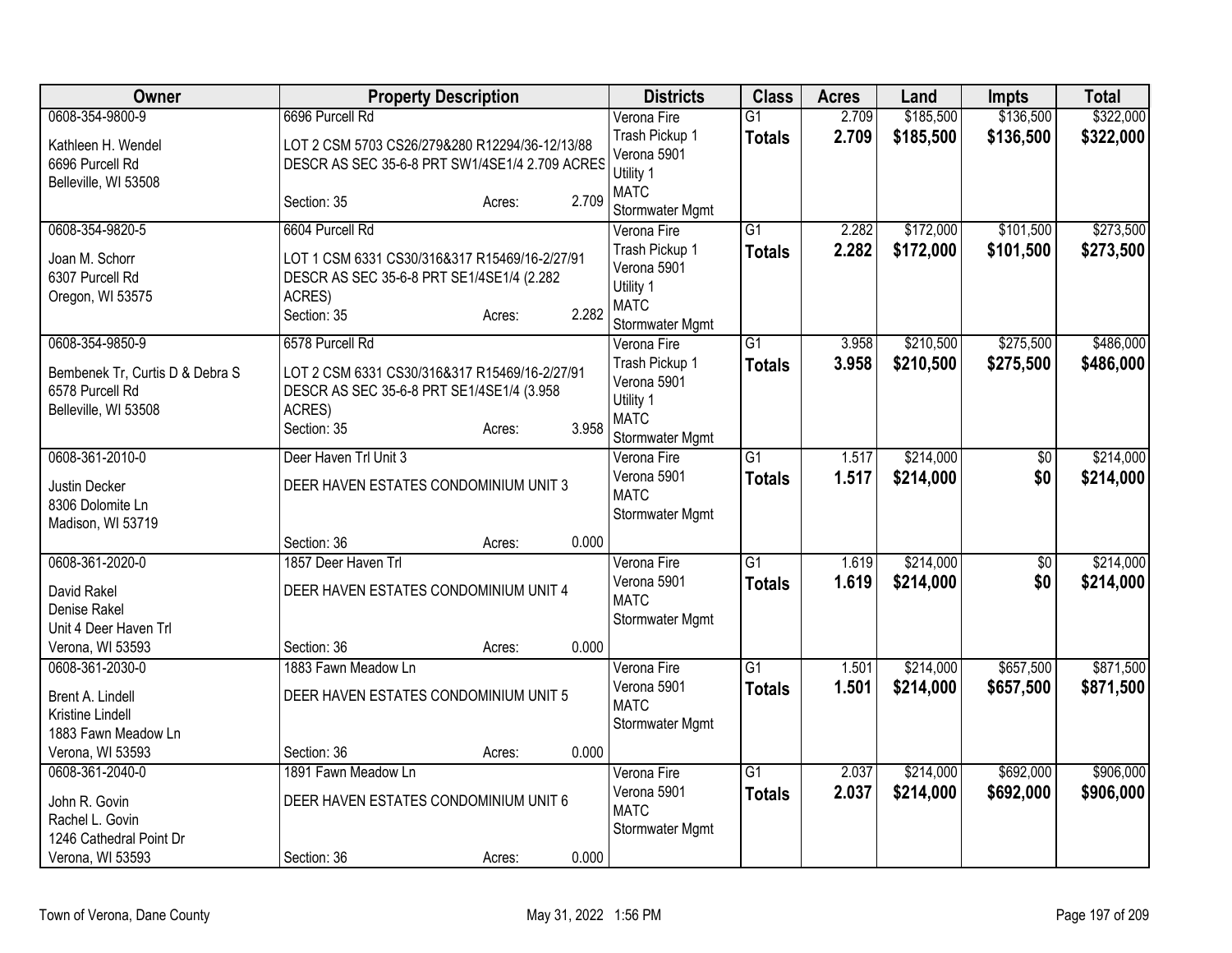| Owner                  |                                        | <b>Property Description</b> |       | <b>Districts</b> | <b>Class</b>    | <b>Acres</b> | Land      | Impts           | <b>Total</b> |
|------------------------|----------------------------------------|-----------------------------|-------|------------------|-----------------|--------------|-----------|-----------------|--------------|
| 0608-361-2050-0        | 1886 Fawn Meadow Ln Unit 7             |                             |       | Verona Fire      | $\overline{G1}$ | 1.869        | \$214,000 | $\overline{50}$ | \$214,000    |
| Craig Dopf             | DEER HAVEN ESTATES CONDOMINIUM UNIT 7  |                             |       | Verona 5901      | <b>Totals</b>   | 1.869        | \$214,000 | \$0             | \$214,000    |
| Krista Dopf            |                                        |                             |       | <b>MATC</b>      |                 |              |           |                 |              |
| 651 Acadia Way         |                                        |                             |       | Stormwater Mgmt  |                 |              |           |                 |              |
| Verona, WI 53593       | Section: 36                            | Acres:                      | 0.000 |                  |                 |              |           |                 |              |
| 0608-361-2060-0        | Fawn Meadow Ln Unit 8                  |                             |       | Verona Fire      | $\overline{G1}$ | 1.787        | \$209,500 | $\overline{50}$ | \$209,500    |
|                        |                                        |                             |       | Verona 5901      | <b>Totals</b>   | 1.787        | \$209,500 | \$0             | \$209,500    |
| Kevin Weidkamp         | DEER HAVEN ESTATES CONDOMINIUM UNIT 8  |                             |       | <b>MATC</b>      |                 |              |           |                 |              |
| Marcy Weidkamp         |                                        |                             |       | Stormwater Mgmt  |                 |              |           |                 |              |
| 1301 Scenic Ridge Dr   |                                        |                             |       |                  |                 |              |           |                 |              |
| Verona, WI 53593       | Section: 36                            | Acres:                      | 0.000 |                  |                 |              |           |                 |              |
| 0608-361-2070-0        | Fawn Meadow Ln Unit 9                  |                             |       | Verona Fire      | G1              | 1.702        | \$209,500 | \$0             | \$209,500    |
| Anthony D. Villare     | DEER HAVEN ESTATES CONDOMINIUM UNIT 9  |                             |       | Verona 5901      | <b>Totals</b>   | 1.702        | \$209,500 | \$0             | \$209,500    |
| Beth H. Villare        |                                        |                             |       | <b>MATC</b>      |                 |              |           |                 |              |
| 3130 Dorchester Way #5 |                                        |                             |       | Stormwater Mgmt  |                 |              |           |                 |              |
| Madison, WI 53719      | Section: 36                            | Acres:                      | 0.000 |                  |                 |              |           |                 |              |
| 0608-361-2080-0        | Bright Angel Ct Unit 10                |                             |       | Verona Fire      | G1              | 1.500        | \$209,500 | \$0             | \$209,500    |
|                        |                                        |                             |       | Verona 5901      | <b>Totals</b>   | 1.500        | \$209,500 | \$0             | \$209,500    |
| Olson Fiely Tr         | DEER HAVEN ESTATES CONDOMINIUM UNIT 10 |                             |       | <b>MATC</b>      |                 |              |           |                 |              |
| 5948 Woods Edge Rd     |                                        |                             |       | Stormwater Mgmt  |                 |              |           |                 |              |
| Fitchburg, WI 53711    |                                        |                             |       |                  |                 |              |           |                 |              |
|                        | Section: 36                            | Acres:                      | 0.000 |                  |                 |              |           |                 |              |
| 0608-361-2090-0        | 1901 Bright Angel Ct                   |                             |       | Verona Fire      | $\overline{G1}$ | 1.634        | \$209,500 | \$856,000       | \$1,065,500  |
| Helsher Living Tr      | DEER HAVEN ESTATES CONDOMINIUM UNIT 11 |                             |       | Verona 5901      | <b>Totals</b>   | 1.634        | \$209,500 | \$856,000       | \$1,065,500  |
| 2668 Saw Tooth Dr      |                                        |                             |       | <b>MATC</b>      |                 |              |           |                 |              |
| Fitchburg, WI 53711    |                                        |                             |       | Stormwater Mgmt  |                 |              |           |                 |              |
|                        | Section: 36                            | Acres:                      | 0.000 |                  |                 |              |           |                 |              |
| 0608-361-2100-0        | Bright Angel Ct Unit 12                |                             |       | Verona Fire      | $\overline{G1}$ | 1.660        | \$209,500 | $\overline{50}$ | \$209,500    |
| Travis D. Gehrett      | DEER HAVEN ESTATES CONDOMINIUM UNIT 12 |                             |       | Verona 5901      | <b>Totals</b>   | 1.660        | \$209,500 | \$0             | \$209,500    |
| Dawn M. Gehrett        |                                        |                             |       | <b>MATC</b>      |                 |              |           |                 |              |
| 1 Dungarven Ct         |                                        |                             |       | Stormwater Mgmt  |                 |              |           |                 |              |
| Madison, WI 53705      | Section: 36                            | Acres:                      | 0.000 |                  |                 |              |           |                 |              |
| 0608-361-2110-0        |                                        |                             |       | Verona Fire      | $\overline{G1}$ | 1.554        | \$209,500 | \$548,500       | \$758,000    |
|                        | 1886 Bright Angel Ct                   |                             |       | Verona 5901      |                 |              |           |                 |              |
| Erin Trost             | DEER HAVEN ESTATES CONDOMINIUM UNIT 13 |                             |       | <b>MATC</b>      | <b>Totals</b>   | 1.554        | \$209,500 | \$548,500       | \$758,000    |
| <b>Brian Trost</b>     |                                        |                             |       |                  |                 |              |           |                 |              |
| 1886 Bright Angel Ct   |                                        |                             |       | Stormwater Mgmt  |                 |              |           |                 |              |
| Verona, WI 53593       | Section: 36                            | Acres:                      | 0.000 |                  |                 |              |           |                 |              |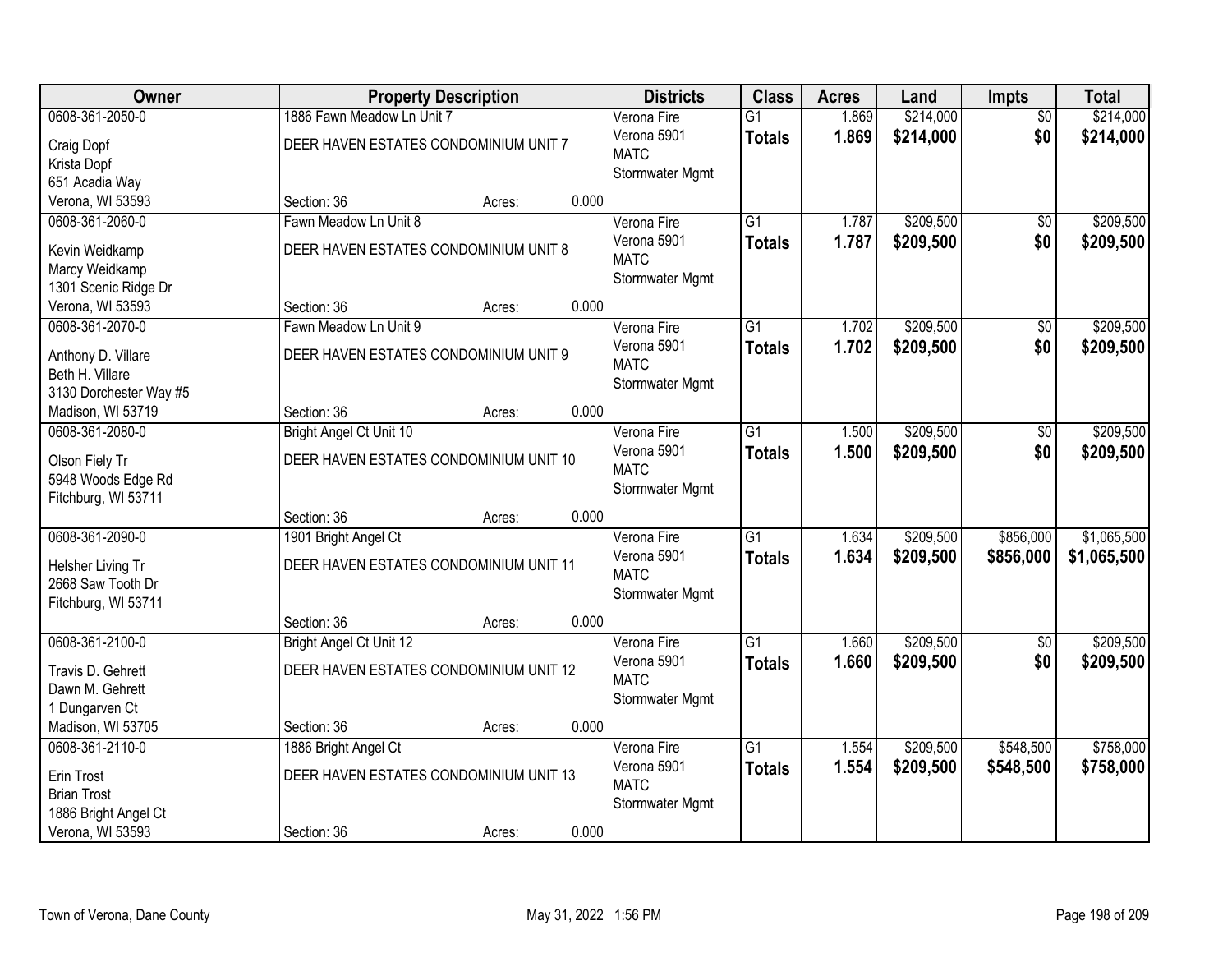| <b>Owner</b>          | <b>Property Description</b>                     |                  | <b>Districts</b> | <b>Class</b>    | <b>Acres</b> | Land      | <b>Impts</b>    | <b>Total</b> |
|-----------------------|-------------------------------------------------|------------------|------------------|-----------------|--------------|-----------|-----------------|--------------|
| 0608-361-2120-0       | 1880 Deer Haven Trl                             |                  | Verona Fire      | $\overline{G1}$ | 1.505        | \$214,000 | \$634,500       | \$848,500    |
| Chad J. Mcmahon       | DEER HAVEN ESTATES CONDOMINIUM UNIT 14          |                  | Verona 5901      | <b>Totals</b>   | 1.505        | \$214,000 | \$634,500       | \$848,500    |
| Christine M. Mcmahon  |                                                 |                  | <b>MATC</b>      |                 |              |           |                 |              |
| 1880 Deer Haven Trl   |                                                 |                  | Stormwater Mgmt  |                 |              |           |                 |              |
| Verona, WI 53593      | Section: 36                                     | 0.000<br>Acres:  |                  |                 |              |           |                 |              |
| 0608-361-2130-0       | Deer Haven Trl Unit 15                          |                  | Verona Fire      | $\overline{G1}$ | 1.521        | \$214,000 | $\overline{50}$ | \$214,000    |
|                       |                                                 |                  | Verona 5901      | <b>Totals</b>   | 1.521        | \$214,000 | \$0             | \$214,000    |
| <b>Brian Buisker</b>  | DEER HAVEN ESTATES CONDOMINIUM UNIT 15          |                  | <b>MATC</b>      |                 |              |           |                 |              |
| Sherry Buisker        |                                                 |                  | Stormwater Mgmt  |                 |              |           |                 |              |
| 5944 Woods Edge Rd    |                                                 |                  |                  |                 |              |           |                 |              |
| Fitchburg, WI 53711   | Section: 36                                     | 0.000<br>Acres:  |                  |                 |              |           |                 |              |
| 0608-361-2140-0       | 1864 Deer Haven Trl                             |                  | Verona Fire      | $\overline{G1}$ | 1.582        | \$214,000 | \$739,000       | \$953,000    |
| Laurence D. Jones Jr  | DEER HAVEN ESTATES CONDOMINIUM UNIT 16          |                  | Verona 5901      | <b>Totals</b>   | 1.582        | \$214,000 | \$739,000       | \$953,000    |
| Sarah G. Jones        |                                                 |                  | <b>MATC</b>      |                 |              |           |                 |              |
| 1864 Deer Haven Tr    |                                                 |                  | Stormwater Mgmt  |                 |              |           |                 |              |
| Verona, WI 53593      | Section: 36                                     | 0.000<br>Acres:  |                  |                 |              |           |                 |              |
| 0608-361-4110-0       | 1788 Deer Haven Trl                             |                  | Verona Fire      | $\overline{G1}$ | 2.168        | \$218,500 | \$200,000       | \$418,500    |
|                       |                                                 |                  | Verona 5901      | <b>Totals</b>   | 2.168        | \$218,500 | \$200,000       | \$418,500    |
| Mark L. Strasser      | DEER HAVEN ESTATES CONDOMINIUM UNIT 1           |                  | <b>MATC</b>      |                 |              |           |                 |              |
| 513 Chads Xing        |                                                 |                  | Stormwater Mgmt  |                 |              |           |                 |              |
| Verona, WI 53593      |                                                 |                  |                  |                 |              |           |                 |              |
|                       | Section: 36                                     | 2.168<br>Acres:  |                  |                 |              |           |                 |              |
| 0608-361-4120-0       | 1814 Deer Haven Trl                             |                  | Verona Fire      | G1              | 2.358        | \$222,000 | \$856,000       | \$1,078,000  |
| Robert L. Webster     | DEER HAVEN ESTATES CONDOMINIUM UNIT 2           |                  | Verona 5901      | <b>Totals</b>   | 2.358        | \$222,000 | \$856,000       | \$1,078,000  |
| Nadia Webster         |                                                 |                  | <b>MATC</b>      |                 |              |           |                 |              |
| 1814 Deer Haven Tr    |                                                 |                  | Stormwater Mgmt  |                 |              |           |                 |              |
| Verona, WI 53593      | Section: 36                                     | 0.000<br>Acres:  |                  |                 |              |           |                 |              |
| 0608-361-8002-0       | Deer Haven Trl                                  |                  | Verona Fire      | $\overline{G4}$ | 34.000       | \$9,800   | $\overline{50}$ | \$9,800      |
|                       |                                                 |                  | Verona 5901      | G5M             | 6.000        | \$19,500  | \$0             | \$19,500     |
| Clifford F. Hageman   | SEC 36-6-8 NE1/4 NE1/4                          |                  | <b>MATC</b>      | <b>Totals</b>   | 40.000       | \$29,300  | \$0             | \$29,300     |
| Carla M. Hageman      |                                                 |                  | Stormwater Mgmt  |                 |              |           |                 |              |
| 6158 County Highway M |                                                 |                  |                  |                 |              |           |                 |              |
| Oregon, WI 53575      | Section: 36                                     | 0.000<br>Acres:  |                  |                 |              |           |                 |              |
| 0608-361-8790-0       | 6440 Sunset Dr                                  |                  | Verona Fire      | $\overline{G1}$ | 10.024       | \$265,000 | \$684,000       | \$949,000    |
| Norman J. Ask         | LOT 1 CSM 9684 CS56/24&25-5/9/2000 DESCR AS     |                  | Trash Pickup 1   | <b>Totals</b>   | 10.024       | \$265,000 | \$684,000       | \$949,000    |
| Ellen E. Ask          | SEC 36-6-8 PRT W1/2NE1/4 (10.024 ACRES INCL R/W |                  | Verona 5901      |                 |              |           |                 |              |
| 6440 Sunset Dr        | SUBJ TO & TOG W/DRIVEWAY ESMT IN DOC            |                  | Utility 1        |                 |              |           |                 |              |
| Verona, WI 53593      | Section: 36                                     | 10.024<br>Acres: | <b>MATC</b>      |                 |              |           |                 |              |
|                       |                                                 |                  | Stormwater Mgmt  |                 |              |           |                 |              |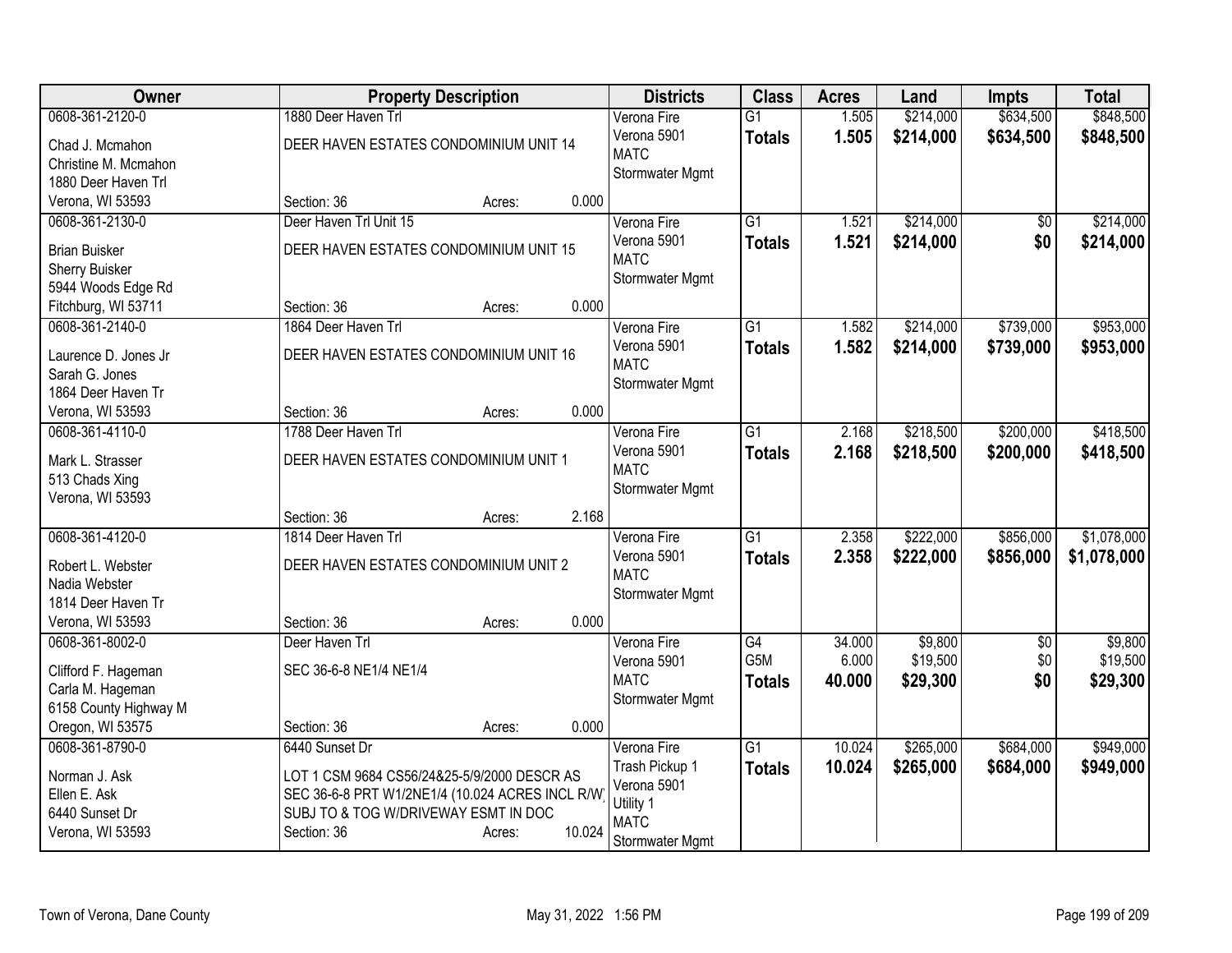| Owner                               | <b>Property Description</b>                      | <b>Districts</b>              | <b>Class</b>           | <b>Acres</b>   | Land              | Impts                  | <b>Total</b>      |
|-------------------------------------|--------------------------------------------------|-------------------------------|------------------------|----------------|-------------------|------------------------|-------------------|
| 0608-361-9000-8                     | 6436 Sunset Dr                                   | Verona Fire                   | $\overline{G1}$        | 10.000         | \$238,500         | \$341,500              | \$580,000         |
| Troy P. Rost                        | SEC 36-6-8 E1/2 SW1/4 NE1/4 EXC S 658.5 FT SUBJ  | Trash Pickup 1                | <b>Totals</b>          | 10.000         | \$238,500         | \$341,500              | \$580,000         |
| Sarah L. Terry-Rost                 | TO & TOG W/PRIVATE DRIVE AGRMT IN DOC            | Verona 5901                   |                        |                |                   |                        |                   |
| 6436 Sunset Dr                      | #932749 & #4815587 & #5198339                    | Utility 1                     |                        |                |                   |                        |                   |
| Verona, WI 53593                    | 10.000<br>Section: 36<br>Acres:                  | <b>MATC</b>                   |                        |                |                   |                        |                   |
|                                     |                                                  | Stormwater Mgmt               |                        |                |                   |                        |                   |
| 0608-361-9100-7                     | 6466 Sunset Dr                                   | Verona Fire                   | $\overline{G1}$        | 1.000          | \$118,000         | \$352,500              | \$470,500         |
| Olsen Tr                            | SEC 36-6-8 PRT SW1/4NE1/4 N 1/2 OF FOL-DESCR --  | Trash Pickup 1                | W <sub>8</sub>         | 4.000          | (\$26,000)        | \$0                    | \$0               |
| 6466 Sunset Dr                      | BEG SW COR SD 1/4 TH N 1316 FT TH N89DEGE        | Verona 5901                   | <b>Totals</b>          | 5.000          | \$118,000         | \$352,500              | \$470,500         |
| Verona, WI 53593                    | 319.3 FT TH S 1315.5 FT TH S89DEGW 320 FT TO     | Utility 1<br><b>MATC</b>      |                        |                |                   |                        |                   |
|                                     | 31.850<br>Section: 36<br>Acres:                  | Stormwater Mgmt               |                        |                |                   |                        |                   |
| 0608-361-9190-9                     |                                                  | Verona Fire                   | W8                     | 5.000          | ( \$32,500)       | $\overline{50}$        | \$0               |
|                                     |                                                  | Verona 5901                   | <b>Totals</b>          | 5.000          | \$0               | \$0                    | \$0               |
| Olsen Tr                            | SEC 36-6-8 PRT SW1/4NE1/4 BEG SEC CTR TH N       | <b>MATC</b>                   |                        |                |                   |                        |                   |
| 6466 Sunset Dr                      | 1316 FT TH N89DEGE 319.3 FT TH S 1315.5 FT TH    | Stormwater Mgmt               |                        |                |                   |                        |                   |
| Verona, WI 53593                    | S89DEGW 320 FT TO POB EXC R574/369               |                               |                        |                |                   |                        |                   |
|                                     | 0.000<br>Section: 36<br>Acres:                   |                               |                        |                |                   |                        |                   |
| 0608-361-9500-0                     | <b>Borchert Rd</b>                               | Verona Fire                   | $\overline{G4}$<br>G5M | 1.000<br>4.190 | \$300<br>\$13,500 | $\overline{50}$<br>\$0 | \$300<br>\$13,500 |
| Brian M. Shunk                      | SEC 36-6-8 PRT E1/2NE1/4 & SEC 31-6-9 PRT        | Verona 5901<br><b>MATC</b>    | W <sub>6</sub>         | 31.000         | (\$100,800)       | \$0                    | \$0               |
| Emily S. Shunk                      | W1/2NW1/4 DESCR AS BEG AT NW COR SD SEC 31       | Stormwater Mgmt               | <b>Totals</b>          | 36.190         | \$13,800          | \$0                    | \$13,800          |
| 1841 Borchert Rd                    | TH ALG N LN SD SEC 31 S89DEG51'58"E 209.48 FT    |                               |                        |                |                   |                        |                   |
| Fitchburg, WI 53593                 | Section: 36<br>0.000<br>Acres:                   |                               |                        |                |                   |                        |                   |
| 0608-361-9820-6                     | 6434 Sunset Dr                                   | Verona Fire                   | $\overline{G1}$        | 7.998          | \$247,000         | \$327,500              | \$574,500         |
| John B. Porco                       | SEC 36-6-8 PRT E1/2 SW1/4 NE1/4 COM SE COR TH    | Trash Pickup 1                | <b>Totals</b>          | 7.998          | \$247,000         | \$327,500              | \$574,500         |
| Sarah A. Slack                      | W 652.6 FT N 658.5 FT E 653.5 FT S 657 FT TO POB | Verona 5901                   |                        |                |                   |                        |                   |
| 6434 Sunset Dr                      | EXC S 150 FT OF E 522 FT SUBJ TO & TOG           | Utility 1                     |                        |                |                   |                        |                   |
| Verona, WI 53593                    | 8.081<br>Section: 36<br>Acres:                   | <b>MATC</b>                   |                        |                |                   |                        |                   |
| 0608-361-9830-4                     | 6430 Sunset Dr                                   | Stormwater Mgmt               | $\overline{G1}$        | 1.700          | \$149,500         | \$158,500              | \$308,000         |
|                                     |                                                  | Verona Fire<br>Trash Pickup 1 |                        |                |                   |                        |                   |
| Schmitt Rev Tr, William G & Susan E | SEC 36-6-8 PRT SW1/4NE1/4 S 150 FT OF E 522 FT   | Verona 5901                   | <b>Totals</b>          | 1.700          | \$149,500         | \$158,500              | \$308,000         |
| 6430 Sunset Dr                      |                                                  | Utility 1                     |                        |                |                   |                        |                   |
| Verona, WI 53593                    |                                                  | <b>MATC</b>                   |                        |                |                   |                        |                   |
|                                     | 1.700<br>Section: 36<br>Acres:                   | Stormwater Mgmt               |                        |                |                   |                        |                   |
| 0608-361-9840-2                     | 1773 Borchert Rd                                 | Verona Fire                   | $\overline{G1}$        | 1.000          | \$118,000         | \$150,500              | \$268,500         |
|                                     |                                                  | Trash Pickup 1                | <b>Totals</b>          | 1.000          | \$118,000         | \$150,500              | \$268,500         |
| Janet E. Yapp                       | SEC 36-6-8 S 132 FT OF E 330 FT OF SE1/4NE1/4    | Verona 5901                   |                        |                |                   |                        |                   |
| 1773 Borchert Rd                    |                                                  | Utility 1                     |                        |                |                   |                        |                   |
| Verona, WI 53593                    |                                                  | <b>MATC</b>                   |                        |                |                   |                        |                   |
|                                     | 1.000<br>Section: 36<br>Acres:                   | Stormwater Mgmt               |                        |                |                   |                        |                   |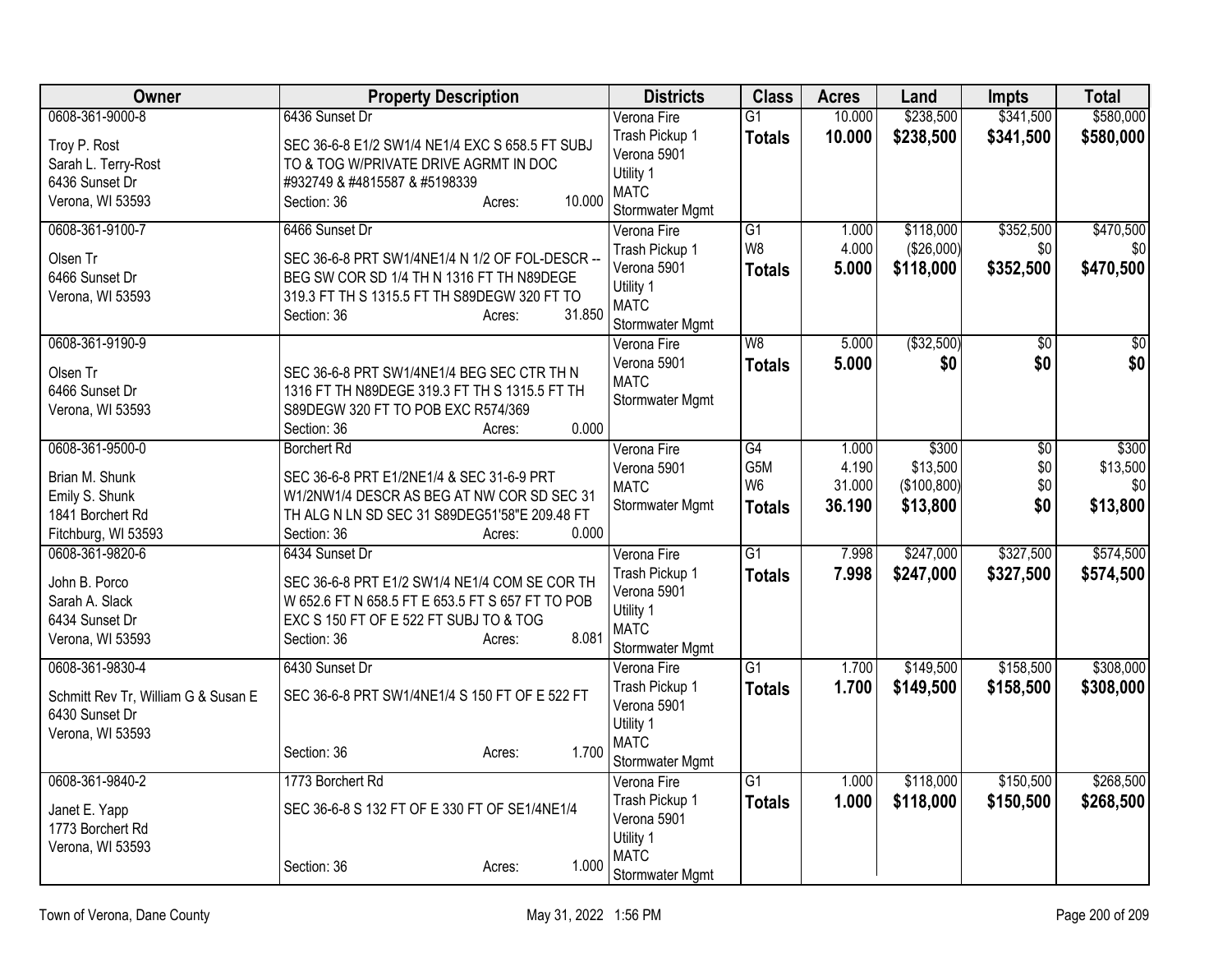| Owner                                         |                                                                      | <b>Property Description</b> |        | <b>Districts</b>               | <b>Class</b>                     | <b>Acres</b>   | Land                 | <b>Impts</b>           | <b>Total</b>           |
|-----------------------------------------------|----------------------------------------------------------------------|-----------------------------|--------|--------------------------------|----------------------------------|----------------|----------------------|------------------------|------------------------|
| 0608-361-9890-2                               | 1785 Borchert Rd                                                     |                             |        | Verona Fire                    | $\overline{G1}$                  | 2.000          | \$163,000            | \$250,000              | \$413,000              |
| Michael Murphy                                | SEC 36-6-8 N 264 FT OF S 396 FT OF E 330 FT OF                       |                             |        | Trash Pickup 1<br>Verona 5901  | <b>Totals</b>                    | 2.000          | \$163,000            | \$250,000              | \$413,000              |
| <b>Brittney Murphy</b><br>1785 Borchert Rd    | SE1/4 NE1/4                                                          |                             |        | Utility 1                      |                                  |                |                      |                        |                        |
| Verona, WI 53593                              | Section: 36                                                          | Acres:                      | 2.000  | <b>MATC</b>                    |                                  |                |                      |                        |                        |
|                                               |                                                                      |                             |        | Stormwater Mgmt                |                                  |                |                      |                        |                        |
| 0608-361-9920-5                               | 1791 Borchert Rd                                                     |                             |        | Verona Fire<br>Trash Pickup 1  | $\overline{G1}$<br><b>Totals</b> | 0.800<br>0.800 | \$94,500<br>\$94,500 | \$158,000<br>\$158,000 | \$252,500<br>\$252,500 |
| Kristin M. Brown                              | WLY PRT LOT 1 CSM 1001 CS4/269-11/29/72 DESCR                        |                             |        | Verona 5901                    |                                  |                |                      |                        |                        |
| 1791 Borchert Rd<br>Verona, WI 53593          | AS SEC 36-6-8 PRT SE1/4NE1/4 N 115 FT OF S 511<br>FT OF E 330 FT THF |                             |        | Utility 1                      |                                  |                |                      |                        |                        |
|                                               | Section: 36                                                          | Acres:                      | 0.800  | <b>MATC</b>                    |                                  |                |                      |                        |                        |
| 0608-362-8000-9                               | <b>Wesner Rd</b>                                                     |                             |        | Stormwater Mgmt<br>Verona Fire | G4                               | 23.400         | \$6,700              | $\overline{50}$        | \$6,700                |
|                                               |                                                                      |                             |        | Verona 5901                    | G <sub>5</sub> M                 | 16.600         | \$54,000             | \$0                    | \$54,000               |
| Two Half Empty Milk Cans, LLC                 | SEC 36-6-8 NE1/4NW1/4 TOG W/ROAD ESMT IN DOC                         |                             |        | <b>MATC</b>                    | <b>Totals</b>                    | 40.000         | \$60,700             | \$0                    | \$60,700               |
| 702 N Highpoint Rd<br>Madison, WI 53717       | #5450463                                                             |                             |        | Stormwater Mgmt                |                                  |                |                      |                        |                        |
|                                               | Section: 36                                                          | Acres:                      | 40.000 |                                |                                  |                |                      |                        |                        |
| 0608-362-8500-4                               | <b>Wesner Rd</b>                                                     |                             |        | Verona Fire                    | $\overline{G4}$                  | 20.000         | \$5,800              | \$0                    | \$5,800                |
| Two Half Empty Milk Cans, LLC                 | SEC 36-6-8 E1/2 NW1/4NW1/4 TOG W/ROAD ESMT IN                        |                             |        | Verona 5901                    | Totals                           | 20,000         | \$5,800              | \$0                    | \$5,800                |
| 702 N Highpoint Rd                            | DOC #5450463                                                         |                             |        | <b>MATC</b>                    |                                  |                |                      |                        |                        |
| Madison, WI 53717                             |                                                                      |                             |        | Stormwater Mgmt                |                                  |                |                      |                        |                        |
|                                               | Section: 36                                                          | Acres:                      | 20.000 |                                |                                  |                |                      |                        |                        |
| 0608-362-8570-0                               | Wesner Rd                                                            |                             |        | Verona Fire<br>Verona 5901     | G4                               | 20.000         | \$5,800              | $\overline{50}$        | \$5,800                |
| Two Half Empty Milk Cans, LLC                 | SEC 36-6-8 W1/2 NW1/4NW1/4                                           |                             |        | <b>MATC</b>                    | Totals                           | 20.000         | \$5,800              | \$0                    | \$5,800                |
| 702 N Highpoint Rd                            |                                                                      |                             |        | Stormwater Mgmt                |                                  |                |                      |                        |                        |
| Madison, WI 53717                             | Section: 36                                                          | Acres:                      | 20.000 |                                |                                  |                |                      |                        |                        |
| 0608-362-9000-7                               | 6520 Sunset Dr                                                       |                             |        | Verona Fire                    | $\overline{G1}$                  | 9.000          | \$256,000            | \$332,000              | \$588,000              |
|                                               | SEC 36-6-8 E1/2 SW1/4 NW1/4 EXC CSM 3815 SUBJ                        |                             |        | Trash Pickup 1                 | W <sub>8</sub>                   | 18.000         | (\$117,000)          | \$0                    | \$0                    |
| Schorr Rev Living Tr, Randy<br>6520 Sunset Dr | TO & TOG W/ESMT IN DOC #4371266                                      |                             |        | Verona 5901                    | <b>Totals</b>                    | 27.000         | \$256,000            | \$332,000              | \$588,000              |
| Verona, WI 53593                              |                                                                      |                             |        | Utility 1                      |                                  |                |                      |                        |                        |
|                                               | Section: 36                                                          | Acres:                      | 0.000  | <b>MATC</b><br>Stormwater Mgmt |                                  |                |                      |                        |                        |
| 0608-362-9070-3                               | Sunset Dr                                                            |                             |        | Verona Fire                    | $\overline{G4}$                  | 9.730          | \$2,500              | \$0                    | \$2,500                |
| Two Half Empty Milk Cans, LLC                 | SEC 36-6-8 W1/2 SW1/4NW1/4 EXC LOT 1 CSM 1311                        |                             |        | Verona 5901                    | G <sub>5</sub> M                 | 8.000          | \$26,000             | \$0                    | \$26,000               |
| 702 N Highpoint Rd                            |                                                                      |                             |        | <b>MATC</b>                    | <b>Totals</b>                    | 17.730         | \$28,500             | \$0                    | \$28,500               |
| Madison, WI 53717                             |                                                                      |                             |        | Stormwater Mgmt                |                                  |                |                      |                        |                        |
|                                               | Section: 36                                                          | Acres:                      | 18.000 |                                |                                  |                |                      |                        |                        |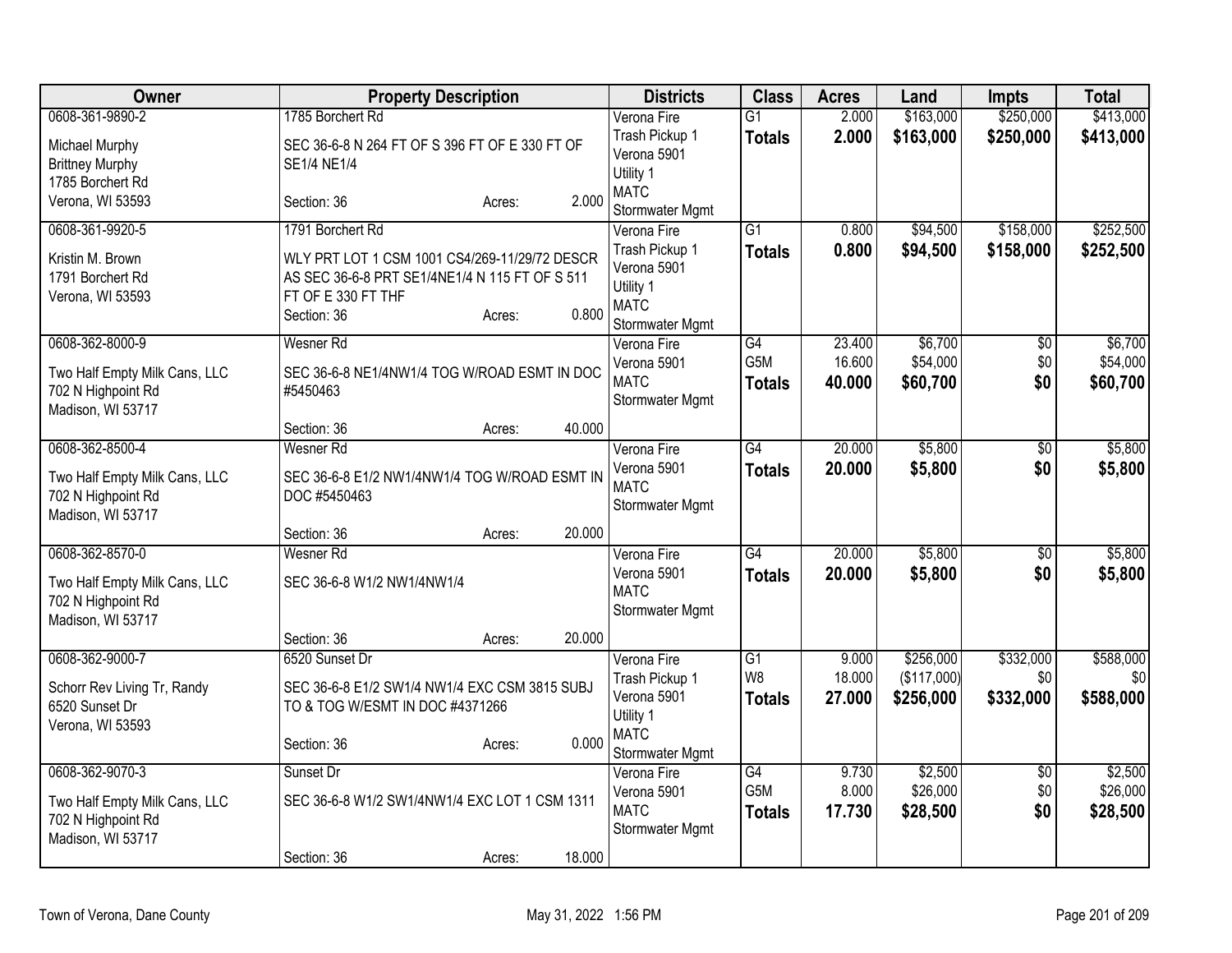| Owner                                 | <b>Property Description</b>                      | <b>Districts</b>           | <b>Class</b>    | <b>Acres</b> | Land                          | <b>Impts</b>    | <b>Total</b> |
|---------------------------------------|--------------------------------------------------|----------------------------|-----------------|--------------|-------------------------------|-----------------|--------------|
| 0608-362-9290-7                       | 6570 Sunset Dr                                   | Verona Fire                | $\overline{G1}$ | 2.000        | \$163,000                     | \$133,000       | \$296,000    |
| Daniel P. Smithback                   | LOT 1 CSM 1311 CS5/262 DESCR AS SEC 36-6-8 PRT   | Trash Pickup 1             | <b>Totals</b>   | 2.000        | \$163,000                     | \$133,000       | \$296,000    |
| 6570 Sunset Dr                        | SW1/4NW1/4 CO M SEC W1/4 COR TH E 359.05 FT TO   | Verona 5901<br>Utility 1   |                 |              |                               |                 |              |
| Verona, WI 53593                      | POB TH CON E 295.3 FT ALG S LN SD 1/41/4 & CL    | <b>MATC</b>                |                 |              |                               |                 |              |
|                                       | 2.000<br>Section: 36<br>Acres:                   | Stormwater Mgmt            |                 |              |                               |                 |              |
| 0608-362-9350-4                       | 6542 Sunset Dr                                   | Verona Fire                | $\overline{G1}$ | 2.183        | \$169,000                     | \$230,000       | \$399,000    |
| Richard K. Gibbs                      | LOT 1 CSM 3815 CS15/343 R3202/58-11/3/81DESCR    | Trash Pickup 1             | <b>Totals</b>   | 2.183        | \$169,000                     | \$230,000       | \$399,000    |
| Shannon A. Gibbs                      | AS SEC 36-6-8 PRT S1/2 NW1/4 (2.183 ACRES)       | Verona 5901                |                 |              |                               |                 |              |
| 6542 Sunset Dr                        |                                                  | Utility 1<br><b>MATC</b>   |                 |              |                               |                 |              |
| Verona, WI 53593                      | 2.183<br>Section: 36<br>Acres:                   | Stormwater Mgmt            |                 |              |                               |                 |              |
| 0608-362-9500-2                       | Sunset Dr                                        | Verona Fire                | W8              | 11.000       | (\$71,500)                    | $\overline{50}$ | $\sqrt{50}$  |
| Olsen Tr                              | SEC 36-6-8 PRT SE1/4 NW1/4 BEG SE COR TH N 1316  | Verona 5901                | <b>Totals</b>   | 11.000       | \$0                           | \$0             | \$0          |
| 6466 Sunset Dr                        | FTTH S89DEGW 327.2 FT TH S 1314.7 FT TH          | <b>MATC</b>                |                 |              |                               |                 |              |
| Verona, WI 53593                      | N89DEGE 327.7 FT TO POB                          | Stormwater Mgmt            |                 |              |                               |                 |              |
|                                       | 0.000<br>Section: 36<br>Acres:                   |                            |                 |              |                               |                 |              |
| 0608-362-9540-4                       |                                                  | Verona Fire                | $\overline{W8}$ | 11.200       | (\$73,000)                    | $\overline{50}$ | $\sqrt{50}$  |
| Schorr Rev Living Tr, Kristie & Randy | SEC 36-6-8 PRT SE1/4NW1/4 COM SEC CTR TH         | Verona 5901                | <b>Totals</b>   | 11.200       | \$0                           | \$0             | \$0          |
| 6520 Sunset Dr                        | S89DEGW 327.7 FT TH N 583.7 FT TO POB TH CON N   | <b>MATC</b>                |                 |              |                               |                 |              |
| Verona, WI 53593                      | 731 FT TO N LN SD 1/41/4 TH S89DEGW 654.5 FT TH  | Stormwater Mgmt            |                 |              |                               |                 |              |
|                                       | Section: 36<br>0.000<br>Acres:                   |                            |                 |              |                               |                 |              |
| 0608-362-9600-1                       | 6520 Sunset Dr                                   | Verona Fire                |                 |              | Assessed with 0608-362-9000-7 |                 |              |
| Schorr Rev Living Tr, Randy           | SEC 36-6-8 SE1/4 NW1/4 EXC E 983.1 FT THF & CSM  | Verona 5901<br><b>MATC</b> |                 |              |                               |                 |              |
| 6520 Sunset Dr                        | 3815 SUBJ TO & TOG W/ESMT IN DOC #4371266        | Stormwater Mgmt            |                 |              |                               |                 |              |
| Verona, WI 53593                      |                                                  |                            |                 |              |                               |                 |              |
|                                       | 0.000<br>Section: 36<br>Acres:                   |                            |                 |              |                               |                 |              |
| 0608-362-9785-0                       | Sunset Dr                                        | Verona Fire                | $\overline{G1}$ | 2.012        | \$147,000                     | $\overline{50}$ | \$147,000    |
| Schorr Rev Living Tr, Kristie & Randy | LOT 1 CSM 12066 CS74/206&207-2/14/2007 F/K/A LOT | Verona 5901<br><b>MATC</b> | <b>Totals</b>   | 2.012        | \$147,000                     | \$0             | \$147,000    |
| 6520 Sunset Dr                        | 1 CSM 4343 CS18/265-5/10/84 DESCR AS SEC 36-6-8  | Stormwater Mgmt            |                 |              |                               |                 |              |
| Verona, WI 53593                      | PRT SE1/4 NW1/4 (2.012 ACRES) TOG W/DRIVEWAY     |                            |                 |              |                               |                 |              |
| 0608-362-9800-0                       | 2.012<br>Section: 36<br>Acres:<br>6488 Sunset Dr | Verona Fire                | $\overline{G1}$ | 2.021        | \$163,500                     | \$441,500       | \$605,000    |
|                                       |                                                  | Trash Pickup 1             | <b>Totals</b>   | 2.021        | \$163,500                     | \$441,500       | \$605,000    |
| Broadbridge Rev Living Tr, Patrick &  | LOT 2 CSM 12066 CS74/206&207-2/14/2007 F/K/A LOT | Verona 5901                |                 |              |                               |                 |              |
| Amy                                   | 1 CSM 4343 CS18/265-5/10/84 DESCR AS SEC 36-6-8  | Utility 1                  |                 |              |                               |                 |              |
| 6488 Sunset Dr                        | PRT SE1/4 NW1/4 (2.021 ACRES)                    | <b>MATC</b>                |                 |              |                               |                 |              |
| Verona, WI 53593                      | 2.021<br>Section: 36<br>Acres:                   | Stormwater Mgmt            |                 |              |                               |                 |              |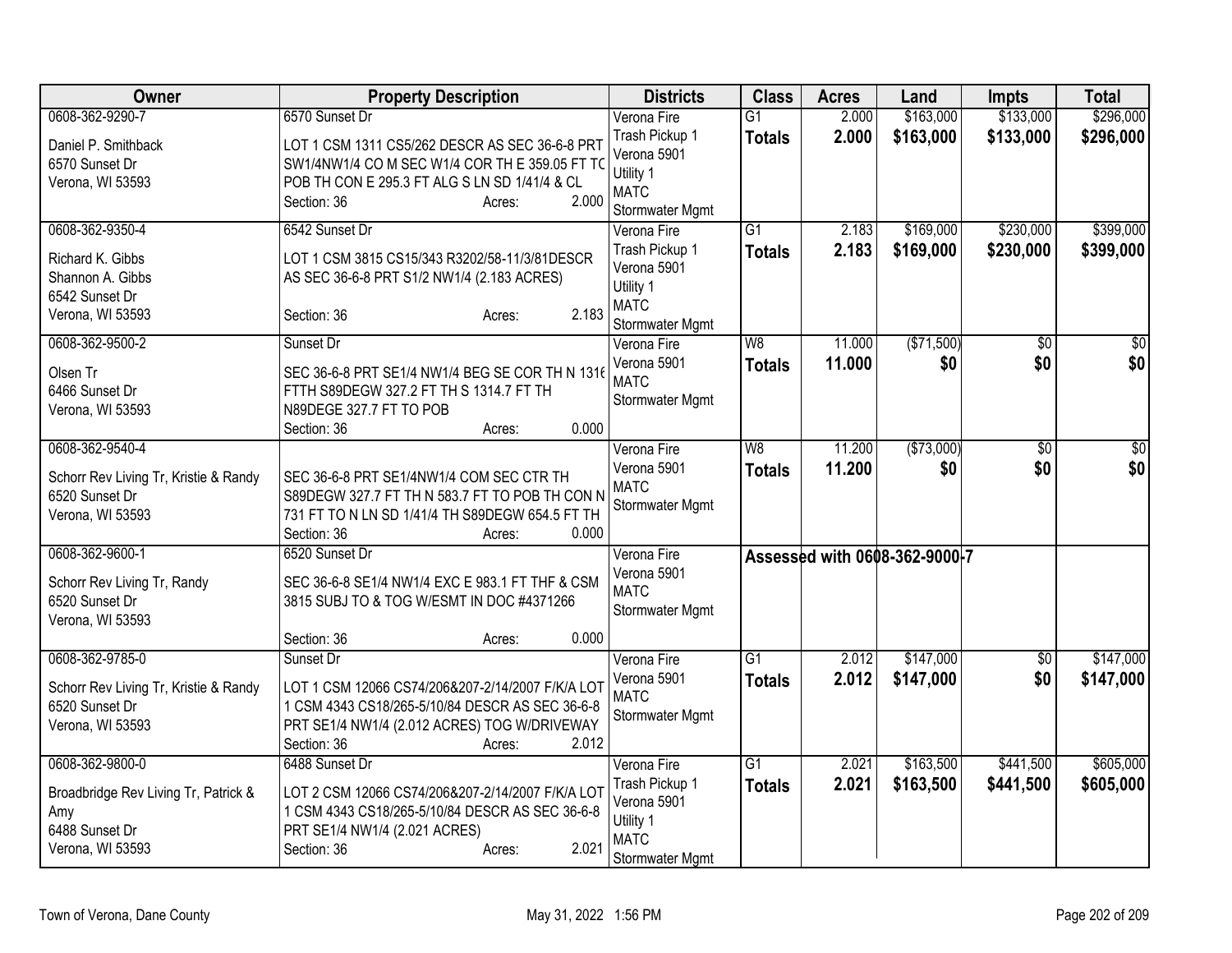| <b>Owner</b>                                                                        | <b>Property Description</b>                                                                                                                                                             | <b>Districts</b>                                                             | <b>Class</b>    | <b>Acres</b> | Land      | <b>Impts</b>    | <b>Total</b> |
|-------------------------------------------------------------------------------------|-----------------------------------------------------------------------------------------------------------------------------------------------------------------------------------------|------------------------------------------------------------------------------|-----------------|--------------|-----------|-----------------|--------------|
| 0608-362-9815-0                                                                     | 6502 Sunset Dr                                                                                                                                                                          | Verona Fire                                                                  | $\overline{G1}$ | 3.820        | \$208,000 | \$214,500       | \$422,500    |
| Ekw Tr<br>6502 Sunset Dr<br>Verona, WI 53593                                        | LOT 3 CSM 12066 CS74/206&207-2/14/2007 F/K/A LOT<br>1 CSM 4343 CS18/265-5/10/84 DESCR AS SEC 36-6-8<br>PRT SE1/4 NW1/4 (3.820 ACRES) SUBJ TO DRIVEWAY<br>Section: 36<br>3.820<br>Acres: | Trash Pickup 1<br>Verona 5901<br>Utility 1<br><b>MATC</b><br>Stormwater Mgmt | <b>Totals</b>   | 3.820        | \$208,000 | \$214,500       | \$422,500    |
| 0608-363-8000-8                                                                     | 6473 Sunset Dr                                                                                                                                                                          | Verona Fire                                                                  | $\overline{G1}$ | 1.000        | \$118,000 | \$223,000       | \$341,000    |
| Nancy J. Rung<br>6473 Sunset Dr<br>Verona, WI 53593                                 | SEC 36-6-8 PRT NE1/4SW1/4 E 165 FT OF N 264 FT<br>1.000<br>Section: 36<br>Acres:                                                                                                        | Trash Pickup 1<br>Verona 5901<br>Utility 1<br><b>MATC</b>                    | <b>Totals</b>   | 1.000        | \$118,000 | \$223,000       | \$341,000    |
| 0608-363-8020-4                                                                     | 6473 Sunset Dr                                                                                                                                                                          | Stormwater Mgmt<br>Verona Fire                                               | $\overline{G1}$ | 2.000        | \$163,000 | \$12,000        | \$175,000    |
| Nancy J. Rung<br>6473 Sunset Dr<br>Verona, WI 53593                                 | SEC 36-6-8 PRT SW1/4 COM SEC W1/4 COR TH E<br>2451.25 FT TO POB TH S 264 FT TH E 165 FT TH S<br>264 FT TH W 247.5 FT TH N 528 FT TH E 82.5 FT TO<br>2.000<br>Section: 36<br>Acres:      | Verona 5901<br><b>MATC</b><br>Stormwater Mgmt                                | <b>Totals</b>   | 2.000        | \$163,000 | \$12,000        | \$175,000    |
| 0608-363-8031-0                                                                     | Sunset Dr                                                                                                                                                                               | Verona Fire                                                                  | $\overline{G5}$ | 0.340        | \$100     | $\overline{30}$ | \$100        |
| Craig Hayes<br>Patricia Hayes<br>6487 Sunset Dr<br>Verona, WI 53593                 | LOT 1 CSM 3242 CS12/349 DESCR AS SEC 36-6-8<br>PRT NE1/4SW1/4 COM SEC W1/4 COR TH E 1923.35<br>FT TO POB TH CON E 445.4 FT TH S 528 FT TH E<br>0.000<br>Section: 36<br>Acres:           | Verona 5901<br><b>MATC</b><br>Stormwater Mgmt                                | <b>Totals</b>   | 0.340        | \$100     | \$0             | \$100        |
| 0608-363-8035-0                                                                     | 6501 Sunset Dr                                                                                                                                                                          | Verona Fire                                                                  | $\overline{G1}$ | 4.750        | \$218,000 | \$288,500       | \$506,500    |
| J K. Trainor<br>Brenda L. Trainor<br>6501 Sunset Dr<br>Verona, WI 53593             | LOT 1 CSM 9428 CS53/286&287 9/8/99 F/K/A LOT 1<br>CSM 3242 CS12/349 DESCR AS SEC 36-6-8 PRT<br>NE1/4SW1/4 & SE1/4SW1/4 (4.75 ACRES) TOG<br>4.750<br>Section: 36<br>Acres:               | Trash Pickup 1<br>Verona 5901<br>Utility 1<br><b>MATC</b><br>Stormwater Mgmt | <b>Totals</b>   | 4.750        | \$218,000 | \$288,500       | \$506,500    |
| 0608-363-8040-0                                                                     | 6497 Sunset Dr                                                                                                                                                                          | Verona Fire                                                                  | $\overline{G1}$ | 5.930        | \$228,500 | \$350,000       | \$578,500    |
| Michael J. Korth<br>Beth A. Korth<br>6497 Sunset Dr<br>Verona, WI 53593             | LOT 2 CSM 9428 CS53/286&287-9/8/99 F/K/A LOT 1<br>CSM 3242 CS12/349-7/19/79 DESCR AS SEC 36-6-8<br>PRT NE1/4SW1/4 & SE1/4SW1/4 (5.93 ACRES) SUBJ<br>5.930<br>Section: 36<br>Acres:      | Trash Pickup 1<br>Verona 5901<br>Utility 1<br><b>MATC</b><br>Stormwater Mgmt | <b>Totals</b>   | 5.930        | \$228,500 | \$350,000       | \$578,500    |
| 0608-363-8045-0                                                                     | Sunset Dr                                                                                                                                                                               | Verona Fire                                                                  | $\overline{G4}$ | 3.570        | \$1,000   | $\overline{50}$ | \$1,000      |
| Douglas M. Schorr<br>Jo-Ann M. O'Brien-Schorr<br>6487 Sunset Dr<br>Verona, WI 53593 | LOT 3 CSM 9428 CS53/286&287 9/8/99 F/K/A LOT 1<br>CSM 3242 CS12/349 DESCR AS SEC 36-6-8 PRT<br>NE1/4SW1/4 & SE1/4SW1/4 (3.57 ACRES)<br>3.570<br>Section: 36<br>Acres:                   | Verona 5901<br><b>MATC</b><br>Stormwater Mgmt                                | <b>Totals</b>   | 3.570        | \$1,000   | \$0             | \$1,000      |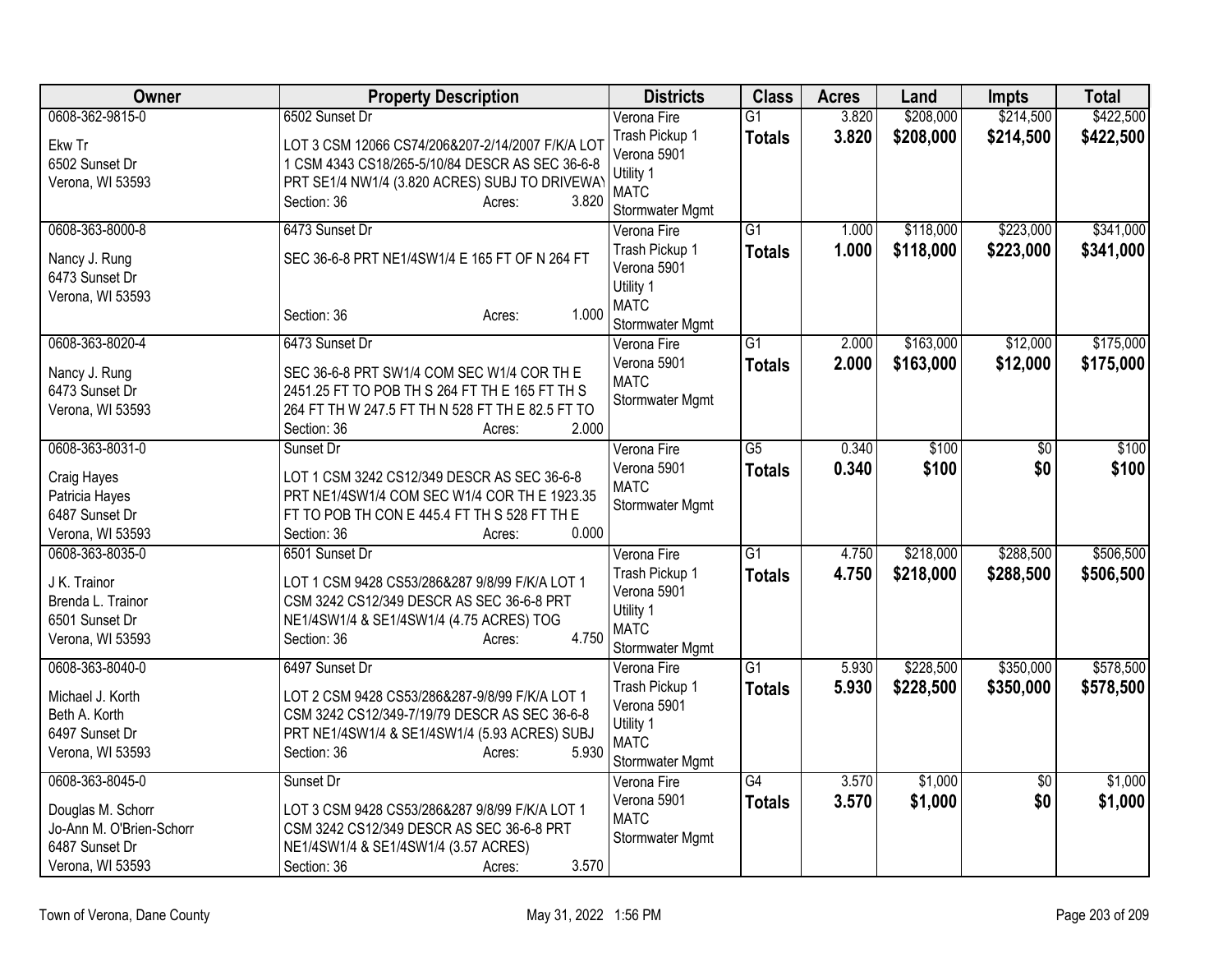| Owner                                   | <b>Property Description</b>                       | <b>Districts</b>           | <b>Class</b>          | <b>Acres</b>   | Land                 | <b>Impts</b>    | <b>Total</b>       |
|-----------------------------------------|---------------------------------------------------|----------------------------|-----------------------|----------------|----------------------|-----------------|--------------------|
| 0608-363-8050-0                         | 6487 Sunset Dr                                    | Verona Fire                | $\overline{G1}$       | 5.400          | \$223,500            | \$196,000       | \$419,500          |
| Douglas M. Schorr                       | LOT 4 CSM 9428 CS53/286&287 9/8/99 F/K/A LOT 1    | Trash Pickup 1             | <b>Totals</b>         | 5.400          | \$223,500            | \$196,000       | \$419,500          |
| Jo-Ann M. O'Brien-Schorr                | CSM 3242 CS12/349 DESCR AS SEC 36-6-8 PRT         | Verona 5901                |                       |                |                      |                 |                    |
| 6487 Sunset Dr                          | NE1/4SW1/4 & SE1/4SW1/4 (5.40 ACRES)              | Utility 1<br><b>MATC</b>   |                       |                |                      |                 |                    |
| Verona, WI 53593                        | 5.400<br>Section: 36<br>Acres:                    | Stormwater Mgmt            |                       |                |                      |                 |                    |
| 0608-363-8110-0                         | 6521 Sunset Dr                                    | Verona Fire                | G1                    | 3.010          | \$195,000            | \$415,000       | \$610,000          |
|                                         |                                                   | Verona 5901                | G4                    | 4.000          | \$1,400              | \$0             | \$1,400            |
| Andrew Schmidt                          | LOT 1 CSM 14926 CS105/58&61-9/20/2018 DESCR AS    | <b>MATC</b>                | <b>Totals</b>         | 7.010          | \$196,400            | \$415,000       | \$611,400          |
| Kayla Schmidt                           | SEC 36-6-8 PRT NE1/4SW1/4 & PRT SE1/4SW1/4        | Stormwater Mgmt            |                       |                |                      |                 |                    |
| 6521 Sunset Dr                          | (7.010 ACRES)                                     |                            |                       |                |                      |                 |                    |
| Verona, WI 53593                        | 7.010<br>Section: 36<br>Acres:                    |                            |                       |                |                      |                 |                    |
| 0608-363-8120-0                         | Sunset Dr                                         | Verona Fire                | $\overline{G1}$<br>G4 | 1.000<br>3.400 | \$118,000<br>\$1,000 | $\overline{50}$ | \$118,000          |
| Erica J. Makar                          | LOT 2 CSM 14926 CS105/58&61-9/20/2018 DESCR AS    | Verona 5901<br><b>MATC</b> | G5M                   | 1.130          | \$3,800              | \$0<br>\$0      | \$1,000<br>\$3,800 |
| 2924 Huntingdon Ave                     | SEC 36-6-8 PRT NE1/4SW1/4 & PRT SE1/4SW1/4        | Stormwater Mgmt            |                       | 5.530          | \$122,800            | \$0             | \$122,800          |
| Baltimore, MD 21211                     | (5.530 ACRES)                                     |                            | <b>Totals</b>         |                |                      |                 |                    |
|                                         | 5.530<br>Section: 36<br>Acres:                    |                            |                       |                |                      |                 |                    |
| 0608-363-8130-0                         | Sunset Dr                                         | Verona Fire                | G1                    | 1.000          | \$118,000            | $\overline{50}$ | \$118,000          |
| Erica J. Makar                          | LOT 3 CSM 14926 CS105/58&61-9/20/2018 DESCR AS    | Verona 5901                | G4                    | 11.150         | \$3,200              | \$0             | \$3,200            |
| 2924 Huntingdon Ave                     | SEC 36-6-8 PRT NE1/4SW1/4 & PRT SE1/4SW1/4        | <b>MATC</b>                | G5M                   | 3.500          | \$11,500             | \$0             | \$11,500           |
| Baltimore, MD 21211                     | (15.650 ACRES)                                    | Stormwater Mgmt            | <b>Totals</b>         | 15.650         | \$132,700            | \$0             | \$132,700          |
|                                         | 15.650<br>Section: 36<br>Acres:                   |                            |                       |                |                      |                 |                    |
| 0608-363-8500-3                         | Sunset Dr                                         | Verona Fire                | $\overline{G4}$       | 29.020         | \$7,600              | $\overline{50}$ | \$7,600            |
| Geurkink Jt Rev Tr, Terry F & Alison S  | SEC 36-6-8 NW1/4SW1/4                             | Verona 5901                | G <sub>5</sub>        | 0.980          | \$100                | \$0             | \$100              |
| Wilmeth                                 |                                                   | <b>MATC</b>                | G5M                   | 10.000         | \$17,500             | \$0             | \$17,500           |
| 1675 Bartlett Ct                        |                                                   | Stormwater Mgmt            | <b>Totals</b>         | 40.000         | \$25,200             | \$0             | \$25,200           |
| Belleville, WI 53508                    | 40.000<br>Section: 36<br>Acres:                   |                            |                       |                |                      |                 |                    |
| 0608-363-9000-6                         | <b>Purcell Rd</b>                                 | Verona Fire                | $\overline{G4}$       | 38.850         | \$10,000             | $\overline{50}$ | \$10,000           |
|                                         |                                                   | Verona 5901                | G <sub>5</sub>        | 1.150          | \$100                | \$0             | \$100              |
| Geurkink Jt Rev Tr, Terry F & Alison S  | SEC 36-6-8 SW1/4SW1/4                             | <b>MATC</b>                | <b>Totals</b>         | 40.000         | \$10,100             | \$0             | \$10,100           |
| Wilmeth                                 |                                                   | Stormwater Mgmt            |                       |                |                      |                 |                    |
| 1675 Bartlett Ct                        | 40.000<br>Section: 36                             |                            |                       |                |                      |                 |                    |
| Belleville, WI 53508<br>0608-363-9640-2 | Acres:<br>6526 Purcell Rd                         | Verona Fire                | $\overline{G1}$       | 6.000          | \$222,000            | \$258,500       | \$480,500          |
|                                         |                                                   | Trash Pickup 1             |                       | 6.000          | \$222,000            |                 |                    |
| James L. Muehlenbruch                   | R793/675 SEC 36-6-8 PRT SE1/4 SW1/4 BEG SD 1/41/4 | Verona 5901                | <b>Totals</b>         |                |                      | \$258,500       | \$480,500          |
| Donna R. Muehlenbruch                   | SW COR TH E 220 FT TH N 1188 FT TH W 220 FT TH    | Utility 1                  |                       |                |                      |                 |                    |
| 6526 Purcell Rd                         | S 1188 FT TO POB 6 ACRE S                         | <b>MATC</b>                |                       |                |                      |                 |                    |
| Belleville, WI 53508                    | 6.000<br>Section: 36<br>Acres:                    | Stormwater Mgmt            |                       |                |                      |                 |                    |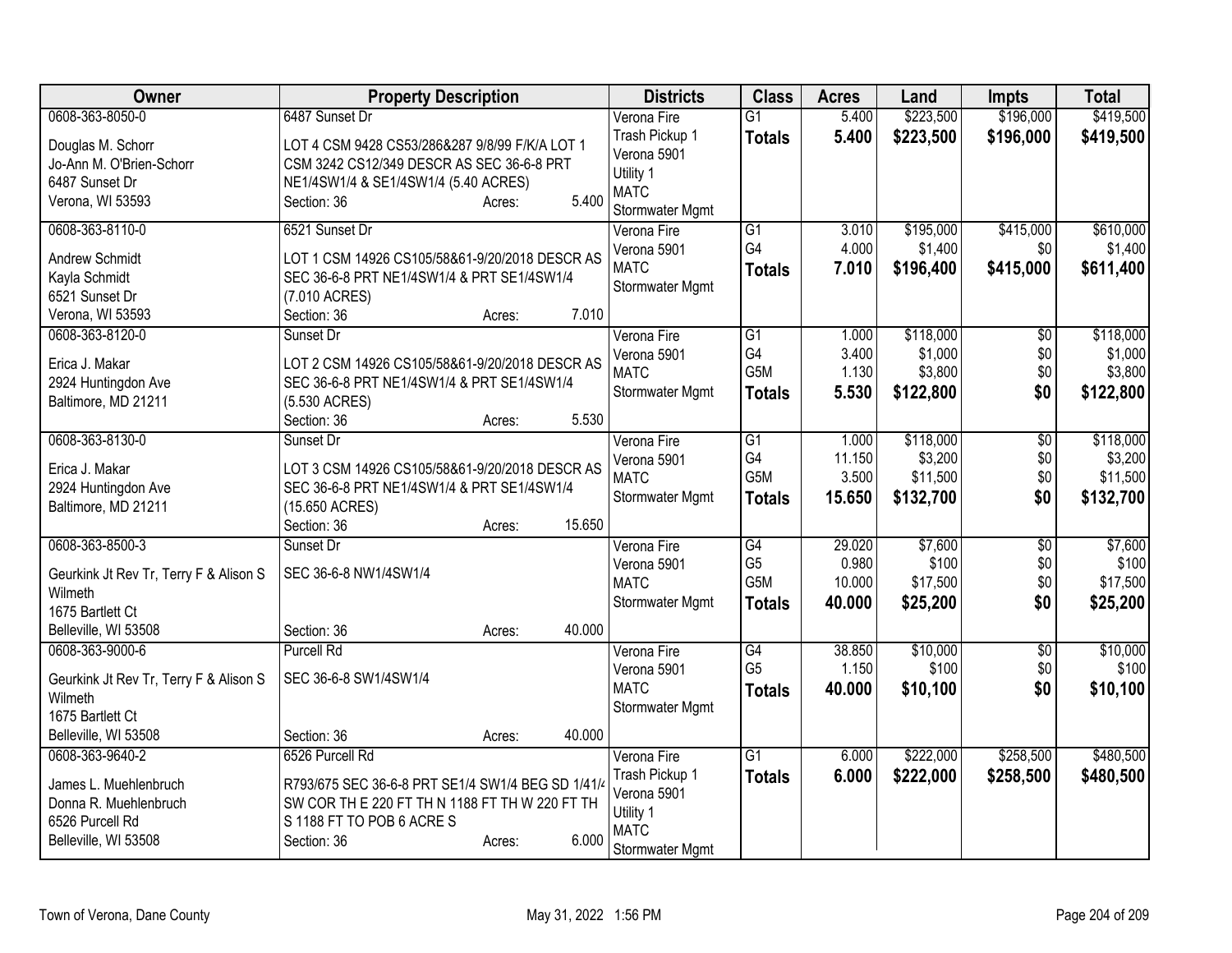| Owner                      | <b>Property Description</b>                      | <b>Districts</b>               | <b>Class</b>    | <b>Acres</b> | Land                          | <b>Impts</b>    | <b>Total</b> |
|----------------------------|--------------------------------------------------|--------------------------------|-----------------|--------------|-------------------------------|-----------------|--------------|
| 0608-363-9780-3            |                                                  | Verona Fire                    | $\overline{G1}$ | 5.077        | \$220,500                     | $\overline{50}$ | \$220,500    |
| Richard C. Solberg         | R27/51 SEC 36-6-8 E 374 FT OF W 594 FT OF S 594  | Verona 5901                    | <b>Totals</b>   | 5.077        | \$220,500                     | \$0             | \$220,500    |
| 406 Owen Ct                | FT OF SE1/4 SW1/4                                | <b>MATC</b>                    |                 |              |                               |                 |              |
| Prospect Heights, IL 60070 |                                                  | Stormwater Mgmt                |                 |              |                               |                 |              |
|                            | 5.077<br>Section: 36<br>Acres:                   |                                |                 |              |                               |                 |              |
| 0608-363-9810-6            | 6498 Purcell Rd                                  | Verona Fire                    | G1              | 3.150        | \$197,500                     | \$236,000       | \$433,500    |
| Mark E. Hodel              | SEC 36-6-8 E 231 FT OF W 825 FT OF S 594 FT OF   | Trash Pickup 1                 | <b>Totals</b>   | 3.150        | \$197,500                     | \$236,000       | \$433,500    |
| 6498 Purcell Rd            | SE1/4 SW1/4                                      | Verona 5901                    |                 |              |                               |                 |              |
| Belleville, WI 53508       |                                                  | Utility 1                      |                 |              |                               |                 |              |
|                            | 3.150<br>Section: 36<br>Acres:                   | <b>MATC</b>                    |                 |              |                               |                 |              |
|                            |                                                  | Stormwater Mgmt                |                 |              |                               |                 |              |
| 0608-363-9830-2            | 6482 Purcell Rd                                  | Verona Fire                    | $\overline{G1}$ | 10.220       | \$267,000                     | \$127,000       | \$394,000    |
| Hans N. De Venecia         | SEC 36-6-8 PRT SE1/4 SW1/4 COM AT SW COR SD      | Trash Pickup 1                 | <b>Totals</b>   | 10.220       | \$267,000                     | \$127,000       | \$394,000    |
| Barbara H. Schemen Auer    | 1/41/4 TH E 825 FT TO POB TH E 268.5 FT TH N 594 | Verona 5901                    |                 |              |                               |                 |              |
| 6482 Purcell Rd            | FT TH E 220 FT TH N 594 FT ALG E LN SD 1/41/4 TH | Utility 1                      |                 |              |                               |                 |              |
| Belleville, WI 53508       | 10.220<br>Section: 36<br>Acres:                  | <b>MATC</b><br>Stormwater Mgmt |                 |              |                               |                 |              |
| 0608-364-8000-7            | 6360 Sunset Dr                                   | Verona Fire                    | G1              | 8.973        | \$256,000                     | \$152,000       | \$408,000    |
|                            |                                                  | Trash Pickup 1                 | <b>Totals</b>   | 8.973        | \$256,000                     | \$152,000       | \$408,000    |
| Andrew Blas                | LOT 2 CSM 1740 CS7/124&125 DESCR AS SEC 36-6-8   | Verona 5901                    |                 |              |                               |                 |              |
| Miwa K. Grajkowski-Blas    | PRT NE1/4SE1/4 (7.973 ACRES)                     | Utility 1                      |                 |              |                               |                 |              |
| 6360 Sunset Dr             |                                                  | <b>MATC</b>                    |                 |              |                               |                 |              |
| Verona, WI 53593           | 8.973<br>Section: 36<br>Acres:                   | Stormwater Mgmt                |                 |              |                               |                 |              |
| 0608-364-8070-3            | 6360 Sunset Dr                                   | Verona Fire                    |                 |              | Assessed with 0608-364-8000-7 |                 |              |
| Andrew Blas                | LOT 3 CSM 2428 CS9/326 F/K/A PRT LOT 1 CSM 1740  | Verona 5901                    |                 |              |                               |                 |              |
| Miwa K. Grajkowski-Blas    | CS7/124&125 DESCR AS SEC 36-6-8 NE1/4SE1/4 (1.0  | <b>MATC</b>                    |                 |              |                               |                 |              |
| 6360 Sunset Dr             | ACRES)                                           | Stormwater Mgmt                |                 |              |                               |                 |              |
| Verona, WI 53593           | Section: 36<br>1.000<br>Acres:                   |                                |                 |              |                               |                 |              |
| 0608-364-8080-1            | 6382 Sunset Dr                                   | Verona Fire                    | G1              | 5.900        | \$228,000                     | \$442,000       | \$670,000    |
| Kralm-I, LLC               | LOT 2 CSM 2428 CS9/326 F/K/A PRT LOT 1 CSM 1740  | Trash Pickup 1                 | <b>Totals</b>   | 5.900        | \$228,000                     | \$442,000       | \$670,000    |
| 414 D'Onofrio Dr Ste 100   | CS7/124&125 DESCR AS SEC 36-6-8 NE1/4SE1/4 (5.9  | Verona 5901                    |                 |              |                               |                 |              |
| Madison, WI 53719          | ACRES)                                           | Utility 1                      |                 |              |                               |                 |              |
|                            | 5.900<br>Section: 36<br>Acres:                   | <b>MATC</b>                    |                 |              |                               |                 |              |
|                            |                                                  | Stormwater Mgmt                |                 |              |                               |                 |              |
| 0608-364-8190-8            | Sunset Dr                                        | Verona Fire                    | $\overline{G1}$ | 0.800        | \$118,000                     | \$23,000        | \$141,000    |
| Kralm-I, LLC               | LOT 1 CSM 7081 CS35/314&315 R22413/31-4/22/93    | Verona 5901                    | G4              | 7.000        | \$2,400                       | \$0             | \$2,400      |
| 414 D'Onofrio Dr Ste 100   | DESCR AS SEC 36-6-8 PRT E1/2 SE1/4 (339,794 SQ   | <b>MATC</b>                    | <b>Totals</b>   | 7.800        | \$120,400                     | \$23,000        | \$143,400    |
| Madison, WI 53719          | FT)                                              | Stormwater Mgmt                |                 |              |                               |                 |              |
|                            | 7.800<br>Section: 36<br>Acres:                   |                                |                 |              |                               |                 |              |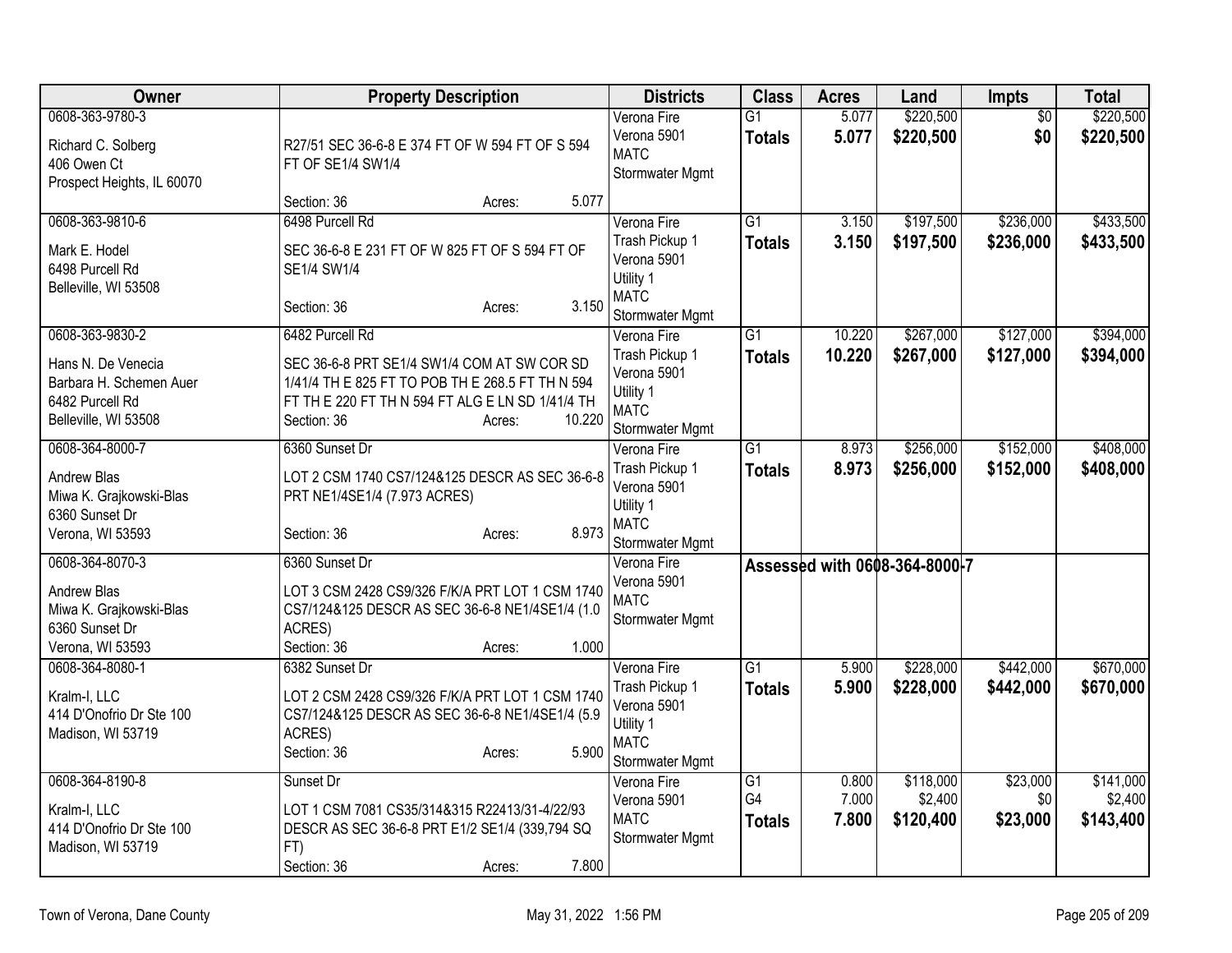| Owner                                    | <b>Property Description</b>                                                                      | <b>Districts</b> | <b>Class</b>    | <b>Acres</b> | Land      | Impts           | <b>Total</b> |
|------------------------------------------|--------------------------------------------------------------------------------------------------|------------------|-----------------|--------------|-----------|-----------------|--------------|
| 0608-364-8300-4                          |                                                                                                  | Verona Fire      | $\overline{G1}$ | 7.342        | \$241,000 | $\overline{50}$ | \$241,000    |
| Kralm-I, LLC                             | LOT 2 CSM 7081 CS35/314&315 R22413/31-4/22/93                                                    | Verona 5901      | <b>Totals</b>   | 7.342        | \$241,000 | \$0             | \$241,000    |
| 414 D'Onofrio Dr Ste 100                 | DESCR AS SEC 3 6-6-8 PRT E1/2 SE1/4 (319,825 SQ                                                  | <b>MATC</b>      |                 |              |           |                 |              |
| Madison, WI 53719                        | FT)                                                                                              | Stormwater Mgmt  |                 |              |           |                 |              |
|                                          | Section: 36<br>7.342<br>Acres:                                                                   |                  |                 |              |           |                 |              |
| 0608-364-8335-3                          | <b>Borchert Rd</b>                                                                               | Verona Fire      | G4              | 5.240        | \$1,800   | \$0             | \$1,800      |
|                                          |                                                                                                  | Verona 5901      | <b>Totals</b>   | 5.240        | \$1,800   | \$0             | \$1,800      |
| Kralm-I, LLC<br>414 D'Onofrio Dr Ste 100 | LOT 3 CSM 7081 CS35/314&315 R22413/31-4/22/93<br>DESCR AS SEC 36-6-8 PRT E1/2 SE1/4 (228,246 SQ  | <b>MATC</b>      |                 |              |           |                 |              |
| Madison, WI 53719                        |                                                                                                  | Stormwater Mgmt  |                 |              |           |                 |              |
|                                          | FT)<br>Section: 36<br>5.239                                                                      |                  |                 |              |           |                 |              |
|                                          | Acres:                                                                                           |                  |                 |              |           |                 |              |
| 0608-364-8350-4                          | <b>Borchert Rd</b>                                                                               | Verona Fire      | G4              | 4.620        | \$1,600   | \$0             | \$1,600      |
| Kralm-I, LLC                             | LOT 4 CSM 7081 CS35/314&315 R22413/31-4/22/93                                                    | Verona 5901      | <b>Totals</b>   | 4.620        | \$1,600   | \$0             | \$1,600      |
| 414 D'Onofrio Dr Ste 100                 | DESCR AS SEC 36-6-8 PRT E1/2 SE1/4 (201,142 SQ                                                   | <b>MATC</b>      |                 |              |           |                 |              |
| Madison, WI 53719                        | FT)                                                                                              | Stormwater Mgmt  |                 |              |           |                 |              |
|                                          | 4.617<br>Section: 36<br>Acres:                                                                   |                  |                 |              |           |                 |              |
| 0608-364-8505-0                          | 6386 Sunset Dr                                                                                   | Verona Fire      | $\overline{G1}$ | 2.881        | \$191,000 | \$325,500       | \$516,500    |
| Dale R. Malner                           |                                                                                                  | Trash Pickup 1   | <b>Totals</b>   | 2.881        | \$191,000 | \$325,500       | \$516,500    |
|                                          | LOT 1 CSM 15020 CS106/75&77-1/9/2019 F/K/A LOT 1<br>CSM 2428 CS9/326-6/8/77 F/K/A LOT 1 CSM 1740 | Verona 5901      |                 |              |           |                 |              |
| Rosemary Bodolay<br>6386 Sunset Dr       | CS7/124&125-7/15/75 DESCR AS SEC 36-6-8 PRT                                                      | Utility 1        |                 |              |           |                 |              |
| Verona, WI 53593                         | 2.881<br>Section: 36                                                                             | <b>MATC</b>      |                 |              |           |                 |              |
|                                          | Acres:                                                                                           | Stormwater Mgmt  |                 |              |           |                 |              |
| 0608-364-8515-0                          | 6420 Sunset Dr                                                                                   | Verona Fire      | G1              | 1.501        | \$140,500 | \$374,000       | \$514,500    |
| Mason R. Swanson                         | LOT 2 CSM 15020 CS106/75&77-1/9/2019 F/K/A LOT 1                                                 | Verona 5901      | <b>Totals</b>   | 1.501        | \$140,500 | \$374,000       | \$514,500    |
| Mary E. Thompson                         | CSM 2428 CS9/326-6/8/77 F/K/A LOT 1 CSM 1740                                                     | <b>MATC</b>      |                 |              |           |                 |              |
| 6420 Sunset Dr                           | CS7/124&125-7/15/75 DESCR AS SEC 36-6-8 PRT                                                      | Stormwater Mgmt  |                 |              |           |                 |              |
| Verona, WI 53593                         | Section: 36<br>1.501<br>Acres:                                                                   |                  |                 |              |           |                 |              |
| 0608-364-8535-1                          | 6415 Sunset Dr                                                                                   | Verona Fire      | G1              | 3.368        | \$201,000 | \$303,000       | \$504,000    |
|                                          |                                                                                                  | Trash Pickup 1   | <b>Totals</b>   | 3.368        | \$201,000 | \$303,000       | \$504,000    |
| Pigorsch Jt Rev Tr, Hans & Susan         | LOT 1 CSM 5570 CS25/241&242-6/23/88 DESCR AS                                                     | Verona 5901      |                 |              |           |                 |              |
| 6415 Sunset Dr                           | SEC 36-6-8 PRT NW1/4SE1/4 146,743 SQ FT TOG                                                      | Utility 1        |                 |              |           |                 |              |
| Verona, WI 53593                         | W/DRIVEWAY ESMT AGRMT IN DOC #5762763                                                            | <b>MATC</b>      |                 |              |           |                 |              |
|                                          | 3.368<br>Section: 36<br>Acres:                                                                   | Stormwater Mgmt  |                 |              |           |                 |              |
| 0608-364-8550-2                          | 6435 Sunset Dr                                                                                   | Verona Fire      | $\overline{G1}$ | 2.980        | \$194,500 | \$252,500       | \$447,000    |
| J G. Malm                                | LOT 2 CSM 5570 CS25/241&242 R11600/76-6/23/88                                                    | Trash Pickup 1   | <b>Totals</b>   | 2.980        | \$194,500 | \$252,500       | \$447,000    |
| Carolyn A. Malm                          | DESCR AS SEC 3 6-6-8 PRT NW1/4SE1/4 129,429.86                                                   | Verona 5901      |                 |              |           |                 |              |
| 6435 Sunset Dr                           | SQ FT                                                                                            | Utility 1        |                 |              |           |                 |              |
| Verona, WI 53593                         | 2.980<br>Section: 36<br>Acres:                                                                   | <b>MATC</b>      |                 |              |           |                 |              |
|                                          |                                                                                                  | Stormwater Mgmt  |                 |              |           |                 |              |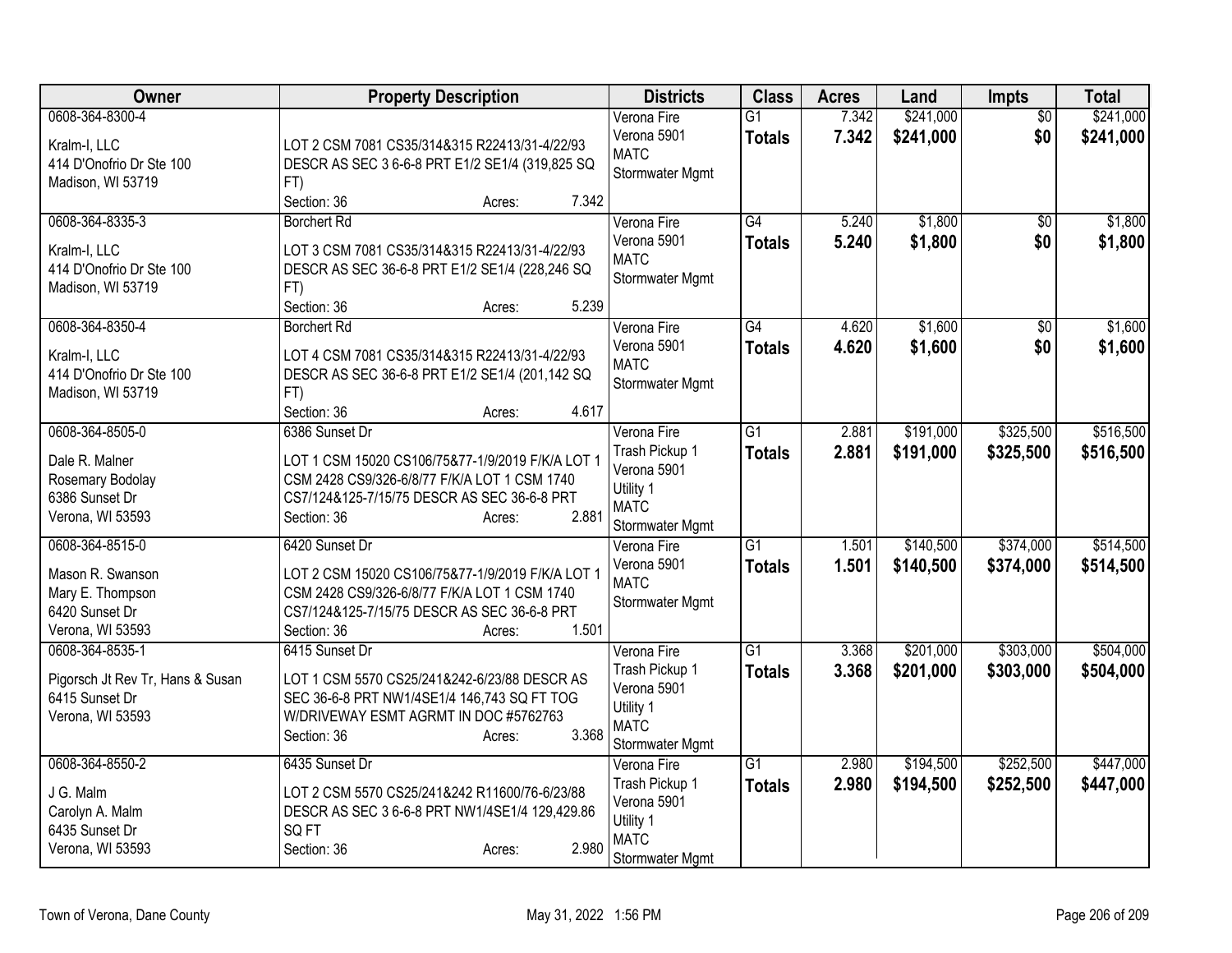| Owner                                          | <b>Property Description</b>                                                        | <b>Districts</b>              | <b>Class</b>    | <b>Acres</b> | Land                          | <b>Impts</b> | <b>Total</b> |
|------------------------------------------------|------------------------------------------------------------------------------------|-------------------------------|-----------------|--------------|-------------------------------|--------------|--------------|
| 0608-364-8565-5                                | 1750 Beach Rd                                                                      | Verona Fire                   | $\overline{G1}$ | 2.000        | \$163,000                     | \$256,000    | \$419,000    |
| Greggrey R. Mckarns                            | SEC 36-6-8 PRT NW1/4 SE1/4 COM 895.6 FT W & 264                                    | Trash Pickup 1                | <b>Totals</b>   | 2.000        | \$163,000                     | \$256,000    | \$419,000    |
| Angela M. Mckarns                              | FT S OF NE COR TH S 358.6 FT E 243 FT N 358.6 FT                                   | Verona 5901                   |                 |              |                               |              |              |
| 1750 Beach Rd                                  | W TO POB EXC D826/437                                                              | Utility 1                     |                 |              |                               |              |              |
| Verona, WI 53593                               | 2.000<br>Section: 36<br>Acres:                                                     | <b>MATC</b>                   |                 |              |                               |              |              |
|                                                | 1767 Beach Rd                                                                      | Stormwater Mgmt               | $\overline{G1}$ |              |                               |              |              |
| 0608-364-8591-3                                |                                                                                    | Verona Fire                   |                 | 2.550        | \$180,500                     | \$321,500    | \$502,000    |
| Phillip P. Pielage                             | LOT 1 CSM 5396 CS24/307,308,309                                                    | Trash Pickup 1<br>Verona 5901 | <b>Totals</b>   | 2.550        | \$180,500                     | \$321,500    | \$502,000    |
| Kathryn M. Pielage                             | R10806/87-11/11/87 DESCR AS SEC 36-6-8 PRT W1/2                                    | Utility 1                     |                 |              |                               |              |              |
| 1767 Beach Rd                                  | SE1/4 2.55 ACRES                                                                   | <b>MATC</b>                   |                 |              |                               |              |              |
| Verona, WI 53593                               | 2.550<br>Section: 36<br>Acres:                                                     | Stormwater Mgmt               |                 |              |                               |              |              |
| 0608-364-8660-9                                | 1757 Beach Rd                                                                      | Verona Fire                   | $\overline{G1}$ | 2.560        | \$181,000                     | \$288,000    | \$469,000    |
|                                                |                                                                                    | Trash Pickup 1                | <b>Totals</b>   | 2.560        | \$181,000                     | \$288,000    | \$469,000    |
| Trollop Living Tr, Wendell E & Hilma S         | LOT 2 CSM 5396 CS24/307,308,309                                                    | Verona 5901                   |                 |              |                               |              |              |
| 1757 Beach Rd                                  | R10806/87-11/11/87 DESCR AS SEC 36-6-8 PRT W1/2                                    | Utility 1                     |                 |              |                               |              |              |
| Verona, WI 53593                               | <b>SE1/4 2.56 ACRES</b>                                                            | <b>MATC</b>                   |                 |              |                               |              |              |
|                                                | 2.560<br>Section: 36<br>Acres:                                                     | Stormwater Mgmt               |                 |              |                               |              |              |
| 0608-364-8687-8                                | 1737 Beach Rd                                                                      | Verona Fire                   | $\overline{G1}$ | 4.045        | \$211,000                     | \$272,000    | \$483,000    |
|                                                |                                                                                    | Trash Pickup 1                | <b>Totals</b>   | 4.045        | \$211,000                     | \$272,000    | \$483,000    |
| James W. Wiederhoeft<br>Phyllis C. Wiederhoeft | LOT 3 CSM 5396 CS24/307,308,309<br>R10806/87-11/11/87 DESCR AS SEC 36-6-8 PRT W1/2 | Verona 5901                   |                 |              |                               |              |              |
| 1737 Beach Rd                                  | SE1/4 EXC BEG N89DEG28'E 415.00 FT FR SW COR                                       | Utility 1                     |                 |              |                               |              |              |
| Verona, WI 53593                               | Section: 36<br>4.045<br>Acres:                                                     | <b>MATC</b>                   |                 |              |                               |              |              |
|                                                |                                                                                    | Stormwater Mgmt               |                 |              |                               |              |              |
| 0608-364-8725-1                                | Beach Rd                                                                           | Verona Fire                   |                 |              | Assessed with 0608-364-8790-2 |              |              |
| A L. Stillwell                                 | PRT LOT 3 CSM 5396 CS24/307-9 R10806/87-11/11/87                                   | Verona 5901                   |                 |              |                               |              |              |
| Rebecca Z. Stillwell                           | DESCR AS SE C 36-6-8 PRT W1/2 SE1/4 BEG                                            | <b>MATC</b>                   |                 |              |                               |              |              |
| 1730 Beach Rd                                  | N89DEG28'E 415.00 FT FR SW COR S D LOT 3 ON                                        | Stormwater Mgmt               |                 |              |                               |              |              |
| Verona, WI 53593                               | 0.000<br>Section: 36<br>Acres:                                                     |                               |                 |              |                               |              |              |
| 0608-364-8740-2                                | 1717 Beach Rd                                                                      | Verona Fire                   | $\overline{G1}$ | 4.433        | \$213,500                     | \$351,500    | \$565,000    |
| David B. Lonsdorf                              | LOT 1 CSM 6372 CS31/41&42 R15668/7-4/9/91 F/K/A                                    | Trash Pickup 1                | <b>Totals</b>   | 4.433        | \$213,500                     | \$351,500    | \$565,000    |
| Marilyn J. Chohaney                            | PRT LOT 4 CS M 5396 DESCR AS SEC 36-6-8 PRT                                        | Verona 5901                   |                 |              |                               |              |              |
| 1717 Beach Rd                                  | NW1/4SE1/4 (4.433 ACRES)                                                           | Utility 1                     |                 |              |                               |              |              |
| Verona, WI 53593                               | 4.433<br>Section: 36<br>Acres:                                                     | <b>MATC</b>                   |                 |              |                               |              |              |
|                                                |                                                                                    | Stormwater Mgmt               |                 |              |                               |              |              |
| 0608-364-8790-2                                | 1730 Beach Rd                                                                      | Verona Fire                   | G1              | 4.000        | \$211,000                     | \$225,500    | \$436,500    |
| Stilwell Living Tr                             | LOT 4 CSM 5396 CS24/307&309-11/11/87 DESCR AS                                      | Trash Pickup 1                | G4              | 16.260       | \$5,600                       | \$0          | \$5,600      |
| 1730 Beach Rd                                  | SEC 36-6-8 PRT W1/2 SE1/4 EXC CSM 6372 SUBJ TO                                     | Verona 5901                   | <b>Totals</b>   | 20.260       | \$216,600                     | \$225,500    | \$442,100    |
| Verona, WI 53593                               | & TOG W/DRIVEWAY ESMT AGRMT IN DOC #5762763                                        | Utility 1                     |                 |              |                               |              |              |
|                                                | 20.052<br>Section: 36<br>Acres:                                                    | <b>MATC</b>                   |                 |              |                               |              |              |
|                                                |                                                                                    | Stormwater Mgmt               |                 |              |                               |              |              |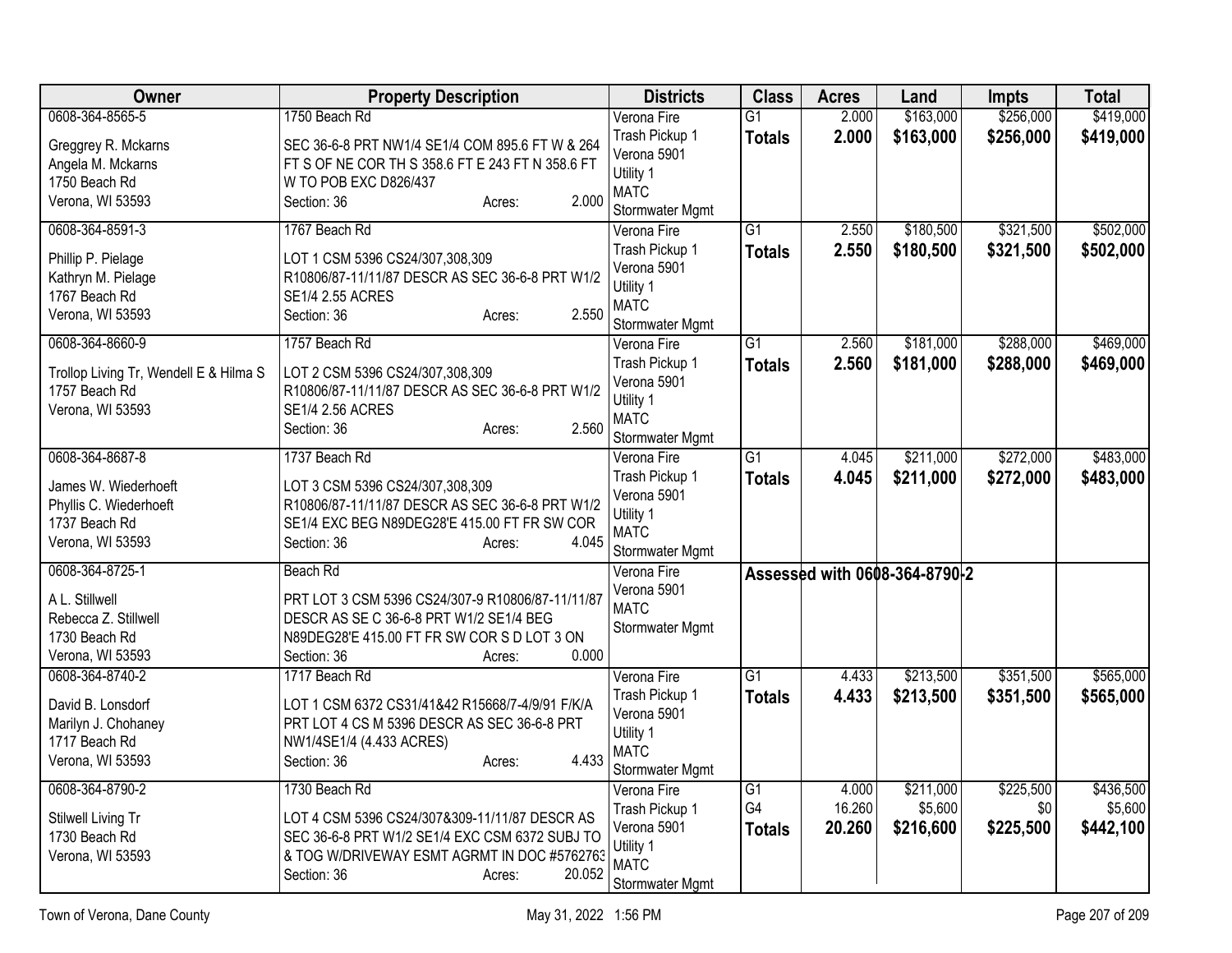| Owner                                  | <b>Property Description</b>                                                                  | <b>Districts</b> | <b>Class</b>    | <b>Acres</b> | Land      | Impts           | <b>Total</b> |
|----------------------------------------|----------------------------------------------------------------------------------------------|------------------|-----------------|--------------|-----------|-----------------|--------------|
| 0608-364-9150-4                        | 6404 Purcell Rd                                                                              | Verona Fire      | $\overline{G1}$ | 3.710        | \$206,500 | \$202,000       | \$408,500    |
| James H. Herkert                       | SEC 36-6-8 PRT SW1/4 SE1/4 COM 520 FT E OF SW                                                | Trash Pickup 1   | G4              | 3.000        | \$1,000   | \$0             | \$1,000      |
| Andrea Herkert                         | COR TH N 518 FT W 521.2 FT TO PT 487 FT N OF SW                                              | Verona 5901      | G <sub>5</sub>  | 3.500        | \$3,500   | \$0             | \$3,500      |
| 6404 Purcell Rd                        | COR TH N 613 FT E 1310 FT S 572 FT W 505 FT S 528                                            | Utility 1        | G5M             | 11.000       | \$35,800  | \$0             | \$35,800     |
| Belleville, WI 53508                   | 12.000<br>Section: 36<br>Acres:                                                              | <b>MATC</b>      | <b>Totals</b>   | 21.210       | \$246,800 | \$202,000       | \$448,800    |
|                                        |                                                                                              | Stormwater Mgmt  |                 |              |           |                 |              |
| 0608-364-9211-0                        | 6456 Purcell Rd                                                                              | Verona Fire      | $\overline{G1}$ | 6.535        | \$234,000 | \$255,000       | \$489,000    |
| Peter D. Ragotzkie                     | LOT 1 CSM 8261 CS44/259&260                                                                  | Trash Pickup 1   | <b>Totals</b>   | 6.535        | \$234,000 | \$255,000       | \$489,000    |
| Wendy M. Ragotzkie                     | R33317/19&20-6/28/96 DESCR AS SE C 36-6-8 PRT                                                | Verona 5901      |                 |              |           |                 |              |
| 6456 Purcell Rd                        | SE1/4SW1/4 & SW1/4SE1/4 (6.535 ACRES INCL R/W)                                               | Utility 1        |                 |              |           |                 |              |
| Belleville, WI 53508                   | 6.535<br>Section: 36<br>Acres:                                                               | <b>MATC</b>      |                 |              |           |                 |              |
|                                        |                                                                                              | Stormwater Mgmt  |                 |              |           |                 |              |
| 0608-364-9242-3                        | 6450 Purcell Rd                                                                              | Verona Fire      | $\overline{G1}$ | 2.467        | \$178,000 | \$266,500       | \$444,500    |
| Harris Living Tr, David A & Janine G   | LOT 2 CSM 8261 CS44/259&260-6/28/96 DESCR AS                                                 | Trash Pickup 1   | <b>Totals</b>   | 2.467        | \$178,000 | \$266,500       | \$444,500    |
| 6450 Purcell Rd                        | SEC 36-6-8 PRT SE1/4SW1/4 & SW1/4SE1/4 (2.467                                                | Verona 5901      |                 |              |           |                 |              |
| Belleville, WI 53508                   | ACRES INCL R/W)                                                                              | Utility 1        |                 |              |           |                 |              |
|                                        | 2.467<br>Section: 36<br>Acres:                                                               | <b>MATC</b>      |                 |              |           |                 |              |
|                                        |                                                                                              | Stormwater Mgmt  |                 |              |           |                 |              |
| 0608-364-9330-6                        | <b>Purcell Rd</b>                                                                            | Verona Fire      | $\overline{G1}$ | 3.003        | \$179,500 | $\overline{50}$ | \$179,500    |
| James H. Herkert                       | SEC 36-6-8 PRT SW1/4SE1/4 DESCR AS BEG AT SE                                                 | Verona 5901      | <b>Totals</b>   | 3.003        | \$179,500 | \$0             | \$179,500    |
| Andrea Herkert                         | COR OF SD SW1/4SE1/4 TH NLY ALG E LN OF SD 1/4                                               | <b>MATC</b>      |                 |              |           |                 |              |
| 6404 Purcell Rd                        | 1/4 259.0 FT TH WLY PARA TO S LN OF SD 1/4 1/4                                               | Stormwater Mgmt  |                 |              |           |                 |              |
| Belleville, WI 53508                   | 3.060<br>Section: 36<br>Acres:                                                               |                  |                 |              |           |                 |              |
| 0608-364-9400-1                        | 6402 Purcell Rd                                                                              | Verona Fire      | $\overline{G1}$ | 3.000        | \$195,000 | \$212,500       | \$407,500    |
|                                        |                                                                                              | Trash Pickup 1   | <b>Totals</b>   | 3.000        | \$195,000 | \$212,500       | \$407,500    |
| <b>Bennett Davis</b><br>Jennifer Davis | SEC 36-6-8 PRT SW1/4 SE1/4 COM 264 FT N OF SE<br>COR TH CONT N 264 FT TH WLY ON LN BETW A PT | Verona 5901      |                 |              |           |                 |              |
| 6402 Purcell Rd                        | WHICH IS ON E LN 528 FT N OF SE COR & A PT 520.1                                             | Utility 1        |                 |              |           |                 |              |
| Belleville, WI 53508                   | Section: 36<br>3.000<br>Acres:                                                               | <b>MATC</b>      |                 |              |           |                 |              |
|                                        |                                                                                              | Stormwater Mgmt  |                 |              |           |                 |              |
| 0608-364-9640-1                        | 1675 Bartlett Ct                                                                             | Verona Fire      | $\overline{G1}$ | 5.025        | \$216,500 | \$357,500       | \$574,000    |
| Geurkink Jt Rev Tr, Terry F & Alison S | LOT 4 CSM 3536 CS14/126&127 R2163/91&92-8/27/80                                              | Trash Pickup 1   | <b>Totals</b>   | 5.025        | \$216,500 | \$357,500       | \$574,000    |
| Wilmeth                                | DESCR AS SEC 36-6-8 PRT SE1/4SE1/4 (5.025                                                    | Verona 5901      |                 |              |           |                 |              |
| 1675 Bartlett Ct                       | ACRES) ALSO DRIVEWAY ESMT IN R3860/43                                                        | Utility 1        |                 |              |           |                 |              |
| Belleville, WI 53508                   | 5.025<br>Section: 36<br>Acres:                                                               | <b>MATC</b>      |                 |              |           |                 |              |
|                                        |                                                                                              | Stormwater Mgmt  |                 |              |           |                 |              |
| 0608-364-9700-8                        | 1645 Bartlett Ct                                                                             | Verona Fire      | G1              | 2.838        | \$190,000 | \$193,000       | \$383,000    |
| Allan L. Jenkins                       | LOT 1 CSM 3536 CS14/126&127 R2163/91&92-8/27/80                                              | Trash Pickup 1   | <b>Totals</b>   | 2.838        | \$190,000 | \$193,000       | \$383,000    |
| Cheryl Jenkins                         | DESCR AS SEC 36-6-8 PRT SE1/4SE1/4 (2.838                                                    | Verona 5901      |                 |              |           |                 |              |
| 1645 Bartlett Ct                       | ACRES)                                                                                       | Utility 1        |                 |              |           |                 |              |
| Belleville, WI 53508                   | 2.838<br>Section: 36<br>Acres:                                                               | <b>MATC</b>      |                 |              |           |                 |              |
|                                        |                                                                                              | Stormwater Mgmt  |                 |              |           |                 |              |